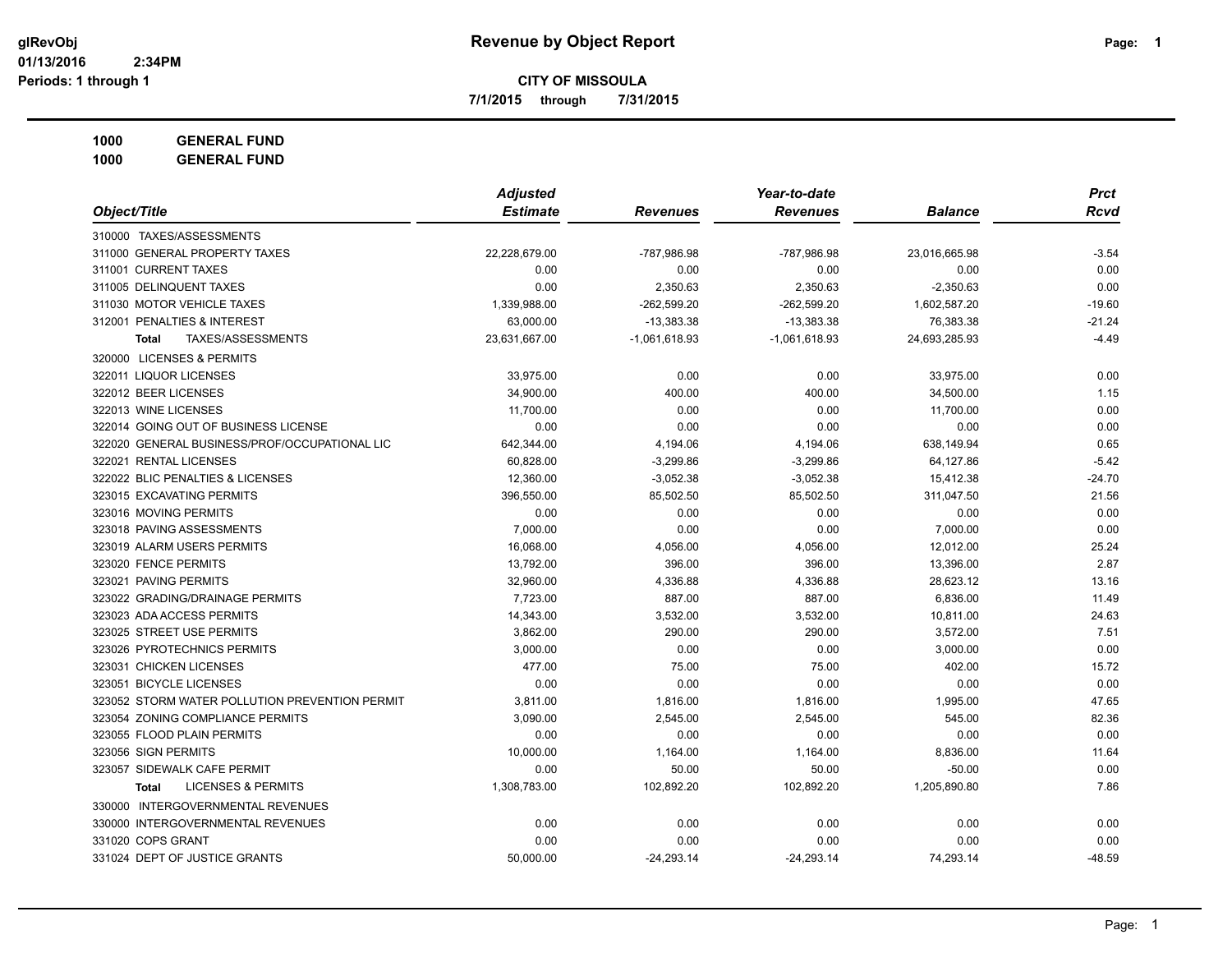**7/1/2015 through 7/31/2015**

**1000 GENERAL FUND 1000 GENERAL FUND**

|                                                   | <b>Adjusted</b> |                 | Year-to-date    |                | <b>Prct</b> |
|---------------------------------------------------|-----------------|-----------------|-----------------|----------------|-------------|
| Object/Title                                      | <b>Estimate</b> | <b>Revenues</b> | <b>Revenues</b> | <b>Balance</b> | <b>Rcvd</b> |
| 331025 DV ACCOUNTABILITY PROJECT                  | 0.00            | 0.00            | 0.00            | 0.00           | 0.00        |
| 331050 ISTEA/CTEP GRANT                           | 0.00            | 0.00            | 0.00            | 0.00           | 0.00        |
| 331054 FHWA PL GRANT                              | 0.00            | 0.00            | 0.00            | 0.00           | 0.00        |
| 331055 FTA GRANT                                  | 0.00            | 0.00            | 0.00            | 0.00           | 0.00        |
| 331056 MDT FEDERAL CMAQ                           | 0.00            | 0.00            | 0.00            | 0.00           | 0.00        |
| 331057 TRANSIT-MUTD CMAQ                          | 0.00            | 0.00            | 0.00            | 0.00           | 0.00        |
| 331091 US DOT HMEP GRANT                          | 0.00            | 0.00            | 0.00            | 0.00           | 0.00        |
| 331112 SAFER GRANT                                | 0.00            | 0.00            | 0.00            | 0.00           | 0.00        |
| 331113 *** Title Not Found ***                    | 0.00            | 0.00            | 0.00            | 0.00           | 0.00        |
| 331114 TITLE III GRANT-MSLA CO                    | 14,500.00       | 0.00            | 0.00            | 14,500.00      | 0.00        |
| 331160 SAFE ROUTES TO SCHOOLS fY08 \$82,500       | 0.00            | 0.00            | 0.00            | 0.00           | 0.00        |
| 331170 HISTORICAL PRESERVATION GRANT              | 0.00            | 0.00            | 0.00            | 0.00           | 0.00        |
| 331178 DUI TASK FORCE                             | 0.00            | 0.00            | 0.00            | 0.00           | 0.00        |
| 334014 *** Title Not Found ***                    | 0.00            | 0.00            | 0.00            | 0.00           | 0.00        |
| 334017 SCHOOL RESOURCE OFFICER                    | 240,000.00      | 0.00            | 0.00            | 240,000.00     | 0.00        |
| 335075 STATE GAMBLING/VIDEO/KENO/BINGO FEES       | 127,650.00      | 0.00            | 0.00            | 127,650.00     | 0.00        |
| 335076 STATE GAMBLING LICENSE FEES                | 0.00            | 0.00            | 0.00            | 0.00           | 0.00        |
| 335077 STATE KENO/BINGO PROCEEDS TAX              | 0.00            | 0.00            | 0.00            | 0.00           | 0.00        |
| 335210 PERSONAL PROPERTY TAX REIMBURSEMENT        | 428,686.00      | 0.00            | 0.00            | 428,686.00     | 0.00        |
| 335230 HB 124 REVENUE                             | 7,773,820.00    | 0.00            | 0.00            | 7,773,820.00   | 0.00        |
| 336021 STATE CONTRIB - POLICE RETIREMENT          | 2,257,772.00    | 138,483.60      | 138,483.60      | 2,119,288.40   | 6.13        |
| 336022 STATE CONTRIB. - FIRE RETIREMENT           | 2,265,164.00    | 146,616.41      | 146,616.41      | 2,118,547.59   | 6.47        |
| 336023 STATE CONTRIB. - PERS                      | 9,986.00        | 808.02          | 808.02          | 9,177.98       | 8.09        |
| 336030 COUNTY CONTRIBUTION                        | 0.00            | 0.00            | 0.00            | 0.00           | 0.00        |
| 337009 *** Title Not Found ***                    | 0.00            | 0.00            | 0.00            | 0.00           | 0.00        |
| 337012 LEGAL SERVICES-CONTRACTED/REIMB.           | 0.00            | 0.00            | 0.00            | 0.00           | 0.00        |
| 337013 MUTD SIGN MAINTENANCE AGREEMENT            | 3,000.00        | 0.00            | 0.00            | 3,000.00       | 0.00        |
| 338000 LOCAL SHARING OF TAX INCREMENT             | 0.00            | 0.00            | 0.00            | 0.00           | 0.00        |
| 338100 PLANNING MILLS PASSED THRU COUNTY          | 0.00            | 0.00            | 0.00            | 0.00           | 0.00        |
| 339000 PAYMENT IN LIEU OF TAXES                   | 34,056.00       | 0.00            | 0.00            | 34,056.00      | 0.00        |
| <b>INTERGOVERNMENTAL REVENUES</b><br><b>Total</b> | 13,204,634.00   | 261,614.89      | 261,614.89      | 12,943,019.11  | 1.98        |
| 340000 CHARGES FOR SERVICES                       |                 |                 |                 |                |             |
| 341009 BLDG ADMIN FEES                            | 310,310.00      | 0.00            | 0.00            | 310,310.00     | 0.00        |
| 341010 MISCELLANEOUS COLLECTIONS                  | 350.00          | 0.00            | 0.00            | 350.00         | 0.00        |
| 341011 TRANSPORTATION ADMIN FEES                  | 24,720.00       | 0.00            | 0.00            | 24,720.00      | 0.00        |
| 341012 MAYORS PROCLAMATION FEES                   | 100.00          | 0.00            | 0.00            | 100.00         | 0.00        |
| 341013 AIR FUND FEES                              | 250.00          | 0.00            | 0.00            | 250.00         | 0.00        |
| 341015 SEWER ADMINISTRATION FEES                  | 1,227,202.00    | 0.00            | 0.00            | 1,227,202.00   | 0.00        |
| 341016 MRA ADMINISTRATION FEES                    | 138,879.00      | 0.00            | 0.00            | 138,879.00     | 0.00        |
|                                                   |                 |                 |                 |                |             |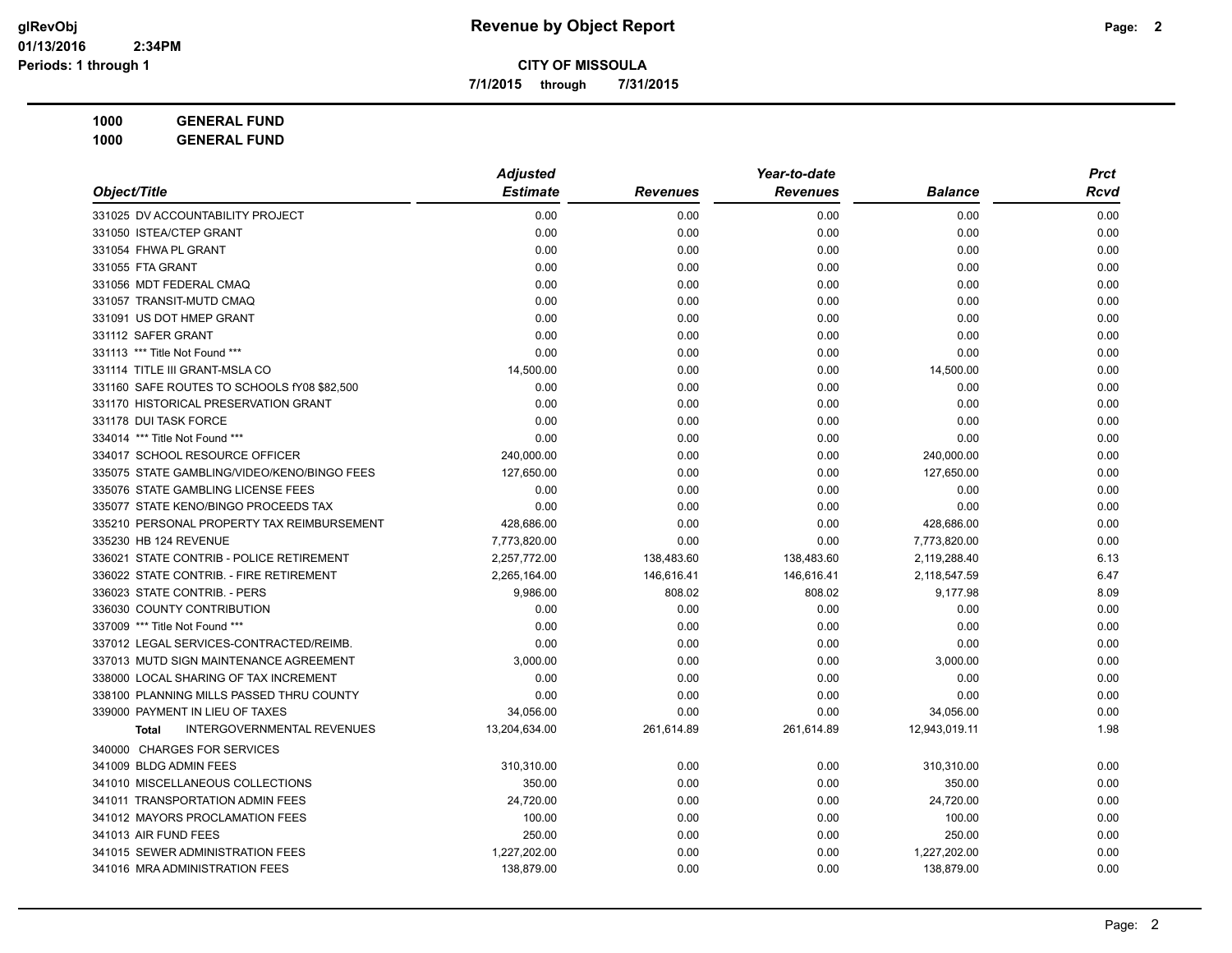**7/1/2015 through 7/31/2015**

**1000 GENERAL FUND 1000 GENERAL FUND**

|                                          | <b>Adjusted</b> |                 | Year-to-date    |                | <b>Prct</b> |
|------------------------------------------|-----------------|-----------------|-----------------|----------------|-------------|
| Object/Title                             | <b>Estimate</b> | <b>Revenues</b> | <b>Revenues</b> | <b>Balance</b> | Rcvd        |
| 341017 LIGHTING ADMINISTRATION FEES      | 15.452.00       | 0.00            | 0.00            | 15,452.00      | 0.00        |
| 341018 PARKING COMM ADMIN FEES           | 188,805.00      | 0.00            | 0.00            | 188,805.00     | 0.00        |
| 341019 *** Title Not Found ***           | 4,512.00        | 0.00            | 0.00            | 4,512.00       | 0.00        |
| 341021 SID ADMINISTRATION FEES           | 0.00            | 0.00            | 0.00            | 0.00           | 0.00        |
| 341022 PROJECT ADMIN FEES                | 0.00            | 0.00            | 0.00            | 0.00           | 0.00        |
| 341023 PLANNING ADMIN FEES               | 24,720.00       | 0.00            | 0.00            | 24,720.00      | 0.00        |
| 341031 STATE REIMB MUNI COURT            | 0.00            | 0.00            | 0.00            | 0.00           | 0.00        |
| 341041 SEWER EXTENSION RECORDING FEES    | 4,500.00        | 326.00          | 326.00          | 4,174.00       | 7.24        |
| 341052 MUNICIPAL COURT FILING FEES       | 283,400.00      | 0.00            | 0.00            | 283,400.00     | 0.00        |
| 341055 CRIME VICTIM SURCHARGE            | 2,500.00        | 0.00            | 0.00            | 2,500.00       | 0.00        |
| 341067 SUBDIVISION EXEMPTION AFFIDAVITS  | 0.00            | 400.00          | 400.00          | $-400.00$      | 0.00        |
| 341068 SUBDIVISON FEES                   | 5,000.00        | 1,213.00        | 1,213.00        | 3,787.00       | 24.26       |
| 341069 REZONING FEES                     | 5,000.00        | 0.00            | 0.00            | 5,000.00       | 0.00        |
| 341070 DESIGN REVIEW BOARD               | 15,000.00       | 2,695.48        | 2,695.48        | 12,304.52      | 17.97       |
| 341071 BOARD OF ADJUST. ZONING, SIGNS    | 0.00            | 0.00            | 0.00            | 0.00           | 0.00        |
| 341072 FLOOD PLAIN-0THER FEES            | 0.00            | 0.00            | 0.00            | 0.00           | 0.00        |
| 341073 FIRE PLAN CHECK FEES              | 27,981.00       | 4,090.00        | 4,090.00        | 23,891.00      | 14.62       |
| 341074 FIRE INSPECTION FEES              | 25,000.00       | 8,098.00        | 8,098.00        | 16,902.00      | 32.39       |
| 341076 ENGINEERING PLAN CHECK FEES       | 33,478.00       | 4,869.00        | 4,869.00        | 28,609.00      | 14.54       |
| 341077 ZONING COMPLIANCE INSPECTIONS     | 0.00            | 0.00            | 0.00            | 0.00           | 0.00        |
| 341078 ENGINEERING MAP FEES              | 120.00          | 10.00           | 10.00           | 110.00         | 8.33        |
| 341079 GREASE INTERCEPTOR APPEAL FEES    | 2,000.00        | 0.00            | 0.00            | 2,000.00       | 0.00        |
| 341090 STREET VACATION PETITION FEES     | 0.00            | 0.00            | 0.00            | 0.00           | 0.00        |
| 341091 INSPECTION CODE BOOKS & COPIES    | 0.00            | 0.00            | 0.00            | 0.00           | 0.00        |
| 341100 GRANT ADMINISTRATION SERVICE FEES | 0.00            | 0.00            | 0.00            | 0.00           | 0.00        |
| 342010 POLICE/BID AGREEMENT              | 0.00            | 0.00            | 0.00            | 0.00           | 0.00        |
| 342012 PD REIMBURSABLE SERVICES          | 0.00            | 0.00            | 0.00            | 0.00           | 0.00        |
| 342013 SECURITY INVEST FEES              | 11,000.00       | 830.50          | 830.50          | 10,169.50      | 7.55        |
| 342014 POLICE DEPARTMENT SERVICE FEES    | 15,000.00       | 1,012.00        | 1,012.00        | 13,988.00      | 6.75        |
| 342015 POLICE OVERTIME FEES              | 84,000.00       | 1,079.75        | 1,079.75        | 82,920.25      | 1.29        |
| 342016 POLICE TRAINING FEES              | 36,000.00       | 1,374.00        | 1,374.00        | 34,626.00      | 3.82        |
| 342017 CATERING FEES                     | 7,200.00        | 1,470.00        | 1,470.00        | 5,730.00       | 20.42       |
| 342018 DESK REPORTS                      | 20,000.00       | 1,192.00        | 1,192.00        | 18,808.00      | 5.96        |
| 342019 ABANDONED VEHICLE REVENUE FEES    | 12,500.00       | 365.00          | 365.00          | 12,135.00      | 2.92        |
| 342020 FIRE DEPARTMENT FEES              | 100.00          | 0.00            | 0.00            | 100.00         | 0.00        |
| 342021 CPR EDUCATION PROGRAM             | 7,435.00        | 0.00            | 0.00            | 7,435.00       | 0.00        |
| 342022 OUTSIDE HIRES                     | 524,890.00      | $-1,427.47$     | $-1,427.47$     | 526,317.47     | $-0.27$     |
| 342060 BIKE PROGRAM SALES & FEES         | 2,700.00        | 0.00            | 0.00            | 2,700.00       | 0.00        |
| 343000 PW REIMBURSABLE SERVICES          | 31,258.00       | 0.00            | 0.00            | 31,258.00      | 0.00        |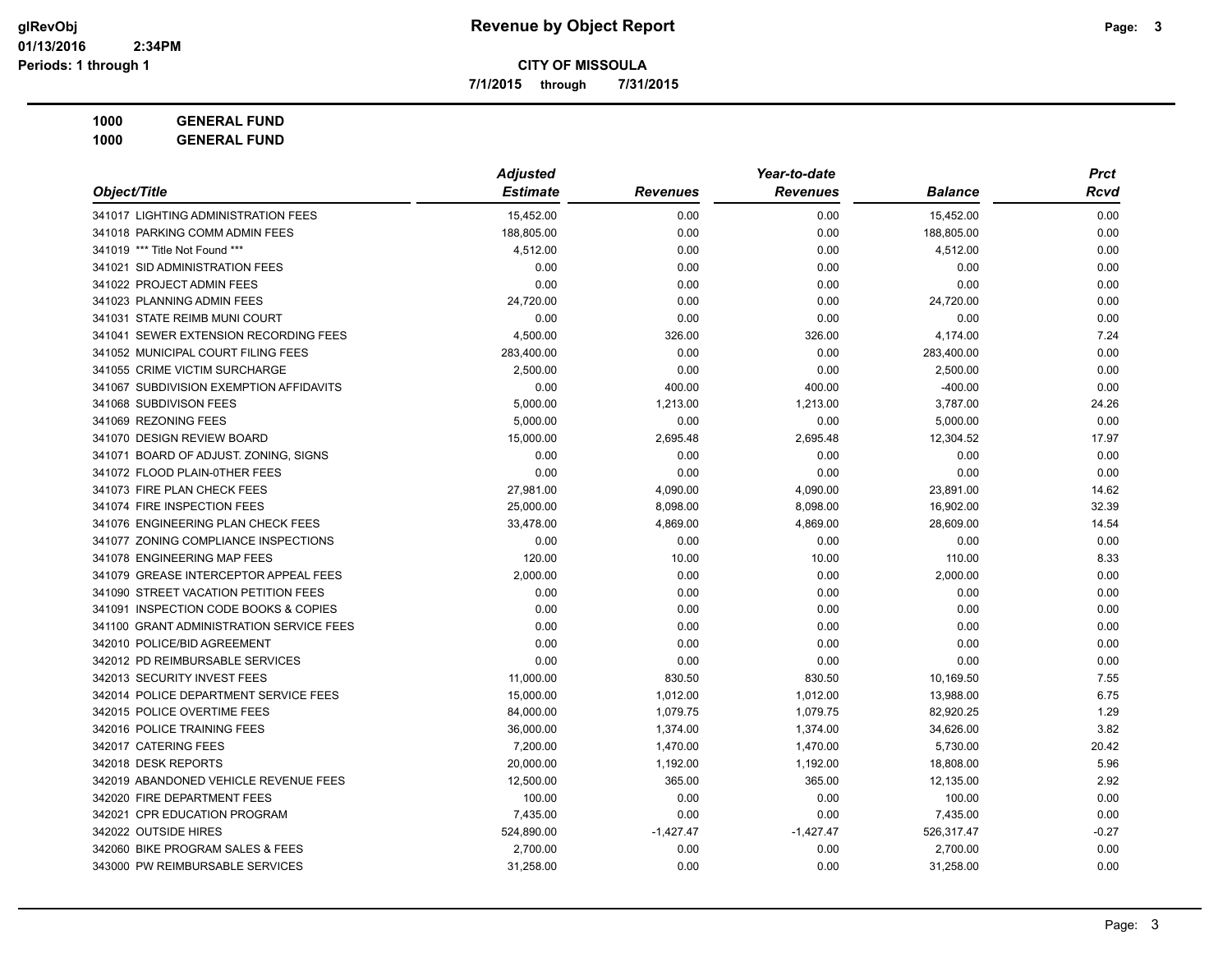*Prct Rcvd*

**CITY OF MISSOULA**

**7/1/2015 through 7/31/2015**

**1000 GENERAL FUND**

350000 FINES & FORFEITURES

| Ίυυυ<br><b>GENERAL FUND</b>               |                 |                 |                 |                |             |
|-------------------------------------------|-----------------|-----------------|-----------------|----------------|-------------|
|                                           | <b>Adjusted</b> |                 | Year-to-date    |                | <b>Prct</b> |
| Object/Title                              | <b>Estimate</b> | <b>Revenues</b> | <b>Revenues</b> | <b>Balance</b> | Rcvd        |
| 343001 SIGN FABRICATION & CONTRACTS       | 500.00          | 0.00            | 0.00            | 500.00         | 0.00        |
| 343002 OTHER AGENCIES - VEH MAINT         | 48,000.00       | 8.40            | 8.40            | 47,991.60      | 0.02        |
| 343003 STATE PAYMENT - TRAFFIC COUNTS     | 4,450.00        | 0.00            | 0.00            | 4,450.00       | 0.00        |
| 343004 SPECIAL STATE CONTRACTS            | 80,000.00       | 0.00            | 0.00            | 80,000.00      | 0.00        |
| 343006 OTHER GOVT AGENCY-STREET PROJECTS  | 98,318.00       | 0.00            | 0.00            | 98,318.00      | 0.00        |
| 343008 PRIVATE COMPANY STREET PAYMENTS    | 0.00            | 0.00            | 0.00            | 0.00           | 0.00        |
| 343010 STREET DEPT SALES & SERVICES       | 19,195.00       | 0.00            | 0.00            | 19,195.00      | 0.00        |
| 343013 SNOW REMOVAL FEES                  | 1,500.00        | $-71.41$        | $-71.41$        | 1,571.41       | $-4.76$     |
| 343018 *** Title Not Found ***            | 0.00            | 0.00            | 0.00            | 0.00           | 0.00        |
| 343080 STATE MAINTENANCE CONTRACT         | 530,082.00      | 0.00            | 0.00            | 530,082.00     | 0.00        |
| 343082 MDT URBAN PROJECTS                 | 0.00            | 0.00            | 0.00            | 0.00           | 0.00        |
| 343083 CONTRACT SEWER APPLICATIONS        | 0.00            | 0.00            | 0.00            | 0.00           | 0.00        |
| 343084 STREET MAINTENANCE MATERIALS REIMB | 55,500.00       | 0.00            | 0.00            | 55,500.00      | 0.00        |
| 343097 SIDEWALK AND CURB FEES             | 340,000.00      | 62,685.13       | 62,685.13       | 277,314.87     | 18.44       |
| 343311 SALE OF NICHES                     | 3,200.00        | 0.00            | 0.00            | 3,200.00       | 0.00        |
| 343320 CEMETERY - SALE OF PLOTS           | 12,870.00       | 500.00          | 500.00          | 12,370.00      | 3.89        |
| 343321 CEMETERY FOUNDATIONS               | 1,570.00        | 35.00           | 35.00           | 1,535.00       | 2.23        |
| 343322 CEMETERY FLOWER CARE               | 4,250.00        | 0.00            | 0.00            | 4,250.00       | 0.00        |
| 343323 CEMETERY - LINER INSTALL FEES      | 5,580.00        | 1,500.00        | 1,500.00        | 4,080.00       | 26.88       |
| 343324 OTHER CEMETERY FEES                | 1,500.00        | 150.00          | 150.00          | 1,350.00       | 10.00       |
| 343325 2ND INTERMENT RIGHT                | 0.00            | 200.00          | 200.00          | $-200.00$      | 0.00        |
| 343340 CEMETERY - OPENINGS & CLOSINGS     | 10,950.00       | 1,475.00        | 1,475.00        | 9,475.00       | 13.47       |
| 343350 CEMETERY CARE, FEES                | 24,000.00       | 0.00            | 0.00            | 24,000.00      | 0.00        |
| 343360 WEED CONTROL                       | 3,000.00        | 0.00            | 0.00            | 3,000.00       | 0.00        |
| 346029 PARKS PETTY CASH FUND              | 0.00            | 0.00            | 0.00            | 0.00           | 0.00        |
| 346031 RECREATION FEES                    | 166,294.00      | 15,416.65       | 15,416.65       | 150,877.35     | 9.27        |
| 346033 PARK FEES/FACILITY RENTALS         | 170.000.00      | 9,319.36        | 9,319.36        | 160,680.64     | 5.48        |
| 346034 GROUNDS MAINTENANCE CONTRACT       | 0.00            | 0.00            | 0.00            | 0.00           | 0.00        |
| 346036 PARK CONCESSION FEES               | 3,000.00        | 56.31           | 56.31           | 2.943.69       | 1.88        |

346037 YOUTH DRUG COURT CONTRACT 11,700.00 0.00 0.00 11,700.00 0.00 346050 COUNTY PLAYGROUND CONTRACT 3,150.00 0.00 0.00 3,150.00 0.00 346051 MONTANA PARKS/REC CONFERENCE 2012 4,500.00 0.00 0.00 4,500.00 0.00 346070 RECREATION GENERAL MERCHANDISE 0.00 0.00 0.00 0.00 0.00 **Total CHARGES FOR SERVICES** 4,694,471.00 118,871.70 118,871.70 4,575,599.30 2.53

351022 LAW ENFORCEMENT ACADEMY SURCHARGE #5 0.00 0.00 0.00 0.00 0.00 351031 TRAFFIC FINES 1,325,000.00 0.00 0.00 1,325,000.00 0.00 351032 SURCHARGE ON FINES 129,089.00 0.00 0.00 129,089.00 0.00 351034 CELLULAR PHONE FINES 80,000.00 0.00 0.00 80,000.00 0.00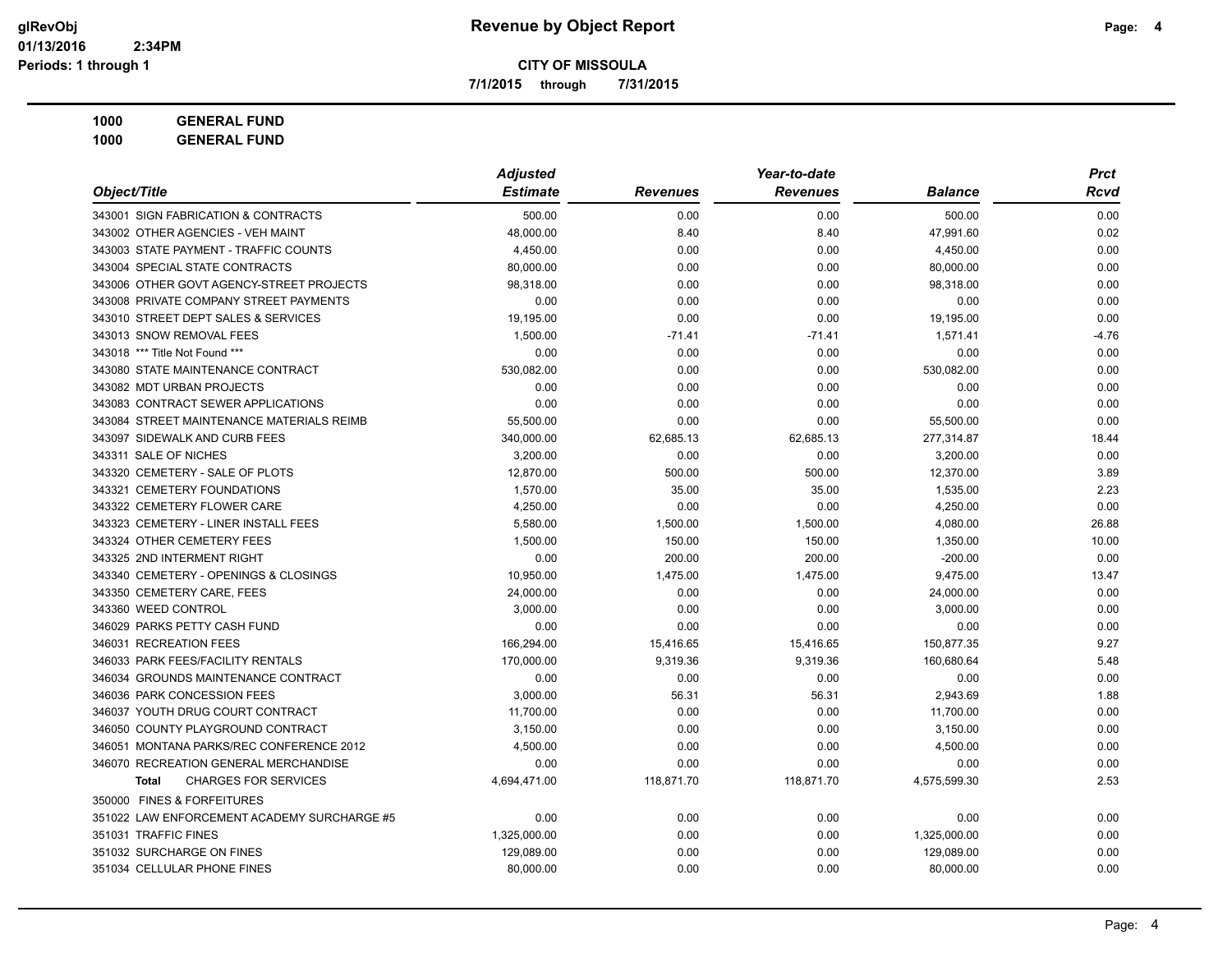**7/1/2015 through 7/31/2015**

| 1000 | <b>GENERAL FUND</b> |  |
|------|---------------------|--|
|      |                     |  |

|                                                | <b>Adjusted</b> |                 | Year-to-date    |                | <b>Prct</b> |
|------------------------------------------------|-----------------|-----------------|-----------------|----------------|-------------|
| Object/Title                                   | <b>Estimate</b> | <b>Revenues</b> | <b>Revenues</b> | <b>Balance</b> | Rcvd        |
| 351035 CELL PHONE FINES: EDUCATION             | 0.00            | 0.00            | 0.00            | 0.00           | 0.00        |
| 355000 FALSE ALARM PENALTY                     | 10.000.00       | 208.00          | 208.00          | 9,792.00       | 2.08        |
| <b>FINES &amp; FORFEITURES</b><br><b>Total</b> | 1,544,089.00    | 208.00          | 208.00          | 1,543,881.00   | 0.01        |
| 360000 MISCELLANEOUS REVENUES                  |                 |                 |                 |                |             |
| 360000 MISCELLANEOUS REVENUES                  | 0.00            | 0.00            | 0.00            | 0.00           | 0.00        |
| 360001 COPIES                                  | 2.200.00        | 35.00           | 35.00           | 2,165.00       | 1.59        |
| 360002 PHONES                                  | 0.00            | 0.00            | 0.00            | 0.00           | 0.00        |
| 360003 MMIA REIMBURSEMENT-ATTORNEY             | 0.00            | 101.42          | 101.42          | $-101.42$      | 0.00        |
| 360010 MISCELLANEOUS                           | 15,000.00       | 1,095.66        | 1,095.66        | 13,904.34      | 7.30        |
| 360011 ENERGY REBATES FOR COMPUTER UPGRADES    | 0.00            | 0.00            | 0.00            | 0.00           | 0.00        |
| 360050 OVER/SHORT                              | 0.00            | 0.00            | 0.00            | 0.00           | 0.00        |
| 360100 REFUNDS                                 | 200.00          | 0.00            | 0.00            | 200.00         | 0.00        |
| 362000 OTHER MISCELLANEOUS REVENUE             | 8,000.00        | 0.00            | 0.00            | 8,000.00       | 0.00        |
| 362001 MUNICIPAL COURT BAD CHECK CHARGES       | 0.00            | 0.00            | 0.00            | 0.00           | 0.00        |
| 362002 BAD CHECK CHARGES                       | 500.00          | 0.00            | 0.00            | 500.00         | 0.00        |
| 362003 US BANK FEE REIMBURSEMENT               | 0.00            | 0.00            | 0.00            | 0.00           | 0.00        |
| 362004 URD III FACADE IMPROVEMENT LOAN REC     | 0.00            | 0.00            | 0.00            | 0.00           | 0.00        |
| 362011 SALE OF UNCLAIMED PROPERTY              | 0.00            | 0.00            | 0.00            | 0.00           | 0.00        |
| 362012 REC/GREEN TAG PROGRAM                   | 300.00          | 0.00            | 0.00            | 300.00         | 0.00        |
| 364012 SALE OF SURPLUS PROPERTY                | 40,000.00       | 0.00            | 0.00            | 40,000.00      | 0.00        |
| 364040 INSURANCE AND DAMAGE RECOVERY           | 40,000.00       | 76.24           | 76.24           | 39,923.76      | 0.19        |
| 364041 WORKERS COMPENSATION REIMBURSEMENT      | 2,500.00        | 0.00            | 0.00            | 2,500.00       | 0.00        |
| 364042 EXPENDITURE REIMBURSEMENTS              | 1,200.00        | 0.00            | 0.00            | 1,200.00       | 0.00        |
| 364043 RATTLESNAKE CORRIDOR REIMBURSEMENT      | 10,000.00       | 572.00          | 572.00          | 9,428.00       | 5.72        |
| 364044 EMERGENCY RESPONSE REIMBURSEMENT        | 50.000.00       | 0.00            | 0.00            | 50.000.00      | 0.00        |
| 364047 MMIA EXPENDITURE REIMBURSEMENT          | 0.00            | 0.00            | 0.00            | 0.00           | 0.00        |
| 364051 DOT RADAR GRANT                         | 0.00            | 0.00            | 0.00            | 0.00           | 0.00        |
| 364053 EXPENDITURE REIMB-FIRE SERVICES         | 0.00            | 0.00            | 0.00            | 0.00           | 0.00        |
| 364060 REIMB LETTER OF CREDIT-709 PARKVIEW     | 0.00            | 0.00            | 0.00            | 0.00           | 0.00        |
| 364061 REIMB LETTER OF CREDIT-LINNEA LANE      | 0.00            | 0.00            | 0.00            | 0.00           | 0.00        |
| 365000 DONATIONS                               | 0.00            | 0.00            | 0.00            | 0.00           | 0.00        |
| 365003 DONATIONS - SMOKE ALARMS                | 0.00            | 0.00            | 0.00            | 0.00           | 0.00        |
| 365004 GRANT CR TRAIL ASSN DONATION            | 0.00            | 0.00            | 0.00            | 0.00           | 0.00        |
| 365015 DONATIONS - COMBAT CHALLENGE            | 0.00            | 0.00            | 0.00            | 0.00           | 0.00        |
| 365016 LOCAL MATCH MDT                         | 0.00            | 0.00            | 0.00            | 0.00           | 0.00        |
| 365017 LOCAL MATCH TRANSIT                     | 0.00            | 0.00            | 0.00            | 0.00           | 0.00        |
| 365018 DONATIONS - THERMAL IMAGING             | 0.00            | 0.00            | 0.00            | 0.00           | 0.00        |
| 365021 COMBAT CHALLENGE DONATIONS              | 0.00            | 0.00            | 0.00            | 0.00           | 0.00        |
| 365022 NEIGHBORHOOD COUNCIL DONATIONS          | 0.00            | 0.00            | 0.00            | 0.00           | 0.00        |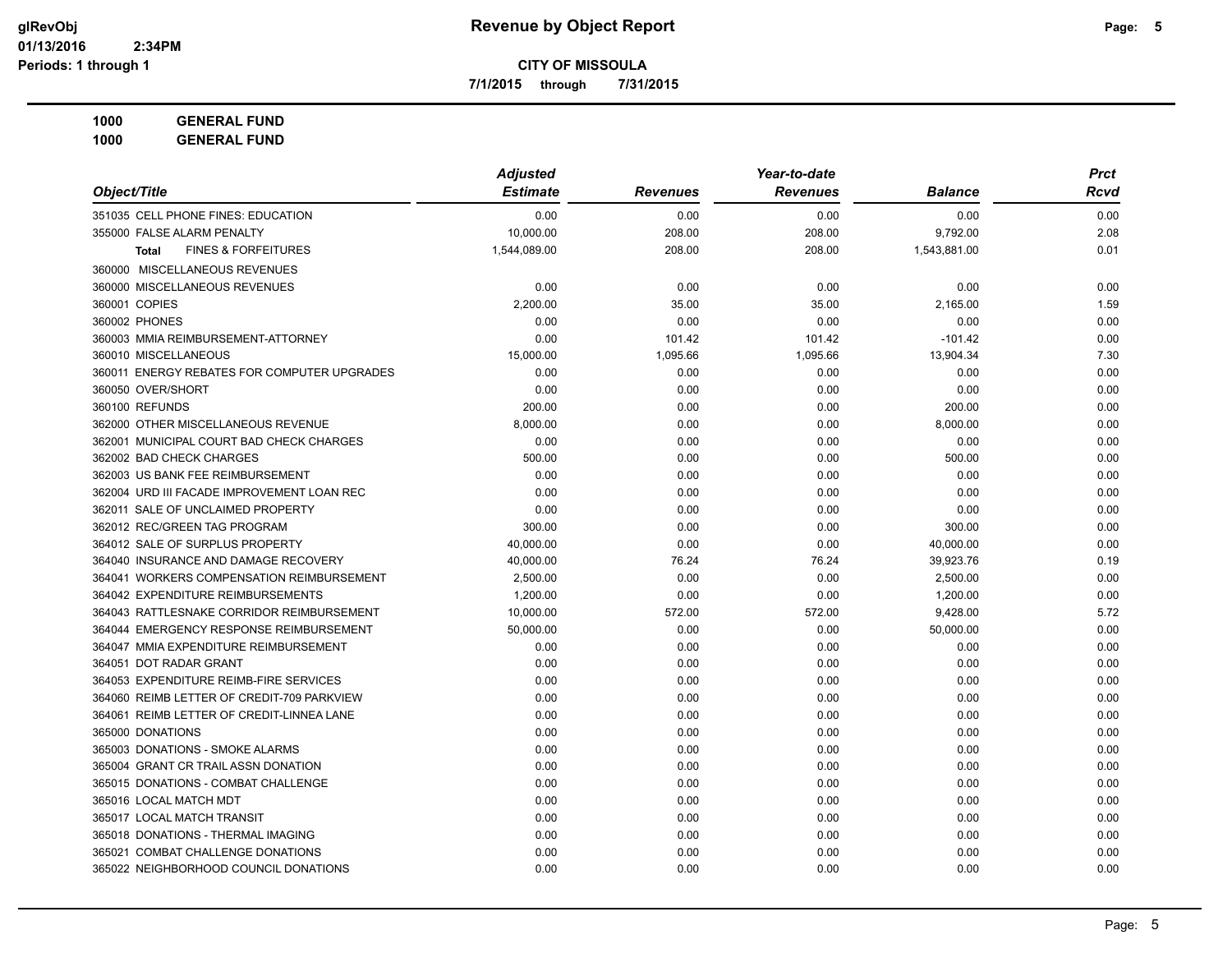**7/1/2015 through 7/31/2015**

**1000 GENERAL FUND 1000 GENERAL FUND**

|                                                    | <b>Adjusted</b> |                 | Year-to-date    |                | <b>Prct</b> |
|----------------------------------------------------|-----------------|-----------------|-----------------|----------------|-------------|
| Object/Title                                       | <b>Estimate</b> | <b>Revenues</b> | <b>Revenues</b> | <b>Balance</b> | <b>Rcvd</b> |
| 368000 SALE OF COINS                               | 0.00            | 0.00            | 0.00            | 0.00           | 0.00        |
| 368001 SALE OF POLICE PROMOTIONS                   | 0.00            | 0.00            | 0.00            | 0.00           | 0.00        |
| 368002 SALE OF FIRE PROMOTIONS                     | 0.00            | 0.00            | 0.00            | 0.00           | 0.00        |
| MISCELLANEOUS REVENUES<br>Total                    | 169.900.00      | 1,880.32        | 1,880.32        | 168.019.68     | 1.11        |
| 370000 INVESTMENTS & ROYALTY EARNINGS              |                 |                 |                 |                |             |
| 371010 INTEREST ON INVESTMENTS                     | 3,500.00        | 0.00            | 0.00            | 3,500.00       | 0.00        |
| 371020 GAIN/LOSS IN MARKET VALUE OF INVESTMENTS    | 0.00            | 0.00            | 0.00            | 0.00           | 0.00        |
| <b>INVESTMENTS &amp; ROYALTY EARNINGS</b><br>Total | 3,500.00        | 0.00            | 0.00            | 3,500.00       | 0.00        |
| 380000 OTHER FINANCING SOURCES                     |                 |                 |                 |                |             |
| 381070 PROCEEDS FROM NOTES/LOANS/INTERCAP          | 0.00            | 0.00            | 0.00            | 0.00           | 0.00        |
| 381090 PROCEEDS FROM CAPITAL LEASE                 | 0.00            | 0.00            | 0.00            | 0.00           | 0.00        |
| 382010 SALE OF FIXED ASSETS                        | 0.00            | 0.00            | 0.00            | 0.00           | 0.00        |
| 383000 OPERATING TRANSFERS                         | 0.00            | 0.00            | 0.00            | 0.00           | 0.00        |
| 383001 TRANS FR FLUSHING DISTRICT                  | 27,281.00       | 0.00            | 0.00            | 27,281.00      | 0.00        |
| 383002 TRANS FR GAS TAX                            | 564,000.00      | 0.00            | 0.00            | 564,000.00     | 0.00        |
| 383003 TRANS FR COMPREHENSIVE INSURANCE LEVY       | 0.00            | 0.00            | 0.00            | 0.00           | 0.00        |
| 383004 TRANS FR EMPLOYEE HEALTH INSURANCE LEVY     | 4,409,908.00    | 0.00            | 0.00            | 4,409,908.00   | 0.00        |
| 383007 TRANS FR CABLE FRANCHISE                    | 251,433.00      | 0.00            | 0.00            | 251,433.00     | 0.00        |
| 383008 TRANS FR RUSSELL PARK DISTRICT              | 0.00            | 0.00            | 0.00            | 0.00           | 0.00        |
| 383009 TRANS FR TITLE I                            | 0.00            | 0.00            | 0.00            | 0.00           | 0.00        |
| 383010 TRANS FR CIP                                | 0.00            | 0.00            | 0.00            | 0.00           | 0.00        |
| 383011 TRANS FR SID REVOLVING                      | 100,000.00      | 0.00            | 0.00            | 100,000.00     | 0.00        |
| 383014 TRANS FR MRA                                | 0.00            | 0.00            | 0.00            | 0.00           | 0.00        |
| 383015 TRANS FR MPC                                | 0.00            | 0.00            | 0.00            | 0.00           | 0.00        |
| 383017 TRANS FR BUILDING                           | 0.00            | 0.00            | 0.00            | 0.00           | 0.00        |
| 383018 TRANS FR WILLOWWOOD PARK DISTRICT           | 0.00            | 0.00            | 0.00            | 0.00           | 0.00        |
| 383020 TRANS FR CEMETERY CARE                      | 9,545.00        | 0.00            | 0.00            | 9,545.00       | 0.00        |
| 383021 TRANS FR P&R TRAILS DEVLP                   | 50,000.00       | 0.00            | 0.00            | 50,000.00      | 0.00        |
| 383024 TRANS FR SEWER CLEARING                     | 0.00            | 0.00            | 0.00            | 0.00           | 0.00        |
| 383027 TRANS FR URD                                | 0.00            | 0.00            | 0.00            | 0.00           | 0.00        |
| 383028 TRANS FROM GF FOR HEALTH RESERVE            | 0.00            | 0.00            | 0.00            | 0.00           | 0.00        |
| 383046 TRANS FR PARKS MAINTENANCE DIST             | 0.00            | 0.00            | 0.00            | 0.00           | 0.00        |
| 383047 TRANS FR STREET MAINTENANCE DISTRICT        | 0.00            | 0.00            | 0.00            | 0.00           | 0.00        |
| 383050 TRANSFER FROM IMPACT FEES                   | 0.00            | 0.00            | 0.00            | 0.00           | 0.00        |
| 383065 TRANSFER FROM WWTF                          | 0.00            | 0.00            | 0.00            | 0.00           | 0.00        |
| OTHER FINANCING SOURCES<br>Total                   | 5,412,167.00    | 0.00            | 0.00            | 5,412,167.00   | 0.00        |
| 390000 INTERNAL SERVICES                           |                 |                 |                 |                |             |
| 399999 NEW REQUESTS FUNDING                        | 0.00            | 0.00            | 0.00            | 0.00           | 0.00        |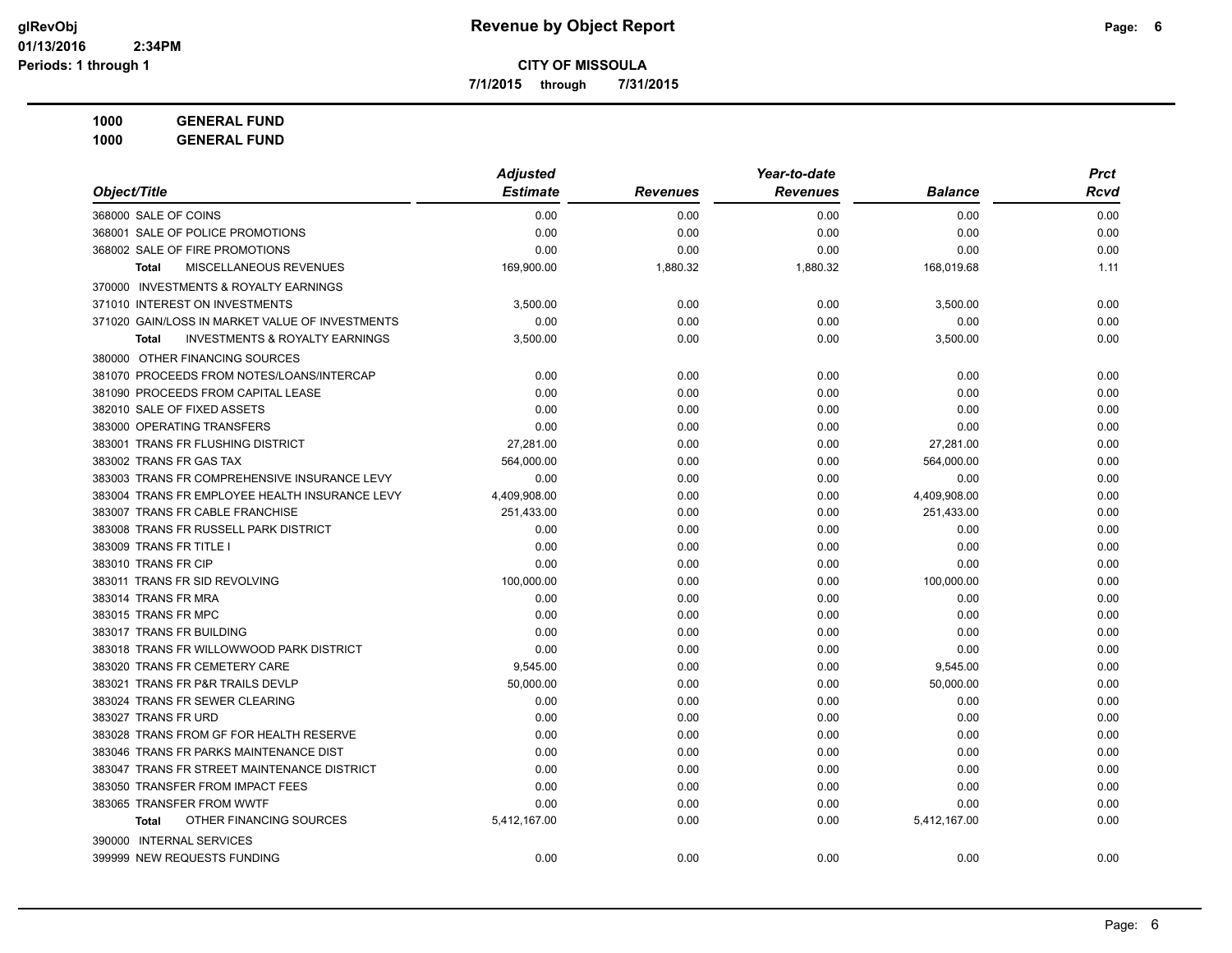**01/13/2016 2:34PM Periods: 1 through 1**

## **glRevObj Revenue by Object Report Page: 7**

**CITY OF MISSOULA**

**7/1/2015 through 7/31/2015**

**1000 GENERAL FUND 1000 GENERAL FUND**

|              |                          | <b>Adjusted</b> |                 | Year-to-date    |                | <b>Prct</b> |  |
|--------------|--------------------------|-----------------|-----------------|-----------------|----------------|-------------|--|
| Object/Title |                          | <b>Estimate</b> | <b>Revenues</b> | <b>Revenues</b> | <b>Balance</b> | <b>Rcvd</b> |  |
| <b>Total</b> | <b>INTERNAL SERVICES</b> | 0.00            | 0.00            | 0.00            | 0.00           | 0.00        |  |
| <b>Total</b> | <b>GENERAL FUND</b>      | 49,969,211.00   | $-576, 151.82$  | $-576, 151.82$  | 50,545,362.82  | $-1.15$     |  |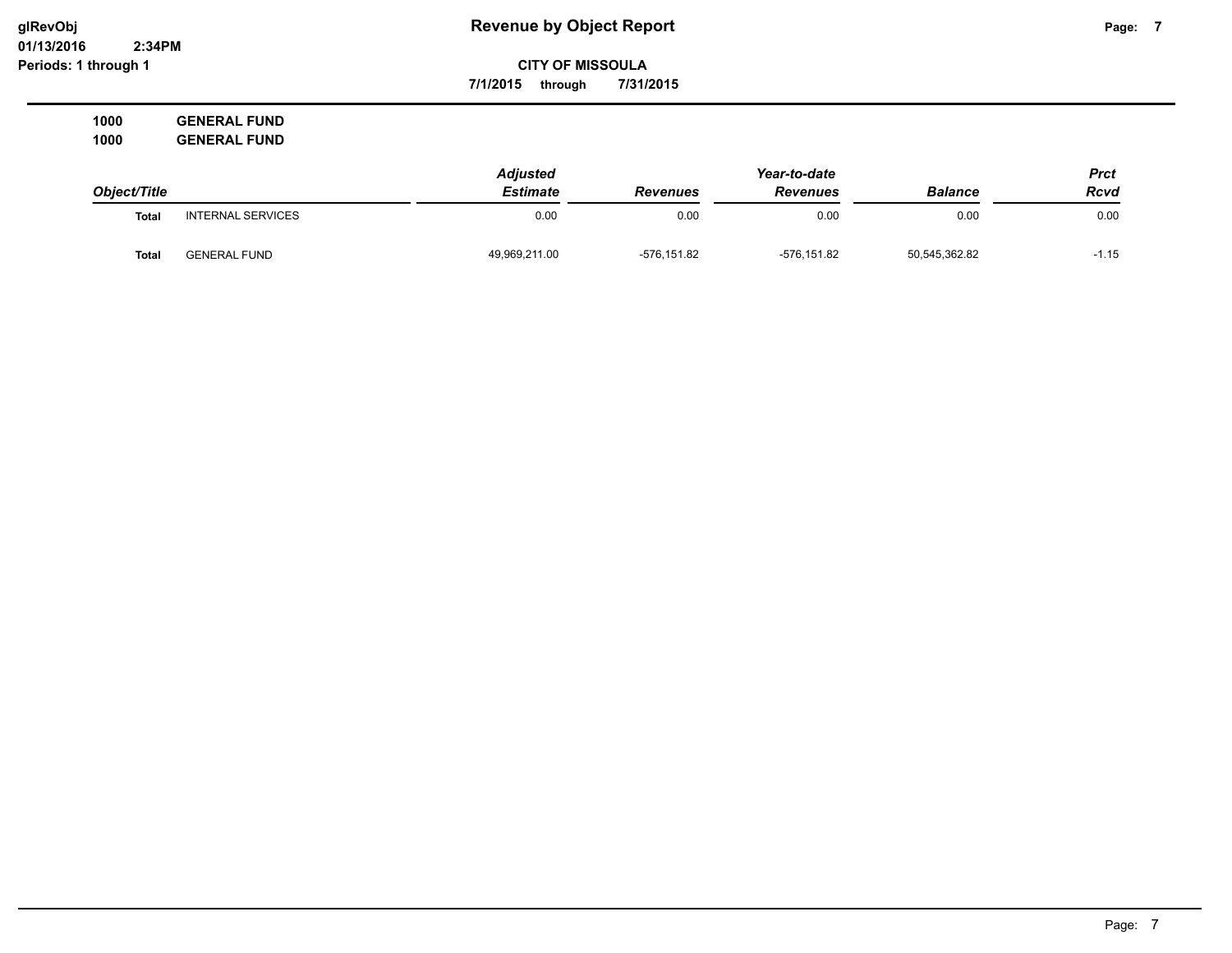**7/1/2015 through 7/31/2015**

|                                               | <b>Adjusted</b> | Year-to-date    |                 |                | <b>Prct</b> |
|-----------------------------------------------|-----------------|-----------------|-----------------|----------------|-------------|
| Object/Title                                  | <b>Estimate</b> | <b>Revenues</b> | <b>Revenues</b> | <b>Balance</b> | Rcvd        |
| 310000 TAXES/ASSESSMENTS                      |                 |                 |                 |                |             |
| 311000 GENERAL PROPERTY TAXES                 | 22,228,679.00   | -787,986.98     | -787,986.98     | 23,016,665.98  | $-3.54$     |
| 311001 CURRENT TAXES                          | 0.00            | 0.00            | 0.00            | 0.00           | 0.00        |
| 311005 DELINQUENT TAXES                       | 0.00            | 2,350.63        | 2,350.63        | $-2,350.63$    | 0.00        |
| 311030 MOTOR VEHICLE TAXES                    | 1,339,988.00    | $-262,599.20$   | $-262,599.20$   | 1,602,587.20   | $-19.60$    |
| 312001 PENALTIES & INTEREST                   | 63,000.00       | $-13,383.38$    | $-13,383.38$    | 76,383.38      | $-21.24$    |
| TAXES/ASSESSMENTS<br><b>Total</b>             | 23,631,667.00   | $-1,061,618.93$ | $-1,061,618.93$ | 24,693,285.93  | $-4.49$     |
| 320000 LICENSES & PERMITS                     |                 |                 |                 |                |             |
| 322011 LIQUOR LICENSES                        | 33,975.00       | 0.00            | 0.00            | 33,975.00      | 0.00        |
| 322012 BEER LICENSES                          | 34,900.00       | 400.00          | 400.00          | 34,500.00      | 1.15        |
| 322013 WINE LICENSES                          | 11,700.00       | 0.00            | 0.00            | 11,700.00      | 0.00        |
| 322014 GOING OUT OF BUSINESS LICENSE          | 0.00            | 0.00            | 0.00            | 0.00           | 0.00        |
| 322020 GENERAL BUSINESS/PROF/OCCUPATIONAL LIC | 642,344.00      | 4,194.06        | 4,194.06        | 638,149.94     | 0.65        |
| 322021 RENTAL LICENSES                        | 60,828.00       | $-3,299.86$     | $-3,299.86$     | 64,127.86      | $-5.42$     |
| 322022 BLIC PENALTIES & LICENSES              | 12,360.00       | $-3,052.38$     | $-3,052.38$     | 15,412.38      | $-24.70$    |
| 323015 EXCAVATING PERMITS                     | 396,550.00      | 85,502.50       | 85,502.50       | 311,047.50     | 21.56       |
| 323016 MOVING PERMITS                         | 0.00            | 0.00            | 0.00            | 0.00           | 0.00        |
| 323018 PAVING ASSESSMENTS                     | 7,000.00        | 0.00            | 0.00            | 7,000.00       | 0.00        |
| 323019 ALARM USERS PERMITS                    | 16,068.00       | 4,056.00        | 4,056.00        | 12,012.00      | 25.24       |
| 323020 FENCE PERMITS                          | 13,792.00       | 396.00          | 396.00          | 13,396.00      | 2.87        |
| 323021 PAVING PERMITS                         | 32,960.00       | 4,336.88        | 4,336.88        | 28,623.12      | 13.16       |
| 323022 GRADING/DRAINAGE PERMITS               | 7,723.00        | 887.00          | 887.00          | 6,836.00       | 11.49       |
| 323023 ADA ACCESS PERMITS                     | 14,343.00       | 3,532.00        | 3,532.00        | 10,811.00      | 24.63       |
| 323025 STREET USE PERMITS                     | 3,862.00        | 290.00          | 290.00          | 3,572.00       | 7.51        |
| 323026 PYROTECHNICS PERMITS                   | 3,000.00        | 0.00            | 0.00            | 3,000.00       | 0.00        |
| 323031 CHICKEN LICENSES                       | 477.00          | 75.00           | 75.00           | 402.00         | 15.72       |
| 323051 BICYCLE LICENSES                       | 0.00            | 0.00            | 0.00            | 0.00           | 0.00        |
| 323052 STORM WATER POLLUTION PREVENTION PERN  | 3,811.00        | 1,816.00        | 1,816.00        | 1,995.00       | 47.65       |
| 323054 ZONING COMPLIANCE PERMITS              | 3,090.00        | 2,545.00        | 2,545.00        | 545.00         | 82.36       |
| 323055 FLOOD PLAIN PERMITS                    | 0.00            | 0.00            | 0.00            | 0.00           | 0.00        |
| 323056 SIGN PERMITS                           | 10,000.00       | 1,164.00        | 1,164.00        | 8,836.00       | 11.64       |
| 323057 SIDEWALK CAFE PERMIT                   | 0.00            | 50.00           | 50.00           | $-50.00$       | 0.00        |
| <b>LICENSES &amp; PERMITS</b><br><b>Total</b> | 1,308,783.00    | 102,892.20      | 102,892.20      | 1,205,890.80   | 7.86        |
| 330000 INTERGOVERNMENTAL REVENUES             |                 |                 |                 |                |             |
| 330000 INTERGOVERNMENTAL REVENUES             | 0.00            | 0.00            | 0.00            | 0.00           | 0.00        |
| 331020 COPS GRANT                             | 0.00            | 0.00            | 0.00            | 0.00           | 0.00        |
| 331024 DEPT OF JUSTICE GRANTS                 | 50,000.00       | $-24,293.14$    | $-24,293.14$    | 74,293.14      | $-48.59$    |
| 331025 DV ACCOUNTABILITY PROJECT              | 0.00            | 0.00            | 0.00            | 0.00           | 0.00        |
| 331050 ISTEA/CTEP GRANT                       | 0.00            | 0.00            | 0.00            | 0.00           | 0.00        |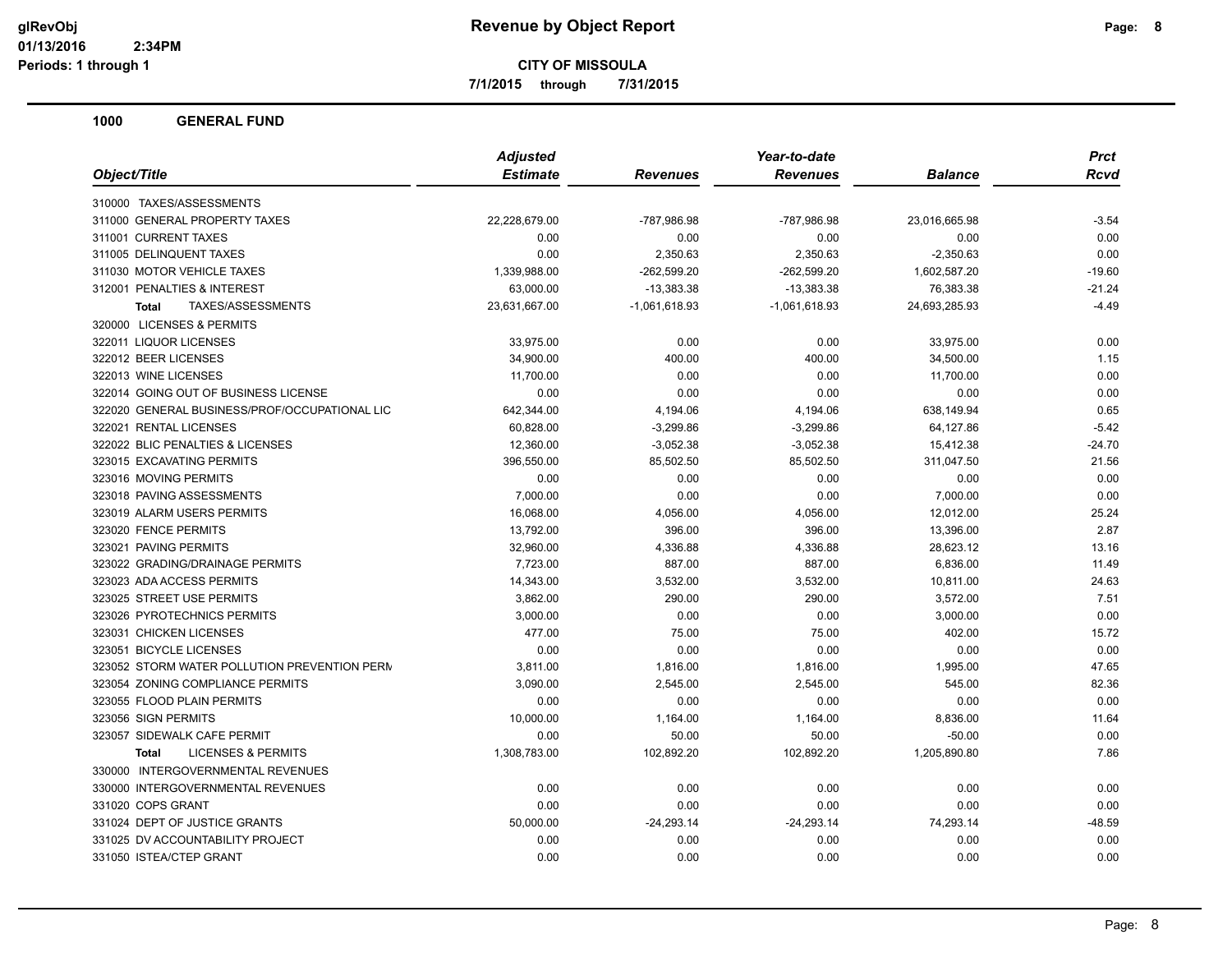**7/1/2015 through 7/31/2015**

| Object/Title                                      | <b>Adjusted</b> |                 | Year-to-date    |                | Prct |
|---------------------------------------------------|-----------------|-----------------|-----------------|----------------|------|
|                                                   | <b>Estimate</b> | <b>Revenues</b> | <b>Revenues</b> | <b>Balance</b> | Rcvd |
| 331054 FHWA PL GRANT                              | 0.00            | 0.00            | 0.00            | 0.00           | 0.00 |
| 331055 FTA GRANT                                  | 0.00            | 0.00            | 0.00            | 0.00           | 0.00 |
| 331056 MDT FEDERAL CMAQ                           | 0.00            | 0.00            | 0.00            | 0.00           | 0.00 |
| 331057 TRANSIT-MUTD CMAQ                          | 0.00            | 0.00            | 0.00            | 0.00           | 0.00 |
| 331091 US DOT HMEP GRANT                          | 0.00            | 0.00            | 0.00            | 0.00           | 0.00 |
| 331112 SAFER GRANT                                | 0.00            | 0.00            | 0.00            | 0.00           | 0.00 |
| 331113 *** Title Not Found ***                    | 0.00            | 0.00            | 0.00            | 0.00           | 0.00 |
| 331114 TITLE III GRANT-MSLA CO                    | 14,500.00       | 0.00            | 0.00            | 14,500.00      | 0.00 |
| 331160 SAFE ROUTES TO SCHOOLS fY08 \$82,500       | 0.00            | 0.00            | 0.00            | 0.00           | 0.00 |
| 331170 HISTORICAL PRESERVATION GRANT              | 0.00            | 0.00            | 0.00            | 0.00           | 0.00 |
| 331178 DUI TASK FORCE                             | 0.00            | 0.00            | 0.00            | 0.00           | 0.00 |
| 334014 *** Title Not Found ***                    | 0.00            | 0.00            | 0.00            | 0.00           | 0.00 |
| 334017 SCHOOL RESOURCE OFFICER                    | 240,000.00      | 0.00            | 0.00            | 240,000.00     | 0.00 |
| 335075 STATE GAMBLING/VIDEO/KENO/BINGO FEES       | 127,650.00      | 0.00            | 0.00            | 127,650.00     | 0.00 |
| 335076 STATE GAMBLING LICENSE FEES                | 0.00            | 0.00            | 0.00            | 0.00           | 0.00 |
| 335077 STATE KENO/BINGO PROCEEDS TAX              | 0.00            | 0.00            | 0.00            | 0.00           | 0.00 |
| 335210 PERSONAL PROPERTY TAX REIMBURSEMENT        | 428,686.00      | 0.00            | 0.00            | 428,686.00     | 0.00 |
| 335230 HB 124 REVENUE                             | 7,773,820.00    | 0.00            | 0.00            | 7,773,820.00   | 0.00 |
| 336021 STATE CONTRIB - POLICE RETIREMENT          | 2,257,772.00    | 138,483.60      | 138,483.60      | 2,119,288.40   | 6.13 |
| 336022 STATE CONTRIB. - FIRE RETIREMENT           | 2,265,164.00    | 146,616.41      | 146,616.41      | 2,118,547.59   | 6.47 |
| 336023 STATE CONTRIB. - PERS                      | 9,986.00        | 808.02          | 808.02          | 9,177.98       | 8.09 |
| 336030 COUNTY CONTRIBUTION                        | 0.00            | 0.00            | 0.00            | 0.00           | 0.00 |
| 337009 *** Title Not Found ***                    | 0.00            | 0.00            | 0.00            | 0.00           | 0.00 |
| 337012 LEGAL SERVICES-CONTRACTED/REIMB.           | 0.00            | 0.00            | 0.00            | 0.00           | 0.00 |
| 337013 MUTD SIGN MAINTENANCE AGREEMENT            | 3,000.00        | 0.00            | 0.00            | 3,000.00       | 0.00 |
| 338000 LOCAL SHARING OF TAX INCREMENT             | 0.00            | 0.00            | 0.00            | 0.00           | 0.00 |
| 338100 PLANNING MILLS PASSED THRU COUNTY          | 0.00            | 0.00            | 0.00            | 0.00           | 0.00 |
| 339000 PAYMENT IN LIEU OF TAXES                   | 34,056.00       | 0.00            | 0.00            | 34,056.00      | 0.00 |
| <b>INTERGOVERNMENTAL REVENUES</b><br><b>Total</b> | 13,204,634.00   | 261,614.89      | 261,614.89      | 12,943,019.11  | 1.98 |
| 340000 CHARGES FOR SERVICES                       |                 |                 |                 |                |      |
| 341009 BLDG ADMIN FEES                            | 310,310.00      | 0.00            | 0.00            | 310,310.00     | 0.00 |
| 341010 MISCELLANEOUS COLLECTIONS                  | 350.00          | 0.00            | 0.00            | 350.00         | 0.00 |
| 341011 TRANSPORTATION ADMIN FEES                  | 24,720.00       | 0.00            | 0.00            | 24,720.00      | 0.00 |
| 341012 MAYORS PROCLAMATION FEES                   | 100.00          | 0.00            | 0.00            | 100.00         | 0.00 |
| 341013 AIR FUND FEES                              | 250.00          | 0.00            | 0.00            | 250.00         | 0.00 |
| 341015 SEWER ADMINISTRATION FEES                  | 1,227,202.00    | 0.00            | 0.00            | 1,227,202.00   | 0.00 |
| 341016 MRA ADMINISTRATION FEES                    | 138,879.00      | 0.00            | 0.00            | 138,879.00     | 0.00 |
| 341017 LIGHTING ADMINISTRATION FEES               | 15,452.00       | 0.00            | 0.00            | 15,452.00      | 0.00 |
| 341018 PARKING COMM ADMIN FEES                    | 188,805.00      | 0.00            | 0.00            | 188,805.00     | 0.00 |
| 341019 *** Title Not Found ***                    | 4,512.00        | 0.00            | 0.00            | 4,512.00       | 0.00 |
|                                                   |                 |                 |                 |                |      |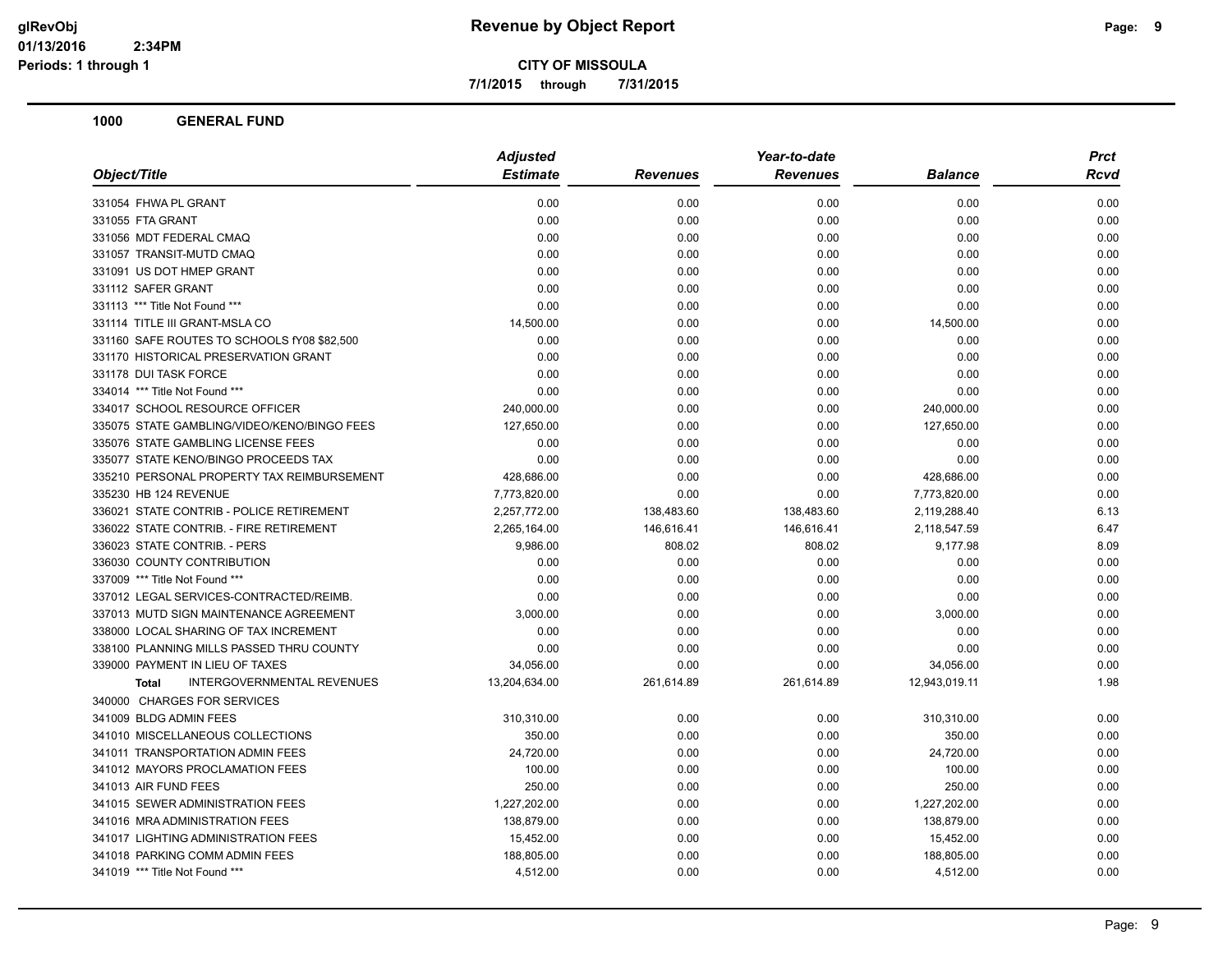**7/1/2015 through 7/31/2015**

| Object/Title                             | <b>Adjusted</b> |                 | Year-to-date    |                | <b>Prct</b> |
|------------------------------------------|-----------------|-----------------|-----------------|----------------|-------------|
|                                          | <b>Estimate</b> | <b>Revenues</b> | <b>Revenues</b> | <b>Balance</b> | Rcvd        |
| 341021 SID ADMINISTRATION FEES           | 0.00            | 0.00            | 0.00            | 0.00           | 0.00        |
| 341022 PROJECT ADMIN FEES                | 0.00            | 0.00            | 0.00            | 0.00           | 0.00        |
| 341023 PLANNING ADMIN FEES               | 24,720.00       | 0.00            | 0.00            | 24,720.00      | 0.00        |
| 341031 STATE REIMB MUNI COURT            | 0.00            | 0.00            | 0.00            | 0.00           | 0.00        |
| 341041 SEWER EXTENSION RECORDING FEES    | 4,500.00        | 326.00          | 326.00          | 4,174.00       | 7.24        |
| 341052 MUNICIPAL COURT FILING FEES       | 283,400.00      | 0.00            | 0.00            | 283,400.00     | 0.00        |
| 341055 CRIME VICTIM SURCHARGE            | 2,500.00        | 0.00            | 0.00            | 2,500.00       | 0.00        |
| 341067 SUBDIVISION EXEMPTION AFFIDAVITS  | 0.00            | 400.00          | 400.00          | $-400.00$      | 0.00        |
| 341068 SUBDIVISON FEES                   | 5,000.00        | 1,213.00        | 1,213.00        | 3,787.00       | 24.26       |
| 341069 REZONING FEES                     | 5,000.00        | 0.00            | 0.00            | 5,000.00       | 0.00        |
| 341070 DESIGN REVIEW BOARD               | 15,000.00       | 2,695.48        | 2,695.48        | 12,304.52      | 17.97       |
| 341071 BOARD OF ADJUST. ZONING, SIGNS    | 0.00            | 0.00            | 0.00            | 0.00           | 0.00        |
| 341072 FLOOD PLAIN-0THER FEES            | 0.00            | 0.00            | 0.00            | 0.00           | 0.00        |
| 341073 FIRE PLAN CHECK FEES              | 27,981.00       | 4,090.00        | 4,090.00        | 23,891.00      | 14.62       |
| 341074 FIRE INSPECTION FEES              | 25,000.00       | 8,098.00        | 8,098.00        | 16,902.00      | 32.39       |
| 341076 ENGINEERING PLAN CHECK FEES       | 33,478.00       | 4,869.00        | 4,869.00        | 28,609.00      | 14.54       |
| 341077 ZONING COMPLIANCE INSPECTIONS     | 0.00            | 0.00            | 0.00            | 0.00           | 0.00        |
| 341078 ENGINEERING MAP FEES              | 120.00          | 10.00           | 10.00           | 110.00         | 8.33        |
| 341079 GREASE INTERCEPTOR APPEAL FEES    | 2,000.00        | 0.00            | 0.00            | 2,000.00       | 0.00        |
| 341090 STREET VACATION PETITION FEES     | 0.00            | 0.00            | 0.00            | 0.00           | 0.00        |
| 341091 INSPECTION CODE BOOKS & COPIES    | 0.00            | 0.00            | 0.00            | 0.00           | 0.00        |
| 341100 GRANT ADMINISTRATION SERVICE FEES | 0.00            | 0.00            | 0.00            | 0.00           | 0.00        |
| 342010 POLICE/BID AGREEMENT              | 0.00            | 0.00            | 0.00            | 0.00           | 0.00        |
| 342012 PD REIMBURSABLE SERVICES          | 0.00            | 0.00            | 0.00            | 0.00           | 0.00        |
| 342013 SECURITY INVEST FEES              | 11,000.00       | 830.50          | 830.50          | 10,169.50      | 7.55        |
| 342014 POLICE DEPARTMENT SERVICE FEES    | 15,000.00       | 1,012.00        | 1,012.00        | 13,988.00      | 6.75        |
| 342015 POLICE OVERTIME FEES              | 84,000.00       | 1,079.75        | 1,079.75        | 82,920.25      | 1.29        |
| 342016 POLICE TRAINING FEES              | 36,000.00       | 1,374.00        | 1,374.00        | 34,626.00      | 3.82        |
| 342017 CATERING FEES                     | 7,200.00        | 1,470.00        | 1,470.00        | 5,730.00       | 20.42       |
| 342018 DESK REPORTS                      | 20,000.00       | 1,192.00        | 1,192.00        | 18,808.00      | 5.96        |
| 342019 ABANDONED VEHICLE REVENUE FEES    | 12,500.00       | 365.00          | 365.00          | 12,135.00      | 2.92        |
| 342020 FIRE DEPARTMENT FEES              | 100.00          | 0.00            | 0.00            | 100.00         | 0.00        |
| 342021 CPR EDUCATION PROGRAM             | 7,435.00        | 0.00            | 0.00            | 7,435.00       | 0.00        |
| 342022 OUTSIDE HIRES                     | 524,890.00      | $-1,427.47$     | $-1,427.47$     | 526,317.47     | $-0.27$     |
| 342060 BIKE PROGRAM SALES & FEES         | 2,700.00        | 0.00            | 0.00            | 2,700.00       | 0.00        |
| 343000 PW REIMBURSABLE SERVICES          | 31,258.00       | 0.00            | 0.00            | 31,258.00      | 0.00        |
| 343001 SIGN FABRICATION & CONTRACTS      | 500.00          | 0.00            | 0.00            | 500.00         | 0.00        |
| 343002 OTHER AGENCIES - VEH MAINT        | 48,000.00       | 8.40            | 8.40            | 47,991.60      | 0.02        |
| 343003 STATE PAYMENT - TRAFFIC COUNTS    | 4,450.00        | 0.00            | 0.00            | 4,450.00       | 0.00        |
| 343004 SPECIAL STATE CONTRACTS           | 80,000.00       | 0.00            | 0.00            | 80,000.00      | 0.00        |
|                                          |                 |                 |                 |                |             |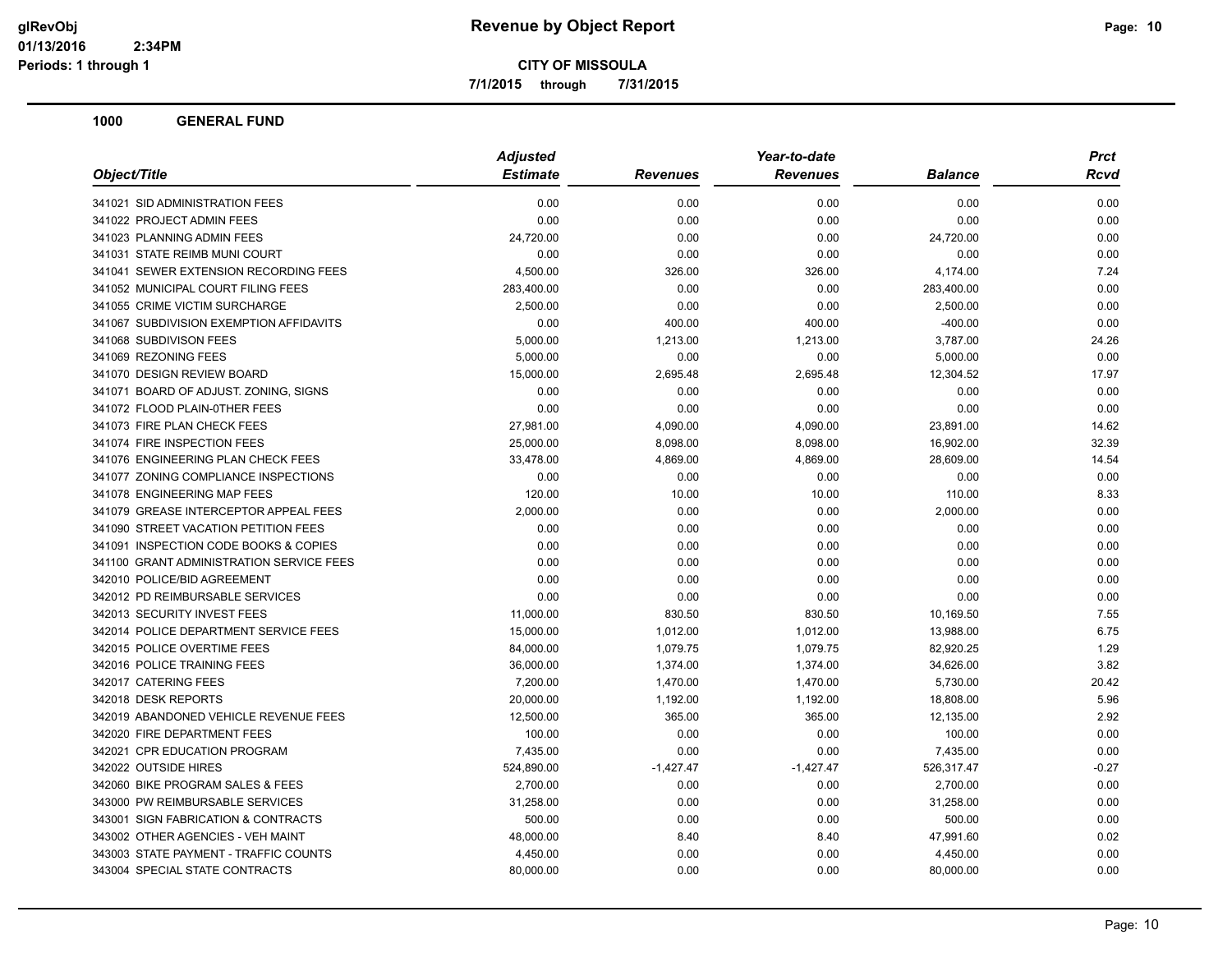**7/1/2015 through 7/31/2015**

| Object/Title                                   | <b>Adjusted</b> | Year-to-date |                 |                | <b>Prct</b> |
|------------------------------------------------|-----------------|--------------|-----------------|----------------|-------------|
|                                                | <b>Estimate</b> | Revenues     | <b>Revenues</b> | <b>Balance</b> | <b>Rcvd</b> |
| 343006 OTHER GOVT AGENCY-STREET PROJECTS       | 98,318.00       | 0.00         | 0.00            | 98,318.00      | 0.00        |
| 343008 PRIVATE COMPANY STREET PAYMENTS         | 0.00            | 0.00         | 0.00            | 0.00           | 0.00        |
| 343010 STREET DEPT SALES & SERVICES            | 19,195.00       | 0.00         | 0.00            | 19,195.00      | 0.00        |
| 343013 SNOW REMOVAL FEES                       | 1,500.00        | $-71.41$     | $-71.41$        | 1,571.41       | $-4.76$     |
| 343018 *** Title Not Found ***                 | 0.00            | 0.00         | 0.00            | 0.00           | 0.00        |
| 343080 STATE MAINTENANCE CONTRACT              | 530,082.00      | 0.00         | 0.00            | 530,082.00     | 0.00        |
| 343082 MDT URBAN PROJECTS                      | 0.00            | 0.00         | 0.00            | 0.00           | 0.00        |
| 343083 CONTRACT SEWER APPLICATIONS             | 0.00            | 0.00         | 0.00            | 0.00           | 0.00        |
| 343084 STREET MAINTENANCE MATERIALS REIMB      | 55,500.00       | 0.00         | 0.00            | 55,500.00      | 0.00        |
| 343097 SIDEWALK AND CURB FEES                  | 340,000.00      | 62,685.13    | 62,685.13       | 277,314.87     | 18.44       |
| 343311 SALE OF NICHES                          | 3,200.00        | 0.00         | 0.00            | 3,200.00       | 0.00        |
| 343320 CEMETERY - SALE OF PLOTS                | 12,870.00       | 500.00       | 500.00          | 12,370.00      | 3.89        |
| 343321 CEMETERY FOUNDATIONS                    | 1,570.00        | 35.00        | 35.00           | 1,535.00       | 2.23        |
| 343322 CEMETERY FLOWER CARE                    | 4,250.00        | 0.00         | 0.00            | 4,250.00       | 0.00        |
| 343323 CEMETERY - LINER INSTALL FEES           | 5,580.00        | 1,500.00     | 1,500.00        | 4,080.00       | 26.88       |
| 343324 OTHER CEMETERY FEES                     | 1,500.00        | 150.00       | 150.00          | 1,350.00       | 10.00       |
| 343325 2ND INTERMENT RIGHT                     | 0.00            | 200.00       | 200.00          | $-200.00$      | 0.00        |
| 343340 CEMETERY - OPENINGS & CLOSINGS          | 10,950.00       | 1,475.00     | 1,475.00        | 9,475.00       | 13.47       |
| 343350 CEMETERY CARE, FEES                     | 24,000.00       | 0.00         | 0.00            | 24,000.00      | 0.00        |
| 343360 WEED CONTROL                            | 3,000.00        | 0.00         | 0.00            | 3,000.00       | 0.00        |
| 346029 PARKS PETTY CASH FUND                   | 0.00            | 0.00         | 0.00            | 0.00           | 0.00        |
| 346031 RECREATION FEES                         | 166,294.00      | 15,416.65    | 15,416.65       | 150,877.35     | 9.27        |
| 346033 PARK FEES/FACILITY RENTALS              | 170,000.00      | 9,319.36     | 9,319.36        | 160,680.64     | 5.48        |
| 346034 GROUNDS MAINTENANCE CONTRACT            | 0.00            | 0.00         | 0.00            | 0.00           | 0.00        |
| 346036 PARK CONCESSION FEES                    | 3,000.00        | 56.31        | 56.31           | 2,943.69       | 1.88        |
| 346037 YOUTH DRUG COURT CONTRACT               | 11,700.00       | 0.00         | 0.00            | 11,700.00      | 0.00        |
| 346050 COUNTY PLAYGROUND CONTRACT              | 3,150.00        | 0.00         | 0.00            | 3,150.00       | 0.00        |
| 346051 MONTANA PARKS/REC CONFERENCE 2012       | 4,500.00        | 0.00         | 0.00            | 4,500.00       | 0.00        |
| 346070 RECREATION GENERAL MERCHANDISE          | 0.00            | 0.00         | 0.00            | 0.00           | 0.00        |
| <b>CHARGES FOR SERVICES</b><br><b>Total</b>    | 4,694,471.00    | 118,871.70   | 118,871.70      | 4,575,599.30   | 2.53        |
| 350000 FINES & FORFEITURES                     |                 |              |                 |                |             |
| 351022 LAW ENFORCEMENT ACADEMY SURCHARGE #!    | 0.00            | 0.00         | 0.00            | 0.00           | 0.00        |
| 351031 TRAFFIC FINES                           | 1,325,000.00    | 0.00         | 0.00            | 1,325,000.00   | 0.00        |
| 351032 SURCHARGE ON FINES                      | 129,089.00      | 0.00         | 0.00            | 129,089.00     | 0.00        |
| 351034 CELLULAR PHONE FINES                    | 80,000.00       | 0.00         | 0.00            | 80,000.00      | 0.00        |
| 351035 CELL PHONE FINES: EDUCATION             | 0.00            | 0.00         | 0.00            | 0.00           | 0.00        |
| 355000 FALSE ALARM PENALTY                     | 10,000.00       | 208.00       | 208.00          | 9,792.00       | 2.08        |
| <b>FINES &amp; FORFEITURES</b><br><b>Total</b> | 1,544,089.00    | 208.00       | 208.00          | 1,543,881.00   | 0.01        |
| 360000 MISCELLANEOUS REVENUES                  |                 |              |                 |                |             |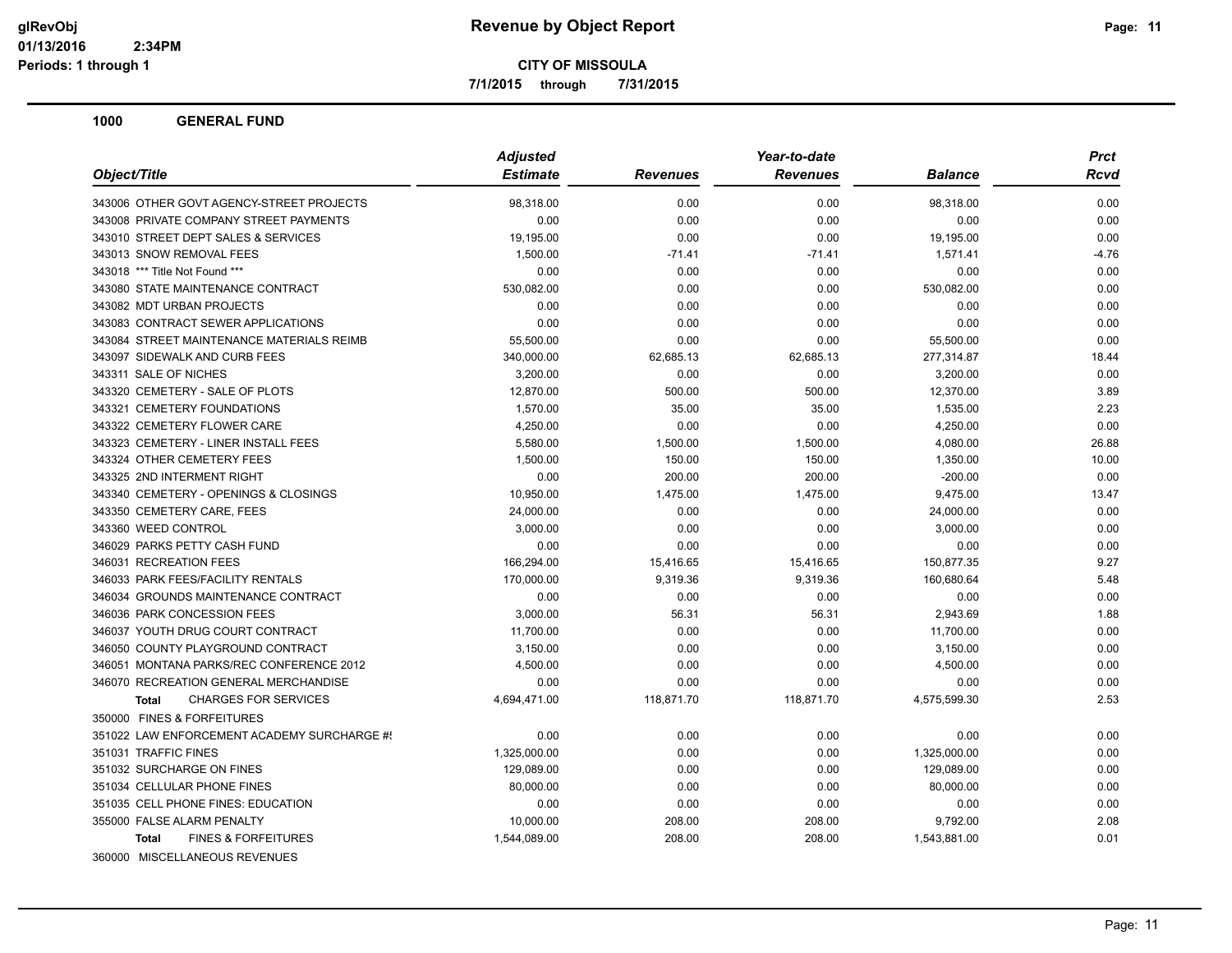**7/1/2015 through 7/31/2015**

| Object/Title                                | <b>Adjusted</b><br><b>Estimate</b> | <b>Revenues</b> | Year-to-date<br><b>Revenues</b> | <b>Balance</b> | <b>Prct</b><br>Rcvd |
|---------------------------------------------|------------------------------------|-----------------|---------------------------------|----------------|---------------------|
|                                             |                                    |                 |                                 |                |                     |
| 360000 MISCELLANEOUS REVENUES               | 0.00                               | 0.00            | 0.00                            | 0.00           | 0.00                |
| 360001 COPIES                               | 2,200.00                           | 35.00           | 35.00                           | 2,165.00       | 1.59                |
| 360002 PHONES                               | 0.00                               | 0.00            | 0.00                            | 0.00           | 0.00                |
| 360003 MMIA REIMBURSEMENT-ATTORNEY          | 0.00                               | 101.42          | 101.42                          | $-101.42$      | 0.00                |
| 360010 MISCELLANEOUS                        | 15,000.00                          | 1,095.66        | 1,095.66                        | 13,904.34      | 7.30                |
| 360011 ENERGY REBATES FOR COMPUTER UPGRADES | 0.00                               | 0.00            | 0.00                            | 0.00           | 0.00                |
| 360050 OVER/SHORT                           | 0.00                               | 0.00            | 0.00                            | 0.00           | 0.00                |
| 360100 REFUNDS                              | 200.00                             | 0.00            | 0.00                            | 200.00         | 0.00                |
| 362000 OTHER MISCELLANEOUS REVENUE          | 8,000.00                           | 0.00            | 0.00                            | 8,000.00       | 0.00                |
| 362001 MUNICIPAL COURT BAD CHECK CHARGES    | 0.00                               | 0.00            | 0.00                            | 0.00           | 0.00                |
| 362002 BAD CHECK CHARGES                    | 500.00                             | 0.00            | 0.00                            | 500.00         | 0.00                |
| 362003 US BANK FEE REIMBURSEMENT            | 0.00                               | 0.00            | 0.00                            | 0.00           | 0.00                |
| 362004 URD III FACADE IMPROVEMENT LOAN REC  | 0.00                               | 0.00            | 0.00                            | 0.00           | 0.00                |
| 362011 SALE OF UNCLAIMED PROPERTY           | 0.00                               | 0.00            | 0.00                            | 0.00           | 0.00                |
| 362012 REC/GREEN TAG PROGRAM                | 300.00                             | 0.00            | 0.00                            | 300.00         | 0.00                |
| 364012 SALE OF SURPLUS PROPERTY             | 40,000.00                          | 0.00            | 0.00                            | 40,000.00      | 0.00                |
| 364040 INSURANCE AND DAMAGE RECOVERY        | 40,000.00                          | 76.24           | 76.24                           | 39,923.76      | 0.19                |
| 364041 WORKERS COMPENSATION REIMBURSEMENT   | 2,500.00                           | 0.00            | 0.00                            | 2,500.00       | 0.00                |
| 364042 EXPENDITURE REIMBURSEMENTS           | 1,200.00                           | 0.00            | 0.00                            | 1,200.00       | 0.00                |
| 364043 RATTLESNAKE CORRIDOR REIMBURSEMENT   | 10,000.00                          | 572.00          | 572.00                          | 9,428.00       | 5.72                |
| 364044 EMERGENCY RESPONSE REIMBURSEMENT     | 50,000.00                          | 0.00            | 0.00                            | 50,000.00      | 0.00                |
| 364047 MMIA EXPENDITURE REIMBURSEMENT       | 0.00                               | 0.00            | 0.00                            | 0.00           | 0.00                |
| 364051 DOT RADAR GRANT                      | 0.00                               | 0.00            | 0.00                            | 0.00           | 0.00                |
| 364053 EXPENDITURE REIMB-FIRE SERVICES      | 0.00                               | 0.00            | 0.00                            | 0.00           | 0.00                |
| 364060 REIMB LETTER OF CREDIT-709 PARKVIEW  | 0.00                               | 0.00            | 0.00                            | 0.00           | 0.00                |
| 364061 REIMB LETTER OF CREDIT-LINNEA LANE   | 0.00                               | 0.00            | 0.00                            | 0.00           | 0.00                |
| 365000 DONATIONS                            | 0.00                               | 0.00            | 0.00                            | 0.00           | 0.00                |
| 365003 DONATIONS - SMOKE ALARMS             | 0.00                               | 0.00            | 0.00                            | 0.00           | 0.00                |
| 365004 GRANT CR TRAIL ASSN DONATION         | 0.00                               | 0.00            | 0.00                            | 0.00           | 0.00                |
| 365015 DONATIONS - COMBAT CHALLENGE         | 0.00                               | 0.00            | 0.00                            | 0.00           | 0.00                |
| 365016 LOCAL MATCH MDT                      | 0.00                               | 0.00            | 0.00                            | 0.00           | 0.00                |
| 365017 LOCAL MATCH TRANSIT                  | 0.00                               | 0.00            | 0.00                            | 0.00           | 0.00                |
| 365018 DONATIONS - THERMAL IMAGING          | 0.00                               | 0.00            | 0.00                            | 0.00           | 0.00                |
| 365021 COMBAT CHALLENGE DONATIONS           | 0.00                               | 0.00            | 0.00                            | 0.00           | 0.00                |
| 365022 NEIGHBORHOOD COUNCIL DONATIONS       | 0.00                               | 0.00            | 0.00                            | 0.00           | 0.00                |
| 368000 SALE OF COINS                        | 0.00                               | 0.00            | 0.00                            | 0.00           | 0.00                |
| 368001 SALE OF POLICE PROMOTIONS            | 0.00                               | 0.00            | 0.00                            | 0.00           | 0.00                |
| 368002 SALE OF FIRE PROMOTIONS              | 0.00                               | 0.00            | 0.00                            | 0.00           | 0.00                |
| MISCELLANEOUS REVENUES<br><b>Total</b>      | 169,900.00                         | 1,880.32        | 1,880.32                        | 168,019.68     | 1.11                |
| 370000 INVESTMENTS & ROYALTY EARNINGS       |                                    |                 |                                 |                |                     |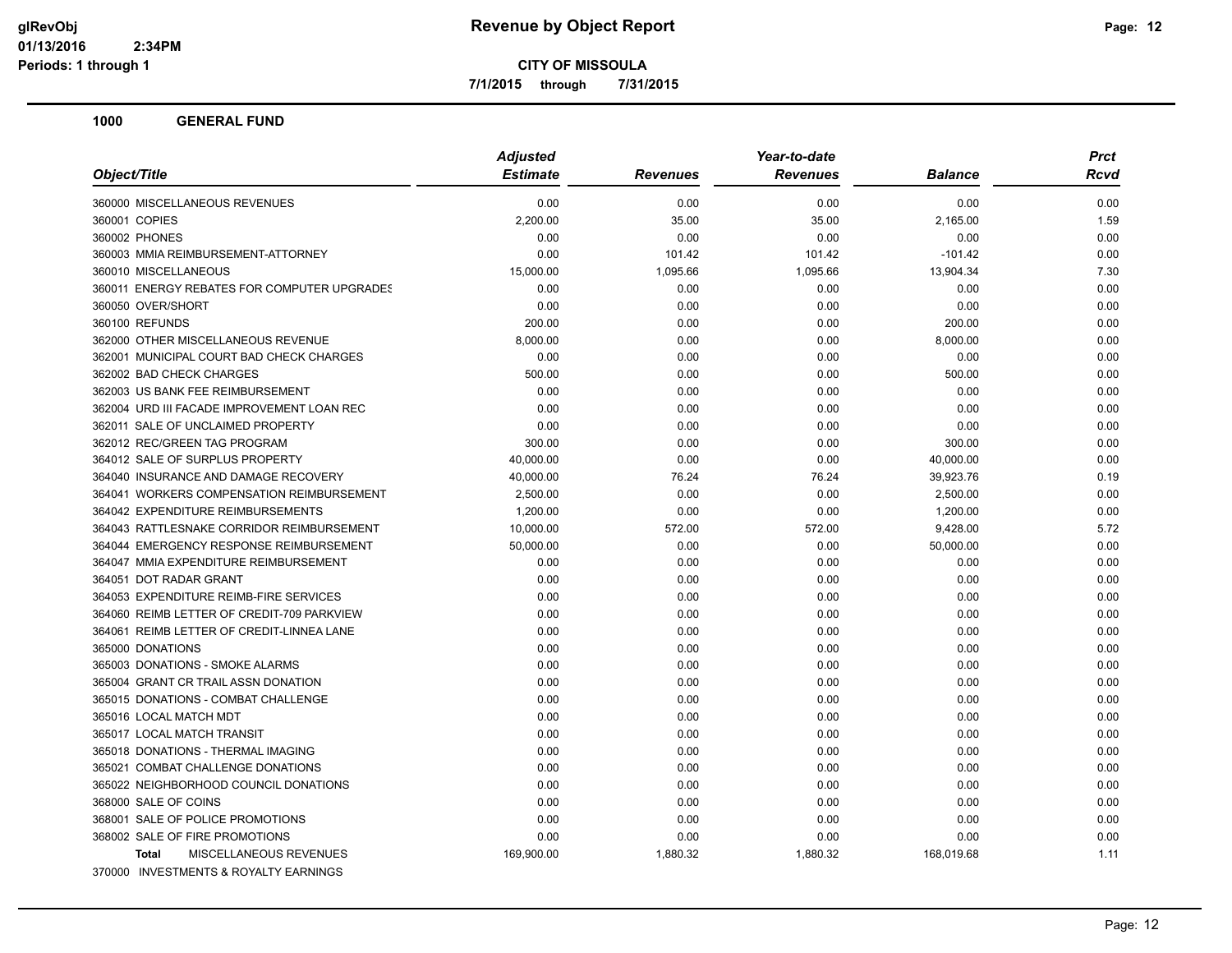**7/1/2015 through 7/31/2015**

| Object/Title                                              | <b>Adjusted</b> |                 | Year-to-date    |                | <b>Prct</b> |
|-----------------------------------------------------------|-----------------|-----------------|-----------------|----------------|-------------|
|                                                           | <b>Estimate</b> | <b>Revenues</b> | <b>Revenues</b> | <b>Balance</b> | <b>Rcvd</b> |
| 371010 INTEREST ON INVESTMENTS                            | 3,500.00        | 0.00            | 0.00            | 3,500.00       | 0.00        |
| 371020 GAIN/LOSS IN MARKET VALUE OF INVESTMENT            | 0.00            | 0.00            | 0.00            | 0.00           | 0.00        |
| <b>INVESTMENTS &amp; ROYALTY EARNINGS</b><br><b>Total</b> | 3,500.00        | 0.00            | 0.00            | 3,500.00       | 0.00        |
| 380000 OTHER FINANCING SOURCES                            |                 |                 |                 |                |             |
| 381070 PROCEEDS FROM NOTES/LOANS/INTERCAP                 | 0.00            | 0.00            | 0.00            | 0.00           | 0.00        |
| 381090 PROCEEDS FROM CAPITAL LEASE                        | 0.00            | 0.00            | 0.00            | 0.00           | 0.00        |
| 382010 SALE OF FIXED ASSETS                               | 0.00            | 0.00            | 0.00            | 0.00           | 0.00        |
| 383000 OPERATING TRANSFERS                                | 0.00            | 0.00            | 0.00            | 0.00           | 0.00        |
| 383001 TRANS FR FLUSHING DISTRICT                         | 27,281.00       | 0.00            | 0.00            | 27,281.00      | 0.00        |
| 383002 TRANS FR GAS TAX                                   | 564,000.00      | 0.00            | 0.00            | 564,000.00     | 0.00        |
| 383003 TRANS FR COMPREHENSIVE INSURANCE LEVY              | 0.00            | 0.00            | 0.00            | 0.00           | 0.00        |
| 383004 TRANS FR EMPLOYEE HEALTH INSURANCE LEV             | 4,409,908.00    | 0.00            | 0.00            | 4,409,908.00   | 0.00        |
| 383007 TRANS FR CABLE FRANCHISE                           | 251,433.00      | 0.00            | 0.00            | 251,433.00     | 0.00        |
| 383008 TRANS FR RUSSELL PARK DISTRICT                     | 0.00            | 0.00            | 0.00            | 0.00           | 0.00        |
| 383009 TRANS FR TITLE I                                   | 0.00            | 0.00            | 0.00            | 0.00           | 0.00        |
| 383010 TRANS FR CIP                                       | 0.00            | 0.00            | 0.00            | 0.00           | 0.00        |
| 383011 TRANS FR SID REVOLVING                             | 100,000.00      | 0.00            | 0.00            | 100,000.00     | 0.00        |
| 383014 TRANS FR MRA                                       | 0.00            | 0.00            | 0.00            | 0.00           | 0.00        |
| 383015 TRANS FR MPC                                       | 0.00            | 0.00            | 0.00            | 0.00           | 0.00        |
| 383017 TRANS FR BUILDING                                  | 0.00            | 0.00            | 0.00            | 0.00           | 0.00        |
| 383018 TRANS FR WILLOWWOOD PARK DISTRICT                  | 0.00            | 0.00            | 0.00            | 0.00           | 0.00        |
| 383020 TRANS FR CEMETERY CARE                             | 9,545.00        | 0.00            | 0.00            | 9,545.00       | 0.00        |
| 383021 TRANS FR P&R TRAILS DEVLP                          | 50,000.00       | 0.00            | 0.00            | 50,000.00      | 0.00        |
| 383024 TRANS FR SEWER CLEARING                            | 0.00            | 0.00            | 0.00            | 0.00           | 0.00        |
| 383027 TRANS FR URD                                       | 0.00            | 0.00            | 0.00            | 0.00           | 0.00        |
| 383028 TRANS FROM GF FOR HEALTH RESERVE                   | 0.00            | 0.00            | 0.00            | 0.00           | 0.00        |
| 383046 TRANS FR PARKS MAINTENANCE DIST                    | 0.00            | 0.00            | 0.00            | 0.00           | 0.00        |
| 383047 TRANS FR STREET MAINTENANCE DISTRICT               | 0.00            | 0.00            | 0.00            | 0.00           | 0.00        |
| 383050 TRANSFER FROM IMPACT FEES                          | 0.00            | 0.00            | 0.00            | 0.00           | 0.00        |
| 383065 TRANSFER FROM WWTF                                 | 0.00            | 0.00            | 0.00            | 0.00           | 0.00        |
| OTHER FINANCING SOURCES<br>Total                          | 5,412,167.00    | 0.00            | 0.00            | 5,412,167.00   | 0.00        |
| 390000 INTERNAL SERVICES                                  |                 |                 |                 |                |             |
| 399999 NEW REQUESTS FUNDING                               | 0.00            | 0.00            | 0.00            | 0.00           | 0.00        |
| <b>INTERNAL SERVICES</b><br><b>Total</b>                  | 0.00            | 0.00            | 0.00            | 0.00           | 0.00        |
| <b>GENERAL FUND</b><br><b>Total</b>                       | 49,969,211.00   | $-576, 151.82$  | $-576, 151.82$  | 50,545,362.82  | $-1.15$     |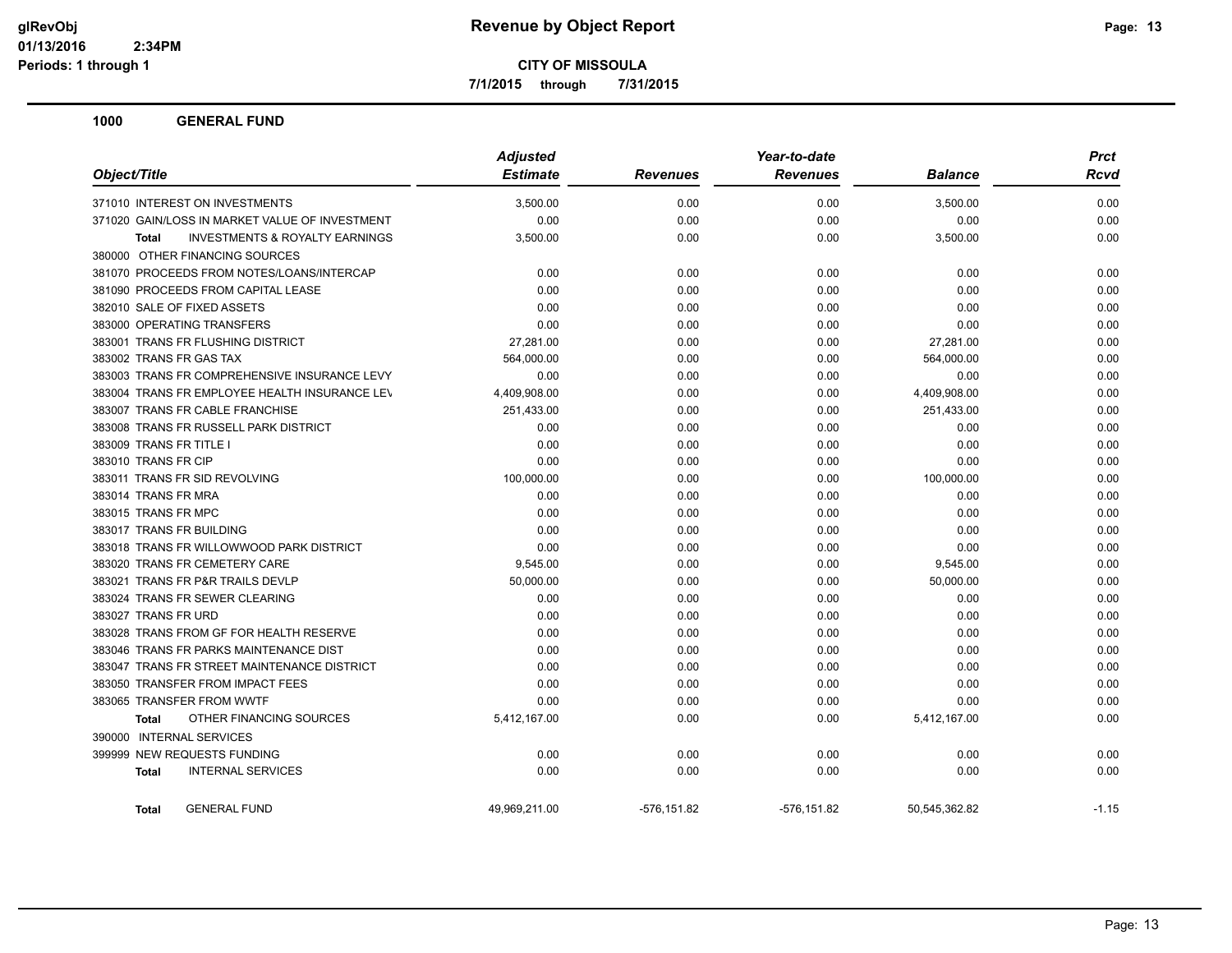**7/1/2015 through 7/31/2015**

# **1211 PARK ACQUISITION & DEVELOPMENT**

#### **1211 PARK ACQUISITION & DEVELOPMENT**

|                                                           | <b>Adjusted</b> |                 | Year-to-date    |                | <b>Prct</b> |
|-----------------------------------------------------------|-----------------|-----------------|-----------------|----------------|-------------|
| Object/Title                                              | <b>Estimate</b> | <b>Revenues</b> | <b>Revenues</b> | <b>Balance</b> | Rcvd        |
| 340000 CHARGES FOR SERVICES                               |                 |                 |                 |                |             |
| 346080 PAYMENT IN LIEU OF PARKS                           | 213.578.00      | 0.00            | 0.00            | 213.578.00     | 0.00        |
| 346082 HIGH PARK EASEMENT EXCHANGE                        | 0.00            | 0.00            | 0.00            | 0.00           | 0.00        |
| <b>CHARGES FOR SERVICES</b><br>Total                      | 213,578.00      | 0.00            | 0.00            | 213,578.00     | 0.00        |
| MISCELLANEOUS REVENUES<br>360000                          |                 |                 |                 |                |             |
| 360010 MISCELLANEOUS                                      | 0.00            | 0.00            | 0.00            | 0.00           | 0.00        |
| 360016 LAFRAY PARK DONATIONS                              | 0.00            | 0.00            | 0.00            | 0.00           | 0.00        |
| 360017 PARK PLANS FORFEITURE                              | 0.00            | 200.00          | 200.00          | $-200.00$      | 0.00        |
| 360020 GREENOUGH PARK ENCROACHMENTS                       | 0.00            | 0.00            | 0.00            | 0.00           | 0.00        |
| 365102 RECREATION YOUTH & ADULT SPORTS                    | 0.00            | 0.00            | 0.00            | 0.00           | 0.00        |
| MISCELLANEOUS REVENUES<br>Total                           | 0.00            | 200.00          | 200.00          | $-200.00$      | 0.00        |
| <b>INVESTMENTS &amp; ROYALTY EARNINGS</b><br>370000       |                 |                 |                 |                |             |
| 371010 INTEREST ON INVESTMENTS                            | 0.00            | 0.00            | 0.00            | 0.00           | 0.00        |
| 371020 GAIN/LOSS IN MARKET VALUE OF INVESTMENTS           | 0.00            | 0.00            | 0.00            | 0.00           | 0.00        |
| <b>INVESTMENTS &amp; ROYALTY EARNINGS</b><br><b>Total</b> | 0.00            | 0.00            | 0.00            | 0.00           | 0.00        |
| OTHER FINANCING SOURCES<br>380000                         |                 |                 |                 |                |             |
| 383000 OPERATING TRANSFERS                                | 0.00            | 0.00            | 0.00            | 0.00           | 0.00        |
| 383029 TRANS FR GENERAL                                   | 0.00            | 0.00            | 0.00            | 0.00           | 0.00        |
| OTHER FINANCING SOURCES<br><b>Total</b>                   | 0.00            | 0.00            | 0.00            | 0.00           | 0.00        |
| PARK ACQUISITION & DEVELOPMENT<br><b>Total</b>            | 213.578.00      | 200.00          | 200.00          | 213.378.00     | 0.09        |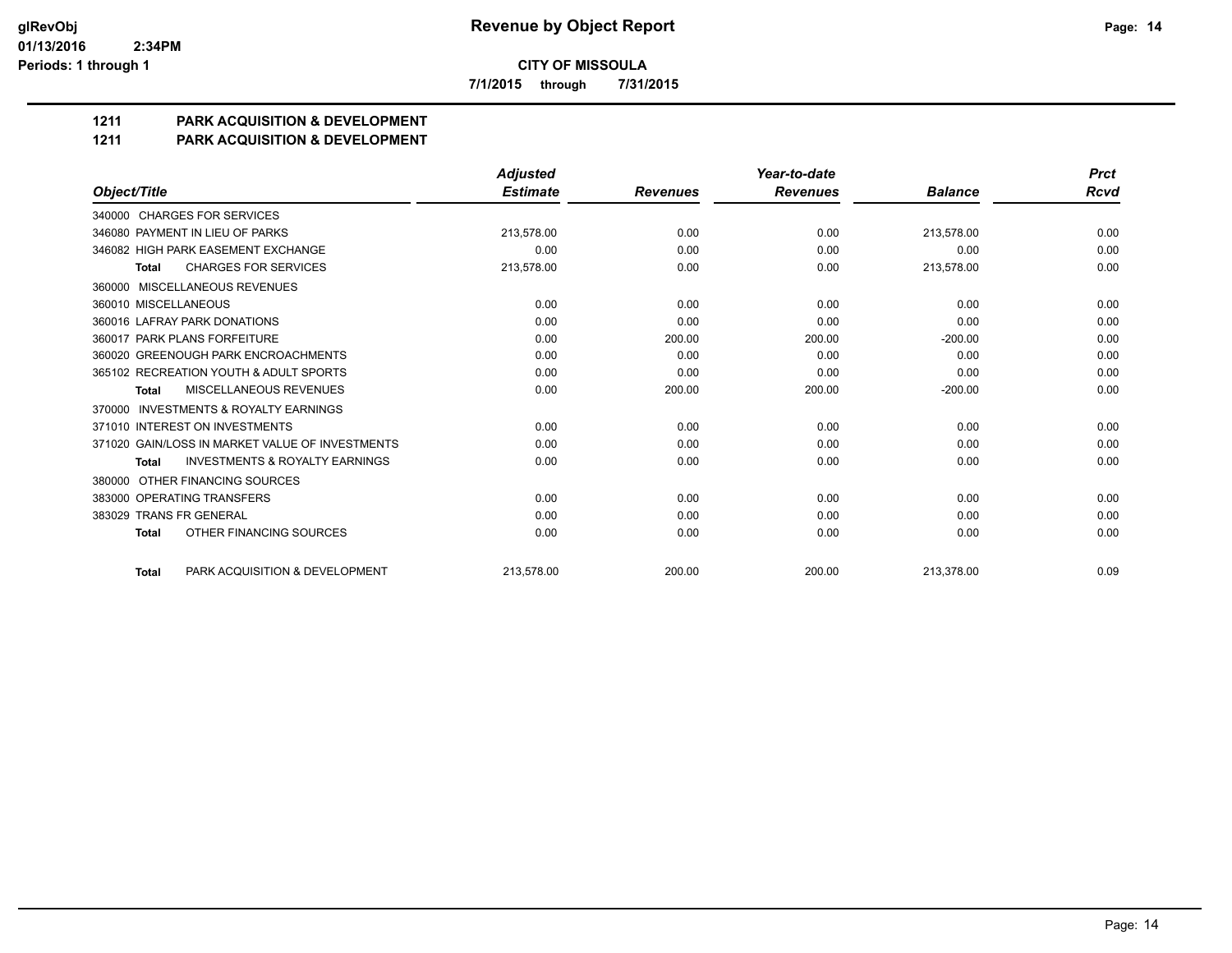**7/1/2015 through 7/31/2015**

## **1211 PARK ACQUISITION & DEVELOPMENT**

|                                                           | <b>Adjusted</b> |                 | Year-to-date    |                | <b>Prct</b> |
|-----------------------------------------------------------|-----------------|-----------------|-----------------|----------------|-------------|
| Object/Title                                              | <b>Estimate</b> | <b>Revenues</b> | <b>Revenues</b> | <b>Balance</b> | Rcvd        |
| 340000 CHARGES FOR SERVICES                               |                 |                 |                 |                |             |
| 346080 PAYMENT IN LIEU OF PARKS                           | 213,578.00      | 0.00            | 0.00            | 213,578.00     | 0.00        |
| 346082 HIGH PARK EASEMENT EXCHANGE                        | 0.00            | 0.00            | 0.00            | 0.00           | 0.00        |
| <b>CHARGES FOR SERVICES</b><br><b>Total</b>               | 213,578.00      | 0.00            | 0.00            | 213,578.00     | 0.00        |
| 360000 MISCELLANEOUS REVENUES                             |                 |                 |                 |                |             |
| 360010 MISCELLANEOUS                                      | 0.00            | 0.00            | 0.00            | 0.00           | 0.00        |
| 360016 LAFRAY PARK DONATIONS                              | 0.00            | 0.00            | 0.00            | 0.00           | 0.00        |
| 360017 PARK PLANS FORFEITURE                              | 0.00            | 200.00          | 200.00          | $-200.00$      | 0.00        |
| 360020 GREENOUGH PARK ENCROACHMENTS                       | 0.00            | 0.00            | 0.00            | 0.00           | 0.00        |
| 365102 RECREATION YOUTH & ADULT SPORTS                    | 0.00            | 0.00            | 0.00            | 0.00           | 0.00        |
| <b>MISCELLANEOUS REVENUES</b><br><b>Total</b>             | 0.00            | 200.00          | 200.00          | $-200.00$      | 0.00        |
| <b>INVESTMENTS &amp; ROYALTY EARNINGS</b><br>370000       |                 |                 |                 |                |             |
| 371010 INTEREST ON INVESTMENTS                            | 0.00            | 0.00            | 0.00            | 0.00           | 0.00        |
| 371020 GAIN/LOSS IN MARKET VALUE OF INVESTMENT            | 0.00            | 0.00            | 0.00            | 0.00           | 0.00        |
| <b>INVESTMENTS &amp; ROYALTY EARNINGS</b><br><b>Total</b> | 0.00            | 0.00            | 0.00            | 0.00           | 0.00        |
| OTHER FINANCING SOURCES<br>380000                         |                 |                 |                 |                |             |
| 383000 OPERATING TRANSFERS                                | 0.00            | 0.00            | 0.00            | 0.00           | 0.00        |
| 383029 TRANS FR GENERAL                                   | 0.00            | 0.00            | 0.00            | 0.00           | 0.00        |
| OTHER FINANCING SOURCES<br><b>Total</b>                   | 0.00            | 0.00            | 0.00            | 0.00           | 0.00        |
| PARK ACQUISITION & DEVELOPMENT<br><b>Total</b>            | 213,578.00      | 200.00          | 200.00          | 213,378.00     | 0.09        |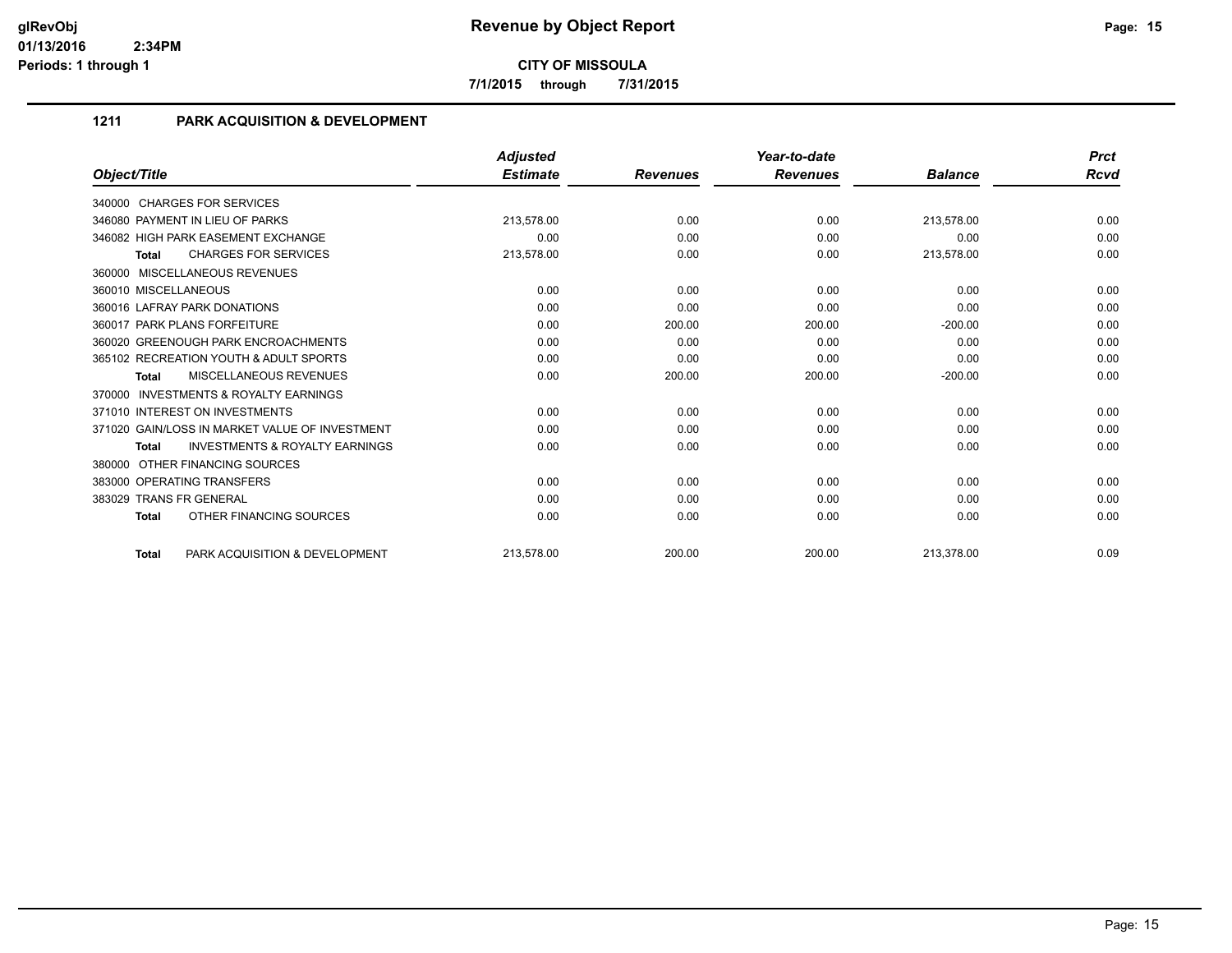**7/1/2015 through 7/31/2015**

**1212 PARK ENTERPRISE FUND**

**1212 PARK ENTERPRISE FUND**

|                                                     | <b>Adjusted</b> |                 | Year-to-date    |                | <b>Prct</b> |
|-----------------------------------------------------|-----------------|-----------------|-----------------|----------------|-------------|
| Object/Title                                        | <b>Estimate</b> | <b>Revenues</b> | <b>Revenues</b> | <b>Balance</b> | <b>Rcvd</b> |
| 340000 CHARGES FOR SERVICES                         |                 |                 |                 |                |             |
| 346000 FEES                                         | 220,000.00      | 6,304.89        | 6,304.89        | 213,695.11     | 2.87        |
| 346001 TENNIS FEE                                   | 0.00            | 0.00            | 0.00            | 0.00           | 0.00        |
| 346030 SWIMMING POOL FEES                           | 0.00            | 750.00          | 750.00          | $-750.00$      | 0.00        |
| 346040 MCCORMICK SWIMMING POOL                      | 0.00            | 0.00            | 0.00            | 0.00           | 0.00        |
| 346056 PICNIC SITE FEES                             | 0.00            | 0.00            | 0.00            | 0.00           | 0.00        |
| 346060 CURRENTS SWIMMING FACILITY                   | 0.00            | 0.00            | 0.00            | 0.00           | 0.00        |
| <b>CHARGES FOR SERVICES</b><br><b>Total</b>         | 220,000.00      | 7,054.89        | 7,054.89        | 212,945.11     | 3.21        |
| MISCELLANEOUS REVENUES<br>360000                    |                 |                 |                 |                |             |
| 360010 MISCELLANEOUS                                | 0.00            | 0.00            | 0.00            | 0.00           | 0.00        |
| MISCELLANEOUS REVENUES<br><b>Total</b>              | 0.00            | 0.00            | 0.00            | 0.00           | 0.00        |
| <b>INVESTMENTS &amp; ROYALTY EARNINGS</b><br>370000 |                 |                 |                 |                |             |
| 371010 INTEREST ON INVESTMENTS                      | 0.00            | 0.00            | 0.00            | 0.00           | 0.00        |
| 371020 GAIN/LOSS IN MARKET VALUE OF INVESTMENTS     | 0.00            | 0.00            | 0.00            | 0.00           | 0.00        |
| <b>INVESTMENTS &amp; ROYALTY EARNINGS</b><br>Total  | 0.00            | 0.00            | 0.00            | 0.00           | 0.00        |
| PARK ENTERPRISE FUND<br><b>Total</b>                | 220,000.00      | 7,054.89        | 7,054.89        | 212,945.11     | 3.21        |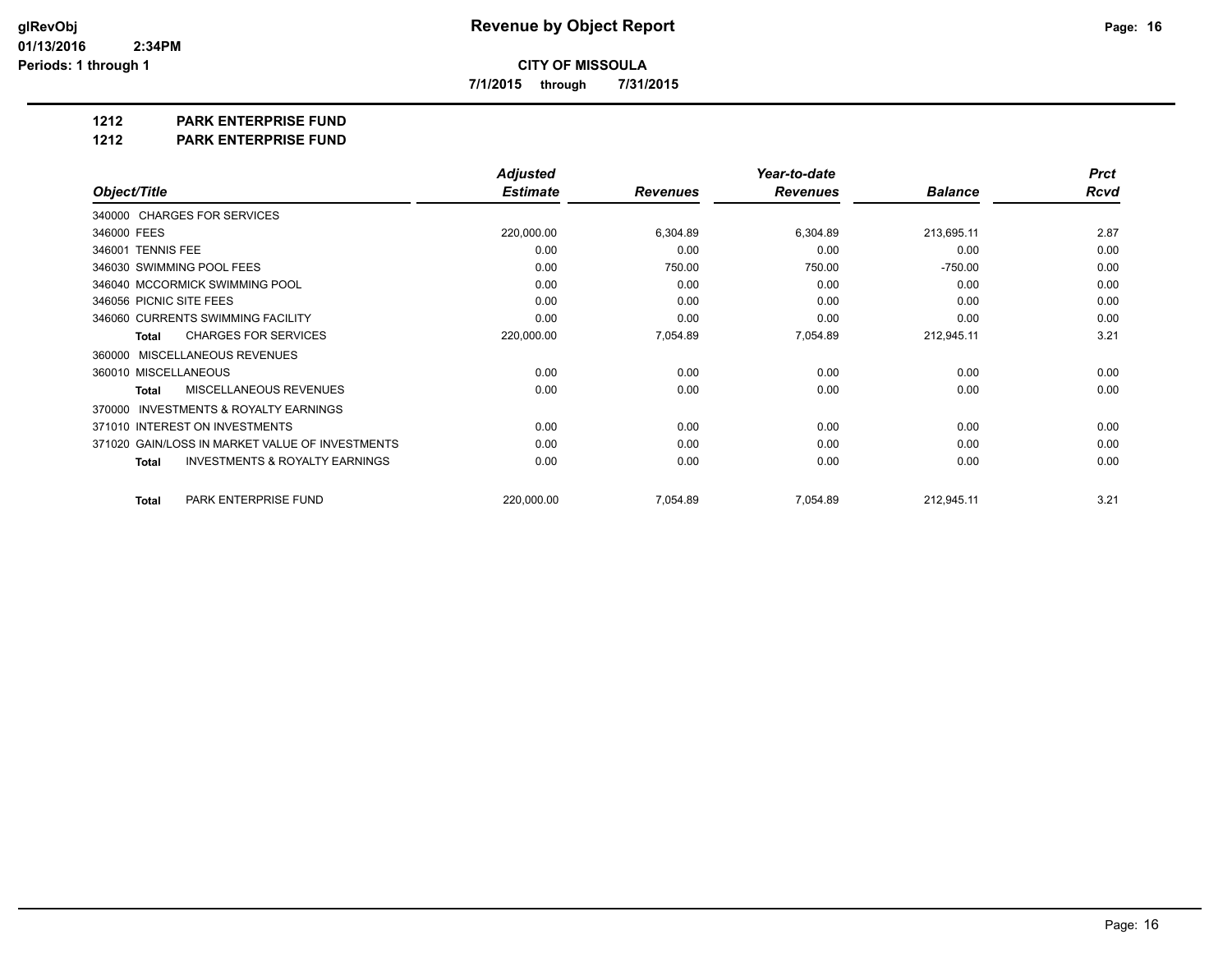**7/1/2015 through 7/31/2015**

## **1212 PARK ENTERPRISE FUND**

|                                                           | <b>Adjusted</b> |                 | Year-to-date    |                | <b>Prct</b> |
|-----------------------------------------------------------|-----------------|-----------------|-----------------|----------------|-------------|
| Object/Title                                              | <b>Estimate</b> | <b>Revenues</b> | <b>Revenues</b> | <b>Balance</b> | <b>Rcvd</b> |
| 340000 CHARGES FOR SERVICES                               |                 |                 |                 |                |             |
| 346000 FEES                                               | 220,000.00      | 6,304.89        | 6,304.89        | 213,695.11     | 2.87        |
| 346001 TENNIS FEE                                         | 0.00            | 0.00            | 0.00            | 0.00           | 0.00        |
| 346030 SWIMMING POOL FEES                                 | 0.00            | 750.00          | 750.00          | $-750.00$      | 0.00        |
| 346040 MCCORMICK SWIMMING POOL                            | 0.00            | 0.00            | 0.00            | 0.00           | 0.00        |
| 346056 PICNIC SITE FEES                                   | 0.00            | 0.00            | 0.00            | 0.00           | 0.00        |
| 346060 CURRENTS SWIMMING FACILITY                         | 0.00            | 0.00            | 0.00            | 0.00           | 0.00        |
| <b>CHARGES FOR SERVICES</b><br><b>Total</b>               | 220,000.00      | 7,054.89        | 7,054.89        | 212,945.11     | 3.21        |
| 360000 MISCELLANEOUS REVENUES                             |                 |                 |                 |                |             |
| 360010 MISCELLANEOUS                                      | 0.00            | 0.00            | 0.00            | 0.00           | 0.00        |
| <b>MISCELLANEOUS REVENUES</b><br>Total                    | 0.00            | 0.00            | 0.00            | 0.00           | 0.00        |
| INVESTMENTS & ROYALTY EARNINGS<br>370000                  |                 |                 |                 |                |             |
| 371010 INTEREST ON INVESTMENTS                            | 0.00            | 0.00            | 0.00            | 0.00           | 0.00        |
| 371020 GAIN/LOSS IN MARKET VALUE OF INVESTMENT            | 0.00            | 0.00            | 0.00            | 0.00           | 0.00        |
| <b>INVESTMENTS &amp; ROYALTY EARNINGS</b><br><b>Total</b> | 0.00            | 0.00            | 0.00            | 0.00           | 0.00        |
| PARK ENTERPRISE FUND<br><b>Total</b>                      | 220,000.00      | 7,054.89        | 7,054.89        | 212,945.11     | 3.21        |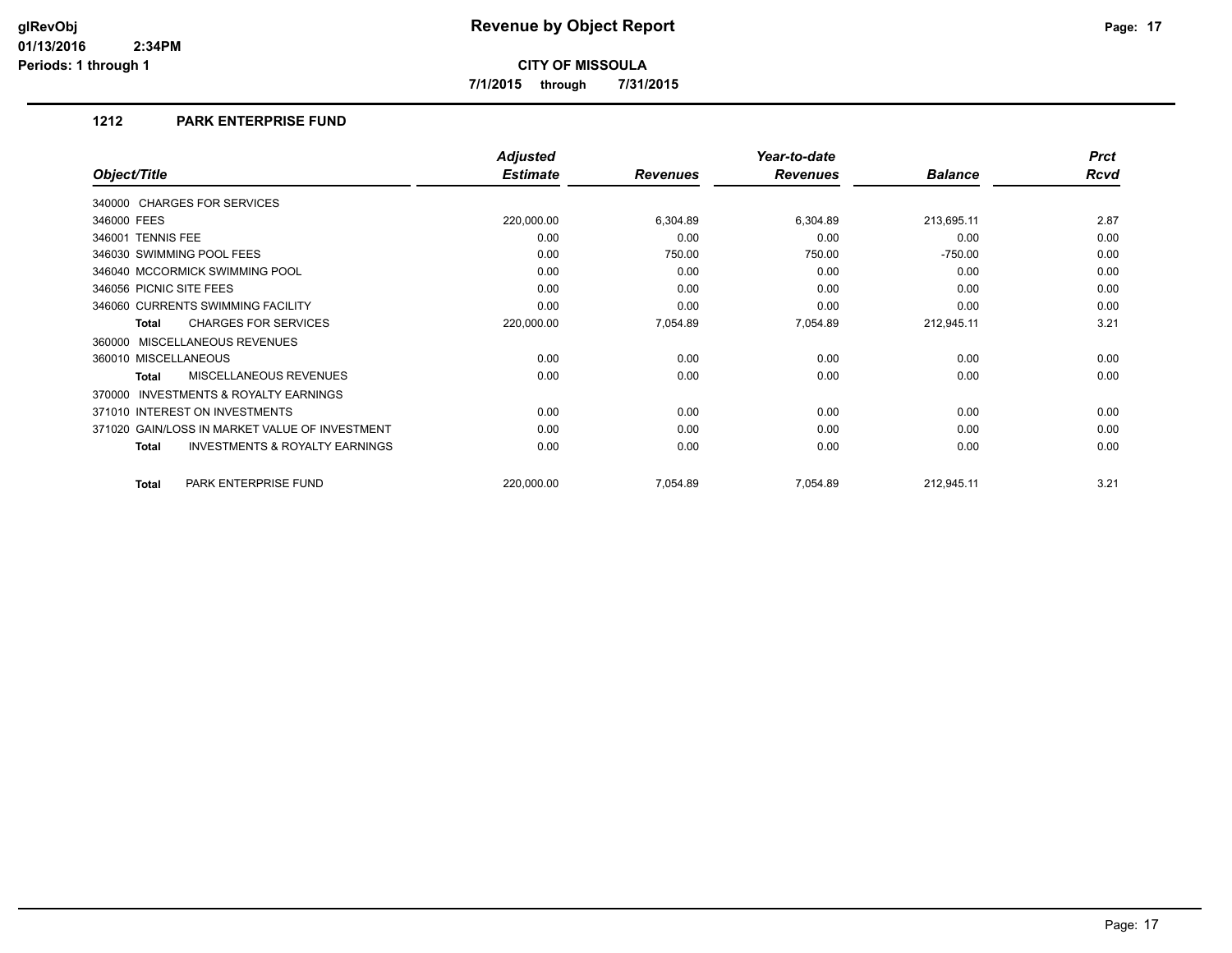**7/1/2015 through 7/31/2015**

**1216 PARKS & REC TRAILS, DEV 1216 PARKS & REC TRAILS, DEV**

|                                                   | <b>Adjusted</b> |                 | Year-to-date    |                | Prct        |
|---------------------------------------------------|-----------------|-----------------|-----------------|----------------|-------------|
| Object/Title                                      | <b>Estimate</b> | <b>Revenues</b> | <b>Revenues</b> | <b>Balance</b> | <b>Rcvd</b> |
| 330000 INTERGOVERNMENTAL REVENUES                 |                 |                 |                 |                |             |
| 331013 NORTHSIDE PED BRIDGE ARRA GRANT            | 0.00            | 0.00            | 0.00            | 0.00           | 0.00        |
| 331014 WHITE PINE PLAYGROUND-CDBG GRANT           | 158,650.00      | 0.00            | 0.00            | 158,650.00     | 0.00        |
| 334025 COUNTY WEED                                | 15,000.00       | 67.50           | 67.50           | 14,932.50      | 0.45        |
| 334026 FOREST HEALTH GRANT                        | 0.00            | $-27,490.00$    | $-27,490.00$    | 27,490.00      | 0.00        |
| 334028 DEPT OF AG INTERN GRANT                    | 0.00            | 0.00            | 0.00            | 0.00           | 0.00        |
| 334121 DNRC GRANT                                 | 59,000.00       | 30,000.00       | 30,000.00       | 29,000.00      | 50.85       |
| 334125 FWP GRANT                                  | 90,000.00       | 0.00            | 0.00            | 90,000.00      | 0.00        |
| 334251 RTP/TAP STATE GRANTS                       | 0.00            | 0.00            | 0.00            | 0.00           | 0.00        |
| 336023 STATE CONTRIB. - PERS                      | 0.00            | 2.56            | 2.56            | $-2.56$        | 0.00        |
| <b>INTERGOVERNMENTAL REVENUES</b><br><b>Total</b> | 322,650.00      | 2,580.06        | 2,580.06        | 320,069.94     | 0.80        |
| 340000 CHARGES FOR SERVICES                       |                 |                 |                 |                |             |
| 343036 *** Title Not Found ***                    | 0.00            | 0.00            | 0.00            | 0.00           | 0.00        |
| 343302 PARKS SOIL PROJECT                         | 0.00            | 0.00            | 0.00            | 0.00           | 0.00        |
| 346034 GROUNDS MAINTENANCE CONTRACT               | 0.00            | 0.00            | 0.00            | 0.00           | 0.00        |
| 346052 PLAYGROUND SAFETY TRAINING                 | 0.00            | 1,200.00        | 1,200.00        | $-1,200.00$    | 0.00        |
| 346055 COUNTY PARK SUPPORT                        | 0.00            | 0.00            | 0.00            | 0.00           | 0.00        |
| <b>CHARGES FOR SERVICES</b><br><b>Total</b>       | 0.00            | 1,200.00        | 1,200.00        | $-1,200.00$    | 0.00        |
| 360000 MISCELLANEOUS REVENUES                     |                 |                 |                 |                |             |
| 360000 MISCELLANEOUS REVENUES                     | 25,000.00       | 0.00            | 0.00            | 25,000.00      | 0.00        |
| 360010 MISCELLANEOUS                              | 0.00            | 0.00            | 0.00            | 0.00           | 0.00        |
| 361000 RATTLESNAKE LAND LEASES                    | 1,100.00        | 0.00            | 0.00            | 1,100.00       | 0.00        |
| 361003 CARAS PARK CONCERT REVENUE                 | 0.00            | 0.00            | 0.00            | 0.00           | 0.00        |
| 364040 INSURANCE AND DAMAGE RECOVERY              | 0.00            | 0.00            | 0.00            | 0.00           | 0.00        |
| 365000 DONATIONS                                  | 0.00            | 0.00            | 0.00            | 0.00           | 0.00        |
| 365001 *** Title Not Found ***                    | 0.00            | 0.00            | 0.00            | 0.00           | 0.00        |
| 365002 OTHER RECREATION DONATIONS                 | 70,000.00       | 2,923.32        | 2,923.32        | 67,076.68      | 4.18        |
| 365003 DONATIONS - SMOKE ALARMS                   | 0.00            | 0.00            | 0.00            | 0.00           | 0.00        |
| 365004 GRANT CR TRAIL ASSN DONATION               | 0.00            | 0.00            | 0.00            | 0.00           | 0.00        |
| 365005 DONATIONS - ARCO                           | 157,270.00      | 0.00            | 0.00            | 157,270.00     | 0.00        |
| 365009 DONATIONS - BASKETBALL/TENNIS COURT        | 65,000.00       | 0.00            | 0.00            | 65,000.00      | 0.00        |
| 365019 PARKS DONATIONS                            | 150,000.00      | 1,782.25        | 1,782.25        | 148,217.75     | 1.19        |
| 365020 OPEN SPACE DONATIONS                       | 10,000.00       | 0.00            | 0.00            | 10,000.00      | 0.00        |
| 365100 RECREATION OUTDOOR                         | 30,000.00       | 2,500.00        | 2,500.00        | 27,500.00      | 8.33        |
| 365101 RECREATION SCHOLARSHIP                     | 0.00            | 663.89          | 663.89          | $-663.89$      | 0.00        |
| 365102 RECREATION YOUTH & ADULT SPORTS            | 60,000.00       | 8.00            | 8.00            | 59,992.00      | 0.01        |
| 365103 URBAN FORESTRY PROGRAMS                    | 55,000.00       | 0.00            | 0.00            | 55,000.00      | 0.00        |
| 365109 CONSERVATION LANDS DONATIONS               | 0.00            | 0.00            | 0.00            | 0.00           | 0.00        |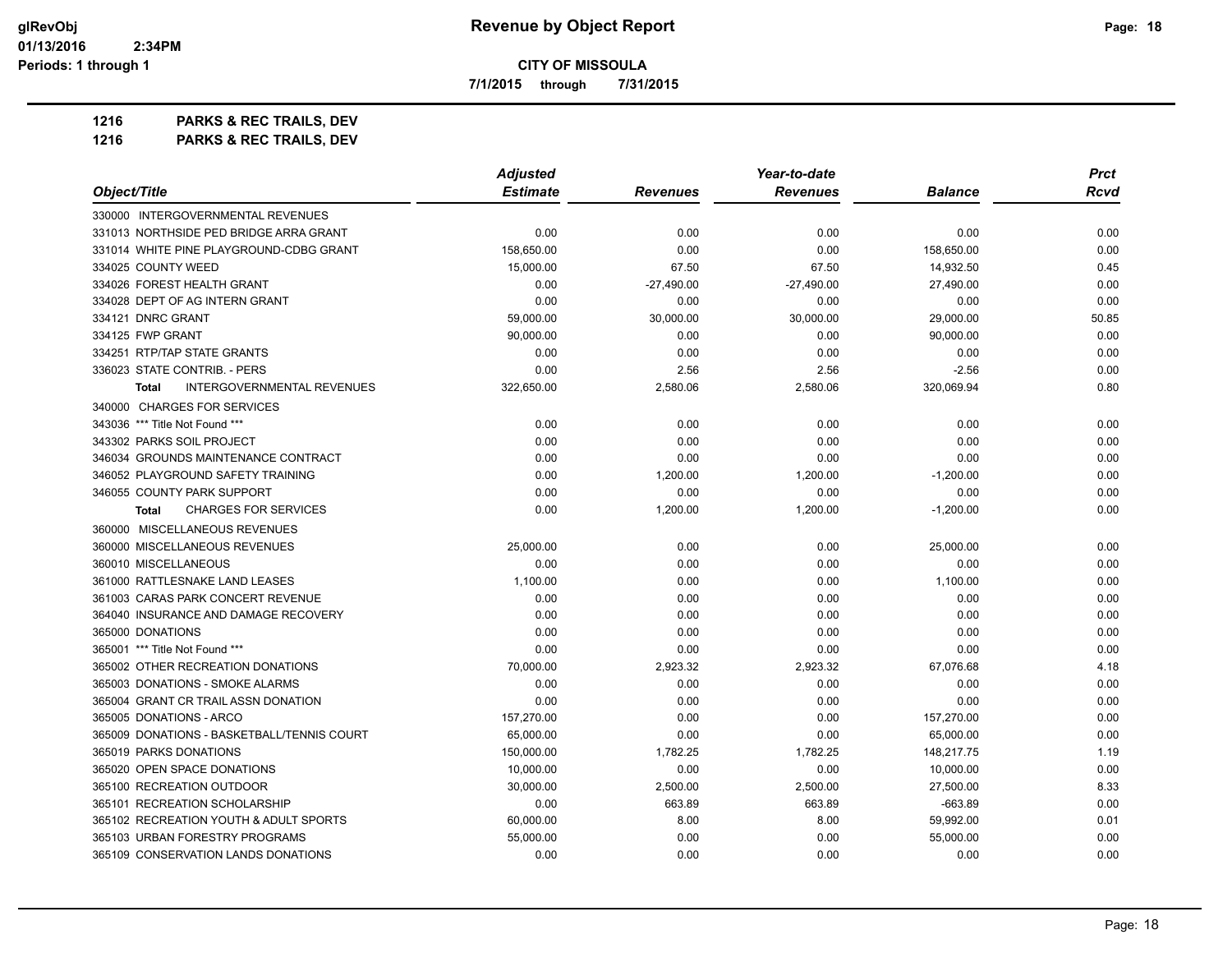**7/1/2015 through 7/31/2015**

**1216 PARKS & REC TRAILS, DEV 1216 PARKS & REC TRAILS, DEV**

|                                                 | <b>Adjusted</b> |                 | Year-to-date    |                | Prct |
|-------------------------------------------------|-----------------|-----------------|-----------------|----------------|------|
| Object/Title                                    | <b>Estimate</b> | <b>Revenues</b> | <b>Revenues</b> | <b>Balance</b> | Rcvd |
| MISCELLANEOUS REVENUES<br>Total                 | 623,370.00      | 7,877.46        | 7,877.46        | 615,492.54     | 1.26 |
| 370000 INVESTMENTS & ROYALTY EARNINGS           |                 |                 |                 |                |      |
| 371010 INTEREST ON INVESTMENTS                  | 0.00            | 0.00            | 0.00            | 0.00           | 0.00 |
| 371020 GAIN/LOSS IN MARKET VALUE OF INVESTMENTS | 0.00            | 0.00            | 0.00            | 0.00           | 0.00 |
| INVESTMENTS & ROYALTY EARNINGS<br>Total         | 0.00            | 0.00            | 0.00            | 0.00           | 0.00 |
| 380000 OTHER FINANCING SOURCES                  |                 |                 |                 |                |      |
| 383000 OPERATING TRANSFERS                      | 10.000.00       | 0.00            | 0.00            | 10.000.00      | 0.00 |
| 383001 TRANS FR FLUSHING DISTRICT               | 0.00            | 0.00            | 0.00            | 0.00           | 0.00 |
| 383026 TRANS FR CDBG                            | 0.00            | 0.00            | 0.00            | 0.00           | 0.00 |
| 383043 TRANSFERS FROM IMPACT FEES               | 0.00            | 0.00            | 0.00            | 0.00           | 0.00 |
| OTHER FINANCING SOURCES<br>Total                | 10,000.00       | 0.00            | 0.00            | 10.000.00      | 0.00 |
| PARKS & REC TRAILS, DEV<br>Total                | 956.020.00      | 11.657.52       | 11.657.52       | 944.362.48     | 1.22 |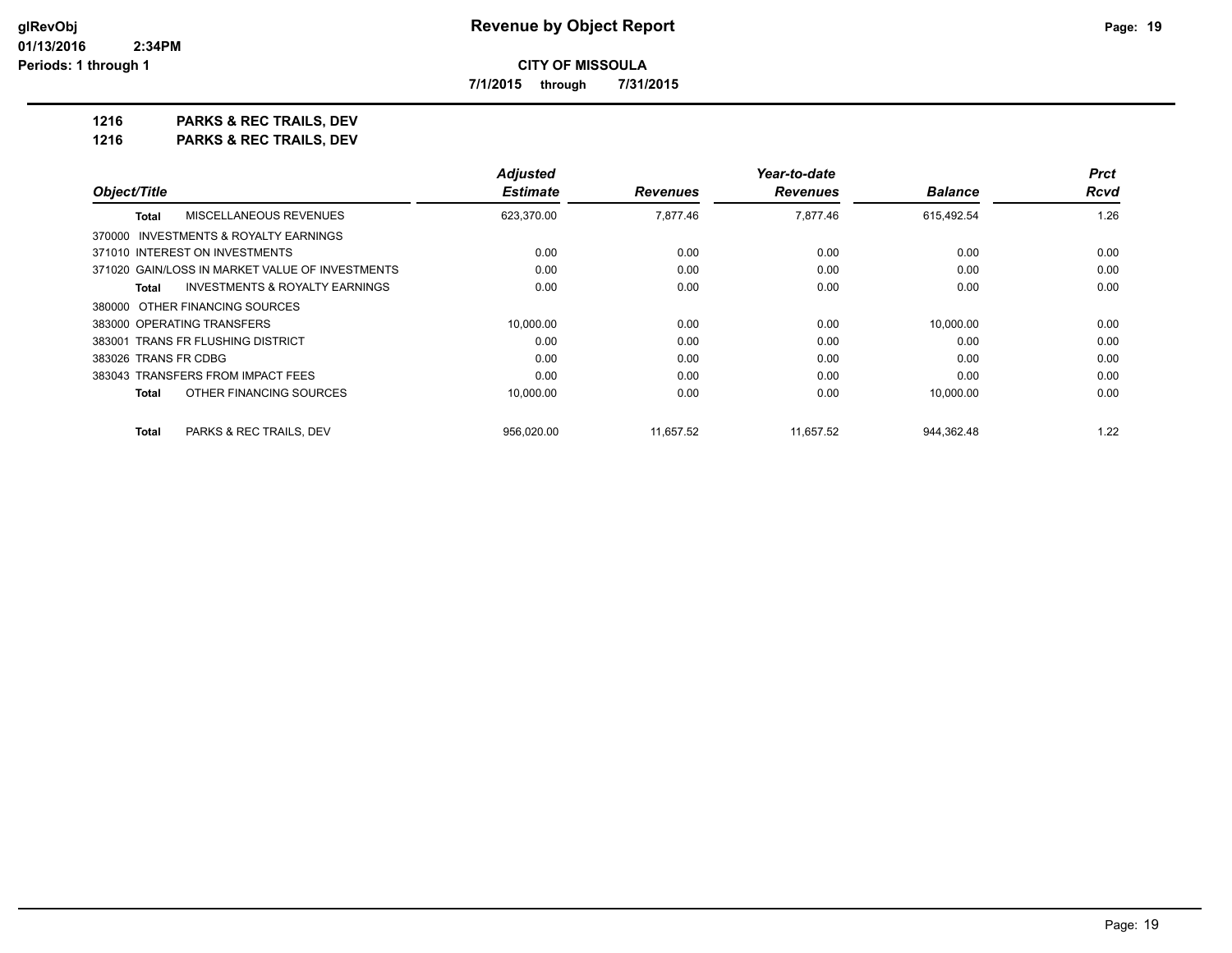**7/1/2015 through 7/31/2015**

## **1216 PARKS & REC TRAILS, DEV**

| Object/Title                                | <b>Adjusted</b><br><b>Estimate</b> |              |                 |                | <b>Prct</b> |
|---------------------------------------------|------------------------------------|--------------|-----------------|----------------|-------------|
|                                             |                                    | Revenues     | <b>Revenues</b> | <b>Balance</b> | <b>Rcvd</b> |
| 330000 INTERGOVERNMENTAL REVENUES           |                                    |              |                 |                |             |
| 331013 NORTHSIDE PED BRIDGE ARRA GRANT      | 0.00                               | 0.00         | 0.00            | 0.00           | 0.00        |
| 331014 WHITE PINE PLAYGROUND-CDBG GRANT     | 158,650.00                         | 0.00         | 0.00            | 158,650.00     | 0.00        |
| 334025 COUNTY WEED                          | 15,000.00                          | 67.50        | 67.50           | 14,932.50      | 0.45        |
| 334026 FOREST HEALTH GRANT                  | 0.00                               | $-27,490.00$ | $-27,490.00$    | 27,490.00      | 0.00        |
| 334028 DEPT OF AG INTERN GRANT              | 0.00                               | 0.00         | 0.00            | 0.00           | 0.00        |
| 334121 DNRC GRANT                           | 59,000.00                          | 30,000.00    | 30,000.00       | 29,000.00      | 50.85       |
| 334125 FWP GRANT                            | 90,000.00                          | 0.00         | 0.00            | 90,000.00      | 0.00        |
| 334251 RTP/TAP STATE GRANTS                 | 0.00                               | 0.00         | 0.00            | 0.00           | 0.00        |
| 336023 STATE CONTRIB. - PERS                | 0.00                               | 2.56         | 2.56            | $-2.56$        | 0.00        |
| INTERGOVERNMENTAL REVENUES<br><b>Total</b>  | 322,650.00                         | 2,580.06     | 2,580.06        | 320,069.94     | 0.80        |
| 340000 CHARGES FOR SERVICES                 |                                    |              |                 |                |             |
| 343036 *** Title Not Found ***              | 0.00                               | 0.00         | 0.00            | 0.00           | 0.00        |
| 343302 PARKS SOIL PROJECT                   | 0.00                               | 0.00         | 0.00            | 0.00           | 0.00        |
| 346034 GROUNDS MAINTENANCE CONTRACT         | 0.00                               | 0.00         | 0.00            | 0.00           | 0.00        |
| 346052 PLAYGROUND SAFETY TRAINING           | 0.00                               | 1,200.00     | 1,200.00        | $-1,200.00$    | 0.00        |
| 346055 COUNTY PARK SUPPORT                  | 0.00                               | 0.00         | 0.00            | 0.00           | 0.00        |
| <b>CHARGES FOR SERVICES</b><br><b>Total</b> | 0.00                               | 1,200.00     | 1,200.00        | $-1,200.00$    | 0.00        |
| 360000 MISCELLANEOUS REVENUES               |                                    |              |                 |                |             |
| 360000 MISCELLANEOUS REVENUES               | 25,000.00                          | 0.00         | 0.00            | 25,000.00      | 0.00        |
| 360010 MISCELLANEOUS                        | 0.00                               | 0.00         | 0.00            | 0.00           | 0.00        |
| 361000 RATTLESNAKE LAND LEASES              | 1,100.00                           | 0.00         | 0.00            | 1,100.00       | 0.00        |
| 361003 CARAS PARK CONCERT REVENUE           | 0.00                               | 0.00         | 0.00            | 0.00           | 0.00        |
| 364040 INSURANCE AND DAMAGE RECOVERY        | 0.00                               | 0.00         | 0.00            | 0.00           | 0.00        |
| 365000 DONATIONS                            | 0.00                               | 0.00         | 0.00            | 0.00           | 0.00        |
| 365001 *** Title Not Found ***              | 0.00                               | 0.00         | 0.00            | 0.00           | 0.00        |
| 365002 OTHER RECREATION DONATIONS           | 70,000.00                          | 2,923.32     | 2,923.32        | 67,076.68      | 4.18        |
| 365003 DONATIONS - SMOKE ALARMS             | 0.00                               | 0.00         | 0.00            | 0.00           | 0.00        |
| 365004 GRANT CR TRAIL ASSN DONATION         | 0.00                               | 0.00         | 0.00            | 0.00           | 0.00        |
| 365005 DONATIONS - ARCO                     | 157,270.00                         | 0.00         | 0.00            | 157,270.00     | 0.00        |
| 365009 DONATIONS - BASKETBALL/TENNIS COURT  | 65,000.00                          | 0.00         | 0.00            | 65,000.00      | 0.00        |
| 365019 PARKS DONATIONS                      | 150,000.00                         | 1,782.25     | 1,782.25        | 148,217.75     | 1.19        |
| 365020 OPEN SPACE DONATIONS                 | 10,000.00                          | 0.00         | 0.00            | 10.000.00      | 0.00        |
| 365100 RECREATION OUTDOOR                   | 30,000.00                          | 2,500.00     | 2,500.00        | 27,500.00      | 8.33        |
| 365101 RECREATION SCHOLARSHIP               | 0.00                               | 663.89       | 663.89          | $-663.89$      | 0.00        |
| 365102 RECREATION YOUTH & ADULT SPORTS      | 60,000.00                          | 8.00         | 8.00            | 59,992.00      | 0.01        |
| 365103 URBAN FORESTRY PROGRAMS              | 55,000.00                          | 0.00         | 0.00            | 55,000.00      | 0.00        |
| 365109 CONSERVATION LANDS DONATIONS         | 0.00                               | 0.00         | 0.00            | 0.00           | 0.00        |
| <b>MISCELLANEOUS REVENUES</b><br>Total      | 623.370.00                         | 7.877.46     | 7.877.46        | 615.492.54     | 1.26        |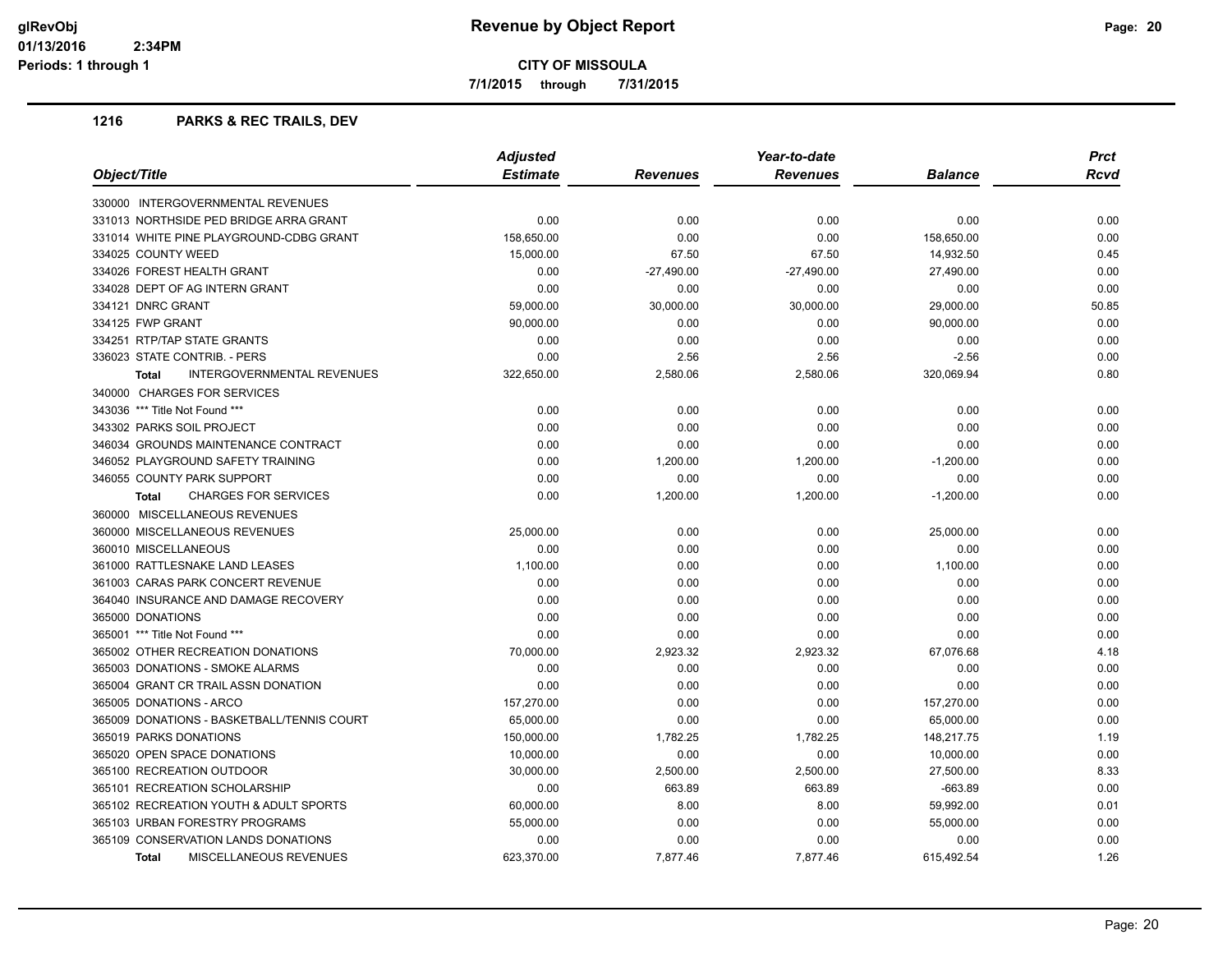**7/1/2015 through 7/31/2015**

## **1216 PARKS & REC TRAILS, DEV**

|                                                    | <b>Adjusted</b> |                 | Year-to-date    |                | <b>Prct</b> |
|----------------------------------------------------|-----------------|-----------------|-----------------|----------------|-------------|
| Object/Title                                       | <b>Estimate</b> | <b>Revenues</b> | <b>Revenues</b> | <b>Balance</b> | <b>Rcvd</b> |
| 370000 INVESTMENTS & ROYALTY EARNINGS              |                 |                 |                 |                |             |
| 371010 INTEREST ON INVESTMENTS                     | 0.00            | 0.00            | 0.00            | 0.00           | 0.00        |
| 371020 GAIN/LOSS IN MARKET VALUE OF INVESTMENT     | 0.00            | 0.00            | 0.00            | 0.00           | 0.00        |
| <b>INVESTMENTS &amp; ROYALTY EARNINGS</b><br>Total | 0.00            | 0.00            | 0.00            | 0.00           | 0.00        |
| 380000 OTHER FINANCING SOURCES                     |                 |                 |                 |                |             |
| 383000 OPERATING TRANSFERS                         | 10.000.00       | 0.00            | 0.00            | 10.000.00      | 0.00        |
| 383001 TRANS FR FLUSHING DISTRICT                  | 0.00            | 0.00            | 0.00            | 0.00           | 0.00        |
| 383026 TRANS FR CDBG                               | 0.00            | 0.00            | 0.00            | 0.00           | 0.00        |
| 383043 TRANSFERS FROM IMPACT FEES                  | 0.00            | 0.00            | 0.00            | 0.00           | 0.00        |
| OTHER FINANCING SOURCES<br>Total                   | 10.000.00       | 0.00            | 0.00            | 10.000.00      | 0.00        |
| PARKS & REC TRAILS, DEV<br>Total                   | 956.020.00      | 11.657.52       | 11.657.52       | 944,362.48     | 1.22        |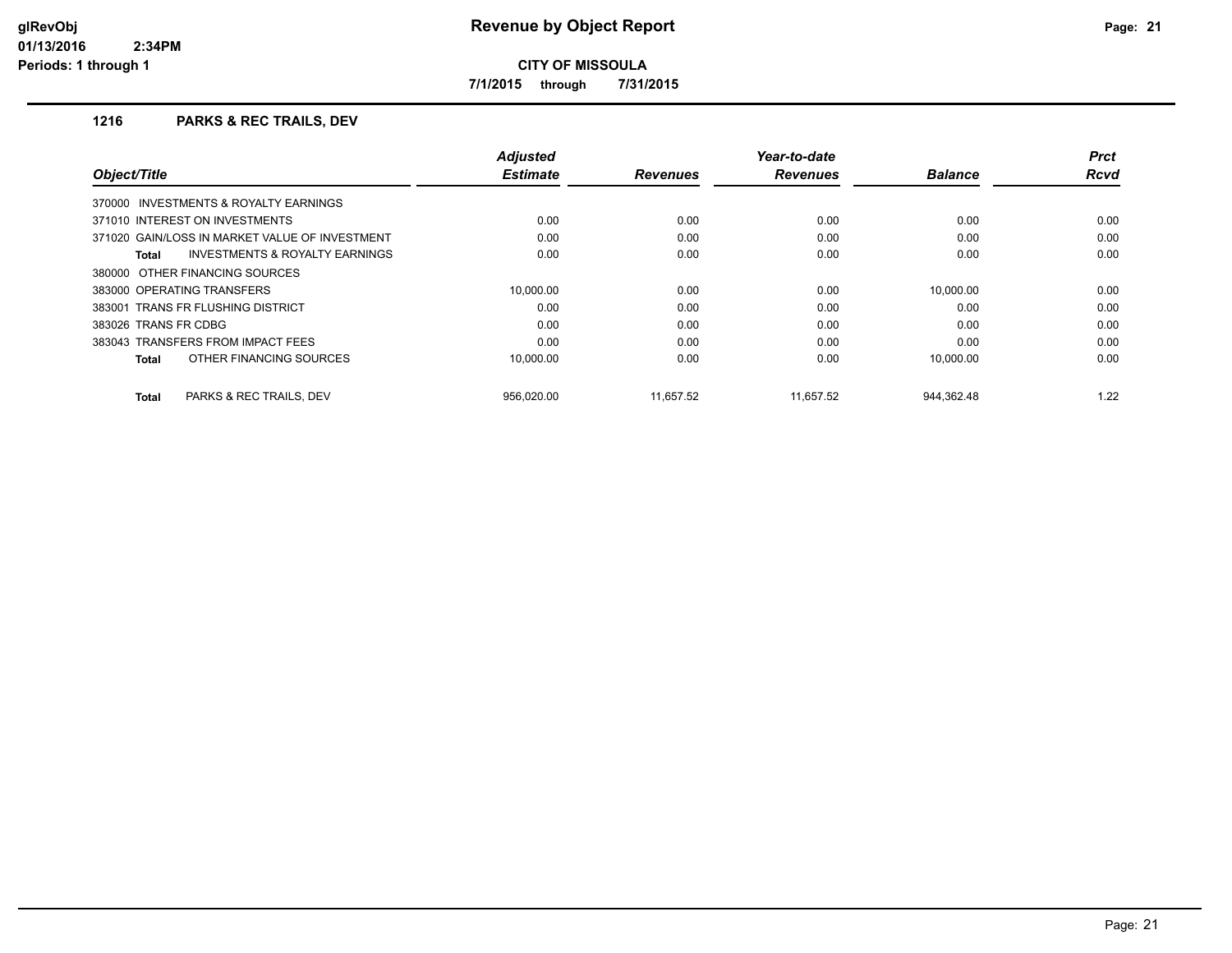**7/1/2015 through 7/31/2015**

## **1217 PARKS CITY LIFE GYM LEASE**

**1217 PARKS CITY LIFE GYM LEASE**

|                                            | <b>Adjusted</b> |                 | Year-to-date    |                |             |  |
|--------------------------------------------|-----------------|-----------------|-----------------|----------------|-------------|--|
| Object/Title                               | <b>Estimate</b> | <b>Revenues</b> | <b>Revenues</b> | <b>Balance</b> | <b>Rcvd</b> |  |
| 330000 INTERGOVERNMENTAL REVENUES          |                 |                 |                 |                |             |  |
| 336023 STATE CONTRIB. - PERS               | 0.00            | 0.00            | 0.00            | 0.00           | 0.00        |  |
| INTERGOVERNMENTAL REVENUES<br><b>Total</b> | 0.00            | 0.00            | 0.00            | 0.00           | 0.00        |  |
| 340000 CHARGES FOR SERVICES                |                 |                 |                 |                |             |  |
| 346031 RECREATION FEES                     | 30,900.00       | 2,145.00        | 2,145.00        | 28,755.00      | 6.94        |  |
| 346032 PRESCHOOL PROGRAMS                  | 0.00            | 0.00            | 0.00            | 0.00           | 0.00        |  |
| 346053 CITY LIFE PROGRAMS                  | 12,500.00       | 0.00            | 0.00            | 12,500.00      | 0.00        |  |
| <b>CHARGES FOR SERVICES</b><br>Total       | 43,400.00       | 2,145.00        | 2,145.00        | 41,255.00      | 4.94        |  |
| 360000 MISCELLANEOUS REVENUES              |                 |                 |                 |                |             |  |
| 365019 PARKS DONATIONS                     | 0.00            | 0.00            | 0.00            | 0.00           | 0.00        |  |
| MISCELLANEOUS REVENUES<br><b>Total</b>     | 0.00            | 0.00            | 0.00            | 0.00           | 0.00        |  |
| <b>Total</b><br>PARKS CITY LIFE GYM LEASE  | 43.400.00       | 2.145.00        | 2.145.00        | 41.255.00      | 4.94        |  |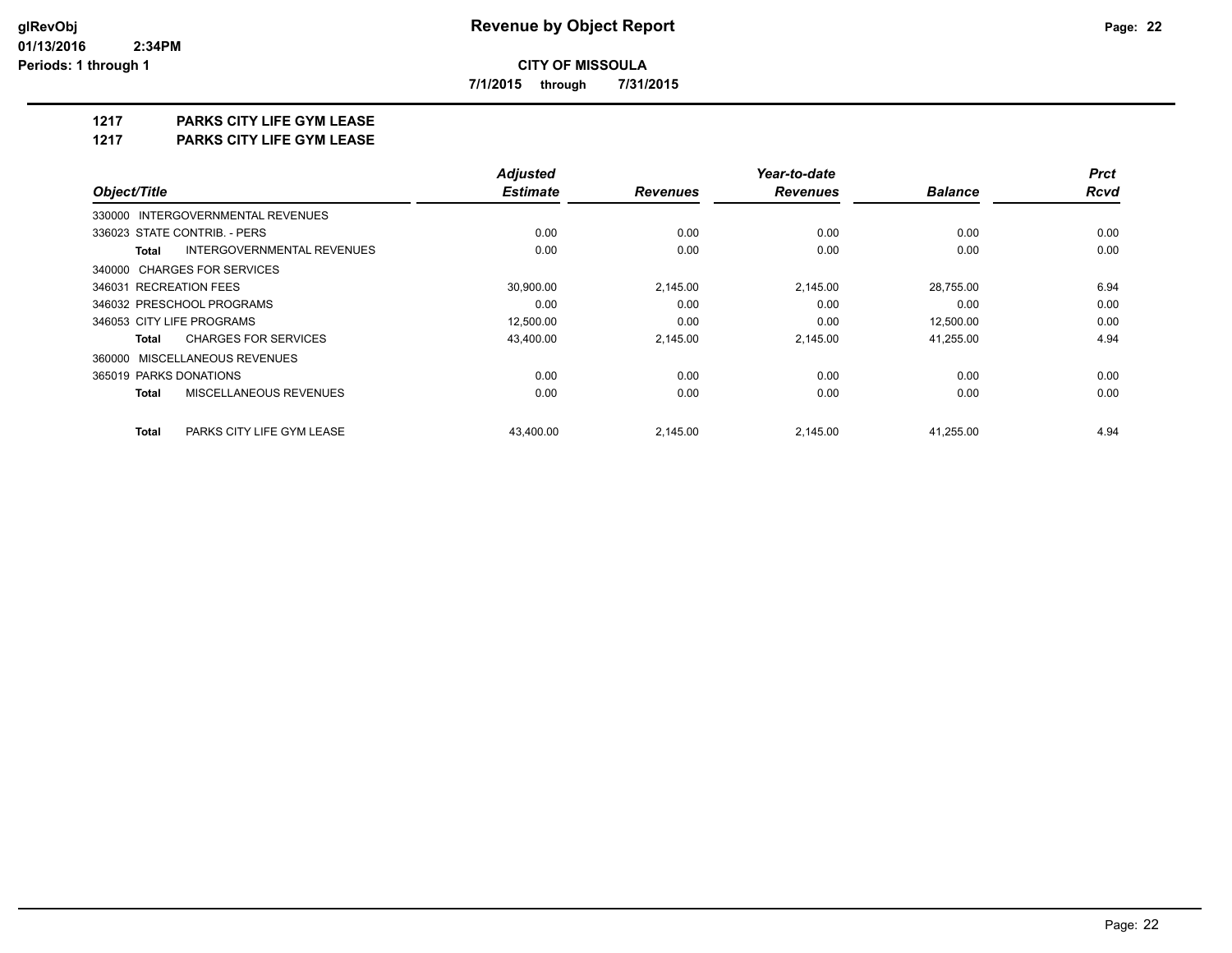**7/1/2015 through 7/31/2015**

## **1217 PARKS CITY LIFE GYM LEASE**

| Object/Title                                | <b>Adjusted</b><br><b>Estimate</b> | <b>Revenues</b> | Year-to-date<br><b>Revenues</b> | <b>Balance</b> | <b>Prct</b><br><b>Rcvd</b> |
|---------------------------------------------|------------------------------------|-----------------|---------------------------------|----------------|----------------------------|
| 330000 INTERGOVERNMENTAL REVENUES           |                                    |                 |                                 |                |                            |
| 336023 STATE CONTRIB. - PERS                | 0.00                               | 0.00            | 0.00                            | 0.00           | 0.00                       |
| INTERGOVERNMENTAL REVENUES<br><b>Total</b>  | 0.00                               | 0.00            | 0.00                            | 0.00           | 0.00                       |
| 340000 CHARGES FOR SERVICES                 |                                    |                 |                                 |                |                            |
| 346031 RECREATION FEES                      | 30.900.00                          | 2,145.00        | 2,145.00                        | 28,755.00      | 6.94                       |
| 346032 PRESCHOOL PROGRAMS                   | 0.00                               | 0.00            | 0.00                            | 0.00           | 0.00                       |
| 346053 CITY LIFE PROGRAMS                   | 12,500.00                          | 0.00            | 0.00                            | 12.500.00      | 0.00                       |
| <b>CHARGES FOR SERVICES</b><br><b>Total</b> | 43,400.00                          | 2.145.00        | 2.145.00                        | 41,255.00      | 4.94                       |
| 360000 MISCELLANEOUS REVENUES               |                                    |                 |                                 |                |                            |
| 365019 PARKS DONATIONS                      | 0.00                               | 0.00            | 0.00                            | 0.00           | 0.00                       |
| MISCELLANEOUS REVENUES<br><b>Total</b>      | 0.00                               | 0.00            | 0.00                            | 0.00           | 0.00                       |
| <b>Total</b><br>PARKS CITY LIFE GYM LEASE   | 43.400.00                          | 2.145.00        | 2.145.00                        | 41.255.00      | 4.94                       |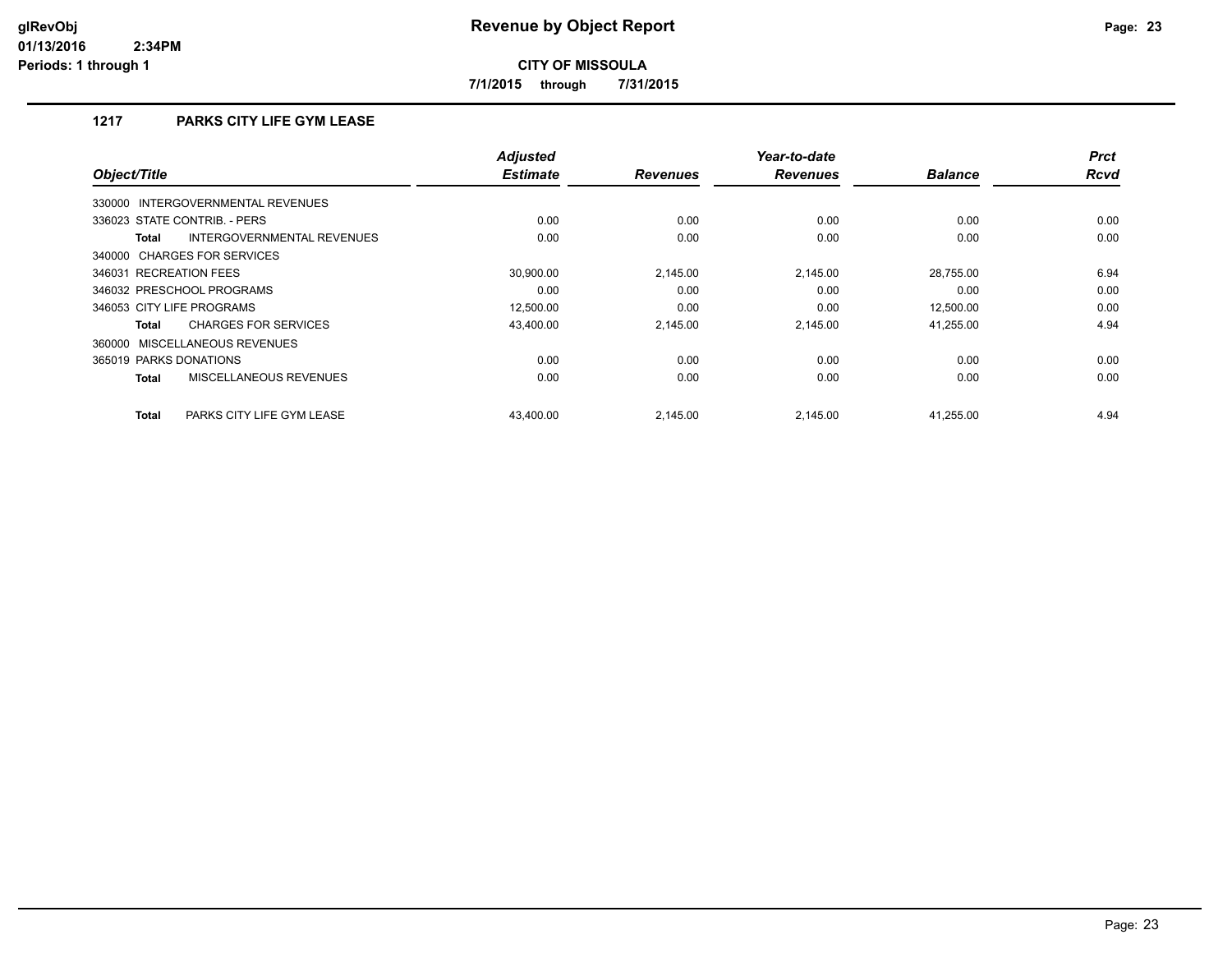**7/1/2015 through 7/31/2015**

#### **1218 ALL ABILITIES PLAYGROUND**

**1218 ALL ABILITIES PLAYGROUND**

|                                   | <b>Adjusted</b> |                 | Year-to-date    |                | <b>Prct</b> |
|-----------------------------------|-----------------|-----------------|-----------------|----------------|-------------|
| Object/Title                      | <b>Estimate</b> | <b>Revenues</b> | <b>Revenues</b> | <b>Balance</b> | <b>Rcvd</b> |
| 360000 MISCELLANEOUS REVENUES     |                 |                 |                 |                |             |
| 365019 PARKS DONATIONS            | 490.861.00      | 0.00            | 0.00            | 490.861.00     | 0.00        |
| MISCELLANEOUS REVENUES<br>Total   | 490,861.00      | 0.00            | 0.00            | 490.861.00     | 0.00        |
| 380000 OTHER FINANCING SOURCES    |                 |                 |                 |                |             |
| 383010 TRANS FR CIP               | 0.00            | 0.00            | 0.00            | 0.00           | 0.00        |
| OTHER FINANCING SOURCES<br>Total  | 0.00            | 0.00            | 0.00            | 0.00           | 0.00        |
|                                   |                 |                 |                 |                |             |
| ALL ABILITIES PLAYGROUND<br>Total | 490.861.00      | 0.00            | 0.00            | 490.861.00     | 0.00        |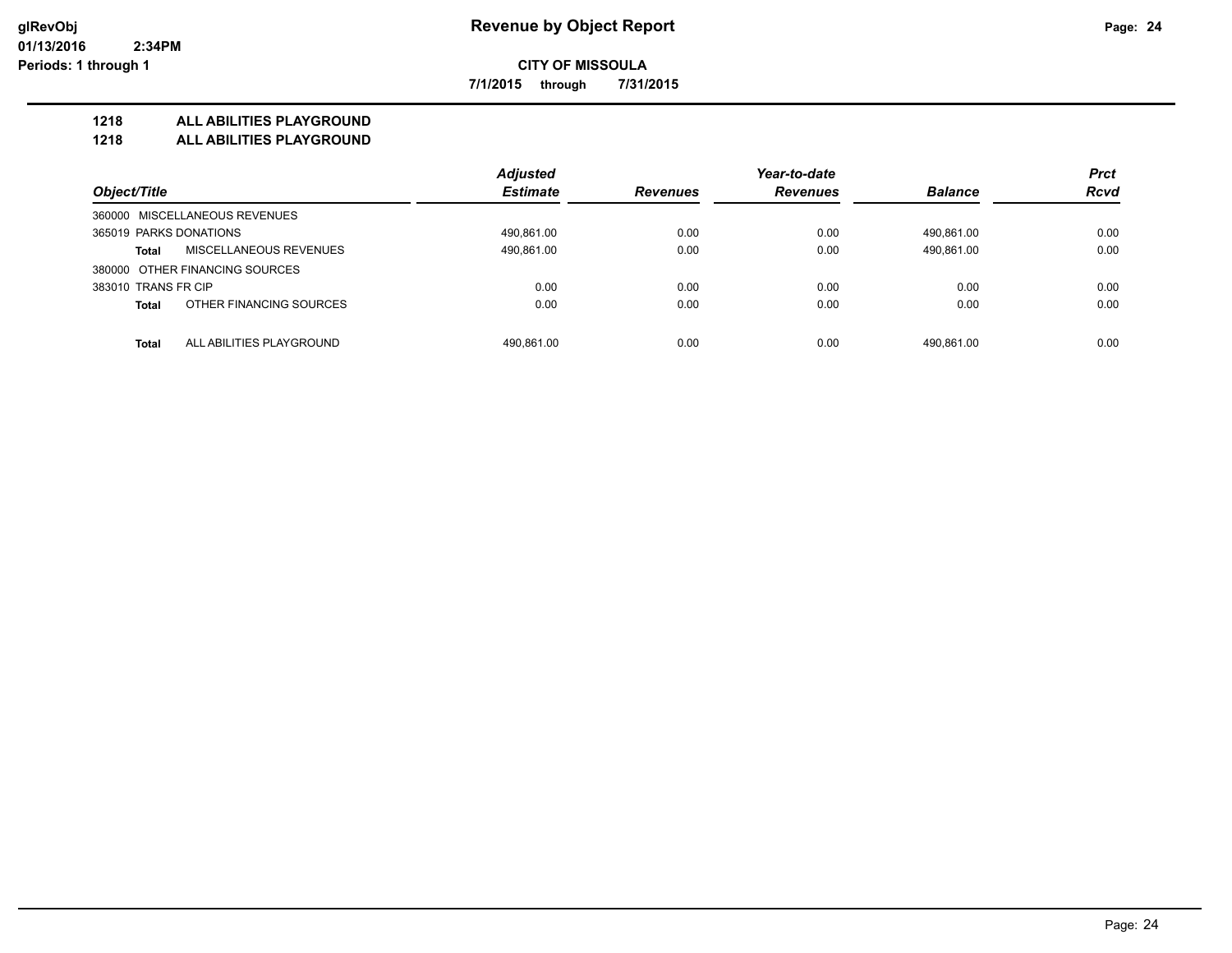**7/1/2015 through 7/31/2015**

## **1218 ALL ABILITIES PLAYGROUND**

| Object/Title                             | <b>Adjusted</b><br><b>Estimate</b> | <b>Revenues</b> | Year-to-date<br><b>Revenues</b> | <b>Balance</b> | <b>Prct</b><br><b>Rcvd</b> |
|------------------------------------------|------------------------------------|-----------------|---------------------------------|----------------|----------------------------|
| 360000 MISCELLANEOUS REVENUES            |                                    |                 |                                 |                |                            |
| 365019 PARKS DONATIONS                   | 490.861.00                         | 0.00            | 0.00                            | 490.861.00     | 0.00                       |
| MISCELLANEOUS REVENUES<br>Total          | 490,861.00                         | 0.00            | 0.00                            | 490,861.00     | 0.00                       |
| 380000 OTHER FINANCING SOURCES           |                                    |                 |                                 |                |                            |
| 383010 TRANS FR CIP                      | 0.00                               | 0.00            | 0.00                            | 0.00           | 0.00                       |
| OTHER FINANCING SOURCES<br>Total         | 0.00                               | 0.00            | 0.00                            | 0.00           | 0.00                       |
|                                          |                                    |                 |                                 |                |                            |
| ALL ABILITIES PLAYGROUND<br><b>Total</b> | 490.861.00                         | 0.00            | 0.00                            | 490.861.00     | 0.00                       |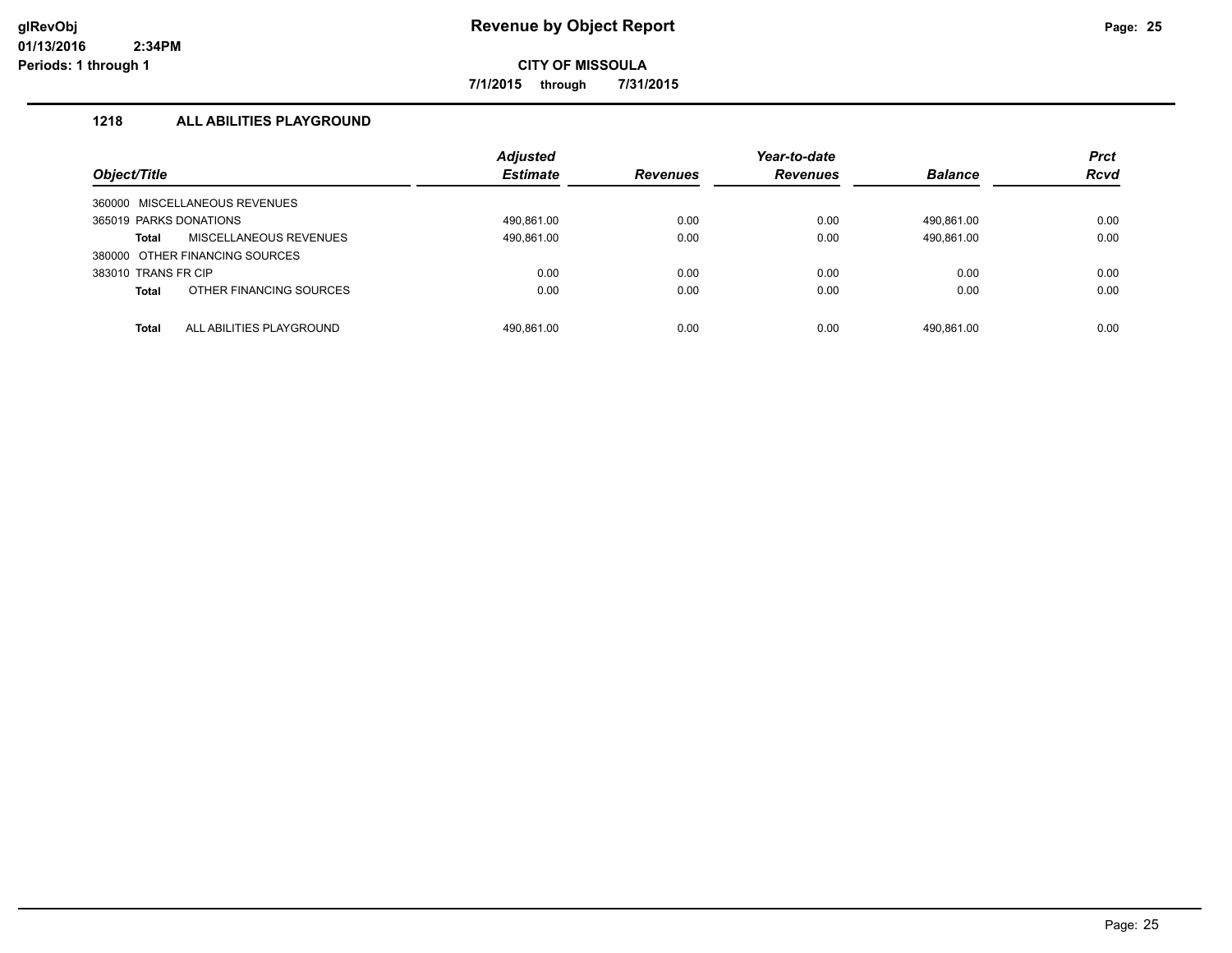**7/1/2015 through 7/31/2015**

**1219 FY14 PARK & TRAIL BOND**

**1219 FY14 PARK & TRAIL BOND**

|                                            | <b>Adjusted</b> |                 | Year-to-date    |                | <b>Prct</b> |
|--------------------------------------------|-----------------|-----------------|-----------------|----------------|-------------|
| Object/Title                               | <b>Estimate</b> | <b>Revenues</b> | <b>Revenues</b> | <b>Balance</b> | Rcvd        |
| 330000 INTERGOVERNMENTAL REVENUES          |                 |                 |                 |                |             |
| 330000 INTERGOVERNMENTAL REVENUES          | 0.00            | 0.00            | 0.00            | 0.00           | 0.00        |
| INTERGOVERNMENTAL REVENUES<br><b>Total</b> | 0.00            | 0.00            | 0.00            | 0.00           | 0.00        |
| 380000 OTHER FINANCING SOURCES             |                 |                 |                 |                |             |
| 381010 BOND PROCEEDS                       | 0.00            | 0.00            | 0.00            | 0.00           | 0.00        |
| 383050 TRANSFER FROM IMPACT FEES           | 0.00            | 0.00            | 0.00            | 0.00           | 0.00        |
| OTHER FINANCING SOURCES<br><b>Total</b>    | 0.00            | 0.00            | 0.00            | 0.00           | 0.00        |
|                                            |                 |                 |                 |                |             |
| <b>FY14 PARK &amp; TRAIL BOND</b><br>Total | 0.00            | 0.00            | 0.00            | 0.00           | 0.00        |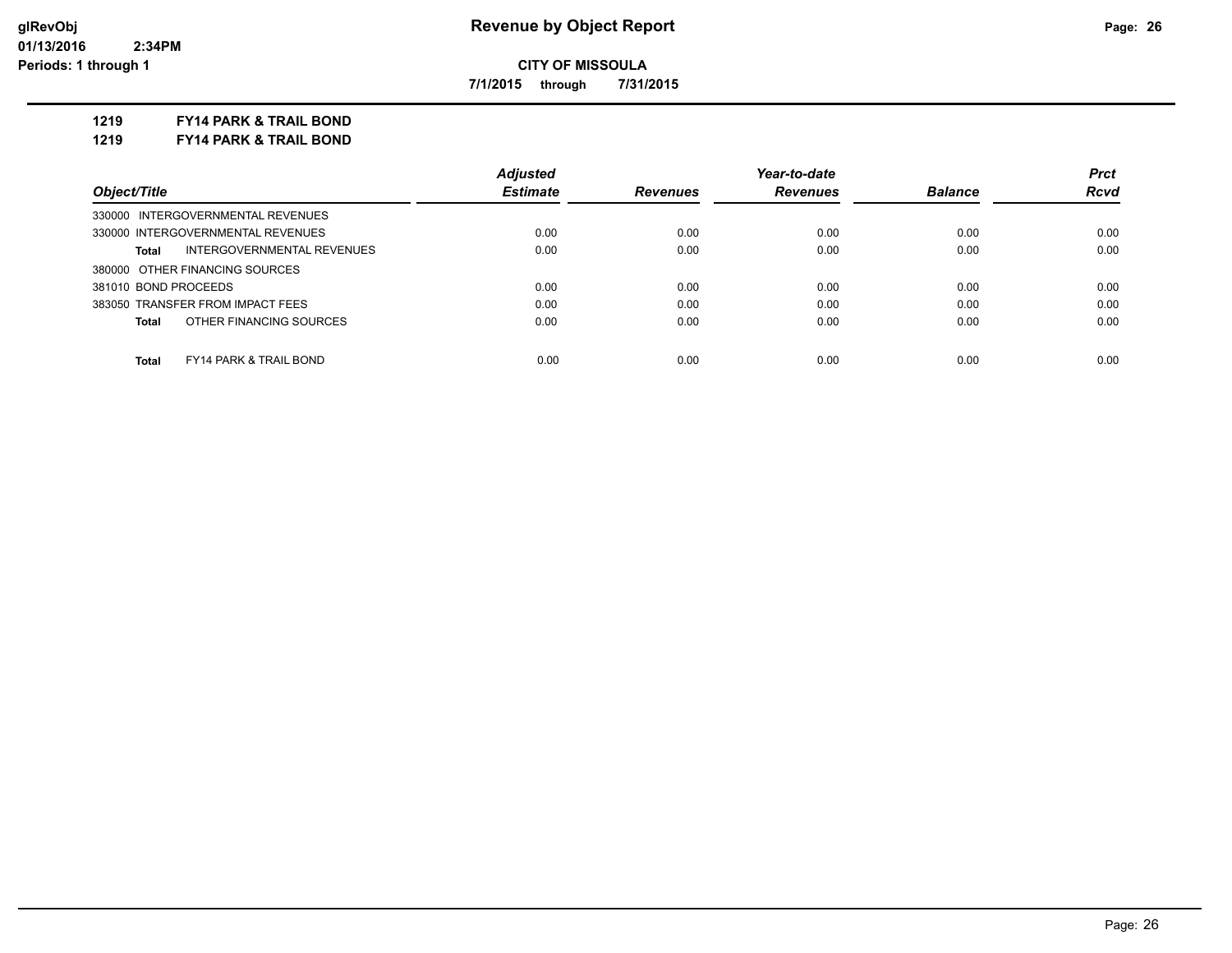**7/1/2015 through 7/31/2015**

## **1219 FY14 PARK & TRAIL BOND**

|                                            | <b>Adjusted</b> |                 | Year-to-date    |                | <b>Prct</b> |
|--------------------------------------------|-----------------|-----------------|-----------------|----------------|-------------|
| Object/Title                               | <b>Estimate</b> | <b>Revenues</b> | <b>Revenues</b> | <b>Balance</b> | <b>Rcvd</b> |
| INTERGOVERNMENTAL REVENUES<br>330000       |                 |                 |                 |                |             |
| 330000 INTERGOVERNMENTAL REVENUES          | 0.00            | 0.00            | 0.00            | 0.00           | 0.00        |
| INTERGOVERNMENTAL REVENUES<br><b>Total</b> | 0.00            | 0.00            | 0.00            | 0.00           | 0.00        |
| 380000 OTHER FINANCING SOURCES             |                 |                 |                 |                |             |
| 381010 BOND PROCEEDS                       | 0.00            | 0.00            | 0.00            | 0.00           | 0.00        |
| 383050 TRANSFER FROM IMPACT FEES           | 0.00            | 0.00            | 0.00            | 0.00           | 0.00        |
| OTHER FINANCING SOURCES<br>Total           | 0.00            | 0.00            | 0.00            | 0.00           | 0.00        |
|                                            |                 |                 |                 |                |             |
| Total<br><b>FY14 PARK &amp; TRAIL BOND</b> | 0.00            | 0.00            | 0.00            | 0.00           | 0.00        |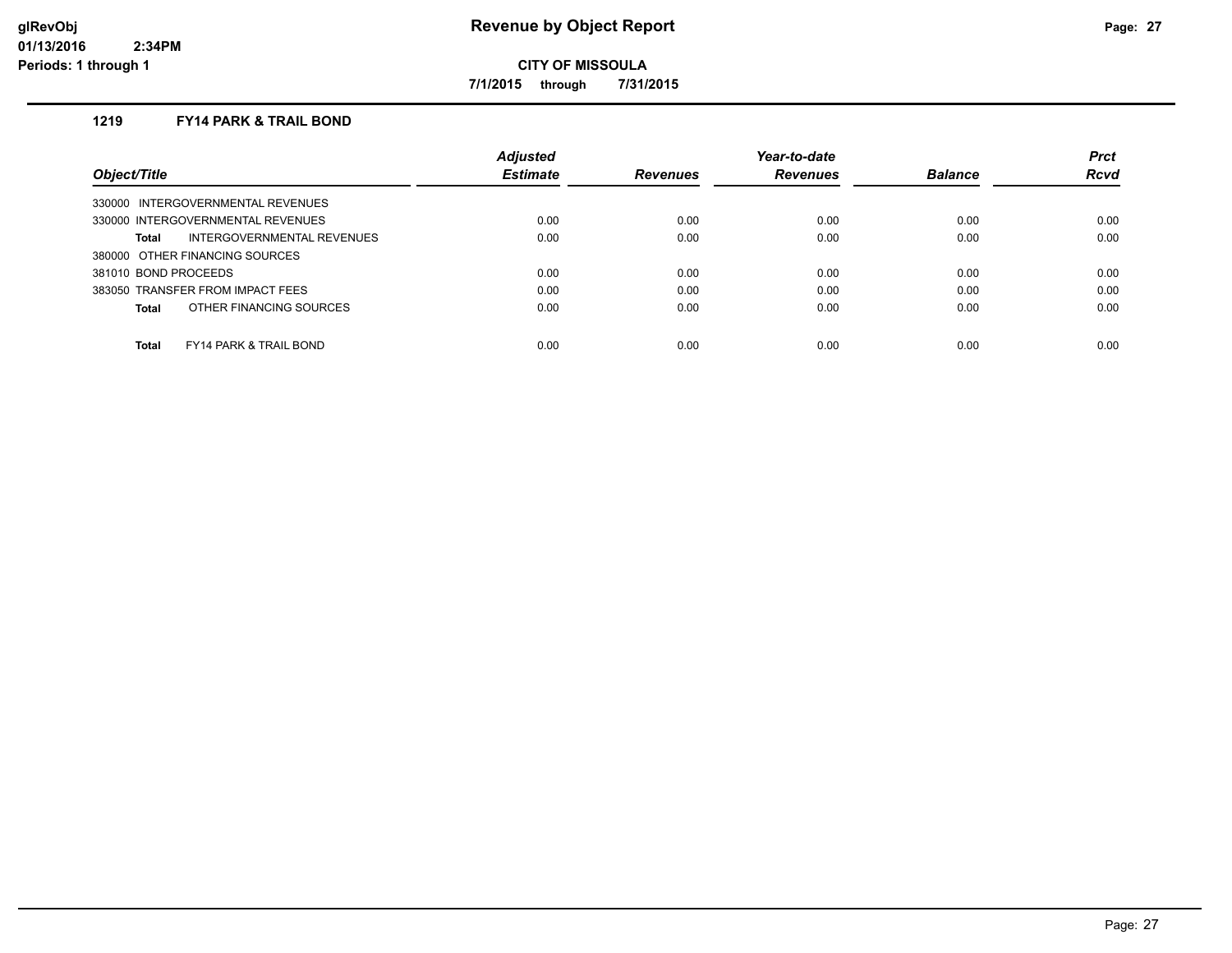**7/1/2015 through 7/31/2015**

# **1241 CREMAIN WALL & CEMETERY DONATIONS FUND**

## **1241 CREMAIN WALL & CEMETERY DONATIONS FUND**

|                                                                | <b>Adjusted</b> |                 | Year-to-date    |                | <b>Prct</b> |
|----------------------------------------------------------------|-----------------|-----------------|-----------------|----------------|-------------|
| Object/Title                                                   | <b>Estimate</b> | <b>Revenues</b> | <b>Revenues</b> | <b>Balance</b> | <b>Rcvd</b> |
| 340000 CHARGES FOR SERVICES                                    |                 |                 |                 |                |             |
| 343310 SALE OF NICHE NAMEPLATES & VASES                        | 0.00            | 1,700.00        | 1.700.00        | $-1,700.00$    | 0.00        |
| 343311 SALE OF NICHES                                          | 0.00            | 0.00            | 0.00            | 0.00           | 0.00        |
| <b>CHARGES FOR SERVICES</b><br>Total                           | 0.00            | 1.700.00        | 1,700.00        | $-1,700.00$    | 0.00        |
| MISCELLANEOUS REVENUES<br>360000                               |                 |                 |                 |                |             |
| 360010 MISCELLANEOUS                                           | 0.00            | 0.00            | 0.00            | 0.00           | 0.00        |
| 365000 DONATIONS                                               | 0.00            | 0.00            | 0.00            | 0.00           | 0.00        |
| MISCELLANEOUS REVENUES<br>Total                                | 0.00            | 0.00            | 0.00            | 0.00           | 0.00        |
| <b>INVESTMENTS &amp; ROYALTY EARNINGS</b><br>370000            |                 |                 |                 |                |             |
| 371010 INTEREST ON INVESTMENTS                                 | 0.00            | 0.00            | 0.00            | 0.00           | 0.00        |
| 371020 GAIN/LOSS IN MARKET VALUE OF INVESTMENTS                | 0.00            | 0.00            | 0.00            | 0.00           | 0.00        |
| <b>INVESTMENTS &amp; ROYALTY EARNINGS</b><br><b>Total</b>      | 0.00            | 0.00            | 0.00            | 0.00           | 0.00        |
| <b>CREMAIN WALL &amp; CEMETERY DONATIONS F</b><br><b>Total</b> | 0.00            | 1.700.00        | 1,700.00        | $-1,700.00$    | 0.00        |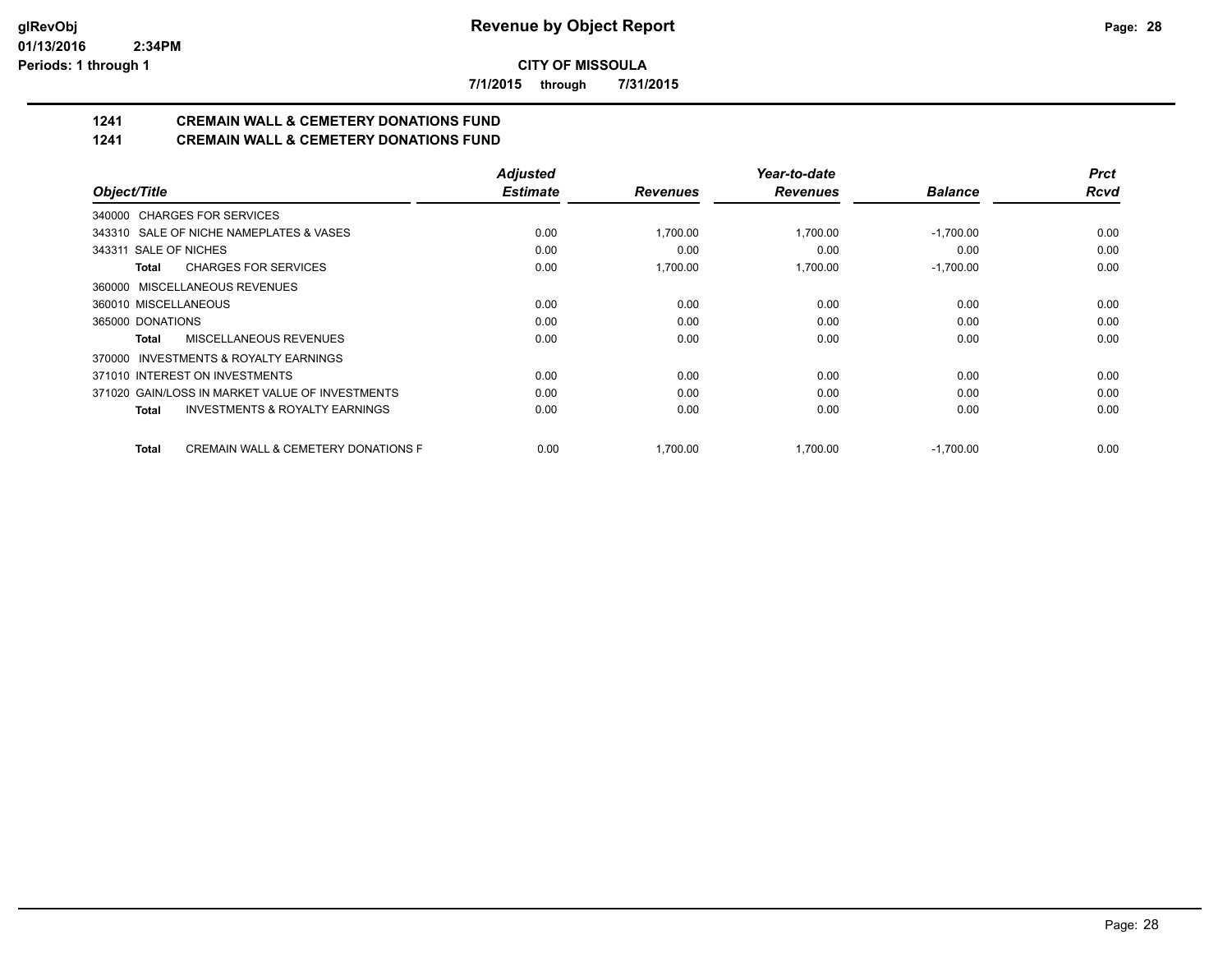**7/1/2015 through 7/31/2015**

#### **1241 CREMAIN WALL & CEMETERY DONATIONS FUND**

| Object/Title                                            | <b>Adjusted</b><br><b>Estimate</b> | <b>Revenues</b> | Year-to-date<br><b>Revenues</b> | <b>Balance</b> | <b>Prct</b><br><b>Rcvd</b> |
|---------------------------------------------------------|------------------------------------|-----------------|---------------------------------|----------------|----------------------------|
|                                                         |                                    |                 |                                 |                |                            |
| 340000 CHARGES FOR SERVICES                             |                                    |                 |                                 |                |                            |
| 343310 SALE OF NICHE NAMEPLATES & VASES                 | 0.00                               | 1,700.00        | 1,700.00                        | $-1,700.00$    | 0.00                       |
| 343311 SALE OF NICHES                                   | 0.00                               | 0.00            | 0.00                            | 0.00           | 0.00                       |
| <b>CHARGES FOR SERVICES</b><br>Total                    | 0.00                               | 1,700.00        | 1,700.00                        | $-1,700.00$    | 0.00                       |
| 360000 MISCELLANEOUS REVENUES                           |                                    |                 |                                 |                |                            |
| 360010 MISCELLANEOUS                                    | 0.00                               | 0.00            | 0.00                            | 0.00           | 0.00                       |
| 365000 DONATIONS                                        | 0.00                               | 0.00            | 0.00                            | 0.00           | 0.00                       |
| MISCELLANEOUS REVENUES<br>Total                         | 0.00                               | 0.00            | 0.00                            | 0.00           | 0.00                       |
| <b>INVESTMENTS &amp; ROYALTY EARNINGS</b><br>370000     |                                    |                 |                                 |                |                            |
| 371010 INTEREST ON INVESTMENTS                          | 0.00                               | 0.00            | 0.00                            | 0.00           | 0.00                       |
| 371020 GAIN/LOSS IN MARKET VALUE OF INVESTMENT          | 0.00                               | 0.00            | 0.00                            | 0.00           | 0.00                       |
| <b>INVESTMENTS &amp; ROYALTY EARNINGS</b><br>Total      | 0.00                               | 0.00            | 0.00                            | 0.00           | 0.00                       |
| <b>CREMAIN WALL &amp; CEMETERY DONATIONS F</b><br>Total | 0.00                               | 1,700.00        | 1,700.00                        | $-1,700.00$    | 0.00                       |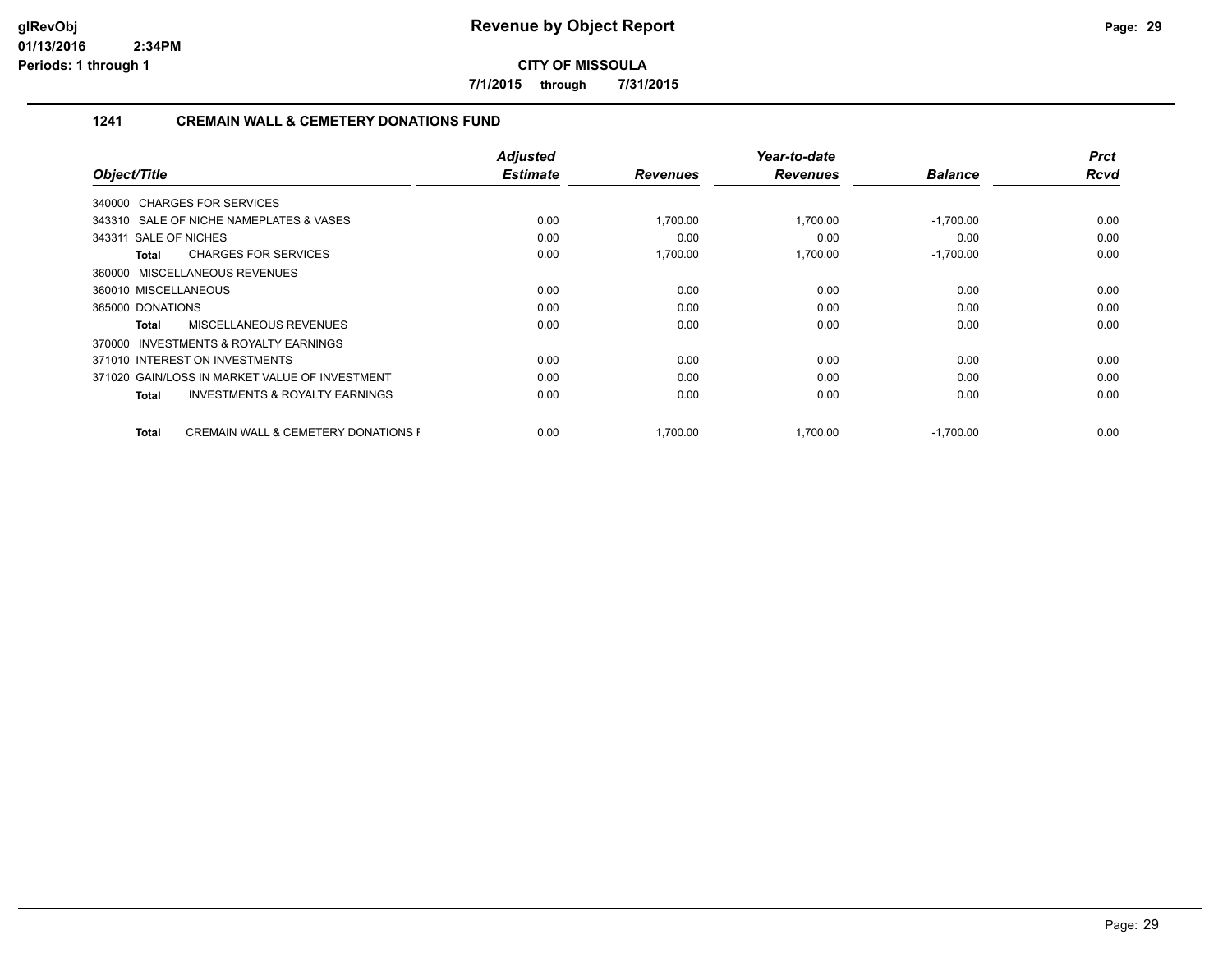**7/1/2015 through 7/31/2015**

## **1242 CEMETERY CARE FUND**

**1242 CEMETERY CARE FUND**

|                                                           | <b>Adjusted</b> |                 | Year-to-date    |                | <b>Prct</b> |
|-----------------------------------------------------------|-----------------|-----------------|-----------------|----------------|-------------|
| Object/Title                                              | <b>Estimate</b> | <b>Revenues</b> | <b>Revenues</b> | <b>Balance</b> | Rcvd        |
| 340000 CHARGES FOR SERVICES                               |                 |                 |                 |                |             |
| 343320 CEMETERY - SALE OF PLOTS                           | 0.00            | 500.00          | 500.00          | $-500.00$      | 0.00        |
| 343321 CEMETERY FOUNDATIONS                               | 0.00            | 35.00           | 35.00           | $-35.00$       | 0.00        |
| 343322 CEMETERY FLOWER CARE                               | 0.00            | 0.00            | 0.00            | 0.00           | 0.00        |
| 343323 CEMETERY - LINER INSTALL FEES                      | 0.00            | 1,500.00        | 1,500.00        | $-1,500.00$    | 0.00        |
| 343324 OTHER CEMETERY FEES                                | 0.00            | 150.00          | 150.00          | $-150.00$      | 0.00        |
| 343325 2ND INTERMENT RIGHT                                | 0.00            | 200.00          | 200.00          | $-200.00$      | 0.00        |
| 343340 CEMETERY - OPENINGS & CLOSINGS                     | 0.00            | 1,475.00        | 1,475.00        | $-1,475.00$    | 0.00        |
| 343350 CEMETERY CARE, FEES                                | 75,000.00       | 0.00            | 0.00            | 75,000.00      | 0.00        |
| <b>CHARGES FOR SERVICES</b><br><b>Total</b>               | 75,000.00       | 3,860.00        | 3,860.00        | 71,140.00      | 5.15        |
| 360000 MISCELLANEOUS REVENUES                             |                 |                 |                 |                |             |
| 360010 MISCELLANEOUS                                      | 0.00            | 0.00            | 0.00            | 0.00           | 0.00        |
| <b>MISCELLANEOUS REVENUES</b><br><b>Total</b>             | 0.00            | 0.00            | 0.00            | 0.00           | 0.00        |
| <b>INVESTMENTS &amp; ROYALTY EARNINGS</b><br>370000       |                 |                 |                 |                |             |
| 371010 INTEREST ON INVESTMENTS                            | 0.00            | 0.00            | 0.00            | 0.00           | 0.00        |
| 371020 GAIN/LOSS IN MARKET VALUE OF INVESTMENTS           | 0.00            | 0.00            | 0.00            | 0.00           | 0.00        |
| <b>INVESTMENTS &amp; ROYALTY EARNINGS</b><br><b>Total</b> | 0.00            | 0.00            | 0.00            | 0.00           | 0.00        |
| 380000 OTHER FINANCING SOURCES                            |                 |                 |                 |                |             |
| 382010 SALE OF FIXED ASSETS                               | 0.00            | 0.00            | 0.00            | 0.00           | 0.00        |
| OTHER FINANCING SOURCES<br><b>Total</b>                   | 0.00            | 0.00            | 0.00            | 0.00           | 0.00        |
| <b>CEMETERY CARE FUND</b><br><b>Total</b>                 | 75.000.00       | 3,860.00        | 3,860.00        | 71,140.00      | 5.15        |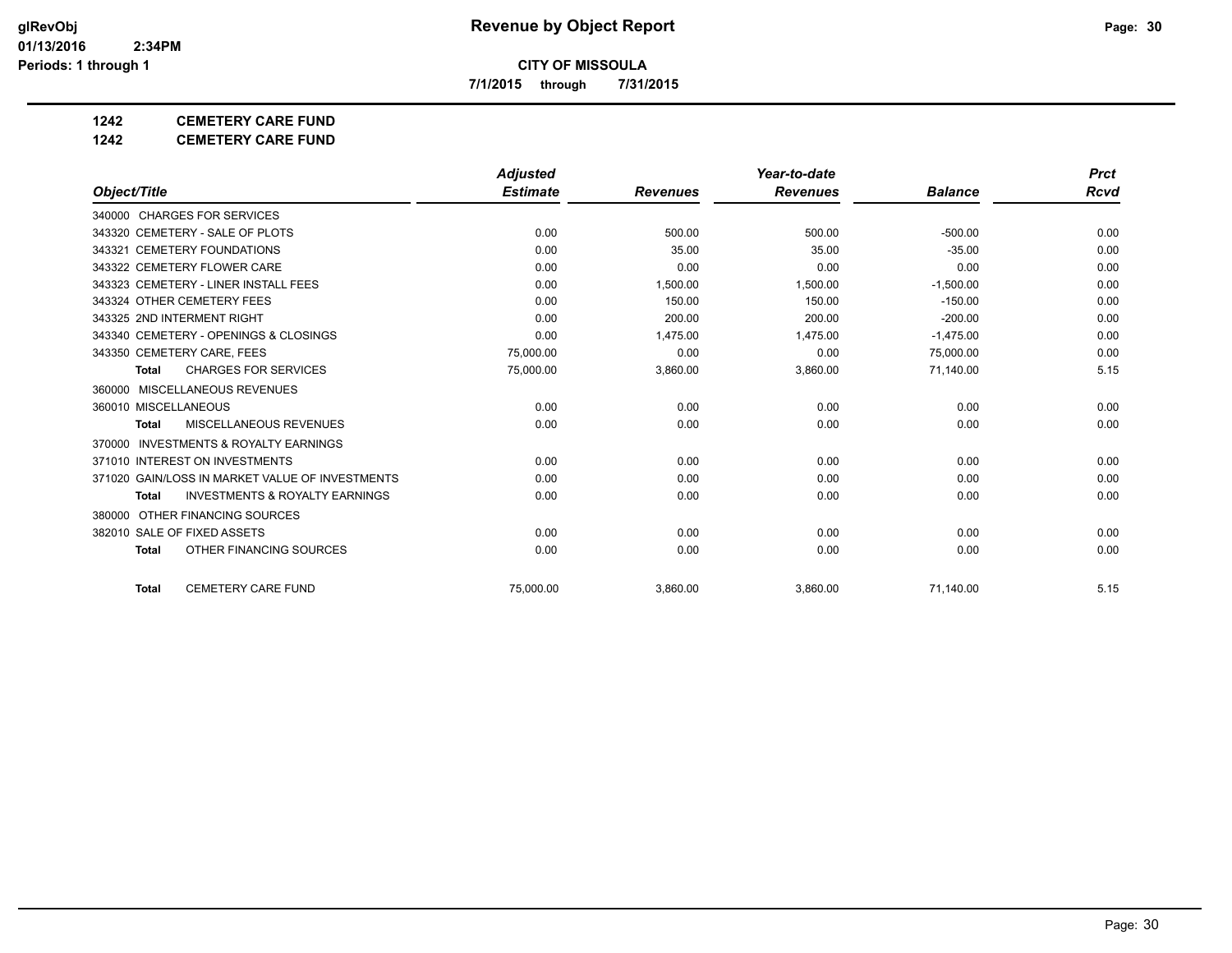**7/1/2015 through 7/31/2015**

#### **1242 CEMETERY CARE FUND**

|                                                           | <b>Adjusted</b> |                 | Year-to-date    |                | <b>Prct</b> |
|-----------------------------------------------------------|-----------------|-----------------|-----------------|----------------|-------------|
| Object/Title                                              | <b>Estimate</b> | <b>Revenues</b> | <b>Revenues</b> | <b>Balance</b> | <b>Rcvd</b> |
| 340000 CHARGES FOR SERVICES                               |                 |                 |                 |                |             |
| 343320 CEMETERY - SALE OF PLOTS                           | 0.00            | 500.00          | 500.00          | $-500.00$      | 0.00        |
| 343321 CEMETERY FOUNDATIONS                               | 0.00            | 35.00           | 35.00           | $-35.00$       | 0.00        |
| 343322 CEMETERY FLOWER CARE                               | 0.00            | 0.00            | 0.00            | 0.00           | 0.00        |
| 343323 CEMETERY - LINER INSTALL FEES                      | 0.00            | 1,500.00        | 1,500.00        | $-1,500.00$    | 0.00        |
| 343324 OTHER CEMETERY FEES                                | 0.00            | 150.00          | 150.00          | $-150.00$      | 0.00        |
| 343325 2ND INTERMENT RIGHT                                | 0.00            | 200.00          | 200.00          | $-200.00$      | 0.00        |
| 343340 CEMETERY - OPENINGS & CLOSINGS                     | 0.00            | 1,475.00        | 1,475.00        | $-1,475.00$    | 0.00        |
| 343350 CEMETERY CARE, FEES                                | 75,000.00       | 0.00            | 0.00            | 75,000.00      | 0.00        |
| <b>CHARGES FOR SERVICES</b><br><b>Total</b>               | 75,000.00       | 3,860.00        | 3,860.00        | 71,140.00      | 5.15        |
| 360000 MISCELLANEOUS REVENUES                             |                 |                 |                 |                |             |
| 360010 MISCELLANEOUS                                      | 0.00            | 0.00            | 0.00            | 0.00           | 0.00        |
| <b>MISCELLANEOUS REVENUES</b><br><b>Total</b>             | 0.00            | 0.00            | 0.00            | 0.00           | 0.00        |
| 370000 INVESTMENTS & ROYALTY EARNINGS                     |                 |                 |                 |                |             |
| 371010 INTEREST ON INVESTMENTS                            | 0.00            | 0.00            | 0.00            | 0.00           | 0.00        |
| 371020 GAIN/LOSS IN MARKET VALUE OF INVESTMENT            | 0.00            | 0.00            | 0.00            | 0.00           | 0.00        |
| <b>INVESTMENTS &amp; ROYALTY EARNINGS</b><br><b>Total</b> | 0.00            | 0.00            | 0.00            | 0.00           | 0.00        |
| 380000 OTHER FINANCING SOURCES                            |                 |                 |                 |                |             |
| 382010 SALE OF FIXED ASSETS                               | 0.00            | 0.00            | 0.00            | 0.00           | 0.00        |
| OTHER FINANCING SOURCES<br><b>Total</b>                   | 0.00            | 0.00            | 0.00            | 0.00           | 0.00        |
| <b>CEMETERY CARE FUND</b><br><b>Total</b>                 | 75,000.00       | 3,860.00        | 3,860.00        | 71.140.00      | 5.15        |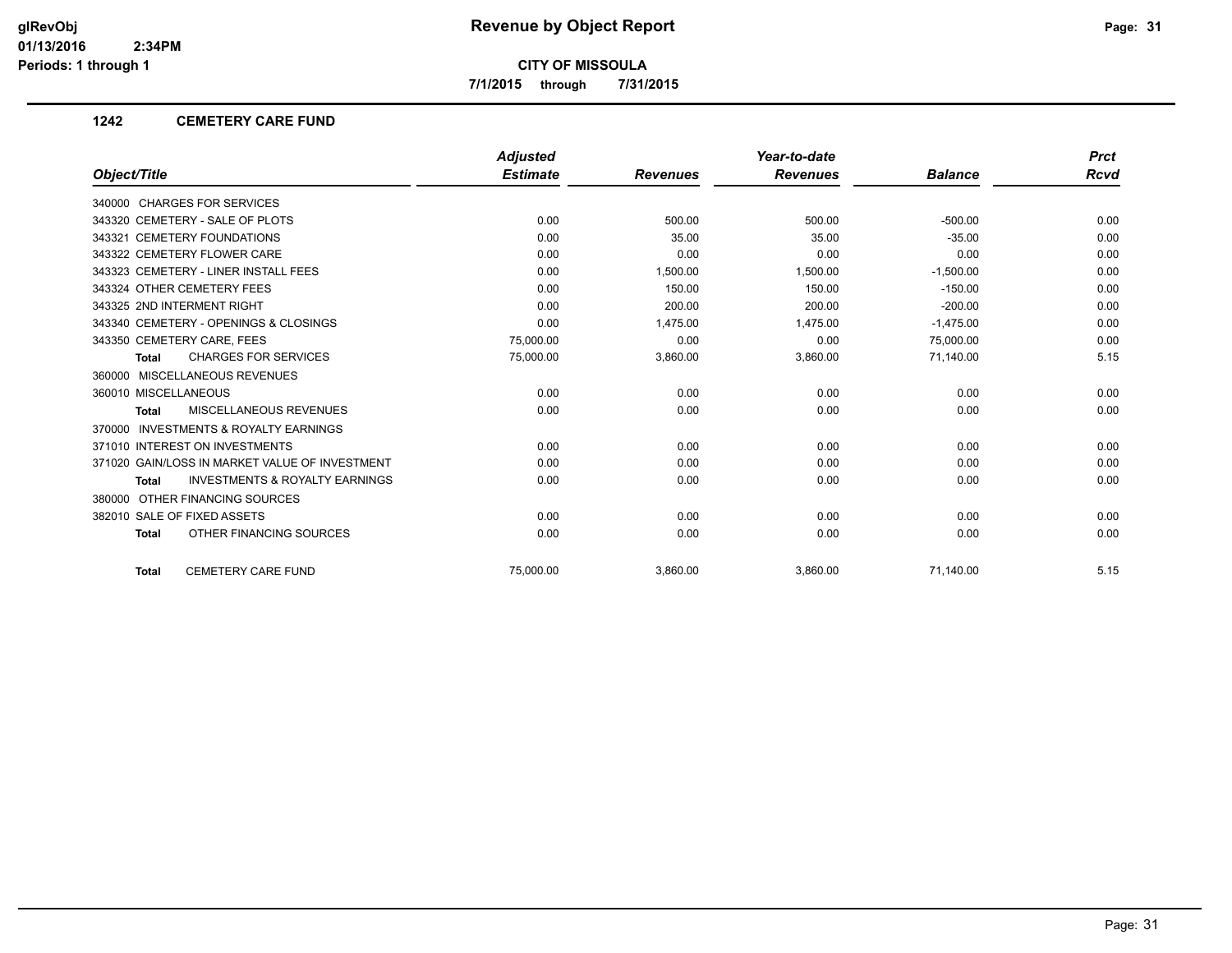**7/1/2015 through 7/31/2015**

## **1243 CEMETERY MEMORIAL FUND**

**1243 CEMETERY MEMORIAL FUND**

|                                                 | <b>Adjusted</b> |                 | Year-to-date    |                | <b>Prct</b> |
|-------------------------------------------------|-----------------|-----------------|-----------------|----------------|-------------|
| Object/Title                                    | <b>Estimate</b> | <b>Revenues</b> | <b>Revenues</b> | <b>Balance</b> | <b>Rcvd</b> |
| 360000 MISCELLANEOUS REVENUES                   |                 |                 |                 |                |             |
| 360010 MISCELLANEOUS                            | 0.00            | 0.00            | 0.00            | 0.00           | 0.00        |
| 365000 DONATIONS                                | 1.500.00        | 0.00            | 0.00            | 1.500.00       | 0.00        |
| MISCELLANEOUS REVENUES<br>Total                 | 1.500.00        | 0.00            | 0.00            | 1.500.00       | 0.00        |
| 370000 INVESTMENTS & ROYALTY EARNINGS           |                 |                 |                 |                |             |
| 371010 INTEREST ON INVESTMENTS                  | 0.00            | 0.00            | 0.00            | 0.00           | 0.00        |
| 371020 GAIN/LOSS IN MARKET VALUE OF INVESTMENTS | 0.00            | 0.00            | 0.00            | 0.00           | 0.00        |
| INVESTMENTS & ROYALTY EARNINGS<br>Total         | 0.00            | 0.00            | 0.00            | 0.00           | 0.00        |
| <b>CEMETERY MEMORIAL FUND</b><br>Total          | 1.500.00        | 0.00            | 0.00            | 1.500.00       | 0.00        |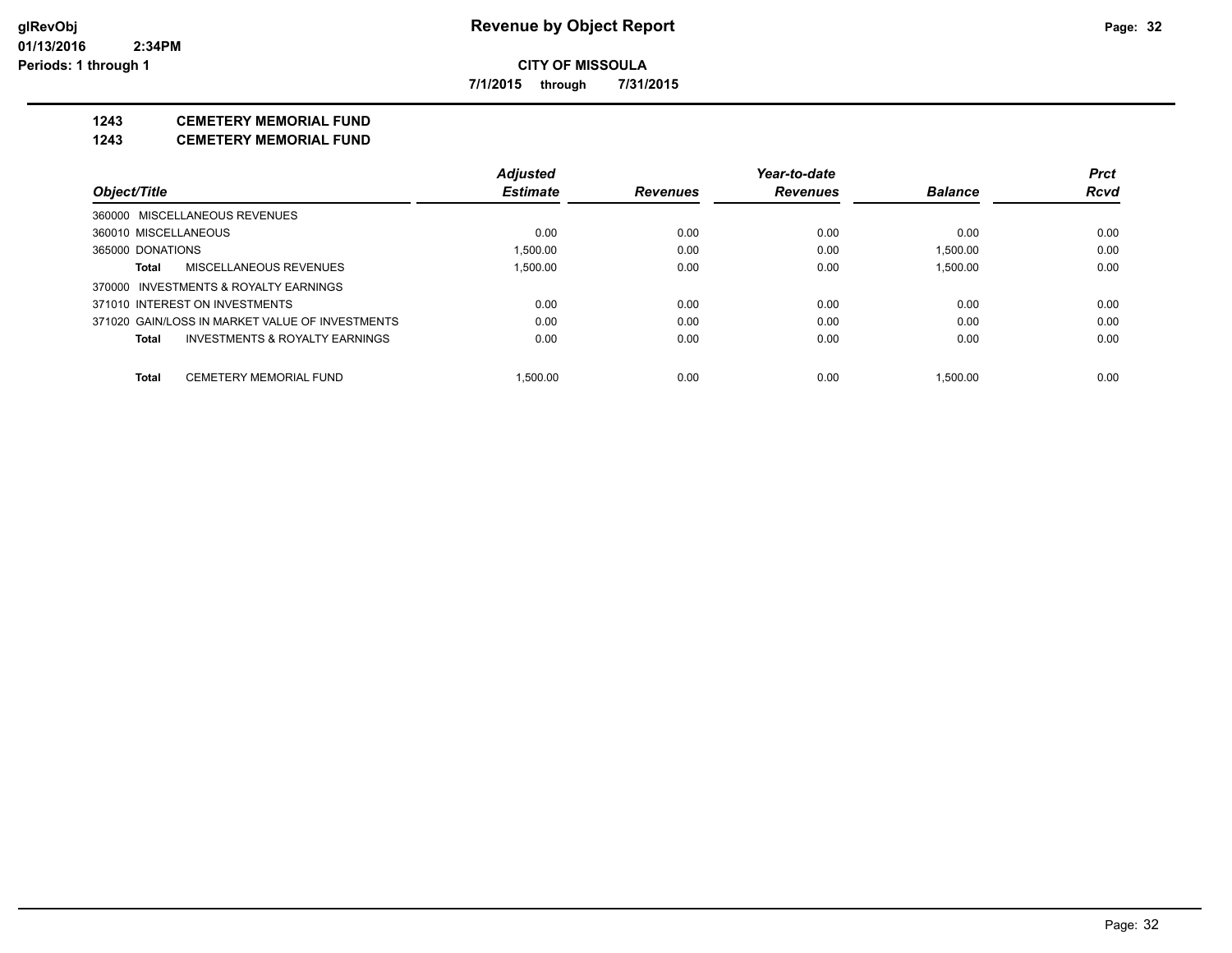**7/1/2015 through 7/31/2015**

## **1243 CEMETERY MEMORIAL FUND**

|                                                    | <b>Adjusted</b> |                 | Year-to-date    |                | <b>Prct</b> |
|----------------------------------------------------|-----------------|-----------------|-----------------|----------------|-------------|
| Object/Title                                       | <b>Estimate</b> | <b>Revenues</b> | <b>Revenues</b> | <b>Balance</b> | <b>Rcvd</b> |
| 360000 MISCELLANEOUS REVENUES                      |                 |                 |                 |                |             |
| 360010 MISCELLANEOUS                               | 0.00            | 0.00            | 0.00            | 0.00           | 0.00        |
| 365000 DONATIONS                                   | 1.500.00        | 0.00            | 0.00            | 1.500.00       | 0.00        |
| MISCELLANEOUS REVENUES<br>Total                    | 1.500.00        | 0.00            | 0.00            | 1.500.00       | 0.00        |
| 370000 INVESTMENTS & ROYALTY EARNINGS              |                 |                 |                 |                |             |
| 371010 INTEREST ON INVESTMENTS                     | 0.00            | 0.00            | 0.00            | 0.00           | 0.00        |
| 371020 GAIN/LOSS IN MARKET VALUE OF INVESTMENT     | 0.00            | 0.00            | 0.00            | 0.00           | 0.00        |
| <b>INVESTMENTS &amp; ROYALTY EARNINGS</b><br>Total | 0.00            | 0.00            | 0.00            | 0.00           | 0.00        |
|                                                    |                 |                 |                 |                |             |
| CEMETERY MEMORIAL FUND<br>Total                    | 1.500.00        | 0.00            | 0.00            | 1.500.00       | 0.00        |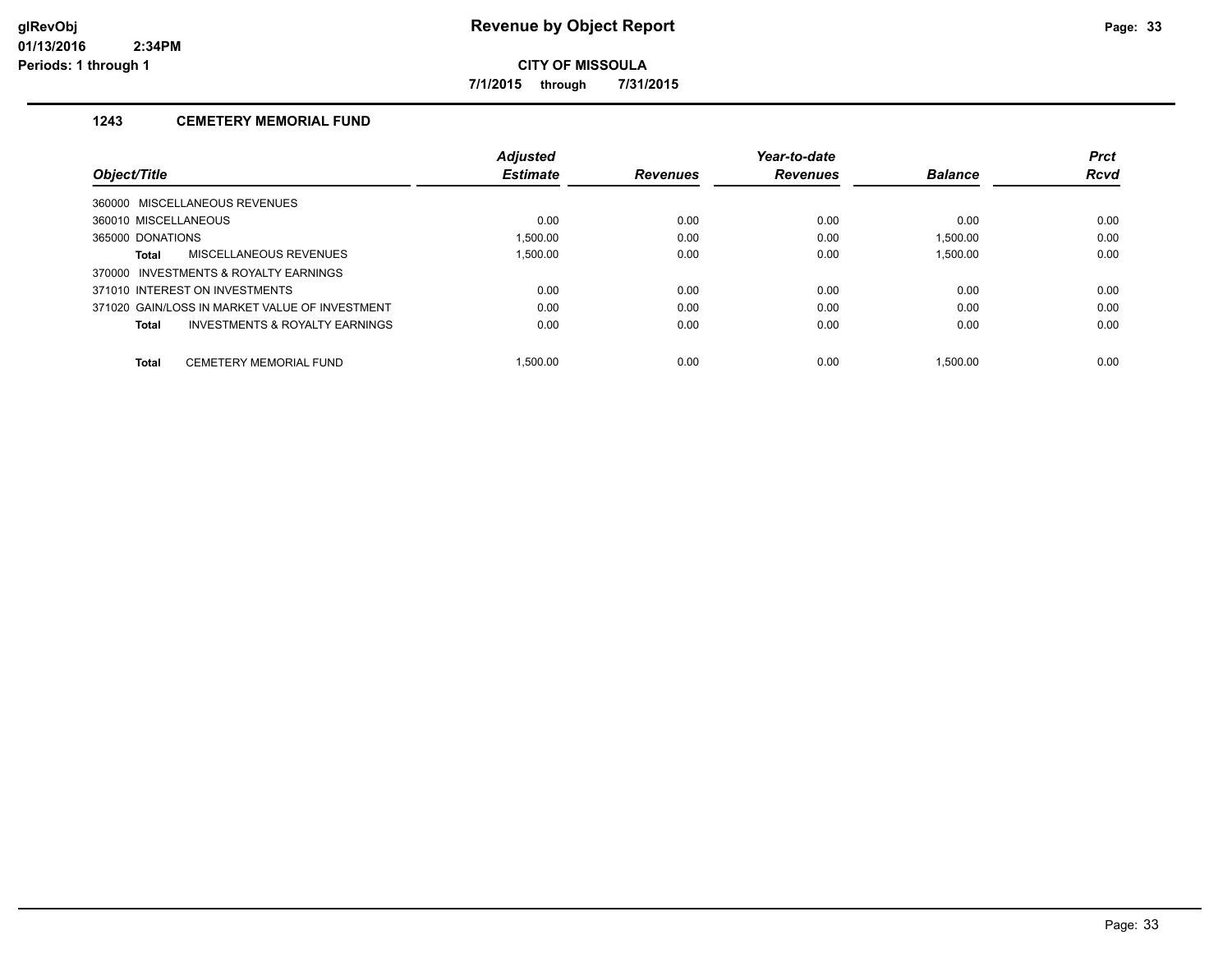**7/1/2015 through 7/31/2015**

**1265 TITLE 1 PROJECTS FUND**

**1265 TITLE 1 PROJECTS FUND**

|                                |                                           | <b>Adjusted</b> |                 | Year-to-date    |                | <b>Prct</b> |
|--------------------------------|-------------------------------------------|-----------------|-----------------|-----------------|----------------|-------------|
| Object/Title                   |                                           | <b>Estimate</b> | <b>Revenues</b> | <b>Revenues</b> | <b>Balance</b> | Rcvd        |
| 360000 MISCELLANEOUS REVENUES  |                                           |                 |                 |                 |                |             |
| 360010 MISCELLANEOUS           |                                           | 0.00            | 0.00            | 0.00            | 0.00           | 0.00        |
| Total                          | MISCELLANEOUS REVENUES                    | 0.00            | 0.00            | 0.00            | 0.00           | 0.00        |
|                                | 370000 INVESTMENTS & ROYALTY EARNINGS     |                 |                 |                 |                |             |
| 371010 INTEREST ON INVESTMENTS |                                           | 0.00            | 0.00            | 0.00            | 0.00           | 0.00        |
|                                | 373002 LOAN REPAYMENT - FAMILY SERVICES   | 70.000.00       | 0.00            | 0.00            | 70.000.00      | 0.00        |
| 373006 BURNS ST COMMONS        |                                           | 0.00            | 0.00            | 0.00            | 0.00           | 0.00        |
| Total                          | <b>INVESTMENTS &amp; ROYALTY EARNINGS</b> | 70.000.00       | 0.00            | 0.00            | 70.000.00      | 0.00        |
| Total                          | TITLE 1 PROJECTS FUND                     | 70.000.00       | 0.00            | 0.00            | 70.000.00      | 0.00        |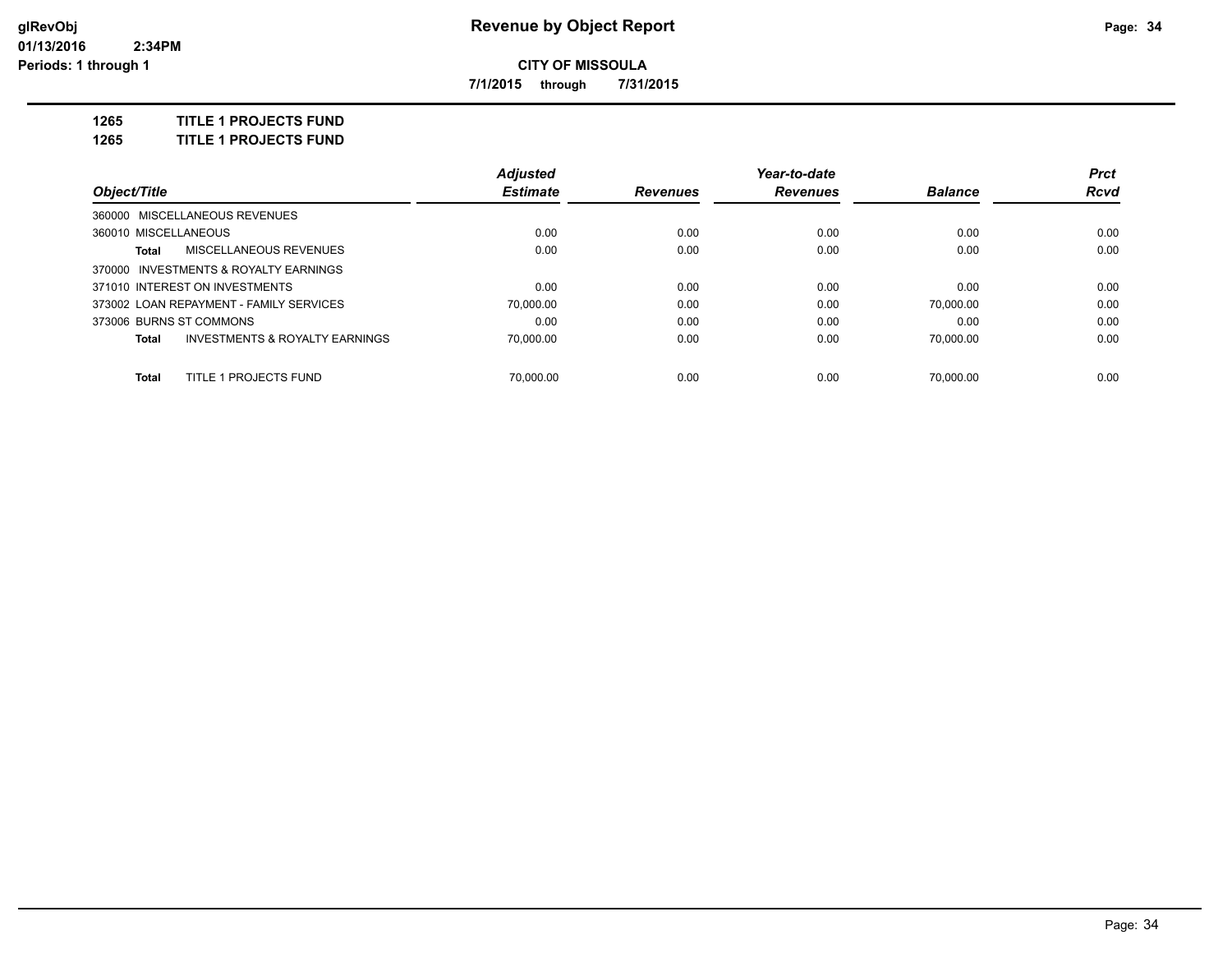**7/1/2015 through 7/31/2015**

## **1265 TITLE 1 PROJECTS FUND**

|                                         | <b>Adjusted</b> |                 | Year-to-date    |                | <b>Prct</b> |
|-----------------------------------------|-----------------|-----------------|-----------------|----------------|-------------|
| Object/Title                            | <b>Estimate</b> | <b>Revenues</b> | <b>Revenues</b> | <b>Balance</b> | <b>Rcvd</b> |
| 360000 MISCELLANEOUS REVENUES           |                 |                 |                 |                |             |
| 360010 MISCELLANEOUS                    | 0.00            | 0.00            | 0.00            | 0.00           | 0.00        |
| MISCELLANEOUS REVENUES<br>Total         | 0.00            | 0.00            | 0.00            | 0.00           | 0.00        |
| 370000 INVESTMENTS & ROYALTY EARNINGS   |                 |                 |                 |                |             |
| 371010 INTEREST ON INVESTMENTS          | 0.00            | 0.00            | 0.00            | 0.00           | 0.00        |
| 373002 LOAN REPAYMENT - FAMILY SERVICES | 70,000.00       | 0.00            | 0.00            | 70,000.00      | 0.00        |
| 373006 BURNS ST COMMONS                 | 0.00            | 0.00            | 0.00            | 0.00           | 0.00        |
| INVESTMENTS & ROYALTY EARNINGS<br>Total | 70,000.00       | 0.00            | 0.00            | 70.000.00      | 0.00        |
| TITLE 1 PROJECTS FUND<br><b>Total</b>   | 70.000.00       | 0.00            | 0.00            | 70.000.00      | 0.00        |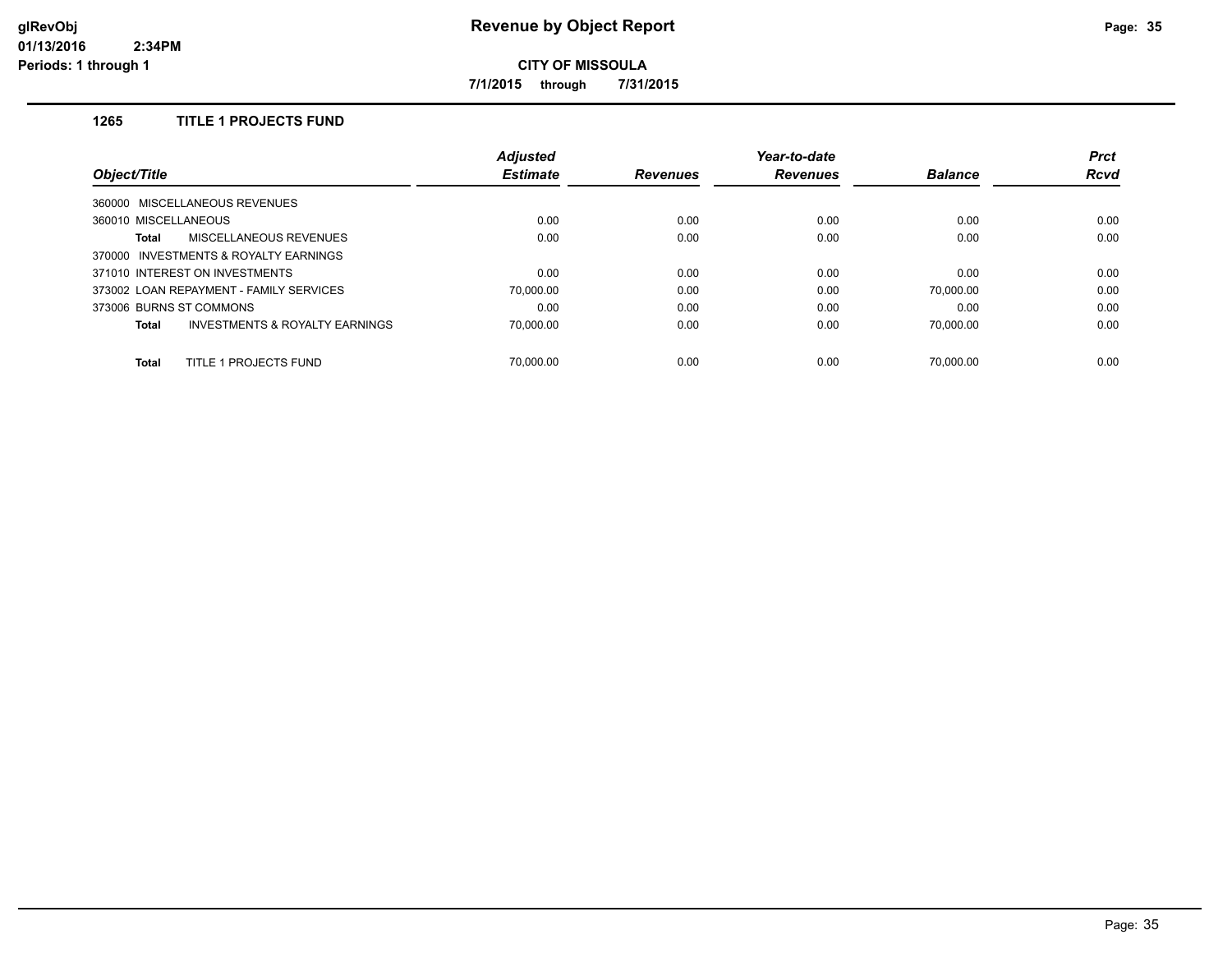**7/1/2015 through 7/31/2015**

#### **1396 PROGRAM INCOME REVOLVING LOAN PROGRAM 1396 PROGRAM INCOME REVOLVING LOAN PROGRAM**

| Object/Title                                       | <b>Adjusted</b><br><b>Estimate</b> |                 | Year-to-date<br><b>Revenues</b> | <b>Balance</b> | <b>Prct</b><br>Rcvd |
|----------------------------------------------------|------------------------------------|-----------------|---------------------------------|----------------|---------------------|
|                                                    |                                    | <b>Revenues</b> |                                 |                |                     |
| 330000 INTERGOVERNMENTAL REVENUES                  |                                    |                 |                                 |                |                     |
| 331010 ENTITLEMENT - CDBG                          | 0.00                               | 0.00            | 0.00                            | 0.00           | 0.00                |
| <b>INTERGOVERNMENTAL REVENUES</b><br><b>Total</b>  | 0.00                               | 0.00            | 0.00                            | 0.00           | 0.00                |
| 360000 MISCELLANEOUS REVENUES                      |                                    |                 |                                 |                |                     |
| 360005 LOAN REPAYMENTS                             | 0.00                               | 0.00            | 0.00                            | 0.00           | 0.00                |
| 360010 MISCELLANEOUS                               | 0.00                               | 0.00            | 0.00                            | 0.00           | 0.00                |
| 360013 REPAYMENT OF SEWER GRANT                    | 7,000.00                           | 0.00            | 0.00                            | 7,000.00       | 0.00                |
| 360014 REPAYMENT OF LOAN/MHA                       | 0.00                               | 0.00            | 0.00                            | 0.00           | 0.00                |
| 361013 CLOSED GRANT REPAYMENTS                     | 0.00                               | 0.00            | 0.00                            | 0.00           | 0.00                |
| MISCELLANEOUS REVENUES<br>Total                    | 7,000.00                           | 0.00            | 0.00                            | 7,000.00       | 0.00                |
| INVESTMENTS & ROYALTY EARNINGS<br>370000           |                                    |                 |                                 |                |                     |
| 371010 INTEREST ON INVESTMENTS                     | 0.00                               | 0.00            | 0.00                            | 0.00           | 0.00                |
| 371020 GAIN/LOSS IN MARKET VALUE OF INVESTMENTS    | 0.00                               | 0.00            | 0.00                            | 0.00           | 0.00                |
| <b>INVESTMENTS &amp; ROYALTY EARNINGS</b><br>Total | 0.00                               | 0.00            | 0.00                            | 0.00           | 0.00                |
| 380000 OTHER FINANCING SOURCES                     |                                    |                 |                                 |                |                     |
| 383026 TRANS FR CDBG                               | 0.00                               | 0.00            | 0.00                            | 0.00           | 0.00                |
| OTHER FINANCING SOURCES<br><b>Total</b>            | 0.00                               | 0.00            | 0.00                            | 0.00           | 0.00                |
| PROGRAM INCOME REVOLVING LOAN PRO<br><b>Total</b>  | 7,000.00                           | 0.00            | 0.00                            | 7,000.00       | 0.00                |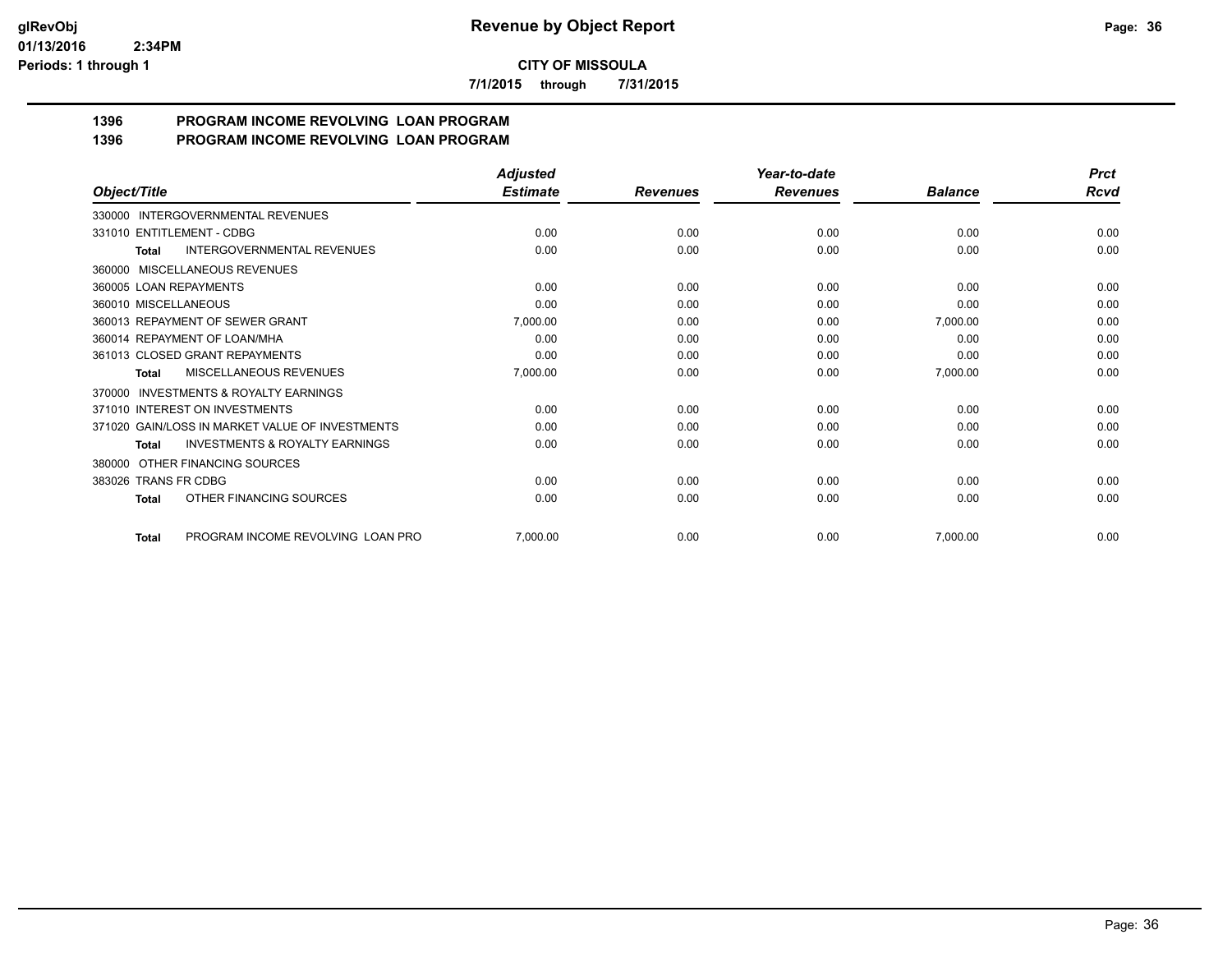**7/1/2015 through 7/31/2015**

## **1396 PROGRAM INCOME REVOLVING LOAN PROGRAM**

|                                                     | <b>Adjusted</b> |                 | Year-to-date    |                | <b>Prct</b> |
|-----------------------------------------------------|-----------------|-----------------|-----------------|----------------|-------------|
| Object/Title                                        | <b>Estimate</b> | <b>Revenues</b> | <b>Revenues</b> | <b>Balance</b> | Rcvd        |
| 330000 INTERGOVERNMENTAL REVENUES                   |                 |                 |                 |                |             |
| 331010 ENTITLEMENT - CDBG                           | 0.00            | 0.00            | 0.00            | 0.00           | 0.00        |
| INTERGOVERNMENTAL REVENUES<br><b>Total</b>          | 0.00            | 0.00            | 0.00            | 0.00           | 0.00        |
| 360000 MISCELLANEOUS REVENUES                       |                 |                 |                 |                |             |
| 360005 LOAN REPAYMENTS                              | 0.00            | 0.00            | 0.00            | 0.00           | 0.00        |
| 360010 MISCELLANEOUS                                | 0.00            | 0.00            | 0.00            | 0.00           | 0.00        |
| 360013 REPAYMENT OF SEWER GRANT                     | 7,000.00        | 0.00            | 0.00            | 7,000.00       | 0.00        |
| 360014 REPAYMENT OF LOAN/MHA                        | 0.00            | 0.00            | 0.00            | 0.00           | 0.00        |
| 361013 CLOSED GRANT REPAYMENTS                      | 0.00            | 0.00            | 0.00            | 0.00           | 0.00        |
| MISCELLANEOUS REVENUES<br><b>Total</b>              | 7,000.00        | 0.00            | 0.00            | 7,000.00       | 0.00        |
| <b>INVESTMENTS &amp; ROYALTY EARNINGS</b><br>370000 |                 |                 |                 |                |             |
| 371010 INTEREST ON INVESTMENTS                      | 0.00            | 0.00            | 0.00            | 0.00           | 0.00        |
| 371020 GAIN/LOSS IN MARKET VALUE OF INVESTMENT      | 0.00            | 0.00            | 0.00            | 0.00           | 0.00        |
| <b>INVESTMENTS &amp; ROYALTY EARNINGS</b><br>Total  | 0.00            | 0.00            | 0.00            | 0.00           | 0.00        |
| OTHER FINANCING SOURCES<br>380000                   |                 |                 |                 |                |             |
| 383026 TRANS FR CDBG                                | 0.00            | 0.00            | 0.00            | 0.00           | 0.00        |
| OTHER FINANCING SOURCES<br><b>Total</b>             | 0.00            | 0.00            | 0.00            | 0.00           | 0.00        |
| PROGRAM INCOME REVOLVING LOAN PRC<br><b>Total</b>   | 7,000.00        | 0.00            | 0.00            | 7,000.00       | 0.00        |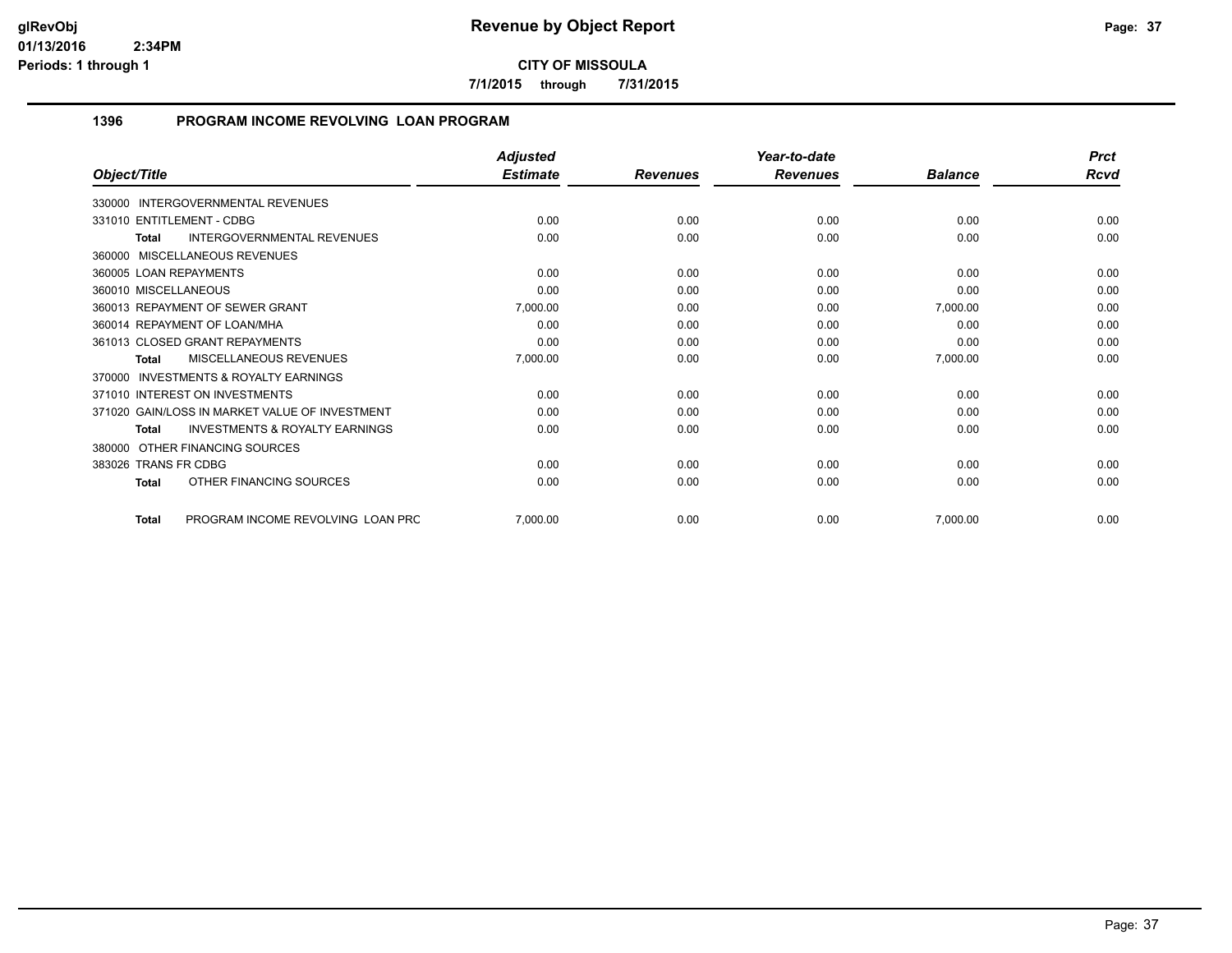**7/1/2015 through 7/31/2015**

#### **1397 STATE HOME PROGRAM INCOME**

**1397 STATE HOME PROGRAM INCOME**

|                                         | <b>Adjusted</b> |                 | Year-to-date    |                | <b>Prct</b> |
|-----------------------------------------|-----------------|-----------------|-----------------|----------------|-------------|
| Object/Title                            | <b>Estimate</b> | <b>Revenues</b> | <b>Revenues</b> | <b>Balance</b> | <b>Rcvd</b> |
| 330000 INTERGOVERNMENTAL REVENUES       |                 |                 |                 |                |             |
| 331003 STATE HOME PROGRAM INCOME        | 186.935.00      | 0.00            | 0.00            | 186.935.00     | 0.00        |
| INTERGOVERNMENTAL REVENUES<br>Total     | 186,935.00      | 0.00            | 0.00            | 186,935.00     | 0.00        |
| 360000 MISCELLANEOUS REVENUES           |                 |                 |                 |                |             |
| 360005 LOAN REPAYMENTS                  | 0.00            | 0.00            | 0.00            | 0.00           | 0.00        |
| MISCELLANEOUS REVENUES<br>Total         | 0.00            | 0.00            | 0.00            | 0.00           | 0.00        |
| 370000 INVESTMENTS & ROYALTY EARNINGS   |                 |                 |                 |                |             |
| 371010 INTEREST ON INVESTMENTS          | 0.00            | 0.00            | 0.00            | 0.00           | 0.00        |
| INVESTMENTS & ROYALTY EARNINGS<br>Total | 0.00            | 0.00            | 0.00            | 0.00           | 0.00        |
| STATE HOME PROGRAM INCOME<br>Total      | 186.935.00      | 0.00            | 0.00            | 186.935.00     | 0.00        |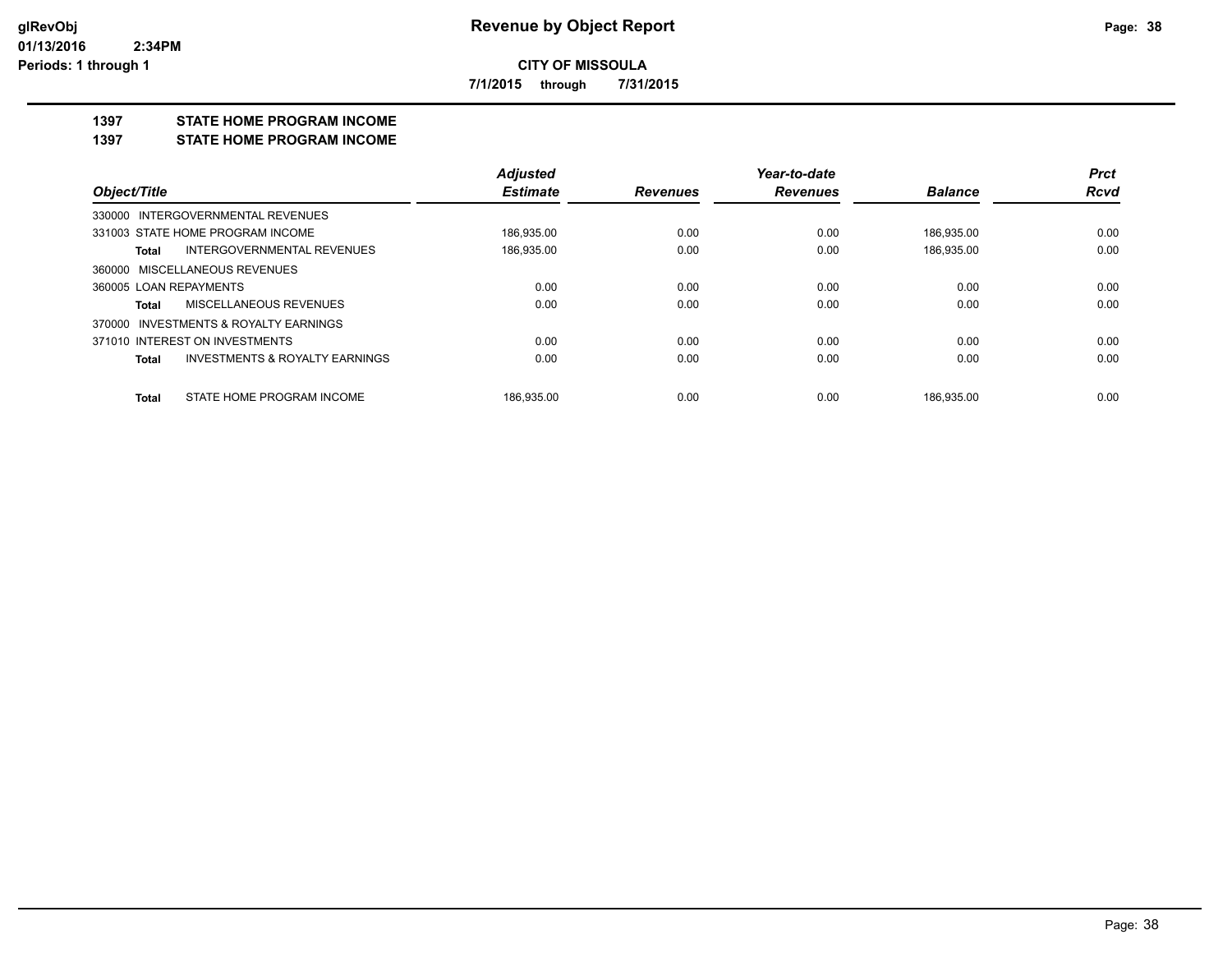**7/1/2015 through 7/31/2015**

## **1397 STATE HOME PROGRAM INCOME**

| Object/Title           |                                           | <b>Adjusted</b><br><b>Estimate</b> | <b>Revenues</b> | Year-to-date<br><b>Revenues</b> | <b>Balance</b> | <b>Prct</b><br><b>Rcvd</b> |
|------------------------|-------------------------------------------|------------------------------------|-----------------|---------------------------------|----------------|----------------------------|
|                        | 330000 INTERGOVERNMENTAL REVENUES         |                                    |                 |                                 |                |                            |
|                        | 331003 STATE HOME PROGRAM INCOME          | 186,935.00                         | 0.00            | 0.00                            | 186.935.00     | 0.00                       |
| Total                  | INTERGOVERNMENTAL REVENUES                | 186.935.00                         | 0.00            | 0.00                            | 186,935.00     | 0.00                       |
|                        | 360000 MISCELLANEOUS REVENUES             |                                    |                 |                                 |                |                            |
| 360005 LOAN REPAYMENTS |                                           | 0.00                               | 0.00            | 0.00                            | 0.00           | 0.00                       |
| Total                  | MISCELLANEOUS REVENUES                    | 0.00                               | 0.00            | 0.00                            | 0.00           | 0.00                       |
|                        | 370000 INVESTMENTS & ROYALTY EARNINGS     |                                    |                 |                                 |                |                            |
|                        | 371010 INTEREST ON INVESTMENTS            | 0.00                               | 0.00            | 0.00                            | 0.00           | 0.00                       |
| Total                  | <b>INVESTMENTS &amp; ROYALTY EARNINGS</b> | 0.00                               | 0.00            | 0.00                            | 0.00           | 0.00                       |
| <b>Total</b>           | STATE HOME PROGRAM INCOME                 | 186.935.00                         | 0.00            | 0.00                            | 186.935.00     | 0.00                       |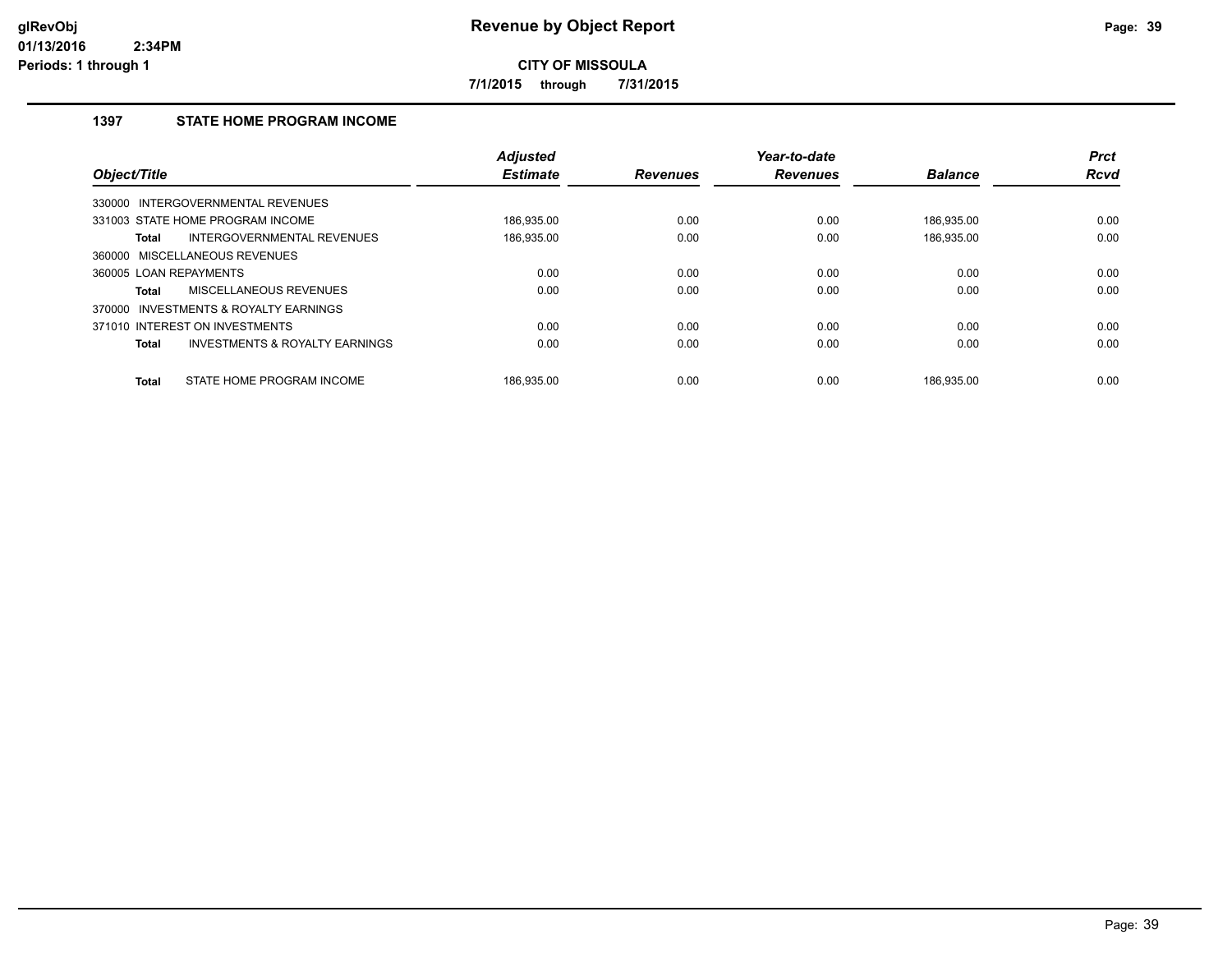**7/1/2015 through 7/31/2015**

**2250 PLANNING FUND**

**2250 PLANNING FUND**

|                                                           | <b>Adjusted</b> |                 | Year-to-date    |                | <b>Prct</b> |
|-----------------------------------------------------------|-----------------|-----------------|-----------------|----------------|-------------|
| Object/Title                                              | <b>Estimate</b> | <b>Revenues</b> | <b>Revenues</b> | <b>Balance</b> | Rcvd        |
| 330000 INTERGOVERNMENTAL REVENUES                         |                 |                 |                 |                |             |
| 331054 FHWA PL GRANT                                      | 0.00            | 0.00            | 0.00            | 0.00           | 0.00        |
| 331055 FTA GRANT                                          | 0.00            | 0.00            | 0.00            | 0.00           | 0.00        |
| 331056 MDT FEDERAL CMAQ                                   | 0.00            | 0.00            | 0.00            | 0.00           | 0.00        |
| 331057 TRANSIT-MUTD CMAQ                                  | 0.00            | 0.00            | 0.00            | 0.00           | 0.00        |
| 331170 HISTORICAL PRESERVATION GRANT                      | 5,500.00        | 0.00            | 0.00            | 5,500.00       | 0.00        |
| 336023 STATE CONTRIB. - PERS                              | 0.00            | 14.82           | 14.82           | $-14.82$       | 0.00        |
| 336030 COUNTY CONTRIBUTION                                | 0.00            | 0.00            | 0.00            | 0.00           | 0.00        |
| 338100 PLANNING MILLS PASSED THRU COUNTY                  | 329,157.00      | 0.00            | 0.00            | 329,157.00     | 0.00        |
| <b>INTERGOVERNMENTAL REVENUES</b><br><b>Total</b>         | 334,657.00      | 14.82           | 14.82           | 334,642.18     | 0.00        |
| <b>MISCELLANEOUS REVENUES</b><br>360000                   |                 |                 |                 |                |             |
| 365016 LOCAL MATCH MDT                                    | 0.00            | 0.00            | 0.00            | 0.00           | 0.00        |
| 365017 LOCAL MATCH TRANSIT                                | 0.00            | 0.00            | 0.00            | 0.00           | 0.00        |
| MISCELLANEOUS REVENUES<br><b>Total</b>                    | 0.00            | 0.00            | 0.00            | 0.00           | 0.00        |
| <b>INVESTMENTS &amp; ROYALTY EARNINGS</b><br>370000       |                 |                 |                 |                |             |
| 371010 INTEREST ON INVESTMENTS                            | 0.00            | 0.00            | 0.00            | 0.00           | 0.00        |
| <b>INVESTMENTS &amp; ROYALTY EARNINGS</b><br><b>Total</b> | 0.00            | 0.00            | 0.00            | 0.00           | 0.00        |
| OTHER FINANCING SOURCES<br>380000                         |                 |                 |                 |                |             |
| 383000 OPERATING TRANSFERS                                | 0.00            | 0.00            | 0.00            | 0.00           | 0.00        |
| 383029 TRANS FR GENERAL                                   | 83,734.00       | 0.00            | 0.00            | 83,734.00      | 0.00        |
| OTHER FINANCING SOURCES<br><b>Total</b>                   | 83,734.00       | 0.00            | 0.00            | 83,734.00      | 0.00        |
| <b>PLANNING FUND</b><br><b>Total</b>                      | 418,391.00      | 14.82           | 14.82           | 418,376.18     | 0.00        |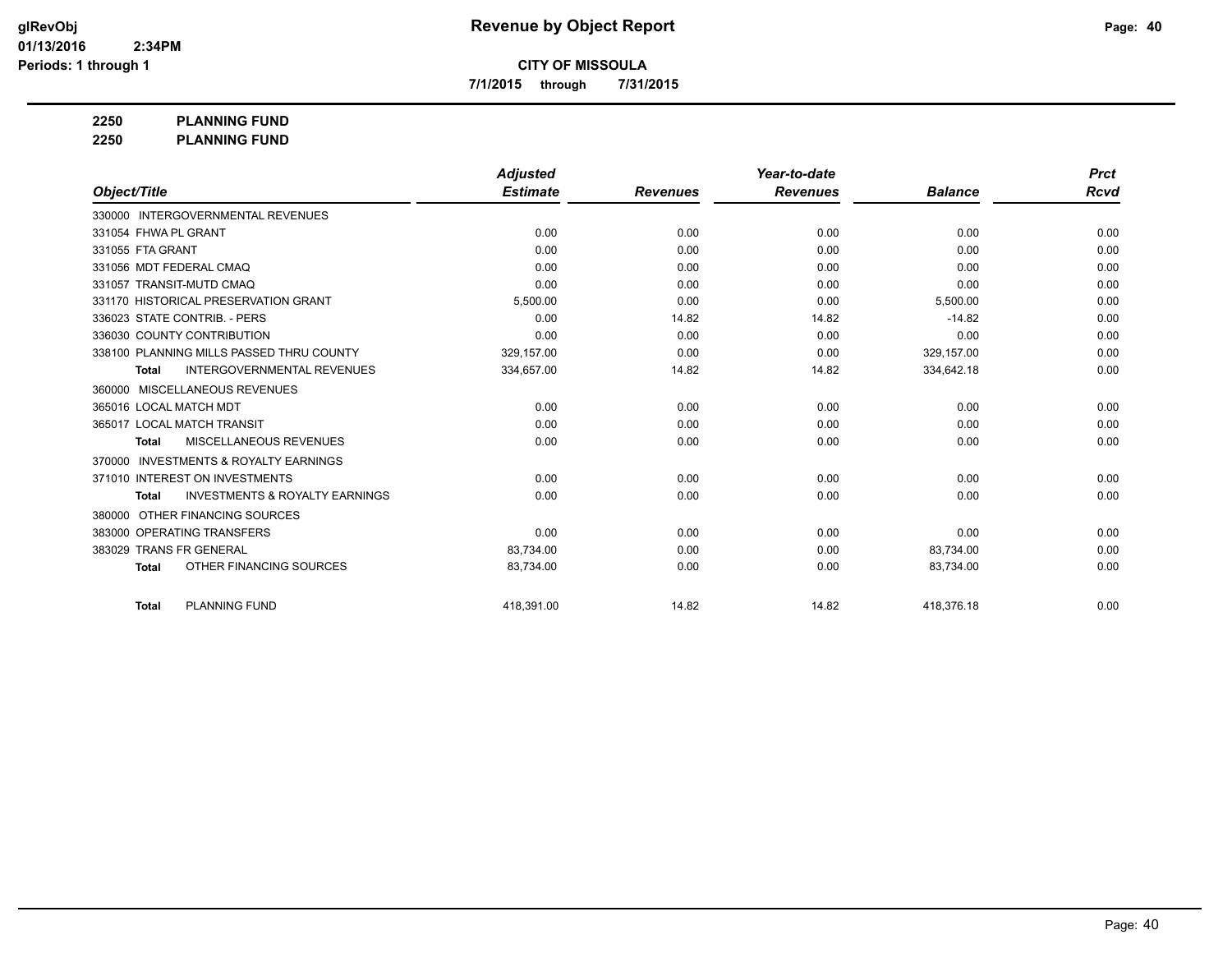**7/1/2015 through 7/31/2015**

#### **2250 PLANNING FUND**

|                                                           | <b>Adjusted</b> |                 | Year-to-date    |                | <b>Prct</b> |
|-----------------------------------------------------------|-----------------|-----------------|-----------------|----------------|-------------|
| Object/Title                                              | <b>Estimate</b> | <b>Revenues</b> | <b>Revenues</b> | <b>Balance</b> | Rcvd        |
| 330000 INTERGOVERNMENTAL REVENUES                         |                 |                 |                 |                |             |
| 331054 FHWA PL GRANT                                      | 0.00            | 0.00            | 0.00            | 0.00           | 0.00        |
| 331055 FTA GRANT                                          | 0.00            | 0.00            | 0.00            | 0.00           | 0.00        |
| 331056 MDT FEDERAL CMAQ                                   | 0.00            | 0.00            | 0.00            | 0.00           | 0.00        |
| 331057 TRANSIT-MUTD CMAO                                  | 0.00            | 0.00            | 0.00            | 0.00           | 0.00        |
| 331170 HISTORICAL PRESERVATION GRANT                      | 5,500.00        | 0.00            | 0.00            | 5,500.00       | 0.00        |
| 336023 STATE CONTRIB. - PERS                              | 0.00            | 14.82           | 14.82           | $-14.82$       | 0.00        |
| 336030 COUNTY CONTRIBUTION                                | 0.00            | 0.00            | 0.00            | 0.00           | 0.00        |
| 338100 PLANNING MILLS PASSED THRU COUNTY                  | 329,157.00      | 0.00            | 0.00            | 329,157.00     | 0.00        |
| <b>INTERGOVERNMENTAL REVENUES</b><br><b>Total</b>         | 334,657.00      | 14.82           | 14.82           | 334,642.18     | 0.00        |
| 360000 MISCELLANEOUS REVENUES                             |                 |                 |                 |                |             |
| 365016 LOCAL MATCH MDT                                    | 0.00            | 0.00            | 0.00            | 0.00           | 0.00        |
| 365017 LOCAL MATCH TRANSIT                                | 0.00            | 0.00            | 0.00            | 0.00           | 0.00        |
| MISCELLANEOUS REVENUES<br><b>Total</b>                    | 0.00            | 0.00            | 0.00            | 0.00           | 0.00        |
| 370000 INVESTMENTS & ROYALTY EARNINGS                     |                 |                 |                 |                |             |
| 371010 INTEREST ON INVESTMENTS                            | 0.00            | 0.00            | 0.00            | 0.00           | 0.00        |
| <b>INVESTMENTS &amp; ROYALTY EARNINGS</b><br><b>Total</b> | 0.00            | 0.00            | 0.00            | 0.00           | 0.00        |
| 380000 OTHER FINANCING SOURCES                            |                 |                 |                 |                |             |
| 383000 OPERATING TRANSFERS                                | 0.00            | 0.00            | 0.00            | 0.00           | 0.00        |
| 383029 TRANS FR GENERAL                                   | 83,734.00       | 0.00            | 0.00            | 83,734.00      | 0.00        |
| OTHER FINANCING SOURCES<br><b>Total</b>                   | 83,734.00       | 0.00            | 0.00            | 83,734.00      | 0.00        |
| <b>PLANNING FUND</b><br><b>Total</b>                      | 418.391.00      | 14.82           | 14.82           | 418.376.18     | 0.00        |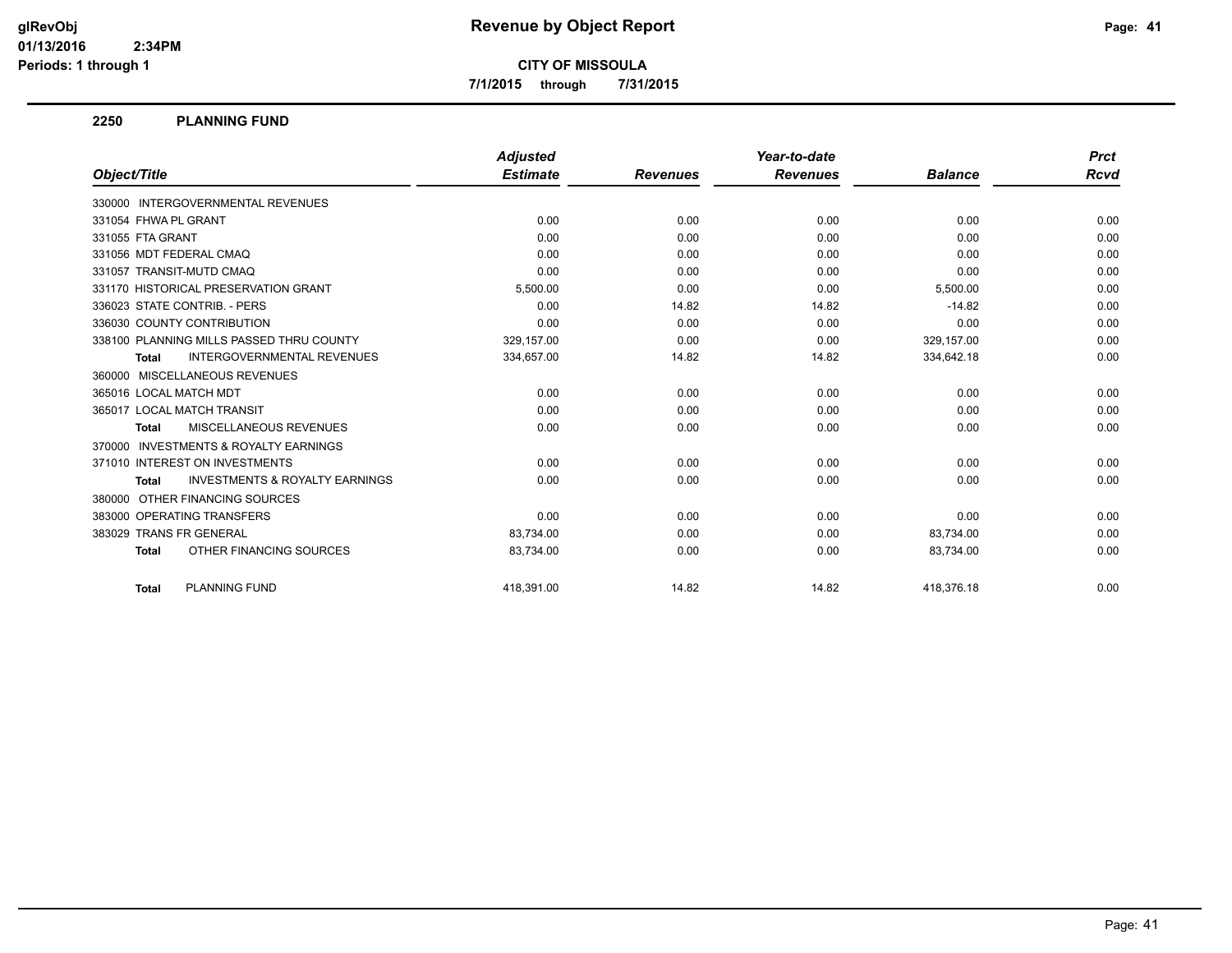**7/1/2015 through 7/31/2015**

# **2310 PUBLIC SAFETY INFORMATION SYSTEMS**

## **2310 PUBLIC SAFETY INFORMATION SYSTEMS**

|                                                    | <b>Adjusted</b> |                 | Year-to-date    |                | <b>Prct</b> |
|----------------------------------------------------|-----------------|-----------------|-----------------|----------------|-------------|
| Object/Title                                       | <b>Estimate</b> | <b>Revenues</b> | <b>Revenues</b> | <b>Balance</b> | <b>Rcvd</b> |
| 330000 INTERGOVERNMENTAL REVENUES                  |                 |                 |                 |                |             |
| 330000 INTERGOVERNMENTAL REVENUES                  | 18,000.00       | 0.00            | 0.00            | 18,000.00      | 0.00        |
| INTERGOVERNMENTAL REVENUES<br>Total                | 18,000.00       | 0.00            | 0.00            | 18,000.00      | 0.00        |
| 360000 MISCELLANEOUS REVENUES                      |                 |                 |                 |                |             |
| 363000 ASSESSMENTS PAID                            | 0.00            | 0.00            | 0.00            | 0.00           | 0.00        |
| MISCELLANEOUS REVENUES<br>Total                    | 0.00            | 0.00            | 0.00            | 0.00           | 0.00        |
| 370000 INVESTMENTS & ROYALTY EARNINGS              |                 |                 |                 |                |             |
| 371010 INTEREST ON INVESTMENTS                     | 0.00            | 0.00            | 0.00            | 0.00           | 0.00        |
| <b>INVESTMENTS &amp; ROYALTY EARNINGS</b><br>Total | 0.00            | 0.00            | 0.00            | 0.00           | 0.00        |
| OTHER FINANCING SOURCES<br>380000                  |                 |                 |                 |                |             |
| 383029 TRANS FR GENERAL                            | 6,000.00        | 0.00            | 0.00            | 6,000.00       | 0.00        |
| OTHER FINANCING SOURCES<br>Total                   | 6,000.00        | 0.00            | 0.00            | 6,000.00       | 0.00        |
|                                                    |                 |                 |                 |                |             |
| PUBLIC SAFETY INFORMATION SYSTEMS<br>Total         | 24.000.00       | 0.00            | 0.00            | 24,000.00      | 0.00        |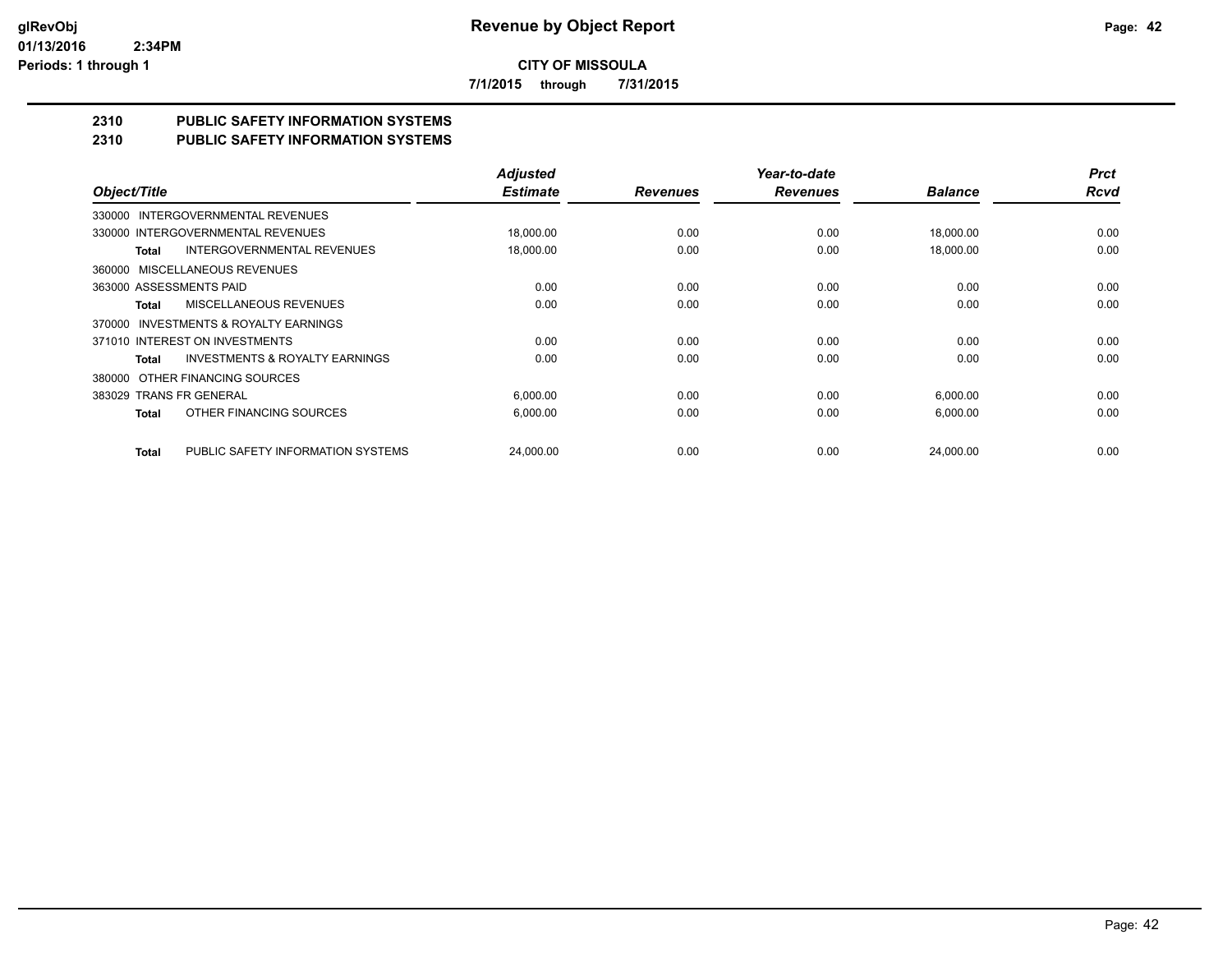**7/1/2015 through 7/31/2015**

## **2310 PUBLIC SAFETY INFORMATION SYSTEMS**

| Object/Title                                       | <b>Adjusted</b><br><b>Estimate</b> | <b>Revenues</b> | Year-to-date<br><b>Revenues</b> | <b>Balance</b> | <b>Prct</b><br><b>Rcvd</b> |
|----------------------------------------------------|------------------------------------|-----------------|---------------------------------|----------------|----------------------------|
| 330000 INTERGOVERNMENTAL REVENUES                  |                                    |                 |                                 |                |                            |
| 330000 INTERGOVERNMENTAL REVENUES                  | 18,000.00                          | 0.00            | 0.00                            | 18,000.00      | 0.00                       |
| INTERGOVERNMENTAL REVENUES<br>Total                | 18,000.00                          | 0.00            | 0.00                            | 18,000.00      | 0.00                       |
| 360000 MISCELLANEOUS REVENUES                      |                                    |                 |                                 |                |                            |
| 363000 ASSESSMENTS PAID                            | 0.00                               | 0.00            | 0.00                            | 0.00           | 0.00                       |
| MISCELLANEOUS REVENUES<br>Total                    | 0.00                               | 0.00            | 0.00                            | 0.00           | 0.00                       |
| INVESTMENTS & ROYALTY EARNINGS<br>370000           |                                    |                 |                                 |                |                            |
| 371010 INTEREST ON INVESTMENTS                     | 0.00                               | 0.00            | 0.00                            | 0.00           | 0.00                       |
| <b>INVESTMENTS &amp; ROYALTY EARNINGS</b><br>Total | 0.00                               | 0.00            | 0.00                            | 0.00           | 0.00                       |
| 380000 OTHER FINANCING SOURCES                     |                                    |                 |                                 |                |                            |
| 383029 TRANS FR GENERAL                            | 6,000.00                           | 0.00            | 0.00                            | 6,000.00       | 0.00                       |
| OTHER FINANCING SOURCES<br>Total                   | 6,000.00                           | 0.00            | 0.00                            | 6,000.00       | 0.00                       |
| PUBLIC SAFETY INFORMATION SYSTEMS<br>Total         | 24,000.00                          | 0.00            | 0.00                            | 24,000.00      | 0.00                       |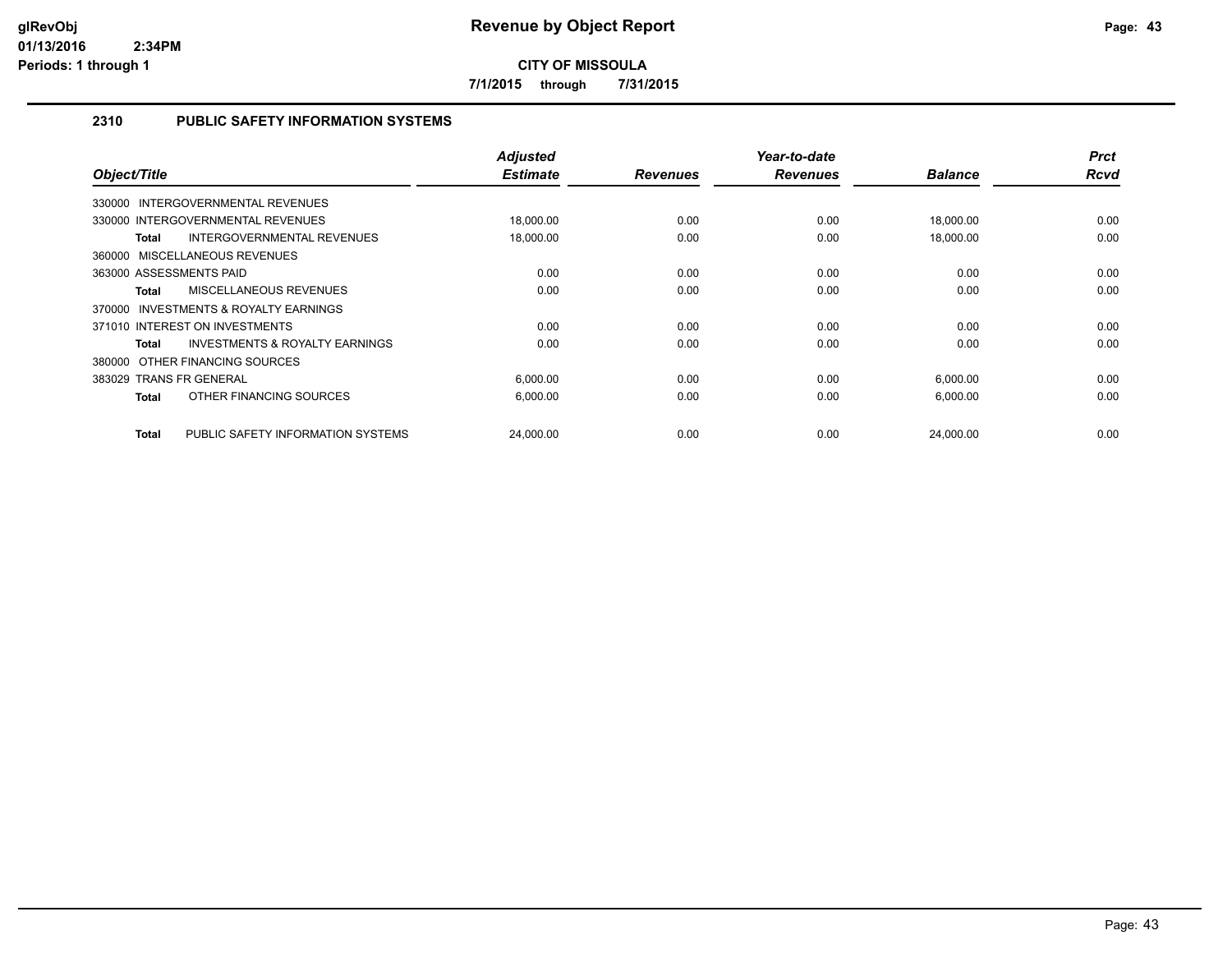**7/1/2015 through 7/31/2015**

**2321 IMPACT FEE FUND**

**2321 IMPACT FEE FUND**

|                                                    | <b>Adjusted</b> |                 | Year-to-date    |                | <b>Prct</b> |
|----------------------------------------------------|-----------------|-----------------|-----------------|----------------|-------------|
| Object/Title                                       | <b>Estimate</b> | <b>Revenues</b> | <b>Revenues</b> | <b>Balance</b> | Rcvd        |
| 340000 CHARGES FOR SERVICES                        |                 |                 |                 |                |             |
| 341032 IMPACT FEE CLEARING ACCOUNT                 | 1,200,000.00    | 128,726.71      | 128,726.71      | 1,071,273.29   | 10.73       |
| 341033 IMPACT FEES-PARKS SHARE                     | 0.00            | 0.00            | 0.00            | 0.00           | 0.00        |
| 341034 IMPACT FEES-FIRE SHARE                      | 0.00            | 0.00            | 0.00            | 0.00           | 0.00        |
| 341035 IMPACT FEES-POLICE SHARE                    | 0.00            | 0.00            | 0.00            | 0.00           | 0.00        |
| 341036 IMPACT FEES-COMMUNITY SERVICE SHARE         | 0.00            | 0.00            | 0.00            | 0.00           | 0.00        |
| 341037 IMPACT FEE-ROAD SHARE                       | 0.00            | 0.00            | 0.00            | 0.00           | 0.00        |
| <b>CHARGES FOR SERVICES</b><br>Total               | 1,200,000.00    | 128,726.71      | 128,726.71      | 1,071,273.29   | 10.73       |
| 370000 INVESTMENTS & ROYALTY EARNINGS              |                 |                 |                 |                |             |
| 371010 INTEREST ON INVESTMENTS                     | 0.00            | 0.00            | 0.00            | 0.00           | 0.00        |
| <b>INVESTMENTS &amp; ROYALTY EARNINGS</b><br>Total | 0.00            | 0.00            | 0.00            | 0.00           | 0.00        |
| <b>IMPACT FEE FUND</b><br>Total                    | .200.000.00     | 128.726.71      | 128.726.71      | 1.071.273.29   | 10.73       |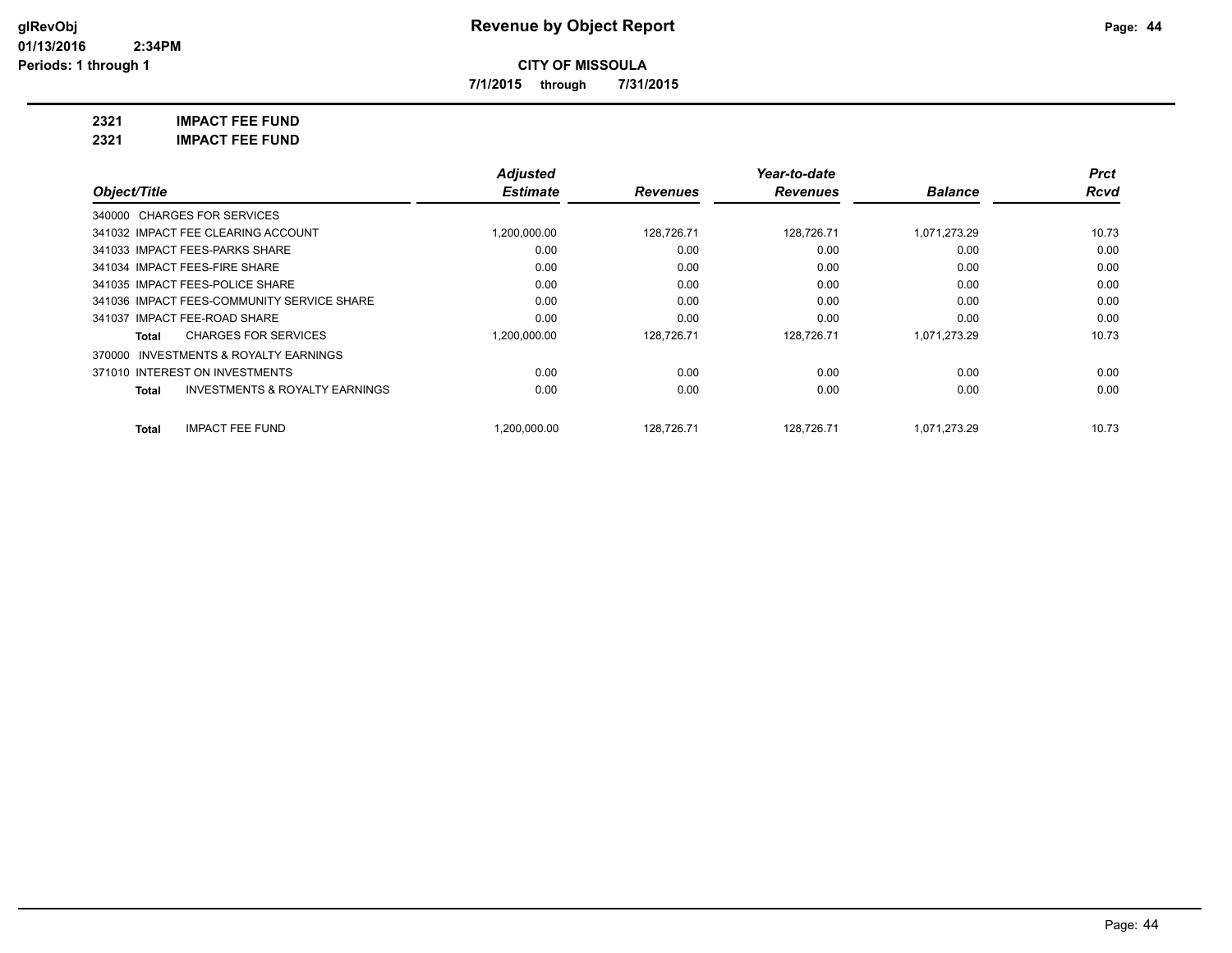**7/1/2015 through 7/31/2015**

#### **2321 IMPACT FEE FUND**

|              |                                            | <b>Adjusted</b> |                 | Year-to-date    |                | <b>Prct</b> |
|--------------|--------------------------------------------|-----------------|-----------------|-----------------|----------------|-------------|
| Object/Title |                                            | <b>Estimate</b> | <b>Revenues</b> | <b>Revenues</b> | <b>Balance</b> | <b>Rcvd</b> |
|              | 340000 CHARGES FOR SERVICES                |                 |                 |                 |                |             |
|              | 341032 IMPACT FEE CLEARING ACCOUNT         | 1.200.000.00    | 128,726.71      | 128,726.71      | 1,071,273.29   | 10.73       |
|              | 341033 IMPACT FEES-PARKS SHARE             | 0.00            | 0.00            | 0.00            | 0.00           | 0.00        |
|              | 341034 IMPACT FEES-FIRE SHARE              | 0.00            | 0.00            | 0.00            | 0.00           | 0.00        |
|              | 341035 IMPACT FEES-POLICE SHARE            | 0.00            | 0.00            | 0.00            | 0.00           | 0.00        |
|              | 341036 IMPACT FEES-COMMUNITY SERVICE SHARE | 0.00            | 0.00            | 0.00            | 0.00           | 0.00        |
|              | 341037 IMPACT FEE-ROAD SHARE               | 0.00            | 0.00            | 0.00            | 0.00           | 0.00        |
| Total        | <b>CHARGES FOR SERVICES</b>                | 1.200.000.00    | 128.726.71      | 128.726.71      | 1,071,273.29   | 10.73       |
| 370000       | <b>INVESTMENTS &amp; ROYALTY EARNINGS</b>  |                 |                 |                 |                |             |
|              | 371010 INTEREST ON INVESTMENTS             | 0.00            | 0.00            | 0.00            | 0.00           | 0.00        |
| Total        | <b>INVESTMENTS &amp; ROYALTY EARNINGS</b>  | 0.00            | 0.00            | 0.00            | 0.00           | 0.00        |
| Total        | <b>IMPACT FEE FUND</b>                     | 1.200.000.00    | 128.726.71      | 128.726.71      | 1.071.273.29   | 10.73       |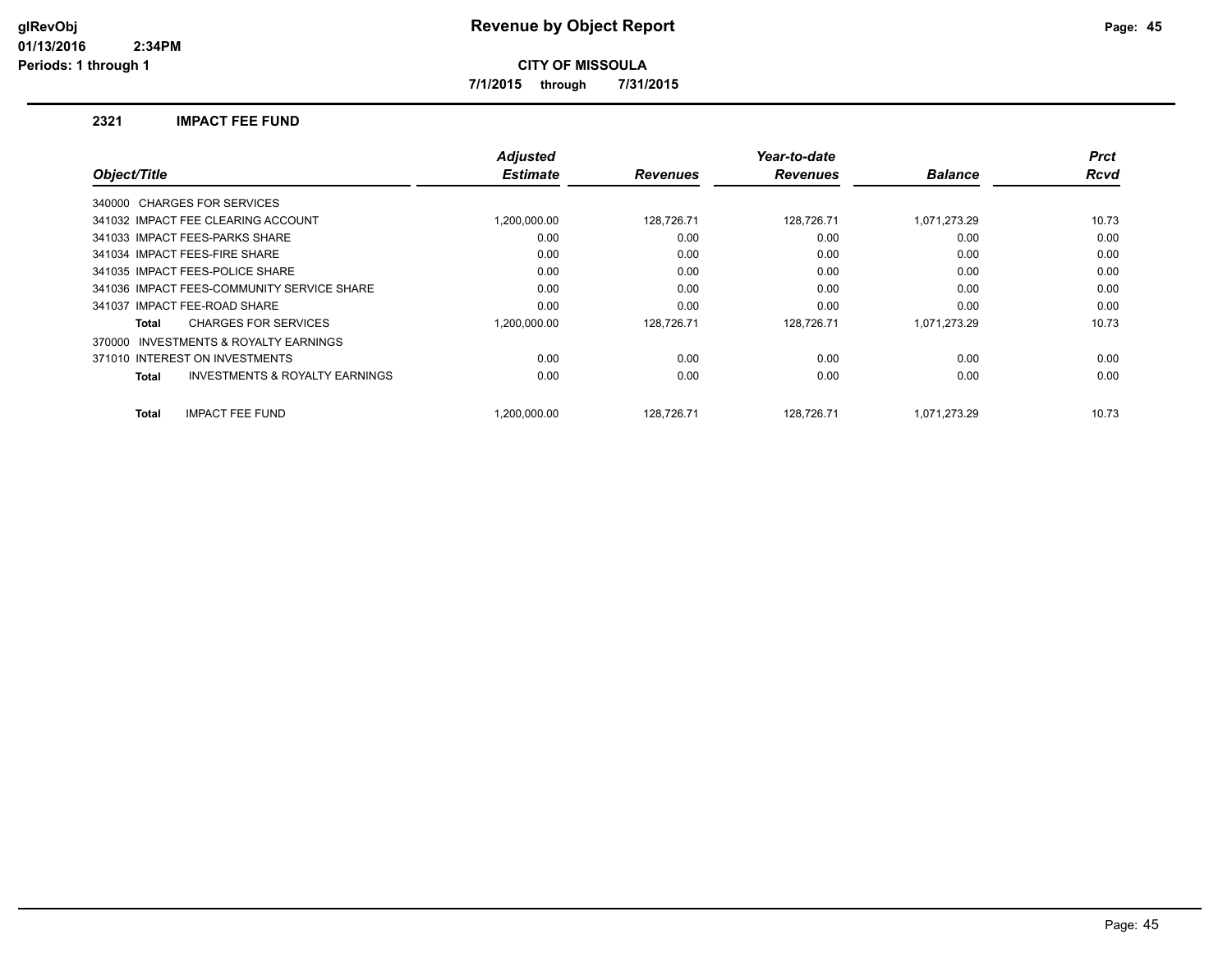**7/1/2015 through 7/31/2015**

# **2322 GEORGE ELMER/CATTLE DR INTERSECTION**

## **2322 GEORGE ELMER/CATTLE DR INTERSECTION**

|                                                     | <b>Adjusted</b> |                 | Year-to-date    |                | <b>Prct</b> |
|-----------------------------------------------------|-----------------|-----------------|-----------------|----------------|-------------|
| Object/Title                                        | <b>Estimate</b> | <b>Revenues</b> | <b>Revenues</b> | <b>Balance</b> | Rcvd        |
| 310000 TAXES/ASSESSMENTS                            |                 |                 |                 |                |             |
| 312001 PENALTIES & INTEREST                         | 0.00            | 0.00            | 0.00            | 0.00           | 0.00        |
| TAXES/ASSESSMENTS<br>Total                          | 0.00            | 0.00            | 0.00            | 0.00           | 0.00        |
| 360000 MISCELLANEOUS REVENUES                       |                 |                 |                 |                |             |
| 365000 DEVELOPER CONRIBUTIONS                       | 15.000.00       | 0.00            | 0.00            | 15.000.00      | 0.00        |
| MISCELLANEOUS REVENUES<br>Total                     | 15.000.00       | 0.00            | 0.00            | 15.000.00      | 0.00        |
| 370000 INVESTMENTS & ROYALTY EARNINGS               |                 |                 |                 |                |             |
| 371010 INTEREST ON INVESTMENTS                      | 0.00            | 0.00            | 0.00            | 0.00           | 0.00        |
| 371020 GAIN/LOSS IN MARKET VALUE OF INVESTMENTS     | 0.00            | 0.00            | 0.00            | 0.00           | 0.00        |
| <b>INVESTMENTS &amp; ROYALTY EARNINGS</b><br>Total  | 0.00            | 0.00            | 0.00            | 0.00           | 0.00        |
| <b>GEORGE ELMER/CATTLE DR INTERSECTION</b><br>Total | 15.000.00       | 0.00            | 0.00            | 15.000.00      | 0.00        |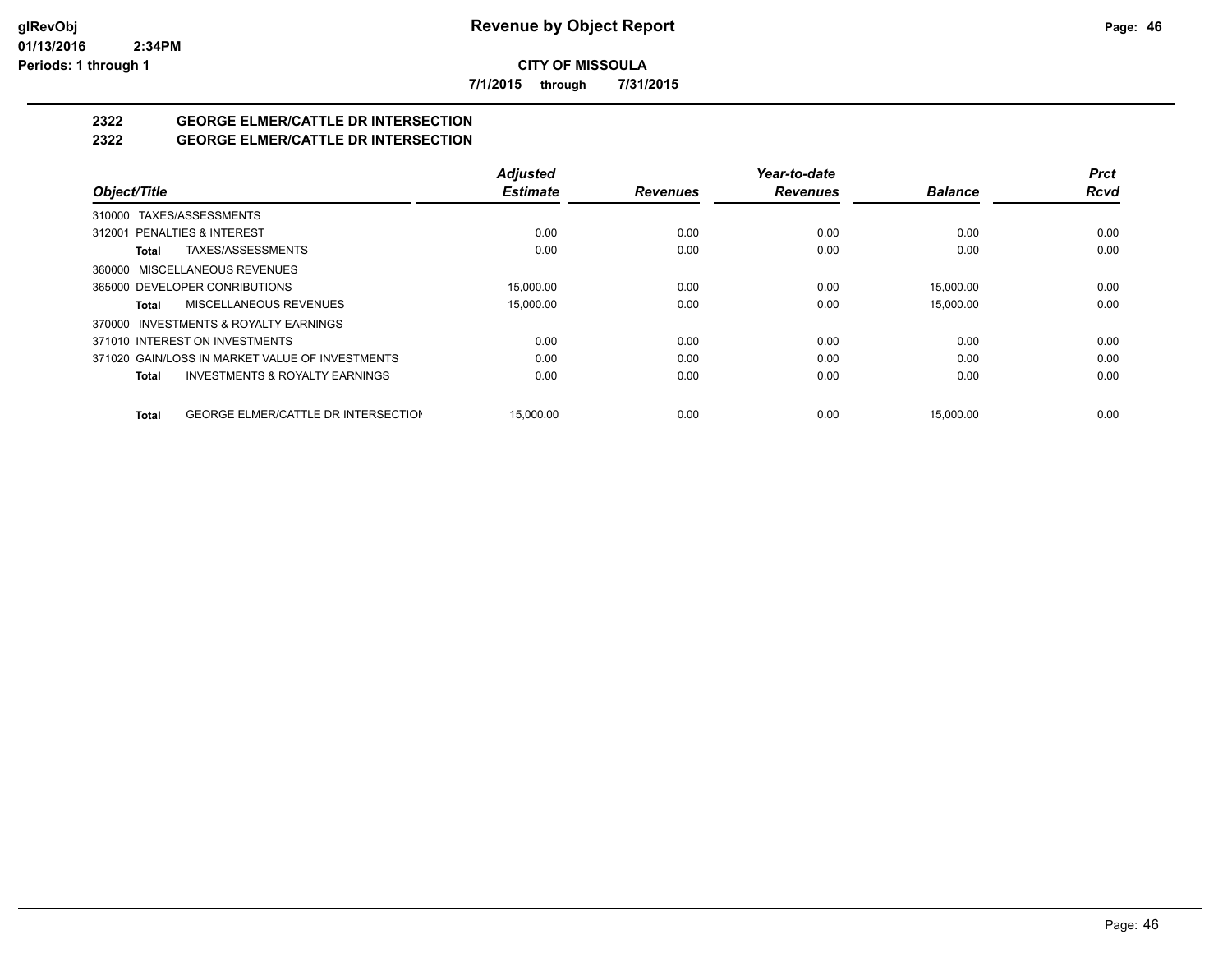**7/1/2015 through 7/31/2015**

## **2322 GEORGE ELMER/CATTLE DR INTERSECTION**

| Object/Title                                        | <b>Adjusted</b><br><b>Estimate</b> | <b>Revenues</b> | Year-to-date<br><b>Revenues</b> | <b>Balance</b> | <b>Prct</b><br><b>Rcvd</b> |
|-----------------------------------------------------|------------------------------------|-----------------|---------------------------------|----------------|----------------------------|
|                                                     |                                    |                 |                                 |                |                            |
| TAXES/ASSESSMENTS<br>310000                         |                                    |                 |                                 |                |                            |
| 312001 PENALTIES & INTEREST                         | 0.00                               | 0.00            | 0.00                            | 0.00           | 0.00                       |
| TAXES/ASSESSMENTS<br>Total                          | 0.00                               | 0.00            | 0.00                            | 0.00           | 0.00                       |
| 360000 MISCELLANEOUS REVENUES                       |                                    |                 |                                 |                |                            |
| 365000 DEVELOPER CONRIBUTIONS                       | 15.000.00                          | 0.00            | 0.00                            | 15.000.00      | 0.00                       |
| MISCELLANEOUS REVENUES<br>Total                     | 15,000.00                          | 0.00            | 0.00                            | 15,000.00      | 0.00                       |
| 370000 INVESTMENTS & ROYALTY EARNINGS               |                                    |                 |                                 |                |                            |
| 371010 INTEREST ON INVESTMENTS                      | 0.00                               | 0.00            | 0.00                            | 0.00           | 0.00                       |
| 371020 GAIN/LOSS IN MARKET VALUE OF INVESTMENT      | 0.00                               | 0.00            | 0.00                            | 0.00           | 0.00                       |
| <b>INVESTMENTS &amp; ROYALTY EARNINGS</b><br>Total  | 0.00                               | 0.00            | 0.00                            | 0.00           | 0.00                       |
|                                                     |                                    |                 |                                 |                |                            |
| <b>GEORGE ELMER/CATTLE DR INTERSECTIOL</b><br>Total | 15.000.00                          | 0.00            | 0.00                            | 15.000.00      | 0.00                       |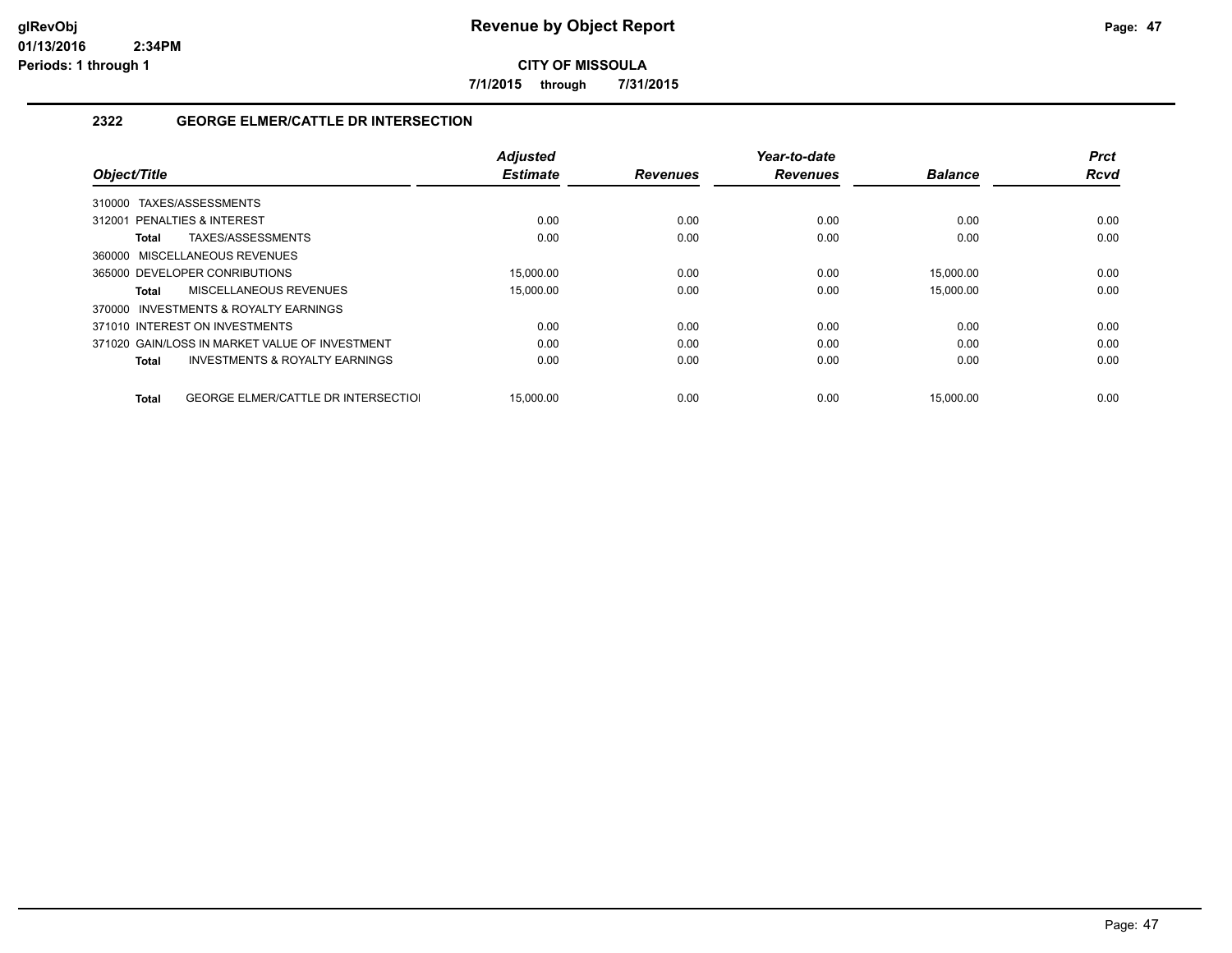**7/1/2015 through 7/31/2015**

**2365 PUBLIC ART FUND**

**2365 PUBLIC ART FUND**

|                                                    | <b>Adjusted</b> |                 | Year-to-date    |                | <b>Prct</b> |
|----------------------------------------------------|-----------------|-----------------|-----------------|----------------|-------------|
| Object/Title                                       | <b>Estimate</b> | <b>Revenues</b> | <b>Revenues</b> | <b>Balance</b> | <b>Rcvd</b> |
| 330000 INTERGOVERNMENTAL REVENUES                  |                 |                 |                 |                |             |
| 337000 LOCAL GRANTS                                | 0.00            | 0.00            | 0.00            | 0.00           | 0.00        |
| 337002 MRA GRANT                                   | 0.00            | 0.00            | 0.00            | 0.00           | 0.00        |
| <b>INTERGOVERNMENTAL REVENUES</b><br><b>Total</b>  | 0.00            | 0.00            | 0.00            | 0.00           | 0.00        |
| 360000 MISCELLANEOUS REVENUES                      |                 |                 |                 |                |             |
| 360010 MISCELLANEOUS                               | 0.00            | 0.00            | 0.00            | 0.00           | 0.00        |
| 364040 INSURANCE AND DAMAGE RECOVERY               | 0.00            | 0.00            | 0.00            | 0.00           | 0.00        |
| 365000 DONATIONS                                   | 0.00            | 0.00            | 0.00            | 0.00           | 0.00        |
| 368010 SALE OF T-SHIRTS                            | 0.00            | 0.00            | 0.00            | 0.00           | 0.00        |
| MISCELLANEOUS REVENUES<br><b>Total</b>             | 0.00            | 0.00            | 0.00            | 0.00           | 0.00        |
| 370000 INVESTMENTS & ROYALTY EARNINGS              |                 |                 |                 |                |             |
| 371010 INTEREST ON INVESTMENTS                     | 0.00            | 0.00            | 0.00            | 0.00           | 0.00        |
| 371020 GAIN/LOSS IN MARKET VALUE OF INVESTMENTS    | 0.00            | 0.00            | 0.00            | 0.00           | 0.00        |
| <b>INVESTMENTS &amp; ROYALTY EARNINGS</b><br>Total | 0.00            | 0.00            | 0.00            | 0.00           | 0.00        |
| OTHER FINANCING SOURCES<br>380000                  |                 |                 |                 |                |             |
| 383000 OPERATING TRANSFERS                         | 0.00            | 0.00            | 0.00            | 0.00           | 0.00        |
| 383029 TRANS FR GENERAL                            | 0.00            | 0.00            | 0.00            | 0.00           | 0.00        |
| OTHER FINANCING SOURCES<br><b>Total</b>            | 0.00            | 0.00            | 0.00            | 0.00           | 0.00        |
| PUBLIC ART FUND<br><b>Total</b>                    | 0.00            | 0.00            | 0.00            | 0.00           | 0.00        |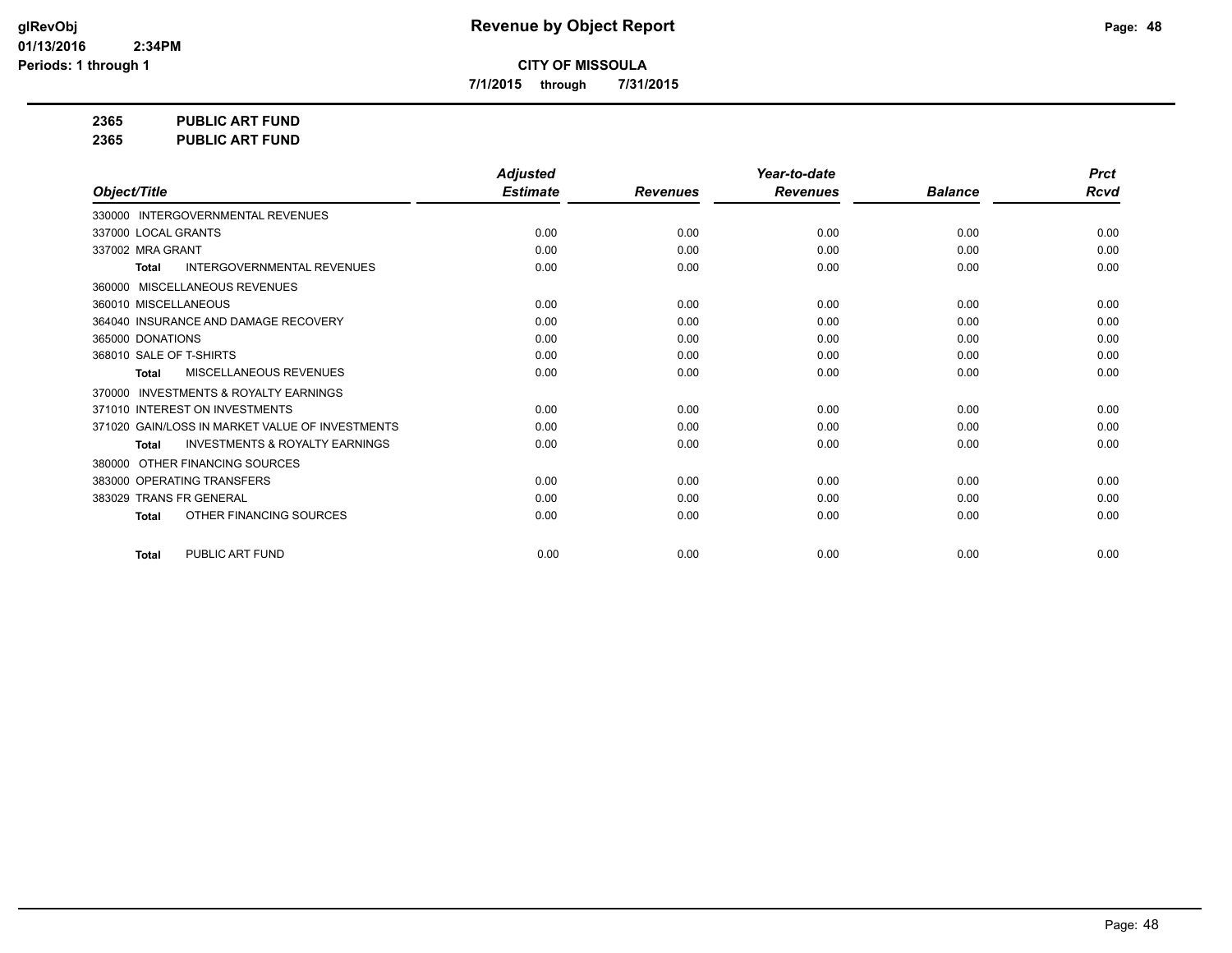**7/1/2015 through 7/31/2015**

#### **2365 PUBLIC ART FUND**

|                                                     | <b>Adjusted</b> |                 | Year-to-date    |                | <b>Prct</b> |
|-----------------------------------------------------|-----------------|-----------------|-----------------|----------------|-------------|
| Object/Title                                        | <b>Estimate</b> | <b>Revenues</b> | <b>Revenues</b> | <b>Balance</b> | Rcvd        |
| INTERGOVERNMENTAL REVENUES<br>330000                |                 |                 |                 |                |             |
| 337000 LOCAL GRANTS                                 | 0.00            | 0.00            | 0.00            | 0.00           | 0.00        |
| 337002 MRA GRANT                                    | 0.00            | 0.00            | 0.00            | 0.00           | 0.00        |
| <b>INTERGOVERNMENTAL REVENUES</b><br><b>Total</b>   | 0.00            | 0.00            | 0.00            | 0.00           | 0.00        |
| MISCELLANEOUS REVENUES<br>360000                    |                 |                 |                 |                |             |
| 360010 MISCELLANEOUS                                | 0.00            | 0.00            | 0.00            | 0.00           | 0.00        |
| 364040 INSURANCE AND DAMAGE RECOVERY                | 0.00            | 0.00            | 0.00            | 0.00           | 0.00        |
| 365000 DONATIONS                                    | 0.00            | 0.00            | 0.00            | 0.00           | 0.00        |
| 368010 SALE OF T-SHIRTS                             | 0.00            | 0.00            | 0.00            | 0.00           | 0.00        |
| MISCELLANEOUS REVENUES<br><b>Total</b>              | 0.00            | 0.00            | 0.00            | 0.00           | 0.00        |
| <b>INVESTMENTS &amp; ROYALTY EARNINGS</b><br>370000 |                 |                 |                 |                |             |
| 371010 INTEREST ON INVESTMENTS                      | 0.00            | 0.00            | 0.00            | 0.00           | 0.00        |
| 371020 GAIN/LOSS IN MARKET VALUE OF INVESTMENT      | 0.00            | 0.00            | 0.00            | 0.00           | 0.00        |
| INVESTMENTS & ROYALTY EARNINGS<br><b>Total</b>      | 0.00            | 0.00            | 0.00            | 0.00           | 0.00        |
| OTHER FINANCING SOURCES<br>380000                   |                 |                 |                 |                |             |
| 383000 OPERATING TRANSFERS                          | 0.00            | 0.00            | 0.00            | 0.00           | 0.00        |
| 383029 TRANS FR GENERAL                             | 0.00            | 0.00            | 0.00            | 0.00           | 0.00        |
| OTHER FINANCING SOURCES<br><b>Total</b>             | 0.00            | 0.00            | 0.00            | 0.00           | 0.00        |
| PUBLIC ART FUND<br><b>Total</b>                     | 0.00            | 0.00            | 0.00            | 0.00           | 0.00        |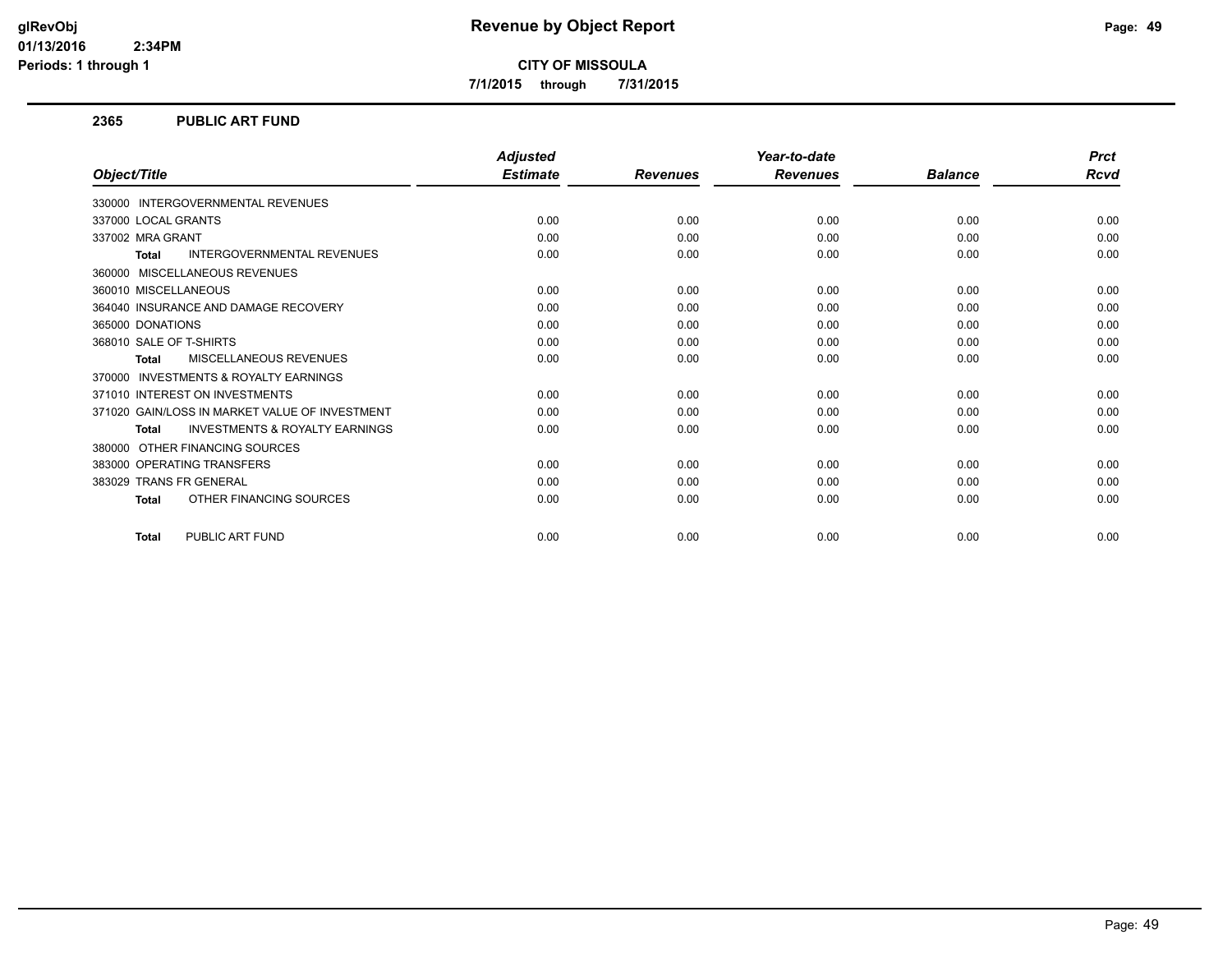**7/1/2015 through 7/31/2015**

## **2371 EMPLOYEE HEALTH INSURANCE LEVY FUND**

## **2371 EMPLOYEE HEALTH INSURANCE LEVY FUND**

|                                                     | <b>Adjusted</b> |                 | Year-to-date    |                | <b>Prct</b> |
|-----------------------------------------------------|-----------------|-----------------|-----------------|----------------|-------------|
| Object/Title                                        | <b>Estimate</b> | <b>Revenues</b> | <b>Revenues</b> | <b>Balance</b> | Rcvd        |
| 310000 TAXES/ASSESSMENTS                            |                 |                 |                 |                |             |
| 311000 GENERAL PROPERTY TAXES                       | 4.462.00        | $-36.368.51$    | $-36.368.51$    | 40.830.51      | $-815.07$   |
| 312001 PENALTIES & INTEREST                         | 0.00            | $-653.31$       | $-653.31$       | 653.31         | 0.00        |
| TAXES/ASSESSMENTS<br>Total                          | 4.462.00        | $-37.021.82$    | $-37.021.82$    | 41.483.82      | $-829.71$   |
| INVESTMENTS & ROYALTY EARNINGS<br>370000            |                 |                 |                 |                |             |
| 371010 INTEREST ON INVESTMENTS                      | 0.00            | 0.00            | 0.00            | 0.00           | 0.00        |
| <b>INVESTMENTS &amp; ROYALTY EARNINGS</b><br>Total  | 0.00            | 0.00            | 0.00            | 0.00           | 0.00        |
| EMPLOYEE HEALTH INSURANCE LEVY FUNI<br><b>Total</b> | 4.462.00        | $-37.021.82$    | $-37.021.82$    | 41.483.82      | $-829.71$   |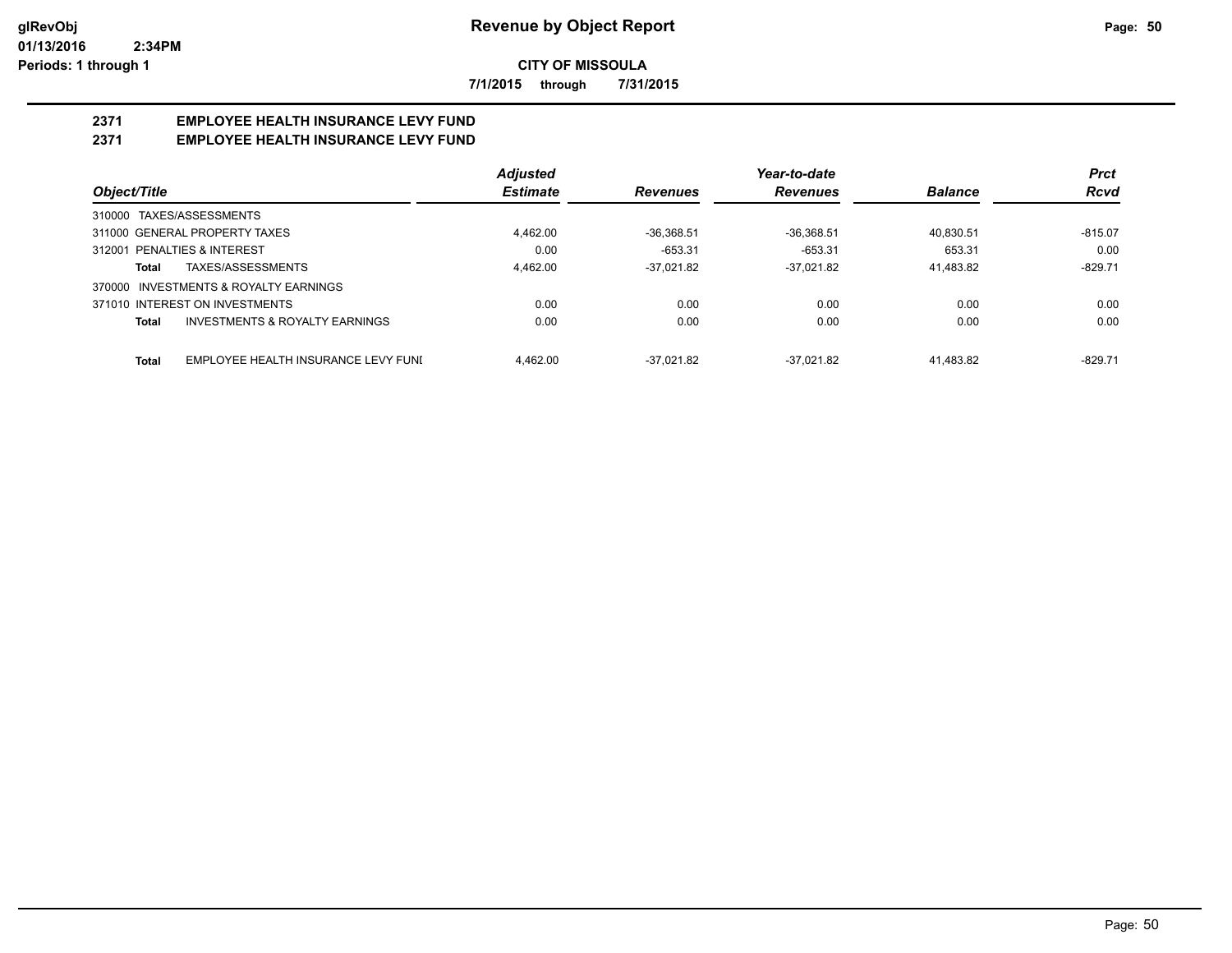**7/1/2015 through 7/31/2015**

## **2371 EMPLOYEE HEALTH INSURANCE LEVY FUND**

|                                                    | <b>Adjusted</b> |                 | Year-to-date    |                | <b>Prct</b> |
|----------------------------------------------------|-----------------|-----------------|-----------------|----------------|-------------|
| Object/Title                                       | <b>Estimate</b> | <b>Revenues</b> | <b>Revenues</b> | <b>Balance</b> | <b>Rcvd</b> |
| 310000 TAXES/ASSESSMENTS                           |                 |                 |                 |                |             |
| 311000 GENERAL PROPERTY TAXES                      | 4.462.00        | $-36,368.51$    | $-36.368.51$    | 40,830.51      | $-815.07$   |
| 312001 PENALTIES & INTEREST                        | 0.00            | $-653.31$       | $-653.31$       | 653.31         | 0.00        |
| TAXES/ASSESSMENTS<br><b>Total</b>                  | 4.462.00        | $-37.021.82$    | $-37.021.82$    | 41.483.82      | $-829.71$   |
| 370000 INVESTMENTS & ROYALTY EARNINGS              |                 |                 |                 |                |             |
| 371010 INTEREST ON INVESTMENTS                     | 0.00            | 0.00            | 0.00            | 0.00           | 0.00        |
| INVESTMENTS & ROYALTY EARNINGS<br><b>Total</b>     | 0.00            | 0.00            | 0.00            | 0.00           | 0.00        |
| <b>Total</b><br>EMPLOYEE HEALTH INSURANCE LEVY FUN | 4.462.00        | $-37.021.82$    | $-37.021.82$    | 41.483.82      | $-829.71$   |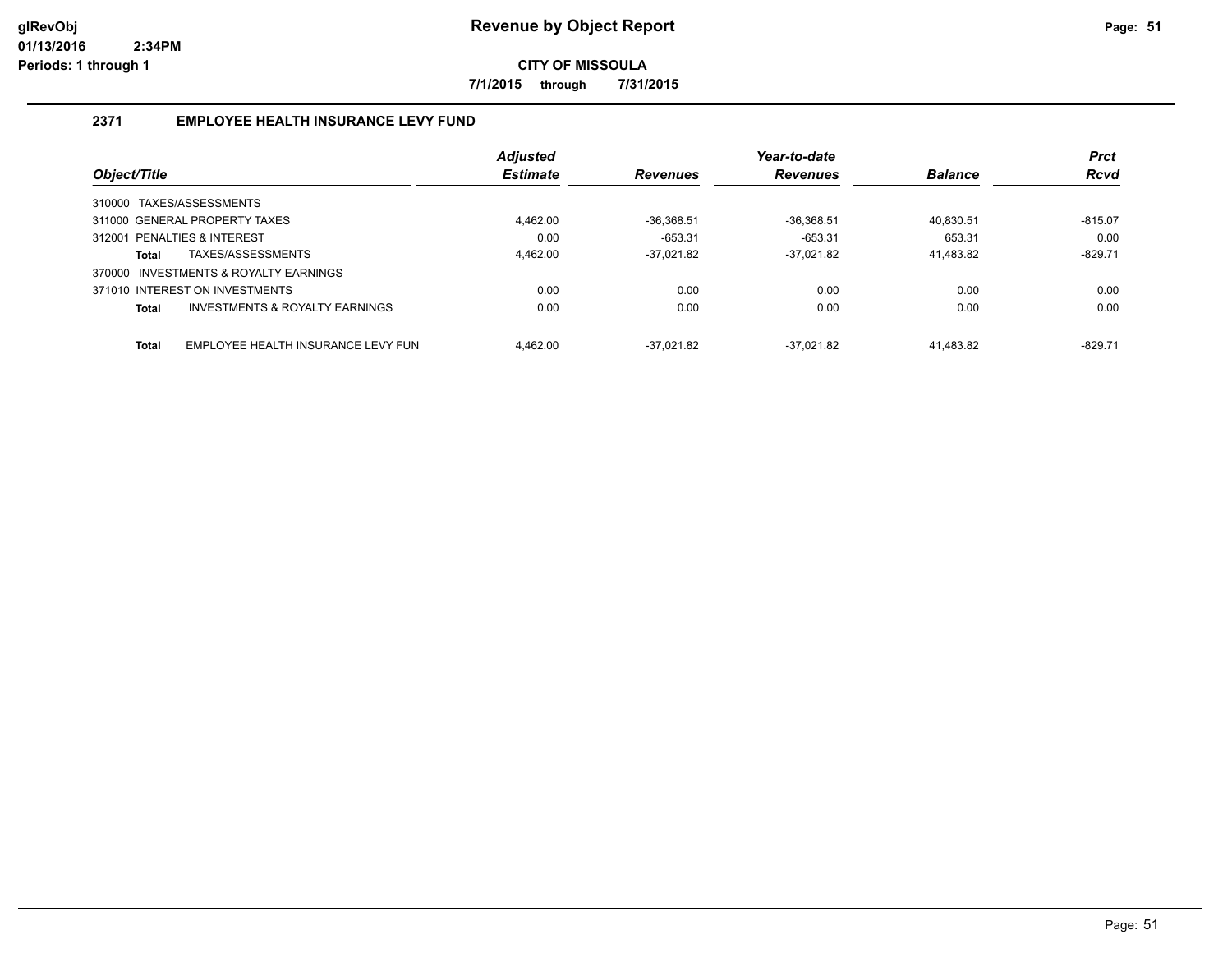**7/1/2015 through 7/31/2015**

#### **2372 PERMISSIVE MEDICAL LEVY**

**2372 PERMISSIVE MEDICAL LEVY**

|                                         | <b>Adjusted</b> |                 | Year-to-date    |                | <b>Prct</b> |
|-----------------------------------------|-----------------|-----------------|-----------------|----------------|-------------|
| Object/Title                            | <b>Estimate</b> | <b>Revenues</b> | <b>Revenues</b> | <b>Balance</b> | <b>Rcvd</b> |
| 310000 TAXES/ASSESSMENTS                |                 |                 |                 |                |             |
| 311000 GENERAL PROPERTY TAXES           | 4.405.445.00    | $-123.402.27$   | $-123.402.27$   | 4,528,847.27   | $-2.80$     |
| 312001 PENALTIES & INTEREST             | 0.00            | $-2.049.50$     | $-2.049.50$     | 2.049.50       | 0.00        |
| TAXES/ASSESSMENTS<br>Total              | 4.405.445.00    | $-125.451.77$   | $-125.451.77$   | 4.530.896.77   | $-2.85$     |
| 370000 INVESTMENTS & ROYALTY EARNINGS   |                 |                 |                 |                |             |
| 371010 INTEREST ON INVESTMENTS          | 0.00            | 0.00            | 0.00            | 0.00           | 0.00        |
| INVESTMENTS & ROYALTY EARNINGS<br>Total | 0.00            | 0.00            | 0.00            | 0.00           | 0.00        |
| Total<br>PERMISSIVE MEDICAL LEVY        | 4.405.445.00    | $-125.451.77$   | $-125.451.77$   | 4.530.896.77   | $-2.85$     |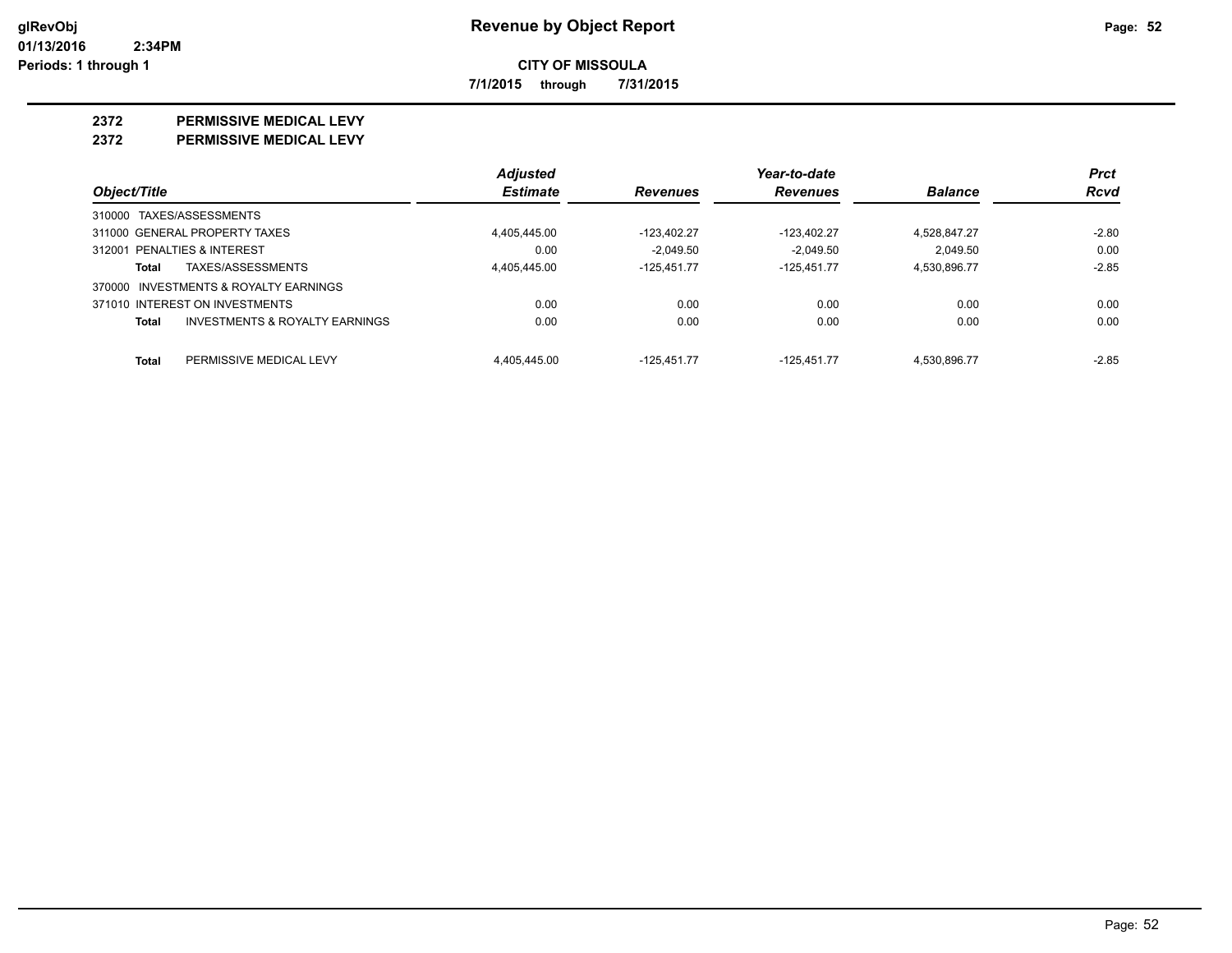**7/1/2015 through 7/31/2015**

### **2372 PERMISSIVE MEDICAL LEVY**

|              |                                       | Adjusted        |                 | Year-to-date    |                | <b>Prct</b> |
|--------------|---------------------------------------|-----------------|-----------------|-----------------|----------------|-------------|
| Object/Title |                                       | <b>Estimate</b> | <b>Revenues</b> | <b>Revenues</b> | <b>Balance</b> | <b>Rcvd</b> |
|              | 310000 TAXES/ASSESSMENTS              |                 |                 |                 |                |             |
|              | 311000 GENERAL PROPERTY TAXES         | 4.405.445.00    | $-123.402.27$   | $-123.402.27$   | 4.528.847.27   | $-2.80$     |
|              | 312001 PENALTIES & INTEREST           | 0.00            | $-2.049.50$     | $-2.049.50$     | 2.049.50       | 0.00        |
| <b>Total</b> | TAXES/ASSESSMENTS                     | 4.405.445.00    | $-125.451.77$   | $-125.451.77$   | 4,530,896.77   | $-2.85$     |
|              | 370000 INVESTMENTS & ROYALTY EARNINGS |                 |                 |                 |                |             |
|              | 371010 INTEREST ON INVESTMENTS        | 0.00            | 0.00            | 0.00            | 0.00           | 0.00        |
| Total        | INVESTMENTS & ROYALTY EARNINGS        | 0.00            | 0.00            | 0.00            | 0.00           | 0.00        |
| <b>Total</b> | PERMISSIVE MEDICAL LEVY               | 4.405.445.00    | $-125.451.77$   | $-125.451.77$   | 4.530.896.77   | $-2.85$     |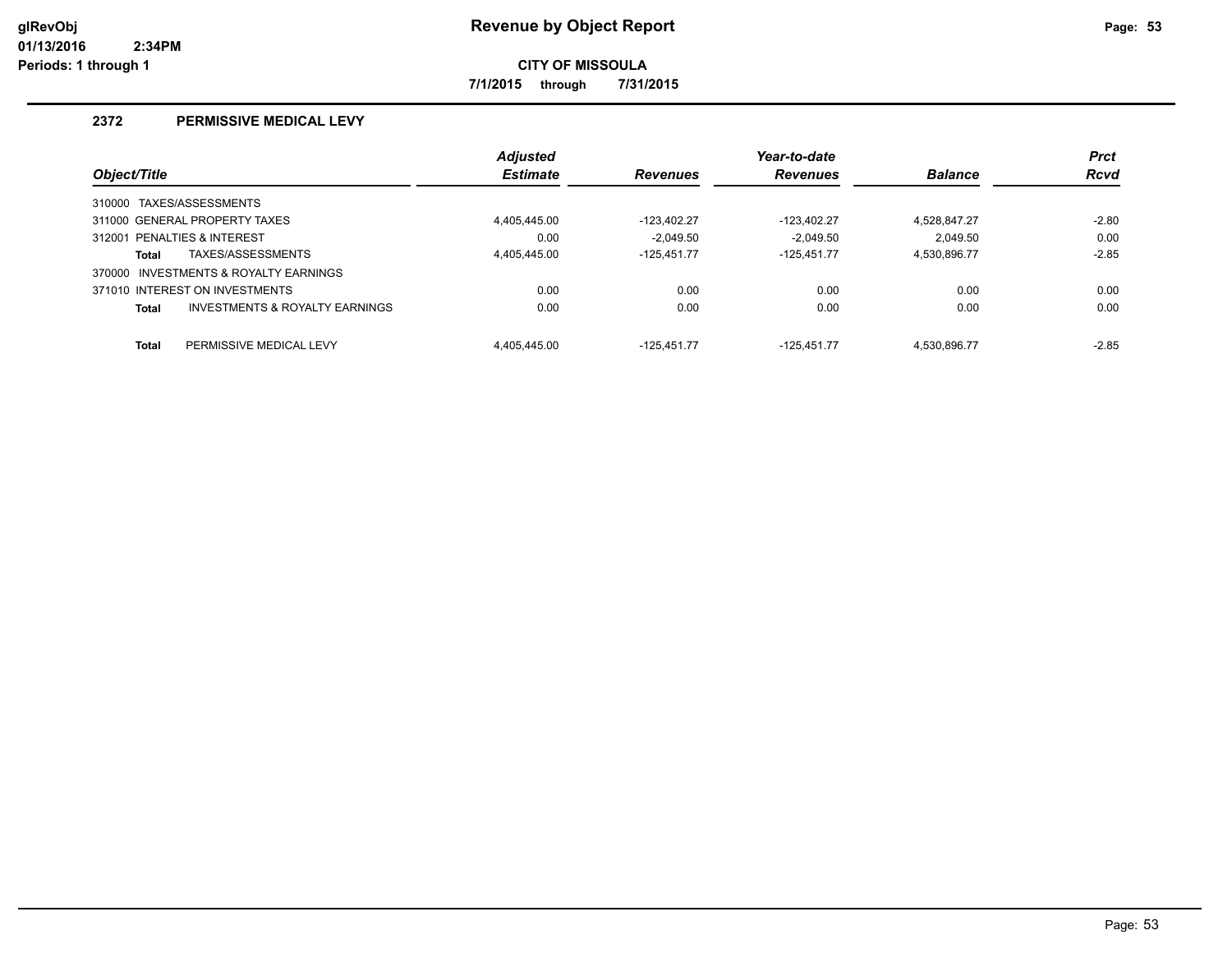**7/1/2015 through 7/31/2015**

## **2389 CABLE TELEVISION FRANCHISE FUND**

## **2389 CABLE TELEVISION FRANCHISE FUND**

|                                          | <b>Adjusted</b> |                 | Year-to-date    |                | <b>Prct</b> |
|------------------------------------------|-----------------|-----------------|-----------------|----------------|-------------|
| Object/Title                             | <b>Estimate</b> | <b>Revenues</b> | <b>Revenues</b> | <b>Balance</b> | <b>Rcvd</b> |
| 320000 LICENSES & PERMITS                |                 |                 |                 |                |             |
| 322031 FRANCHISE FEE - AT&T              | 680.000.00      | -168.819.62     | -168.819.62     | 848.819.62     | $-24.83$    |
| 322034 PEG ACCESS                        | 56,000.00       | $-9.996.59$     | $-9.996.59$     | 65.996.59      | $-17.85$    |
| LICENSES & PERMITS<br>Total              | 736,000.00      | $-178.816.21$   | $-178.816.21$   | 914.816.21     | $-24.30$    |
| 360000 MISCELLANEOUS REVENUES            |                 |                 |                 |                |             |
| 365000 DONATIONS                         | 0.00            | 0.00            | 0.00            | 0.00           | 0.00        |
| MISCELLANEOUS REVENUES<br><b>Total</b>   | 0.00            | 0.00            | 0.00            | 0.00           | 0.00        |
| CABLE TELEVISION FRANCHISE FUND<br>Total | 736.000.00      | $-178.816.21$   | -178.816.21     | 914.816.21     | $-24.30$    |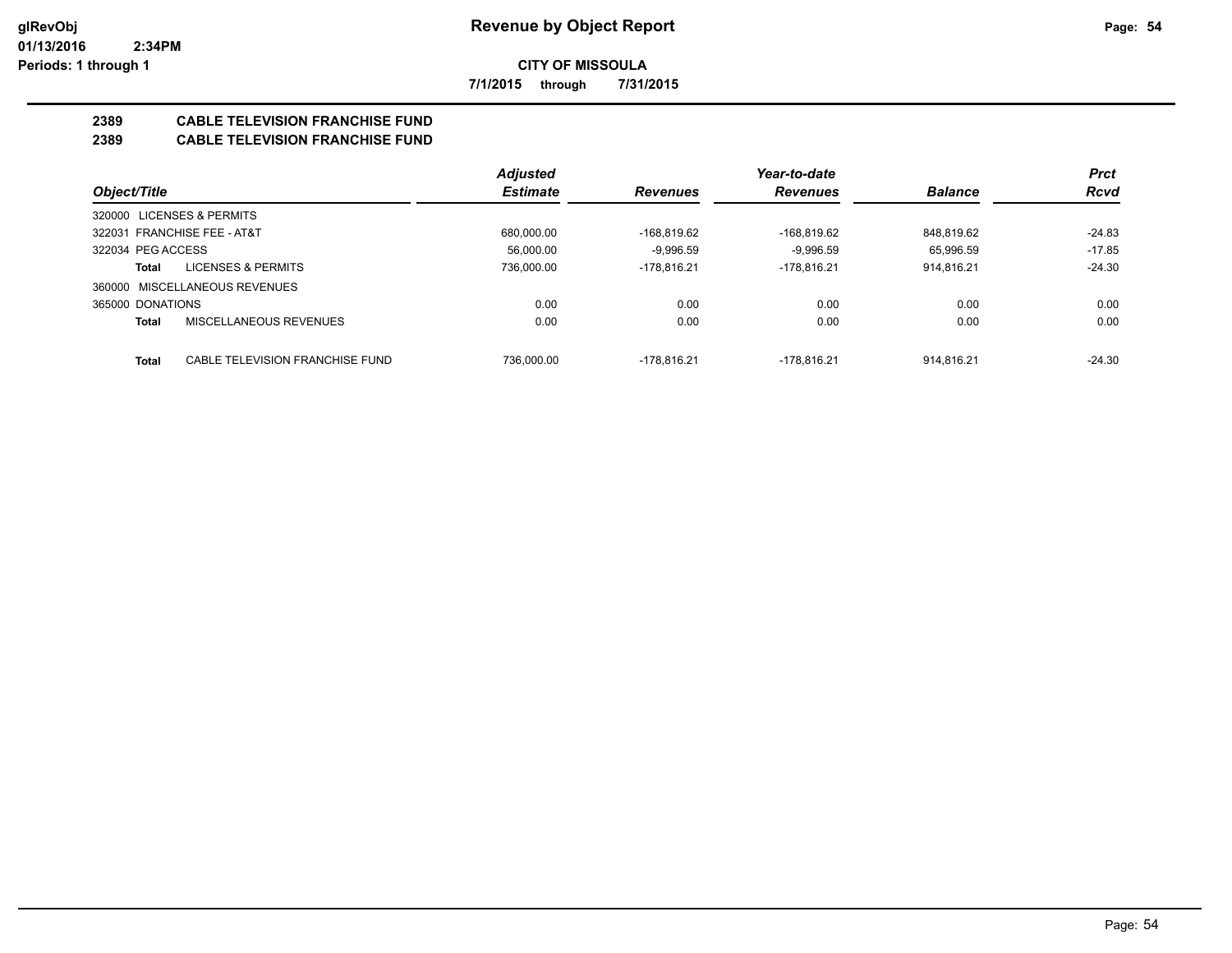**7/1/2015 through 7/31/2015**

## **2389 CABLE TELEVISION FRANCHISE FUND**

|                   |                                 | <b>Adjusted</b> |                 | Year-to-date   |             | <b>Prct</b> |
|-------------------|---------------------------------|-----------------|-----------------|----------------|-------------|-------------|
| Object/Title      | <b>Estimate</b>                 | <b>Revenues</b> | <b>Revenues</b> | <b>Balance</b> | <b>Rcvd</b> |             |
|                   | 320000 LICENSES & PERMITS       |                 |                 |                |             |             |
|                   | 322031 FRANCHISE FEE - AT&T     | 680.000.00      | -168.819.62     | -168.819.62    | 848.819.62  | $-24.83$    |
| 322034 PEG ACCESS |                                 | 56.000.00       | $-9.996.59$     | $-9.996.59$    | 65.996.59   | $-17.85$    |
| Total             | <b>LICENSES &amp; PERMITS</b>   | 736.000.00      | $-178.816.21$   | $-178.816.21$  | 914.816.21  | $-24.30$    |
|                   | 360000 MISCELLANEOUS REVENUES   |                 |                 |                |             |             |
| 365000 DONATIONS  |                                 | 0.00            | 0.00            | 0.00           | 0.00        | 0.00        |
| Total             | MISCELLANEOUS REVENUES          | 0.00            | 0.00            | 0.00           | 0.00        | 0.00        |
|                   |                                 |                 |                 |                |             |             |
| Total             | CABLE TELEVISION FRANCHISE FUND | 736.000.00      | -178.816.21     | -178.816.21    | 914.816.21  | $-24.30$    |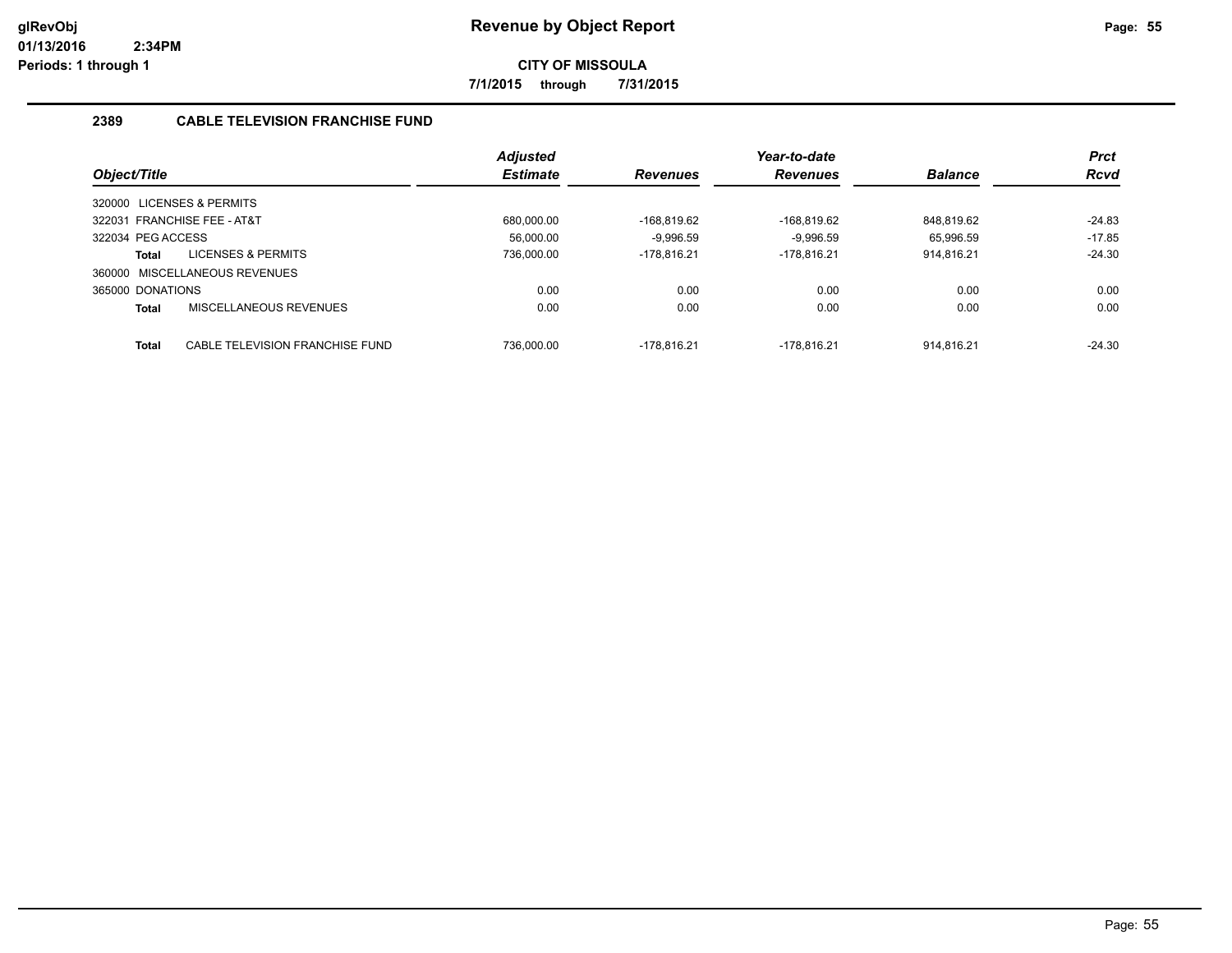**7/1/2015 through 7/31/2015**

## **2390 DRUG FORFEITURE FUND**

**2390 DRUG FORFEITURE FUND**

|                                                | <b>Adjusted</b> |                 | Year-to-date    |                | <b>Prct</b> |
|------------------------------------------------|-----------------|-----------------|-----------------|----------------|-------------|
| Object/Title                                   | <b>Estimate</b> | <b>Revenues</b> | <b>Revenues</b> | <b>Balance</b> | <b>Rcvd</b> |
| 350000 FINES & FORFEITURES                     |                 |                 |                 |                |             |
| 351013 DRUG FORFEITURES                        | 16.800.00       | 0.00            | 0.00            | 16.800.00      | 0.00        |
| <b>FINES &amp; FORFEITURES</b><br>Total        | 16,800.00       | 0.00            | 0.00            | 16.800.00      | 0.00        |
| 370000 INVESTMENTS & ROYALTY EARNINGS          |                 |                 |                 |                |             |
| 371010 INTEREST ON INVESTMENTS                 | 0.00            | 0.00            | 0.00            | 0.00           | 0.00        |
| INVESTMENTS & ROYALTY EARNINGS<br><b>Total</b> | 0.00            | 0.00            | 0.00            | 0.00           | 0.00        |
| DRUG FORFEITURE FUND<br>Total                  | 16.800.00       | 0.00            | 0.00            | 16.800.00      | 0.00        |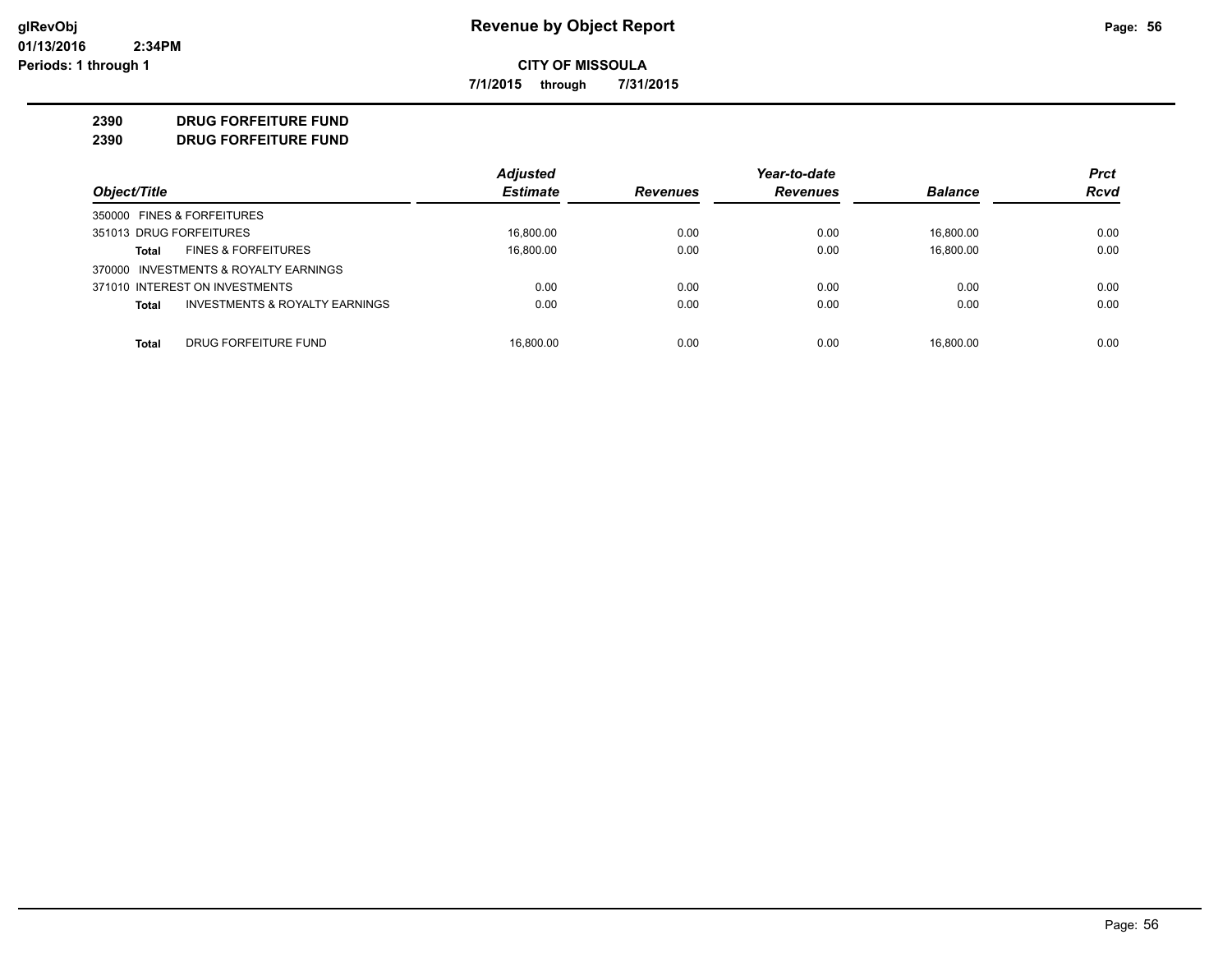**7/1/2015 through 7/31/2015**

### **2390 DRUG FORFEITURE FUND**

| Object/Title                                              | <b>Adjusted</b><br><b>Estimate</b> | <b>Revenues</b> | Year-to-date<br><b>Revenues</b> | <b>Balance</b> | <b>Prct</b><br><b>Rcvd</b> |
|-----------------------------------------------------------|------------------------------------|-----------------|---------------------------------|----------------|----------------------------|
| 350000 FINES & FORFEITURES                                |                                    |                 |                                 |                |                            |
| 351013 DRUG FORFEITURES                                   | 16,800.00                          | 0.00            | 0.00                            | 16.800.00      | 0.00                       |
| <b>FINES &amp; FORFEITURES</b><br>Total                   | 16,800.00                          | 0.00            | 0.00                            | 16.800.00      | 0.00                       |
| 370000 INVESTMENTS & ROYALTY EARNINGS                     |                                    |                 |                                 |                |                            |
| 371010 INTEREST ON INVESTMENTS                            | 0.00                               | 0.00            | 0.00                            | 0.00           | 0.00                       |
| <b>INVESTMENTS &amp; ROYALTY EARNINGS</b><br><b>Total</b> | 0.00                               | 0.00            | 0.00                            | 0.00           | 0.00                       |
|                                                           |                                    |                 |                                 |                |                            |
| DRUG FORFEITURE FUND<br><b>Total</b>                      | 16.800.00                          | 0.00            | 0.00                            | 16.800.00      | 0.00                       |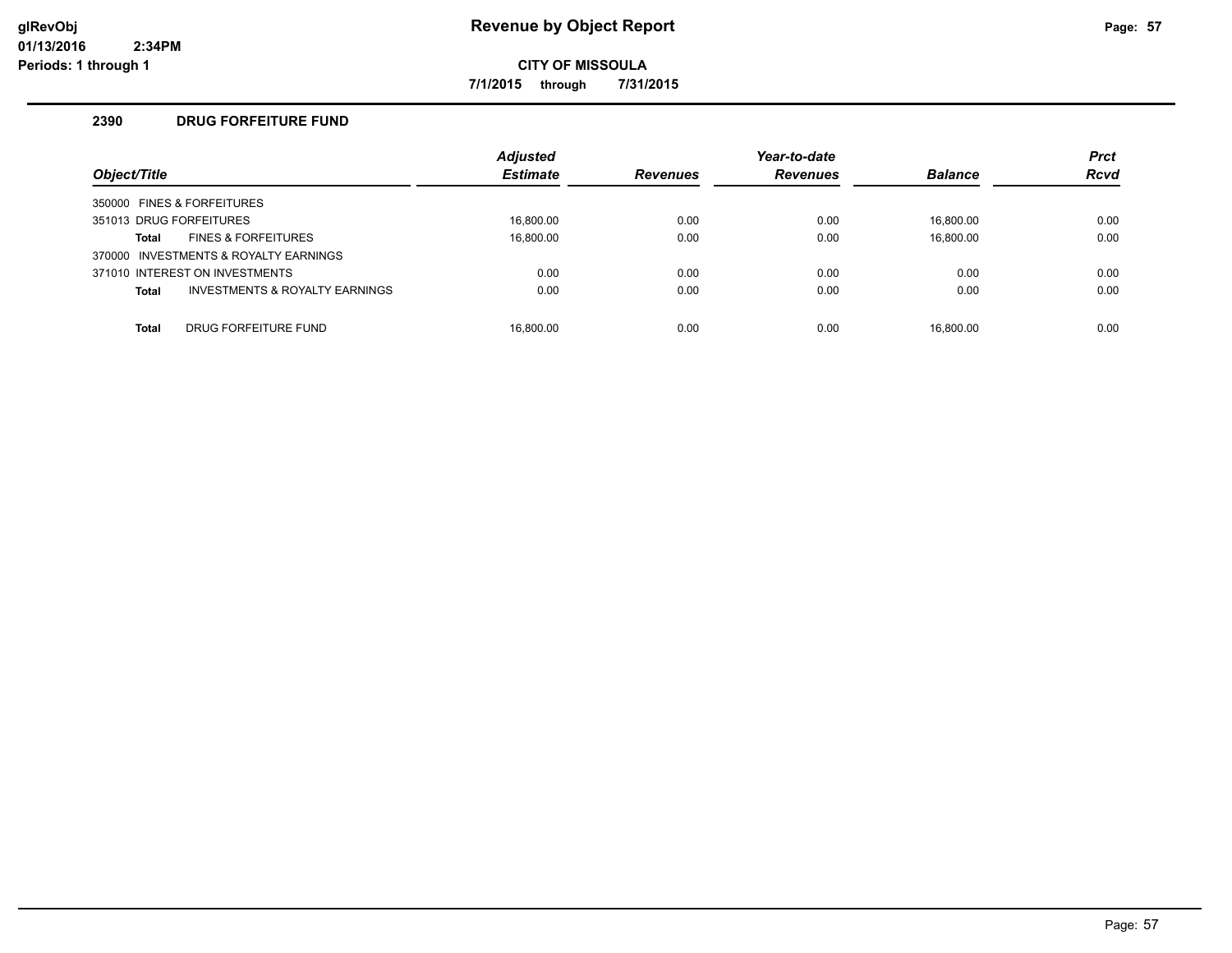**7/1/2015 through 7/31/2015**

## **2394 BUILDING INSPECTION FUND**

#### **2394 BUILDING INSPECTION FUND**

|                                                           | Adjusted        |                 | Year-to-date    |                | <b>Prct</b> |
|-----------------------------------------------------------|-----------------|-----------------|-----------------|----------------|-------------|
| Object/Title                                              | <b>Estimate</b> | <b>Revenues</b> | <b>Revenues</b> | <b>Balance</b> | Rcvd        |
| 320000 LICENSES & PERMITS                                 |                 |                 |                 |                |             |
| 323011 BUILDING PERMITS                                   | 1,074,058.00    | 108,026.09      | 108,026.09      | 966,031.91     | 10.06       |
| 323012 ELECTRICAL PERMITS                                 | 231,537.00      | 28,054.06       | 28.054.06       | 203,482.94     | 12.12       |
| 323013 PLUMBING PERMITS                                   | 132,373.00      | 16,499.00       | 16,499.00       | 115,874.00     | 12.46       |
| 323014 BLDG PERMIT REVIEW FEE                             | 0.00            | 0.00            | 0.00            | 0.00           | 0.00        |
| 323016 MOVING PERMITS                                     | 0.00            | 0.00            | 0.00            | 0.00           | 0.00        |
| 323017 MECHANICAL PERMITS                                 | 96,891.00       | 10,898.00       | 10,898.00       | 85,993.00      | 11.25       |
| <b>LICENSES &amp; PERMITS</b><br>Total                    | 1,534,859.00    | 163,477.15      | 163,477.15      | 1,371,381.85   | 10.65       |
| 330000 INTERGOVERNMENTAL REVENUES                         |                 |                 |                 |                |             |
| 336023 STATE CONTRIB. - PERS                              | 0.00            | 33.75           | 33.75           | $-33.75$       | 0.00        |
| <b>INTERGOVERNMENTAL REVENUES</b><br><b>Total</b>         | 0.00            | 33.75           | 33.75           | $-33.75$       | 0.00        |
| 340000 CHARGES FOR SERVICES                               |                 |                 |                 |                |             |
| 341091 INSPECTION CODE BOOKS & COPIES                     | 1,346.00        | 4.25            | 4.25            | 1,341.75       | 0.32        |
| <b>CHARGES FOR SERVICES</b><br>Total                      | 1,346.00        | 4.25            | 4.25            | 1,341.75       | 0.32        |
| 360000 MISCELLANEOUS REVENUES                             |                 |                 |                 |                |             |
| 360010 MISCELLANEOUS                                      | 0.00            | 0.00            | 0.00            | 0.00           | 0.00        |
| 360015 CONFERENCE REVENUES - BUILDING                     | 0.00            | 0.00            | 0.00            | 0.00           | 0.00        |
| MISCELLANEOUS REVENUES<br><b>Total</b>                    | 0.00            | 0.00            | 0.00            | 0.00           | 0.00        |
| 370000 INVESTMENTS & ROYALTY EARNINGS                     |                 |                 |                 |                |             |
| 371010 INTEREST ON INVESTMENTS                            | 0.00            | 0.00            | 0.00            | 0.00           | 0.00        |
| 371020 GAIN/LOSS IN MARKET VALUE OF INVESTMENTS           | 0.00            | 0.00            | 0.00            | 0.00           | 0.00        |
| <b>INVESTMENTS &amp; ROYALTY EARNINGS</b><br><b>Total</b> | 0.00            | 0.00            | 0.00            | 0.00           | 0.00        |
| 380000 OTHER FINANCING SOURCES                            |                 |                 |                 |                |             |
| 382010 SALE OF FIXED ASSETS                               | 0.00            | 0.00            | 0.00            | 0.00           | 0.00        |
| 383000 OPERATING TRANSFERS                                | 0.00            | 0.00            | 0.00            | 0.00           | 0.00        |
| OTHER FINANCING SOURCES<br><b>Total</b>                   | 0.00            | 0.00            | 0.00            | 0.00           | 0.00        |
| <b>BUILDING INSPECTION FUND</b><br><b>Total</b>           | 1,536,205.00    | 163,515.15      | 163,515.15      | 1,372,689.85   | 10.64       |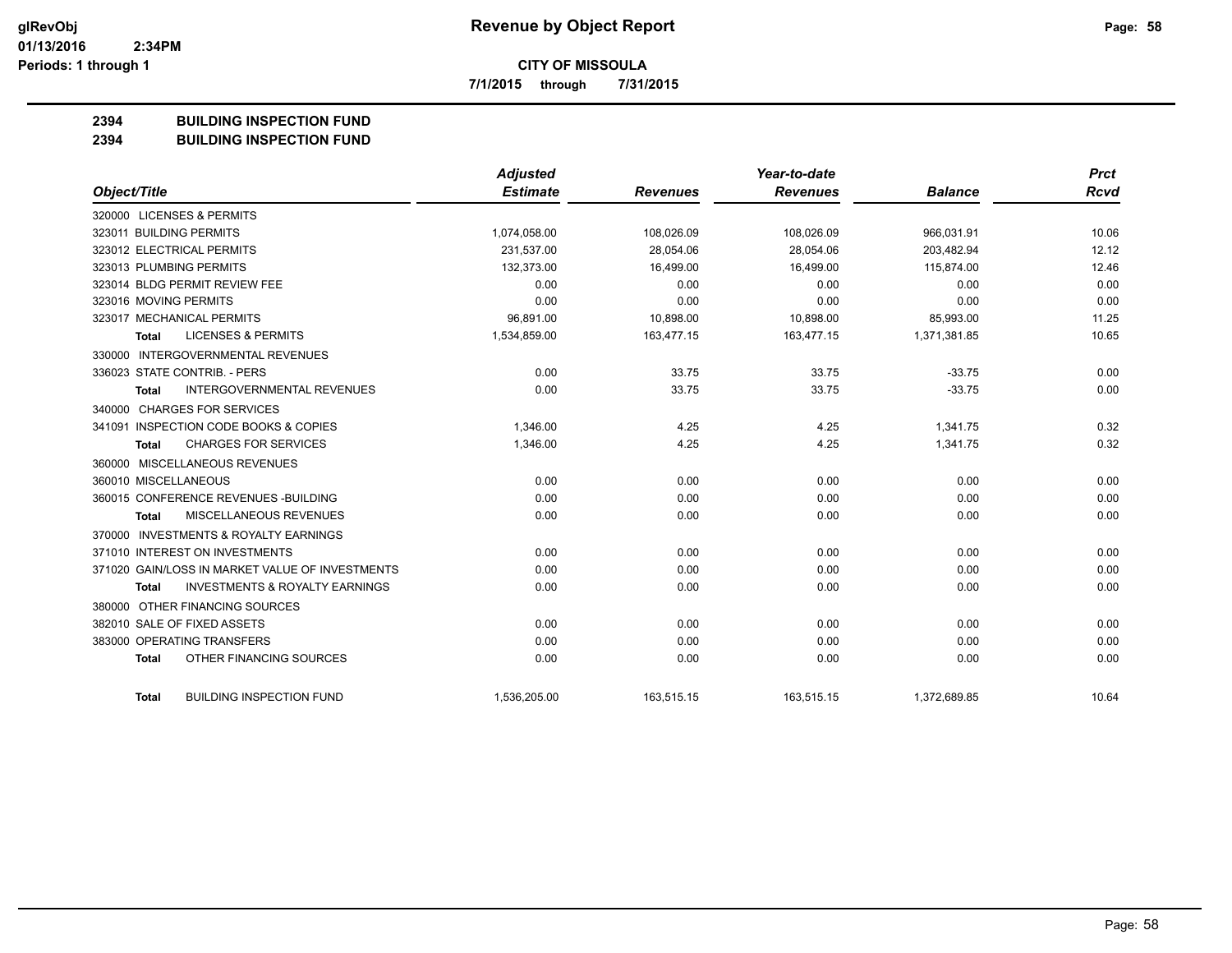**7/1/2015 through 7/31/2015**

## **2394 BUILDING INSPECTION FUND**

|                                                           | <b>Adjusted</b> |                 | Year-to-date    |                | <b>Prct</b> |
|-----------------------------------------------------------|-----------------|-----------------|-----------------|----------------|-------------|
| Object/Title                                              | <b>Estimate</b> | <b>Revenues</b> | <b>Revenues</b> | <b>Balance</b> | Rcvd        |
| 320000 LICENSES & PERMITS                                 |                 |                 |                 |                |             |
| 323011 BUILDING PERMITS                                   | 1,074,058.00    | 108,026.09      | 108,026.09      | 966,031.91     | 10.06       |
| 323012 ELECTRICAL PERMITS                                 | 231.537.00      | 28.054.06       | 28.054.06       | 203.482.94     | 12.12       |
| 323013 PLUMBING PERMITS                                   | 132,373.00      | 16,499.00       | 16,499.00       | 115,874.00     | 12.46       |
| 323014 BLDG PERMIT REVIEW FEE                             | 0.00            | 0.00            | 0.00            | 0.00           | 0.00        |
| 323016 MOVING PERMITS                                     | 0.00            | 0.00            | 0.00            | 0.00           | 0.00        |
| 323017 MECHANICAL PERMITS                                 | 96,891.00       | 10,898.00       | 10,898.00       | 85,993.00      | 11.25       |
| <b>LICENSES &amp; PERMITS</b><br><b>Total</b>             | 1,534,859.00    | 163,477.15      | 163,477.15      | 1,371,381.85   | 10.65       |
| 330000 INTERGOVERNMENTAL REVENUES                         |                 |                 |                 |                |             |
| 336023 STATE CONTRIB. - PERS                              | 0.00            | 33.75           | 33.75           | $-33.75$       | 0.00        |
| <b>INTERGOVERNMENTAL REVENUES</b><br><b>Total</b>         | 0.00            | 33.75           | 33.75           | $-33.75$       | 0.00        |
| 340000 CHARGES FOR SERVICES                               |                 |                 |                 |                |             |
| 341091 INSPECTION CODE BOOKS & COPIES                     | 1,346.00        | 4.25            | 4.25            | 1,341.75       | 0.32        |
| <b>CHARGES FOR SERVICES</b><br><b>Total</b>               | 1,346.00        | 4.25            | 4.25            | 1,341.75       | 0.32        |
| 360000 MISCELLANEOUS REVENUES                             |                 |                 |                 |                |             |
| 360010 MISCELLANEOUS                                      | 0.00            | 0.00            | 0.00            | 0.00           | 0.00        |
| 360015 CONFERENCE REVENUES - BUILDING                     | 0.00            | 0.00            | 0.00            | 0.00           | 0.00        |
| MISCELLANEOUS REVENUES<br><b>Total</b>                    | 0.00            | 0.00            | 0.00            | 0.00           | 0.00        |
| 370000 INVESTMENTS & ROYALTY EARNINGS                     |                 |                 |                 |                |             |
| 371010 INTEREST ON INVESTMENTS                            | 0.00            | 0.00            | 0.00            | 0.00           | 0.00        |
| 371020 GAIN/LOSS IN MARKET VALUE OF INVESTMENT            | 0.00            | 0.00            | 0.00            | 0.00           | 0.00        |
| <b>INVESTMENTS &amp; ROYALTY EARNINGS</b><br><b>Total</b> | 0.00            | 0.00            | 0.00            | 0.00           | 0.00        |
| 380000 OTHER FINANCING SOURCES                            |                 |                 |                 |                |             |
| 382010 SALE OF FIXED ASSETS                               | 0.00            | 0.00            | 0.00            | 0.00           | 0.00        |
| 383000 OPERATING TRANSFERS                                | 0.00            | 0.00            | 0.00            | 0.00           | 0.00        |
| OTHER FINANCING SOURCES<br><b>Total</b>                   | 0.00            | 0.00            | 0.00            | 0.00           | 0.00        |
| <b>BUILDING INSPECTION FUND</b><br><b>Total</b>           | 1,536,205.00    | 163,515.15      | 163,515.15      | 1,372,689.85   | 10.64       |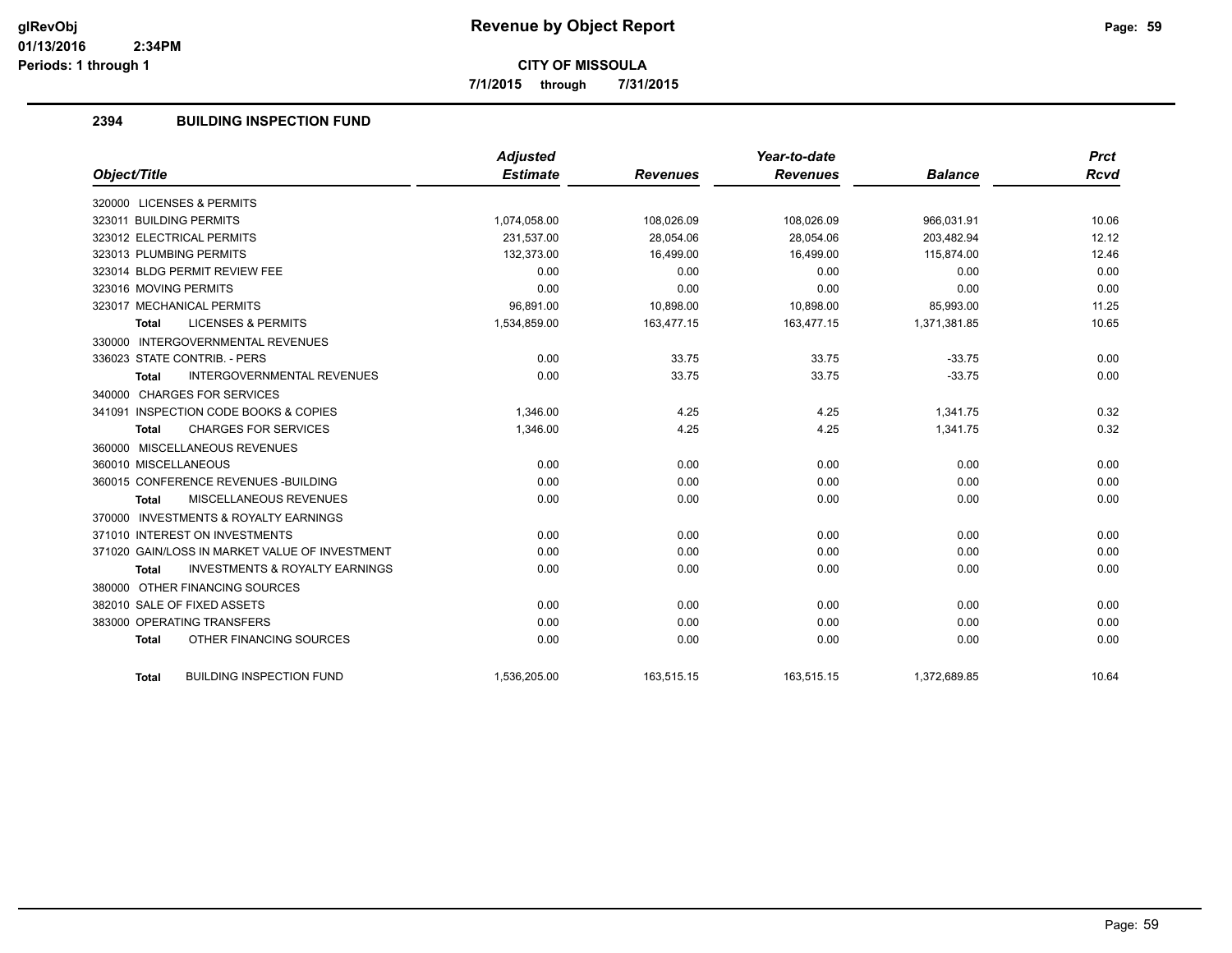**7/1/2015 through 7/31/2015**

## **2395 CITY GRANTS & PROGRAM INCOME FUND**

## **2395 CITY GRANTS & PROGRAM INCOME FUND**

|                                                           | <b>Adjusted</b> |                 | Year-to-date    |                | <b>Prct</b> |
|-----------------------------------------------------------|-----------------|-----------------|-----------------|----------------|-------------|
| Object/Title                                              | <b>Estimate</b> | <b>Revenues</b> | <b>Revenues</b> | <b>Balance</b> | Rcvd        |
| 330000 INTERGOVERNMENTAL REVENUES                         |                 |                 |                 |                |             |
| 331010 ENTITLEMENT - CDBG                                 | 0.00            | 0.00            | 0.00            | 0.00           | 0.00        |
| <b>INTERGOVERNMENTAL REVENUES</b><br><b>Total</b>         | 0.00            | 0.00            | 0.00            | 0.00           | 0.00        |
| 360000 MISCELLANEOUS REVENUES                             |                 |                 |                 |                |             |
| 360005 LOAN REPAYMENTS                                    | 0.00            | 0.00            | 0.00            | 0.00           | 0.00        |
| 360010 MISCELLANEOUS                                      | 0.00            | 0.00            | 0.00            | 0.00           | 0.00        |
| 360013 REPAYMENT OF SEWER GRANT                           | 0.00            | 0.00            | 0.00            | 0.00           | 0.00        |
| 360014 REPAYMENT OF LOAN/MHA                              | 0.00            | 0.00            | 0.00            | 0.00           | 0.00        |
| 362000 OTHER MISCELLANEOUS REVENUE                        | 0.00            | 0.00            | 0.00            | 0.00           | 0.00        |
| MISCELLANEOUS REVENUES<br>Total                           | 0.00            | 0.00            | 0.00            | 0.00           | 0.00        |
| <b>INVESTMENTS &amp; ROYALTY EARNINGS</b><br>370000       |                 |                 |                 |                |             |
| 371010 INTEREST ON INVESTMENTS                            | 0.00            | 0.00            | 0.00            | 0.00           | 0.00        |
| 371020 GAIN/LOSS IN MARKET VALUE OF INVESTMENTS           | 0.00            | 0.00            | 0.00            | 0.00           | 0.00        |
| <b>INVESTMENTS &amp; ROYALTY EARNINGS</b><br><b>Total</b> | 0.00            | 0.00            | 0.00            | 0.00           | 0.00        |
| OTHER FINANCING SOURCES<br>380000                         |                 |                 |                 |                |             |
| 383026 TRANS FR CDBG                                      | 0.00            | 0.00            | 0.00            | 0.00           | 0.00        |
| OTHER FINANCING SOURCES<br><b>Total</b>                   | 0.00            | 0.00            | 0.00            | 0.00           | 0.00        |
| CITY GRANTS & PROGRAM INCOME FUND<br><b>Total</b>         | 0.00            | 0.00            | 0.00            | 0.00           | 0.00        |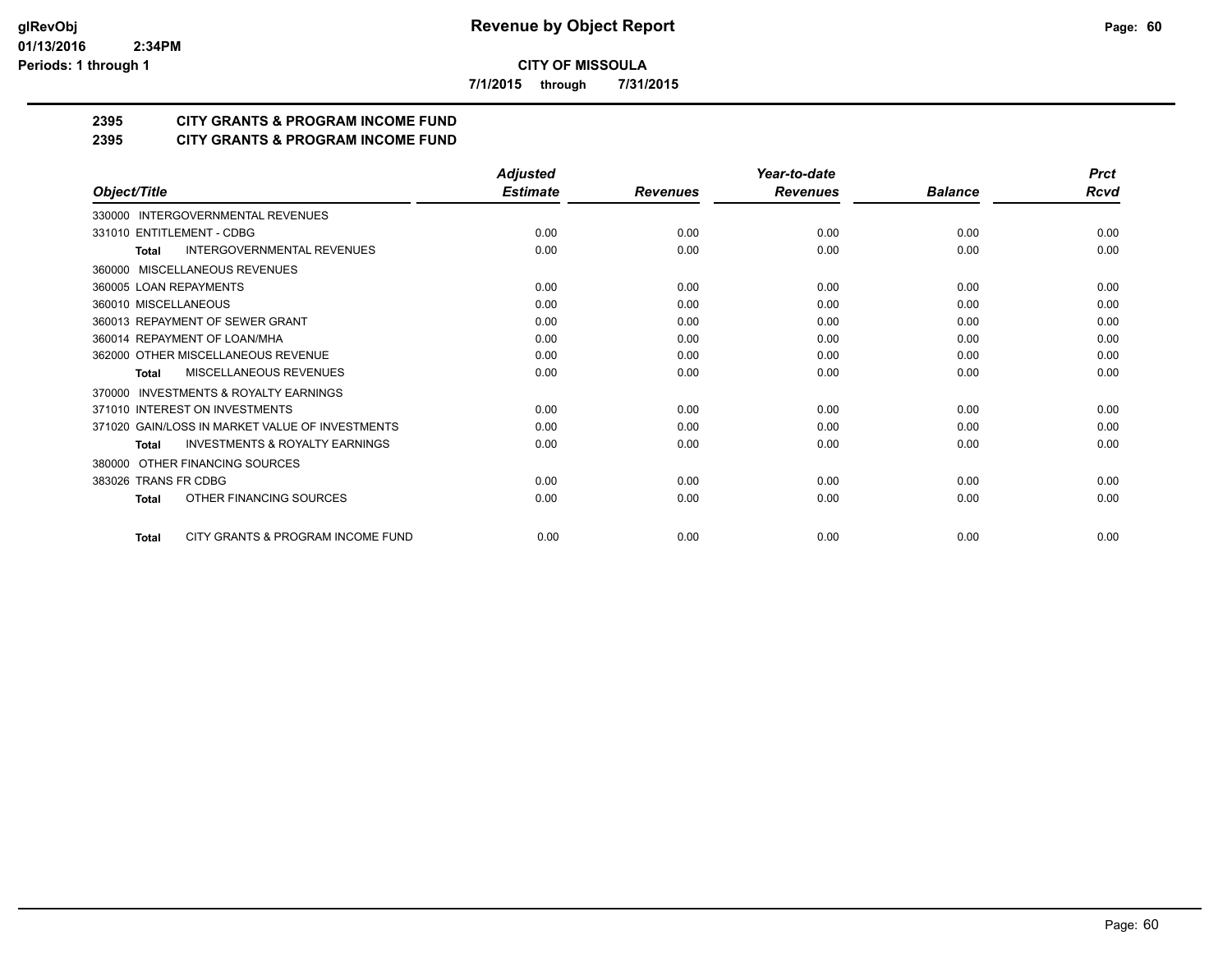**7/1/2015 through 7/31/2015**

## **2395 CITY GRANTS & PROGRAM INCOME FUND**

|                                                    | <b>Adjusted</b> |                 | Year-to-date    |                | <b>Prct</b> |
|----------------------------------------------------|-----------------|-----------------|-----------------|----------------|-------------|
| Object/Title                                       | <b>Estimate</b> | <b>Revenues</b> | <b>Revenues</b> | <b>Balance</b> | Rcvd        |
| 330000 INTERGOVERNMENTAL REVENUES                  |                 |                 |                 |                |             |
| 331010 ENTITLEMENT - CDBG                          | 0.00            | 0.00            | 0.00            | 0.00           | 0.00        |
| <b>INTERGOVERNMENTAL REVENUES</b><br><b>Total</b>  | 0.00            | 0.00            | 0.00            | 0.00           | 0.00        |
| 360000 MISCELLANEOUS REVENUES                      |                 |                 |                 |                |             |
| 360005 LOAN REPAYMENTS                             | 0.00            | 0.00            | 0.00            | 0.00           | 0.00        |
| 360010 MISCELLANEOUS                               | 0.00            | 0.00            | 0.00            | 0.00           | 0.00        |
| 360013 REPAYMENT OF SEWER GRANT                    | 0.00            | 0.00            | 0.00            | 0.00           | 0.00        |
| 360014 REPAYMENT OF LOAN/MHA                       | 0.00            | 0.00            | 0.00            | 0.00           | 0.00        |
| 362000 OTHER MISCELLANEOUS REVENUE                 | 0.00            | 0.00            | 0.00            | 0.00           | 0.00        |
| MISCELLANEOUS REVENUES<br>Total                    | 0.00            | 0.00            | 0.00            | 0.00           | 0.00        |
| 370000 INVESTMENTS & ROYALTY EARNINGS              |                 |                 |                 |                |             |
| 371010 INTEREST ON INVESTMENTS                     | 0.00            | 0.00            | 0.00            | 0.00           | 0.00        |
| 371020 GAIN/LOSS IN MARKET VALUE OF INVESTMENT     | 0.00            | 0.00            | 0.00            | 0.00           | 0.00        |
| <b>INVESTMENTS &amp; ROYALTY EARNINGS</b><br>Total | 0.00            | 0.00            | 0.00            | 0.00           | 0.00        |
| 380000 OTHER FINANCING SOURCES                     |                 |                 |                 |                |             |
| 383026 TRANS FR CDBG                               | 0.00            | 0.00            | 0.00            | 0.00           | 0.00        |
| OTHER FINANCING SOURCES<br>Total                   | 0.00            | 0.00            | 0.00            | 0.00           | 0.00        |
|                                                    |                 |                 |                 |                |             |
| CITY GRANTS & PROGRAM INCOME FUND<br><b>Total</b>  | 0.00            | 0.00            | 0.00            | 0.00           | 0.00        |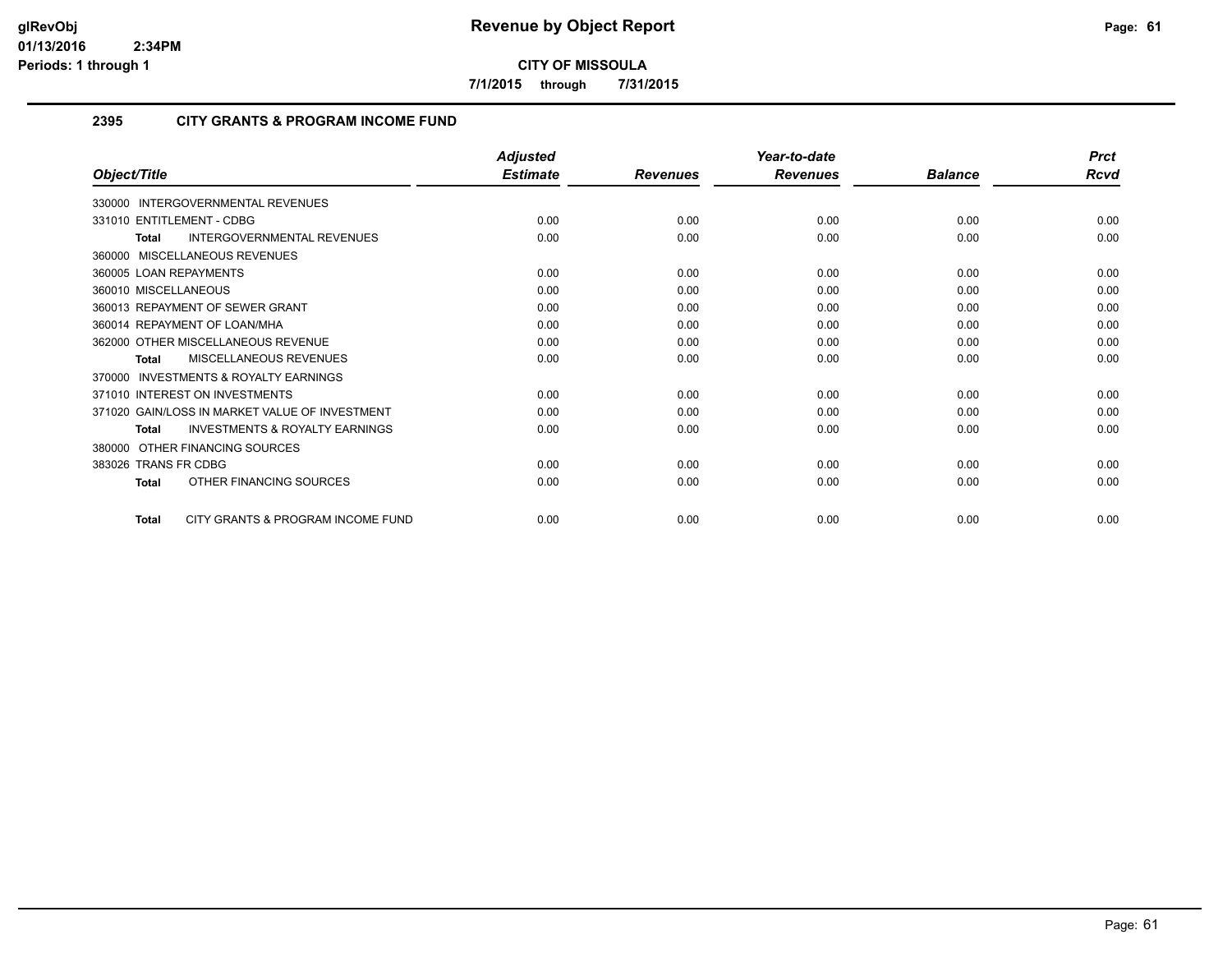**7/1/2015 through 7/31/2015**

#### **2396 ENERGY EFFICIENCY REVOLVING LOAN FUND 2396 ENERGY EFFICIENCY REVOLVING LOAN FUND**

|                                               | <b>Adjusted</b> |                 | Year-to-date    |                | <b>Prct</b> |
|-----------------------------------------------|-----------------|-----------------|-----------------|----------------|-------------|
| Object/Title                                  | <b>Estimate</b> | <b>Revenues</b> | <b>Revenues</b> | <b>Balance</b> | <b>Rcvd</b> |
| 330000 INTERGOVERNMENTAL REVENUES             |                 |                 |                 |                |             |
| 331031 EECBG REVOLVING LOAN                   | 0.00            | 0.00            | 0.00            | 0.00           | 0.00        |
| INTERGOVERNMENTAL REVENUES<br>Total           | 0.00            | 0.00            | 0.00            | 0.00           | 0.00        |
| 370000 INVESTMENTS & ROYALTY EARNINGS         |                 |                 |                 |                |             |
| 371010 INTEREST ON INVESTMENTS                | 0.00            | 0.00            | 0.00            | 0.00           | 0.00        |
| INVESTMENTS & ROYALTY EARNINGS<br>Total       | 0.00            | 0.00            | 0.00            | 0.00           | 0.00        |
|                                               |                 |                 |                 |                |             |
| ENERGY EFFICIENCY REVOLVING LOAN FUI<br>Total | 0.00            | 0.00            | 0.00            | 0.00           | 0.00        |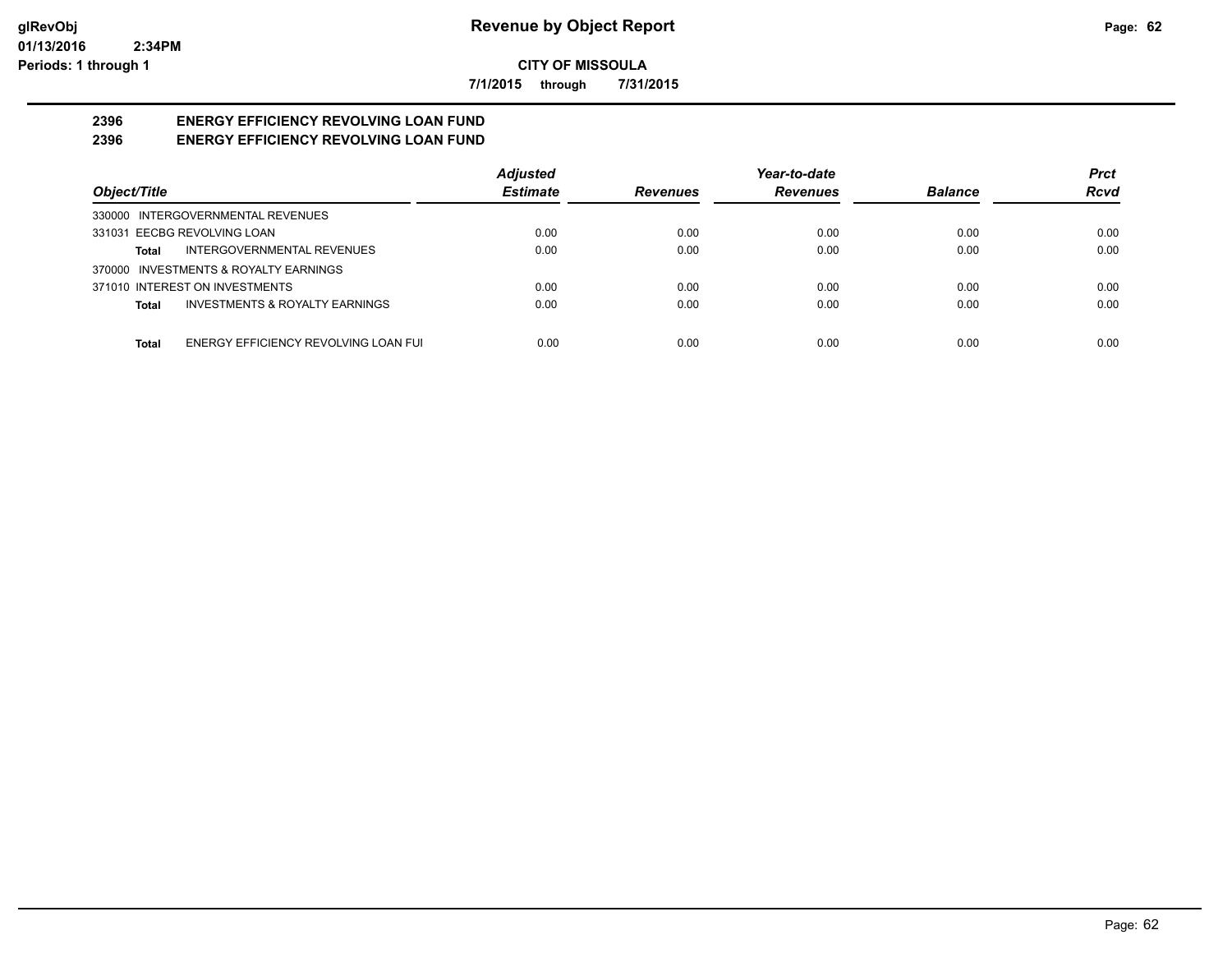**7/1/2015 through 7/31/2015**

## **2396 ENERGY EFFICIENCY REVOLVING LOAN FUND**

| Object/Title                                   | <b>Adjusted</b><br><b>Estimate</b> | <b>Revenues</b> | Year-to-date<br><b>Revenues</b> | <b>Balance</b> | <b>Prct</b><br><b>Rcvd</b> |
|------------------------------------------------|------------------------------------|-----------------|---------------------------------|----------------|----------------------------|
| 330000 INTERGOVERNMENTAL REVENUES              |                                    |                 |                                 |                |                            |
| 331031 EECBG REVOLVING LOAN                    | 0.00                               | 0.00            | 0.00                            | 0.00           | 0.00                       |
| INTERGOVERNMENTAL REVENUES<br>Total            | 0.00                               | 0.00            | 0.00                            | 0.00           | 0.00                       |
| 370000 INVESTMENTS & ROYALTY EARNINGS          |                                    |                 |                                 |                |                            |
| 371010 INTEREST ON INVESTMENTS                 | 0.00                               | 0.00            | 0.00                            | 0.00           | 0.00                       |
| INVESTMENTS & ROYALTY EARNINGS<br><b>Total</b> | 0.00                               | 0.00            | 0.00                            | 0.00           | 0.00                       |
|                                                |                                    |                 |                                 |                |                            |
| ENERGY EFFICIENCY REVOLVING LOAN FU<br>Total   | 0.00                               | 0.00            | 0.00                            | 0.00           | 0.00                       |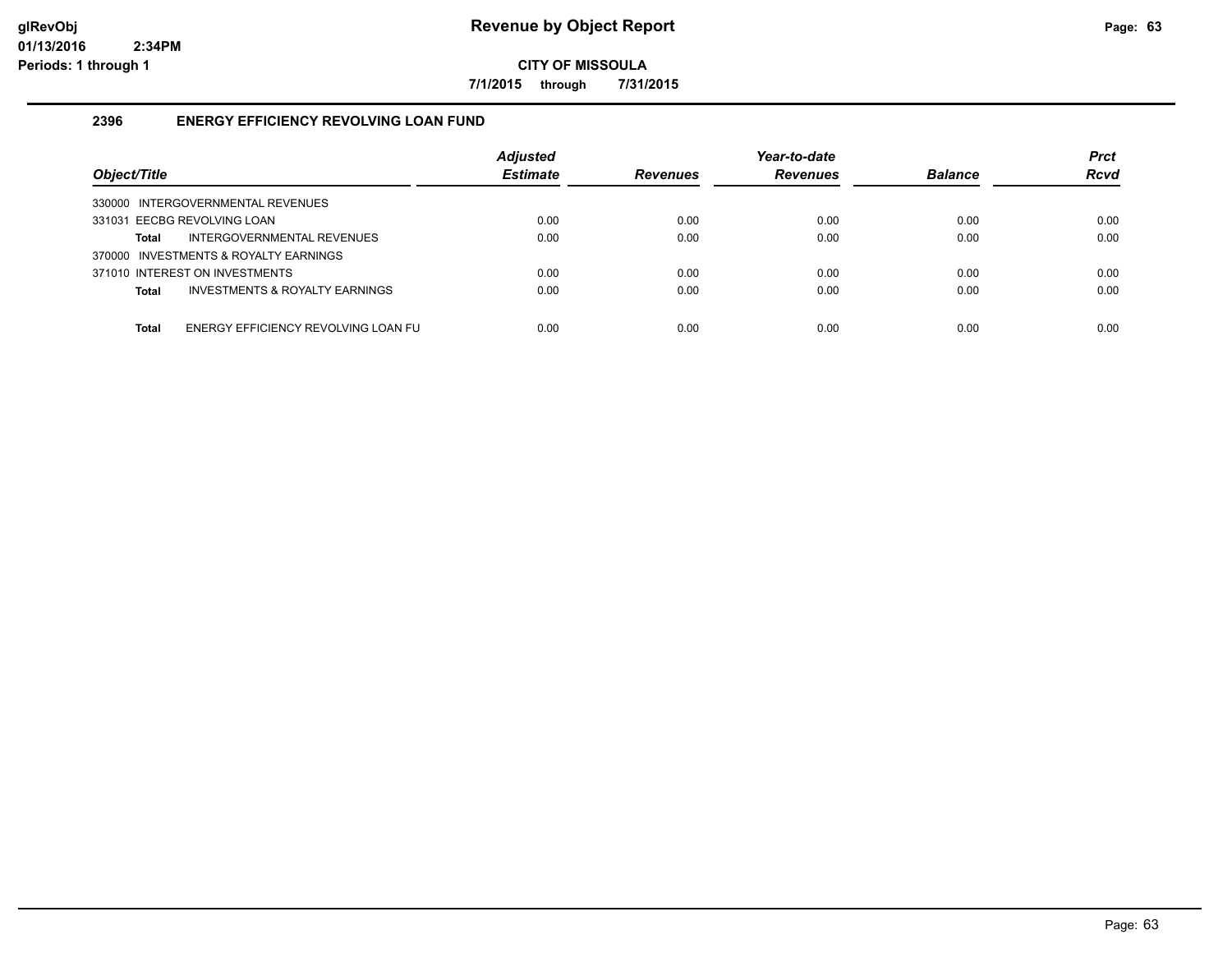**7/1/2015 through 7/31/2015**

#### **2399 DANGEROUS BUILDING DEMOLITION & REPAIR F 2399 DANGEROUS BUILDING DEMOLITION & REPAIR F**

|                         |                                      | <b>Adjusted</b> |                 | Year-to-date    |                | Prct |
|-------------------------|--------------------------------------|-----------------|-----------------|-----------------|----------------|------|
| Object/Title            |                                      | <b>Estimate</b> | <b>Revenues</b> | <b>Revenues</b> | <b>Balance</b> | Rcvd |
|                         | 360000 MISCELLANEOUS REVENUES        |                 |                 |                 |                |      |
| 363000 ASSESSMENTS PAID |                                      | 15.000.00       | 0.00            | 0.00            | 15.000.00      | 0.00 |
| Total                   | MISCELLANEOUS REVENUES               | 15,000.00       | 0.00            | 0.00            | 15.000.00      | 0.00 |
| <b>Total</b>            | DANGEROUS BUILDING DEMOLITION & REP. | 15.000.00       | 0.00            | 0.00            | 15.000.00      | 0.00 |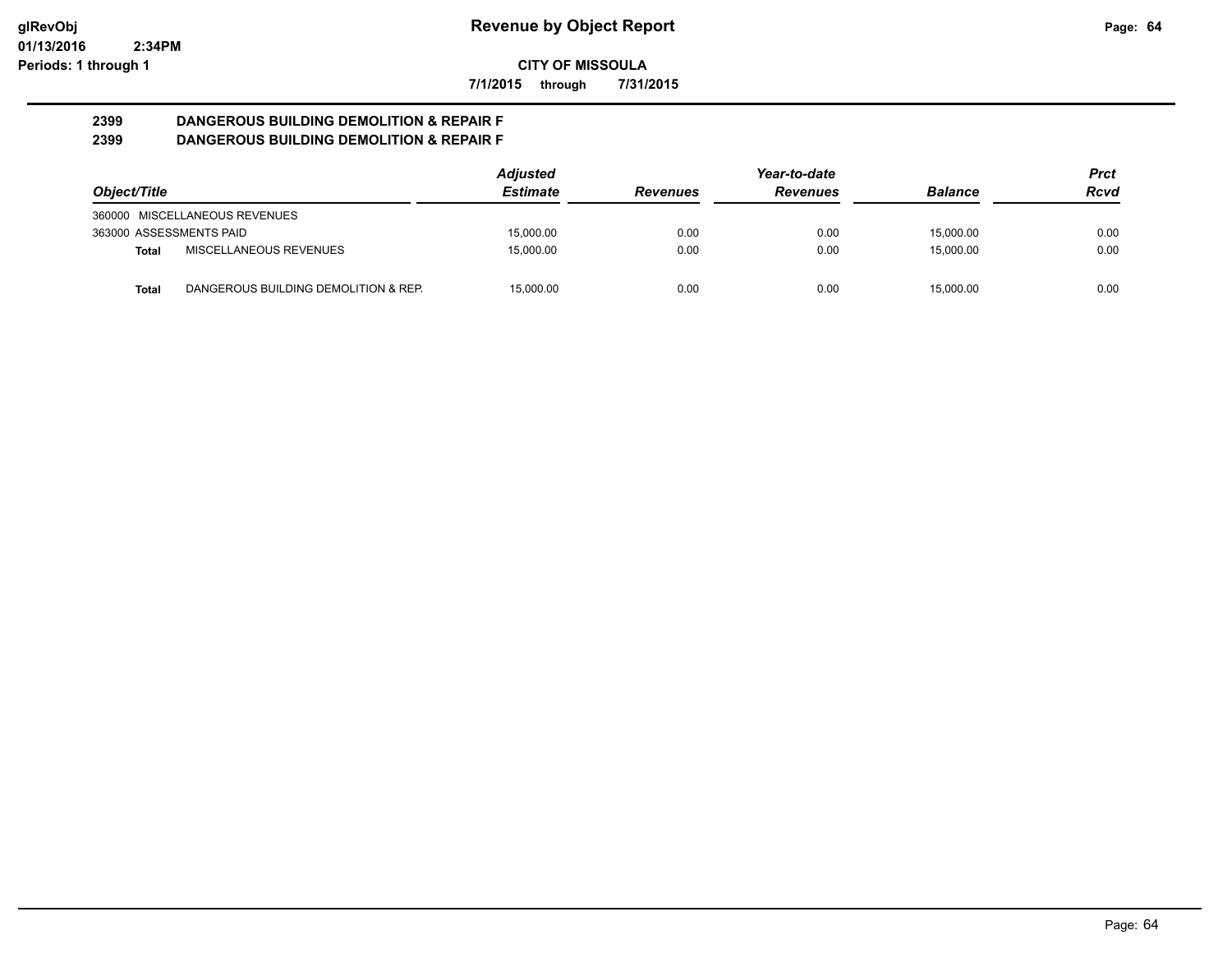**7/1/2015 through 7/31/2015**

#### **2399 DANGEROUS BUILDING DEMOLITION & REPAIR F**

|                         |                                     | <b>Adjusted</b> |                 | Year-to-date    |                | <b>Prct</b> |
|-------------------------|-------------------------------------|-----------------|-----------------|-----------------|----------------|-------------|
| Object/Title            |                                     | <b>Estimate</b> | <b>Revenues</b> | <b>Revenues</b> | <b>Balance</b> | <b>Rcvd</b> |
|                         | 360000 MISCELLANEOUS REVENUES       |                 |                 |                 |                |             |
| 363000 ASSESSMENTS PAID |                                     | 15.000.00       | 0.00            | 0.00            | 15.000.00      | 0.00        |
| <b>Total</b>            | MISCELLANEOUS REVENUES              | 15.000.00       | 0.00            | 0.00            | 15,000.00      | 0.00        |
|                         |                                     |                 |                 |                 |                |             |
| Total                   | DANGEROUS BUILDING DEMOLITION & REF | 15,000.00       | 0.00            | 0.00            | 15,000.00      | 0.00        |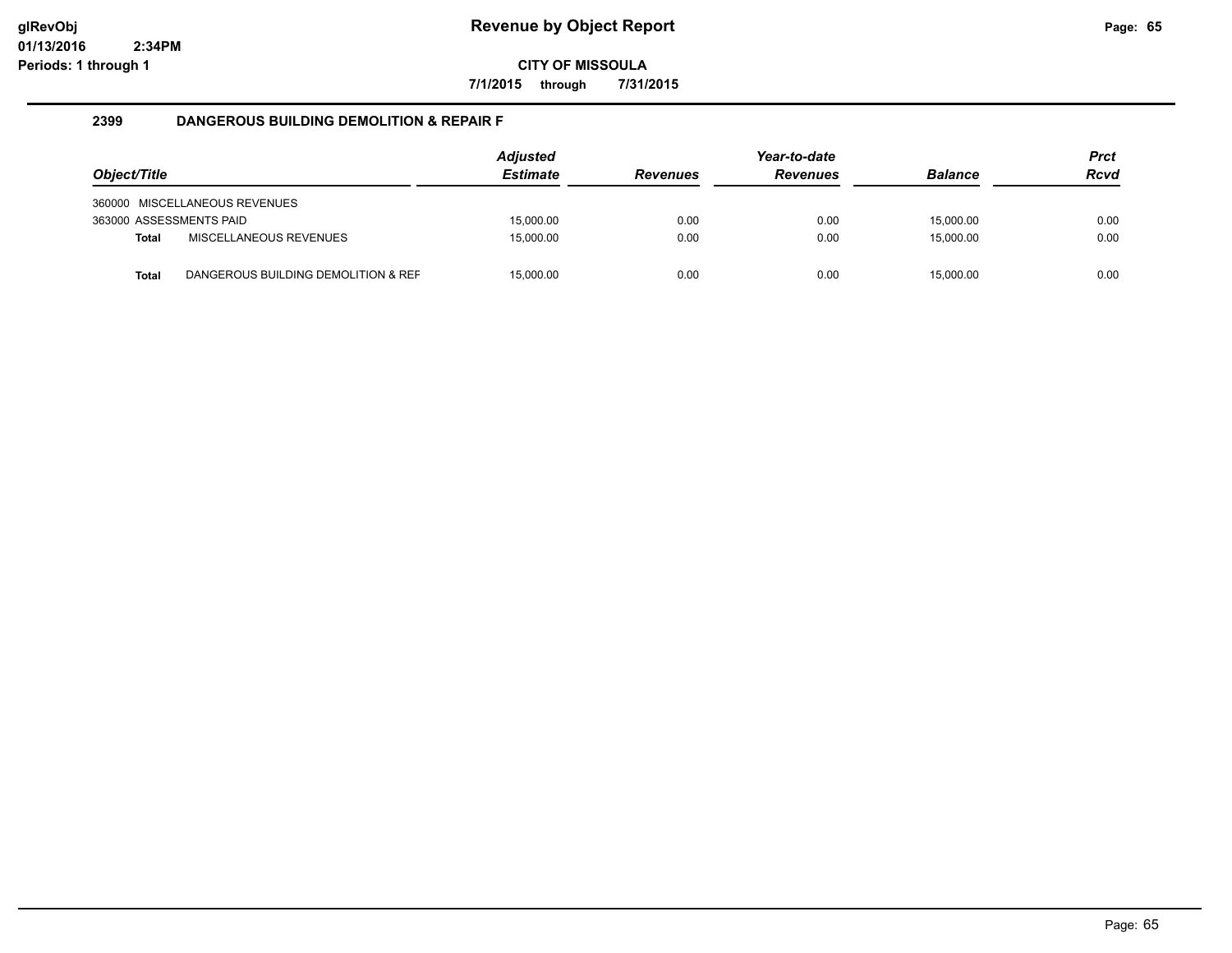**7/1/2015 through 7/31/2015**

#### **2400 STREET LIGHTING ASSESSMENTS FUND 2400 STREET LIGHTING ASSESSMENTS FUND**

|                                                    | <b>Adjusted</b> |                 | Year-to-date    |                | <b>Prct</b> |
|----------------------------------------------------|-----------------|-----------------|-----------------|----------------|-------------|
| Object/Title                                       | <b>Estimate</b> | <b>Revenues</b> | <b>Revenues</b> | <b>Balance</b> | <b>Rcvd</b> |
| 360000 MISCELLANEOUS REVENUES                      |                 |                 |                 |                |             |
| 360010 MISCELLANEOUS                               | 0.00            | 0.00            | 0.00            | 0.00           | 0.00        |
| 363010 LIGHTING ASSESSMENTS                        | 345.357.00      | $-2.259.18$     | $-2.259.18$     | 347.616.18     | $-0.65$     |
| 363040 PENALTY AND INTEREST                        | 0.00            | $-185.23$       | $-185.23$       | 185.23         | 0.00        |
| MISCELLANEOUS REVENUES<br>Total                    | 345.357.00      | $-2.444.41$     | $-2.444.41$     | 347.801.41     | $-0.71$     |
| INVESTMENTS & ROYALTY EARNINGS<br>370000           |                 |                 |                 |                |             |
| 371010 INTEREST ON INVESTMENTS                     | 0.00            | 0.00            | 0.00            | 0.00           | 0.00        |
| 371020 GAIN/LOSS IN MARKET VALUE OF INVESTMENTS    | 0.00            | 0.00            | 0.00            | 0.00           | 0.00        |
| <b>INVESTMENTS &amp; ROYALTY EARNINGS</b><br>Total | 0.00            | 0.00            | 0.00            | 0.00           | 0.00        |
| STREET LIGHTING ASSESSMENTS FUND<br>Total          | 345.357.00      | $-2.444.41$     | $-2.444.41$     | 347.801.41     | $-0.71$     |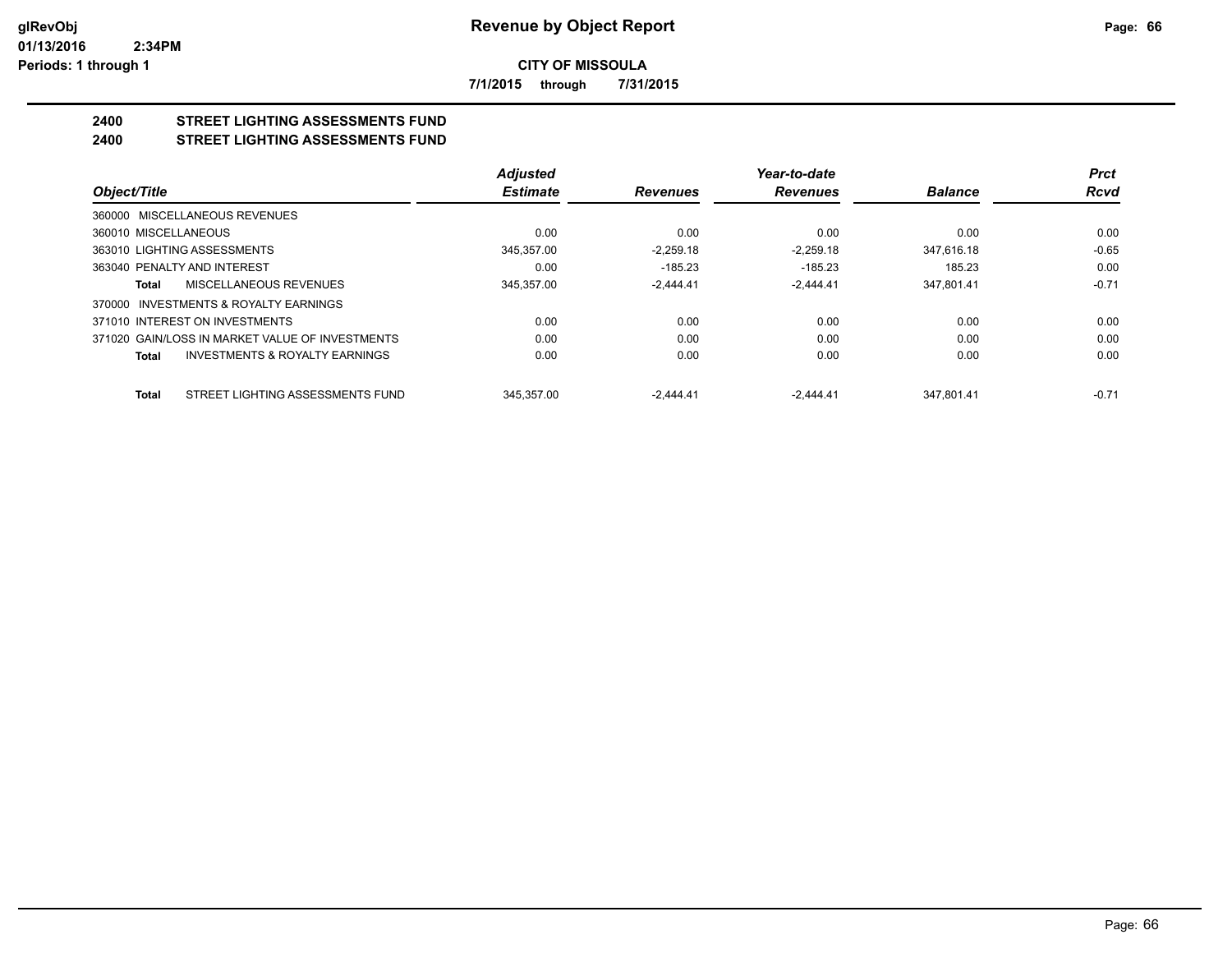**7/1/2015 through 7/31/2015**

## **2400 STREET LIGHTING ASSESSMENTS FUND**

| Object/Title                                       | <b>Adjusted</b><br><b>Estimate</b> | <b>Revenues</b> | Year-to-date<br><b>Revenues</b> | <b>Balance</b> | <b>Prct</b><br><b>Rcvd</b> |
|----------------------------------------------------|------------------------------------|-----------------|---------------------------------|----------------|----------------------------|
| 360000 MISCELLANEOUS REVENUES                      |                                    |                 |                                 |                |                            |
| 360010 MISCELLANEOUS                               | 0.00                               | 0.00            | 0.00                            | 0.00           | 0.00                       |
| 363010 LIGHTING ASSESSMENTS                        | 345.357.00                         | $-2.259.18$     | $-2.259.18$                     | 347.616.18     | $-0.65$                    |
| 363040 PENALTY AND INTEREST                        | 0.00                               | $-185.23$       | $-185.23$                       | 185.23         | 0.00                       |
| MISCELLANEOUS REVENUES<br>Total                    | 345,357.00                         | $-2.444.41$     | $-2.444.41$                     | 347.801.41     | $-0.71$                    |
| INVESTMENTS & ROYALTY EARNINGS<br>370000           |                                    |                 |                                 |                |                            |
| 371010 INTEREST ON INVESTMENTS                     | 0.00                               | 0.00            | 0.00                            | 0.00           | 0.00                       |
| 371020 GAIN/LOSS IN MARKET VALUE OF INVESTMENT     | 0.00                               | 0.00            | 0.00                            | 0.00           | 0.00                       |
| <b>INVESTMENTS &amp; ROYALTY EARNINGS</b><br>Total | 0.00                               | 0.00            | 0.00                            | 0.00           | 0.00                       |
| STREET LIGHTING ASSESSMENTS FUND<br>Total          | 345.357.00                         | $-2.444.41$     | $-2.444.41$                     | 347.801.41     | $-0.71$                    |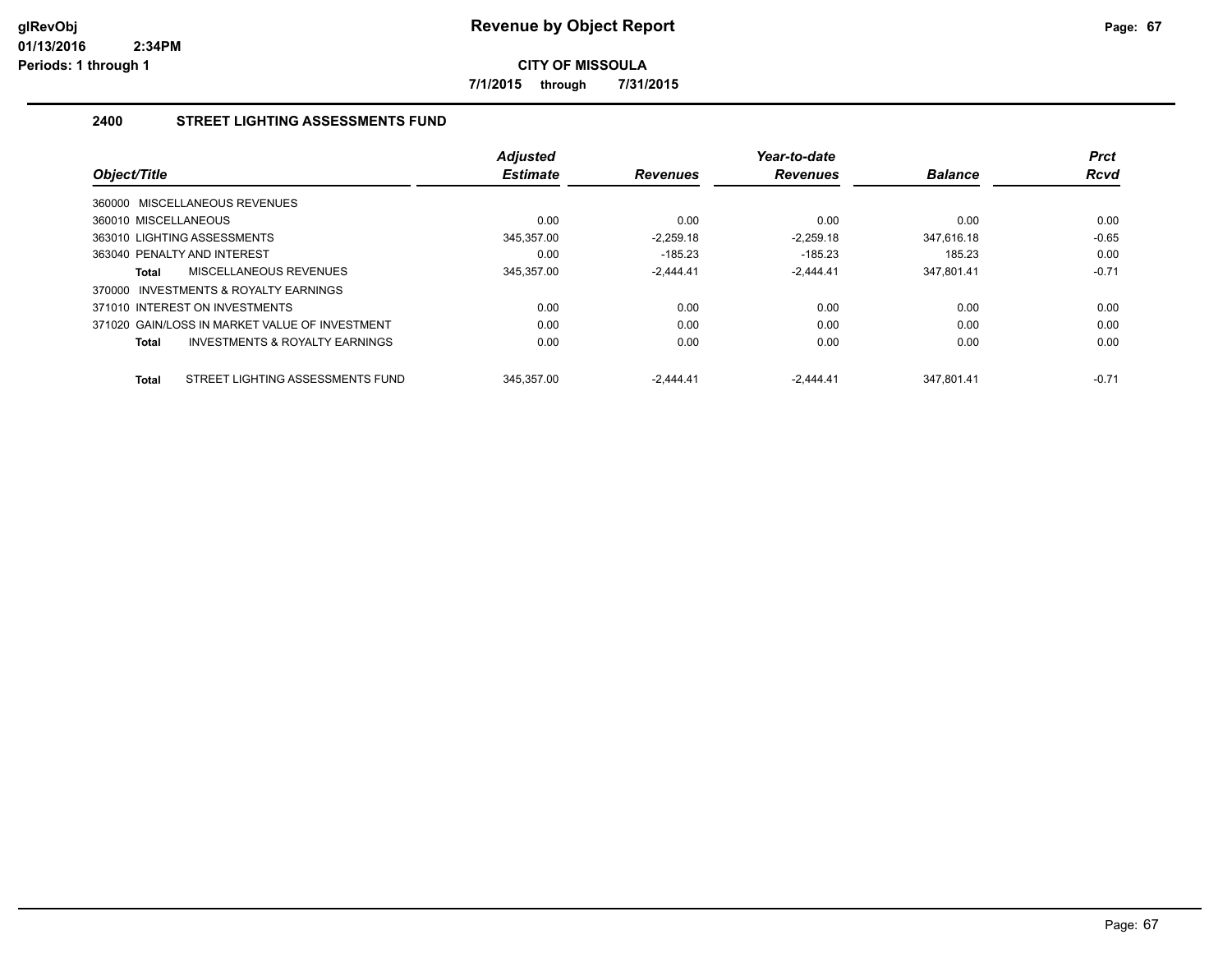**7/1/2015 through 7/31/2015**

## **2500 STREET MAINTENANCE ASSESSMENT FUND**

## **2500 STREET MAINTENANCE ASSESSMENT FUND**

|                                                    | <b>Adjusted</b> |                 | Year-to-date    |                | <b>Prct</b> |
|----------------------------------------------------|-----------------|-----------------|-----------------|----------------|-------------|
| Object/Title                                       | <b>Estimate</b> | <b>Revenues</b> | <b>Revenues</b> | <b>Balance</b> | <b>Rcvd</b> |
| 360000 MISCELLANEOUS REVENUES                      |                 |                 |                 |                |             |
| 363010 LIGHTING ASSESSMENTS                        | 59,295.00       | $-565.85$       | $-565.85$       | 59,860.85      | $-0.95$     |
| 363040 PENALTY AND INTEREST                        | 0.00            | $-26.27$        | $-26.27$        | 26.27          | 0.00        |
| MISCELLANEOUS REVENUES<br>Total                    | 59,295.00       | $-592.12$       | $-592.12$       | 59,887.12      | $-1.00$     |
| 370000 INVESTMENTS & ROYALTY EARNINGS              |                 |                 |                 |                |             |
| 371010 INTEREST ON INVESTMENTS                     | 0.00            | 0.00            | 0.00            | 0.00           | 0.00        |
| 371020 GAIN/LOSS IN MARKET VALUE OF INVESTMENTS    | 0.00            | 0.00            | 0.00            | 0.00           | 0.00        |
| <b>INVESTMENTS &amp; ROYALTY EARNINGS</b><br>Total | 0.00            | 0.00            | 0.00            | 0.00           | 0.00        |
| OTHER FINANCING SOURCES<br>380000                  |                 |                 |                 |                |             |
| 383000 OPERATING TRANSFERS                         | 0.00            | 0.00            | 0.00            | 0.00           | 0.00        |
| OTHER FINANCING SOURCES<br>Total                   | 0.00            | 0.00            | 0.00            | 0.00           | 0.00        |
| STREET MAINTENANCE ASSESSMENT FUNI<br><b>Total</b> | 59.295.00       | $-592.12$       | $-592.12$       | 59.887.12      | $-1.00$     |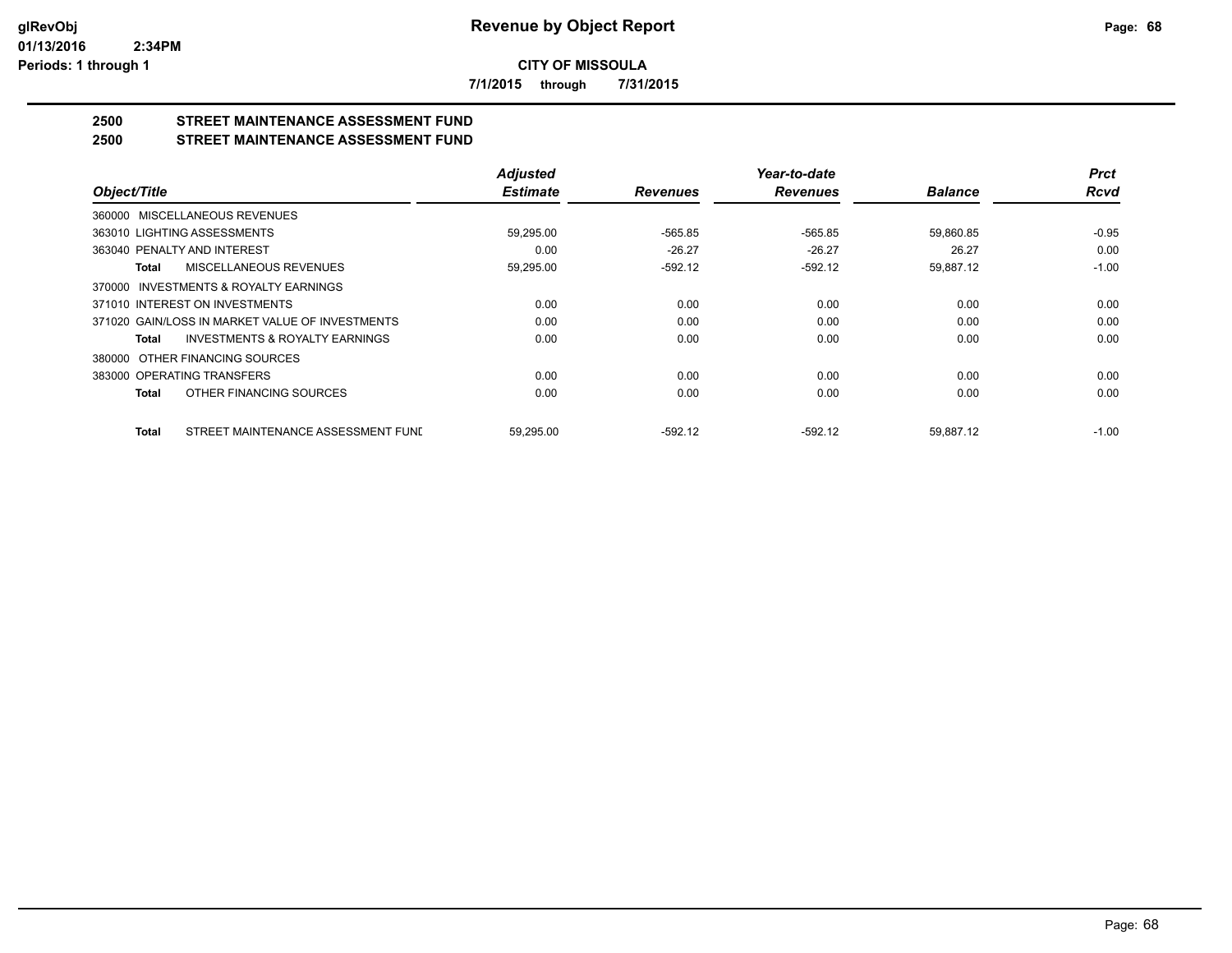**7/1/2015 through 7/31/2015**

#### **2500 STREET MAINTENANCE ASSESSMENT FUND**

| Object/Title                                       | <b>Adjusted</b><br><b>Estimate</b> | <b>Revenues</b> | Year-to-date<br><b>Revenues</b> | <b>Balance</b> | <b>Prct</b><br><b>Rcvd</b> |
|----------------------------------------------------|------------------------------------|-----------------|---------------------------------|----------------|----------------------------|
| 360000 MISCELLANEOUS REVENUES                      |                                    |                 |                                 |                |                            |
| 363010 LIGHTING ASSESSMENTS                        | 59.295.00                          | $-565.85$       | $-565.85$                       | 59,860.85      | $-0.95$                    |
| 363040 PENALTY AND INTEREST                        | 0.00                               | $-26.27$        | $-26.27$                        | 26.27          | 0.00                       |
| MISCELLANEOUS REVENUES<br>Total                    | 59,295.00                          | $-592.12$       | $-592.12$                       | 59,887.12      | $-1.00$                    |
| 370000 INVESTMENTS & ROYALTY EARNINGS              |                                    |                 |                                 |                |                            |
| 371010 INTEREST ON INVESTMENTS                     | 0.00                               | 0.00            | 0.00                            | 0.00           | 0.00                       |
| 371020 GAIN/LOSS IN MARKET VALUE OF INVESTMENT     | 0.00                               | 0.00            | 0.00                            | 0.00           | 0.00                       |
| <b>INVESTMENTS &amp; ROYALTY EARNINGS</b><br>Total | 0.00                               | 0.00            | 0.00                            | 0.00           | 0.00                       |
| 380000 OTHER FINANCING SOURCES                     |                                    |                 |                                 |                |                            |
| 383000 OPERATING TRANSFERS                         | 0.00                               | 0.00            | 0.00                            | 0.00           | 0.00                       |
| OTHER FINANCING SOURCES<br>Total                   | 0.00                               | 0.00            | 0.00                            | 0.00           | 0.00                       |
| STREET MAINTENANCE ASSESSMENT FUNI<br>Total        | 59,295.00                          | $-592.12$       | $-592.12$                       | 59,887.12      | $-1.00$                    |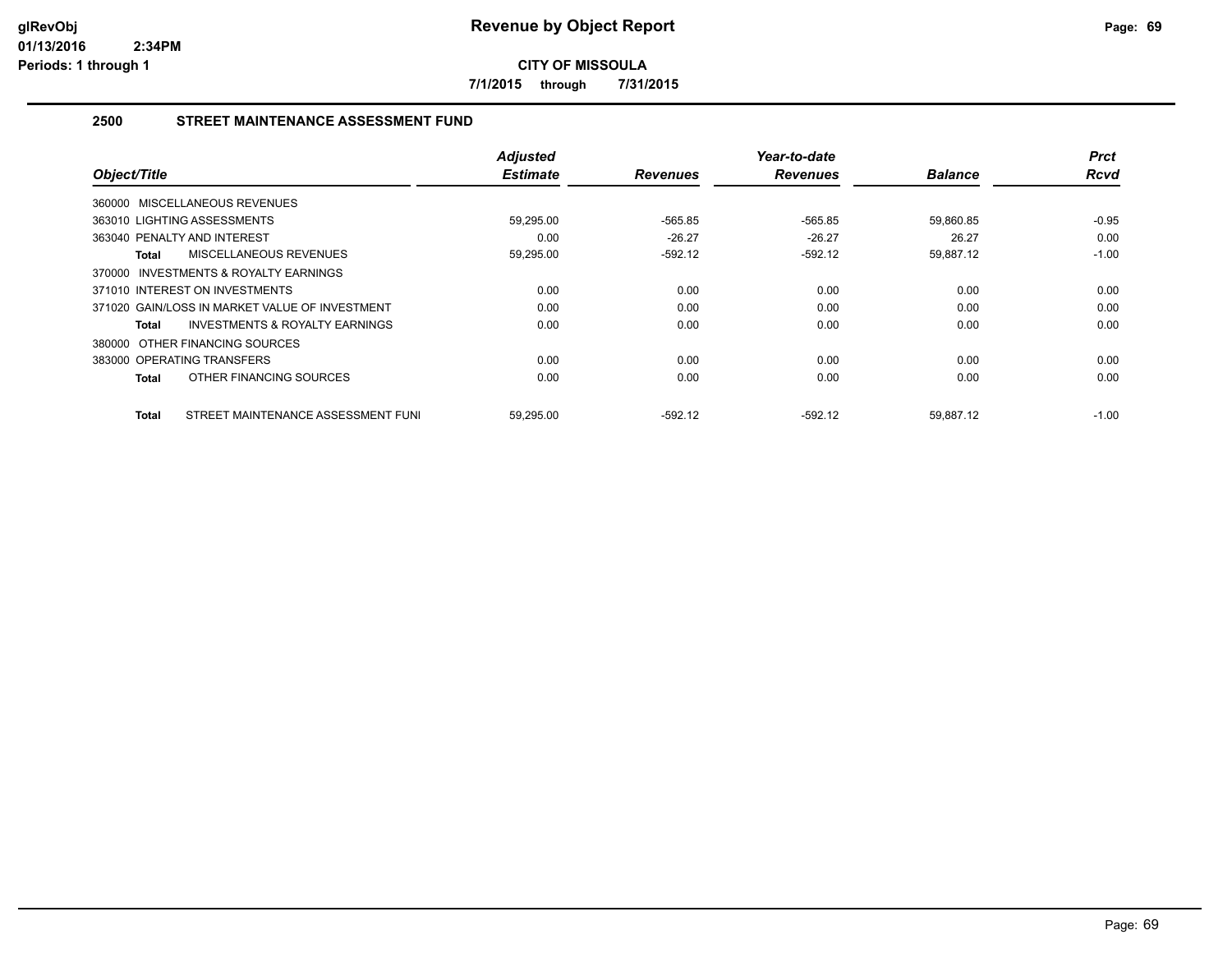*Prct Rcvd*

**CITY OF MISSOULA**

**7/1/2015 through 7/31/2015**

#### **2510 RUSSELL PARK MAINTENANCE ASSESSMENT FUND 2510 RUSSELL PARK MAINTENANCE ASSESSMENT FUND**

|                                                    | <b>Adjusted</b> |                 | Year-to-date    |                | <b>Prct</b> |
|----------------------------------------------------|-----------------|-----------------|-----------------|----------------|-------------|
| Object/Title                                       | <b>Estimate</b> | <b>Revenues</b> | <b>Revenues</b> | <b>Balance</b> | Rcva        |
| 360000 MISCELLANEOUS REVENUES                      |                 |                 |                 |                |             |
| 360010 MISCELLANEOUS                               | 0.00            | 0.00            | 0.00            | 0.00           | 0.00        |
| 363010 LIGHTING ASSESSMENTS                        | 0.00            | 0.00            | 0.00            | 0.00           | 0.00        |
| 363020 PROPERTY ASSESSMENTS                        | 0.00            | 0.00            | 0.00            | 0.00           | 0.00        |
| 363040 PENALTY AND INTEREST                        | 0.00            | 0.00            | 0.00            | 0.00           | 0.00        |
| MISCELLANEOUS REVENUES<br>Total                    | 0.00            | 0.00            | 0.00            | 0.00           | 0.00        |
| 370000 INVESTMENTS & ROYALTY EARNINGS              |                 |                 |                 |                |             |
| 371010 INTEREST ON INVESTMENTS                     | 0.00            | 0.00            | 0.00            | 0.00           | 0.00        |
| 371020 GAIN/LOSS IN MARKET VALUE OF INVESTMENTS    | 0.00            | 0.00            | 0.00            | 0.00           | 0.00        |
| <b>INVESTMENTS &amp; ROYALTY EARNINGS</b><br>Total | 0.00            | 0.00            | 0.00            | 0.00           | 0.00        |
| OTHER FINANCING SOURCES<br>380000                  |                 |                 |                 |                |             |
| 383000 OPERATING TRANSFERS                         | 0.00            | 0.00            | 0.00            | 0.00           | 0.00        |
| OTHER FINANCING SOURCES<br>Total                   | 0.00            | 0.00            | 0.00            | 0.00           | 0.00        |
| RUSSELL PARK MAINTENANCE ASSESSMEN<br>Total        | 0.00            | 0.00            | 0.00            | 0.00           | 0.00        |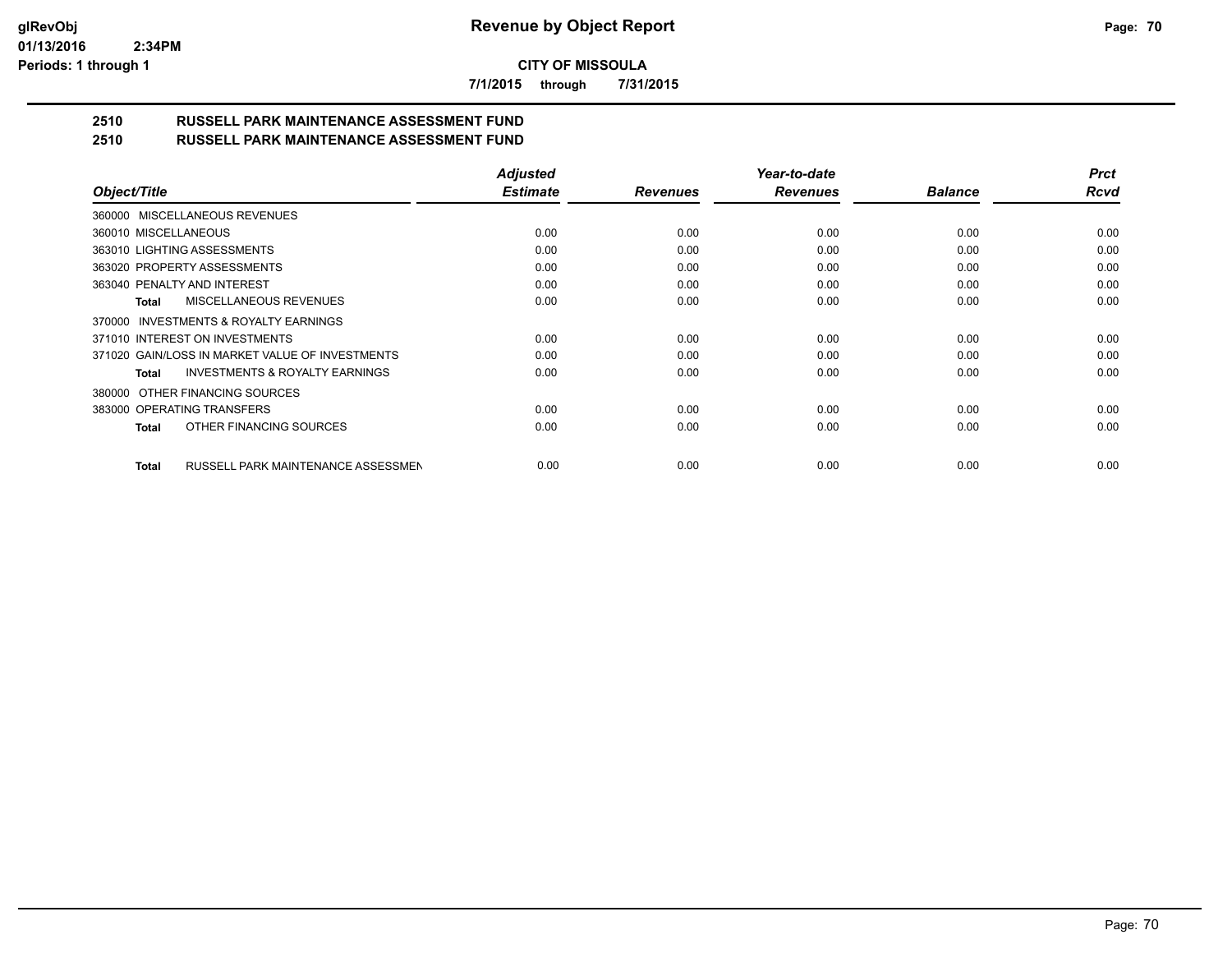**7/1/2015 through 7/31/2015**

## **2510 RUSSELL PARK MAINTENANCE ASSESSMENT FUND**

| Object/Title                                              | <b>Adjusted</b><br><b>Estimate</b> | <b>Revenues</b> | Year-to-date<br><b>Revenues</b> | <b>Balance</b> | <b>Prct</b><br><b>Rcvd</b> |
|-----------------------------------------------------------|------------------------------------|-----------------|---------------------------------|----------------|----------------------------|
| 360000 MISCELLANEOUS REVENUES                             |                                    |                 |                                 |                |                            |
| 360010 MISCELLANEOUS                                      | 0.00                               | 0.00            | 0.00                            | 0.00           | 0.00                       |
| 363010 LIGHTING ASSESSMENTS                               | 0.00                               | 0.00            | 0.00                            | 0.00           | 0.00                       |
| 363020 PROPERTY ASSESSMENTS                               | 0.00                               | 0.00            | 0.00                            | 0.00           | 0.00                       |
| 363040 PENALTY AND INTEREST                               | 0.00                               | 0.00            | 0.00                            | 0.00           | 0.00                       |
| MISCELLANEOUS REVENUES<br><b>Total</b>                    | 0.00                               | 0.00            | 0.00                            | 0.00           | 0.00                       |
| <b>INVESTMENTS &amp; ROYALTY EARNINGS</b><br>370000       |                                    |                 |                                 |                |                            |
| 371010 INTEREST ON INVESTMENTS                            | 0.00                               | 0.00            | 0.00                            | 0.00           | 0.00                       |
| 371020 GAIN/LOSS IN MARKET VALUE OF INVESTMENT            | 0.00                               | 0.00            | 0.00                            | 0.00           | 0.00                       |
| <b>INVESTMENTS &amp; ROYALTY EARNINGS</b><br>Total        | 0.00                               | 0.00            | 0.00                            | 0.00           | 0.00                       |
| 380000 OTHER FINANCING SOURCES                            |                                    |                 |                                 |                |                            |
| 383000 OPERATING TRANSFERS                                | 0.00                               | 0.00            | 0.00                            | 0.00           | 0.00                       |
| OTHER FINANCING SOURCES<br>Total                          | 0.00                               | 0.00            | 0.00                            | 0.00           | 0.00                       |
|                                                           |                                    |                 |                                 |                |                            |
| <b>RUSSELL PARK MAINTENANCE ASSESSMEN</b><br><b>Total</b> | 0.00                               | 0.00            | 0.00                            | 0.00           | 0.00                       |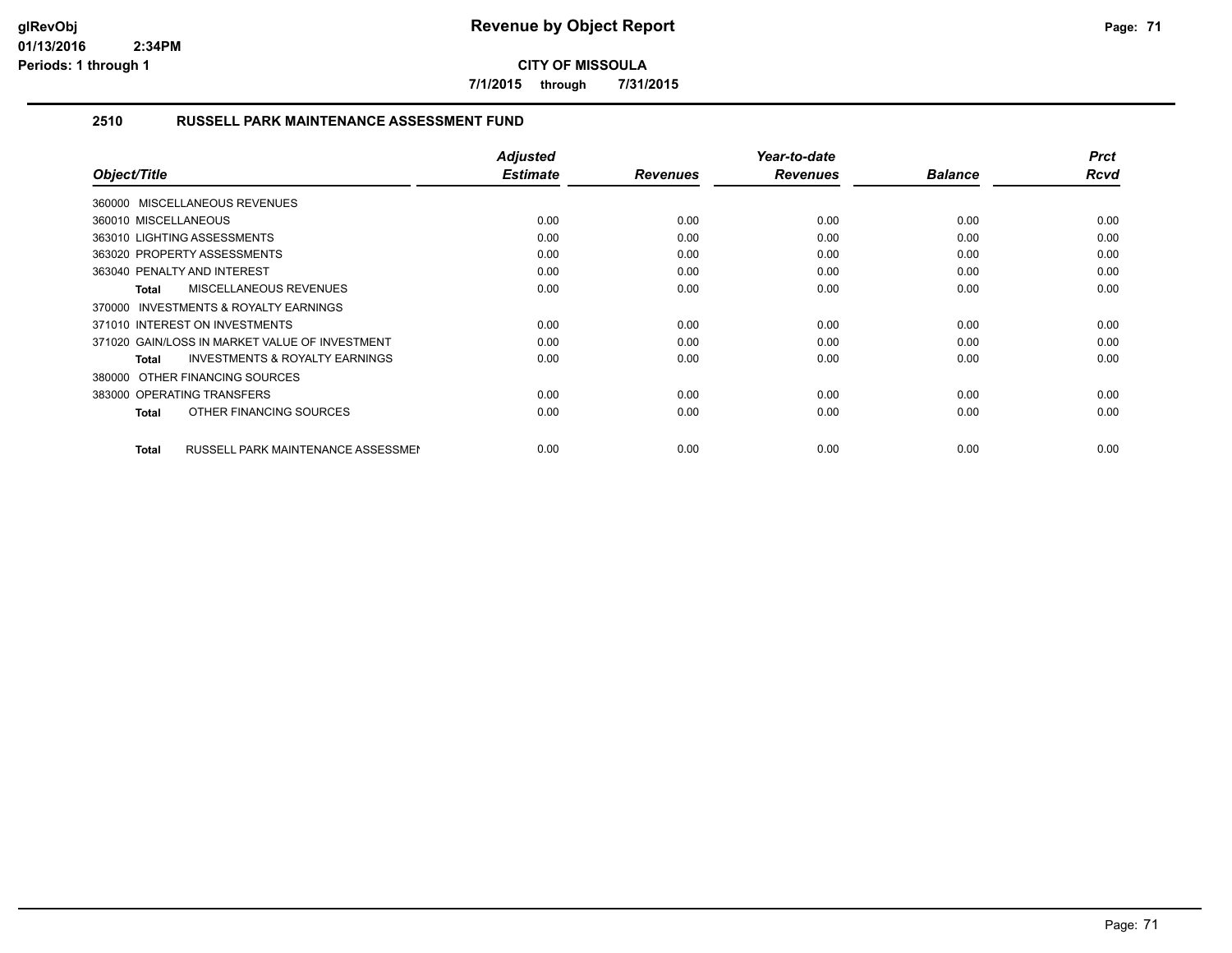**7/1/2015 through 7/31/2015**

# **2511 WILLOWWOOD PARK MAINTENANCE ASSESSMENT F**

| 2511 | <b>WILLOWWOOD PARK MAINTENANCE ASSESSMENT F</b> |  |
|------|-------------------------------------------------|--|
|      |                                                 |  |

|                                                           | <b>Adjusted</b> |                 | Year-to-date    |                | <b>Prct</b> |
|-----------------------------------------------------------|-----------------|-----------------|-----------------|----------------|-------------|
| Object/Title                                              | <b>Estimate</b> | <b>Revenues</b> | <b>Revenues</b> | <b>Balance</b> | <b>Rcvd</b> |
| 360000 MISCELLANEOUS REVENUES                             |                 |                 |                 |                |             |
| 360010 MISCELLANEOUS                                      | 0.00            | 0.00            | 0.00            | 0.00           | 0.00        |
| 363010 LIGHTING ASSESSMENTS                               | 0.00            | 0.00            | 0.00            | 0.00           | 0.00        |
| 363020 PROPERTY ASSESSMENTS                               | 0.00            | 0.00            | 0.00            | 0.00           | 0.00        |
| 363040 PENALTY AND INTEREST                               | 0.00            | 0.00            | 0.00            | 0.00           | 0.00        |
| MISCELLANEOUS REVENUES<br>Total                           | 0.00            | 0.00            | 0.00            | 0.00           | 0.00        |
| 370000 INVESTMENTS & ROYALTY EARNINGS                     |                 |                 |                 |                |             |
| 371010 INTEREST ON INVESTMENTS                            | 0.00            | 0.00            | 0.00            | 0.00           | 0.00        |
| 371020 GAIN/LOSS IN MARKET VALUE OF INVESTMENTS           | 0.00            | 0.00            | 0.00            | 0.00           | 0.00        |
| <b>INVESTMENTS &amp; ROYALTY EARNINGS</b><br><b>Total</b> | 0.00            | 0.00            | 0.00            | 0.00           | 0.00        |
| WILLOWWOOD PARK MAINTENANCE ASSES<br>Total                | 0.00            | 0.00            | 0.00            | 0.00           | 0.00        |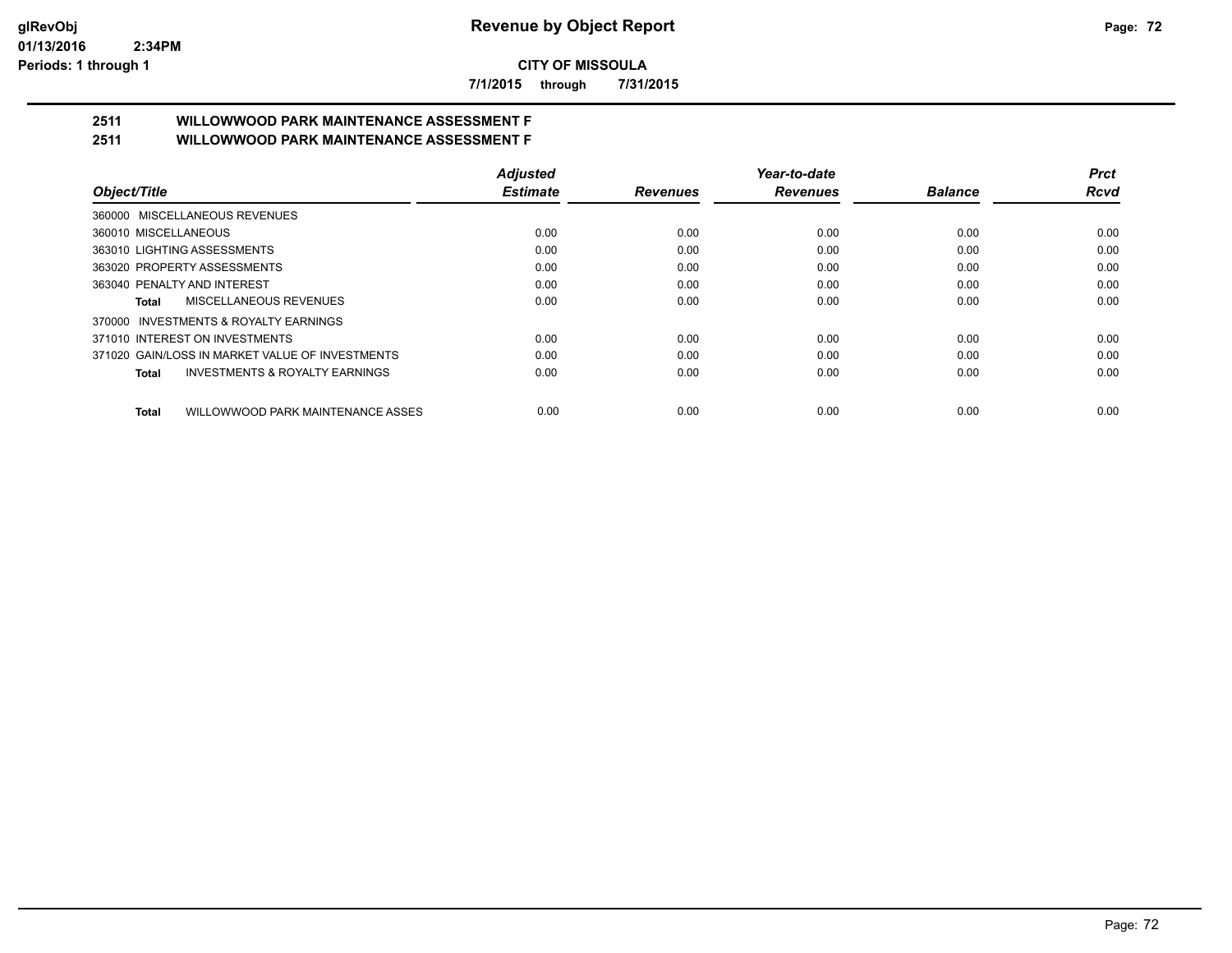**7/1/2015 through 7/31/2015**

## **2511 WILLOWWOOD PARK MAINTENANCE ASSESSMENT F**

|                                                     | <b>Adiusted</b> |                 | Year-to-date    |                | <b>Prct</b> |
|-----------------------------------------------------|-----------------|-----------------|-----------------|----------------|-------------|
| Object/Title                                        | <b>Estimate</b> | <b>Revenues</b> | <b>Revenues</b> | <b>Balance</b> | <b>Rcvd</b> |
| 360000 MISCELLANEOUS REVENUES                       |                 |                 |                 |                |             |
| 360010 MISCELLANEOUS                                | 0.00            | 0.00            | 0.00            | 0.00           | 0.00        |
| 363010 LIGHTING ASSESSMENTS                         | 0.00            | 0.00            | 0.00            | 0.00           | 0.00        |
| 363020 PROPERTY ASSESSMENTS                         | 0.00            | 0.00            | 0.00            | 0.00           | 0.00        |
| 363040 PENALTY AND INTEREST                         | 0.00            | 0.00            | 0.00            | 0.00           | 0.00        |
| MISCELLANEOUS REVENUES<br>Total                     | 0.00            | 0.00            | 0.00            | 0.00           | 0.00        |
| <b>INVESTMENTS &amp; ROYALTY EARNINGS</b><br>370000 |                 |                 |                 |                |             |
| 371010 INTEREST ON INVESTMENTS                      | 0.00            | 0.00            | 0.00            | 0.00           | 0.00        |
| 371020 GAIN/LOSS IN MARKET VALUE OF INVESTMENT      | 0.00            | 0.00            | 0.00            | 0.00           | 0.00        |
| <b>INVESTMENTS &amp; ROYALTY EARNINGS</b><br>Total  | 0.00            | 0.00            | 0.00            | 0.00           | 0.00        |
|                                                     |                 |                 |                 |                |             |
| Total<br>WILLOWWOOD PARK MAINTENANCE ASSES          | 0.00            | 0.00            | 0.00            | 0.00           | 0.00        |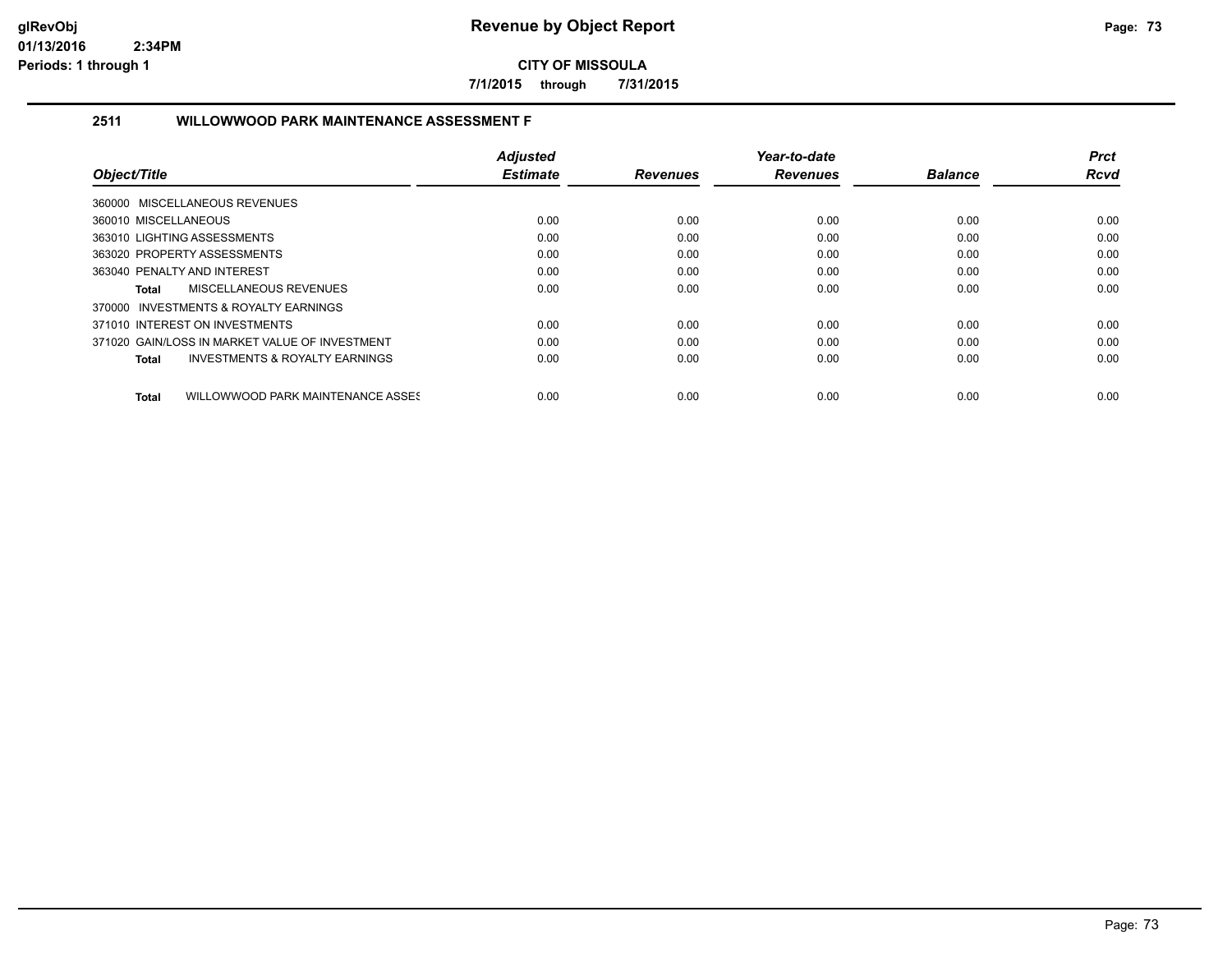**7/1/2015 through 7/31/2015**

**2512 ROAD DISTRICT #1**

**2512 ROAD DISTRICT #1**

|                                                    | <b>Adjusted</b> |                 | Year-to-date    |                | <b>Prct</b> |
|----------------------------------------------------|-----------------|-----------------|-----------------|----------------|-------------|
| Object/Title                                       | <b>Estimate</b> | <b>Revenues</b> | <b>Revenues</b> | <b>Balance</b> | <b>Rcvd</b> |
| 330000 INTERGOVERNMENTAL REVENUES                  |                 |                 |                 |                |             |
| 336023 STATE CONTRIB. - PERS                       | 0.00            | 0.00            | 0.00            | 0.00           | 0.00        |
| <b>INTERGOVERNMENTAL REVENUES</b><br>Total         | 0.00            | 0.00            | 0.00            | 0.00           | 0.00        |
| 360000 MISCELLANEOUS REVENUES                      |                 |                 |                 |                |             |
| 363020 PROPERTY ASSESSMENTS                        | 1,604,151.00    | $-30.246.72$    | $-30,246.72$    | 1,634,397.72   | $-1.89$     |
| 363040 PENALTY AND INTEREST                        | 0.00            | -785.92         | -785.92         | 785.92         | 0.00        |
| <b>MISCELLANEOUS REVENUES</b><br>Total             | 1,604,151.00    | $-31,032.64$    | $-31,032.64$    | 1,635,183.64   | $-1.93$     |
| INVESTMENTS & ROYALTY EARNINGS<br>370000           |                 |                 |                 |                |             |
| 371010 INTEREST ON INVESTMENTS                     | 0.00            | 0.00            | 0.00            | 0.00           | 0.00        |
| <b>INVESTMENTS &amp; ROYALTY EARNINGS</b><br>Total | 0.00            | 0.00            | 0.00            | 0.00           | 0.00        |
| OTHER FINANCING SOURCES<br>380000                  |                 |                 |                 |                |             |
| 381090 PROCEEDS FROM CAPITAL LEASE                 | 0.00            | 0.00            | 0.00            | 0.00           | 0.00        |
| OTHER FINANCING SOURCES<br>Total                   | 0.00            | 0.00            | 0.00            | 0.00           | 0.00        |
| <b>ROAD DISTRICT #1</b><br><b>Total</b>            | 1,604,151.00    | $-31,032.64$    | $-31,032.64$    | 1,635,183.64   | $-1.93$     |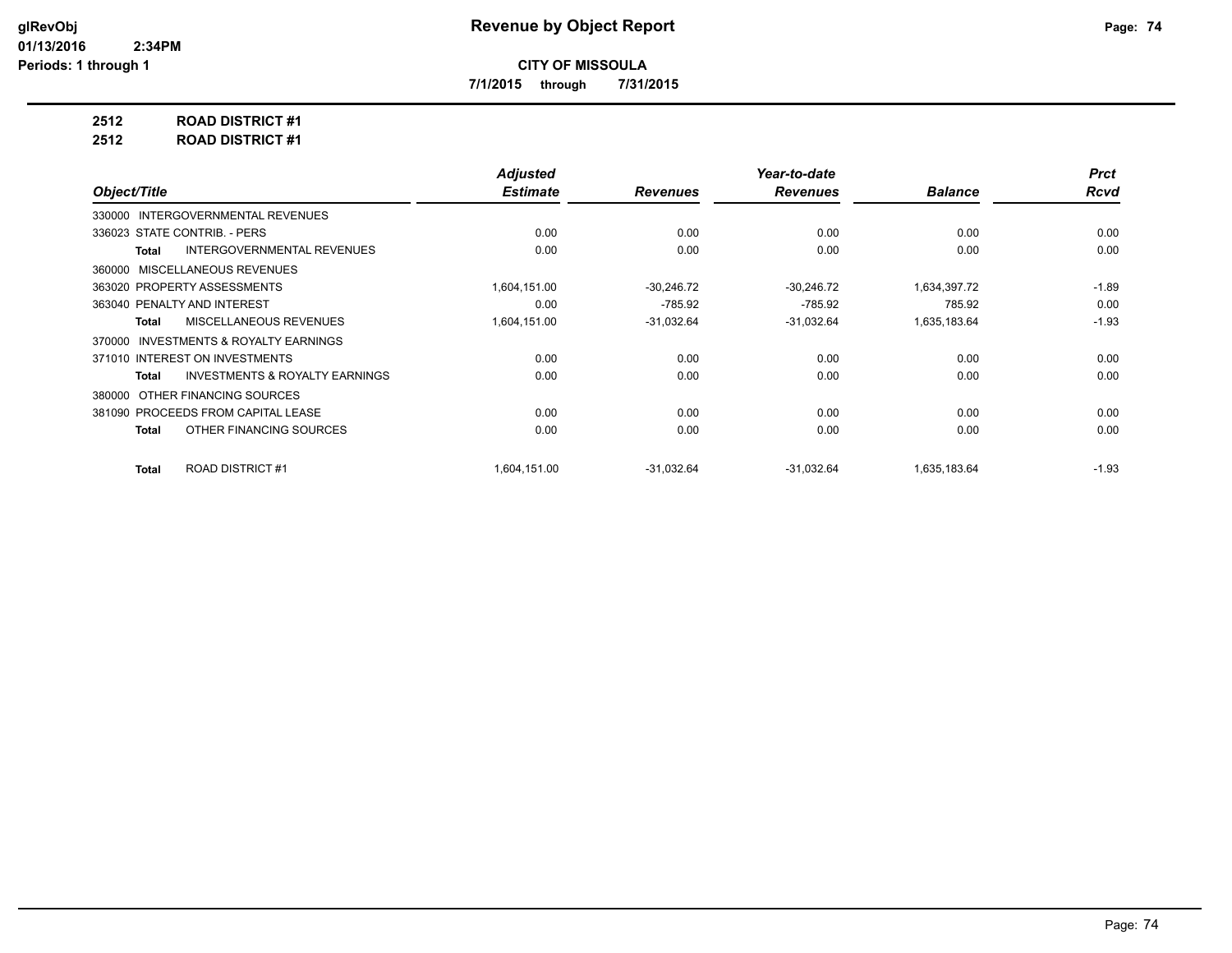**7/1/2015 through 7/31/2015**

#### **2512 ROAD DISTRICT #1**

| Object/Title                 |                                           | <b>Adjusted</b><br><b>Estimate</b> | <b>Revenues</b> | Year-to-date<br><b>Revenues</b> | <b>Balance</b> | <b>Prct</b><br><b>Rcvd</b> |
|------------------------------|-------------------------------------------|------------------------------------|-----------------|---------------------------------|----------------|----------------------------|
| 330000                       | INTERGOVERNMENTAL REVENUES                |                                    |                 |                                 |                |                            |
| 336023 STATE CONTRIB. - PERS |                                           | 0.00                               | 0.00            | 0.00                            | 0.00           | 0.00                       |
| Total                        | <b>INTERGOVERNMENTAL REVENUES</b>         | 0.00                               | 0.00            | 0.00                            | 0.00           | 0.00                       |
|                              | 360000 MISCELLANEOUS REVENUES             |                                    |                 |                                 |                |                            |
| 363020 PROPERTY ASSESSMENTS  |                                           | 1,604,151.00                       | $-30,246.72$    | $-30,246.72$                    | 1,634,397.72   | $-1.89$                    |
| 363040 PENALTY AND INTEREST  |                                           | 0.00                               | $-785.92$       | $-785.92$                       | 785.92         | 0.00                       |
| <b>Total</b>                 | MISCELLANEOUS REVENUES                    | 1,604,151.00                       | $-31,032.64$    | $-31,032.64$                    | 1,635,183.64   | $-1.93$                    |
| 370000                       | <b>INVESTMENTS &amp; ROYALTY EARNINGS</b> |                                    |                 |                                 |                |                            |
|                              | 371010 INTEREST ON INVESTMENTS            | 0.00                               | 0.00            | 0.00                            | 0.00           | 0.00                       |
| <b>Total</b>                 | <b>INVESTMENTS &amp; ROYALTY EARNINGS</b> | 0.00                               | 0.00            | 0.00                            | 0.00           | 0.00                       |
| 380000                       | OTHER FINANCING SOURCES                   |                                    |                 |                                 |                |                            |
|                              | 381090 PROCEEDS FROM CAPITAL LEASE        | 0.00                               | 0.00            | 0.00                            | 0.00           | 0.00                       |
| <b>Total</b>                 | OTHER FINANCING SOURCES                   | 0.00                               | 0.00            | 0.00                            | 0.00           | 0.00                       |
| Total                        | <b>ROAD DISTRICT #1</b>                   | 1.604.151.00                       | $-31.032.64$    | $-31.032.64$                    | 1.635.183.64   | $-1.93$                    |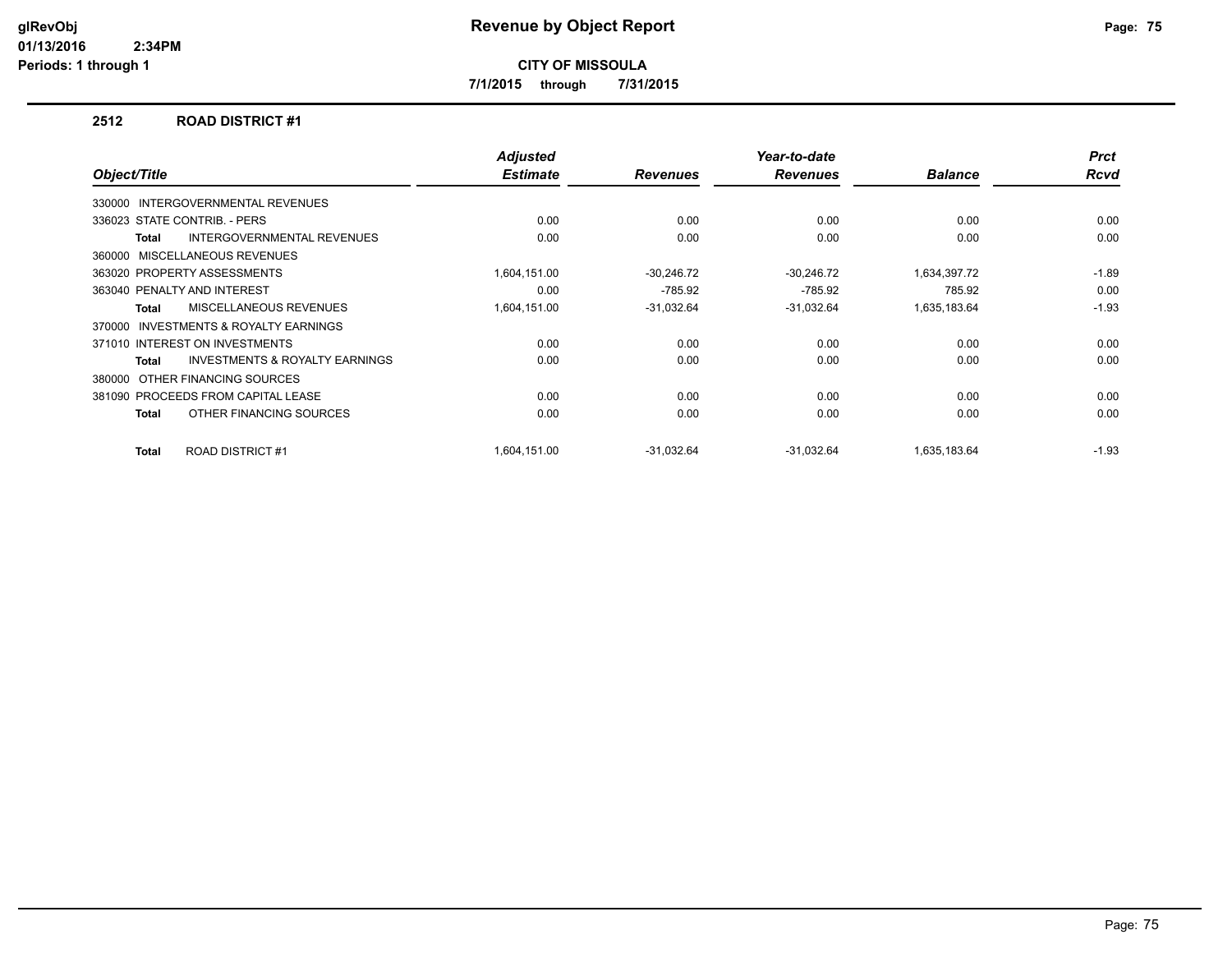**7/1/2015 through 7/31/2015**

**2513 PARK DISTRICT #1**

**2513 PARK DISTRICT #1**

|                                                    | <b>Adjusted</b> |                 | Year-to-date    |                | <b>Prct</b> |
|----------------------------------------------------|-----------------|-----------------|-----------------|----------------|-------------|
| Object/Title                                       | <b>Estimate</b> | <b>Revenues</b> | <b>Revenues</b> | <b>Balance</b> | <b>Rcvd</b> |
| 330000 INTERGOVERNMENTAL REVENUES                  |                 |                 |                 |                |             |
| 336023 STATE CONTRIB. - PERS                       | 0.00            | 6.29            | 6.29            | $-6.29$        | 0.00        |
| <b>INTERGOVERNMENTAL REVENUES</b><br>Total         | 0.00            | 6.29            | 6.29            | $-6.29$        | 0.00        |
| 360000 MISCELLANEOUS REVENUES                      |                 |                 |                 |                |             |
| 363020 PROPERTY ASSESSMENTS                        | 931,280.00      | $-16.541.43$    | $-16.541.43$    | 947,821.43     | $-1.78$     |
| 363040 PENALTY AND INTEREST                        | 0.00            | $-397.51$       | $-397.51$       | 397.51         | 0.00        |
| MISCELLANEOUS REVENUES<br>Total                    | 931,280.00      | $-16,938.94$    | $-16,938.94$    | 948,218.94     | $-1.82$     |
| 370000 INVESTMENTS & ROYALTY EARNINGS              |                 |                 |                 |                |             |
| 371010 INTEREST ON INVESTMENTS                     | 0.00            | 0.00            | 0.00            | 0.00           | 0.00        |
| <b>INVESTMENTS &amp; ROYALTY EARNINGS</b><br>Total | 0.00            | 0.00            | 0.00            | 0.00           | 0.00        |
| 380000 OTHER FINANCING SOURCES                     |                 |                 |                 |                |             |
| 381090 PROCEEDS FROM CAPITAL LEASE                 | 0.00            | 0.00            | 0.00            | 0.00           | 0.00        |
| OTHER FINANCING SOURCES<br>Total                   | 0.00            | 0.00            | 0.00            | 0.00           | 0.00        |
|                                                    |                 |                 |                 |                |             |
| <b>PARK DISTRICT #1</b><br>Total                   | 931,280.00      | $-16,932.65$    | $-16,932.65$    | 948,212.65     | $-1.82$     |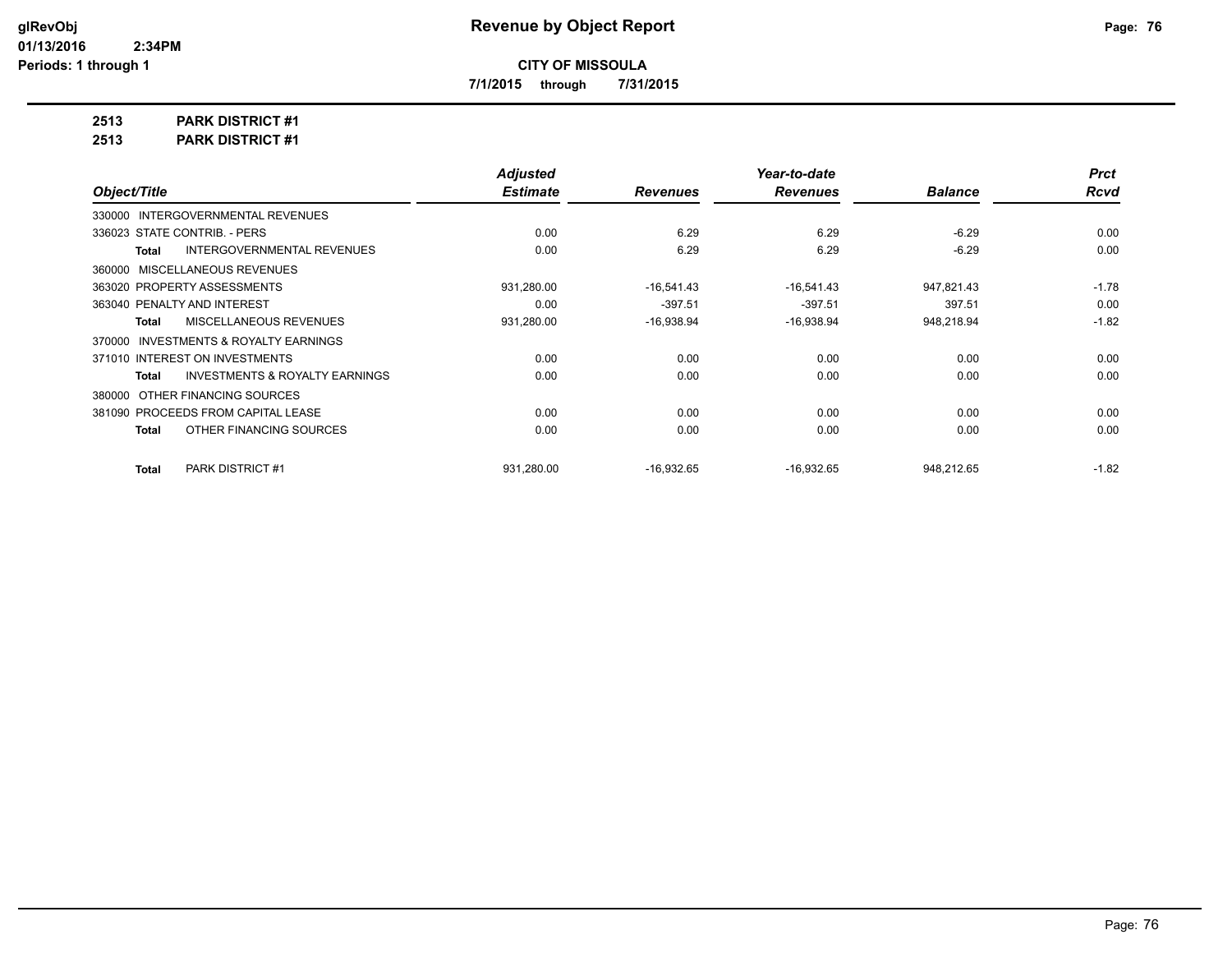**7/1/2015 through 7/31/2015**

#### **2513 PARK DISTRICT #1**

|              |                                           | <b>Adjusted</b> |                 | Year-to-date    |                | <b>Prct</b> |
|--------------|-------------------------------------------|-----------------|-----------------|-----------------|----------------|-------------|
| Object/Title |                                           | <b>Estimate</b> | <b>Revenues</b> | <b>Revenues</b> | <b>Balance</b> | <b>Rcvd</b> |
|              | 330000 INTERGOVERNMENTAL REVENUES         |                 |                 |                 |                |             |
|              | 336023 STATE CONTRIB. - PERS              | 0.00            | 6.29            | 6.29            | $-6.29$        | 0.00        |
| Total        | <b>INTERGOVERNMENTAL REVENUES</b>         | 0.00            | 6.29            | 6.29            | $-6.29$        | 0.00        |
|              | 360000 MISCELLANEOUS REVENUES             |                 |                 |                 |                |             |
|              | 363020 PROPERTY ASSESSMENTS               | 931,280.00      | -16,541.43      | $-16,541.43$    | 947,821.43     | $-1.78$     |
|              | 363040 PENALTY AND INTEREST               | 0.00            | $-397.51$       | $-397.51$       | 397.51         | 0.00        |
| <b>Total</b> | MISCELLANEOUS REVENUES                    | 931,280.00      | $-16,938.94$    | $-16,938.94$    | 948,218.94     | $-1.82$     |
| 370000       | <b>INVESTMENTS &amp; ROYALTY EARNINGS</b> |                 |                 |                 |                |             |
|              | 371010 INTEREST ON INVESTMENTS            | 0.00            | 0.00            | 0.00            | 0.00           | 0.00        |
| Total        | <b>INVESTMENTS &amp; ROYALTY EARNINGS</b> | 0.00            | 0.00            | 0.00            | 0.00           | 0.00        |
|              | 380000 OTHER FINANCING SOURCES            |                 |                 |                 |                |             |
|              | 381090 PROCEEDS FROM CAPITAL LEASE        | 0.00            | 0.00            | 0.00            | 0.00           | 0.00        |
| Total        | OTHER FINANCING SOURCES                   | 0.00            | 0.00            | 0.00            | 0.00           | 0.00        |
| Total        | <b>PARK DISTRICT #1</b>                   | 931.280.00      | $-16.932.65$    | $-16.932.65$    | 948.212.65     | $-1.82$     |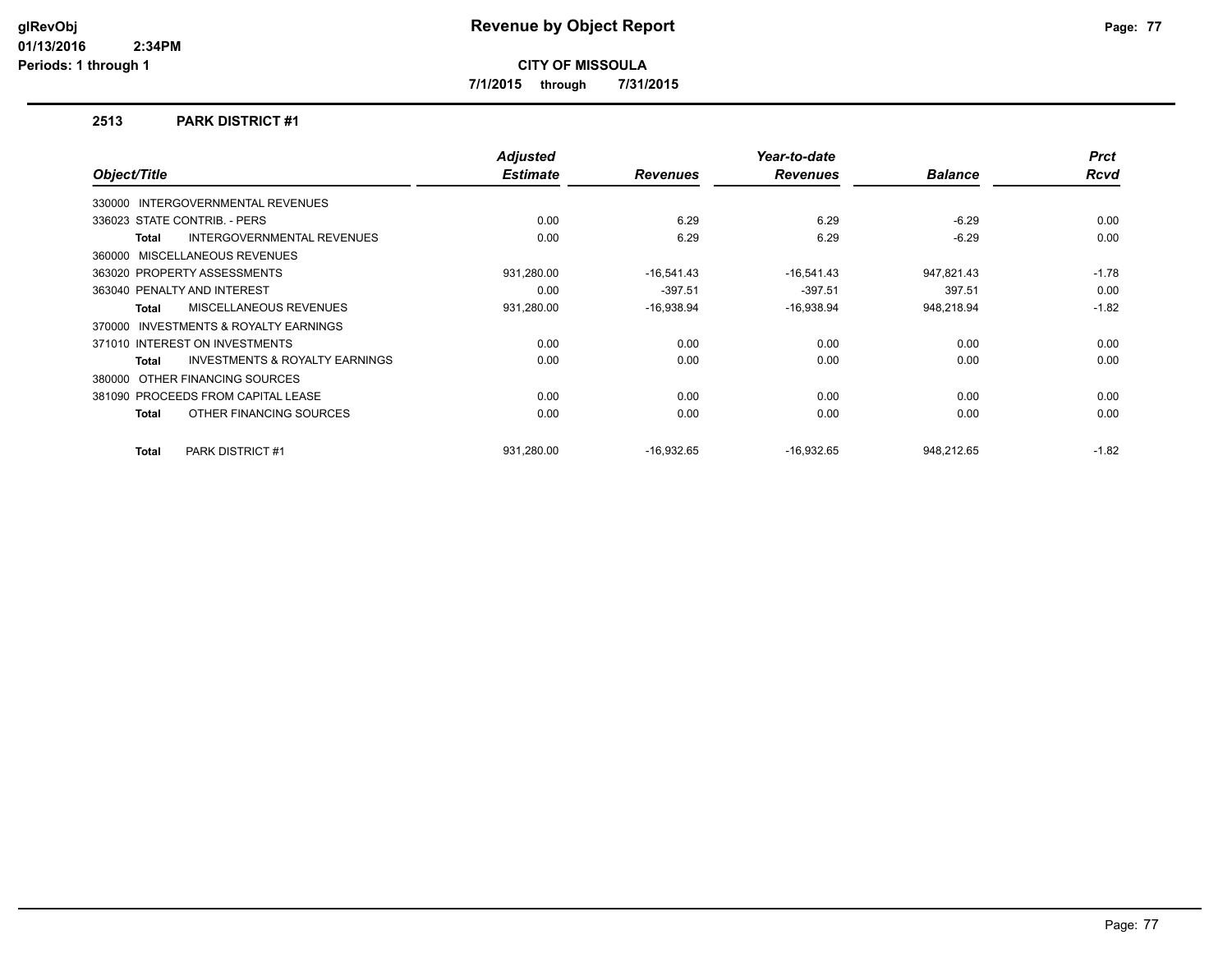**7/1/2015 through 7/31/2015**

# **2820 STATE GAS TAX FUND**

**2820 STATE GAS TAX FUND**

|                                         | <b>Adjusted</b> |                 | Year-to-date    |                | <b>Prct</b> |
|-----------------------------------------|-----------------|-----------------|-----------------|----------------|-------------|
| Object/Title                            | <b>Estimate</b> | <b>Revenues</b> | <b>Revenues</b> | <b>Balance</b> | <b>Rcvd</b> |
| 330000 INTERGOVERNMENTAL REVENUES       |                 |                 |                 |                |             |
| 331052 MDT CMAQ STRIPING GRANT          | 0.00            | 0.00            | 0.00            | 0.00           | 0.00        |
| 334040 GAS TAX APPORTIONMENT            | 1.080.419.00    | 90.034.89       | 90.034.89       | 990.384.11     | 8.33        |
| INTERGOVERNMENTAL REVENUES<br>Total     | 1,080,419.00    | 90,034.89       | 90.034.89       | 990,384.11     | 8.33        |
| 380000 OTHER FINANCING SOURCES          |                 |                 |                 |                |             |
| 383000 OPERATING TRANSFERS              | 0.00            | 0.00            | 0.00            | 0.00           | 0.00        |
| OTHER FINANCING SOURCES<br><b>Total</b> | 0.00            | 0.00            | 0.00            | 0.00           | 0.00        |
| STATE GAS TAX FUND<br>Total             | 1.080.419.00    | 90.034.89       | 90.034.89       | 990.384.11     | 8.33        |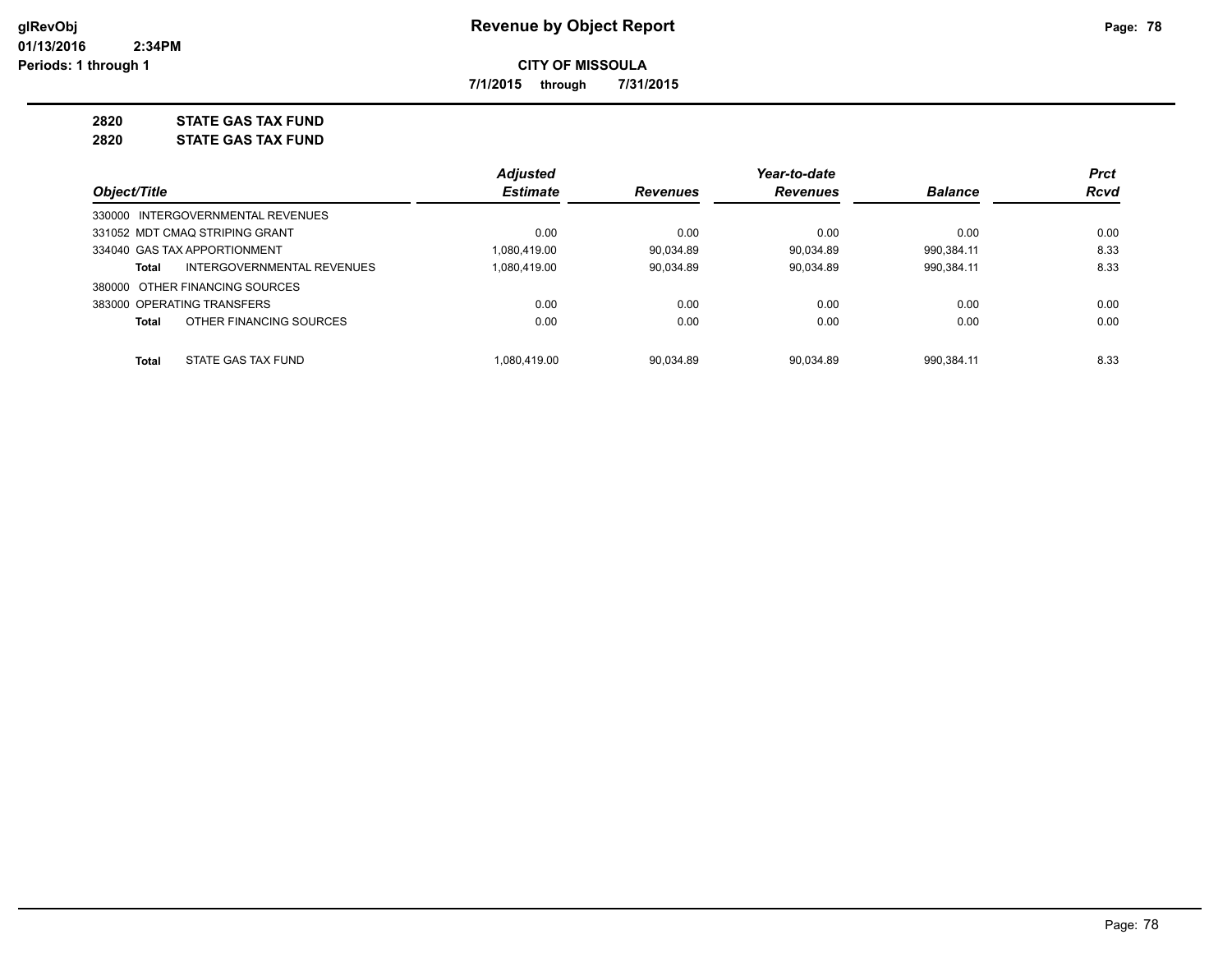**7/1/2015 through 7/31/2015**

## **2820 STATE GAS TAX FUND**

|              |                                   | <b>Adjusted</b> |                 | Year-to-date    |                | <b>Prct</b> |
|--------------|-----------------------------------|-----------------|-----------------|-----------------|----------------|-------------|
| Object/Title |                                   | <b>Estimate</b> | <b>Revenues</b> | <b>Revenues</b> | <b>Balance</b> | <b>Rcvd</b> |
|              | 330000 INTERGOVERNMENTAL REVENUES |                 |                 |                 |                |             |
|              | 331052 MDT CMAQ STRIPING GRANT    | 0.00            | 0.00            | 0.00            | 0.00           | 0.00        |
|              | 334040 GAS TAX APPORTIONMENT      | 1.080.419.00    | 90.034.89       | 90.034.89       | 990.384.11     | 8.33        |
| <b>Total</b> | INTERGOVERNMENTAL REVENUES        | 1,080,419.00    | 90,034.89       | 90,034.89       | 990,384.11     | 8.33        |
|              | 380000 OTHER FINANCING SOURCES    |                 |                 |                 |                |             |
|              | 383000 OPERATING TRANSFERS        | 0.00            | 0.00            | 0.00            | 0.00           | 0.00        |
| <b>Total</b> | OTHER FINANCING SOURCES           | 0.00            | 0.00            | 0.00            | 0.00           | 0.00        |
| <b>Total</b> | STATE GAS TAX FUND                | 1.080.419.00    | 90.034.89       | 90.034.89       | 990.384.11     | 8.33        |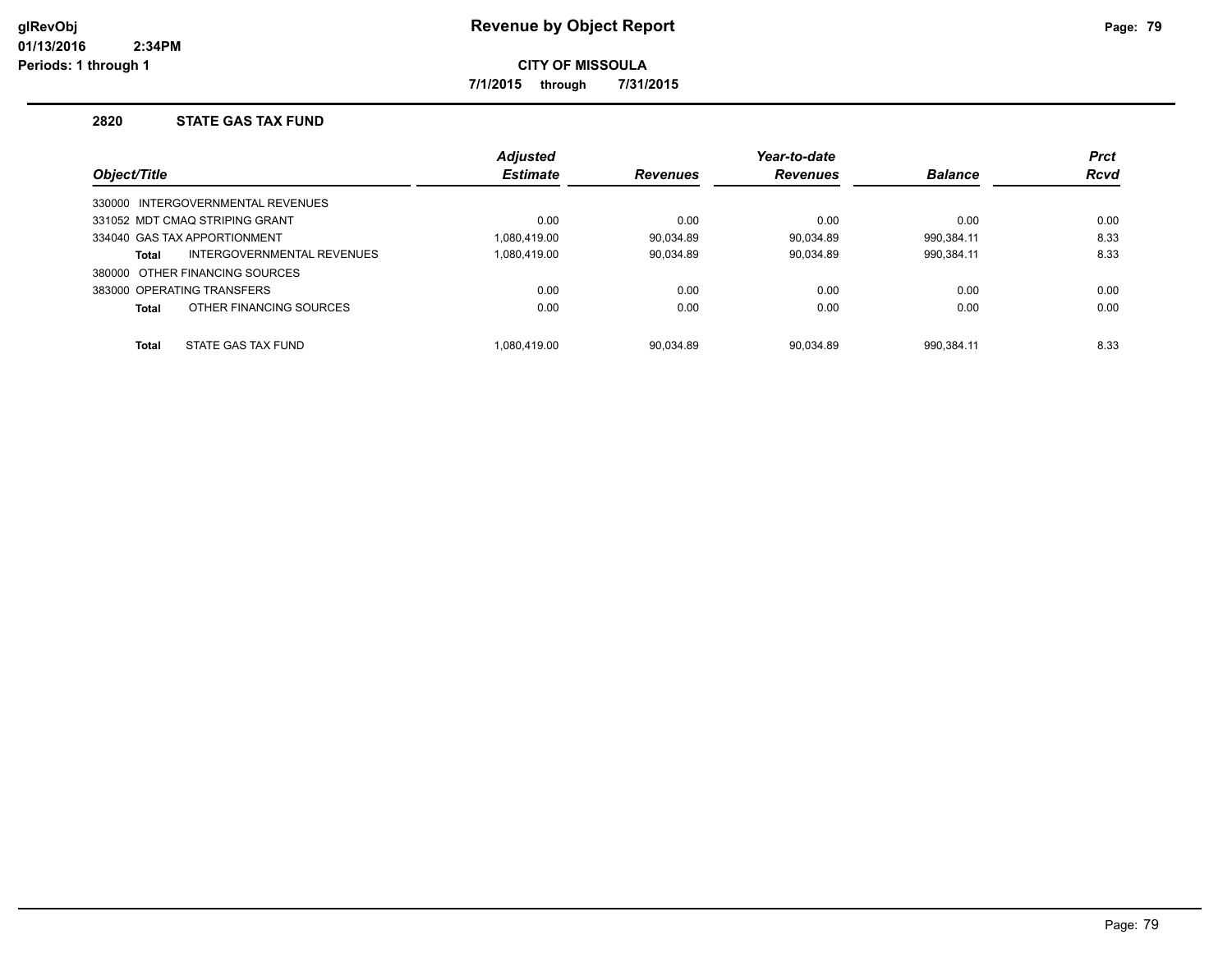**7/1/2015 through 7/31/2015**

#### **2917 CRIME VICTIM SURCHARGE**

**2917 CRIME VICTIM SURCHARGE**

|                                                 | <b>Adjusted</b> |                 | Year-to-date    |                | <b>Prct</b> |
|-------------------------------------------------|-----------------|-----------------|-----------------|----------------|-------------|
| Object/Title                                    | <b>Estimate</b> | <b>Revenues</b> | <b>Revenues</b> | <b>Balance</b> | <b>Rcvd</b> |
| 350000 FINES & FORFEITURES                      |                 |                 |                 |                |             |
| 351032 SURCHARGE ON FINES                       | 0.00            | 0.00            | 0.00            | 0.00           | 0.00        |
| <b>FINES &amp; FORFEITURES</b><br>Total         | 0.00            | 0.00            | 0.00            | 0.00           | 0.00        |
| 370000 INVESTMENTS & ROYALTY EARNINGS           |                 |                 |                 |                |             |
| 371010 INTEREST ON INVESTMENTS                  | 0.00            | 0.00            | 0.00            | 0.00           | 0.00        |
| 371020 GAIN/LOSS IN MARKET VALUE OF INVESTMENTS | 0.00            | 0.00            | 0.00            | 0.00           | 0.00        |
| INVESTMENTS & ROYALTY EARNINGS<br>Total         | 0.00            | 0.00            | 0.00            | 0.00           | 0.00        |
| <b>CRIME VICTIM SURCHARGE</b><br><b>Total</b>   | 0.00            | 0.00            | 0.00            | 0.00           | 0.00        |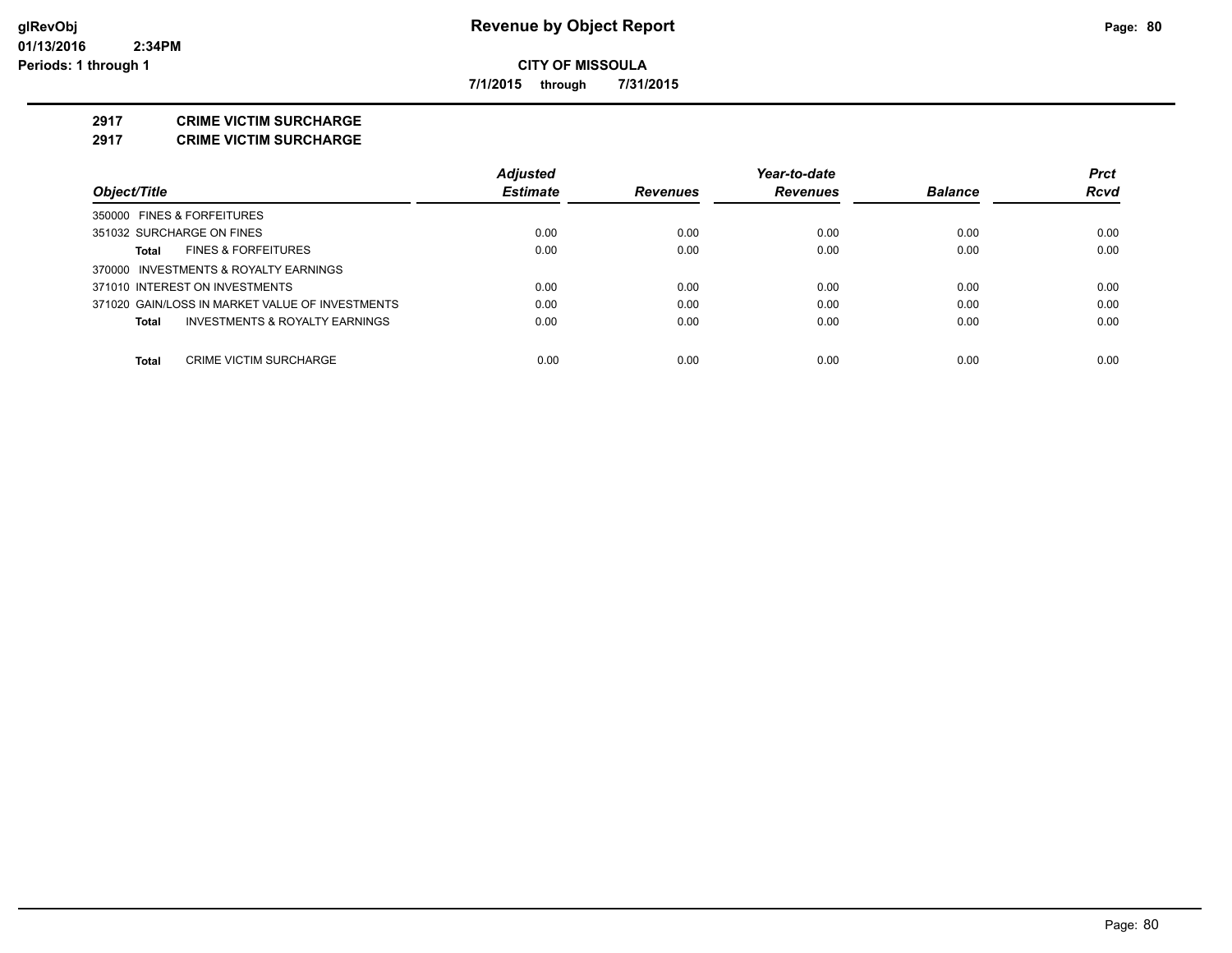**7/1/2015 through 7/31/2015**

## **2917 CRIME VICTIM SURCHARGE**

|                                                | <b>Adjusted</b> |                 | Year-to-date    |                | <b>Prct</b> |
|------------------------------------------------|-----------------|-----------------|-----------------|----------------|-------------|
| Object/Title                                   | <b>Estimate</b> | <b>Revenues</b> | <b>Revenues</b> | <b>Balance</b> | <b>Rcvd</b> |
| 350000 FINES & FORFEITURES                     |                 |                 |                 |                |             |
| 351032 SURCHARGE ON FINES                      | 0.00            | 0.00            | 0.00            | 0.00           | 0.00        |
| <b>FINES &amp; FORFEITURES</b><br>Total        | 0.00            | 0.00            | 0.00            | 0.00           | 0.00        |
| 370000 INVESTMENTS & ROYALTY EARNINGS          |                 |                 |                 |                |             |
| 371010 INTEREST ON INVESTMENTS                 | 0.00            | 0.00            | 0.00            | 0.00           | 0.00        |
| 371020 GAIN/LOSS IN MARKET VALUE OF INVESTMENT | 0.00            | 0.00            | 0.00            | 0.00           | 0.00        |
| INVESTMENTS & ROYALTY EARNINGS<br>Total        | 0.00            | 0.00            | 0.00            | 0.00           | 0.00        |
|                                                |                 |                 |                 |                |             |
| <b>Total</b><br><b>CRIME VICTIM SURCHARGE</b>  | 0.00            | 0.00            | 0.00            | 0.00           | 0.00        |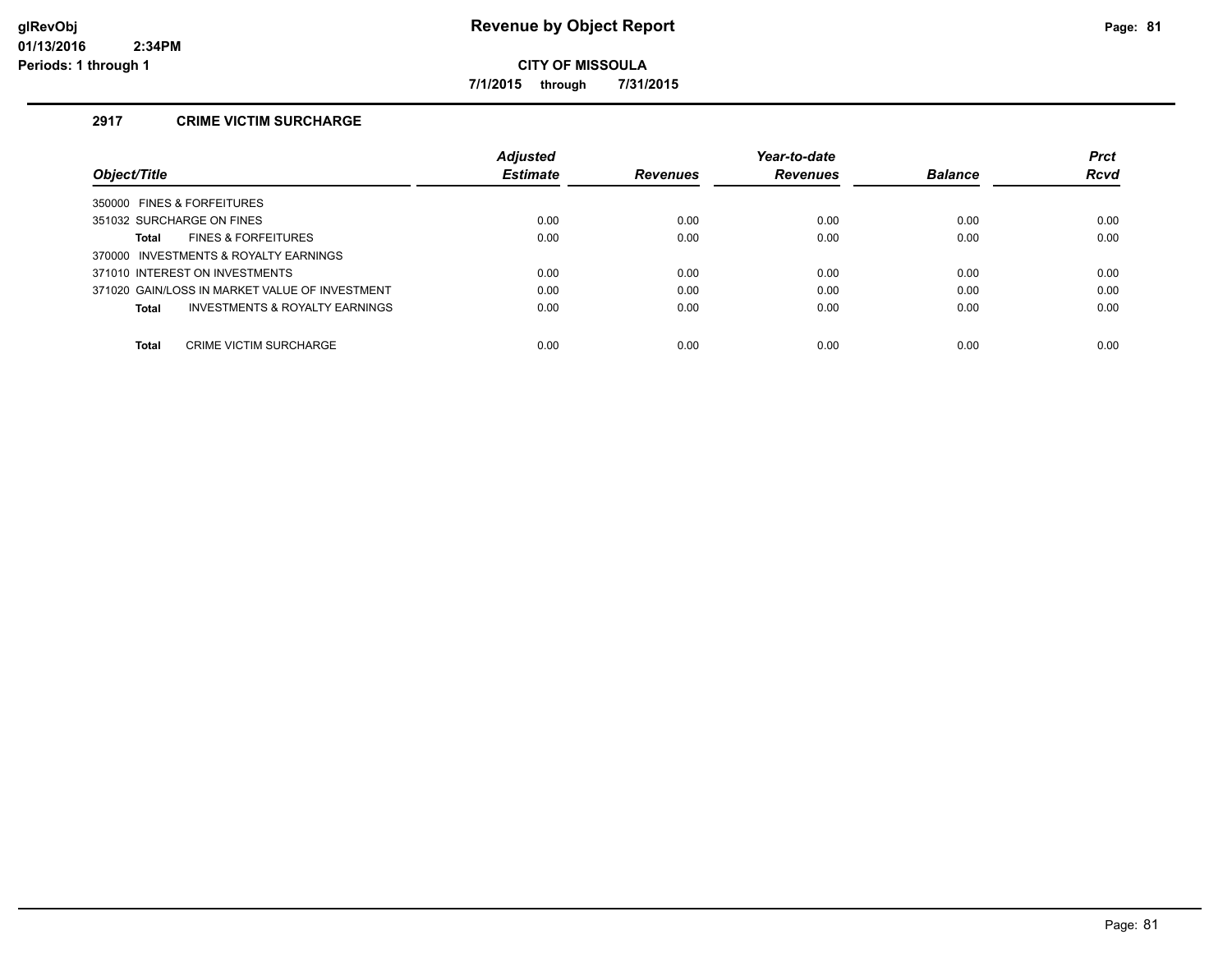**7/1/2015 through 7/31/2015**

# **2918 LAW ENFORCEMENT BLOCK GRANT FUND**

## **2918 LAW ENFORCEMENT BLOCK GRANT FUND**

|                                                           | <b>Adjusted</b> |                 | Year-to-date    |                | <b>Prct</b> |
|-----------------------------------------------------------|-----------------|-----------------|-----------------|----------------|-------------|
| Object/Title                                              | <b>Estimate</b> | <b>Revenues</b> | <b>Revenues</b> | <b>Balance</b> | <b>Rcvd</b> |
| 330000 INTERGOVERNMENTAL REVENUES                         |                 |                 |                 |                |             |
| 331000 FEDERAL GRANTS                                     | 24,590.00       | 0.00            | 0.00            | 24,590.00      | 0.00        |
| 331001 BYRNE DISCRETIONARY                                | 0.00            | 0.00            | 0.00            | 0.00           | 0.00        |
| 331022 EQUIPMENT GRANT                                    | 0.00            | 0.00            | 0.00            | 0.00           | 0.00        |
| 331023 COPS HIRING GRANT 2011                             | 42,000.00       | 0.00            | 0.00            | 42,000.00      | 0.00        |
| 331024 DEPT OF JUSTICE GRANTS                             | 0.00            | 0.00            | 0.00            | 0.00           | 0.00        |
| 331026 ICAC GRANT                                         | 0.00            | 0.00            | 0.00            | 0.00           | 0.00        |
| 331027 JAG GRANTS REVENUE                                 | 0.00            | $-904.61$       | $-904.61$       | 904.61         | 0.00        |
| 331028 JAG VII                                            | 0.00            | 0.00            | 0.00            | 0.00           | 0.00        |
| 336021 STATE CONTRIB - POLICE RETIREMENT                  | 0.00            | 0.00            | 0.00            | 0.00           | 0.00        |
| <b>INTERGOVERNMENTAL REVENUES</b><br><b>Total</b>         | 66,590.00       | $-904.61$       | $-904.61$       | 67,494.61      | $-1.36$     |
| 340000 CHARGES FOR SERVICES                               |                 |                 |                 |                |             |
| 342010 POLICE/BID AGREEMENT                               | 0.00            | 0.00            | 0.00            | 0.00           | 0.00        |
| <b>CHARGES FOR SERVICES</b><br><b>Total</b>               | 0.00            | 0.00            | 0.00            | 0.00           | 0.00        |
| 360000 MISCELLANEOUS REVENUES                             |                 |                 |                 |                |             |
| 360010 MISCELLANEOUS                                      | 0.00            | 0.00            | 0.00            | 0.00           | 0.00        |
| MISCELLANEOUS REVENUES<br><b>Total</b>                    | 0.00            | 0.00            | 0.00            | 0.00           | 0.00        |
| <b>INVESTMENTS &amp; ROYALTY EARNINGS</b><br>370000       |                 |                 |                 |                |             |
| 371010 INTEREST ON INVESTMENTS                            | 0.00            | 0.00            | 0.00            | 0.00           | 0.00        |
| 371020 GAIN/LOSS IN MARKET VALUE OF INVESTMENTS           | 0.00            | 0.00            | 0.00            | 0.00           | 0.00        |
| <b>INVESTMENTS &amp; ROYALTY EARNINGS</b><br><b>Total</b> | 0.00            | 0.00            | 0.00            | 0.00           | 0.00        |
| 380000 OTHER FINANCING SOURCES                            |                 |                 |                 |                |             |
| 383023 TRANS FR DRUG FORFEITURE                           | 0.00            | 0.00            | 0.00            | 0.00           | 0.00        |
| 383036 TRANSFER - GRANT                                   | 0.00            | 0.00            | 0.00            | 0.00           | 0.00        |
| OTHER FINANCING SOURCES<br><b>Total</b>                   | 0.00            | 0.00            | 0.00            | 0.00           | 0.00        |
| LAW ENFORCEMENT BLOCK GRANT FUND<br><b>Total</b>          | 66,590.00       | $-904.61$       | $-904.61$       | 67,494.61      | $-1.36$     |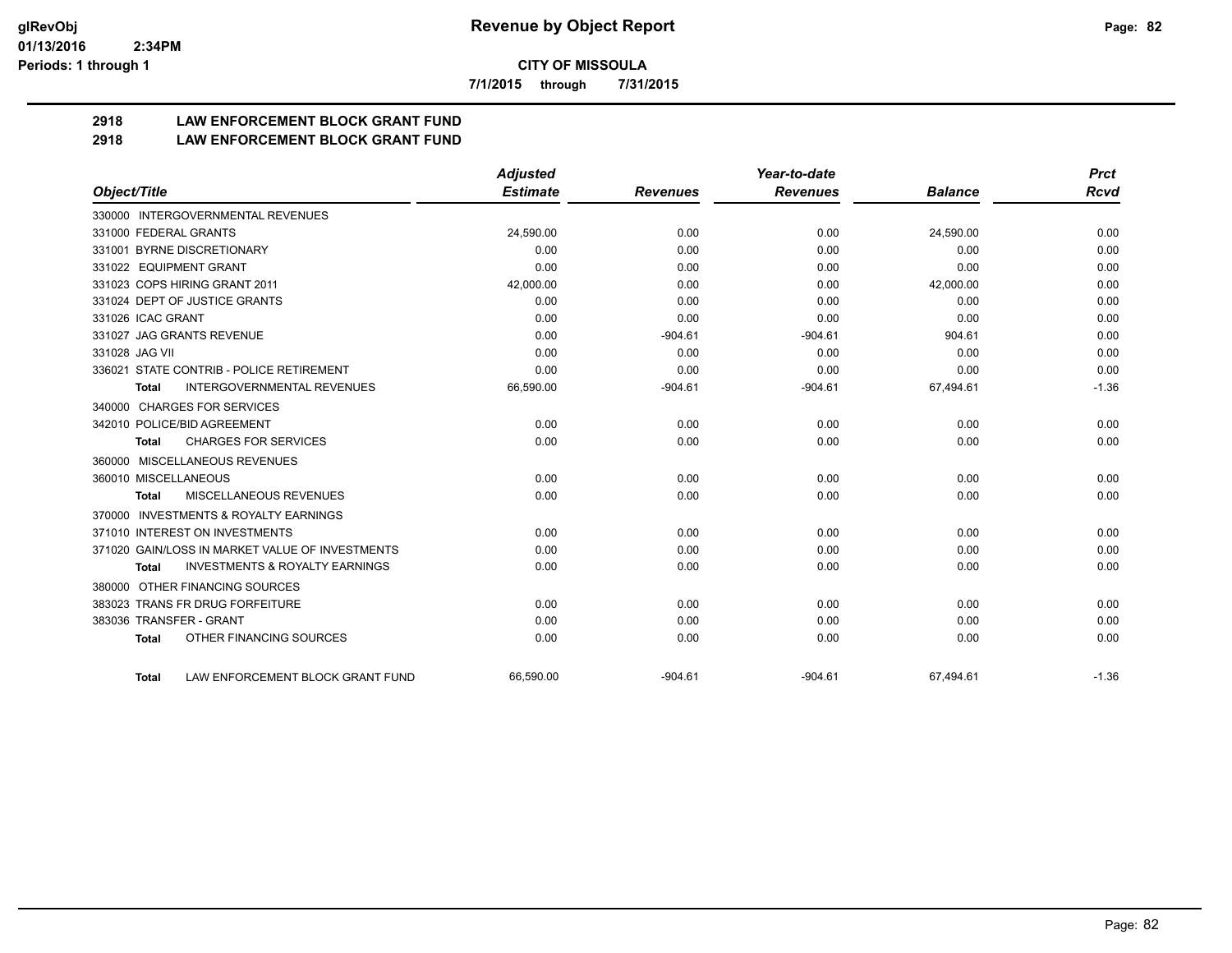**7/1/2015 through 7/31/2015**

## **2918 LAW ENFORCEMENT BLOCK GRANT FUND**

|                                                           | <b>Adjusted</b> |                 | Year-to-date    |                | <b>Prct</b> |
|-----------------------------------------------------------|-----------------|-----------------|-----------------|----------------|-------------|
| Object/Title                                              | <b>Estimate</b> | <b>Revenues</b> | <b>Revenues</b> | <b>Balance</b> | <b>Rcvd</b> |
| 330000 INTERGOVERNMENTAL REVENUES                         |                 |                 |                 |                |             |
| 331000 FEDERAL GRANTS                                     | 24,590.00       | 0.00            | 0.00            | 24,590.00      | 0.00        |
| 331001 BYRNE DISCRETIONARY                                | 0.00            | 0.00            | 0.00            | 0.00           | 0.00        |
| 331022 EQUIPMENT GRANT                                    | 0.00            | 0.00            | 0.00            | 0.00           | 0.00        |
| 331023 COPS HIRING GRANT 2011                             | 42,000.00       | 0.00            | 0.00            | 42,000.00      | 0.00        |
| 331024 DEPT OF JUSTICE GRANTS                             | 0.00            | 0.00            | 0.00            | 0.00           | 0.00        |
| 331026 ICAC GRANT                                         | 0.00            | 0.00            | 0.00            | 0.00           | 0.00        |
| 331027 JAG GRANTS REVENUE                                 | 0.00            | $-904.61$       | $-904.61$       | 904.61         | 0.00        |
| 331028 JAG VII                                            | 0.00            | 0.00            | 0.00            | 0.00           | 0.00        |
| 336021 STATE CONTRIB - POLICE RETIREMENT                  | 0.00            | 0.00            | 0.00            | 0.00           | 0.00        |
| <b>INTERGOVERNMENTAL REVENUES</b><br>Total                | 66,590.00       | $-904.61$       | $-904.61$       | 67,494.61      | $-1.36$     |
| 340000 CHARGES FOR SERVICES                               |                 |                 |                 |                |             |
| 342010 POLICE/BID AGREEMENT                               | 0.00            | 0.00            | 0.00            | 0.00           | 0.00        |
| <b>CHARGES FOR SERVICES</b><br>Total                      | 0.00            | 0.00            | 0.00            | 0.00           | 0.00        |
| 360000 MISCELLANEOUS REVENUES                             |                 |                 |                 |                |             |
| 360010 MISCELLANEOUS                                      | 0.00            | 0.00            | 0.00            | 0.00           | 0.00        |
| MISCELLANEOUS REVENUES<br><b>Total</b>                    | 0.00            | 0.00            | 0.00            | 0.00           | 0.00        |
| 370000 INVESTMENTS & ROYALTY EARNINGS                     |                 |                 |                 |                |             |
| 371010 INTEREST ON INVESTMENTS                            | 0.00            | 0.00            | 0.00            | 0.00           | 0.00        |
| 371020 GAIN/LOSS IN MARKET VALUE OF INVESTMENT            | 0.00            | 0.00            | 0.00            | 0.00           | 0.00        |
| <b>INVESTMENTS &amp; ROYALTY EARNINGS</b><br><b>Total</b> | 0.00            | 0.00            | 0.00            | 0.00           | 0.00        |
| 380000 OTHER FINANCING SOURCES                            |                 |                 |                 |                |             |
| 383023 TRANS FR DRUG FORFEITURE                           | 0.00            | 0.00            | 0.00            | 0.00           | 0.00        |
| 383036 TRANSFER - GRANT                                   | 0.00            | 0.00            | 0.00            | 0.00           | 0.00        |
| OTHER FINANCING SOURCES<br><b>Total</b>                   | 0.00            | 0.00            | 0.00            | 0.00           | 0.00        |
| LAW ENFORCEMENT BLOCK GRANT FUND<br>Total                 | 66.590.00       | $-904.61$       | $-904.61$       | 67.494.61      | $-1.36$     |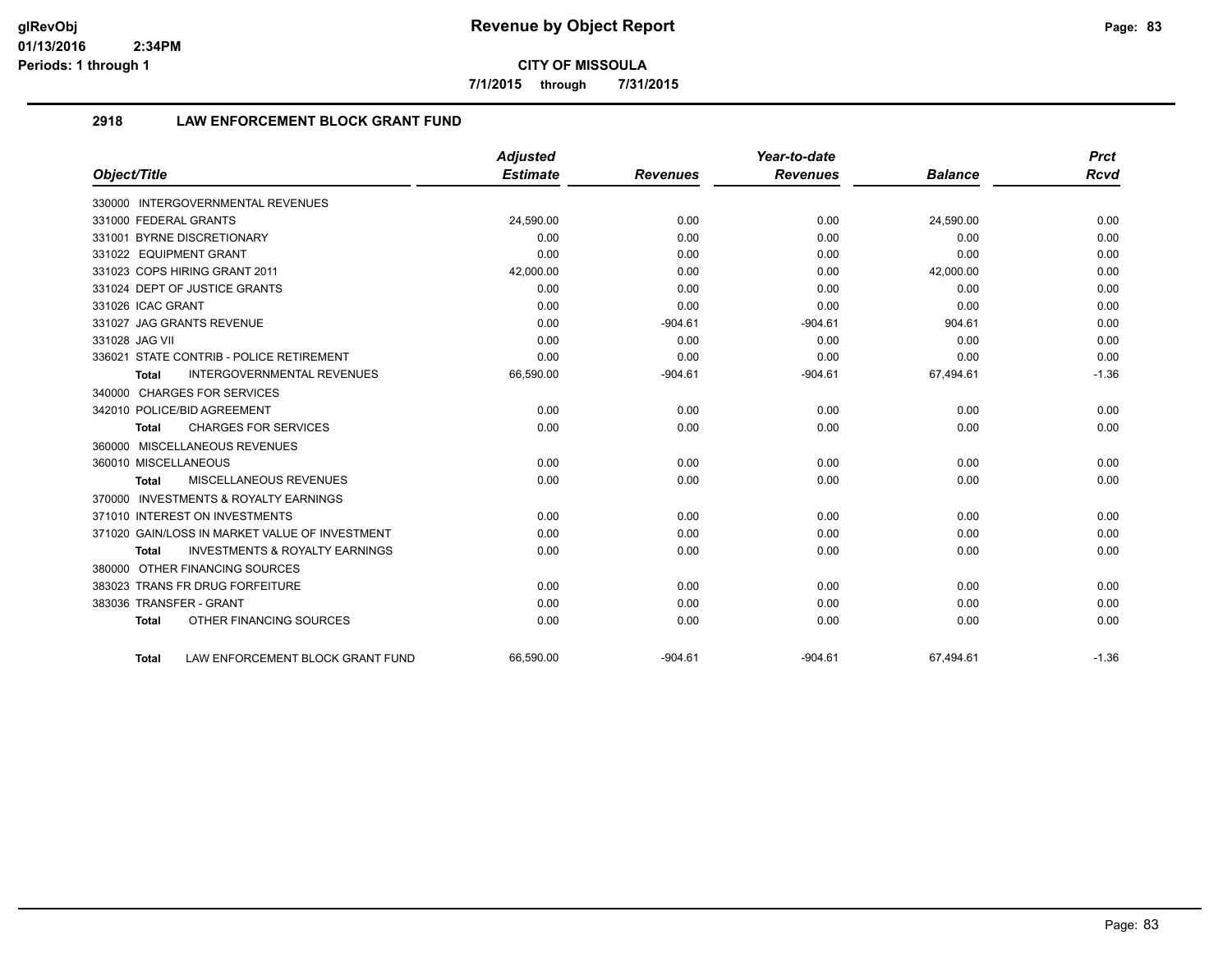**7/1/2015 through 7/31/2015**

## **2919 HIDTA FUND**

**2919 HIDTA FUND**

|                                                    | <b>Adjusted</b> |                 | Year-to-date    |                | <b>Prct</b> |
|----------------------------------------------------|-----------------|-----------------|-----------------|----------------|-------------|
| Object/Title                                       | <b>Estimate</b> | <b>Revenues</b> | <b>Revenues</b> | <b>Balance</b> | <b>Rcvd</b> |
| 340000 CHARGES FOR SERVICES                        |                 |                 |                 |                |             |
| 342013 SECURITY INVEST FEES                        | 50,000.00       | 22.50           | 22.50           | 49.977.50      | 0.05        |
| 342014 POLICE DEPARTMENT SERVICE FEES              | 142,300.00      | 0.00            | 0.00            | 142,300.00     | 0.00        |
| <b>CHARGES FOR SERVICES</b><br>Total               | 192,300.00      | 22.50           | 22.50           | 192,277.50     | 0.01        |
| 360000 MISCELLANEOUS REVENUES                      |                 |                 |                 |                |             |
| 360010 MISCELLANEOUS                               | 0.00            | 0.00            | 0.00            | 0.00           | 0.00        |
| MISCELLANEOUS REVENUES<br>Total                    | 0.00            | 0.00            | 0.00            | 0.00           | 0.00        |
| 370000 INVESTMENTS & ROYALTY EARNINGS              |                 |                 |                 |                |             |
| 371010 INTEREST ON INVESTMENTS                     | 0.00            | 0.00            | 0.00            | 0.00           | 0.00        |
| <b>INVESTMENTS &amp; ROYALTY EARNINGS</b><br>Total | 0.00            | 0.00            | 0.00            | 0.00           | 0.00        |
| <b>HIDTA FUND</b><br><b>Total</b>                  | 192,300.00      | 22.50           | 22.50           | 192,277.50     | 0.01        |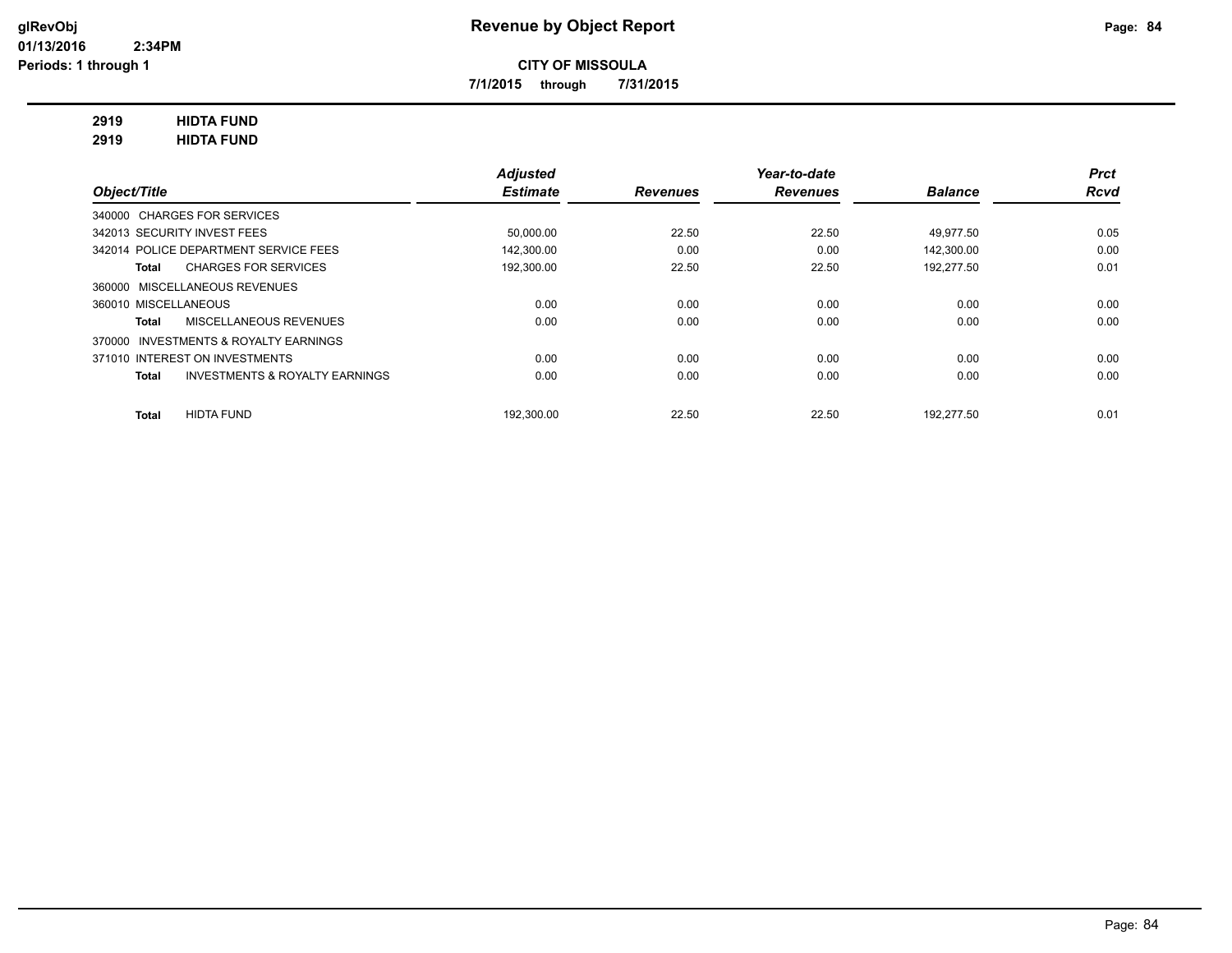**7/1/2015 through 7/31/2015**

#### **2919 HIDTA FUND**

|                                                           | <b>Adjusted</b> |                 | Year-to-date    |                | <b>Prct</b> |
|-----------------------------------------------------------|-----------------|-----------------|-----------------|----------------|-------------|
| Object/Title                                              | <b>Estimate</b> | <b>Revenues</b> | <b>Revenues</b> | <b>Balance</b> | <b>Rcvd</b> |
| 340000 CHARGES FOR SERVICES                               |                 |                 |                 |                |             |
| 342013 SECURITY INVEST FEES                               | 50,000.00       | 22.50           | 22.50           | 49.977.50      | 0.05        |
| 342014 POLICE DEPARTMENT SERVICE FEES                     | 142,300.00      | 0.00            | 0.00            | 142,300.00     | 0.00        |
| <b>CHARGES FOR SERVICES</b><br>Total                      | 192,300.00      | 22.50           | 22.50           | 192,277.50     | 0.01        |
| MISCELLANEOUS REVENUES<br>360000                          |                 |                 |                 |                |             |
| 360010 MISCELLANEOUS                                      | 0.00            | 0.00            | 0.00            | 0.00           | 0.00        |
| MISCELLANEOUS REVENUES<br><b>Total</b>                    | 0.00            | 0.00            | 0.00            | 0.00           | 0.00        |
| 370000 INVESTMENTS & ROYALTY EARNINGS                     |                 |                 |                 |                |             |
| 371010 INTEREST ON INVESTMENTS                            | 0.00            | 0.00            | 0.00            | 0.00           | 0.00        |
| <b>INVESTMENTS &amp; ROYALTY EARNINGS</b><br><b>Total</b> | 0.00            | 0.00            | 0.00            | 0.00           | 0.00        |
| <b>HIDTA FUND</b><br><b>Total</b>                         | 192.300.00      | 22.50           | 22.50           | 192.277.50     | 0.01        |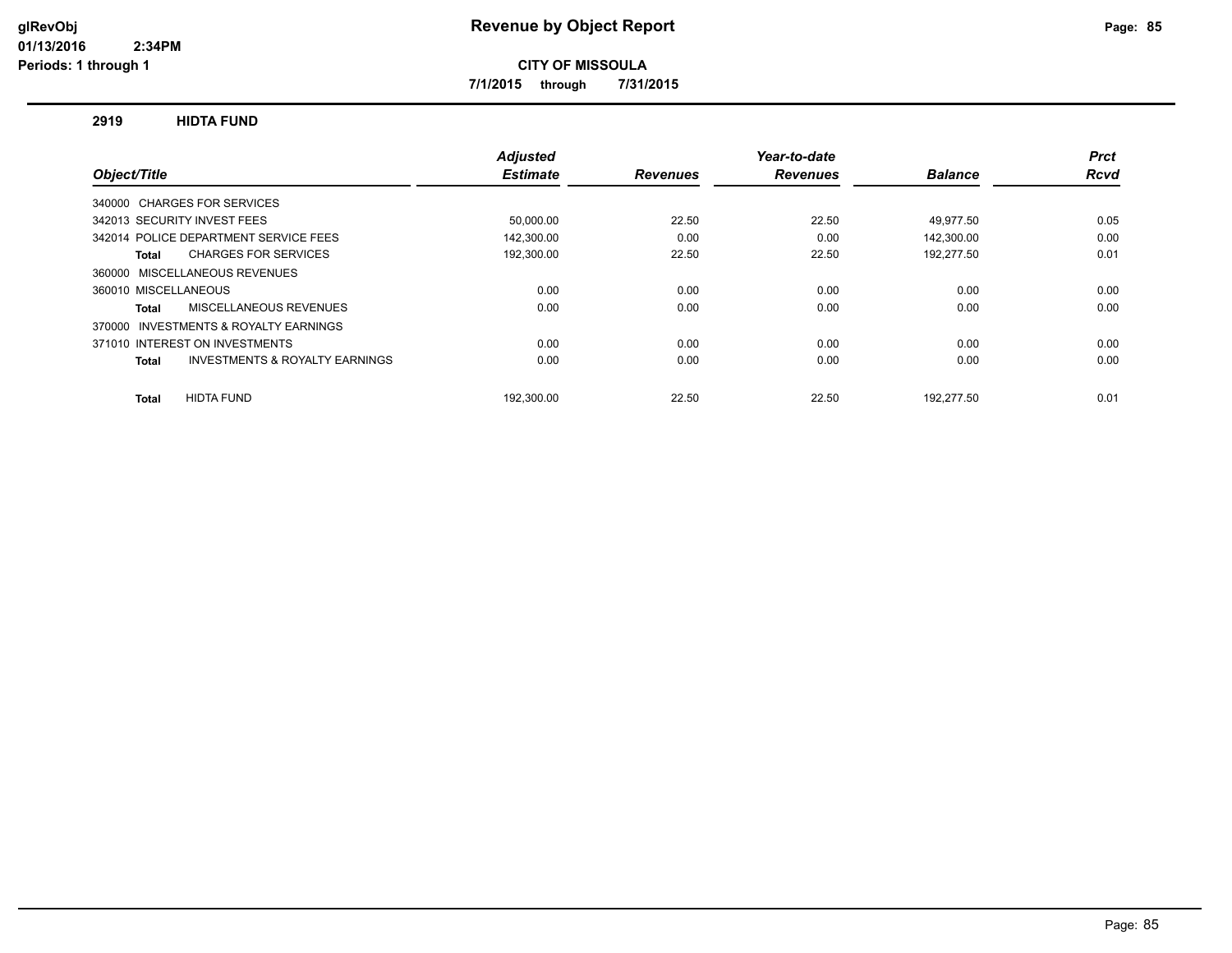**7/1/2015 through 7/31/2015**

## **2939 CDBG PROGRAM INCOME ACCOUNT**

**2939 CDBG PROGRAM INCOME ACCOUNT**

|                                                           | <b>Adjusted</b> |                 | Year-to-date    |                | <b>Prct</b> |
|-----------------------------------------------------------|-----------------|-----------------|-----------------|----------------|-------------|
| Object/Title                                              | <b>Estimate</b> | <b>Revenues</b> | <b>Revenues</b> | <b>Balance</b> | <b>Rcvd</b> |
| INTERGOVERNMENTAL REVENUES<br>330000                      |                 |                 |                 |                |             |
| 331000 FEDERAL GRANTS                                     | 14,383.00       | 11,083.06       | 11,083.06       | 3,299.94       | 77.06       |
| <b>INTERGOVERNMENTAL REVENUES</b><br><b>Total</b>         | 14,383.00       | 11,083.06       | 11,083.06       | 3,299.94       | 77.06       |
| MISCELLANEOUS REVENUES<br>360000                          |                 |                 |                 |                |             |
| 360010 MISCELLANEOUS                                      | 0.00            | 0.00            | 0.00            | 0.00           | 0.00        |
| MISCELLANEOUS REVENUES<br>Total                           | 0.00            | 0.00            | 0.00            | 0.00           | 0.00        |
| <b>INVESTMENTS &amp; ROYALTY EARNINGS</b><br>370000       |                 |                 |                 |                |             |
| 371010 INTEREST ON INVESTMENTS                            | 0.00            | 0.00            | 0.00            | 0.00           | 0.00        |
| 371020 GAIN/LOSS IN MARKET VALUE OF INVESTMENTS           | 0.00            | 0.00            | 0.00            | 0.00           | 0.00        |
| <b>INVESTMENTS &amp; ROYALTY EARNINGS</b><br><b>Total</b> | 0.00            | 0.00            | 0.00            | 0.00           | 0.00        |
| OTHER FINANCING SOURCES<br>380000                         |                 |                 |                 |                |             |
| 383000 OPERATING TRANSFERS                                | 0.00            | 0.00            | 0.00            | 0.00           | 0.00        |
| 383009 TRANS FR TITLE I                                   | 0.00            | 0.00            | 0.00            | 0.00           | 0.00        |
| OTHER FINANCING SOURCES<br><b>Total</b>                   | 0.00            | 0.00            | 0.00            | 0.00           | 0.00        |
| CDBG PROGRAM INCOME ACCOUNT<br><b>Total</b>               | 14,383.00       | 11,083.06       | 11,083.06       | 3,299.94       | 77.06       |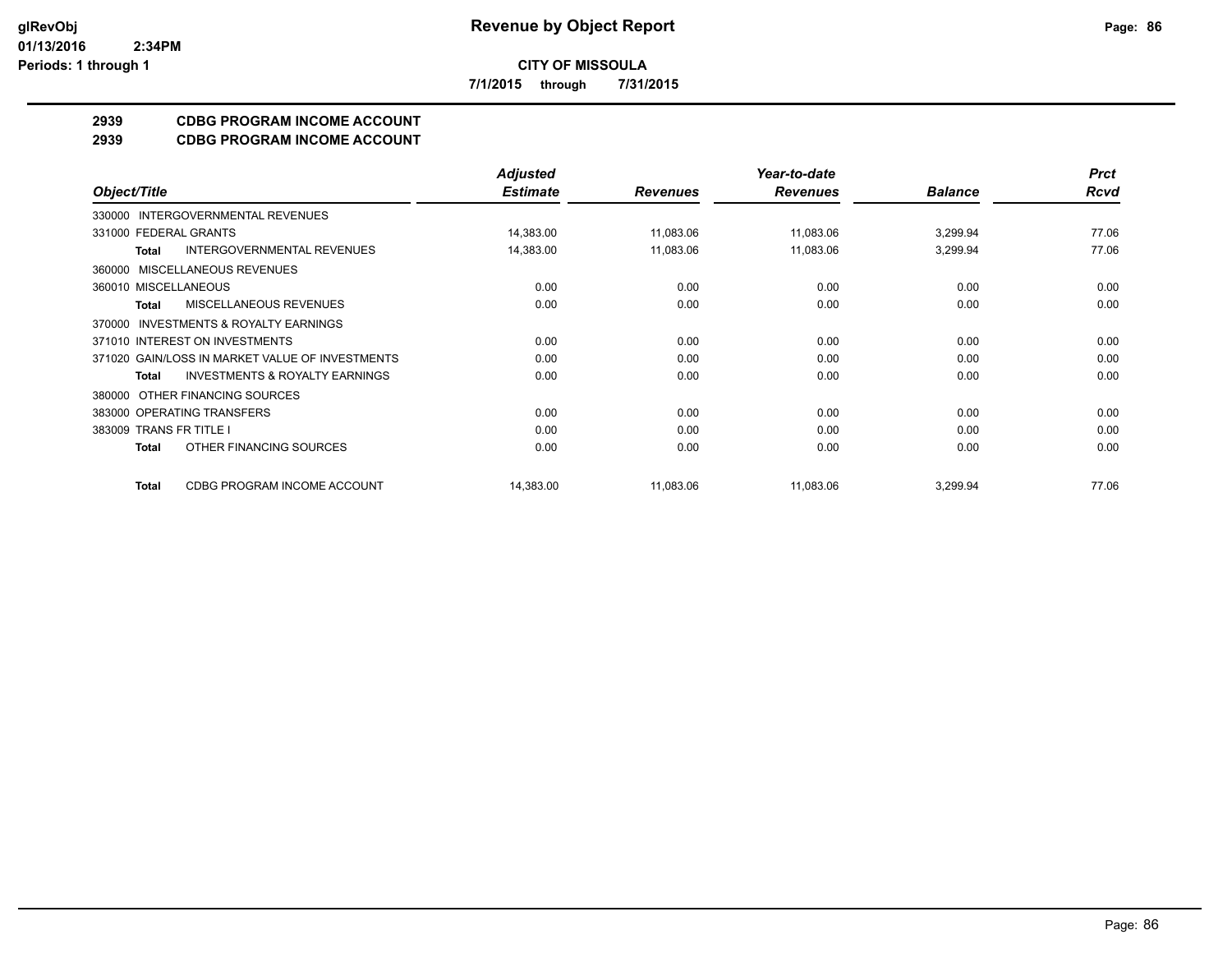**7/1/2015 through 7/31/2015**

## **2939 CDBG PROGRAM INCOME ACCOUNT**

|                                                           | <b>Adjusted</b> |                 | Year-to-date    |                | <b>Prct</b> |
|-----------------------------------------------------------|-----------------|-----------------|-----------------|----------------|-------------|
| Object/Title                                              | <b>Estimate</b> | <b>Revenues</b> | <b>Revenues</b> | <b>Balance</b> | Rcvd        |
| 330000 INTERGOVERNMENTAL REVENUES                         |                 |                 |                 |                |             |
| 331000 FEDERAL GRANTS                                     | 14,383.00       | 11,083.06       | 11,083.06       | 3,299.94       | 77.06       |
| <b>INTERGOVERNMENTAL REVENUES</b><br><b>Total</b>         | 14,383.00       | 11,083.06       | 11,083.06       | 3,299.94       | 77.06       |
| 360000 MISCELLANEOUS REVENUES                             |                 |                 |                 |                |             |
| 360010 MISCELLANEOUS                                      | 0.00            | 0.00            | 0.00            | 0.00           | 0.00        |
| MISCELLANEOUS REVENUES<br><b>Total</b>                    | 0.00            | 0.00            | 0.00            | 0.00           | 0.00        |
| INVESTMENTS & ROYALTY EARNINGS<br>370000                  |                 |                 |                 |                |             |
| 371010 INTEREST ON INVESTMENTS                            | 0.00            | 0.00            | 0.00            | 0.00           | 0.00        |
| 371020 GAIN/LOSS IN MARKET VALUE OF INVESTMENT            | 0.00            | 0.00            | 0.00            | 0.00           | 0.00        |
| <b>INVESTMENTS &amp; ROYALTY EARNINGS</b><br><b>Total</b> | 0.00            | 0.00            | 0.00            | 0.00           | 0.00        |
| OTHER FINANCING SOURCES<br>380000                         |                 |                 |                 |                |             |
| 383000 OPERATING TRANSFERS                                | 0.00            | 0.00            | 0.00            | 0.00           | 0.00        |
| 383009 TRANS FR TITLE I                                   | 0.00            | 0.00            | 0.00            | 0.00           | 0.00        |
| OTHER FINANCING SOURCES<br>Total                          | 0.00            | 0.00            | 0.00            | 0.00           | 0.00        |
| CDBG PROGRAM INCOME ACCOUNT<br><b>Total</b>               | 14,383.00       | 11,083.06       | 11,083.06       | 3,299.94       | 77.06       |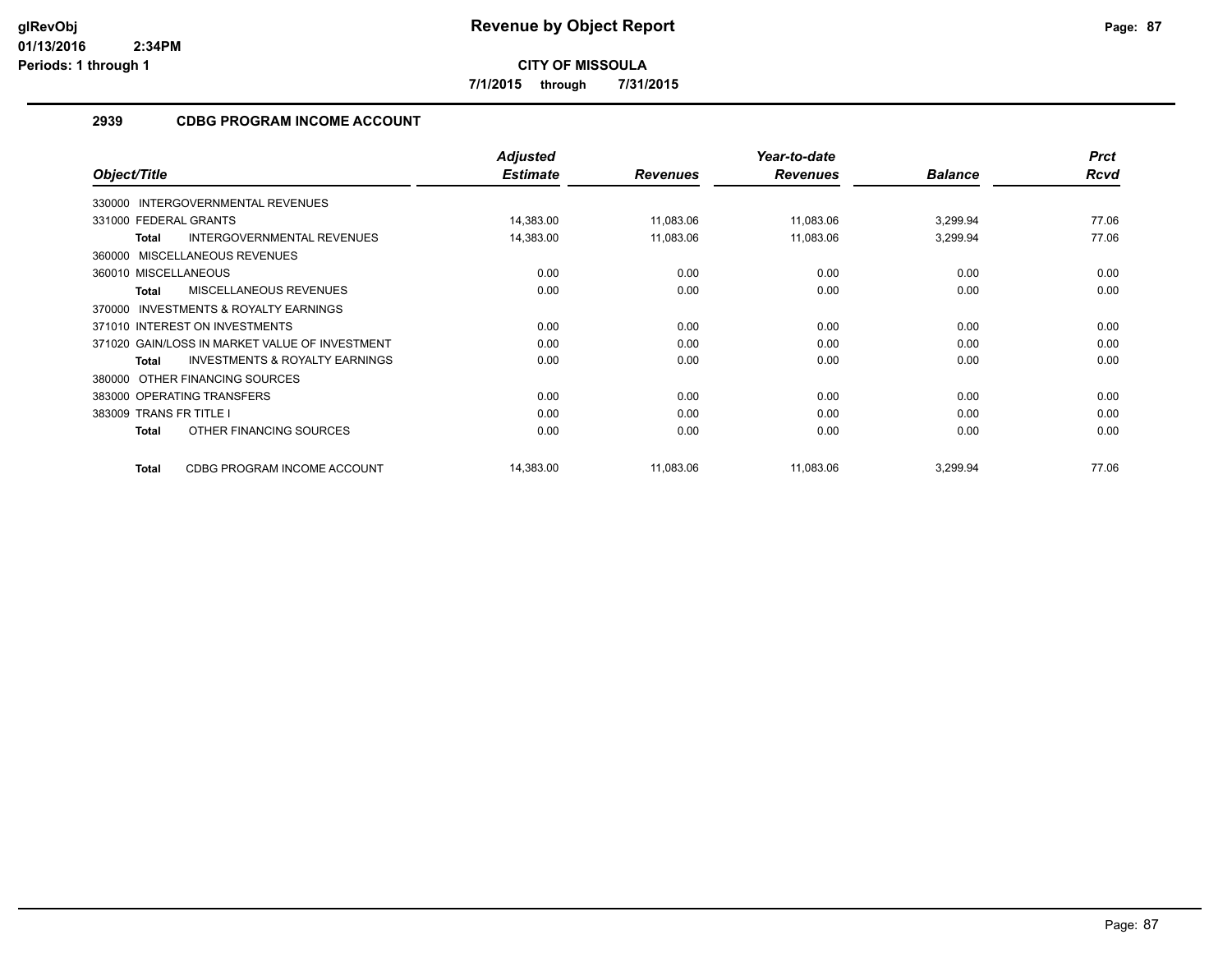**7/1/2015 through 7/31/2015**

## **2940 CDBG FUND**

**2940 CDBG FUND**

|                         |                                           | Adjusted        |                 | Year-to-date    |                | <b>Prct</b> |
|-------------------------|-------------------------------------------|-----------------|-----------------|-----------------|----------------|-------------|
| Object/Title            |                                           | <b>Estimate</b> | <b>Revenues</b> | <b>Revenues</b> | <b>Balance</b> | <b>Rcvd</b> |
|                         | 330000 INTERGOVERNMENTAL REVENUES         |                 |                 |                 |                |             |
|                         | 331010 ENTITLEMENT - CDBG                 | 405,605.00      | $-48,591.41$    | $-48,591.41$    | 454,196.41     | $-11.98$    |
|                         | 331012 ARRA/CDBG STIMULUS REVENUE         | 0.00            | 0.00            | 0.00            | 0.00           | 0.00        |
| Total                   | INTERGOVERNMENTAL REVENUES                | 405,605.00      | $-48,591.41$    | $-48,591.41$    | 454,196.41     | $-11.98$    |
| 360000                  | MISCELLANEOUS REVENUES                    |                 |                 |                 |                |             |
| 360010 MISCELLANEOUS    |                                           | 0.00            | 0.00            | 0.00            | 0.00           | 0.00        |
| Total                   | MISCELLANEOUS REVENUES                    | 0.00            | 0.00            | 0.00            | 0.00           | 0.00        |
| 370000                  | <b>INVESTMENTS &amp; ROYALTY EARNINGS</b> |                 |                 |                 |                |             |
|                         | 371010 INTEREST ON INVESTMENTS            | 0.00            | 0.00            | 0.00            | 0.00           | 0.00        |
| Total                   | <b>INVESTMENTS &amp; ROYALTY EARNINGS</b> | 0.00            | 0.00            | 0.00            | 0.00           | 0.00        |
| 380000                  | OTHER FINANCING SOURCES                   |                 |                 |                 |                |             |
|                         | 383000 OPERATING TRANSFERS                | 158,650.00      | 0.00            | 0.00            | 158,650.00     | 0.00        |
| 383009 TRANS FR TITLE I |                                           | 0.00            | 0.00            | 0.00            | 0.00           | 0.00        |
| <b>Total</b>            | OTHER FINANCING SOURCES                   | 158,650.00      | 0.00            | 0.00            | 158,650.00     | 0.00        |
| <b>Total</b>            | <b>CDBG FUND</b>                          | 564,255.00      | $-48,591.41$    | $-48,591.41$    | 612,846.41     | $-8.61$     |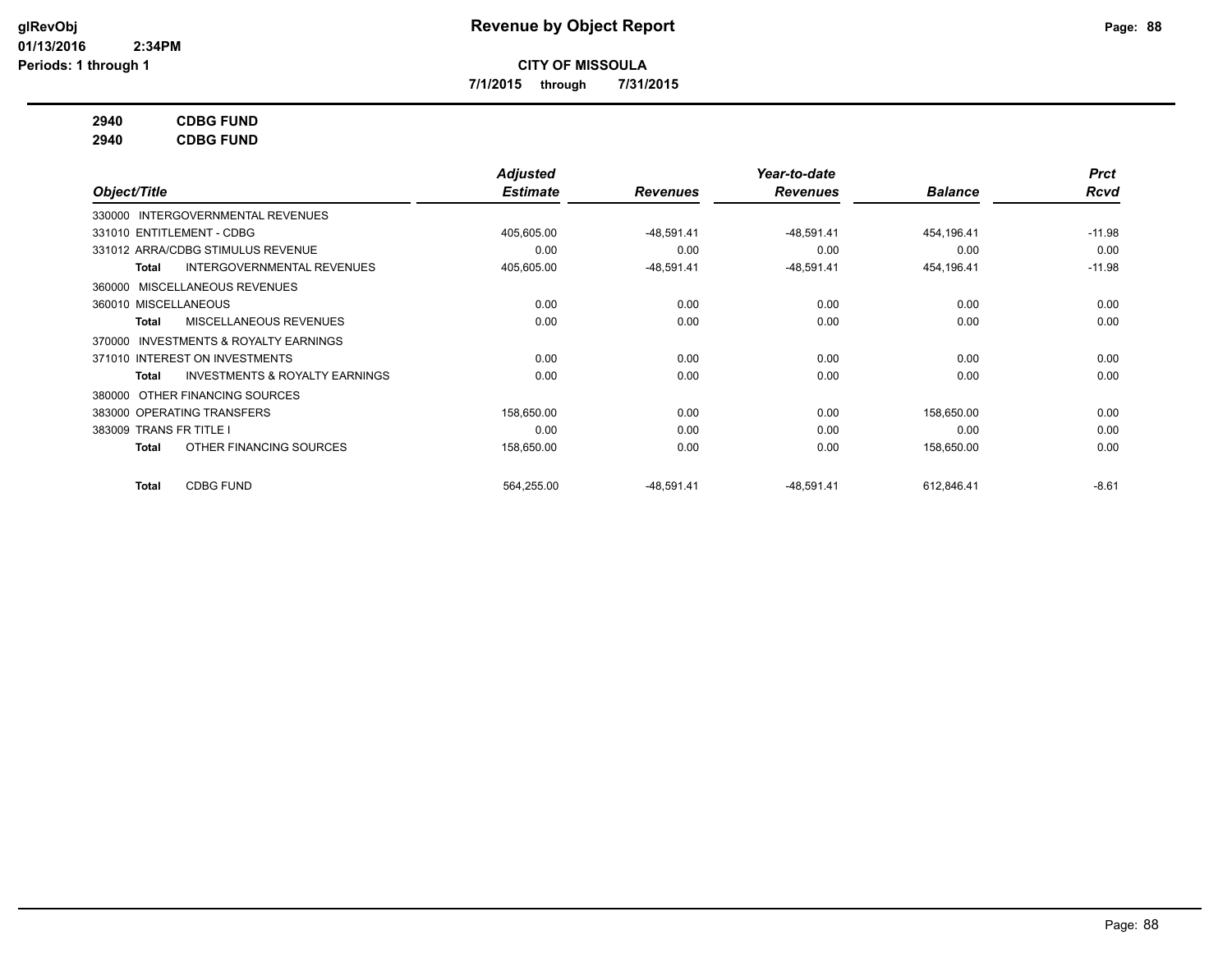**7/1/2015 through 7/31/2015**

#### **2940 CDBG FUND**

|                                                           | <b>Adjusted</b> |                 | Year-to-date    |                | <b>Prct</b> |
|-----------------------------------------------------------|-----------------|-----------------|-----------------|----------------|-------------|
| Object/Title                                              | <b>Estimate</b> | <b>Revenues</b> | <b>Revenues</b> | <b>Balance</b> | <b>Rcvd</b> |
| 330000 INTERGOVERNMENTAL REVENUES                         |                 |                 |                 |                |             |
| 331010 ENTITLEMENT - CDBG                                 | 405,605.00      | $-48,591.41$    | $-48,591.41$    | 454,196.41     | $-11.98$    |
| 331012 ARRA/CDBG STIMULUS REVENUE                         | 0.00            | 0.00            | 0.00            | 0.00           | 0.00        |
| INTERGOVERNMENTAL REVENUES<br><b>Total</b>                | 405,605.00      | $-48,591.41$    | $-48,591.41$    | 454,196.41     | $-11.98$    |
| MISCELLANEOUS REVENUES<br>360000                          |                 |                 |                 |                |             |
| 360010 MISCELLANEOUS                                      | 0.00            | 0.00            | 0.00            | 0.00           | 0.00        |
| <b>MISCELLANEOUS REVENUES</b><br><b>Total</b>             | 0.00            | 0.00            | 0.00            | 0.00           | 0.00        |
| INVESTMENTS & ROYALTY EARNINGS<br>370000                  |                 |                 |                 |                |             |
| 371010 INTEREST ON INVESTMENTS                            | 0.00            | 0.00            | 0.00            | 0.00           | 0.00        |
| <b>INVESTMENTS &amp; ROYALTY EARNINGS</b><br><b>Total</b> | 0.00            | 0.00            | 0.00            | 0.00           | 0.00        |
| OTHER FINANCING SOURCES<br>380000                         |                 |                 |                 |                |             |
| 383000 OPERATING TRANSFERS                                | 158,650.00      | 0.00            | 0.00            | 158,650.00     | 0.00        |
| 383009 TRANS FR TITLE I                                   | 0.00            | 0.00            | 0.00            | 0.00           | 0.00        |
| OTHER FINANCING SOURCES<br><b>Total</b>                   | 158,650.00      | 0.00            | 0.00            | 158,650.00     | 0.00        |
| <b>CDBG FUND</b><br><b>Total</b>                          | 564,255.00      | $-48,591.41$    | $-48,591.41$    | 612.846.41     | $-8.61$     |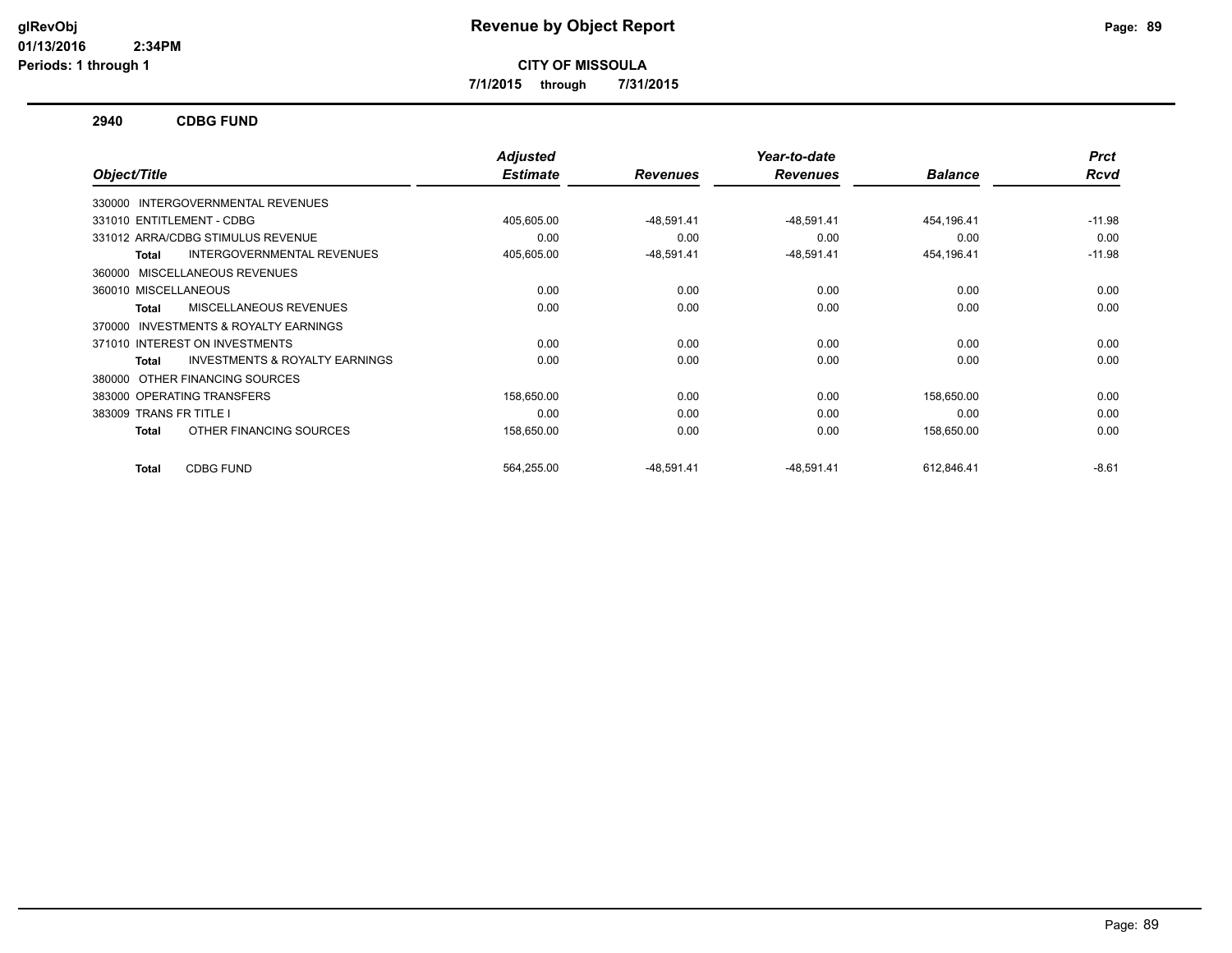**7/1/2015 through 7/31/2015**

## **2941 HOME FUND**

**2941 HOME FUND**

|                             |                                                 | <b>Adjusted</b> |                 | Year-to-date    |                | <b>Prct</b> |
|-----------------------------|-------------------------------------------------|-----------------|-----------------|-----------------|----------------|-------------|
| Object/Title                |                                                 | <b>Estimate</b> | <b>Revenues</b> | <b>Revenues</b> | <b>Balance</b> | <b>Rcvd</b> |
|                             | 330000 INTERGOVERNMENTAL REVENUES               |                 |                 |                 |                |             |
|                             | 330000 INTERGOVERNMENTAL REVENUES               | 57,921.00       | $-21,760.99$    | $-21,760.99$    | 79,681.99      | $-37.57$    |
|                             | 331016 HOMEWORD 1800 PHILLIPS                   | 0.00            | 0.00            | 0.00            | 0.00           | 0.00        |
| 331033 WORD                 |                                                 | 0.00            | $-18,631.60$    | $-18,631.60$    | 18,631.60      | 0.00        |
|                             | 334145 WESTERN MT MENTAL HEALTH CTR             | 0.00            | 0.00            | 0.00            | 0.00           | 0.00        |
|                             | 334149 MISSOULA HOMEOWNERSHIP PROGRAM           | 335,666.00      | 0.00            | 0.00            | 335,666.00     | 0.00        |
|                             | 334153 FY14 DISTRICT XI HRC TBRA                | 0.00            | 0.00            | 0.00            | 0.00           | 0.00        |
| 334154 FY08 homeWORD        |                                                 | 0.00            | 0.00            | 0.00            | 0.00           | 0.00        |
| 334155 FY08 NMCDC           |                                                 | 0.00            | 0.00            | 0.00            | 0.00           | 0.00        |
|                             | 334156 HOME PROGRAM INCOME                      | 0.00            | 0.00            | 0.00            | 0.00           | 0.00        |
| 334157 FY09 MHA             |                                                 | 0.00            | 0.00            | 0.00            | 0.00           | 0.00        |
| 334159 FY09 HOMEWORD        |                                                 | 0.00            | 0.00            | 0.00            | 0.00           | 0.00        |
| 334160 FY09 NMCDC           |                                                 | 0.00            | 0.00            | 0.00            | 0.00           | 0.00        |
| 334161 FY10 DISTRICT XI HRC |                                                 | 0.00            | 0.00            | 0.00            | 0.00           | 0.00        |
|                             | 334163 FY10 homeWORD/SOLSTICE APT               | 0.00            | 0.00            | 0.00            | 0.00           | 0.00        |
| <b>Total</b>                | <b>INTERGOVERNMENTAL REVENUES</b>               | 393,587.00      | $-40,392.59$    | $-40,392.59$    | 433,979.59     | $-10.26$    |
|                             | 340000 CHARGES FOR SERVICES                     |                 |                 |                 |                |             |
| 341450                      | *** Title Not Found ***                         | 0.00            | 0.00            | 0.00            | 0.00           | 0.00        |
| <b>Total</b>                | <b>CHARGES FOR SERVICES</b>                     | 0.00            | 0.00            | 0.00            | 0.00           | 0.00        |
|                             | 360000 MISCELLANEOUS REVENUES                   |                 |                 |                 |                |             |
| 360010 MISCELLANEOUS        |                                                 | 0.00            | 0.00            | 0.00            | 0.00           | 0.00        |
| <b>Total</b>                | MISCELLANEOUS REVENUES                          | 0.00            | 0.00            | 0.00            | 0.00           | 0.00        |
| 370000                      | <b>INVESTMENTS &amp; ROYALTY EARNINGS</b>       |                 |                 |                 |                |             |
|                             | 371020 GAIN/LOSS IN MARKET VALUE OF INVESTMENTS | 0.00            | 0.00            | 0.00            | 0.00           | 0.00        |
| <b>Total</b>                | <b>INVESTMENTS &amp; ROYALTY EARNINGS</b>       | 0.00            | 0.00            | 0.00            | 0.00           | 0.00        |
|                             |                                                 |                 |                 |                 |                |             |
| <b>Total</b>                | <b>HOME FUND</b>                                | 393,587.00      | $-40,392.59$    | $-40,392.59$    | 433,979.59     | $-10.26$    |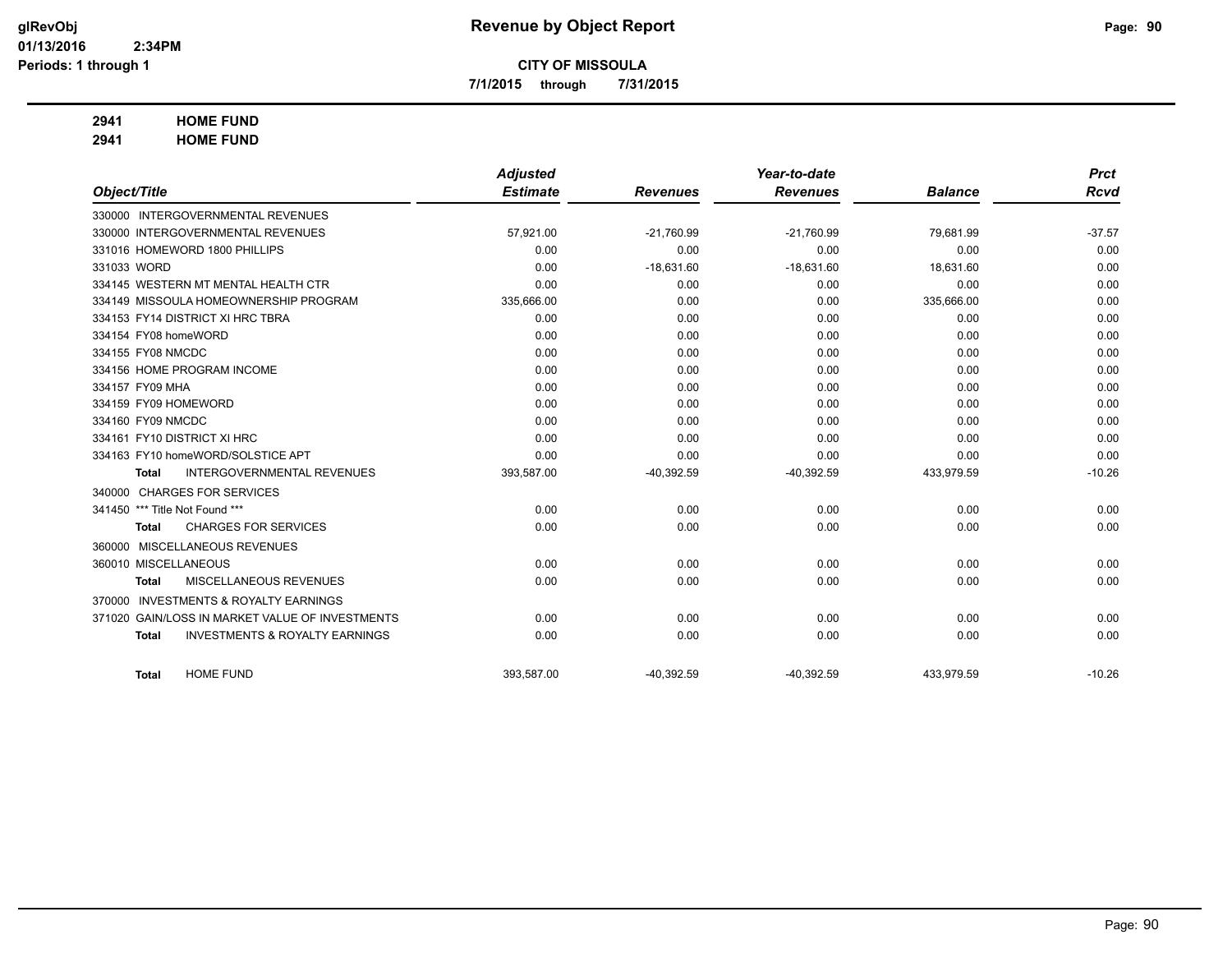**7/1/2015 through 7/31/2015**

**2941 HOME FUND**

|                                                           | <b>Adjusted</b> |                 | Year-to-date    |                | <b>Prct</b> |
|-----------------------------------------------------------|-----------------|-----------------|-----------------|----------------|-------------|
| Object/Title                                              | <b>Estimate</b> | <b>Revenues</b> | <b>Revenues</b> | <b>Balance</b> | Rcvd        |
| 330000 INTERGOVERNMENTAL REVENUES                         |                 |                 |                 |                |             |
| 330000 INTERGOVERNMENTAL REVENUES                         | 57,921.00       | $-21.760.99$    | $-21.760.99$    | 79.681.99      | $-37.57$    |
| 331016 HOMEWORD 1800 PHILLIPS                             | 0.00            | 0.00            | 0.00            | 0.00           | 0.00        |
| 331033 WORD                                               | 0.00            | $-18,631.60$    | $-18,631.60$    | 18,631.60      | 0.00        |
| 334145 WESTERN MT MENTAL HEALTH CTR                       | 0.00            | 0.00            | 0.00            | 0.00           | 0.00        |
| 334149 MISSOULA HOMEOWNERSHIP PROGRAM                     | 335,666.00      | 0.00            | 0.00            | 335,666.00     | 0.00        |
| 334153 FY14 DISTRICT XI HRC TBRA                          | 0.00            | 0.00            | 0.00            | 0.00           | 0.00        |
| 334154 FY08 homeWORD                                      | 0.00            | 0.00            | 0.00            | 0.00           | 0.00        |
| 334155 FY08 NMCDC                                         | 0.00            | 0.00            | 0.00            | 0.00           | 0.00        |
| 334156 HOME PROGRAM INCOME                                | 0.00            | 0.00            | 0.00            | 0.00           | 0.00        |
| 334157 FY09 MHA                                           | 0.00            | 0.00            | 0.00            | 0.00           | 0.00        |
| 334159 FY09 HOMEWORD                                      | 0.00            | 0.00            | 0.00            | 0.00           | 0.00        |
| 334160 FY09 NMCDC                                         | 0.00            | 0.00            | 0.00            | 0.00           | 0.00        |
| 334161 FY10 DISTRICT XI HRC                               | 0.00            | 0.00            | 0.00            | 0.00           | 0.00        |
| 334163 FY10 homeWORD/SOLSTICE APT                         | 0.00            | 0.00            | 0.00            | 0.00           | 0.00        |
| <b>INTERGOVERNMENTAL REVENUES</b><br>Total                | 393,587.00      | $-40,392.59$    | $-40,392.59$    | 433,979.59     | $-10.26$    |
| 340000 CHARGES FOR SERVICES                               |                 |                 |                 |                |             |
| 341450 *** Title Not Found ***                            | 0.00            | 0.00            | 0.00            | 0.00           | 0.00        |
| <b>CHARGES FOR SERVICES</b><br><b>Total</b>               | 0.00            | 0.00            | 0.00            | 0.00           | 0.00        |
| 360000 MISCELLANEOUS REVENUES                             |                 |                 |                 |                |             |
| 360010 MISCELLANEOUS                                      | 0.00            | 0.00            | 0.00            | 0.00           | 0.00        |
| MISCELLANEOUS REVENUES<br><b>Total</b>                    | 0.00            | 0.00            | 0.00            | 0.00           | 0.00        |
| 370000 INVESTMENTS & ROYALTY EARNINGS                     |                 |                 |                 |                |             |
| 371020 GAIN/LOSS IN MARKET VALUE OF INVESTMENT            | 0.00            | 0.00            | 0.00            | 0.00           | 0.00        |
| <b>INVESTMENTS &amp; ROYALTY EARNINGS</b><br><b>Total</b> | 0.00            | 0.00            | 0.00            | 0.00           | 0.00        |
| <b>HOME FUND</b><br>Total                                 | 393.587.00      | $-40,392.59$    | $-40,392.59$    | 433,979.59     | $-10.26$    |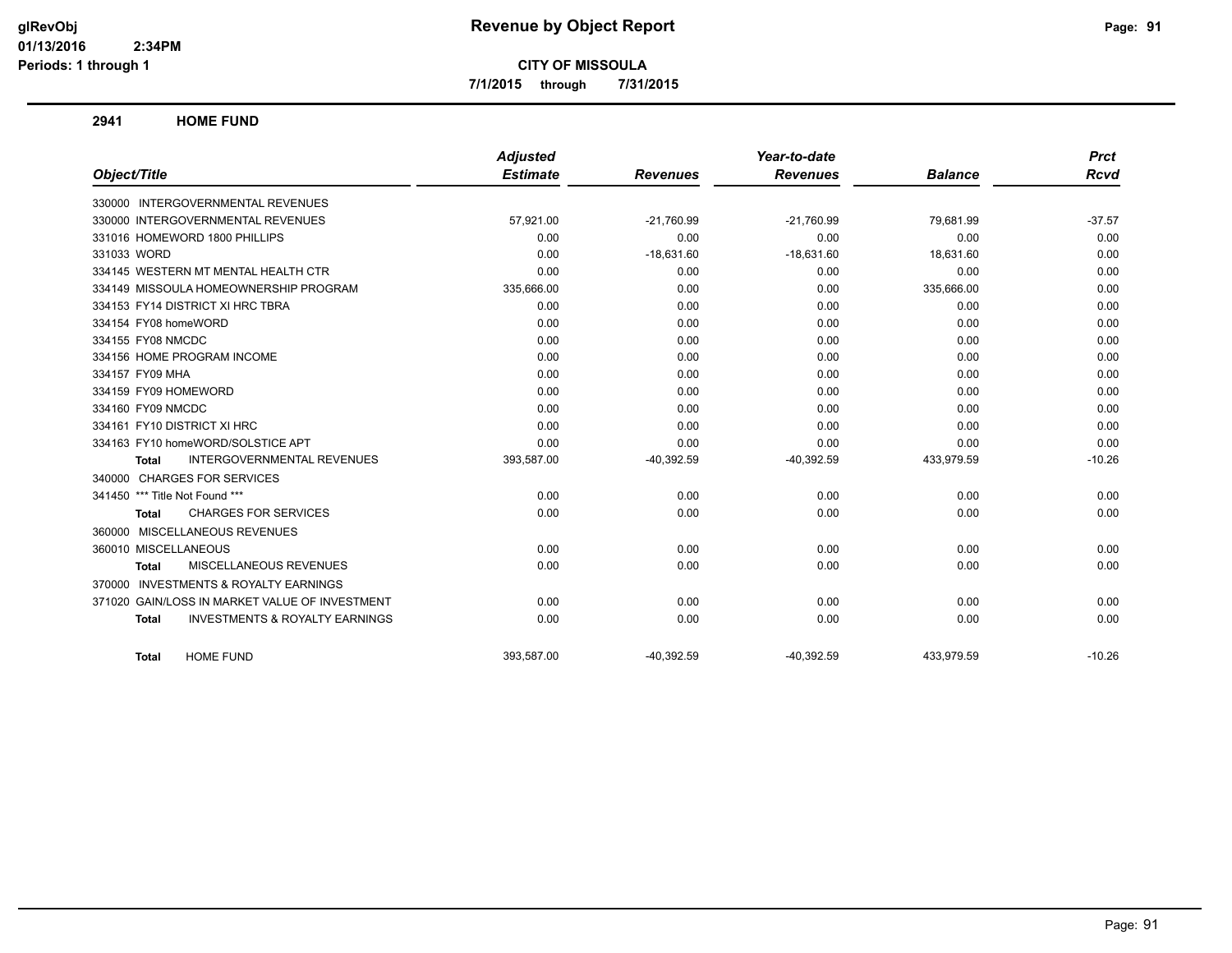**7/1/2015 through 7/31/2015**

**2942 ADDI PROGRAM**

**2942 ADDI PROGRAM**

|                                                    | <b>Adjusted</b> |                 | Year-to-date    |                | <b>Prct</b> |
|----------------------------------------------------|-----------------|-----------------|-----------------|----------------|-------------|
| Object/Title                                       | <b>Estimate</b> | <b>Revenues</b> | <b>Revenues</b> | <b>Balance</b> | <b>Rcvd</b> |
| 330000 INTERGOVERNMENTAL REVENUES                  |                 |                 |                 |                |             |
| 330000 INTERGOVERNMENTAL REVENUES                  | 0.00            | 0.00            | 0.00            | 0.00           | 0.00        |
| 334146 ADDI FUNDS-1ST TIME HOMEBUYERS              | 12.846.00       | 0.00            | 0.00            | 12.846.00      | 0.00        |
| INTERGOVERNMENTAL REVENUES<br>Total                | 12.846.00       | 0.00            | 0.00            | 12.846.00      | 0.00        |
| 370000 INVESTMENTS & ROYALTY EARNINGS              |                 |                 |                 |                |             |
| 371010 INTEREST ON INVESTMENTS                     | 0.00            | 0.00            | 0.00            | 0.00           | 0.00        |
| 371020 GAIN/LOSS IN MARKET VALUE OF INVESTMENTS    | 0.00            | 0.00            | 0.00            | 0.00           | 0.00        |
| <b>INVESTMENTS &amp; ROYALTY EARNINGS</b><br>Total | 0.00            | 0.00            | 0.00            | 0.00           | 0.00        |
|                                                    |                 |                 |                 |                |             |
| <b>ADDI PROGRAM</b><br>Total                       | 12.846.00       | 0.00            | 0.00            | 12.846.00      | 0.00        |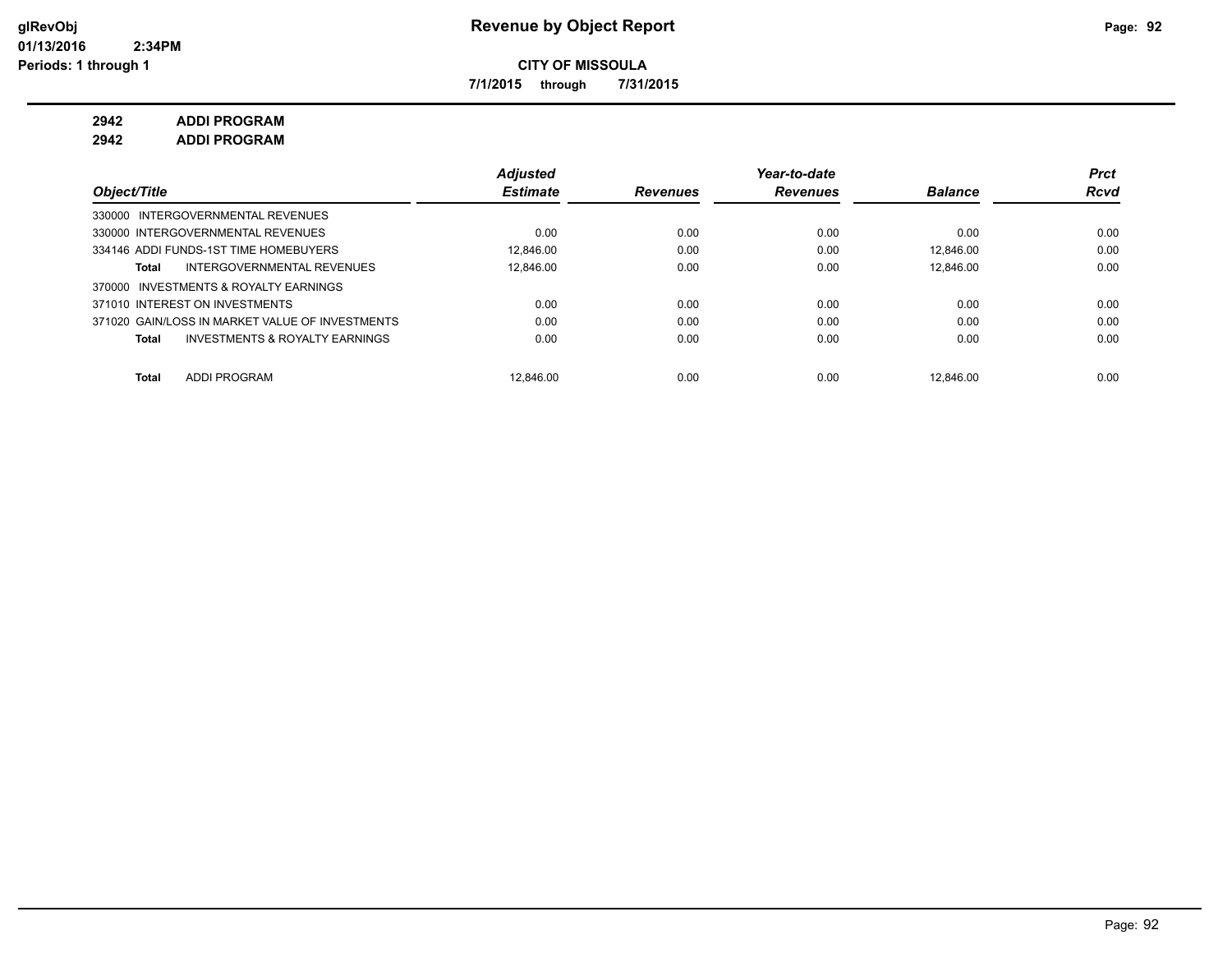**7/1/2015 through 7/31/2015**

#### **2942 ADDI PROGRAM**

|                                                | <b>Adiusted</b> |                 | Year-to-date    |                | <b>Prct</b> |
|------------------------------------------------|-----------------|-----------------|-----------------|----------------|-------------|
| Object/Title                                   | <b>Estimate</b> | <b>Revenues</b> | <b>Revenues</b> | <b>Balance</b> | <b>Rcvd</b> |
| 330000 INTERGOVERNMENTAL REVENUES              |                 |                 |                 |                |             |
| 330000 INTERGOVERNMENTAL REVENUES              | 0.00            | 0.00            | 0.00            | 0.00           | 0.00        |
| 334146 ADDI FUNDS-1ST TIME HOMEBUYERS          | 12.846.00       | 0.00            | 0.00            | 12.846.00      | 0.00        |
| INTERGOVERNMENTAL REVENUES<br>Total            | 12.846.00       | 0.00            | 0.00            | 12.846.00      | 0.00        |
| 370000 INVESTMENTS & ROYALTY EARNINGS          |                 |                 |                 |                |             |
| 371010 INTEREST ON INVESTMENTS                 | 0.00            | 0.00            | 0.00            | 0.00           | 0.00        |
| 371020 GAIN/LOSS IN MARKET VALUE OF INVESTMENT | 0.00            | 0.00            | 0.00            | 0.00           | 0.00        |
| INVESTMENTS & ROYALTY EARNINGS<br>Total        | 0.00            | 0.00            | 0.00            | 0.00           | 0.00        |
| <b>ADDI PROGRAM</b><br><b>Total</b>            | 12.846.00       | 0.00            | 0.00            | 12.846.00      | 0.00        |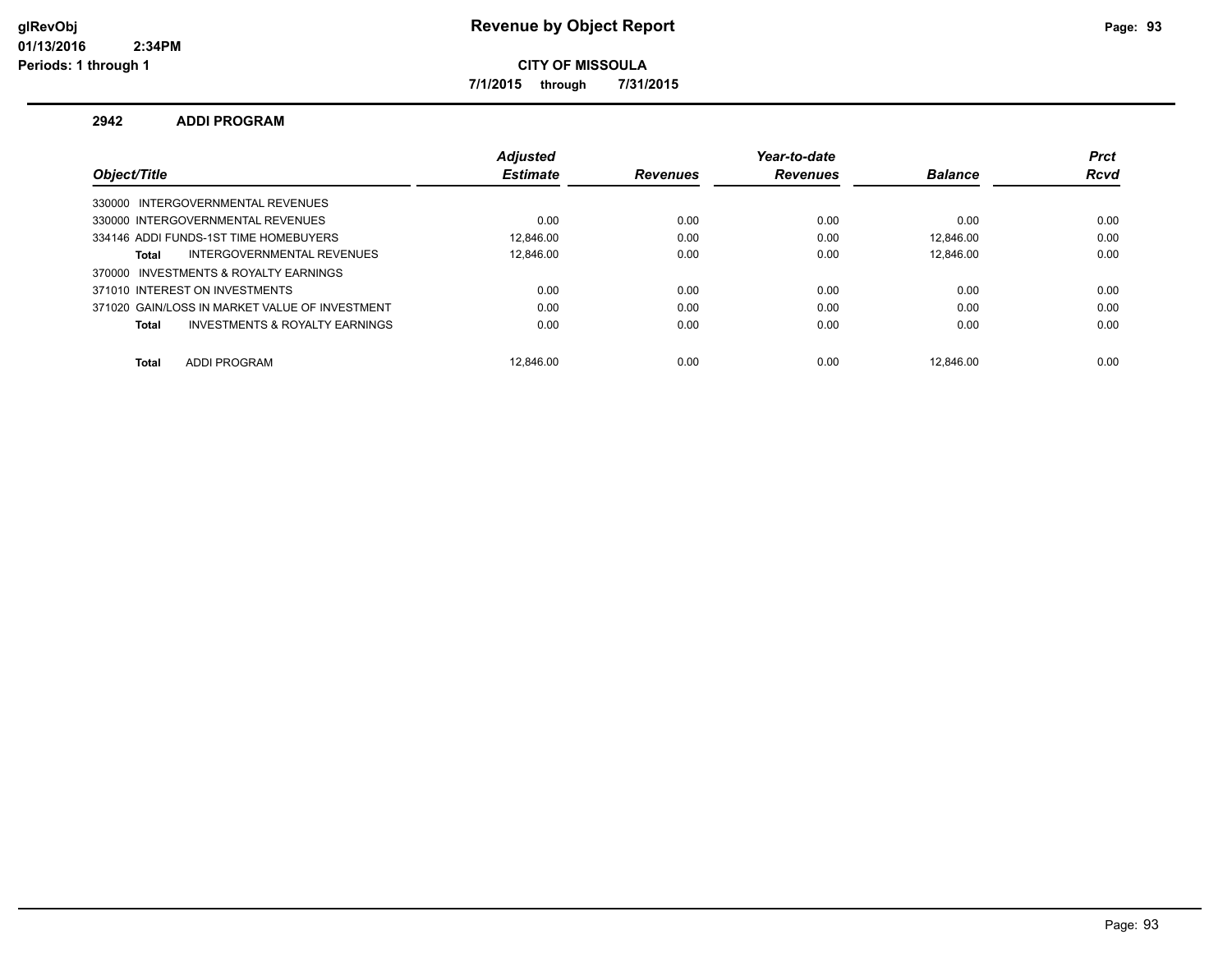**7/1/2015 through 7/31/2015**

#### **2943 CITY HOME PROGRAM INCOME**

#### **2943 CITY HOME PROGRAM INCOME**

|                                            | <b>Adjusted</b> |                 | Year-to-date    |                | <b>Prct</b> |
|--------------------------------------------|-----------------|-----------------|-----------------|----------------|-------------|
| Object/Title                               | <b>Estimate</b> | <b>Revenues</b> | <b>Revenues</b> | <b>Balance</b> | <b>Rcvd</b> |
| 330000 INTERGOVERNMENTAL REVENUES          |                 |                 |                 |                |             |
| 334156 *** Title Not Found ***             | 31,500.00       | 0.00            | 0.00            | 31,500.00      | 0.00        |
| <b>INTERGOVERNMENTAL REVENUES</b><br>Total | 31,500.00       | 0.00            | 0.00            | 31,500.00      | 0.00        |
| 360000 MISCELLANEOUS REVENUES              |                 |                 |                 |                |             |
| 360005 LOAN REPAYMENTS                     | 0.00            | 0.00            | 0.00            | 0.00           | 0.00        |
| 360010 MISCELLANEOUS                       | 0.00            | 0.00            | 0.00            | 0.00           | 0.00        |
| MISCELLANEOUS REVENUES<br>Total            | 0.00            | 0.00            | 0.00            | 0.00           | 0.00        |
| 380000 OTHER FINANCING SOURCES             |                 |                 |                 |                |             |
| 383000 OPERATING TRANSFERS                 | 0.00            | 0.00            | 0.00            | 0.00           | 0.00        |
| OTHER FINANCING SOURCES<br>Total           | 0.00            | 0.00            | 0.00            | 0.00           | 0.00        |
| CITY HOME PROGRAM INCOME<br>Total          | 31.500.00       | 0.00            | 0.00            | 31.500.00      | 0.00        |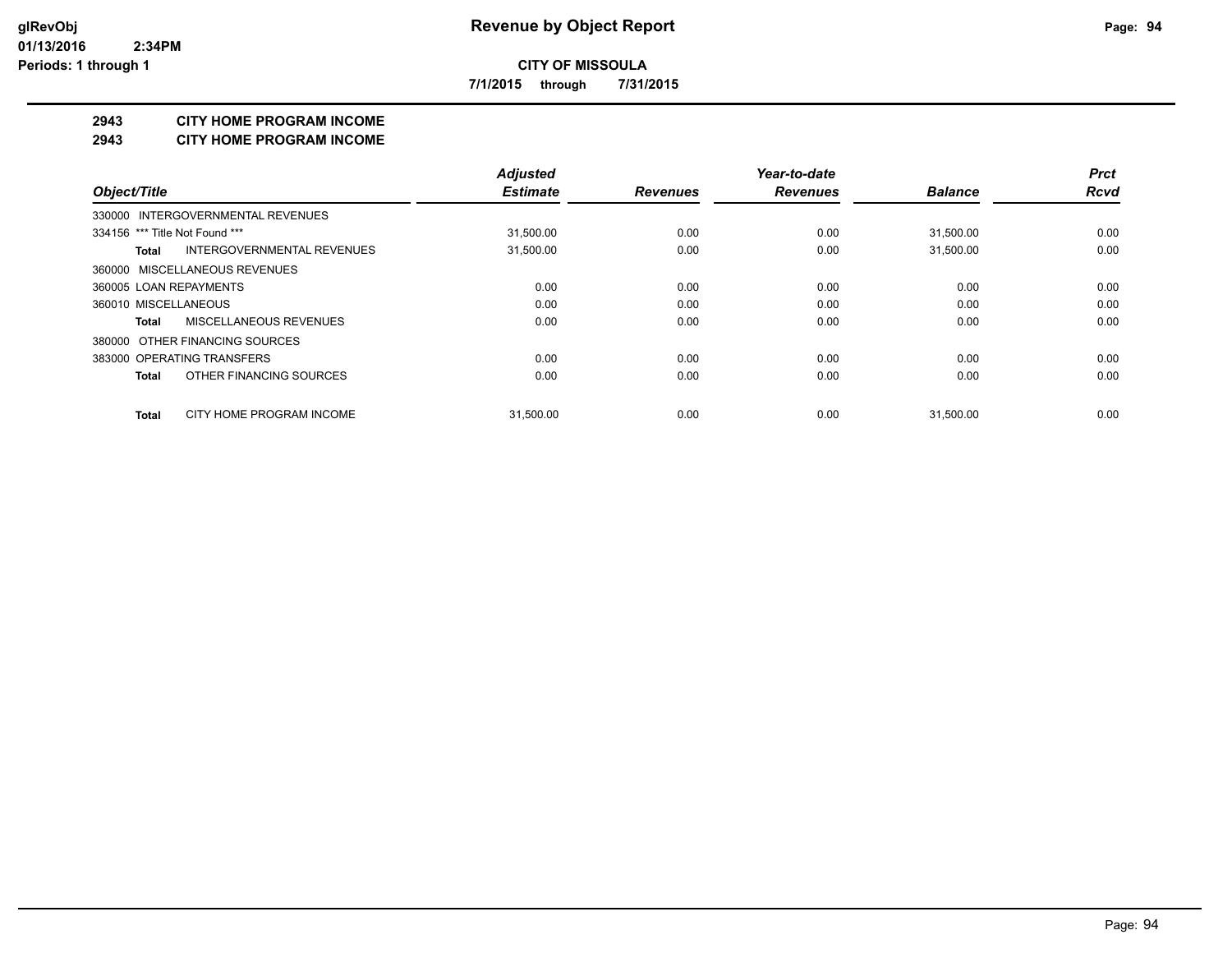**7/1/2015 through 7/31/2015**

## **2943 CITY HOME PROGRAM INCOME**

|                                     | <b>Adjusted</b><br><b>Estimate</b> |                 | Year-to-date    | <b>Balance</b> | <b>Prct</b><br><b>Rcvd</b> |
|-------------------------------------|------------------------------------|-----------------|-----------------|----------------|----------------------------|
| Object/Title                        |                                    | <b>Revenues</b> | <b>Revenues</b> |                |                            |
| 330000 INTERGOVERNMENTAL REVENUES   |                                    |                 |                 |                |                            |
| 334156 *** Title Not Found ***      | 31.500.00                          | 0.00            | 0.00            | 31.500.00      | 0.00                       |
| INTERGOVERNMENTAL REVENUES<br>Total | 31.500.00                          | 0.00            | 0.00            | 31.500.00      | 0.00                       |
| 360000 MISCELLANEOUS REVENUES       |                                    |                 |                 |                |                            |
| 360005 LOAN REPAYMENTS              | 0.00                               | 0.00            | 0.00            | 0.00           | 0.00                       |
| 360010 MISCELLANEOUS                | 0.00                               | 0.00            | 0.00            | 0.00           | 0.00                       |
| MISCELLANEOUS REVENUES<br>Total     | 0.00                               | 0.00            | 0.00            | 0.00           | 0.00                       |
| 380000 OTHER FINANCING SOURCES      |                                    |                 |                 |                |                            |
| 383000 OPERATING TRANSFERS          | 0.00                               | 0.00            | 0.00            | 0.00           | 0.00                       |
| OTHER FINANCING SOURCES<br>Total    | 0.00                               | 0.00            | 0.00            | 0.00           | 0.00                       |
| CITY HOME PROGRAM INCOME<br>Total   | 31.500.00                          | 0.00            | 0.00            | 31.500.00      | 0.00                       |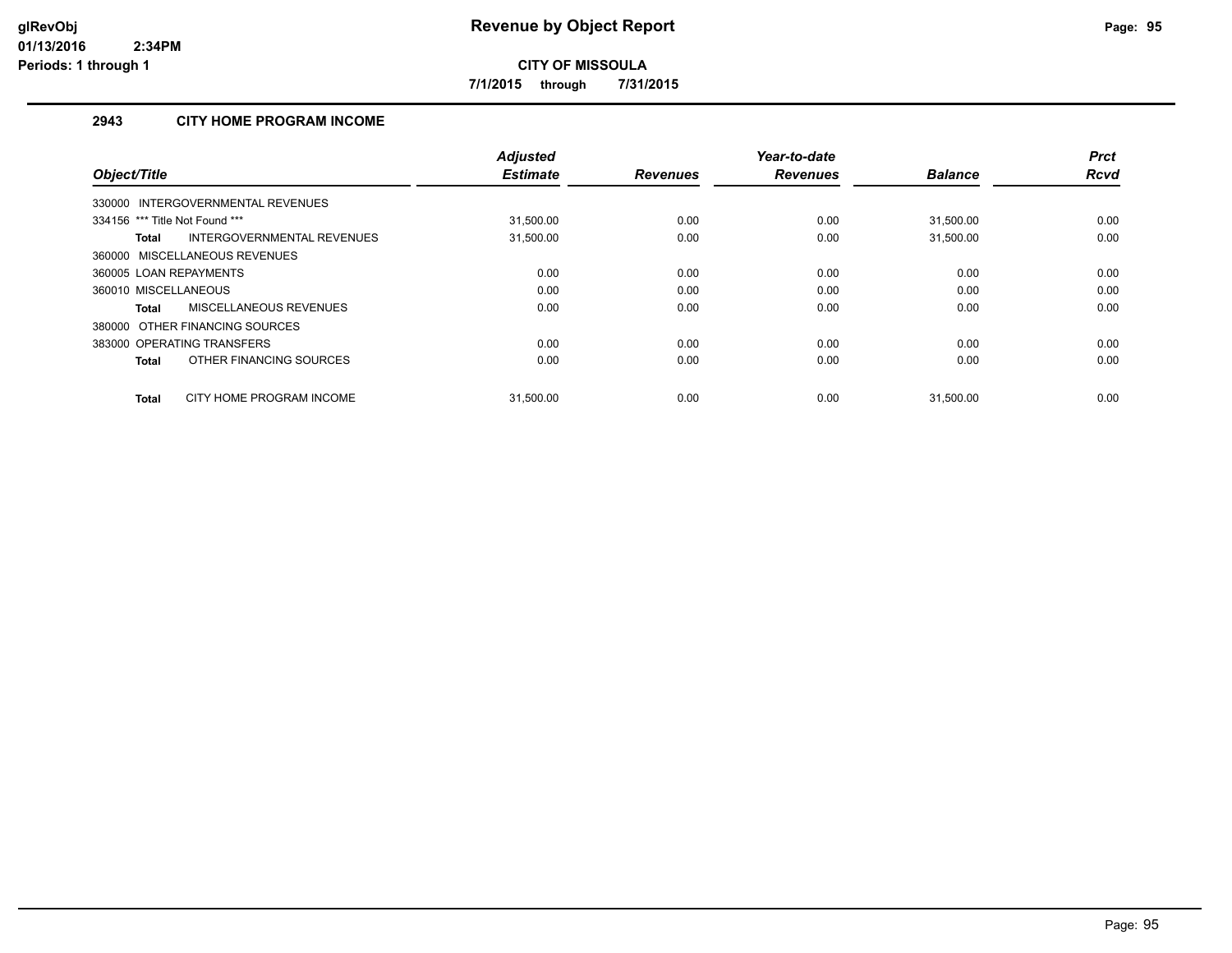**7/1/2015 through 7/31/2015**

# **2944 NEIGHBORHOOD STABILIZATION PROGRAM**

# **2944 NEIGHBORHOOD STABILIZATION PROGRAM**

|                                                    | <b>Adjusted</b> |                 | Year-to-date    |                | Prct |
|----------------------------------------------------|-----------------|-----------------|-----------------|----------------|------|
| Object/Title                                       | <b>Estimate</b> | <b>Revenues</b> | <b>Revenues</b> | <b>Balance</b> | Rcvd |
| 330000 INTERGOVERNMENTAL REVENUES                  |                 |                 |                 |                |      |
| 331011 NSP GRANT/SILVERTIP PROJECT                 | 0.00            | 0.00            | 0.00            | 0.00           | 0.00 |
| 331017 HUD 6.7M/SILVERTIP APTS                     | 0.00            | 0.00            | 0.00            | 0.00           | 0.00 |
| 331018 MHA 1M/SILVERTIP APTS                       | 0.00            | 0.00            | 0.00            | 0.00           | 0.00 |
| INTERGOVERNMENTAL REVENUES<br>Total                | 0.00            | 0.00            | 0.00            | 0.00           | 0.00 |
| NEIGHBORHOOD STABILIZATION PROGRAM<br><b>Total</b> | 0.00            | 0.00            | 0.00            | 0.00           | 0.00 |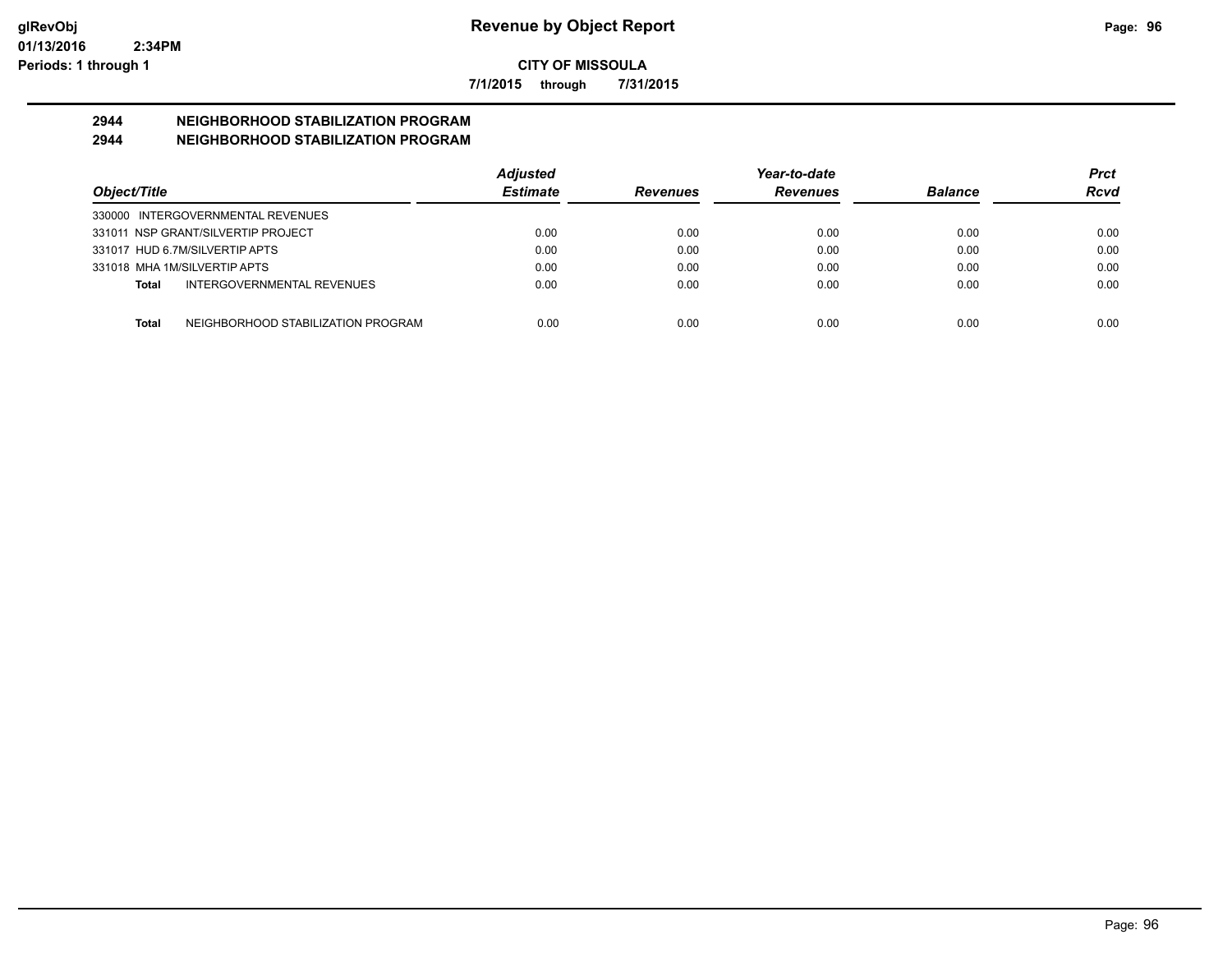**7/1/2015 through 7/31/2015**

## **2944 NEIGHBORHOOD STABILIZATION PROGRAM**

| Object/Title                                | <b>Adiusted</b><br><b>Estimate</b> | <b>Revenues</b> | Year-to-date<br><b>Revenues</b> | <b>Balance</b> | <b>Prct</b><br><b>Rcvd</b> |
|---------------------------------------------|------------------------------------|-----------------|---------------------------------|----------------|----------------------------|
| 330000 INTERGOVERNMENTAL REVENUES           |                                    |                 |                                 |                |                            |
| 331011 NSP GRANT/SILVERTIP PROJECT          | 0.00                               | 0.00            | 0.00                            | 0.00           | 0.00                       |
| 331017 HUD 6.7M/SILVERTIP APTS              | 0.00                               | 0.00            | 0.00                            | 0.00           | 0.00                       |
| 331018 MHA 1M/SILVERTIP APTS                | 0.00                               | 0.00            | 0.00                            | 0.00           | 0.00                       |
| INTERGOVERNMENTAL REVENUES<br>Total         | 0.00                               | 0.00            | 0.00                            | 0.00           | 0.00                       |
|                                             |                                    |                 |                                 |                |                            |
| NEIGHBORHOOD STABILIZATION PROGRAM<br>Total | 0.00                               | 0.00            | 0.00                            | 0.00           | 0.00                       |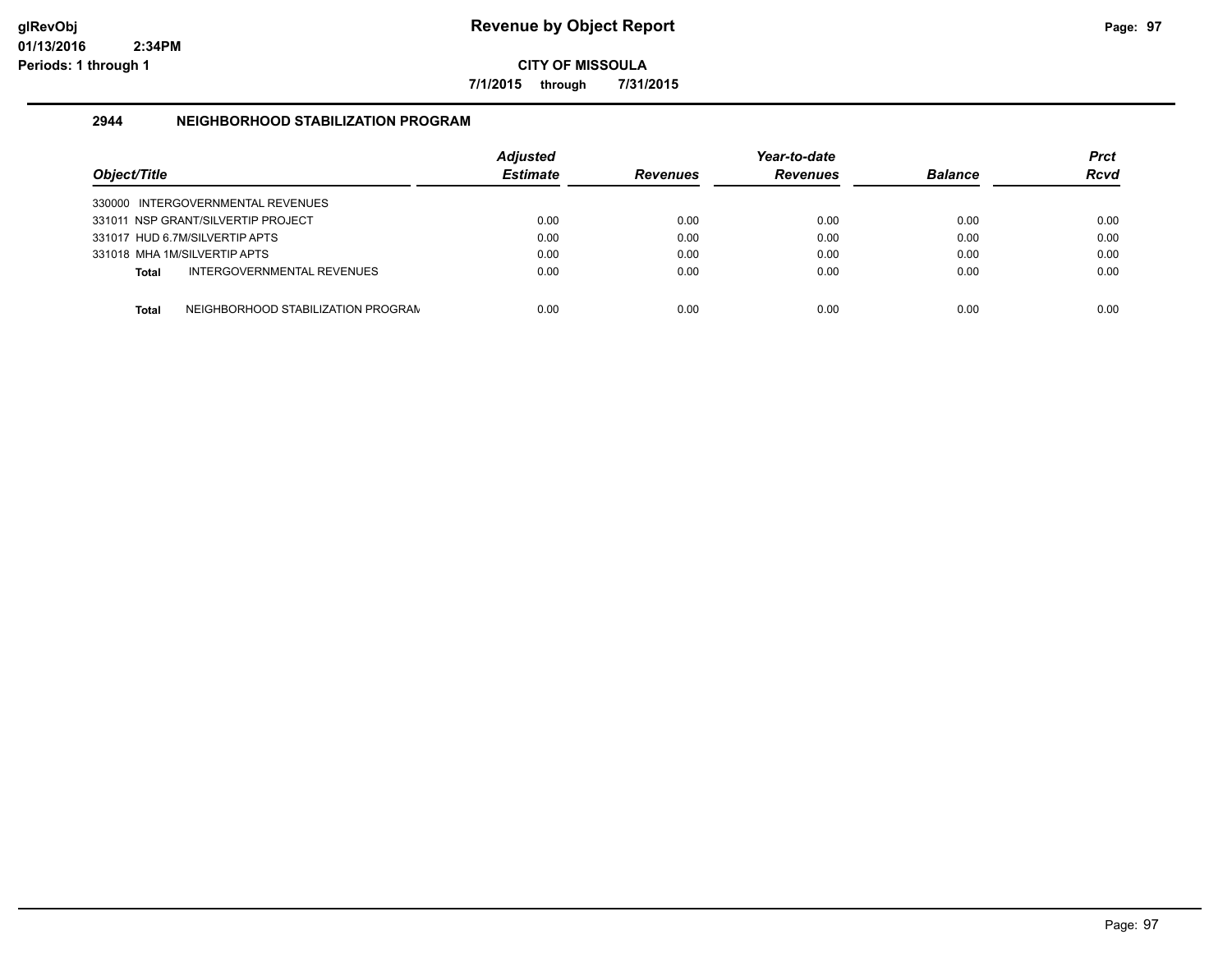**7/1/2015 through 7/31/2015**

**2955 TRANSPORTATION**

| <b>TRANSPORTATION</b><br>2955 |
|-------------------------------|
|-------------------------------|

|                                                           | <b>Adjusted</b> |                 | Year-to-date    |                | <b>Prct</b> |
|-----------------------------------------------------------|-----------------|-----------------|-----------------|----------------|-------------|
| Object/Title                                              | <b>Estimate</b> | <b>Revenues</b> | <b>Revenues</b> | <b>Balance</b> | <b>Rcvd</b> |
| 330000 INTERGOVERNMENTAL REVENUES                         |                 |                 |                 |                |             |
| 330000 INTERGOVERNMENTAL REVENUES                         | 0.00            | 0.00            | 0.00            | 0.00           | 0.00        |
| 330005 MUTD GRANT ADMIN FEE                               | 0.00            | 0.00            | 0.00            | 0.00           | 0.00        |
| 331054 FHWA PL GRANT                                      | 650,194.00      | $-82,651.71$    | $-82,651.71$    | 732,845.71     | $-12.71$    |
| 331055 FTA GRANT                                          | 164,937.00      | $-29,593.00$    | $-29,593.00$    | 194,530.00     | $-17.94$    |
| 331056 MDT FEDERAL CMAO                                   | 285,698.00      | $-57,520.76$    | $-57,520.76$    | 343,218.76     | $-20.13$    |
| 336023 STATE CONTRIB. - PERS                              | 0.00            | 29.04           | 29.04           | $-29.04$       | 0.00        |
| 336030 COUNTY CONTRIBUTION                                | 9,900.00        | 0.00            | 0.00            | 9,900.00       | 0.00        |
| <b>INTERGOVERNMENTAL REVENUES</b><br><b>Total</b>         | 1,110,729.00    | $-169,736.43$   | $-169,736.43$   | 1,280,465.43   | $-15.28$    |
| MISCELLANEOUS REVENUES<br>360000                          |                 |                 |                 |                |             |
| 362000 OTHER MISCELLANEOUS REVENUE                        | 10,000.00       | 0.00            | 0.00            | 10,000.00      | 0.00        |
| 362007 *** Title Not Found ***                            | 0.00            | 0.00            | 0.00            | 0.00           | 0.00        |
| 365016 LOCAL MATCH MDT                                    | 30,000.00       | 300.00          | 300.00          | 29,700.00      | 1.00        |
| MISCELLANEOUS REVENUES<br><b>Total</b>                    | 40,000.00       | 300.00          | 300.00          | 39,700.00      | 0.75        |
| <b>INVESTMENTS &amp; ROYALTY EARNINGS</b><br>370000       |                 |                 |                 |                |             |
| 371010 INTEREST ON INVESTMENTS                            | 0.00            | 0.00            | 0.00            | 0.00           | 0.00        |
| <b>INVESTMENTS &amp; ROYALTY EARNINGS</b><br><b>Total</b> | 0.00            | 0.00            | 0.00            | 0.00           | 0.00        |
| OTHER FINANCING SOURCES<br>380000                         |                 |                 |                 |                |             |
| 383000 OPERATING TRANSFERS                                | 9.900.00        | 0.00            | 0.00            | 9,900.00       | 0.00        |
| 383029 TRANS FR GENERAL                                   | 82,086.00       | 0.00            | 0.00            | 82,086.00      | 0.00        |
| OTHER FINANCING SOURCES<br><b>Total</b>                   | 91,986.00       | 0.00            | 0.00            | 91,986.00      | 0.00        |
| <b>TRANSPORTATION</b><br><b>Total</b>                     | 1,242,715.00    | $-169,436.43$   | $-169.436.43$   | 1,412,151.43   | $-13.63$    |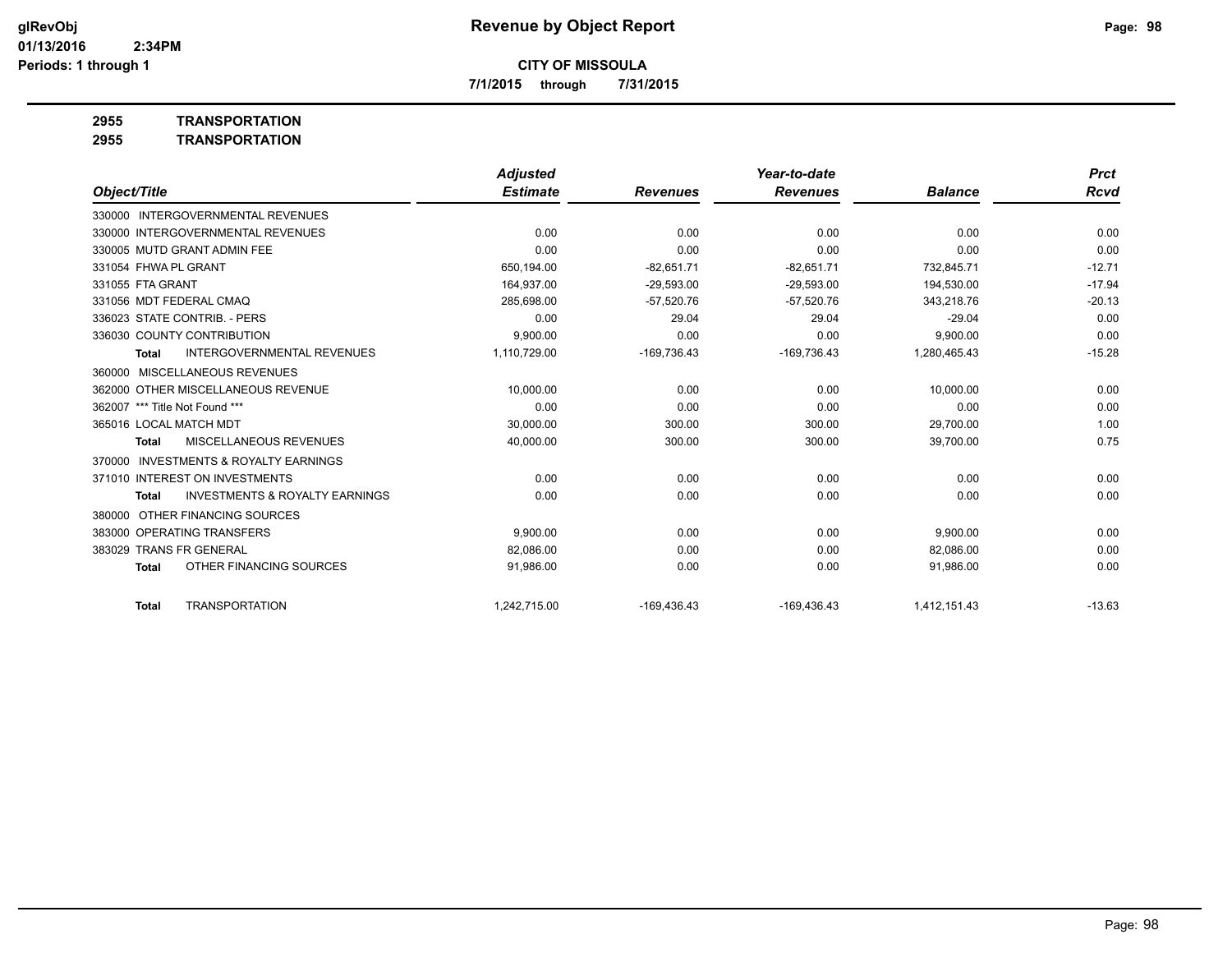**7/1/2015 through 7/31/2015**

#### **2955 TRANSPORTATION**

|                                                           | <b>Adjusted</b> |                 | Year-to-date    |                | <b>Prct</b> |
|-----------------------------------------------------------|-----------------|-----------------|-----------------|----------------|-------------|
| Object/Title                                              | <b>Estimate</b> | <b>Revenues</b> | <b>Revenues</b> | <b>Balance</b> | Rcvd        |
| 330000 INTERGOVERNMENTAL REVENUES                         |                 |                 |                 |                |             |
| 330000 INTERGOVERNMENTAL REVENUES                         | 0.00            | 0.00            | 0.00            | 0.00           | 0.00        |
| 330005 MUTD GRANT ADMIN FEE                               | 0.00            | 0.00            | 0.00            | 0.00           | 0.00        |
| 331054 FHWA PL GRANT                                      | 650,194.00      | $-82,651.71$    | $-82,651.71$    | 732,845.71     | $-12.71$    |
| 331055 FTA GRANT                                          | 164,937.00      | $-29,593.00$    | $-29,593.00$    | 194,530.00     | $-17.94$    |
| 331056 MDT FEDERAL CMAQ                                   | 285,698.00      | $-57,520.76$    | $-57,520.76$    | 343,218.76     | $-20.13$    |
| 336023 STATE CONTRIB. - PERS                              | 0.00            | 29.04           | 29.04           | $-29.04$       | 0.00        |
| 336030 COUNTY CONTRIBUTION                                | 9,900.00        | 0.00            | 0.00            | 9,900.00       | 0.00        |
| <b>INTERGOVERNMENTAL REVENUES</b><br><b>Total</b>         | 1,110,729.00    | $-169,736.43$   | $-169,736.43$   | 1,280,465.43   | $-15.28$    |
| 360000 MISCELLANEOUS REVENUES                             |                 |                 |                 |                |             |
| 362000 OTHER MISCELLANEOUS REVENUE                        | 10.000.00       | 0.00            | 0.00            | 10.000.00      | 0.00        |
| 362007 *** Title Not Found ***                            | 0.00            | 0.00            | 0.00            | 0.00           | 0.00        |
| 365016 LOCAL MATCH MDT                                    | 30,000.00       | 300.00          | 300.00          | 29,700.00      | 1.00        |
| MISCELLANEOUS REVENUES<br><b>Total</b>                    | 40,000.00       | 300.00          | 300.00          | 39,700.00      | 0.75        |
| <b>INVESTMENTS &amp; ROYALTY EARNINGS</b><br>370000       |                 |                 |                 |                |             |
| 371010 INTEREST ON INVESTMENTS                            | 0.00            | 0.00            | 0.00            | 0.00           | 0.00        |
| <b>INVESTMENTS &amp; ROYALTY EARNINGS</b><br><b>Total</b> | 0.00            | 0.00            | 0.00            | 0.00           | 0.00        |
| 380000 OTHER FINANCING SOURCES                            |                 |                 |                 |                |             |
| 383000 OPERATING TRANSFERS                                | 9,900.00        | 0.00            | 0.00            | 9,900.00       | 0.00        |
| 383029 TRANS FR GENERAL                                   | 82,086.00       | 0.00            | 0.00            | 82,086.00      | 0.00        |
| OTHER FINANCING SOURCES<br><b>Total</b>                   | 91,986.00       | 0.00            | 0.00            | 91,986.00      | 0.00        |
| <b>TRANSPORTATION</b><br><b>Total</b>                     | 1.242.715.00    | $-169.436.43$   | $-169.436.43$   | 1.412.151.43   | $-13.63$    |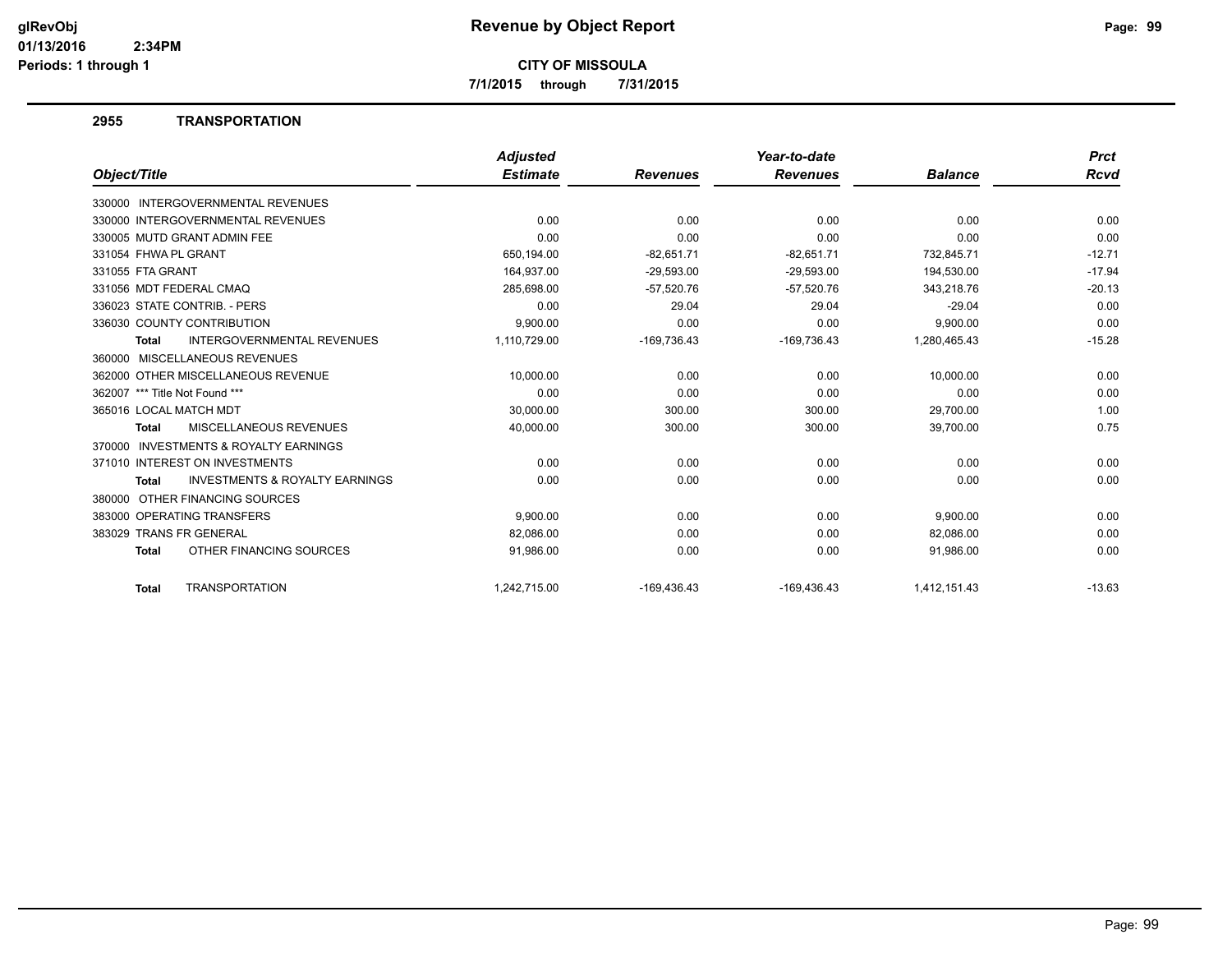**7/1/2015 through 7/31/2015**

## **2987 FEDERAL TRANSPORTATION FUND**

|                                                           | <b>Adjusted</b> |                 | Year-to-date    |                | <b>Prct</b> |
|-----------------------------------------------------------|-----------------|-----------------|-----------------|----------------|-------------|
| Object/Title                                              | <b>Estimate</b> | <b>Revenues</b> | <b>Revenues</b> | <b>Balance</b> | <b>Rcvd</b> |
| 310000 TAXES/ASSESSMENTS                                  |                 |                 |                 |                |             |
| 311011 TAX INCREMENT                                      | 0.00            | 0.00            | 0.00            | 0.00           | 0.00        |
| TAXES/ASSESSMENTS<br>Total                                | 0.00            | 0.00            | 0.00            | 0.00           | 0.00        |
| 330000 INTERGOVERNMENTAL REVENUES                         |                 |                 |                 |                |             |
| 331050 ISTEA/CTEP GRANT                                   | 0.00            | 0.00            | 0.00            | 0.00           | 0.00        |
| 331051 ISTEA/CTEP-HIGGINS HILL/BECKWITH                   | 0.00            | 0.00            | 0.00            | 0.00           | 0.00        |
| 331052 MDT CMAQ STRIPING GRANT                            | 0.00            | 0.00            | 0.00            | 0.00           | 0.00        |
| 331053 CTEP PLAYFAIR                                      | 0.00            | $-16,579.25$    | $-16,579.25$    | 16,579.25      | 0.00        |
| 331153 RUSSELL S 3RD IMPROVEMENTS                         | 0.00            | 0.00            | 0.00            | 0.00           | 0.00        |
| 331154 CTEP-MILWAUKEE RR TRAIL                            | 0.00            | 0.00            | 0.00            | 0.00           | 0.00        |
| 331155 CTEP/GRANT CREEK TRAIL BCN                         | 0.00            | $-164,070.53$   | $-164,070.53$   | 164,070.53     | 0.00        |
| 331156 CTEP GRANT - S HILLS TRAILS SYSTEM                 | 375,500.00      | 0.00            | 0.00            | 375,500.00     | 0.00        |
| 331159 CTEP-U OF M CROSSWALK PROJECT                      | 0.00            | 0.00            | 0.00            | 0.00           | 0.00        |
| 331161 CTEP-LOLO ST/BRIDGE TO DUNCAN S/C                  | 0.00            | 0.00            | 0.00            | 0.00           | 0.00        |
| 331180 LIBRARY LITERACY GRANT                             | 0.00            | 0.00            | 0.00            | 0.00           | 0.00        |
| 331181 CTEP/CMAQ MADISON ST TO U CONNECTOR                | 0.00            | 0.00            | 0.00            | 0.00           | 0.00        |
| 334045 MONTANA DEPARTMENT TRANSPORTATION                  | 0.00            | 0.00            | 0.00            | 0.00           | 0.00        |
| 336023 STATE CONTRIB. - PERS                              | 0.00            | 0.48            | 0.48            | $-0.48$        | 0.00        |
| <b>INTERGOVERNMENTAL REVENUES</b><br>Total                | 375,500.00      | -180,649.30     | -180,649.30     | 556,149.30     | -48.11      |
| 340000 CHARGES FOR SERVICES                               |                 |                 |                 |                |             |
| 343011 STREET AND ROADWAY REPAIR CHARGES                  | 0.00            | 0.00            | 0.00            | 0.00           | 0.00        |
| <b>CHARGES FOR SERVICES</b><br><b>Total</b>               | 0.00            | 0.00            | 0.00            | 0.00           | 0.00        |
| 360000 MISCELLANEOUS REVENUES                             |                 |                 |                 |                |             |
| 360010 MISCELLANEOUS                                      | 0.00            | 0.00            | 0.00            | 0.00           | 0.00        |
| 363020 PROPERTY ASSESSMENTS                               | 0.00            | 0.00            | 0.00            | 0.00           | 0.00        |
| 365000 DONATIONS                                          | 386,689.00      | 0.00            | 0.00            | 386,689.00     | 0.00        |
| 365004 GRANT CR TRAIL ASSN DONATION                       | 0.00            | 0.00            | 0.00            | 0.00           | 0.00        |
| MISCELLANEOUS REVENUES<br>Total                           | 386.689.00      | 0.00            | 0.00            | 386.689.00     | 0.00        |
| 370000 INVESTMENTS & ROYALTY EARNINGS                     |                 |                 |                 |                |             |
| 371010 INTEREST ON INVESTMENTS                            | 0.00            | 0.00            | 0.00            | 0.00           | 0.00        |
| 371020 GAIN/LOSS IN MARKET VALUE OF INVESTMENTS           | 0.00            | 0.00            | 0.00            | 0.00           | 0.00        |
| <b>INVESTMENTS &amp; ROYALTY EARNINGS</b><br><b>Total</b> | 0.00            | 0.00            | 0.00            | 0.00           | 0.00        |
| 380000 OTHER FINANCING SOURCES                            |                 |                 |                 |                |             |
| 381009 TRANSFERS IN-OPEN SPACE BOND                       | 0.00            | 0.00            | 0.00            | 0.00           | 0.00        |
| 381010 BOND PROCEEDS                                      | 0.00            | 0.00            | 0.00            | 0.00           | 0.00        |
| 381011 OPEN SPACE REVENUE                                 | 0.00            | 0.00            | 0.00            | 0.00           | 0.00        |
| 383000 OPERATING TRANSFERS                                | 0.00            | 0.00            | 0.00            | 0.00           | 0.00        |
| 383002 TRANS FR GAS TAX                                   | 0.00            | 0.00            | 0.00            | 0.00           | 0.00        |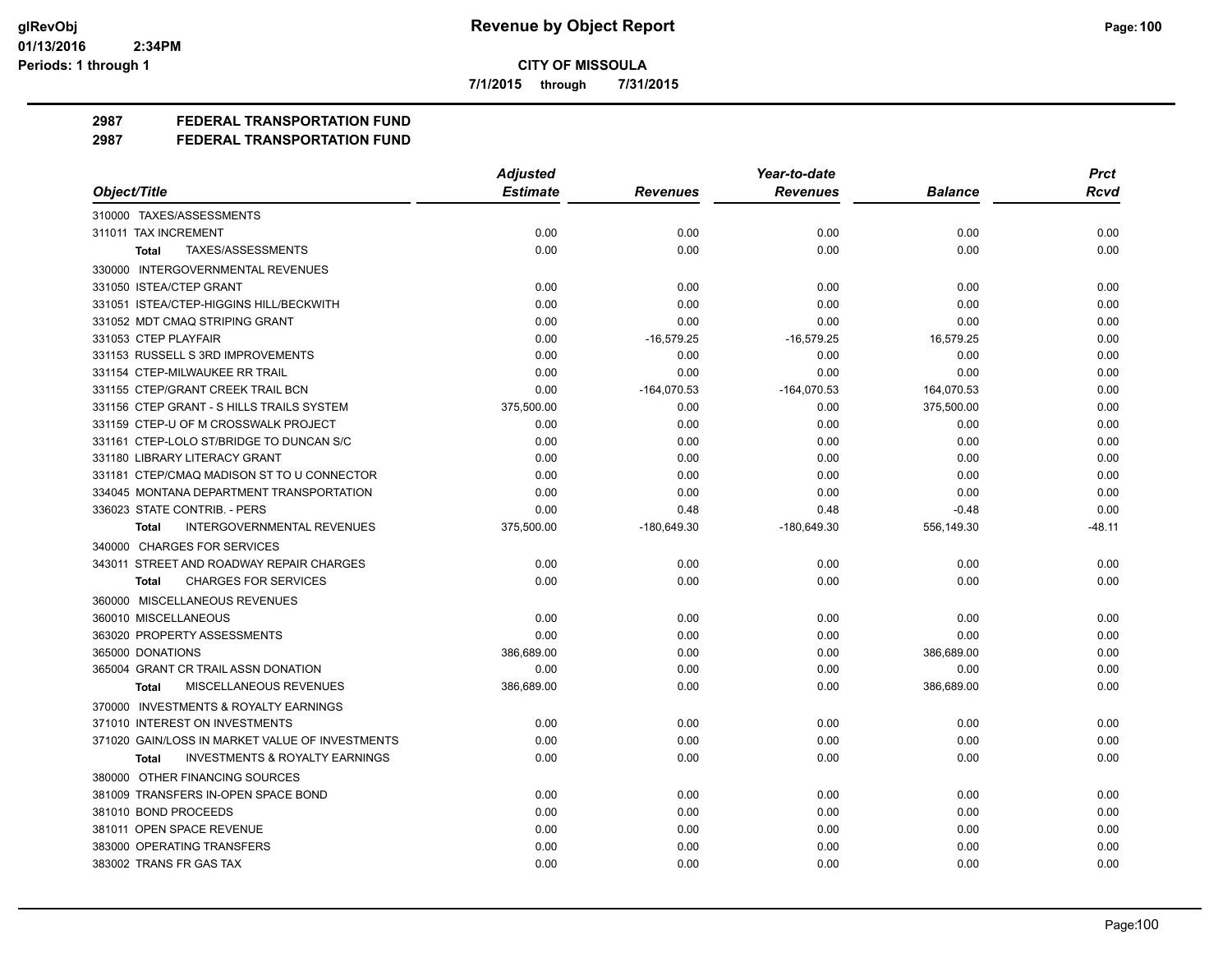**7/1/2015 through 7/31/2015**

# **2987 FEDERAL TRANSPORTATION FUND**

|                                             | <b>Adjusted</b> |                 | Year-to-date    |                | Prct     |
|---------------------------------------------|-----------------|-----------------|-----------------|----------------|----------|
| Object/Title                                | <b>Estimate</b> | <b>Revenues</b> | <b>Revenues</b> | <b>Balance</b> | Rcvd     |
| 383010 TRANS FR CIP                         | 0.00            | 0.00            | 0.00            | 0.00           | 0.00     |
| 383014 TRANS FR MRA                         | 0.00            | 0.00            | 0.00            | 0.00           | 0.00     |
| 383021 TRANS FR P&R TRAILS DEVLP            | 0.00            | 0.00            | 0.00            | 0.00           | 0.00     |
| 383043 TRANSFERS FROM IMPACT FEES           | 0.00            | 0.00            | 0.00            | 0.00           | 0.00     |
| OTHER FINANCING SOURCES<br>Total            | 0.00            | 0.00            | 0.00            | 0.00           | 0.00     |
| FEDERAL TRANSPORTATION FUND<br><b>Total</b> | 762.189.00      | $-180.649.30$   | $-180.649.30$   | 942.838.30     | $-23.70$ |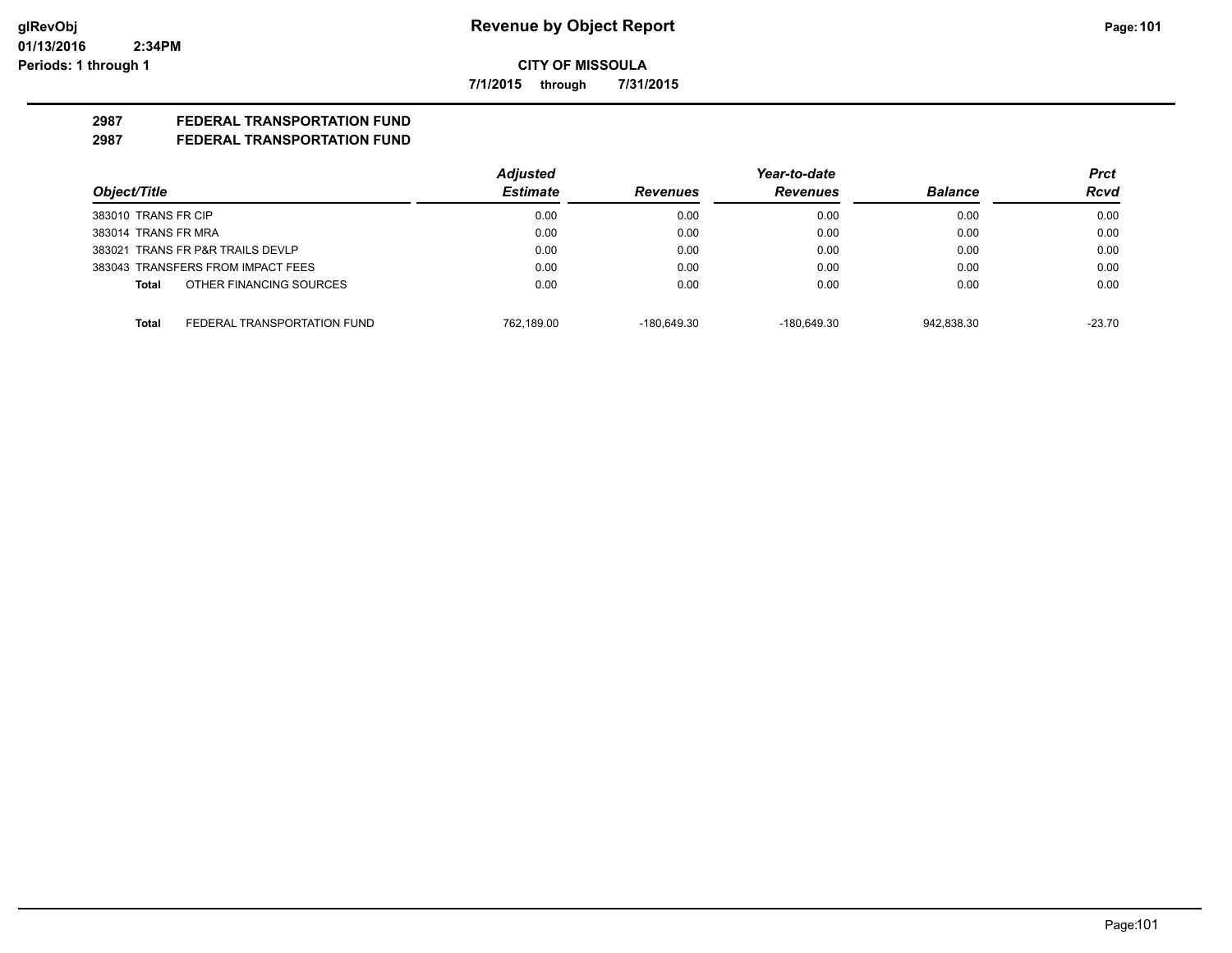**7/1/2015 through 7/31/2015**

|                                                           | <b>Adjusted</b> |                 | Year-to-date    |            | <b>Prct</b> |
|-----------------------------------------------------------|-----------------|-----------------|-----------------|------------|-------------|
| Object/Title                                              | <b>Estimate</b> | <b>Revenues</b> | <b>Revenues</b> | Balance    | Rcvd        |
| 310000 TAXES/ASSESSMENTS                                  |                 |                 |                 |            |             |
| 311011 TAX INCREMENT                                      | 0.00            | 0.00            | 0.00            | 0.00       | 0.00        |
| TAXES/ASSESSMENTS<br><b>Total</b>                         | 0.00            | 0.00            | 0.00            | 0.00       | 0.00        |
| 330000 INTERGOVERNMENTAL REVENUES                         |                 |                 |                 |            |             |
| 331050 ISTEA/CTEP GRANT                                   | 0.00            | 0.00            | 0.00            | 0.00       | 0.00        |
| 331051 ISTEA/CTEP-HIGGINS HILL/BECKWITH                   | 0.00            | 0.00            | 0.00            | 0.00       | 0.00        |
| 331052 MDT CMAQ STRIPING GRANT                            | 0.00            | 0.00            | 0.00            | 0.00       | 0.00        |
| 331053 CTEP PLAYFAIR                                      | 0.00            | $-16,579.25$    | $-16,579.25$    | 16,579.25  | 0.00        |
| 331153 RUSSELL S 3RD IMPROVEMENTS                         | 0.00            | 0.00            | 0.00            | 0.00       | 0.00        |
| 331154 CTEP-MILWAUKEE RR TRAIL                            | 0.00            | 0.00            | 0.00            | 0.00       | 0.00        |
| 331155 CTEP/GRANT CREEK TRAIL BCN                         | 0.00            | $-164,070.53$   | $-164,070.53$   | 164,070.53 | 0.00        |
| 331156 CTEP GRANT - S HILLS TRAILS SYSTEM                 | 375,500.00      | 0.00            | 0.00            | 375,500.00 | 0.00        |
| 331159 CTEP-U OF M CROSSWALK PROJECT                      | 0.00            | 0.00            | 0.00            | 0.00       | 0.00        |
| 331161 CTEP-LOLO ST/BRIDGE TO DUNCAN S/C                  | 0.00            | 0.00            | 0.00            | 0.00       | 0.00        |
| 331180 LIBRARY LITERACY GRANT                             | 0.00            | 0.00            | 0.00            | 0.00       | 0.00        |
| 331181 CTEP/CMAQ MADISON ST TO U CONNECTOR                | 0.00            | 0.00            | 0.00            | 0.00       | 0.00        |
| 334045 MONTANA DEPARTMENT TRANSPORTATION                  | 0.00            | 0.00            | 0.00            | 0.00       | 0.00        |
| 336023 STATE CONTRIB. - PERS                              | 0.00            | 0.48            | 0.48            | $-0.48$    | 0.00        |
| INTERGOVERNMENTAL REVENUES<br>Total                       | 375,500.00      | -180,649.30     | $-180,649.30$   | 556,149.30 | $-48.11$    |
| 340000 CHARGES FOR SERVICES                               |                 |                 |                 |            |             |
| 343011 STREET AND ROADWAY REPAIR CHARGES                  | 0.00            | 0.00            | 0.00            | 0.00       | 0.00        |
| <b>CHARGES FOR SERVICES</b><br><b>Total</b>               | 0.00            | 0.00            | 0.00            | 0.00       | 0.00        |
| 360000 MISCELLANEOUS REVENUES                             |                 |                 |                 |            |             |
| 360010 MISCELLANEOUS                                      | 0.00            | 0.00            | 0.00            | 0.00       | 0.00        |
| 363020 PROPERTY ASSESSMENTS                               | 0.00            | 0.00            | 0.00            | 0.00       | 0.00        |
| 365000 DONATIONS                                          | 386,689.00      | 0.00            | 0.00            | 386,689.00 | 0.00        |
| 365004 GRANT CR TRAIL ASSN DONATION                       | 0.00            | 0.00            | 0.00            | 0.00       | 0.00        |
| <b>MISCELLANEOUS REVENUES</b><br><b>Total</b>             | 386,689.00      | 0.00            | 0.00            | 386,689.00 | 0.00        |
| 370000 INVESTMENTS & ROYALTY EARNINGS                     |                 |                 |                 |            |             |
| 371010 INTEREST ON INVESTMENTS                            | 0.00            | 0.00            | 0.00            | 0.00       | 0.00        |
| 371020 GAIN/LOSS IN MARKET VALUE OF INVESTMENT            | 0.00            | 0.00            | 0.00            | 0.00       | 0.00        |
| <b>INVESTMENTS &amp; ROYALTY EARNINGS</b><br><b>Total</b> | 0.00            | 0.00            | 0.00            | 0.00       | 0.00        |
| 380000 OTHER FINANCING SOURCES                            |                 |                 |                 |            |             |
| 381009 TRANSFERS IN-OPEN SPACE BOND                       | 0.00            | 0.00            | 0.00            | 0.00       | 0.00        |
| 381010 BOND PROCEEDS                                      | 0.00            | 0.00            | 0.00            | 0.00       | 0.00        |
| 381011 OPEN SPACE REVENUE                                 | 0.00            | 0.00            | 0.00            | 0.00       | 0.00        |
| 383000 OPERATING TRANSFERS                                | 0.00            | 0.00            | 0.00            | 0.00       | 0.00        |
| 383002 TRANS FR GAS TAX                                   | 0.00            | 0.00            | 0.00            | 0.00       | 0.00        |
| 383010 TRANS FR CIP                                       | 0.00            | 0.00            | 0.00            | 0.00       | 0.00        |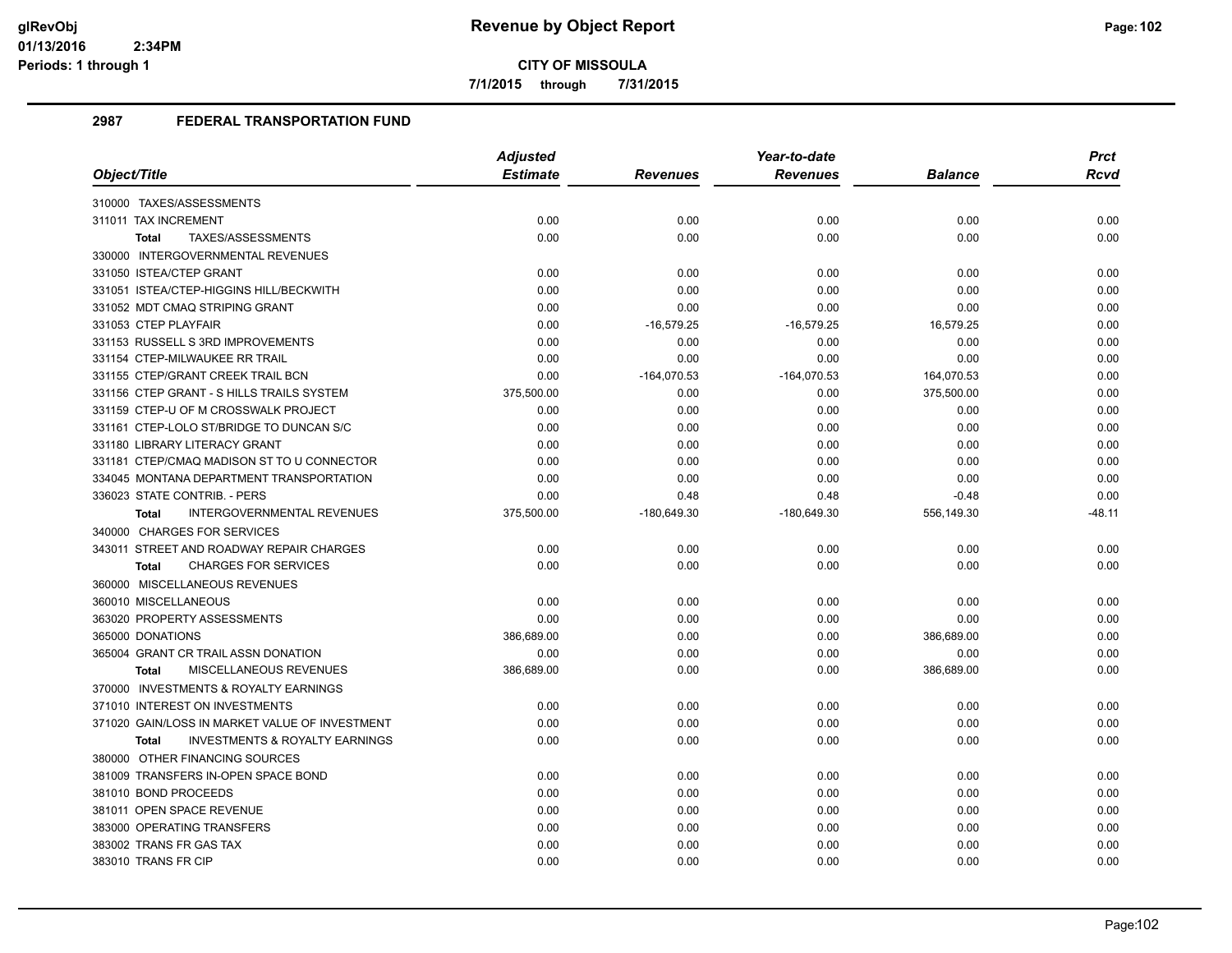**7/1/2015 through 7/31/2015**

|                     |                                   | <b>Adjusted</b> |                 | Year-to-date    |                | <b>Prct</b> |
|---------------------|-----------------------------------|-----------------|-----------------|-----------------|----------------|-------------|
| Object/Title        |                                   | <b>Estimate</b> | <b>Revenues</b> | <b>Revenues</b> | <b>Balance</b> | <b>Rcvd</b> |
| 383014 TRANS FR MRA |                                   | 0.00            | 0.00            | 0.00            | 0.00           | 0.00        |
|                     | 383021 TRANS FR P&R TRAILS DEVLP  | 0.00            | 0.00            | 0.00            | 0.00           | 0.00        |
|                     | 383043 TRANSFERS FROM IMPACT FEES | 0.00            | 0.00            | 0.00            | 0.00           | 0.00        |
| <b>Total</b>        | OTHER FINANCING SOURCES           | 0.00            | 0.00            | 0.00            | 0.00           | 0.00        |
| <b>Total</b>        | FEDERAL TRANSPORTATION FUND       | 762.189.00      | -180.649.30     | -180.649.30     | 942.838.30     | $-23.70$    |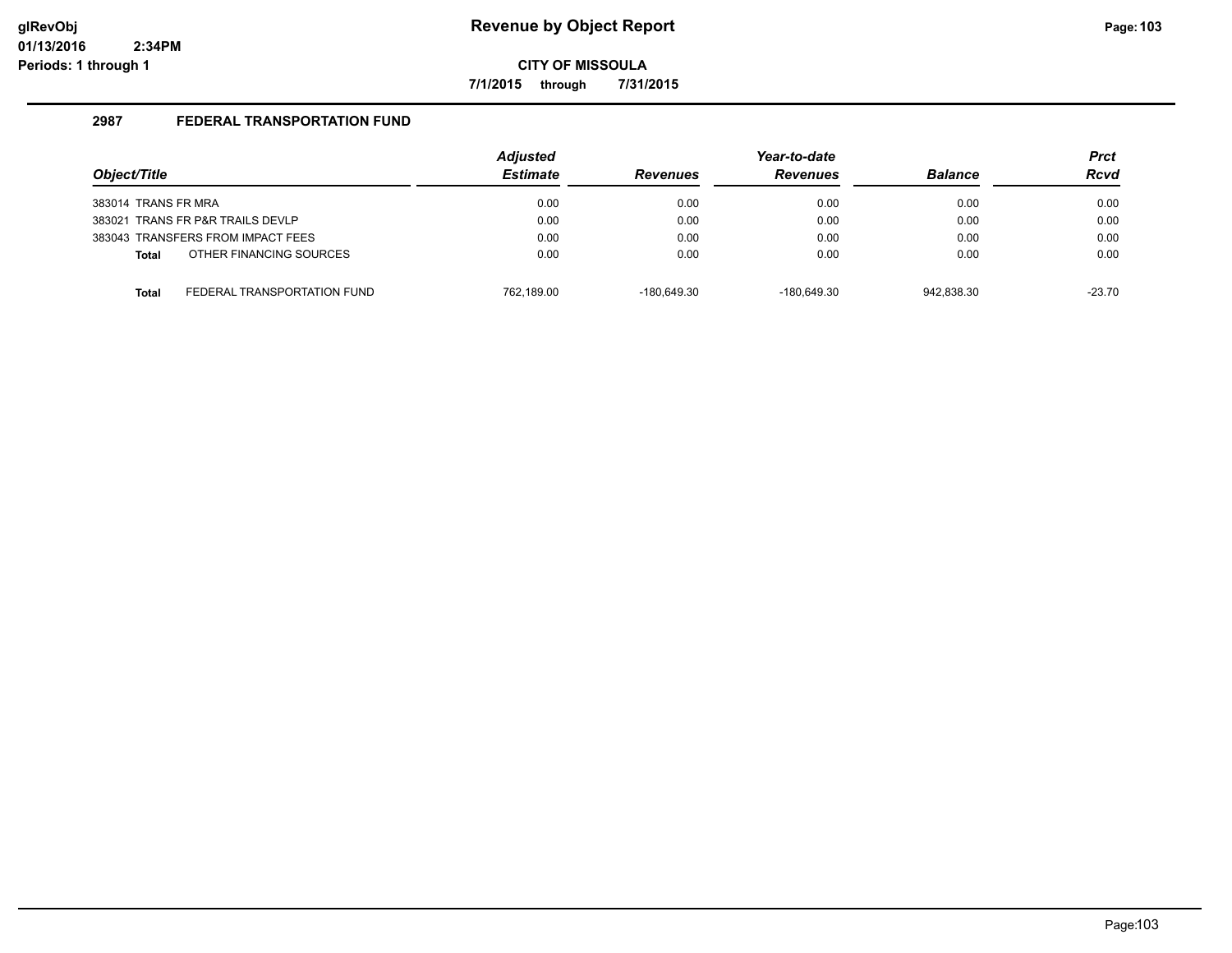**7/1/2015 through 7/31/2015**

## **2988 GRANTS & DONATIONS FUND**

|                                                   | <b>Adjusted</b> | Year-to-date    |                 |                | <b>Prct</b> |
|---------------------------------------------------|-----------------|-----------------|-----------------|----------------|-------------|
| Object/Title                                      | <b>Estimate</b> | <b>Revenues</b> | <b>Revenues</b> | <b>Balance</b> | <b>Rcvd</b> |
| 330000 INTERGOVERNMENTAL REVENUES                 |                 |                 |                 |                |             |
| 331013 NORTHSIDE PED BRIDGE/ARRA-CDBG GRANT       | 0.00            | 0.00            | 0.00            | 0.00           | 0.00        |
| 331014 EECBG GRANT                                | 0.00            | 0.00            | 0.00            | 0.00           | 0.00        |
| 331022 EQUIPMENT GRANT                            | 0.00            | 0.00            | 0.00            | 0.00           | 0.00        |
| 331025 DV ACCOUNTABILITY PROJECT                  | 993,592.00      | 0.00            | 0.00            | 993,592.00     | 0.00        |
| 331026 FY09 POLICE ICAC FEDERAL GRANT             | 0.00            | $-71,360.56$    | $-71,360.56$    | 71,360.56      | 0.00        |
| 331028 DUI-COPS IN SHOPS                          | 5,000.00        | 0.00            | 0.00            | 5,000.00       | 0.00        |
| 331029 CHRP GRANT                                 | 0.00            | 0.00            | 0.00            | 0.00           | 0.00        |
| 331030 COMMUNITY RESOURCE OFFICER/MCPS            | 0.00            | 0.00            | 0.00            | 0.00           | 0.00        |
| 331081 GRANTS/DONATIONS - FORT MISSOULA           | 0.00            | 0.00            | 0.00            | 0.00           | 0.00        |
| 331090 EPA GRANT                                  | 587,106.00      | $-361.50$       | $-361.50$       | 587,467.50     | $-0.06$     |
| 331113 *** Title Not Found ***                    | 0.00            | 0.00            | 0.00            | 0.00           | 0.00        |
| 331178 DUI TASK FORCE GRANT                       | 0.00            | 0.00            | 0.00            | 0.00           | 0.00        |
| 331181 GRANTS/DONATIONS - FORT MISSOULA           | 0.00            | 0.00            | 0.00            | 0.00           | 0.00        |
| 334013 STATE GRANT - OT SEATBELT                  | 60,000.00       | 0.00            | 0.00            | 60,000.00      | 0.00        |
| 334014 *** Title Not Found ***                    | 0.00            | 0.00            | 0.00            | 0.00           | 0.00        |
| 334015 COPS TECHNOLOGY GRANT                      | 299,498.00      | 0.00            | 0.00            | 299,498.00     | 0.00        |
| 334016 BULLETPROOF VEST GRANT                     | 10,500.00       | 0.00            | 0.00            | 10,500.00      | 0.00        |
| 334018 STATE GRANT - CAPITAL                      | 0.00            | 0.00            | 0.00            | 0.00           | 0.00        |
| 334020 UNDERAGE DRINKING GRANT                    | 0.00            | 0.00            | 0.00            | 0.00           | 0.00        |
| 334025 COUNTY WEED                                | 0.00            | 0.00            | 0.00            | 0.00           | 0.00        |
| 334028 DEPT OF AG INTERN GRANT                    | 0.00            | 0.00            | 0.00            | 0.00           | 0.00        |
| 334076 BIG SKY TRUST FUND GRANTS                  | 0.00            | 0.00            | 0.00            | 0.00           | 0.00        |
| 334121 DNRC-EPA AREA WIDE ASSESSMENT GRANT        | 0.00            | 0.00            | 0.00            | 0.00           | 0.00        |
| 336021 STATE CONTRIB - POLICE RETIREMENT          | 0.00            | 1,014.34        | 1,014.34        | $-1,014.34$    | 0.00        |
| 336023 STATE CONTRIB. - PERS                      | 0.00            | 2.05            | 2.05            | $-2.05$        | 0.00        |
| <b>INTERGOVERNMENTAL REVENUES</b><br><b>Total</b> | 1,955,696.00    | $-70,705.67$    | $-70,705.67$    | 2,026,401.67   | $-3.62$     |
| 340000 CHARGES FOR SERVICES                       |                 |                 |                 |                |             |
| 342000 ANTI-GRAFFITI PROJECT                      | 5,000.00        | 0.00            | 0.00            | 5,000.00       | 0.00        |
| 342013 SECURITY INVEST FEES                       | 0.00            | 0.00            | 0.00            | 0.00           | 0.00        |
| <b>CHARGES FOR SERVICES</b><br><b>Total</b>       | 5,000.00        | 0.00            | 0.00            | 5,000.00       | 0.00        |
| 360000 MISCELLANEOUS REVENUES                     |                 |                 |                 |                |             |
| 360010 MISCELLANEOUS                              | 0.00            | 0.00            | 0.00            | 0.00           | 0.00        |
| 365000 DONATIONS                                  | 50,338.00       | 0.00            | 0.00            | 50,338.00      | 0.00        |
| 365015 GREEN BLOCK PILOT PROJECT                  | 0.00            | 0.00            | 0.00            | 0.00           | 0.00        |
| 365021 COMBAT CHALLENGE DONATIONS                 | 0.00            | 0.00            | 0.00            | 0.00           | 0.00        |
| MISCELLANEOUS REVENUES<br><b>Total</b>            | 50,338.00       | 0.00            | 0.00            | 50,338.00      | 0.00        |
| 380000 OTHER FINANCING SOURCES                    |                 |                 |                 |                |             |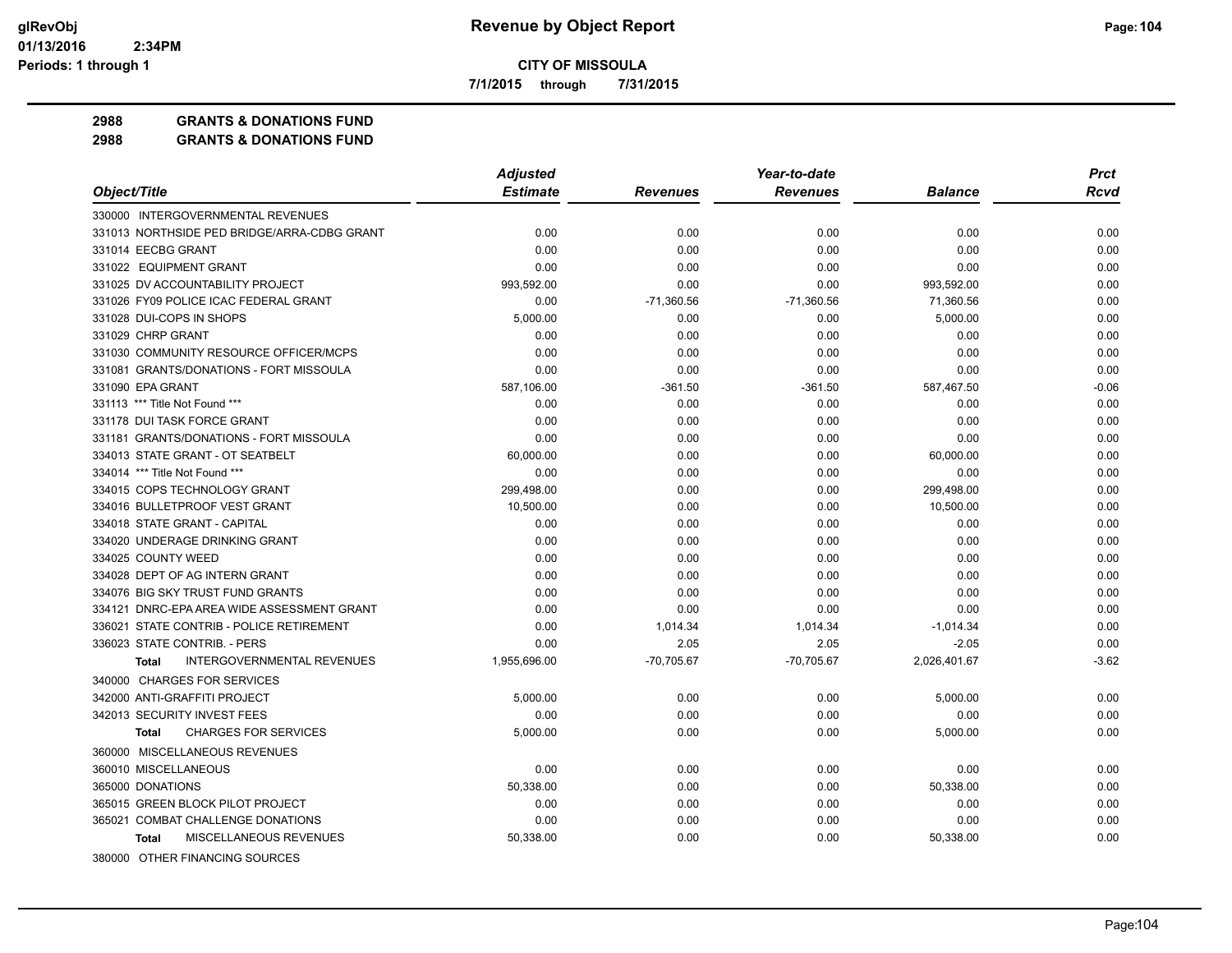**7/1/2015 through 7/31/2015**

## **2988 GRANTS & DONATIONS FUND**

|                                                    | <b>Adjusted</b> |                 | Year-to-date    |                | Prct    |
|----------------------------------------------------|-----------------|-----------------|-----------------|----------------|---------|
| Object/Title                                       | <b>Estimate</b> | <b>Revenues</b> | <b>Revenues</b> | <b>Balance</b> | Rcvd    |
| 381023 DOMESTIC VIOLENCE ACCOUNTABILITY GRANT      | 0.00            | 0.00            | 0.00            | 0.00           | 0.00    |
| 383002 TRANS FR GAS TAX                            | 0.00            | 0.00            | 0.00            | 0.00           | 0.00    |
| 383022 TRANS FR OPEN SPACE BOND                    | 0.00            | 0.00            | 0.00            | 0.00           | 0.00    |
| 383042 TRANSFERS FROM OTHER FUNDS                  | 0.00            | 0.00            | 0.00            | 0.00           | 0.00    |
| OTHER FINANCING SOURCES<br>Total                   | 0.00            | 0.00            | 0.00            | 0.00           | 0.00    |
| <b>GRANTS &amp; DONATIONS FUND</b><br><b>Total</b> | 2.011.034.00    | -70.705.67      | -70.705.67      | 2.081.739.67   | $-3.52$ |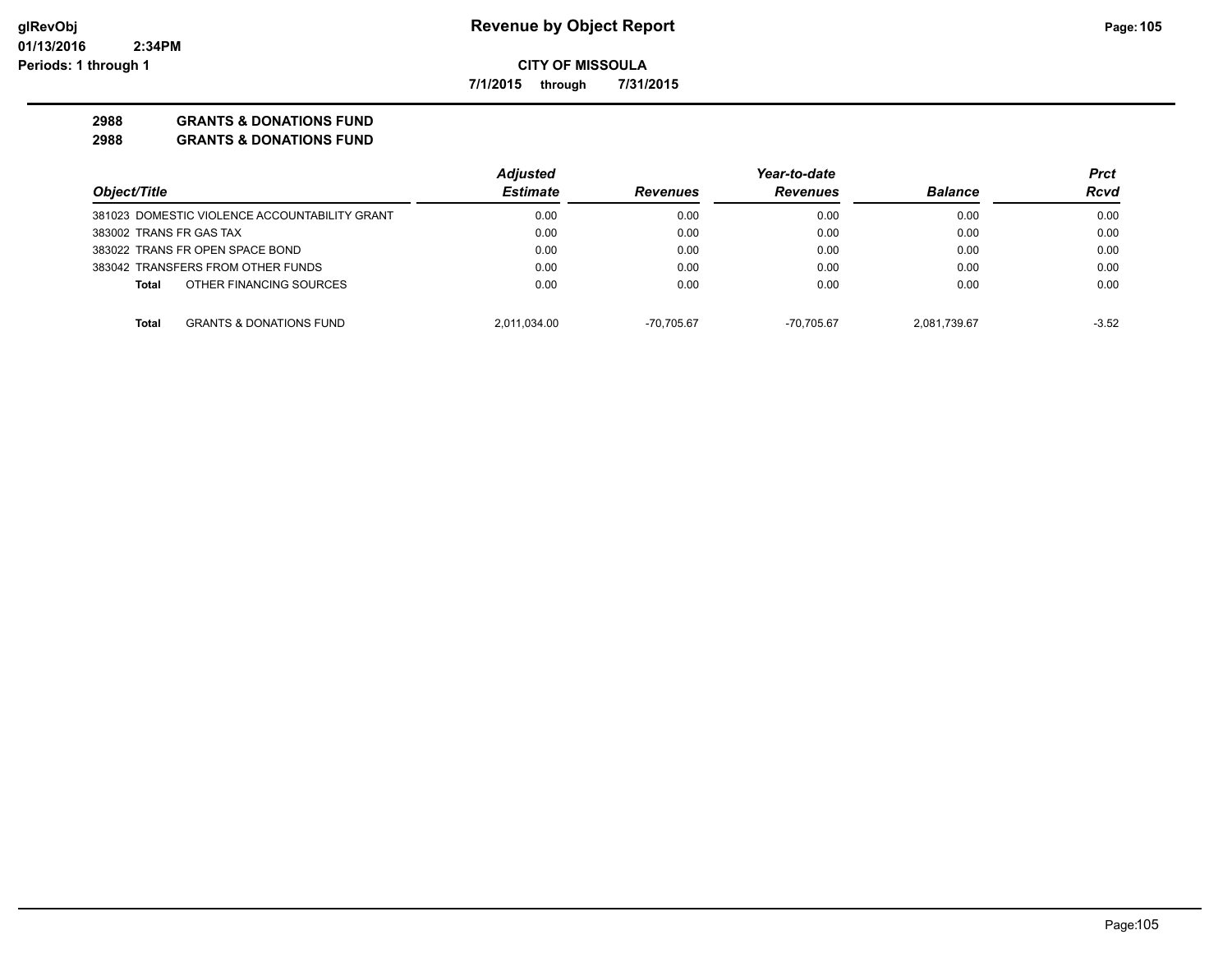**7/1/2015 through 7/31/2015**

|                                                   | <b>Adjusted</b> |              | Year-to-date    | <b>Prct</b>    |             |
|---------------------------------------------------|-----------------|--------------|-----------------|----------------|-------------|
| Object/Title                                      | <b>Estimate</b> | Revenues     | <b>Revenues</b> | <b>Balance</b> | <b>Rcvd</b> |
| 330000 INTERGOVERNMENTAL REVENUES                 |                 |              |                 |                |             |
| 331013 NORTHSIDE PED BRIDGE/ARRA-CDBG GRANT       | 0.00            | 0.00         | 0.00            | 0.00           | 0.00        |
| 331014 EECBG GRANT                                | 0.00            | 0.00         | 0.00            | 0.00           | 0.00        |
| 331022 EQUIPMENT GRANT                            | 0.00            | 0.00         | 0.00            | 0.00           | 0.00        |
| 331025 DV ACCOUNTABILITY PROJECT                  | 993,592.00      | 0.00         | 0.00            | 993,592.00     | 0.00        |
| 331026 FY09 POLICE ICAC FEDERAL GRANT             | 0.00            | $-71,360.56$ | $-71,360.56$    | 71,360.56      | 0.00        |
| 331028 DUI-COPS IN SHOPS                          | 5,000.00        | 0.00         | 0.00            | 5,000.00       | 0.00        |
| 331029 CHRP GRANT                                 | 0.00            | 0.00         | 0.00            | 0.00           | 0.00        |
| 331030 COMMUNITY RESOURCE OFFICER/MCPS            | 0.00            | 0.00         | 0.00            | 0.00           | 0.00        |
| 331081 GRANTS/DONATIONS - FORT MISSOULA           | 0.00            | 0.00         | 0.00            | 0.00           | 0.00        |
| 331090 EPA GRANT                                  | 587,106.00      | $-361.50$    | $-361.50$       | 587,467.50     | $-0.06$     |
| 331113 *** Title Not Found ***                    | 0.00            | 0.00         | 0.00            | 0.00           | 0.00        |
| 331178 DUI TASK FORCE GRANT                       | 0.00            | 0.00         | 0.00            | 0.00           | 0.00        |
| 331181 GRANTS/DONATIONS - FORT MISSOULA           | 0.00            | 0.00         | 0.00            | 0.00           | 0.00        |
| 334013 STATE GRANT - OT SEATBELT                  | 60,000.00       | 0.00         | 0.00            | 60,000.00      | 0.00        |
| 334014 *** Title Not Found ***                    | 0.00            | 0.00         | 0.00            | 0.00           | 0.00        |
| 334015 COPS TECHNOLOGY GRANT                      | 299,498.00      | 0.00         | 0.00            | 299,498.00     | 0.00        |
| 334016 BULLETPROOF VEST GRANT                     | 10,500.00       | 0.00         | 0.00            | 10,500.00      | 0.00        |
| 334018 STATE GRANT - CAPITAL                      | 0.00            | 0.00         | 0.00            | 0.00           | 0.00        |
| 334020 UNDERAGE DRINKING GRANT                    | 0.00            | 0.00         | 0.00            | 0.00           | 0.00        |
| 334025 COUNTY WEED                                | 0.00            | 0.00         | 0.00            | 0.00           | 0.00        |
| 334028 DEPT OF AG INTERN GRANT                    | 0.00            | 0.00         | 0.00            | 0.00           | 0.00        |
| 334076 BIG SKY TRUST FUND GRANTS                  | 0.00            | 0.00         | 0.00            | 0.00           | 0.00        |
| 334121 DNRC-EPA AREA WIDE ASSESSMENT GRANT        | 0.00            | 0.00         | 0.00            | 0.00           | 0.00        |
| 336021 STATE CONTRIB - POLICE RETIREMENT          | 0.00            | 1,014.34     | 1,014.34        | $-1,014.34$    | 0.00        |
| 336023 STATE CONTRIB. - PERS                      | 0.00            | 2.05         | 2.05            | $-2.05$        | 0.00        |
| <b>INTERGOVERNMENTAL REVENUES</b><br><b>Total</b> | 1,955,696.00    | $-70,705.67$ | $-70,705.67$    | 2,026,401.67   | $-3.62$     |
| 340000 CHARGES FOR SERVICES                       |                 |              |                 |                |             |
| 342000 ANTI-GRAFFITI PROJECT                      | 5,000.00        | 0.00         | 0.00            | 5,000.00       | 0.00        |
| 342013 SECURITY INVEST FEES                       | 0.00            | 0.00         | 0.00            | 0.00           | 0.00        |
| <b>CHARGES FOR SERVICES</b><br><b>Total</b>       | 5,000.00        | 0.00         | 0.00            | 5,000.00       | 0.00        |
| 360000 MISCELLANEOUS REVENUES                     |                 |              |                 |                |             |
| 360010 MISCELLANEOUS                              | 0.00            | 0.00         | 0.00            | 0.00           | 0.00        |
| 365000 DONATIONS                                  | 50,338.00       | 0.00         | 0.00            | 50,338.00      | 0.00        |
| 365015 GREEN BLOCK PILOT PROJECT                  | 0.00            | 0.00         | 0.00            | 0.00           | 0.00        |
| 365021 COMBAT CHALLENGE DONATIONS                 | 0.00            | 0.00         | 0.00            | 0.00           | 0.00        |
| MISCELLANEOUS REVENUES<br><b>Total</b>            | 50,338.00       | 0.00         | 0.00            | 50,338.00      | 0.00        |
| 380000 OTHER FINANCING SOURCES                    |                 |              |                 |                |             |
| 381023 DOMESTIC VIOLENCE ACCOUNTABILITY GRANT     | 0.00            | 0.00         | 0.00            | 0.00           | 0.00        |
|                                                   |                 |              |                 |                |             |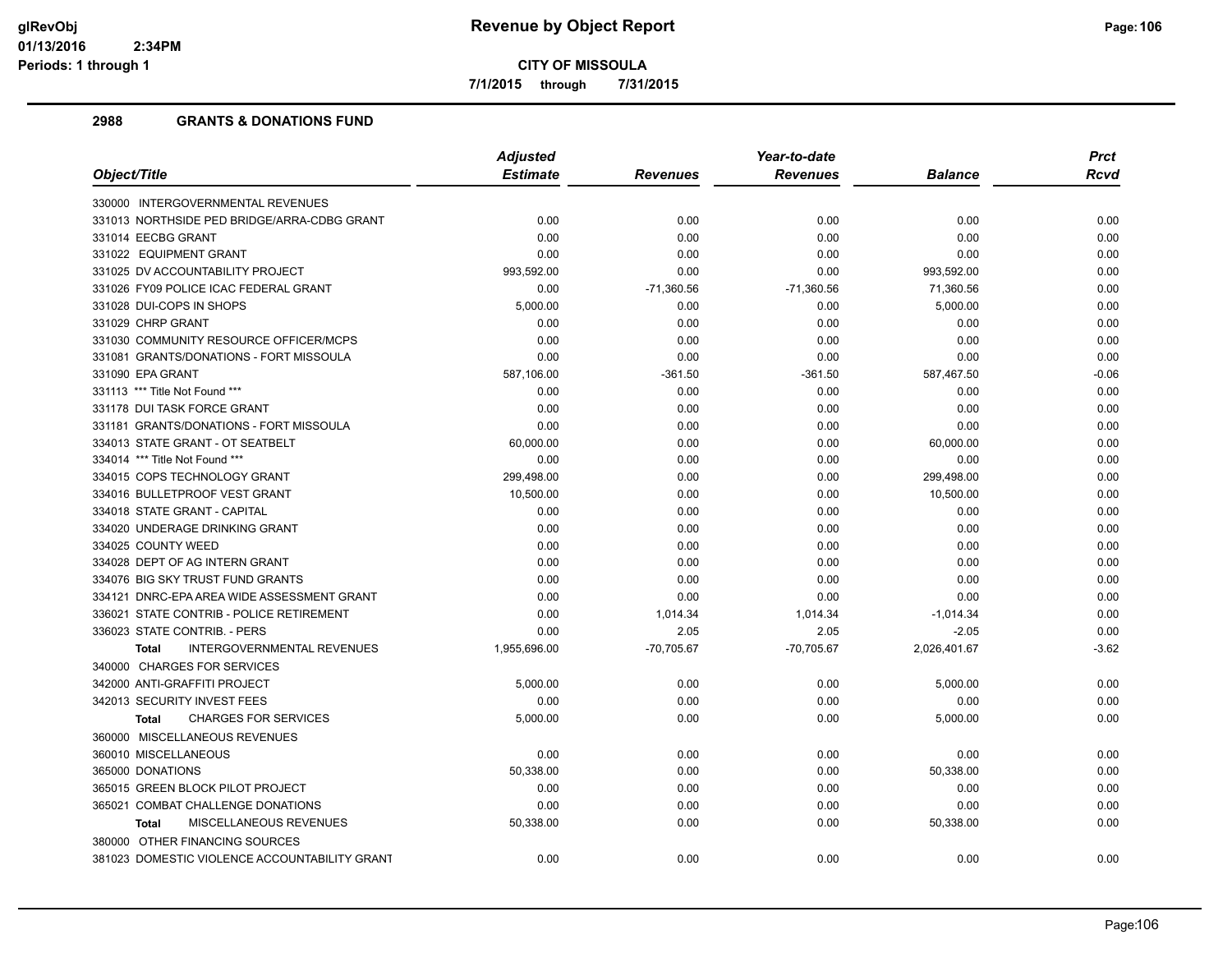**7/1/2015 through 7/31/2015**

|                                                    | <b>Adjusted</b> |                 | Year-to-date    |                | <b>Prct</b> |
|----------------------------------------------------|-----------------|-----------------|-----------------|----------------|-------------|
| Object/Title                                       | <b>Estimate</b> | <b>Revenues</b> | <b>Revenues</b> | <b>Balance</b> | <b>Rcvd</b> |
| 383002 TRANS FR GAS TAX                            | 0.00            | 0.00            | 0.00            | 0.00           | 0.00        |
| 383022 TRANS FR OPEN SPACE BOND                    | 0.00            | 0.00            | 0.00            | 0.00           | 0.00        |
| 383042 TRANSFERS FROM OTHER FUNDS                  | 0.00            | 0.00            | 0.00            | 0.00           | 0.00        |
| OTHER FINANCING SOURCES<br><b>Total</b>            | 0.00            | 0.00            | 0.00            | 0.00           | 0.00        |
| <b>GRANTS &amp; DONATIONS FUND</b><br><b>Total</b> | 2.011.034.00    | $-70.705.67$    | $-70.705.67$    | 2.081.739.67   | $-3.52$     |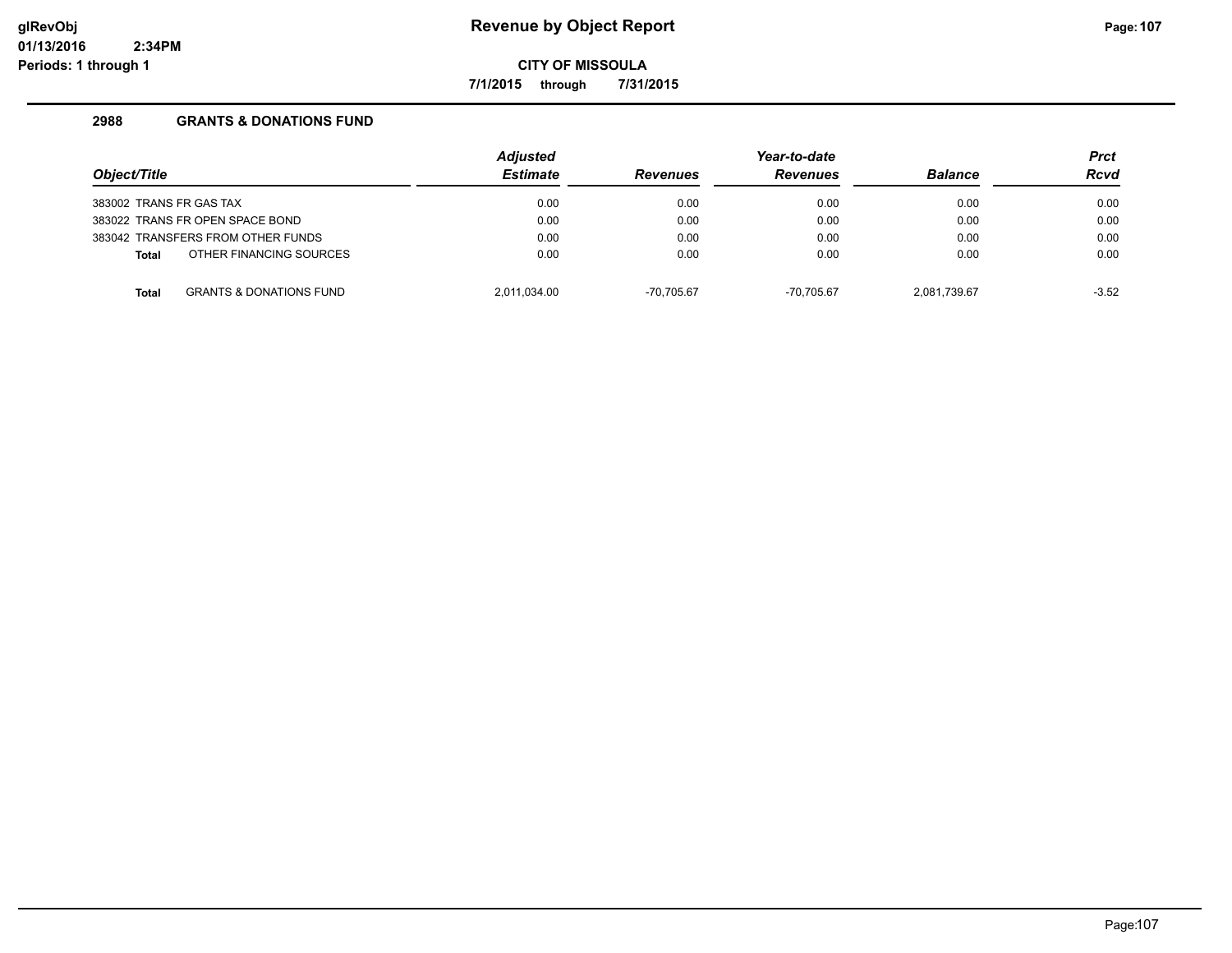**7/1/2015 through 7/31/2015**

**3000 SID REVOLVING FUND**

**3000 SID REVOLVING FUND**

|                                                           | <b>Adjusted</b> |                 | Year-to-date    |                | <b>Prct</b> |
|-----------------------------------------------------------|-----------------|-----------------|-----------------|----------------|-------------|
| Object/Title                                              | <b>Estimate</b> | <b>Revenues</b> | <b>Revenues</b> | <b>Balance</b> | <b>Rcvd</b> |
| 360000 MISCELLANEOUS REVENUES                             |                 |                 |                 |                |             |
| 360000 MISCELLANEOUS REVENUES                             | 0.00            | 0.00            | 0.00            | 0.00           | 0.00        |
| 360010 MISCELLANEOUS                                      | 0.00            | 0.00            | 0.00            | 0.00           | 0.00        |
| 362000 OTHER MISCELLANEOUS REVENUE                        | 0.00            | 0.00            | 0.00            | 0.00           | 0.00        |
| MISCELLANEOUS REVENUES<br>Total                           | 0.00            | 0.00            | 0.00            | 0.00           | 0.00        |
| <b>INVESTMENTS &amp; ROYALTY EARNINGS</b><br>370000       |                 |                 |                 |                |             |
| 371010 INTEREST ON INVESTMENTS                            | 0.00            | 0.00            | 0.00            | 0.00           | 0.00        |
| 371020 GAIN/LOSS IN MARKET VALUE OF INVESTMENTS           | 0.00            | 0.00            | 0.00            | 0.00           | 0.00        |
| <b>INVESTMENTS &amp; ROYALTY EARNINGS</b><br><b>Total</b> | 0.00            | 0.00            | 0.00            | 0.00           | 0.00        |
| OTHER FINANCING SOURCES<br>380000                         |                 |                 |                 |                |             |
| 380000 OTHER FINANCING SOURCES                            | 0.00            | 0.00            | 0.00            | 0.00           | 0.00        |
| 381002 SRF LOAN                                           | 0.00            | 0.00            | 0.00            | 0.00           | 0.00        |
| 381009 TRANSFERS IN                                       | 0.00            | 0.00            | 0.00            | 0.00           | 0.00        |
| 381030 SID BONDS PROCEEDS                                 | 0.00            | 0.00            | 0.00            | 0.00           | 0.00        |
| 383000 OPERATING TRANSFERS                                | 0.00            | 0.00            | 0.00            | 0.00           | 0.00        |
| 383039 FROM SID TRANSFERS                                 | 0.00            | 0.00            | 0.00            | 0.00           | 0.00        |
| OTHER FINANCING SOURCES<br>Total                          | 0.00            | 0.00            | 0.00            | 0.00           | 0.00        |
| SID REVOLVING FUND<br><b>Total</b>                        | 0.00            | 0.00            | 0.00            | 0.00           | 0.00        |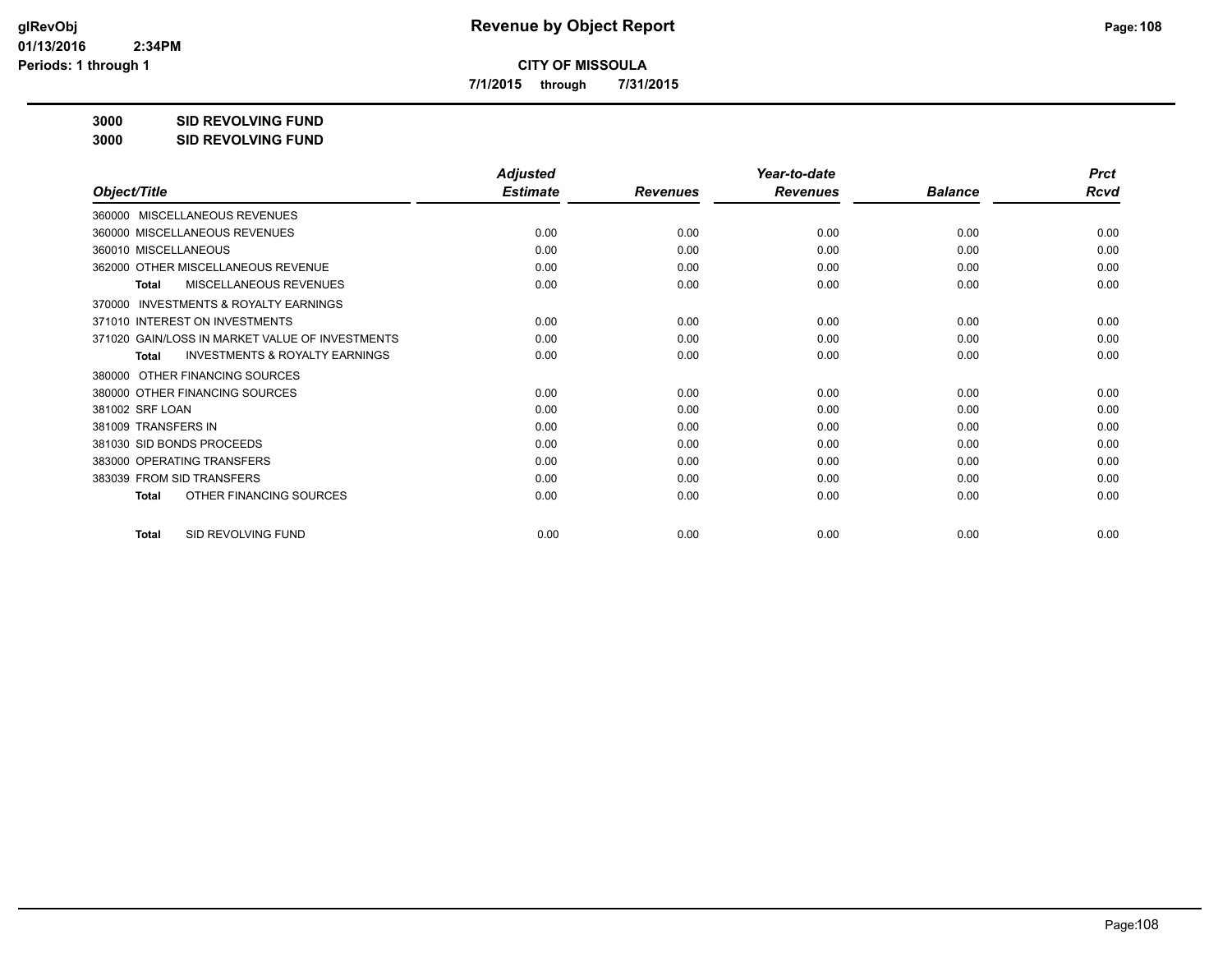**7/1/2015 through 7/31/2015**

### **3000 SID REVOLVING FUND**

|                                                           | <b>Adjusted</b> |                 | Year-to-date    |                | <b>Prct</b> |
|-----------------------------------------------------------|-----------------|-----------------|-----------------|----------------|-------------|
| Object/Title                                              | <b>Estimate</b> | <b>Revenues</b> | <b>Revenues</b> | <b>Balance</b> | Rcvd        |
| 360000 MISCELLANEOUS REVENUES                             |                 |                 |                 |                |             |
| 360000 MISCELLANEOUS REVENUES                             | 0.00            | 0.00            | 0.00            | 0.00           | 0.00        |
| 360010 MISCELLANEOUS                                      | 0.00            | 0.00            | 0.00            | 0.00           | 0.00        |
| 362000 OTHER MISCELLANEOUS REVENUE                        | 0.00            | 0.00            | 0.00            | 0.00           | 0.00        |
| <b>MISCELLANEOUS REVENUES</b><br><b>Total</b>             | 0.00            | 0.00            | 0.00            | 0.00           | 0.00        |
| INVESTMENTS & ROYALTY EARNINGS<br>370000                  |                 |                 |                 |                |             |
| 371010 INTEREST ON INVESTMENTS                            | 0.00            | 0.00            | 0.00            | 0.00           | 0.00        |
| 371020 GAIN/LOSS IN MARKET VALUE OF INVESTMENT            | 0.00            | 0.00            | 0.00            | 0.00           | 0.00        |
| <b>INVESTMENTS &amp; ROYALTY EARNINGS</b><br><b>Total</b> | 0.00            | 0.00            | 0.00            | 0.00           | 0.00        |
| 380000 OTHER FINANCING SOURCES                            |                 |                 |                 |                |             |
| 380000 OTHER FINANCING SOURCES                            | 0.00            | 0.00            | 0.00            | 0.00           | 0.00        |
| 381002 SRF LOAN                                           | 0.00            | 0.00            | 0.00            | 0.00           | 0.00        |
| 381009 TRANSFERS IN                                       | 0.00            | 0.00            | 0.00            | 0.00           | 0.00        |
| 381030 SID BONDS PROCEEDS                                 | 0.00            | 0.00            | 0.00            | 0.00           | 0.00        |
| 383000 OPERATING TRANSFERS                                | 0.00            | 0.00            | 0.00            | 0.00           | 0.00        |
| 383039 FROM SID TRANSFERS                                 | 0.00            | 0.00            | 0.00            | 0.00           | 0.00        |
| OTHER FINANCING SOURCES<br><b>Total</b>                   | 0.00            | 0.00            | 0.00            | 0.00           | 0.00        |
| SID REVOLVING FUND<br><b>Total</b>                        | 0.00            | 0.00            | 0.00            | 0.00           | 0.00        |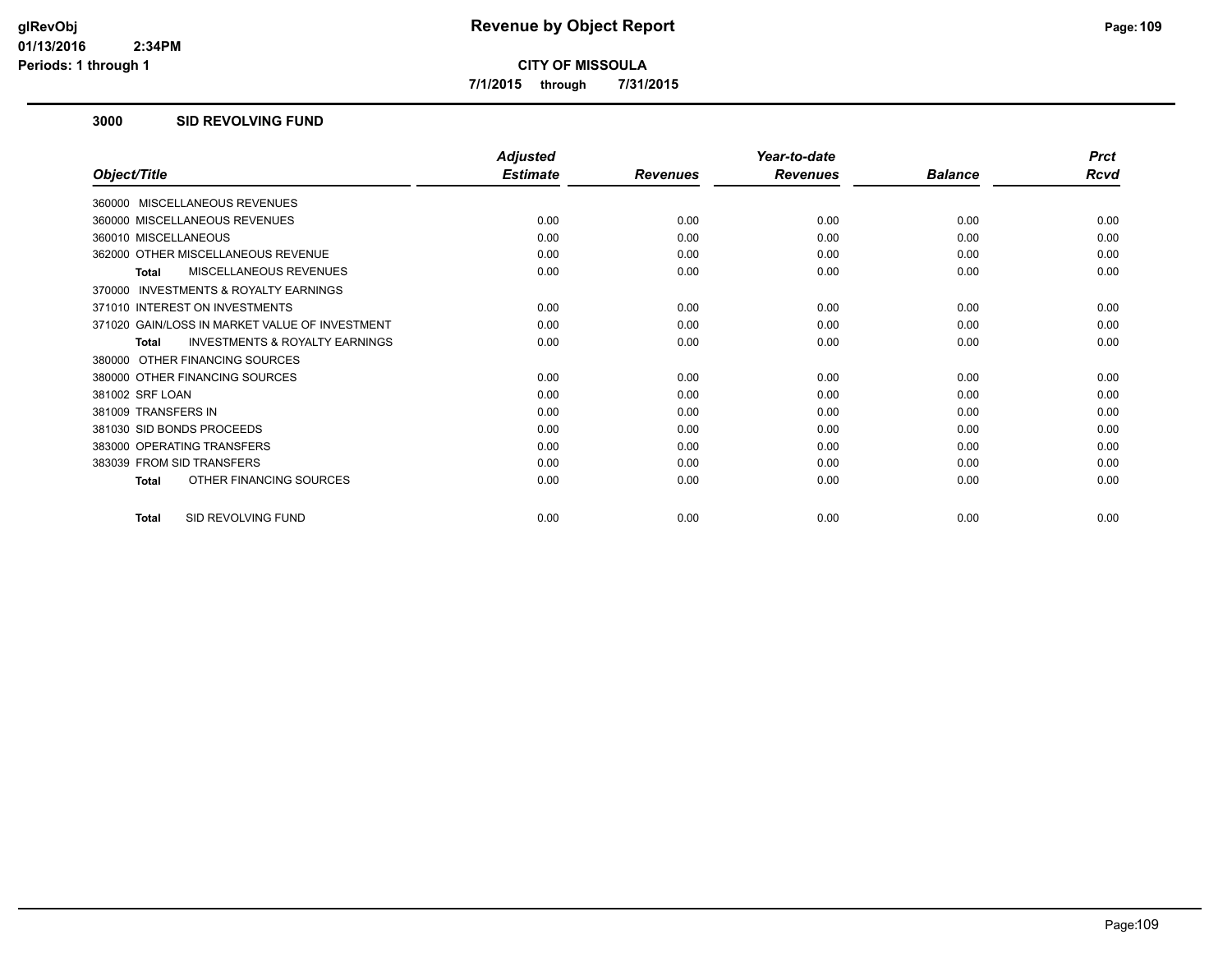**7/1/2015 through 7/31/2015**

## **3065 1998 PUBLIC SAFETY G O BONDS FUND**

**3065 1998 PUBLIC SAFETY G O BONDS FUND**

|                                                    | <b>Adjusted</b> |                 | Year-to-date    |                | <b>Prct</b> |
|----------------------------------------------------|-----------------|-----------------|-----------------|----------------|-------------|
| Object/Title                                       | <b>Estimate</b> | <b>Revenues</b> | <b>Revenues</b> | <b>Balance</b> | Rcvd        |
| 310000 TAXES/ASSESSMENTS                           |                 |                 |                 |                |             |
| 310000 TAXES/ASSESSMENTS                           | 0.00            | 0.00            | 0.00            | 0.00           | 0.00        |
| 311000 GENERAL PROPERTY TAXES                      | 0.00            | 0.00            | 0.00            | 0.00           | 0.00        |
| 311001 CURRENT TAXES                               | 0.00            | 0.00            | 0.00            | 0.00           | 0.00        |
| 311030 MOTOR VEHICLE TAXES                         | 0.00            | 0.00            | 0.00            | 0.00           | 0.00        |
| 312000 PENALTIES & INTEREST - DELINQUENT TAXES     | 0.00            | 0.00            | 0.00            | 0.00           | 0.00        |
| 312001 PENALTIES & INTEREST                        | 0.00            | 0.00            | 0.00            | 0.00           | 0.00        |
| 314000 PROP TAX - OTHER THAN ASSESSED VAL          | 0.00            | 0.00            | 0.00            | 0.00           | 0.00        |
| 314001 LIGHT VEHICLE TAX                           | 0.00            | 0.00            | 0.00            | 0.00           | 0.00        |
| TAXES/ASSESSMENTS<br>Total                         | 0.00            | 0.00            | 0.00            | 0.00           | 0.00        |
| 330000 INTERGOVERNMENTAL REVENUES                  |                 |                 |                 |                |             |
| 334056 BANK CORP. LIC. TAX - (PREVIOUS YEARS)      | 0.00            | 0.00            | 0.00            | 0.00           | 0.00        |
| 335210 PERSONAL PROPERTY TAX REIMBURSEMENT         | 0.00            | 0.00            | 0.00            | 0.00           | 0.00        |
| 335230 HB 124 REVENUE                              | 0.00            | 0.00            | 0.00            | 0.00           | 0.00        |
| 335250 STATE REIMB - SB #184                       | 0.00            | 0.00            | 0.00            | 0.00           | 0.00        |
| <b>INTERGOVERNMENTAL REVENUES</b><br><b>Total</b>  | 0.00            | 0.00            | 0.00            | 0.00           | 0.00        |
| 360000 MISCELLANEOUS REVENUES                      |                 |                 |                 |                |             |
| 360010 MISCELLANEOUS                               | 0.00            | 0.00            | 0.00            | 0.00           | 0.00        |
| MISCELLANEOUS REVENUES<br><b>Total</b>             | 0.00            | 0.00            | 0.00            | 0.00           | 0.00        |
| 370000 INVESTMENTS & ROYALTY EARNINGS              |                 |                 |                 |                |             |
| 371010 INTEREST ON INVESTMENTS                     | 0.00            | 0.00            | 0.00            | 0.00           | 0.00        |
| 371020 GAIN/LOSS IN MARKET VALUE OF INVESTMENTS    | 0.00            | 0.00            | 0.00            | 0.00           | 0.00        |
| <b>INVESTMENTS &amp; ROYALTY EARNINGS</b><br>Total | 0.00            | 0.00            | 0.00            | 0.00           | 0.00        |
| 380000 OTHER FINANCING SOURCES                     |                 |                 |                 |                |             |
| 381010 BOND PROCEEDS                               | 0.00            | 0.00            | 0.00            | 0.00           | 0.00        |
| 383042 TRANSFERS FROM OTHER FUNDS                  | 0.00            | 0.00            | 0.00            | 0.00           | 0.00        |
| OTHER FINANCING SOURCES<br><b>Total</b>            | 0.00            | 0.00            | 0.00            | 0.00           | 0.00        |
| 1998 PUBLIC SAFETY G O BONDS FUND<br>Total         | 0.00            | 0.00            | 0.00            | 0.00           | 0.00        |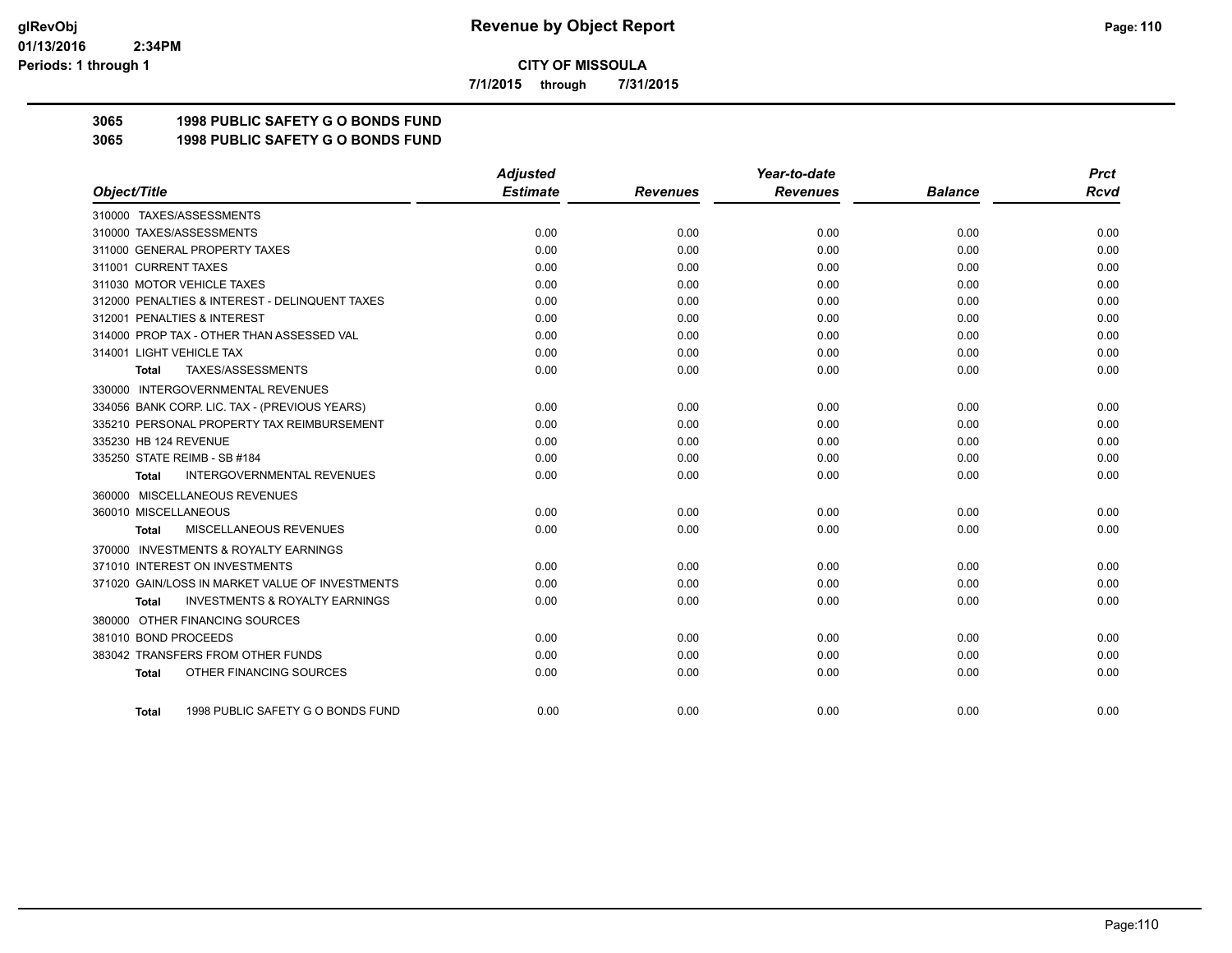**7/1/2015 through 7/31/2015**

## **3065 1998 PUBLIC SAFETY G O BONDS FUND**

|                                                    | <b>Adjusted</b> |                 | Year-to-date    |                | <b>Prct</b> |
|----------------------------------------------------|-----------------|-----------------|-----------------|----------------|-------------|
| Object/Title                                       | <b>Estimate</b> | <b>Revenues</b> | <b>Revenues</b> | <b>Balance</b> | <b>Rcvd</b> |
| 310000 TAXES/ASSESSMENTS                           |                 |                 |                 |                |             |
| 310000 TAXES/ASSESSMENTS                           | 0.00            | 0.00            | 0.00            | 0.00           | 0.00        |
| 311000 GENERAL PROPERTY TAXES                      | 0.00            | 0.00            | 0.00            | 0.00           | 0.00        |
| 311001 CURRENT TAXES                               | 0.00            | 0.00            | 0.00            | 0.00           | 0.00        |
| 311030 MOTOR VEHICLE TAXES                         | 0.00            | 0.00            | 0.00            | 0.00           | 0.00        |
| 312000 PENALTIES & INTEREST - DELINQUENT TAXES     | 0.00            | 0.00            | 0.00            | 0.00           | 0.00        |
| 312001 PENALTIES & INTEREST                        | 0.00            | 0.00            | 0.00            | 0.00           | 0.00        |
| 314000 PROP TAX - OTHER THAN ASSESSED VAL          | 0.00            | 0.00            | 0.00            | 0.00           | 0.00        |
| 314001 LIGHT VEHICLE TAX                           | 0.00            | 0.00            | 0.00            | 0.00           | 0.00        |
| TAXES/ASSESSMENTS<br>Total                         | 0.00            | 0.00            | 0.00            | 0.00           | 0.00        |
| 330000 INTERGOVERNMENTAL REVENUES                  |                 |                 |                 |                |             |
| 334056 BANK CORP. LIC. TAX - (PREVIOUS YEARS)      | 0.00            | 0.00            | 0.00            | 0.00           | 0.00        |
| 335210 PERSONAL PROPERTY TAX REIMBURSEMENT         | 0.00            | 0.00            | 0.00            | 0.00           | 0.00        |
| 335230 HB 124 REVENUE                              | 0.00            | 0.00            | 0.00            | 0.00           | 0.00        |
| 335250 STATE REIMB - SB #184                       | 0.00            | 0.00            | 0.00            | 0.00           | 0.00        |
| INTERGOVERNMENTAL REVENUES<br><b>Total</b>         | 0.00            | 0.00            | 0.00            | 0.00           | 0.00        |
| 360000 MISCELLANEOUS REVENUES                      |                 |                 |                 |                |             |
| 360010 MISCELLANEOUS                               | 0.00            | 0.00            | 0.00            | 0.00           | 0.00        |
| <b>MISCELLANEOUS REVENUES</b><br>Total             | 0.00            | 0.00            | 0.00            | 0.00           | 0.00        |
| 370000 INVESTMENTS & ROYALTY EARNINGS              |                 |                 |                 |                |             |
| 371010 INTEREST ON INVESTMENTS                     | 0.00            | 0.00            | 0.00            | 0.00           | 0.00        |
| 371020 GAIN/LOSS IN MARKET VALUE OF INVESTMENT     | 0.00            | 0.00            | 0.00            | 0.00           | 0.00        |
| <b>INVESTMENTS &amp; ROYALTY EARNINGS</b><br>Total | 0.00            | 0.00            | 0.00            | 0.00           | 0.00        |
| 380000 OTHER FINANCING SOURCES                     |                 |                 |                 |                |             |
| 381010 BOND PROCEEDS                               | 0.00            | 0.00            | 0.00            | 0.00           | 0.00        |
| 383042 TRANSFERS FROM OTHER FUNDS                  | 0.00            | 0.00            | 0.00            | 0.00           | 0.00        |
| OTHER FINANCING SOURCES<br><b>Total</b>            | 0.00            | 0.00            | 0.00            | 0.00           | 0.00        |
| 1998 PUBLIC SAFETY G O BONDS FUND<br>Total         | 0.00            | 0.00            | 0.00            | 0.00           | 0.00        |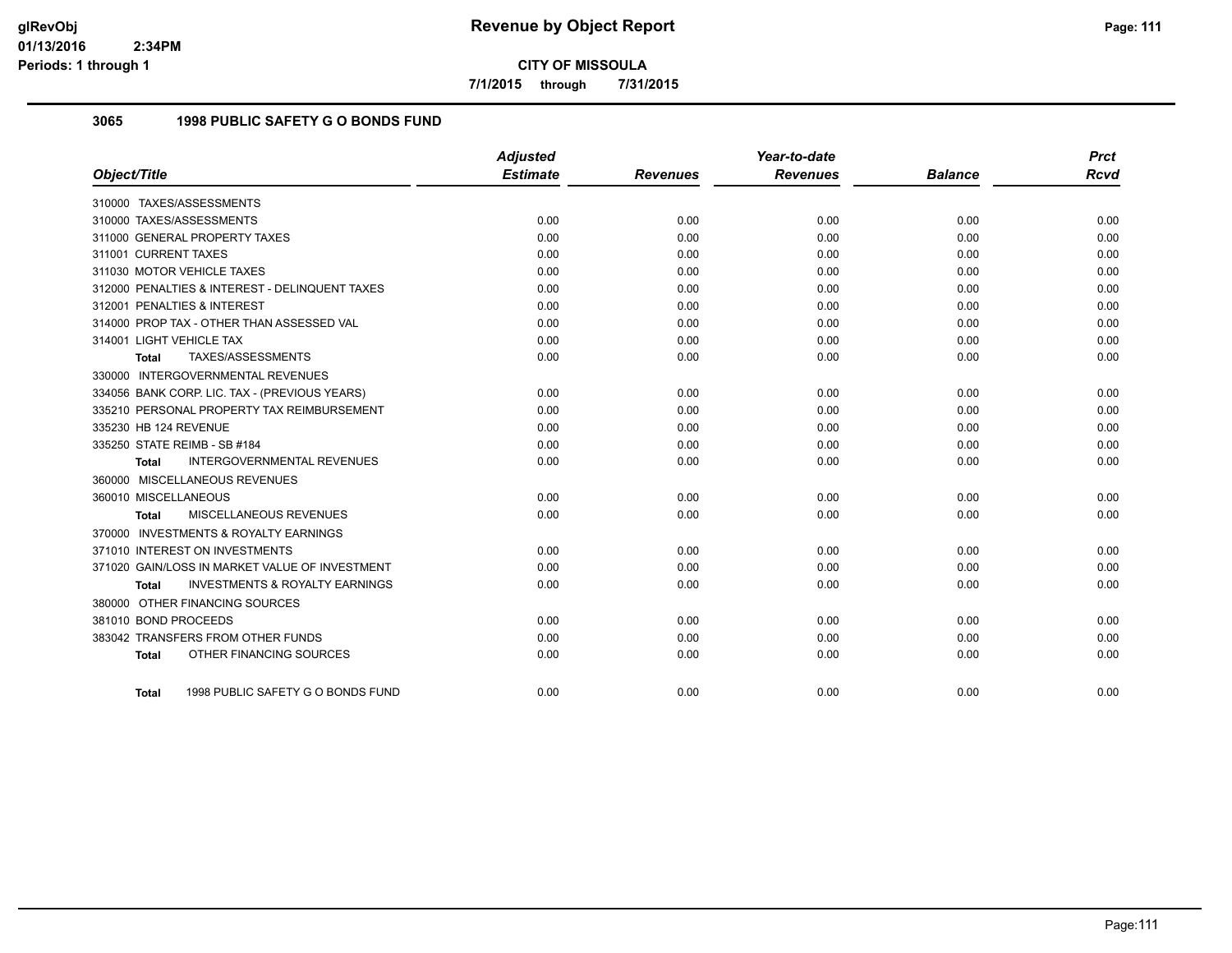**7/1/2015 through 7/31/2015**

**3070 1996 OPEN SPACE GO BONDS**

**3070 1996 OPEN SPACE GO BONDS**

|                                                           | <b>Adjusted</b> |                 | Year-to-date    |                | <b>Prct</b> |
|-----------------------------------------------------------|-----------------|-----------------|-----------------|----------------|-------------|
| Object/Title                                              | <b>Estimate</b> | <b>Revenues</b> | <b>Revenues</b> | <b>Balance</b> | <b>Rcvd</b> |
| 310000 TAXES/ASSESSMENTS                                  |                 |                 |                 |                |             |
| 310000 TAXES/ASSESSMENTS                                  | 0.00            | 0.00            | 0.00            | 0.00           | 0.00        |
| 311000 GENERAL PROPERTY TAXES                             | 0.00            | 0.00            | 0.00            | 0.00           | 0.00        |
| 311030 MOTOR VEHICLE TAXES                                | 0.00            | 0.00            | 0.00            | 0.00           | 0.00        |
| 312000 PENALTIES & INTEREST - DELINQUENT TAXES            | 0.00            | 0.00            | 0.00            | 0.00           | 0.00        |
| 312001 PENALTIES & INTEREST                               | 0.00            | 0.00            | 0.00            | 0.00           | 0.00        |
| 314000 PROP TAX - OTHER THAN ASSESSED VAL                 | 0.00            | 0.00            | 0.00            | 0.00           | 0.00        |
| 314001 LIGHT VEHICLE TAX                                  | 0.00            | 0.00            | 0.00            | 0.00           | 0.00        |
| TAXES/ASSESSMENTS<br><b>Total</b>                         | 0.00            | 0.00            | 0.00            | 0.00           | 0.00        |
| 330000 INTERGOVERNMENTAL REVENUES                         |                 |                 |                 |                |             |
| 334056 BANK CORP. LIC. TAX - (PREVIOUS YEARS)             | 0.00            | 0.00            | 0.00            | 0.00           | 0.00        |
| 335210 PERSONAL PROPERTY TAX REIMBURSEMENT                | 0.00            | 0.00            | 0.00            | 0.00           | 0.00        |
| 335230 HB 124 REVENUE                                     | 0.00            | 0.00            | 0.00            | 0.00           | 0.00        |
| 335250 STATE REIMB - SB #184                              | 0.00            | 0.00            | 0.00            | 0.00           | 0.00        |
| <b>INTERGOVERNMENTAL REVENUES</b><br><b>Total</b>         | 0.00            | 0.00            | 0.00            | 0.00           | 0.00        |
| <b>INVESTMENTS &amp; ROYALTY EARNINGS</b><br>370000       |                 |                 |                 |                |             |
| 371010 INTEREST ON INVESTMENTS                            | 0.00            | 0.00            | 0.00            | 0.00           | 0.00        |
| 371020 GAIN/LOSS IN MARKET VALUE OF INVESTMENTS           | 0.00            | 0.00            | 0.00            | 0.00           | 0.00        |
| <b>INVESTMENTS &amp; ROYALTY EARNINGS</b><br><b>Total</b> | 0.00            | 0.00            | 0.00            | 0.00           | 0.00        |
| OTHER FINANCING SOURCES<br>380000                         |                 |                 |                 |                |             |
| 381010 BOND PROCEEDS                                      | 0.00            | 0.00            | 0.00            | 0.00           | 0.00        |
| OTHER FINANCING SOURCES<br><b>Total</b>                   | 0.00            | 0.00            | 0.00            | 0.00           | 0.00        |
| 1996 OPEN SPACE GO BONDS<br><b>Total</b>                  | 0.00            | 0.00            | 0.00            | 0.00           | 0.00        |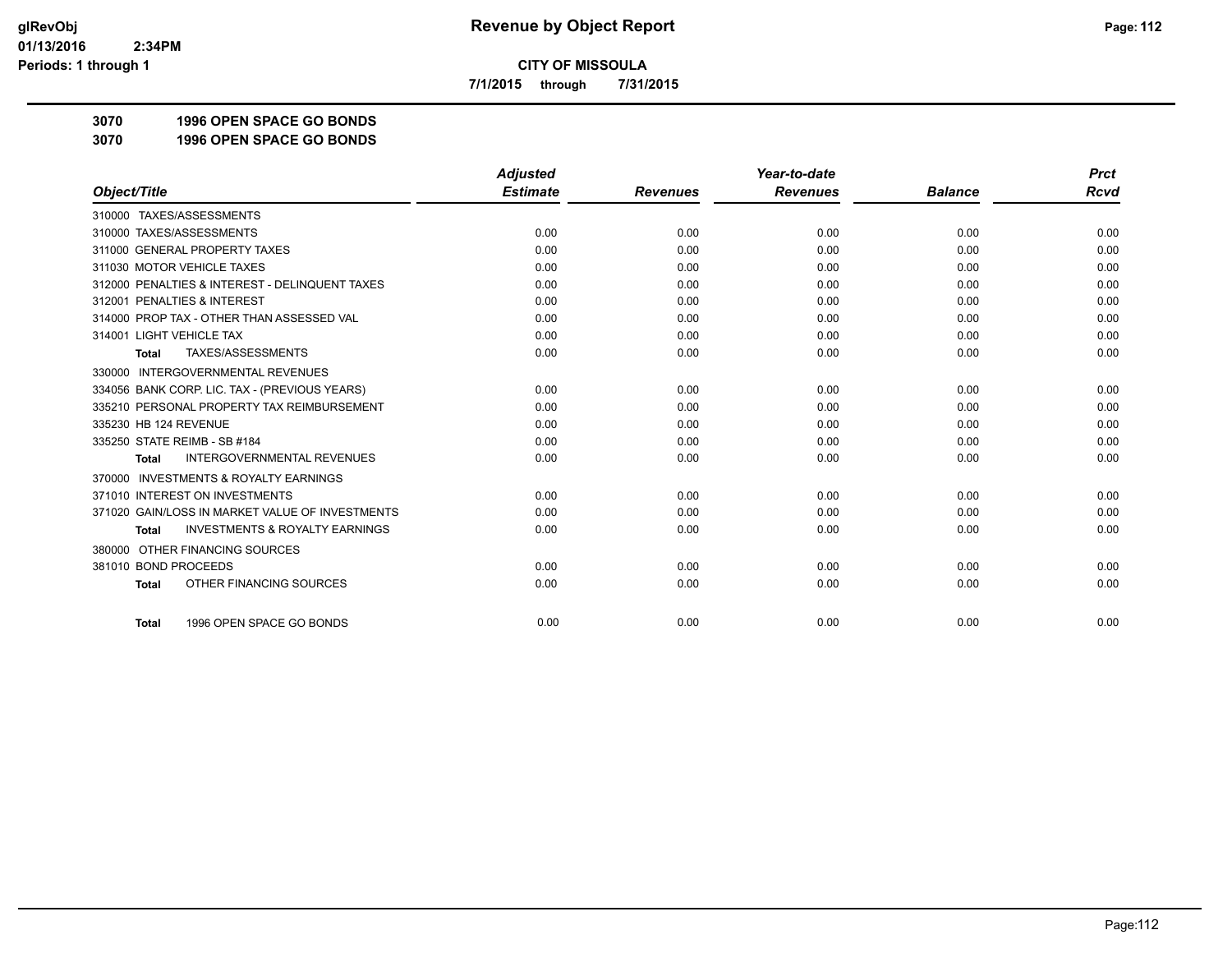**7/1/2015 through 7/31/2015**

## **3070 1996 OPEN SPACE GO BONDS**

|                                                           | <b>Adjusted</b> |                 | Year-to-date    |                | <b>Prct</b> |
|-----------------------------------------------------------|-----------------|-----------------|-----------------|----------------|-------------|
| Object/Title                                              | <b>Estimate</b> | <b>Revenues</b> | <b>Revenues</b> | <b>Balance</b> | <b>Rcvd</b> |
| 310000 TAXES/ASSESSMENTS                                  |                 |                 |                 |                |             |
| 310000 TAXES/ASSESSMENTS                                  | 0.00            | 0.00            | 0.00            | 0.00           | 0.00        |
| 311000 GENERAL PROPERTY TAXES                             | 0.00            | 0.00            | 0.00            | 0.00           | 0.00        |
| 311030 MOTOR VEHICLE TAXES                                | 0.00            | 0.00            | 0.00            | 0.00           | 0.00        |
| 312000 PENALTIES & INTEREST - DELINQUENT TAXES            | 0.00            | 0.00            | 0.00            | 0.00           | 0.00        |
| 312001 PENALTIES & INTEREST                               | 0.00            | 0.00            | 0.00            | 0.00           | 0.00        |
| 314000 PROP TAX - OTHER THAN ASSESSED VAL                 | 0.00            | 0.00            | 0.00            | 0.00           | 0.00        |
| 314001 LIGHT VEHICLE TAX                                  | 0.00            | 0.00            | 0.00            | 0.00           | 0.00        |
| TAXES/ASSESSMENTS<br><b>Total</b>                         | 0.00            | 0.00            | 0.00            | 0.00           | 0.00        |
| 330000 INTERGOVERNMENTAL REVENUES                         |                 |                 |                 |                |             |
| 334056 BANK CORP. LIC. TAX - (PREVIOUS YEARS)             | 0.00            | 0.00            | 0.00            | 0.00           | 0.00        |
| 335210 PERSONAL PROPERTY TAX REIMBURSEMENT                | 0.00            | 0.00            | 0.00            | 0.00           | 0.00        |
| 335230 HB 124 REVENUE                                     | 0.00            | 0.00            | 0.00            | 0.00           | 0.00        |
| 335250 STATE REIMB - SB #184                              | 0.00            | 0.00            | 0.00            | 0.00           | 0.00        |
| <b>INTERGOVERNMENTAL REVENUES</b><br><b>Total</b>         | 0.00            | 0.00            | 0.00            | 0.00           | 0.00        |
| <b>INVESTMENTS &amp; ROYALTY EARNINGS</b><br>370000       |                 |                 |                 |                |             |
| 371010 INTEREST ON INVESTMENTS                            | 0.00            | 0.00            | 0.00            | 0.00           | 0.00        |
| 371020 GAIN/LOSS IN MARKET VALUE OF INVESTMENT            | 0.00            | 0.00            | 0.00            | 0.00           | 0.00        |
| <b>INVESTMENTS &amp; ROYALTY EARNINGS</b><br><b>Total</b> | 0.00            | 0.00            | 0.00            | 0.00           | 0.00        |
| 380000 OTHER FINANCING SOURCES                            |                 |                 |                 |                |             |
| 381010 BOND PROCEEDS                                      | 0.00            | 0.00            | 0.00            | 0.00           | 0.00        |
| OTHER FINANCING SOURCES<br><b>Total</b>                   | 0.00            | 0.00            | 0.00            | 0.00           | 0.00        |
| 1996 OPEN SPACE GO BONDS<br><b>Total</b>                  | 0.00            | 0.00            | 0.00            | 0.00           | 0.00        |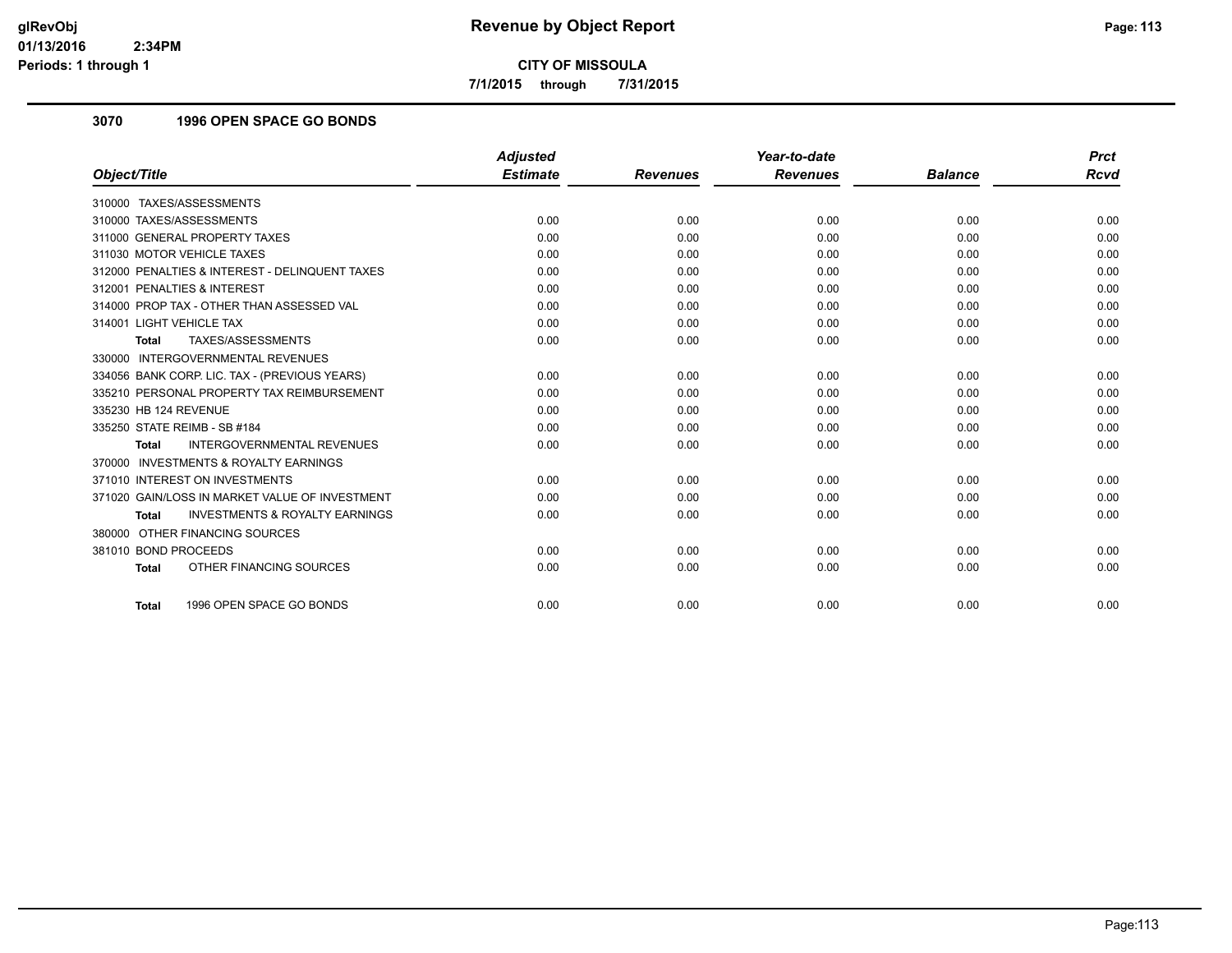**7/1/2015 through 7/31/2015**

## **3075 1997 OPEN SPACE G O BOND FUND**

**3075 1997 OPEN SPACE G O BOND FUND**

|                                                           | <b>Adjusted</b> |                 | Year-to-date    |                | <b>Prct</b> |
|-----------------------------------------------------------|-----------------|-----------------|-----------------|----------------|-------------|
| Object/Title                                              | <b>Estimate</b> | <b>Revenues</b> | <b>Revenues</b> | <b>Balance</b> | <b>Rcvd</b> |
| 310000 TAXES/ASSESSMENTS                                  |                 |                 |                 |                |             |
| 310000 TAXES/ASSESSMENTS                                  | 0.00            | 0.00            | 0.00            | 0.00           | 0.00        |
| 311000 GENERAL PROPERTY TAXES                             | 0.00            | 0.00            | 0.00            | 0.00           | 0.00        |
| 311030 MOTOR VEHICLE TAXES                                | 0.00            | 0.00            | 0.00            | 0.00           | 0.00        |
| 312000 PENALTIES & INTEREST - DELINQUENT TAXES            | 0.00            | 0.00            | 0.00            | 0.00           | 0.00        |
| 312001 PENALTIES & INTEREST                               | 0.00            | 0.00            | 0.00            | 0.00           | 0.00        |
| 314000 PROP TAX - OTHER THAN ASSESSED VAL                 | 0.00            | 0.00            | 0.00            | 0.00           | 0.00        |
| 314001 LIGHT VEHICLE TAX                                  | 0.00            | 0.00            | 0.00            | 0.00           | 0.00        |
| TAXES/ASSESSMENTS<br>Total                                | 0.00            | 0.00            | 0.00            | 0.00           | 0.00        |
| 330000 INTERGOVERNMENTAL REVENUES                         |                 |                 |                 |                |             |
| 334056 BANK CORP. LIC. TAX - (PREVIOUS YEARS)             | 0.00            | 0.00            | 0.00            | 0.00           | 0.00        |
| 335210 PERSONAL PROPERTY TAX REIMBURSEMENT                | 0.00            | 0.00            | 0.00            | 0.00           | 0.00        |
| 335230 HB 124 REVENUE                                     | 0.00            | 0.00            | 0.00            | 0.00           | 0.00        |
| 335250 STATE REIMB - SB #184                              | 0.00            | 0.00            | 0.00            | 0.00           | 0.00        |
| <b>INTERGOVERNMENTAL REVENUES</b><br><b>Total</b>         | 0.00            | 0.00            | 0.00            | 0.00           | 0.00        |
| 360000 MISCELLANEOUS REVENUES                             |                 |                 |                 |                |             |
| 360010 MISCELLANEOUS                                      | 0.00            | 0.00            | 0.00            | 0.00           | 0.00        |
| MISCELLANEOUS REVENUES<br><b>Total</b>                    | 0.00            | 0.00            | 0.00            | 0.00           | 0.00        |
| <b>INVESTMENTS &amp; ROYALTY EARNINGS</b><br>370000       |                 |                 |                 |                |             |
| 371010 INTEREST ON INVESTMENTS                            | 0.00            | 0.00            | 0.00            | 0.00           | 0.00        |
| 371020 GAIN/LOSS IN MARKET VALUE OF INVESTMENTS           | 0.00            | 0.00            | 0.00            | 0.00           | 0.00        |
| <b>INVESTMENTS &amp; ROYALTY EARNINGS</b><br><b>Total</b> | 0.00            | 0.00            | 0.00            | 0.00           | 0.00        |
| 380000 OTHER FINANCING SOURCES                            |                 |                 |                 |                |             |
| 380000 OTHER FINANCING SOURCES                            | 0.00            | 0.00            | 0.00            | 0.00           | 0.00        |
| 381010 BOND PROCEEDS                                      | 0.00            | 0.00            | 0.00            | 0.00           | 0.00        |
| OTHER FINANCING SOURCES<br><b>Total</b>                   | 0.00            | 0.00            | 0.00            | 0.00           | 0.00        |
|                                                           |                 |                 |                 |                |             |
| 1997 OPEN SPACE G O BOND FUND<br>Total                    | 0.00            | 0.00            | 0.00            | 0.00           | 0.00        |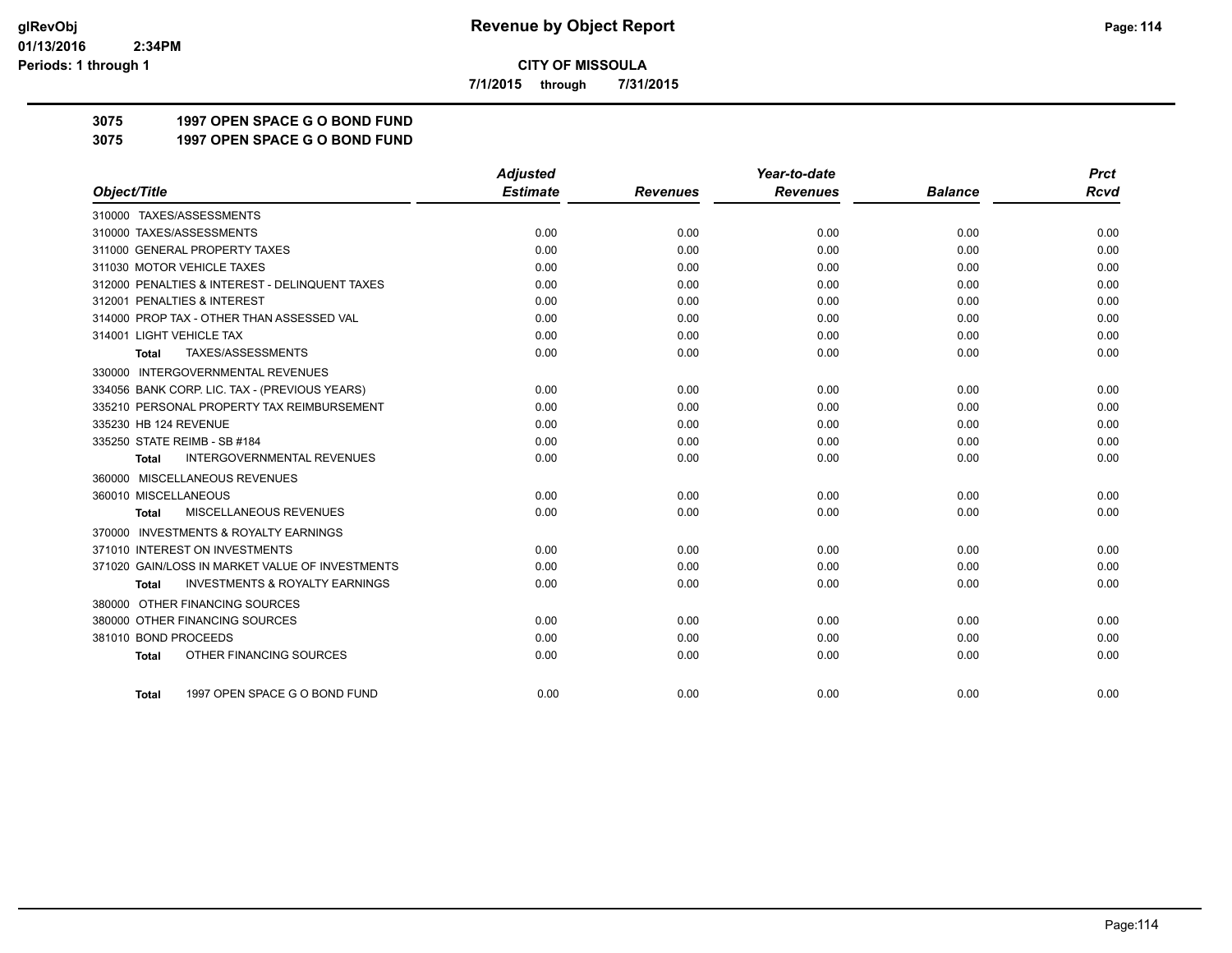**7/1/2015 through 7/31/2015**

## **3075 1997 OPEN SPACE G O BOND FUND**

|                                                           | <b>Adjusted</b> |                 | Year-to-date    |                | <b>Prct</b> |
|-----------------------------------------------------------|-----------------|-----------------|-----------------|----------------|-------------|
| Object/Title                                              | <b>Estimate</b> | <b>Revenues</b> | <b>Revenues</b> | <b>Balance</b> | <b>Rcvd</b> |
| 310000 TAXES/ASSESSMENTS                                  |                 |                 |                 |                |             |
| 310000 TAXES/ASSESSMENTS                                  | 0.00            | 0.00            | 0.00            | 0.00           | 0.00        |
| 311000 GENERAL PROPERTY TAXES                             | 0.00            | 0.00            | 0.00            | 0.00           | 0.00        |
| 311030 MOTOR VEHICLE TAXES                                | 0.00            | 0.00            | 0.00            | 0.00           | 0.00        |
| 312000 PENALTIES & INTEREST - DELINQUENT TAXES            | 0.00            | 0.00            | 0.00            | 0.00           | 0.00        |
| 312001 PENALTIES & INTEREST                               | 0.00            | 0.00            | 0.00            | 0.00           | 0.00        |
| 314000 PROP TAX - OTHER THAN ASSESSED VAL                 | 0.00            | 0.00            | 0.00            | 0.00           | 0.00        |
| 314001 LIGHT VEHICLE TAX                                  | 0.00            | 0.00            | 0.00            | 0.00           | 0.00        |
| TAXES/ASSESSMENTS<br><b>Total</b>                         | 0.00            | 0.00            | 0.00            | 0.00           | 0.00        |
| 330000 INTERGOVERNMENTAL REVENUES                         |                 |                 |                 |                |             |
| 334056 BANK CORP. LIC. TAX - (PREVIOUS YEARS)             | 0.00            | 0.00            | 0.00            | 0.00           | 0.00        |
| 335210 PERSONAL PROPERTY TAX REIMBURSEMENT                | 0.00            | 0.00            | 0.00            | 0.00           | 0.00        |
| 335230 HB 124 REVENUE                                     | 0.00            | 0.00            | 0.00            | 0.00           | 0.00        |
| 335250 STATE REIMB - SB #184                              | 0.00            | 0.00            | 0.00            | 0.00           | 0.00        |
| <b>INTERGOVERNMENTAL REVENUES</b><br><b>Total</b>         | 0.00            | 0.00            | 0.00            | 0.00           | 0.00        |
| 360000 MISCELLANEOUS REVENUES                             |                 |                 |                 |                |             |
| 360010 MISCELLANEOUS                                      | 0.00            | 0.00            | 0.00            | 0.00           | 0.00        |
| <b>MISCELLANEOUS REVENUES</b><br>Total                    | 0.00            | 0.00            | 0.00            | 0.00           | 0.00        |
| 370000 INVESTMENTS & ROYALTY EARNINGS                     |                 |                 |                 |                |             |
| 371010 INTEREST ON INVESTMENTS                            | 0.00            | 0.00            | 0.00            | 0.00           | 0.00        |
| 371020 GAIN/LOSS IN MARKET VALUE OF INVESTMENT            | 0.00            | 0.00            | 0.00            | 0.00           | 0.00        |
| <b>INVESTMENTS &amp; ROYALTY EARNINGS</b><br><b>Total</b> | 0.00            | 0.00            | 0.00            | 0.00           | 0.00        |
| 380000 OTHER FINANCING SOURCES                            |                 |                 |                 |                |             |
| 380000 OTHER FINANCING SOURCES                            | 0.00            | 0.00            | 0.00            | 0.00           | 0.00        |
| 381010 BOND PROCEEDS                                      | 0.00            | 0.00            | 0.00            | 0.00           | 0.00        |
| OTHER FINANCING SOURCES<br><b>Total</b>                   | 0.00            | 0.00            | 0.00            | 0.00           | 0.00        |
|                                                           |                 |                 |                 |                |             |
| 1997 OPEN SPACE G O BOND FUND<br><b>Total</b>             | 0.00            | 0.00            | 0.00            | 0.00           | 0.00        |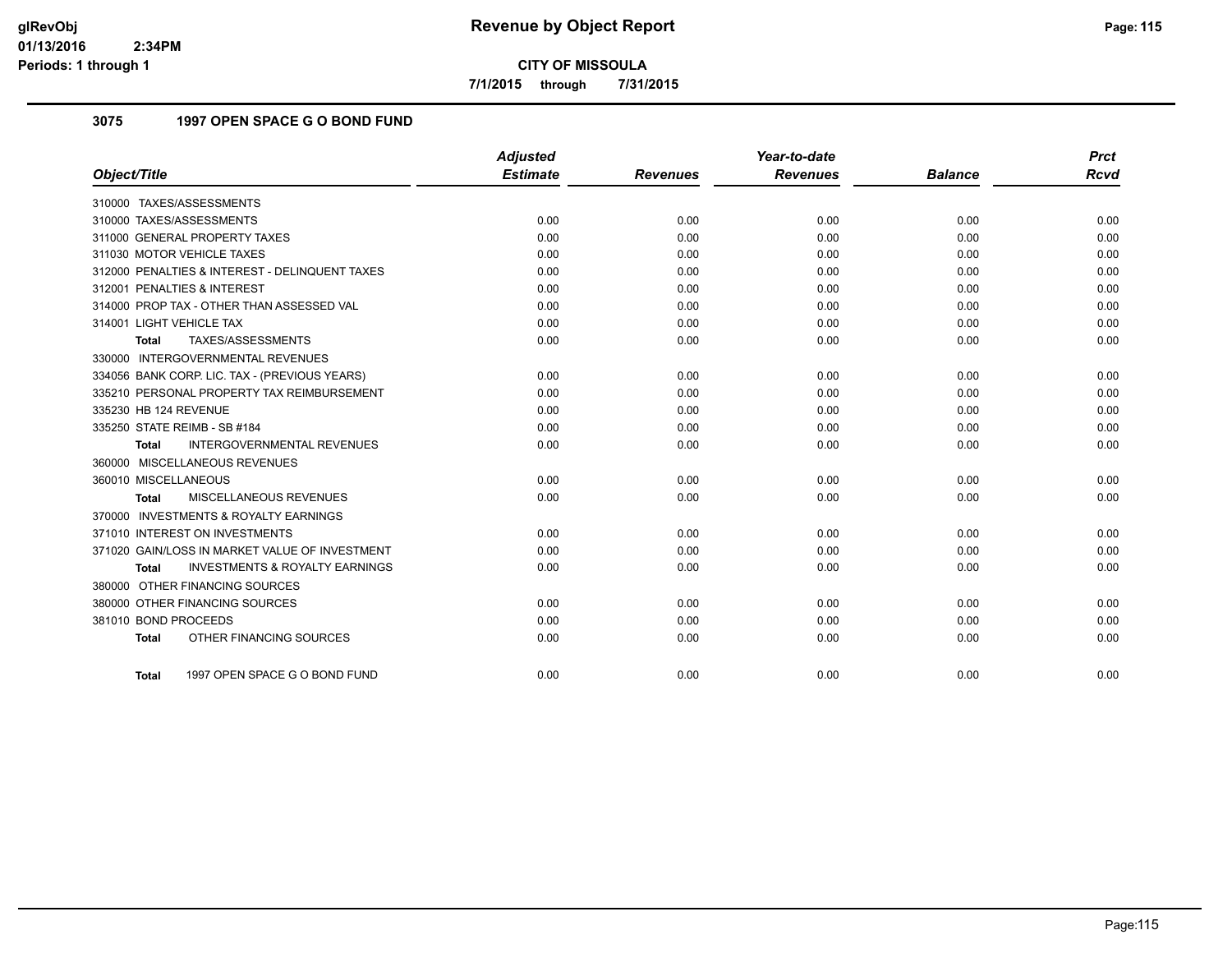#### **01/13/2016 2:34PM Periods: 1 through 1**

**CITY OF MISSOULA**

**7/1/2015 through 7/31/2015**

## **3080 1994 FIRE EQUIP/CITY HALLS REFUND BOND F**

**3080 1994 FIRE EQUIP/CITY HALLS REFUND BOND F**

|                                                           | <b>Adjusted</b> |                 | Year-to-date    |                | <b>Prct</b> |
|-----------------------------------------------------------|-----------------|-----------------|-----------------|----------------|-------------|
| Object/Title                                              | <b>Estimate</b> | <b>Revenues</b> | <b>Revenues</b> | <b>Balance</b> | <b>Rcvd</b> |
| 310000 TAXES/ASSESSMENTS                                  |                 |                 |                 |                |             |
| 310000 TAXES/ASSESSMENTS                                  | 0.00            | 0.00            | 0.00            | 0.00           | 0.00        |
| 311000 GENERAL PROPERTY TAXES                             | 0.00            | 0.00            | 0.00            | 0.00           | 0.00        |
| 311030 MOTOR VEHICLE TAXES                                | 0.00            | 0.00            | 0.00            | 0.00           | 0.00        |
| 312000 PENALTIES & INTEREST - DELINQUENT TAXES            | 0.00            | 0.00            | 0.00            | 0.00           | 0.00        |
| 312001 PENALTIES & INTEREST                               | 0.00            | 0.00            | 0.00            | 0.00           | 0.00        |
| 314000 PROP TAX - OTHER THAN ASSESSED VAL                 | 0.00            | 0.00            | 0.00            | 0.00           | 0.00        |
| 314001 LIGHT VEHICLE TAX                                  | 0.00            | 0.00            | 0.00            | 0.00           | 0.00        |
| TAXES/ASSESSMENTS<br>Total                                | 0.00            | 0.00            | 0.00            | 0.00           | 0.00        |
| 330000 INTERGOVERNMENTAL REVENUES                         |                 |                 |                 |                |             |
| 334056 BANK CORP. LIC. TAX - (PREVIOUS YEARS)             | 0.00            | 0.00            | 0.00            | 0.00           | 0.00        |
| 335210 PERSONAL PROPERTY TAX REIMBURSEMENT                | 0.00            | 0.00            | 0.00            | 0.00           | 0.00        |
| 335230 HB 124 REVENUE                                     | 0.00            | 0.00            | 0.00            | 0.00           | 0.00        |
| 335250 STATE REIMB - SB #184                              | 0.00            | 0.00            | 0.00            | 0.00           | 0.00        |
| <b>INTERGOVERNMENTAL REVENUES</b><br>Total                | 0.00            | 0.00            | 0.00            | 0.00           | 0.00        |
| 360000 MISCELLANEOUS REVENUES                             |                 |                 |                 |                |             |
| 360010 MISCELLANEOUS                                      | 0.00            | 0.00            | 0.00            | 0.00           | 0.00        |
| MISCELLANEOUS REVENUES<br><b>Total</b>                    | 0.00            | 0.00            | 0.00            | 0.00           | 0.00        |
| INVESTMENTS & ROYALTY EARNINGS<br>370000                  |                 |                 |                 |                |             |
| 371010 INTEREST ON INVESTMENTS                            | 0.00            | 0.00            | 0.00            | 0.00           | 0.00        |
| 371020 GAIN/LOSS IN MARKET VALUE OF INVESTMENTS           | 0.00            | 0.00            | 0.00            | 0.00           | 0.00        |
| <b>INVESTMENTS &amp; ROYALTY EARNINGS</b><br><b>Total</b> | 0.00            | 0.00            | 0.00            | 0.00           | 0.00        |
| 380000 OTHER FINANCING SOURCES                            |                 |                 |                 |                |             |
| 380000 OTHER FINANCING SOURCES                            | 0.00            | 0.00            | 0.00            | 0.00           | 0.00        |
| 381010 BOND PROCEEDS                                      | 0.00            | 0.00            | 0.00            | 0.00           | 0.00        |
| OTHER FINANCING SOURCES<br><b>Total</b>                   | 0.00            | 0.00            | 0.00            | 0.00           | 0.00        |
| 1994 FIRE EQUIP/CITY HALLS REFUND BONI<br>Total           | 0.00            | 0.00            | 0.00            | 0.00           | 0.00        |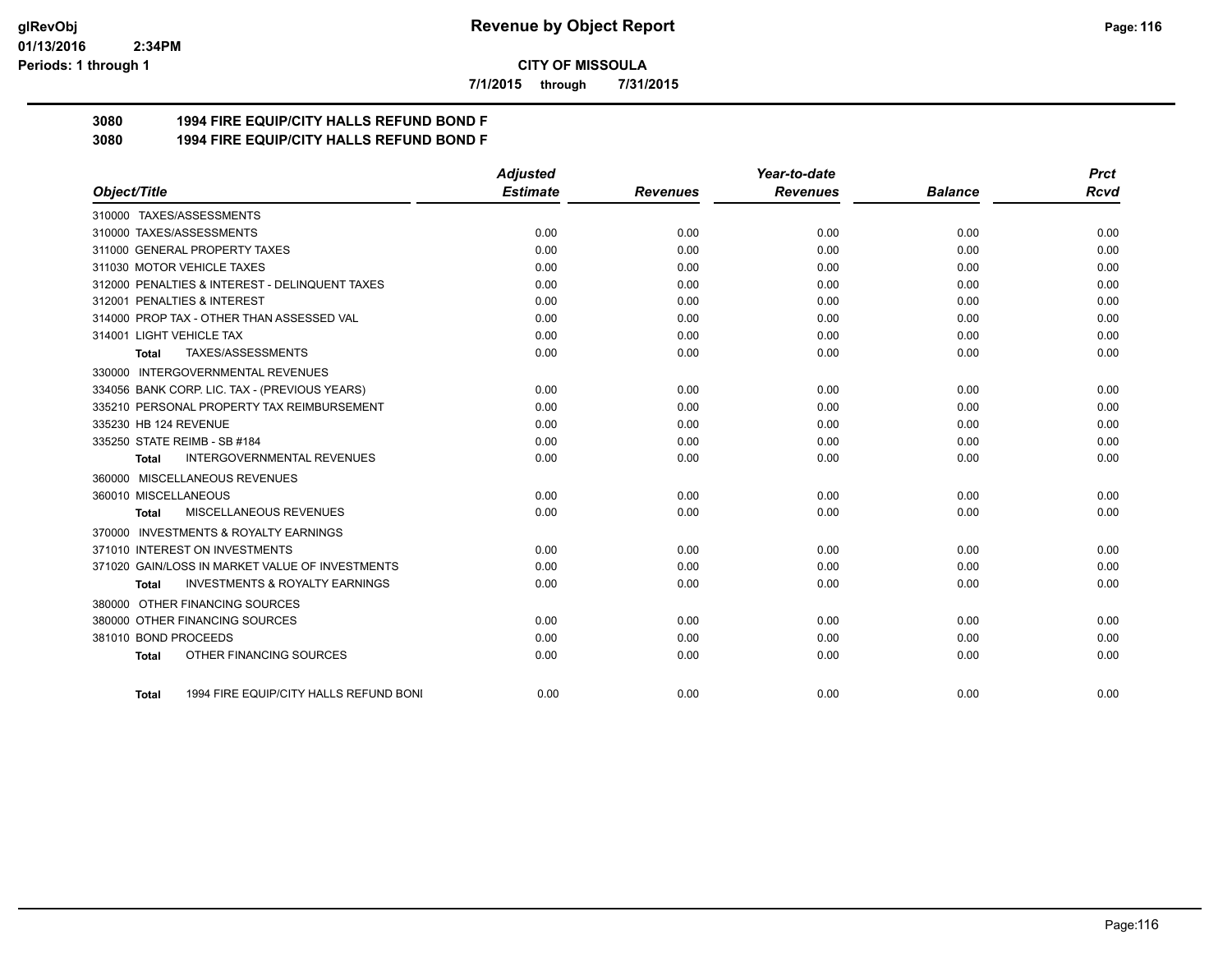**7/1/2015 through 7/31/2015**

### **3080 1994 FIRE EQUIP/CITY HALLS REFUND BOND F**

|                                       |                                                | Adjusted        |                 | Year-to-date    |                | <b>Prct</b> |
|---------------------------------------|------------------------------------------------|-----------------|-----------------|-----------------|----------------|-------------|
| Object/Title                          |                                                | <b>Estimate</b> | <b>Revenues</b> | <b>Revenues</b> | <b>Balance</b> | <b>Rcvd</b> |
| 310000 TAXES/ASSESSMENTS              |                                                |                 |                 |                 |                |             |
| 310000 TAXES/ASSESSMENTS              |                                                | 0.00            | 0.00            | 0.00            | 0.00           | 0.00        |
| 311000 GENERAL PROPERTY TAXES         |                                                | 0.00            | 0.00            | 0.00            | 0.00           | 0.00        |
| 311030 MOTOR VEHICLE TAXES            |                                                | 0.00            | 0.00            | 0.00            | 0.00           | 0.00        |
|                                       | 312000 PENALTIES & INTEREST - DELINQUENT TAXES | 0.00            | 0.00            | 0.00            | 0.00           | 0.00        |
| 312001 PENALTIES & INTEREST           |                                                | 0.00            | 0.00            | 0.00            | 0.00           | 0.00        |
|                                       | 314000 PROP TAX - OTHER THAN ASSESSED VAL      | 0.00            | 0.00            | 0.00            | 0.00           | 0.00        |
| 314001 LIGHT VEHICLE TAX              |                                                | 0.00            | 0.00            | 0.00            | 0.00           | 0.00        |
| <b>Total</b>                          | TAXES/ASSESSMENTS                              | 0.00            | 0.00            | 0.00            | 0.00           | 0.00        |
| 330000 INTERGOVERNMENTAL REVENUES     |                                                |                 |                 |                 |                |             |
|                                       | 334056 BANK CORP. LIC. TAX - (PREVIOUS YEARS)  | 0.00            | 0.00            | 0.00            | 0.00           | 0.00        |
|                                       | 335210 PERSONAL PROPERTY TAX REIMBURSEMENT     | 0.00            | 0.00            | 0.00            | 0.00           | 0.00        |
| 335230 HB 124 REVENUE                 |                                                | 0.00            | 0.00            | 0.00            | 0.00           | 0.00        |
| 335250 STATE REIMB - SB #184          |                                                | 0.00            | 0.00            | 0.00            | 0.00           | 0.00        |
| <b>Total</b>                          | <b>INTERGOVERNMENTAL REVENUES</b>              | 0.00            | 0.00            | 0.00            | 0.00           | 0.00        |
| 360000 MISCELLANEOUS REVENUES         |                                                |                 |                 |                 |                |             |
| 360010 MISCELLANEOUS                  |                                                | 0.00            | 0.00            | 0.00            | 0.00           | 0.00        |
| Total                                 | <b>MISCELLANEOUS REVENUES</b>                  | 0.00            | 0.00            | 0.00            | 0.00           | 0.00        |
| 370000 INVESTMENTS & ROYALTY EARNINGS |                                                |                 |                 |                 |                |             |
| 371010 INTEREST ON INVESTMENTS        |                                                | 0.00            | 0.00            | 0.00            | 0.00           | 0.00        |
|                                       | 371020 GAIN/LOSS IN MARKET VALUE OF INVESTMENT | 0.00            | 0.00            | 0.00            | 0.00           | 0.00        |
| <b>Total</b>                          | <b>INVESTMENTS &amp; ROYALTY EARNINGS</b>      | 0.00            | 0.00            | 0.00            | 0.00           | 0.00        |
| 380000 OTHER FINANCING SOURCES        |                                                |                 |                 |                 |                |             |
| 380000 OTHER FINANCING SOURCES        |                                                | 0.00            | 0.00            | 0.00            | 0.00           | 0.00        |
| 381010 BOND PROCEEDS                  |                                                | 0.00            | 0.00            | 0.00            | 0.00           | 0.00        |
| <b>Total</b>                          | OTHER FINANCING SOURCES                        | 0.00            | 0.00            | 0.00            | 0.00           | 0.00        |
|                                       |                                                |                 |                 |                 |                |             |
| <b>Total</b>                          | 1994 FIRE EQUIP/CITY HALLS REFUND BON          | 0.00            | 0.00            | 0.00            | 0.00           | 0.00        |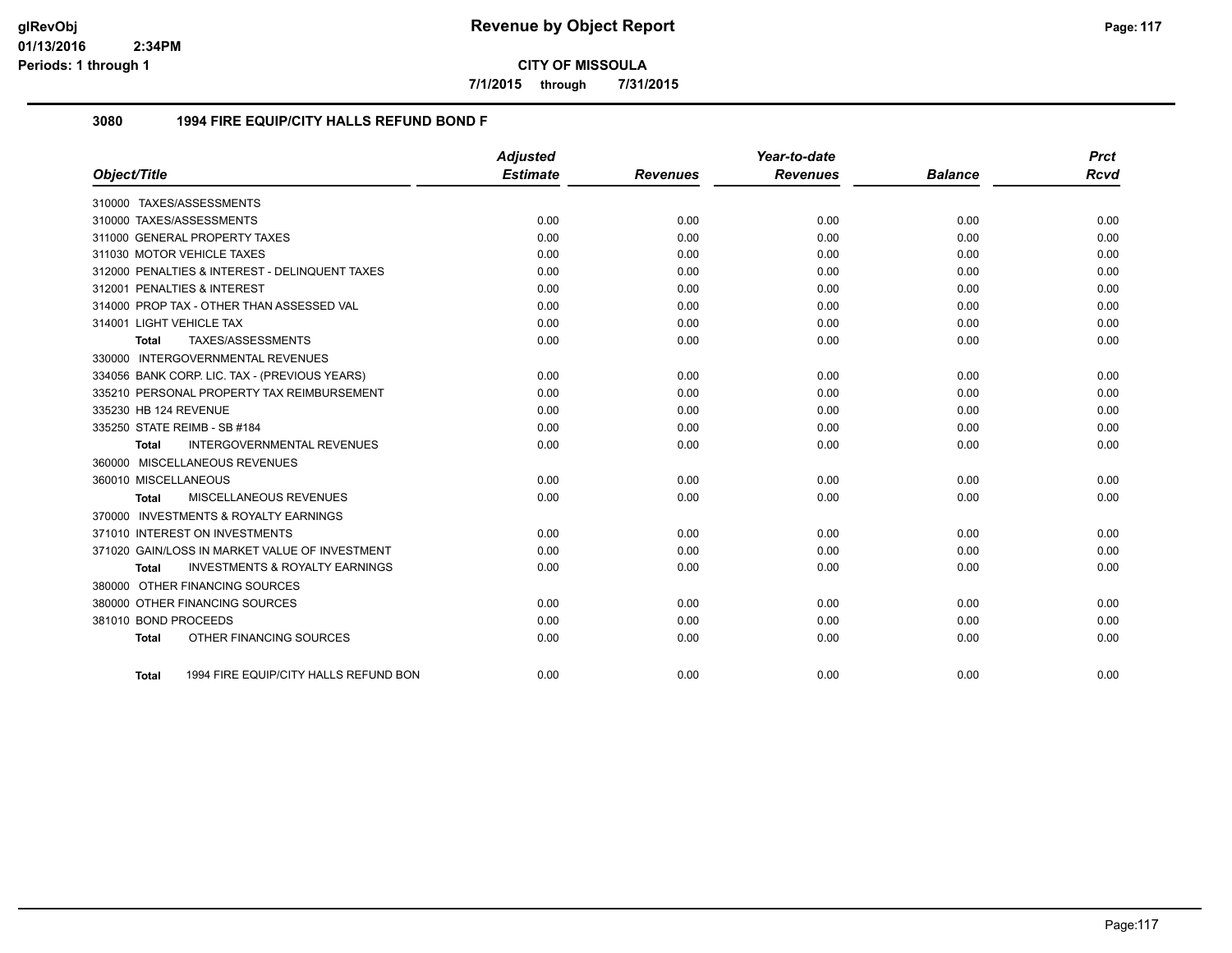**7/1/2015 through 7/31/2015**

## **3085 1993 FIRE STATION G O BOND FUND**

**3085 1993 FIRE STATION G O BOND FUND**

|                                                           | <b>Adjusted</b> |                 | Year-to-date    |                | <b>Prct</b> |
|-----------------------------------------------------------|-----------------|-----------------|-----------------|----------------|-------------|
| Object/Title                                              | <b>Estimate</b> | <b>Revenues</b> | <b>Revenues</b> | <b>Balance</b> | <b>Rcvd</b> |
| 310000 TAXES/ASSESSMENTS                                  |                 |                 |                 |                |             |
| 310000 TAXES/ASSESSMENTS                                  | 0.00            | 0.00            | 0.00            | 0.00           | 0.00        |
| 311000 GENERAL PROPERTY TAXES                             | 0.00            | 0.00            | 0.00            | 0.00           | 0.00        |
| 311030 MOTOR VEHICLE TAXES                                | 0.00            | 0.00            | 0.00            | 0.00           | 0.00        |
| 312000 PENALTIES & INTEREST - DELINQUENT TAXES            | 0.00            | 0.00            | 0.00            | 0.00           | 0.00        |
| 312001 PENALTIES & INTEREST                               | 0.00            | 0.00            | 0.00            | 0.00           | 0.00        |
| 314000 PROP TAX - OTHER THAN ASSESSED VAL                 | 0.00            | 0.00            | 0.00            | 0.00           | 0.00        |
| 314001 LIGHT VEHICLE TAX                                  | 0.00            | 0.00            | 0.00            | 0.00           | 0.00        |
| TAXES/ASSESSMENTS<br><b>Total</b>                         | 0.00            | 0.00            | 0.00            | 0.00           | 0.00        |
| <b>INTERGOVERNMENTAL REVENUES</b><br>330000               |                 |                 |                 |                |             |
| 334056 BANK CORP. LIC. TAX - (PREVIOUS YEARS)             | 0.00            | 0.00            | 0.00            | 0.00           | 0.00        |
| 335210 PERSONAL PROPERTY TAX REIMBURSEMENT                | 0.00            | 0.00            | 0.00            | 0.00           | 0.00        |
| 335230 HB 124 REVENUE                                     | 0.00            | 0.00            | 0.00            | 0.00           | 0.00        |
| 335250 STATE REIMB - SB #184                              | 0.00            | 0.00            | 0.00            | 0.00           | 0.00        |
| <b>INTERGOVERNMENTAL REVENUES</b><br><b>Total</b>         | 0.00            | 0.00            | 0.00            | 0.00           | 0.00        |
| MISCELLANEOUS REVENUES<br>360000                          |                 |                 |                 |                |             |
| 360010 MISCELLANEOUS                                      | 0.00            | 0.00            | 0.00            | 0.00           | 0.00        |
| <b>MISCELLANEOUS REVENUES</b><br><b>Total</b>             | 0.00            | 0.00            | 0.00            | 0.00           | 0.00        |
| <b>INVESTMENTS &amp; ROYALTY EARNINGS</b><br>370000       |                 |                 |                 |                |             |
| 371010 INTEREST ON INVESTMENTS                            | 0.00            | 0.00            | 0.00            | 0.00           | 0.00        |
| 371020 GAIN/LOSS IN MARKET VALUE OF INVESTMENTS           | 0.00            | 0.00            | 0.00            | 0.00           | 0.00        |
| <b>INVESTMENTS &amp; ROYALTY EARNINGS</b><br><b>Total</b> | 0.00            | 0.00            | 0.00            | 0.00           | 0.00        |
|                                                           |                 |                 |                 |                |             |
| 1993 FIRE STATION G O BOND FUND<br><b>Total</b>           | 0.00            | 0.00            | 0.00            | 0.00           | 0.00        |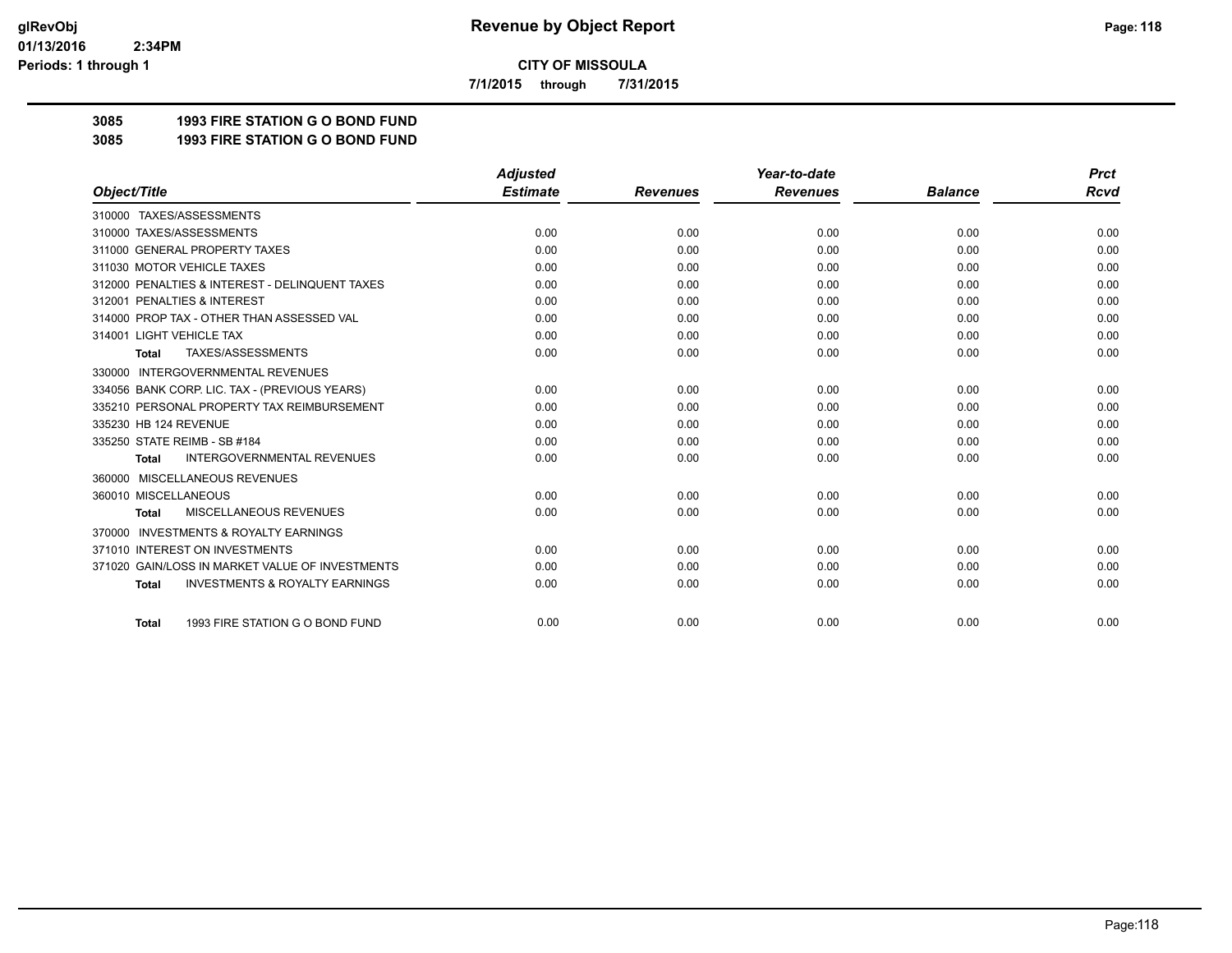**7/1/2015 through 7/31/2015**

## **3085 1993 FIRE STATION G O BOND FUND**

|                                                           | <b>Adjusted</b> |                 | Year-to-date    |                | <b>Prct</b> |
|-----------------------------------------------------------|-----------------|-----------------|-----------------|----------------|-------------|
| Object/Title                                              | <b>Estimate</b> | <b>Revenues</b> | <b>Revenues</b> | <b>Balance</b> | Rcvd        |
| 310000 TAXES/ASSESSMENTS                                  |                 |                 |                 |                |             |
| 310000 TAXES/ASSESSMENTS                                  | 0.00            | 0.00            | 0.00            | 0.00           | 0.00        |
| 311000 GENERAL PROPERTY TAXES                             | 0.00            | 0.00            | 0.00            | 0.00           | 0.00        |
| 311030 MOTOR VEHICLE TAXES                                | 0.00            | 0.00            | 0.00            | 0.00           | 0.00        |
| 312000 PENALTIES & INTEREST - DELINQUENT TAXES            | 0.00            | 0.00            | 0.00            | 0.00           | 0.00        |
| 312001 PENALTIES & INTEREST                               | 0.00            | 0.00            | 0.00            | 0.00           | 0.00        |
| 314000 PROP TAX - OTHER THAN ASSESSED VAL                 | 0.00            | 0.00            | 0.00            | 0.00           | 0.00        |
| 314001 LIGHT VEHICLE TAX                                  | 0.00            | 0.00            | 0.00            | 0.00           | 0.00        |
| TAXES/ASSESSMENTS<br><b>Total</b>                         | 0.00            | 0.00            | 0.00            | 0.00           | 0.00        |
| 330000 INTERGOVERNMENTAL REVENUES                         |                 |                 |                 |                |             |
| 334056 BANK CORP. LIC. TAX - (PREVIOUS YEARS)             | 0.00            | 0.00            | 0.00            | 0.00           | 0.00        |
| 335210 PERSONAL PROPERTY TAX REIMBURSEMENT                | 0.00            | 0.00            | 0.00            | 0.00           | 0.00        |
| 335230 HB 124 REVENUE                                     | 0.00            | 0.00            | 0.00            | 0.00           | 0.00        |
| 335250 STATE REIMB - SB #184                              | 0.00            | 0.00            | 0.00            | 0.00           | 0.00        |
| <b>INTERGOVERNMENTAL REVENUES</b><br><b>Total</b>         | 0.00            | 0.00            | 0.00            | 0.00           | 0.00        |
| 360000 MISCELLANEOUS REVENUES                             |                 |                 |                 |                |             |
| 360010 MISCELLANEOUS                                      | 0.00            | 0.00            | 0.00            | 0.00           | 0.00        |
| MISCELLANEOUS REVENUES<br><b>Total</b>                    | 0.00            | 0.00            | 0.00            | 0.00           | 0.00        |
| 370000 INVESTMENTS & ROYALTY EARNINGS                     |                 |                 |                 |                |             |
| 371010 INTEREST ON INVESTMENTS                            | 0.00            | 0.00            | 0.00            | 0.00           | 0.00        |
| 371020 GAIN/LOSS IN MARKET VALUE OF INVESTMENT            | 0.00            | 0.00            | 0.00            | 0.00           | 0.00        |
| <b>INVESTMENTS &amp; ROYALTY EARNINGS</b><br><b>Total</b> | 0.00            | 0.00            | 0.00            | 0.00           | 0.00        |
| 1993 FIRE STATION G O BOND FUND<br><b>Total</b>           | 0.00            | 0.00            | 0.00            | 0.00           | 0.00        |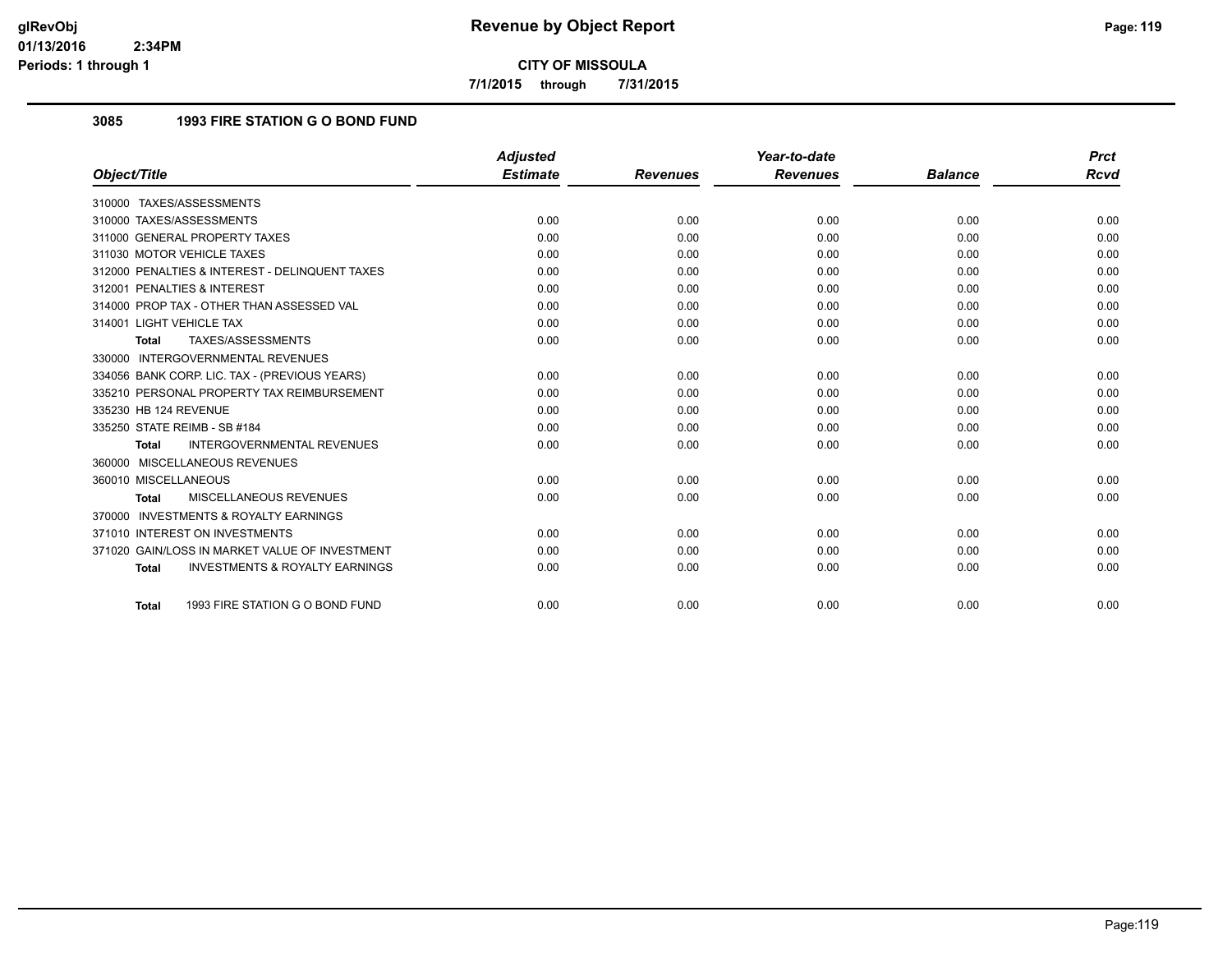**7/1/2015 through 7/31/2015**

**3090 2004 AQUATICS BOND**

**3090 2004 AQUATICS BOND**

|                                                     | <b>Adjusted</b> |                 | Year-to-date    |                | <b>Prct</b> |
|-----------------------------------------------------|-----------------|-----------------|-----------------|----------------|-------------|
| Object/Title                                        | <b>Estimate</b> | <b>Revenues</b> | <b>Revenues</b> | <b>Balance</b> | <b>Rcvd</b> |
| 310000 TAXES/ASSESSMENTS                            |                 |                 |                 |                |             |
| 310000 TAXES/ASSESSMENTS                            | 0.00            | 0.00            | 0.00            | 0.00           | 0.00        |
| 311000 GENERAL PROPERTY TAXES                       | 0.00            | 0.00            | 0.00            | 0.00           | 0.00        |
| 311030 MOTOR VEHICLE TAXES                          | 0.00            | 0.00            | 0.00            | 0.00           | 0.00        |
| 312000 PENALTIES & INTEREST - DELINQUENT TAXES      | 0.00            | 0.00            | 0.00            | 0.00           | 0.00        |
| 312001 PENALTIES & INTEREST                         | 0.00            | 0.00            | 0.00            | 0.00           | 0.00        |
| 314000 PROP TAX - OTHER THAN ASSESSED VAL           | 0.00            | 0.00            | 0.00            | 0.00           | 0.00        |
| 314001 LIGHT VEHICLE TAX                            | 0.00            | 0.00            | 0.00            | 0.00           | 0.00        |
| TAXES/ASSESSMENTS<br>Total                          | 0.00            | 0.00            | 0.00            | 0.00           | 0.00        |
| <b>INTERGOVERNMENTAL REVENUES</b><br>330000         |                 |                 |                 |                |             |
| 334056 BANK CORP. LIC. TAX - (PREVIOUS YEARS)       | 0.00            | 0.00            | 0.00            | 0.00           | 0.00        |
| 335210 PERSONAL PROPERTY TAX REIMBURSEMENT          | 0.00            | 0.00            | 0.00            | 0.00           | 0.00        |
| 335230 HB 124 REVENUE                               | 0.00            | 0.00            | 0.00            | 0.00           | 0.00        |
| 335250 STATE REIMB - SB #184                        | 0.00            | 0.00            | 0.00            | 0.00           | 0.00        |
| <b>INTERGOVERNMENTAL REVENUES</b><br><b>Total</b>   | 0.00            | 0.00            | 0.00            | 0.00           | 0.00        |
| 360000 MISCELLANEOUS REVENUES                       |                 |                 |                 |                |             |
| 360010 MISCELLANEOUS                                | 0.00            | 0.00            | 0.00            | 0.00           | 0.00        |
| MISCELLANEOUS REVENUES<br>Total                     | 0.00            | 0.00            | 0.00            | 0.00           | 0.00        |
| <b>INVESTMENTS &amp; ROYALTY EARNINGS</b><br>370000 |                 |                 |                 |                |             |
| 371010 INTEREST ON INVESTMENTS                      | 0.00            | 0.00            | 0.00            | 0.00           | 0.00        |
| 371020 GAIN/LOSS IN MARKET VALUE OF INVESTMENTS     | 0.00            | 0.00            | 0.00            | 0.00           | 0.00        |
| <b>INVESTMENTS &amp; ROYALTY EARNINGS</b><br>Total  | 0.00            | 0.00            | 0.00            | 0.00           | 0.00        |
| OTHER FINANCING SOURCES<br>380000                   |                 |                 |                 |                |             |
| 383043 TRANSFERS FROM IMPACT FEES                   | 0.00            | 0.00            | 0.00            | 0.00           | 0.00        |
| OTHER FINANCING SOURCES<br>Total                    | 0.00            | 0.00            | 0.00            | 0.00           | 0.00        |
|                                                     |                 |                 |                 |                |             |
| 2004 AQUATICS BOND<br><b>Total</b>                  | 0.00            | 0.00            | 0.00            | 0.00           | 0.00        |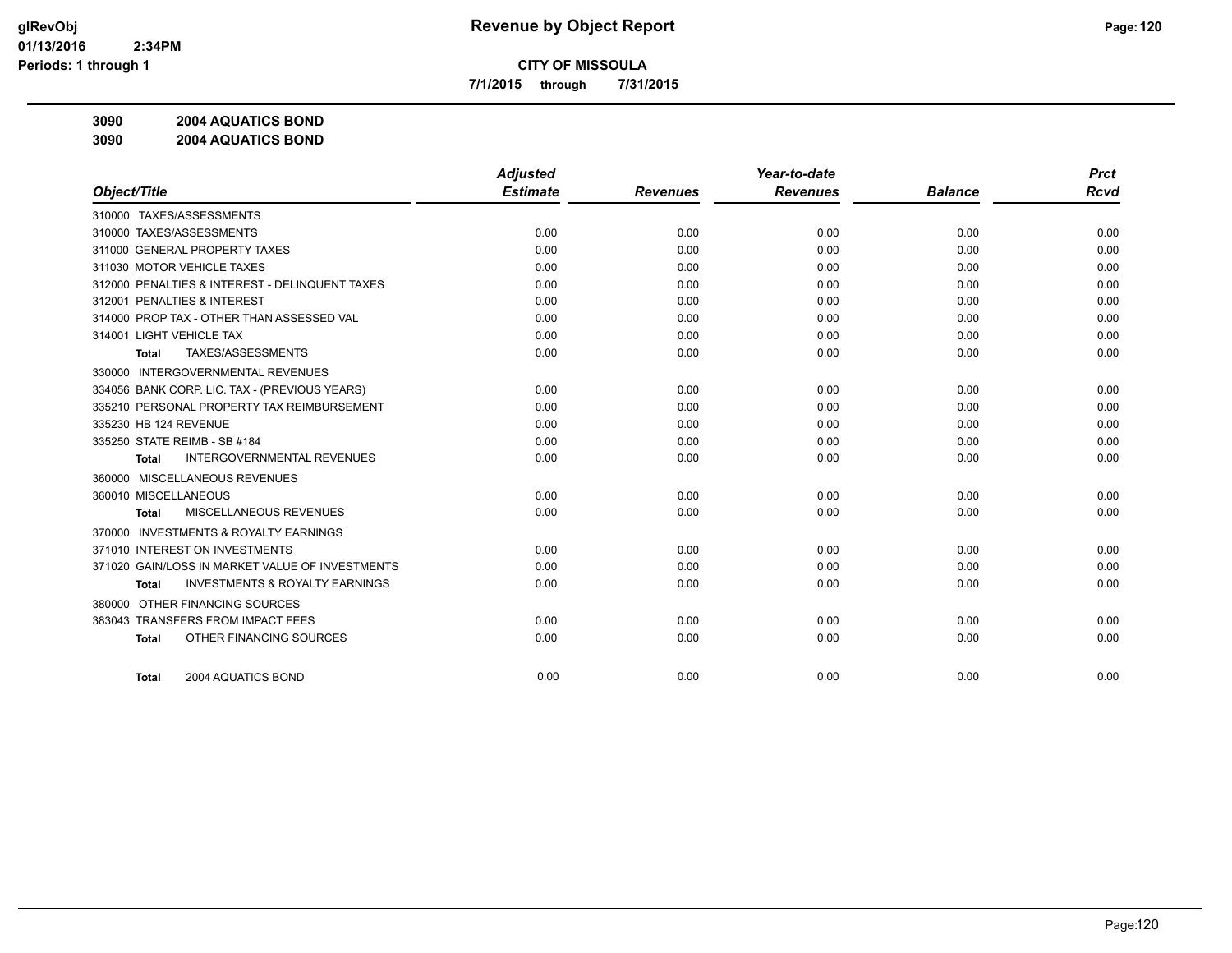**7/1/2015 through 7/31/2015**

### **3090 2004 AQUATICS BOND**

|                                                           | <b>Adjusted</b> |                 | Year-to-date    |                | <b>Prct</b> |
|-----------------------------------------------------------|-----------------|-----------------|-----------------|----------------|-------------|
| Object/Title                                              | <b>Estimate</b> | <b>Revenues</b> | <b>Revenues</b> | <b>Balance</b> | Rcvd        |
| 310000 TAXES/ASSESSMENTS                                  |                 |                 |                 |                |             |
| 310000 TAXES/ASSESSMENTS                                  | 0.00            | 0.00            | 0.00            | 0.00           | 0.00        |
| 311000 GENERAL PROPERTY TAXES                             | 0.00            | 0.00            | 0.00            | 0.00           | 0.00        |
| 311030 MOTOR VEHICLE TAXES                                | 0.00            | 0.00            | 0.00            | 0.00           | 0.00        |
| 312000 PENALTIES & INTEREST - DELINQUENT TAXES            | 0.00            | 0.00            | 0.00            | 0.00           | 0.00        |
| 312001 PENALTIES & INTEREST                               | 0.00            | 0.00            | 0.00            | 0.00           | 0.00        |
| 314000 PROP TAX - OTHER THAN ASSESSED VAL                 | 0.00            | 0.00            | 0.00            | 0.00           | 0.00        |
| 314001 LIGHT VEHICLE TAX                                  | 0.00            | 0.00            | 0.00            | 0.00           | 0.00        |
| TAXES/ASSESSMENTS<br><b>Total</b>                         | 0.00            | 0.00            | 0.00            | 0.00           | 0.00        |
| 330000 INTERGOVERNMENTAL REVENUES                         |                 |                 |                 |                |             |
| 334056 BANK CORP. LIC. TAX - (PREVIOUS YEARS)             | 0.00            | 0.00            | 0.00            | 0.00           | 0.00        |
| 335210 PERSONAL PROPERTY TAX REIMBURSEMENT                | 0.00            | 0.00            | 0.00            | 0.00           | 0.00        |
| 335230 HB 124 REVENUE                                     | 0.00            | 0.00            | 0.00            | 0.00           | 0.00        |
| 335250 STATE REIMB - SB #184                              | 0.00            | 0.00            | 0.00            | 0.00           | 0.00        |
| <b>INTERGOVERNMENTAL REVENUES</b><br><b>Total</b>         | 0.00            | 0.00            | 0.00            | 0.00           | 0.00        |
| 360000 MISCELLANEOUS REVENUES                             |                 |                 |                 |                |             |
| 360010 MISCELLANEOUS                                      | 0.00            | 0.00            | 0.00            | 0.00           | 0.00        |
| MISCELLANEOUS REVENUES<br><b>Total</b>                    | 0.00            | 0.00            | 0.00            | 0.00           | 0.00        |
| 370000 INVESTMENTS & ROYALTY EARNINGS                     |                 |                 |                 |                |             |
| 371010 INTEREST ON INVESTMENTS                            | 0.00            | 0.00            | 0.00            | 0.00           | 0.00        |
| 371020 GAIN/LOSS IN MARKET VALUE OF INVESTMENT            | 0.00            | 0.00            | 0.00            | 0.00           | 0.00        |
| <b>INVESTMENTS &amp; ROYALTY EARNINGS</b><br><b>Total</b> | 0.00            | 0.00            | 0.00            | 0.00           | 0.00        |
| 380000 OTHER FINANCING SOURCES                            |                 |                 |                 |                |             |
| 383043 TRANSFERS FROM IMPACT FEES                         | 0.00            | 0.00            | 0.00            | 0.00           | 0.00        |
| OTHER FINANCING SOURCES<br><b>Total</b>                   | 0.00            | 0.00            | 0.00            | 0.00           | 0.00        |
| 2004 AQUATICS BOND<br>Total                               | 0.00            | 0.00            | 0.00            | 0.00           | 0.00        |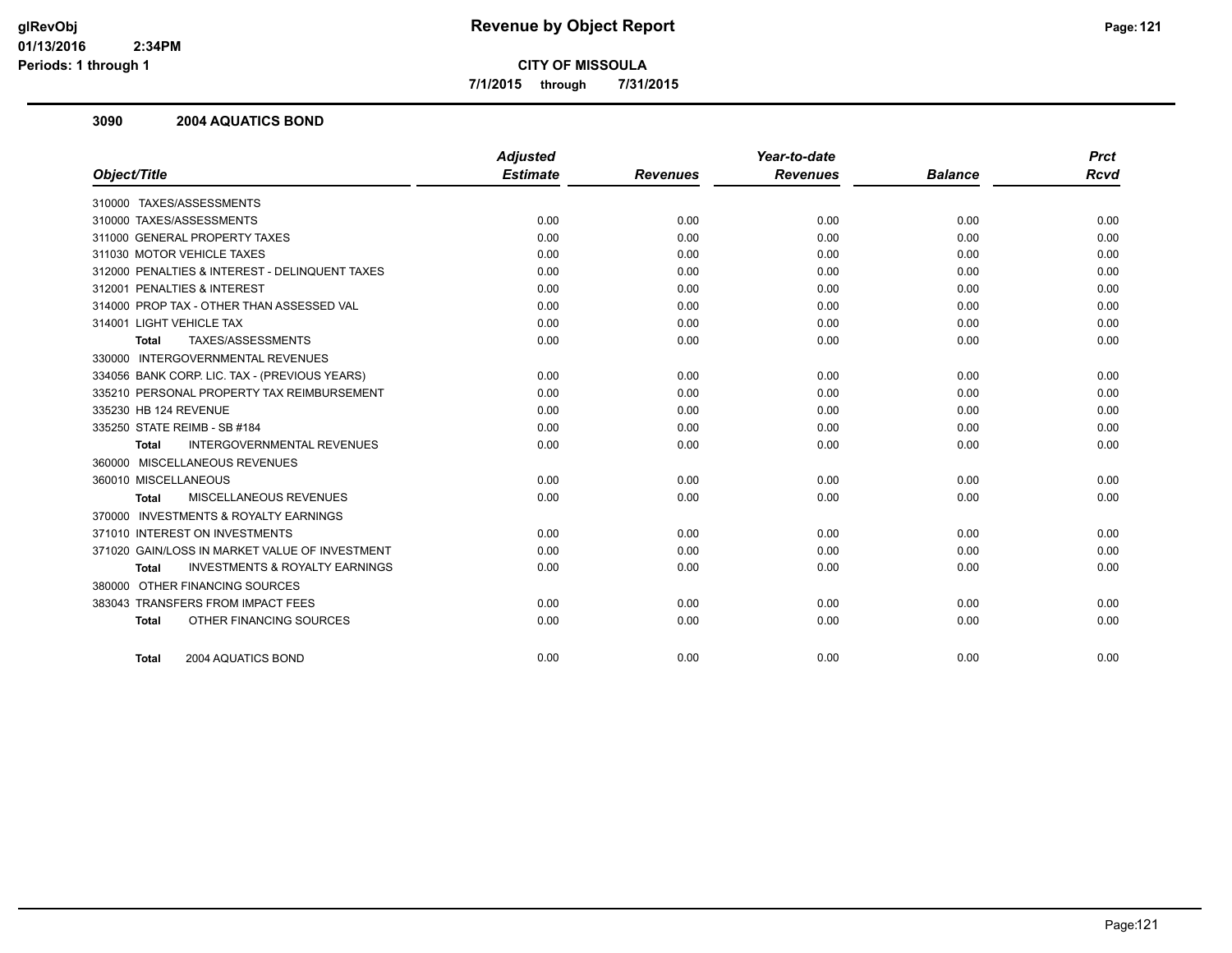**7/1/2015 through 7/31/2015**

# **3091 SERIES 2012A AQUATICS REFUNDING BOND**

**3091 SERIES 2012A AQUATICS REFUNDING BOND**

|                                                           | <b>Adjusted</b> |                 | Year-to-date    |                | <b>Prct</b> |
|-----------------------------------------------------------|-----------------|-----------------|-----------------|----------------|-------------|
| Object/Title                                              | <b>Estimate</b> | <b>Revenues</b> | <b>Revenues</b> | <b>Balance</b> | Rcvd        |
| TAXES/ASSESSMENTS<br>310000                               |                 |                 |                 |                |             |
| 310000 TAXES/ASSESSMENTS                                  | 0.00            | 0.00            | 0.00            | 0.00           | 0.00        |
| 311000 GENERAL PROPERTY TAXES                             | 595,148.00      | $-19,315.42$    | $-19,315.42$    | 614,463.42     | $-3.25$     |
| 312000 PENALTIES & INTEREST - DELINQUENT TAXES            | 0.00            | 0.00            | 0.00            | 0.00           | 0.00        |
| 312001 PENALTIES & INTEREST                               | 0.00            | $-337.62$       | $-337.62$       | 337.62         | 0.00        |
| 314000 PROP TAX - OTHER THAN ASSESSED VAL                 | 0.00            | 0.00            | 0.00            | 0.00           | 0.00        |
| TAXES/ASSESSMENTS<br><b>Total</b>                         | 595,148.00      | $-19,653.04$    | $-19,653.04$    | 614,801.04     | $-3.30$     |
| 360000 MISCELLANEOUS REVENUES                             |                 |                 |                 |                |             |
| 360010 MISCELLANEOUS                                      | 0.00            | 0.00            | 0.00            | 0.00           | 0.00        |
| MISCELLANEOUS REVENUES<br><b>Total</b>                    | 0.00            | 0.00            | 0.00            | 0.00           | 0.00        |
| INVESTMENTS & ROYALTY EARNINGS<br>370000                  |                 |                 |                 |                |             |
| 371010 INTEREST ON INVESTMENTS                            | 0.00            | 0.00            | 0.00            | 0.00           | 0.00        |
| 371020 GAIN/LOSS IN MARKET VALUE OF INVESTMENTS           | 0.00            | 0.00            | 0.00            | 0.00           | 0.00        |
| <b>INVESTMENTS &amp; ROYALTY EARNINGS</b><br><b>Total</b> | 0.00            | 0.00            | 0.00            | 0.00           | 0.00        |
| OTHER FINANCING SOURCES<br>380000                         |                 |                 |                 |                |             |
| 381010 BOND PROCEEDS                                      | 0.00            | 0.00            | 0.00            | 0.00           | 0.00        |
| OTHER FINANCING SOURCES<br><b>Total</b>                   | 0.00            | 0.00            | 0.00            | 0.00           | 0.00        |
| SERIES 2012A AQUATICS REFUNDING BONI<br><b>Total</b>      | 595,148.00      | $-19,653.04$    | $-19,653.04$    | 614,801.04     | $-3.30$     |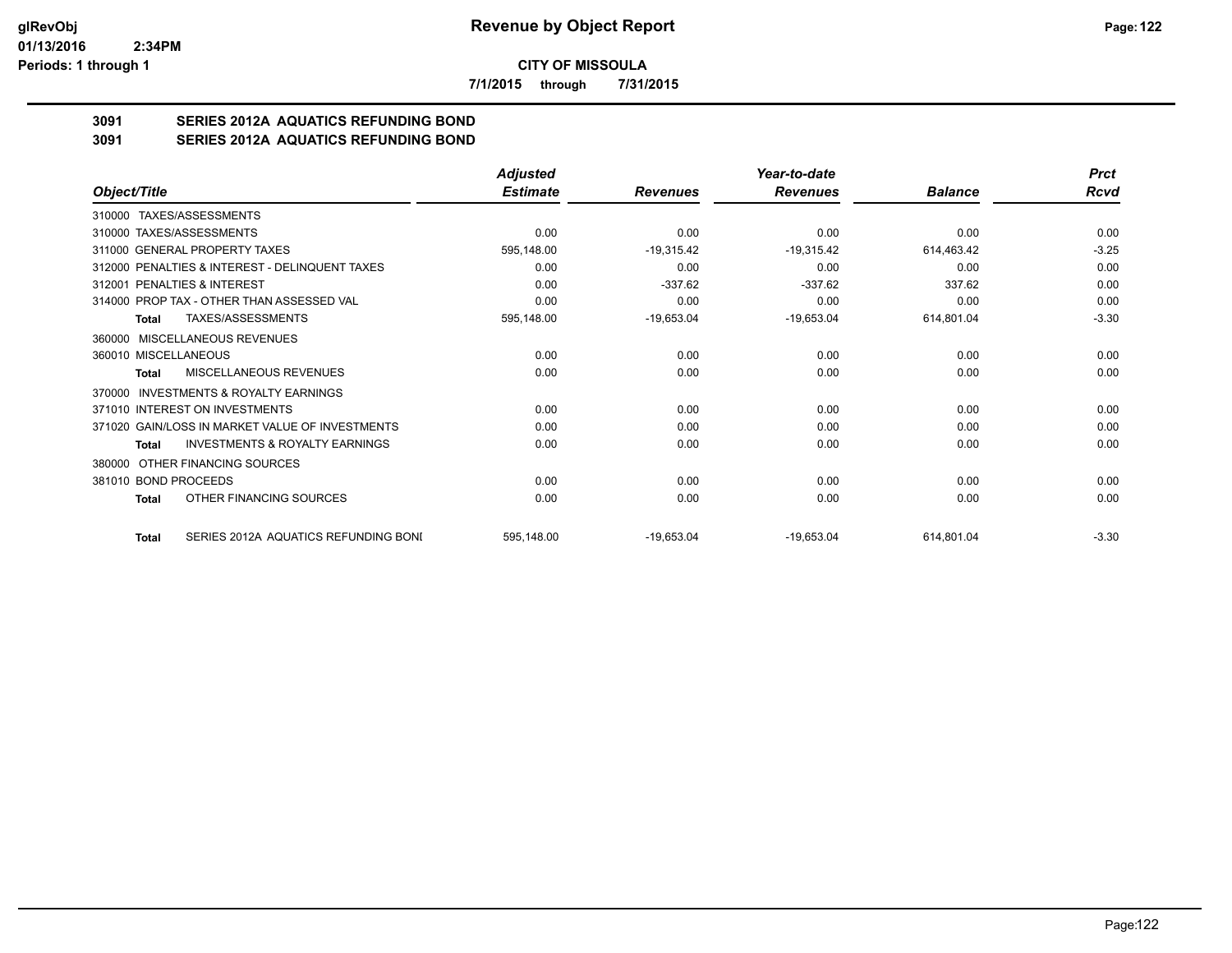**7/1/2015 through 7/31/2015**

## **3091 SERIES 2012A AQUATICS REFUNDING BOND**

|                                                           | <b>Adjusted</b> |                 | Year-to-date    |                | <b>Prct</b> |
|-----------------------------------------------------------|-----------------|-----------------|-----------------|----------------|-------------|
| Object/Title                                              | <b>Estimate</b> | <b>Revenues</b> | <b>Revenues</b> | <b>Balance</b> | Rcvd        |
| TAXES/ASSESSMENTS<br>310000                               |                 |                 |                 |                |             |
| 310000 TAXES/ASSESSMENTS                                  | 0.00            | 0.00            | 0.00            | 0.00           | 0.00        |
| 311000 GENERAL PROPERTY TAXES                             | 595,148.00      | $-19,315.42$    | $-19,315.42$    | 614,463.42     | $-3.25$     |
| 312000 PENALTIES & INTEREST - DELINQUENT TAXES            | 0.00            | 0.00            | 0.00            | 0.00           | 0.00        |
| 312001 PENALTIES & INTEREST                               | 0.00            | $-337.62$       | $-337.62$       | 337.62         | 0.00        |
| 314000 PROP TAX - OTHER THAN ASSESSED VAL                 | 0.00            | 0.00            | 0.00            | 0.00           | 0.00        |
| TAXES/ASSESSMENTS<br><b>Total</b>                         | 595,148.00      | $-19,653.04$    | $-19,653.04$    | 614,801.04     | $-3.30$     |
| MISCELLANEOUS REVENUES<br>360000                          |                 |                 |                 |                |             |
| 360010 MISCELLANEOUS                                      | 0.00            | 0.00            | 0.00            | 0.00           | 0.00        |
| MISCELLANEOUS REVENUES<br><b>Total</b>                    | 0.00            | 0.00            | 0.00            | 0.00           | 0.00        |
| <b>INVESTMENTS &amp; ROYALTY EARNINGS</b><br>370000       |                 |                 |                 |                |             |
| 371010 INTEREST ON INVESTMENTS                            | 0.00            | 0.00            | 0.00            | 0.00           | 0.00        |
| 371020 GAIN/LOSS IN MARKET VALUE OF INVESTMENT            | 0.00            | 0.00            | 0.00            | 0.00           | 0.00        |
| <b>INVESTMENTS &amp; ROYALTY EARNINGS</b><br><b>Total</b> | 0.00            | 0.00            | 0.00            | 0.00           | 0.00        |
| OTHER FINANCING SOURCES<br>380000                         |                 |                 |                 |                |             |
| 381010 BOND PROCEEDS                                      | 0.00            | 0.00            | 0.00            | 0.00           | 0.00        |
| OTHER FINANCING SOURCES<br><b>Total</b>                   | 0.00            | 0.00            | 0.00            | 0.00           | 0.00        |
| SERIES 2012A AQUATICS REFUNDING BON<br><b>Total</b>       | 595,148.00      | $-19,653.04$    | $-19,653.04$    | 614,801.04     | $-3.30$     |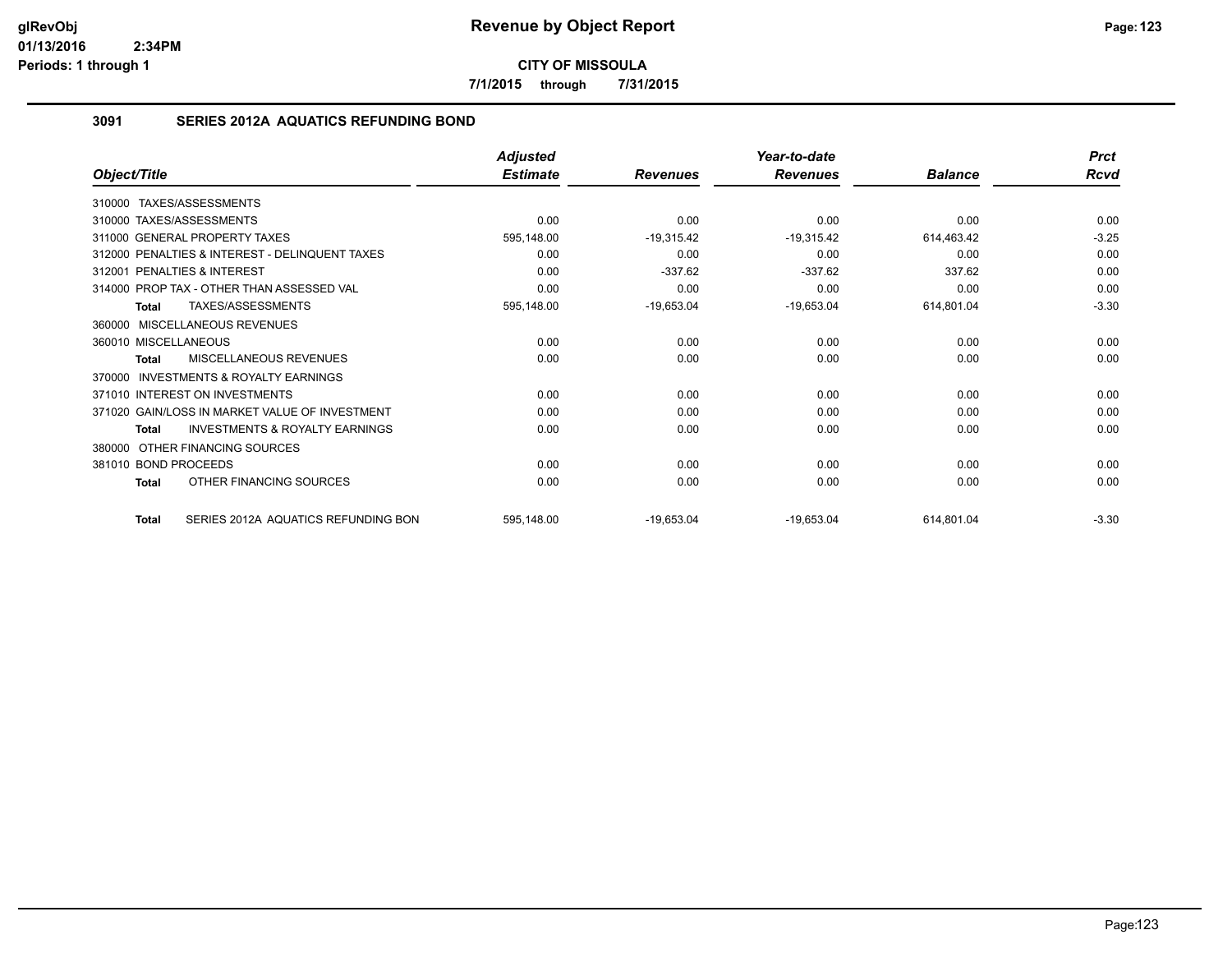**7/1/2015 through 7/31/2015**

## **3092 Series 2013A GO REFUNDING BONDS**

**3092 Series 2013A GO REFUNDING BONDS**

|                                                     | <b>Adjusted</b> |                 | Year-to-date    |                | <b>Prct</b> |
|-----------------------------------------------------|-----------------|-----------------|-----------------|----------------|-------------|
| Object/Title                                        | <b>Estimate</b> | <b>Revenues</b> | <b>Revenues</b> | <b>Balance</b> | <b>Rcvd</b> |
| 310000 TAXES/ASSESSMENTS                            |                 |                 |                 |                |             |
| 310000 TAXES/ASSESSMENTS                            | 0.00            | 0.00            | 0.00            | 0.00           | 0.00        |
| 311000 GENERAL PROPERTY TAXES                       | 688,926.00      | $-25,778.66$    | $-25,778.66$    | 714,704.66     | $-3.74$     |
| 312000 PENALTIES & INTEREST - DELINQUENT TAXES      | 0.00            | 0.00            | 0.00            | 0.00           | 0.00        |
| 312001 PENALTIES & INTEREST                         | 0.00            | $-430.43$       | $-430.43$       | 430.43         | 0.00        |
| TAXES/ASSESSMENTS<br>Total                          | 688,926.00      | $-26,209.09$    | $-26,209.09$    | 715,135.09     | $-3.80$     |
| <b>INVESTMENTS &amp; ROYALTY EARNINGS</b><br>370000 |                 |                 |                 |                |             |
| 371010 INTEREST ON INVESTMENTS                      | 0.00            | 0.00            | 0.00            | 0.00           | 0.00        |
| 371020 GAIN/LOSS IN MARKET VALUE OF INVESTMENTS     | 0.00            | 0.00            | 0.00            | 0.00           | 0.00        |
| <b>INVESTMENTS &amp; ROYALTY EARNINGS</b><br>Total  | 0.00            | 0.00            | 0.00            | 0.00           | 0.00        |
| OTHER FINANCING SOURCES<br>380000                   |                 |                 |                 |                |             |
| 381010 BOND PROCEEDS                                | 0.00            | 0.00            | 0.00            | 0.00           | 0.00        |
| OTHER FINANCING SOURCES<br><b>Total</b>             | 0.00            | 0.00            | 0.00            | 0.00           | 0.00        |
| Series 2013A GO REFUNDING BONDS<br>Total            | 688,926.00      | $-26,209.09$    | $-26,209.09$    | 715,135.09     | $-3.80$     |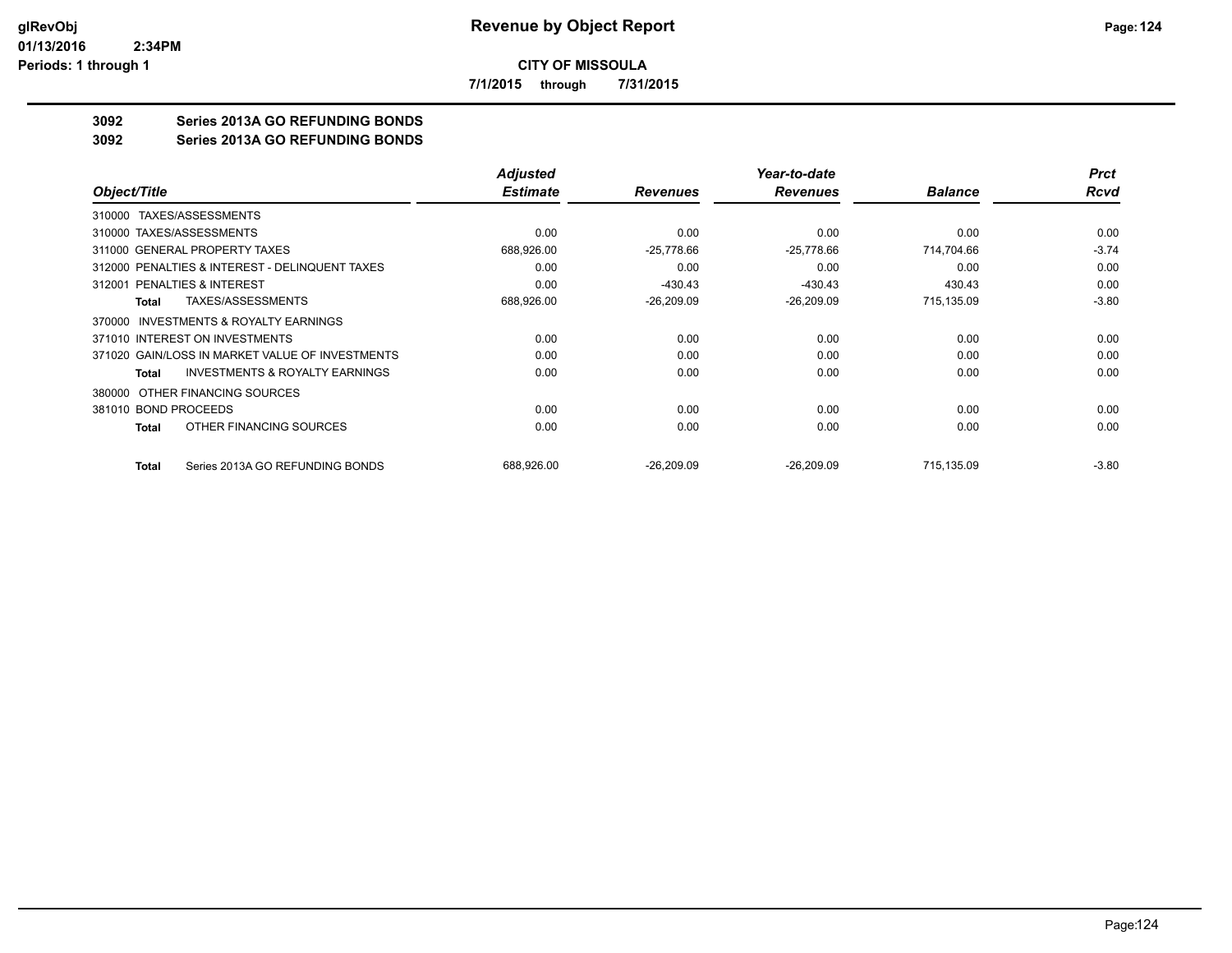**7/1/2015 through 7/31/2015**

## **3092 Series 2013A GO REFUNDING BONDS**

| Object/Title                                              | <b>Adjusted</b><br><b>Estimate</b> | <b>Revenues</b> | Year-to-date<br><b>Revenues</b> | <b>Balance</b> | <b>Prct</b><br><b>Rcvd</b> |
|-----------------------------------------------------------|------------------------------------|-----------------|---------------------------------|----------------|----------------------------|
| TAXES/ASSESSMENTS<br>310000                               |                                    |                 |                                 |                |                            |
| 310000 TAXES/ASSESSMENTS                                  | 0.00                               | 0.00            | 0.00                            | 0.00           | 0.00                       |
| 311000 GENERAL PROPERTY TAXES                             | 688,926.00                         | $-25,778.66$    | $-25,778.66$                    | 714,704.66     | $-3.74$                    |
| 312000 PENALTIES & INTEREST - DELINQUENT TAXES            | 0.00                               | 0.00            | 0.00                            | 0.00           | 0.00                       |
| PENALTIES & INTEREST<br>312001                            | 0.00                               | $-430.43$       | $-430.43$                       | 430.43         | 0.00                       |
| TAXES/ASSESSMENTS<br>Total                                | 688,926.00                         | $-26,209.09$    | $-26,209.09$                    | 715,135.09     | $-3.80$                    |
| <b>INVESTMENTS &amp; ROYALTY EARNINGS</b><br>370000       |                                    |                 |                                 |                |                            |
| 371010 INTEREST ON INVESTMENTS                            | 0.00                               | 0.00            | 0.00                            | 0.00           | 0.00                       |
| 371020 GAIN/LOSS IN MARKET VALUE OF INVESTMENT            | 0.00                               | 0.00            | 0.00                            | 0.00           | 0.00                       |
| <b>INVESTMENTS &amp; ROYALTY EARNINGS</b><br><b>Total</b> | 0.00                               | 0.00            | 0.00                            | 0.00           | 0.00                       |
| 380000 OTHER FINANCING SOURCES                            |                                    |                 |                                 |                |                            |
| 381010 BOND PROCEEDS                                      | 0.00                               | 0.00            | 0.00                            | 0.00           | 0.00                       |
| OTHER FINANCING SOURCES<br>Total                          | 0.00                               | 0.00            | 0.00                            | 0.00           | 0.00                       |
| Series 2013A GO REFUNDING BONDS<br>Total                  | 688.926.00                         | $-26.209.09$    | $-26,209.09$                    | 715,135.09     | $-3.80$                    |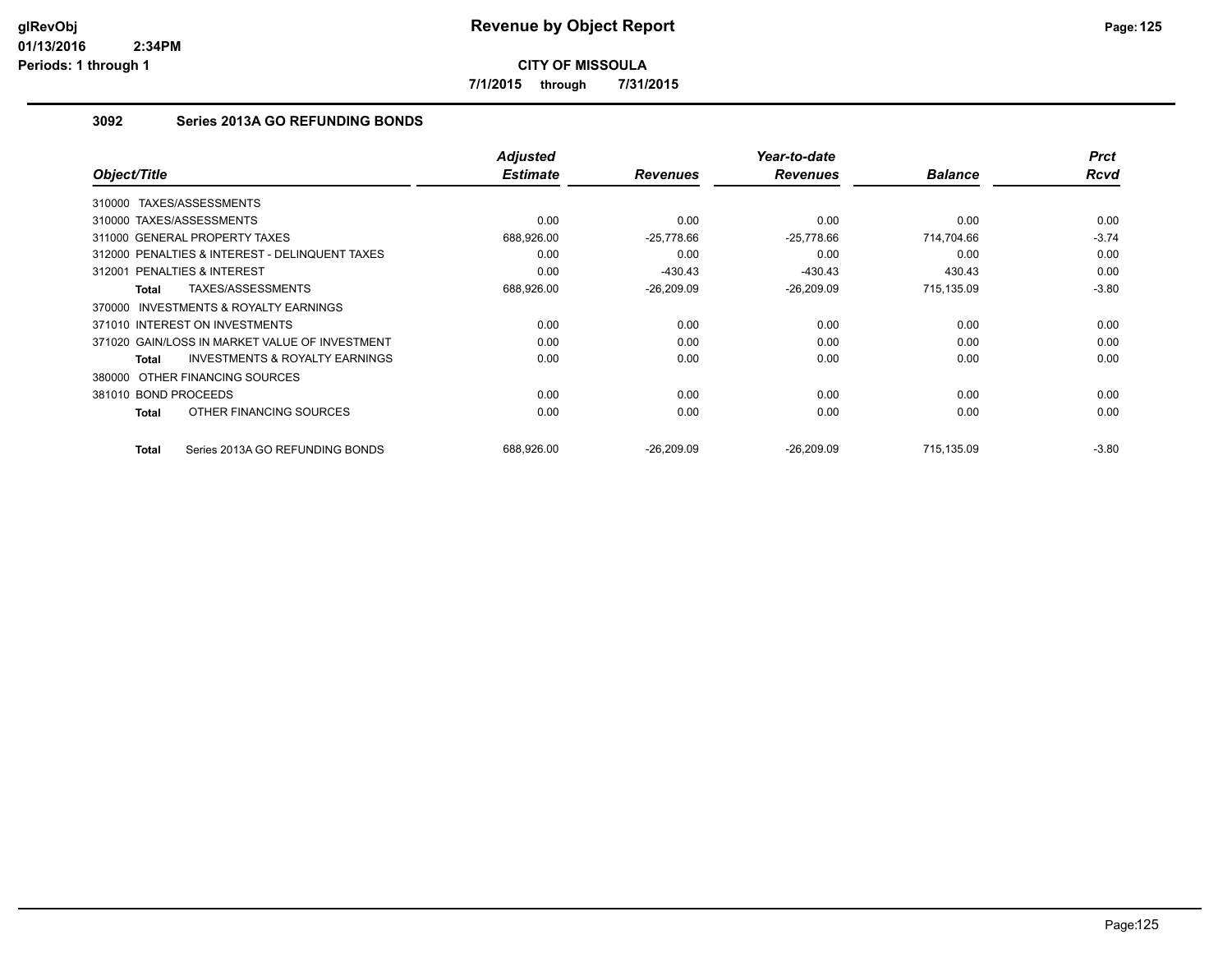**7/1/2015 through 7/31/2015**

# **3095 2004 REFUNDING BONDS DEBT SERVICE**

## **3095 2004 REFUNDING BONDS DEBT SERVICE**

|                                                    | <b>Adjusted</b> |                 | Year-to-date    |                | <b>Prct</b> |
|----------------------------------------------------|-----------------|-----------------|-----------------|----------------|-------------|
| Object/Title                                       | <b>Estimate</b> | <b>Revenues</b> | <b>Revenues</b> | <b>Balance</b> | Rcvd        |
| 310000 TAXES/ASSESSMENTS                           |                 |                 |                 |                |             |
| 310000 TAXES/ASSESSMENTS                           | 0.00            | 0.00            | 0.00            | 0.00           | 0.00        |
| 311000 GENERAL PROPERTY TAXES                      | 0.00            | 481.22          | 481.22          | $-481.22$      | 0.00        |
| 311030 MOTOR VEHICLE TAXES                         | 0.00            | 0.00            | 0.00            | 0.00           | 0.00        |
| 312000 PENALTIES & INTEREST - DELINQUENT TAXES     | 0.00            | 0.00            | 0.00            | 0.00           | 0.00        |
| 312001 PENALTIES & INTEREST                        | 0.00            | $-11.84$        | $-11.84$        | 11.84          | 0.00        |
| 314000 PROP TAX - OTHER THAN ASSESSED VAL          | 0.00            | 0.00            | 0.00            | 0.00           | 0.00        |
| 314001 LIGHT VEHICLE TAX                           | 0.00            | 0.00            | 0.00            | 0.00           | 0.00        |
| TAXES/ASSESSMENTS<br>Total                         | 0.00            | 469.38          | 469.38          | $-469.38$      | 0.00        |
| 330000 INTERGOVERNMENTAL REVENUES                  |                 |                 |                 |                |             |
| 334056 BANK CORP. LIC. TAX - (PREVIOUS YEARS)      | 0.00            | 0.00            | 0.00            | 0.00           | 0.00        |
| 335210 PERSONAL PROPERTY TAX REIMBURSEMENT         | 0.00            | 0.00            | 0.00            | 0.00           | 0.00        |
| 335230 HB 124 REVENUE                              | 0.00            | 0.00            | 0.00            | 0.00           | 0.00        |
| 335250 STATE REIMB - SB #184                       | 0.00            | 0.00            | 0.00            | 0.00           | 0.00        |
| <b>INTERGOVERNMENTAL REVENUES</b><br>Total         | 0.00            | 0.00            | 0.00            | 0.00           | 0.00        |
| 360000 MISCELLANEOUS REVENUES                      |                 |                 |                 |                |             |
| 360010 MISCELLANEOUS                               | 0.00            | 0.00            | 0.00            | 0.00           | 0.00        |
| MISCELLANEOUS REVENUES<br>Total                    | 0.00            | 0.00            | 0.00            | 0.00           | 0.00        |
| 370000 INVESTMENTS & ROYALTY EARNINGS              |                 |                 |                 |                |             |
| 371010 INTEREST ON INVESTMENTS                     | 0.00            | 0.00            | 0.00            | 0.00           | 0.00        |
| 371020 GAIN/LOSS IN MARKET VALUE OF INVESTMENTS    | 0.00            | 0.00            | 0.00            | 0.00           | 0.00        |
| <b>INVESTMENTS &amp; ROYALTY EARNINGS</b><br>Total | 0.00            | 0.00            | 0.00            | 0.00           | 0.00        |
| 380000 OTHER FINANCING SOURCES                     |                 |                 |                 |                |             |
| 380000 OTHER FINANCING SOURCES                     | 0.00            | 0.00            | 0.00            | 0.00           | 0.00        |
| 381009 TRANSFERS IN                                | 0.00            | 0.00            | 0.00            | 0.00           | 0.00        |
| 381010 BOND PROCEEDS                               | 0.00            | 0.00            | 0.00            | 0.00           | 0.00        |
| 383043 TRANSFERS FROM IMPACT FEES                  | 0.00            | 0.00            | 0.00            | 0.00           | 0.00        |
| OTHER FINANCING SOURCES<br><b>Total</b>            | 0.00            | 0.00            | 0.00            | 0.00           | 0.00        |
| 2004 REFUNDING BONDS DEBT SERVICE<br>Total         | 0.00            | 469.38          | 469.38          | $-469.38$      | 0.00        |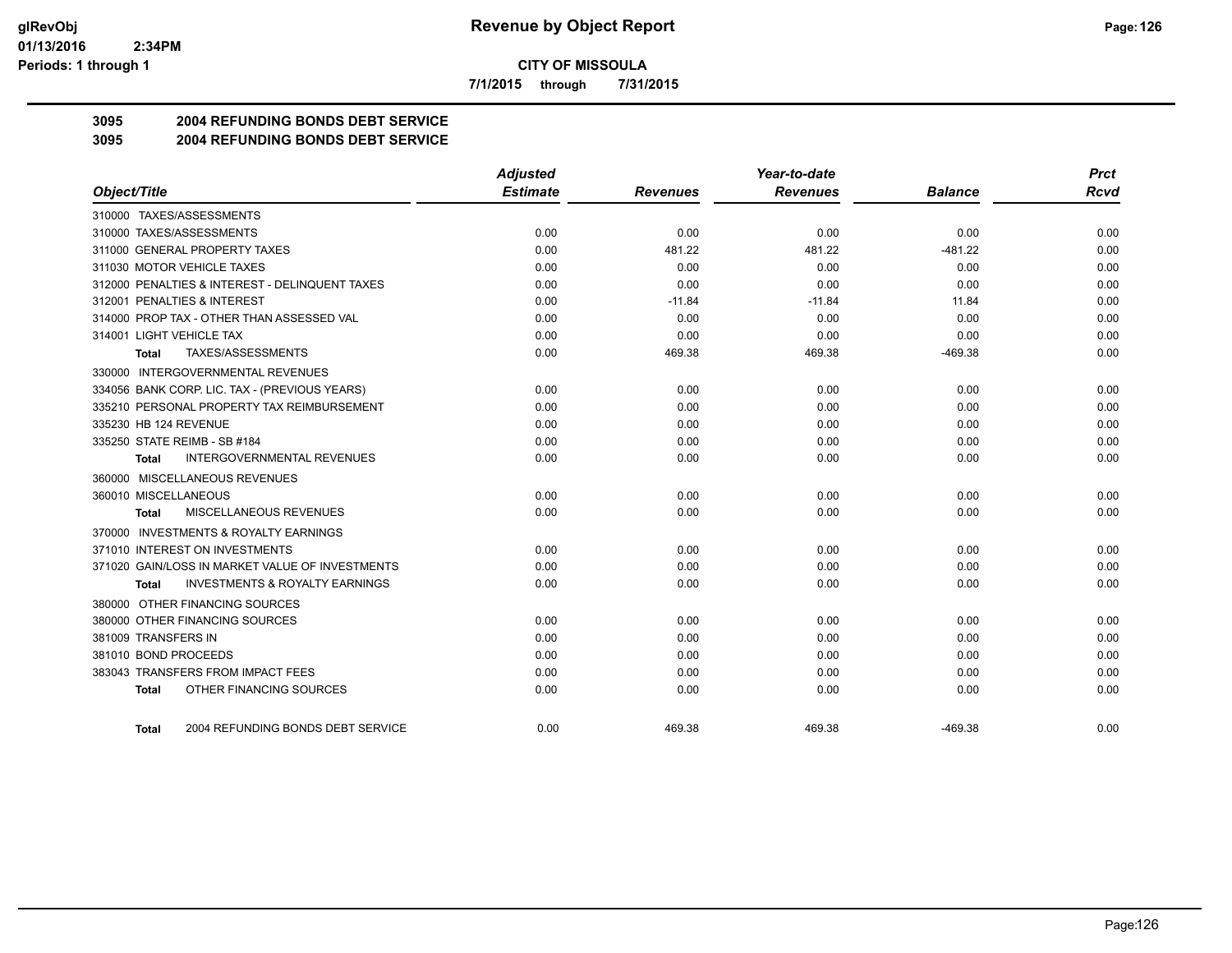**7/1/2015 through 7/31/2015**

## **3095 2004 REFUNDING BONDS DEBT SERVICE**

|                                                    | <b>Adjusted</b> |                 | Year-to-date    |                | <b>Prct</b> |
|----------------------------------------------------|-----------------|-----------------|-----------------|----------------|-------------|
| Object/Title                                       | <b>Estimate</b> | <b>Revenues</b> | <b>Revenues</b> | <b>Balance</b> | <b>Rcvd</b> |
| 310000 TAXES/ASSESSMENTS                           |                 |                 |                 |                |             |
| 310000 TAXES/ASSESSMENTS                           | 0.00            | 0.00            | 0.00            | 0.00           | 0.00        |
| 311000 GENERAL PROPERTY TAXES                      | 0.00            | 481.22          | 481.22          | $-481.22$      | 0.00        |
| 311030 MOTOR VEHICLE TAXES                         | 0.00            | 0.00            | 0.00            | 0.00           | 0.00        |
| 312000 PENALTIES & INTEREST - DELINQUENT TAXES     | 0.00            | 0.00            | 0.00            | 0.00           | 0.00        |
| 312001 PENALTIES & INTEREST                        | 0.00            | $-11.84$        | $-11.84$        | 11.84          | 0.00        |
| 314000 PROP TAX - OTHER THAN ASSESSED VAL          | 0.00            | 0.00            | 0.00            | 0.00           | 0.00        |
| 314001 LIGHT VEHICLE TAX                           | 0.00            | 0.00            | 0.00            | 0.00           | 0.00        |
| TAXES/ASSESSMENTS<br>Total                         | 0.00            | 469.38          | 469.38          | $-469.38$      | 0.00        |
| 330000 INTERGOVERNMENTAL REVENUES                  |                 |                 |                 |                |             |
| 334056 BANK CORP. LIC. TAX - (PREVIOUS YEARS)      | 0.00            | 0.00            | 0.00            | 0.00           | 0.00        |
| 335210 PERSONAL PROPERTY TAX REIMBURSEMENT         | 0.00            | 0.00            | 0.00            | 0.00           | 0.00        |
| 335230 HB 124 REVENUE                              | 0.00            | 0.00            | 0.00            | 0.00           | 0.00        |
| 335250 STATE REIMB - SB #184                       | 0.00            | 0.00            | 0.00            | 0.00           | 0.00        |
| <b>INTERGOVERNMENTAL REVENUES</b><br>Total         | 0.00            | 0.00            | 0.00            | 0.00           | 0.00        |
| 360000 MISCELLANEOUS REVENUES                      |                 |                 |                 |                |             |
| 360010 MISCELLANEOUS                               | 0.00            | 0.00            | 0.00            | 0.00           | 0.00        |
| MISCELLANEOUS REVENUES<br>Total                    | 0.00            | 0.00            | 0.00            | 0.00           | 0.00        |
| 370000 INVESTMENTS & ROYALTY EARNINGS              |                 |                 |                 |                |             |
| 371010 INTEREST ON INVESTMENTS                     | 0.00            | 0.00            | 0.00            | 0.00           | 0.00        |
| 371020 GAIN/LOSS IN MARKET VALUE OF INVESTMENT     | 0.00            | 0.00            | 0.00            | 0.00           | 0.00        |
| <b>INVESTMENTS &amp; ROYALTY EARNINGS</b><br>Total | 0.00            | 0.00            | 0.00            | 0.00           | 0.00        |
| 380000 OTHER FINANCING SOURCES                     |                 |                 |                 |                |             |
| 380000 OTHER FINANCING SOURCES                     | 0.00            | 0.00            | 0.00            | 0.00           | 0.00        |
| 381009 TRANSFERS IN                                | 0.00            | 0.00            | 0.00            | 0.00           | 0.00        |
| 381010 BOND PROCEEDS                               | 0.00            | 0.00            | 0.00            | 0.00           | 0.00        |
| 383043 TRANSFERS FROM IMPACT FEES                  | 0.00            | 0.00            | 0.00            | 0.00           | 0.00        |
| OTHER FINANCING SOURCES<br><b>Total</b>            | 0.00            | 0.00            | 0.00            | 0.00           | 0.00        |
| 2004 REFUNDING BONDS DEBT SERVICE<br>Total         | 0.00            | 469.38          | 469.38          | $-469.38$      | 0.00        |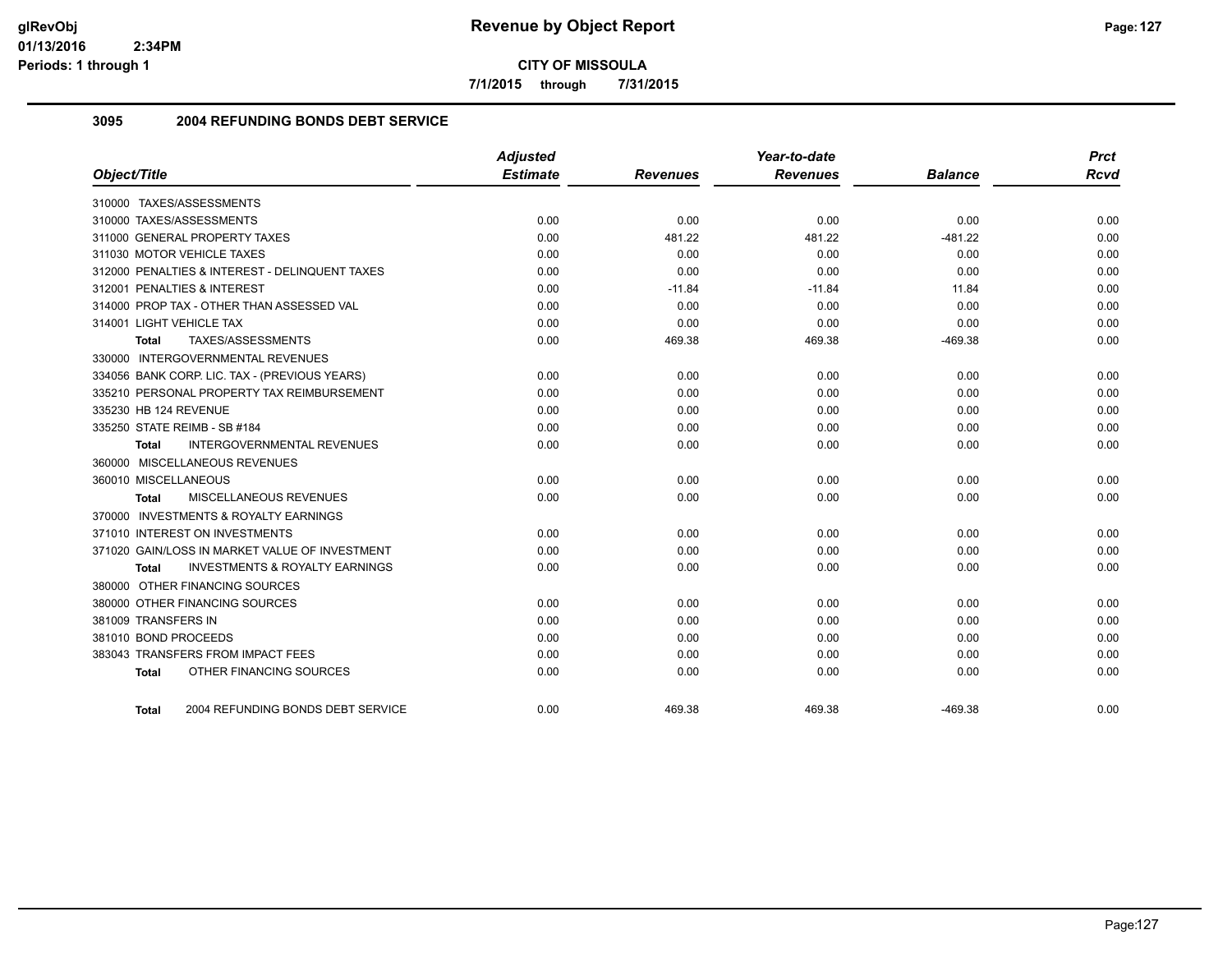**7/1/2015 through 7/31/2015**

#### **3096 NEW FIRE STATION GO BOND**

#### **3096 NEW FIRE STATION GO BOND**

|                                                           | <b>Adjusted</b> |                 | Year-to-date    |                | <b>Prct</b> |
|-----------------------------------------------------------|-----------------|-----------------|-----------------|----------------|-------------|
| Object/Title                                              | <b>Estimate</b> | <b>Revenues</b> | <b>Revenues</b> | <b>Balance</b> | <b>Rcvd</b> |
| TAXES/ASSESSMENTS<br>310000                               |                 |                 |                 |                |             |
| 310000 TAXES/ASSESSMENTS                                  | 0.00            | 0.00            | 0.00            | 0.00           | 0.00        |
| 311000 GENERAL PROPERTY TAXES                             | 280,151.00      | 51.71           | 51.71           | 280,099.29     | 0.02        |
| 311030 MOTOR VEHICLE TAXES                                | 0.00            | 0.00            | 0.00            | 0.00           | 0.00        |
| 312001 PENALTIES & INTEREST                               | 0.00            | $-31.38$        | $-31.38$        | 31.38          | 0.00        |
| <b>TAXES/ASSESSMENTS</b><br>Total                         | 280,151.00      | 20.33           | 20.33           | 280,130.67     | 0.01        |
| <b>INVESTMENTS &amp; ROYALTY EARNINGS</b><br>370000       |                 |                 |                 |                |             |
| 371010 INTEREST ON INVESTMENTS                            | 0.00            | 0.00            | 0.00            | 0.00           | 0.00        |
| 371020 GAIN/LOSS IN MARKET VALUE OF INVESTMENTS           | 0.00            | 0.00            | 0.00            | 0.00           | 0.00        |
| <b>INVESTMENTS &amp; ROYALTY EARNINGS</b><br><b>Total</b> | 0.00            | 0.00            | 0.00            | 0.00           | 0.00        |
| OTHER FINANCING SOURCES<br>380000                         |                 |                 |                 |                |             |
| 383000 OPERATING TRANSFERS                                | 0.00            | 0.00            | 0.00            | 0.00           | 0.00        |
| OTHER FINANCING SOURCES<br><b>Total</b>                   | 0.00            | 0.00            | 0.00            | 0.00           | 0.00        |
| NEW FIRE STATION GO BOND<br><b>Total</b>                  | 280,151.00      | 20.33           | 20.33           | 280,130.67     | 0.01        |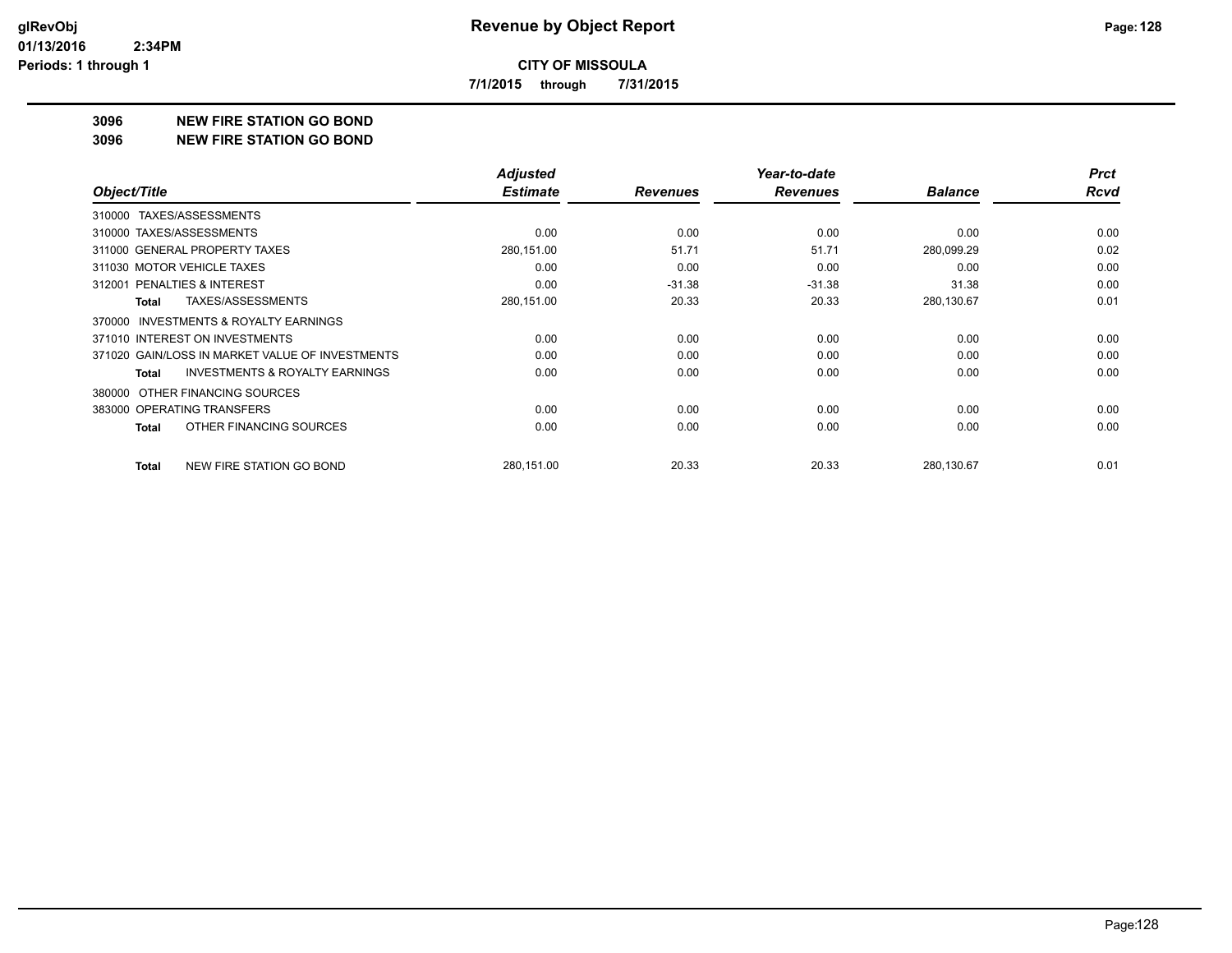**7/1/2015 through 7/31/2015**

## **3096 NEW FIRE STATION GO BOND**

|                                                    | <b>Adjusted</b> |                 | Year-to-date    |                | <b>Prct</b> |
|----------------------------------------------------|-----------------|-----------------|-----------------|----------------|-------------|
| Object/Title                                       | <b>Estimate</b> | <b>Revenues</b> | <b>Revenues</b> | <b>Balance</b> | <b>Rcvd</b> |
| 310000 TAXES/ASSESSMENTS                           |                 |                 |                 |                |             |
| 310000 TAXES/ASSESSMENTS                           | 0.00            | 0.00            | 0.00            | 0.00           | 0.00        |
| 311000 GENERAL PROPERTY TAXES                      | 280,151.00      | 51.71           | 51.71           | 280,099.29     | 0.02        |
| 311030 MOTOR VEHICLE TAXES                         | 0.00            | 0.00            | 0.00            | 0.00           | 0.00        |
| 312001 PENALTIES & INTEREST                        | 0.00            | $-31.38$        | $-31.38$        | 31.38          | 0.00        |
| TAXES/ASSESSMENTS<br>Total                         | 280,151.00      | 20.33           | 20.33           | 280,130.67     | 0.01        |
| 370000 INVESTMENTS & ROYALTY EARNINGS              |                 |                 |                 |                |             |
| 371010 INTEREST ON INVESTMENTS                     | 0.00            | 0.00            | 0.00            | 0.00           | 0.00        |
| 371020 GAIN/LOSS IN MARKET VALUE OF INVESTMENT     | 0.00            | 0.00            | 0.00            | 0.00           | 0.00        |
| <b>INVESTMENTS &amp; ROYALTY EARNINGS</b><br>Total | 0.00            | 0.00            | 0.00            | 0.00           | 0.00        |
| 380000 OTHER FINANCING SOURCES                     |                 |                 |                 |                |             |
| 383000 OPERATING TRANSFERS                         | 0.00            | 0.00            | 0.00            | 0.00           | 0.00        |
| OTHER FINANCING SOURCES<br>Total                   | 0.00            | 0.00            | 0.00            | 0.00           | 0.00        |
| NEW FIRE STATION GO BOND<br>Total                  | 280,151.00      | 20.33           | 20.33           | 280,130.67     | 0.01        |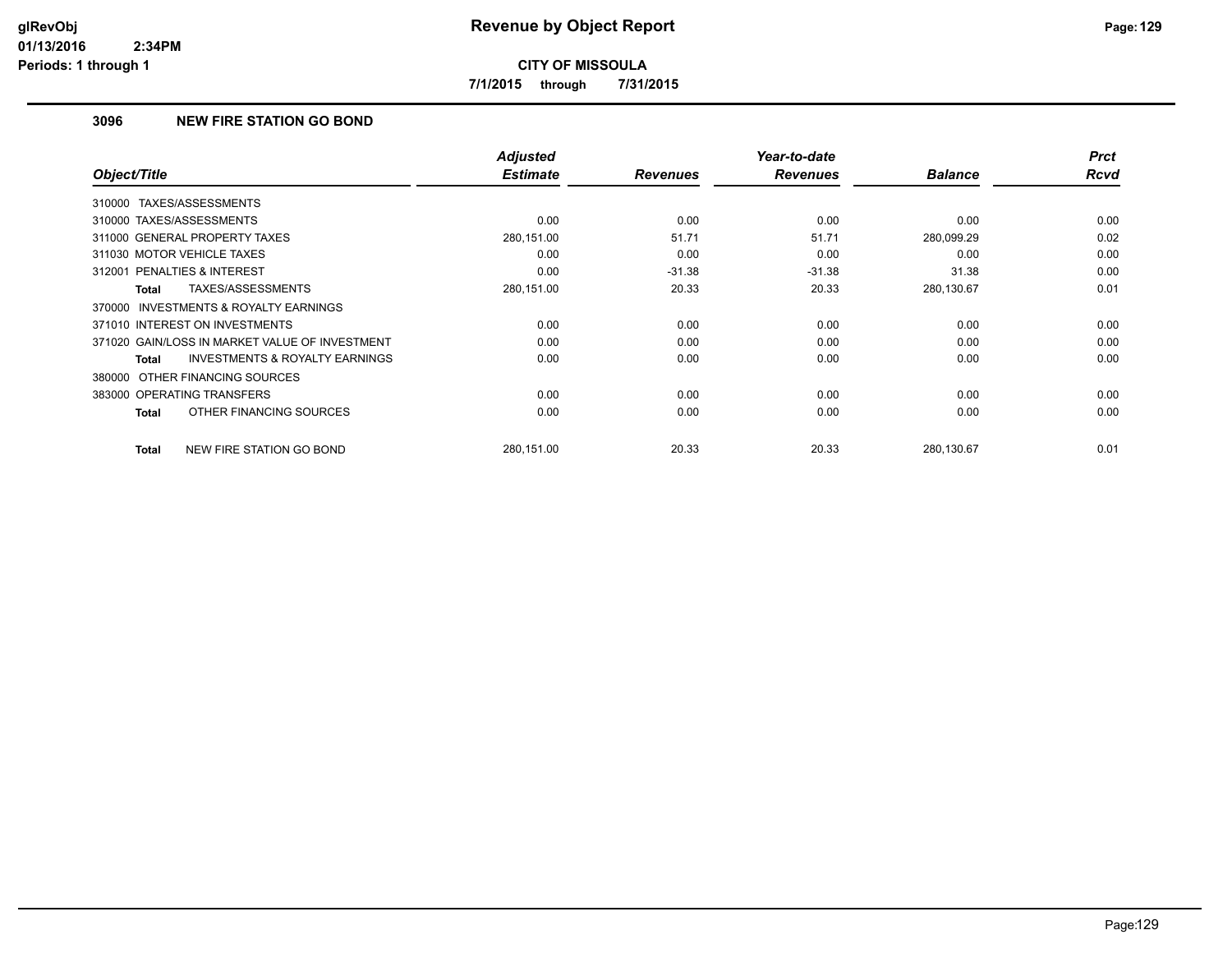**7/1/2015 through 7/31/2015**

#### **3097 2007 REFUNDING BONDS**

**3097 2007 REFUNDING BONDS**

|                                                     | <b>Adjusted</b> |                 | Year-to-date    |                | <b>Prct</b> |
|-----------------------------------------------------|-----------------|-----------------|-----------------|----------------|-------------|
| Object/Title                                        | <b>Estimate</b> | <b>Revenues</b> | <b>Revenues</b> | <b>Balance</b> | Rcvd        |
| TAXES/ASSESSMENTS<br>310000                         |                 |                 |                 |                |             |
| 310000 TAXES/ASSESSMENTS                            | 0.00            | 0.00            | 0.00            | 0.00           | 0.00        |
| 311000 GENERAL PROPERTY TAXES                       | 0.00            | 0.00            | 0.00            | 0.00           | 0.00        |
| 311030 MOTOR VEHICLE TAXES                          | 0.00            | 0.00            | 0.00            | 0.00           | 0.00        |
| 312001 PENALTIES & INTEREST                         | 0.00            | 0.00            | 0.00            | 0.00           | 0.00        |
| <b>TAXES/ASSESSMENTS</b><br><b>Total</b>            | 0.00            | 0.00            | 0.00            | 0.00           | 0.00        |
| <b>INVESTMENTS &amp; ROYALTY EARNINGS</b><br>370000 |                 |                 |                 |                |             |
| 371010 INTEREST ON INVESTMENTS                      | 0.00            | 0.00            | 0.00            | 0.00           | 0.00        |
| 371020 GAIN/LOSS IN MARKET VALUE OF INVESTMENTS     | 0.00            | 0.00            | 0.00            | 0.00           | 0.00        |
| <b>INVESTMENTS &amp; ROYALTY EARNINGS</b><br>Total  | 0.00            | 0.00            | 0.00            | 0.00           | 0.00        |
| OTHER FINANCING SOURCES<br>380000                   |                 |                 |                 |                |             |
| 381010 BOND PROCEEDS                                | 0.00            | 0.00            | 0.00            | 0.00           | 0.00        |
| 383042 TRANSFERS FROM OTHER FUNDS                   | 0.00            | 0.00            | 0.00            | 0.00           | 0.00        |
| 383043 TRANSFERS FROM IMPACT FEES                   | 0.00            | 0.00            | 0.00            | 0.00           | 0.00        |
| OTHER FINANCING SOURCES<br><b>Total</b>             | 0.00            | 0.00            | 0.00            | 0.00           | 0.00        |
| 2007 REFUNDING BONDS<br><b>Total</b>                | 0.00            | 0.00            | 0.00            | 0.00           | 0.00        |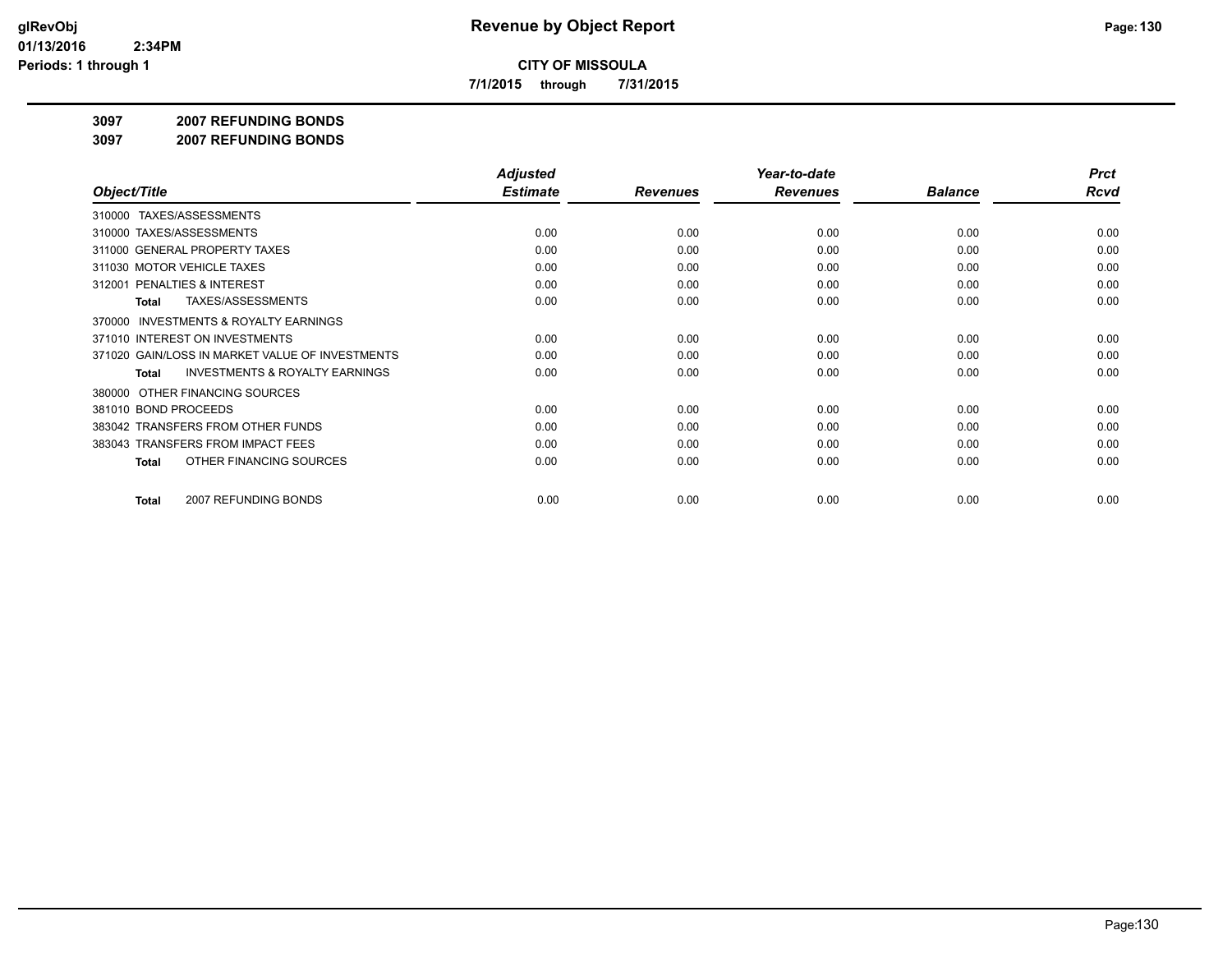**7/1/2015 through 7/31/2015**

## **3097 2007 REFUNDING BONDS**

|                                                           | <b>Adjusted</b> |                 | Year-to-date    |                | <b>Prct</b> |
|-----------------------------------------------------------|-----------------|-----------------|-----------------|----------------|-------------|
| Object/Title                                              | <b>Estimate</b> | <b>Revenues</b> | <b>Revenues</b> | <b>Balance</b> | Rcvd        |
| 310000 TAXES/ASSESSMENTS                                  |                 |                 |                 |                |             |
| 310000 TAXES/ASSESSMENTS                                  | 0.00            | 0.00            | 0.00            | 0.00           | 0.00        |
| 311000 GENERAL PROPERTY TAXES                             | 0.00            | 0.00            | 0.00            | 0.00           | 0.00        |
| 311030 MOTOR VEHICLE TAXES                                | 0.00            | 0.00            | 0.00            | 0.00           | 0.00        |
| 312001 PENALTIES & INTEREST                               | 0.00            | 0.00            | 0.00            | 0.00           | 0.00        |
| TAXES/ASSESSMENTS<br><b>Total</b>                         | 0.00            | 0.00            | 0.00            | 0.00           | 0.00        |
| <b>INVESTMENTS &amp; ROYALTY EARNINGS</b><br>370000       |                 |                 |                 |                |             |
| 371010 INTEREST ON INVESTMENTS                            | 0.00            | 0.00            | 0.00            | 0.00           | 0.00        |
| 371020 GAIN/LOSS IN MARKET VALUE OF INVESTMENT            | 0.00            | 0.00            | 0.00            | 0.00           | 0.00        |
| <b>INVESTMENTS &amp; ROYALTY EARNINGS</b><br><b>Total</b> | 0.00            | 0.00            | 0.00            | 0.00           | 0.00        |
| 380000 OTHER FINANCING SOURCES                            |                 |                 |                 |                |             |
| 381010 BOND PROCEEDS                                      | 0.00            | 0.00            | 0.00            | 0.00           | 0.00        |
| 383042 TRANSFERS FROM OTHER FUNDS                         | 0.00            | 0.00            | 0.00            | 0.00           | 0.00        |
| 383043 TRANSFERS FROM IMPACT FEES                         | 0.00            | 0.00            | 0.00            | 0.00           | 0.00        |
| OTHER FINANCING SOURCES<br><b>Total</b>                   | 0.00            | 0.00            | 0.00            | 0.00           | 0.00        |
| 2007 REFUNDING BONDS<br>Total                             | 0.00            | 0.00            | 0.00            | 0.00           | 0.00        |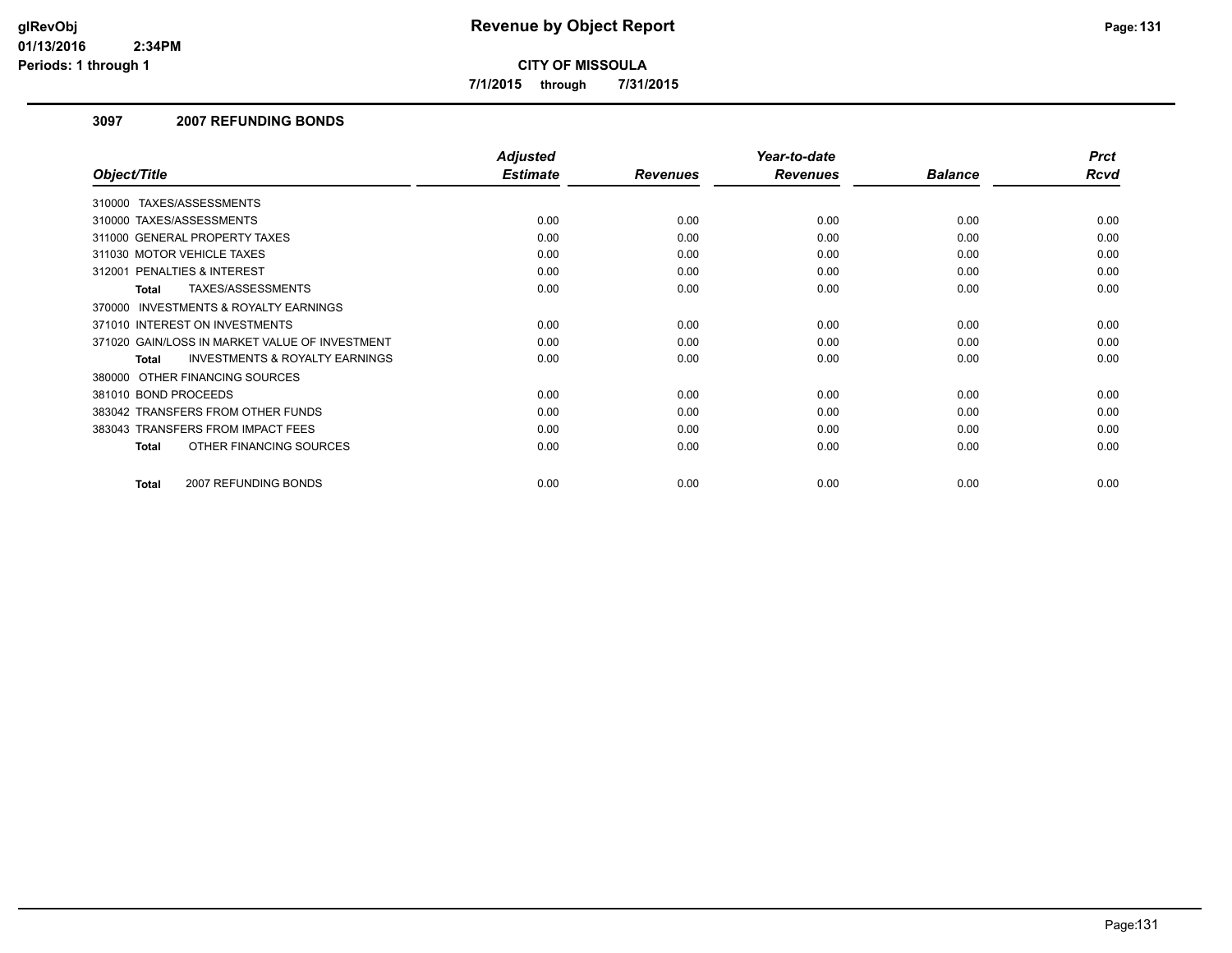**7/1/2015 through 7/31/2015**

## **3100 SIDEWALK & CURB WARRANTS FUND**

#### **3100 SIDEWALK & CURB WARRANTS FUND**

|                                                           | <b>Adjusted</b> |                 | Year-to-date    |                | <b>Prct</b> |
|-----------------------------------------------------------|-----------------|-----------------|-----------------|----------------|-------------|
| Object/Title                                              | <b>Estimate</b> | <b>Revenues</b> | <b>Revenues</b> | <b>Balance</b> | Rcvd        |
| TAXES/ASSESSMENTS<br>310000                               |                 |                 |                 |                |             |
| PENALTIES & INTEREST<br>312001                            | 0.00            | 0.00            | 0.00            | 0.00           | 0.00        |
| TAXES/ASSESSMENTS<br><b>Total</b>                         | 0.00            | 0.00            | 0.00            | 0.00           | 0.00        |
| MISCELLANEOUS REVENUES<br>360000                          |                 |                 |                 |                |             |
| 360010 MISCELLANEOUS                                      | 0.00            | 0.00            | 0.00            | 0.00           | 0.00        |
| 363020 PROPERTY ASSESSMENTS                               | 0.00            | 0.00            | 0.00            | 0.00           | 0.00        |
| 363021 PAYOFF PRINCIPAL ASSESSMENTS                       | 0.00            | 0.00            | 0.00            | 0.00           | 0.00        |
| 363022 BOND INTEREST ASSESSMENTS                          | 0.00            | 0.00            | 0.00            | 0.00           | 0.00        |
| 363030 SIDEWALK AND CURB ASSESSMENTS                      | 0.00            | 0.00            | 0.00            | 0.00           | 0.00        |
| 363040 PENALTY AND INTEREST                               | 0.00            | 0.00            | 0.00            | 0.00           | 0.00        |
| MISCELLANEOUS REVENUES<br><b>Total</b>                    | 0.00            | 0.00            | 0.00            | 0.00           | 0.00        |
| <b>INVESTMENTS &amp; ROYALTY EARNINGS</b><br>370000       |                 |                 |                 |                |             |
| 371010 INTEREST ON INVESTMENTS                            | 0.00            | 0.00            | 0.00            | 0.00           | 0.00        |
| 371020 GAIN/LOSS IN MARKET VALUE OF INVESTMENTS           | 0.00            | 0.00            | 0.00            | 0.00           | 0.00        |
| <b>INVESTMENTS &amp; ROYALTY EARNINGS</b><br><b>Total</b> | 0.00            | 0.00            | 0.00            | 0.00           | 0.00        |
| OTHER FINANCING SOURCES<br>380000                         |                 |                 |                 |                |             |
| 383042 TRANSFERS FROM OTHER FUNDS                         | 0.00            | 0.00            | 0.00            | 0.00           | 0.00        |
| OTHER FINANCING SOURCES<br><b>Total</b>                   | 0.00            | 0.00            | 0.00            | 0.00           | 0.00        |
| SIDEWALK & CURB WARRANTS FUND<br><b>Total</b>             | 0.00            | 0.00            | 0.00            | 0.00           | 0.00        |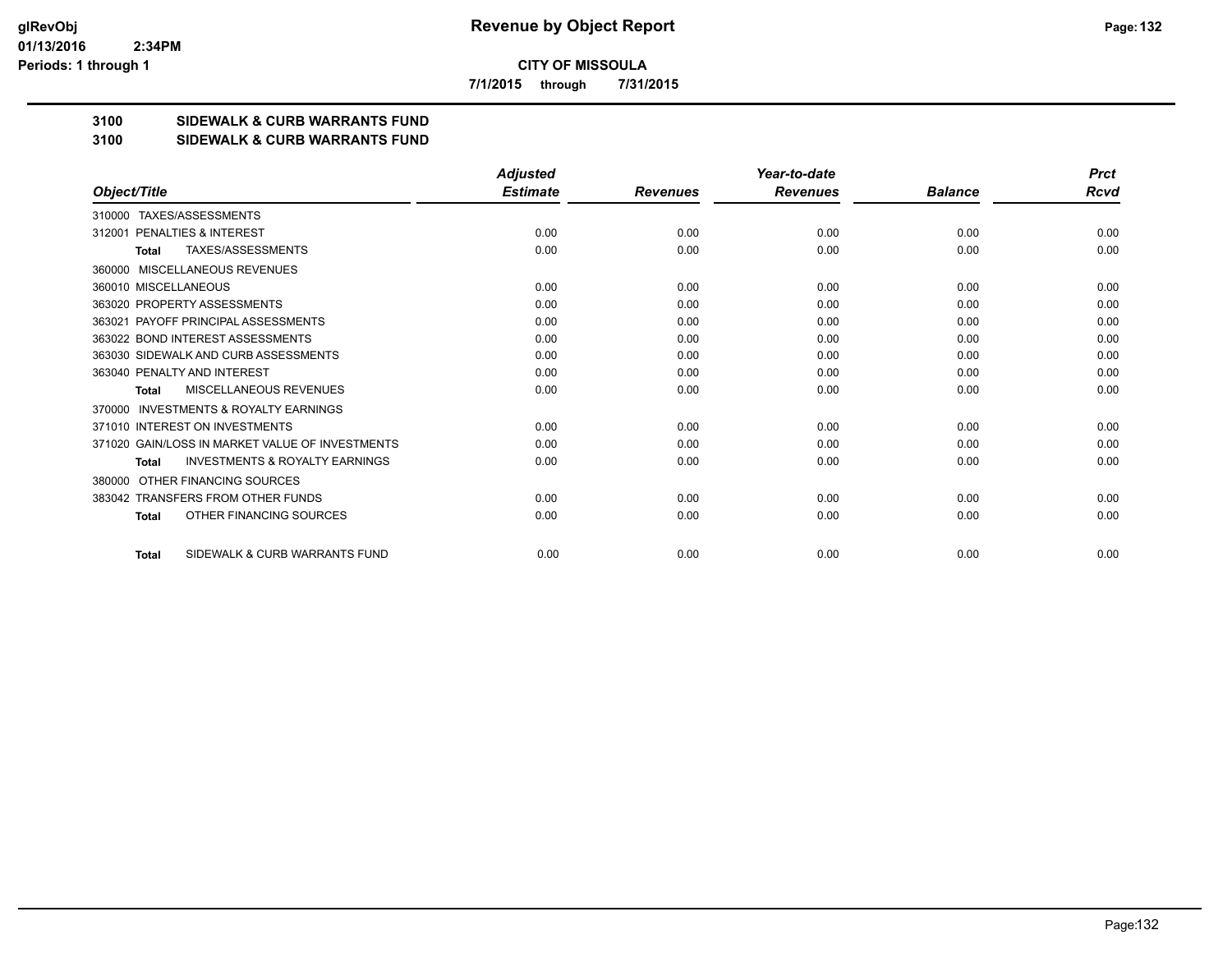**7/1/2015 through 7/31/2015**

## **3100 SIDEWALK & CURB WARRANTS FUND**

|                                                           | <b>Adjusted</b> |                 | Year-to-date    |                | <b>Prct</b> |
|-----------------------------------------------------------|-----------------|-----------------|-----------------|----------------|-------------|
| Object/Title                                              | <b>Estimate</b> | <b>Revenues</b> | <b>Revenues</b> | <b>Balance</b> | Rcvd        |
| TAXES/ASSESSMENTS<br>310000                               |                 |                 |                 |                |             |
| <b>PENALTIES &amp; INTEREST</b><br>312001                 | 0.00            | 0.00            | 0.00            | 0.00           | 0.00        |
| TAXES/ASSESSMENTS<br>Total                                | 0.00            | 0.00            | 0.00            | 0.00           | 0.00        |
| 360000 MISCELLANEOUS REVENUES                             |                 |                 |                 |                |             |
| 360010 MISCELLANEOUS                                      | 0.00            | 0.00            | 0.00            | 0.00           | 0.00        |
| 363020 PROPERTY ASSESSMENTS                               | 0.00            | 0.00            | 0.00            | 0.00           | 0.00        |
| 363021 PAYOFF PRINCIPAL ASSESSMENTS                       | 0.00            | 0.00            | 0.00            | 0.00           | 0.00        |
| 363022 BOND INTEREST ASSESSMENTS                          | 0.00            | 0.00            | 0.00            | 0.00           | 0.00        |
| 363030 SIDEWALK AND CURB ASSESSMENTS                      | 0.00            | 0.00            | 0.00            | 0.00           | 0.00        |
| 363040 PENALTY AND INTEREST                               | 0.00            | 0.00            | 0.00            | 0.00           | 0.00        |
| MISCELLANEOUS REVENUES<br><b>Total</b>                    | 0.00            | 0.00            | 0.00            | 0.00           | 0.00        |
| <b>INVESTMENTS &amp; ROYALTY EARNINGS</b><br>370000       |                 |                 |                 |                |             |
| 371010 INTEREST ON INVESTMENTS                            | 0.00            | 0.00            | 0.00            | 0.00           | 0.00        |
| 371020 GAIN/LOSS IN MARKET VALUE OF INVESTMENT            | 0.00            | 0.00            | 0.00            | 0.00           | 0.00        |
| <b>INVESTMENTS &amp; ROYALTY EARNINGS</b><br><b>Total</b> | 0.00            | 0.00            | 0.00            | 0.00           | 0.00        |
| OTHER FINANCING SOURCES<br>380000                         |                 |                 |                 |                |             |
| 383042 TRANSFERS FROM OTHER FUNDS                         | 0.00            | 0.00            | 0.00            | 0.00           | 0.00        |
| OTHER FINANCING SOURCES<br>Total                          | 0.00            | 0.00            | 0.00            | 0.00           | 0.00        |
| SIDEWALK & CURB WARRANTS FUND<br><b>Total</b>             | 0.00            | 0.00            | 0.00            | 0.00           | 0.00        |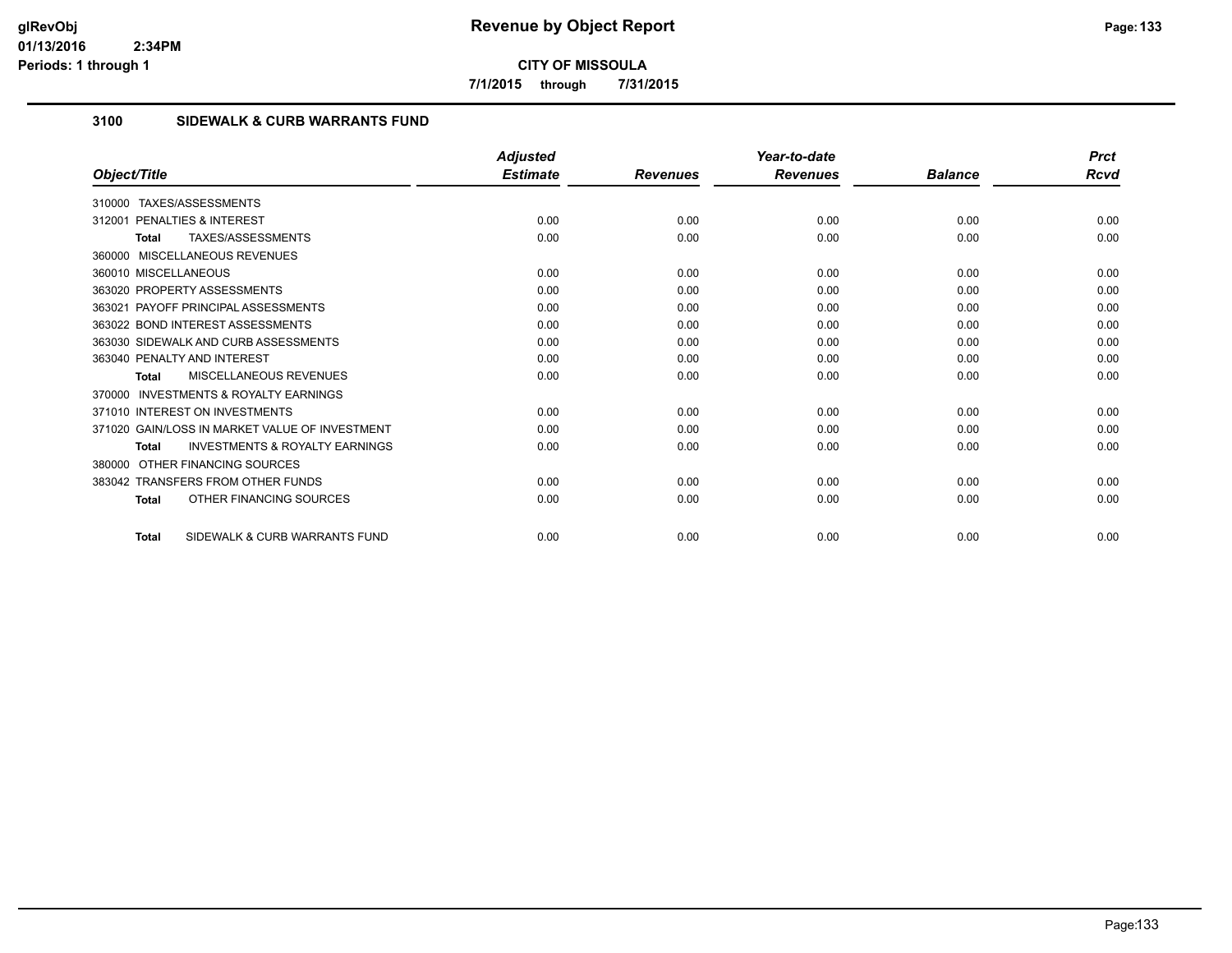#### **01/13/2016 2:34PM Periods: 1 through 1**

**CITY OF MISSOULA**

**7/1/2015 through 7/31/2015**

# **3200 FY99 SIDEWALK & CURB DEBT SERVICE FUND**

**3200 FY99 SIDEWALK & CURB DEBT SERVICE FUND**

|                                                           | <b>Adjusted</b> |                 | Year-to-date    |                | <b>Prct</b> |
|-----------------------------------------------------------|-----------------|-----------------|-----------------|----------------|-------------|
| Object/Title                                              | <b>Estimate</b> | <b>Revenues</b> | <b>Revenues</b> | <b>Balance</b> | Rcvd        |
| TAXES/ASSESSMENTS<br>310000                               |                 |                 |                 |                |             |
| <b>PENALTIES &amp; INTEREST</b><br>312001                 | 0.00            | 0.00            | 0.00            | 0.00           | 0.00        |
| TAXES/ASSESSMENTS<br>Total                                | 0.00            | 0.00            | 0.00            | 0.00           | 0.00        |
| <b>MISCELLANEOUS REVENUES</b><br>360000                   |                 |                 |                 |                |             |
| 363020 PROPERTY ASSESSMENTS                               | 0.00            | 0.00            | 0.00            | 0.00           | 0.00        |
| PAYOFF PRINCIPAL ASSESSMENTS<br>363021                    | 0.00            | 0.00            | 0.00            | 0.00           | 0.00        |
| 363022 BOND INTEREST ASSESSMENTS                          | 0.00            | 0.00            | 0.00            | 0.00           | 0.00        |
| 363040 PENALTY AND INTEREST                               | 0.00            | 0.00            | 0.00            | 0.00           | 0.00        |
| <b>MISCELLANEOUS REVENUES</b><br>Total                    | 0.00            | 0.00            | 0.00            | 0.00           | 0.00        |
| <b>INVESTMENTS &amp; ROYALTY EARNINGS</b><br>370000       |                 |                 |                 |                |             |
| 371010 INTEREST ON INVESTMENTS                            | 0.00            | 0.00            | 0.00            | 0.00           | 0.00        |
| 371020 GAIN/LOSS IN MARKET VALUE OF INVESTMENTS           | 0.00            | 0.00            | 0.00            | 0.00           | 0.00        |
| <b>INVESTMENTS &amp; ROYALTY EARNINGS</b><br><b>Total</b> | 0.00            | 0.00            | 0.00            | 0.00           | 0.00        |
| OTHER FINANCING SOURCES<br>380000                         |                 |                 |                 |                |             |
| 381009 TRANSFERS IN                                       | 0.00            | 0.00            | 0.00            | 0.00           | 0.00        |
| OTHER FINANCING SOURCES<br>Total                          | 0.00            | 0.00            | 0.00            | 0.00           | 0.00        |
| FY99 SIDEWALK & CURB DEBT SERVICE FUI<br><b>Total</b>     | 0.00            | 0.00            | 0.00            | 0.00           | 0.00        |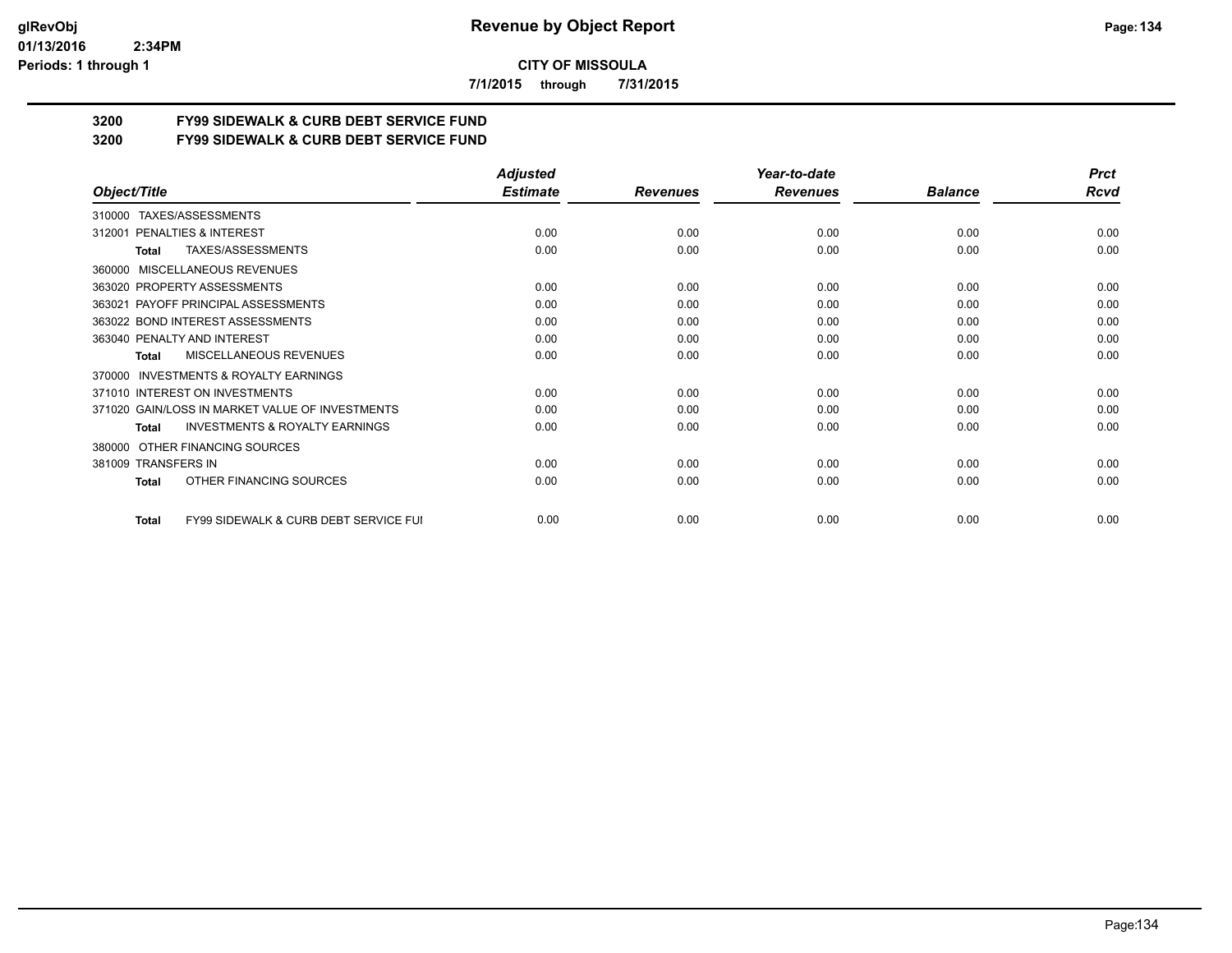**7/1/2015 through 7/31/2015**

## **3200 FY99 SIDEWALK & CURB DEBT SERVICE FUND**

|                                                                 | <b>Adjusted</b> |                 | Year-to-date    |                | <b>Prct</b> |
|-----------------------------------------------------------------|-----------------|-----------------|-----------------|----------------|-------------|
| Object/Title                                                    | <b>Estimate</b> | <b>Revenues</b> | <b>Revenues</b> | <b>Balance</b> | <b>Rcvd</b> |
| TAXES/ASSESSMENTS<br>310000                                     |                 |                 |                 |                |             |
| PENALTIES & INTEREST<br>312001                                  | 0.00            | 0.00            | 0.00            | 0.00           | 0.00        |
| TAXES/ASSESSMENTS<br>Total                                      | 0.00            | 0.00            | 0.00            | 0.00           | 0.00        |
| MISCELLANEOUS REVENUES<br>360000                                |                 |                 |                 |                |             |
| 363020 PROPERTY ASSESSMENTS                                     | 0.00            | 0.00            | 0.00            | 0.00           | 0.00        |
| PAYOFF PRINCIPAL ASSESSMENTS<br>363021                          | 0.00            | 0.00            | 0.00            | 0.00           | 0.00        |
| 363022 BOND INTEREST ASSESSMENTS                                | 0.00            | 0.00            | 0.00            | 0.00           | 0.00        |
| 363040 PENALTY AND INTEREST                                     | 0.00            | 0.00            | 0.00            | 0.00           | 0.00        |
| <b>MISCELLANEOUS REVENUES</b><br>Total                          | 0.00            | 0.00            | 0.00            | 0.00           | 0.00        |
| INVESTMENTS & ROYALTY EARNINGS<br>370000                        |                 |                 |                 |                |             |
| 371010 INTEREST ON INVESTMENTS                                  | 0.00            | 0.00            | 0.00            | 0.00           | 0.00        |
| 371020 GAIN/LOSS IN MARKET VALUE OF INVESTMENT                  | 0.00            | 0.00            | 0.00            | 0.00           | 0.00        |
| <b>INVESTMENTS &amp; ROYALTY EARNINGS</b><br>Total              | 0.00            | 0.00            | 0.00            | 0.00           | 0.00        |
| OTHER FINANCING SOURCES<br>380000                               |                 |                 |                 |                |             |
| 381009 TRANSFERS IN                                             | 0.00            | 0.00            | 0.00            | 0.00           | 0.00        |
| OTHER FINANCING SOURCES<br><b>Total</b>                         | 0.00            | 0.00            | 0.00            | 0.00           | 0.00        |
| <b>FY99 SIDEWALK &amp; CURB DEBT SERVICE FU</b><br><b>Total</b> | 0.00            | 0.00            | 0.00            | 0.00           | 0.00        |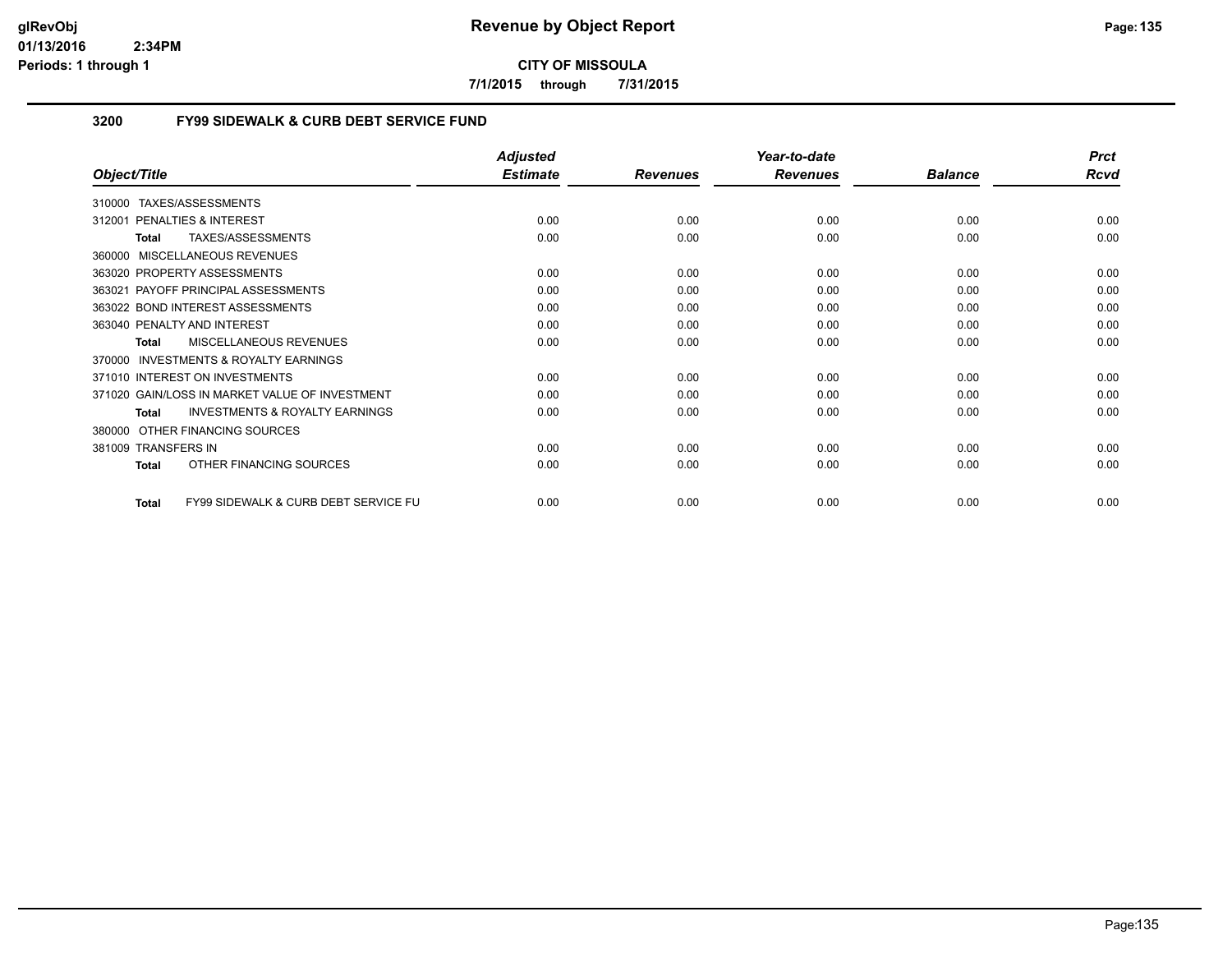**7/1/2015 through 7/31/2015**

# **3300 FY00 SIDEWALK & CURB DEBT SERVICE FUND**

**3300 FY00 SIDEWALK & CURB DEBT SERVICE FUND**

|                                                       | <b>Adjusted</b> |                 | Year-to-date    |                | <b>Prct</b> |
|-------------------------------------------------------|-----------------|-----------------|-----------------|----------------|-------------|
| Object/Title                                          | <b>Estimate</b> | <b>Revenues</b> | <b>Revenues</b> | <b>Balance</b> | <b>Rcvd</b> |
| 360000 MISCELLANEOUS REVENUES                         |                 |                 |                 |                |             |
| 363020 PROPERTY ASSESSMENTS                           | 0.00            | 0.00            | 0.00            | 0.00           | 0.00        |
| 363021 PAYOFF PRINCIPAL ASSESSMENTS                   | 0.00            | 0.00            | 0.00            | 0.00           | 0.00        |
| 363022 BOND INTEREST ASSESSMENTS                      | 0.00            | 0.00            | 0.00            | 0.00           | 0.00        |
| 363040 PENALTY AND INTEREST                           | 0.00            | 0.00            | 0.00            | 0.00           | 0.00        |
| MISCELLANEOUS REVENUES<br>Total                       | 0.00            | 0.00            | 0.00            | 0.00           | 0.00        |
| INVESTMENTS & ROYALTY EARNINGS<br>370000              |                 |                 |                 |                |             |
| 371010 INTEREST ON INVESTMENTS                        | 0.00            | 0.00            | 0.00            | 0.00           | 0.00        |
| 371020 GAIN/LOSS IN MARKET VALUE OF INVESTMENTS       | 0.00            | 0.00            | 0.00            | 0.00           | 0.00        |
| <b>INVESTMENTS &amp; ROYALTY EARNINGS</b><br>Total    | 0.00            | 0.00            | 0.00            | 0.00           | 0.00        |
| FY00 SIDEWALK & CURB DEBT SERVICE FUI<br><b>Total</b> | 0.00            | 0.00            | 0.00            | 0.00           | 0.00        |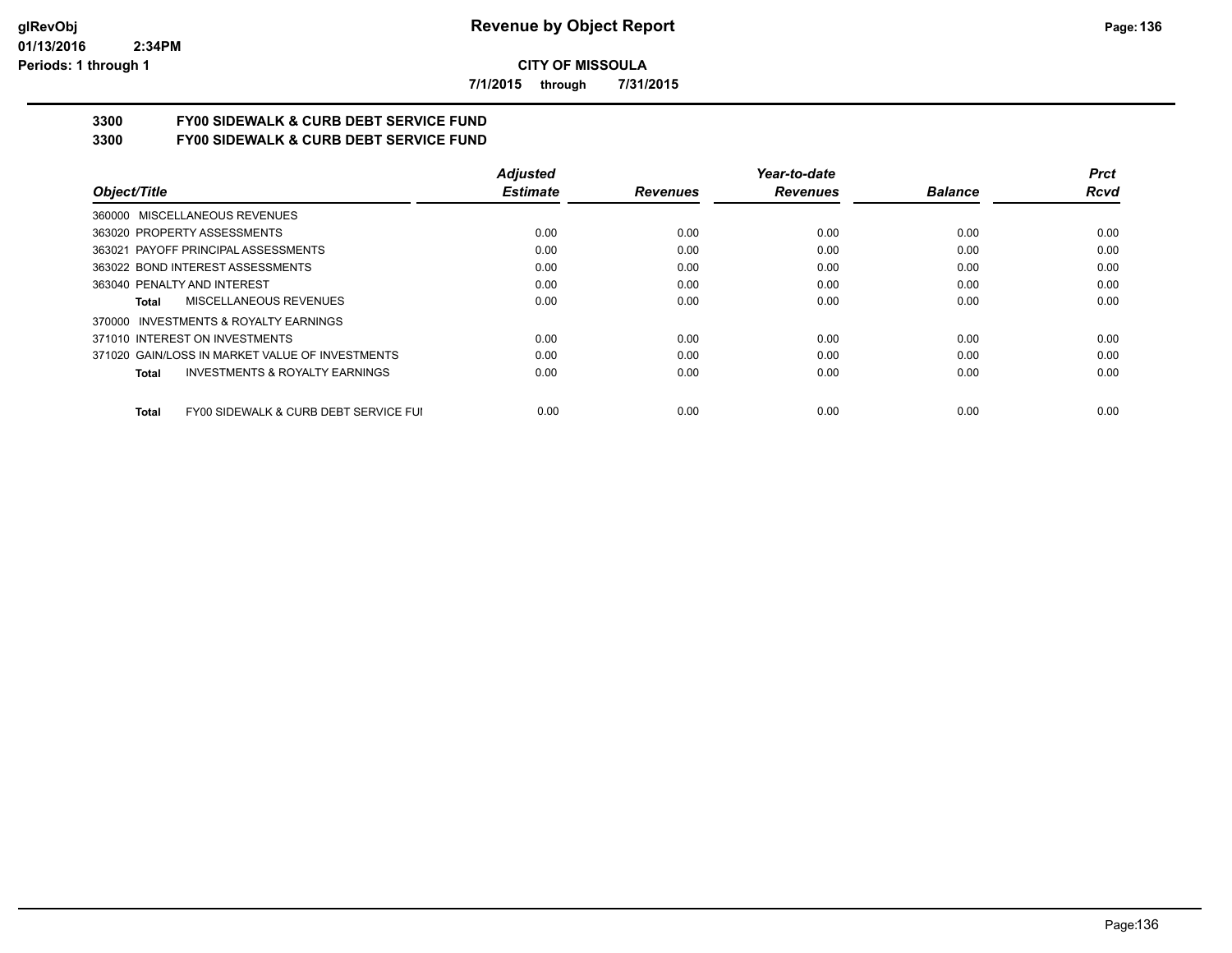**7/1/2015 through 7/31/2015**

## **3300 FY00 SIDEWALK & CURB DEBT SERVICE FUND**

|                                                           | <b>Adjusted</b> |                 | Year-to-date    |                | <b>Prct</b> |
|-----------------------------------------------------------|-----------------|-----------------|-----------------|----------------|-------------|
| Object/Title                                              | <b>Estimate</b> | <b>Revenues</b> | <b>Revenues</b> | <b>Balance</b> | <b>Rcvd</b> |
| 360000 MISCELLANEOUS REVENUES                             |                 |                 |                 |                |             |
| 363020 PROPERTY ASSESSMENTS                               | 0.00            | 0.00            | 0.00            | 0.00           | 0.00        |
| 363021 PAYOFF PRINCIPAL ASSESSMENTS                       | 0.00            | 0.00            | 0.00            | 0.00           | 0.00        |
| 363022 BOND INTEREST ASSESSMENTS                          | 0.00            | 0.00            | 0.00            | 0.00           | 0.00        |
| 363040 PENALTY AND INTEREST                               | 0.00            | 0.00            | 0.00            | 0.00           | 0.00        |
| MISCELLANEOUS REVENUES<br>Total                           | 0.00            | 0.00            | 0.00            | 0.00           | 0.00        |
| 370000 INVESTMENTS & ROYALTY EARNINGS                     |                 |                 |                 |                |             |
| 371010 INTEREST ON INVESTMENTS                            | 0.00            | 0.00            | 0.00            | 0.00           | 0.00        |
| 371020 GAIN/LOSS IN MARKET VALUE OF INVESTMENT            | 0.00            | 0.00            | 0.00            | 0.00           | 0.00        |
| <b>INVESTMENTS &amp; ROYALTY EARNINGS</b><br><b>Total</b> | 0.00            | 0.00            | 0.00            | 0.00           | 0.00        |
| FY00 SIDEWALK & CURB DEBT SERVICE FU<br><b>Total</b>      | 0.00            | 0.00            | 0.00            | 0.00           | 0.00        |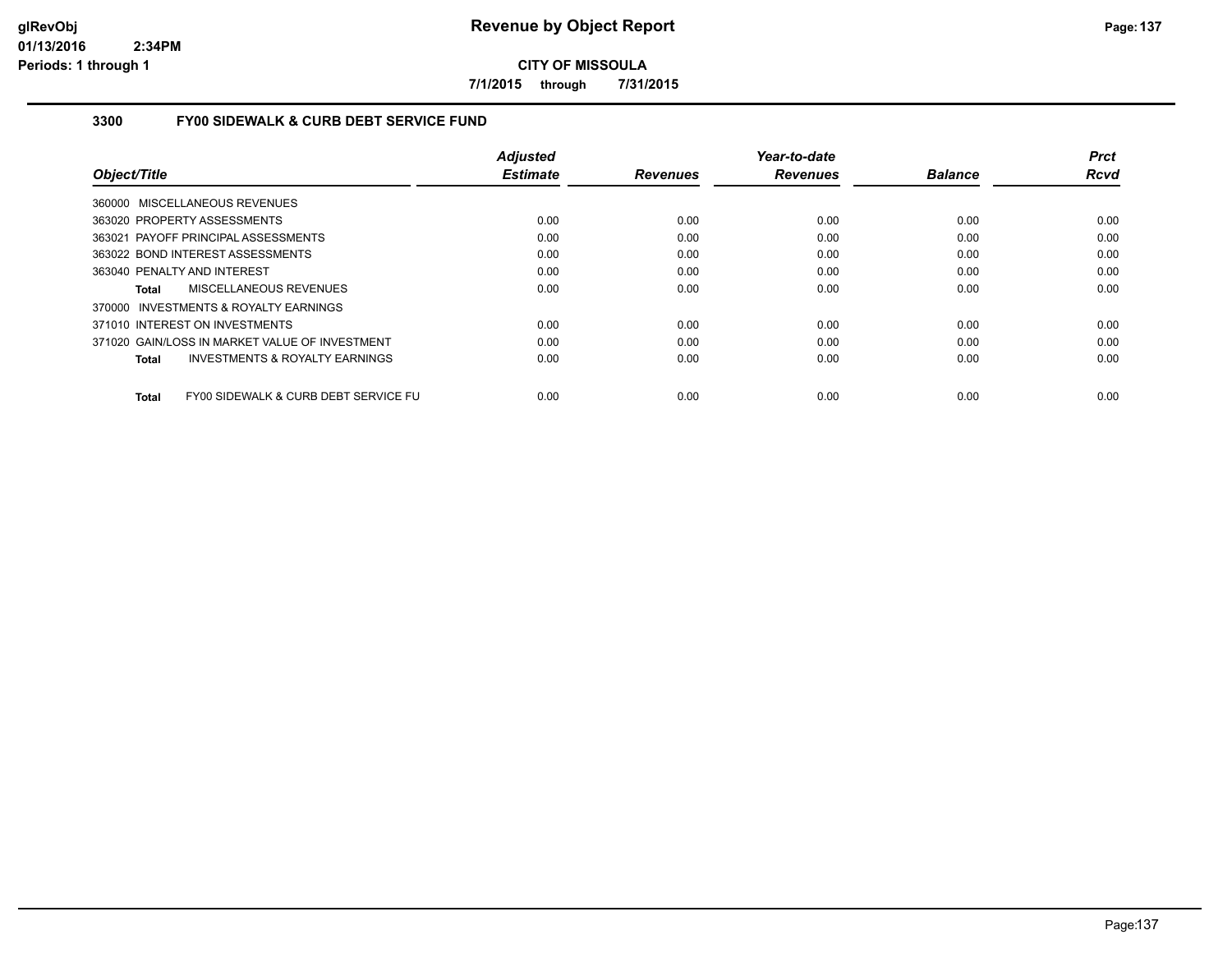**7/1/2015 through 7/31/2015**

**3305 JUDGMENT LEVIES 3305 JUDGMENT LEVIES**

|                               |                        | <b>Adjusted</b> |                 | Year-to-date    |                | <b>Prct</b> |
|-------------------------------|------------------------|-----------------|-----------------|-----------------|----------------|-------------|
| Object/Title                  |                        | <b>Estimate</b> | <b>Revenues</b> | <b>Revenues</b> | <b>Balance</b> | <b>Rcvd</b> |
| 310000 TAXES/ASSESSMENTS      |                        |                 |                 |                 |                |             |
| 311000 GENERAL PROPERTY TAXES |                        | 0.00            | $-3,005.42$     | $-3,005.42$     | 3,005.42       | 0.00        |
| 312001 PENALTIES & INTEREST   |                        | 0.00            | $-45.37$        | $-45.37$        | 45.37          | 0.00        |
| Total                         | TAXES/ASSESSMENTS      | 0.00            | $-3.050.79$     | $-3,050.79$     | 3,050.79       | 0.00        |
|                               |                        |                 |                 |                 |                |             |
| <b>Total</b>                  | <b>JUDGMENT LEVIES</b> | 0.00            | $-3.050.79$     | $-3.050.79$     | 3,050.79       | 0.00        |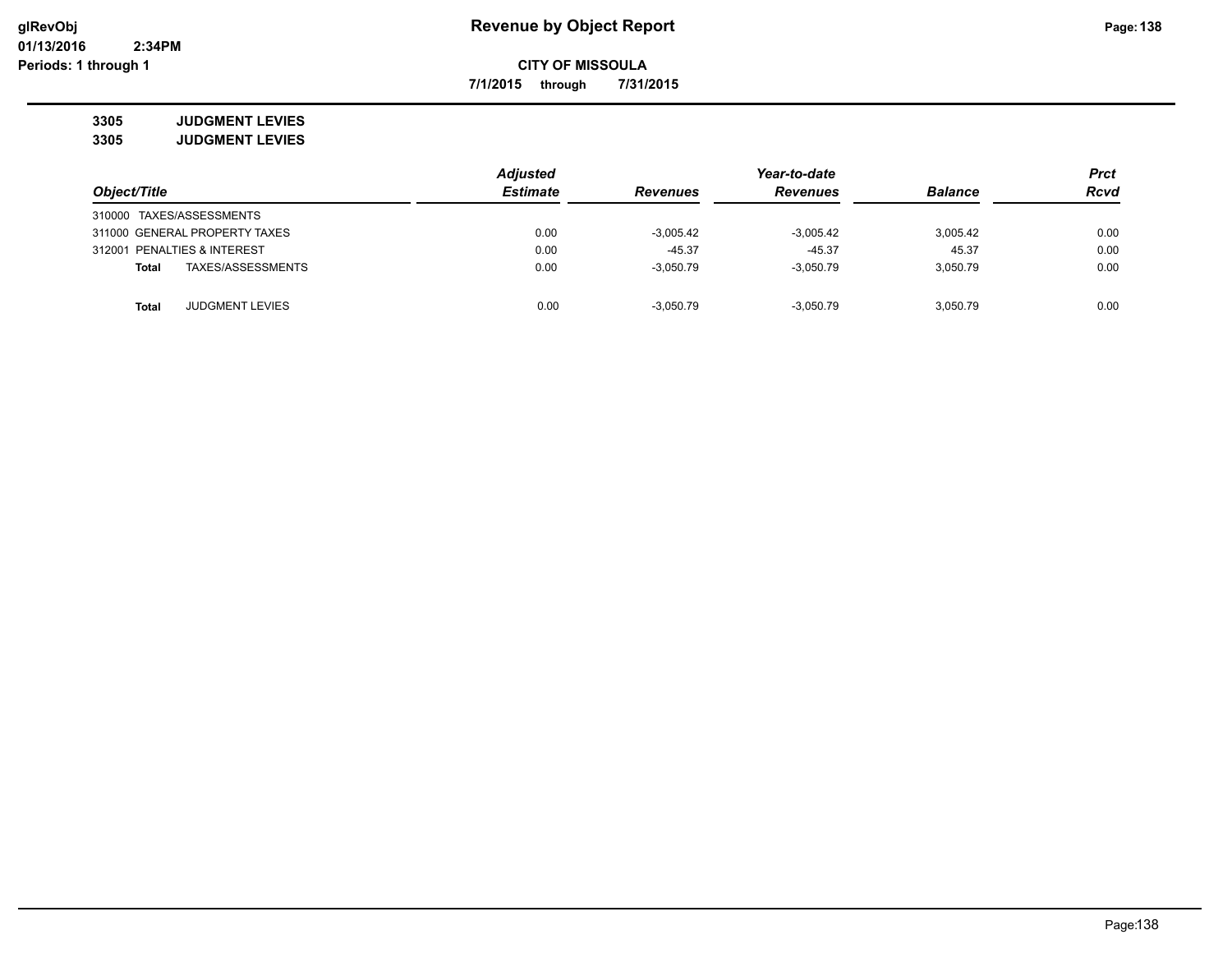**7/1/2015 through 7/31/2015**

#### **3305 JUDGMENT LEVIES**

| Object/Title                           | <b>Adjusted</b><br><b>Estimate</b> | <b>Revenues</b> | Year-to-date<br><b>Revenues</b> | <b>Balance</b> | <b>Prct</b><br><b>Rcvd</b> |
|----------------------------------------|------------------------------------|-----------------|---------------------------------|----------------|----------------------------|
| 310000 TAXES/ASSESSMENTS               |                                    |                 |                                 |                |                            |
| 311000 GENERAL PROPERTY TAXES          | 0.00                               | $-3,005.42$     | $-3,005.42$                     | 3,005.42       | 0.00                       |
| 312001 PENALTIES & INTEREST            | 0.00                               | $-45.37$        | $-45.37$                        | 45.37          | 0.00                       |
| TAXES/ASSESSMENTS<br><b>Total</b>      | 0.00                               | $-3.050.79$     | $-3.050.79$                     | 3.050.79       | 0.00                       |
| <b>JUDGMENT LEVIES</b><br><b>Total</b> | 0.00                               | $-3.050.79$     | $-3.050.79$                     | 3.050.79       | 0.00                       |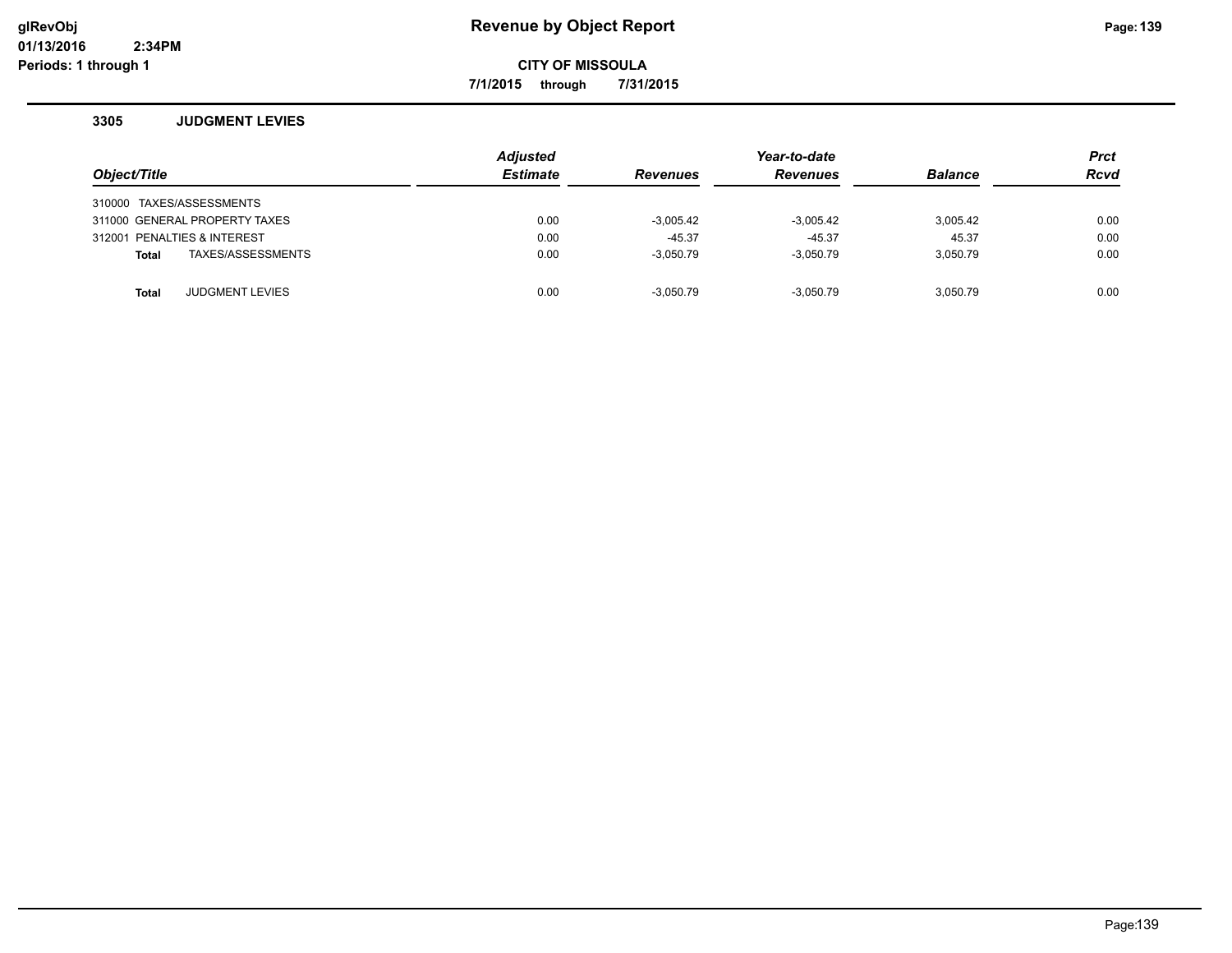#### **01/13/2016 2:34PM Periods: 1 through 1**

**CITY OF MISSOULA**

**7/1/2015 through 7/31/2015**

# **3400 FY01 SIDEWALK & CURB DEBT SERVICE FUND**

**3400 FY01 SIDEWALK & CURB DEBT SERVICE FUND**

|                                                       | <b>Adjusted</b> |                 | Year-to-date    |                | <b>Prct</b> |
|-------------------------------------------------------|-----------------|-----------------|-----------------|----------------|-------------|
| Object/Title                                          | <b>Estimate</b> | <b>Revenues</b> | <b>Revenues</b> | <b>Balance</b> | Rcvd        |
| TAXES/ASSESSMENTS<br>310000                           |                 |                 |                 |                |             |
| <b>PENALTIES &amp; INTEREST</b><br>312001             | 0.00            | 0.00            | 0.00            | 0.00           | 0.00        |
| TAXES/ASSESSMENTS<br><b>Total</b>                     | 0.00            | 0.00            | 0.00            | 0.00           | 0.00        |
| 360000 MISCELLANEOUS REVENUES                         |                 |                 |                 |                |             |
| 360010 MISCELLANEOUS                                  | 0.00            | 0.00            | 0.00            | 0.00           | 0.00        |
| 363020 PROPERTY ASSESSMENTS                           | 0.00            | 0.00            | 0.00            | 0.00           | 0.00        |
| 363021 PAYOFF PRINCIPAL ASSESSMENTS                   | 0.00            | 0.00            | 0.00            | 0.00           | 0.00        |
| 363022 BOND INTEREST ASSESSMENTS                      | 0.00            | 0.00            | 0.00            | 0.00           | 0.00        |
| 363040 PENALTY AND INTEREST                           | 0.00            | 0.00            | 0.00            | 0.00           | 0.00        |
| <b>MISCELLANEOUS REVENUES</b><br><b>Total</b>         | 0.00            | 0.00            | 0.00            | 0.00           | 0.00        |
| <b>INVESTMENTS &amp; ROYALTY EARNINGS</b><br>370000   |                 |                 |                 |                |             |
| 371010 INTEREST ON INVESTMENTS                        | 0.00            | 0.00            | 0.00            | 0.00           | 0.00        |
| 371020 GAIN/LOSS IN MARKET VALUE OF INVESTMENTS       | 0.00            | 0.00            | 0.00            | 0.00           | 0.00        |
| <b>INVESTMENTS &amp; ROYALTY EARNINGS</b><br>Total    | 0.00            | 0.00            | 0.00            | 0.00           | 0.00        |
| FY01 SIDEWALK & CURB DEBT SERVICE FUI<br><b>Total</b> | 0.00            | 0.00            | 0.00            | 0.00           | 0.00        |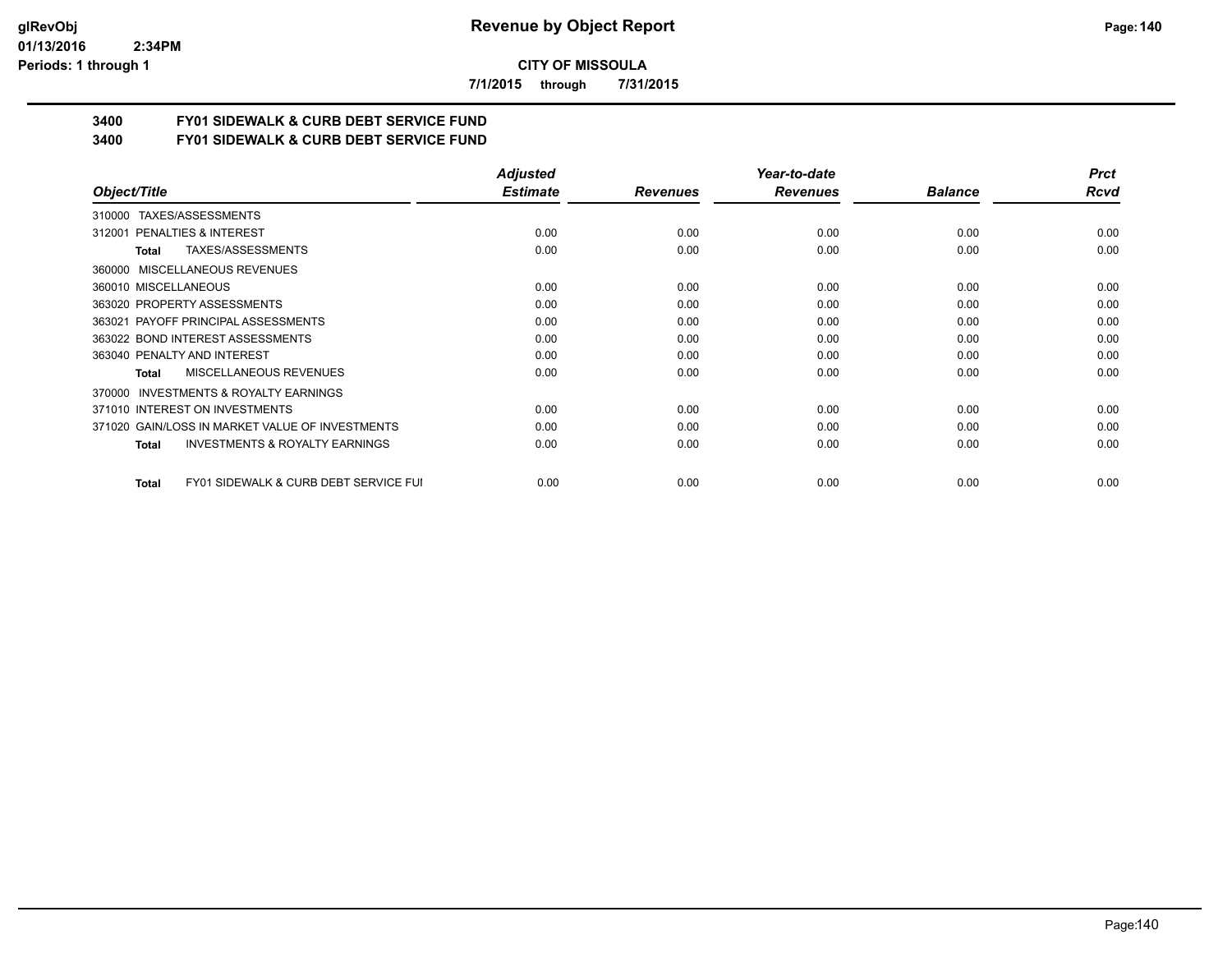**7/1/2015 through 7/31/2015**

## **3400 FY01 SIDEWALK & CURB DEBT SERVICE FUND**

|                                                                 | <b>Adjusted</b> |                 | Year-to-date    |                | <b>Prct</b> |
|-----------------------------------------------------------------|-----------------|-----------------|-----------------|----------------|-------------|
| Object/Title                                                    | <b>Estimate</b> | <b>Revenues</b> | <b>Revenues</b> | <b>Balance</b> | Rcvd        |
| TAXES/ASSESSMENTS<br>310000                                     |                 |                 |                 |                |             |
| 312001 PENALTIES & INTEREST                                     | 0.00            | 0.00            | 0.00            | 0.00           | 0.00        |
| TAXES/ASSESSMENTS<br>Total                                      | 0.00            | 0.00            | 0.00            | 0.00           | 0.00        |
| MISCELLANEOUS REVENUES<br>360000                                |                 |                 |                 |                |             |
| 360010 MISCELLANEOUS                                            | 0.00            | 0.00            | 0.00            | 0.00           | 0.00        |
| 363020 PROPERTY ASSESSMENTS                                     | 0.00            | 0.00            | 0.00            | 0.00           | 0.00        |
| 363021 PAYOFF PRINCIPAL ASSESSMENTS                             | 0.00            | 0.00            | 0.00            | 0.00           | 0.00        |
| 363022 BOND INTEREST ASSESSMENTS                                | 0.00            | 0.00            | 0.00            | 0.00           | 0.00        |
| 363040 PENALTY AND INTEREST                                     | 0.00            | 0.00            | 0.00            | 0.00           | 0.00        |
| MISCELLANEOUS REVENUES<br><b>Total</b>                          | 0.00            | 0.00            | 0.00            | 0.00           | 0.00        |
| INVESTMENTS & ROYALTY EARNINGS<br>370000                        |                 |                 |                 |                |             |
| 371010 INTEREST ON INVESTMENTS                                  | 0.00            | 0.00            | 0.00            | 0.00           | 0.00        |
| 371020 GAIN/LOSS IN MARKET VALUE OF INVESTMENT                  | 0.00            | 0.00            | 0.00            | 0.00           | 0.00        |
| <b>INVESTMENTS &amp; ROYALTY EARNINGS</b><br>Total              | 0.00            | 0.00            | 0.00            | 0.00           | 0.00        |
| <b>FY01 SIDEWALK &amp; CURB DEBT SERVICE FU</b><br><b>Total</b> | 0.00            | 0.00            | 0.00            | 0.00           | 0.00        |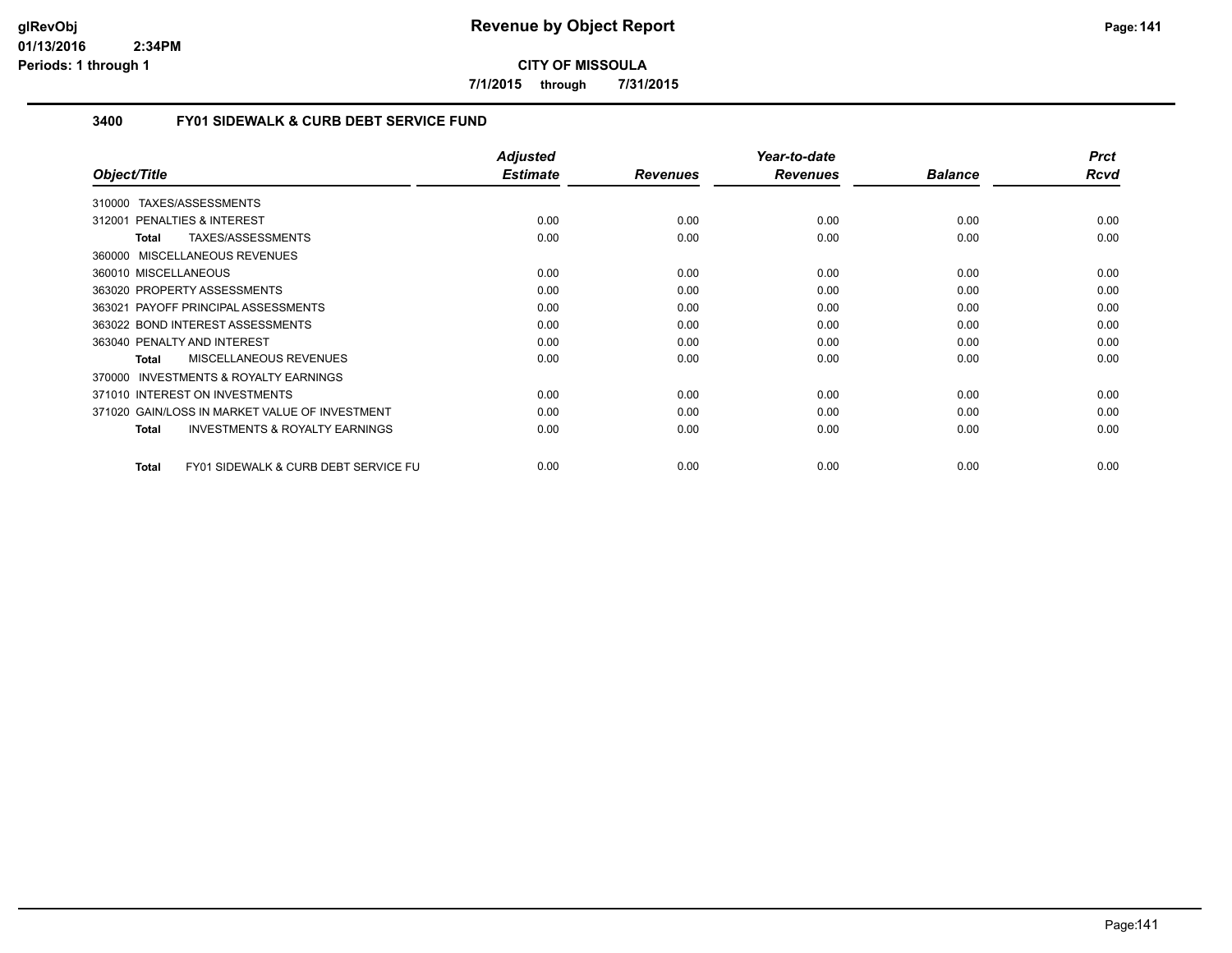**7/1/2015 through 7/31/2015**

# **3410 FY02 SIDEWALK & CURB DEBT SERVICE FUND**

**3410 FY02 SIDEWALK & CURB DEBT SERVICE FUND**

|                                                                  | <b>Adjusted</b> |                 | Year-to-date    |                | <b>Prct</b> |
|------------------------------------------------------------------|-----------------|-----------------|-----------------|----------------|-------------|
| Object/Title                                                     | <b>Estimate</b> | <b>Revenues</b> | <b>Revenues</b> | <b>Balance</b> | Rcvd        |
| 360000 MISCELLANEOUS REVENUES                                    |                 |                 |                 |                |             |
| 363020 PROPERTY ASSESSMENTS                                      | 0.00            | 0.00            | 0.00            | 0.00           | 0.00        |
| 363021 PAYOFF PRINCIPAL ASSESSMENTS                              | 0.00            | 0.00            | 0.00            | 0.00           | 0.00        |
| 363022 BOND INTEREST ASSESSMENTS                                 | 0.00            | 0.00            | 0.00            | 0.00           | 0.00        |
| 363040 PENALTY AND INTEREST                                      | 0.00            | 0.00            | 0.00            | 0.00           | 0.00        |
| MISCELLANEOUS REVENUES<br>Total                                  | 0.00            | 0.00            | 0.00            | 0.00           | 0.00        |
| INVESTMENTS & ROYALTY EARNINGS<br>370000                         |                 |                 |                 |                |             |
| 371010 INTEREST ON INVESTMENTS                                   | 0.00            | 0.00            | 0.00            | 0.00           | 0.00        |
| 371020 GAIN/LOSS IN MARKET VALUE OF INVESTMENTS                  | 0.00            | 0.00            | 0.00            | 0.00           | 0.00        |
| <b>INVESTMENTS &amp; ROYALTY EARNINGS</b><br><b>Total</b>        | 0.00            | 0.00            | 0.00            | 0.00           | 0.00        |
| <b>FY02 SIDEWALK &amp; CURB DEBT SERVICE FUI</b><br><b>Total</b> | 0.00            | 0.00            | 0.00            | 0.00           | 0.00        |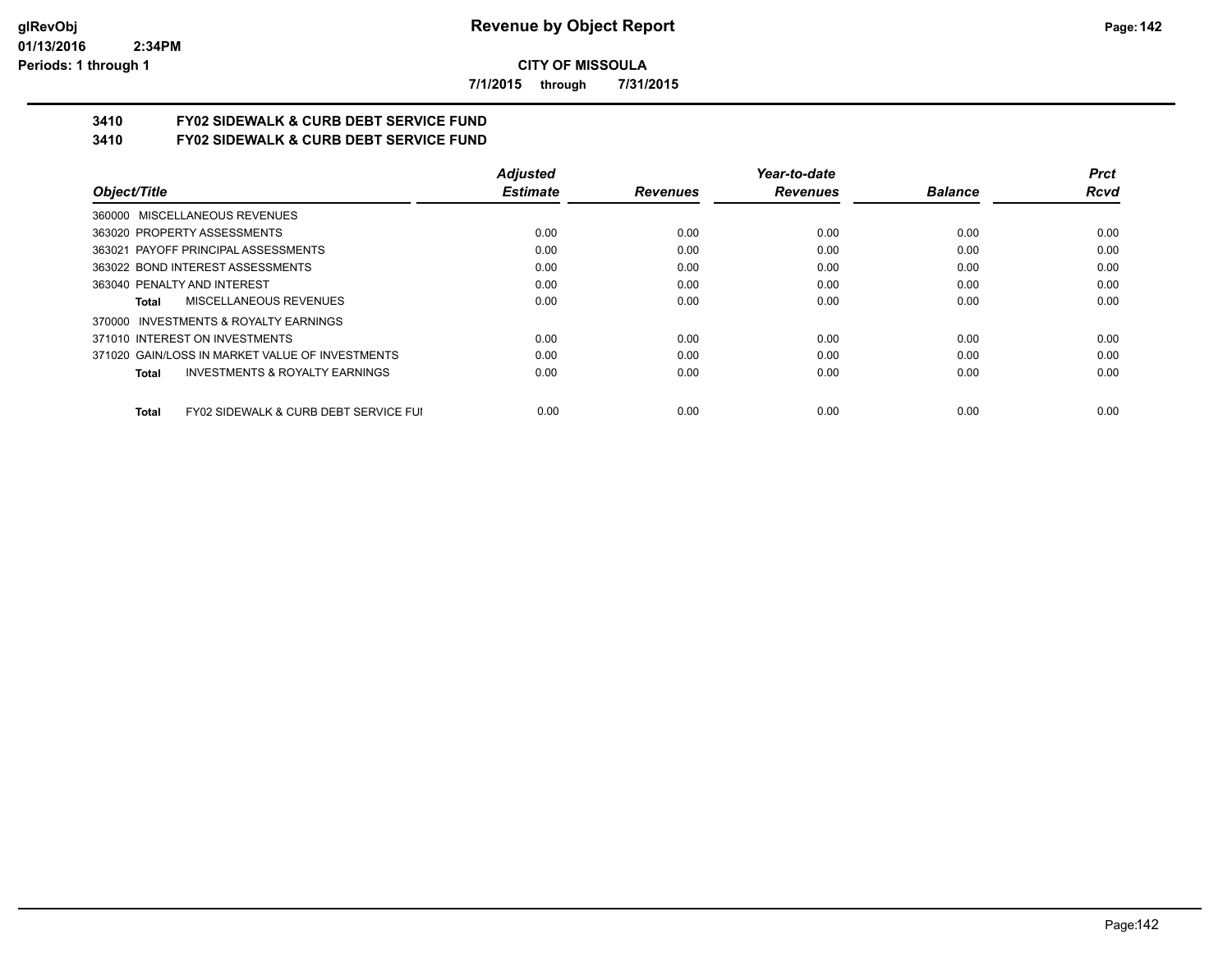**7/1/2015 through 7/31/2015**

## **3410 FY02 SIDEWALK & CURB DEBT SERVICE FUND**

| Object/Title                                         | <b>Adjusted</b><br><b>Estimate</b> | <b>Revenues</b> | Year-to-date<br><b>Revenues</b> | <b>Balance</b> | <b>Prct</b><br><b>Rcvd</b> |
|------------------------------------------------------|------------------------------------|-----------------|---------------------------------|----------------|----------------------------|
|                                                      |                                    |                 |                                 |                |                            |
| 360000 MISCELLANEOUS REVENUES                        |                                    |                 |                                 |                |                            |
| 363020 PROPERTY ASSESSMENTS                          | 0.00                               | 0.00            | 0.00                            | 0.00           | 0.00                       |
| 363021 PAYOFF PRINCIPAL ASSESSMENTS                  | 0.00                               | 0.00            | 0.00                            | 0.00           | 0.00                       |
| 363022 BOND INTEREST ASSESSMENTS                     | 0.00                               | 0.00            | 0.00                            | 0.00           | 0.00                       |
| 363040 PENALTY AND INTEREST                          | 0.00                               | 0.00            | 0.00                            | 0.00           | 0.00                       |
| <b>MISCELLANEOUS REVENUES</b><br>Total               | 0.00                               | 0.00            | 0.00                            | 0.00           | 0.00                       |
| 370000 INVESTMENTS & ROYALTY EARNINGS                |                                    |                 |                                 |                |                            |
| 371010 INTEREST ON INVESTMENTS                       | 0.00                               | 0.00            | 0.00                            | 0.00           | 0.00                       |
| 371020 GAIN/LOSS IN MARKET VALUE OF INVESTMENT       | 0.00                               | 0.00            | 0.00                            | 0.00           | 0.00                       |
| <b>INVESTMENTS &amp; ROYALTY EARNINGS</b><br>Total   | 0.00                               | 0.00            | 0.00                            | 0.00           | 0.00                       |
| FY02 SIDEWALK & CURB DEBT SERVICE FU<br><b>Total</b> | 0.00                               | 0.00            | 0.00                            | 0.00           | 0.00                       |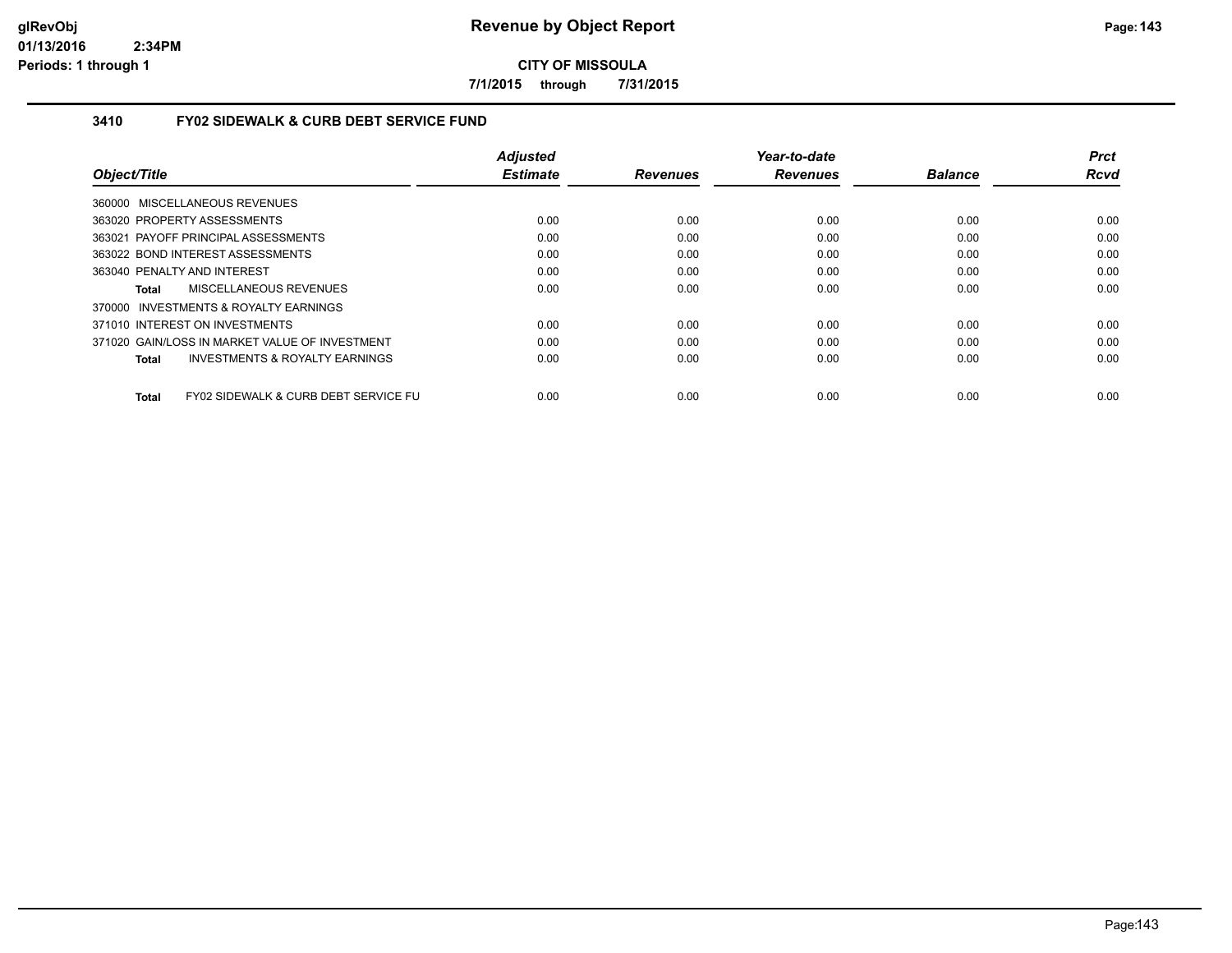**7/1/2015 through 7/31/2015**

# **3420 FY03 SIDEWALK & CURB DEBT SERVICE**

**3420 FY03 SIDEWALK & CURB DEBT SERVICE**

|                                                           | <b>Adjusted</b> |                 | Year-to-date    |                | <b>Prct</b> |
|-----------------------------------------------------------|-----------------|-----------------|-----------------|----------------|-------------|
| Object/Title                                              | <b>Estimate</b> | <b>Revenues</b> | <b>Revenues</b> | <b>Balance</b> | Rcvd        |
| MISCELLANEOUS REVENUES<br>360000                          |                 |                 |                 |                |             |
| 363020 PROPERTY ASSESSMENTS                               | 0.00            | 0.00            | 0.00            | 0.00           | 0.00        |
| 363021 PAYOFF PRINCIPAL ASSESSMENTS                       | 0.00            | 0.00            | 0.00            | 0.00           | 0.00        |
| 363022 BOND INTEREST ASSESSMENTS                          | 0.00            | 0.00            | 0.00            | 0.00           | 0.00        |
| 363040 PENALTY AND INTEREST                               | 0.00            | 0.00            | 0.00            | 0.00           | 0.00        |
| MISCELLANEOUS REVENUES<br><b>Total</b>                    | 0.00            | 0.00            | 0.00            | 0.00           | 0.00        |
| INVESTMENTS & ROYALTY EARNINGS<br>370000                  |                 |                 |                 |                |             |
| 371010 INTEREST ON INVESTMENTS                            | 0.00            | 0.00            | 0.00            | 0.00           | 0.00        |
| 371020 GAIN/LOSS IN MARKET VALUE OF INVESTMENTS           | 0.00            | 0.00            | 0.00            | 0.00           | 0.00        |
| <b>INVESTMENTS &amp; ROYALTY EARNINGS</b><br><b>Total</b> | 0.00            | 0.00            | 0.00            | 0.00           | 0.00        |
| OTHER FINANCING SOURCES<br>380000                         |                 |                 |                 |                |             |
| 381009 TRANSFERS IN                                       | 0.00            | 0.00            | 0.00            | 0.00           | 0.00        |
| OTHER FINANCING SOURCES<br><b>Total</b>                   | 0.00            | 0.00            | 0.00            | 0.00           | 0.00        |
|                                                           |                 |                 |                 |                |             |
| FY03 SIDEWALK & CURB DEBT SERVICE<br><b>Total</b>         | 0.00            | 0.00            | 0.00            | 0.00           | 0.00        |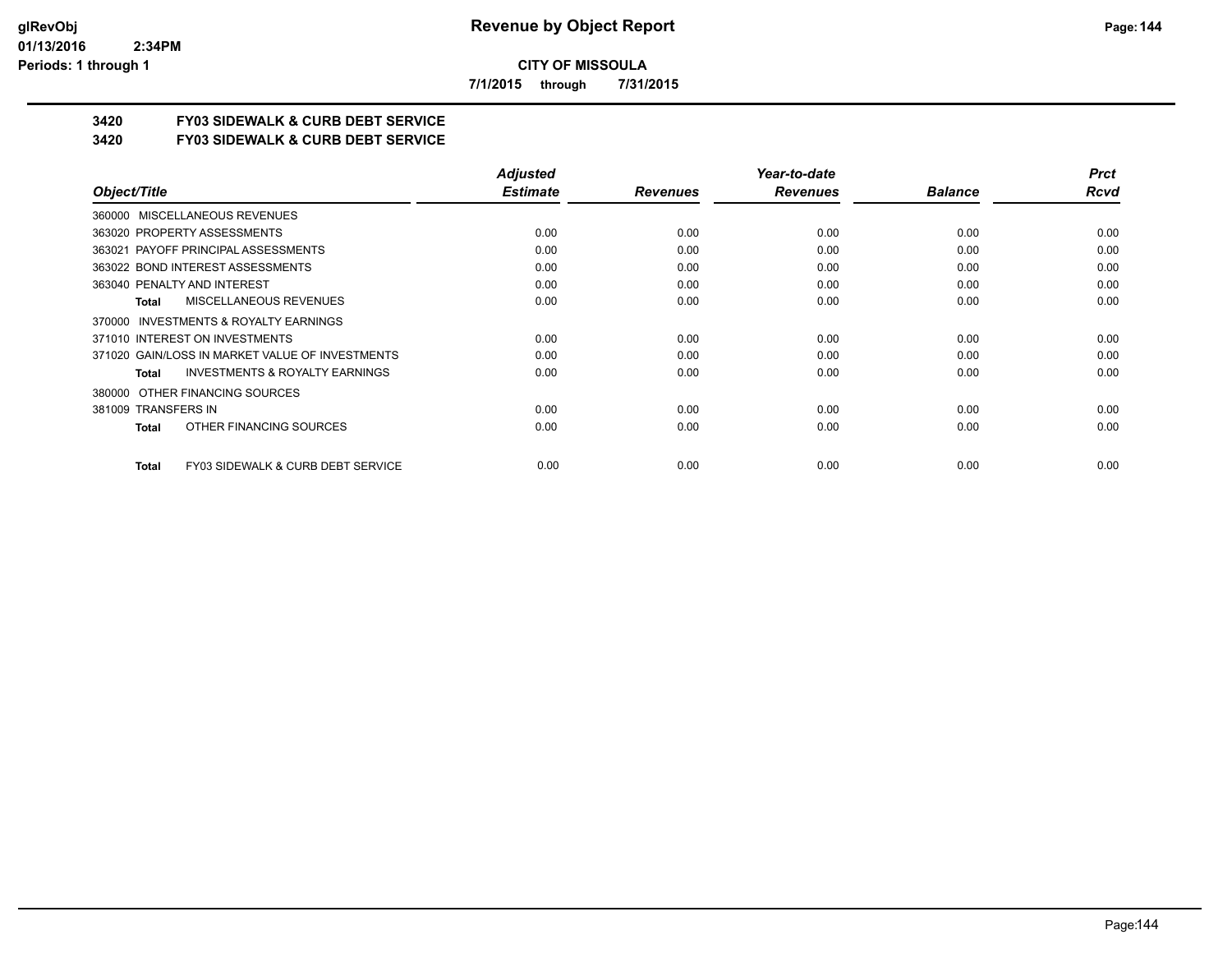**7/1/2015 through 7/31/2015**

## **3420 FY03 SIDEWALK & CURB DEBT SERVICE**

| Object/Title                                       | <b>Adjusted</b><br><b>Estimate</b> | <b>Revenues</b> | Year-to-date<br><b>Revenues</b> | <b>Balance</b> | <b>Prct</b><br>Rcvd |
|----------------------------------------------------|------------------------------------|-----------------|---------------------------------|----------------|---------------------|
| 360000 MISCELLANEOUS REVENUES                      |                                    |                 |                                 |                |                     |
| 363020 PROPERTY ASSESSMENTS                        | 0.00                               | 0.00            | 0.00                            | 0.00           | 0.00                |
| 363021 PAYOFF PRINCIPAL ASSESSMENTS                | 0.00                               | 0.00            | 0.00                            | 0.00           | 0.00                |
| 363022 BOND INTEREST ASSESSMENTS                   | 0.00                               | 0.00            | 0.00                            | 0.00           | 0.00                |
| 363040 PENALTY AND INTEREST                        | 0.00                               | 0.00            | 0.00                            | 0.00           | 0.00                |
| MISCELLANEOUS REVENUES<br>Total                    | 0.00                               | 0.00            | 0.00                            | 0.00           | 0.00                |
| 370000 INVESTMENTS & ROYALTY EARNINGS              |                                    |                 |                                 |                |                     |
| 371010 INTEREST ON INVESTMENTS                     | 0.00                               | 0.00            | 0.00                            | 0.00           | 0.00                |
| 371020 GAIN/LOSS IN MARKET VALUE OF INVESTMENT     | 0.00                               | 0.00            | 0.00                            | 0.00           | 0.00                |
| <b>INVESTMENTS &amp; ROYALTY EARNINGS</b><br>Total | 0.00                               | 0.00            | 0.00                            | 0.00           | 0.00                |
| 380000 OTHER FINANCING SOURCES                     |                                    |                 |                                 |                |                     |
| 381009 TRANSFERS IN                                | 0.00                               | 0.00            | 0.00                            | 0.00           | 0.00                |
| OTHER FINANCING SOURCES<br>Total                   | 0.00                               | 0.00            | 0.00                            | 0.00           | 0.00                |
| FY03 SIDEWALK & CURB DEBT SERVICE<br>Total         | 0.00                               | 0.00            | 0.00                            | 0.00           | 0.00                |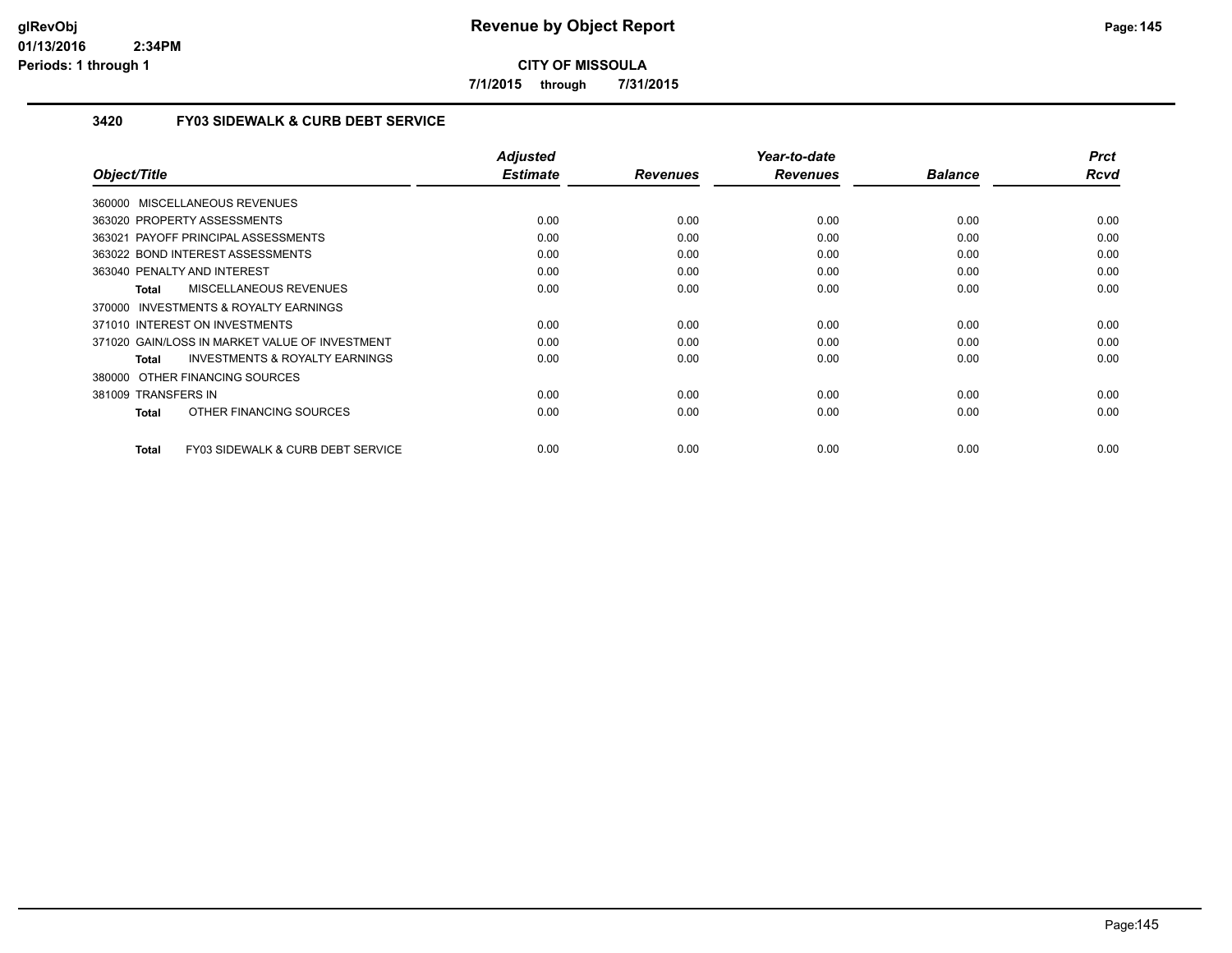**7/1/2015 through 7/31/2015**

## **3430 FY04 SIDEWALK CURB DEBT SERVICE**

#### **3430 FY04 SIDEWALK CURB DEBT SERVICE**

|                                                           | <b>Adjusted</b> |                 | Year-to-date    |                | <b>Prct</b> |
|-----------------------------------------------------------|-----------------|-----------------|-----------------|----------------|-------------|
| Object/Title                                              | <b>Estimate</b> | <b>Revenues</b> | <b>Revenues</b> | <b>Balance</b> | Rcvd        |
| MISCELLANEOUS REVENUES<br>360000                          |                 |                 |                 |                |             |
| 363020 PROPERTY ASSESSMENTS                               | 10,825.00       | 0.00            | 0.00            | 10,825.00      | 0.00        |
| 363021 PAYOFF PRINCIPAL ASSESSMENTS                       | 0.00            | 0.00            | 0.00            | 0.00           | 0.00        |
| 363022 BOND INTEREST ASSESSMENTS                          | 0.00            | 0.00            | 0.00            | 0.00           | 0.00        |
| 363040 PENALTY AND INTEREST                               | 0.00            | 0.00            | 0.00            | 0.00           | 0.00        |
| MISCELLANEOUS REVENUES<br><b>Total</b>                    | 10,825.00       | 0.00            | 0.00            | 10,825.00      | 0.00        |
| INVESTMENTS & ROYALTY EARNINGS<br>370000                  |                 |                 |                 |                |             |
| 371010 INTEREST ON INVESTMENTS                            | 0.00            | 0.00            | 0.00            | 0.00           | 0.00        |
| 371020 GAIN/LOSS IN MARKET VALUE OF INVESTMENTS           | 0.00            | 0.00            | 0.00            | 0.00           | 0.00        |
| <b>INVESTMENTS &amp; ROYALTY EARNINGS</b><br><b>Total</b> | 0.00            | 0.00            | 0.00            | 0.00           | 0.00        |
| OTHER FINANCING SOURCES<br>380000                         |                 |                 |                 |                |             |
| 381030 SID BOND PROCEEDS                                  | 0.00            | 0.00            | 0.00            | 0.00           | 0.00        |
| OTHER FINANCING SOURCES<br><b>Total</b>                   | 0.00            | 0.00            | 0.00            | 0.00           | 0.00        |
| <b>FY04 SIDEWALK CURB DEBT SERVICE</b><br><b>Total</b>    | 10,825.00       | 0.00            | 0.00            | 10,825.00      | 0.00        |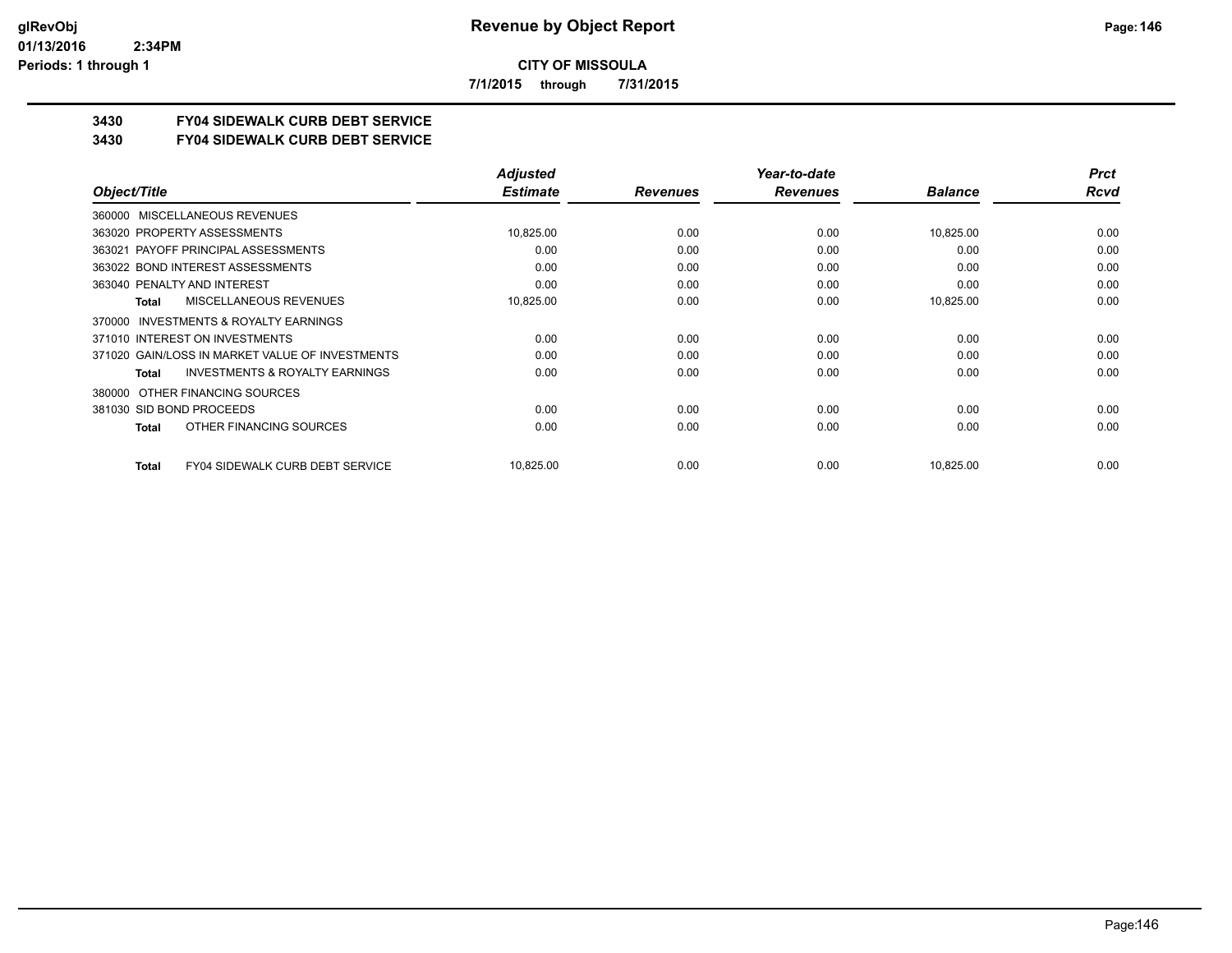**7/1/2015 through 7/31/2015**

## **3430 FY04 SIDEWALK CURB DEBT SERVICE**

|                                                    | <b>Adjusted</b> |                 | Year-to-date    |                | <b>Prct</b> |
|----------------------------------------------------|-----------------|-----------------|-----------------|----------------|-------------|
| Object/Title                                       | <b>Estimate</b> | <b>Revenues</b> | <b>Revenues</b> | <b>Balance</b> | <b>Rcvd</b> |
| 360000 MISCELLANEOUS REVENUES                      |                 |                 |                 |                |             |
| 363020 PROPERTY ASSESSMENTS                        | 10,825.00       | 0.00            | 0.00            | 10,825.00      | 0.00        |
| 363021 PAYOFF PRINCIPAL ASSESSMENTS                | 0.00            | 0.00            | 0.00            | 0.00           | 0.00        |
| 363022 BOND INTEREST ASSESSMENTS                   | 0.00            | 0.00            | 0.00            | 0.00           | 0.00        |
| 363040 PENALTY AND INTEREST                        | 0.00            | 0.00            | 0.00            | 0.00           | 0.00        |
| MISCELLANEOUS REVENUES<br>Total                    | 10,825.00       | 0.00            | 0.00            | 10,825.00      | 0.00        |
| 370000 INVESTMENTS & ROYALTY EARNINGS              |                 |                 |                 |                |             |
| 371010 INTEREST ON INVESTMENTS                     | 0.00            | 0.00            | 0.00            | 0.00           | 0.00        |
| 371020 GAIN/LOSS IN MARKET VALUE OF INVESTMENT     | 0.00            | 0.00            | 0.00            | 0.00           | 0.00        |
| <b>INVESTMENTS &amp; ROYALTY EARNINGS</b><br>Total | 0.00            | 0.00            | 0.00            | 0.00           | 0.00        |
| 380000 OTHER FINANCING SOURCES                     |                 |                 |                 |                |             |
| 381030 SID BOND PROCEEDS                           | 0.00            | 0.00            | 0.00            | 0.00           | 0.00        |
| OTHER FINANCING SOURCES<br>Total                   | 0.00            | 0.00            | 0.00            | 0.00           | 0.00        |
|                                                    |                 |                 |                 |                |             |
| FY04 SIDEWALK CURB DEBT SERVICE<br><b>Total</b>    | 10,825.00       | 0.00            | 0.00            | 10,825.00      | 0.00        |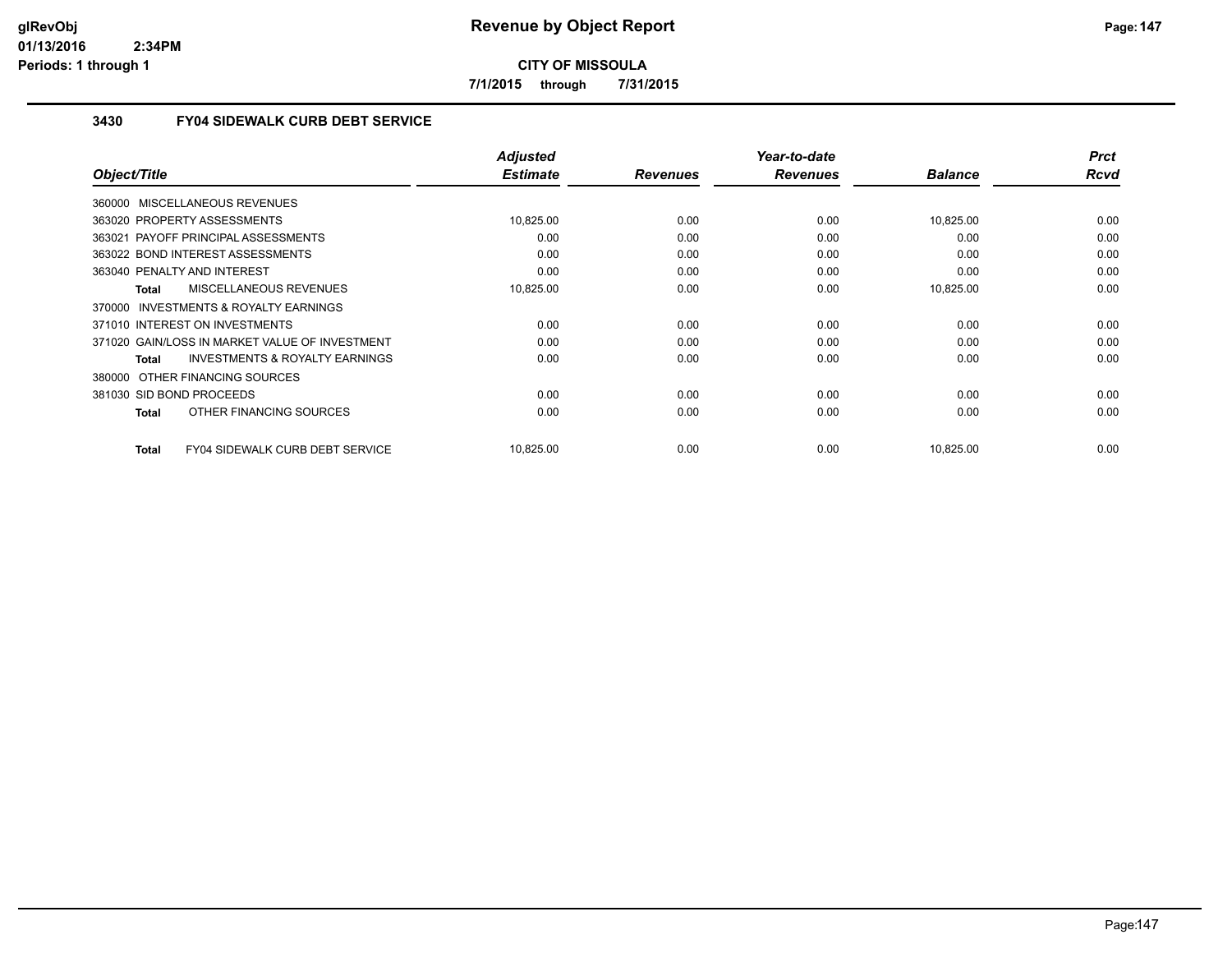**7/1/2015 through 7/31/2015**

**3433 SID 433 DEBT SERVICE**

**3433 SID 433 DEBT SERVICE**

|                                                    | <b>Adjusted</b> |                 | Year-to-date    |                | <b>Prct</b> |
|----------------------------------------------------|-----------------|-----------------|-----------------|----------------|-------------|
| Object/Title                                       | <b>Estimate</b> | <b>Revenues</b> | <b>Revenues</b> | <b>Balance</b> | <b>Rcvd</b> |
| 360000 MISCELLANEOUS REVENUES                      |                 |                 |                 |                |             |
| 363020 PROPERTY ASSESSMENTS                        | 0.00            | $-91.30$        | $-91.30$        | 91.30          | 0.00        |
| 363021 PAYOFF PRINCIPAL ASSESSMENTS                | 0.00            | 0.00            | 0.00            | 0.00           | 0.00        |
| 363022 BOND INTEREST ASSESSMENTS                   | 0.00            | 0.00            | 0.00            | 0.00           | 0.00        |
| 363040 PENALTY AND INTEREST                        | 0.00            | $-163.82$       | $-163.82$       | 163.82         | 0.00        |
| MISCELLANEOUS REVENUES<br>Total                    | 0.00            | $-255.12$       | $-255.12$       | 255.12         | 0.00        |
| INVESTMENTS & ROYALTY EARNINGS<br>370000           |                 |                 |                 |                |             |
| 371010 INTEREST ON INVESTMENTS                     | 0.00            | 0.00            | 0.00            | 0.00           | 0.00        |
| 371020 GAIN/LOSS IN MARKET VALUE OF INVESTMENTS    | 0.00            | 0.00            | 0.00            | 0.00           | 0.00        |
| <b>INVESTMENTS &amp; ROYALTY EARNINGS</b><br>Total | 0.00            | 0.00            | 0.00            | 0.00           | 0.00        |
| SID 433 DEBT SERVICE<br><b>Total</b>               | 0.00            | $-255.12$       | $-255.12$       | 255.12         | 0.00        |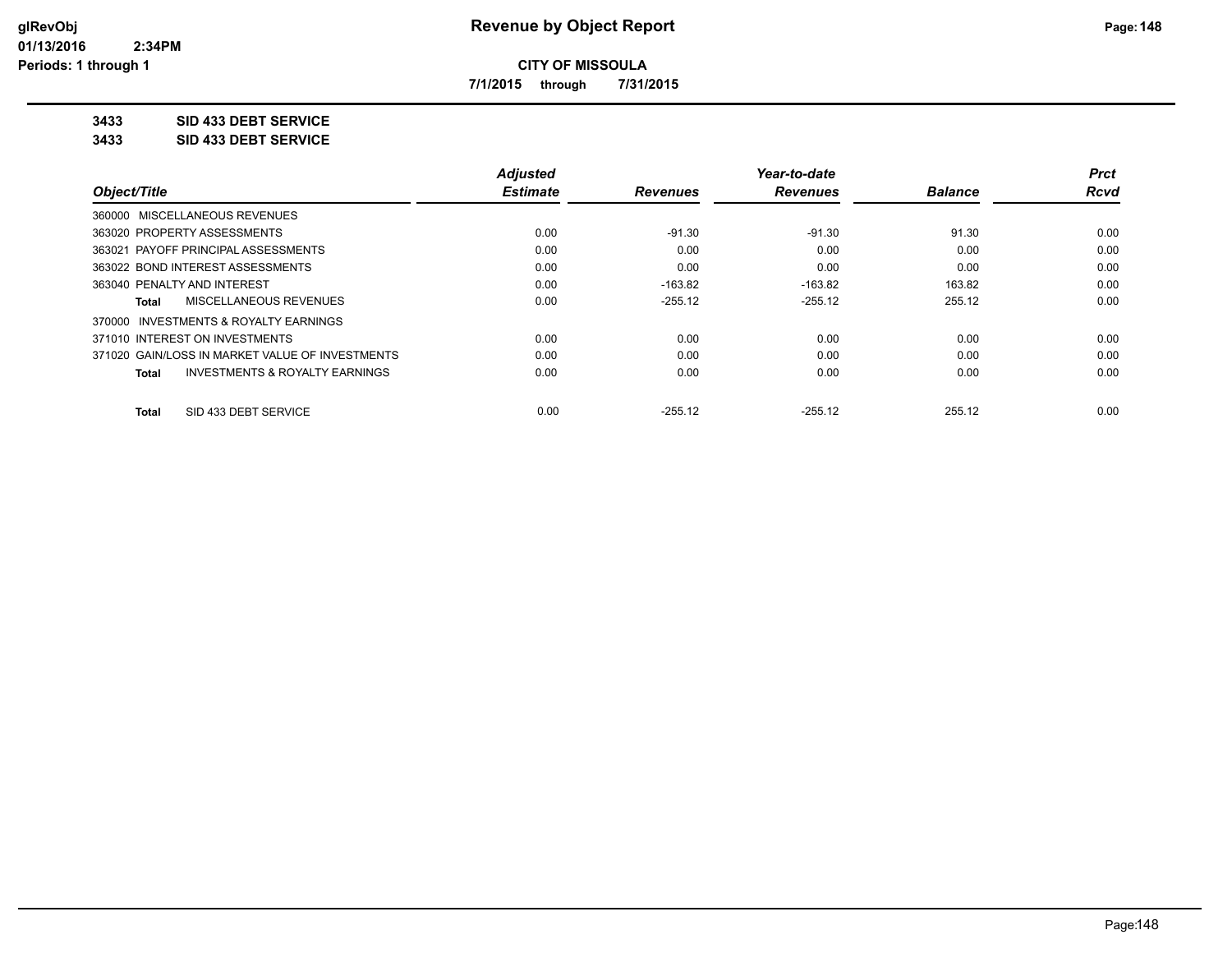**7/1/2015 through 7/31/2015**

#### **3433 SID 433 DEBT SERVICE**

|                                                    | <b>Adjusted</b> |                 | Year-to-date    |                | <b>Prct</b> |
|----------------------------------------------------|-----------------|-----------------|-----------------|----------------|-------------|
| Object/Title                                       | <b>Estimate</b> | <b>Revenues</b> | <b>Revenues</b> | <b>Balance</b> | <b>Rcvd</b> |
| 360000 MISCELLANEOUS REVENUES                      |                 |                 |                 |                |             |
| 363020 PROPERTY ASSESSMENTS                        | 0.00            | $-91.30$        | $-91.30$        | 91.30          | 0.00        |
| 363021 PAYOFF PRINCIPAL ASSESSMENTS                | 0.00            | 0.00            | 0.00            | 0.00           | 0.00        |
| 363022 BOND INTEREST ASSESSMENTS                   | 0.00            | 0.00            | 0.00            | 0.00           | 0.00        |
| 363040 PENALTY AND INTEREST                        | 0.00            | $-163.82$       | $-163.82$       | 163.82         | 0.00        |
| MISCELLANEOUS REVENUES<br>Total                    | 0.00            | $-255.12$       | $-255.12$       | 255.12         | 0.00        |
| 370000 INVESTMENTS & ROYALTY EARNINGS              |                 |                 |                 |                |             |
| 371010 INTEREST ON INVESTMENTS                     | 0.00            | 0.00            | 0.00            | 0.00           | 0.00        |
| 371020 GAIN/LOSS IN MARKET VALUE OF INVESTMENT     | 0.00            | 0.00            | 0.00            | 0.00           | 0.00        |
| <b>INVESTMENTS &amp; ROYALTY EARNINGS</b><br>Total | 0.00            | 0.00            | 0.00            | 0.00           | 0.00        |
| SID 433 DEBT SERVICE<br><b>Total</b>               | 0.00            | $-255.12$       | $-255.12$       | 255.12         | 0.00        |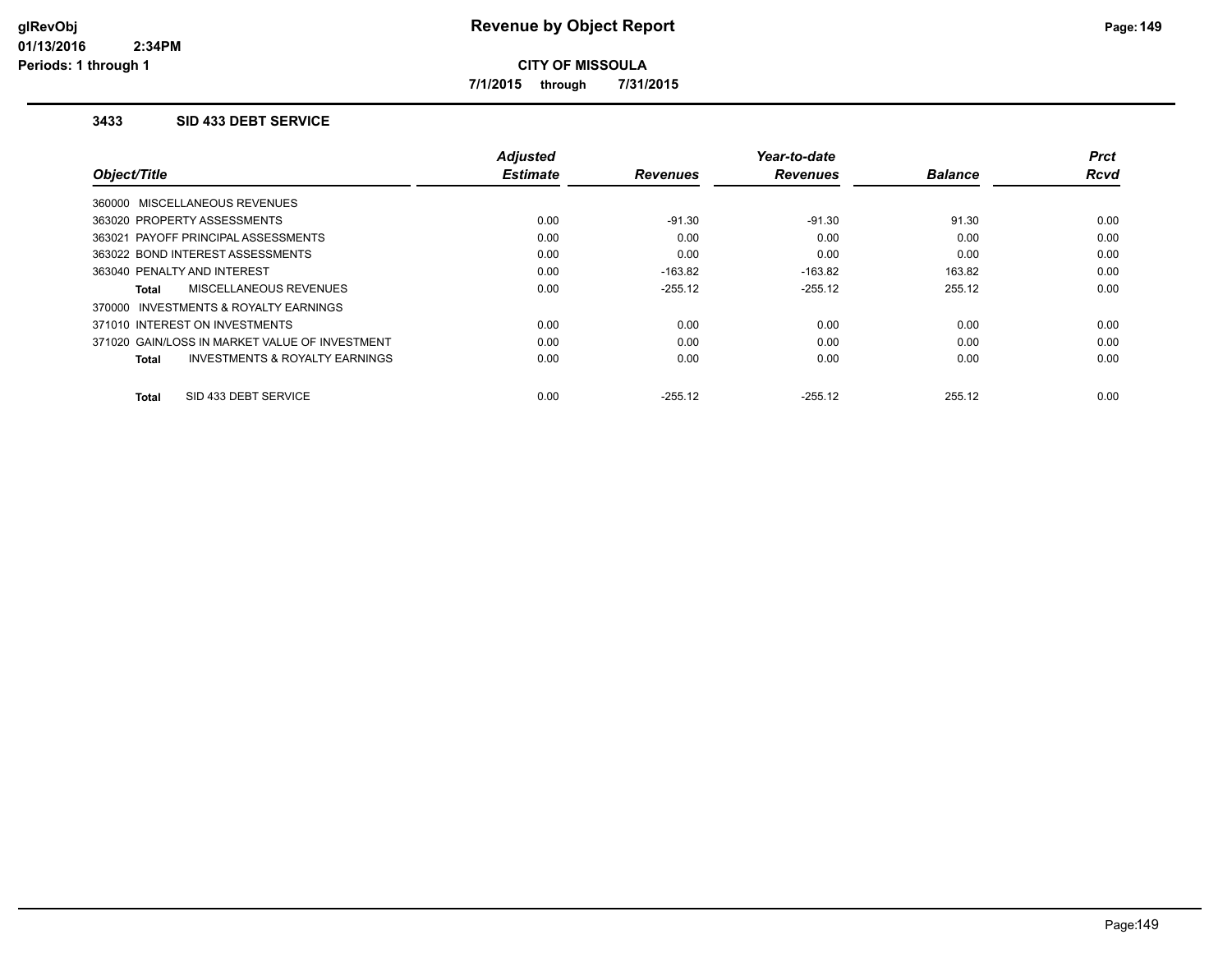**7/1/2015 through 7/31/2015**

## **3440 FY 05 SIDEWALK AND CURB**

**3440 FY 05 SIDEWALK AND CURB**

|                                                     | <b>Adjusted</b> |                 | Year-to-date    |                | <b>Prct</b> |
|-----------------------------------------------------|-----------------|-----------------|-----------------|----------------|-------------|
| Object/Title                                        | <b>Estimate</b> | <b>Revenues</b> | <b>Revenues</b> | <b>Balance</b> | Rcvd        |
| MISCELLANEOUS REVENUES<br>360000                    |                 |                 |                 |                |             |
| 363020 PROPERTY ASSESSMENTS                         | 38,588.00       | 0.00            | 0.00            | 38,588.00      | 0.00        |
| 363021 PAYOFF PRINCIPAL ASSESSMENTS                 | 0.00            | 0.00            | 0.00            | 0.00           | 0.00        |
| 363022 BOND INTEREST ASSESSMENTS                    | 0.00            | 0.00            | 0.00            | 0.00           | 0.00        |
| 363040 PENALTY AND INTEREST                         | 0.00            | 0.00            | 0.00            | 0.00           | 0.00        |
| MISCELLANEOUS REVENUES<br><b>Total</b>              | 38,588.00       | 0.00            | 0.00            | 38,588.00      | 0.00        |
| <b>INVESTMENTS &amp; ROYALTY EARNINGS</b><br>370000 |                 |                 |                 |                |             |
| 371010 INTEREST ON INVESTMENTS                      | 0.00            | 0.00            | 0.00            | 0.00           | 0.00        |
| 371020 GAIN/LOSS IN MARKET VALUE OF INVESTMENTS     | 0.00            | 0.00            | 0.00            | 0.00           | 0.00        |
| 371500 INTEREST ON INTERFUND LOAN                   | 0.00            | 0.00            | 0.00            | 0.00           | 0.00        |
| <b>INVESTMENTS &amp; ROYALTY EARNINGS</b><br>Total  | 0.00            | 0.00            | 0.00            | 0.00           | 0.00        |
| OTHER FINANCING SOURCES<br>380000                   |                 |                 |                 |                |             |
| 381030 SID BONDS PROCEEDS                           | 0.00            | 0.00            | 0.00            | 0.00           | 0.00        |
| OTHER FINANCING SOURCES<br><b>Total</b>             | 0.00            | 0.00            | 0.00            | 0.00           | 0.00        |
| FY 05 SIDEWALK AND CURB<br><b>Total</b>             | 38,588.00       | 0.00            | 0.00            | 38,588.00      | 0.00        |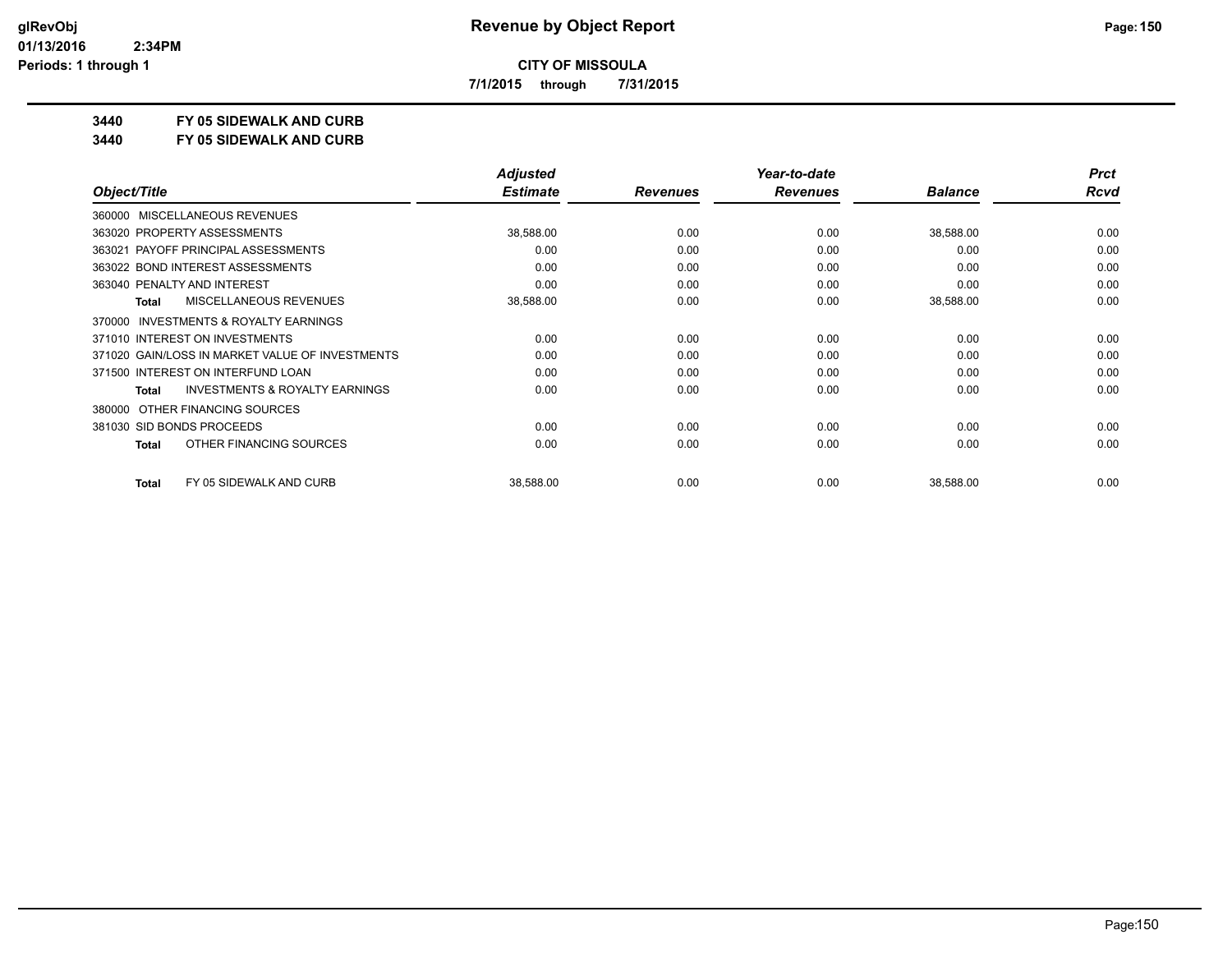**7/1/2015 through 7/31/2015**

## **3440 FY 05 SIDEWALK AND CURB**

|                                                     | <b>Adjusted</b> |                 | Year-to-date    |                | <b>Prct</b> |
|-----------------------------------------------------|-----------------|-----------------|-----------------|----------------|-------------|
| Object/Title                                        | <b>Estimate</b> | <b>Revenues</b> | <b>Revenues</b> | <b>Balance</b> | Rcvd        |
| 360000 MISCELLANEOUS REVENUES                       |                 |                 |                 |                |             |
| 363020 PROPERTY ASSESSMENTS                         | 38,588.00       | 0.00            | 0.00            | 38,588.00      | 0.00        |
| 363021 PAYOFF PRINCIPAL ASSESSMENTS                 | 0.00            | 0.00            | 0.00            | 0.00           | 0.00        |
| 363022 BOND INTEREST ASSESSMENTS                    | 0.00            | 0.00            | 0.00            | 0.00           | 0.00        |
| 363040 PENALTY AND INTEREST                         | 0.00            | 0.00            | 0.00            | 0.00           | 0.00        |
| <b>MISCELLANEOUS REVENUES</b><br>Total              | 38,588.00       | 0.00            | 0.00            | 38,588.00      | 0.00        |
| <b>INVESTMENTS &amp; ROYALTY EARNINGS</b><br>370000 |                 |                 |                 |                |             |
| 371010 INTEREST ON INVESTMENTS                      | 0.00            | 0.00            | 0.00            | 0.00           | 0.00        |
| 371020 GAIN/LOSS IN MARKET VALUE OF INVESTMENT      | 0.00            | 0.00            | 0.00            | 0.00           | 0.00        |
| 371500 INTEREST ON INTERFUND LOAN                   | 0.00            | 0.00            | 0.00            | 0.00           | 0.00        |
| <b>INVESTMENTS &amp; ROYALTY EARNINGS</b><br>Total  | 0.00            | 0.00            | 0.00            | 0.00           | 0.00        |
| 380000 OTHER FINANCING SOURCES                      |                 |                 |                 |                |             |
| 381030 SID BONDS PROCEEDS                           | 0.00            | 0.00            | 0.00            | 0.00           | 0.00        |
| OTHER FINANCING SOURCES<br>Total                    | 0.00            | 0.00            | 0.00            | 0.00           | 0.00        |
|                                                     |                 |                 |                 |                |             |
| FY 05 SIDEWALK AND CURB<br>Total                    | 38,588.00       | 0.00            | 0.00            | 38,588.00      | 0.00        |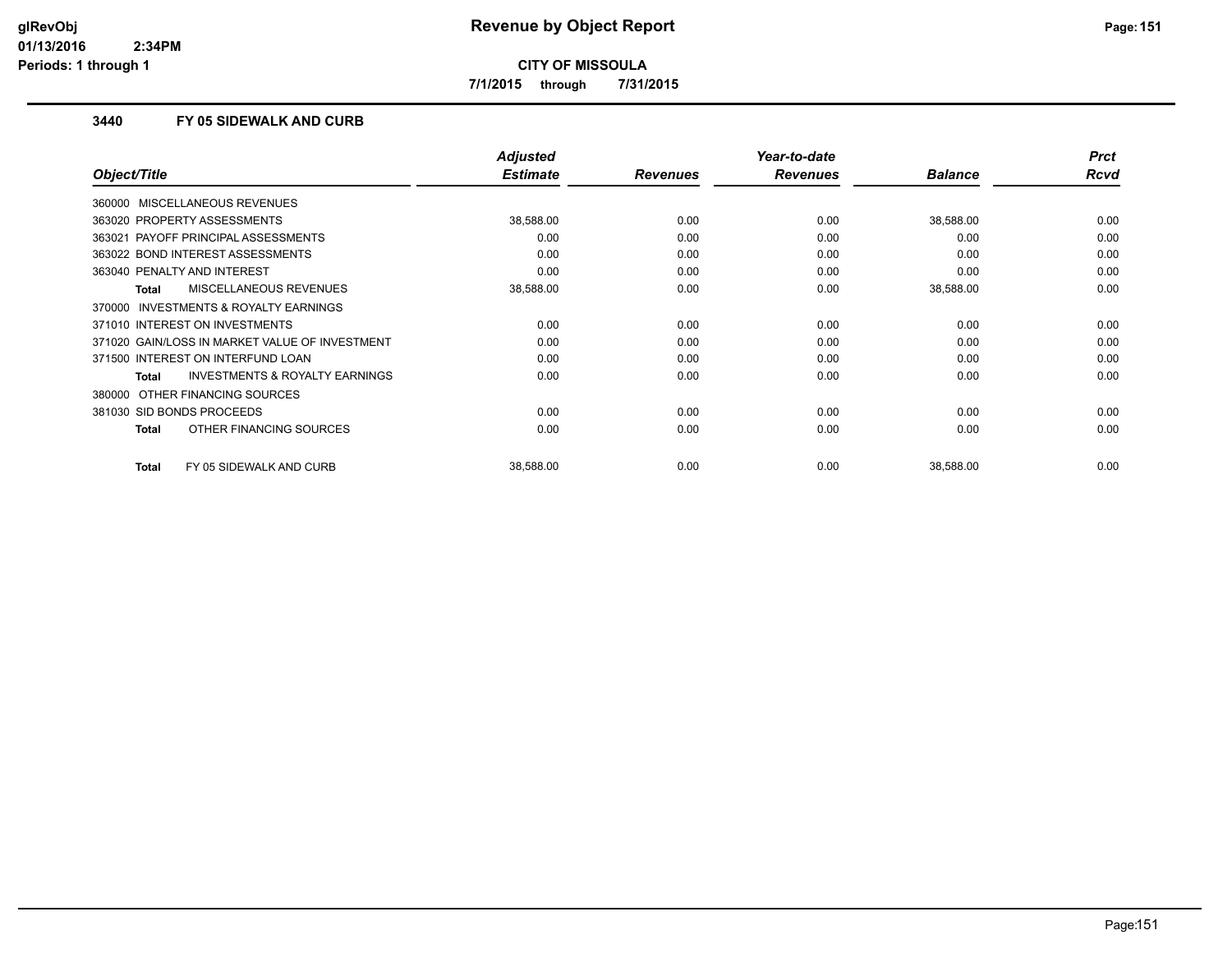**7/1/2015 through 7/31/2015**

## **3441 FY 06 SIDEWALK & CURB DEBT**

**3441 FY 06 SIDEWALK & CURB DEBT**

|                                                    | <b>Adjusted</b> |                 | Year-to-date    |                | <b>Prct</b> |
|----------------------------------------------------|-----------------|-----------------|-----------------|----------------|-------------|
| Object/Title                                       | <b>Estimate</b> | <b>Revenues</b> | <b>Revenues</b> | <b>Balance</b> | <b>Rcvd</b> |
| 360000 MISCELLANEOUS REVENUES                      |                 |                 |                 |                |             |
| 363020 PROPERTY ASSESSMENTS                        | 0.00            | 0.00            | 0.00            | 0.00           | 0.00        |
| MISCELLANEOUS REVENUES<br><b>Total</b>             | 0.00            | 0.00            | 0.00            | 0.00           | 0.00        |
| 370000 INVESTMENTS & ROYALTY EARNINGS              |                 |                 |                 |                |             |
| 371010 INTEREST ON INVESTMENTS                     | 0.00            | 0.00            | 0.00            | 0.00           | 0.00        |
| 371020 GAIN/LOSS IN MARKET VALUE OF INVESTMENTS    | 0.00            | 0.00            | 0.00            | 0.00           | 0.00        |
| <b>INVESTMENTS &amp; ROYALTY EARNINGS</b><br>Total | 0.00            | 0.00            | 0.00            | 0.00           | 0.00        |
| FY 06 SIDEWALK & CURB DEBT<br><b>Total</b>         | 0.00            | 0.00            | 0.00            | 0.00           | 0.00        |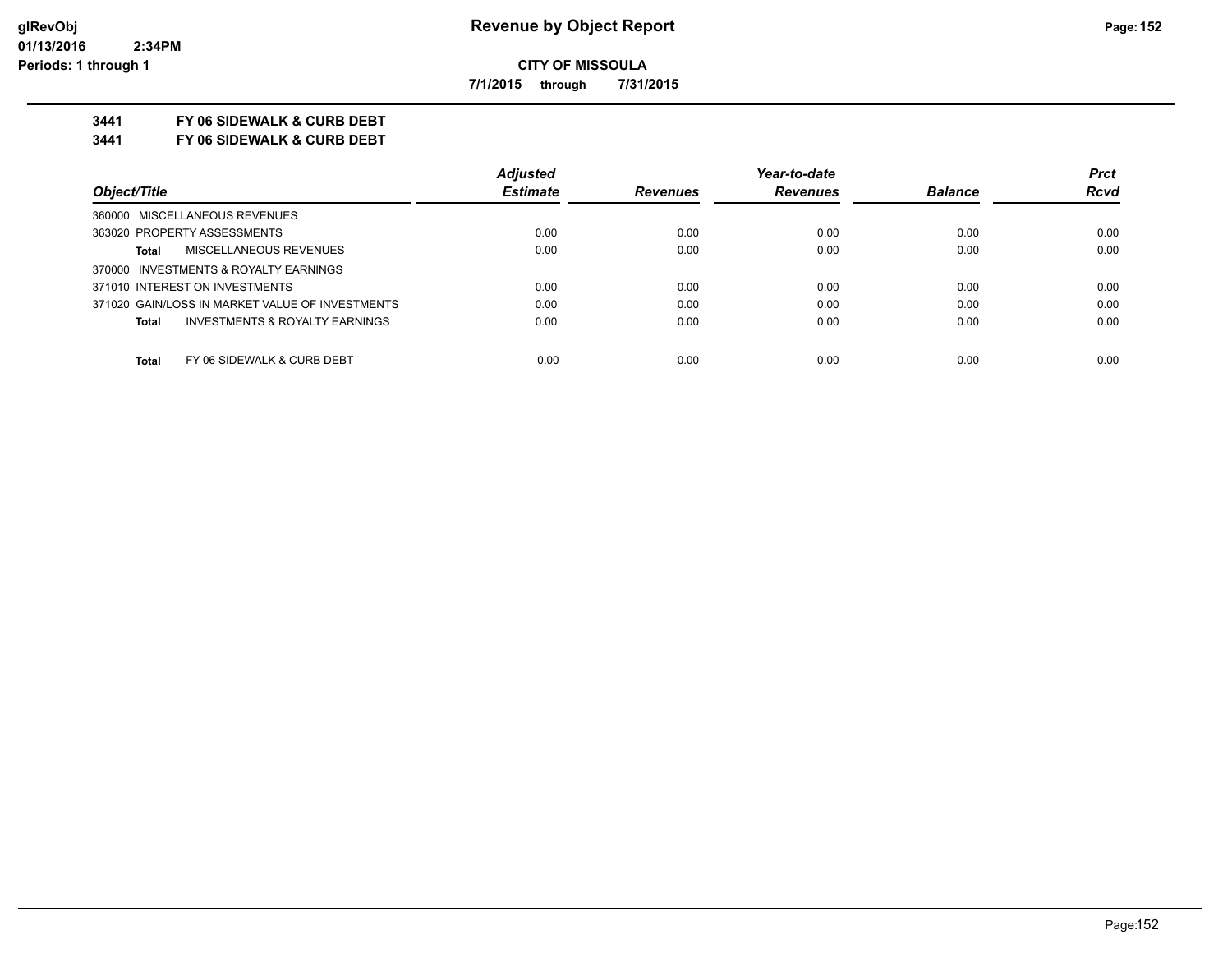**7/1/2015 through 7/31/2015**

## **3441 FY 06 SIDEWALK & CURB DEBT**

|                                                | <b>Adjusted</b> |                 | Year-to-date    |                | <b>Prct</b> |
|------------------------------------------------|-----------------|-----------------|-----------------|----------------|-------------|
| Object/Title                                   | <b>Estimate</b> | <b>Revenues</b> | <b>Revenues</b> | <b>Balance</b> | <b>Rcvd</b> |
| 360000 MISCELLANEOUS REVENUES                  |                 |                 |                 |                |             |
| 363020 PROPERTY ASSESSMENTS                    | 0.00            | 0.00            | 0.00            | 0.00           | 0.00        |
| MISCELLANEOUS REVENUES<br>Total                | 0.00            | 0.00            | 0.00            | 0.00           | 0.00        |
| 370000 INVESTMENTS & ROYALTY EARNINGS          |                 |                 |                 |                |             |
| 371010 INTEREST ON INVESTMENTS                 | 0.00            | 0.00            | 0.00            | 0.00           | 0.00        |
| 371020 GAIN/LOSS IN MARKET VALUE OF INVESTMENT | 0.00            | 0.00            | 0.00            | 0.00           | 0.00        |
| INVESTMENTS & ROYALTY EARNINGS<br>Total        | 0.00            | 0.00            | 0.00            | 0.00           | 0.00        |
| Total<br>FY 06 SIDEWALK & CURB DEBT            | 0.00            | 0.00            | 0.00            | 0.00           | 0.00        |
|                                                |                 |                 |                 |                |             |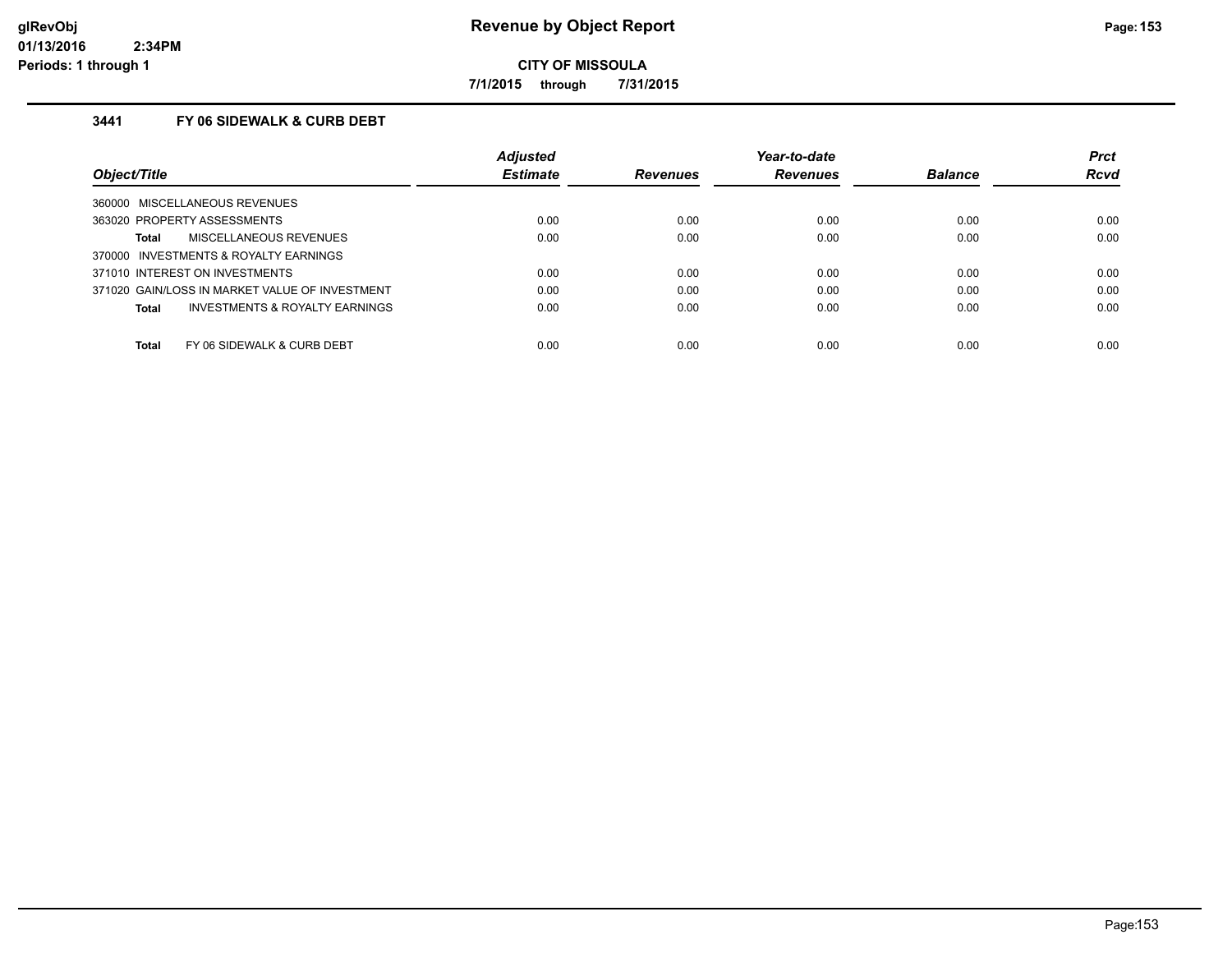**7/1/2015 through 7/31/2015**

**3449 SID 449 DEBT SERVICE**

**3449 SID 449 DEBT SERVICE**

|                                                           | <b>Adjusted</b> |                 | Year-to-date    |                | <b>Prct</b> |
|-----------------------------------------------------------|-----------------|-----------------|-----------------|----------------|-------------|
| Object/Title                                              | <b>Estimate</b> | <b>Revenues</b> | <b>Revenues</b> | <b>Balance</b> | Rcvd        |
| 360000 MISCELLANEOUS REVENUES                             |                 |                 |                 |                |             |
| 363020 PROPERTY ASSESSMENTS                               | 0.00            | 0.00            | 0.00            | 0.00           | 0.00        |
| 363021 PAYOFF PRINCIPAL ASSESSMENTS                       | 0.00            | 0.00            | 0.00            | 0.00           | 0.00        |
| 363022 BOND INTEREST ASSESSMENTS                          | 0.00            | 0.00            | 0.00            | 0.00           | 0.00        |
| 363040 PENALTY AND INTEREST                               | 0.00            | 0.00            | 0.00            | 0.00           | 0.00        |
| MISCELLANEOUS REVENUES<br>Total                           | 0.00            | 0.00            | 0.00            | 0.00           | 0.00        |
| 370000 INVESTMENTS & ROYALTY EARNINGS                     |                 |                 |                 |                |             |
| 371010 INTEREST ON INVESTMENTS                            | 0.00            | 0.00            | 0.00            | 0.00           | 0.00        |
| 371020 GAIN/LOSS IN MARKET VALUE OF INVESTMENTS           | 0.00            | 0.00            | 0.00            | 0.00           | 0.00        |
| <b>INVESTMENTS &amp; ROYALTY EARNINGS</b><br><b>Total</b> | 0.00            | 0.00            | 0.00            | 0.00           | 0.00        |
| SID 449 DEBT SERVICE<br>Total                             | 0.00            | 0.00            | 0.00            | 0.00           | 0.00        |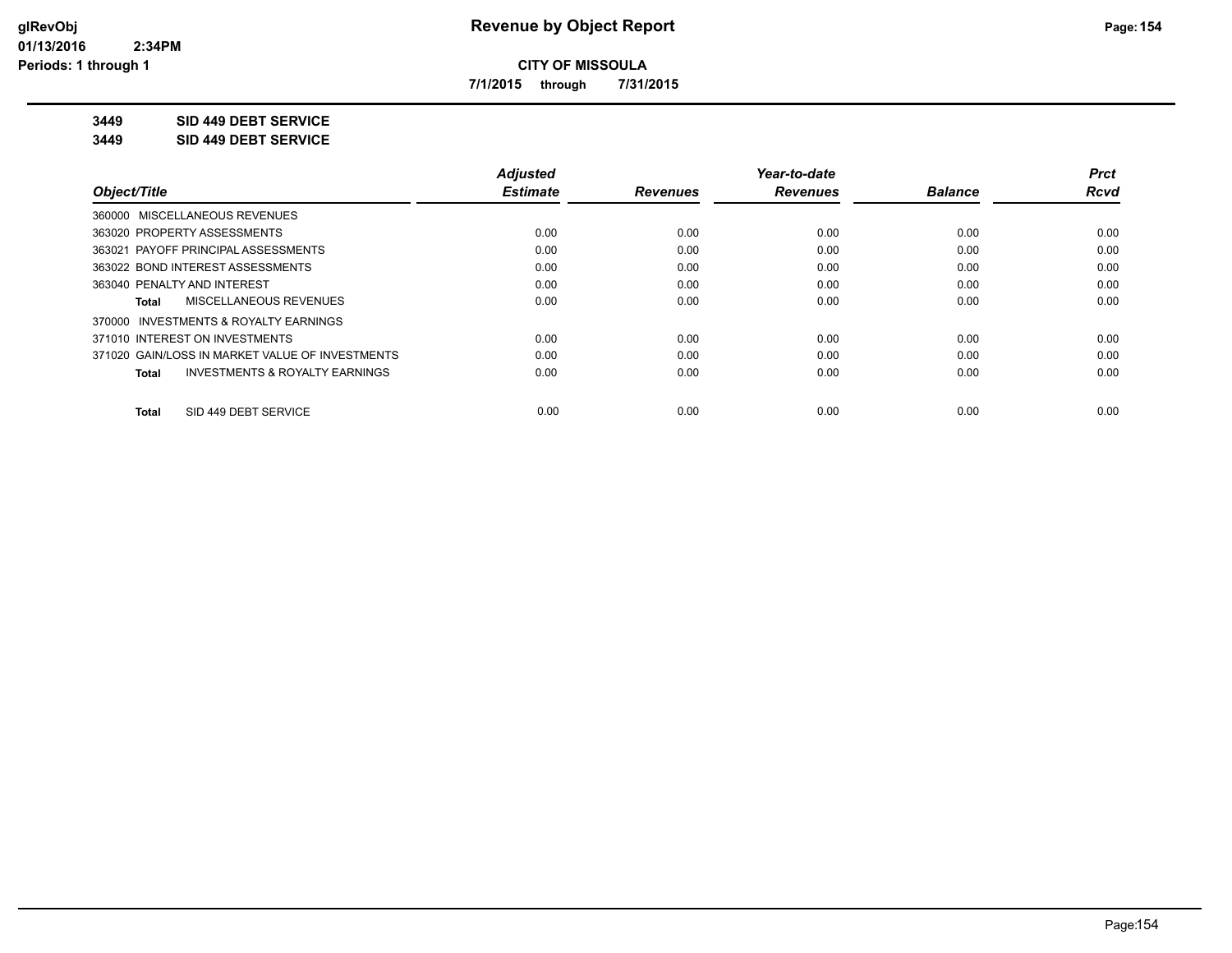**7/1/2015 through 7/31/2015**

### **3449 SID 449 DEBT SERVICE**

|                                                     | <b>Adjusted</b> |                 | Year-to-date    |                | <b>Prct</b> |
|-----------------------------------------------------|-----------------|-----------------|-----------------|----------------|-------------|
| Object/Title                                        | <b>Estimate</b> | <b>Revenues</b> | <b>Revenues</b> | <b>Balance</b> | <b>Rcvd</b> |
| 360000 MISCELLANEOUS REVENUES                       |                 |                 |                 |                |             |
| 363020 PROPERTY ASSESSMENTS                         | 0.00            | 0.00            | 0.00            | 0.00           | 0.00        |
| 363021 PAYOFF PRINCIPAL ASSESSMENTS                 | 0.00            | 0.00            | 0.00            | 0.00           | 0.00        |
| 363022 BOND INTEREST ASSESSMENTS                    | 0.00            | 0.00            | 0.00            | 0.00           | 0.00        |
| 363040 PENALTY AND INTEREST                         | 0.00            | 0.00            | 0.00            | 0.00           | 0.00        |
| <b>MISCELLANEOUS REVENUES</b><br>Total              | 0.00            | 0.00            | 0.00            | 0.00           | 0.00        |
| <b>INVESTMENTS &amp; ROYALTY EARNINGS</b><br>370000 |                 |                 |                 |                |             |
| 371010 INTEREST ON INVESTMENTS                      | 0.00            | 0.00            | 0.00            | 0.00           | 0.00        |
| 371020 GAIN/LOSS IN MARKET VALUE OF INVESTMENT      | 0.00            | 0.00            | 0.00            | 0.00           | 0.00        |
| <b>INVESTMENTS &amp; ROYALTY EARNINGS</b><br>Total  | 0.00            | 0.00            | 0.00            | 0.00           | 0.00        |
|                                                     |                 |                 |                 |                |             |
| SID 449 DEBT SERVICE<br>Total                       | 0.00            | 0.00            | 0.00            | 0.00           | 0.00        |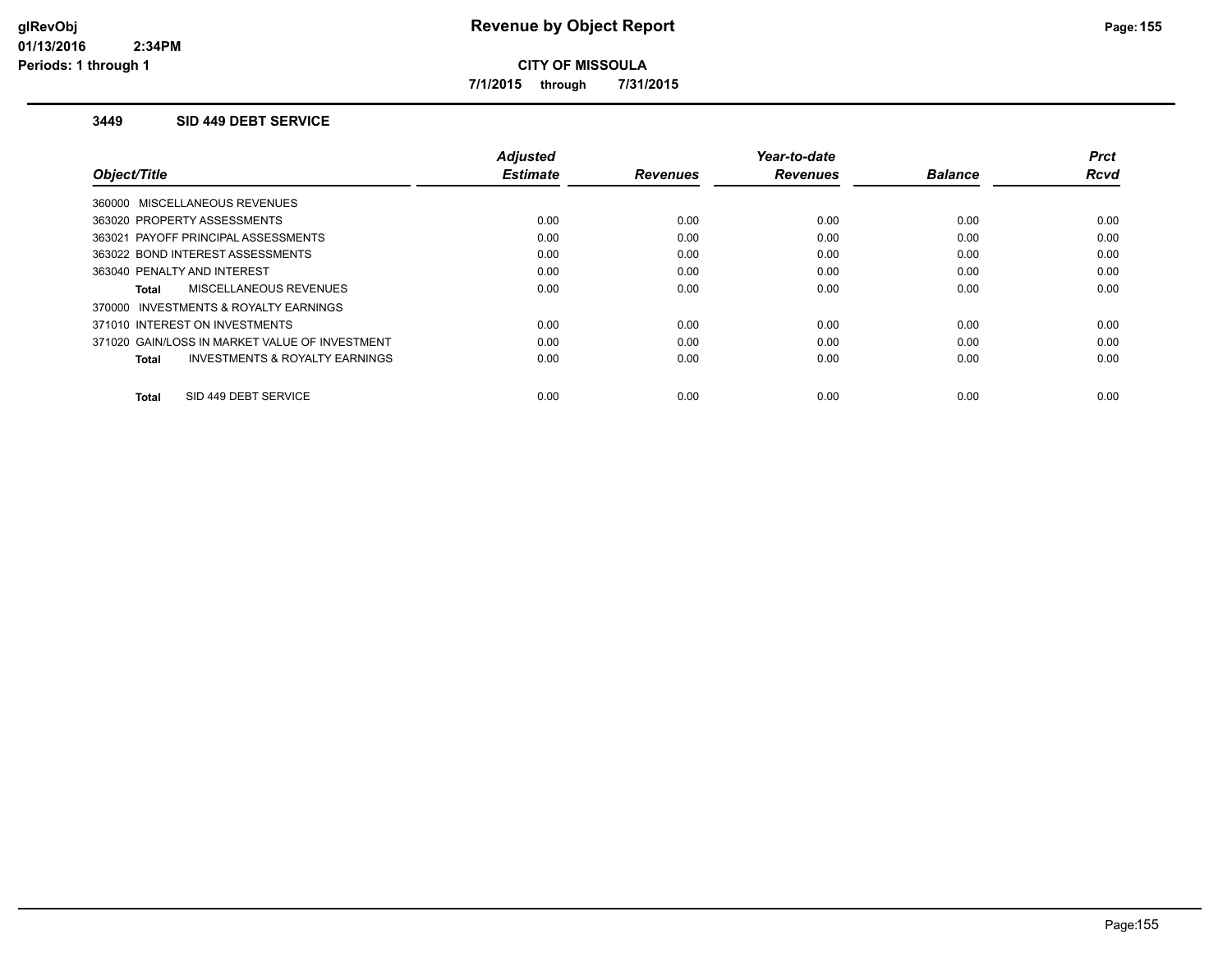**7/1/2015 through 7/31/2015**

## **3450 FY 06 SIDEWALK AND CURB**

**3450 FY 06 SIDEWALK AND CURB**

|                                                     | <b>Adjusted</b> |                 | Year-to-date    |                | <b>Prct</b> |
|-----------------------------------------------------|-----------------|-----------------|-----------------|----------------|-------------|
| Object/Title                                        | <b>Estimate</b> | <b>Revenues</b> | <b>Revenues</b> | <b>Balance</b> | <b>Rcvd</b> |
| MISCELLANEOUS REVENUES<br>360000                    |                 |                 |                 |                |             |
| 363020 PROPERTY ASSESSMENTS                         | 28,537.00       | $-841.36$       | $-841.36$       | 29,378.36      | $-2.95$     |
| 363021 PAYOFF PRINCIPAL ASSESSMENTS                 | 0.00            | 0.00            | 0.00            | 0.00           | 0.00        |
| 363022 BOND INTEREST ASSESSMENTS                    | 0.00            | 0.00            | 0.00            | 0.00           | 0.00        |
| 363040 PENALTY AND INTEREST                         | 0.00            | $-26.97$        | $-26.97$        | 26.97          | 0.00        |
| MISCELLANEOUS REVENUES<br>Total                     | 28,537.00       | $-868.33$       | $-868.33$       | 29,405.33      | $-3.04$     |
| <b>INVESTMENTS &amp; ROYALTY EARNINGS</b><br>370000 |                 |                 |                 |                |             |
| 371010 INTEREST ON INVESTMENTS                      | 0.00            | 0.00            | 0.00            | 0.00           | 0.00        |
| 371020 GAIN/LOSS IN MARKET VALUE OF INVESTMENTS     | 0.00            | 0.00            | 0.00            | 0.00           | 0.00        |
| 371500 INTEREST ON INTERFUND LOAN                   | 0.00            | 0.00            | 0.00            | 0.00           | 0.00        |
| <b>INVESTMENTS &amp; ROYALTY EARNINGS</b><br>Total  | 0.00            | 0.00            | 0.00            | 0.00           | 0.00        |
| OTHER FINANCING SOURCES<br>380000                   |                 |                 |                 |                |             |
| 381030 SID BONDS PROCEEDS                           | 0.00            | 0.00            | 0.00            | 0.00           | 0.00        |
| 383042 TRANSFERS FROM OTHER FUNDS                   | 0.00            | 0.00            | 0.00            | 0.00           | 0.00        |
| OTHER FINANCING SOURCES<br>Total                    | 0.00            | 0.00            | 0.00            | 0.00           | 0.00        |
| FY 06 SIDEWALK AND CURB<br><b>Total</b>             | 28,537.00       | $-868.33$       | $-868.33$       | 29,405.33      | $-3.04$     |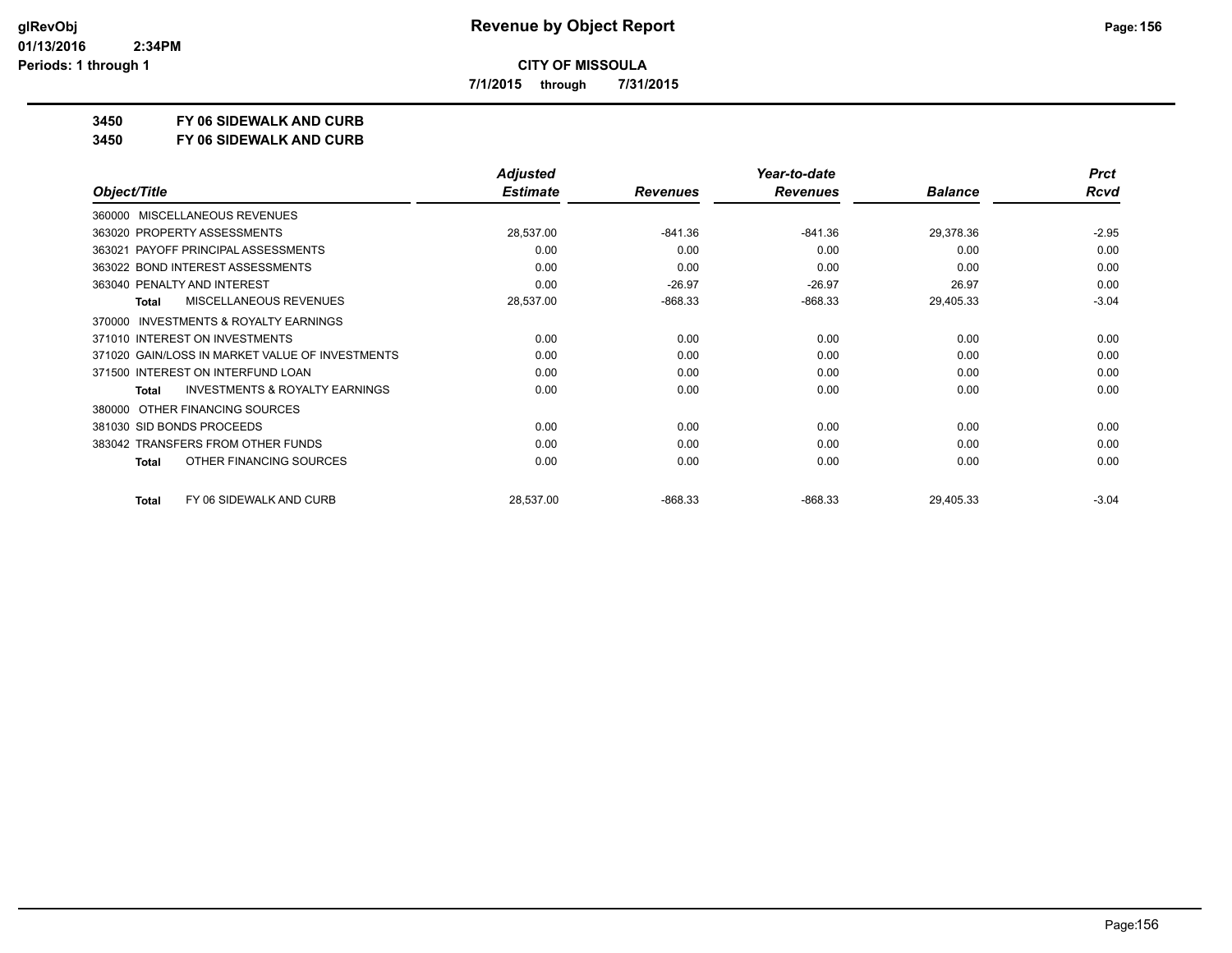**7/1/2015 through 7/31/2015**

### **3450 FY 06 SIDEWALK AND CURB**

|                                                    | <b>Adjusted</b> |                 | Year-to-date    |                | <b>Prct</b> |
|----------------------------------------------------|-----------------|-----------------|-----------------|----------------|-------------|
| Object/Title                                       | <b>Estimate</b> | <b>Revenues</b> | <b>Revenues</b> | <b>Balance</b> | <b>Rcvd</b> |
| 360000 MISCELLANEOUS REVENUES                      |                 |                 |                 |                |             |
| 363020 PROPERTY ASSESSMENTS                        | 28,537.00       | $-841.36$       | $-841.36$       | 29,378.36      | $-2.95$     |
| PAYOFF PRINCIPAL ASSESSMENTS<br>363021             | 0.00            | 0.00            | 0.00            | 0.00           | 0.00        |
| 363022 BOND INTEREST ASSESSMENTS                   | 0.00            | 0.00            | 0.00            | 0.00           | 0.00        |
| 363040 PENALTY AND INTEREST                        | 0.00            | $-26.97$        | $-26.97$        | 26.97          | 0.00        |
| MISCELLANEOUS REVENUES<br>Total                    | 28,537.00       | $-868.33$       | $-868.33$       | 29,405.33      | $-3.04$     |
| 370000 INVESTMENTS & ROYALTY EARNINGS              |                 |                 |                 |                |             |
| 371010 INTEREST ON INVESTMENTS                     | 0.00            | 0.00            | 0.00            | 0.00           | 0.00        |
| 371020 GAIN/LOSS IN MARKET VALUE OF INVESTMENT     | 0.00            | 0.00            | 0.00            | 0.00           | 0.00        |
| 371500 INTEREST ON INTERFUND LOAN                  | 0.00            | 0.00            | 0.00            | 0.00           | 0.00        |
| <b>INVESTMENTS &amp; ROYALTY EARNINGS</b><br>Total | 0.00            | 0.00            | 0.00            | 0.00           | 0.00        |
| OTHER FINANCING SOURCES<br>380000                  |                 |                 |                 |                |             |
| 381030 SID BONDS PROCEEDS                          | 0.00            | 0.00            | 0.00            | 0.00           | 0.00        |
| 383042 TRANSFERS FROM OTHER FUNDS                  | 0.00            | 0.00            | 0.00            | 0.00           | 0.00        |
| OTHER FINANCING SOURCES<br><b>Total</b>            | 0.00            | 0.00            | 0.00            | 0.00           | 0.00        |
| FY 06 SIDEWALK AND CURB<br><b>Total</b>            | 28,537.00       | $-868.33$       | $-868.33$       | 29,405.33      | $-3.04$     |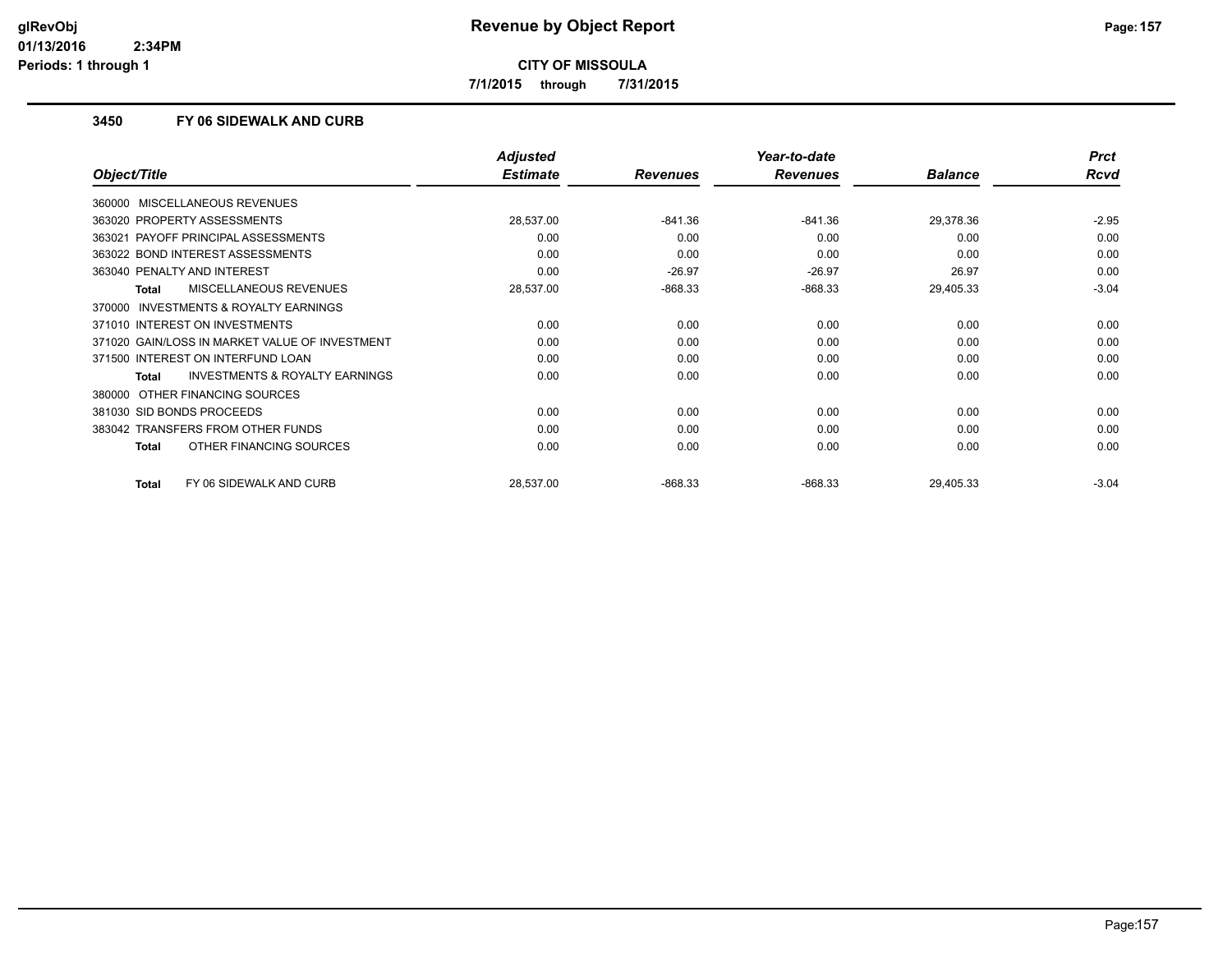**7/1/2015 through 7/31/2015**

# **3460 FY07 SIDEWALK AND CURB DEBT**

#### **3460 FY07 SIDEWALK AND CURB DEBT**

|                                                           | <b>Adjusted</b> |                 | Year-to-date    |                | <b>Prct</b> |
|-----------------------------------------------------------|-----------------|-----------------|-----------------|----------------|-------------|
| Object/Title                                              | <b>Estimate</b> | <b>Revenues</b> | <b>Revenues</b> | <b>Balance</b> | <b>Rcvd</b> |
| <b>MISCELLANEOUS REVENUES</b><br>360000                   |                 |                 |                 |                |             |
| 363020 PROPERTY ASSESSMENTS                               | 58,810.00       | $-1,664.03$     | $-1,664.03$     | 60,474.03      | $-2.83$     |
| 363021 PAYOFF PRINCIPAL ASSESSMENTS                       | 0.00            | 0.00            | 0.00            | 0.00           | 0.00        |
| 363022 BOND INTEREST ASSESSMENTS                          | 0.00            | 0.00            | 0.00            | 0.00           | 0.00        |
| 363040 PENALTY AND INTEREST                               | 0.00            | $-52.01$        | $-52.01$        | 52.01          | 0.00        |
| <b>MISCELLANEOUS REVENUES</b><br><b>Total</b>             | 58,810.00       | $-1,716.04$     | $-1,716.04$     | 60,526.04      | $-2.92$     |
| <b>INVESTMENTS &amp; ROYALTY EARNINGS</b><br>370000       |                 |                 |                 |                |             |
| 371010 INTEREST ON INVESTMENTS                            | 0.00            | 0.00            | 0.00            | 0.00           | 0.00        |
| 371020 GAIN/LOSS IN MARKET VALUE OF INVESTMENTS           | 0.00            | 0.00            | 0.00            | 0.00           | 0.00        |
| 371500 INTEREST ON INTERFUND LOAN                         | 0.00            | 0.00            | 0.00            | 0.00           | 0.00        |
| <b>INVESTMENTS &amp; ROYALTY EARNINGS</b><br><b>Total</b> | 0.00            | 0.00            | 0.00            | 0.00           | 0.00        |
| OTHER FINANCING SOURCES<br>380000                         |                 |                 |                 |                |             |
| 381030 SID BONDS PROCEEDS                                 | 0.00            | 0.00            | 0.00            | 0.00           | 0.00        |
| 383042 TRANSFERS FROM OTHER FUNDS                         | 0.00            | 0.00            | 0.00            | 0.00           | 0.00        |
| OTHER FINANCING SOURCES<br><b>Total</b>                   | 0.00            | 0.00            | 0.00            | 0.00           | 0.00        |
| <b>FY07 SIDEWALK AND CURB DEBT</b><br><b>Total</b>        | 58,810.00       | $-1,716.04$     | $-1,716.04$     | 60,526.04      | $-2.92$     |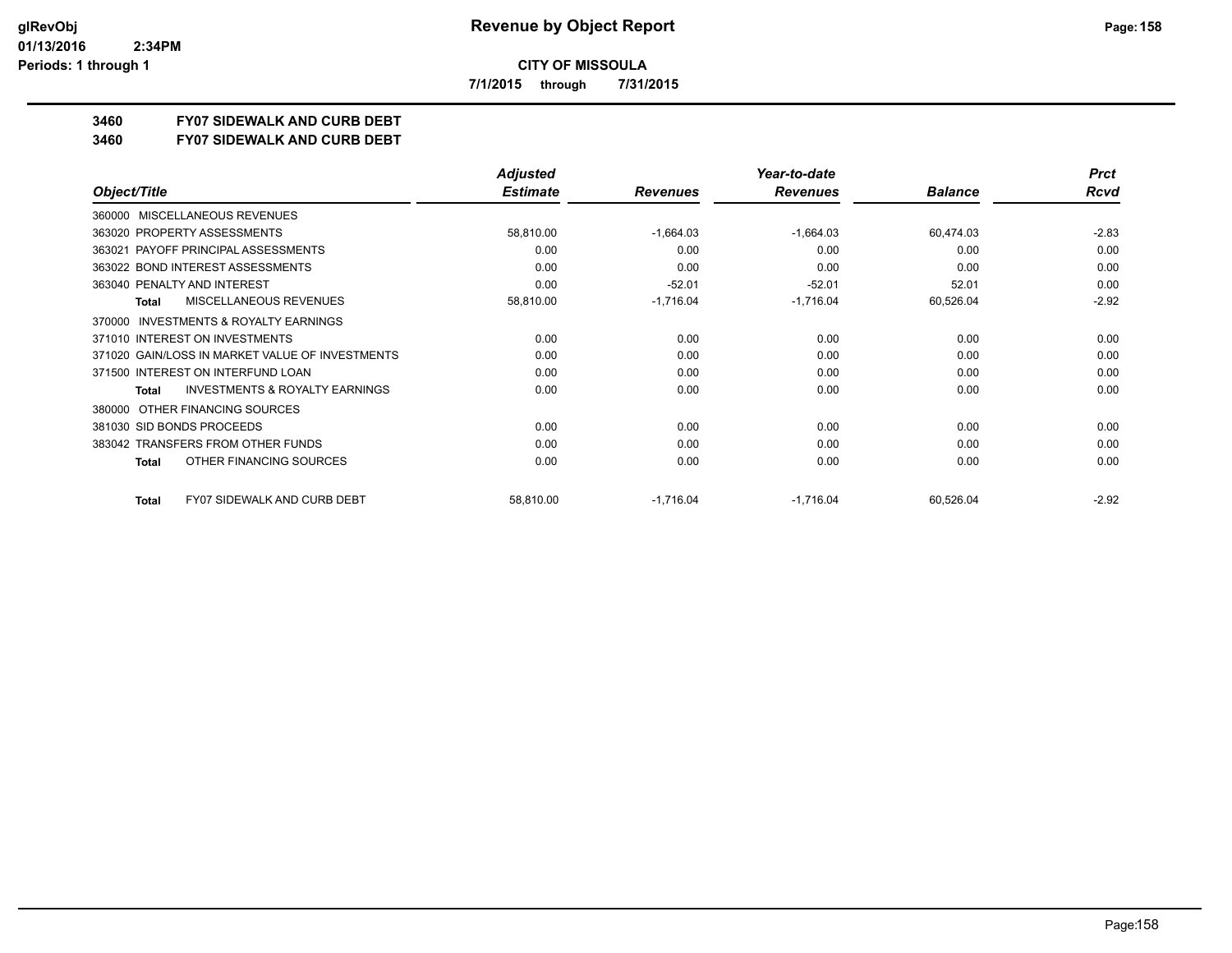**7/1/2015 through 7/31/2015**

## **3460 FY07 SIDEWALK AND CURB DEBT**

|                                                    | <b>Adjusted</b> |                 | Year-to-date    |                | <b>Prct</b> |
|----------------------------------------------------|-----------------|-----------------|-----------------|----------------|-------------|
| Object/Title                                       | <b>Estimate</b> | <b>Revenues</b> | <b>Revenues</b> | <b>Balance</b> | <b>Rcvd</b> |
| 360000 MISCELLANEOUS REVENUES                      |                 |                 |                 |                |             |
| 363020 PROPERTY ASSESSMENTS                        | 58,810.00       | $-1,664.03$     | $-1,664.03$     | 60,474.03      | $-2.83$     |
| PAYOFF PRINCIPAL ASSESSMENTS<br>363021             | 0.00            | 0.00            | 0.00            | 0.00           | 0.00        |
| 363022 BOND INTEREST ASSESSMENTS                   | 0.00            | 0.00            | 0.00            | 0.00           | 0.00        |
| 363040 PENALTY AND INTEREST                        | 0.00            | $-52.01$        | $-52.01$        | 52.01          | 0.00        |
| MISCELLANEOUS REVENUES<br>Total                    | 58,810.00       | $-1,716.04$     | $-1,716.04$     | 60,526.04      | $-2.92$     |
| INVESTMENTS & ROYALTY EARNINGS<br>370000           |                 |                 |                 |                |             |
| 371010 INTEREST ON INVESTMENTS                     | 0.00            | 0.00            | 0.00            | 0.00           | 0.00        |
| 371020 GAIN/LOSS IN MARKET VALUE OF INVESTMENT     | 0.00            | 0.00            | 0.00            | 0.00           | 0.00        |
| 371500 INTEREST ON INTERFUND LOAN                  | 0.00            | 0.00            | 0.00            | 0.00           | 0.00        |
| <b>INVESTMENTS &amp; ROYALTY EARNINGS</b><br>Total | 0.00            | 0.00            | 0.00            | 0.00           | 0.00        |
| OTHER FINANCING SOURCES<br>380000                  |                 |                 |                 |                |             |
| 381030 SID BONDS PROCEEDS                          | 0.00            | 0.00            | 0.00            | 0.00           | 0.00        |
| 383042 TRANSFERS FROM OTHER FUNDS                  | 0.00            | 0.00            | 0.00            | 0.00           | 0.00        |
| OTHER FINANCING SOURCES<br><b>Total</b>            | 0.00            | 0.00            | 0.00            | 0.00           | 0.00        |
| <b>FY07 SIDEWALK AND CURB DEBT</b><br><b>Total</b> | 58,810.00       | $-1,716.04$     | $-1,716.04$     | 60,526.04      | $-2.92$     |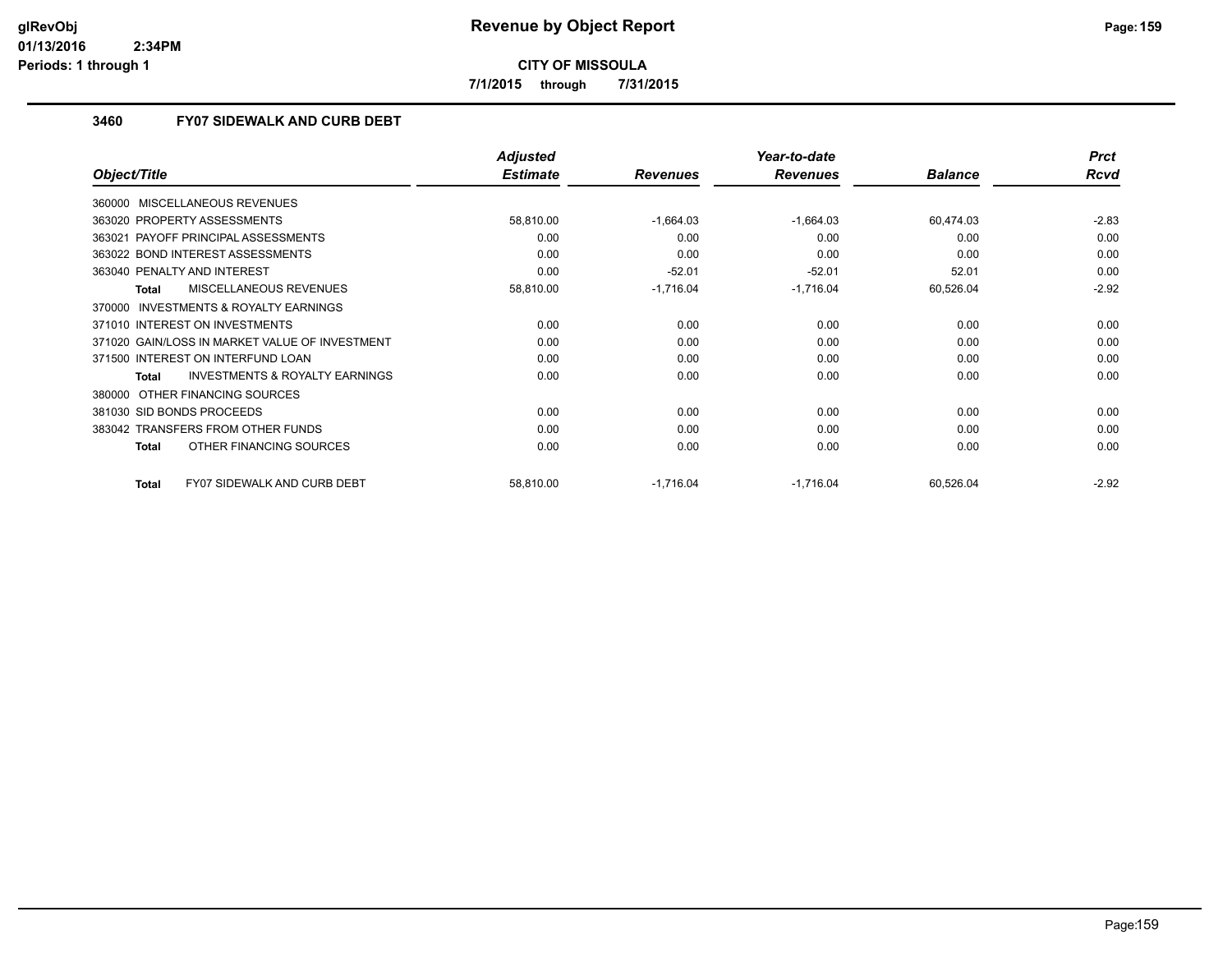**7/1/2015 through 7/31/2015**

## **3461 SERIES 2008A SIDEWALK AND CURB**

#### **3461 SERIES 2008A SIDEWALK AND CURB**

|                                                    | <b>Adjusted</b> |                 | Year-to-date    |                | <b>Prct</b> |
|----------------------------------------------------|-----------------|-----------------|-----------------|----------------|-------------|
| Object/Title                                       | <b>Estimate</b> | <b>Revenues</b> | <b>Revenues</b> | <b>Balance</b> | Rcvd        |
| 360000 MISCELLANEOUS REVENUES                      |                 |                 |                 |                |             |
| 363020 PROPERTY ASSESSMENTS                        | 60,213.00       | $-576.83$       | $-576.83$       | 60,789.83      | $-0.96$     |
| 363021 PAYOFF PRINCIPAL ASSESSMENTS                | 0.00            | 595.68          | 595.68          | $-595.68$      | 0.00        |
| 363022 BOND INTEREST ASSESSMENTS                   | 0.00            | 0.00            | 0.00            | 0.00           | 0.00        |
| 363040 PENALTY AND INTEREST                        | 0.00            | $-23.10$        | $-23.10$        | 23.10          | 0.00        |
| MISCELLANEOUS REVENUES<br>Total                    | 60,213.00       | $-4.25$         | $-4.25$         | 60,217.25      | $-0.01$     |
| INVESTMENTS & ROYALTY EARNINGS<br>370000           |                 |                 |                 |                |             |
| 371010 INTEREST ON INVESTMENTS                     | 0.00            | 0.00            | 0.00            | 0.00           | 0.00        |
| 371020 GAIN/LOSS IN MARKET VALUE OF INVESTMENTS    | 0.00            | 0.00            | 0.00            | 0.00           | 0.00        |
| <b>INVESTMENTS &amp; ROYALTY EARNINGS</b><br>Total | 0.00            | 0.00            | 0.00            | 0.00           | 0.00        |
| OTHER FINANCING SOURCES<br>380000                  |                 |                 |                 |                |             |
| 381030 SID BONDS PROCEEDS                          | 0.00            | 0.00            | 0.00            | 0.00           | 0.00        |
| OTHER FINANCING SOURCES<br>Total                   | 0.00            | 0.00            | 0.00            | 0.00           | 0.00        |
| SERIES 2008A SIDEWALK AND CURB<br>Total            | 60,213.00       | $-4.25$         | $-4.25$         | 60,217.25      | $-0.01$     |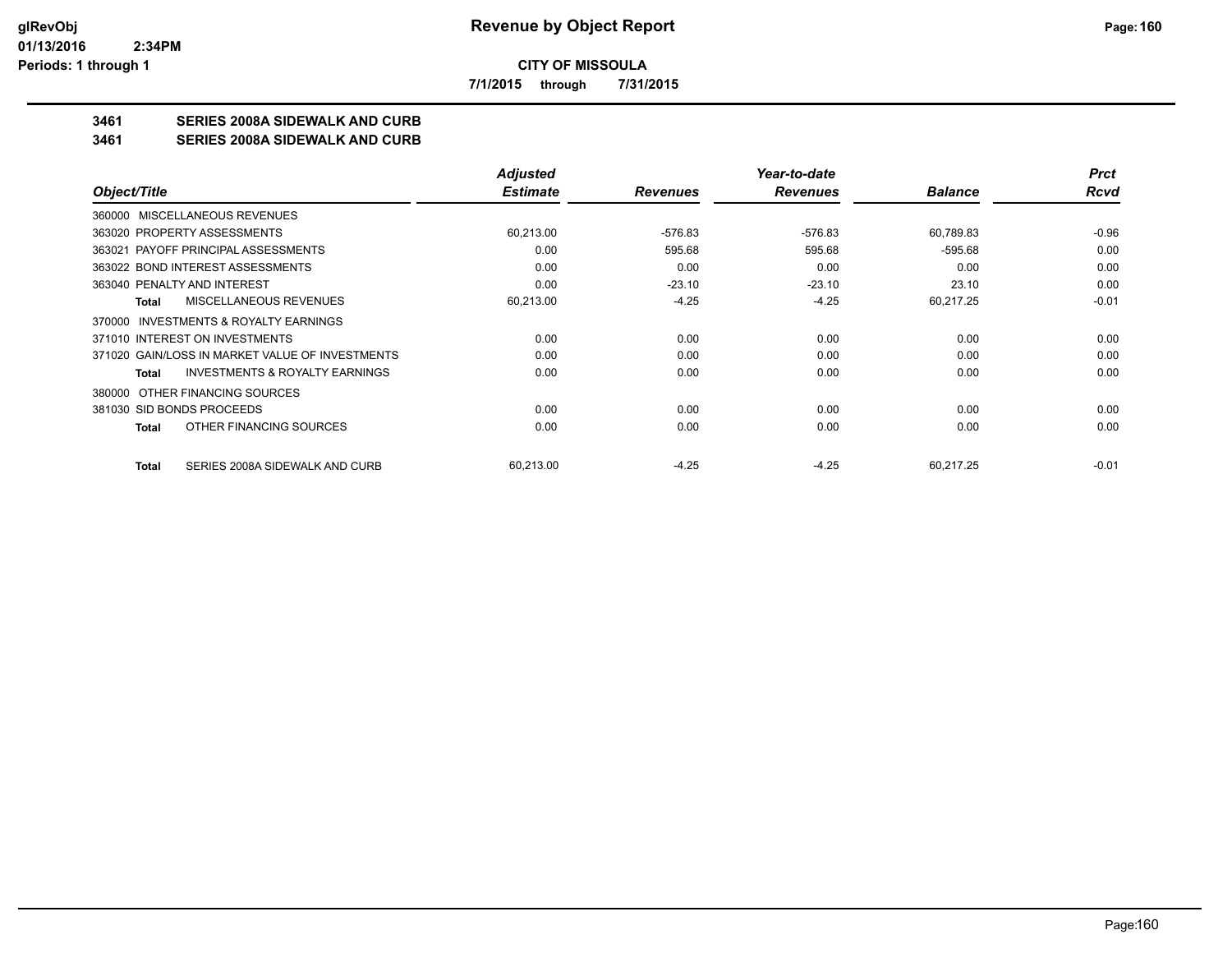**7/1/2015 through 7/31/2015**

## **3461 SERIES 2008A SIDEWALK AND CURB**

|                             |                                                | <b>Adjusted</b> |                 | Year-to-date    |                | <b>Prct</b> |
|-----------------------------|------------------------------------------------|-----------------|-----------------|-----------------|----------------|-------------|
| Object/Title                |                                                | <b>Estimate</b> | <b>Revenues</b> | <b>Revenues</b> | <b>Balance</b> | <b>Rcvd</b> |
|                             | 360000 MISCELLANEOUS REVENUES                  |                 |                 |                 |                |             |
|                             | 363020 PROPERTY ASSESSMENTS                    | 60,213.00       | $-576.83$       | $-576.83$       | 60,789.83      | $-0.96$     |
|                             | 363021 PAYOFF PRINCIPAL ASSESSMENTS            | 0.00            | 595.68          | 595.68          | $-595.68$      | 0.00        |
|                             | 363022 BOND INTEREST ASSESSMENTS               | 0.00            | 0.00            | 0.00            | 0.00           | 0.00        |
| 363040 PENALTY AND INTEREST |                                                | 0.00            | $-23.10$        | $-23.10$        | 23.10          | 0.00        |
| Total                       | <b>MISCELLANEOUS REVENUES</b>                  | 60,213.00       | $-4.25$         | $-4.25$         | 60,217.25      | $-0.01$     |
| 370000                      | <b>INVESTMENTS &amp; ROYALTY EARNINGS</b>      |                 |                 |                 |                |             |
|                             | 371010 INTEREST ON INVESTMENTS                 | 0.00            | 0.00            | 0.00            | 0.00           | 0.00        |
|                             | 371020 GAIN/LOSS IN MARKET VALUE OF INVESTMENT | 0.00            | 0.00            | 0.00            | 0.00           | 0.00        |
| Total                       | <b>INVESTMENTS &amp; ROYALTY EARNINGS</b>      | 0.00            | 0.00            | 0.00            | 0.00           | 0.00        |
|                             | 380000 OTHER FINANCING SOURCES                 |                 |                 |                 |                |             |
| 381030 SID BONDS PROCEEDS   |                                                | 0.00            | 0.00            | 0.00            | 0.00           | 0.00        |
| Total                       | OTHER FINANCING SOURCES                        | 0.00            | 0.00            | 0.00            | 0.00           | 0.00        |
| <b>Total</b>                | SERIES 2008A SIDEWALK AND CURB                 | 60,213.00       | $-4.25$         | $-4.25$         | 60,217.25      | $-0.01$     |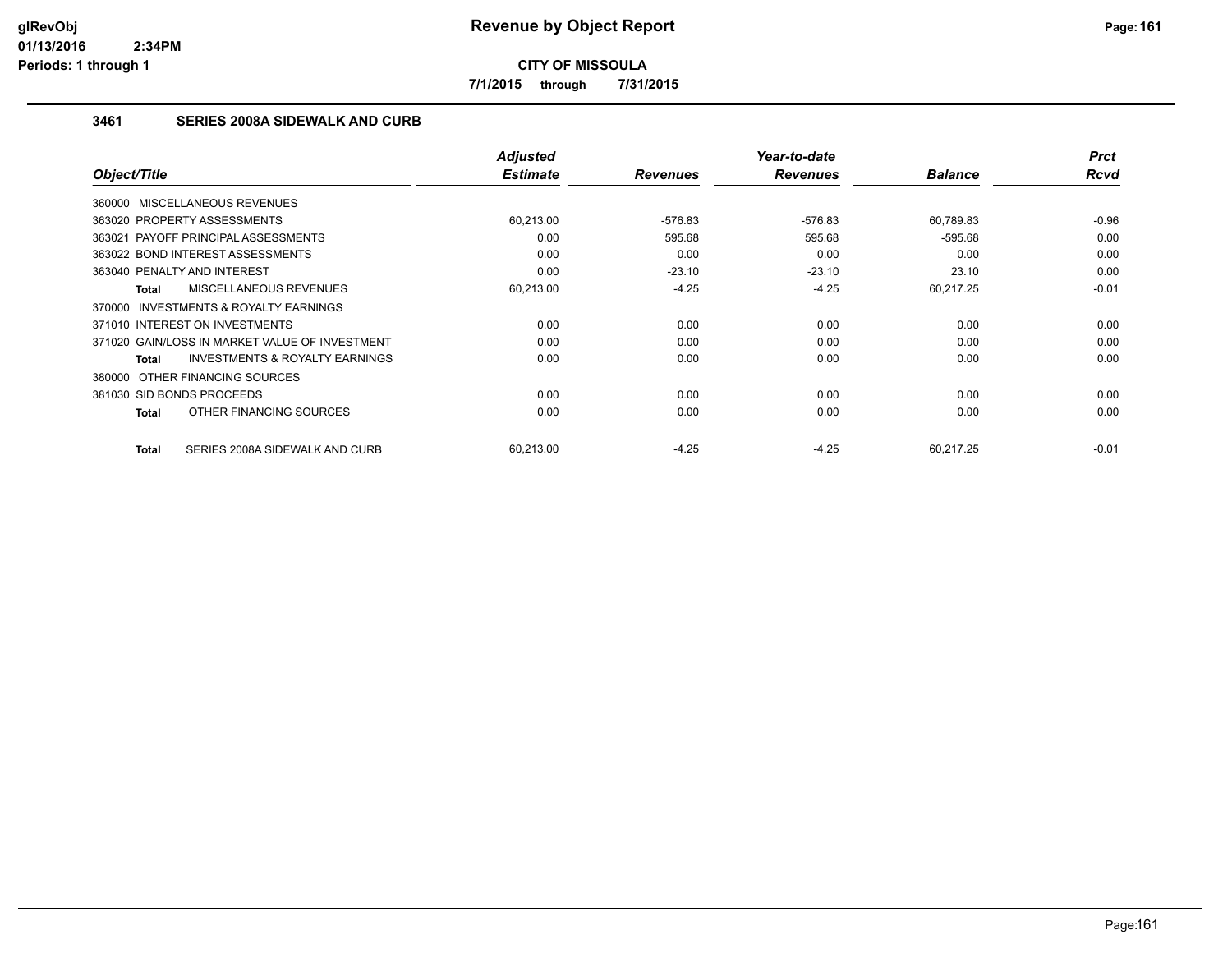**7/1/2015 through 7/31/2015**

## **3462 SERIES 2009 SIDEWALK AND CURB**

#### **3462 SERIES 2009 SIDEWALK AND CURB**

|                                                    | <b>Adjusted</b> |                 | Year-to-date    |                | <b>Prct</b> |
|----------------------------------------------------|-----------------|-----------------|-----------------|----------------|-------------|
| Object/Title                                       | <b>Estimate</b> | <b>Revenues</b> | <b>Revenues</b> | <b>Balance</b> | Rcvd        |
| MISCELLANEOUS REVENUES<br>360000                   |                 |                 |                 |                |             |
| 363020 PROPERTY ASSESSMENTS                        | 65,342.00       | $-884.96$       | $-884.96$       | 66,226.96      | $-1.35$     |
| 363021 PAYOFF PRINCIPAL ASSESSMENTS                | 0.00            | 0.00            | 0.00            | 0.00           | 0.00        |
| 363022 BOND INTEREST ASSESSMENTS                   | 0.00            | 0.00            | 0.00            | 0.00           | 0.00        |
| 363040 PENALTY AND INTEREST                        | 0.00            | $-45.82$        | $-45.82$        | 45.82          | 0.00        |
| MISCELLANEOUS REVENUES<br><b>Total</b>             | 65,342.00       | $-930.78$       | $-930.78$       | 66,272.78      | $-1.42$     |
| INVESTMENTS & ROYALTY EARNINGS<br>370000           |                 |                 |                 |                |             |
| 371010 INTEREST ON INVESTMENTS                     | 0.00            | 0.00            | 0.00            | 0.00           | 0.00        |
| 371020 GAIN/LOSS IN MARKET VALUE OF INVESTMENTS    | 0.00            | 0.00            | 0.00            | 0.00           | 0.00        |
| <b>INVESTMENTS &amp; ROYALTY EARNINGS</b><br>Total | 0.00            | 0.00            | 0.00            | 0.00           | 0.00        |
| OTHER FINANCING SOURCES<br>380000                  |                 |                 |                 |                |             |
| 381030 SID BONDS PROCEEDS                          | 0.00            | 0.00            | 0.00            | 0.00           | 0.00        |
| 383042 TRANSFERS FROM OTHER FUNDS                  | 0.00            | 0.00            | 0.00            | 0.00           | 0.00        |
| OTHER FINANCING SOURCES<br><b>Total</b>            | 0.00            | 0.00            | 0.00            | 0.00           | 0.00        |
| SERIES 2009 SIDEWALK AND CURB<br>Total             | 65,342.00       | $-930.78$       | $-930.78$       | 66,272.78      | $-1.42$     |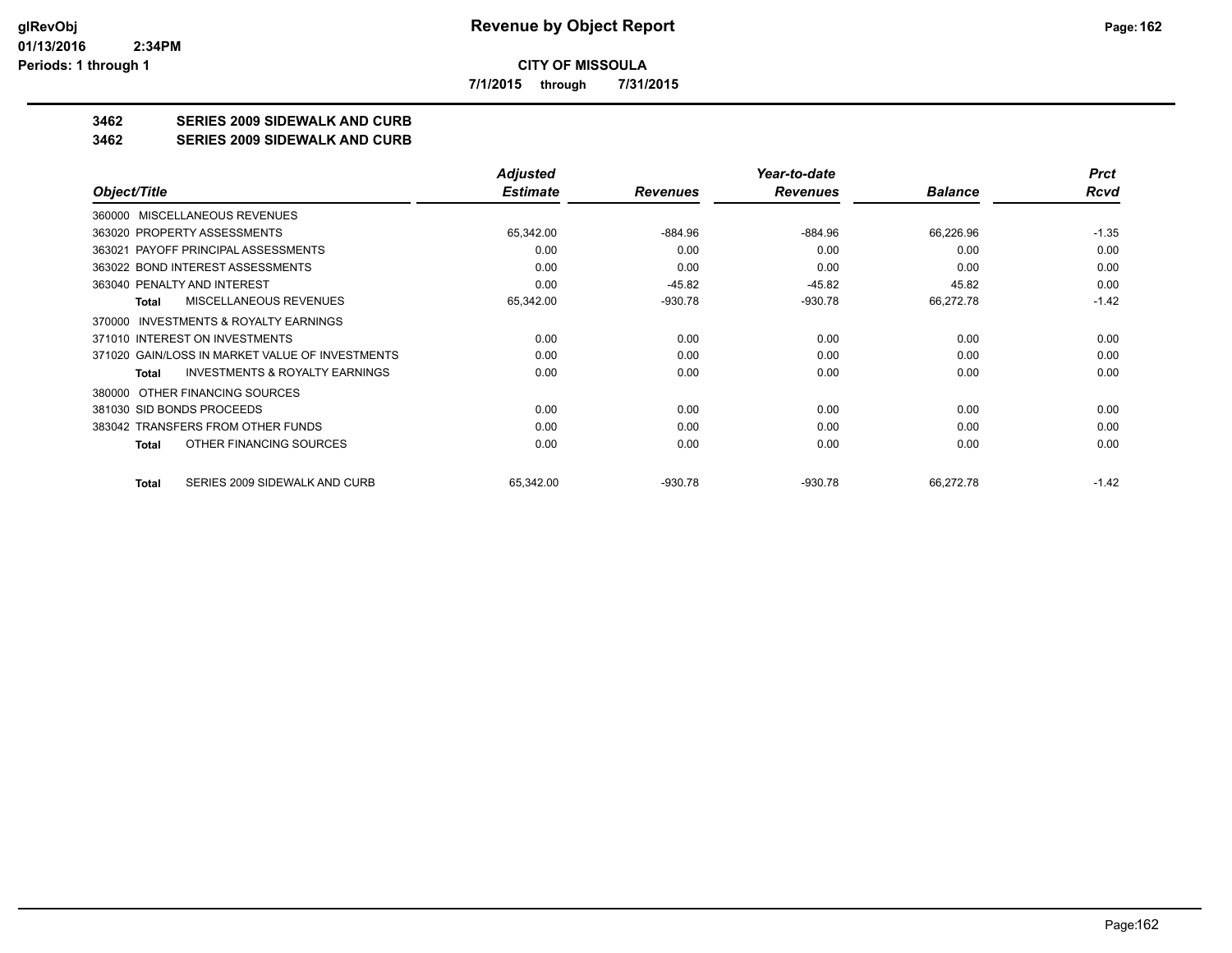**7/1/2015 through 7/31/2015**

## **3462 SERIES 2009 SIDEWALK AND CURB**

|                                                     | <b>Adjusted</b> |                 | Year-to-date    |                | <b>Prct</b> |
|-----------------------------------------------------|-----------------|-----------------|-----------------|----------------|-------------|
| Object/Title                                        | <b>Estimate</b> | <b>Revenues</b> | <b>Revenues</b> | <b>Balance</b> | Rcvd        |
| 360000 MISCELLANEOUS REVENUES                       |                 |                 |                 |                |             |
| 363020 PROPERTY ASSESSMENTS                         | 65,342.00       | $-884.96$       | $-884.96$       | 66,226.96      | $-1.35$     |
| 363021 PAYOFF PRINCIPAL ASSESSMENTS                 | 0.00            | 0.00            | 0.00            | 0.00           | 0.00        |
| 363022 BOND INTEREST ASSESSMENTS                    | 0.00            | 0.00            | 0.00            | 0.00           | 0.00        |
| 363040 PENALTY AND INTEREST                         | 0.00            | $-45.82$        | $-45.82$        | 45.82          | 0.00        |
| MISCELLANEOUS REVENUES<br>Total                     | 65,342.00       | $-930.78$       | $-930.78$       | 66,272.78      | $-1.42$     |
| <b>INVESTMENTS &amp; ROYALTY EARNINGS</b><br>370000 |                 |                 |                 |                |             |
| 371010 INTEREST ON INVESTMENTS                      | 0.00            | 0.00            | 0.00            | 0.00           | 0.00        |
| 371020 GAIN/LOSS IN MARKET VALUE OF INVESTMENT      | 0.00            | 0.00            | 0.00            | 0.00           | 0.00        |
| <b>INVESTMENTS &amp; ROYALTY EARNINGS</b><br>Total  | 0.00            | 0.00            | 0.00            | 0.00           | 0.00        |
| 380000 OTHER FINANCING SOURCES                      |                 |                 |                 |                |             |
| 381030 SID BONDS PROCEEDS                           | 0.00            | 0.00            | 0.00            | 0.00           | 0.00        |
| 383042 TRANSFERS FROM OTHER FUNDS                   | 0.00            | 0.00            | 0.00            | 0.00           | 0.00        |
| OTHER FINANCING SOURCES<br>Total                    | 0.00            | 0.00            | 0.00            | 0.00           | 0.00        |
|                                                     |                 |                 |                 |                |             |
| SERIES 2009 SIDEWALK AND CURB<br>Total              | 65,342.00       | $-930.78$       | $-930.78$       | 66,272.78      | $-1.42$     |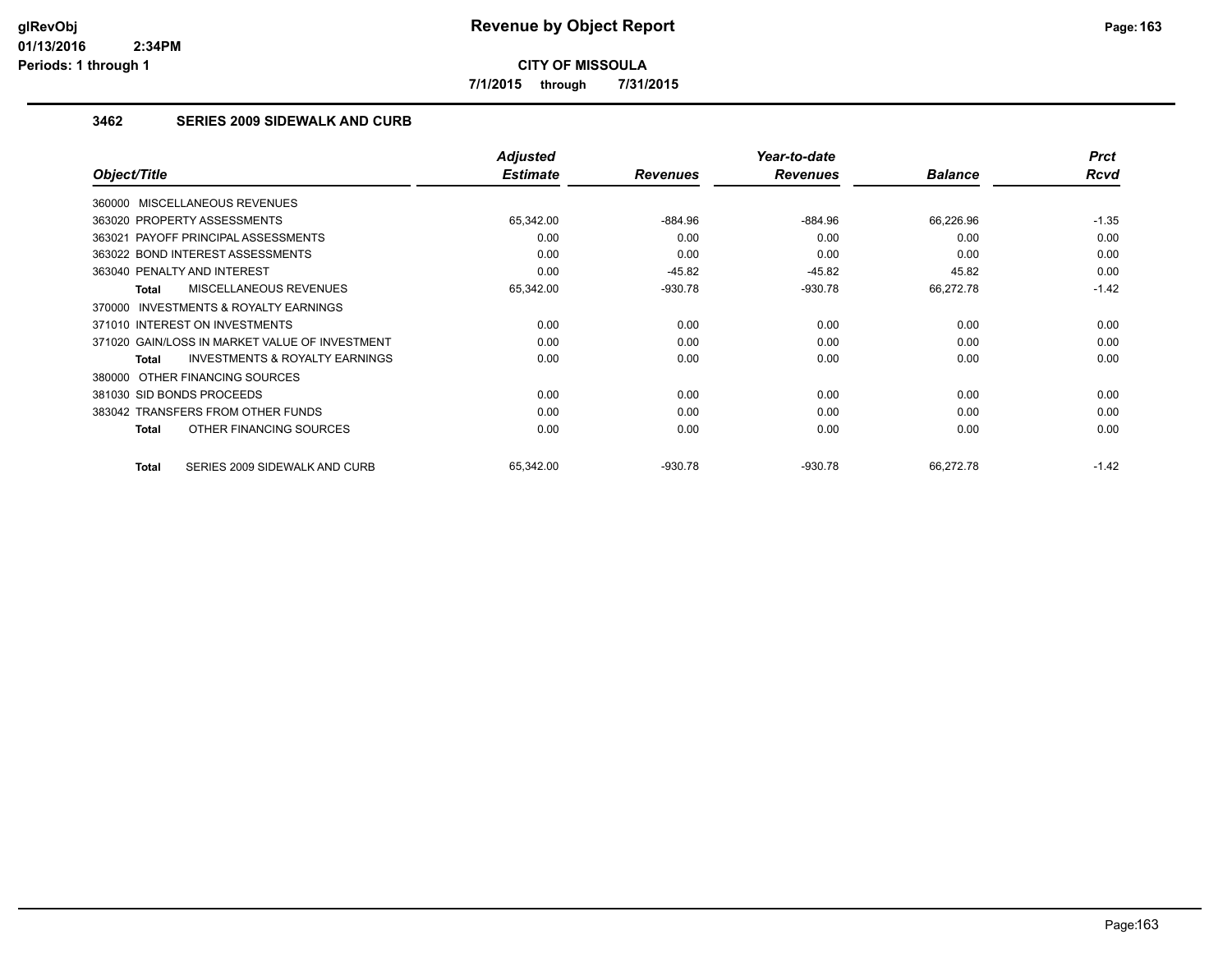**7/1/2015 through 7/31/2015**

# **3463 SERIES 2010 SIDEWALK AND CURB**

#### **3463 SERIES 2010 SIDEWALK AND CURB**

|                                                     | Adjusted        |                 | Year-to-date    |                | <b>Prct</b> |
|-----------------------------------------------------|-----------------|-----------------|-----------------|----------------|-------------|
| Object/Title                                        | <b>Estimate</b> | <b>Revenues</b> | <b>Revenues</b> | <b>Balance</b> | Rcvd        |
| 360000 MISCELLANEOUS REVENUES                       |                 |                 |                 |                |             |
| 363020 PROPERTY ASSESSMENTS                         | 100,413.00      | $-6,159.44$     | $-6,159.44$     | 106,572.44     | $-6.13$     |
| PAYOFF PRINCIPAL ASSESSMENTS<br>363021              | 0.00            | 0.00            | 0.00            | 0.00           | 0.00        |
| 363022 BOND INTEREST ASSESSMENTS                    | 0.00            | 0.00            | 0.00            | 0.00           | 0.00        |
| 363040 PENALTY AND INTEREST                         | 0.00            | $-1,177.23$     | $-1,177.23$     | 1,177.23       | 0.00        |
| MISCELLANEOUS REVENUES<br><b>Total</b>              | 100,413.00      | $-7,336.67$     | $-7,336.67$     | 107,749.67     | $-7.31$     |
| <b>INVESTMENTS &amp; ROYALTY EARNINGS</b><br>370000 |                 |                 |                 |                |             |
| 371010 INTEREST ON INVESTMENTS                      | 0.00            | 0.00            | 0.00            | 0.00           | 0.00        |
| 371020 GAIN/LOSS IN MARKET VALUE OF INVESTMENTS     | 0.00            | 0.00            | 0.00            | 0.00           | 0.00        |
| <b>INVESTMENTS &amp; ROYALTY EARNINGS</b><br>Total  | 0.00            | 0.00            | 0.00            | 0.00           | 0.00        |
| 380000 OTHER FINANCING SOURCES                      |                 |                 |                 |                |             |
| 381030 SID BONDS PROCEEDS                           | 0.00            | 0.00            | 0.00            | 0.00           | 0.00        |
| 383042 TRANSFERS FROM OTHER FUNDS                   | 0.00            | 0.00            | 0.00            | 0.00           | 0.00        |
| OTHER FINANCING SOURCES<br>Total                    | 0.00            | 0.00            | 0.00            | 0.00           | 0.00        |
| SERIES 2010 SIDEWALK AND CURB<br><b>Total</b>       | 100,413.00      | $-7,336.67$     | $-7,336.67$     | 107,749.67     | $-7.31$     |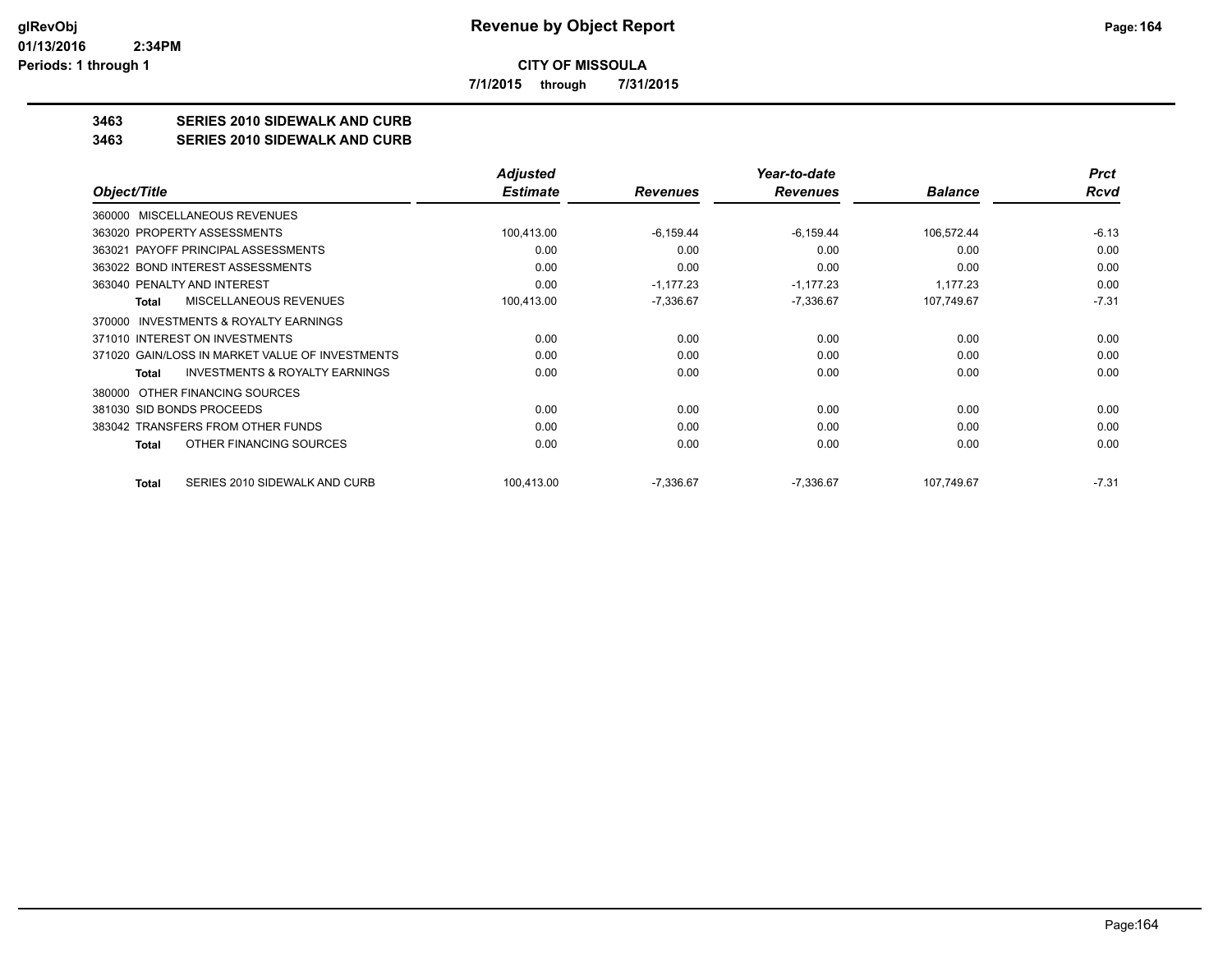**7/1/2015 through 7/31/2015**

## **3463 SERIES 2010 SIDEWALK AND CURB**

|                                                    | <b>Adjusted</b> |                 | Year-to-date    |                | <b>Prct</b> |
|----------------------------------------------------|-----------------|-----------------|-----------------|----------------|-------------|
| Object/Title                                       | <b>Estimate</b> | <b>Revenues</b> | <b>Revenues</b> | <b>Balance</b> | Rcvd        |
| 360000 MISCELLANEOUS REVENUES                      |                 |                 |                 |                |             |
| 363020 PROPERTY ASSESSMENTS                        | 100,413.00      | $-6,159.44$     | $-6,159.44$     | 106,572.44     | $-6.13$     |
| 363021 PAYOFF PRINCIPAL ASSESSMENTS                | 0.00            | 0.00            | 0.00            | 0.00           | 0.00        |
| 363022 BOND INTEREST ASSESSMENTS                   | 0.00            | 0.00            | 0.00            | 0.00           | 0.00        |
| 363040 PENALTY AND INTEREST                        | 0.00            | $-1,177.23$     | $-1,177.23$     | 1.177.23       | 0.00        |
| MISCELLANEOUS REVENUES<br><b>Total</b>             | 100,413.00      | $-7,336.67$     | $-7,336.67$     | 107,749.67     | $-7.31$     |
| INVESTMENTS & ROYALTY EARNINGS<br>370000           |                 |                 |                 |                |             |
| 371010 INTEREST ON INVESTMENTS                     | 0.00            | 0.00            | 0.00            | 0.00           | 0.00        |
| 371020 GAIN/LOSS IN MARKET VALUE OF INVESTMENT     | 0.00            | 0.00            | 0.00            | 0.00           | 0.00        |
| <b>INVESTMENTS &amp; ROYALTY EARNINGS</b><br>Total | 0.00            | 0.00            | 0.00            | 0.00           | 0.00        |
| 380000 OTHER FINANCING SOURCES                     |                 |                 |                 |                |             |
| 381030 SID BONDS PROCEEDS                          | 0.00            | 0.00            | 0.00            | 0.00           | 0.00        |
| 383042 TRANSFERS FROM OTHER FUNDS                  | 0.00            | 0.00            | 0.00            | 0.00           | 0.00        |
| OTHER FINANCING SOURCES<br><b>Total</b>            | 0.00            | 0.00            | 0.00            | 0.00           | 0.00        |
| SERIES 2010 SIDEWALK AND CURB<br><b>Total</b>      | 100,413.00      | $-7,336.67$     | $-7,336.67$     | 107,749.67     | $-7.31$     |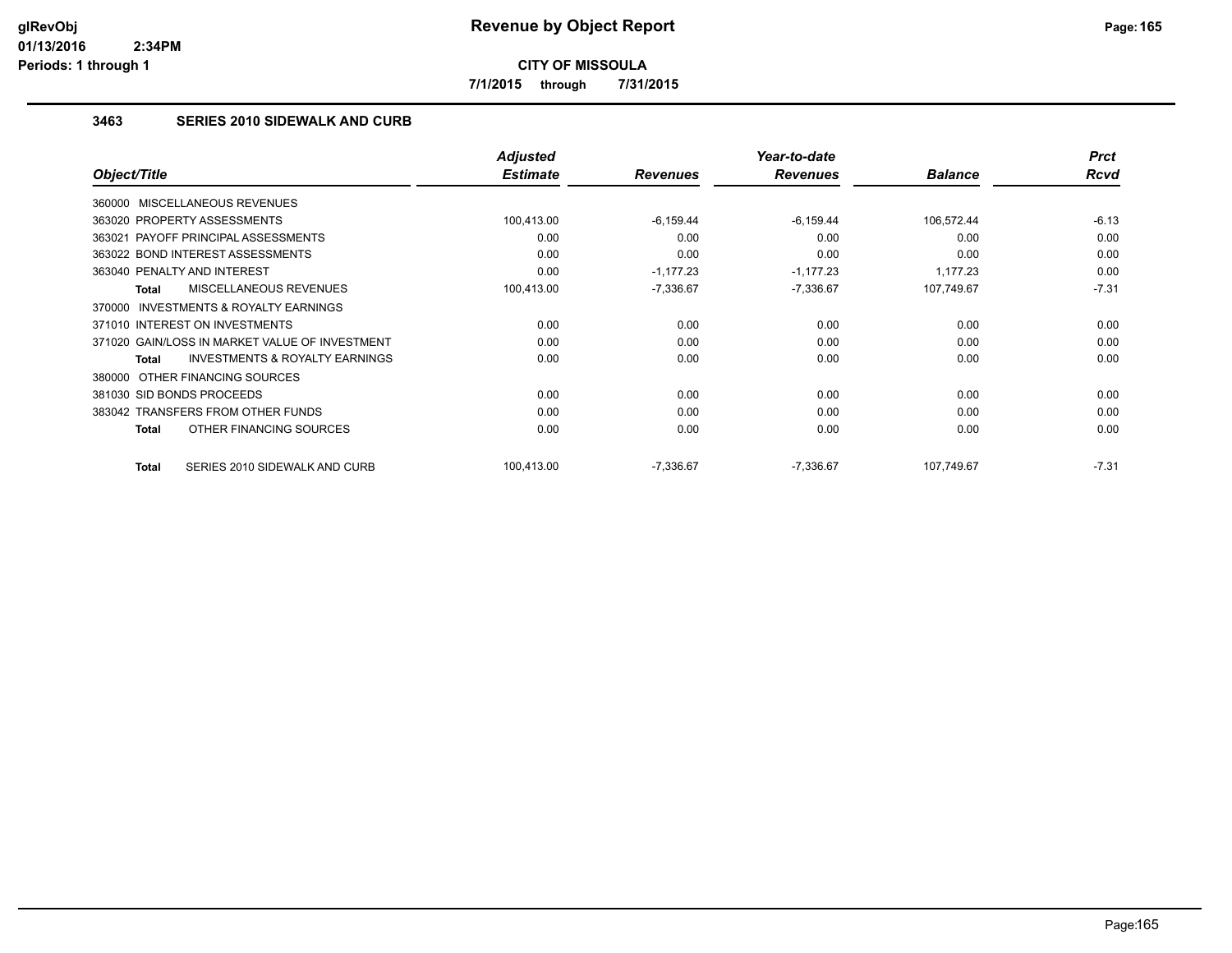**7/1/2015 through 7/31/2015**

**3464 FY12 S/C DEBT SERVICE**

**3464 FY12 S/C DEBT SERVICE**

|                                                     | <b>Adjusted</b> |                 | Year-to-date    |                | <b>Prct</b> |
|-----------------------------------------------------|-----------------|-----------------|-----------------|----------------|-------------|
| Object/Title                                        | <b>Estimate</b> | <b>Revenues</b> | <b>Revenues</b> | <b>Balance</b> | Rcvd        |
| MISCELLANEOUS REVENUES<br>360000                    |                 |                 |                 |                |             |
| 363020 PROPERTY ASSESSMENTS                         | 71,785.00       | $-1,248.60$     | $-1,248.60$     | 73,033.60      | $-1.74$     |
| 363021 PAYOFF PRINCIPAL ASSESSMENTS                 | 0.00            | 0.00            | 0.00            | 0.00           | 0.00        |
| 363022 BOND INTEREST ASSESSMENTS                    | 0.00            | 0.00            | 0.00            | 0.00           | 0.00        |
| 363040 PENALTY AND INTEREST                         | 0.00            | $-64.94$        | $-64.94$        | 64.94          | 0.00        |
| MISCELLANEOUS REVENUES<br>Total                     | 71,785.00       | $-1,313.54$     | $-1,313.54$     | 73,098.54      | $-1.83$     |
| <b>INVESTMENTS &amp; ROYALTY EARNINGS</b><br>370000 |                 |                 |                 |                |             |
| 371010 INTEREST ON INVESTMENTS                      | 0.00            | 0.00            | 0.00            | 0.00           | 0.00        |
| 371020 GAIN/LOSS IN MARKET VALUE OF INVESTMENTS     | 0.00            | 0.00            | 0.00            | 0.00           | 0.00        |
| <b>INVESTMENTS &amp; ROYALTY EARNINGS</b><br>Total  | 0.00            | 0.00            | 0.00            | 0.00           | 0.00        |
| OTHER FINANCING SOURCES<br>380000                   |                 |                 |                 |                |             |
| 381030 SID BONDS PROCEEDS                           | 0.00            | 0.00            | 0.00            | 0.00           | 0.00        |
| 383042 TRANSFERS FROM OTHER FUNDS                   | 0.00            | 0.00            | 0.00            | 0.00           | 0.00        |
| OTHER FINANCING SOURCES<br>Total                    | 0.00            | 0.00            | 0.00            | 0.00           | 0.00        |
| FY12 S/C DEBT SERVICE<br><b>Total</b>               | 71,785.00       | $-1,313.54$     | $-1,313.54$     | 73,098.54      | $-1.83$     |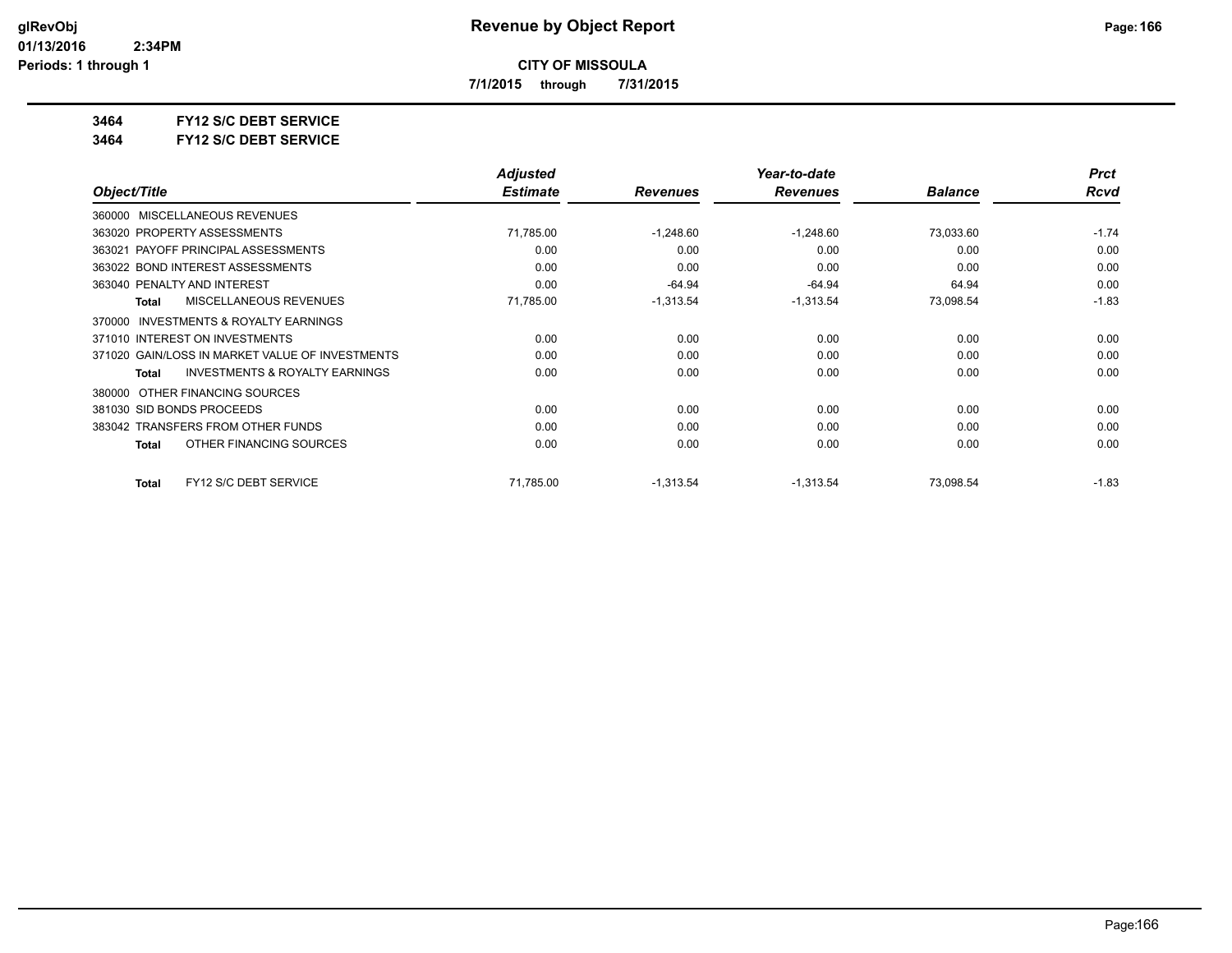**7/1/2015 through 7/31/2015**

### **3464 FY12 S/C DEBT SERVICE**

|                                                           | <b>Adjusted</b> |                 | Year-to-date    |                | <b>Prct</b> |
|-----------------------------------------------------------|-----------------|-----------------|-----------------|----------------|-------------|
| Object/Title                                              | <b>Estimate</b> | <b>Revenues</b> | <b>Revenues</b> | <b>Balance</b> | Rcvd        |
| 360000 MISCELLANEOUS REVENUES                             |                 |                 |                 |                |             |
| 363020 PROPERTY ASSESSMENTS                               | 71,785.00       | $-1,248.60$     | $-1,248.60$     | 73,033.60      | $-1.74$     |
| 363021 PAYOFF PRINCIPAL ASSESSMENTS                       | 0.00            | 0.00            | 0.00            | 0.00           | 0.00        |
| 363022 BOND INTEREST ASSESSMENTS                          | 0.00            | 0.00            | 0.00            | 0.00           | 0.00        |
| 363040 PENALTY AND INTEREST                               | 0.00            | $-64.94$        | $-64.94$        | 64.94          | 0.00        |
| <b>MISCELLANEOUS REVENUES</b><br><b>Total</b>             | 71,785.00       | $-1,313.54$     | $-1,313.54$     | 73,098.54      | $-1.83$     |
| INVESTMENTS & ROYALTY EARNINGS<br>370000                  |                 |                 |                 |                |             |
| 371010 INTEREST ON INVESTMENTS                            | 0.00            | 0.00            | 0.00            | 0.00           | 0.00        |
| 371020 GAIN/LOSS IN MARKET VALUE OF INVESTMENT            | 0.00            | 0.00            | 0.00            | 0.00           | 0.00        |
| <b>INVESTMENTS &amp; ROYALTY EARNINGS</b><br><b>Total</b> | 0.00            | 0.00            | 0.00            | 0.00           | 0.00        |
| OTHER FINANCING SOURCES<br>380000                         |                 |                 |                 |                |             |
| 381030 SID BONDS PROCEEDS                                 | 0.00            | 0.00            | 0.00            | 0.00           | 0.00        |
| 383042 TRANSFERS FROM OTHER FUNDS                         | 0.00            | 0.00            | 0.00            | 0.00           | 0.00        |
| OTHER FINANCING SOURCES<br><b>Total</b>                   | 0.00            | 0.00            | 0.00            | 0.00           | 0.00        |
| FY12 S/C DEBT SERVICE<br><b>Total</b>                     | 71.785.00       | $-1,313.54$     | $-1,313.54$     | 73.098.54      | $-1.83$     |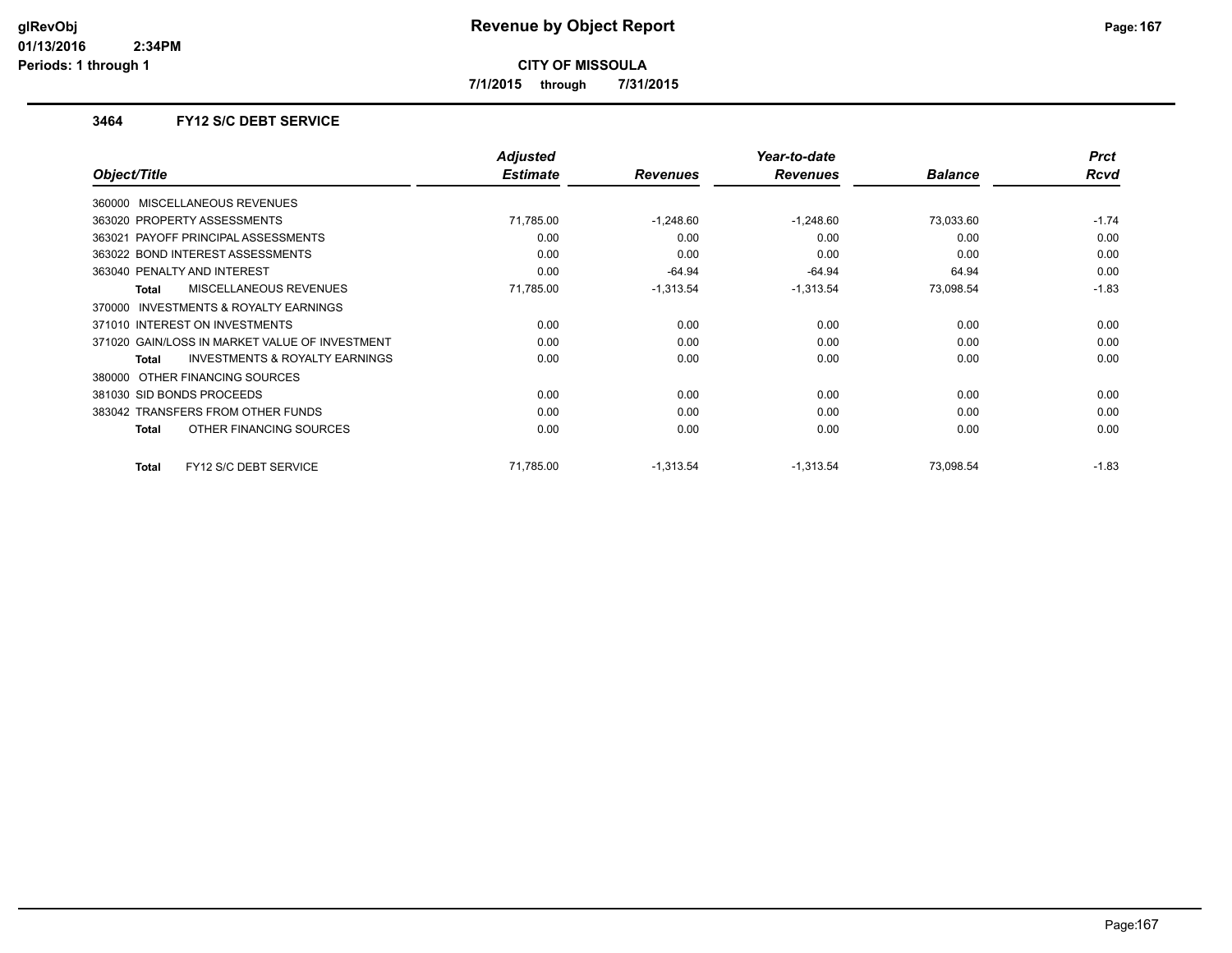**7/1/2015 through 7/31/2015**

## **3465 FY13 SIDEWALK/CURB DEBT SERVICE**

#### **3465 FY13 SIDEWALK/CURB DEBT SERVICE**

|                                                     | <b>Adjusted</b> |                 | Year-to-date    |                | <b>Prct</b> |
|-----------------------------------------------------|-----------------|-----------------|-----------------|----------------|-------------|
| Object/Title                                        | <b>Estimate</b> | <b>Revenues</b> | <b>Revenues</b> | <b>Balance</b> | Rcvd        |
| MISCELLANEOUS REVENUES<br>360000                    |                 |                 |                 |                |             |
| 363020 PROPERTY ASSESSMENTS                         | 40,021.00       | $-251.60$       | $-251.60$       | 40,272.60      | $-0.63$     |
| 363021 PAYOFF PRINCIPAL ASSESSMENTS                 | 0.00            | 0.00            | 0.00            | 0.00           | 0.00        |
| 363022 BOND INTEREST ASSESSMENTS                    | 0.00            | 0.00            | 0.00            | 0.00           | 0.00        |
| 363040 PENALTY AND INTEREST                         | 0.00            | $-9.61$         | $-9.61$         | 9.61           | 0.00        |
| <b>MISCELLANEOUS REVENUES</b><br>Total              | 40,021.00       | $-261.21$       | $-261.21$       | 40,282.21      | $-0.65$     |
| <b>INVESTMENTS &amp; ROYALTY EARNINGS</b><br>370000 |                 |                 |                 |                |             |
| 371010 INTEREST ON INVESTMENTS                      | 0.00            | 0.00            | 0.00            | 0.00           | 0.00        |
| 371020 GAIN/LOSS IN MARKET VALUE OF INVESTMENTS     | 0.00            | 0.00            | 0.00            | 0.00           | 0.00        |
| <b>INVESTMENTS &amp; ROYALTY EARNINGS</b><br>Total  | 0.00            | 0.00            | 0.00            | 0.00           | 0.00        |
| 380000 OTHER FINANCING SOURCES                      |                 |                 |                 |                |             |
| 381030 SID BONDS PROCEEDS                           | 0.00            | 0.00            | 0.00            | 0.00           | 0.00        |
| 383042 TRANSFERS FROM OTHER FUNDS                   | 0.00            | 0.00            | 0.00            | 0.00           | 0.00        |
| OTHER FINANCING SOURCES<br>Total                    | 0.00            | 0.00            | 0.00            | 0.00           | 0.00        |
| FY13 SIDEWALK/CURB DEBT SERVICE<br><b>Total</b>     | 40,021.00       | $-261.21$       | $-261.21$       | 40,282.21      | $-0.65$     |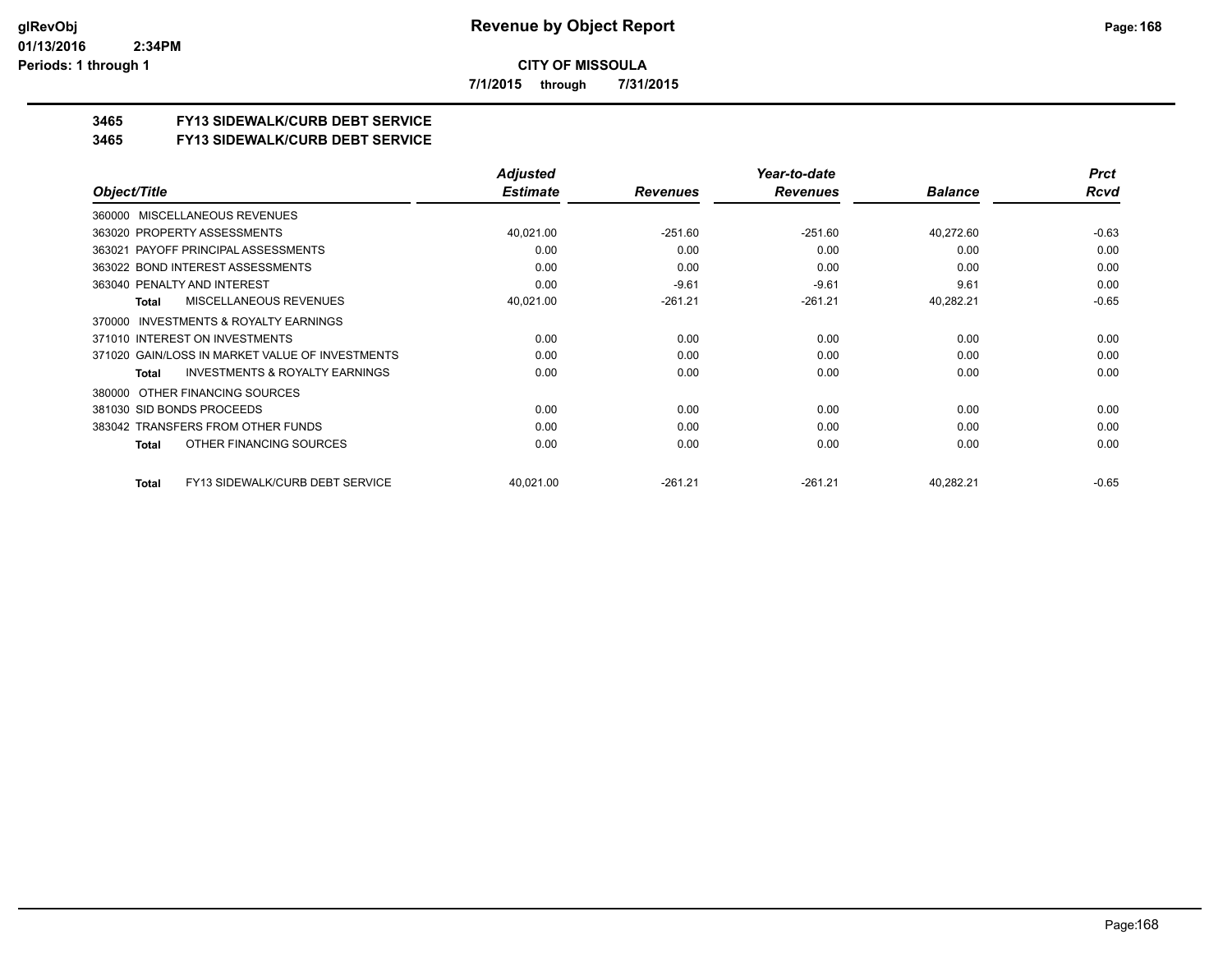**7/1/2015 through 7/31/2015**

## **3465 FY13 SIDEWALK/CURB DEBT SERVICE**

|                                                           | <b>Adjusted</b> |                 | Year-to-date    |                | <b>Prct</b> |
|-----------------------------------------------------------|-----------------|-----------------|-----------------|----------------|-------------|
| Object/Title                                              | <b>Estimate</b> | <b>Revenues</b> | <b>Revenues</b> | <b>Balance</b> | <b>Rcvd</b> |
| 360000 MISCELLANEOUS REVENUES                             |                 |                 |                 |                |             |
| 363020 PROPERTY ASSESSMENTS                               | 40,021.00       | $-251.60$       | $-251.60$       | 40,272.60      | $-0.63$     |
| 363021 PAYOFF PRINCIPAL ASSESSMENTS                       | 0.00            | 0.00            | 0.00            | 0.00           | 0.00        |
| 363022 BOND INTEREST ASSESSMENTS                          | 0.00            | 0.00            | 0.00            | 0.00           | 0.00        |
| 363040 PENALTY AND INTEREST                               | 0.00            | $-9.61$         | $-9.61$         | 9.61           | 0.00        |
| MISCELLANEOUS REVENUES<br><b>Total</b>                    | 40,021.00       | $-261.21$       | $-261.21$       | 40,282.21      | $-0.65$     |
| 370000 INVESTMENTS & ROYALTY EARNINGS                     |                 |                 |                 |                |             |
| 371010 INTEREST ON INVESTMENTS                            | 0.00            | 0.00            | 0.00            | 0.00           | 0.00        |
| 371020 GAIN/LOSS IN MARKET VALUE OF INVESTMENT            | 0.00            | 0.00            | 0.00            | 0.00           | 0.00        |
| <b>INVESTMENTS &amp; ROYALTY EARNINGS</b><br><b>Total</b> | 0.00            | 0.00            | 0.00            | 0.00           | 0.00        |
| OTHER FINANCING SOURCES<br>380000                         |                 |                 |                 |                |             |
| 381030 SID BONDS PROCEEDS                                 | 0.00            | 0.00            | 0.00            | 0.00           | 0.00        |
| 383042 TRANSFERS FROM OTHER FUNDS                         | 0.00            | 0.00            | 0.00            | 0.00           | 0.00        |
| OTHER FINANCING SOURCES<br><b>Total</b>                   | 0.00            | 0.00            | 0.00            | 0.00           | 0.00        |
| FY13 SIDEWALK/CURB DEBT SERVICE<br><b>Total</b>           | 40,021.00       | $-261.21$       | $-261.21$       | 40,282.21      | $-0.65$     |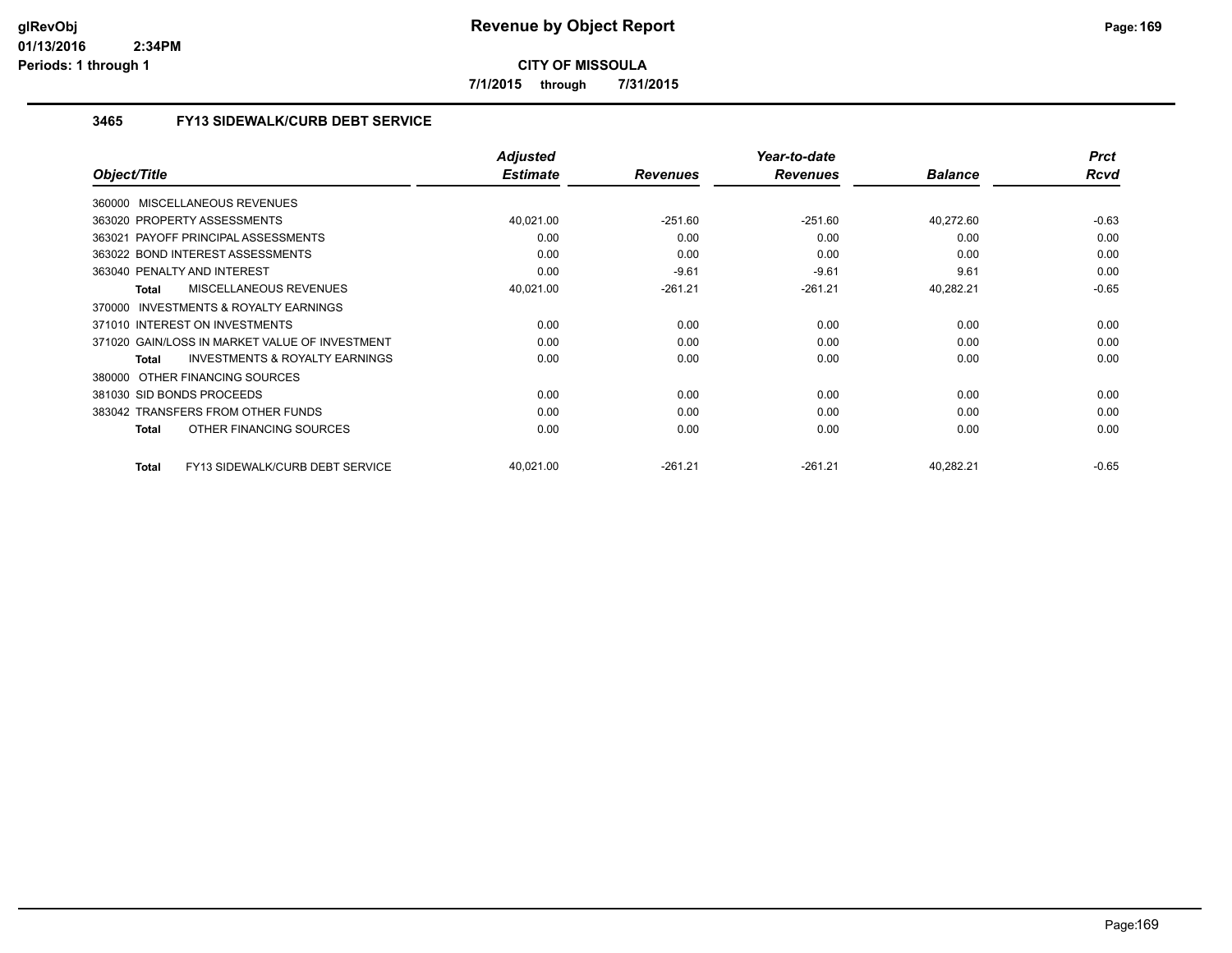**7/1/2015 through 7/31/2015**

## **3466 FY15 SIDEWALK/CURB DEBT SERVICE**

#### **3466 FY15 SIDEWALK/CURB DEBT SERVICE**

|                                                           | <b>Adjusted</b> |                 | Year-to-date    |                | <b>Prct</b> |
|-----------------------------------------------------------|-----------------|-----------------|-----------------|----------------|-------------|
| Object/Title                                              | <b>Estimate</b> | <b>Revenues</b> | <b>Revenues</b> | <b>Balance</b> | Rcvd        |
| MISCELLANEOUS REVENUES<br>360000                          |                 |                 |                 |                |             |
| 363020 PROPERTY ASSESSMENTS                               | 0.00            | 0.00            | 0.00            | 0.00           | 0.00        |
| 363021 PAYOFF PRINCIPAL ASSESSMENTS                       | 0.00            | 0.00            | 0.00            | 0.00           | 0.00        |
| 363022 BOND INTEREST ASSESSMENTS                          | 0.00            | 0.00            | 0.00            | 0.00           | 0.00        |
| 363040 PENALTY AND INTEREST                               | 0.00            | 0.00            | 0.00            | 0.00           | 0.00        |
| MISCELLANEOUS REVENUES<br><b>Total</b>                    | 0.00            | 0.00            | 0.00            | 0.00           | 0.00        |
| <b>INVESTMENTS &amp; ROYALTY EARNINGS</b><br>370000       |                 |                 |                 |                |             |
| 371010 INTEREST ON INVESTMENTS                            | 0.00            | 0.00            | 0.00            | 0.00           | 0.00        |
| 371020 GAIN/LOSS IN MARKET VALUE OF INVESTMENTS           | 0.00            | 0.00            | 0.00            | 0.00           | 0.00        |
| <b>INVESTMENTS &amp; ROYALTY EARNINGS</b><br><b>Total</b> | 0.00            | 0.00            | 0.00            | 0.00           | 0.00        |
| OTHER FINANCING SOURCES<br>380000                         |                 |                 |                 |                |             |
| 381030 SID BONDS PROCEEDS                                 | 0.00            | 0.00            | 0.00            | 0.00           | 0.00        |
| 383042 TRANSFERS FROM OTHER FUNDS                         | 0.00            | 0.00            | 0.00            | 0.00           | 0.00        |
| OTHER FINANCING SOURCES<br><b>Total</b>                   | 0.00            | 0.00            | 0.00            | 0.00           | 0.00        |
| FY15 SIDEWALK/CURB DEBT SERVICE<br><b>Total</b>           | 0.00            | 0.00            | 0.00            | 0.00           | 0.00        |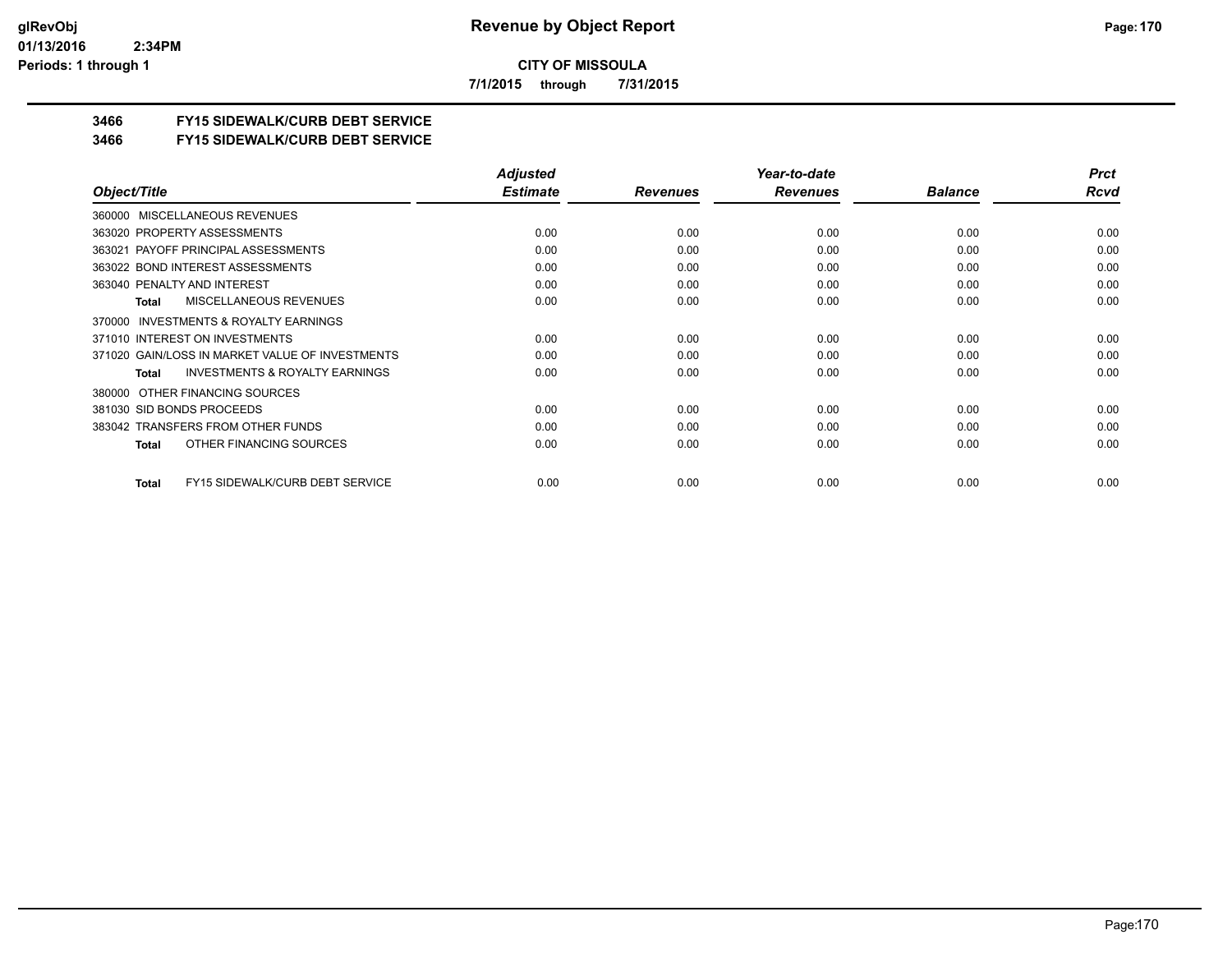**7/1/2015 through 7/31/2015**

## **3466 FY15 SIDEWALK/CURB DEBT SERVICE**

|                                                           | Adjusted<br><b>Estimate</b> | <b>Revenues</b> | Year-to-date<br><b>Revenues</b> | <b>Balance</b> | <b>Prct</b><br>Rcvd |
|-----------------------------------------------------------|-----------------------------|-----------------|---------------------------------|----------------|---------------------|
| Object/Title                                              |                             |                 |                                 |                |                     |
| 360000 MISCELLANEOUS REVENUES                             |                             |                 |                                 |                |                     |
| 363020 PROPERTY ASSESSMENTS                               | 0.00                        | 0.00            | 0.00                            | 0.00           | 0.00                |
| 363021 PAYOFF PRINCIPAL ASSESSMENTS                       | 0.00                        | 0.00            | 0.00                            | 0.00           | 0.00                |
| 363022 BOND INTEREST ASSESSMENTS                          | 0.00                        | 0.00            | 0.00                            | 0.00           | 0.00                |
| 363040 PENALTY AND INTEREST                               | 0.00                        | 0.00            | 0.00                            | 0.00           | 0.00                |
| MISCELLANEOUS REVENUES<br><b>Total</b>                    | 0.00                        | 0.00            | 0.00                            | 0.00           | 0.00                |
| 370000 INVESTMENTS & ROYALTY EARNINGS                     |                             |                 |                                 |                |                     |
| 371010 INTEREST ON INVESTMENTS                            | 0.00                        | 0.00            | 0.00                            | 0.00           | 0.00                |
| 371020 GAIN/LOSS IN MARKET VALUE OF INVESTMENT            | 0.00                        | 0.00            | 0.00                            | 0.00           | 0.00                |
| <b>INVESTMENTS &amp; ROYALTY EARNINGS</b><br><b>Total</b> | 0.00                        | 0.00            | 0.00                            | 0.00           | 0.00                |
| OTHER FINANCING SOURCES<br>380000                         |                             |                 |                                 |                |                     |
| 381030 SID BONDS PROCEEDS                                 | 0.00                        | 0.00            | 0.00                            | 0.00           | 0.00                |
| 383042 TRANSFERS FROM OTHER FUNDS                         | 0.00                        | 0.00            | 0.00                            | 0.00           | 0.00                |
| OTHER FINANCING SOURCES<br><b>Total</b>                   | 0.00                        | 0.00            | 0.00                            | 0.00           | 0.00                |
|                                                           |                             |                 |                                 |                |                     |
| FY15 SIDEWALK/CURB DEBT SERVICE<br><b>Total</b>           | 0.00                        | 0.00            | 0.00                            | 0.00           | 0.00                |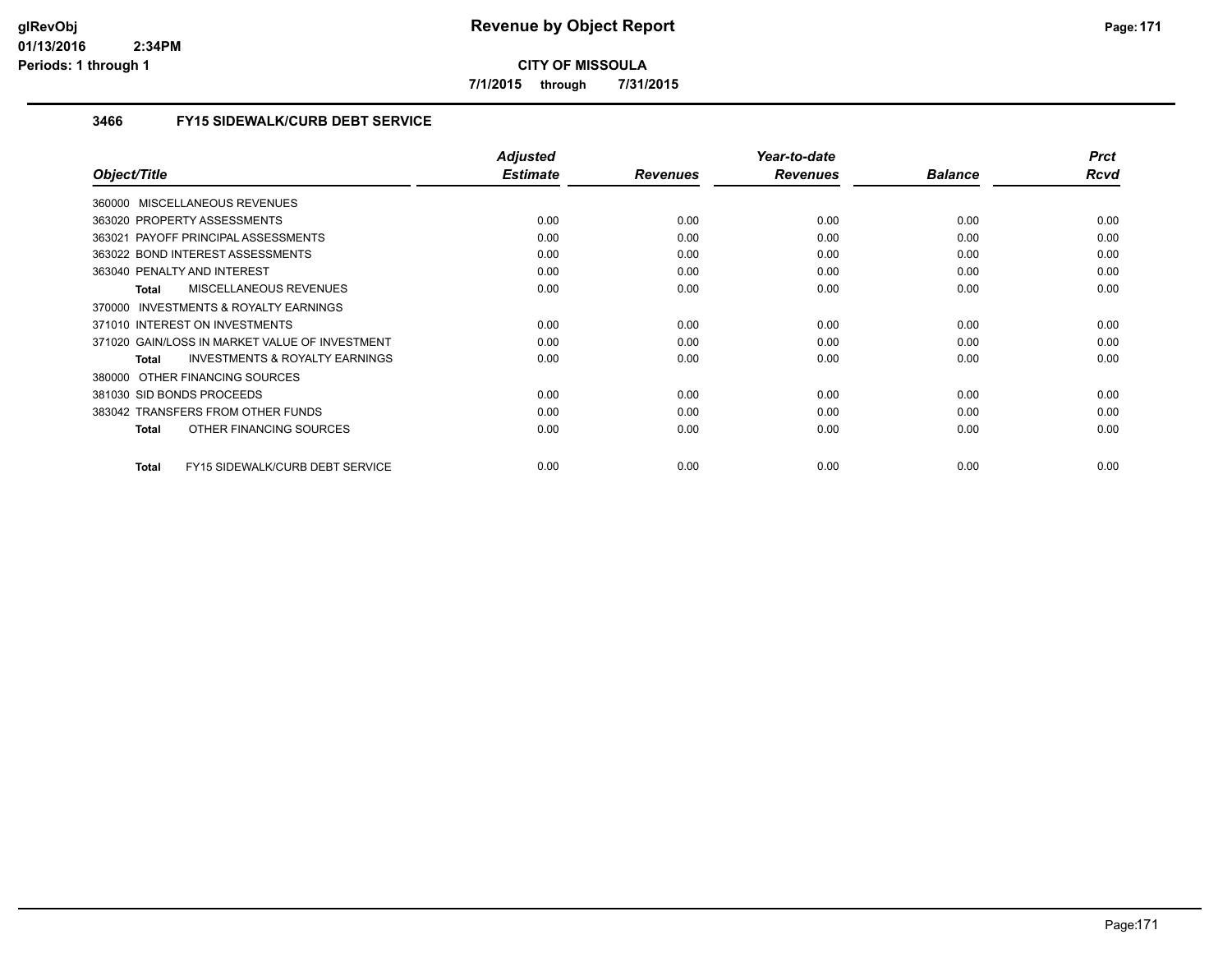**7/1/2015 through 7/31/2015**

**3470 SID 470 DEBT SERVICE FUND**

**3470 SID 470 DEBT SERVICE FUND**

|                                                           | <b>Adjusted</b> |                 | Year-to-date    |                | <b>Prct</b> |
|-----------------------------------------------------------|-----------------|-----------------|-----------------|----------------|-------------|
| Object/Title                                              | <b>Estimate</b> | <b>Revenues</b> | <b>Revenues</b> | <b>Balance</b> | <b>Rcvd</b> |
| TAXES/ASSESSMENTS<br>310000                               |                 |                 |                 |                |             |
| PENALTIES & INTEREST<br>312001                            | 0.00            | 0.00            | 0.00            | 0.00           | 0.00        |
| TAXES/ASSESSMENTS<br><b>Total</b>                         | 0.00            | 0.00            | 0.00            | 0.00           | 0.00        |
| MISCELLANEOUS REVENUES<br>360000                          |                 |                 |                 |                |             |
| 363020 PROPERTY ASSESSMENTS                               | 0.00            | 0.00            | 0.00            | 0.00           | 0.00        |
| 363021 PAYOFF PRINCIPAL ASSESSMENTS                       | 0.00            | 0.00            | 0.00            | 0.00           | 0.00        |
| 363022 BOND INTEREST ASSESSMENTS                          | 0.00            | 0.00            | 0.00            | 0.00           | 0.00        |
| 363040 PENALTY AND INTEREST                               | 0.00            | 0.00            | 0.00            | 0.00           | 0.00        |
| MISCELLANEOUS REVENUES<br><b>Total</b>                    | 0.00            | 0.00            | 0.00            | 0.00           | 0.00        |
| <b>INVESTMENTS &amp; ROYALTY EARNINGS</b><br>370000       |                 |                 |                 |                |             |
| 371010 INTEREST ON INVESTMENTS                            | 0.00            | 0.00            | 0.00            | 0.00           | 0.00        |
| 371020 GAIN/LOSS IN MARKET VALUE OF INVESTMENTS           | 0.00            | 0.00            | 0.00            | 0.00           | 0.00        |
| <b>INVESTMENTS &amp; ROYALTY EARNINGS</b><br><b>Total</b> | 0.00            | 0.00            | 0.00            | 0.00           | 0.00        |
| OTHER FINANCING SOURCES<br>380000                         |                 |                 |                 |                |             |
| 381009 TRANSFERS IN                                       | 0.00            | 0.00            | 0.00            | 0.00           | 0.00        |
| OTHER FINANCING SOURCES<br><b>Total</b>                   | 0.00            | 0.00            | 0.00            | 0.00           | 0.00        |
| SID 470 DEBT SERVICE FUND<br><b>Total</b>                 | 0.00            | 0.00            | 0.00            | 0.00           | 0.00        |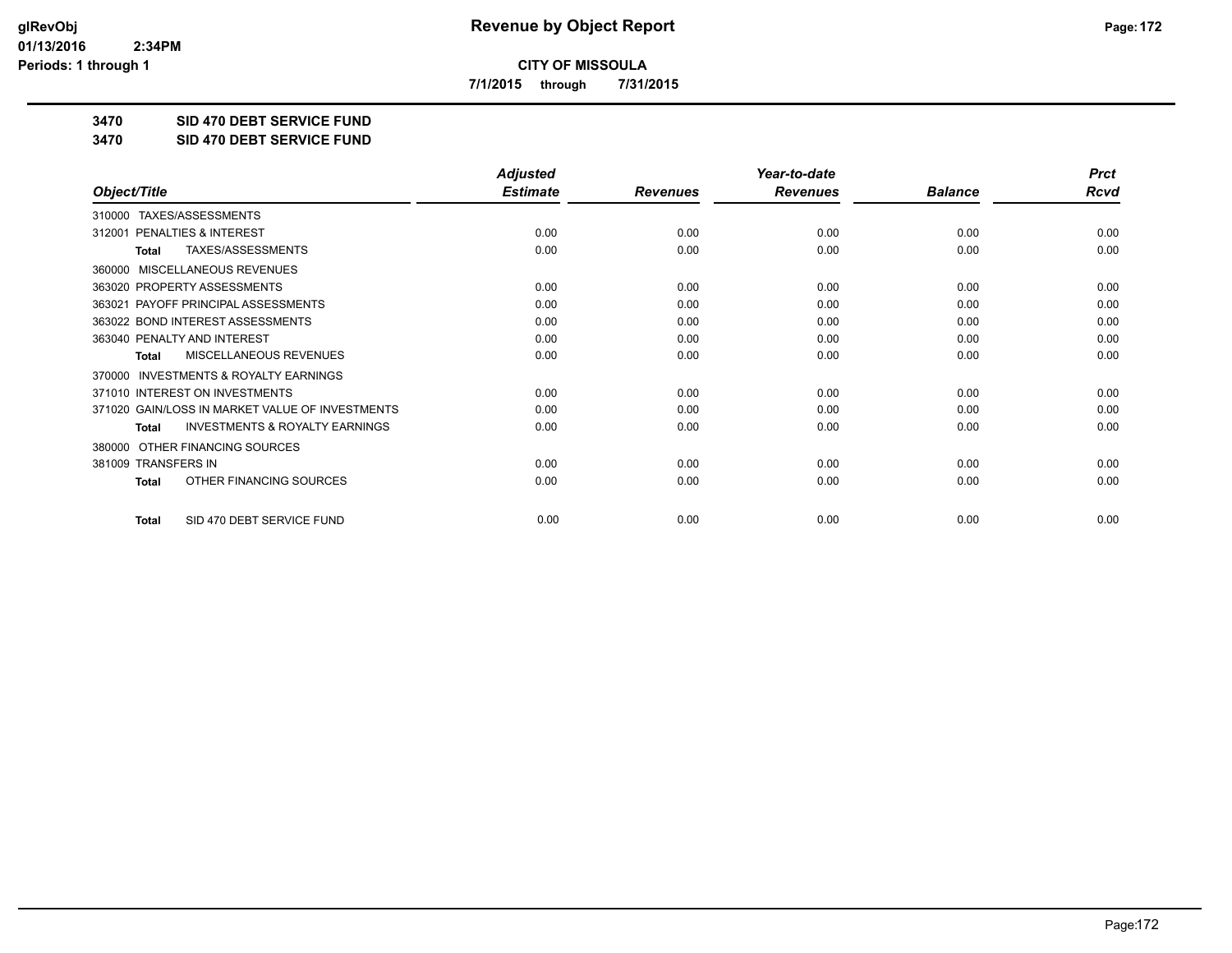**7/1/2015 through 7/31/2015**

## **3470 SID 470 DEBT SERVICE FUND**

|                                                           | <b>Adjusted</b> |                 | Year-to-date    |                | <b>Prct</b> |
|-----------------------------------------------------------|-----------------|-----------------|-----------------|----------------|-------------|
| Object/Title                                              | <b>Estimate</b> | <b>Revenues</b> | <b>Revenues</b> | <b>Balance</b> | <b>Rcvd</b> |
| TAXES/ASSESSMENTS<br>310000                               |                 |                 |                 |                |             |
| PENALTIES & INTEREST<br>312001                            | 0.00            | 0.00            | 0.00            | 0.00           | 0.00        |
| TAXES/ASSESSMENTS<br><b>Total</b>                         | 0.00            | 0.00            | 0.00            | 0.00           | 0.00        |
| MISCELLANEOUS REVENUES<br>360000                          |                 |                 |                 |                |             |
| 363020 PROPERTY ASSESSMENTS                               | 0.00            | 0.00            | 0.00            | 0.00           | 0.00        |
| 363021 PAYOFF PRINCIPAL ASSESSMENTS                       | 0.00            | 0.00            | 0.00            | 0.00           | 0.00        |
| 363022 BOND INTEREST ASSESSMENTS                          | 0.00            | 0.00            | 0.00            | 0.00           | 0.00        |
| 363040 PENALTY AND INTEREST                               | 0.00            | 0.00            | 0.00            | 0.00           | 0.00        |
| <b>MISCELLANEOUS REVENUES</b><br><b>Total</b>             | 0.00            | 0.00            | 0.00            | 0.00           | 0.00        |
| <b>INVESTMENTS &amp; ROYALTY EARNINGS</b><br>370000       |                 |                 |                 |                |             |
| 371010 INTEREST ON INVESTMENTS                            | 0.00            | 0.00            | 0.00            | 0.00           | 0.00        |
| 371020 GAIN/LOSS IN MARKET VALUE OF INVESTMENT            | 0.00            | 0.00            | 0.00            | 0.00           | 0.00        |
| <b>INVESTMENTS &amp; ROYALTY EARNINGS</b><br><b>Total</b> | 0.00            | 0.00            | 0.00            | 0.00           | 0.00        |
| OTHER FINANCING SOURCES<br>380000                         |                 |                 |                 |                |             |
| 381009 TRANSFERS IN                                       | 0.00            | 0.00            | 0.00            | 0.00           | 0.00        |
| OTHER FINANCING SOURCES<br><b>Total</b>                   | 0.00            | 0.00            | 0.00            | 0.00           | 0.00        |
| SID 470 DEBT SERVICE FUND<br><b>Total</b>                 | 0.00            | 0.00            | 0.00            | 0.00           | 0.00        |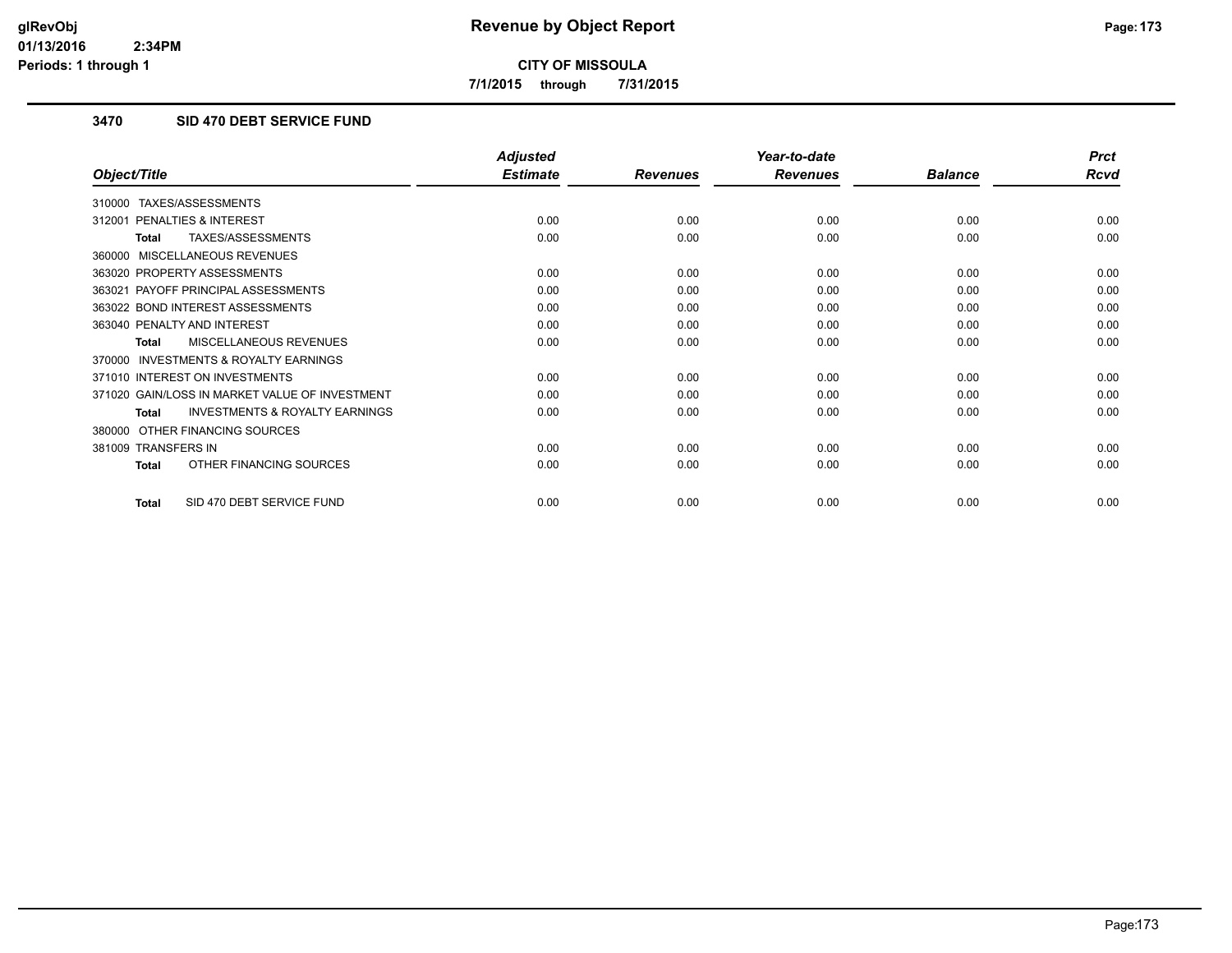**7/1/2015 through 7/31/2015**

**3491 SID 491 DEBT SERVICE FUND**

**3491 SID 491 DEBT SERVICE FUND**

|                                                     | <b>Adjusted</b> |                 | Year-to-date    |                | <b>Prct</b> |
|-----------------------------------------------------|-----------------|-----------------|-----------------|----------------|-------------|
| Object/Title                                        | <b>Estimate</b> | <b>Revenues</b> | <b>Revenues</b> | <b>Balance</b> | <b>Rcvd</b> |
| 310000 TAXES/ASSESSMENTS                            |                 |                 |                 |                |             |
| PENALTIES & INTEREST<br>312001                      | 0.00            | 0.00            | 0.00            | 0.00           | 0.00        |
| TAXES/ASSESSMENTS<br><b>Total</b>                   | 0.00            | 0.00            | 0.00            | 0.00           | 0.00        |
| MISCELLANEOUS REVENUES<br>360000                    |                 |                 |                 |                |             |
| 360010 MISCELLANEOUS                                | 0.00            | 0.00            | 0.00            | 0.00           | 0.00        |
| 363020 PROPERTY ASSESSMENTS                         | 0.00            | 0.00            | 0.00            | 0.00           | 0.00        |
| 363021 PAYOFF PRINCIPAL ASSESSMENTS                 | 0.00            | 0.00            | 0.00            | 0.00           | 0.00        |
| 363022 BOND INTEREST ASSESSMENTS                    | 0.00            | 0.00            | 0.00            | 0.00           | 0.00        |
| 363040 PENALTY AND INTEREST                         | 0.00            | 0.00            | 0.00            | 0.00           | 0.00        |
| MISCELLANEOUS REVENUES<br><b>Total</b>              | 0.00            | 0.00            | 0.00            | 0.00           | 0.00        |
| <b>INVESTMENTS &amp; ROYALTY EARNINGS</b><br>370000 |                 |                 |                 |                |             |
| 371010 INTEREST ON INVESTMENTS                      | 0.00            | 0.00            | 0.00            | 0.00           | 0.00        |
| 371020 GAIN/LOSS IN MARKET VALUE OF INVESTMENTS     | 0.00            | 0.00            | 0.00            | 0.00           | 0.00        |
| <b>INVESTMENTS &amp; ROYALTY EARNINGS</b><br>Total  | 0.00            | 0.00            | 0.00            | 0.00           | 0.00        |
| OTHER FINANCING SOURCES<br>380000                   |                 |                 |                 |                |             |
| 381009 TRANSFERS IN                                 | 0.00            | 0.00            | 0.00            | 0.00           | 0.00        |
| OTHER FINANCING SOURCES<br>Total                    | 0.00            | 0.00            | 0.00            | 0.00           | 0.00        |
| SID 491 DEBT SERVICE FUND<br><b>Total</b>           | 0.00            | 0.00            | 0.00            | 0.00           | 0.00        |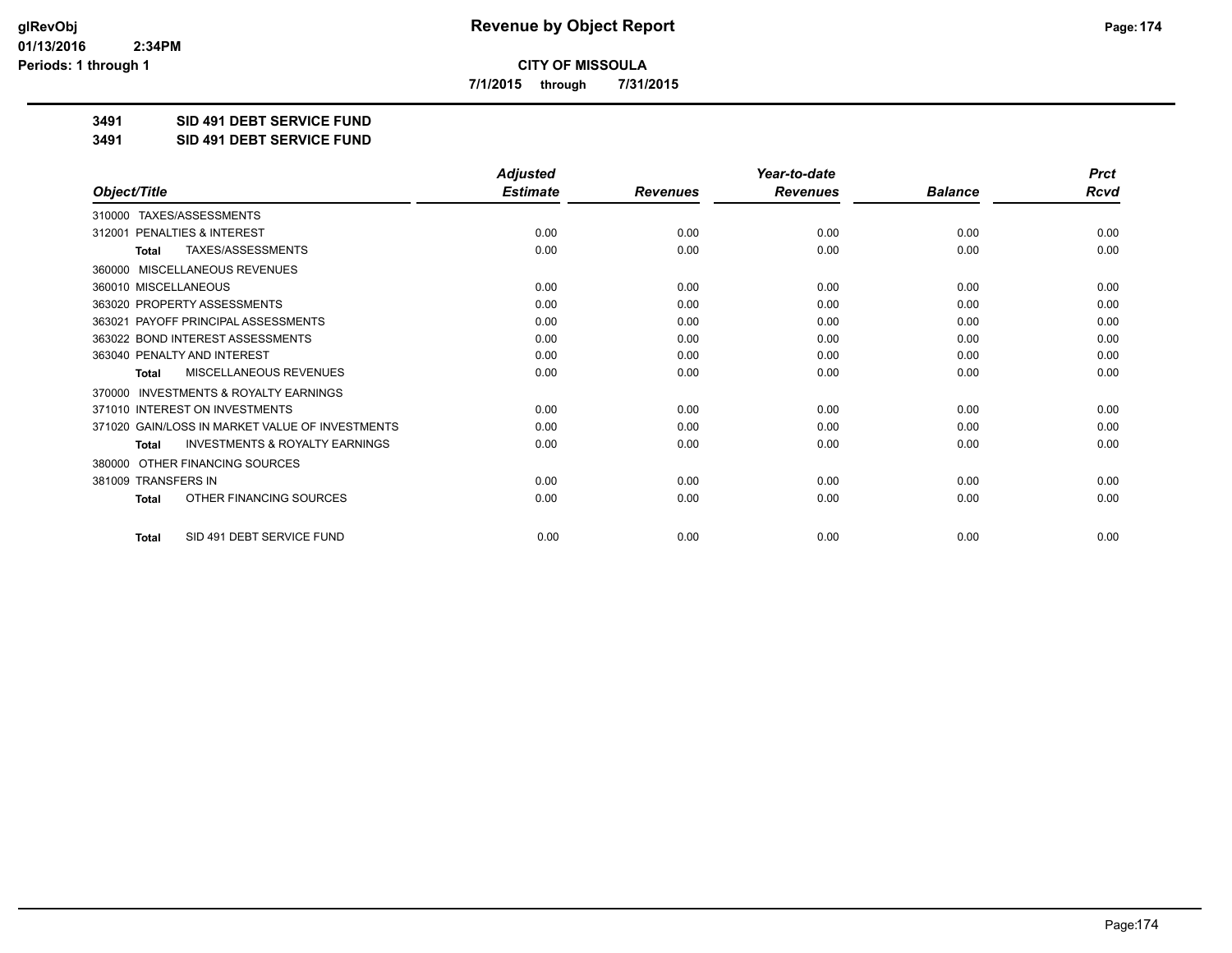**7/1/2015 through 7/31/2015**

## **3491 SID 491 DEBT SERVICE FUND**

|                                                           | <b>Adjusted</b> |                 | Year-to-date    |                | <b>Prct</b> |
|-----------------------------------------------------------|-----------------|-----------------|-----------------|----------------|-------------|
| Object/Title                                              | <b>Estimate</b> | <b>Revenues</b> | <b>Revenues</b> | <b>Balance</b> | <b>Rcvd</b> |
| 310000 TAXES/ASSESSMENTS                                  |                 |                 |                 |                |             |
| PENALTIES & INTEREST<br>312001                            | 0.00            | 0.00            | 0.00            | 0.00           | 0.00        |
| TAXES/ASSESSMENTS<br><b>Total</b>                         | 0.00            | 0.00            | 0.00            | 0.00           | 0.00        |
| 360000 MISCELLANEOUS REVENUES                             |                 |                 |                 |                |             |
| 360010 MISCELLANEOUS                                      | 0.00            | 0.00            | 0.00            | 0.00           | 0.00        |
| 363020 PROPERTY ASSESSMENTS                               | 0.00            | 0.00            | 0.00            | 0.00           | 0.00        |
| 363021 PAYOFF PRINCIPAL ASSESSMENTS                       | 0.00            | 0.00            | 0.00            | 0.00           | 0.00        |
| 363022 BOND INTEREST ASSESSMENTS                          | 0.00            | 0.00            | 0.00            | 0.00           | 0.00        |
| 363040 PENALTY AND INTEREST                               | 0.00            | 0.00            | 0.00            | 0.00           | 0.00        |
| MISCELLANEOUS REVENUES<br><b>Total</b>                    | 0.00            | 0.00            | 0.00            | 0.00           | 0.00        |
| <b>INVESTMENTS &amp; ROYALTY EARNINGS</b><br>370000       |                 |                 |                 |                |             |
| 371010 INTEREST ON INVESTMENTS                            | 0.00            | 0.00            | 0.00            | 0.00           | 0.00        |
| 371020 GAIN/LOSS IN MARKET VALUE OF INVESTMENT            | 0.00            | 0.00            | 0.00            | 0.00           | 0.00        |
| <b>INVESTMENTS &amp; ROYALTY EARNINGS</b><br><b>Total</b> | 0.00            | 0.00            | 0.00            | 0.00           | 0.00        |
| OTHER FINANCING SOURCES<br>380000                         |                 |                 |                 |                |             |
| 381009 TRANSFERS IN                                       | 0.00            | 0.00            | 0.00            | 0.00           | 0.00        |
| OTHER FINANCING SOURCES<br><b>Total</b>                   | 0.00            | 0.00            | 0.00            | 0.00           | 0.00        |
| SID 491 DEBT SERVICE FUND<br><b>Total</b>                 | 0.00            | 0.00            | 0.00            | 0.00           | 0.00        |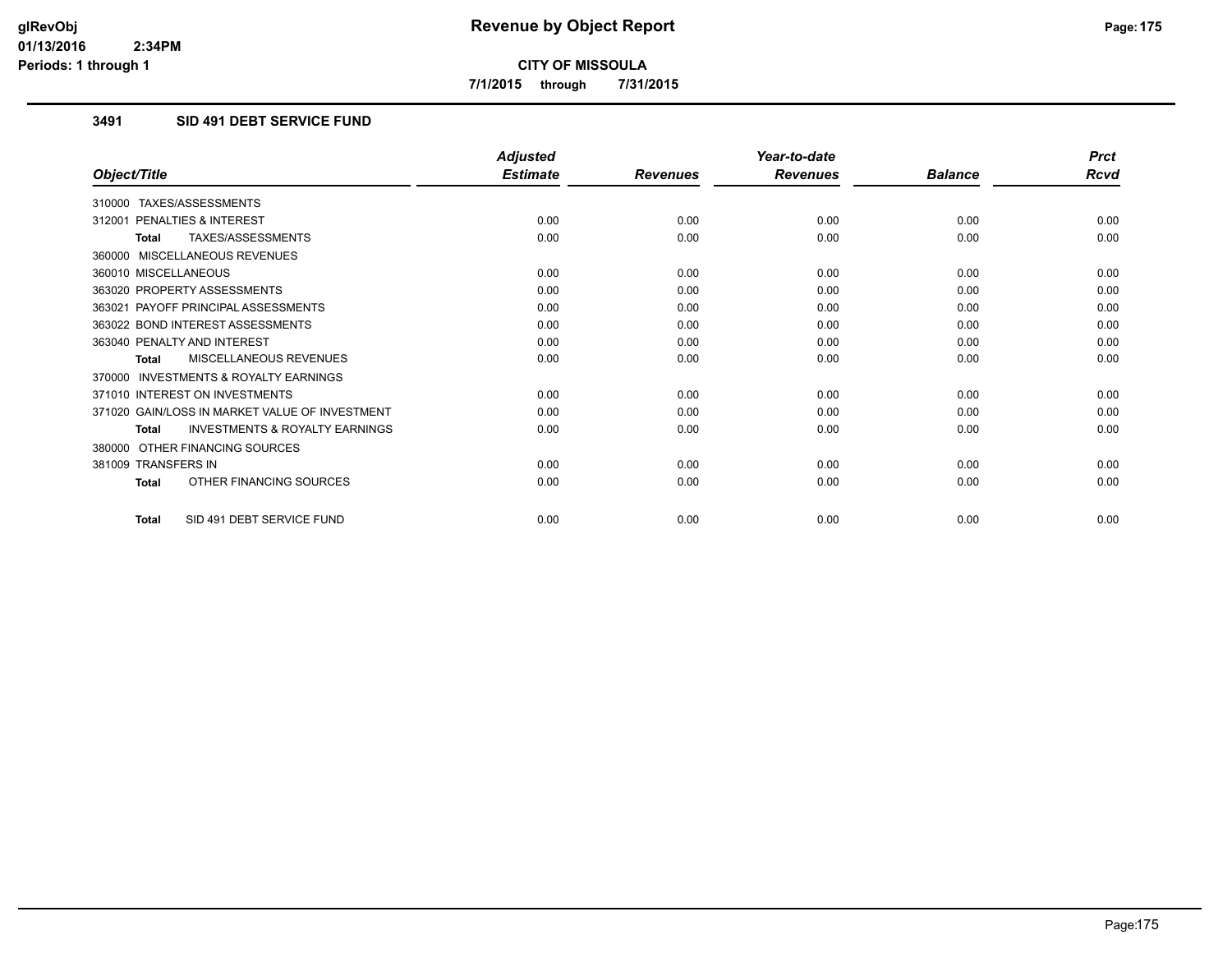**7/1/2015 through 7/31/2015**

## **3492 SID 492/499 DEBT SERVICE FUND**

**3492 SID 492/499 DEBT SERVICE FUND**

|                                                    | <b>Adjusted</b> |                 | Year-to-date    |                | <b>Prct</b> |
|----------------------------------------------------|-----------------|-----------------|-----------------|----------------|-------------|
| Object/Title                                       | <b>Estimate</b> | <b>Revenues</b> | <b>Revenues</b> | <b>Balance</b> | <b>Rcvd</b> |
| 360000 MISCELLANEOUS REVENUES                      |                 |                 |                 |                |             |
| 360010 MISCELLANEOUS                               | 0.00            | 0.00            | 0.00            | 0.00           | 0.00        |
| 363040 PENALTY AND INTEREST                        | 0.00            | 0.00            | 0.00            | 0.00           | 0.00        |
| <b>MISCELLANEOUS REVENUES</b><br>Total             | 0.00            | 0.00            | 0.00            | 0.00           | 0.00        |
| 370000 INVESTMENTS & ROYALTY EARNINGS              |                 |                 |                 |                |             |
| 371010 INTEREST ON INVESTMENTS                     | 0.00            | 0.00            | 0.00            | 0.00           | 0.00        |
| 371020 GAIN/LOSS IN MARKET VALUE OF INVESTMENTS    | 0.00            | 0.00            | 0.00            | 0.00           | 0.00        |
| <b>INVESTMENTS &amp; ROYALTY EARNINGS</b><br>Total | 0.00            | 0.00            | 0.00            | 0.00           | 0.00        |
| 380000 OTHER FINANCING SOURCES                     |                 |                 |                 |                |             |
| 381009 TRANSFERS IN                                | 0.00            | 0.00            | 0.00            | 0.00           | 0.00        |
| OTHER FINANCING SOURCES<br>Total                   | 0.00            | 0.00            | 0.00            | 0.00           | 0.00        |
| SID 492/499 DEBT SERVICE FUND<br>Total             | 0.00            | 0.00            | 0.00            | 0.00           | 0.00        |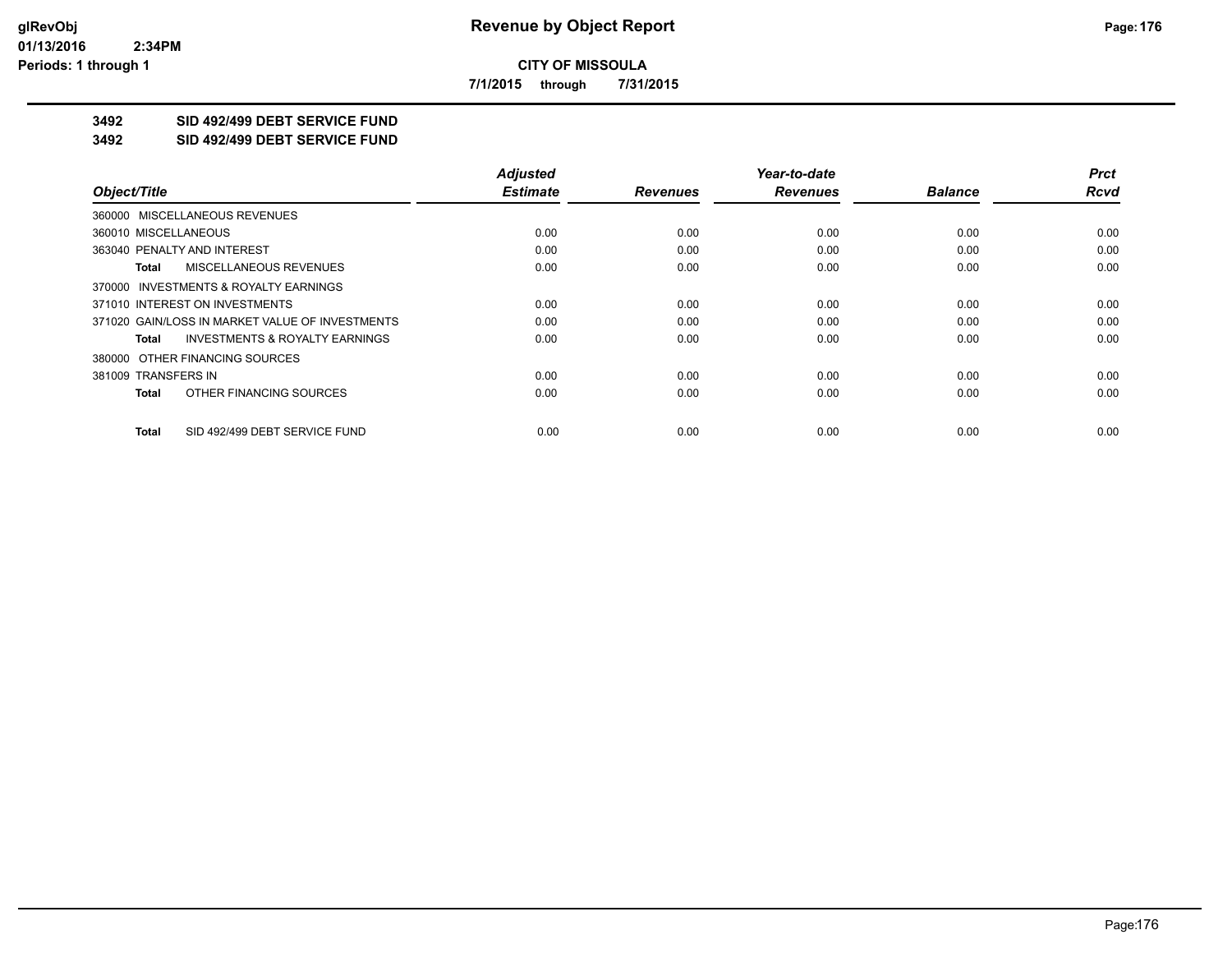**7/1/2015 through 7/31/2015**

## **3492 SID 492/499 DEBT SERVICE FUND**

| Object/Title                                       | <b>Adjusted</b><br><b>Estimate</b> | <b>Revenues</b> | Year-to-date<br><b>Revenues</b> | <b>Balance</b> | <b>Prct</b><br><b>Rcvd</b> |
|----------------------------------------------------|------------------------------------|-----------------|---------------------------------|----------------|----------------------------|
| 360000 MISCELLANEOUS REVENUES                      |                                    |                 |                                 |                |                            |
| 360010 MISCELLANEOUS                               | 0.00                               | 0.00            | 0.00                            | 0.00           | 0.00                       |
| 363040 PENALTY AND INTEREST                        | 0.00                               | 0.00            | 0.00                            | 0.00           | 0.00                       |
| MISCELLANEOUS REVENUES<br>Total                    | 0.00                               | 0.00            | 0.00                            | 0.00           | 0.00                       |
| 370000 INVESTMENTS & ROYALTY EARNINGS              |                                    |                 |                                 |                |                            |
| 371010 INTEREST ON INVESTMENTS                     | 0.00                               | 0.00            | 0.00                            | 0.00           | 0.00                       |
| 371020 GAIN/LOSS IN MARKET VALUE OF INVESTMENT     | 0.00                               | 0.00            | 0.00                            | 0.00           | 0.00                       |
| <b>INVESTMENTS &amp; ROYALTY EARNINGS</b><br>Total | 0.00                               | 0.00            | 0.00                            | 0.00           | 0.00                       |
| 380000 OTHER FINANCING SOURCES                     |                                    |                 |                                 |                |                            |
| 381009 TRANSFERS IN                                | 0.00                               | 0.00            | 0.00                            | 0.00           | 0.00                       |
| OTHER FINANCING SOURCES<br><b>Total</b>            | 0.00                               | 0.00            | 0.00                            | 0.00           | 0.00                       |
| SID 492/499 DEBT SERVICE FUND<br><b>Total</b>      | 0.00                               | 0.00            | 0.00                            | 0.00           | 0.00                       |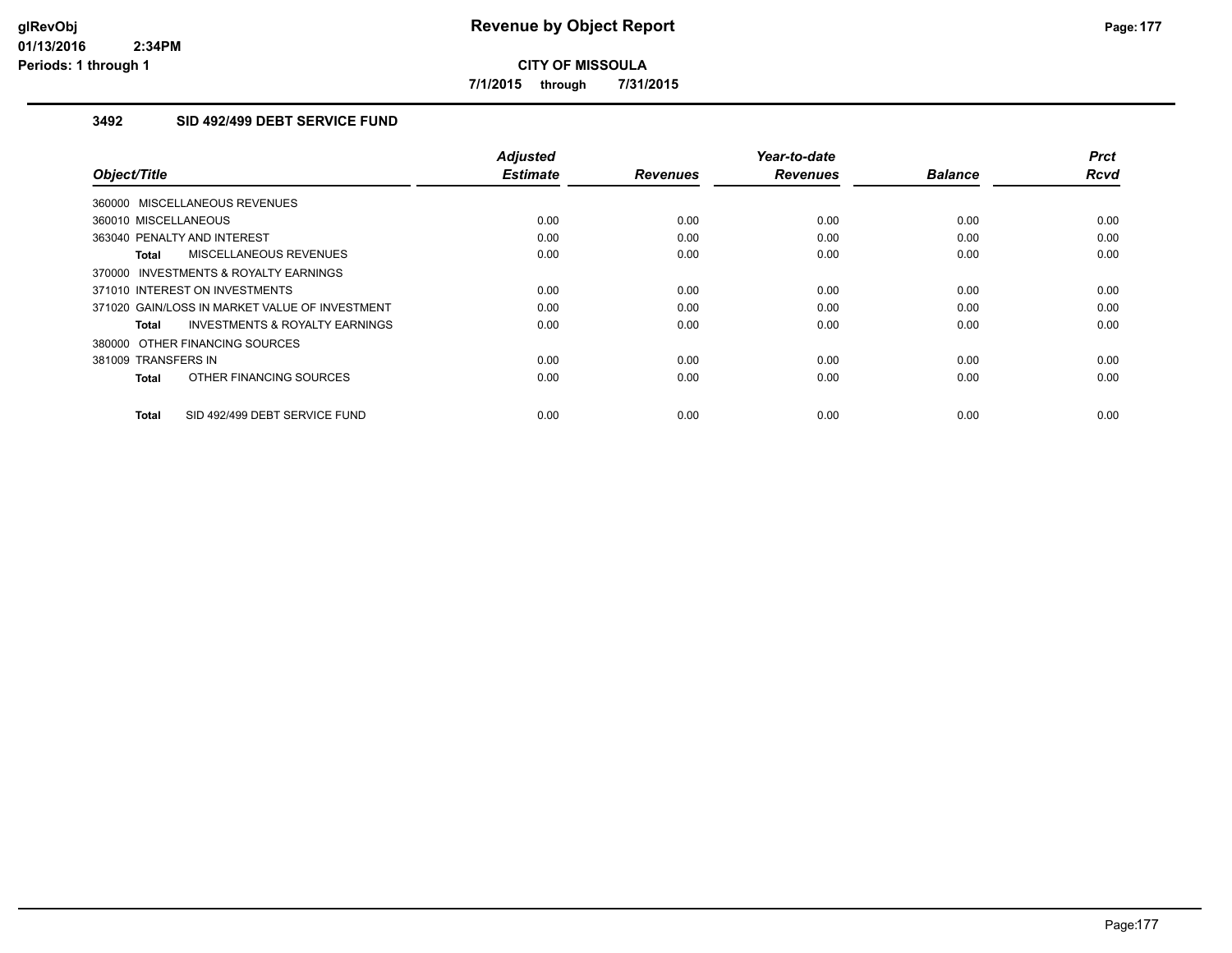**7/1/2015 through 7/31/2015**

**3494 SID 494 DEBT SERVICE**

**3494 SID 494 DEBT SERVICE**

|                                                     | <b>Adjusted</b> |                 | Year-to-date    |                | <b>Prct</b> |
|-----------------------------------------------------|-----------------|-----------------|-----------------|----------------|-------------|
| Object/Title                                        | <b>Estimate</b> | <b>Revenues</b> | <b>Revenues</b> | <b>Balance</b> | <b>Rcvd</b> |
| 310000 TAXES/ASSESSMENTS                            |                 |                 |                 |                |             |
| 312001 PENALTIES & INTEREST                         | 0.00            | 0.00            | 0.00            | 0.00           | 0.00        |
| TAXES/ASSESSMENTS<br><b>Total</b>                   | 0.00            | 0.00            | 0.00            | 0.00           | 0.00        |
| <b>MISCELLANEOUS REVENUES</b><br>360000             |                 |                 |                 |                |             |
| 360010 MISCELLANEOUS                                | 0.00            | 0.00            | 0.00            | 0.00           | 0.00        |
| 363020 PROPERTY ASSESSMENTS                         | 0.00            | 0.00            | 0.00            | 0.00           | 0.00        |
| 363021 PAYOFF PRINCIPAL ASSESSMENTS                 | 0.00            | 0.00            | 0.00            | 0.00           | 0.00        |
| 363022 BOND INTEREST ASSESSMENTS                    | 0.00            | 0.00            | 0.00            | 0.00           | 0.00        |
| 363040 PENALTY AND INTEREST                         | 0.00            | 0.00            | 0.00            | 0.00           | 0.00        |
| MISCELLANEOUS REVENUES<br><b>Total</b>              | 0.00            | 0.00            | 0.00            | 0.00           | 0.00        |
| <b>INVESTMENTS &amp; ROYALTY EARNINGS</b><br>370000 |                 |                 |                 |                |             |
| 371010 INTEREST ON INVESTMENTS                      | 0.00            | 0.00            | 0.00            | 0.00           | 0.00        |
| 371020 GAIN/LOSS IN MARKET VALUE OF INVESTMENTS     | 0.00            | 0.00            | 0.00            | 0.00           | 0.00        |
| <b>INVESTMENTS &amp; ROYALTY EARNINGS</b><br>Total  | 0.00            | 0.00            | 0.00            | 0.00           | 0.00        |
| OTHER FINANCING SOURCES<br>380000                   |                 |                 |                 |                |             |
| 381009 TRANSFERS IN                                 | 0.00            | 0.00            | 0.00            | 0.00           | 0.00        |
| OTHER FINANCING SOURCES<br>Total                    | 0.00            | 0.00            | 0.00            | 0.00           | 0.00        |
| SID 494 DEBT SERVICE<br><b>Total</b>                | 0.00            | 0.00            | 0.00            | 0.00           | 0.00        |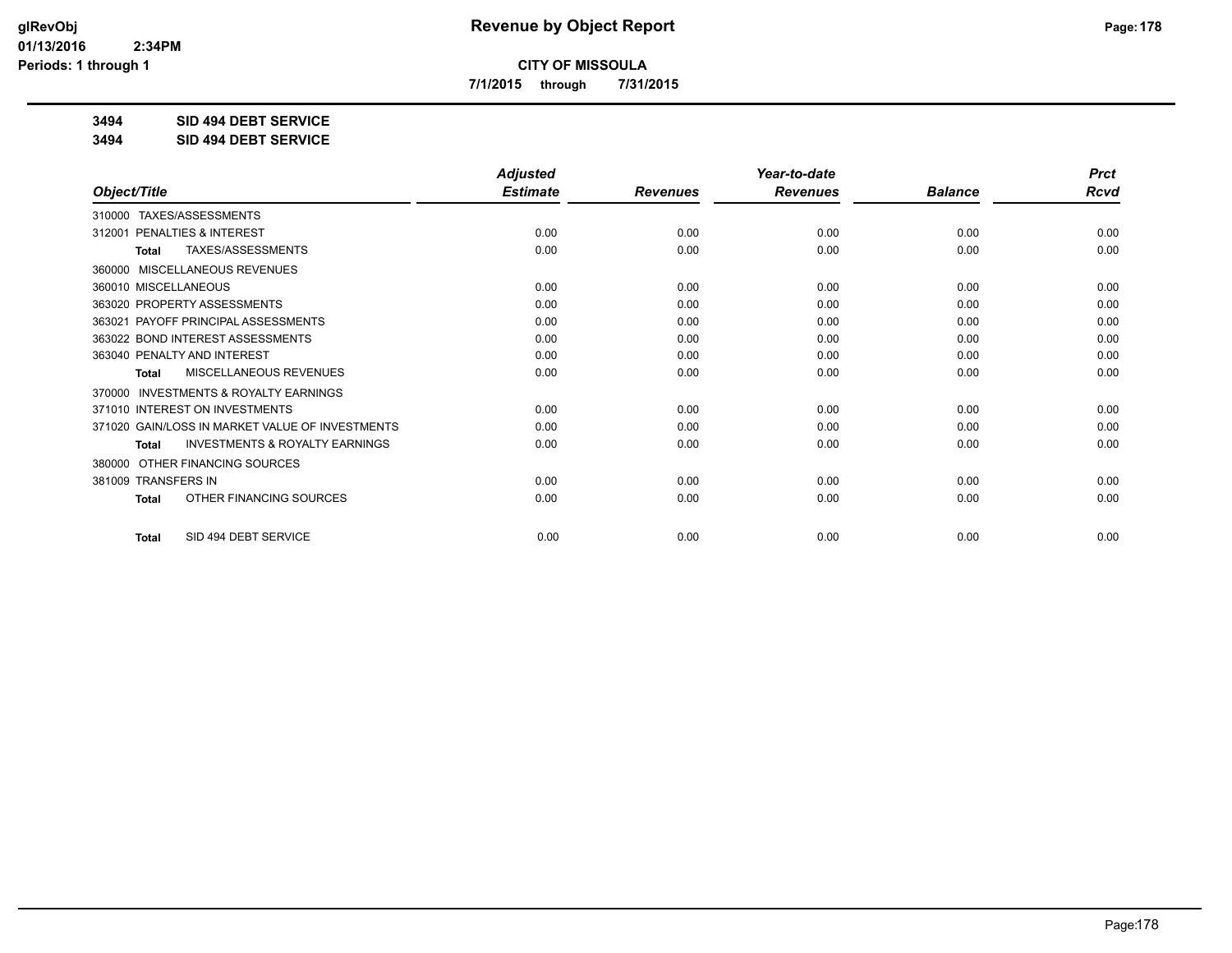**7/1/2015 through 7/31/2015**

### **3494 SID 494 DEBT SERVICE**

|                                                           | <b>Adjusted</b> |                 | Year-to-date    |                | <b>Prct</b> |
|-----------------------------------------------------------|-----------------|-----------------|-----------------|----------------|-------------|
| Object/Title                                              | <b>Estimate</b> | <b>Revenues</b> | <b>Revenues</b> | <b>Balance</b> | <b>Rcvd</b> |
| 310000 TAXES/ASSESSMENTS                                  |                 |                 |                 |                |             |
| PENALTIES & INTEREST<br>312001                            | 0.00            | 0.00            | 0.00            | 0.00           | 0.00        |
| <b>TAXES/ASSESSMENTS</b><br><b>Total</b>                  | 0.00            | 0.00            | 0.00            | 0.00           | 0.00        |
| 360000 MISCELLANEOUS REVENUES                             |                 |                 |                 |                |             |
| 360010 MISCELLANEOUS                                      | 0.00            | 0.00            | 0.00            | 0.00           | 0.00        |
| 363020 PROPERTY ASSESSMENTS                               | 0.00            | 0.00            | 0.00            | 0.00           | 0.00        |
| 363021 PAYOFF PRINCIPAL ASSESSMENTS                       | 0.00            | 0.00            | 0.00            | 0.00           | 0.00        |
| 363022 BOND INTEREST ASSESSMENTS                          | 0.00            | 0.00            | 0.00            | 0.00           | 0.00        |
| 363040 PENALTY AND INTEREST                               | 0.00            | 0.00            | 0.00            | 0.00           | 0.00        |
| MISCELLANEOUS REVENUES<br><b>Total</b>                    | 0.00            | 0.00            | 0.00            | 0.00           | 0.00        |
| 370000 INVESTMENTS & ROYALTY EARNINGS                     |                 |                 |                 |                |             |
| 371010 INTEREST ON INVESTMENTS                            | 0.00            | 0.00            | 0.00            | 0.00           | 0.00        |
| 371020 GAIN/LOSS IN MARKET VALUE OF INVESTMENT            | 0.00            | 0.00            | 0.00            | 0.00           | 0.00        |
| <b>INVESTMENTS &amp; ROYALTY EARNINGS</b><br><b>Total</b> | 0.00            | 0.00            | 0.00            | 0.00           | 0.00        |
| 380000 OTHER FINANCING SOURCES                            |                 |                 |                 |                |             |
| 381009 TRANSFERS IN                                       | 0.00            | 0.00            | 0.00            | 0.00           | 0.00        |
| OTHER FINANCING SOURCES<br><b>Total</b>                   | 0.00            | 0.00            | 0.00            | 0.00           | 0.00        |
| SID 494 DEBT SERVICE<br><b>Total</b>                      | 0.00            | 0.00            | 0.00            | 0.00           | 0.00        |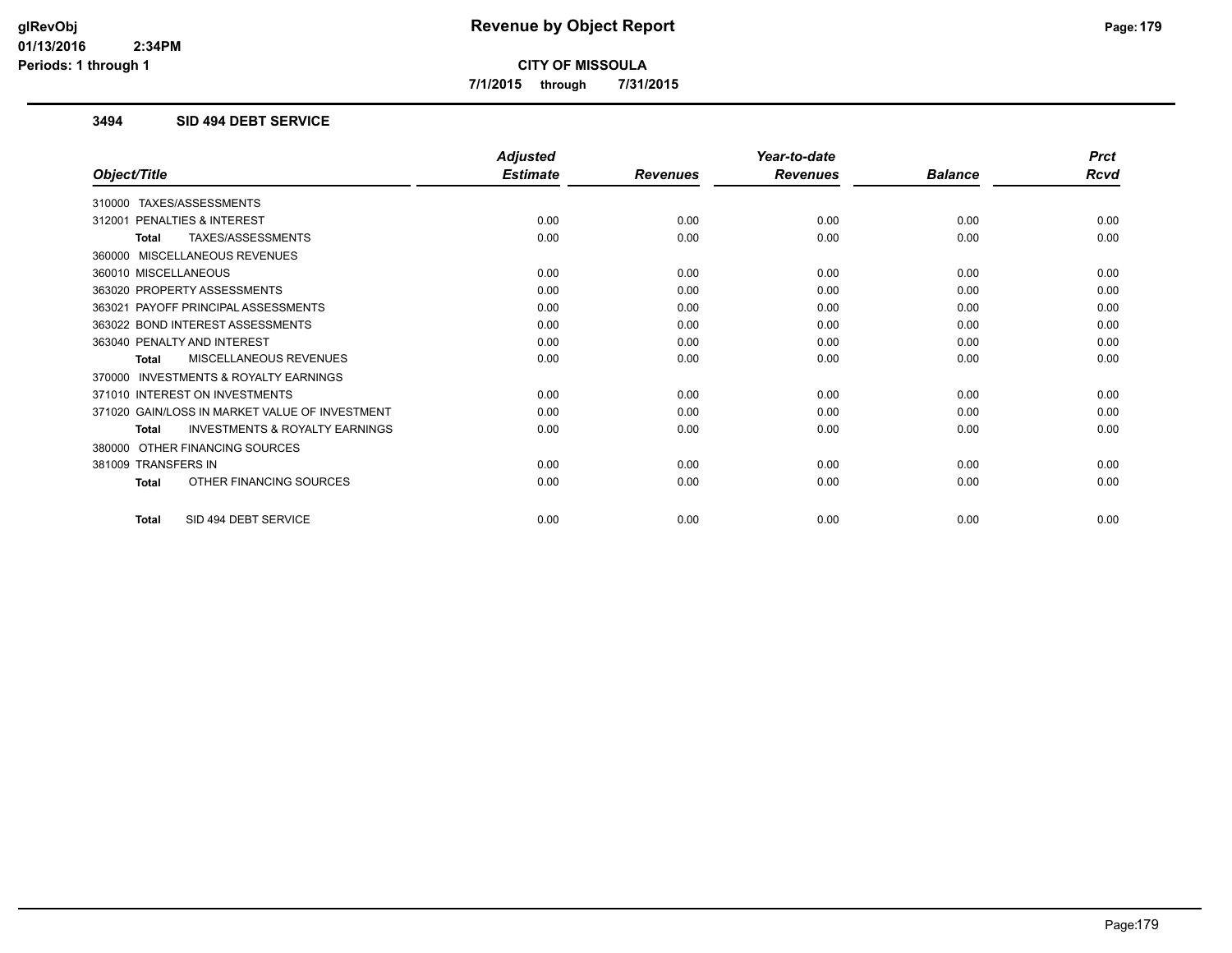**7/1/2015 through 7/31/2015**

**3495 SID 495 DEBT SERVICE FUND**

**3495 SID 495 DEBT SERVICE FUND**

|                                                           | <b>Adjusted</b> |                 | Year-to-date    |                | <b>Prct</b> |
|-----------------------------------------------------------|-----------------|-----------------|-----------------|----------------|-------------|
| Object/Title                                              | <b>Estimate</b> | <b>Revenues</b> | <b>Revenues</b> | <b>Balance</b> | Rcvd        |
| TAXES/ASSESSMENTS<br>310000                               |                 |                 |                 |                |             |
| PENALTIES & INTEREST<br>312001                            | 0.00            | 0.00            | 0.00            | 0.00           | 0.00        |
| <b>TAXES/ASSESSMENTS</b><br>Total                         | 0.00            | 0.00            | 0.00            | 0.00           | 0.00        |
| MISCELLANEOUS REVENUES<br>360000                          |                 |                 |                 |                |             |
| 360010 MISCELLANEOUS                                      | 0.00            | 0.00            | 0.00            | 0.00           | 0.00        |
| 363020 PROPERTY ASSESSMENTS                               | 0.00            | 0.00            | 0.00            | 0.00           | 0.00        |
| 363021 PAYOFF PRINCIPAL ASSESSMENTS                       | 0.00            | 0.00            | 0.00            | 0.00           | 0.00        |
| 363022 BOND INTEREST ASSESSMENTS                          | 0.00            | 0.00            | 0.00            | 0.00           | 0.00        |
| 363040 PENALTY AND INTEREST                               | 0.00            | 0.00            | 0.00            | 0.00           | 0.00        |
| MISCELLANEOUS REVENUES<br>Total                           | 0.00            | 0.00            | 0.00            | 0.00           | 0.00        |
| <b>INVESTMENTS &amp; ROYALTY EARNINGS</b><br>370000       |                 |                 |                 |                |             |
| 371010 INTEREST ON INVESTMENTS                            | 0.00            | 0.00            | 0.00            | 0.00           | 0.00        |
| 371020 GAIN/LOSS IN MARKET VALUE OF INVESTMENTS           | 0.00            | 0.00            | 0.00            | 0.00           | 0.00        |
| <b>INVESTMENTS &amp; ROYALTY EARNINGS</b><br><b>Total</b> | 0.00            | 0.00            | 0.00            | 0.00           | 0.00        |
| OTHER FINANCING SOURCES<br>380000                         |                 |                 |                 |                |             |
| 381009 TRANSFERS IN                                       | 0.00            | 0.00            | 0.00            | 0.00           | 0.00        |
| OTHER FINANCING SOURCES<br><b>Total</b>                   | 0.00            | 0.00            | 0.00            | 0.00           | 0.00        |
| SID 495 DEBT SERVICE FUND<br><b>Total</b>                 | 0.00            | 0.00            | 0.00            | 0.00           | 0.00        |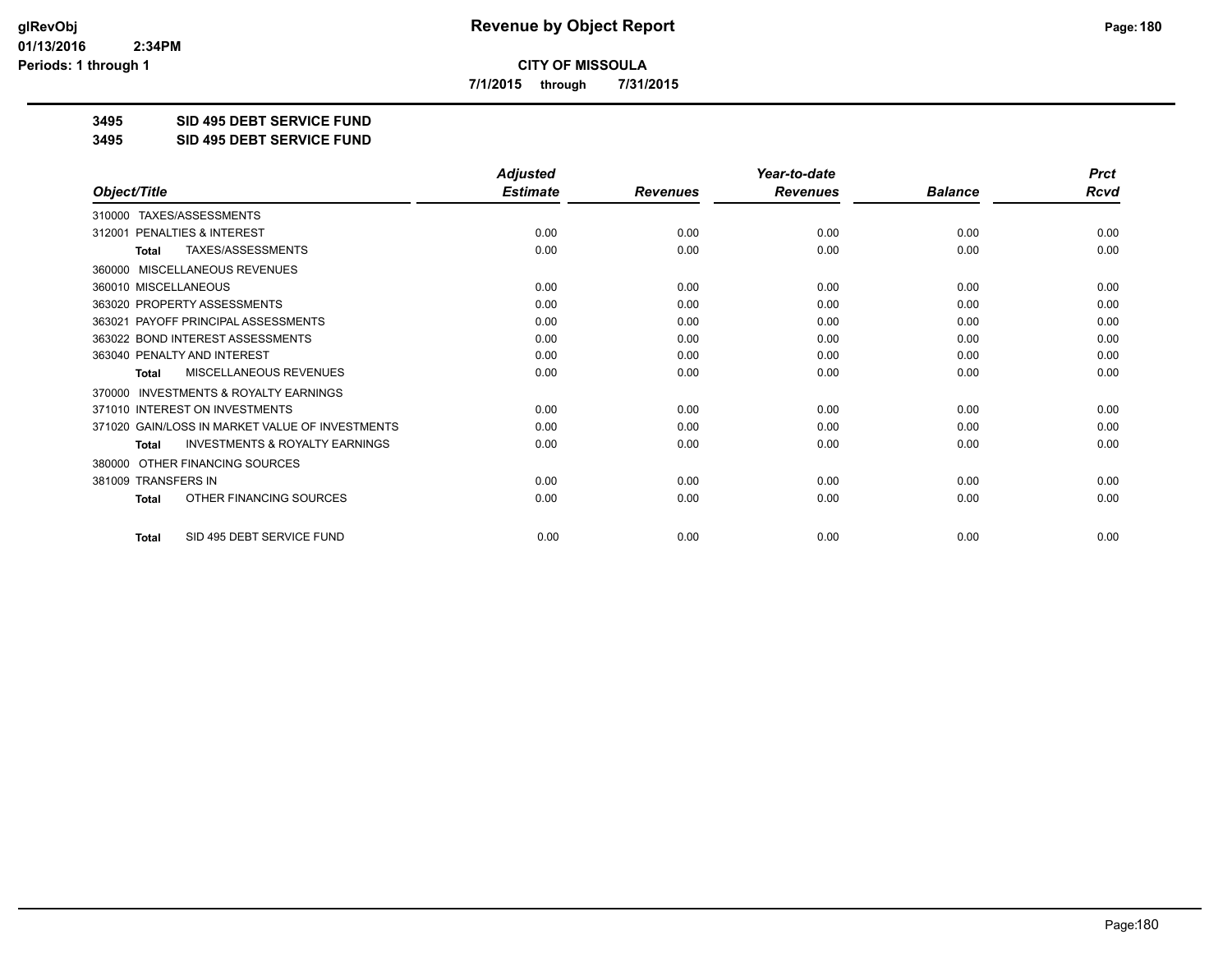**7/1/2015 through 7/31/2015**

# **3495 SID 495 DEBT SERVICE FUND**

|                                                           | <b>Adjusted</b> |                 | Year-to-date    |                | <b>Prct</b> |
|-----------------------------------------------------------|-----------------|-----------------|-----------------|----------------|-------------|
| Object/Title                                              | <b>Estimate</b> | <b>Revenues</b> | <b>Revenues</b> | <b>Balance</b> | <b>Rcvd</b> |
| 310000 TAXES/ASSESSMENTS                                  |                 |                 |                 |                |             |
| 312001 PENALTIES & INTEREST                               | 0.00            | 0.00            | 0.00            | 0.00           | 0.00        |
| TAXES/ASSESSMENTS<br><b>Total</b>                         | 0.00            | 0.00            | 0.00            | 0.00           | 0.00        |
| 360000 MISCELLANEOUS REVENUES                             |                 |                 |                 |                |             |
| 360010 MISCELLANEOUS                                      | 0.00            | 0.00            | 0.00            | 0.00           | 0.00        |
| 363020 PROPERTY ASSESSMENTS                               | 0.00            | 0.00            | 0.00            | 0.00           | 0.00        |
| 363021 PAYOFF PRINCIPAL ASSESSMENTS                       | 0.00            | 0.00            | 0.00            | 0.00           | 0.00        |
| 363022 BOND INTEREST ASSESSMENTS                          | 0.00            | 0.00            | 0.00            | 0.00           | 0.00        |
| 363040 PENALTY AND INTEREST                               | 0.00            | 0.00            | 0.00            | 0.00           | 0.00        |
| MISCELLANEOUS REVENUES<br><b>Total</b>                    | 0.00            | 0.00            | 0.00            | 0.00           | 0.00        |
| <b>INVESTMENTS &amp; ROYALTY EARNINGS</b><br>370000       |                 |                 |                 |                |             |
| 371010 INTEREST ON INVESTMENTS                            | 0.00            | 0.00            | 0.00            | 0.00           | 0.00        |
| 371020 GAIN/LOSS IN MARKET VALUE OF INVESTMENT            | 0.00            | 0.00            | 0.00            | 0.00           | 0.00        |
| <b>INVESTMENTS &amp; ROYALTY EARNINGS</b><br><b>Total</b> | 0.00            | 0.00            | 0.00            | 0.00           | 0.00        |
| 380000 OTHER FINANCING SOURCES                            |                 |                 |                 |                |             |
| 381009 TRANSFERS IN                                       | 0.00            | 0.00            | 0.00            | 0.00           | 0.00        |
| OTHER FINANCING SOURCES<br><b>Total</b>                   | 0.00            | 0.00            | 0.00            | 0.00           | 0.00        |
| SID 495 DEBT SERVICE FUND<br>Total                        | 0.00            | 0.00            | 0.00            | 0.00           | 0.00        |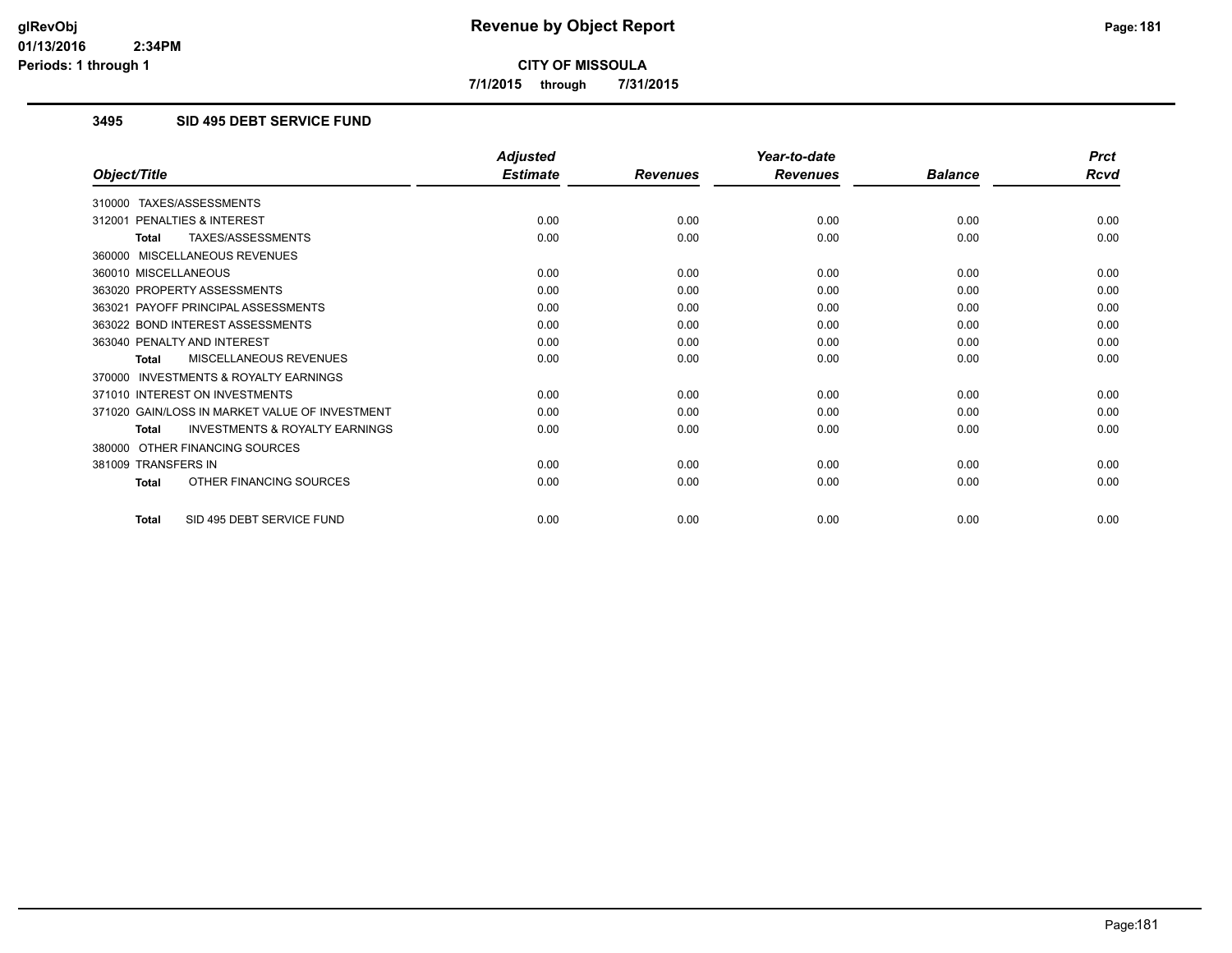**7/1/2015 through 7/31/2015**

**3496 SID 496 DEBT SERVICE FUND**

**3496 SID 496 DEBT SERVICE FUND**

|                                                           | <b>Adjusted</b> |                 | Year-to-date    |                | <b>Prct</b> |
|-----------------------------------------------------------|-----------------|-----------------|-----------------|----------------|-------------|
| Object/Title                                              | <b>Estimate</b> | <b>Revenues</b> | <b>Revenues</b> | <b>Balance</b> | <b>Rcvd</b> |
| TAXES/ASSESSMENTS<br>310000                               |                 |                 |                 |                |             |
| 312001 PENALTIES & INTEREST                               | 0.00            | 0.00            | 0.00            | 0.00           | 0.00        |
| TAXES/ASSESSMENTS<br><b>Total</b>                         | 0.00            | 0.00            | 0.00            | 0.00           | 0.00        |
| MISCELLANEOUS REVENUES<br>360000                          |                 |                 |                 |                |             |
| 360010 MISCELLANEOUS                                      | 0.00            | 0.00            | 0.00            | 0.00           | 0.00        |
| 363020 PROPERTY ASSESSMENTS                               | 0.00            | 0.00            | 0.00            | 0.00           | 0.00        |
| 363021 PAYOFF PRINCIPAL ASSESSMENTS                       | 0.00            | 0.00            | 0.00            | 0.00           | 0.00        |
| 363022 BOND INTEREST ASSESSMENTS                          | 0.00            | 0.00            | 0.00            | 0.00           | 0.00        |
| 363040 PENALTY AND INTEREST                               | 0.00            | 0.00            | 0.00            | 0.00           | 0.00        |
| MISCELLANEOUS REVENUES<br><b>Total</b>                    | 0.00            | 0.00            | 0.00            | 0.00           | 0.00        |
| <b>INVESTMENTS &amp; ROYALTY EARNINGS</b><br>370000       |                 |                 |                 |                |             |
| 371010 INTEREST ON INVESTMENTS                            | 0.00            | 0.00            | 0.00            | 0.00           | 0.00        |
| 371020 GAIN/LOSS IN MARKET VALUE OF INVESTMENTS           | 0.00            | 0.00            | 0.00            | 0.00           | 0.00        |
| <b>INVESTMENTS &amp; ROYALTY EARNINGS</b><br><b>Total</b> | 0.00            | 0.00            | 0.00            | 0.00           | 0.00        |
| OTHER FINANCING SOURCES<br>380000                         |                 |                 |                 |                |             |
| 381009 TRANSFERS IN                                       | 0.00            | 0.00            | 0.00            | 0.00           | 0.00        |
| OTHER FINANCING SOURCES<br><b>Total</b>                   | 0.00            | 0.00            | 0.00            | 0.00           | 0.00        |
| SID 496 DEBT SERVICE FUND<br><b>Total</b>                 | 0.00            | 0.00            | 0.00            | 0.00           | 0.00        |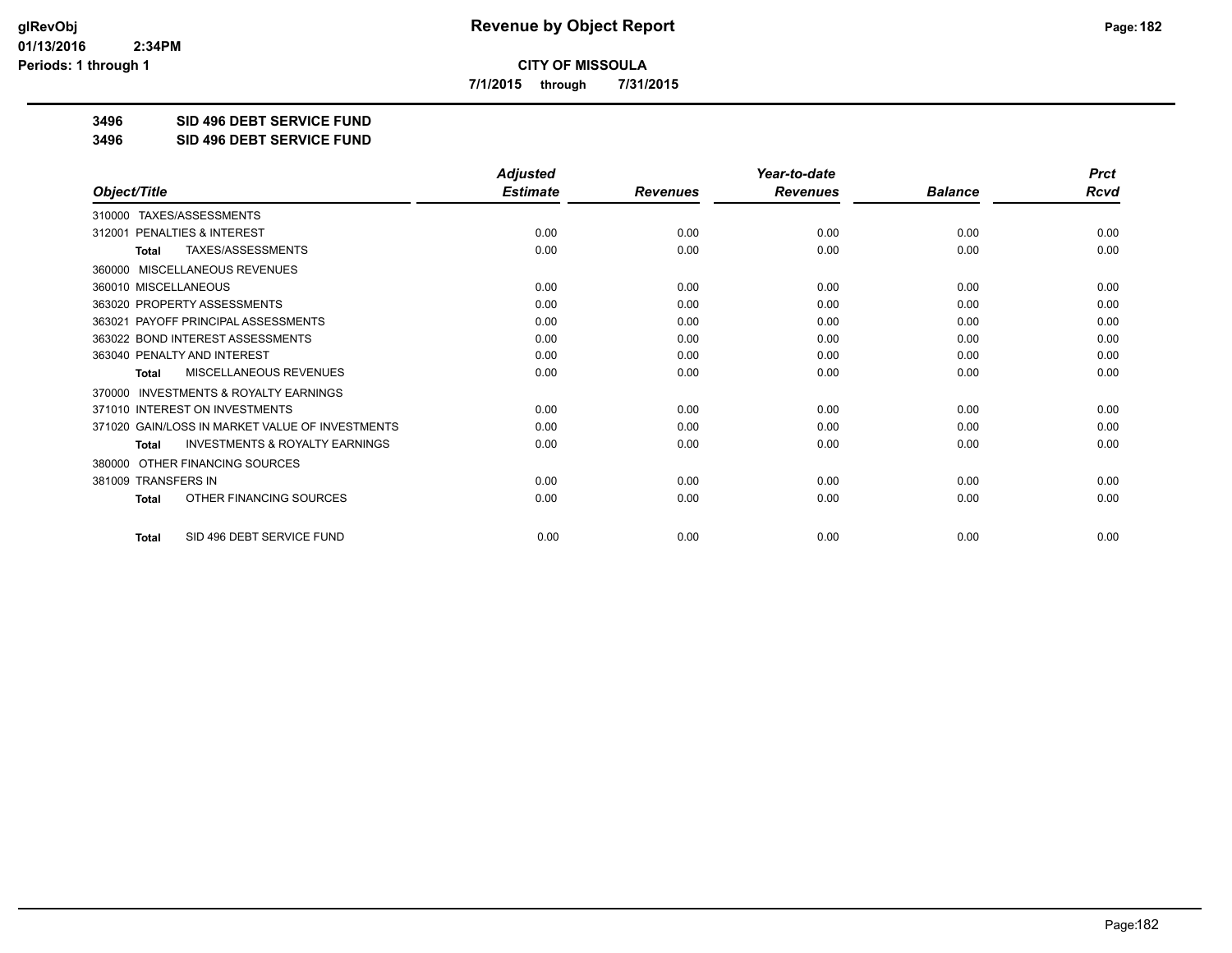**7/1/2015 through 7/31/2015**

# **3496 SID 496 DEBT SERVICE FUND**

|                                                           | <b>Adjusted</b> |                 | Year-to-date    |                | <b>Prct</b> |
|-----------------------------------------------------------|-----------------|-----------------|-----------------|----------------|-------------|
| Object/Title                                              | <b>Estimate</b> | <b>Revenues</b> | <b>Revenues</b> | <b>Balance</b> | <b>Rcvd</b> |
| 310000 TAXES/ASSESSMENTS                                  |                 |                 |                 |                |             |
| PENALTIES & INTEREST<br>312001                            | 0.00            | 0.00            | 0.00            | 0.00           | 0.00        |
| TAXES/ASSESSMENTS<br><b>Total</b>                         | 0.00            | 0.00            | 0.00            | 0.00           | 0.00        |
| 360000 MISCELLANEOUS REVENUES                             |                 |                 |                 |                |             |
| 360010 MISCELLANEOUS                                      | 0.00            | 0.00            | 0.00            | 0.00           | 0.00        |
| 363020 PROPERTY ASSESSMENTS                               | 0.00            | 0.00            | 0.00            | 0.00           | 0.00        |
| 363021 PAYOFF PRINCIPAL ASSESSMENTS                       | 0.00            | 0.00            | 0.00            | 0.00           | 0.00        |
| 363022 BOND INTEREST ASSESSMENTS                          | 0.00            | 0.00            | 0.00            | 0.00           | 0.00        |
| 363040 PENALTY AND INTEREST                               | 0.00            | 0.00            | 0.00            | 0.00           | 0.00        |
| MISCELLANEOUS REVENUES<br><b>Total</b>                    | 0.00            | 0.00            | 0.00            | 0.00           | 0.00        |
| <b>INVESTMENTS &amp; ROYALTY EARNINGS</b><br>370000       |                 |                 |                 |                |             |
| 371010 INTEREST ON INVESTMENTS                            | 0.00            | 0.00            | 0.00            | 0.00           | 0.00        |
| 371020 GAIN/LOSS IN MARKET VALUE OF INVESTMENT            | 0.00            | 0.00            | 0.00            | 0.00           | 0.00        |
| <b>INVESTMENTS &amp; ROYALTY EARNINGS</b><br><b>Total</b> | 0.00            | 0.00            | 0.00            | 0.00           | 0.00        |
| OTHER FINANCING SOURCES<br>380000                         |                 |                 |                 |                |             |
| 381009 TRANSFERS IN                                       | 0.00            | 0.00            | 0.00            | 0.00           | 0.00        |
| OTHER FINANCING SOURCES<br><b>Total</b>                   | 0.00            | 0.00            | 0.00            | 0.00           | 0.00        |
| SID 496 DEBT SERVICE FUND<br><b>Total</b>                 | 0.00            | 0.00            | 0.00            | 0.00           | 0.00        |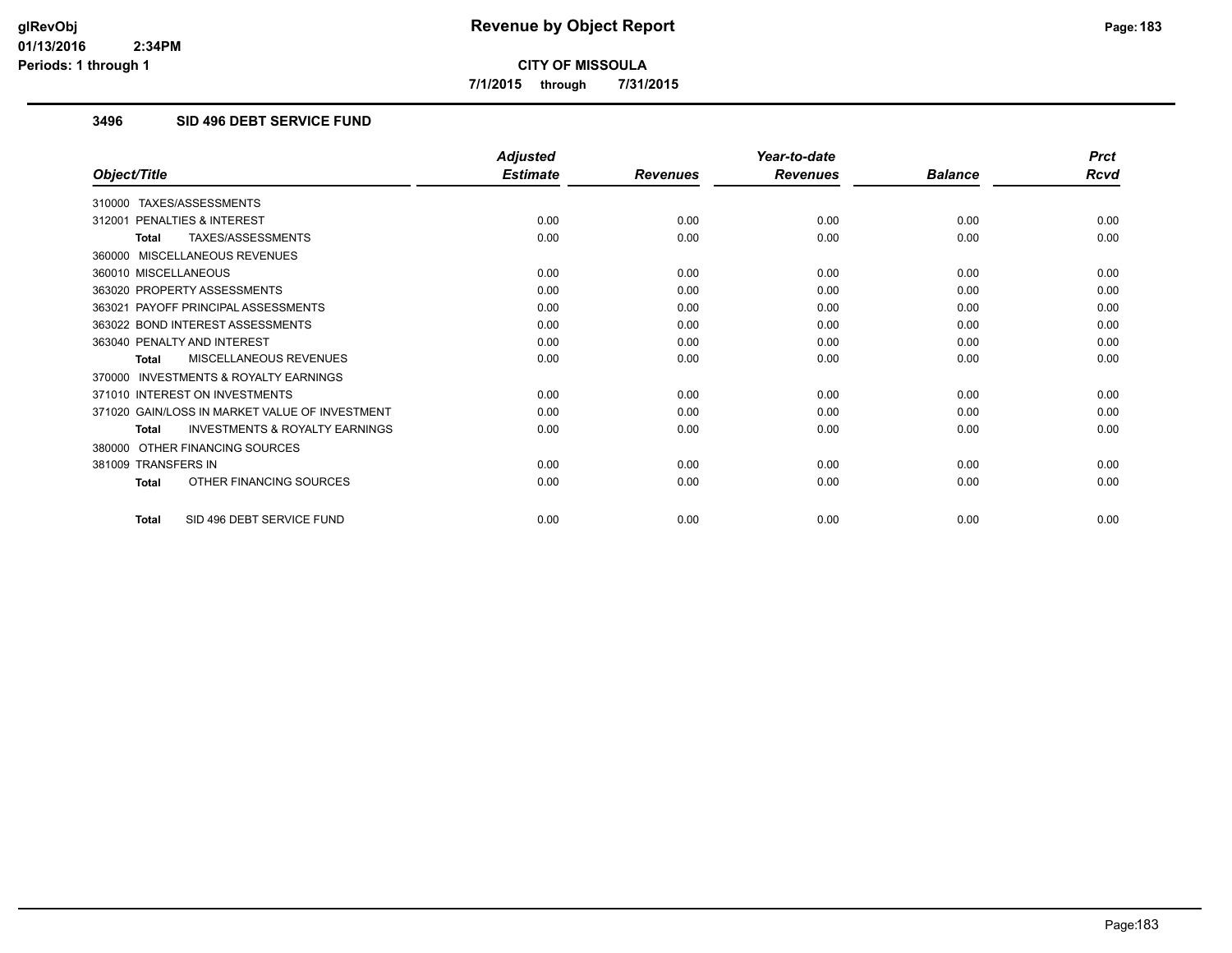**7/1/2015 through 7/31/2015**

**3497 SID 497 DEBT SERVICE FUND**

**3497 SID 497 DEBT SERVICE FUND**

|                                                     | <b>Adjusted</b> |                 | Year-to-date    |                | <b>Prct</b> |
|-----------------------------------------------------|-----------------|-----------------|-----------------|----------------|-------------|
| Object/Title                                        | <b>Estimate</b> | <b>Revenues</b> | <b>Revenues</b> | <b>Balance</b> | Rcvd        |
| 310000 TAXES/ASSESSMENTS                            |                 |                 |                 |                |             |
| <b>PENALTIES &amp; INTEREST</b><br>312001           | 0.00            | 0.00            | 0.00            | 0.00           | 0.00        |
| TAXES/ASSESSMENTS<br>Total                          | 0.00            | 0.00            | 0.00            | 0.00           | 0.00        |
| 360000 MISCELLANEOUS REVENUES                       |                 |                 |                 |                |             |
| 360010 MISCELLANEOUS                                | 0.00            | 0.00            | 0.00            | 0.00           | 0.00        |
| 363020 PROPERTY ASSESSMENTS                         | 0.00            | 0.00            | 0.00            | 0.00           | 0.00        |
| 363021 PAYOFF PRINCIPAL ASSESSMENTS                 | 0.00            | 0.00            | 0.00            | 0.00           | 0.00        |
| 363022 BOND INTEREST ASSESSMENTS                    | 0.00            | 0.00            | 0.00            | 0.00           | 0.00        |
| 363040 PENALTY AND INTEREST                         | 0.00            | 0.00            | 0.00            | 0.00           | 0.00        |
| <b>MISCELLANEOUS REVENUES</b><br>Total              | 0.00            | 0.00            | 0.00            | 0.00           | 0.00        |
| <b>INVESTMENTS &amp; ROYALTY EARNINGS</b><br>370000 |                 |                 |                 |                |             |
| 371010 INTEREST ON INVESTMENTS                      | 0.00            | 0.00            | 0.00            | 0.00           | 0.00        |
| 371020 GAIN/LOSS IN MARKET VALUE OF INVESTMENTS     | 0.00            | 0.00            | 0.00            | 0.00           | 0.00        |
| <b>INVESTMENTS &amp; ROYALTY EARNINGS</b><br>Total  | 0.00            | 0.00            | 0.00            | 0.00           | 0.00        |
| SID 497 DEBT SERVICE FUND<br><b>Total</b>           | 0.00            | 0.00            | 0.00            | 0.00           | 0.00        |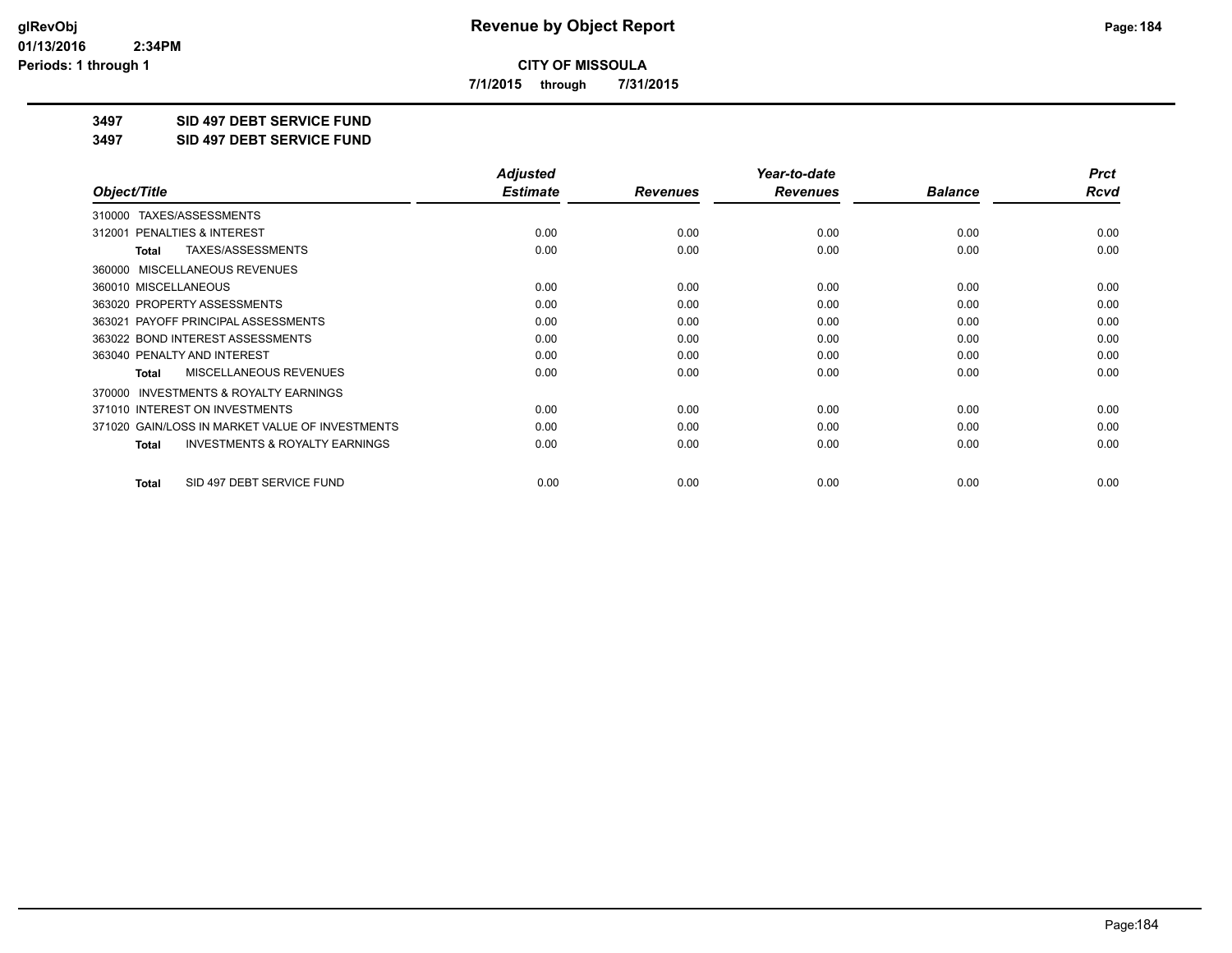**7/1/2015 through 7/31/2015**

# **3497 SID 497 DEBT SERVICE FUND**

|                                                     | <b>Adjusted</b> |                 | Year-to-date    |                | <b>Prct</b> |
|-----------------------------------------------------|-----------------|-----------------|-----------------|----------------|-------------|
| Object/Title                                        | <b>Estimate</b> | <b>Revenues</b> | <b>Revenues</b> | <b>Balance</b> | <b>Rcvd</b> |
| 310000 TAXES/ASSESSMENTS                            |                 |                 |                 |                |             |
| 312001 PENALTIES & INTEREST                         | 0.00            | 0.00            | 0.00            | 0.00           | 0.00        |
| TAXES/ASSESSMENTS<br><b>Total</b>                   | 0.00            | 0.00            | 0.00            | 0.00           | 0.00        |
| 360000 MISCELLANEOUS REVENUES                       |                 |                 |                 |                |             |
| 360010 MISCELLANEOUS                                | 0.00            | 0.00            | 0.00            | 0.00           | 0.00        |
| 363020 PROPERTY ASSESSMENTS                         | 0.00            | 0.00            | 0.00            | 0.00           | 0.00        |
| 363021 PAYOFF PRINCIPAL ASSESSMENTS                 | 0.00            | 0.00            | 0.00            | 0.00           | 0.00        |
| 363022 BOND INTEREST ASSESSMENTS                    | 0.00            | 0.00            | 0.00            | 0.00           | 0.00        |
| 363040 PENALTY AND INTEREST                         | 0.00            | 0.00            | 0.00            | 0.00           | 0.00        |
| <b>MISCELLANEOUS REVENUES</b><br>Total              | 0.00            | 0.00            | 0.00            | 0.00           | 0.00        |
| <b>INVESTMENTS &amp; ROYALTY EARNINGS</b><br>370000 |                 |                 |                 |                |             |
| 371010 INTEREST ON INVESTMENTS                      | 0.00            | 0.00            | 0.00            | 0.00           | 0.00        |
| 371020 GAIN/LOSS IN MARKET VALUE OF INVESTMENT      | 0.00            | 0.00            | 0.00            | 0.00           | 0.00        |
| <b>INVESTMENTS &amp; ROYALTY EARNINGS</b><br>Total  | 0.00            | 0.00            | 0.00            | 0.00           | 0.00        |
| SID 497 DEBT SERVICE FUND<br><b>Total</b>           | 0.00            | 0.00            | 0.00            | 0.00           | 0.00        |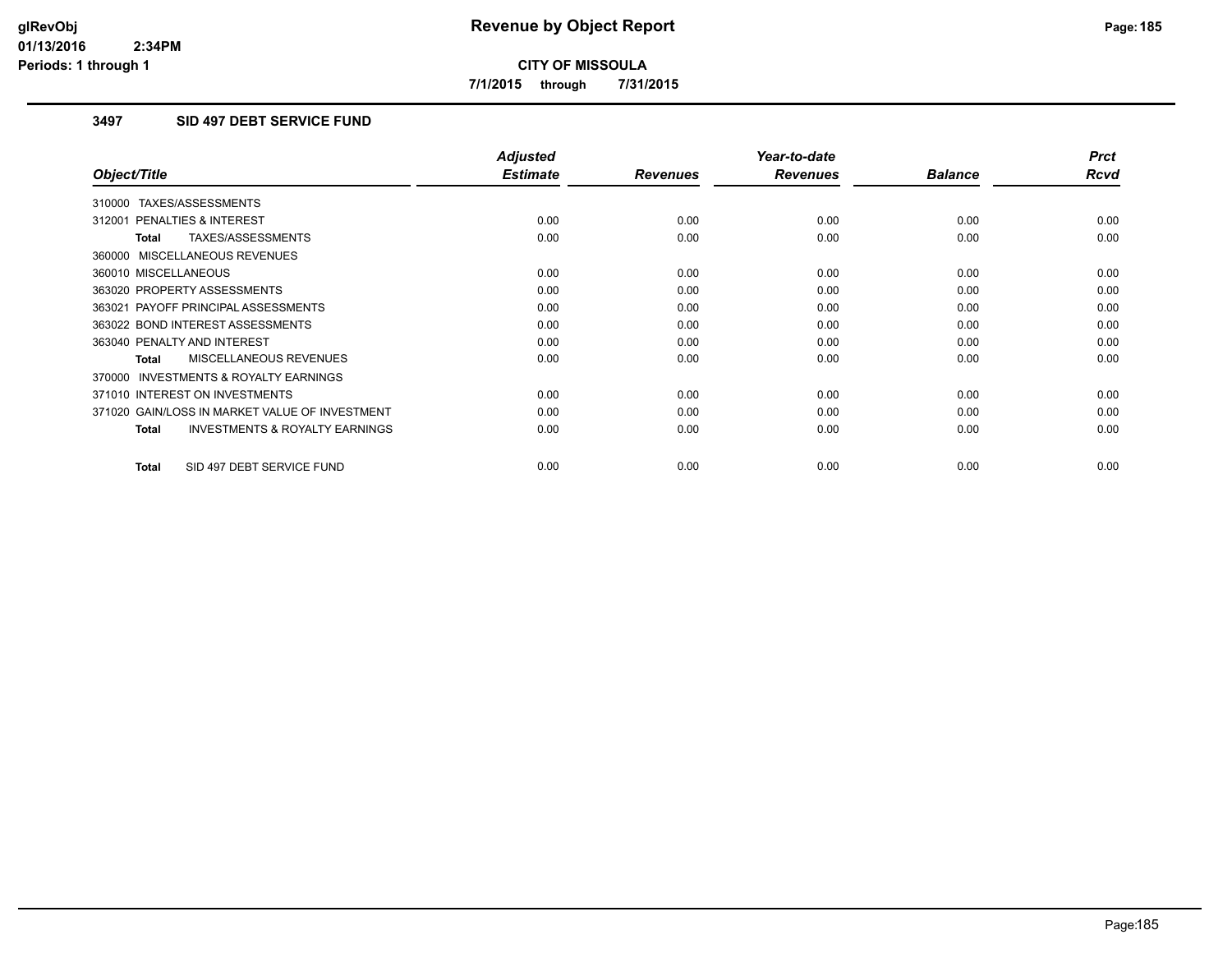**7/1/2015 through 7/31/2015**

**3498 SID 498 DEBT SERVICE FUND**

**3498 SID 498 DEBT SERVICE FUND**

|                                                           | <b>Adjusted</b> |                 | Year-to-date    |                | <b>Prct</b> |
|-----------------------------------------------------------|-----------------|-----------------|-----------------|----------------|-------------|
| Object/Title                                              | <b>Estimate</b> | <b>Revenues</b> | <b>Revenues</b> | <b>Balance</b> | <b>Rcvd</b> |
| 310000 TAXES/ASSESSMENTS                                  |                 |                 |                 |                |             |
| PENALTIES & INTEREST<br>312001                            | 0.00            | 0.00            | 0.00            | 0.00           | 0.00        |
| TAXES/ASSESSMENTS<br><b>Total</b>                         | 0.00            | 0.00            | 0.00            | 0.00           | 0.00        |
| 360000 MISCELLANEOUS REVENUES                             |                 |                 |                 |                |             |
| 360010 MISCELLANEOUS                                      | 0.00            | 0.00            | 0.00            | 0.00           | 0.00        |
| 363020 PROPERTY ASSESSMENTS                               | 0.00            | 0.00            | 0.00            | 0.00           | 0.00        |
| PAYOFF PRINCIPAL ASSESSMENTS<br>363021                    | 0.00            | 0.00            | 0.00            | 0.00           | 0.00        |
| 363022 BOND INTEREST ASSESSMENTS                          | 0.00            | 0.00            | 0.00            | 0.00           | 0.00        |
| 363040 PENALTY AND INTEREST                               | 0.00            | 0.00            | 0.00            | 0.00           | 0.00        |
| <b>MISCELLANEOUS REVENUES</b><br><b>Total</b>             | 0.00            | 0.00            | 0.00            | 0.00           | 0.00        |
| 370000 INVESTMENTS & ROYALTY EARNINGS                     |                 |                 |                 |                |             |
| 371010 INTEREST ON INVESTMENTS                            | 0.00            | 0.00            | 0.00            | 0.00           | 0.00        |
| 371020 GAIN/LOSS IN MARKET VALUE OF INVESTMENTS           | 0.00            | 0.00            | 0.00            | 0.00           | 0.00        |
| 371500 INTEREST ON INTERFUND LOAN                         | 0.00            | 0.00            | 0.00            | 0.00           | 0.00        |
| <b>INVESTMENTS &amp; ROYALTY EARNINGS</b><br><b>Total</b> | 0.00            | 0.00            | 0.00            | 0.00           | 0.00        |
| OTHER FINANCING SOURCES<br>380000                         |                 |                 |                 |                |             |
| 381009 TRANSFERS IN                                       | 0.00            | 0.00            | 0.00            | 0.00           | 0.00        |
| OTHER FINANCING SOURCES<br><b>Total</b>                   | 0.00            | 0.00            | 0.00            | 0.00           | 0.00        |
| SID 498 DEBT SERVICE FUND<br>Total                        | 0.00            | 0.00            | 0.00            | 0.00           | 0.00        |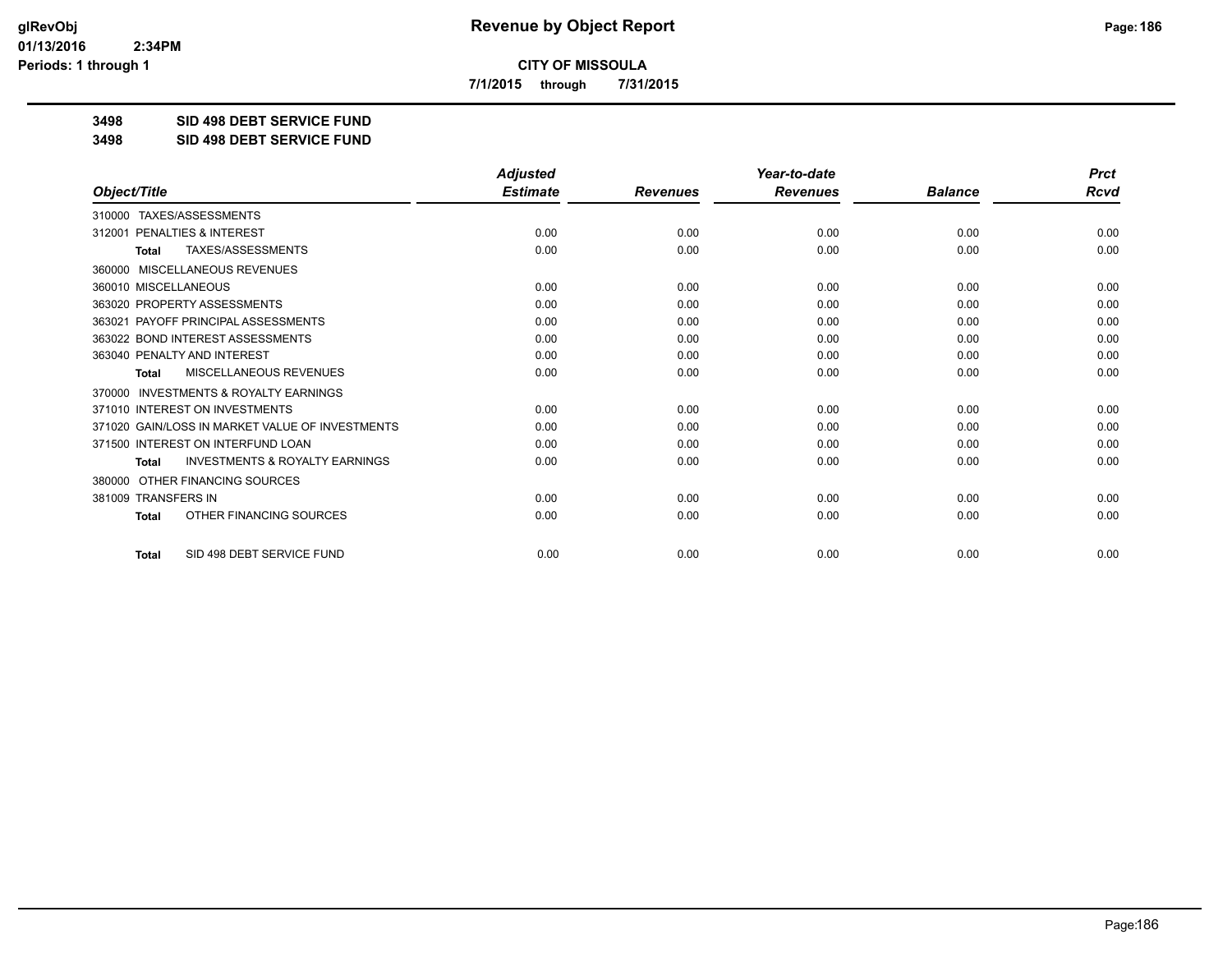**7/1/2015 through 7/31/2015**

# **3498 SID 498 DEBT SERVICE FUND**

|                                                           | <b>Adjusted</b> |                 | Year-to-date    |                | <b>Prct</b> |
|-----------------------------------------------------------|-----------------|-----------------|-----------------|----------------|-------------|
| Object/Title                                              | <b>Estimate</b> | <b>Revenues</b> | <b>Revenues</b> | <b>Balance</b> | <b>Rcvd</b> |
| TAXES/ASSESSMENTS<br>310000                               |                 |                 |                 |                |             |
| 312001 PENALTIES & INTEREST                               | 0.00            | 0.00            | 0.00            | 0.00           | 0.00        |
| TAXES/ASSESSMENTS<br><b>Total</b>                         | 0.00            | 0.00            | 0.00            | 0.00           | 0.00        |
| 360000 MISCELLANEOUS REVENUES                             |                 |                 |                 |                |             |
| 360010 MISCELLANEOUS                                      | 0.00            | 0.00            | 0.00            | 0.00           | 0.00        |
| 363020 PROPERTY ASSESSMENTS                               | 0.00            | 0.00            | 0.00            | 0.00           | 0.00        |
| 363021 PAYOFF PRINCIPAL ASSESSMENTS                       | 0.00            | 0.00            | 0.00            | 0.00           | 0.00        |
| 363022 BOND INTEREST ASSESSMENTS                          | 0.00            | 0.00            | 0.00            | 0.00           | 0.00        |
| 363040 PENALTY AND INTEREST                               | 0.00            | 0.00            | 0.00            | 0.00           | 0.00        |
| MISCELLANEOUS REVENUES<br><b>Total</b>                    | 0.00            | 0.00            | 0.00            | 0.00           | 0.00        |
| 370000 INVESTMENTS & ROYALTY EARNINGS                     |                 |                 |                 |                |             |
| 371010 INTEREST ON INVESTMENTS                            | 0.00            | 0.00            | 0.00            | 0.00           | 0.00        |
| 371020 GAIN/LOSS IN MARKET VALUE OF INVESTMENT            | 0.00            | 0.00            | 0.00            | 0.00           | 0.00        |
| 371500 INTEREST ON INTERFUND LOAN                         | 0.00            | 0.00            | 0.00            | 0.00           | 0.00        |
| <b>INVESTMENTS &amp; ROYALTY EARNINGS</b><br><b>Total</b> | 0.00            | 0.00            | 0.00            | 0.00           | 0.00        |
| OTHER FINANCING SOURCES<br>380000                         |                 |                 |                 |                |             |
| 381009 TRANSFERS IN                                       | 0.00            | 0.00            | 0.00            | 0.00           | 0.00        |
| OTHER FINANCING SOURCES<br><b>Total</b>                   | 0.00            | 0.00            | 0.00            | 0.00           | 0.00        |
| SID 498 DEBT SERVICE FUND<br>Total                        | 0.00            | 0.00            | 0.00            | 0.00           | 0.00        |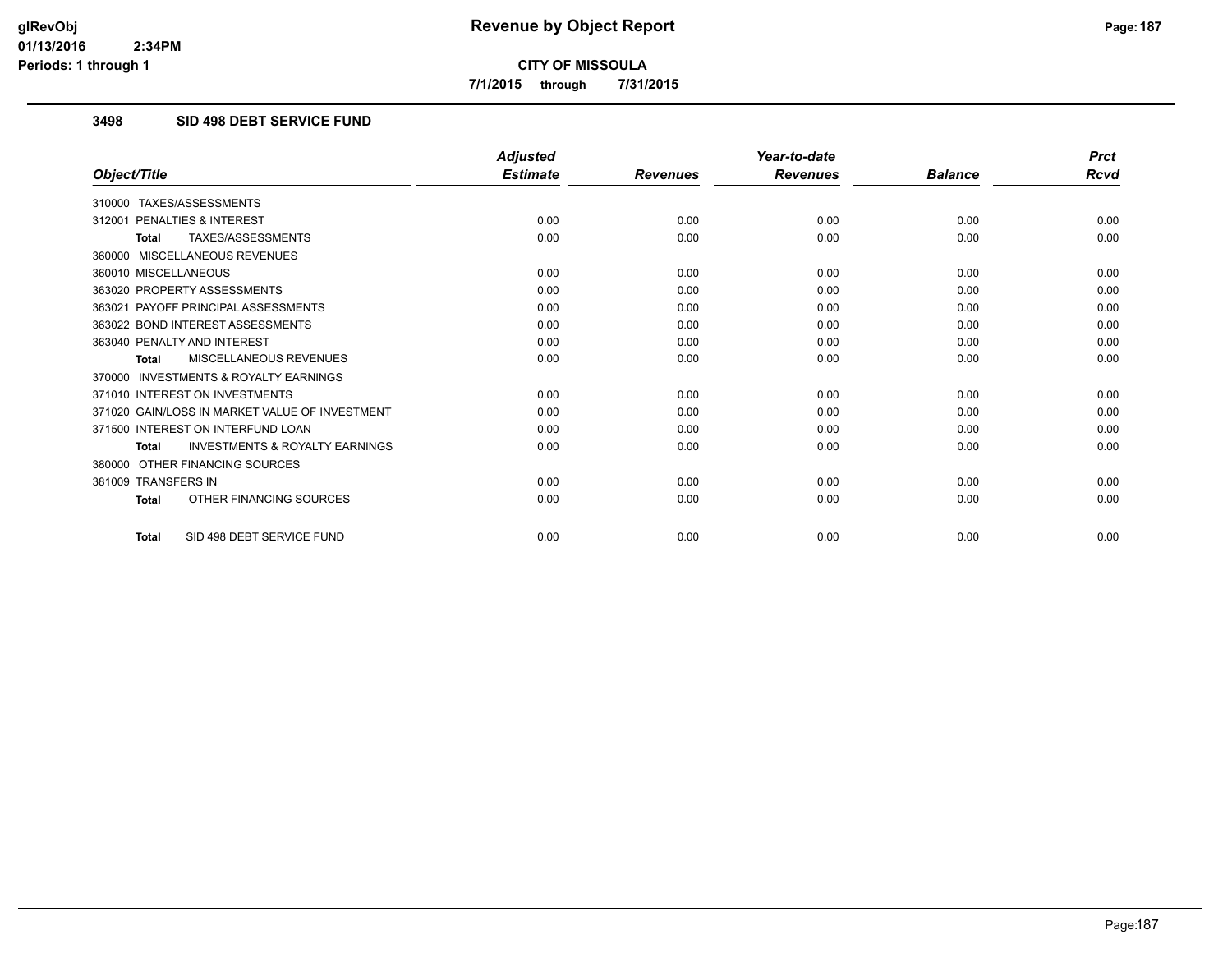**7/1/2015 through 7/31/2015**

**3500 SID 500 DEBT SERVICE FUND**

**3500 SID 500 DEBT SERVICE FUND**

|                                                           | <b>Adjusted</b> |                 | Year-to-date    |                | <b>Prct</b> |
|-----------------------------------------------------------|-----------------|-----------------|-----------------|----------------|-------------|
| Object/Title                                              | <b>Estimate</b> | <b>Revenues</b> | <b>Revenues</b> | <b>Balance</b> | Rcvd        |
| TAXES/ASSESSMENTS<br>310000                               |                 |                 |                 |                |             |
| 312001 PENALTIES & INTEREST                               | 0.00            | 0.00            | 0.00            | 0.00           | 0.00        |
| TAXES/ASSESSMENTS<br>Total                                | 0.00            | 0.00            | 0.00            | 0.00           | 0.00        |
| MISCELLANEOUS REVENUES<br>360000                          |                 |                 |                 |                |             |
| 360010 MISCELLANEOUS                                      | 0.00            | 0.00            | 0.00            | 0.00           | 0.00        |
| 363020 PROPERTY ASSESSMENTS                               | 0.00            | 0.00            | 0.00            | 0.00           | 0.00        |
| 363021 PAYOFF PRINCIPAL ASSESSMENTS                       | 0.00            | 0.00            | 0.00            | 0.00           | 0.00        |
| 363022 BOND INTEREST ASSESSMENTS                          | 0.00            | 0.00            | 0.00            | 0.00           | 0.00        |
| 363040 PENALTY AND INTEREST                               | 0.00            | 0.00            | 0.00            | 0.00           | 0.00        |
| MISCELLANEOUS REVENUES<br><b>Total</b>                    | 0.00            | 0.00            | 0.00            | 0.00           | 0.00        |
| <b>INVESTMENTS &amp; ROYALTY EARNINGS</b><br>370000       |                 |                 |                 |                |             |
| 371010 INTEREST ON INVESTMENTS                            | 0.00            | 0.00            | 0.00            | 0.00           | 0.00        |
| 371020 GAIN/LOSS IN MARKET VALUE OF INVESTMENTS           | 0.00            | 0.00            | 0.00            | 0.00           | 0.00        |
| <b>INVESTMENTS &amp; ROYALTY EARNINGS</b><br><b>Total</b> | 0.00            | 0.00            | 0.00            | 0.00           | 0.00        |
| SID 500 DEBT SERVICE FUND<br><b>Total</b>                 | 0.00            | 0.00            | 0.00            | 0.00           | 0.00        |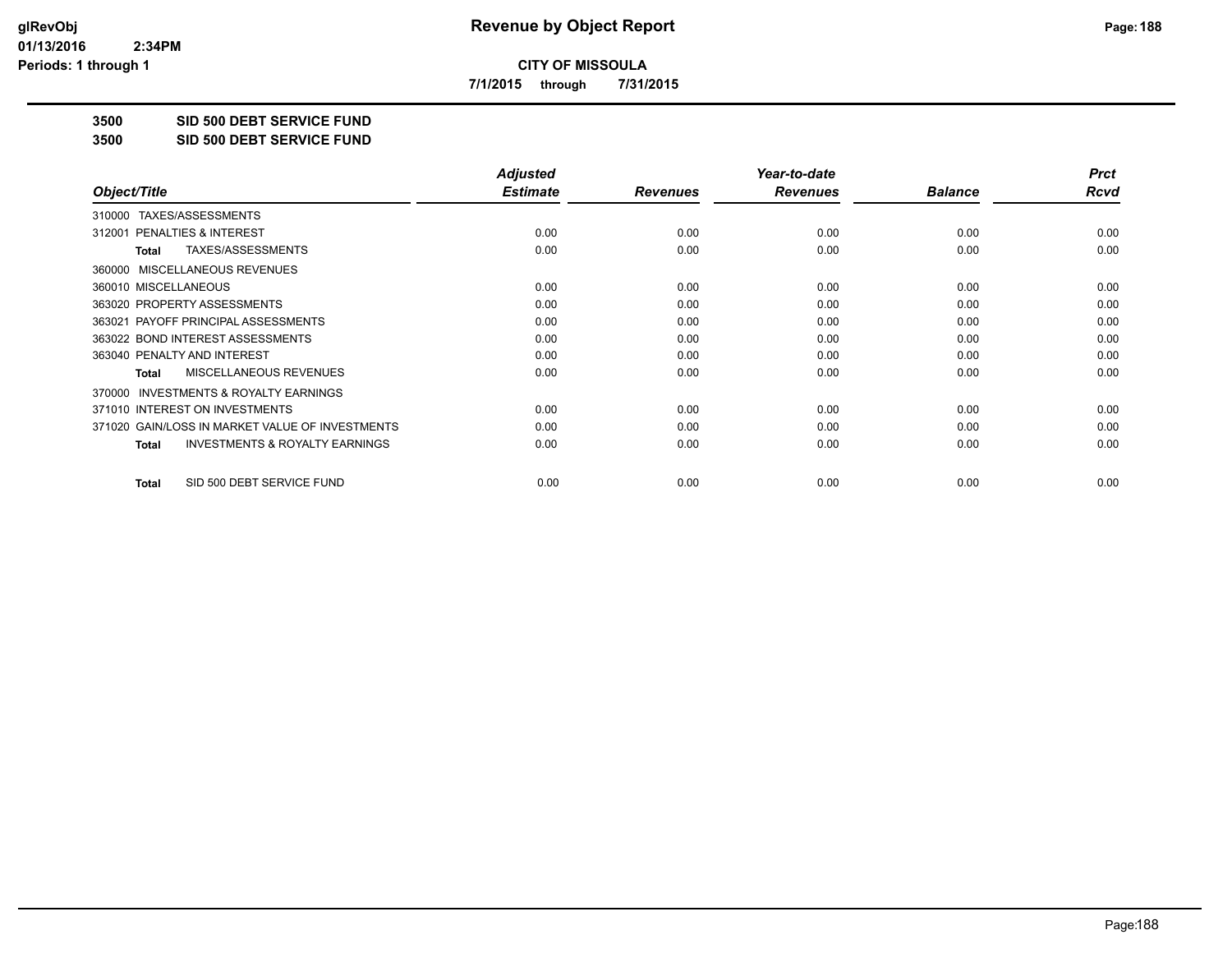**7/1/2015 through 7/31/2015**

# **3500 SID 500 DEBT SERVICE FUND**

|                                                           | <b>Adjusted</b> |                 | Year-to-date    |                | <b>Prct</b> |
|-----------------------------------------------------------|-----------------|-----------------|-----------------|----------------|-------------|
| Object/Title                                              | <b>Estimate</b> | <b>Revenues</b> | <b>Revenues</b> | <b>Balance</b> | <b>Rcvd</b> |
| 310000 TAXES/ASSESSMENTS                                  |                 |                 |                 |                |             |
| 312001 PENALTIES & INTEREST                               | 0.00            | 0.00            | 0.00            | 0.00           | 0.00        |
| TAXES/ASSESSMENTS<br><b>Total</b>                         | 0.00            | 0.00            | 0.00            | 0.00           | 0.00        |
| 360000 MISCELLANEOUS REVENUES                             |                 |                 |                 |                |             |
| 360010 MISCELLANEOUS                                      | 0.00            | 0.00            | 0.00            | 0.00           | 0.00        |
| 363020 PROPERTY ASSESSMENTS                               | 0.00            | 0.00            | 0.00            | 0.00           | 0.00        |
| 363021 PAYOFF PRINCIPAL ASSESSMENTS                       | 0.00            | 0.00            | 0.00            | 0.00           | 0.00        |
| 363022 BOND INTEREST ASSESSMENTS                          | 0.00            | 0.00            | 0.00            | 0.00           | 0.00        |
| 363040 PENALTY AND INTEREST                               | 0.00            | 0.00            | 0.00            | 0.00           | 0.00        |
| <b>MISCELLANEOUS REVENUES</b><br>Total                    | 0.00            | 0.00            | 0.00            | 0.00           | 0.00        |
| <b>INVESTMENTS &amp; ROYALTY EARNINGS</b><br>370000       |                 |                 |                 |                |             |
| 371010 INTEREST ON INVESTMENTS                            | 0.00            | 0.00            | 0.00            | 0.00           | 0.00        |
| 371020 GAIN/LOSS IN MARKET VALUE OF INVESTMENT            | 0.00            | 0.00            | 0.00            | 0.00           | 0.00        |
| <b>INVESTMENTS &amp; ROYALTY EARNINGS</b><br><b>Total</b> | 0.00            | 0.00            | 0.00            | 0.00           | 0.00        |
| SID 500 DEBT SERVICE FUND<br><b>Total</b>                 | 0.00            | 0.00            | 0.00            | 0.00           | 0.00        |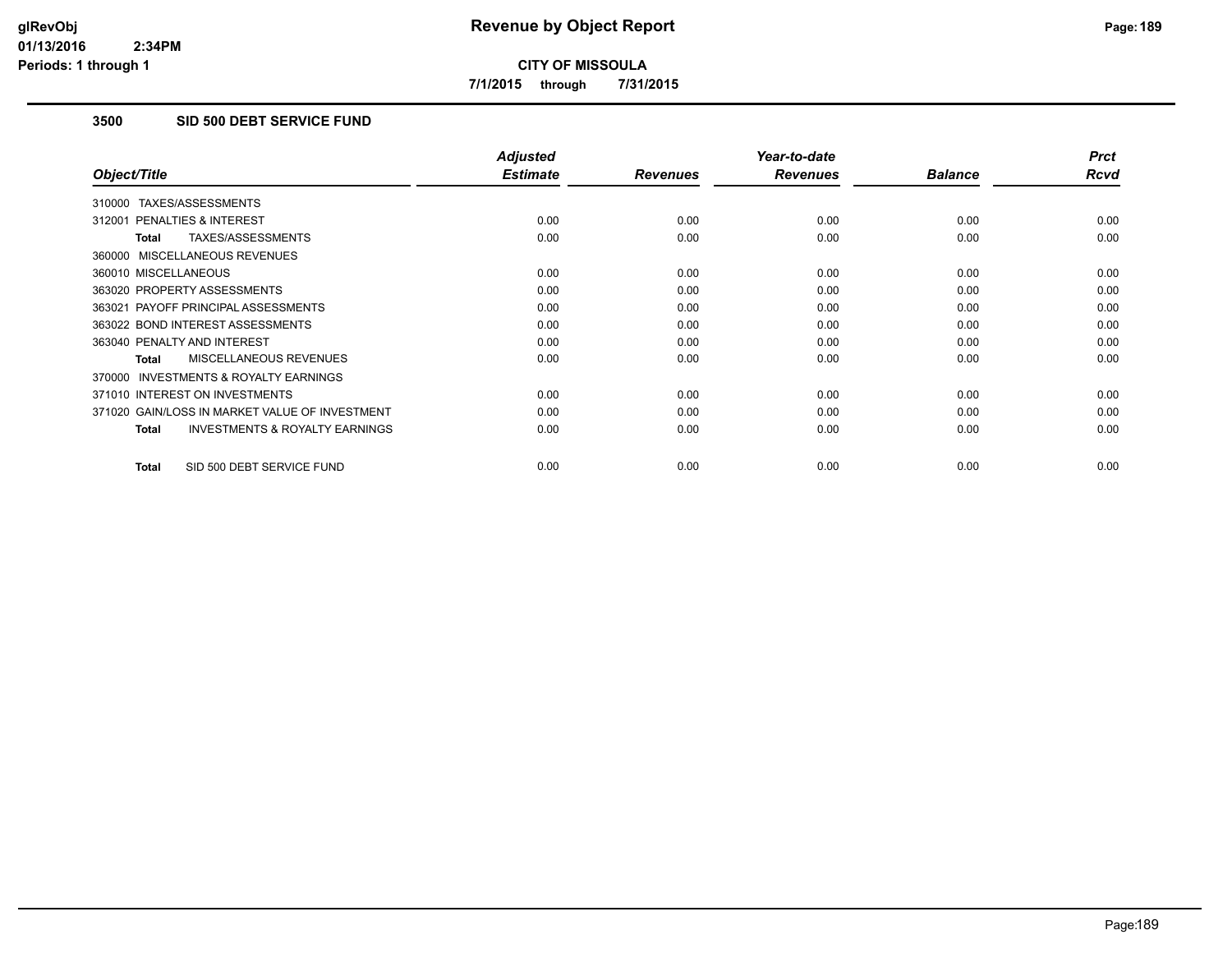**7/1/2015 through 7/31/2015**

**3501 SID 501 DEBT SERVICE FUND**

**3501 SID 501 DEBT SERVICE FUND**

|                                                           | <b>Adjusted</b> |                 | Year-to-date    |                | <b>Prct</b> |
|-----------------------------------------------------------|-----------------|-----------------|-----------------|----------------|-------------|
| Object/Title                                              | <b>Estimate</b> | <b>Revenues</b> | <b>Revenues</b> | <b>Balance</b> | Rcvd        |
| TAXES/ASSESSMENTS<br>310000                               |                 |                 |                 |                |             |
| 312001 PENALTIES & INTEREST                               | 0.00            | 0.00            | 0.00            | 0.00           | 0.00        |
| TAXES/ASSESSMENTS<br>Total                                | 0.00            | 0.00            | 0.00            | 0.00           | 0.00        |
| MISCELLANEOUS REVENUES<br>360000                          |                 |                 |                 |                |             |
| 360010 MISCELLANEOUS                                      | 0.00            | 0.00            | 0.00            | 0.00           | 0.00        |
| 363020 PROPERTY ASSESSMENTS                               | 0.00            | 0.00            | 0.00            | 0.00           | 0.00        |
| 363021 PAYOFF PRINCIPAL ASSESSMENTS                       | 0.00            | 0.00            | 0.00            | 0.00           | 0.00        |
| 363022 BOND INTEREST ASSESSMENTS                          | 0.00            | 0.00            | 0.00            | 0.00           | 0.00        |
| 363040 PENALTY AND INTEREST                               | 0.00            | 0.00            | 0.00            | 0.00           | 0.00        |
| <b>MISCELLANEOUS REVENUES</b><br><b>Total</b>             | 0.00            | 0.00            | 0.00            | 0.00           | 0.00        |
| 370000 INVESTMENTS & ROYALTY EARNINGS                     |                 |                 |                 |                |             |
| 371010 INTEREST ON INVESTMENTS                            | 0.00            | 0.00            | 0.00            | 0.00           | 0.00        |
| 371020 GAIN/LOSS IN MARKET VALUE OF INVESTMENTS           | 0.00            | 0.00            | 0.00            | 0.00           | 0.00        |
| <b>INVESTMENTS &amp; ROYALTY EARNINGS</b><br><b>Total</b> | 0.00            | 0.00            | 0.00            | 0.00           | 0.00        |
| SID 501 DEBT SERVICE FUND<br><b>Total</b>                 | 0.00            | 0.00            | 0.00            | 0.00           | 0.00        |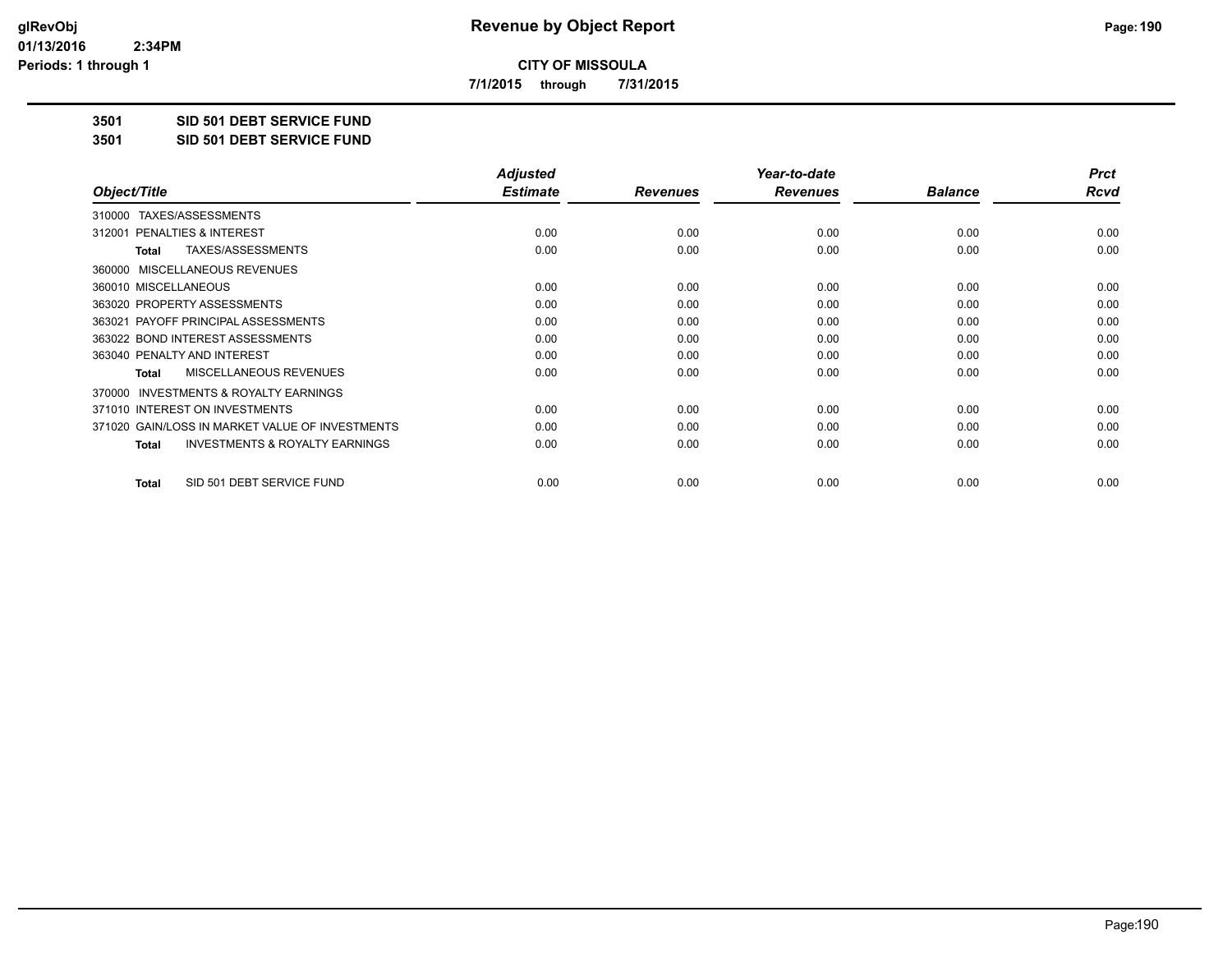**7/1/2015 through 7/31/2015**

# **3501 SID 501 DEBT SERVICE FUND**

|                                                           | <b>Adjusted</b> |                 | Year-to-date    |                | <b>Prct</b> |
|-----------------------------------------------------------|-----------------|-----------------|-----------------|----------------|-------------|
| Object/Title                                              | <b>Estimate</b> | <b>Revenues</b> | <b>Revenues</b> | <b>Balance</b> | <b>Rcvd</b> |
| 310000 TAXES/ASSESSMENTS                                  |                 |                 |                 |                |             |
| 312001 PENALTIES & INTEREST                               | 0.00            | 0.00            | 0.00            | 0.00           | 0.00        |
| <b>TAXES/ASSESSMENTS</b><br><b>Total</b>                  | 0.00            | 0.00            | 0.00            | 0.00           | 0.00        |
| 360000 MISCELLANEOUS REVENUES                             |                 |                 |                 |                |             |
| 360010 MISCELLANEOUS                                      | 0.00            | 0.00            | 0.00            | 0.00           | 0.00        |
| 363020 PROPERTY ASSESSMENTS                               | 0.00            | 0.00            | 0.00            | 0.00           | 0.00        |
| 363021 PAYOFF PRINCIPAL ASSESSMENTS                       | 0.00            | 0.00            | 0.00            | 0.00           | 0.00        |
| 363022 BOND INTEREST ASSESSMENTS                          | 0.00            | 0.00            | 0.00            | 0.00           | 0.00        |
| 363040 PENALTY AND INTEREST                               | 0.00            | 0.00            | 0.00            | 0.00           | 0.00        |
| <b>MISCELLANEOUS REVENUES</b><br><b>Total</b>             | 0.00            | 0.00            | 0.00            | 0.00           | 0.00        |
| <b>INVESTMENTS &amp; ROYALTY EARNINGS</b><br>370000       |                 |                 |                 |                |             |
| 371010 INTEREST ON INVESTMENTS                            | 0.00            | 0.00            | 0.00            | 0.00           | 0.00        |
| 371020 GAIN/LOSS IN MARKET VALUE OF INVESTMENT            | 0.00            | 0.00            | 0.00            | 0.00           | 0.00        |
| <b>INVESTMENTS &amp; ROYALTY EARNINGS</b><br><b>Total</b> | 0.00            | 0.00            | 0.00            | 0.00           | 0.00        |
| SID 501 DEBT SERVICE FUND<br><b>Total</b>                 | 0.00            | 0.00            | 0.00            | 0.00           | 0.00        |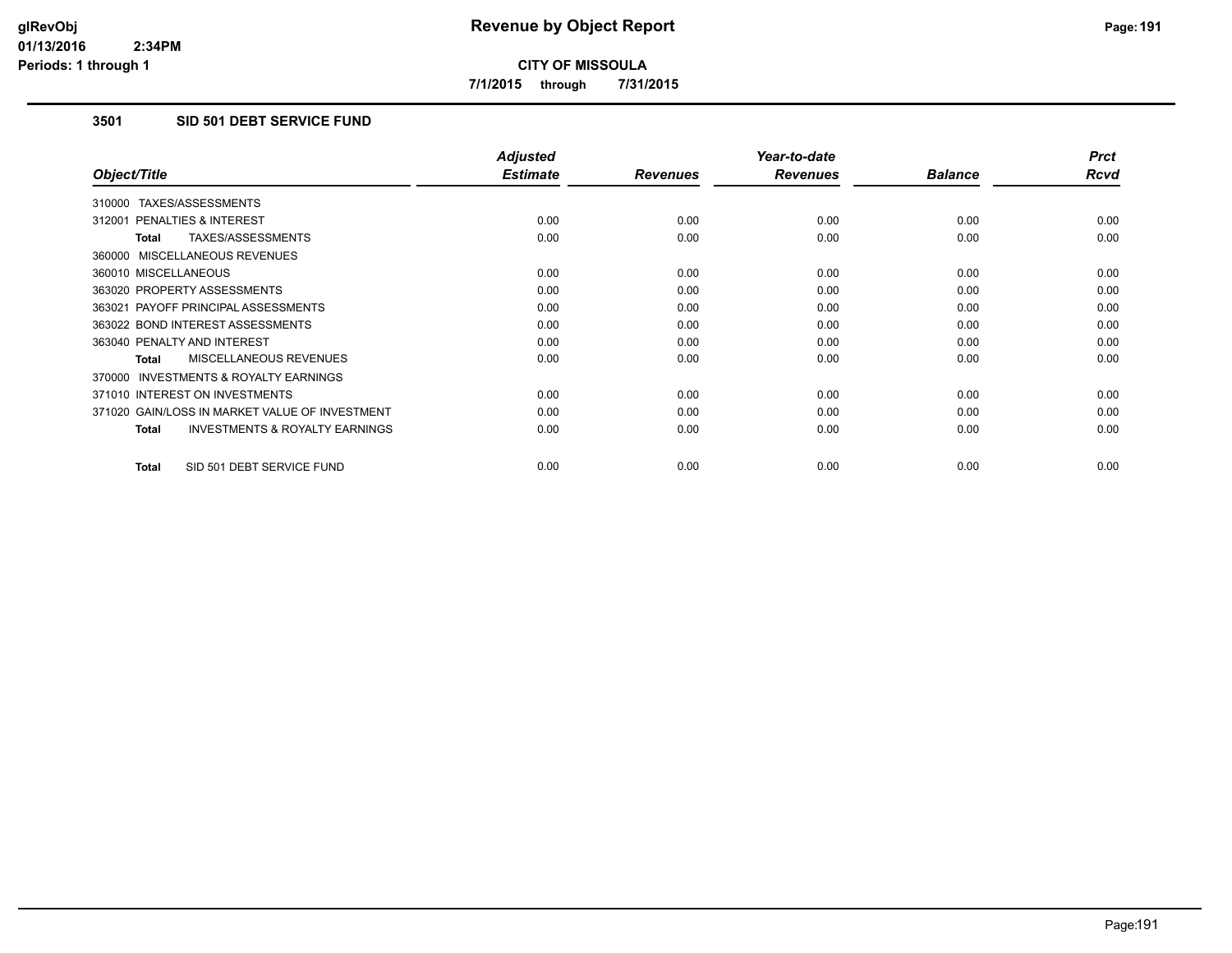**7/1/2015 through 7/31/2015**

**3502 SID 502 DEBT SERVICE FUND**

**3502 SID 502 DEBT SERVICE FUND**

|                                                           | <b>Adjusted</b> |                 | Year-to-date    |                | <b>Prct</b> |
|-----------------------------------------------------------|-----------------|-----------------|-----------------|----------------|-------------|
| Object/Title                                              | <b>Estimate</b> | <b>Revenues</b> | <b>Revenues</b> | <b>Balance</b> | Rcvd        |
| TAXES/ASSESSMENTS<br>310000                               |                 |                 |                 |                |             |
| 312001 PENALTIES & INTEREST                               | 0.00            | 0.00            | 0.00            | 0.00           | 0.00        |
| TAXES/ASSESSMENTS<br>Total                                | 0.00            | 0.00            | 0.00            | 0.00           | 0.00        |
| MISCELLANEOUS REVENUES<br>360000                          |                 |                 |                 |                |             |
| 360010 MISCELLANEOUS                                      | 0.00            | 0.00            | 0.00            | 0.00           | 0.00        |
| 363020 PROPERTY ASSESSMENTS                               | 0.00            | 0.00            | 0.00            | 0.00           | 0.00        |
| 363021 PAYOFF PRINCIPAL ASSESSMENTS                       | 0.00            | 0.00            | 0.00            | 0.00           | 0.00        |
| 363022 BOND INTEREST ASSESSMENTS                          | 0.00            | 0.00            | 0.00            | 0.00           | 0.00        |
| 363040 PENALTY AND INTEREST                               | 0.00            | 0.00            | 0.00            | 0.00           | 0.00        |
| <b>MISCELLANEOUS REVENUES</b><br><b>Total</b>             | 0.00            | 0.00            | 0.00            | 0.00           | 0.00        |
| 370000 INVESTMENTS & ROYALTY EARNINGS                     |                 |                 |                 |                |             |
| 371010 INTEREST ON INVESTMENTS                            | 0.00            | 0.00            | 0.00            | 0.00           | 0.00        |
| 371020 GAIN/LOSS IN MARKET VALUE OF INVESTMENTS           | 0.00            | 0.00            | 0.00            | 0.00           | 0.00        |
| <b>INVESTMENTS &amp; ROYALTY EARNINGS</b><br><b>Total</b> | 0.00            | 0.00            | 0.00            | 0.00           | 0.00        |
| SID 502 DEBT SERVICE FUND<br><b>Total</b>                 | 0.00            | 0.00            | 0.00            | 0.00           | 0.00        |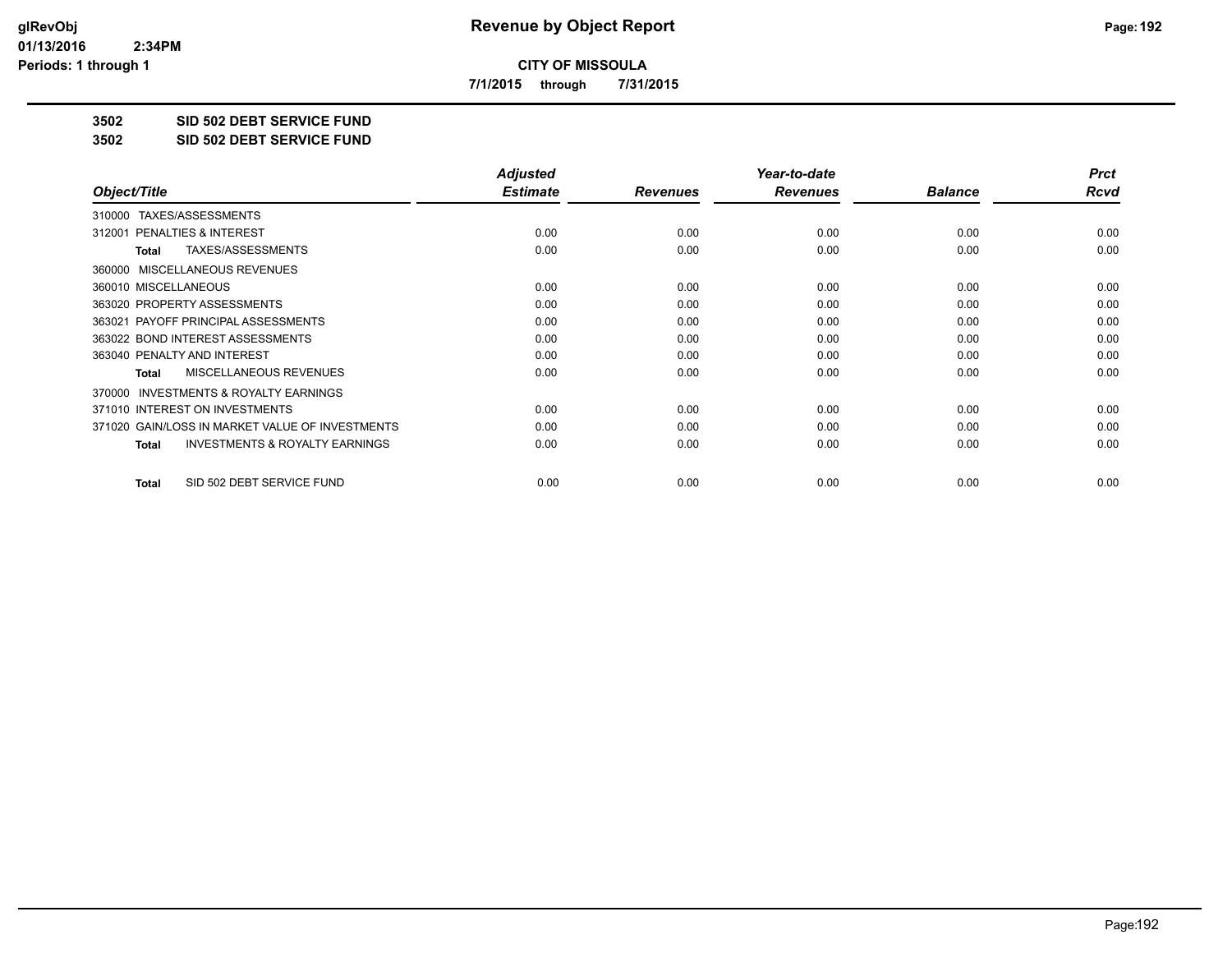**7/1/2015 through 7/31/2015**

# **3502 SID 502 DEBT SERVICE FUND**

|                                                           | <b>Adjusted</b> |                 | Year-to-date    |                | <b>Prct</b> |
|-----------------------------------------------------------|-----------------|-----------------|-----------------|----------------|-------------|
| Object/Title                                              | <b>Estimate</b> | <b>Revenues</b> | <b>Revenues</b> | <b>Balance</b> | <b>Rcvd</b> |
| 310000 TAXES/ASSESSMENTS                                  |                 |                 |                 |                |             |
| 312001 PENALTIES & INTEREST                               | 0.00            | 0.00            | 0.00            | 0.00           | 0.00        |
| TAXES/ASSESSMENTS<br><b>Total</b>                         | 0.00            | 0.00            | 0.00            | 0.00           | 0.00        |
| 360000 MISCELLANEOUS REVENUES                             |                 |                 |                 |                |             |
| 360010 MISCELLANEOUS                                      | 0.00            | 0.00            | 0.00            | 0.00           | 0.00        |
| 363020 PROPERTY ASSESSMENTS                               | 0.00            | 0.00            | 0.00            | 0.00           | 0.00        |
| 363021 PAYOFF PRINCIPAL ASSESSMENTS                       | 0.00            | 0.00            | 0.00            | 0.00           | 0.00        |
| 363022 BOND INTEREST ASSESSMENTS                          | 0.00            | 0.00            | 0.00            | 0.00           | 0.00        |
| 363040 PENALTY AND INTEREST                               | 0.00            | 0.00            | 0.00            | 0.00           | 0.00        |
| MISCELLANEOUS REVENUES<br>Total                           | 0.00            | 0.00            | 0.00            | 0.00           | 0.00        |
| <b>INVESTMENTS &amp; ROYALTY EARNINGS</b><br>370000       |                 |                 |                 |                |             |
| 371010 INTEREST ON INVESTMENTS                            | 0.00            | 0.00            | 0.00            | 0.00           | 0.00        |
| 371020 GAIN/LOSS IN MARKET VALUE OF INVESTMENT            | 0.00            | 0.00            | 0.00            | 0.00           | 0.00        |
| <b>INVESTMENTS &amp; ROYALTY EARNINGS</b><br><b>Total</b> | 0.00            | 0.00            | 0.00            | 0.00           | 0.00        |
|                                                           |                 |                 |                 |                |             |
| SID 502 DEBT SERVICE FUND<br><b>Total</b>                 | 0.00            | 0.00            | 0.00            | 0.00           | 0.00        |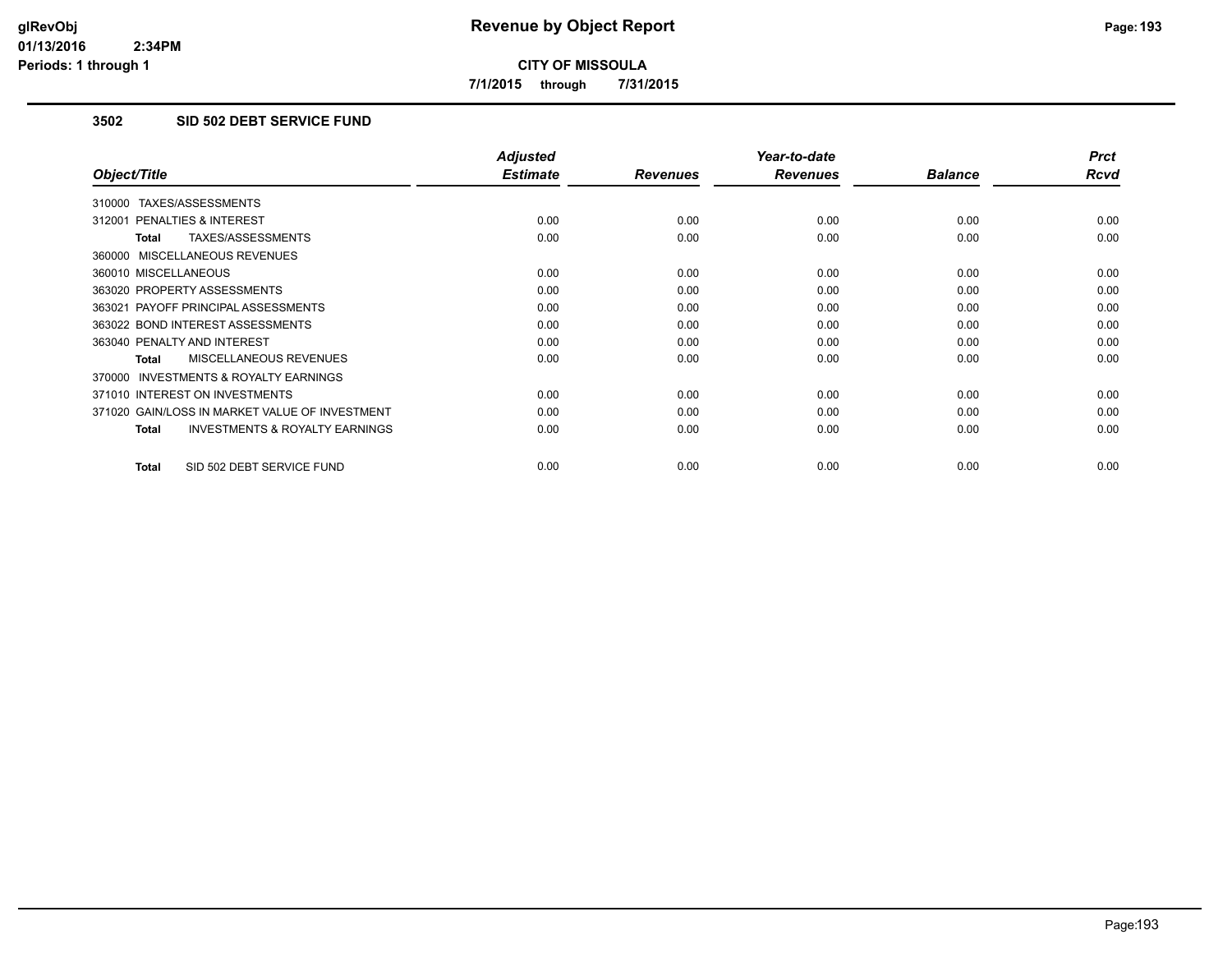**7/1/2015 through 7/31/2015**

**3503 SID 503 DEBT SERVICE FUND**

**3503 SID 503 DEBT SERVICE FUND**

|                                                           | <b>Adjusted</b> |                 | Year-to-date    |                | <b>Prct</b> |
|-----------------------------------------------------------|-----------------|-----------------|-----------------|----------------|-------------|
| Object/Title                                              | <b>Estimate</b> | <b>Revenues</b> | <b>Revenues</b> | <b>Balance</b> | Rcvd        |
| TAXES/ASSESSMENTS<br>310000                               |                 |                 |                 |                |             |
| 312001 PENALTIES & INTEREST                               | 0.00            | 0.00            | 0.00            | 0.00           | 0.00        |
| TAXES/ASSESSMENTS<br>Total                                | 0.00            | 0.00            | 0.00            | 0.00           | 0.00        |
| MISCELLANEOUS REVENUES<br>360000                          |                 |                 |                 |                |             |
| 360010 MISCELLANEOUS                                      | 0.00            | 0.00            | 0.00            | 0.00           | 0.00        |
| 363020 PROPERTY ASSESSMENTS                               | 0.00            | 0.00            | 0.00            | 0.00           | 0.00        |
| 363021 PAYOFF PRINCIPAL ASSESSMENTS                       | 0.00            | 0.00            | 0.00            | 0.00           | 0.00        |
| 363022 BOND INTEREST ASSESSMENTS                          | 0.00            | 0.00            | 0.00            | 0.00           | 0.00        |
| 363040 PENALTY AND INTEREST                               | 0.00            | 0.00            | 0.00            | 0.00           | 0.00        |
| <b>MISCELLANEOUS REVENUES</b><br>Total                    | 0.00            | 0.00            | 0.00            | 0.00           | 0.00        |
| <b>INVESTMENTS &amp; ROYALTY EARNINGS</b><br>370000       |                 |                 |                 |                |             |
| 371010 INTEREST ON INVESTMENTS                            | 0.00            | 0.00            | 0.00            | 0.00           | 0.00        |
| 371020 GAIN/LOSS IN MARKET VALUE OF INVESTMENTS           | 0.00            | 0.00            | 0.00            | 0.00           | 0.00        |
| <b>INVESTMENTS &amp; ROYALTY EARNINGS</b><br><b>Total</b> | 0.00            | 0.00            | 0.00            | 0.00           | 0.00        |
| SID 503 DEBT SERVICE FUND<br>Total                        | 0.00            | 0.00            | 0.00            | 0.00           | 0.00        |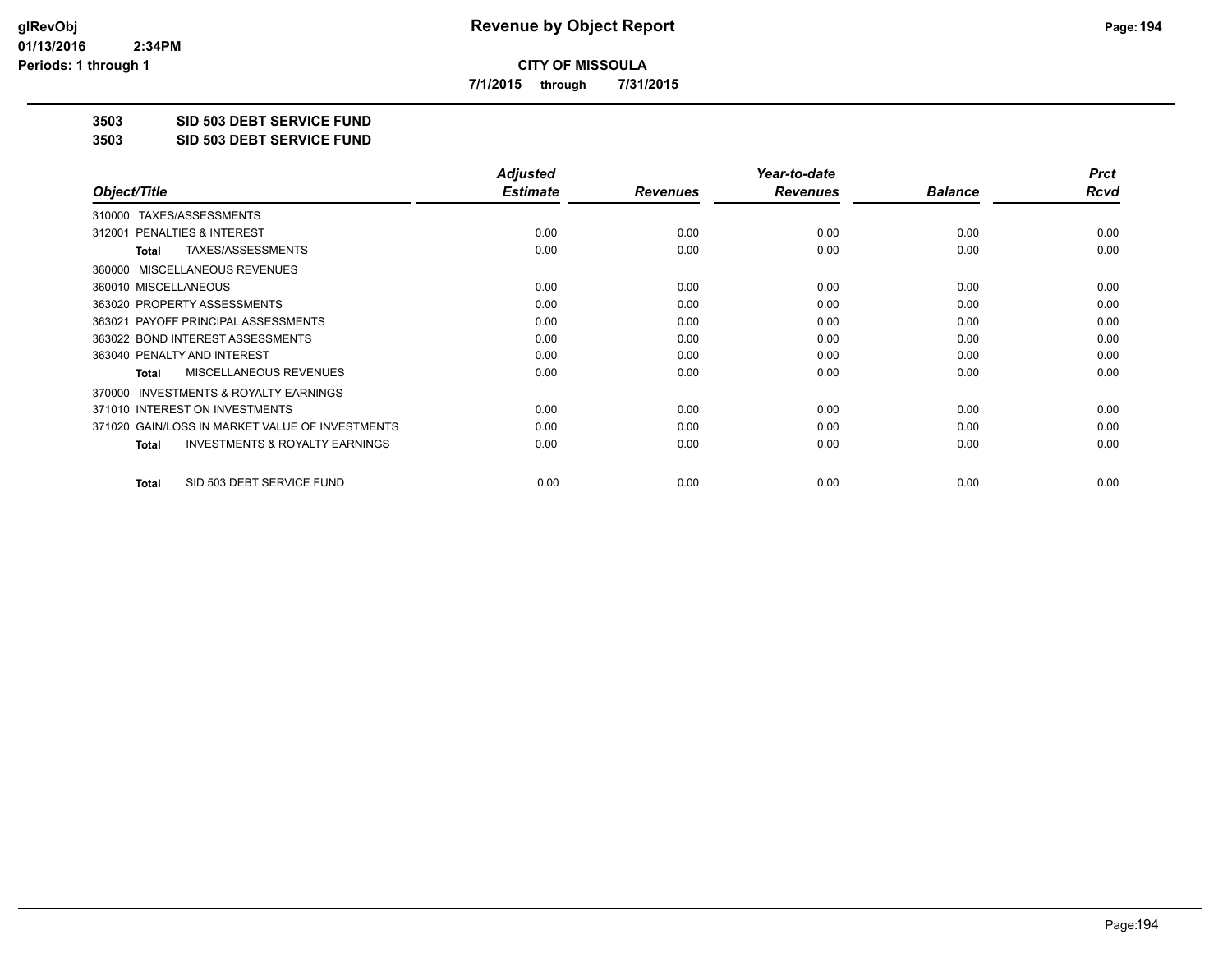**7/1/2015 through 7/31/2015**

# **3503 SID 503 DEBT SERVICE FUND**

|                                                           | <b>Adjusted</b> |                 | Year-to-date    |                | <b>Prct</b> |
|-----------------------------------------------------------|-----------------|-----------------|-----------------|----------------|-------------|
| Object/Title                                              | <b>Estimate</b> | <b>Revenues</b> | <b>Revenues</b> | <b>Balance</b> | <b>Rcvd</b> |
| 310000 TAXES/ASSESSMENTS                                  |                 |                 |                 |                |             |
| 312001 PENALTIES & INTEREST                               | 0.00            | 0.00            | 0.00            | 0.00           | 0.00        |
| <b>TAXES/ASSESSMENTS</b><br><b>Total</b>                  | 0.00            | 0.00            | 0.00            | 0.00           | 0.00        |
| 360000 MISCELLANEOUS REVENUES                             |                 |                 |                 |                |             |
| 360010 MISCELLANEOUS                                      | 0.00            | 0.00            | 0.00            | 0.00           | 0.00        |
| 363020 PROPERTY ASSESSMENTS                               | 0.00            | 0.00            | 0.00            | 0.00           | 0.00        |
| 363021 PAYOFF PRINCIPAL ASSESSMENTS                       | 0.00            | 0.00            | 0.00            | 0.00           | 0.00        |
| 363022 BOND INTEREST ASSESSMENTS                          | 0.00            | 0.00            | 0.00            | 0.00           | 0.00        |
| 363040 PENALTY AND INTEREST                               | 0.00            | 0.00            | 0.00            | 0.00           | 0.00        |
| MISCELLANEOUS REVENUES<br><b>Total</b>                    | 0.00            | 0.00            | 0.00            | 0.00           | 0.00        |
| <b>INVESTMENTS &amp; ROYALTY EARNINGS</b><br>370000       |                 |                 |                 |                |             |
| 371010 INTEREST ON INVESTMENTS                            | 0.00            | 0.00            | 0.00            | 0.00           | 0.00        |
| 371020 GAIN/LOSS IN MARKET VALUE OF INVESTMENT            | 0.00            | 0.00            | 0.00            | 0.00           | 0.00        |
| <b>INVESTMENTS &amp; ROYALTY EARNINGS</b><br><b>Total</b> | 0.00            | 0.00            | 0.00            | 0.00           | 0.00        |
| SID 503 DEBT SERVICE FUND<br><b>Total</b>                 | 0.00            | 0.00            | 0.00            | 0.00           | 0.00        |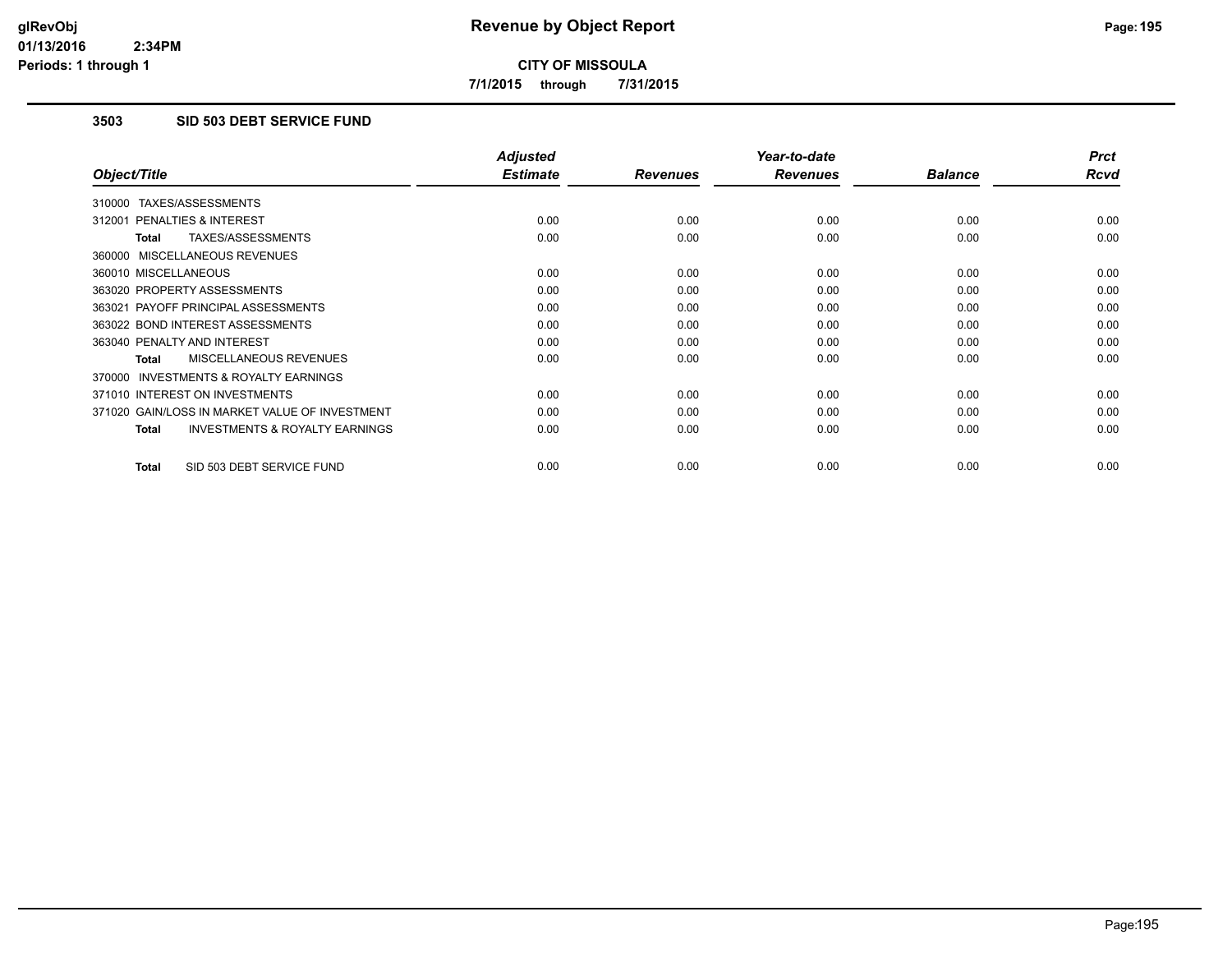**7/1/2015 through 7/31/2015**

**3504 SID 504 DEBT SERVICE FUND**

**3504 SID 504 DEBT SERVICE FUND**

|                                                           | <b>Adjusted</b> |                 | Year-to-date    |                | <b>Prct</b> |
|-----------------------------------------------------------|-----------------|-----------------|-----------------|----------------|-------------|
| Object/Title                                              | <b>Estimate</b> | <b>Revenues</b> | <b>Revenues</b> | <b>Balance</b> | <b>Rcvd</b> |
| TAXES/ASSESSMENTS<br>310000                               |                 |                 |                 |                |             |
| 312001 PENALTIES & INTEREST                               | 0.00            | 0.00            | 0.00            | 0.00           | 0.00        |
| TAXES/ASSESSMENTS<br><b>Total</b>                         | 0.00            | 0.00            | 0.00            | 0.00           | 0.00        |
| MISCELLANEOUS REVENUES<br>360000                          |                 |                 |                 |                |             |
| 360010 MISCELLANEOUS                                      | 0.00            | 0.00            | 0.00            | 0.00           | 0.00        |
| 363020 PROPERTY ASSESSMENTS                               | 0.00            | 0.00            | 0.00            | 0.00           | 0.00        |
| 363021 PAYOFF PRINCIPAL ASSESSMENTS                       | 0.00            | 0.00            | 0.00            | 0.00           | 0.00        |
| 363022 BOND INTEREST ASSESSMENTS                          | 0.00            | 0.00            | 0.00            | 0.00           | 0.00        |
| 363040 PENALTY AND INTEREST                               | 0.00            | 0.00            | 0.00            | 0.00           | 0.00        |
| MISCELLANEOUS REVENUES<br><b>Total</b>                    | 0.00            | 0.00            | 0.00            | 0.00           | 0.00        |
| <b>INVESTMENTS &amp; ROYALTY EARNINGS</b><br>370000       |                 |                 |                 |                |             |
| 371010 INTEREST ON INVESTMENTS                            | 0.00            | 0.00            | 0.00            | 0.00           | 0.00        |
| 371020 GAIN/LOSS IN MARKET VALUE OF INVESTMENTS           | 0.00            | 0.00            | 0.00            | 0.00           | 0.00        |
| <b>INVESTMENTS &amp; ROYALTY EARNINGS</b><br><b>Total</b> | 0.00            | 0.00            | 0.00            | 0.00           | 0.00        |
| OTHER FINANCING SOURCES<br>380000                         |                 |                 |                 |                |             |
| 381009 TRANSFERS IN                                       | 0.00            | 0.00            | 0.00            | 0.00           | 0.00        |
| OTHER FINANCING SOURCES<br><b>Total</b>                   | 0.00            | 0.00            | 0.00            | 0.00           | 0.00        |
| SID 504 DEBT SERVICE FUND<br><b>Total</b>                 | 0.00            | 0.00            | 0.00            | 0.00           | 0.00        |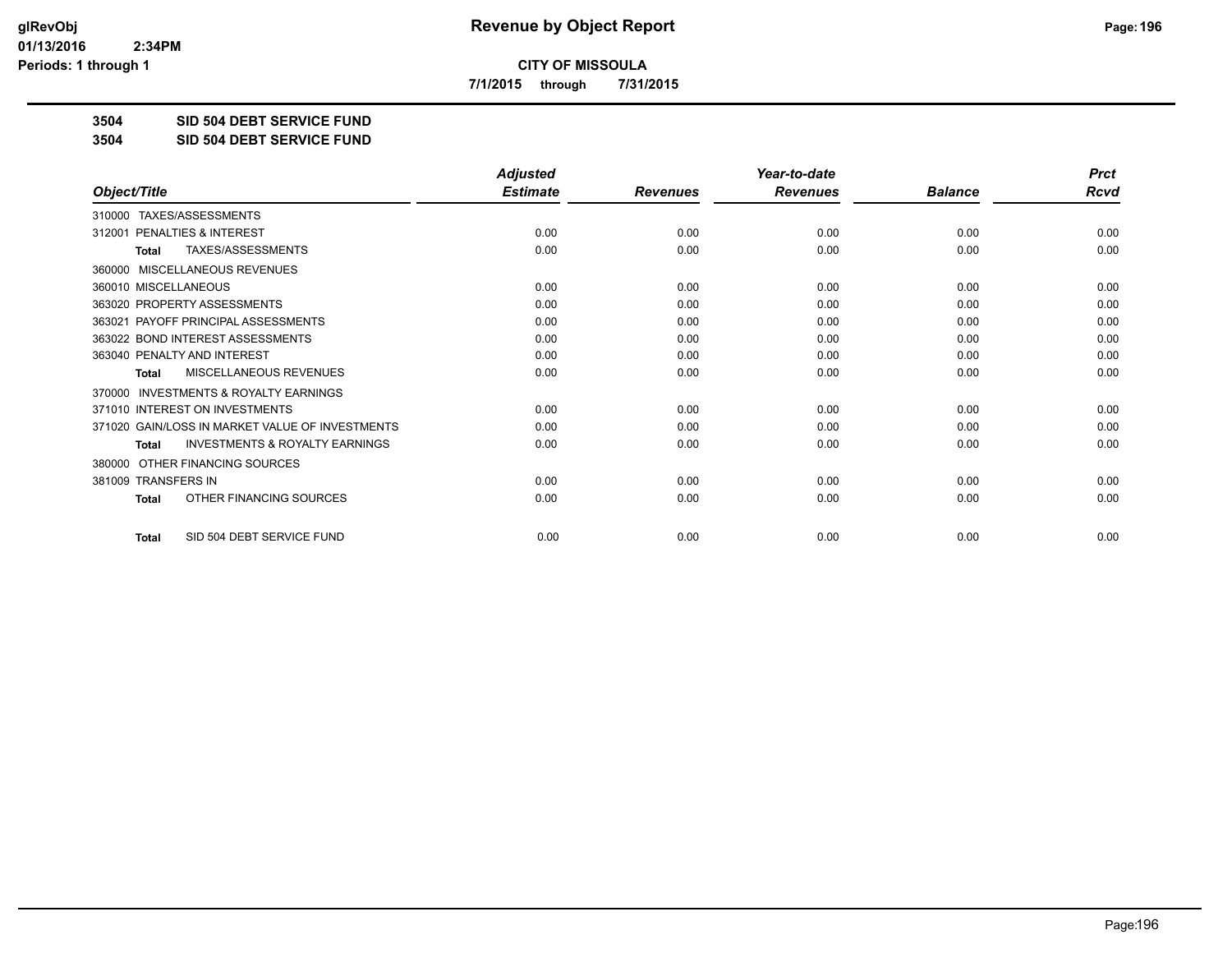**7/1/2015 through 7/31/2015**

# **3504 SID 504 DEBT SERVICE FUND**

|                                                           | <b>Adjusted</b> |                 | Year-to-date    |                | <b>Prct</b> |
|-----------------------------------------------------------|-----------------|-----------------|-----------------|----------------|-------------|
| Object/Title                                              | <b>Estimate</b> | <b>Revenues</b> | <b>Revenues</b> | <b>Balance</b> | <b>Rcvd</b> |
| 310000 TAXES/ASSESSMENTS                                  |                 |                 |                 |                |             |
| 312001 PENALTIES & INTEREST                               | 0.00            | 0.00            | 0.00            | 0.00           | 0.00        |
| TAXES/ASSESSMENTS<br><b>Total</b>                         | 0.00            | 0.00            | 0.00            | 0.00           | 0.00        |
| 360000 MISCELLANEOUS REVENUES                             |                 |                 |                 |                |             |
| 360010 MISCELLANEOUS                                      | 0.00            | 0.00            | 0.00            | 0.00           | 0.00        |
| 363020 PROPERTY ASSESSMENTS                               | 0.00            | 0.00            | 0.00            | 0.00           | 0.00        |
| 363021 PAYOFF PRINCIPAL ASSESSMENTS                       | 0.00            | 0.00            | 0.00            | 0.00           | 0.00        |
| 363022 BOND INTEREST ASSESSMENTS                          | 0.00            | 0.00            | 0.00            | 0.00           | 0.00        |
| 363040 PENALTY AND INTEREST                               | 0.00            | 0.00            | 0.00            | 0.00           | 0.00        |
| MISCELLANEOUS REVENUES<br>Total                           | 0.00            | 0.00            | 0.00            | 0.00           | 0.00        |
| 370000 INVESTMENTS & ROYALTY EARNINGS                     |                 |                 |                 |                |             |
| 371010 INTEREST ON INVESTMENTS                            | 0.00            | 0.00            | 0.00            | 0.00           | 0.00        |
| 371020 GAIN/LOSS IN MARKET VALUE OF INVESTMENT            | 0.00            | 0.00            | 0.00            | 0.00           | 0.00        |
| <b>INVESTMENTS &amp; ROYALTY EARNINGS</b><br><b>Total</b> | 0.00            | 0.00            | 0.00            | 0.00           | 0.00        |
| 380000 OTHER FINANCING SOURCES                            |                 |                 |                 |                |             |
| 381009 TRANSFERS IN                                       | 0.00            | 0.00            | 0.00            | 0.00           | 0.00        |
| OTHER FINANCING SOURCES<br><b>Total</b>                   | 0.00            | 0.00            | 0.00            | 0.00           | 0.00        |
| SID 504 DEBT SERVICE FUND<br><b>Total</b>                 | 0.00            | 0.00            | 0.00            | 0.00           | 0.00        |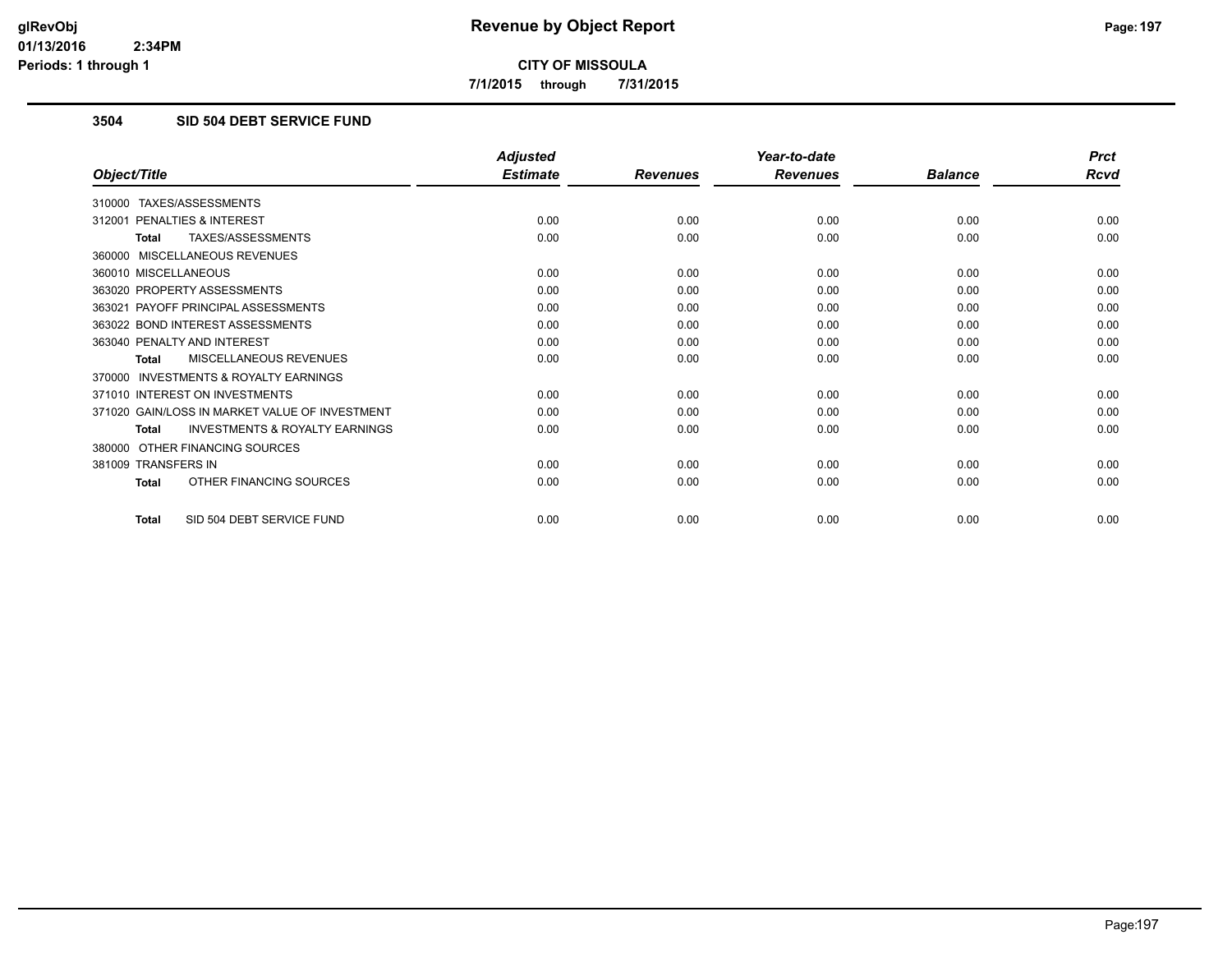**7/1/2015 through 7/31/2015**

**3505 SID 505 DEBT SERVICE FUND**

**3505 SID 505 DEBT SERVICE FUND**

|                                                           | <b>Adjusted</b> |                 | Year-to-date    |                | <b>Prct</b> |
|-----------------------------------------------------------|-----------------|-----------------|-----------------|----------------|-------------|
| Object/Title                                              | <b>Estimate</b> | <b>Revenues</b> | <b>Revenues</b> | <b>Balance</b> | Rcvd        |
| TAXES/ASSESSMENTS<br>310000                               |                 |                 |                 |                |             |
| 312001 PENALTIES & INTEREST                               | 0.00            | 0.00            | 0.00            | 0.00           | 0.00        |
| TAXES/ASSESSMENTS<br>Total                                | 0.00            | 0.00            | 0.00            | 0.00           | 0.00        |
| MISCELLANEOUS REVENUES<br>360000                          |                 |                 |                 |                |             |
| 360010 MISCELLANEOUS                                      | 0.00            | 0.00            | 0.00            | 0.00           | 0.00        |
| 363020 PROPERTY ASSESSMENTS                               | 0.00            | 0.00            | 0.00            | 0.00           | 0.00        |
| 363021 PAYOFF PRINCIPAL ASSESSMENTS                       | 0.00            | 0.00            | 0.00            | 0.00           | 0.00        |
| 363022 BOND INTEREST ASSESSMENTS                          | 0.00            | 0.00            | 0.00            | 0.00           | 0.00        |
| 363040 PENALTY AND INTEREST                               | 0.00            | 0.00            | 0.00            | 0.00           | 0.00        |
| MISCELLANEOUS REVENUES<br><b>Total</b>                    | 0.00            | 0.00            | 0.00            | 0.00           | 0.00        |
| <b>INVESTMENTS &amp; ROYALTY EARNINGS</b><br>370000       |                 |                 |                 |                |             |
| 371010 INTEREST ON INVESTMENTS                            | 0.00            | 0.00            | 0.00            | 0.00           | 0.00        |
| 371020 GAIN/LOSS IN MARKET VALUE OF INVESTMENTS           | 0.00            | 0.00            | 0.00            | 0.00           | 0.00        |
| <b>INVESTMENTS &amp; ROYALTY EARNINGS</b><br><b>Total</b> | 0.00            | 0.00            | 0.00            | 0.00           | 0.00        |
| SID 505 DEBT SERVICE FUND<br>Total                        | 0.00            | 0.00            | 0.00            | 0.00           | 0.00        |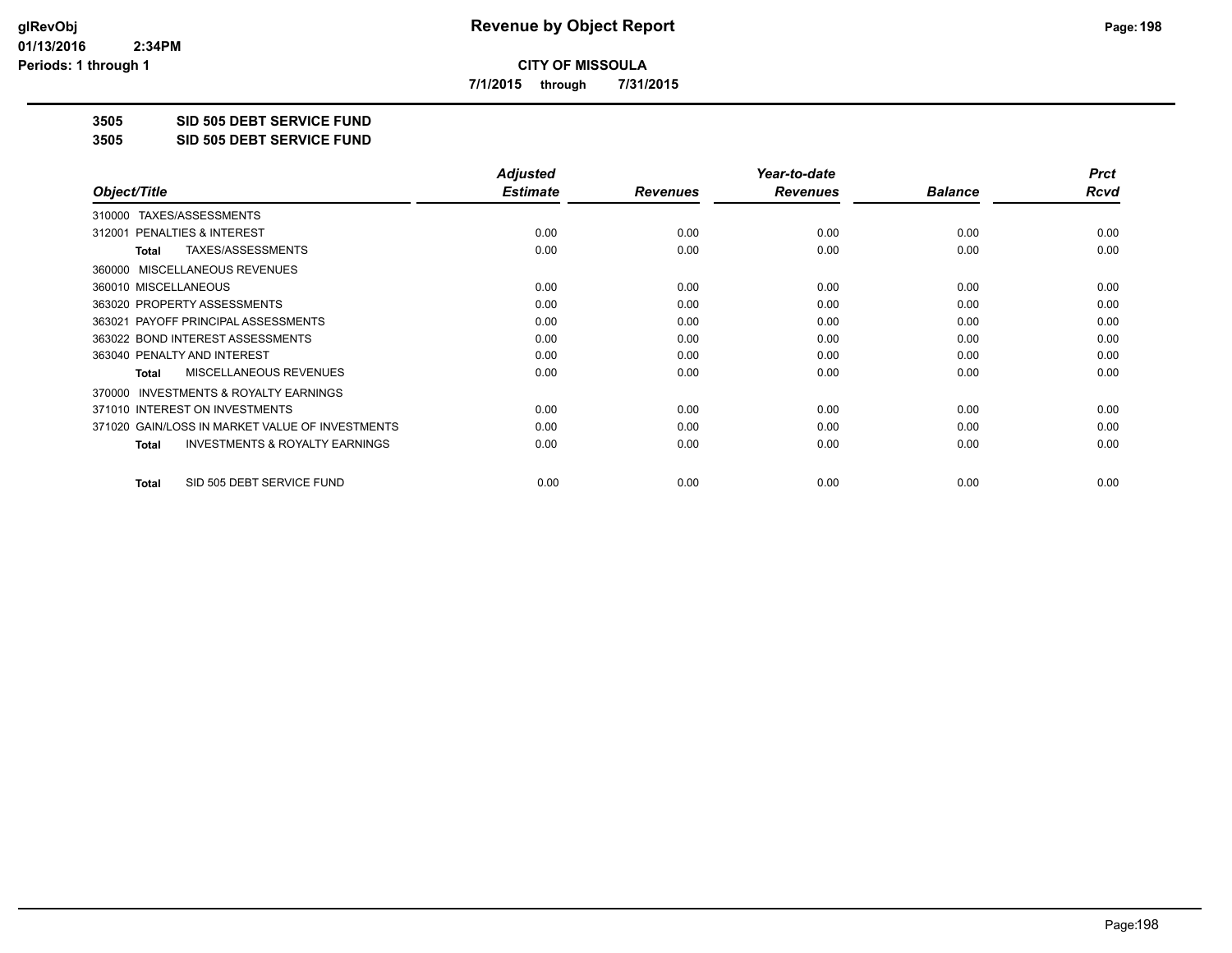**7/1/2015 through 7/31/2015**

# **3505 SID 505 DEBT SERVICE FUND**

|                                                           | <b>Adjusted</b> |                 | Year-to-date    |                | <b>Prct</b> |
|-----------------------------------------------------------|-----------------|-----------------|-----------------|----------------|-------------|
| Object/Title                                              | <b>Estimate</b> | <b>Revenues</b> | <b>Revenues</b> | <b>Balance</b> | <b>Rcvd</b> |
| 310000 TAXES/ASSESSMENTS                                  |                 |                 |                 |                |             |
| 312001 PENALTIES & INTEREST                               | 0.00            | 0.00            | 0.00            | 0.00           | 0.00        |
| <b>TAXES/ASSESSMENTS</b><br><b>Total</b>                  | 0.00            | 0.00            | 0.00            | 0.00           | 0.00        |
| 360000 MISCELLANEOUS REVENUES                             |                 |                 |                 |                |             |
| 360010 MISCELLANEOUS                                      | 0.00            | 0.00            | 0.00            | 0.00           | 0.00        |
| 363020 PROPERTY ASSESSMENTS                               | 0.00            | 0.00            | 0.00            | 0.00           | 0.00        |
| 363021 PAYOFF PRINCIPAL ASSESSMENTS                       | 0.00            | 0.00            | 0.00            | 0.00           | 0.00        |
| 363022 BOND INTEREST ASSESSMENTS                          | 0.00            | 0.00            | 0.00            | 0.00           | 0.00        |
| 363040 PENALTY AND INTEREST                               | 0.00            | 0.00            | 0.00            | 0.00           | 0.00        |
| <b>MISCELLANEOUS REVENUES</b><br><b>Total</b>             | 0.00            | 0.00            | 0.00            | 0.00           | 0.00        |
| <b>INVESTMENTS &amp; ROYALTY EARNINGS</b><br>370000       |                 |                 |                 |                |             |
| 371010 INTEREST ON INVESTMENTS                            | 0.00            | 0.00            | 0.00            | 0.00           | 0.00        |
| 371020 GAIN/LOSS IN MARKET VALUE OF INVESTMENT            | 0.00            | 0.00            | 0.00            | 0.00           | 0.00        |
| <b>INVESTMENTS &amp; ROYALTY EARNINGS</b><br><b>Total</b> | 0.00            | 0.00            | 0.00            | 0.00           | 0.00        |
| SID 505 DEBT SERVICE FUND<br><b>Total</b>                 | 0.00            | 0.00            | 0.00            | 0.00           | 0.00        |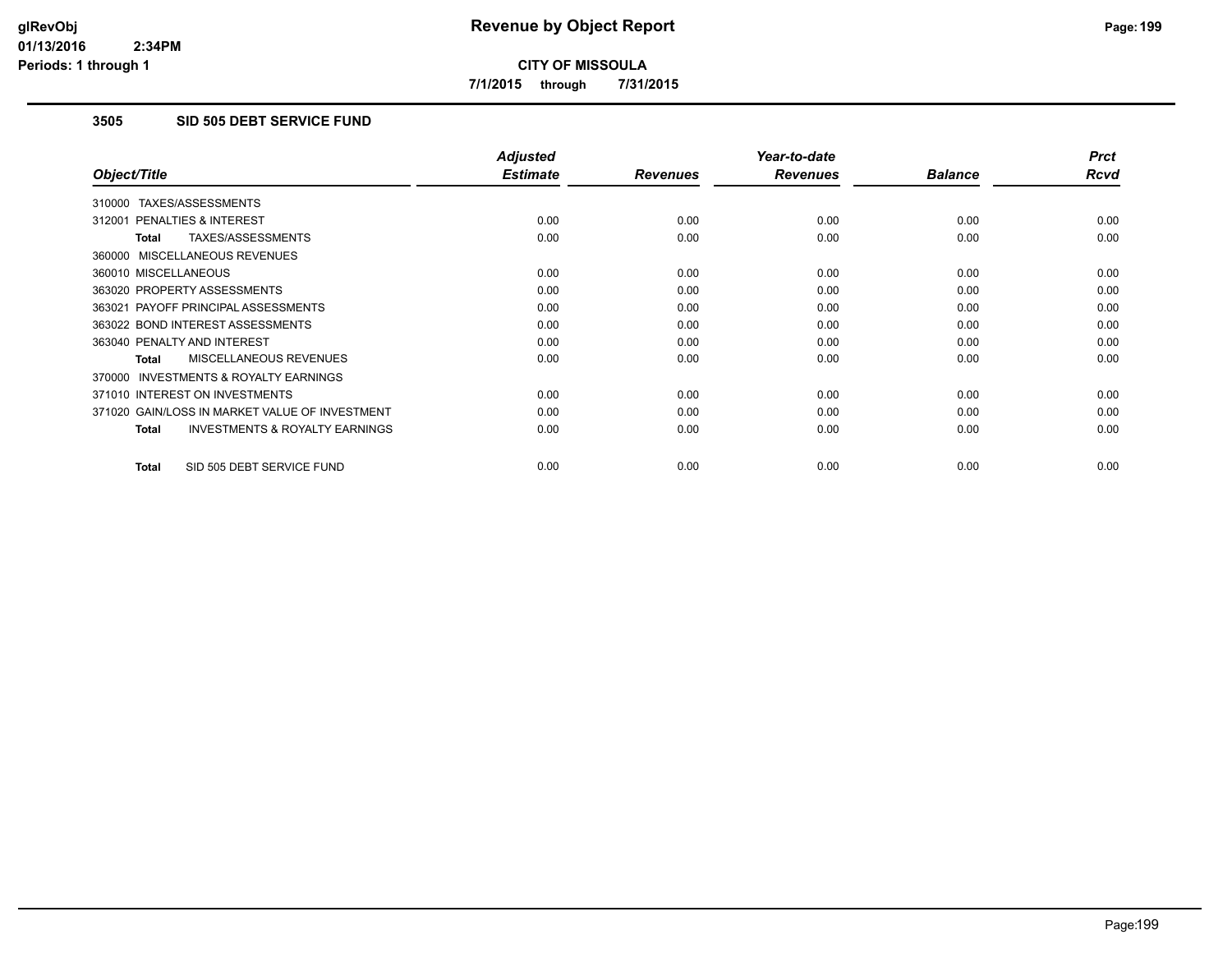**7/1/2015 through 7/31/2015**

**3506 SID 506 DEBT SERVICE FUND**

**3506 SID 506 DEBT SERVICE FUND**

|                                                           | <b>Adjusted</b> |                 | Year-to-date    |                | <b>Prct</b> |
|-----------------------------------------------------------|-----------------|-----------------|-----------------|----------------|-------------|
| Object/Title                                              | <b>Estimate</b> | <b>Revenues</b> | <b>Revenues</b> | <b>Balance</b> | <b>Rcvd</b> |
| TAXES/ASSESSMENTS<br>310000                               |                 |                 |                 |                |             |
| 312001 PENALTIES & INTEREST                               | 0.00            | 0.00            | 0.00            | 0.00           | 0.00        |
| TAXES/ASSESSMENTS<br><b>Total</b>                         | 0.00            | 0.00            | 0.00            | 0.00           | 0.00        |
| MISCELLANEOUS REVENUES<br>360000                          |                 |                 |                 |                |             |
| 360010 MISCELLANEOUS                                      | 0.00            | 0.00            | 0.00            | 0.00           | 0.00        |
| 363020 PROPERTY ASSESSMENTS                               | 0.00            | 0.00            | 0.00            | 0.00           | 0.00        |
| 363021 PAYOFF PRINCIPAL ASSESSMENTS                       | 0.00            | 0.00            | 0.00            | 0.00           | 0.00        |
| 363022 BOND INTEREST ASSESSMENTS                          | 0.00            | 0.00            | 0.00            | 0.00           | 0.00        |
| 363040 PENALTY AND INTEREST                               | 0.00            | 0.00            | 0.00            | 0.00           | 0.00        |
| <b>MISCELLANEOUS REVENUES</b><br><b>Total</b>             | 0.00            | 0.00            | 0.00            | 0.00           | 0.00        |
| <b>INVESTMENTS &amp; ROYALTY EARNINGS</b><br>370000       |                 |                 |                 |                |             |
| 371010 INTEREST ON INVESTMENTS                            | 0.00            | 0.00            | 0.00            | 0.00           | 0.00        |
| 371020 GAIN/LOSS IN MARKET VALUE OF INVESTMENTS           | 0.00            | 0.00            | 0.00            | 0.00           | 0.00        |
| <b>INVESTMENTS &amp; ROYALTY EARNINGS</b><br><b>Total</b> | 0.00            | 0.00            | 0.00            | 0.00           | 0.00        |
| OTHER FINANCING SOURCES<br>380000                         |                 |                 |                 |                |             |
| 381009 TRANSFERS IN                                       | 0.00            | 0.00            | 0.00            | 0.00           | 0.00        |
| OTHER FINANCING SOURCES<br><b>Total</b>                   | 0.00            | 0.00            | 0.00            | 0.00           | 0.00        |
| SID 506 DEBT SERVICE FUND<br><b>Total</b>                 | 0.00            | 0.00            | 0.00            | 0.00           | 0.00        |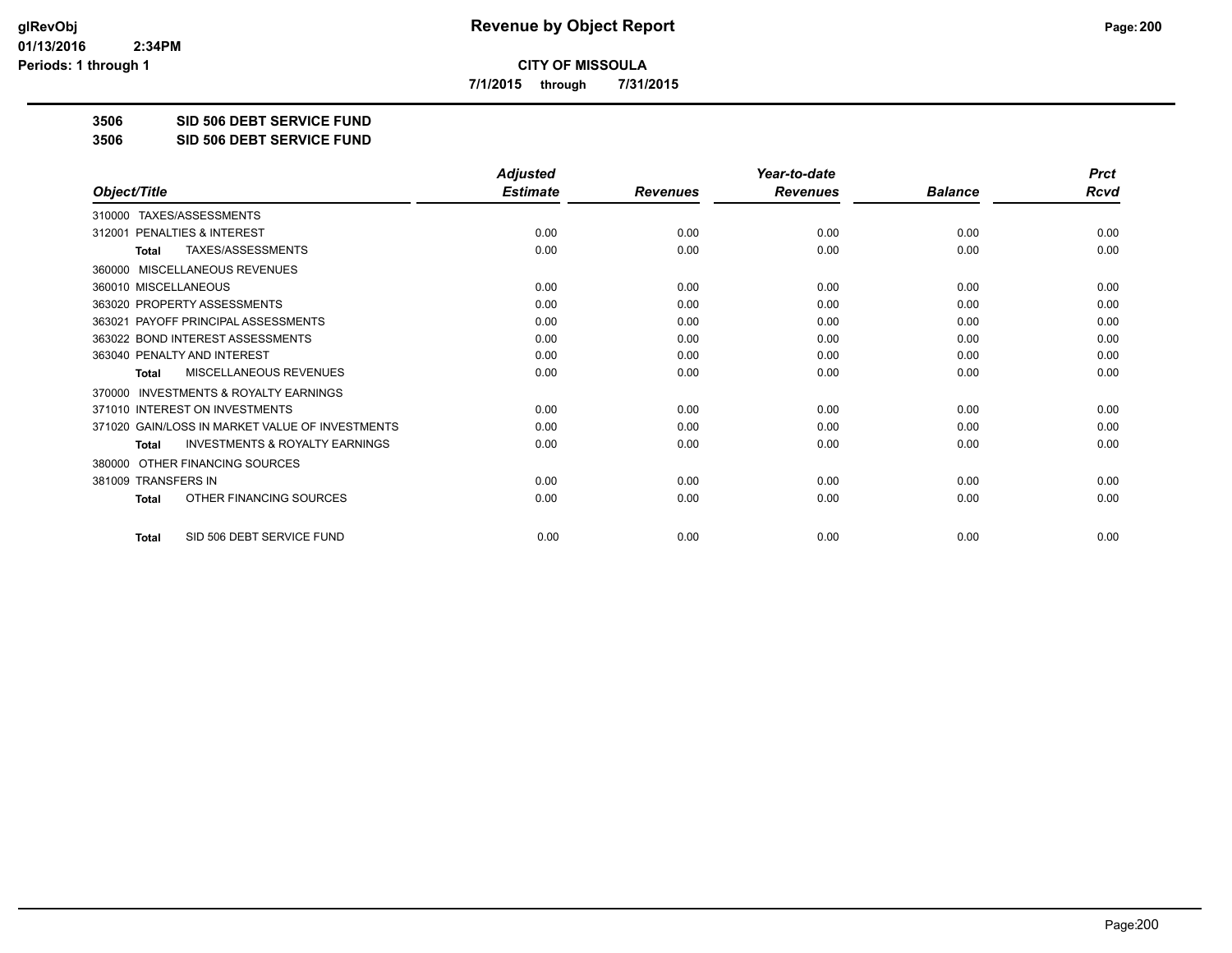**7/1/2015 through 7/31/2015**

# **3506 SID 506 DEBT SERVICE FUND**

|                                                           | <b>Adjusted</b> |                 | Year-to-date    |                | <b>Prct</b> |
|-----------------------------------------------------------|-----------------|-----------------|-----------------|----------------|-------------|
| Object/Title                                              | <b>Estimate</b> | <b>Revenues</b> | <b>Revenues</b> | <b>Balance</b> | <b>Rcvd</b> |
| 310000 TAXES/ASSESSMENTS                                  |                 |                 |                 |                |             |
| 312001 PENALTIES & INTEREST                               | 0.00            | 0.00            | 0.00            | 0.00           | 0.00        |
| TAXES/ASSESSMENTS<br><b>Total</b>                         | 0.00            | 0.00            | 0.00            | 0.00           | 0.00        |
| 360000 MISCELLANEOUS REVENUES                             |                 |                 |                 |                |             |
| 360010 MISCELLANEOUS                                      | 0.00            | 0.00            | 0.00            | 0.00           | 0.00        |
| 363020 PROPERTY ASSESSMENTS                               | 0.00            | 0.00            | 0.00            | 0.00           | 0.00        |
| 363021 PAYOFF PRINCIPAL ASSESSMENTS                       | 0.00            | 0.00            | 0.00            | 0.00           | 0.00        |
| 363022 BOND INTEREST ASSESSMENTS                          | 0.00            | 0.00            | 0.00            | 0.00           | 0.00        |
| 363040 PENALTY AND INTEREST                               | 0.00            | 0.00            | 0.00            | 0.00           | 0.00        |
| MISCELLANEOUS REVENUES<br>Total                           | 0.00            | 0.00            | 0.00            | 0.00           | 0.00        |
| 370000 INVESTMENTS & ROYALTY EARNINGS                     |                 |                 |                 |                |             |
| 371010 INTEREST ON INVESTMENTS                            | 0.00            | 0.00            | 0.00            | 0.00           | 0.00        |
| 371020 GAIN/LOSS IN MARKET VALUE OF INVESTMENT            | 0.00            | 0.00            | 0.00            | 0.00           | 0.00        |
| <b>INVESTMENTS &amp; ROYALTY EARNINGS</b><br><b>Total</b> | 0.00            | 0.00            | 0.00            | 0.00           | 0.00        |
| 380000 OTHER FINANCING SOURCES                            |                 |                 |                 |                |             |
| 381009 TRANSFERS IN                                       | 0.00            | 0.00            | 0.00            | 0.00           | 0.00        |
| OTHER FINANCING SOURCES<br><b>Total</b>                   | 0.00            | 0.00            | 0.00            | 0.00           | 0.00        |
| SID 506 DEBT SERVICE FUND<br><b>Total</b>                 | 0.00            | 0.00            | 0.00            | 0.00           | 0.00        |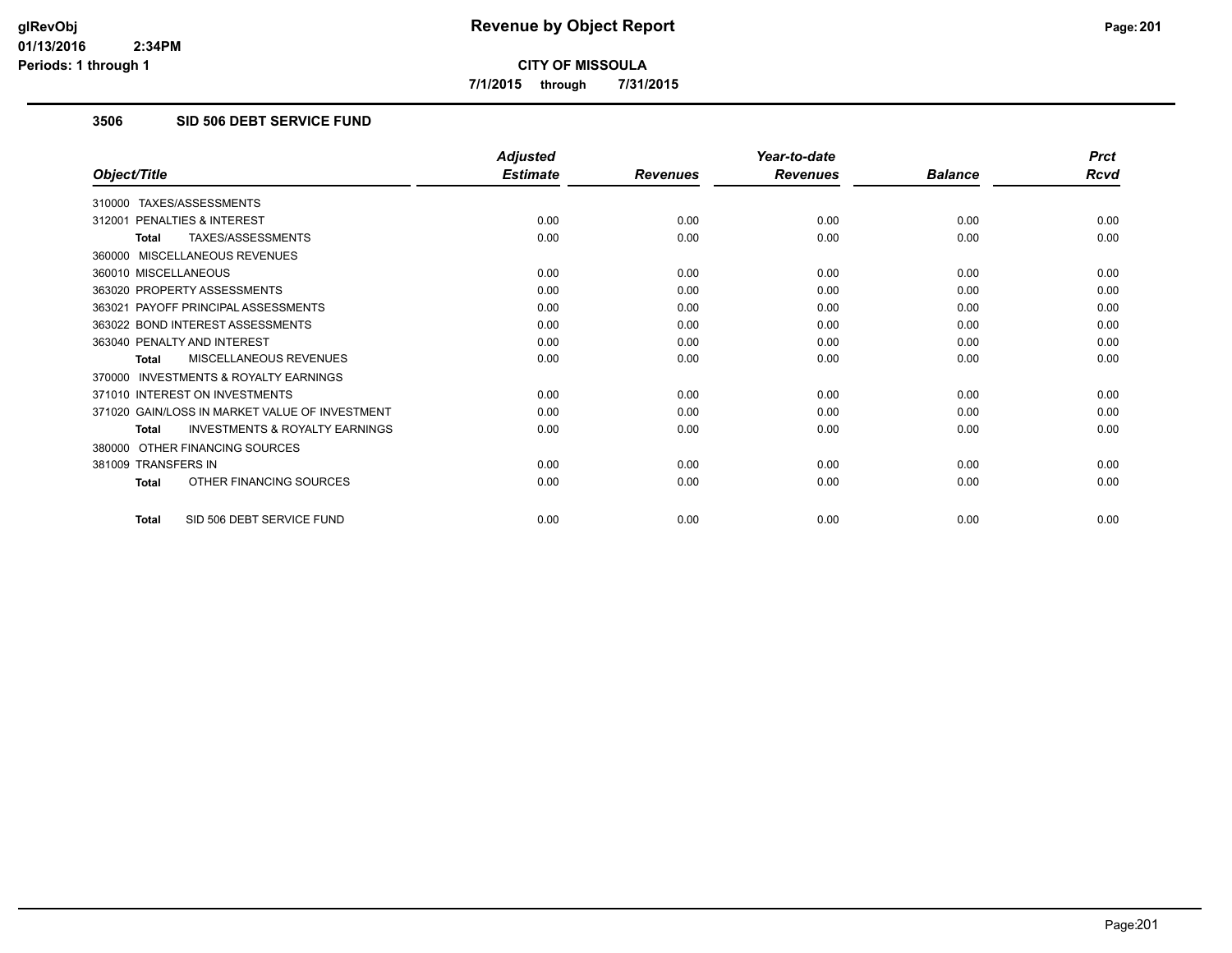**7/1/2015 through 7/31/2015**

**3507 SID 507 DEBT SERVICE FUND**

**3507 SID 507 DEBT SERVICE FUND**

|                                                           | <b>Adjusted</b> |                 | Year-to-date    |                | <b>Prct</b> |
|-----------------------------------------------------------|-----------------|-----------------|-----------------|----------------|-------------|
| Object/Title                                              | <b>Estimate</b> | <b>Revenues</b> | <b>Revenues</b> | <b>Balance</b> | <b>Rcvd</b> |
| TAXES/ASSESSMENTS<br>310000                               |                 |                 |                 |                |             |
| 312001 PENALTIES & INTEREST                               | 0.00            | 0.00            | 0.00            | 0.00           | 0.00        |
| TAXES/ASSESSMENTS<br><b>Total</b>                         | 0.00            | 0.00            | 0.00            | 0.00           | 0.00        |
| MISCELLANEOUS REVENUES<br>360000                          |                 |                 |                 |                |             |
| 360010 MISCELLANEOUS                                      | 0.00            | 0.00            | 0.00            | 0.00           | 0.00        |
| 363020 PROPERTY ASSESSMENTS                               | 0.00            | 0.00            | 0.00            | 0.00           | 0.00        |
| 363021 PAYOFF PRINCIPAL ASSESSMENTS                       | 0.00            | 0.00            | 0.00            | 0.00           | 0.00        |
| 363022 BOND INTEREST ASSESSMENTS                          | 0.00            | 0.00            | 0.00            | 0.00           | 0.00        |
| 363040 PENALTY AND INTEREST                               | 0.00            | 0.00            | 0.00            | 0.00           | 0.00        |
| <b>MISCELLANEOUS REVENUES</b><br><b>Total</b>             | 0.00            | 0.00            | 0.00            | 0.00           | 0.00        |
| <b>INVESTMENTS &amp; ROYALTY EARNINGS</b><br>370000       |                 |                 |                 |                |             |
| 371010 INTEREST ON INVESTMENTS                            | 0.00            | 0.00            | 0.00            | 0.00           | 0.00        |
| 371020 GAIN/LOSS IN MARKET VALUE OF INVESTMENTS           | 0.00            | 0.00            | 0.00            | 0.00           | 0.00        |
| <b>INVESTMENTS &amp; ROYALTY EARNINGS</b><br><b>Total</b> | 0.00            | 0.00            | 0.00            | 0.00           | 0.00        |
| OTHER FINANCING SOURCES<br>380000                         |                 |                 |                 |                |             |
| 381009 TRANSFERS IN                                       | 0.00            | 0.00            | 0.00            | 0.00           | 0.00        |
| OTHER FINANCING SOURCES<br>Total                          | 0.00            | 0.00            | 0.00            | 0.00           | 0.00        |
| SID 507 DEBT SERVICE FUND<br><b>Total</b>                 | 0.00            | 0.00            | 0.00            | 0.00           | 0.00        |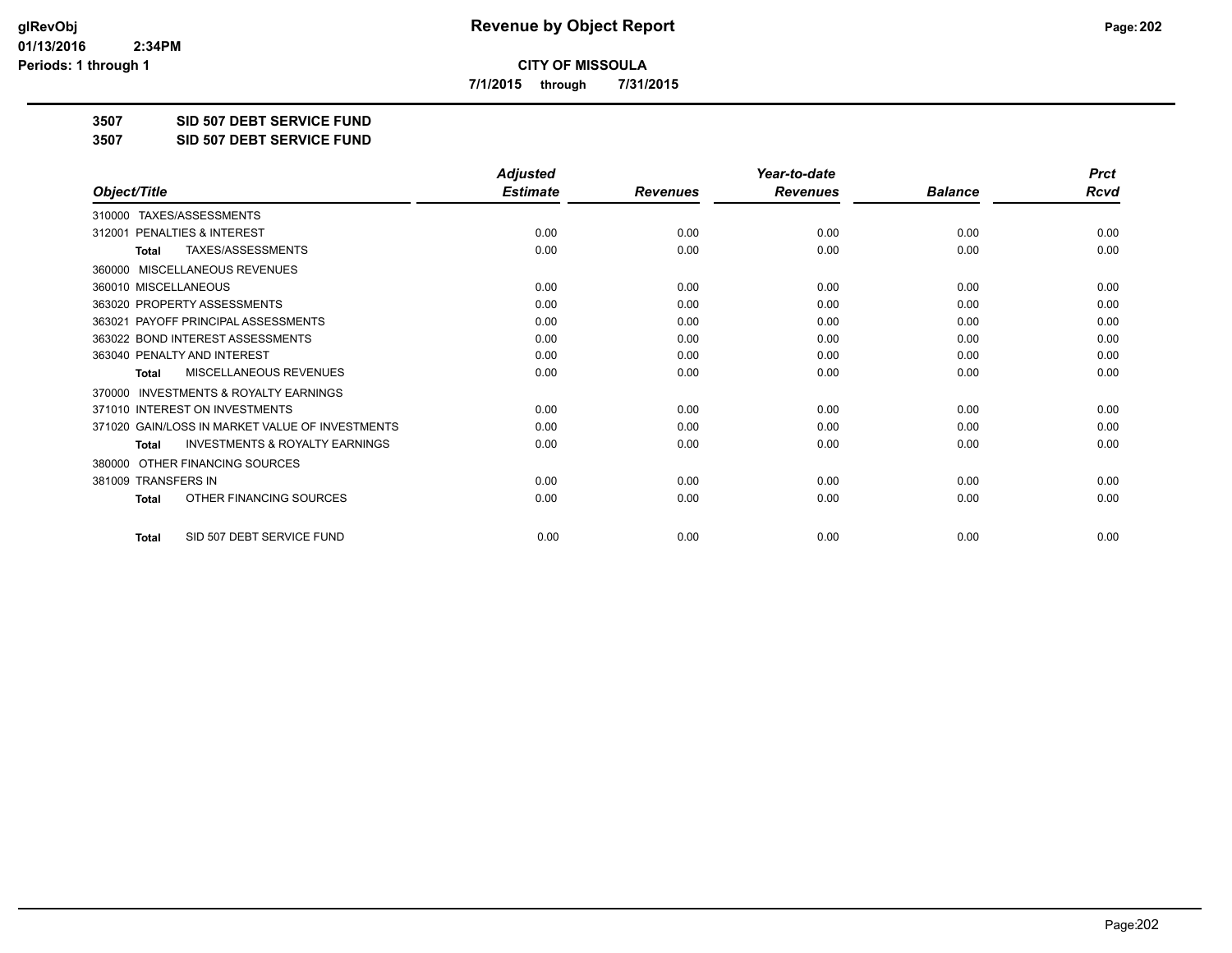**7/1/2015 through 7/31/2015**

# **3507 SID 507 DEBT SERVICE FUND**

|                                                           | <b>Adjusted</b> |                 | Year-to-date    |                | <b>Prct</b> |
|-----------------------------------------------------------|-----------------|-----------------|-----------------|----------------|-------------|
| Object/Title                                              | <b>Estimate</b> | <b>Revenues</b> | <b>Revenues</b> | <b>Balance</b> | <b>Rcvd</b> |
| 310000 TAXES/ASSESSMENTS                                  |                 |                 |                 |                |             |
| 312001 PENALTIES & INTEREST                               | 0.00            | 0.00            | 0.00            | 0.00           | 0.00        |
| TAXES/ASSESSMENTS<br><b>Total</b>                         | 0.00            | 0.00            | 0.00            | 0.00           | 0.00        |
| 360000 MISCELLANEOUS REVENUES                             |                 |                 |                 |                |             |
| 360010 MISCELLANEOUS                                      | 0.00            | 0.00            | 0.00            | 0.00           | 0.00        |
| 363020 PROPERTY ASSESSMENTS                               | 0.00            | 0.00            | 0.00            | 0.00           | 0.00        |
| 363021 PAYOFF PRINCIPAL ASSESSMENTS                       | 0.00            | 0.00            | 0.00            | 0.00           | 0.00        |
| 363022 BOND INTEREST ASSESSMENTS                          | 0.00            | 0.00            | 0.00            | 0.00           | 0.00        |
| 363040 PENALTY AND INTEREST                               | 0.00            | 0.00            | 0.00            | 0.00           | 0.00        |
| MISCELLANEOUS REVENUES<br><b>Total</b>                    | 0.00            | 0.00            | 0.00            | 0.00           | 0.00        |
| <b>INVESTMENTS &amp; ROYALTY EARNINGS</b><br>370000       |                 |                 |                 |                |             |
| 371010 INTEREST ON INVESTMENTS                            | 0.00            | 0.00            | 0.00            | 0.00           | 0.00        |
| 371020 GAIN/LOSS IN MARKET VALUE OF INVESTMENT            | 0.00            | 0.00            | 0.00            | 0.00           | 0.00        |
| <b>INVESTMENTS &amp; ROYALTY EARNINGS</b><br><b>Total</b> | 0.00            | 0.00            | 0.00            | 0.00           | 0.00        |
| OTHER FINANCING SOURCES<br>380000                         |                 |                 |                 |                |             |
| 381009 TRANSFERS IN                                       | 0.00            | 0.00            | 0.00            | 0.00           | 0.00        |
| OTHER FINANCING SOURCES<br><b>Total</b>                   | 0.00            | 0.00            | 0.00            | 0.00           | 0.00        |
| SID 507 DEBT SERVICE FUND<br><b>Total</b>                 | 0.00            | 0.00            | 0.00            | 0.00           | 0.00        |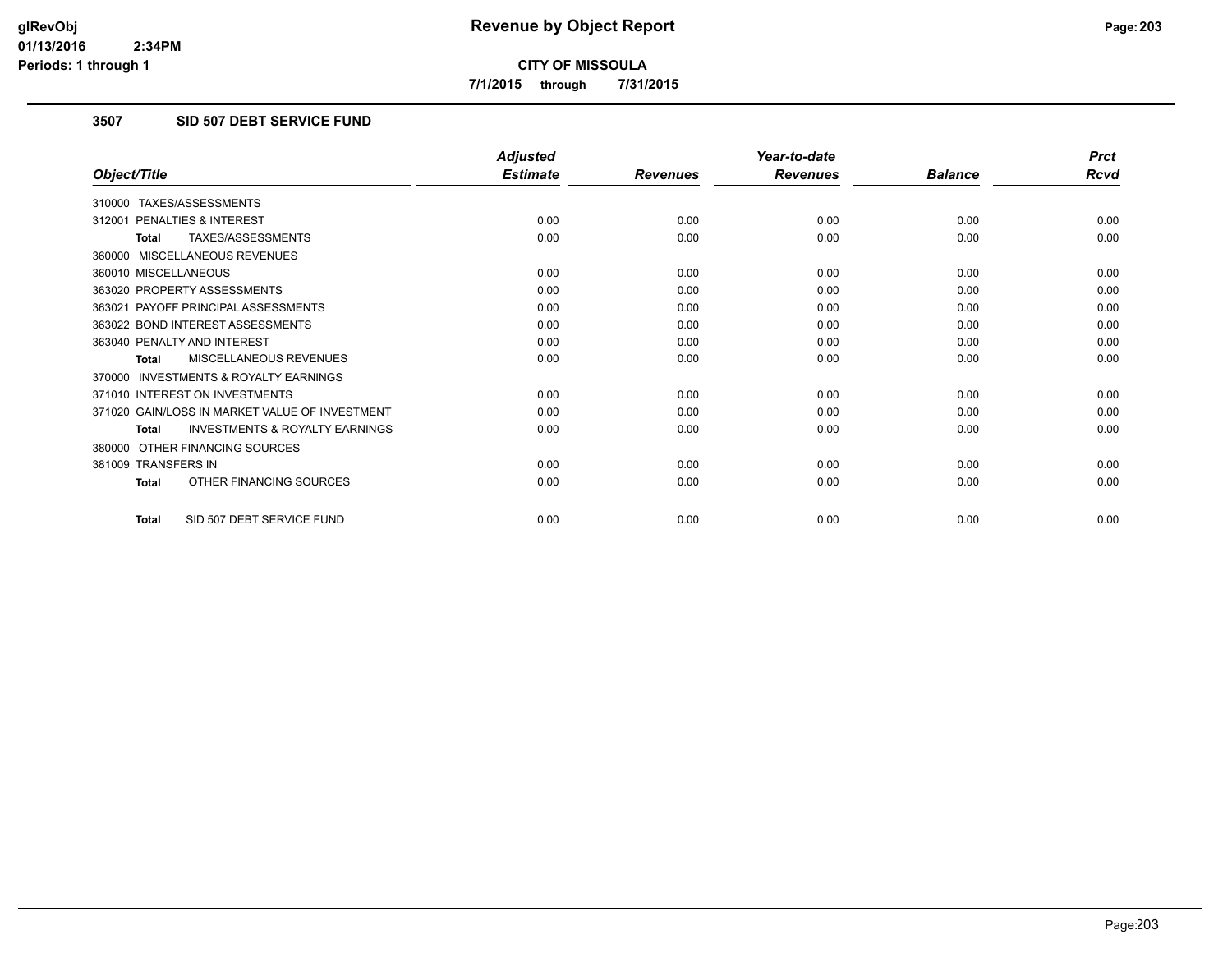**7/1/2015 through 7/31/2015**

**3508 SID 508 DEBT SERVICE FUND**

**3508 SID 508 DEBT SERVICE FUND**

|                                                           | <b>Adjusted</b> |                 | Year-to-date    |                | <b>Prct</b> |
|-----------------------------------------------------------|-----------------|-----------------|-----------------|----------------|-------------|
| Object/Title                                              | <b>Estimate</b> | <b>Revenues</b> | <b>Revenues</b> | <b>Balance</b> | <b>Rcvd</b> |
| TAXES/ASSESSMENTS<br>310000                               |                 |                 |                 |                |             |
| 312001 PENALTIES & INTEREST                               | 0.00            | 0.00            | 0.00            | 0.00           | 0.00        |
| TAXES/ASSESSMENTS<br><b>Total</b>                         | 0.00            | 0.00            | 0.00            | 0.00           | 0.00        |
| MISCELLANEOUS REVENUES<br>360000                          |                 |                 |                 |                |             |
| 360010 MISCELLANEOUS                                      | 0.00            | 0.00            | 0.00            | 0.00           | 0.00        |
| 363020 PROPERTY ASSESSMENTS                               | 0.00            | 0.00            | 0.00            | 0.00           | 0.00        |
| 363021 PAYOFF PRINCIPAL ASSESSMENTS                       | 0.00            | 0.00            | 0.00            | 0.00           | 0.00        |
| 363022 BOND INTEREST ASSESSMENTS                          | 0.00            | 0.00            | 0.00            | 0.00           | 0.00        |
| 363040 PENALTY AND INTEREST                               | 0.00            | 0.00            | 0.00            | 0.00           | 0.00        |
| MISCELLANEOUS REVENUES<br><b>Total</b>                    | 0.00            | 0.00            | 0.00            | 0.00           | 0.00        |
| <b>INVESTMENTS &amp; ROYALTY EARNINGS</b><br>370000       |                 |                 |                 |                |             |
| 371010 INTEREST ON INVESTMENTS                            | 0.00            | 0.00            | 0.00            | 0.00           | 0.00        |
| 371020 GAIN/LOSS IN MARKET VALUE OF INVESTMENTS           | 0.00            | 0.00            | 0.00            | 0.00           | 0.00        |
| <b>INVESTMENTS &amp; ROYALTY EARNINGS</b><br><b>Total</b> | 0.00            | 0.00            | 0.00            | 0.00           | 0.00        |
| OTHER FINANCING SOURCES<br>380000                         |                 |                 |                 |                |             |
| 381009 TRANSFERS IN                                       | 0.00            | 0.00            | 0.00            | 0.00           | 0.00        |
| OTHER FINANCING SOURCES<br><b>Total</b>                   | 0.00            | 0.00            | 0.00            | 0.00           | 0.00        |
| SID 508 DEBT SERVICE FUND<br><b>Total</b>                 | 0.00            | 0.00            | 0.00            | 0.00           | 0.00        |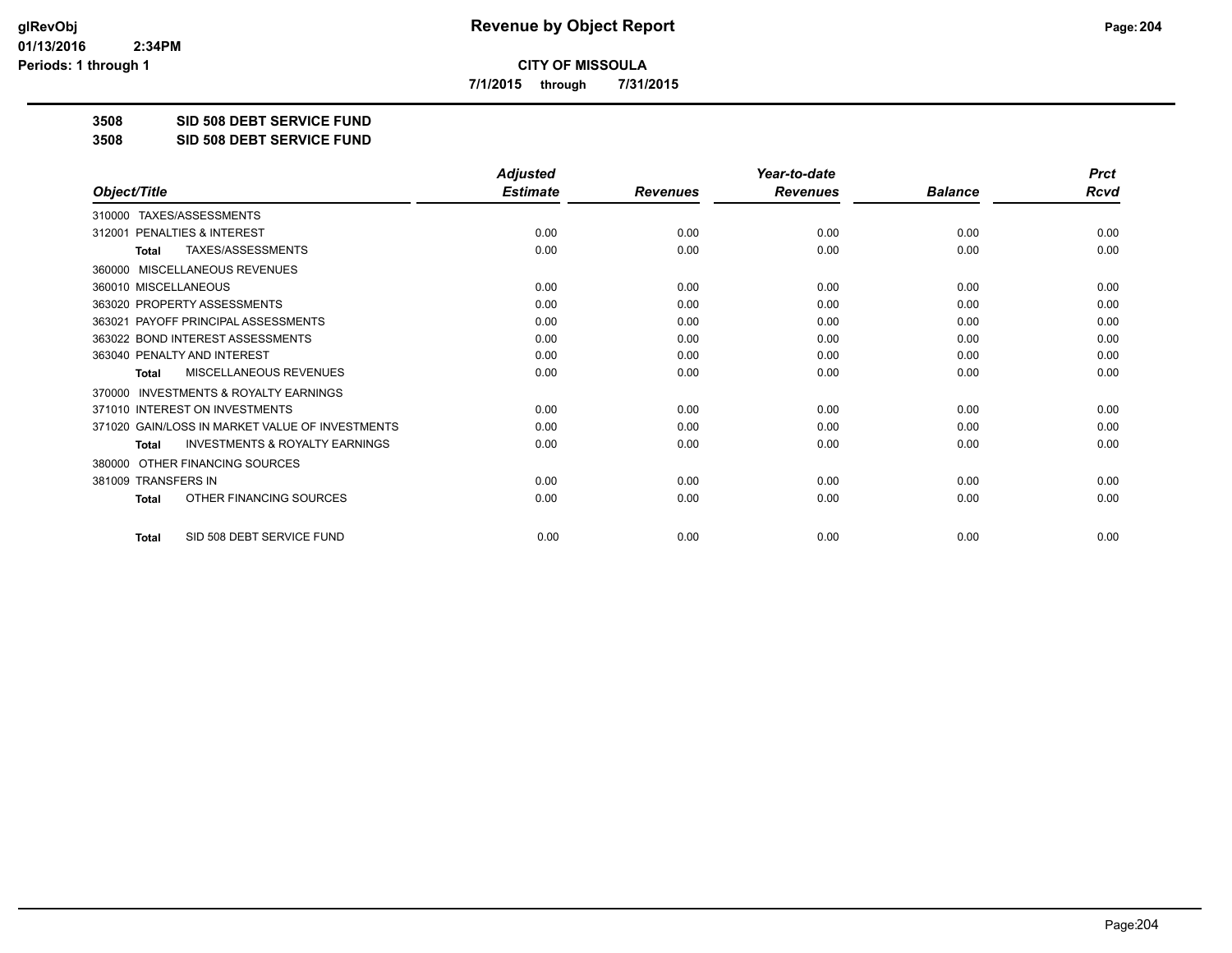**7/1/2015 through 7/31/2015**

# **3508 SID 508 DEBT SERVICE FUND**

|                                                           | <b>Adjusted</b> |                 | Year-to-date    |                | <b>Prct</b> |
|-----------------------------------------------------------|-----------------|-----------------|-----------------|----------------|-------------|
| Object/Title                                              | <b>Estimate</b> | <b>Revenues</b> | <b>Revenues</b> | <b>Balance</b> | <b>Rcvd</b> |
| 310000 TAXES/ASSESSMENTS                                  |                 |                 |                 |                |             |
| 312001 PENALTIES & INTEREST                               | 0.00            | 0.00            | 0.00            | 0.00           | 0.00        |
| TAXES/ASSESSMENTS<br><b>Total</b>                         | 0.00            | 0.00            | 0.00            | 0.00           | 0.00        |
| 360000 MISCELLANEOUS REVENUES                             |                 |                 |                 |                |             |
| 360010 MISCELLANEOUS                                      | 0.00            | 0.00            | 0.00            | 0.00           | 0.00        |
| 363020 PROPERTY ASSESSMENTS                               | 0.00            | 0.00            | 0.00            | 0.00           | 0.00        |
| 363021 PAYOFF PRINCIPAL ASSESSMENTS                       | 0.00            | 0.00            | 0.00            | 0.00           | 0.00        |
| 363022 BOND INTEREST ASSESSMENTS                          | 0.00            | 0.00            | 0.00            | 0.00           | 0.00        |
| 363040 PENALTY AND INTEREST                               | 0.00            | 0.00            | 0.00            | 0.00           | 0.00        |
| MISCELLANEOUS REVENUES<br>Total                           | 0.00            | 0.00            | 0.00            | 0.00           | 0.00        |
| 370000 INVESTMENTS & ROYALTY EARNINGS                     |                 |                 |                 |                |             |
| 371010 INTEREST ON INVESTMENTS                            | 0.00            | 0.00            | 0.00            | 0.00           | 0.00        |
| 371020 GAIN/LOSS IN MARKET VALUE OF INVESTMENT            | 0.00            | 0.00            | 0.00            | 0.00           | 0.00        |
| <b>INVESTMENTS &amp; ROYALTY EARNINGS</b><br><b>Total</b> | 0.00            | 0.00            | 0.00            | 0.00           | 0.00        |
| 380000 OTHER FINANCING SOURCES                            |                 |                 |                 |                |             |
| 381009 TRANSFERS IN                                       | 0.00            | 0.00            | 0.00            | 0.00           | 0.00        |
| OTHER FINANCING SOURCES<br><b>Total</b>                   | 0.00            | 0.00            | 0.00            | 0.00           | 0.00        |
| SID 508 DEBT SERVICE FUND<br><b>Total</b>                 | 0.00            | 0.00            | 0.00            | 0.00           | 0.00        |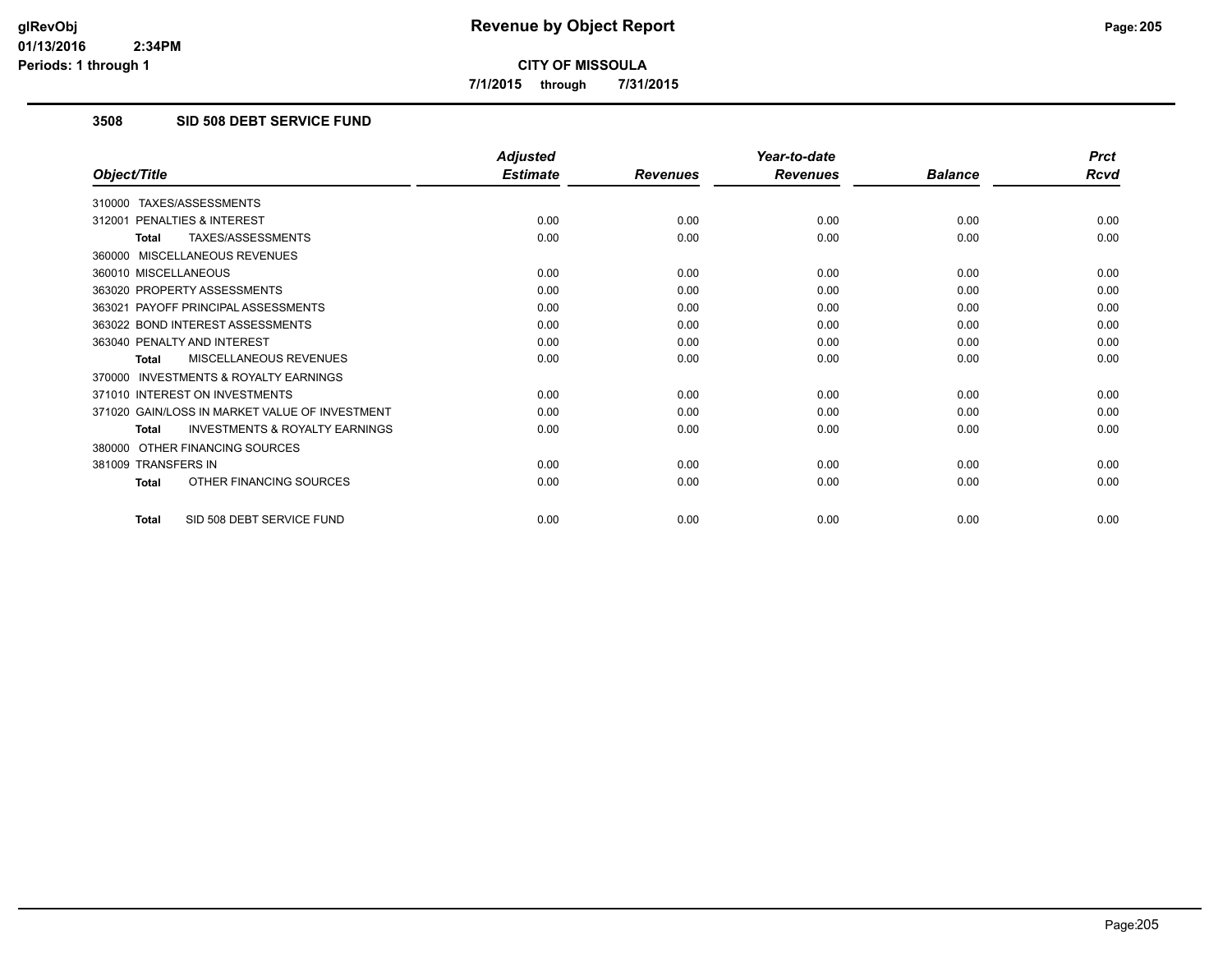**7/1/2015 through 7/31/2015**

**3510 SID 510 DEBT SERVICE FUND**

**3510 SID 510 DEBT SERVICE FUND**

|                                                           | <b>Adjusted</b> |                 | Year-to-date    |                | <b>Prct</b> |
|-----------------------------------------------------------|-----------------|-----------------|-----------------|----------------|-------------|
| Object/Title                                              | <b>Estimate</b> | <b>Revenues</b> | <b>Revenues</b> | <b>Balance</b> | <b>Rcvd</b> |
| TAXES/ASSESSMENTS<br>310000                               |                 |                 |                 |                |             |
| 312001 PENALTIES & INTEREST                               | 0.00            | 0.00            | 0.00            | 0.00           | 0.00        |
| TAXES/ASSESSMENTS<br><b>Total</b>                         | 0.00            | 0.00            | 0.00            | 0.00           | 0.00        |
| <b>MISCELLANEOUS REVENUES</b><br>360000                   |                 |                 |                 |                |             |
| 360010 MISCELLANEOUS                                      | 0.00            | 0.00            | 0.00            | 0.00           | 0.00        |
| 363020 PROPERTY ASSESSMENTS                               | 0.00            | 0.00            | 0.00            | 0.00           | 0.00        |
| 363021 PAYOFF PRINCIPAL ASSESSMENTS                       | 0.00            | 0.00            | 0.00            | 0.00           | 0.00        |
| 363022 BOND INTEREST ASSESSMENTS                          | 0.00            | 0.00            | 0.00            | 0.00           | 0.00        |
| 363040 PENALTY AND INTEREST                               | 0.00            | 0.00            | 0.00            | 0.00           | 0.00        |
| <b>MISCELLANEOUS REVENUES</b><br><b>Total</b>             | 0.00            | 0.00            | 0.00            | 0.00           | 0.00        |
| <b>INVESTMENTS &amp; ROYALTY EARNINGS</b><br>370000       |                 |                 |                 |                |             |
| 371010 INTEREST ON INVESTMENTS                            | 0.00            | 0.00            | 0.00            | 0.00           | 0.00        |
| 371020 GAIN/LOSS IN MARKET VALUE OF INVESTMENTS           | 0.00            | 0.00            | 0.00            | 0.00           | 0.00        |
| 371500 INTEREST ON INTERFUND LOAN                         | 0.00            | 0.00            | 0.00            | 0.00           | 0.00        |
| <b>INVESTMENTS &amp; ROYALTY EARNINGS</b><br><b>Total</b> | 0.00            | 0.00            | 0.00            | 0.00           | 0.00        |
| SID 510 DEBT SERVICE FUND<br>Total                        | 0.00            | 0.00            | 0.00            | 0.00           | 0.00        |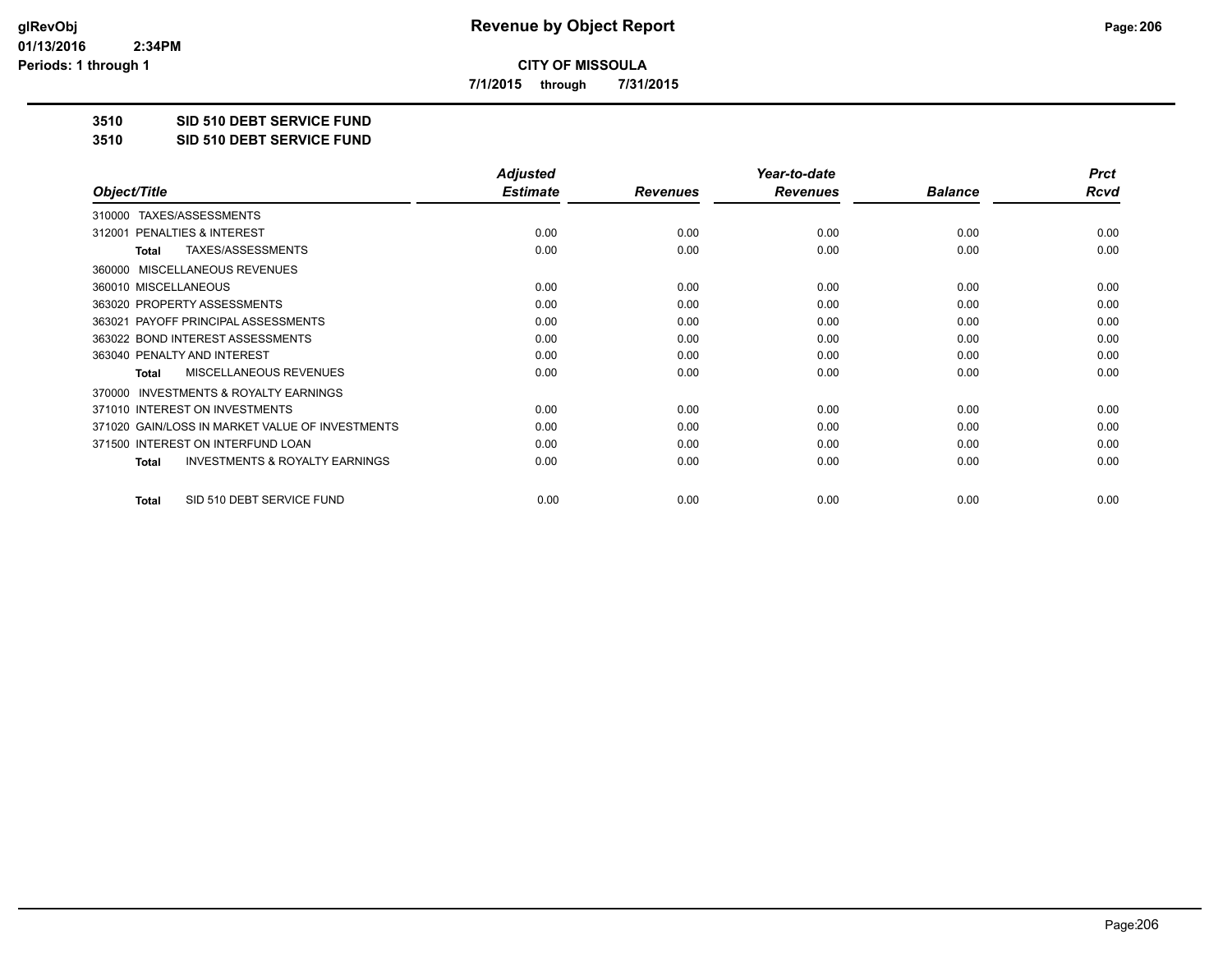**7/1/2015 through 7/31/2015**

# **3510 SID 510 DEBT SERVICE FUND**

|                                                           | <b>Adjusted</b> |                 | Year-to-date    |                | <b>Prct</b> |
|-----------------------------------------------------------|-----------------|-----------------|-----------------|----------------|-------------|
| Object/Title                                              | <b>Estimate</b> | <b>Revenues</b> | <b>Revenues</b> | <b>Balance</b> | <b>Rcvd</b> |
| TAXES/ASSESSMENTS<br>310000                               |                 |                 |                 |                |             |
| PENALTIES & INTEREST<br>312001                            | 0.00            | 0.00            | 0.00            | 0.00           | 0.00        |
| TAXES/ASSESSMENTS<br>Total                                | 0.00            | 0.00            | 0.00            | 0.00           | 0.00        |
| 360000 MISCELLANEOUS REVENUES                             |                 |                 |                 |                |             |
| 360010 MISCELLANEOUS                                      | 0.00            | 0.00            | 0.00            | 0.00           | 0.00        |
| 363020 PROPERTY ASSESSMENTS                               | 0.00            | 0.00            | 0.00            | 0.00           | 0.00        |
| 363021 PAYOFF PRINCIPAL ASSESSMENTS                       | 0.00            | 0.00            | 0.00            | 0.00           | 0.00        |
| 363022 BOND INTEREST ASSESSMENTS                          | 0.00            | 0.00            | 0.00            | 0.00           | 0.00        |
| 363040 PENALTY AND INTEREST                               | 0.00            | 0.00            | 0.00            | 0.00           | 0.00        |
| <b>MISCELLANEOUS REVENUES</b><br><b>Total</b>             | 0.00            | 0.00            | 0.00            | 0.00           | 0.00        |
| <b>INVESTMENTS &amp; ROYALTY EARNINGS</b><br>370000       |                 |                 |                 |                |             |
| 371010 INTEREST ON INVESTMENTS                            | 0.00            | 0.00            | 0.00            | 0.00           | 0.00        |
| 371020 GAIN/LOSS IN MARKET VALUE OF INVESTMENT            | 0.00            | 0.00            | 0.00            | 0.00           | 0.00        |
| 371500 INTEREST ON INTERFUND LOAN                         | 0.00            | 0.00            | 0.00            | 0.00           | 0.00        |
| <b>INVESTMENTS &amp; ROYALTY EARNINGS</b><br><b>Total</b> | 0.00            | 0.00            | 0.00            | 0.00           | 0.00        |
| SID 510 DEBT SERVICE FUND<br><b>Total</b>                 | 0.00            | 0.00            | 0.00            | 0.00           | 0.00        |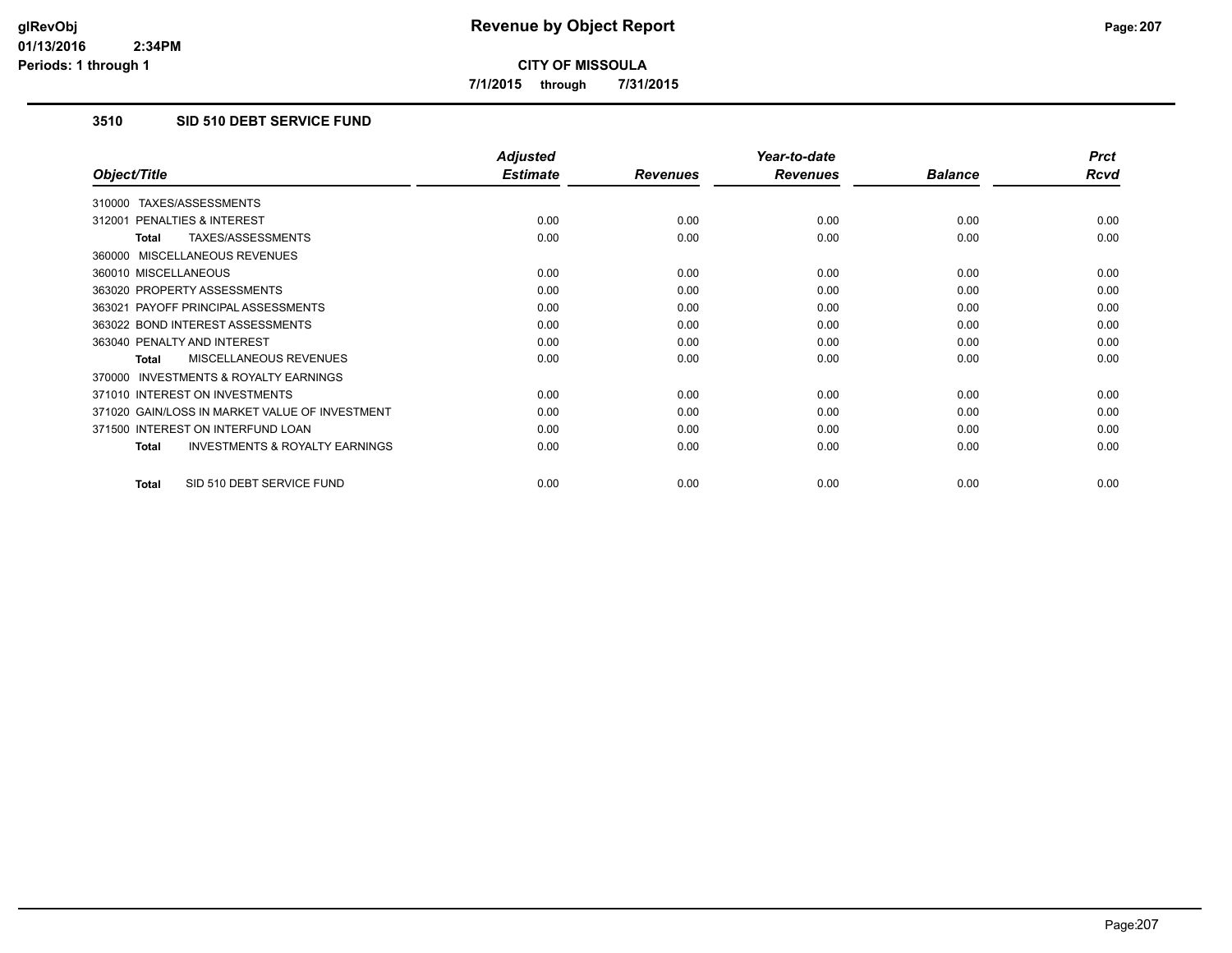**7/1/2015 through 7/31/2015**

**3511 SID 511 DEBT SERVICE FUND**

**3511 SID 511 DEBT SERVICE FUND**

|                                                           | <b>Adjusted</b> |                 | Year-to-date    |                | <b>Prct</b> |
|-----------------------------------------------------------|-----------------|-----------------|-----------------|----------------|-------------|
| Object/Title                                              | <b>Estimate</b> | <b>Revenues</b> | <b>Revenues</b> | <b>Balance</b> | Rcvd        |
| TAXES/ASSESSMENTS<br>310000                               |                 |                 |                 |                |             |
| 312001 PENALTIES & INTEREST                               | 0.00            | 0.00            | 0.00            | 0.00           | 0.00        |
| TAXES/ASSESSMENTS<br>Total                                | 0.00            | 0.00            | 0.00            | 0.00           | 0.00        |
| MISCELLANEOUS REVENUES<br>360000                          |                 |                 |                 |                |             |
| 360010 MISCELLANEOUS                                      | 0.00            | 0.00            | 0.00            | 0.00           | 0.00        |
| 363020 PROPERTY ASSESSMENTS                               | 0.00            | 0.00            | 0.00            | 0.00           | 0.00        |
| 363021 PAYOFF PRINCIPAL ASSESSMENTS                       | 0.00            | 0.00            | 0.00            | 0.00           | 0.00        |
| 363022 BOND INTEREST ASSESSMENTS                          | 0.00            | 0.00            | 0.00            | 0.00           | 0.00        |
| 363040 PENALTY AND INTEREST                               | 0.00            | 0.00            | 0.00            | 0.00           | 0.00        |
| MISCELLANEOUS REVENUES<br><b>Total</b>                    | 0.00            | 0.00            | 0.00            | 0.00           | 0.00        |
| <b>INVESTMENTS &amp; ROYALTY EARNINGS</b><br>370000       |                 |                 |                 |                |             |
| 371010 INTEREST ON INVESTMENTS                            | 0.00            | 0.00            | 0.00            | 0.00           | 0.00        |
| 371020 GAIN/LOSS IN MARKET VALUE OF INVESTMENTS           | 0.00            | 0.00            | 0.00            | 0.00           | 0.00        |
| <b>INVESTMENTS &amp; ROYALTY EARNINGS</b><br><b>Total</b> | 0.00            | 0.00            | 0.00            | 0.00           | 0.00        |
| SID 511 DEBT SERVICE FUND<br>Total                        | 0.00            | 0.00            | 0.00            | 0.00           | 0.00        |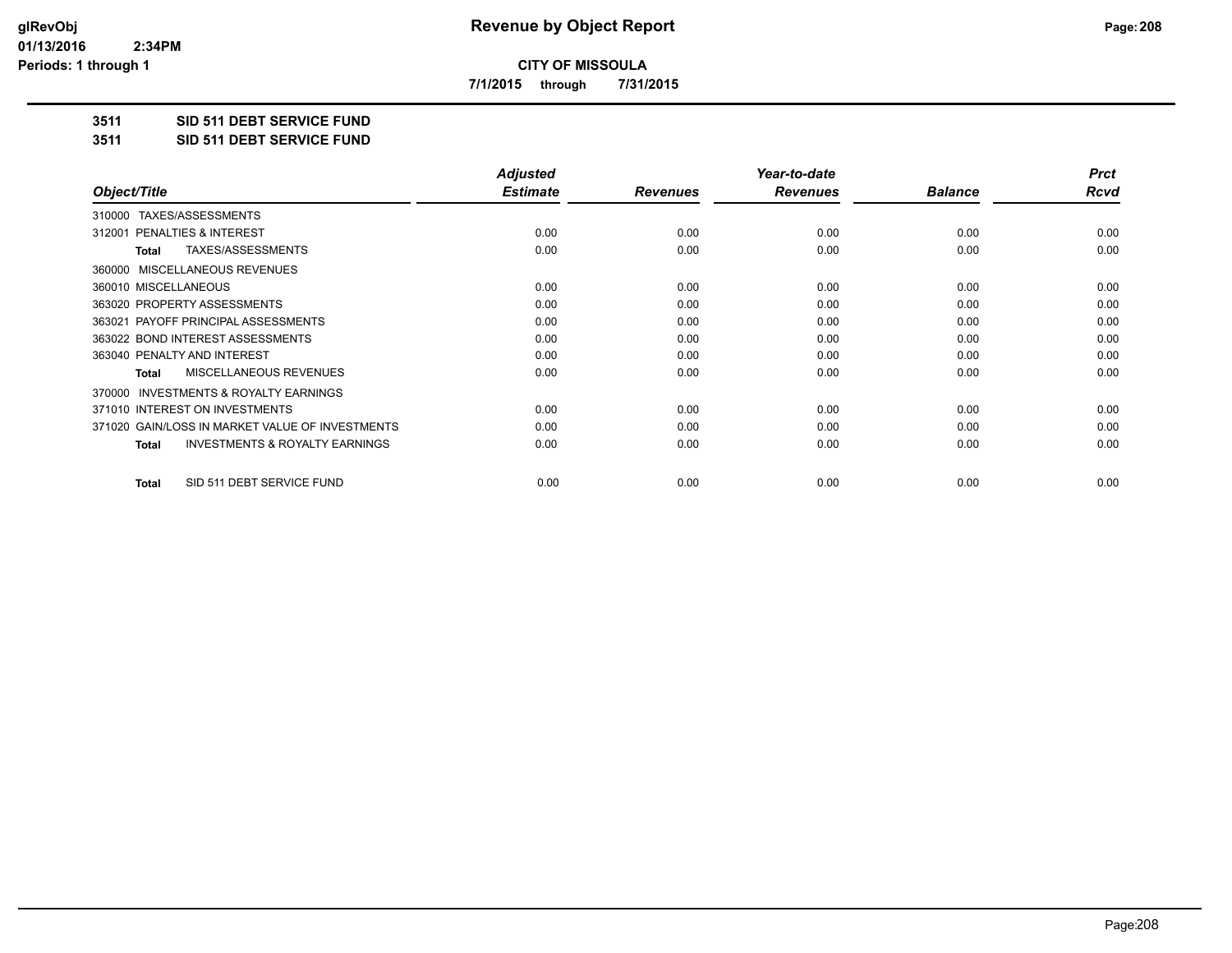**7/1/2015 through 7/31/2015**

# **3511 SID 511 DEBT SERVICE FUND**

|                                                     | <b>Adjusted</b> |                 | Year-to-date    |                | <b>Prct</b> |
|-----------------------------------------------------|-----------------|-----------------|-----------------|----------------|-------------|
| Object/Title                                        | <b>Estimate</b> | <b>Revenues</b> | <b>Revenues</b> | <b>Balance</b> | <b>Rcvd</b> |
| 310000 TAXES/ASSESSMENTS                            |                 |                 |                 |                |             |
| 312001 PENALTIES & INTEREST                         | 0.00            | 0.00            | 0.00            | 0.00           | 0.00        |
| TAXES/ASSESSMENTS<br><b>Total</b>                   | 0.00            | 0.00            | 0.00            | 0.00           | 0.00        |
| 360000 MISCELLANEOUS REVENUES                       |                 |                 |                 |                |             |
| 360010 MISCELLANEOUS                                | 0.00            | 0.00            | 0.00            | 0.00           | 0.00        |
| 363020 PROPERTY ASSESSMENTS                         | 0.00            | 0.00            | 0.00            | 0.00           | 0.00        |
| 363021 PAYOFF PRINCIPAL ASSESSMENTS                 | 0.00            | 0.00            | 0.00            | 0.00           | 0.00        |
| 363022 BOND INTEREST ASSESSMENTS                    | 0.00            | 0.00            | 0.00            | 0.00           | 0.00        |
| 363040 PENALTY AND INTEREST                         | 0.00            | 0.00            | 0.00            | 0.00           | 0.00        |
| <b>MISCELLANEOUS REVENUES</b><br>Total              | 0.00            | 0.00            | 0.00            | 0.00           | 0.00        |
| <b>INVESTMENTS &amp; ROYALTY EARNINGS</b><br>370000 |                 |                 |                 |                |             |
| 371010 INTEREST ON INVESTMENTS                      | 0.00            | 0.00            | 0.00            | 0.00           | 0.00        |
| 371020 GAIN/LOSS IN MARKET VALUE OF INVESTMENT      | 0.00            | 0.00            | 0.00            | 0.00           | 0.00        |
| <b>INVESTMENTS &amp; ROYALTY EARNINGS</b><br>Total  | 0.00            | 0.00            | 0.00            | 0.00           | 0.00        |
| SID 511 DEBT SERVICE FUND<br><b>Total</b>           | 0.00            | 0.00            | 0.00            | 0.00           | 0.00        |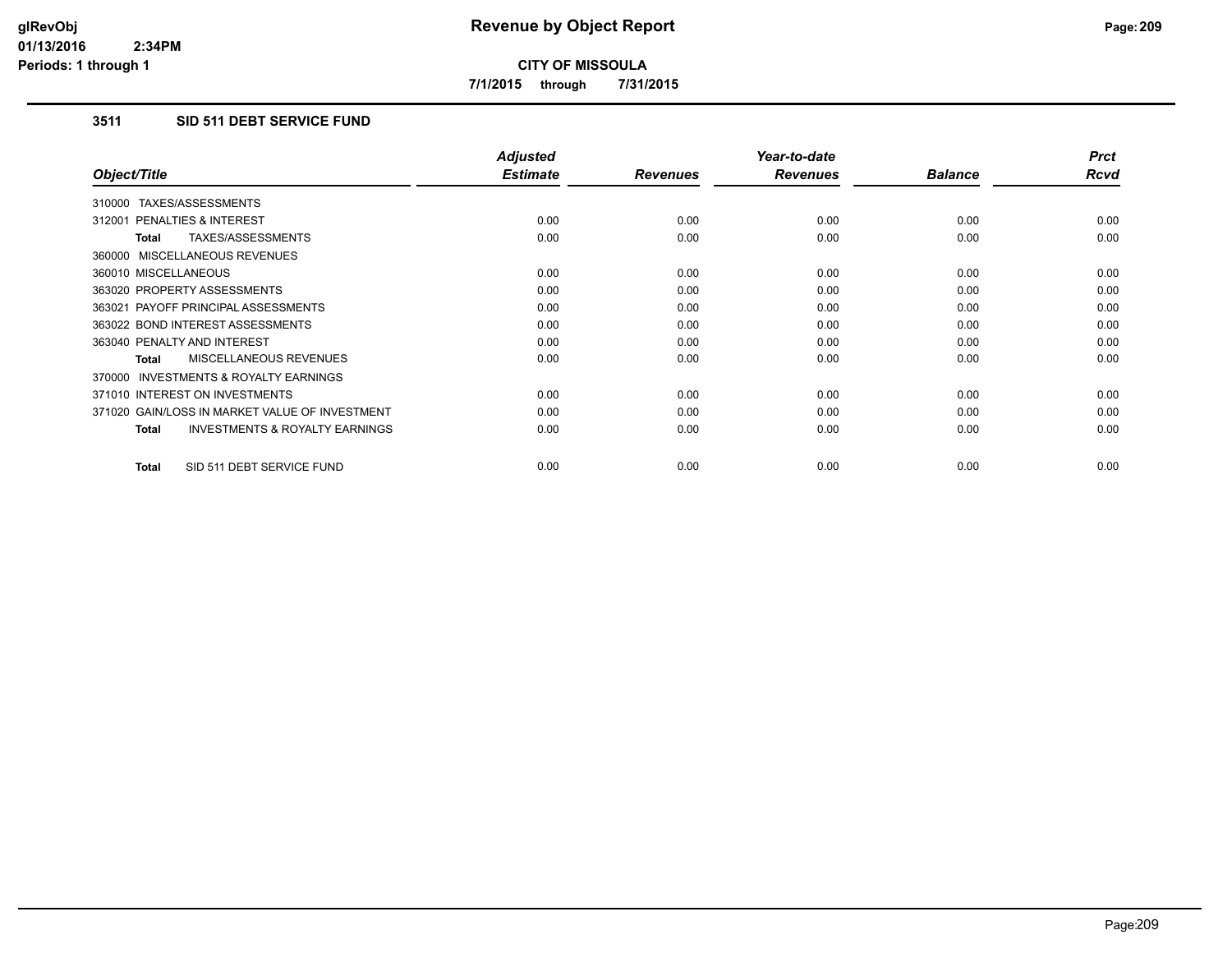**7/1/2015 through 7/31/2015**

**3512 SID 512 DEBT SERVICE FUND**

**3512 SID 512 DEBT SERVICE FUND**

|                                                           | <b>Adjusted</b> |                 | Year-to-date    |                | <b>Prct</b> |
|-----------------------------------------------------------|-----------------|-----------------|-----------------|----------------|-------------|
| Object/Title                                              | <b>Estimate</b> | <b>Revenues</b> | <b>Revenues</b> | <b>Balance</b> | <b>Rcvd</b> |
| TAXES/ASSESSMENTS<br>310000                               |                 |                 |                 |                |             |
| <b>PENALTIES &amp; INTEREST</b><br>312001                 | 0.00            | 0.00            | 0.00            | 0.00           | 0.00        |
| TAXES/ASSESSMENTS<br><b>Total</b>                         | 0.00            | 0.00            | 0.00            | 0.00           | 0.00        |
| MISCELLANEOUS REVENUES<br>360000                          |                 |                 |                 |                |             |
| 360010 MISCELLANEOUS                                      | 0.00            | 0.00            | 0.00            | 0.00           | 0.00        |
| 363020 PROPERTY ASSESSMENTS                               | 33,355.00       | $-2,268.78$     | $-2,268.78$     | 35,623.78      | $-6.80$     |
| 363021 PAYOFF PRINCIPAL ASSESSMENTS                       | 0.00            | 241.07          | 241.07          | $-241.07$      | 0.00        |
| 363022 BOND INTEREST ASSESSMENTS                          | 0.00            | 0.00            | 0.00            | 0.00           | 0.00        |
| 363040 PENALTY AND INTEREST                               | 0.00            | $-101.95$       | $-101.95$       | 101.95         | 0.00        |
| <b>MISCELLANEOUS REVENUES</b><br><b>Total</b>             | 33,355.00       | $-2,129.66$     | $-2,129.66$     | 35,484.66      | $-6.38$     |
| <b>INVESTMENTS &amp; ROYALTY EARNINGS</b><br>370000       |                 |                 |                 |                |             |
| 371010 INTEREST ON INVESTMENTS                            | 0.00            | 0.00            | 0.00            | 0.00           | 0.00        |
| 371020 GAIN/LOSS IN MARKET VALUE OF INVESTMENTS           | 0.00            | 0.00            | 0.00            | 0.00           | 0.00        |
| 371500 INTEREST ON INTERFUND LOAN                         | 0.00            | 0.00            | 0.00            | 0.00           | 0.00        |
| <b>INVESTMENTS &amp; ROYALTY EARNINGS</b><br><b>Total</b> | 0.00            | 0.00            | 0.00            | 0.00           | 0.00        |
| SID 512 DEBT SERVICE FUND<br><b>Total</b>                 | 33,355.00       | $-2,129.66$     | $-2,129.66$     | 35,484.66      | $-6.38$     |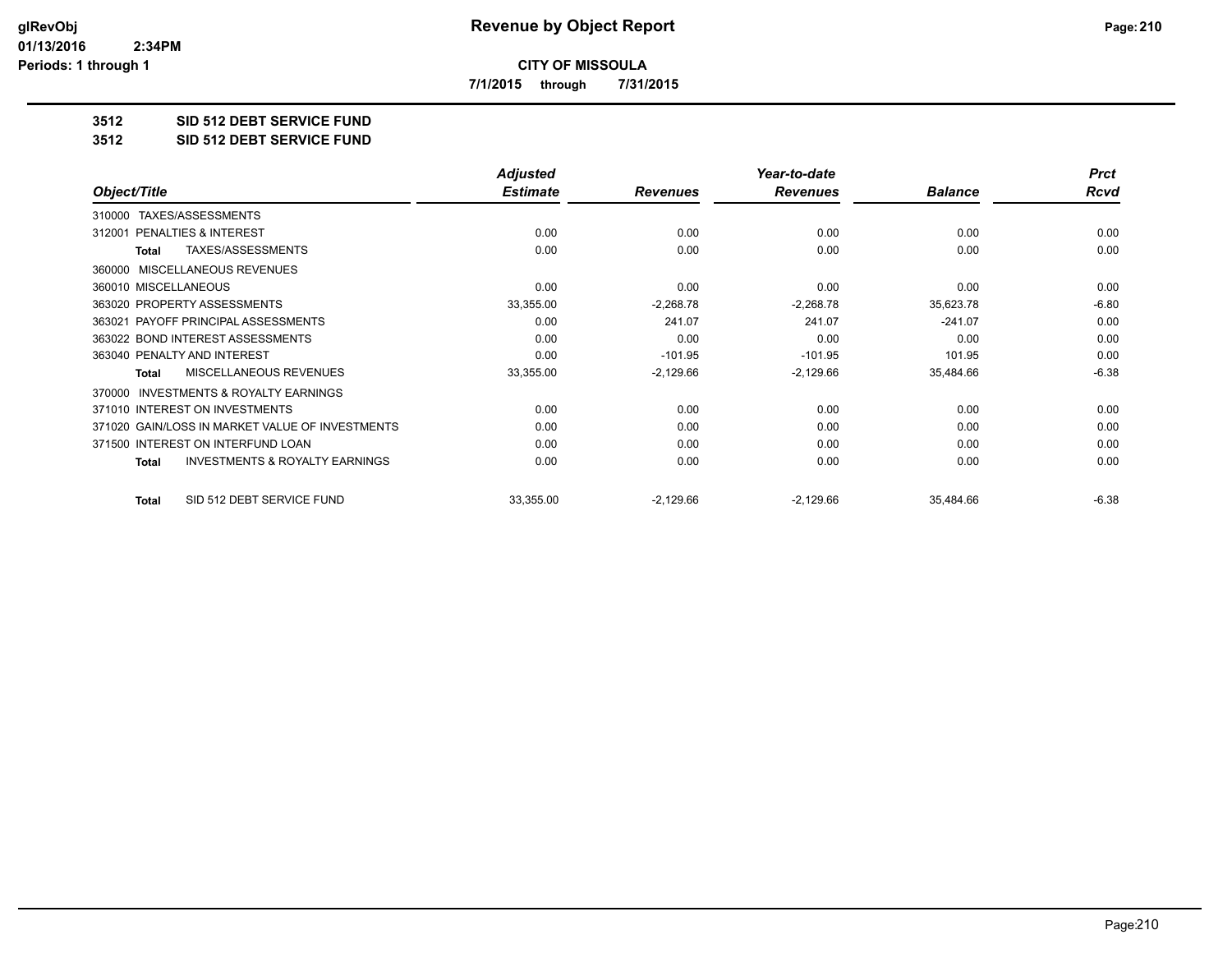**7/1/2015 through 7/31/2015**

# **3512 SID 512 DEBT SERVICE FUND**

|                                                           | <b>Adjusted</b> |                 | Year-to-date    |                | <b>Prct</b> |
|-----------------------------------------------------------|-----------------|-----------------|-----------------|----------------|-------------|
| Object/Title                                              | <b>Estimate</b> | <b>Revenues</b> | <b>Revenues</b> | <b>Balance</b> | <b>Rcvd</b> |
| TAXES/ASSESSMENTS<br>310000                               |                 |                 |                 |                |             |
| PENALTIES & INTEREST<br>312001                            | 0.00            | 0.00            | 0.00            | 0.00           | 0.00        |
| TAXES/ASSESSMENTS<br><b>Total</b>                         | 0.00            | 0.00            | 0.00            | 0.00           | 0.00        |
| 360000 MISCELLANEOUS REVENUES                             |                 |                 |                 |                |             |
| 360010 MISCELLANEOUS                                      | 0.00            | 0.00            | 0.00            | 0.00           | 0.00        |
| 363020 PROPERTY ASSESSMENTS                               | 33,355.00       | $-2,268.78$     | $-2,268.78$     | 35,623.78      | $-6.80$     |
| 363021 PAYOFF PRINCIPAL ASSESSMENTS                       | 0.00            | 241.07          | 241.07          | $-241.07$      | 0.00        |
| 363022 BOND INTEREST ASSESSMENTS                          | 0.00            | 0.00            | 0.00            | 0.00           | 0.00        |
| 363040 PENALTY AND INTEREST                               | 0.00            | $-101.95$       | $-101.95$       | 101.95         | 0.00        |
| <b>MISCELLANEOUS REVENUES</b><br><b>Total</b>             | 33,355.00       | $-2,129.66$     | $-2,129.66$     | 35,484.66      | $-6.38$     |
| INVESTMENTS & ROYALTY EARNINGS<br>370000                  |                 |                 |                 |                |             |
| 371010 INTEREST ON INVESTMENTS                            | 0.00            | 0.00            | 0.00            | 0.00           | 0.00        |
| 371020 GAIN/LOSS IN MARKET VALUE OF INVESTMENT            | 0.00            | 0.00            | 0.00            | 0.00           | 0.00        |
| 371500 INTEREST ON INTERFUND LOAN                         | 0.00            | 0.00            | 0.00            | 0.00           | 0.00        |
| <b>INVESTMENTS &amp; ROYALTY EARNINGS</b><br><b>Total</b> | 0.00            | 0.00            | 0.00            | 0.00           | 0.00        |
| SID 512 DEBT SERVICE FUND<br><b>Total</b>                 | 33,355.00       | $-2,129.66$     | $-2,129.66$     | 35,484.66      | $-6.38$     |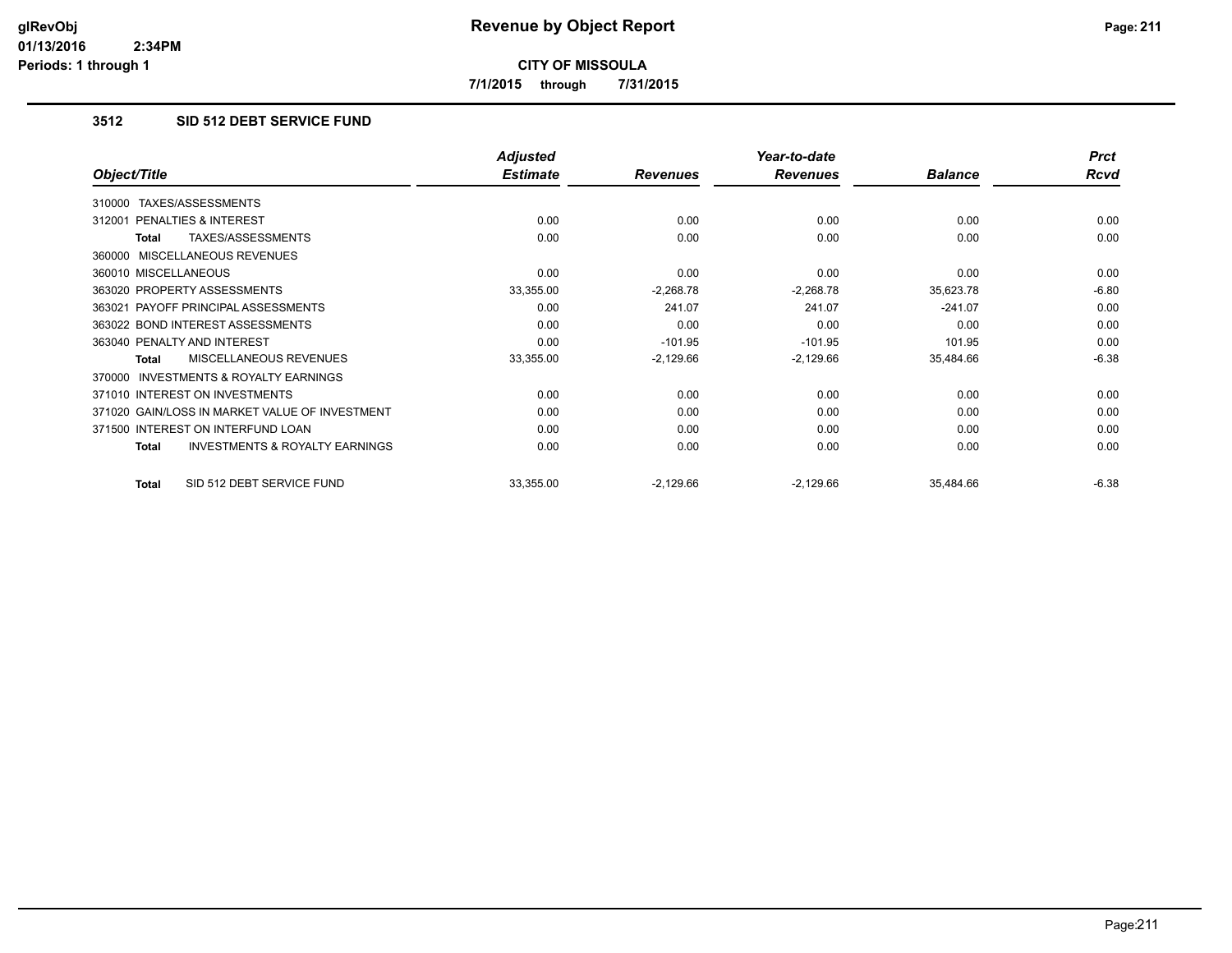**7/1/2015 through 7/31/2015**

**3513 SID 513 DEBT SERVICE FUND**

**3513 SID 513 DEBT SERVICE FUND**

|                                                           | <b>Adjusted</b> |                 | Year-to-date    |                | <b>Prct</b> |
|-----------------------------------------------------------|-----------------|-----------------|-----------------|----------------|-------------|
| Object/Title                                              | <b>Estimate</b> | <b>Revenues</b> | <b>Revenues</b> | <b>Balance</b> | <b>Rcvd</b> |
| TAXES/ASSESSMENTS<br>310000                               |                 |                 |                 |                |             |
| 312001 PENALTIES & INTEREST                               | 0.00            | 0.00            | 0.00            | 0.00           | 0.00        |
| TAXES/ASSESSMENTS<br><b>Total</b>                         | 0.00            | 0.00            | 0.00            | 0.00           | 0.00        |
| MISCELLANEOUS REVENUES<br>360000                          |                 |                 |                 |                |             |
| 360010 MISCELLANEOUS                                      | 0.00            | 0.00            | 0.00            | 0.00           | 0.00        |
| 363020 PROPERTY ASSESSMENTS                               | 0.00            | 0.00            | 0.00            | 0.00           | 0.00        |
| 363021 PAYOFF PRINCIPAL ASSESSMENTS                       | 0.00            | 0.00            | 0.00            | 0.00           | 0.00        |
| 363022 BOND INTEREST ASSESSMENTS                          | 0.00            | 0.00            | 0.00            | 0.00           | 0.00        |
| 363040 PENALTY AND INTEREST                               | 0.00            | 0.00            | 0.00            | 0.00           | 0.00        |
| <b>MISCELLANEOUS REVENUES</b><br><b>Total</b>             | 0.00            | 0.00            | 0.00            | 0.00           | 0.00        |
| <b>INVESTMENTS &amp; ROYALTY EARNINGS</b><br>370000       |                 |                 |                 |                |             |
| 371010 INTEREST ON INVESTMENTS                            | 0.00            | 0.00            | 0.00            | 0.00           | 0.00        |
| 371020 GAIN/LOSS IN MARKET VALUE OF INVESTMENTS           | 0.00            | 0.00            | 0.00            | 0.00           | 0.00        |
| <b>INVESTMENTS &amp; ROYALTY EARNINGS</b><br><b>Total</b> | 0.00            | 0.00            | 0.00            | 0.00           | 0.00        |
| OTHER FINANCING SOURCES<br>380000                         |                 |                 |                 |                |             |
| 381009 TRANSFERS IN                                       | 0.00            | 0.00            | 0.00            | 0.00           | 0.00        |
| OTHER FINANCING SOURCES<br>Total                          | 0.00            | 0.00            | 0.00            | 0.00           | 0.00        |
| SID 513 DEBT SERVICE FUND<br><b>Total</b>                 | 0.00            | 0.00            | 0.00            | 0.00           | 0.00        |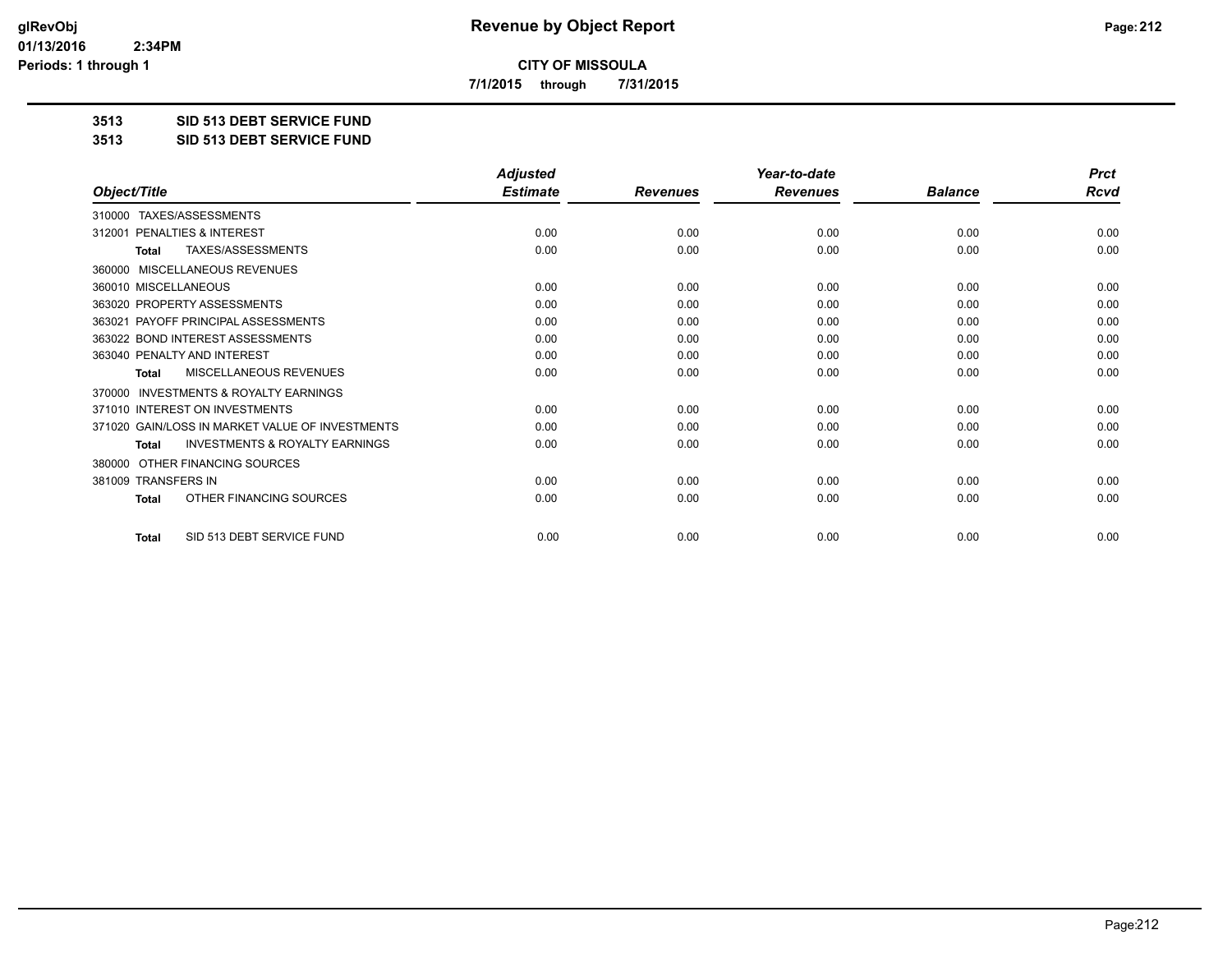**7/1/2015 through 7/31/2015**

# **3513 SID 513 DEBT SERVICE FUND**

|                                                           | <b>Adjusted</b> |                 | Year-to-date    |                | <b>Prct</b> |
|-----------------------------------------------------------|-----------------|-----------------|-----------------|----------------|-------------|
| Object/Title                                              | <b>Estimate</b> | <b>Revenues</b> | <b>Revenues</b> | <b>Balance</b> | <b>Rcvd</b> |
| 310000 TAXES/ASSESSMENTS                                  |                 |                 |                 |                |             |
| 312001 PENALTIES & INTEREST                               | 0.00            | 0.00            | 0.00            | 0.00           | 0.00        |
| TAXES/ASSESSMENTS<br><b>Total</b>                         | 0.00            | 0.00            | 0.00            | 0.00           | 0.00        |
| 360000 MISCELLANEOUS REVENUES                             |                 |                 |                 |                |             |
| 360010 MISCELLANEOUS                                      | 0.00            | 0.00            | 0.00            | 0.00           | 0.00        |
| 363020 PROPERTY ASSESSMENTS                               | 0.00            | 0.00            | 0.00            | 0.00           | 0.00        |
| 363021 PAYOFF PRINCIPAL ASSESSMENTS                       | 0.00            | 0.00            | 0.00            | 0.00           | 0.00        |
| 363022 BOND INTEREST ASSESSMENTS                          | 0.00            | 0.00            | 0.00            | 0.00           | 0.00        |
| 363040 PENALTY AND INTEREST                               | 0.00            | 0.00            | 0.00            | 0.00           | 0.00        |
| MISCELLANEOUS REVENUES<br><b>Total</b>                    | 0.00            | 0.00            | 0.00            | 0.00           | 0.00        |
| <b>INVESTMENTS &amp; ROYALTY EARNINGS</b><br>370000       |                 |                 |                 |                |             |
| 371010 INTEREST ON INVESTMENTS                            | 0.00            | 0.00            | 0.00            | 0.00           | 0.00        |
| 371020 GAIN/LOSS IN MARKET VALUE OF INVESTMENT            | 0.00            | 0.00            | 0.00            | 0.00           | 0.00        |
| <b>INVESTMENTS &amp; ROYALTY EARNINGS</b><br><b>Total</b> | 0.00            | 0.00            | 0.00            | 0.00           | 0.00        |
| 380000 OTHER FINANCING SOURCES                            |                 |                 |                 |                |             |
| 381009 TRANSFERS IN                                       | 0.00            | 0.00            | 0.00            | 0.00           | 0.00        |
| OTHER FINANCING SOURCES<br>Total                          | 0.00            | 0.00            | 0.00            | 0.00           | 0.00        |
| SID 513 DEBT SERVICE FUND<br><b>Total</b>                 | 0.00            | 0.00            | 0.00            | 0.00           | 0.00        |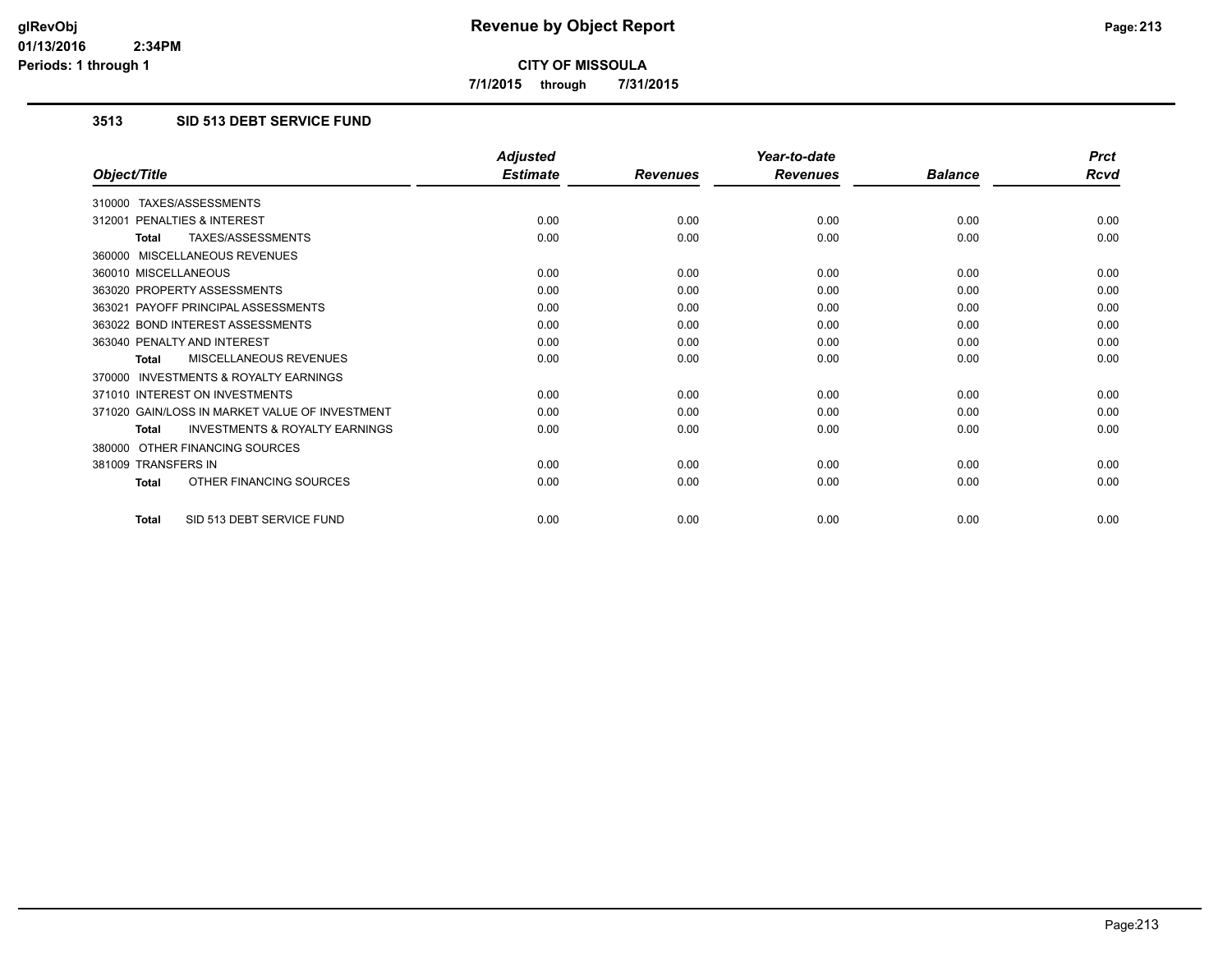**7/1/2015 through 7/31/2015**

**3514 SID 514 DEBT SERVICE FUND**

**3514 SID 514 DEBT SERVICE FUND**

|                                                     | <b>Adjusted</b> |                 | Year-to-date    |                | <b>Prct</b> |
|-----------------------------------------------------|-----------------|-----------------|-----------------|----------------|-------------|
| Object/Title                                        | <b>Estimate</b> | <b>Revenues</b> | <b>Revenues</b> | <b>Balance</b> | Rcvd        |
| TAXES/ASSESSMENTS<br>310000                         |                 |                 |                 |                |             |
| PENALTIES & INTEREST<br>312001                      | 0.00            | 0.00            | 0.00            | 0.00           | 0.00        |
| TAXES/ASSESSMENTS<br><b>Total</b>                   | 0.00            | 0.00            | 0.00            | 0.00           | 0.00        |
| MISCELLANEOUS REVENUES<br>360000                    |                 |                 |                 |                |             |
| 360010 MISCELLANEOUS                                | 0.00            | 0.00            | 0.00            | 0.00           | 0.00        |
| 363020 PROPERTY ASSESSMENTS                         | 0.00            | 0.00            | 0.00            | 0.00           | 0.00        |
| 363021 PAYOFF PRINCIPAL ASSESSMENTS                 | 0.00            | 0.00            | 0.00            | 0.00           | 0.00        |
| 363022 BOND INTEREST ASSESSMENTS                    | 0.00            | 0.00            | 0.00            | 0.00           | 0.00        |
| 363040 PENALTY AND INTEREST                         | 0.00            | 0.00            | 0.00            | 0.00           | 0.00        |
| MISCELLANEOUS REVENUES<br>Total                     | 0.00            | 0.00            | 0.00            | 0.00           | 0.00        |
| <b>INVESTMENTS &amp; ROYALTY EARNINGS</b><br>370000 |                 |                 |                 |                |             |
| 371010 INTEREST ON INVESTMENTS                      | 0.00            | 0.00            | 0.00            | 0.00           | 0.00        |
| 371020 GAIN/LOSS IN MARKET VALUE OF INVESTMENTS     | 0.00            | 0.00            | 0.00            | 0.00           | 0.00        |
| <b>INVESTMENTS &amp; ROYALTY EARNINGS</b><br>Total  | 0.00            | 0.00            | 0.00            | 0.00           | 0.00        |
| OTHER FINANCING SOURCES<br>380000                   |                 |                 |                 |                |             |
| 383042 TRANSFERS FROM OTHER FUNDS                   | 0.00            | 0.00            | 0.00            | 0.00           | 0.00        |
| OTHER FINANCING SOURCES<br><b>Total</b>             | 0.00            | 0.00            | 0.00            | 0.00           | 0.00        |
| SID 514 DEBT SERVICE FUND<br><b>Total</b>           | 0.00            | 0.00            | 0.00            | 0.00           | 0.00        |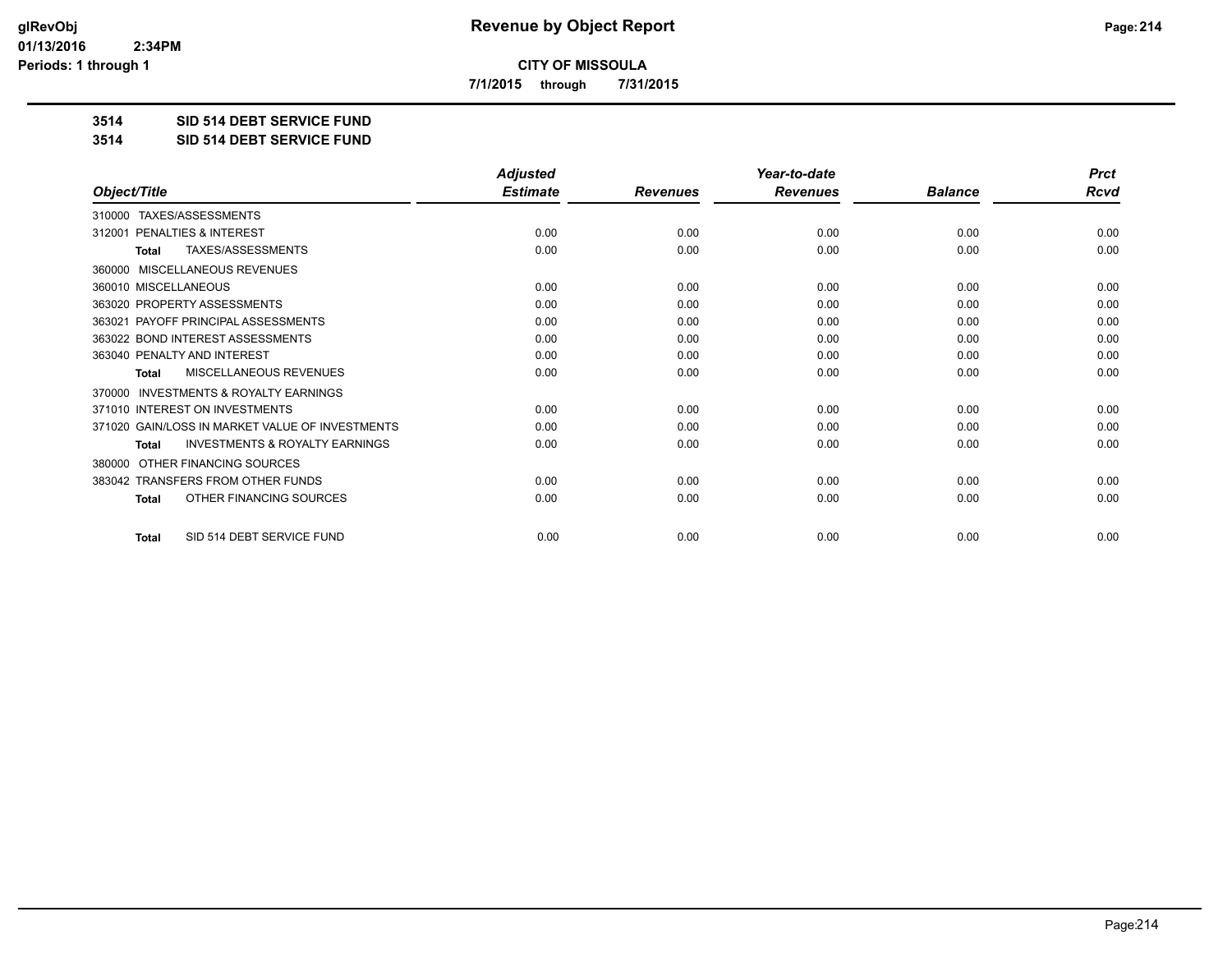**7/1/2015 through 7/31/2015**

# **3514 SID 514 DEBT SERVICE FUND**

|                                                           | <b>Adjusted</b> |                 | Year-to-date    |                | <b>Prct</b> |
|-----------------------------------------------------------|-----------------|-----------------|-----------------|----------------|-------------|
| Object/Title                                              | <b>Estimate</b> | <b>Revenues</b> | <b>Revenues</b> | <b>Balance</b> | <b>Rcvd</b> |
| 310000 TAXES/ASSESSMENTS                                  |                 |                 |                 |                |             |
| 312001 PENALTIES & INTEREST                               | 0.00            | 0.00            | 0.00            | 0.00           | 0.00        |
| <b>TAXES/ASSESSMENTS</b><br><b>Total</b>                  | 0.00            | 0.00            | 0.00            | 0.00           | 0.00        |
| 360000 MISCELLANEOUS REVENUES                             |                 |                 |                 |                |             |
| 360010 MISCELLANEOUS                                      | 0.00            | 0.00            | 0.00            | 0.00           | 0.00        |
| 363020 PROPERTY ASSESSMENTS                               | 0.00            | 0.00            | 0.00            | 0.00           | 0.00        |
| 363021 PAYOFF PRINCIPAL ASSESSMENTS                       | 0.00            | 0.00            | 0.00            | 0.00           | 0.00        |
| 363022 BOND INTEREST ASSESSMENTS                          | 0.00            | 0.00            | 0.00            | 0.00           | 0.00        |
| 363040 PENALTY AND INTEREST                               | 0.00            | 0.00            | 0.00            | 0.00           | 0.00        |
| MISCELLANEOUS REVENUES<br><b>Total</b>                    | 0.00            | 0.00            | 0.00            | 0.00           | 0.00        |
| <b>INVESTMENTS &amp; ROYALTY EARNINGS</b><br>370000       |                 |                 |                 |                |             |
| 371010 INTEREST ON INVESTMENTS                            | 0.00            | 0.00            | 0.00            | 0.00           | 0.00        |
| 371020 GAIN/LOSS IN MARKET VALUE OF INVESTMENT            | 0.00            | 0.00            | 0.00            | 0.00           | 0.00        |
| <b>INVESTMENTS &amp; ROYALTY EARNINGS</b><br><b>Total</b> | 0.00            | 0.00            | 0.00            | 0.00           | 0.00        |
| OTHER FINANCING SOURCES<br>380000                         |                 |                 |                 |                |             |
| 383042 TRANSFERS FROM OTHER FUNDS                         | 0.00            | 0.00            | 0.00            | 0.00           | 0.00        |
| OTHER FINANCING SOURCES<br><b>Total</b>                   | 0.00            | 0.00            | 0.00            | 0.00           | 0.00        |
| SID 514 DEBT SERVICE FUND<br><b>Total</b>                 | 0.00            | 0.00            | 0.00            | 0.00           | 0.00        |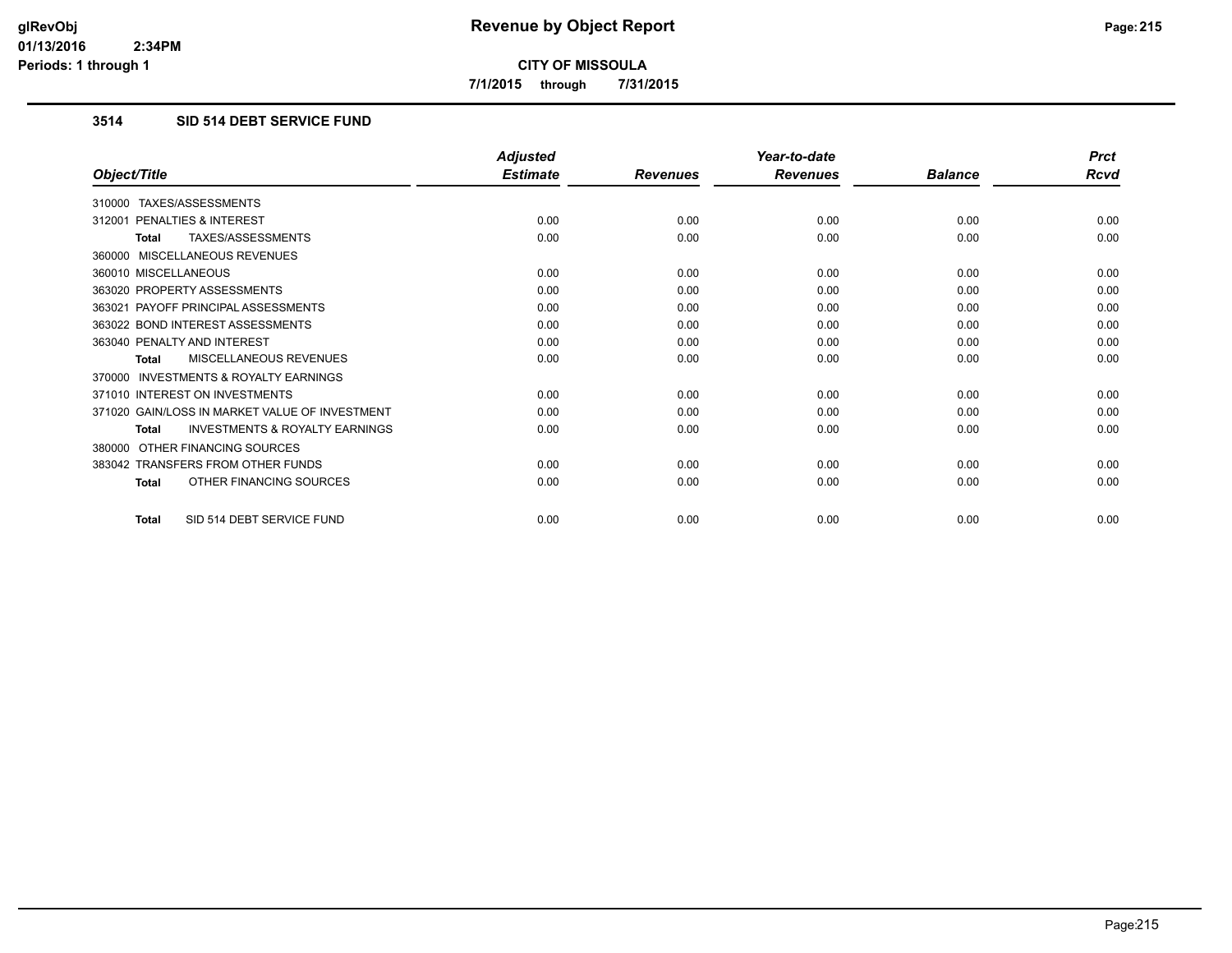**7/1/2015 through 7/31/2015**

**3515 SID 515 DEBT SERVICE FUND**

**3515 SID 515 DEBT SERVICE FUND**

|                                                           | <b>Adjusted</b> |                 | Year-to-date    |                | <b>Prct</b> |
|-----------------------------------------------------------|-----------------|-----------------|-----------------|----------------|-------------|
| Object/Title                                              | <b>Estimate</b> | <b>Revenues</b> | <b>Revenues</b> | <b>Balance</b> | <b>Rcvd</b> |
| TAXES/ASSESSMENTS<br>310000                               |                 |                 |                 |                |             |
| PENALTIES & INTEREST<br>312001                            | 0.00            | 0.00            | 0.00            | 0.00           | 0.00        |
| TAXES/ASSESSMENTS<br>Total                                | 0.00            | 0.00            | 0.00            | 0.00           | 0.00        |
| MISCELLANEOUS REVENUES<br>360000                          |                 |                 |                 |                |             |
| 363020 PROPERTY ASSESSMENTS                               | 0.00            | 0.00            | 0.00            | 0.00           | 0.00        |
| PAYOFF PRINCIPAL ASSESSMENTS<br>363021                    | 0.00            | 0.00            | 0.00            | 0.00           | 0.00        |
| 363022 BOND INTEREST ASSESSMENTS                          | 0.00            | 0.00            | 0.00            | 0.00           | 0.00        |
| 363040 PENALTY AND INTEREST                               | 0.00            | 0.00            | 0.00            | 0.00           | 0.00        |
| <b>MISCELLANEOUS REVENUES</b><br>Total                    | 0.00            | 0.00            | 0.00            | 0.00           | 0.00        |
| INVESTMENTS & ROYALTY EARNINGS<br>370000                  |                 |                 |                 |                |             |
| 371010 INTEREST ON INVESTMENTS                            | 0.00            | 0.00            | 0.00            | 0.00           | 0.00        |
| 371020 GAIN/LOSS IN MARKET VALUE OF INVESTMENTS           | 0.00            | 0.00            | 0.00            | 0.00           | 0.00        |
| <b>INVESTMENTS &amp; ROYALTY EARNINGS</b><br><b>Total</b> | 0.00            | 0.00            | 0.00            | 0.00           | 0.00        |
| OTHER FINANCING SOURCES<br>380000                         |                 |                 |                 |                |             |
| 383042 TRANSFERS FROM OTHER FUNDS                         | 0.00            | 0.00            | 0.00            | 0.00           | 0.00        |
| OTHER FINANCING SOURCES<br><b>Total</b>                   | 0.00            | 0.00            | 0.00            | 0.00           | 0.00        |
| SID 515 DEBT SERVICE FUND<br><b>Total</b>                 | 0.00            | 0.00            | 0.00            | 0.00           | 0.00        |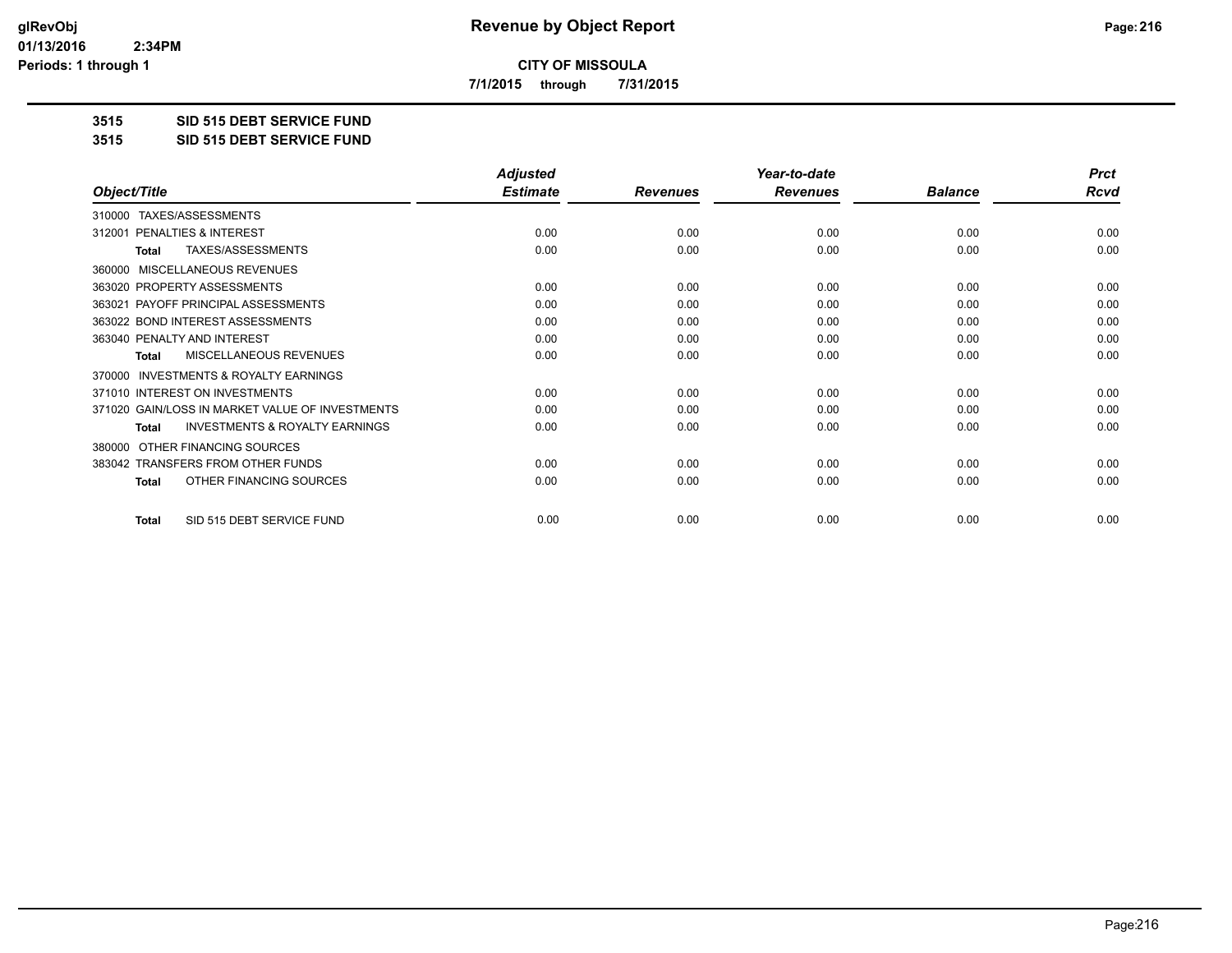**7/1/2015 through 7/31/2015**

## **3515 SID 515 DEBT SERVICE FUND**

|                                                           | <b>Adjusted</b> |                 | Year-to-date    |                | <b>Prct</b> |
|-----------------------------------------------------------|-----------------|-----------------|-----------------|----------------|-------------|
| Object/Title                                              | <b>Estimate</b> | <b>Revenues</b> | <b>Revenues</b> | <b>Balance</b> | <b>Rcvd</b> |
| TAXES/ASSESSMENTS<br>310000                               |                 |                 |                 |                |             |
| PENALTIES & INTEREST<br>312001                            | 0.00            | 0.00            | 0.00            | 0.00           | 0.00        |
| TAXES/ASSESSMENTS<br>Total                                | 0.00            | 0.00            | 0.00            | 0.00           | 0.00        |
| MISCELLANEOUS REVENUES<br>360000                          |                 |                 |                 |                |             |
| 363020 PROPERTY ASSESSMENTS                               | 0.00            | 0.00            | 0.00            | 0.00           | 0.00        |
| 363021 PAYOFF PRINCIPAL ASSESSMENTS                       | 0.00            | 0.00            | 0.00            | 0.00           | 0.00        |
| 363022 BOND INTEREST ASSESSMENTS                          | 0.00            | 0.00            | 0.00            | 0.00           | 0.00        |
| 363040 PENALTY AND INTEREST                               | 0.00            | 0.00            | 0.00            | 0.00           | 0.00        |
| <b>MISCELLANEOUS REVENUES</b><br><b>Total</b>             | 0.00            | 0.00            | 0.00            | 0.00           | 0.00        |
| <b>INVESTMENTS &amp; ROYALTY EARNINGS</b><br>370000       |                 |                 |                 |                |             |
| 371010 INTEREST ON INVESTMENTS                            | 0.00            | 0.00            | 0.00            | 0.00           | 0.00        |
| 371020 GAIN/LOSS IN MARKET VALUE OF INVESTMENT            | 0.00            | 0.00            | 0.00            | 0.00           | 0.00        |
| <b>INVESTMENTS &amp; ROYALTY EARNINGS</b><br><b>Total</b> | 0.00            | 0.00            | 0.00            | 0.00           | 0.00        |
| OTHER FINANCING SOURCES<br>380000                         |                 |                 |                 |                |             |
| 383042 TRANSFERS FROM OTHER FUNDS                         | 0.00            | 0.00            | 0.00            | 0.00           | 0.00        |
| OTHER FINANCING SOURCES<br><b>Total</b>                   | 0.00            | 0.00            | 0.00            | 0.00           | 0.00        |
| SID 515 DEBT SERVICE FUND<br><b>Total</b>                 | 0.00            | 0.00            | 0.00            | 0.00           | 0.00        |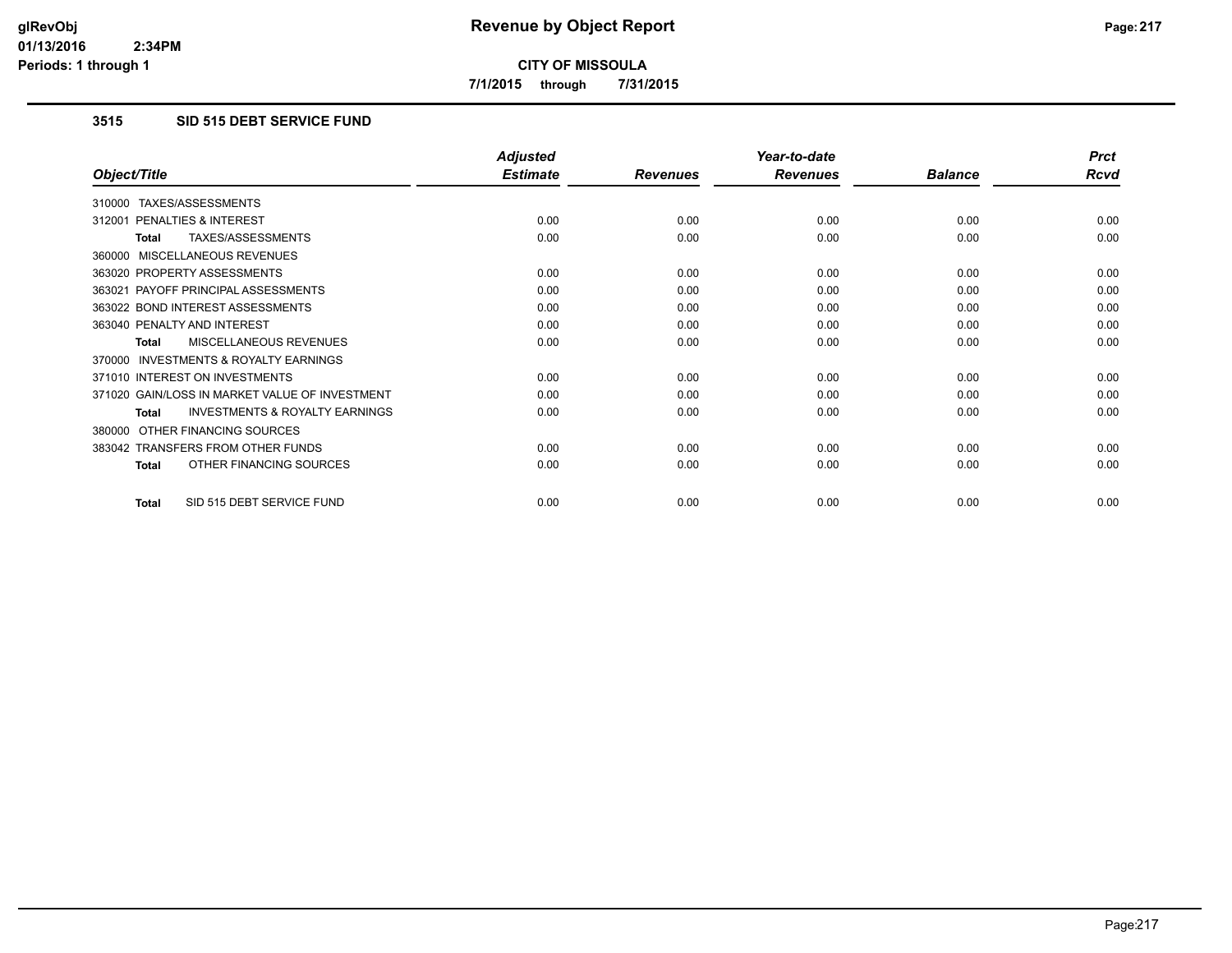**7/1/2015 through 7/31/2015**

**3517 SID 517 DEBT SERVICE FUND**

**3517 SID 517 DEBT SERVICE FUND**

|                                                           | <b>Adjusted</b> |                 | Year-to-date    |                | <b>Prct</b> |
|-----------------------------------------------------------|-----------------|-----------------|-----------------|----------------|-------------|
| Object/Title                                              | <b>Estimate</b> | <b>Revenues</b> | <b>Revenues</b> | <b>Balance</b> | <b>Rcvd</b> |
| TAXES/ASSESSMENTS<br>310000                               |                 |                 |                 |                |             |
| 312001 PENALTIES & INTEREST                               | 0.00            | 0.00            | 0.00            | 0.00           | 0.00        |
| TAXES/ASSESSMENTS<br><b>Total</b>                         | 0.00            | 0.00            | 0.00            | 0.00           | 0.00        |
| <b>MISCELLANEOUS REVENUES</b><br>360000                   |                 |                 |                 |                |             |
| 360010 MISCELLANEOUS                                      | 0.00            | 0.00            | 0.00            | 0.00           | 0.00        |
| 363020 PROPERTY ASSESSMENTS                               | 0.00            | 0.00            | 0.00            | 0.00           | 0.00        |
| 363021 PAYOFF PRINCIPAL ASSESSMENTS                       | 0.00            | 0.00            | 0.00            | 0.00           | 0.00        |
| 363022 BOND INTEREST ASSESSMENTS                          | 0.00            | 0.00            | 0.00            | 0.00           | 0.00        |
| 363040 PENALTY AND INTEREST                               | 0.00            | 0.00            | 0.00            | 0.00           | 0.00        |
| MISCELLANEOUS REVENUES<br><b>Total</b>                    | 0.00            | 0.00            | 0.00            | 0.00           | 0.00        |
| <b>INVESTMENTS &amp; ROYALTY EARNINGS</b><br>370000       |                 |                 |                 |                |             |
| 371010 INTEREST ON INVESTMENTS                            | 0.00            | 0.00            | 0.00            | 0.00           | 0.00        |
| 371020 GAIN/LOSS IN MARKET VALUE OF INVESTMENTS           | 0.00            | 0.00            | 0.00            | 0.00           | 0.00        |
| <b>INVESTMENTS &amp; ROYALTY EARNINGS</b><br><b>Total</b> | 0.00            | 0.00            | 0.00            | 0.00           | 0.00        |
| OTHER FINANCING SOURCES<br>380000                         |                 |                 |                 |                |             |
| 381009 TRANSFERS IN                                       | 0.00            | 0.00            | 0.00            | 0.00           | 0.00        |
| OTHER FINANCING SOURCES<br><b>Total</b>                   | 0.00            | 0.00            | 0.00            | 0.00           | 0.00        |
| SID 517 DEBT SERVICE FUND<br><b>Total</b>                 | 0.00            | 0.00            | 0.00            | 0.00           | 0.00        |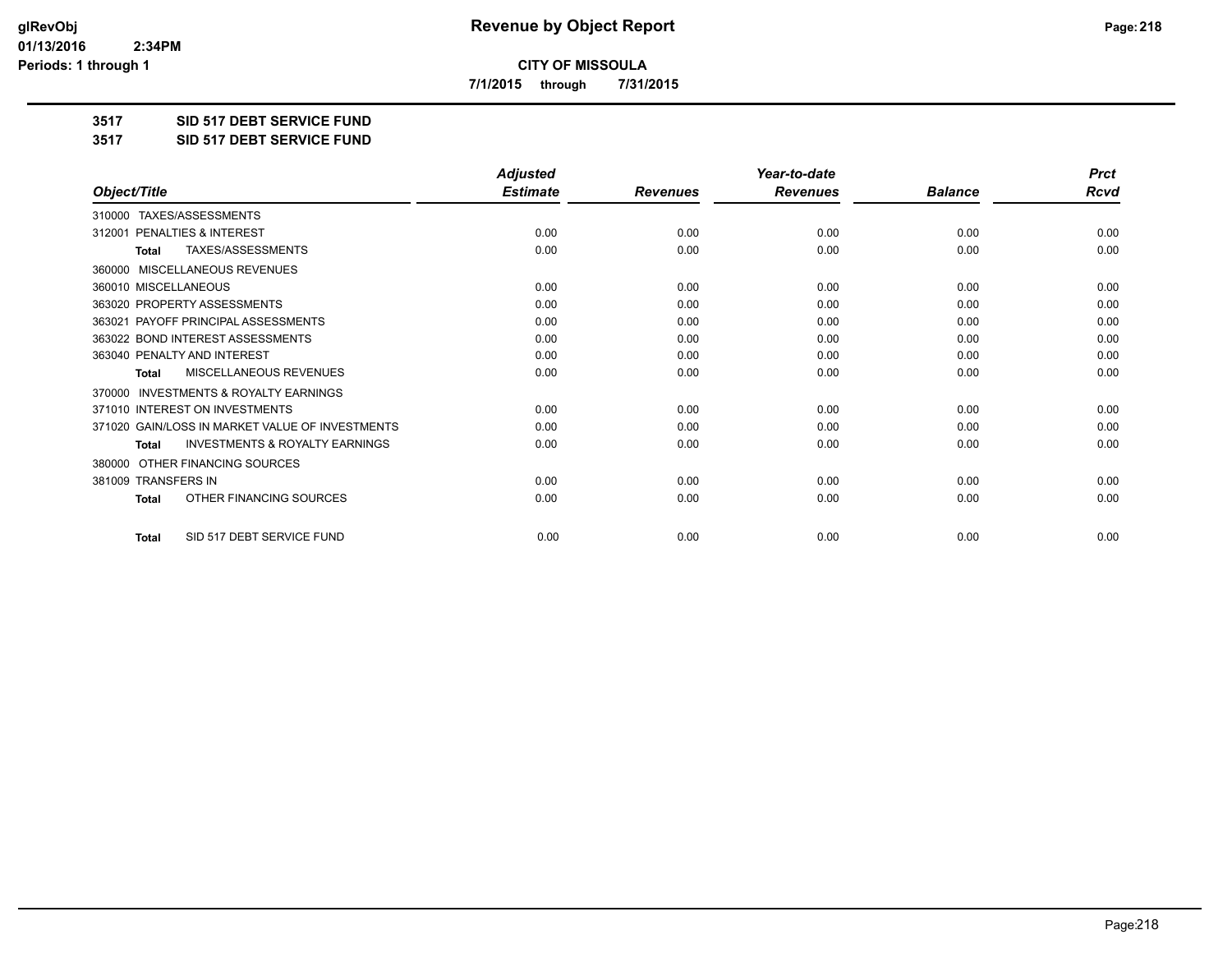**7/1/2015 through 7/31/2015**

## **3517 SID 517 DEBT SERVICE FUND**

|                                                           | <b>Adjusted</b> |                 | Year-to-date    |                | <b>Prct</b> |
|-----------------------------------------------------------|-----------------|-----------------|-----------------|----------------|-------------|
| Object/Title                                              | <b>Estimate</b> | <b>Revenues</b> | <b>Revenues</b> | <b>Balance</b> | <b>Rcvd</b> |
| 310000 TAXES/ASSESSMENTS                                  |                 |                 |                 |                |             |
| 312001 PENALTIES & INTEREST                               | 0.00            | 0.00            | 0.00            | 0.00           | 0.00        |
| TAXES/ASSESSMENTS<br><b>Total</b>                         | 0.00            | 0.00            | 0.00            | 0.00           | 0.00        |
| 360000 MISCELLANEOUS REVENUES                             |                 |                 |                 |                |             |
| 360010 MISCELLANEOUS                                      | 0.00            | 0.00            | 0.00            | 0.00           | 0.00        |
| 363020 PROPERTY ASSESSMENTS                               | 0.00            | 0.00            | 0.00            | 0.00           | 0.00        |
| 363021 PAYOFF PRINCIPAL ASSESSMENTS                       | 0.00            | 0.00            | 0.00            | 0.00           | 0.00        |
| 363022 BOND INTEREST ASSESSMENTS                          | 0.00            | 0.00            | 0.00            | 0.00           | 0.00        |
| 363040 PENALTY AND INTEREST                               | 0.00            | 0.00            | 0.00            | 0.00           | 0.00        |
| MISCELLANEOUS REVENUES<br><b>Total</b>                    | 0.00            | 0.00            | 0.00            | 0.00           | 0.00        |
| <b>INVESTMENTS &amp; ROYALTY EARNINGS</b><br>370000       |                 |                 |                 |                |             |
| 371010 INTEREST ON INVESTMENTS                            | 0.00            | 0.00            | 0.00            | 0.00           | 0.00        |
| 371020 GAIN/LOSS IN MARKET VALUE OF INVESTMENT            | 0.00            | 0.00            | 0.00            | 0.00           | 0.00        |
| <b>INVESTMENTS &amp; ROYALTY EARNINGS</b><br><b>Total</b> | 0.00            | 0.00            | 0.00            | 0.00           | 0.00        |
| 380000 OTHER FINANCING SOURCES                            |                 |                 |                 |                |             |
| 381009 TRANSFERS IN                                       | 0.00            | 0.00            | 0.00            | 0.00           | 0.00        |
| OTHER FINANCING SOURCES<br>Total                          | 0.00            | 0.00            | 0.00            | 0.00           | 0.00        |
| SID 517 DEBT SERVICE FUND<br>Total                        | 0.00            | 0.00            | 0.00            | 0.00           | 0.00        |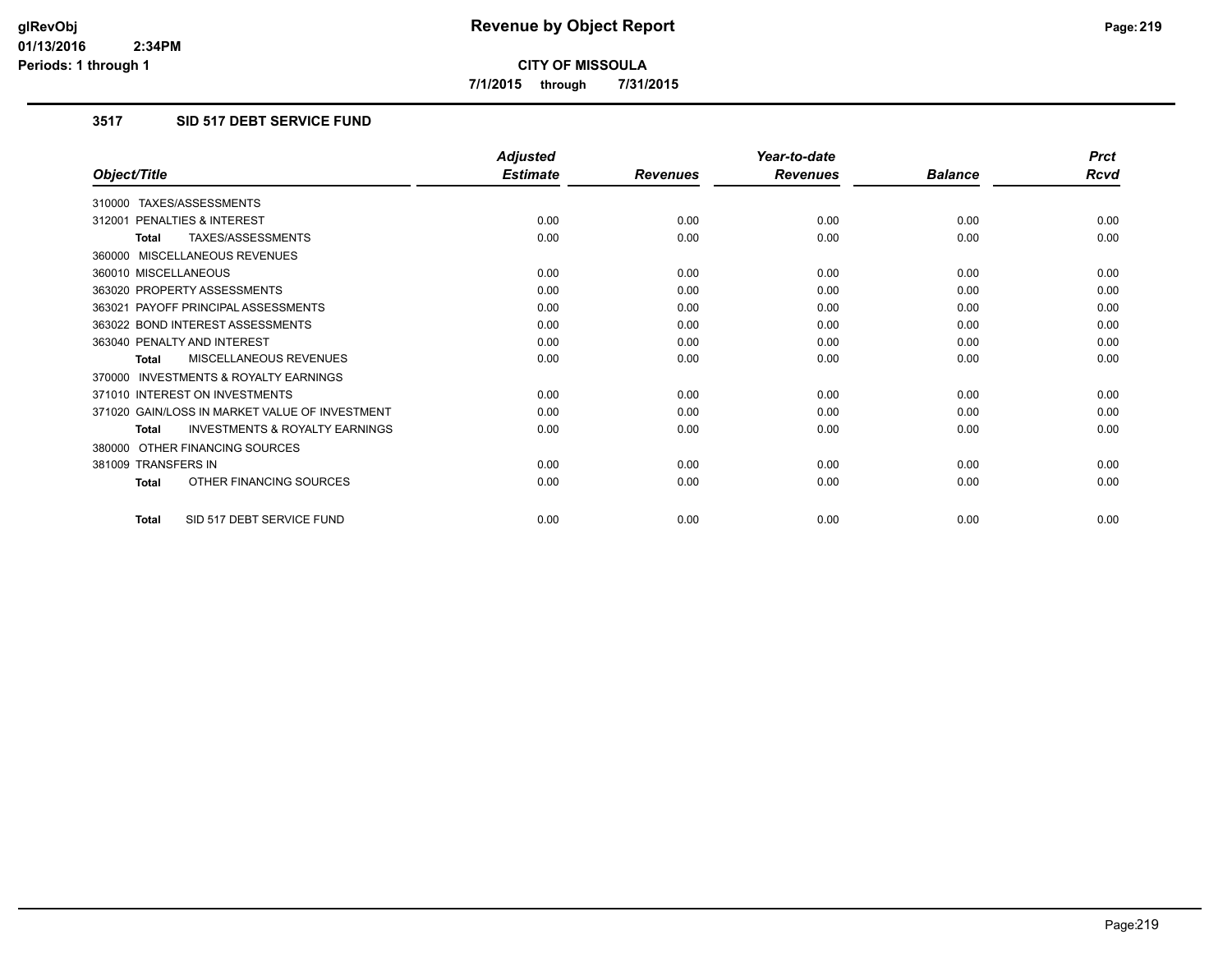**7/1/2015 through 7/31/2015**

**3518 SID 518 DEBT SERVICE FUND**

**3518 SID 518 DEBT SERVICE FUND**

|                                                           | <b>Adjusted</b> |                 | Year-to-date    |                | <b>Prct</b> |
|-----------------------------------------------------------|-----------------|-----------------|-----------------|----------------|-------------|
| Object/Title                                              | <b>Estimate</b> | <b>Revenues</b> | <b>Revenues</b> | <b>Balance</b> | <b>Rcvd</b> |
| 310000 TAXES/ASSESSMENTS                                  |                 |                 |                 |                |             |
| PENALTIES & INTEREST<br>312001                            | 0.00            | 0.00            | 0.00            | 0.00           | 0.00        |
| TAXES/ASSESSMENTS<br><b>Total</b>                         | 0.00            | 0.00            | 0.00            | 0.00           | 0.00        |
| MISCELLANEOUS REVENUES<br>360000                          |                 |                 |                 |                |             |
| 363020 PROPERTY ASSESSMENTS                               | 0.00            | 0.00            | 0.00            | 0.00           | 0.00        |
| 363021 PAYOFF PRINCIPAL ASSESSMENTS                       | 0.00            | 0.00            | 0.00            | 0.00           | 0.00        |
| 363022 BOND INTEREST ASSESSMENTS                          | 0.00            | 0.00            | 0.00            | 0.00           | 0.00        |
| 363040 PENALTY AND INTEREST                               | 0.00            | 0.00            | 0.00            | 0.00           | 0.00        |
| MISCELLANEOUS REVENUES<br><b>Total</b>                    | 0.00            | 0.00            | 0.00            | 0.00           | 0.00        |
| <b>INVESTMENTS &amp; ROYALTY EARNINGS</b><br>370000       |                 |                 |                 |                |             |
| 371010 INTEREST ON INVESTMENTS                            | 0.00            | 0.00            | 0.00            | 0.00           | 0.00        |
| 371020 GAIN/LOSS IN MARKET VALUE OF INVESTMENTS           | 0.00            | 0.00            | 0.00            | 0.00           | 0.00        |
| <b>INVESTMENTS &amp; ROYALTY EARNINGS</b><br><b>Total</b> | 0.00            | 0.00            | 0.00            | 0.00           | 0.00        |
| OTHER FINANCING SOURCES<br>380000                         |                 |                 |                 |                |             |
| 381009 TRANSFERS IN                                       | 0.00            | 0.00            | 0.00            | 0.00           | 0.00        |
| 383000 OPERATING TRANSFERS                                | 0.00            | 0.00            | 0.00            | 0.00           | 0.00        |
| OTHER FINANCING SOURCES<br><b>Total</b>                   | 0.00            | 0.00            | 0.00            | 0.00           | 0.00        |
| SID 518 DEBT SERVICE FUND<br><b>Total</b>                 | 0.00            | 0.00            | 0.00            | 0.00           | 0.00        |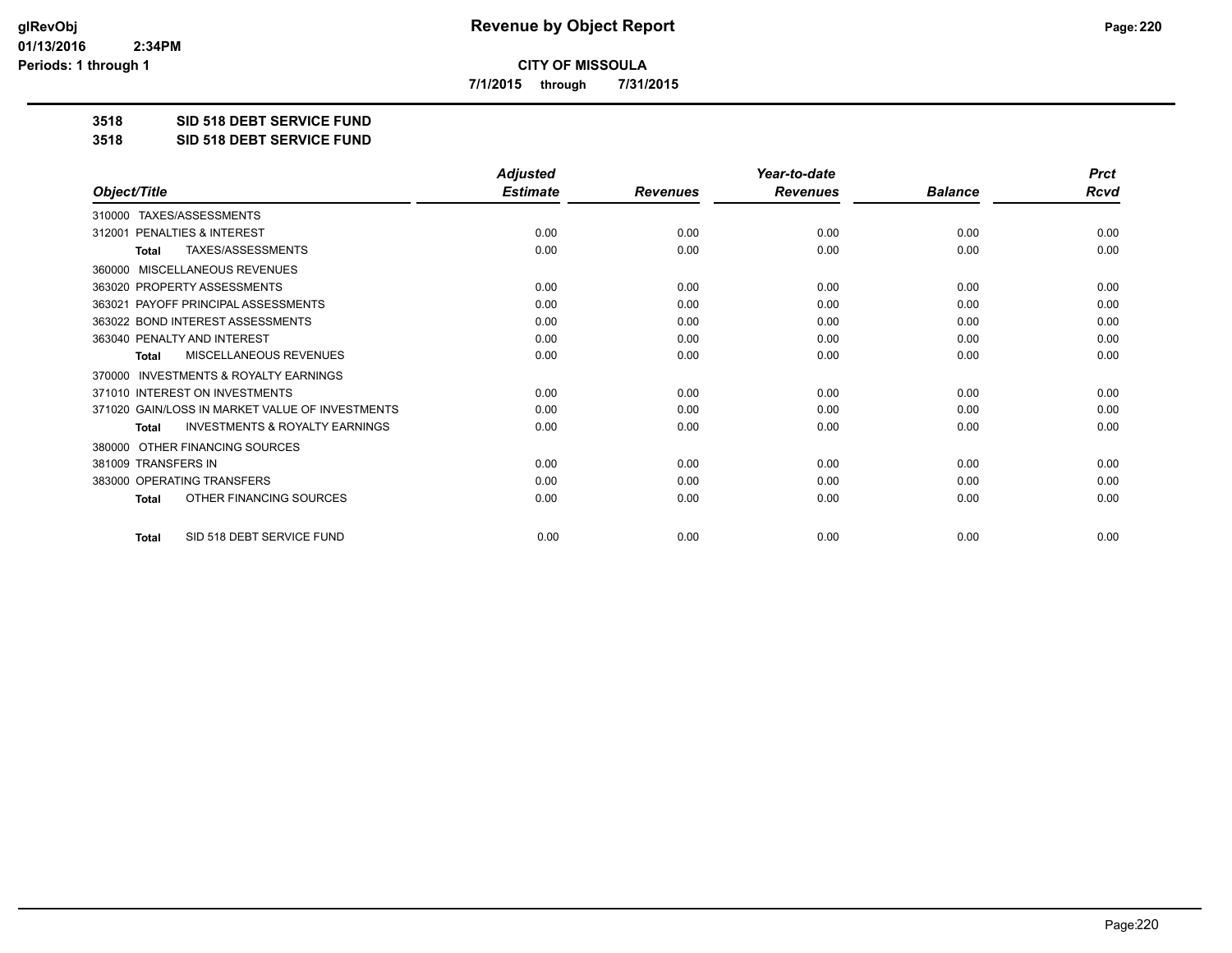**7/1/2015 through 7/31/2015**

## **3518 SID 518 DEBT SERVICE FUND**

|                                                           | <b>Adjusted</b> |                 | Year-to-date    |                | <b>Prct</b> |
|-----------------------------------------------------------|-----------------|-----------------|-----------------|----------------|-------------|
| Object/Title                                              | <b>Estimate</b> | <b>Revenues</b> | <b>Revenues</b> | <b>Balance</b> | <b>Rcvd</b> |
| 310000 TAXES/ASSESSMENTS                                  |                 |                 |                 |                |             |
| 312001 PENALTIES & INTEREST                               | 0.00            | 0.00            | 0.00            | 0.00           | 0.00        |
| <b>TAXES/ASSESSMENTS</b><br><b>Total</b>                  | 0.00            | 0.00            | 0.00            | 0.00           | 0.00        |
| 360000 MISCELLANEOUS REVENUES                             |                 |                 |                 |                |             |
| 363020 PROPERTY ASSESSMENTS                               | 0.00            | 0.00            | 0.00            | 0.00           | 0.00        |
| 363021 PAYOFF PRINCIPAL ASSESSMENTS                       | 0.00            | 0.00            | 0.00            | 0.00           | 0.00        |
| 363022 BOND INTEREST ASSESSMENTS                          | 0.00            | 0.00            | 0.00            | 0.00           | 0.00        |
| 363040 PENALTY AND INTEREST                               | 0.00            | 0.00            | 0.00            | 0.00           | 0.00        |
| MISCELLANEOUS REVENUES<br><b>Total</b>                    | 0.00            | 0.00            | 0.00            | 0.00           | 0.00        |
| <b>INVESTMENTS &amp; ROYALTY EARNINGS</b><br>370000       |                 |                 |                 |                |             |
| 371010 INTEREST ON INVESTMENTS                            | 0.00            | 0.00            | 0.00            | 0.00           | 0.00        |
| 371020 GAIN/LOSS IN MARKET VALUE OF INVESTMENT            | 0.00            | 0.00            | 0.00            | 0.00           | 0.00        |
| <b>INVESTMENTS &amp; ROYALTY EARNINGS</b><br><b>Total</b> | 0.00            | 0.00            | 0.00            | 0.00           | 0.00        |
| 380000 OTHER FINANCING SOURCES                            |                 |                 |                 |                |             |
| 381009 TRANSFERS IN                                       | 0.00            | 0.00            | 0.00            | 0.00           | 0.00        |
| 383000 OPERATING TRANSFERS                                | 0.00            | 0.00            | 0.00            | 0.00           | 0.00        |
| OTHER FINANCING SOURCES<br><b>Total</b>                   | 0.00            | 0.00            | 0.00            | 0.00           | 0.00        |
| SID 518 DEBT SERVICE FUND<br><b>Total</b>                 | 0.00            | 0.00            | 0.00            | 0.00           | 0.00        |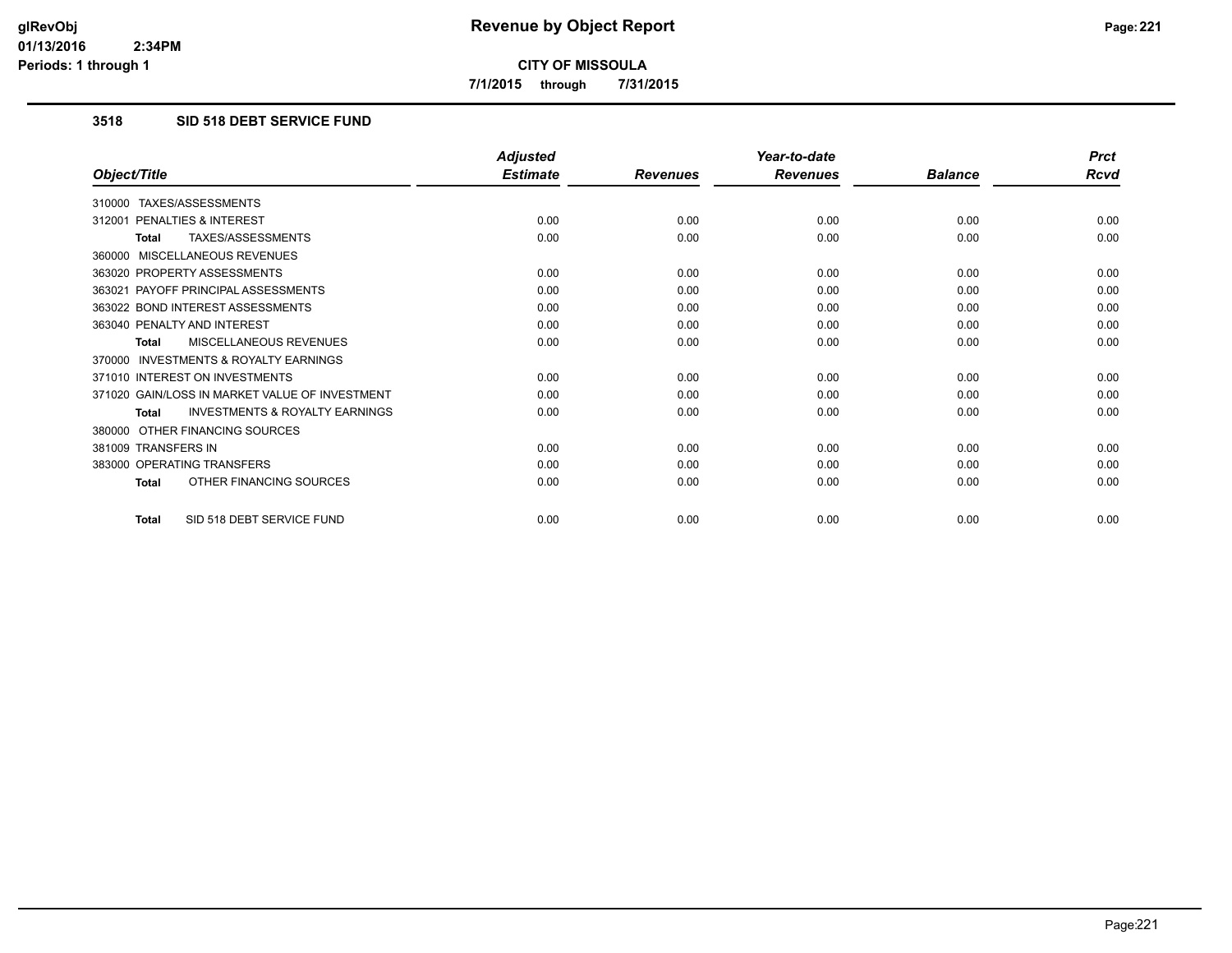**7/1/2015 through 7/31/2015**

**3519 SID 519 DEBT SERVICE FUND**

**3519 SID 519 DEBT SERVICE FUND**

|                                                           | <b>Adjusted</b> |                 | Year-to-date    |                | <b>Prct</b> |
|-----------------------------------------------------------|-----------------|-----------------|-----------------|----------------|-------------|
| Object/Title                                              | <b>Estimate</b> | <b>Revenues</b> | <b>Revenues</b> | <b>Balance</b> | <b>Rcvd</b> |
| 310000 TAXES/ASSESSMENTS                                  |                 |                 |                 |                |             |
| 312001 PENALTIES & INTEREST                               | 0.00            | 0.00            | 0.00            | 0.00           | 0.00        |
| <b>TAXES/ASSESSMENTS</b><br><b>Total</b>                  | 0.00            | 0.00            | 0.00            | 0.00           | 0.00        |
| MISCELLANEOUS REVENUES<br>360000                          |                 |                 |                 |                |             |
| 360010 MISCELLANEOUS                                      | 0.00            | 0.00            | 0.00            | 0.00           | 0.00        |
| 363020 PROPERTY ASSESSMENTS                               | 0.00            | 0.00            | 0.00            | 0.00           | 0.00        |
| 363021 PAYOFF PRINCIPAL ASSESSMENTS                       | 0.00            | 0.00            | 0.00            | 0.00           | 0.00        |
| 363022 BOND INTEREST ASSESSMENTS                          | 0.00            | 0.00            | 0.00            | 0.00           | 0.00        |
| 363040 PENALTY AND INTEREST                               | 0.00            | 0.00            | 0.00            | 0.00           | 0.00        |
| MISCELLANEOUS REVENUES<br><b>Total</b>                    | 0.00            | 0.00            | 0.00            | 0.00           | 0.00        |
| <b>INVESTMENTS &amp; ROYALTY EARNINGS</b><br>370000       |                 |                 |                 |                |             |
| 371010 INTEREST ON INVESTMENTS                            | 0.00            | 0.00            | 0.00            | 0.00           | 0.00        |
| 371020 GAIN/LOSS IN MARKET VALUE OF INVESTMENTS           | 0.00            | 0.00            | 0.00            | 0.00           | 0.00        |
| <b>INVESTMENTS &amp; ROYALTY EARNINGS</b><br><b>Total</b> | 0.00            | 0.00            | 0.00            | 0.00           | 0.00        |
| OTHER FINANCING SOURCES<br>380000                         |                 |                 |                 |                |             |
| 381009 TRANSFERS IN                                       | 0.00            | 0.00            | 0.00            | 0.00           | 0.00        |
| OTHER FINANCING SOURCES<br><b>Total</b>                   | 0.00            | 0.00            | 0.00            | 0.00           | 0.00        |
| SID 519 DEBT SERVICE FUND<br><b>Total</b>                 | 0.00            | 0.00            | 0.00            | 0.00           | 0.00        |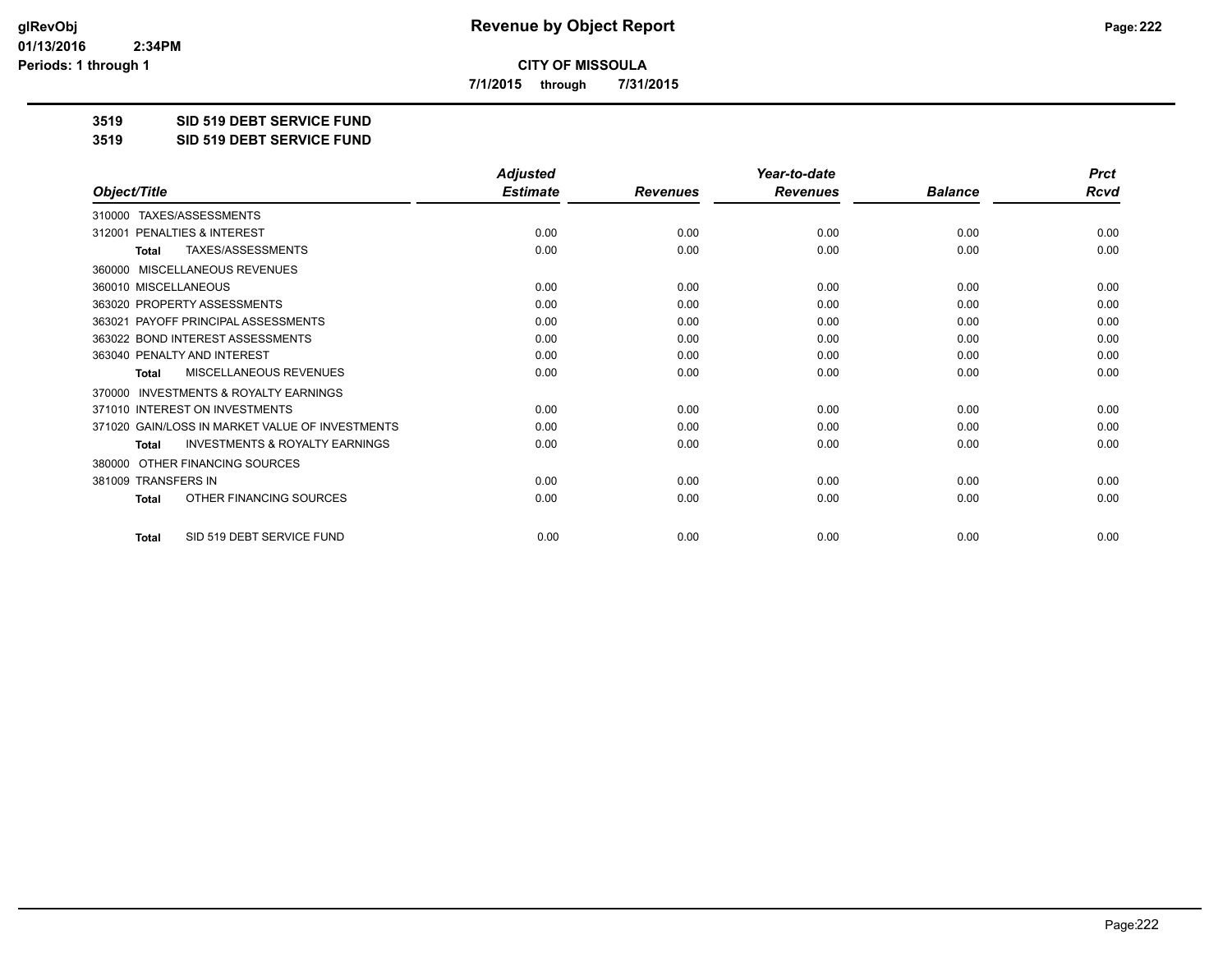**7/1/2015 through 7/31/2015**

## **3519 SID 519 DEBT SERVICE FUND**

|                                                           | <b>Adjusted</b> |                 | Year-to-date    |                | <b>Prct</b> |
|-----------------------------------------------------------|-----------------|-----------------|-----------------|----------------|-------------|
| Object/Title                                              | <b>Estimate</b> | <b>Revenues</b> | <b>Revenues</b> | <b>Balance</b> | <b>Rcvd</b> |
| 310000 TAXES/ASSESSMENTS                                  |                 |                 |                 |                |             |
| 312001 PENALTIES & INTEREST                               | 0.00            | 0.00            | 0.00            | 0.00           | 0.00        |
| TAXES/ASSESSMENTS<br><b>Total</b>                         | 0.00            | 0.00            | 0.00            | 0.00           | 0.00        |
| 360000 MISCELLANEOUS REVENUES                             |                 |                 |                 |                |             |
| 360010 MISCELLANEOUS                                      | 0.00            | 0.00            | 0.00            | 0.00           | 0.00        |
| 363020 PROPERTY ASSESSMENTS                               | 0.00            | 0.00            | 0.00            | 0.00           | 0.00        |
| 363021 PAYOFF PRINCIPAL ASSESSMENTS                       | 0.00            | 0.00            | 0.00            | 0.00           | 0.00        |
| 363022 BOND INTEREST ASSESSMENTS                          | 0.00            | 0.00            | 0.00            | 0.00           | 0.00        |
| 363040 PENALTY AND INTEREST                               | 0.00            | 0.00            | 0.00            | 0.00           | 0.00        |
| MISCELLANEOUS REVENUES<br><b>Total</b>                    | 0.00            | 0.00            | 0.00            | 0.00           | 0.00        |
| <b>INVESTMENTS &amp; ROYALTY EARNINGS</b><br>370000       |                 |                 |                 |                |             |
| 371010 INTEREST ON INVESTMENTS                            | 0.00            | 0.00            | 0.00            | 0.00           | 0.00        |
| 371020 GAIN/LOSS IN MARKET VALUE OF INVESTMENT            | 0.00            | 0.00            | 0.00            | 0.00           | 0.00        |
| <b>INVESTMENTS &amp; ROYALTY EARNINGS</b><br><b>Total</b> | 0.00            | 0.00            | 0.00            | 0.00           | 0.00        |
| 380000 OTHER FINANCING SOURCES                            |                 |                 |                 |                |             |
| 381009 TRANSFERS IN                                       | 0.00            | 0.00            | 0.00            | 0.00           | 0.00        |
| OTHER FINANCING SOURCES<br><b>Total</b>                   | 0.00            | 0.00            | 0.00            | 0.00           | 0.00        |
| SID 519 DEBT SERVICE FUND<br>Total                        | 0.00            | 0.00            | 0.00            | 0.00           | 0.00        |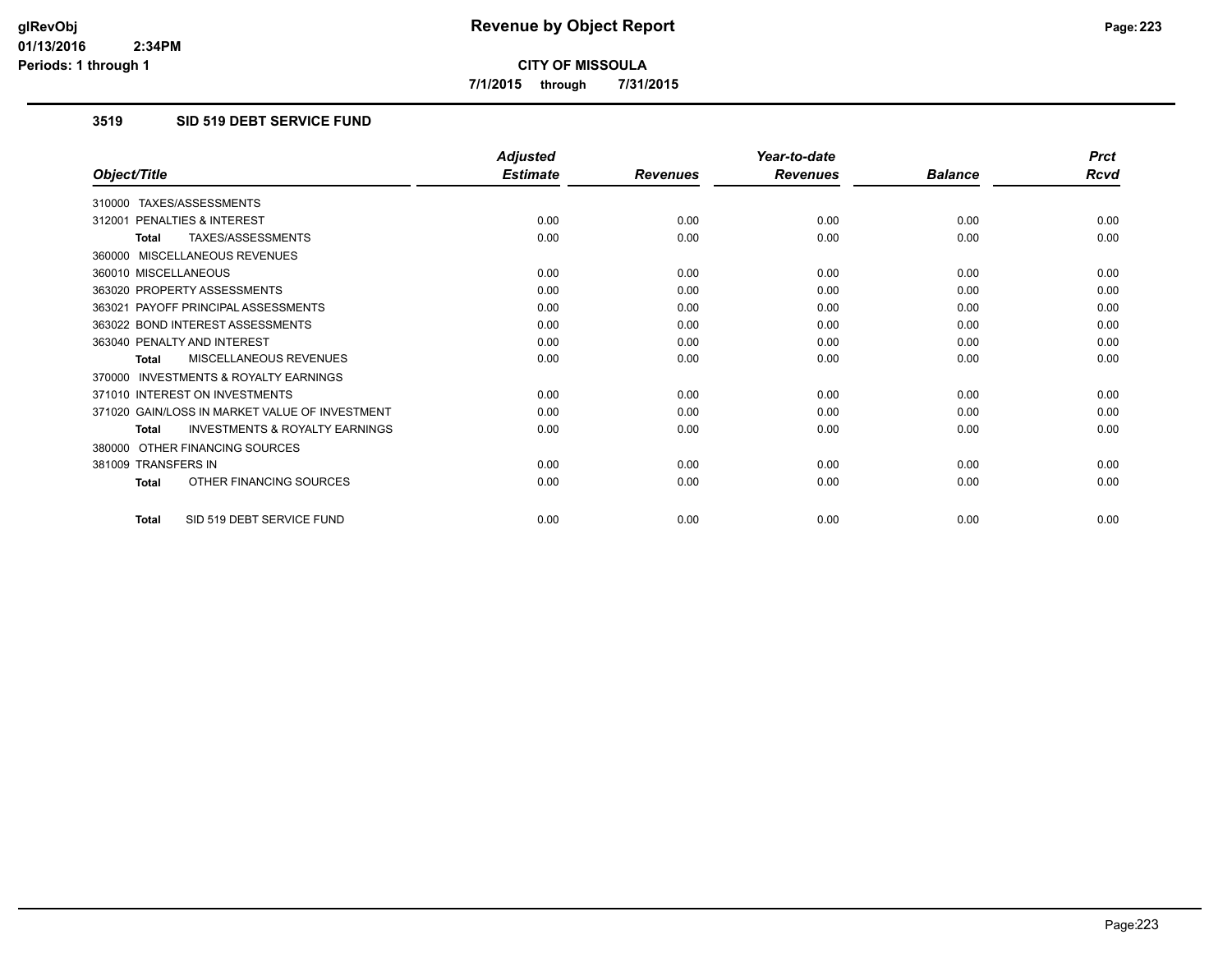**7/1/2015 through 7/31/2015**

**3520 SID 520 DEBT SERVICE FUND**

**3520 SID 520 DEBT SERVICE FUND**

|                                                     | <b>Adjusted</b> |                 | Year-to-date    |                | <b>Prct</b> |
|-----------------------------------------------------|-----------------|-----------------|-----------------|----------------|-------------|
| Object/Title                                        | <b>Estimate</b> | <b>Revenues</b> | <b>Revenues</b> | <b>Balance</b> | <b>Rcvd</b> |
| TAXES/ASSESSMENTS<br>310000                         |                 |                 |                 |                |             |
| PENALTIES & INTEREST<br>312001                      | 0.00            | 0.00            | 0.00            | 0.00           | 0.00        |
| TAXES/ASSESSMENTS<br><b>Total</b>                   | 0.00            | 0.00            | 0.00            | 0.00           | 0.00        |
| MISCELLANEOUS REVENUES<br>360000                    |                 |                 |                 |                |             |
| 360010 MISCELLANEOUS                                | 0.00            | 0.00            | 0.00            | 0.00           | 0.00        |
| 363020 PROPERTY ASSESSMENTS                         | 159,920.00      | $-4,908.20$     | $-4,908.20$     | 164,828.20     | $-3.07$     |
| 363021 PAYOFF PRINCIPAL ASSESSMENTS                 | 0.00            | 287.55          | 287.55          | $-287.55$      | 0.00        |
| 363022 BOND INTEREST ASSESSMENTS                    | 0.00            | 0.00            | 0.00            | 0.00           | 0.00        |
| 363040 PENALTY AND INTEREST                         | 0.00            | $-249.00$       | $-249.00$       | 249.00         | 0.00        |
| MISCELLANEOUS REVENUES<br>Total                     | 159,920.00      | $-4,869.65$     | $-4,869.65$     | 164,789.65     | $-3.05$     |
| <b>INVESTMENTS &amp; ROYALTY EARNINGS</b><br>370000 |                 |                 |                 |                |             |
| 371010 INTEREST ON INVESTMENTS                      | 0.00            | 0.00            | 0.00            | 0.00           | 0.00        |
| 371020 GAIN/LOSS IN MARKET VALUE OF INVESTMENTS     | 0.00            | 0.00            | 0.00            | 0.00           | 0.00        |
| <b>INVESTMENTS &amp; ROYALTY EARNINGS</b><br>Total  | 0.00            | 0.00            | 0.00            | 0.00           | 0.00        |
| OTHER FINANCING SOURCES<br>380000                   |                 |                 |                 |                |             |
| 383000 OPERATING TRANSFERS                          | 0.00            | 0.00            | 0.00            | 0.00           | 0.00        |
| OTHER FINANCING SOURCES<br><b>Total</b>             | 0.00            | 0.00            | 0.00            | 0.00           | 0.00        |
| SID 520 DEBT SERVICE FUND<br><b>Total</b>           | 159,920.00      | $-4,869.65$     | $-4,869.65$     | 164,789.65     | $-3.05$     |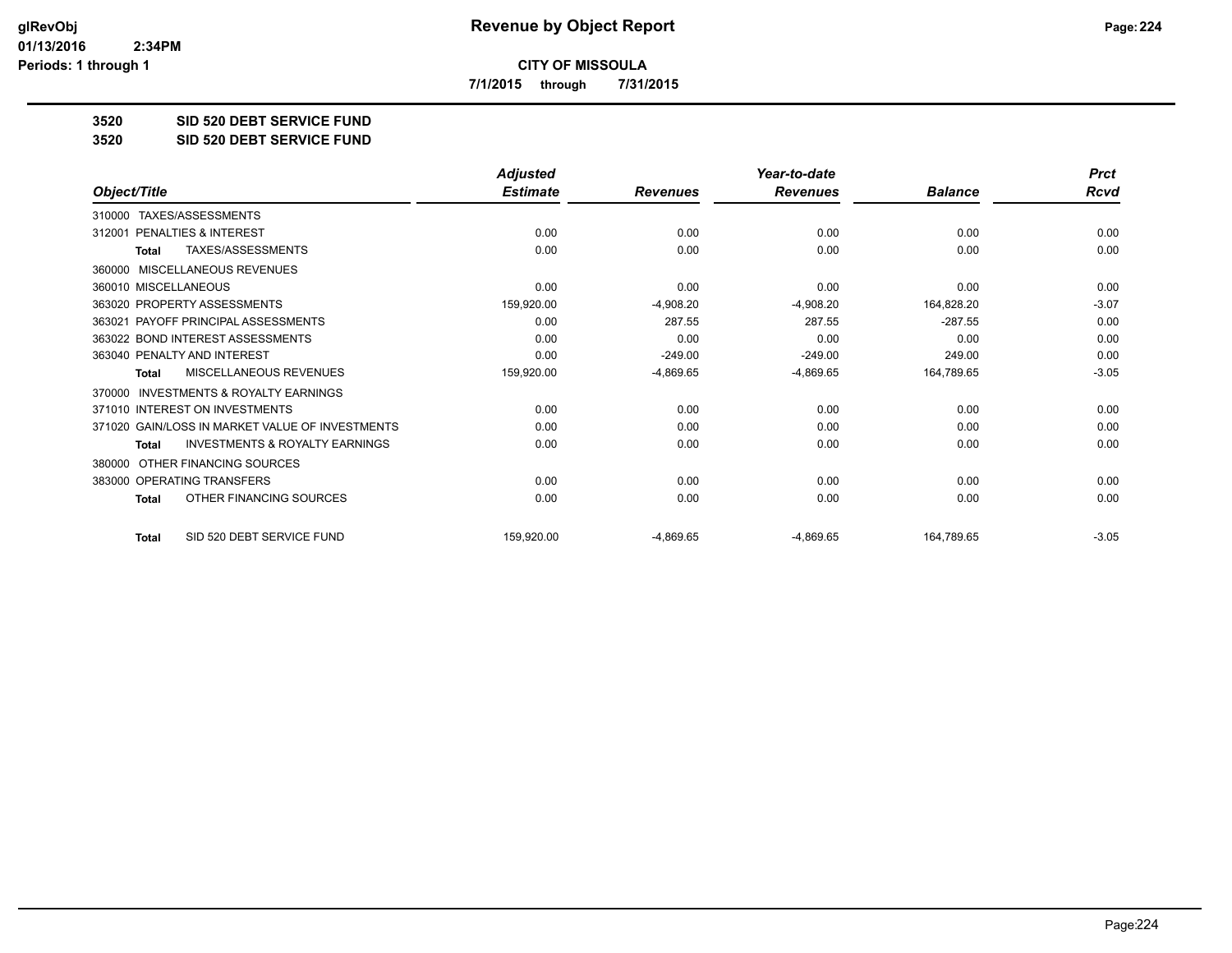**7/1/2015 through 7/31/2015**

## **3520 SID 520 DEBT SERVICE FUND**

|                                                    | <b>Adjusted</b> |                 | Year-to-date    |                | <b>Prct</b> |
|----------------------------------------------------|-----------------|-----------------|-----------------|----------------|-------------|
| Object/Title                                       | <b>Estimate</b> | <b>Revenues</b> | <b>Revenues</b> | <b>Balance</b> | <b>Rcvd</b> |
| 310000 TAXES/ASSESSMENTS                           |                 |                 |                 |                |             |
| PENALTIES & INTEREST<br>312001                     | 0.00            | 0.00            | 0.00            | 0.00           | 0.00        |
| TAXES/ASSESSMENTS<br>Total                         | 0.00            | 0.00            | 0.00            | 0.00           | 0.00        |
| 360000 MISCELLANEOUS REVENUES                      |                 |                 |                 |                |             |
| 360010 MISCELLANEOUS                               | 0.00            | 0.00            | 0.00            | 0.00           | 0.00        |
| 363020 PROPERTY ASSESSMENTS                        | 159,920.00      | $-4,908.20$     | $-4,908.20$     | 164,828.20     | $-3.07$     |
| 363021 PAYOFF PRINCIPAL ASSESSMENTS                | 0.00            | 287.55          | 287.55          | $-287.55$      | 0.00        |
| 363022 BOND INTEREST ASSESSMENTS                   | 0.00            | 0.00            | 0.00            | 0.00           | 0.00        |
| 363040 PENALTY AND INTEREST                        | 0.00            | $-249.00$       | $-249.00$       | 249.00         | 0.00        |
| MISCELLANEOUS REVENUES<br>Total                    | 159,920.00      | $-4,869.65$     | $-4,869.65$     | 164,789.65     | $-3.05$     |
| 370000 INVESTMENTS & ROYALTY EARNINGS              |                 |                 |                 |                |             |
| 371010 INTEREST ON INVESTMENTS                     | 0.00            | 0.00            | 0.00            | 0.00           | 0.00        |
| 371020 GAIN/LOSS IN MARKET VALUE OF INVESTMENT     | 0.00            | 0.00            | 0.00            | 0.00           | 0.00        |
| <b>INVESTMENTS &amp; ROYALTY EARNINGS</b><br>Total | 0.00            | 0.00            | 0.00            | 0.00           | 0.00        |
| OTHER FINANCING SOURCES<br>380000                  |                 |                 |                 |                |             |
| 383000 OPERATING TRANSFERS                         | 0.00            | 0.00            | 0.00            | 0.00           | 0.00        |
| OTHER FINANCING SOURCES<br>Total                   | 0.00            | 0.00            | 0.00            | 0.00           | 0.00        |
| SID 520 DEBT SERVICE FUND<br><b>Total</b>          | 159,920.00      | $-4,869.65$     | $-4,869.65$     | 164,789.65     | $-3.05$     |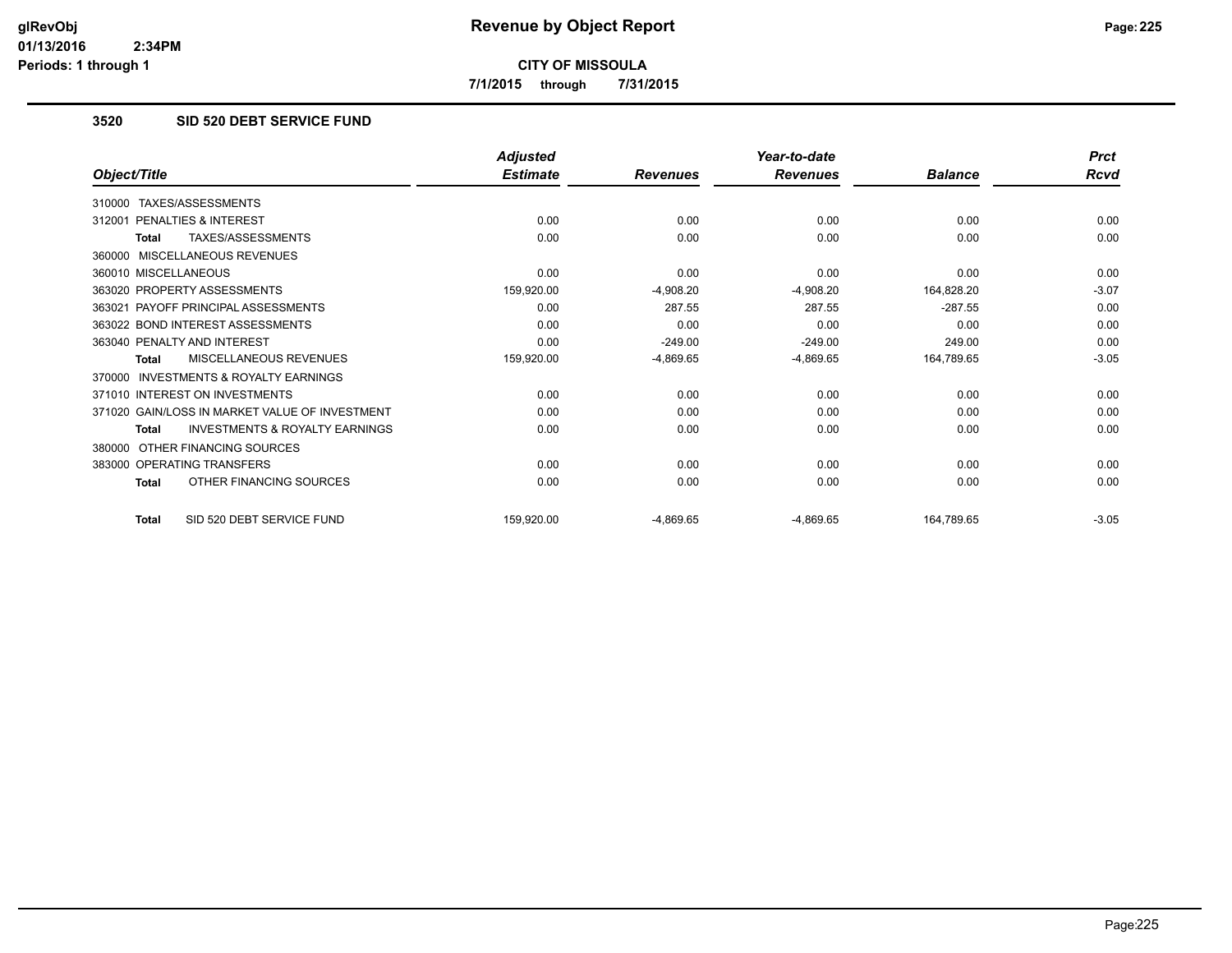**7/1/2015 through 7/31/2015**

**3521 SID 521 DEBT SERVICE FUND**

**3521 SID 521 DEBT SERVICE FUND**

|                                                           | <b>Adjusted</b> |                 | Year-to-date    |                | <b>Prct</b> |
|-----------------------------------------------------------|-----------------|-----------------|-----------------|----------------|-------------|
| Object/Title                                              | <b>Estimate</b> | <b>Revenues</b> | <b>Revenues</b> | <b>Balance</b> | <b>Rcvd</b> |
| TAXES/ASSESSMENTS<br>310000                               |                 |                 |                 |                |             |
| 312001 PENALTIES & INTEREST                               | 0.00            | 0.00            | 0.00            | 0.00           | 0.00        |
| TAXES/ASSESSMENTS<br><b>Total</b>                         | 0.00            | 0.00            | 0.00            | 0.00           | 0.00        |
| MISCELLANEOUS REVENUES<br>360000                          |                 |                 |                 |                |             |
| 360010 MISCELLANEOUS                                      | 0.00            | 0.00            | 0.00            | 0.00           | 0.00        |
| 363020 PROPERTY ASSESSMENTS                               | 150.00          | 0.00            | 0.00            | 150.00         | 0.00        |
| 363021 PAYOFF PRINCIPAL ASSESSMENTS                       | 0.00            | 0.00            | 0.00            | 0.00           | 0.00        |
| 363022 BOND INTEREST ASSESSMENTS                          | 0.00            | 0.00            | 0.00            | 0.00           | 0.00        |
| 363040 PENALTY AND INTEREST                               | 0.00            | 0.00            | 0.00            | 0.00           | 0.00        |
| <b>MISCELLANEOUS REVENUES</b><br><b>Total</b>             | 150.00          | 0.00            | 0.00            | 150.00         | 0.00        |
| <b>INVESTMENTS &amp; ROYALTY EARNINGS</b><br>370000       |                 |                 |                 |                |             |
| 371010 INTEREST ON INVESTMENTS                            | 0.00            | 0.00            | 0.00            | 0.00           | 0.00        |
| 371020 GAIN/LOSS IN MARKET VALUE OF INVESTMENTS           | 0.00            | 0.00            | 0.00            | 0.00           | 0.00        |
| <b>INVESTMENTS &amp; ROYALTY EARNINGS</b><br><b>Total</b> | 0.00            | 0.00            | 0.00            | 0.00           | 0.00        |
| OTHER FINANCING SOURCES<br>380000                         |                 |                 |                 |                |             |
| 381009 TRANSFERS IN                                       | 0.00            | 0.00            | 0.00            | 0.00           | 0.00        |
| OTHER FINANCING SOURCES<br><b>Total</b>                   | 0.00            | 0.00            | 0.00            | 0.00           | 0.00        |
| SID 521 DEBT SERVICE FUND<br><b>Total</b>                 | 150.00          | 0.00            | 0.00            | 150.00         | 0.00        |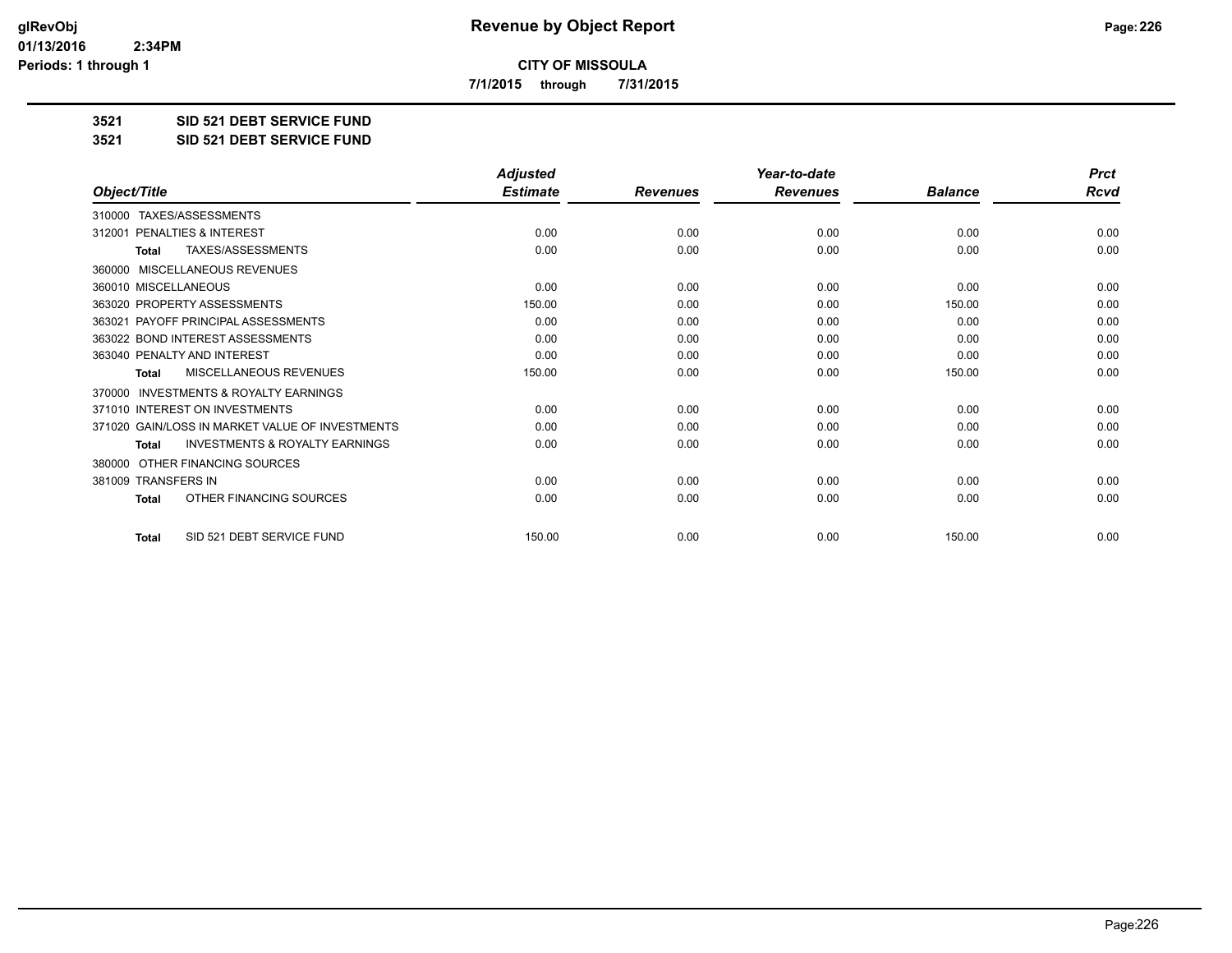**7/1/2015 through 7/31/2015**

## **3521 SID 521 DEBT SERVICE FUND**

|                                                           | <b>Adjusted</b> |                 | Year-to-date    |                | <b>Prct</b> |
|-----------------------------------------------------------|-----------------|-----------------|-----------------|----------------|-------------|
| Object/Title                                              | <b>Estimate</b> | <b>Revenues</b> | <b>Revenues</b> | <b>Balance</b> | Rcvd        |
| 310000 TAXES/ASSESSMENTS                                  |                 |                 |                 |                |             |
| 312001 PENALTIES & INTEREST                               | 0.00            | 0.00            | 0.00            | 0.00           | 0.00        |
| <b>TAXES/ASSESSMENTS</b><br><b>Total</b>                  | 0.00            | 0.00            | 0.00            | 0.00           | 0.00        |
| 360000 MISCELLANEOUS REVENUES                             |                 |                 |                 |                |             |
| 360010 MISCELLANEOUS                                      | 0.00            | 0.00            | 0.00            | 0.00           | 0.00        |
| 363020 PROPERTY ASSESSMENTS                               | 150.00          | 0.00            | 0.00            | 150.00         | 0.00        |
| 363021 PAYOFF PRINCIPAL ASSESSMENTS                       | 0.00            | 0.00            | 0.00            | 0.00           | 0.00        |
| 363022 BOND INTEREST ASSESSMENTS                          | 0.00            | 0.00            | 0.00            | 0.00           | 0.00        |
| 363040 PENALTY AND INTEREST                               | 0.00            | 0.00            | 0.00            | 0.00           | 0.00        |
| <b>MISCELLANEOUS REVENUES</b><br><b>Total</b>             | 150.00          | 0.00            | 0.00            | 150.00         | 0.00        |
| <b>INVESTMENTS &amp; ROYALTY EARNINGS</b><br>370000       |                 |                 |                 |                |             |
| 371010 INTEREST ON INVESTMENTS                            | 0.00            | 0.00            | 0.00            | 0.00           | 0.00        |
| 371020 GAIN/LOSS IN MARKET VALUE OF INVESTMENT            | 0.00            | 0.00            | 0.00            | 0.00           | 0.00        |
| <b>INVESTMENTS &amp; ROYALTY EARNINGS</b><br><b>Total</b> | 0.00            | 0.00            | 0.00            | 0.00           | 0.00        |
| 380000 OTHER FINANCING SOURCES                            |                 |                 |                 |                |             |
| 381009 TRANSFERS IN                                       | 0.00            | 0.00            | 0.00            | 0.00           | 0.00        |
| OTHER FINANCING SOURCES<br><b>Total</b>                   | 0.00            | 0.00            | 0.00            | 0.00           | 0.00        |
| SID 521 DEBT SERVICE FUND<br>Total                        | 150.00          | 0.00            | 0.00            | 150.00         | 0.00        |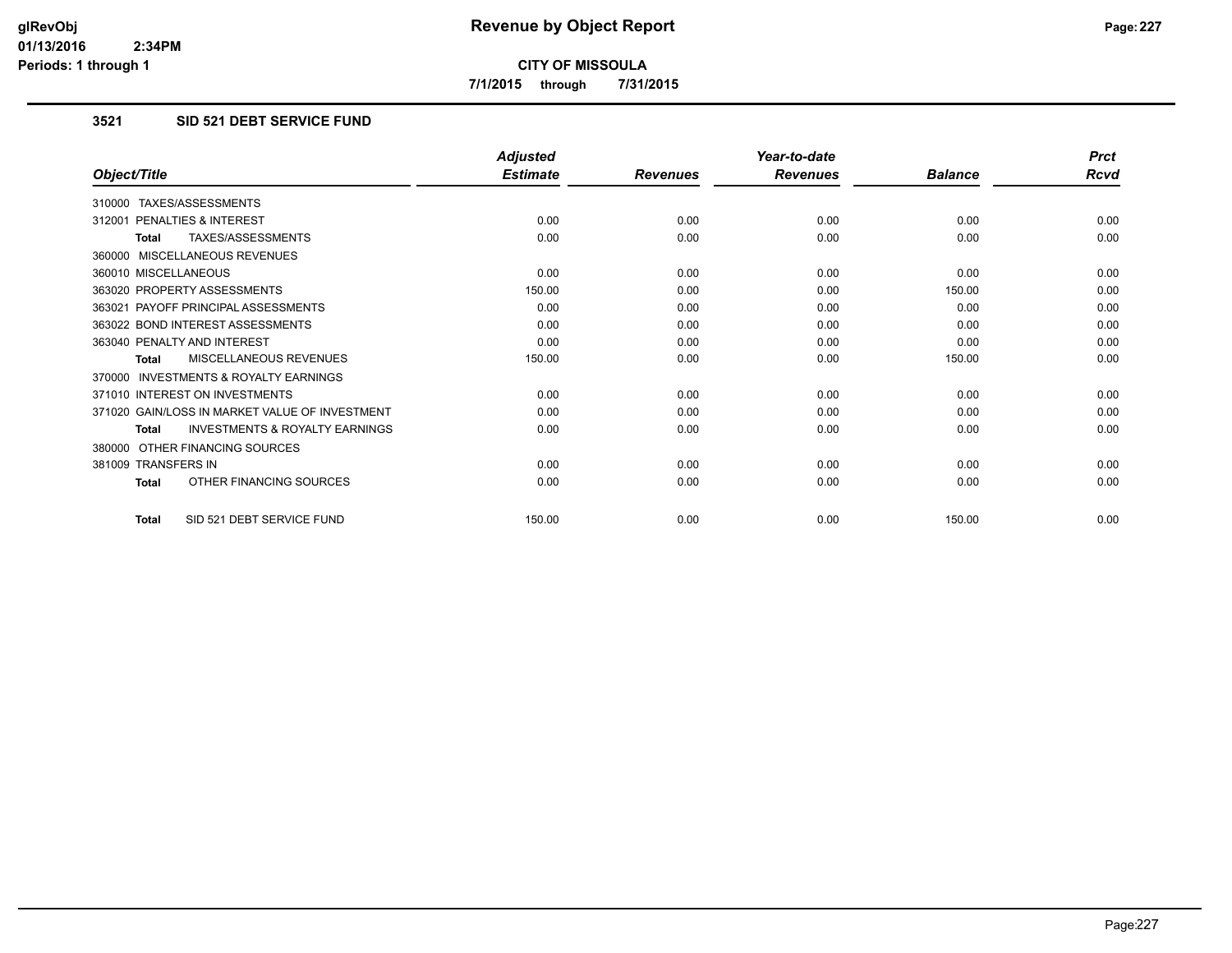**7/1/2015 through 7/31/2015**

**3522 SID 522 DEBT SERVICE FUND**

**3522 SID 522 DEBT SERVICE FUND**

|                                                           | <b>Adjusted</b> |                 | Year-to-date    |                | <b>Prct</b> |
|-----------------------------------------------------------|-----------------|-----------------|-----------------|----------------|-------------|
| Object/Title                                              | <b>Estimate</b> | <b>Revenues</b> | <b>Revenues</b> | <b>Balance</b> | Rcvd        |
| TAXES/ASSESSMENTS<br>310000                               |                 |                 |                 |                |             |
| PENALTIES & INTEREST<br>312001                            | 0.00            | 0.00            | 0.00            | 0.00           | 0.00        |
| TAXES/ASSESSMENTS<br><b>Total</b>                         | 0.00            | 0.00            | 0.00            | 0.00           | 0.00        |
| 360000 MISCELLANEOUS REVENUES                             |                 |                 |                 |                |             |
| 360010 MISCELLANEOUS                                      | 0.00            | 0.00            | 0.00            | 0.00           | 0.00        |
| 363020 PROPERTY ASSESSMENTS                               | 217.00          | 0.00            | 0.00            | 217.00         | 0.00        |
| 363021 PAYOFF PRINCIPAL ASSESSMENTS                       | 0.00            | 0.00            | 0.00            | 0.00           | 0.00        |
| 363022 BOND INTEREST ASSESSMENTS                          | 0.00            | 0.00            | 0.00            | 0.00           | 0.00        |
| 363040 PENALTY AND INTEREST                               | 0.00            | 0.00            | 0.00            | 0.00           | 0.00        |
| MISCELLANEOUS REVENUES<br>Total                           | 217.00          | 0.00            | 0.00            | 217.00         | 0.00        |
| 370000 INVESTMENTS & ROYALTY EARNINGS                     |                 |                 |                 |                |             |
| 371010 INTEREST ON INVESTMENTS                            | 0.00            | 0.00            | 0.00            | 0.00           | 0.00        |
| 371020 GAIN/LOSS IN MARKET VALUE OF INVESTMENTS           | 0.00            | 0.00            | 0.00            | 0.00           | 0.00        |
| <b>INVESTMENTS &amp; ROYALTY EARNINGS</b><br><b>Total</b> | 0.00            | 0.00            | 0.00            | 0.00           | 0.00        |
| SID 522 DEBT SERVICE FUND<br><b>Total</b>                 | 217.00          | 0.00            | 0.00            | 217.00         | 0.00        |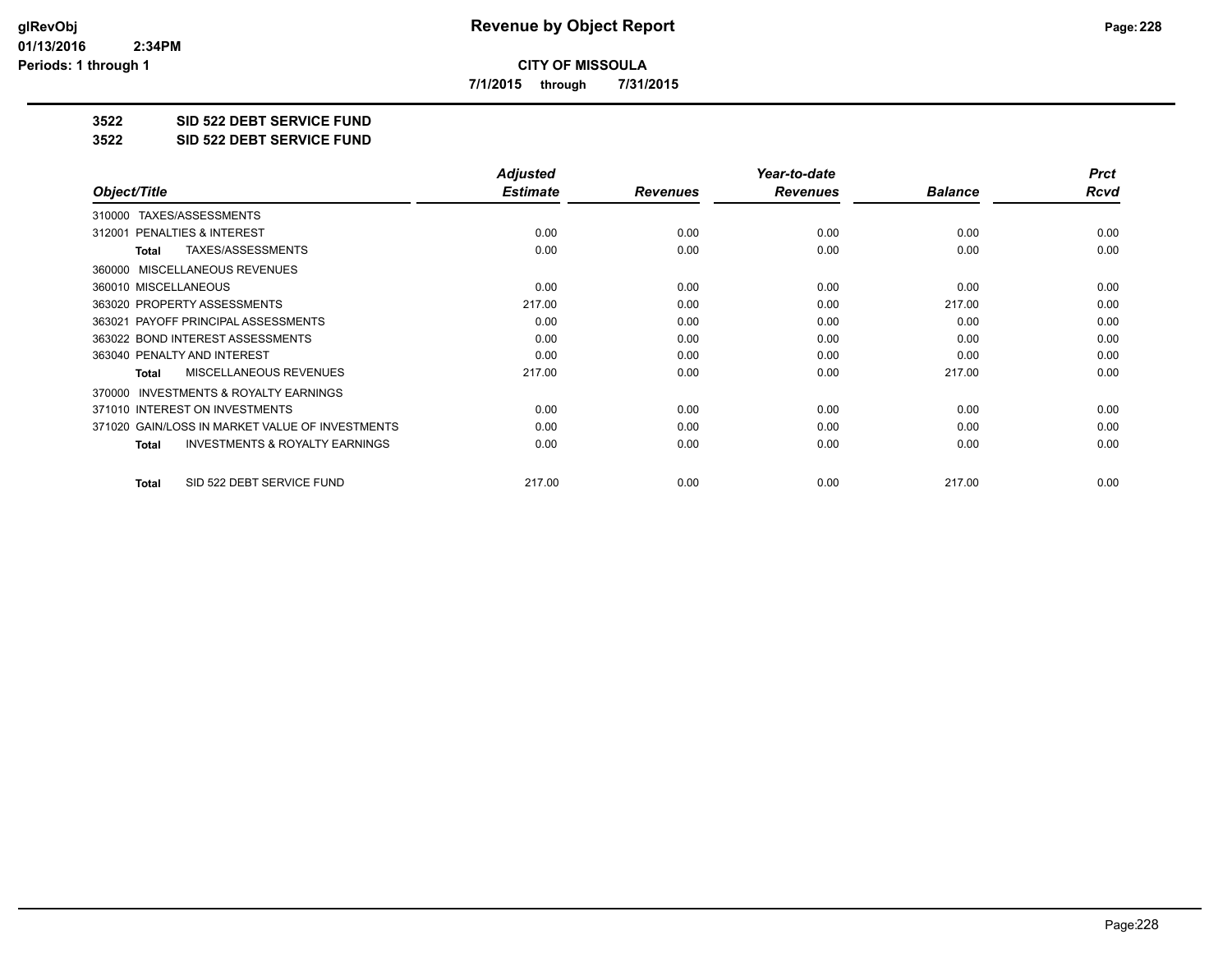**7/1/2015 through 7/31/2015**

### **3522 SID 522 DEBT SERVICE FUND**

|                                                           | <b>Adjusted</b> |                 | Year-to-date    |                | <b>Prct</b> |
|-----------------------------------------------------------|-----------------|-----------------|-----------------|----------------|-------------|
| Object/Title                                              | <b>Estimate</b> | <b>Revenues</b> | <b>Revenues</b> | <b>Balance</b> | <b>Rcvd</b> |
| 310000 TAXES/ASSESSMENTS                                  |                 |                 |                 |                |             |
| 312001 PENALTIES & INTEREST                               | 0.00            | 0.00            | 0.00            | 0.00           | 0.00        |
| TAXES/ASSESSMENTS<br><b>Total</b>                         | 0.00            | 0.00            | 0.00            | 0.00           | 0.00        |
| 360000 MISCELLANEOUS REVENUES                             |                 |                 |                 |                |             |
| 360010 MISCELLANEOUS                                      | 0.00            | 0.00            | 0.00            | 0.00           | 0.00        |
| 363020 PROPERTY ASSESSMENTS                               | 217.00          | 0.00            | 0.00            | 217.00         | 0.00        |
| 363021 PAYOFF PRINCIPAL ASSESSMENTS                       | 0.00            | 0.00            | 0.00            | 0.00           | 0.00        |
| 363022 BOND INTEREST ASSESSMENTS                          | 0.00            | 0.00            | 0.00            | 0.00           | 0.00        |
| 363040 PENALTY AND INTEREST                               | 0.00            | 0.00            | 0.00            | 0.00           | 0.00        |
| <b>MISCELLANEOUS REVENUES</b><br><b>Total</b>             | 217.00          | 0.00            | 0.00            | 217.00         | 0.00        |
| <b>INVESTMENTS &amp; ROYALTY EARNINGS</b><br>370000       |                 |                 |                 |                |             |
| 371010 INTEREST ON INVESTMENTS                            | 0.00            | 0.00            | 0.00            | 0.00           | 0.00        |
| 371020 GAIN/LOSS IN MARKET VALUE OF INVESTMENT            | 0.00            | 0.00            | 0.00            | 0.00           | 0.00        |
| <b>INVESTMENTS &amp; ROYALTY EARNINGS</b><br><b>Total</b> | 0.00            | 0.00            | 0.00            | 0.00           | 0.00        |
| SID 522 DEBT SERVICE FUND<br><b>Total</b>                 | 217.00          | 0.00            | 0.00            | 217.00         | 0.00        |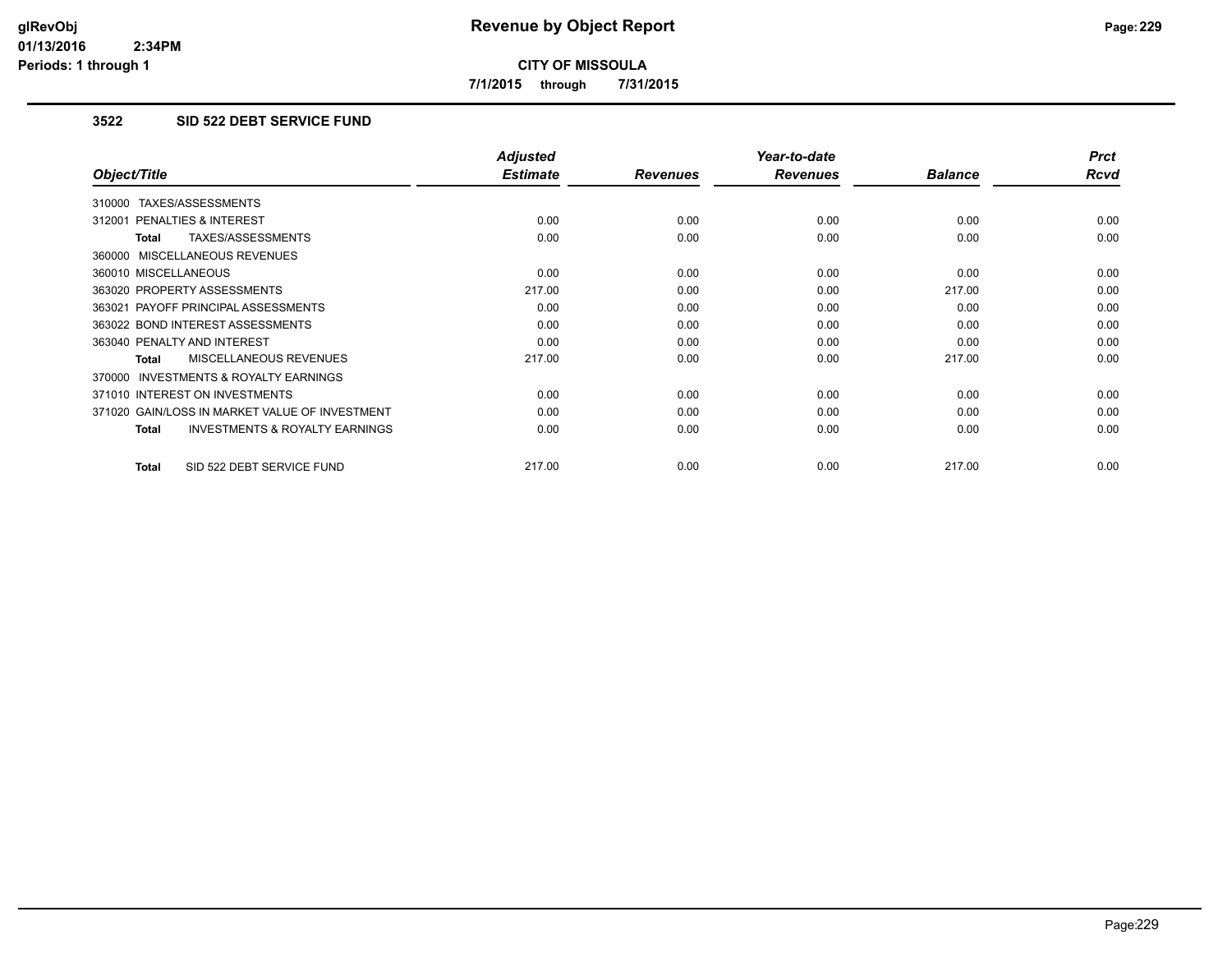**7/1/2015 through 7/31/2015**

**3524 SID 524 DEBT SERVICE FUND**

**3524 SID 524 DEBT SERVICE FUND**

|                                                           | <b>Adjusted</b> |                 | Year-to-date    |                | <b>Prct</b> |
|-----------------------------------------------------------|-----------------|-----------------|-----------------|----------------|-------------|
| Object/Title                                              | <b>Estimate</b> | <b>Revenues</b> | <b>Revenues</b> | <b>Balance</b> | Rcvd        |
| TAXES/ASSESSMENTS<br>310000                               |                 |                 |                 |                |             |
| 312001 PENALTIES & INTEREST                               | 0.00            | 0.00            | 0.00            | 0.00           | 0.00        |
| TAXES/ASSESSMENTS<br>Total                                | 0.00            | 0.00            | 0.00            | 0.00           | 0.00        |
| MISCELLANEOUS REVENUES<br>360000                          |                 |                 |                 |                |             |
| 363020 PROPERTY ASSESSMENTS                               | 304,660.00      | $-2,017.29$     | $-2,017.29$     | 306,677.29     | $-0.66$     |
| 363021 PAYOFF PRINCIPAL ASSESSMENTS                       | 0.00            | 235.23          | 235.23          | $-235.23$      | 0.00        |
| 363022 BOND INTEREST ASSESSMENTS                          | 0.00            | 0.00            | 0.00            | 0.00           | 0.00        |
| 363040 PENALTY AND INTEREST                               | 0.00            | $-78.64$        | $-78.64$        | 78.64          | 0.00        |
| MISCELLANEOUS REVENUES<br>Total                           | 304,660.00      | $-1,860.70$     | $-1,860.70$     | 306,520.70     | $-0.61$     |
| <b>INVESTMENTS &amp; ROYALTY EARNINGS</b><br>370000       |                 |                 |                 |                |             |
| 371010 INTEREST ON INVESTMENTS                            | 0.00            | 0.00            | 0.00            | 0.00           | 0.00        |
| 371020 GAIN/LOSS IN MARKET VALUE OF INVESTMENTS           | 0.00            | 0.00            | 0.00            | 0.00           | 0.00        |
| 371500 INTEREST ON INTERFUND LOAN                         | 0.00            | 0.00            | 0.00            | 0.00           | 0.00        |
| <b>INVESTMENTS &amp; ROYALTY EARNINGS</b><br><b>Total</b> | 0.00            | 0.00            | 0.00            | 0.00           | 0.00        |
| SID 524 DEBT SERVICE FUND<br><b>Total</b>                 | 304,660.00      | $-1,860.70$     | $-1,860.70$     | 306,520.70     | $-0.61$     |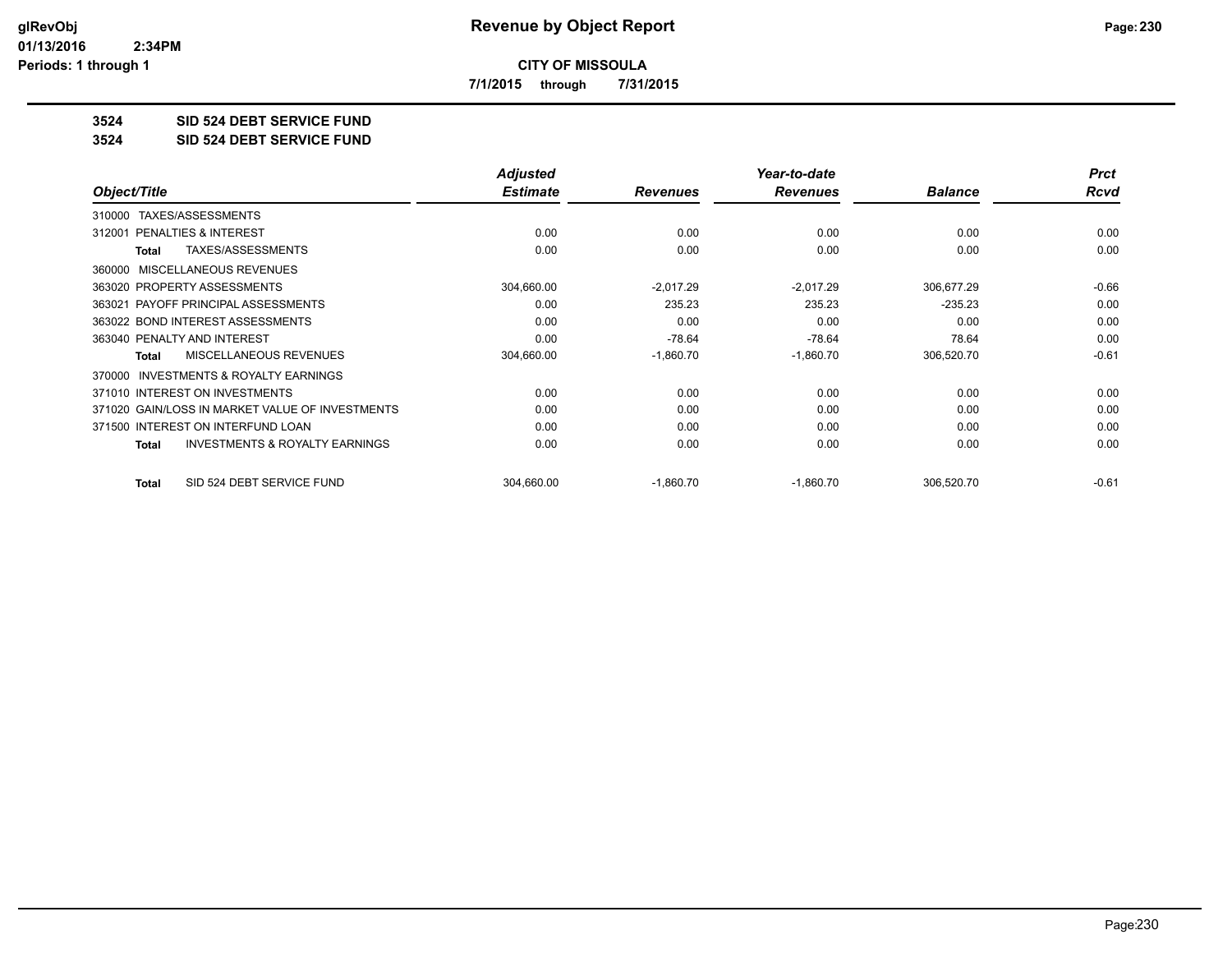**7/1/2015 through 7/31/2015**

## **3524 SID 524 DEBT SERVICE FUND**

|                                                     | <b>Adjusted</b> |                 | Year-to-date    |                | <b>Prct</b> |
|-----------------------------------------------------|-----------------|-----------------|-----------------|----------------|-------------|
| Object/Title                                        | <b>Estimate</b> | <b>Revenues</b> | <b>Revenues</b> | <b>Balance</b> | <b>Rcvd</b> |
| 310000 TAXES/ASSESSMENTS                            |                 |                 |                 |                |             |
| 312001 PENALTIES & INTEREST                         | 0.00            | 0.00            | 0.00            | 0.00           | 0.00        |
| TAXES/ASSESSMENTS<br>Total                          | 0.00            | 0.00            | 0.00            | 0.00           | 0.00        |
| 360000 MISCELLANEOUS REVENUES                       |                 |                 |                 |                |             |
| 363020 PROPERTY ASSESSMENTS                         | 304,660.00      | $-2.017.29$     | $-2.017.29$     | 306,677.29     | $-0.66$     |
| 363021 PAYOFF PRINCIPAL ASSESSMENTS                 | 0.00            | 235.23          | 235.23          | $-235.23$      | 0.00        |
| 363022 BOND INTEREST ASSESSMENTS                    | 0.00            | 0.00            | 0.00            | 0.00           | 0.00        |
| 363040 PENALTY AND INTEREST                         | 0.00            | $-78.64$        | $-78.64$        | 78.64          | 0.00        |
| MISCELLANEOUS REVENUES<br><b>Total</b>              | 304,660.00      | $-1,860.70$     | $-1,860.70$     | 306,520.70     | $-0.61$     |
| <b>INVESTMENTS &amp; ROYALTY EARNINGS</b><br>370000 |                 |                 |                 |                |             |
| 371010 INTEREST ON INVESTMENTS                      | 0.00            | 0.00            | 0.00            | 0.00           | 0.00        |
| 371020 GAIN/LOSS IN MARKET VALUE OF INVESTMENT      | 0.00            | 0.00            | 0.00            | 0.00           | 0.00        |
| 371500 INTEREST ON INTERFUND LOAN                   | 0.00            | 0.00            | 0.00            | 0.00           | 0.00        |
| <b>INVESTMENTS &amp; ROYALTY EARNINGS</b><br>Total  | 0.00            | 0.00            | 0.00            | 0.00           | 0.00        |
| SID 524 DEBT SERVICE FUND<br>Total                  | 304.660.00      | $-1,860.70$     | $-1,860.70$     | 306,520.70     | $-0.61$     |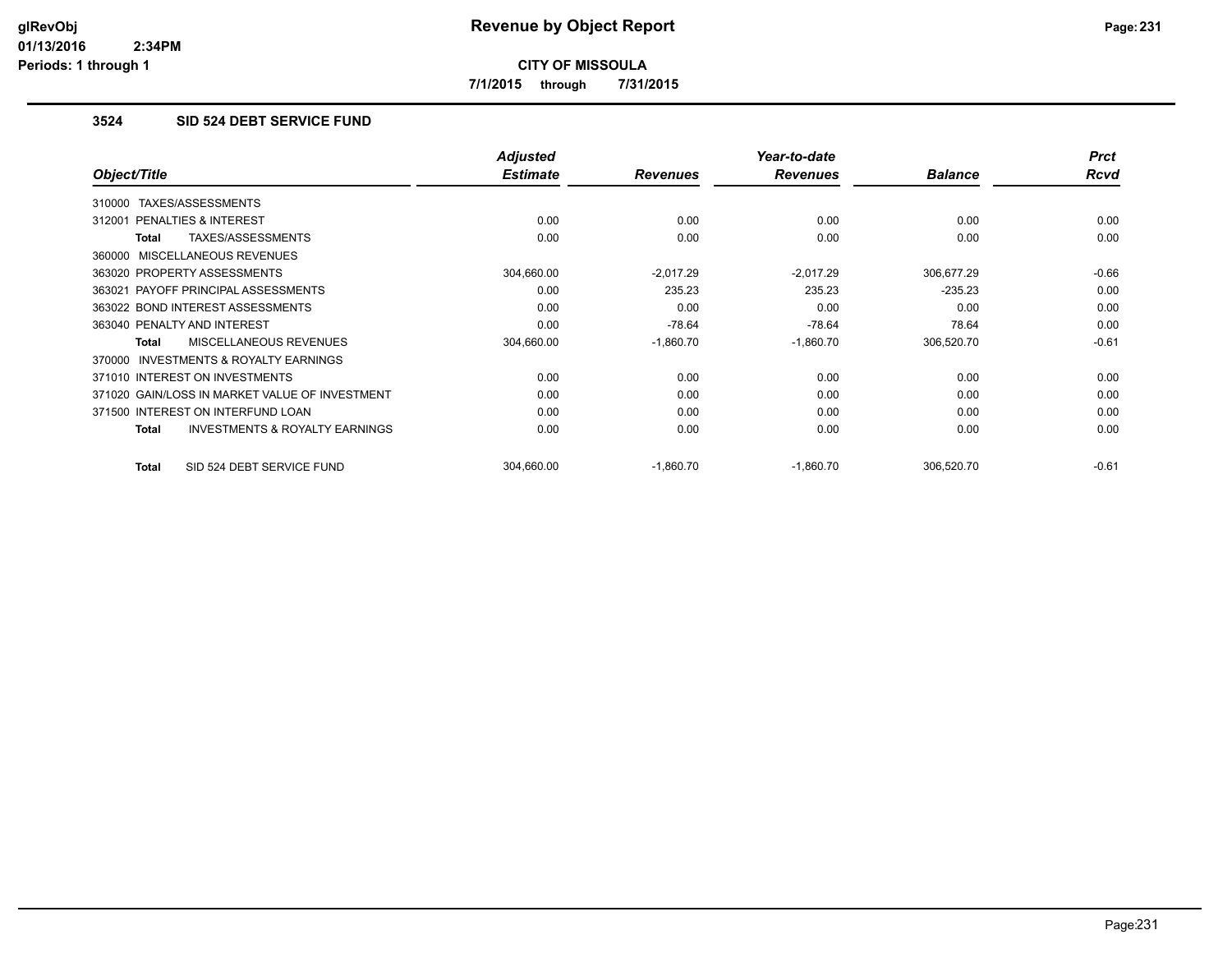**7/1/2015 through 7/31/2015**

**3525 SID 525 DEBT SERVICE FUND**

**3525 SID 525 DEBT SERVICE FUND**

|                                                           | <b>Adjusted</b> |                 | Year-to-date    |                | <b>Prct</b> |
|-----------------------------------------------------------|-----------------|-----------------|-----------------|----------------|-------------|
| Object/Title                                              | <b>Estimate</b> | <b>Revenues</b> | <b>Revenues</b> | <b>Balance</b> | Rcvd        |
| TAXES/ASSESSMENTS<br>310000                               |                 |                 |                 |                |             |
| PENALTIES & INTEREST<br>312001                            | 0.00            | 0.00            | 0.00            | 0.00           | 0.00        |
| TAXES/ASSESSMENTS<br><b>Total</b>                         | 0.00            | 0.00            | 0.00            | 0.00           | 0.00        |
| MISCELLANEOUS REVENUES<br>360000                          |                 |                 |                 |                |             |
| 360010 MISCELLANEOUS                                      | 0.00            | 0.00            | 0.00            | 0.00           | 0.00        |
| 363020 PROPERTY ASSESSMENTS                               | 31,500.00       | $-73.64$        | $-73.64$        | 31,573.64      | $-0.23$     |
| 363021 PAYOFF PRINCIPAL ASSESSMENTS                       | 0.00            | 0.00            | 0.00            | 0.00           | 0.00        |
| 363022 BOND INTEREST ASSESSMENTS                          | 0.00            | 0.00            | 0.00            | 0.00           | 0.00        |
| 363040 PENALTY AND INTEREST                               | 0.00            | $-2.76$         | $-2.76$         | 2.76           | 0.00        |
| <b>MISCELLANEOUS REVENUES</b><br><b>Total</b>             | 31,500.00       | $-76.40$        | $-76.40$        | 31,576.40      | $-0.24$     |
| <b>INVESTMENTS &amp; ROYALTY EARNINGS</b><br>370000       |                 |                 |                 |                |             |
| 371010 INTEREST ON INVESTMENTS                            | 0.00            | 0.00            | 0.00            | 0.00           | 0.00        |
| 371020 GAIN/LOSS IN MARKET VALUE OF INVESTMENTS           | 0.00            | 0.00            | 0.00            | 0.00           | 0.00        |
| 371500 INTEREST ON INTERFUND LOAN                         | 0.00            | 0.00            | 0.00            | 0.00           | 0.00        |
| <b>INVESTMENTS &amp; ROYALTY EARNINGS</b><br><b>Total</b> | 0.00            | 0.00            | 0.00            | 0.00           | 0.00        |
| SID 525 DEBT SERVICE FUND<br><b>Total</b>                 | 31,500.00       | $-76.40$        | $-76.40$        | 31,576.40      | $-0.24$     |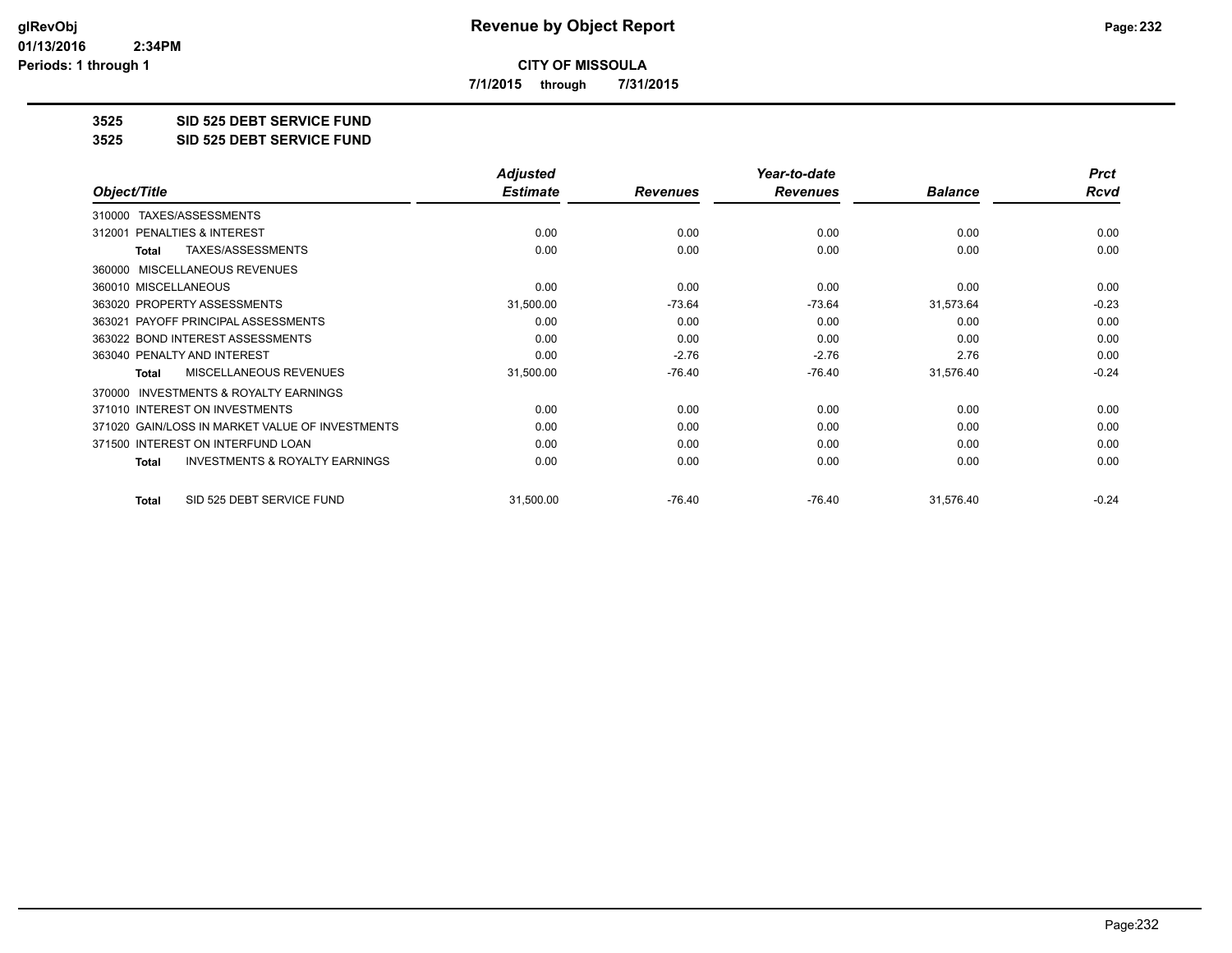**7/1/2015 through 7/31/2015**

## **3525 SID 525 DEBT SERVICE FUND**

|                                                    | <b>Adjusted</b> |                 | Year-to-date    |                | <b>Prct</b> |
|----------------------------------------------------|-----------------|-----------------|-----------------|----------------|-------------|
| Object/Title                                       | <b>Estimate</b> | <b>Revenues</b> | <b>Revenues</b> | <b>Balance</b> | Rcvd        |
| TAXES/ASSESSMENTS<br>310000                        |                 |                 |                 |                |             |
| 312001 PENALTIES & INTEREST                        | 0.00            | 0.00            | 0.00            | 0.00           | 0.00        |
| TAXES/ASSESSMENTS<br>Total                         | 0.00            | 0.00            | 0.00            | 0.00           | 0.00        |
| 360000 MISCELLANEOUS REVENUES                      |                 |                 |                 |                |             |
| 360010 MISCELLANEOUS                               | 0.00            | 0.00            | 0.00            | 0.00           | 0.00        |
| 363020 PROPERTY ASSESSMENTS                        | 31,500.00       | $-73.64$        | $-73.64$        | 31,573.64      | $-0.23$     |
| 363021 PAYOFF PRINCIPAL ASSESSMENTS                | 0.00            | 0.00            | 0.00            | 0.00           | 0.00        |
| 363022 BOND INTEREST ASSESSMENTS                   | 0.00            | 0.00            | 0.00            | 0.00           | 0.00        |
| 363040 PENALTY AND INTEREST                        | 0.00            | $-2.76$         | $-2.76$         | 2.76           | 0.00        |
| MISCELLANEOUS REVENUES<br>Total                    | 31,500.00       | $-76.40$        | $-76.40$        | 31,576.40      | $-0.24$     |
| 370000 INVESTMENTS & ROYALTY EARNINGS              |                 |                 |                 |                |             |
| 371010 INTEREST ON INVESTMENTS                     | 0.00            | 0.00            | 0.00            | 0.00           | 0.00        |
| 371020 GAIN/LOSS IN MARKET VALUE OF INVESTMENT     | 0.00            | 0.00            | 0.00            | 0.00           | 0.00        |
| 371500 INTEREST ON INTERFUND LOAN                  | 0.00            | 0.00            | 0.00            | 0.00           | 0.00        |
| <b>INVESTMENTS &amp; ROYALTY EARNINGS</b><br>Total | 0.00            | 0.00            | 0.00            | 0.00           | 0.00        |
| SID 525 DEBT SERVICE FUND<br>Total                 | 31,500.00       | $-76.40$        | $-76.40$        | 31,576.40      | $-0.24$     |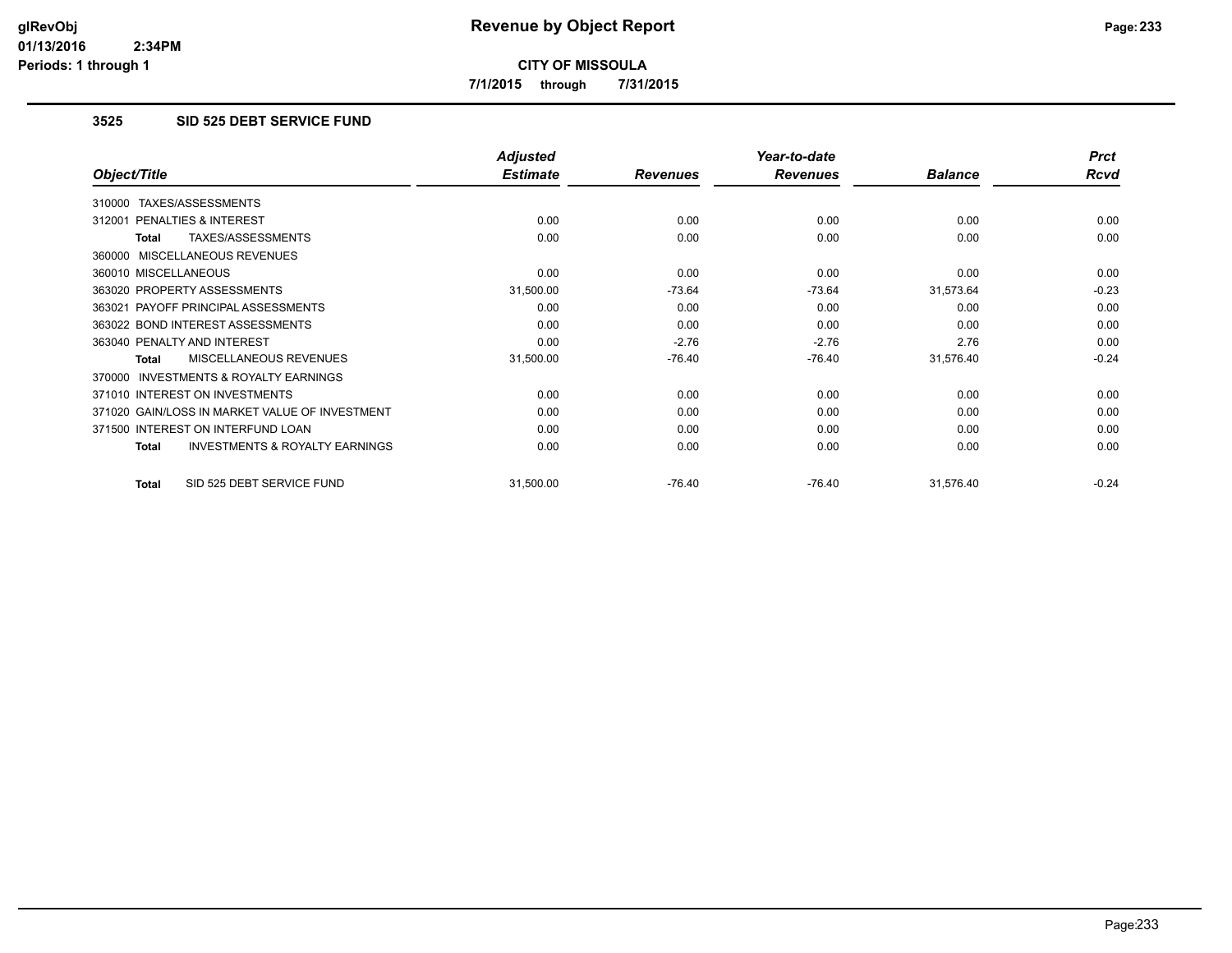**7/1/2015 through 7/31/2015**

**3526 SID 526 DEBT SERVICE FUND**

**3526 SID 526 DEBT SERVICE FUND**

|                                                           | <b>Adjusted</b> |                 | Year-to-date    |                | <b>Prct</b> |
|-----------------------------------------------------------|-----------------|-----------------|-----------------|----------------|-------------|
| Object/Title                                              | <b>Estimate</b> | <b>Revenues</b> | <b>Revenues</b> | <b>Balance</b> | <b>Rcvd</b> |
| TAXES/ASSESSMENTS<br>310000                               |                 |                 |                 |                |             |
| PENALTIES & INTEREST<br>312001                            | 0.00            | 0.00            | 0.00            | 0.00           | 0.00        |
| TAXES/ASSESSMENTS<br>Total                                | 0.00            | 0.00            | 0.00            | 0.00           | 0.00        |
| MISCELLANEOUS REVENUES<br>360000                          |                 |                 |                 |                |             |
| 360010 MISCELLANEOUS                                      | 0.00            | 0.00            | 0.00            | 0.00           | 0.00        |
| 363020 PROPERTY ASSESSMENTS                               | 193,320.00      | $-4,589.24$     | $-4,589.24$     | 197,909.24     | $-2.37$     |
| 363021 PAYOFF PRINCIPAL ASSESSMENTS                       | 0.00            | 0.00            | 0.00            | 0.00           | 0.00        |
| 363022 BOND INTEREST ASSESSMENTS                          | 0.00            | 0.00            | 0.00            | 0.00           | 0.00        |
| 363040 PENALTY AND INTEREST                               | 0.00            | $-220.37$       | $-220.37$       | 220.37         | 0.00        |
| MISCELLANEOUS REVENUES<br>Total                           | 193,320.00      | $-4,809.61$     | $-4,809.61$     | 198,129.61     | $-2.49$     |
| <b>INVESTMENTS &amp; ROYALTY EARNINGS</b><br>370000       |                 |                 |                 |                |             |
| 371010 INTEREST ON INVESTMENTS                            | 0.00            | 0.00            | 0.00            | 0.00           | 0.00        |
| 371020 GAIN/LOSS IN MARKET VALUE OF INVESTMENTS           | 0.00            | 0.00            | 0.00            | 0.00           | 0.00        |
| 371500 INTEREST ON INTERFUND LOAN                         | 0.00            | 0.00            | 0.00            | 0.00           | 0.00        |
| <b>INVESTMENTS &amp; ROYALTY EARNINGS</b><br><b>Total</b> | 0.00            | 0.00            | 0.00            | 0.00           | 0.00        |
| SID 526 DEBT SERVICE FUND<br><b>Total</b>                 | 193,320.00      | $-4,809.61$     | $-4,809.61$     | 198,129.61     | $-2.49$     |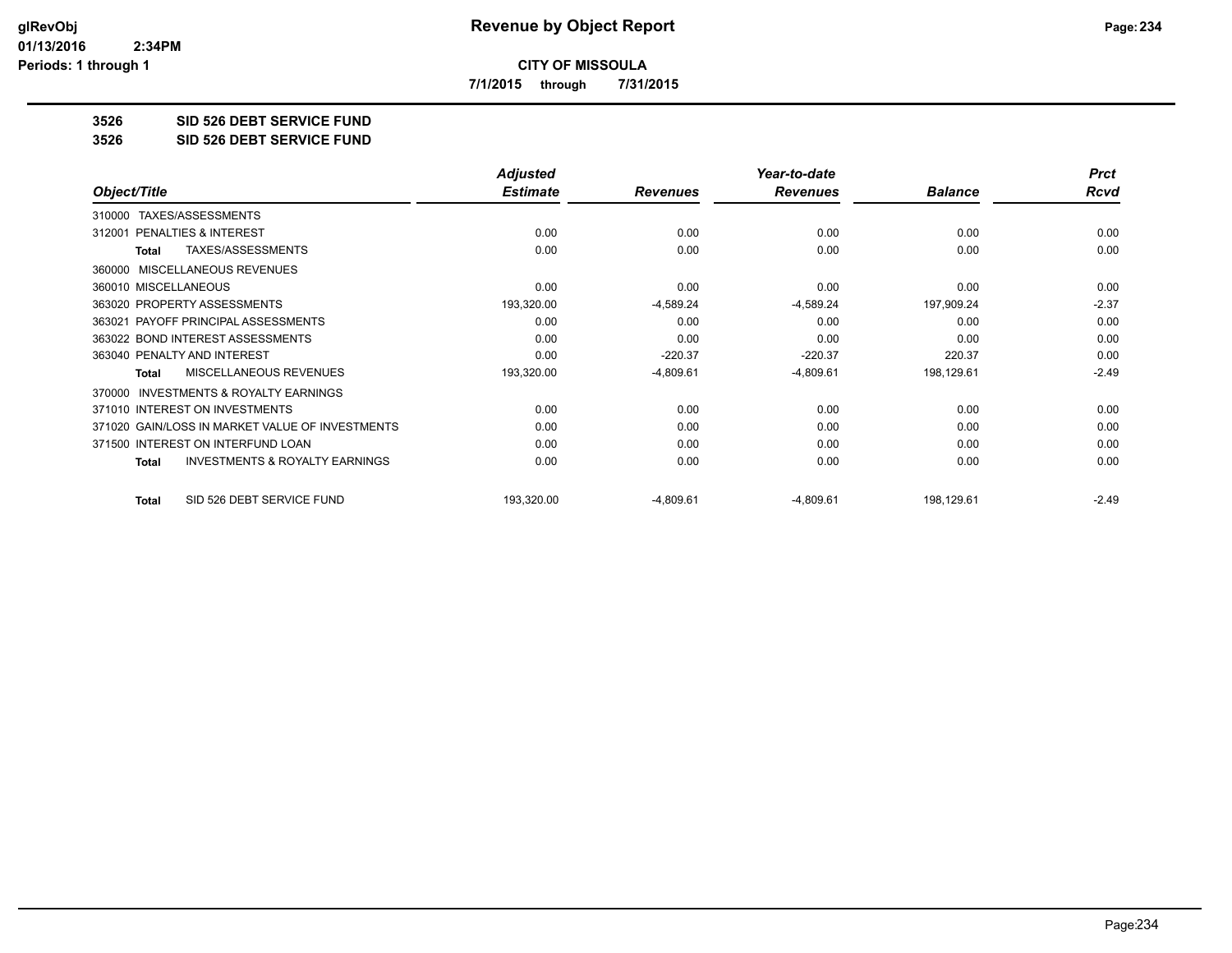**7/1/2015 through 7/31/2015**

## **3526 SID 526 DEBT SERVICE FUND**

|                                                           | <b>Adjusted</b> |                 | Year-to-date    |                | <b>Prct</b> |
|-----------------------------------------------------------|-----------------|-----------------|-----------------|----------------|-------------|
| Object/Title                                              | <b>Estimate</b> | <b>Revenues</b> | <b>Revenues</b> | <b>Balance</b> | Rcvd        |
| TAXES/ASSESSMENTS<br>310000                               |                 |                 |                 |                |             |
| PENALTIES & INTEREST<br>312001                            | 0.00            | 0.00            | 0.00            | 0.00           | 0.00        |
| TAXES/ASSESSMENTS<br>Total                                | 0.00            | 0.00            | 0.00            | 0.00           | 0.00        |
| 360000 MISCELLANEOUS REVENUES                             |                 |                 |                 |                |             |
| 360010 MISCELLANEOUS                                      | 0.00            | 0.00            | 0.00            | 0.00           | 0.00        |
| 363020 PROPERTY ASSESSMENTS                               | 193,320.00      | $-4,589.24$     | $-4,589.24$     | 197,909.24     | $-2.37$     |
| 363021 PAYOFF PRINCIPAL ASSESSMENTS                       | 0.00            | 0.00            | 0.00            | 0.00           | 0.00        |
| 363022 BOND INTEREST ASSESSMENTS                          | 0.00            | 0.00            | 0.00            | 0.00           | 0.00        |
| 363040 PENALTY AND INTEREST                               | 0.00            | $-220.37$       | $-220.37$       | 220.37         | 0.00        |
| MISCELLANEOUS REVENUES<br><b>Total</b>                    | 193,320.00      | $-4,809.61$     | $-4,809.61$     | 198,129.61     | $-2.49$     |
| 370000 INVESTMENTS & ROYALTY EARNINGS                     |                 |                 |                 |                |             |
| 371010 INTEREST ON INVESTMENTS                            | 0.00            | 0.00            | 0.00            | 0.00           | 0.00        |
| 371020 GAIN/LOSS IN MARKET VALUE OF INVESTMENT            | 0.00            | 0.00            | 0.00            | 0.00           | 0.00        |
| 371500 INTEREST ON INTERFUND LOAN                         | 0.00            | 0.00            | 0.00            | 0.00           | 0.00        |
| <b>INVESTMENTS &amp; ROYALTY EARNINGS</b><br><b>Total</b> | 0.00            | 0.00            | 0.00            | 0.00           | 0.00        |
| SID 526 DEBT SERVICE FUND<br><b>Total</b>                 | 193,320.00      | $-4,809.61$     | $-4,809.61$     | 198,129.61     | $-2.49$     |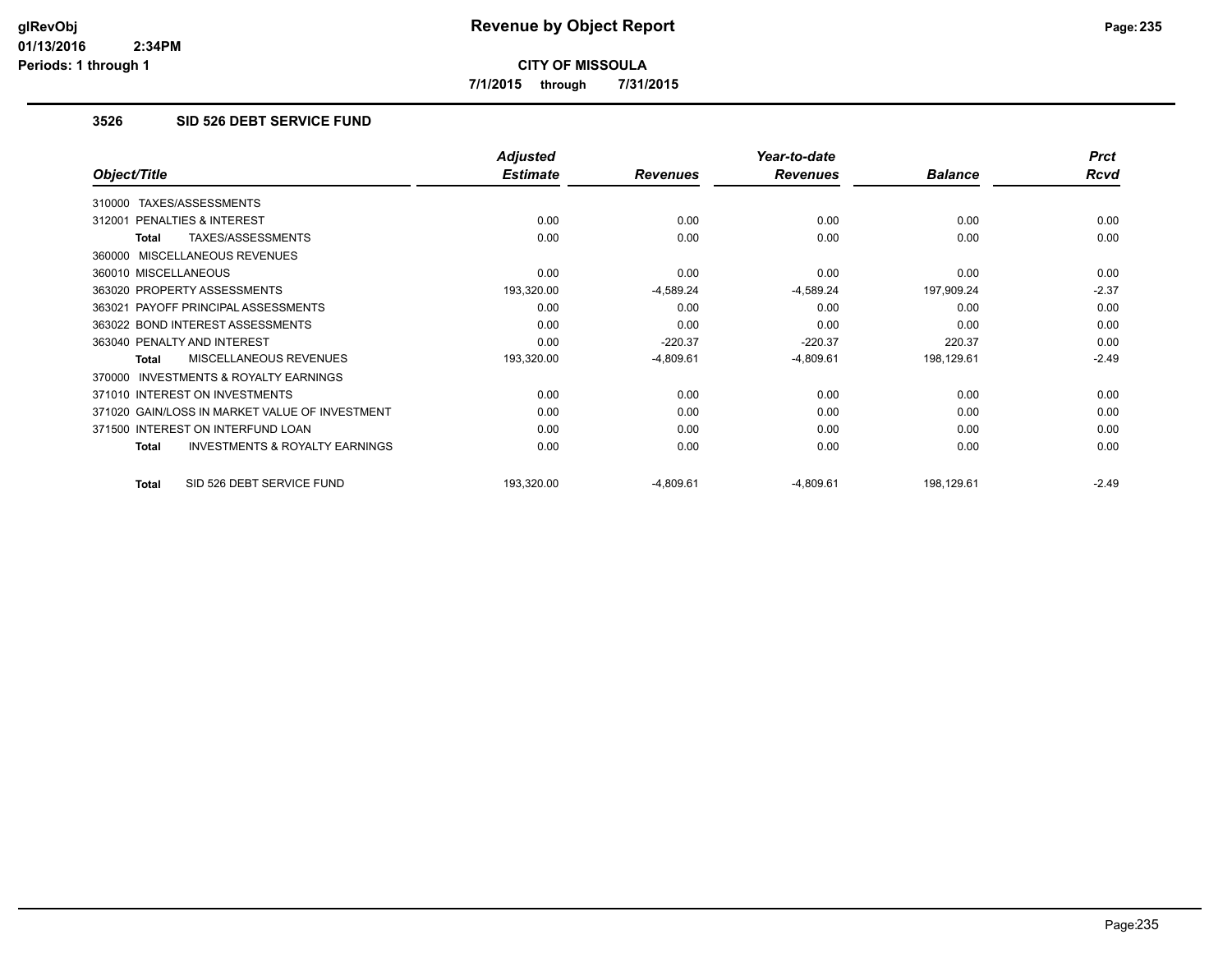**7/1/2015 through 7/31/2015**

**3527 SID 527 DEBT SERVICE FUND**

**3527 SID 527 DEBT SERVICE FUND**

|                                                           | <b>Adjusted</b> |                 | Year-to-date    |                | <b>Prct</b> |
|-----------------------------------------------------------|-----------------|-----------------|-----------------|----------------|-------------|
| Object/Title                                              | <b>Estimate</b> | <b>Revenues</b> | <b>Revenues</b> | <b>Balance</b> | <b>Rcvd</b> |
| TAXES/ASSESSMENTS<br>310000                               |                 |                 |                 |                |             |
| 312001 PENALTIES & INTEREST                               | 0.00            | 0.00            | 0.00            | 0.00           | 0.00        |
| TAXES/ASSESSMENTS<br><b>Total</b>                         | 0.00            | 0.00            | 0.00            | 0.00           | 0.00        |
| MISCELLANEOUS REVENUES<br>360000                          |                 |                 |                 |                |             |
| 360010 MISCELLANEOUS                                      | 0.00            | 0.00            | 0.00            | 0.00           | 0.00        |
| 363020 PROPERTY ASSESSMENTS                               | 0.00            | 0.00            | 0.00            | 0.00           | 0.00        |
| 363021 PAYOFF PRINCIPAL ASSESSMENTS                       | 0.00            | 0.00            | 0.00            | 0.00           | 0.00        |
| 363022 BOND INTEREST ASSESSMENTS                          | 0.00            | 0.00            | 0.00            | 0.00           | 0.00        |
| 363040 PENALTY AND INTEREST                               | 0.00            | 0.00            | 0.00            | 0.00           | 0.00        |
| <b>MISCELLANEOUS REVENUES</b><br><b>Total</b>             | 0.00            | 0.00            | 0.00            | 0.00           | 0.00        |
| <b>INVESTMENTS &amp; ROYALTY EARNINGS</b><br>370000       |                 |                 |                 |                |             |
| 371010 INTEREST ON INVESTMENTS                            | 0.00            | 0.00            | 0.00            | 0.00           | 0.00        |
| 371020 GAIN/LOSS IN MARKET VALUE OF INVESTMENTS           | 0.00            | 0.00            | 0.00            | 0.00           | 0.00        |
| <b>INVESTMENTS &amp; ROYALTY EARNINGS</b><br><b>Total</b> | 0.00            | 0.00            | 0.00            | 0.00           | 0.00        |
| OTHER FINANCING SOURCES<br>380000                         |                 |                 |                 |                |             |
| 381030 SID BONDS PROCEEDS                                 | 0.00            | 0.00            | 0.00            | 0.00           | 0.00        |
| OTHER FINANCING SOURCES<br><b>Total</b>                   | 0.00            | 0.00            | 0.00            | 0.00           | 0.00        |
| SID 527 DEBT SERVICE FUND<br><b>Total</b>                 | 0.00            | 0.00            | 0.00            | 0.00           | 0.00        |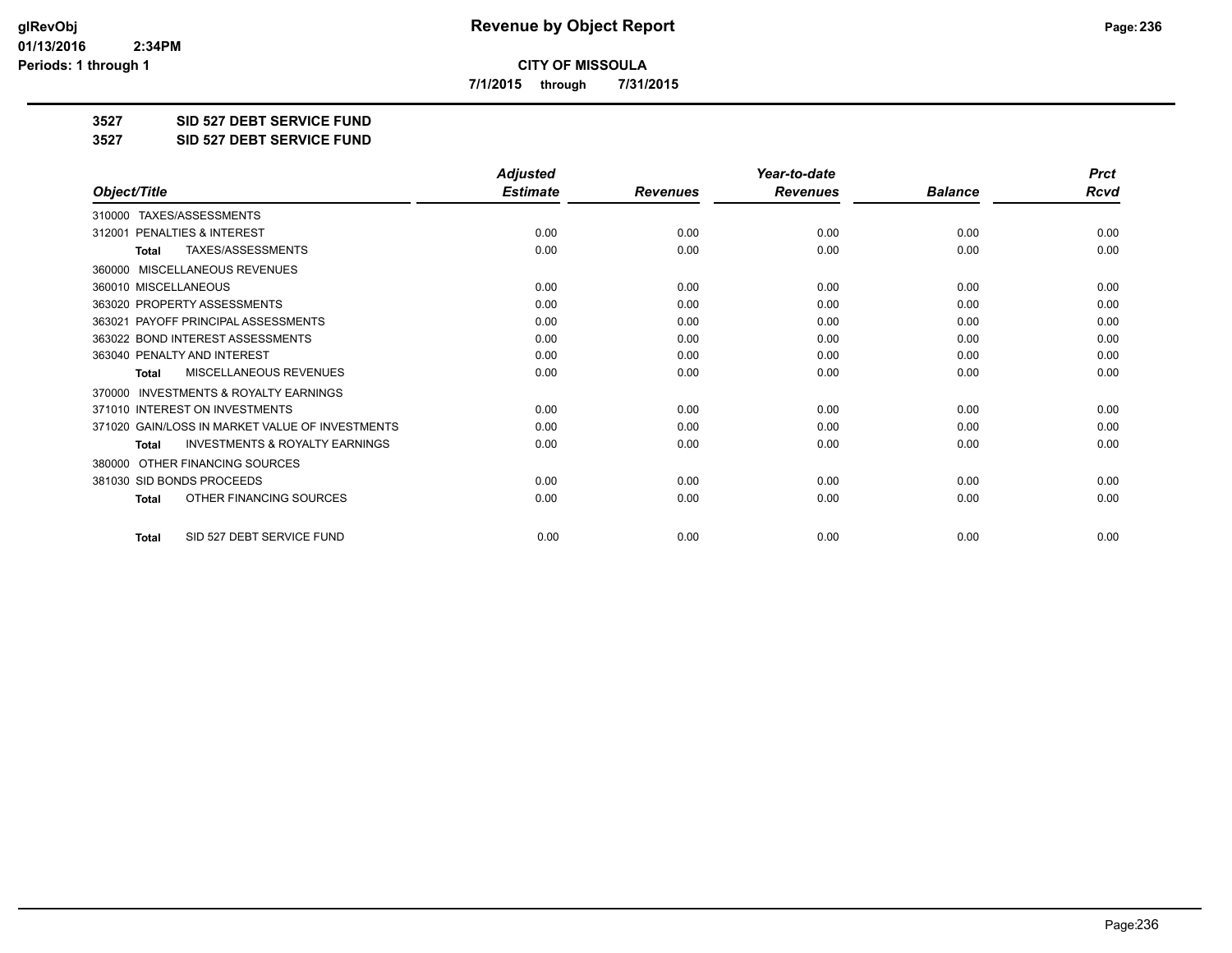**7/1/2015 through 7/31/2015**

## **3527 SID 527 DEBT SERVICE FUND**

|                                                           | <b>Adjusted</b> |                 | Year-to-date    |                | <b>Prct</b> |
|-----------------------------------------------------------|-----------------|-----------------|-----------------|----------------|-------------|
| Object/Title                                              | <b>Estimate</b> | <b>Revenues</b> | <b>Revenues</b> | <b>Balance</b> | Rcvd        |
| 310000 TAXES/ASSESSMENTS                                  |                 |                 |                 |                |             |
| 312001 PENALTIES & INTEREST                               | 0.00            | 0.00            | 0.00            | 0.00           | 0.00        |
| TAXES/ASSESSMENTS<br><b>Total</b>                         | 0.00            | 0.00            | 0.00            | 0.00           | 0.00        |
| 360000 MISCELLANEOUS REVENUES                             |                 |                 |                 |                |             |
| 360010 MISCELLANEOUS                                      | 0.00            | 0.00            | 0.00            | 0.00           | 0.00        |
| 363020 PROPERTY ASSESSMENTS                               | 0.00            | 0.00            | 0.00            | 0.00           | 0.00        |
| 363021 PAYOFF PRINCIPAL ASSESSMENTS                       | 0.00            | 0.00            | 0.00            | 0.00           | 0.00        |
| 363022 BOND INTEREST ASSESSMENTS                          | 0.00            | 0.00            | 0.00            | 0.00           | 0.00        |
| 363040 PENALTY AND INTEREST                               | 0.00            | 0.00            | 0.00            | 0.00           | 0.00        |
| MISCELLANEOUS REVENUES<br><b>Total</b>                    | 0.00            | 0.00            | 0.00            | 0.00           | 0.00        |
| <b>INVESTMENTS &amp; ROYALTY EARNINGS</b><br>370000       |                 |                 |                 |                |             |
| 371010 INTEREST ON INVESTMENTS                            | 0.00            | 0.00            | 0.00            | 0.00           | 0.00        |
| 371020 GAIN/LOSS IN MARKET VALUE OF INVESTMENT            | 0.00            | 0.00            | 0.00            | 0.00           | 0.00        |
| <b>INVESTMENTS &amp; ROYALTY EARNINGS</b><br><b>Total</b> | 0.00            | 0.00            | 0.00            | 0.00           | 0.00        |
| 380000 OTHER FINANCING SOURCES                            |                 |                 |                 |                |             |
| 381030 SID BONDS PROCEEDS                                 | 0.00            | 0.00            | 0.00            | 0.00           | 0.00        |
| OTHER FINANCING SOURCES<br><b>Total</b>                   | 0.00            | 0.00            | 0.00            | 0.00           | 0.00        |
| SID 527 DEBT SERVICE FUND<br>Total                        | 0.00            | 0.00            | 0.00            | 0.00           | 0.00        |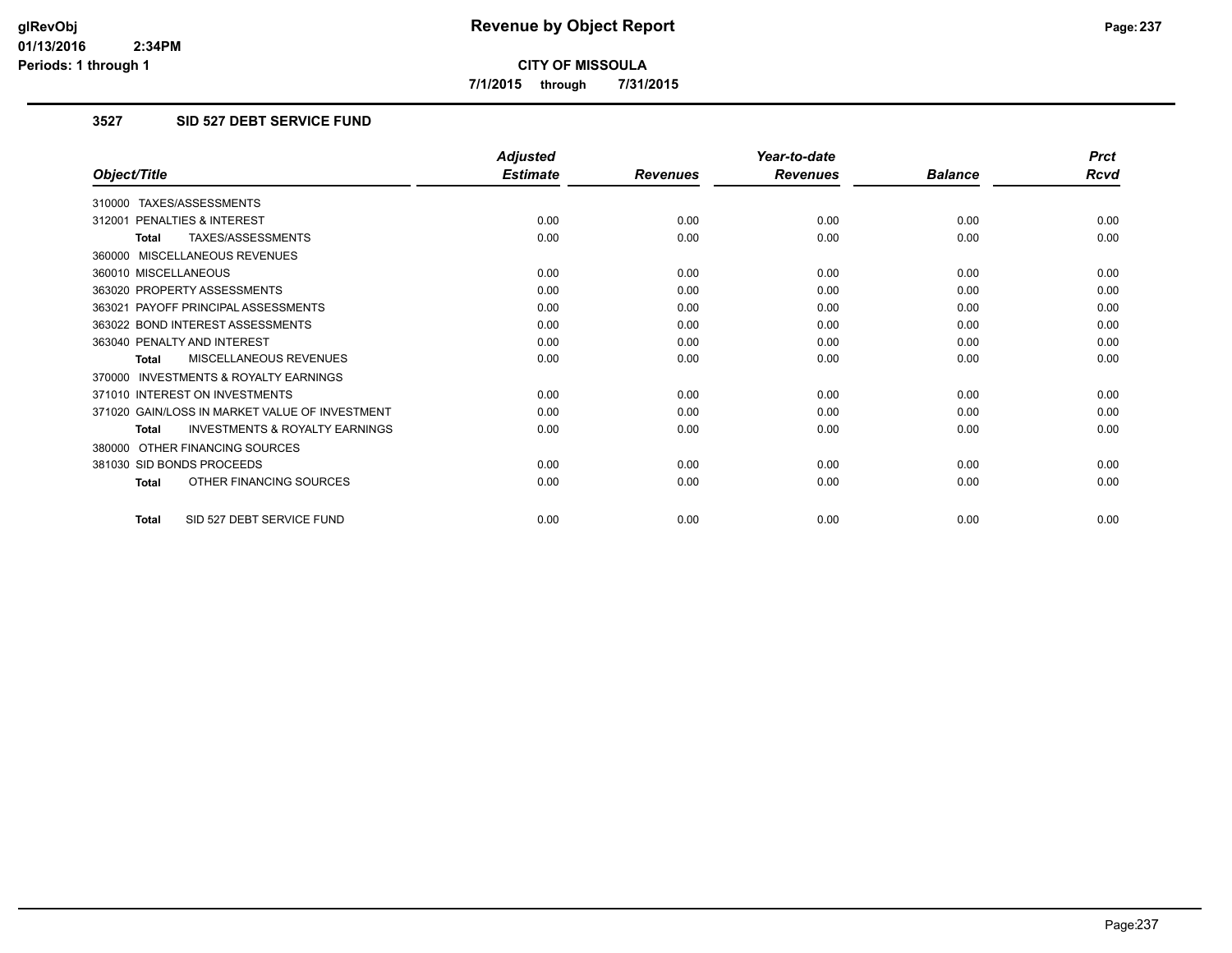**7/1/2015 through 7/31/2015**

**3530 SID 530 DEBT SERVICE FUND**

**3530 SID 530 DEBT SERVICE FUND**

|                                                           | <b>Adjusted</b> |                 | Year-to-date    |                | <b>Prct</b> |
|-----------------------------------------------------------|-----------------|-----------------|-----------------|----------------|-------------|
| Object/Title                                              | <b>Estimate</b> | <b>Revenues</b> | <b>Revenues</b> | <b>Balance</b> | Rcvd        |
| TAXES/ASSESSMENTS<br>310000                               |                 |                 |                 |                |             |
| 312001 PENALTIES & INTEREST                               | 0.00            | 0.00            | 0.00            | 0.00           | 0.00        |
| TAXES/ASSESSMENTS<br>Total                                | 0.00            | 0.00            | 0.00            | 0.00           | 0.00        |
| MISCELLANEOUS REVENUES<br>360000                          |                 |                 |                 |                |             |
| 360010 MISCELLANEOUS                                      | 0.00            | 0.00            | 0.00            | 0.00           | 0.00        |
| 363020 PROPERTY ASSESSMENTS                               | 681.00          | 0.00            | 0.00            | 681.00         | 0.00        |
| 363021 PAYOFF PRINCIPAL ASSESSMENTS                       | 0.00            | 0.00            | 0.00            | 0.00           | 0.00        |
| 363022 BOND INTEREST ASSESSMENTS                          | 0.00            | 0.00            | 0.00            | 0.00           | 0.00        |
| 363040 PENALTY AND INTEREST                               | 0.00            | 0.00            | 0.00            | 0.00           | 0.00        |
| <b>MISCELLANEOUS REVENUES</b><br>Total                    | 681.00          | 0.00            | 0.00            | 681.00         | 0.00        |
| <b>INVESTMENTS &amp; ROYALTY EARNINGS</b><br>370000       |                 |                 |                 |                |             |
| 371010 INTEREST ON INVESTMENTS                            | 0.00            | 0.00            | 0.00            | 0.00           | 0.00        |
| 371020 GAIN/LOSS IN MARKET VALUE OF INVESTMENTS           | 0.00            | 0.00            | 0.00            | 0.00           | 0.00        |
| <b>INVESTMENTS &amp; ROYALTY EARNINGS</b><br><b>Total</b> | 0.00            | 0.00            | 0.00            | 0.00           | 0.00        |
| SID 530 DEBT SERVICE FUND<br>Total                        | 681.00          | 0.00            | 0.00            | 681.00         | 0.00        |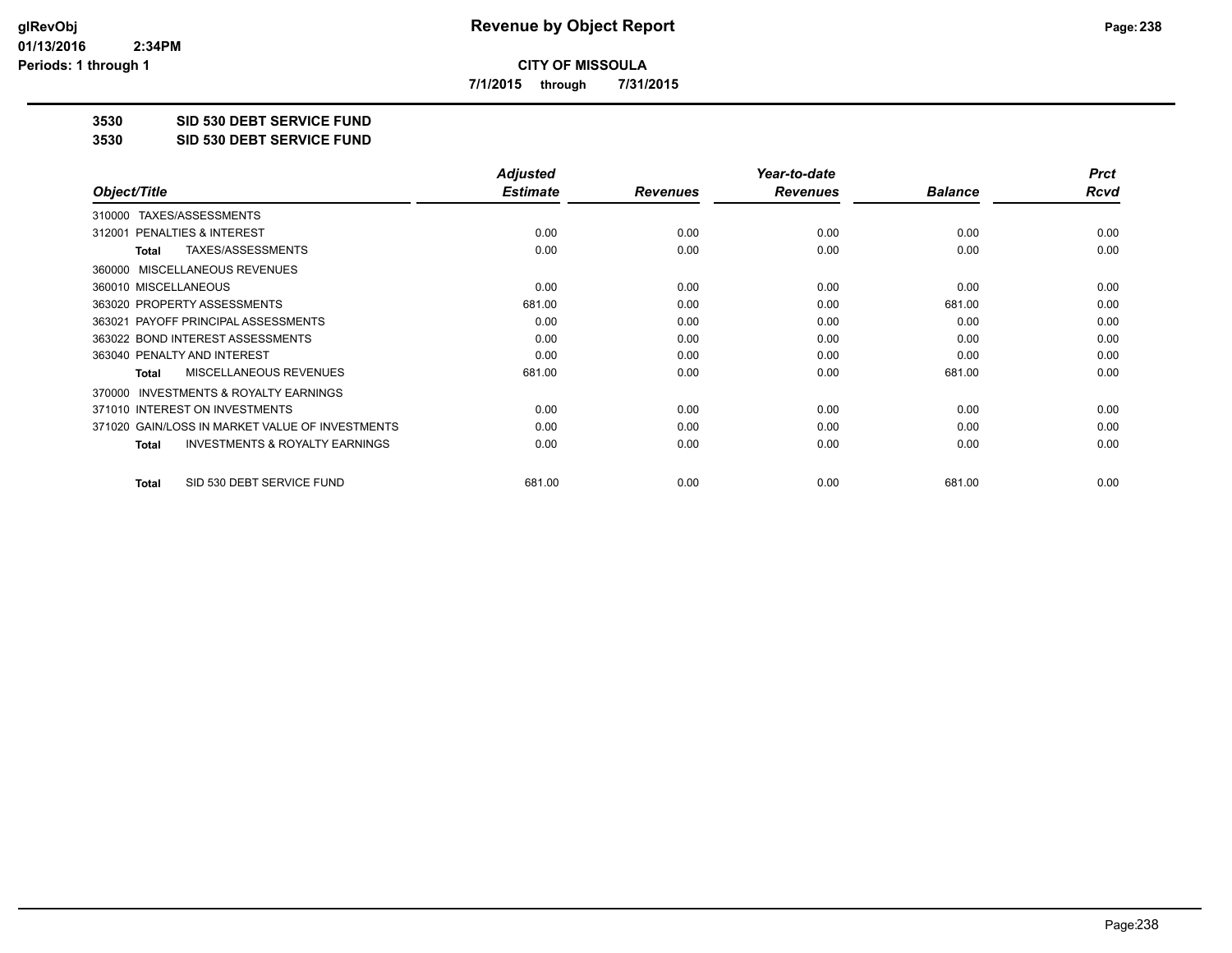**7/1/2015 through 7/31/2015**

## **3530 SID 530 DEBT SERVICE FUND**

|                                                           | <b>Adjusted</b> |                 | Year-to-date    |                | <b>Prct</b> |
|-----------------------------------------------------------|-----------------|-----------------|-----------------|----------------|-------------|
| Object/Title                                              | <b>Estimate</b> | <b>Revenues</b> | <b>Revenues</b> | <b>Balance</b> | <b>Rcvd</b> |
| 310000 TAXES/ASSESSMENTS                                  |                 |                 |                 |                |             |
| 312001 PENALTIES & INTEREST                               | 0.00            | 0.00            | 0.00            | 0.00           | 0.00        |
| <b>TAXES/ASSESSMENTS</b><br><b>Total</b>                  | 0.00            | 0.00            | 0.00            | 0.00           | 0.00        |
| 360000 MISCELLANEOUS REVENUES                             |                 |                 |                 |                |             |
| 360010 MISCELLANEOUS                                      | 0.00            | 0.00            | 0.00            | 0.00           | 0.00        |
| 363020 PROPERTY ASSESSMENTS                               | 681.00          | 0.00            | 0.00            | 681.00         | 0.00        |
| 363021 PAYOFF PRINCIPAL ASSESSMENTS                       | 0.00            | 0.00            | 0.00            | 0.00           | 0.00        |
| 363022 BOND INTEREST ASSESSMENTS                          | 0.00            | 0.00            | 0.00            | 0.00           | 0.00        |
| 363040 PENALTY AND INTEREST                               | 0.00            | 0.00            | 0.00            | 0.00           | 0.00        |
| MISCELLANEOUS REVENUES<br><b>Total</b>                    | 681.00          | 0.00            | 0.00            | 681.00         | 0.00        |
| <b>INVESTMENTS &amp; ROYALTY EARNINGS</b><br>370000       |                 |                 |                 |                |             |
| 371010 INTEREST ON INVESTMENTS                            | 0.00            | 0.00            | 0.00            | 0.00           | 0.00        |
| 371020 GAIN/LOSS IN MARKET VALUE OF INVESTMENT            | 0.00            | 0.00            | 0.00            | 0.00           | 0.00        |
| <b>INVESTMENTS &amp; ROYALTY EARNINGS</b><br><b>Total</b> | 0.00            | 0.00            | 0.00            | 0.00           | 0.00        |
| SID 530 DEBT SERVICE FUND<br><b>Total</b>                 | 681.00          | 0.00            | 0.00            | 681.00         | 0.00        |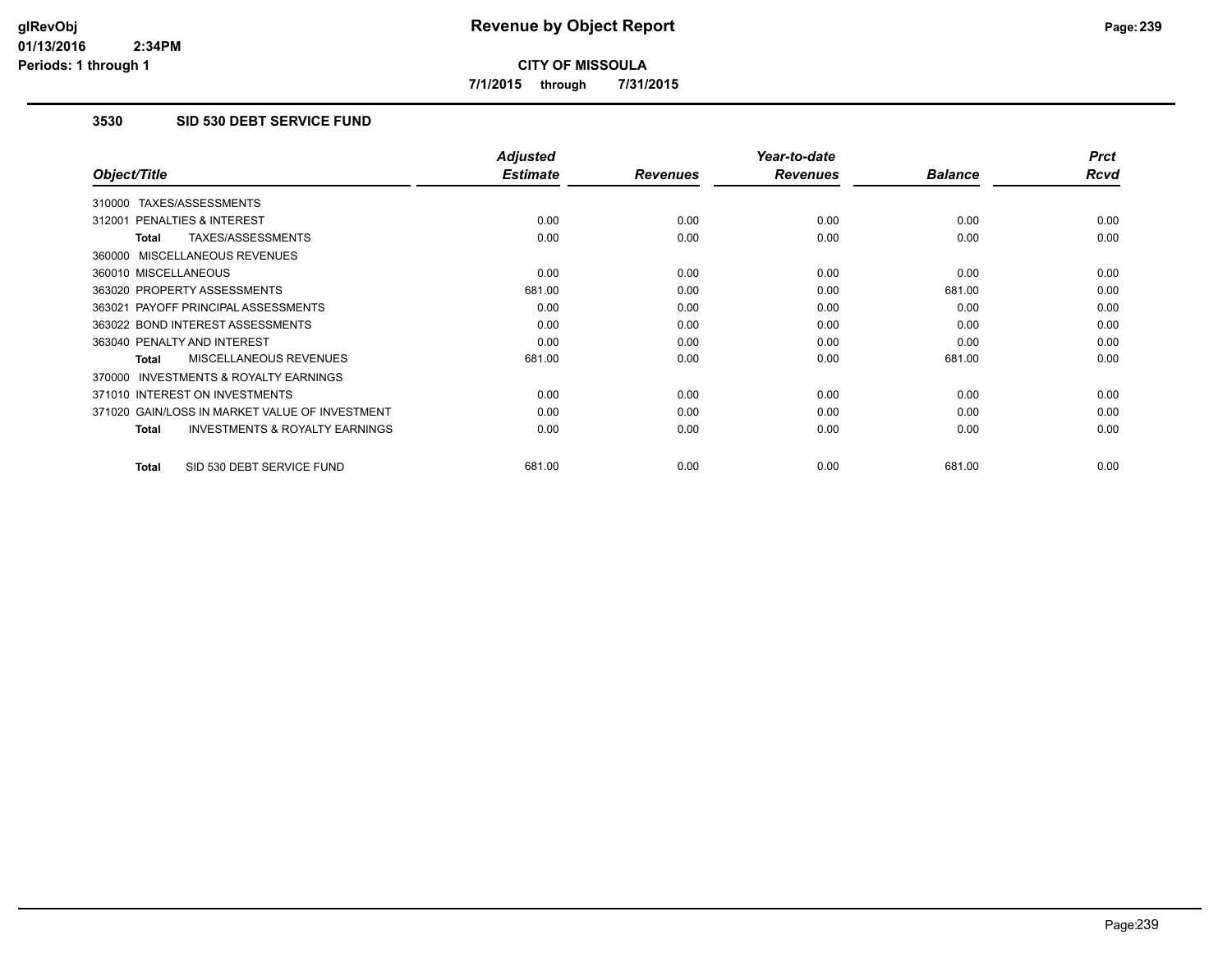**7/1/2015 through 7/31/2015**

### **3531 SID 531 HICKORY ST CALMING**

#### **3531 SID 531 HICKORY ST CALMING**

|                                                           | <b>Adjusted</b> |                 | Year-to-date    |                | <b>Prct</b> |
|-----------------------------------------------------------|-----------------|-----------------|-----------------|----------------|-------------|
| Object/Title                                              | <b>Estimate</b> | <b>Revenues</b> | <b>Revenues</b> | <b>Balance</b> | Rcvd        |
| TAXES/ASSESSMENTS<br>310000                               |                 |                 |                 |                |             |
| PENALTIES & INTEREST<br>312001                            | 0.00            | 0.00            | 0.00            | 0.00           | 0.00        |
| <b>TAXES/ASSESSMENTS</b><br><b>Total</b>                  | 0.00            | 0.00            | 0.00            | 0.00           | 0.00        |
| <b>MISCELLANEOUS REVENUES</b><br>360000                   |                 |                 |                 |                |             |
| 360010 MISCELLANEOUS                                      | 0.00            | 0.00            | 0.00            | 0.00           | 0.00        |
| 363020 PROPERTY ASSESSMENTS                               | 0.00            | $-52.14$        | $-52.14$        | 52.14          | 0.00        |
| PAYOFF PRINCIPAL ASSESSMENTS<br>363021                    | 0.00            | 0.00            | 0.00            | 0.00           | 0.00        |
| 363022 BOND INTEREST ASSESSMENTS                          | 0.00            | 0.00            | 0.00            | 0.00           | 0.00        |
| 363040 PENALTY AND INTEREST                               | 0.00            | $-2.70$         | $-2.70$         | 2.70           | 0.00        |
| MISCELLANEOUS REVENUES<br>Total                           | 0.00            | $-54.84$        | $-54.84$        | 54.84          | 0.00        |
| <b>INVESTMENTS &amp; ROYALTY EARNINGS</b><br>370000       |                 |                 |                 |                |             |
| 371010 INTEREST ON INVESTMENTS                            | 0.00            | 0.00            | 0.00            | 0.00           | 0.00        |
| 371020 GAIN/LOSS IN MARKET VALUE OF INVESTMENTS           | 0.00            | 0.00            | 0.00            | 0.00           | 0.00        |
| <b>INVESTMENTS &amp; ROYALTY EARNINGS</b><br><b>Total</b> | 0.00            | 0.00            | 0.00            | 0.00           | 0.00        |
| OTHER FINANCING SOURCES<br>380000                         |                 |                 |                 |                |             |
| 383000 OPERATING TRANSFERS                                | 0.00            | 0.00            | 0.00            | 0.00           | 0.00        |
| OTHER FINANCING SOURCES<br><b>Total</b>                   | 0.00            | 0.00            | 0.00            | 0.00           | 0.00        |
| SID 531 HICKORY ST CALMING<br><b>Total</b>                | 0.00            | $-54.84$        | $-54.84$        | 54.84          | 0.00        |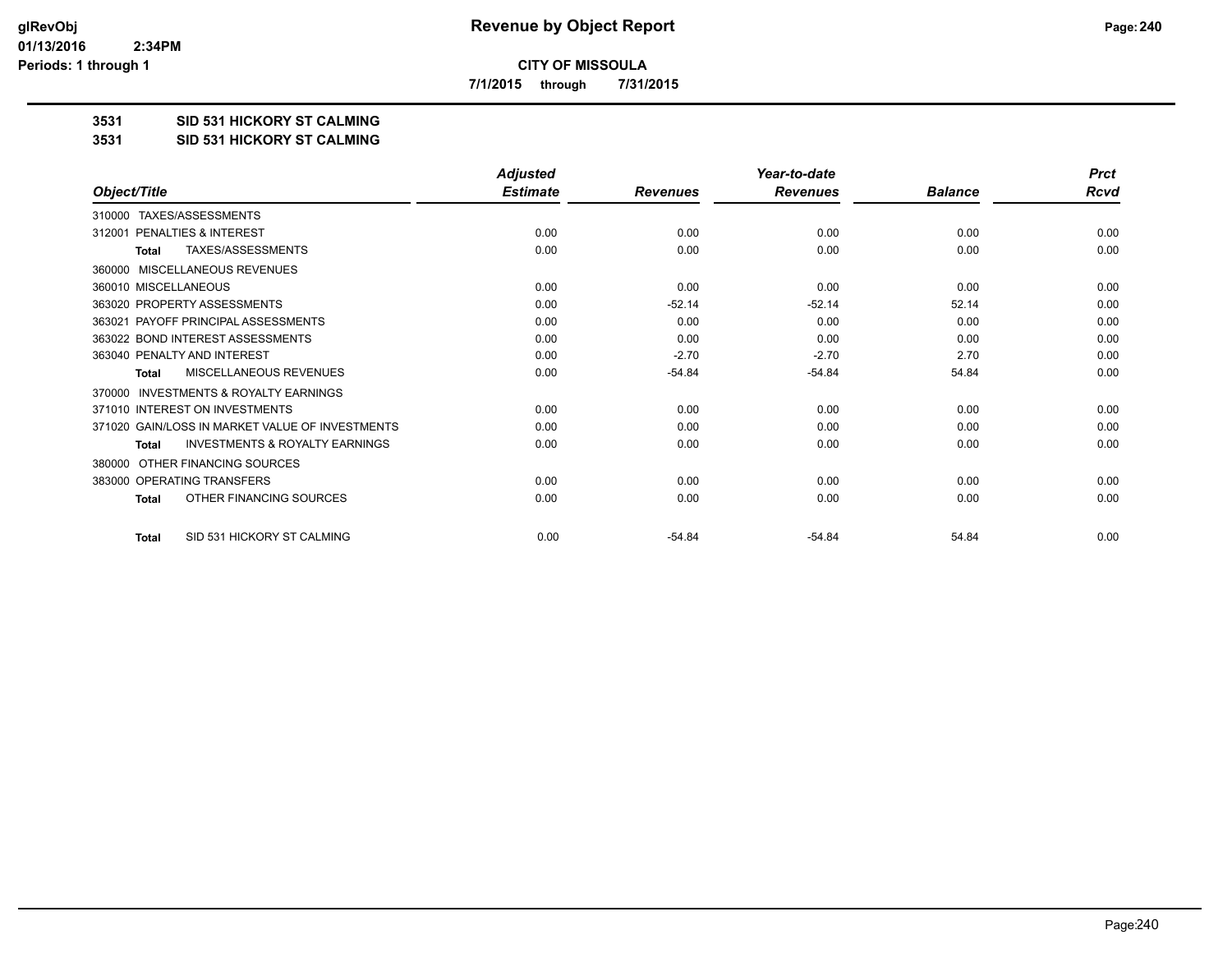**7/1/2015 through 7/31/2015**

## **3531 SID 531 HICKORY ST CALMING**

|                                                           | <b>Adjusted</b> |                 | Year-to-date    |                | <b>Prct</b> |
|-----------------------------------------------------------|-----------------|-----------------|-----------------|----------------|-------------|
| Object/Title                                              | <b>Estimate</b> | <b>Revenues</b> | <b>Revenues</b> | <b>Balance</b> | <b>Rcvd</b> |
| 310000 TAXES/ASSESSMENTS                                  |                 |                 |                 |                |             |
| PENALTIES & INTEREST<br>312001                            | 0.00            | 0.00            | 0.00            | 0.00           | 0.00        |
| TAXES/ASSESSMENTS<br><b>Total</b>                         | 0.00            | 0.00            | 0.00            | 0.00           | 0.00        |
| 360000 MISCELLANEOUS REVENUES                             |                 |                 |                 |                |             |
| 360010 MISCELLANEOUS                                      | 0.00            | 0.00            | 0.00            | 0.00           | 0.00        |
| 363020 PROPERTY ASSESSMENTS                               | 0.00            | $-52.14$        | $-52.14$        | 52.14          | 0.00        |
| 363021 PAYOFF PRINCIPAL ASSESSMENTS                       | 0.00            | 0.00            | 0.00            | 0.00           | 0.00        |
| 363022 BOND INTEREST ASSESSMENTS                          | 0.00            | 0.00            | 0.00            | 0.00           | 0.00        |
| 363040 PENALTY AND INTEREST                               | 0.00            | $-2.70$         | $-2.70$         | 2.70           | 0.00        |
| MISCELLANEOUS REVENUES<br><b>Total</b>                    | 0.00            | $-54.84$        | $-54.84$        | 54.84          | 0.00        |
| <b>INVESTMENTS &amp; ROYALTY EARNINGS</b><br>370000       |                 |                 |                 |                |             |
| 371010 INTEREST ON INVESTMENTS                            | 0.00            | 0.00            | 0.00            | 0.00           | 0.00        |
| 371020 GAIN/LOSS IN MARKET VALUE OF INVESTMENT            | 0.00            | 0.00            | 0.00            | 0.00           | 0.00        |
| <b>INVESTMENTS &amp; ROYALTY EARNINGS</b><br><b>Total</b> | 0.00            | 0.00            | 0.00            | 0.00           | 0.00        |
| OTHER FINANCING SOURCES<br>380000                         |                 |                 |                 |                |             |
| 383000 OPERATING TRANSFERS                                | 0.00            | 0.00            | 0.00            | 0.00           | 0.00        |
| OTHER FINANCING SOURCES<br><b>Total</b>                   | 0.00            | 0.00            | 0.00            | 0.00           | 0.00        |
| SID 531 HICKORY ST CALMING<br><b>Total</b>                | 0.00            | $-54.84$        | $-54.84$        | 54.84          | 0.00        |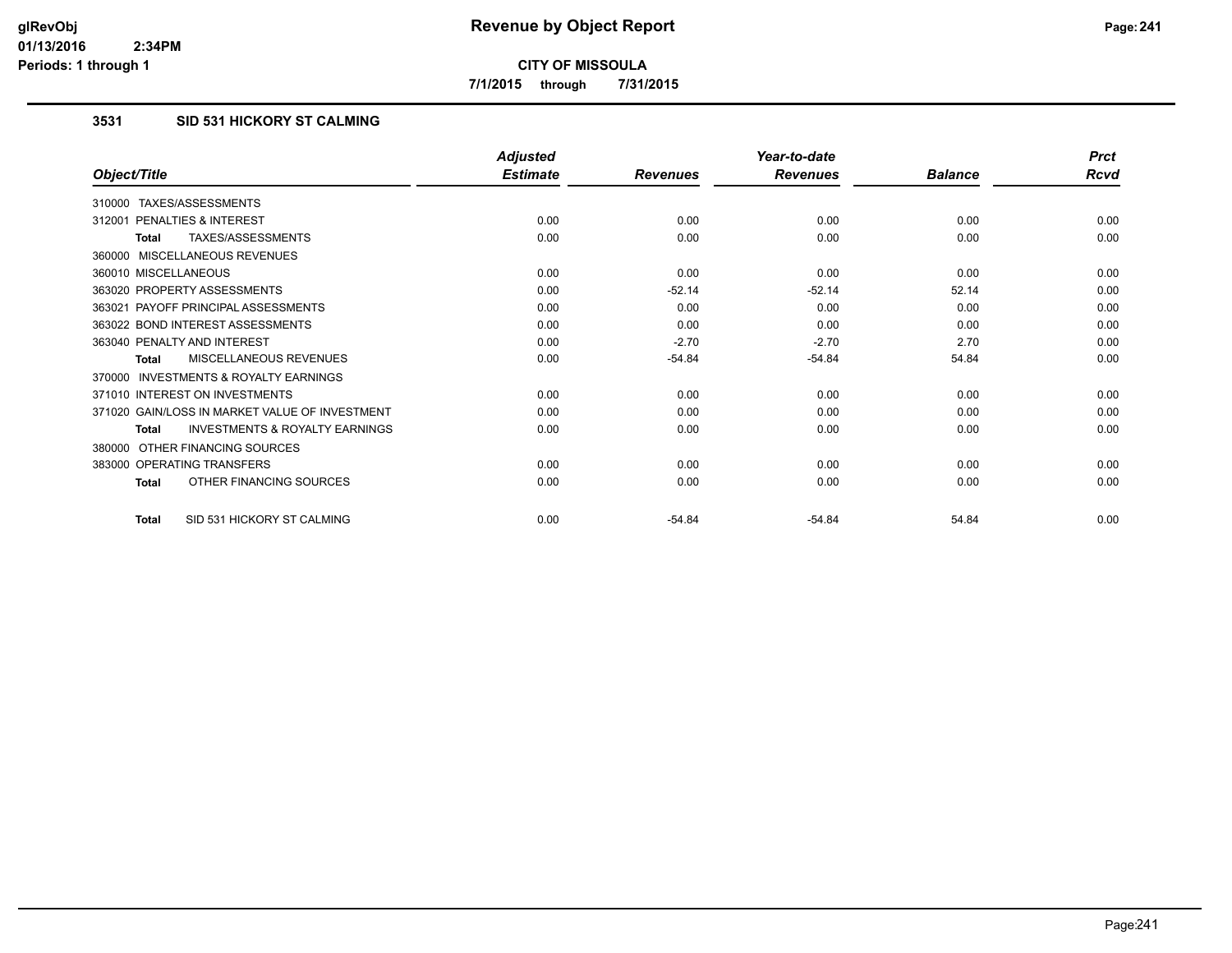**7/1/2015 through 7/31/2015**

# **3532 SID 532 DEBT SERVICE FUND**

**3532 SID 532 DEBT SERVICE FUND**

|                                                 | <b>Adjusted</b> |                 | Year-to-date    |                | <b>Prct</b> |
|-------------------------------------------------|-----------------|-----------------|-----------------|----------------|-------------|
| Object/Title                                    | <b>Estimate</b> | <b>Revenues</b> | <b>Revenues</b> | <b>Balance</b> | Rcvd        |
| 360000 MISCELLANEOUS REVENUES                   |                 |                 |                 |                |             |
| 363020 PROPERTY ASSESSMENTS                     | 42,362.00       | $-185.09$       | $-185.09$       | 42.547.09      | $-0.44$     |
| 363021 PAYOFF PRINCIPAL ASSESSMENTS             | 0.00            | 0.00            | 0.00            | 0.00           | 0.00        |
| 363022 BOND INTEREST ASSESSMENTS                | 0.00            | 0.00            | 0.00            | 0.00           | 0.00        |
| 363040 PENALTY AND INTEREST                     | 0.00            | $-10.55$        | $-10.55$        | 10.55          | 0.00        |
| MISCELLANEOUS REVENUES<br>Total                 | 42,362.00       | $-195.64$       | $-195.64$       | 42.557.64      | $-0.46$     |
| 370000 INVESTMENTS & ROYALTY EARNINGS           |                 |                 |                 |                |             |
| 371010 INTEREST ON INVESTMENTS                  | 0.00            | 0.00            | 0.00            | 0.00           | 0.00        |
| 371020 GAIN/LOSS IN MARKET VALUE OF INVESTMENTS | 0.00            | 0.00            | 0.00            | 0.00           | 0.00        |
| INVESTMENTS & ROYALTY EARNINGS<br><b>Total</b>  | 0.00            | 0.00            | 0.00            | 0.00           | 0.00        |
| SID 532 DEBT SERVICE FUND<br>Total              | 42.362.00       | $-195.64$       | $-195.64$       | 42.557.64      | $-0.46$     |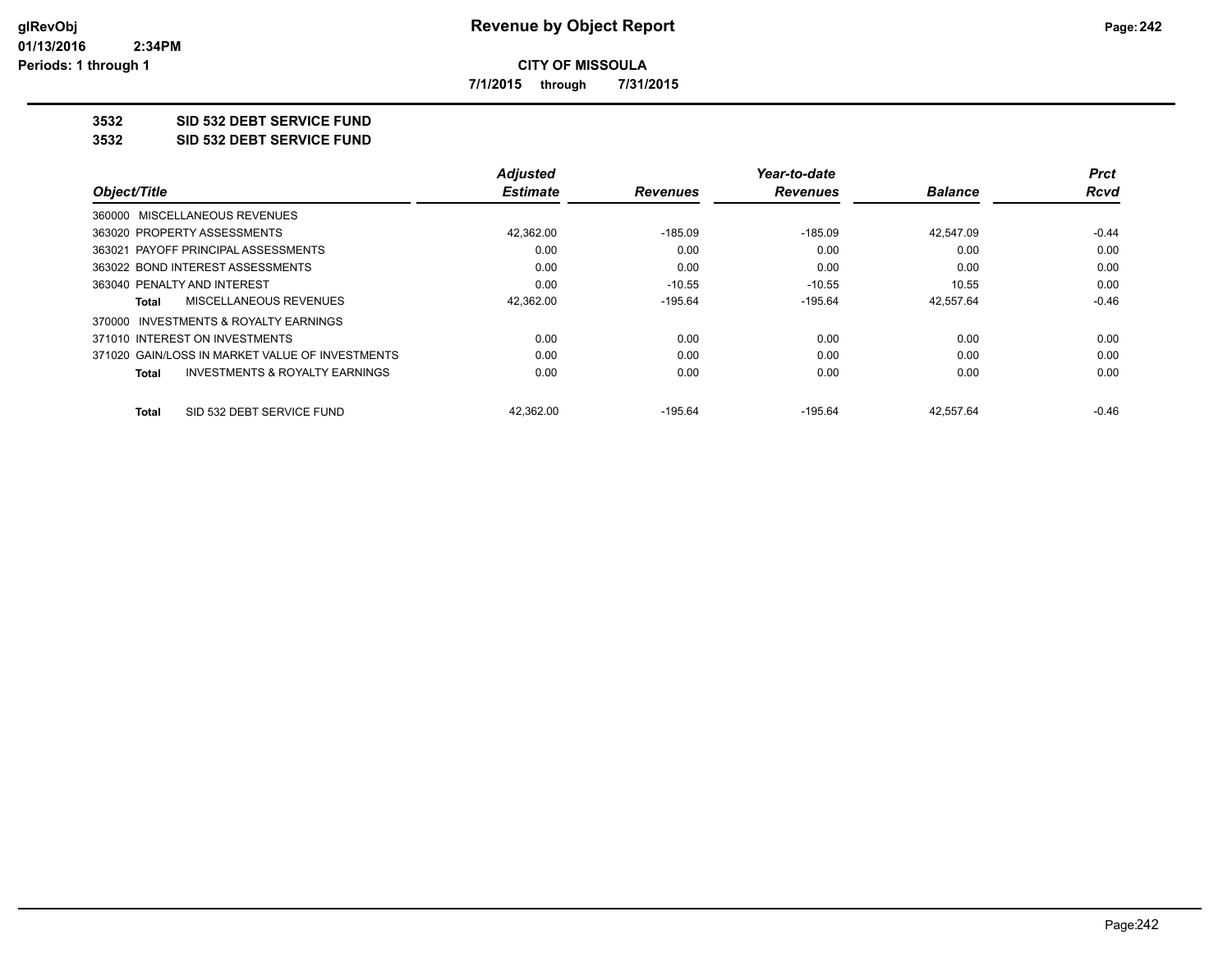**7/1/2015 through 7/31/2015**

### **3532 SID 532 DEBT SERVICE FUND**

|                                                    | <b>Adjusted</b> |                 | Year-to-date    |                | Prct        |
|----------------------------------------------------|-----------------|-----------------|-----------------|----------------|-------------|
| Object/Title                                       | <b>Estimate</b> | <b>Revenues</b> | <b>Revenues</b> | <b>Balance</b> | <b>Rcvd</b> |
| 360000 MISCELLANEOUS REVENUES                      |                 |                 |                 |                |             |
| 363020 PROPERTY ASSESSMENTS                        | 42.362.00       | $-185.09$       | $-185.09$       | 42.547.09      | $-0.44$     |
| 363021 PAYOFF PRINCIPAL ASSESSMENTS                | 0.00            | 0.00            | 0.00            | 0.00           | 0.00        |
| 363022 BOND INTEREST ASSESSMENTS                   | 0.00            | 0.00            | 0.00            | 0.00           | 0.00        |
| 363040 PENALTY AND INTEREST                        | 0.00            | $-10.55$        | $-10.55$        | 10.55          | 0.00        |
| MISCELLANEOUS REVENUES<br>Total                    | 42.362.00       | $-195.64$       | -195.64         | 42,557.64      | $-0.46$     |
| INVESTMENTS & ROYALTY EARNINGS<br>370000           |                 |                 |                 |                |             |
| 371010 INTEREST ON INVESTMENTS                     | 0.00            | 0.00            | 0.00            | 0.00           | 0.00        |
| 371020 GAIN/LOSS IN MARKET VALUE OF INVESTMENT     | 0.00            | 0.00            | 0.00            | 0.00           | 0.00        |
| <b>INVESTMENTS &amp; ROYALTY EARNINGS</b><br>Total | 0.00            | 0.00            | 0.00            | 0.00           | 0.00        |
| SID 532 DEBT SERVICE FUND<br><b>Total</b>          | 42.362.00       | $-195.64$       | $-195.64$       | 42.557.64      | $-0.46$     |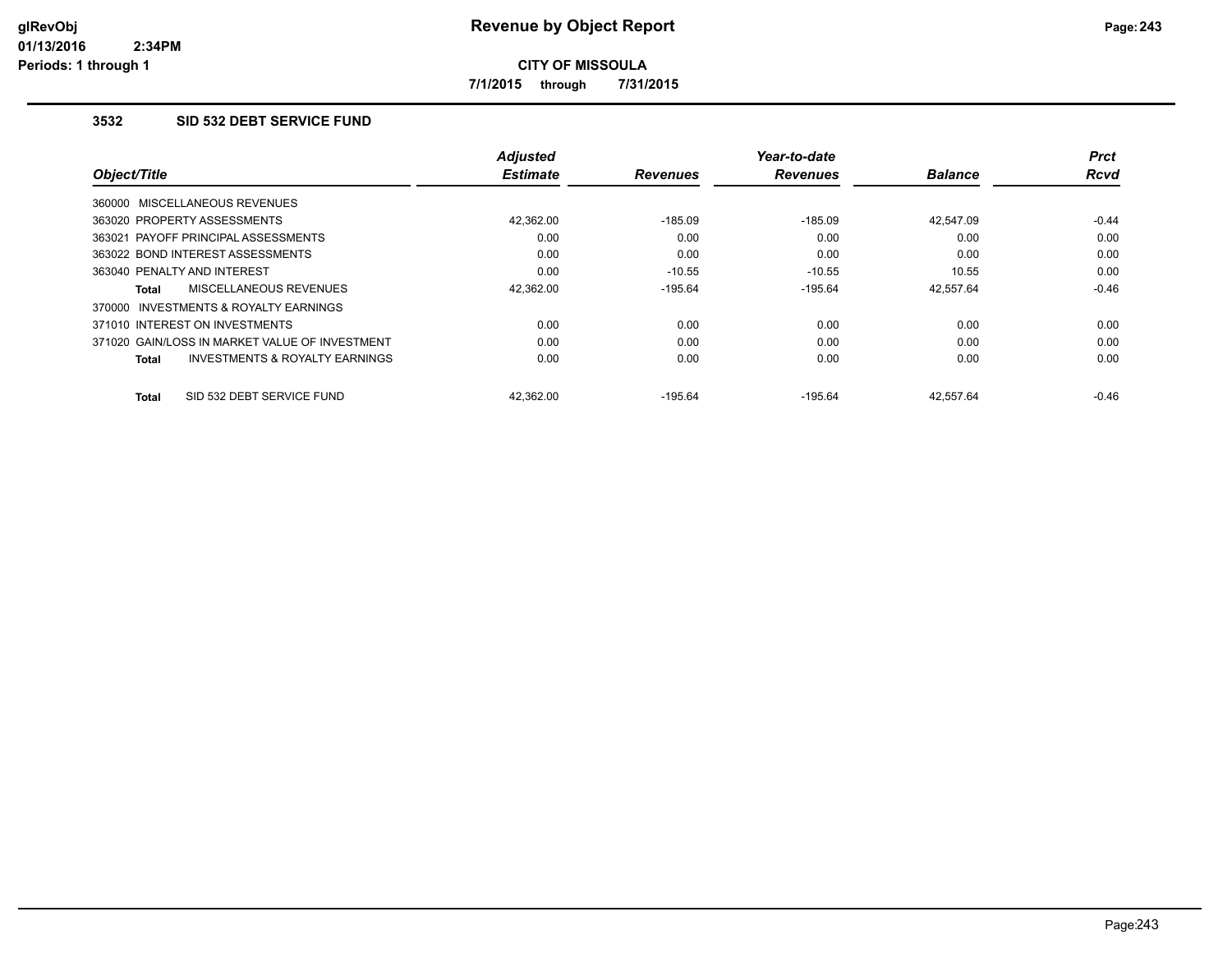**7/1/2015 through 7/31/2015**

# **3533 GILBERT ST SEWER SID DEBT FUND**

#### **3533 GILBERT ST SEWER SID DEBT FUND**

|                                                           | <b>Adjusted</b> |                 | Year-to-date    |                | <b>Prct</b> |
|-----------------------------------------------------------|-----------------|-----------------|-----------------|----------------|-------------|
| Object/Title                                              | <b>Estimate</b> | <b>Revenues</b> | <b>Revenues</b> | <b>Balance</b> | <b>Rcvd</b> |
| TAXES/ASSESSMENTS<br>310000                               |                 |                 |                 |                |             |
| PENALTIES & INTEREST<br>312001                            | 0.00            | 0.00            | 0.00            | 0.00           | 0.00        |
| TAXES/ASSESSMENTS<br>Total                                | 0.00            | 0.00            | 0.00            | 0.00           | 0.00        |
| <b>MISCELLANEOUS REVENUES</b><br>360000                   |                 |                 |                 |                |             |
| 363020 PROPERTY ASSESSMENTS                               | 17,325.00       | $-179.42$       | $-179.42$       | 17,504.42      | $-1.04$     |
| 363021 PAYOFF PRINCIPAL ASSESSMENTS                       | 0.00            | 0.00            | 0.00            | 0.00           | 0.00        |
| 363022 BOND INTEREST ASSESSMENTS                          | 0.00            | 0.00            | 0.00            | 0.00           | 0.00        |
| 363040 PENALTY AND INTEREST                               | 0.00            | $-5.06$         | $-5.06$         | 5.06           | 0.00        |
| MISCELLANEOUS REVENUES<br>Total                           | 17,325.00       | $-184.48$       | $-184.48$       | 17,509.48      | $-1.06$     |
| <b>INVESTMENTS &amp; ROYALTY EARNINGS</b><br>370000       |                 |                 |                 |                |             |
| 371010 INTEREST ON INVESTMENTS                            | 0.00            | 0.00            | 0.00            | 0.00           | 0.00        |
| 371020 GAIN/LOSS IN MARKET VALUE OF INVESTMENTS           | 0.00            | 0.00            | 0.00            | 0.00           | 0.00        |
| <b>INVESTMENTS &amp; ROYALTY EARNINGS</b><br><b>Total</b> | 0.00            | 0.00            | 0.00            | 0.00           | 0.00        |
| OTHER FINANCING SOURCES<br>380000                         |                 |                 |                 |                |             |
| 381009 TRANSFERS IN                                       | 0.00            | 0.00            | 0.00            | 0.00           | 0.00        |
| OTHER FINANCING SOURCES<br><b>Total</b>                   | 0.00            | 0.00            | 0.00            | 0.00           | 0.00        |
| GILBERT ST SEWER SID DEBT FUND<br><b>Total</b>            | 17,325.00       | $-184.48$       | $-184.48$       | 17,509.48      | $-1.06$     |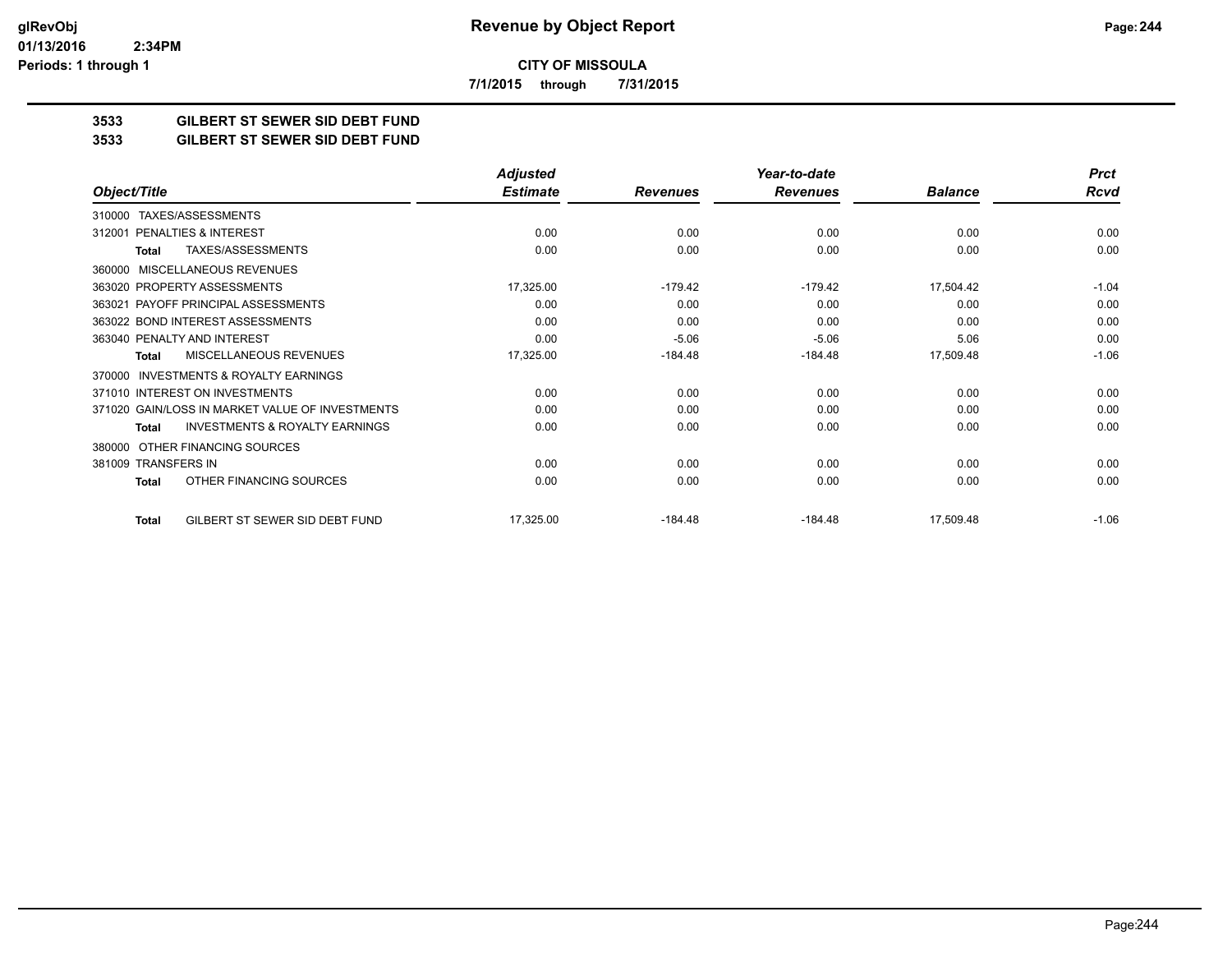**7/1/2015 through 7/31/2015**

## **3533 GILBERT ST SEWER SID DEBT FUND**

|                                                           | <b>Adjusted</b> |                 | Year-to-date    |                | <b>Prct</b> |
|-----------------------------------------------------------|-----------------|-----------------|-----------------|----------------|-------------|
| Object/Title                                              | <b>Estimate</b> | <b>Revenues</b> | <b>Revenues</b> | <b>Balance</b> | <b>Rcvd</b> |
| TAXES/ASSESSMENTS<br>310000                               |                 |                 |                 |                |             |
| <b>PENALTIES &amp; INTEREST</b><br>312001                 | 0.00            | 0.00            | 0.00            | 0.00           | 0.00        |
| TAXES/ASSESSMENTS<br>Total                                | 0.00            | 0.00            | 0.00            | 0.00           | 0.00        |
| MISCELLANEOUS REVENUES<br>360000                          |                 |                 |                 |                |             |
| 363020 PROPERTY ASSESSMENTS                               | 17,325.00       | $-179.42$       | $-179.42$       | 17,504.42      | $-1.04$     |
| PAYOFF PRINCIPAL ASSESSMENTS<br>363021                    | 0.00            | 0.00            | 0.00            | 0.00           | 0.00        |
| 363022 BOND INTEREST ASSESSMENTS                          | 0.00            | 0.00            | 0.00            | 0.00           | 0.00        |
| 363040 PENALTY AND INTEREST                               | 0.00            | $-5.06$         | $-5.06$         | 5.06           | 0.00        |
| <b>MISCELLANEOUS REVENUES</b><br>Total                    | 17,325.00       | $-184.48$       | $-184.48$       | 17,509.48      | $-1.06$     |
| INVESTMENTS & ROYALTY EARNINGS<br>370000                  |                 |                 |                 |                |             |
| 371010 INTEREST ON INVESTMENTS                            | 0.00            | 0.00            | 0.00            | 0.00           | 0.00        |
| 371020 GAIN/LOSS IN MARKET VALUE OF INVESTMENT            | 0.00            | 0.00            | 0.00            | 0.00           | 0.00        |
| <b>INVESTMENTS &amp; ROYALTY EARNINGS</b><br><b>Total</b> | 0.00            | 0.00            | 0.00            | 0.00           | 0.00        |
| OTHER FINANCING SOURCES<br>380000                         |                 |                 |                 |                |             |
| 381009 TRANSFERS IN                                       | 0.00            | 0.00            | 0.00            | 0.00           | 0.00        |
| OTHER FINANCING SOURCES<br><b>Total</b>                   | 0.00            | 0.00            | 0.00            | 0.00           | 0.00        |
| GILBERT ST SEWER SID DEBT FUND<br><b>Total</b>            | 17,325.00       | $-184.48$       | $-184.48$       | 17,509.48      | $-1.06$     |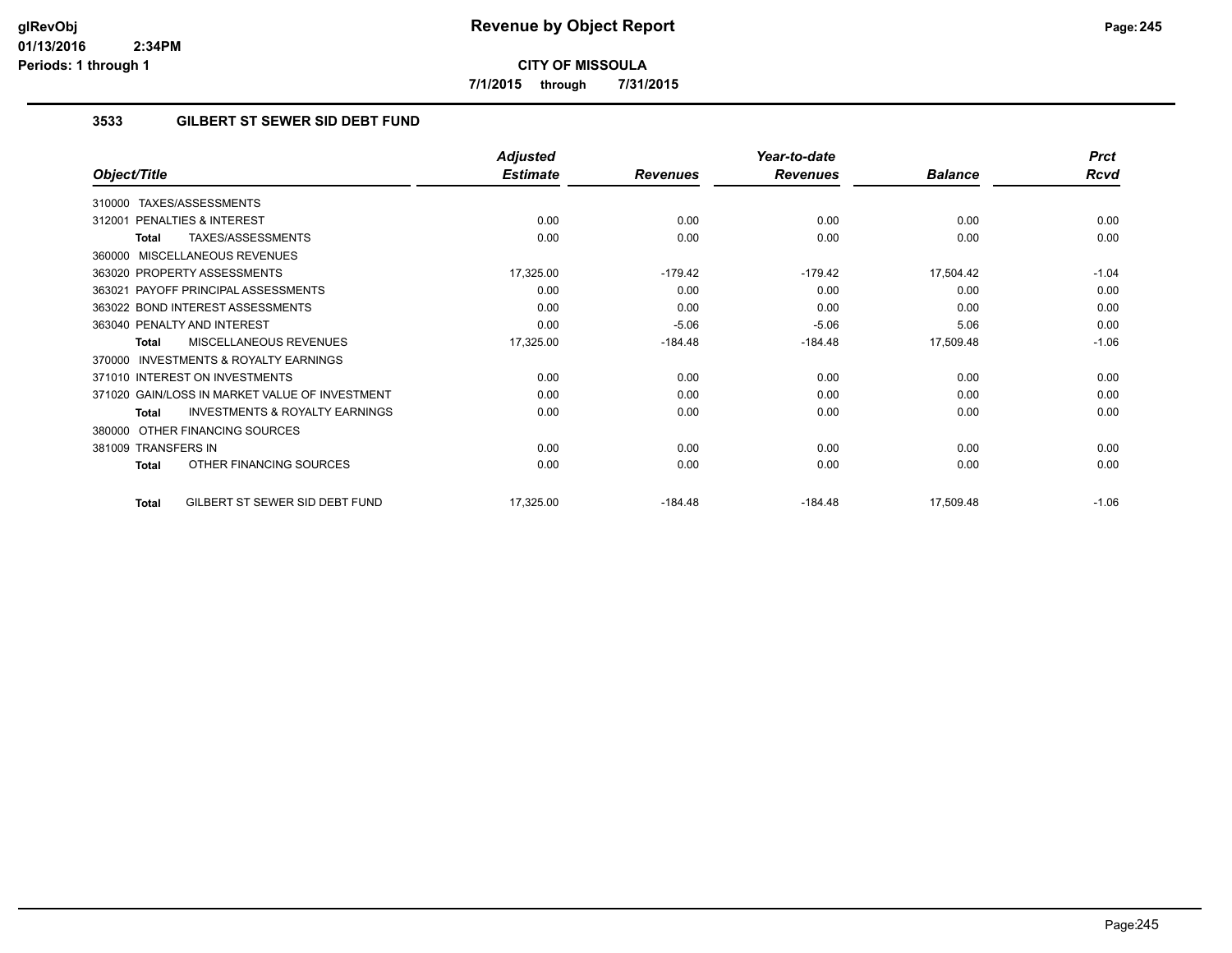**7/1/2015 through 7/31/2015**

# **3534 LINCOLNWOOD SEWER PHASE I**

#### **3534 LINCOLNWOOD SEWER PHASE I**

|                                                    | <b>Adjusted</b> |                 | Year-to-date    |                | <b>Prct</b> |
|----------------------------------------------------|-----------------|-----------------|-----------------|----------------|-------------|
| Object/Title                                       | <b>Estimate</b> | <b>Revenues</b> | <b>Revenues</b> | <b>Balance</b> | <b>Rcvd</b> |
| TAXES/ASSESSMENTS<br>310000                        |                 |                 |                 |                |             |
| <b>PENALTIES &amp; INTEREST</b><br>312001          | 0.00            | 0.00            | 0.00            | 0.00           | 0.00        |
| TAXES/ASSESSMENTS<br><b>Total</b>                  | 0.00            | 0.00            | 0.00            | 0.00           | 0.00        |
| MISCELLANEOUS REVENUES<br>360000                   |                 |                 |                 |                |             |
| 363020 PROPERTY ASSESSMENTS                        | 17,963.00       | $-206.28$       | $-206.28$       | 18,169.28      | $-1.15$     |
| 363021 PAYOFF PRINCIPAL ASSESSMENTS                | 0.00            | 0.00            | 0.00            | 0.00           | 0.00        |
| 363022 BOND INTEREST ASSESSMENTS                   | 0.00            | 0.00            | 0.00            | 0.00           | 0.00        |
| 363040 PENALTY AND INTEREST                        | 0.00            | $-6.62$         | $-6.62$         | 6.62           | 0.00        |
| MISCELLANEOUS REVENUES<br>Total                    | 17,963.00       | $-212.90$       | $-212.90$       | 18,175.90      | $-1.19$     |
| INVESTMENTS & ROYALTY EARNINGS<br>370000           |                 |                 |                 |                |             |
| 371010 INTEREST ON INVESTMENTS                     | 0.00            | 0.00            | 0.00            | 0.00           | 0.00        |
| 371020 GAIN/LOSS IN MARKET VALUE OF INVESTMENTS    | 0.00            | 0.00            | 0.00            | 0.00           | 0.00        |
| <b>INVESTMENTS &amp; ROYALTY EARNINGS</b><br>Total | 0.00            | 0.00            | 0.00            | 0.00           | 0.00        |
| LINCOLNWOOD SEWER PHASE I<br><b>Total</b>          | 17.963.00       | $-212.90$       | $-212.90$       | 18.175.90      | $-1.19$     |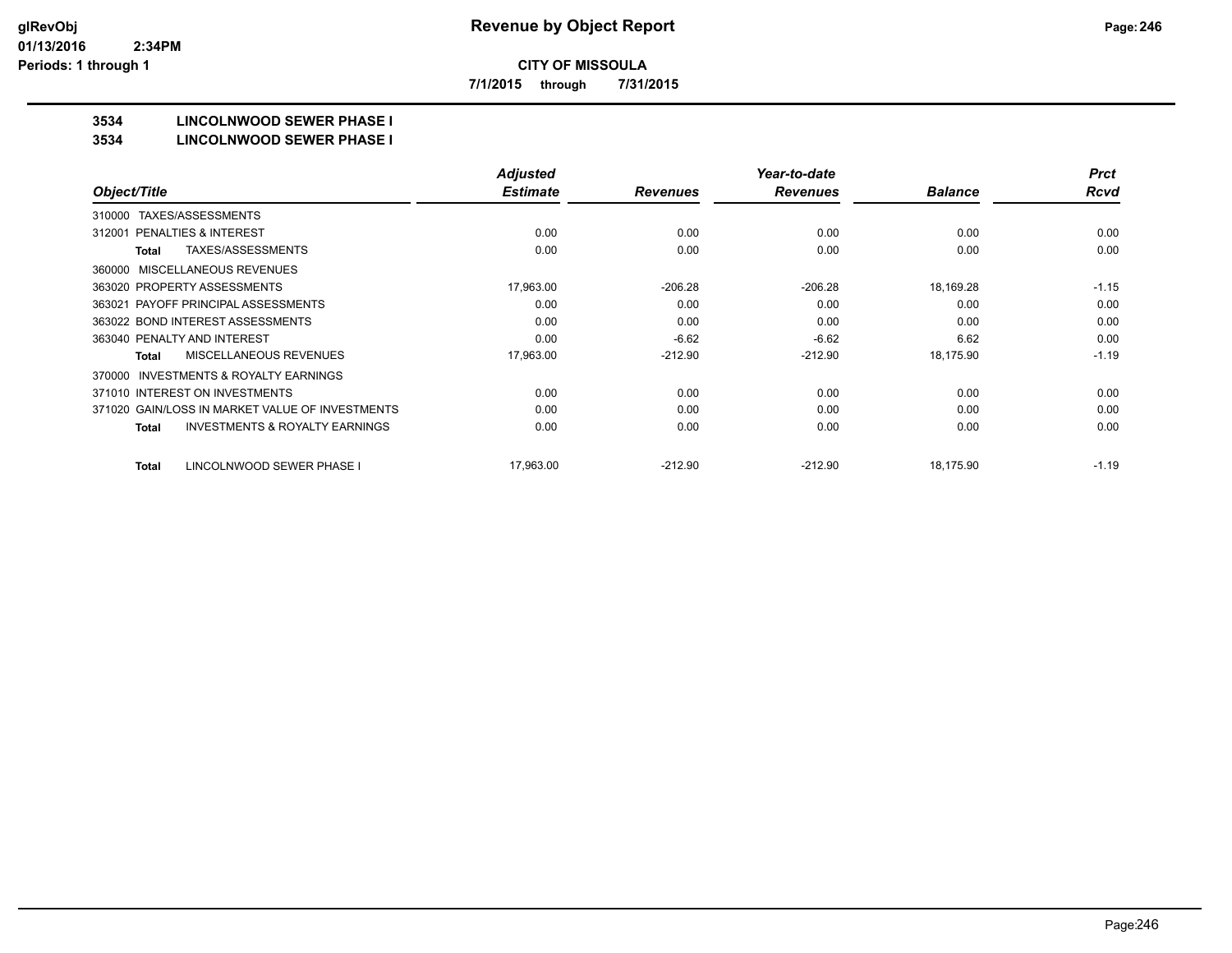**7/1/2015 through 7/31/2015**

## **3534 LINCOLNWOOD SEWER PHASE I**

|                                                           | <b>Adjusted</b> |                 | Year-to-date    |                | <b>Prct</b> |
|-----------------------------------------------------------|-----------------|-----------------|-----------------|----------------|-------------|
| Object/Title                                              | <b>Estimate</b> | <b>Revenues</b> | <b>Revenues</b> | <b>Balance</b> | <b>Rcvd</b> |
| TAXES/ASSESSMENTS<br>310000                               |                 |                 |                 |                |             |
| <b>PENALTIES &amp; INTEREST</b><br>312001                 | 0.00            | 0.00            | 0.00            | 0.00           | 0.00        |
| TAXES/ASSESSMENTS<br>Total                                | 0.00            | 0.00            | 0.00            | 0.00           | 0.00        |
| 360000 MISCELLANEOUS REVENUES                             |                 |                 |                 |                |             |
| 363020 PROPERTY ASSESSMENTS                               | 17,963.00       | $-206.28$       | $-206.28$       | 18,169.28      | $-1.15$     |
| 363021 PAYOFF PRINCIPAL ASSESSMENTS                       | 0.00            | 0.00            | 0.00            | 0.00           | 0.00        |
| 363022 BOND INTEREST ASSESSMENTS                          | 0.00            | 0.00            | 0.00            | 0.00           | 0.00        |
| 363040 PENALTY AND INTEREST                               | 0.00            | $-6.62$         | $-6.62$         | 6.62           | 0.00        |
| <b>MISCELLANEOUS REVENUES</b><br>Total                    | 17,963.00       | $-212.90$       | $-212.90$       | 18,175.90      | $-1.19$     |
| <b>INVESTMENTS &amp; ROYALTY EARNINGS</b><br>370000       |                 |                 |                 |                |             |
| 371010 INTEREST ON INVESTMENTS                            | 0.00            | 0.00            | 0.00            | 0.00           | 0.00        |
| 371020 GAIN/LOSS IN MARKET VALUE OF INVESTMENT            | 0.00            | 0.00            | 0.00            | 0.00           | 0.00        |
| <b>INVESTMENTS &amp; ROYALTY EARNINGS</b><br><b>Total</b> | 0.00            | 0.00            | 0.00            | 0.00           | 0.00        |
| LINCOLNWOOD SEWER PHASE I<br><b>Total</b>                 | 17,963.00       | $-212.90$       | $-212.90$       | 18,175.90      | $-1.19$     |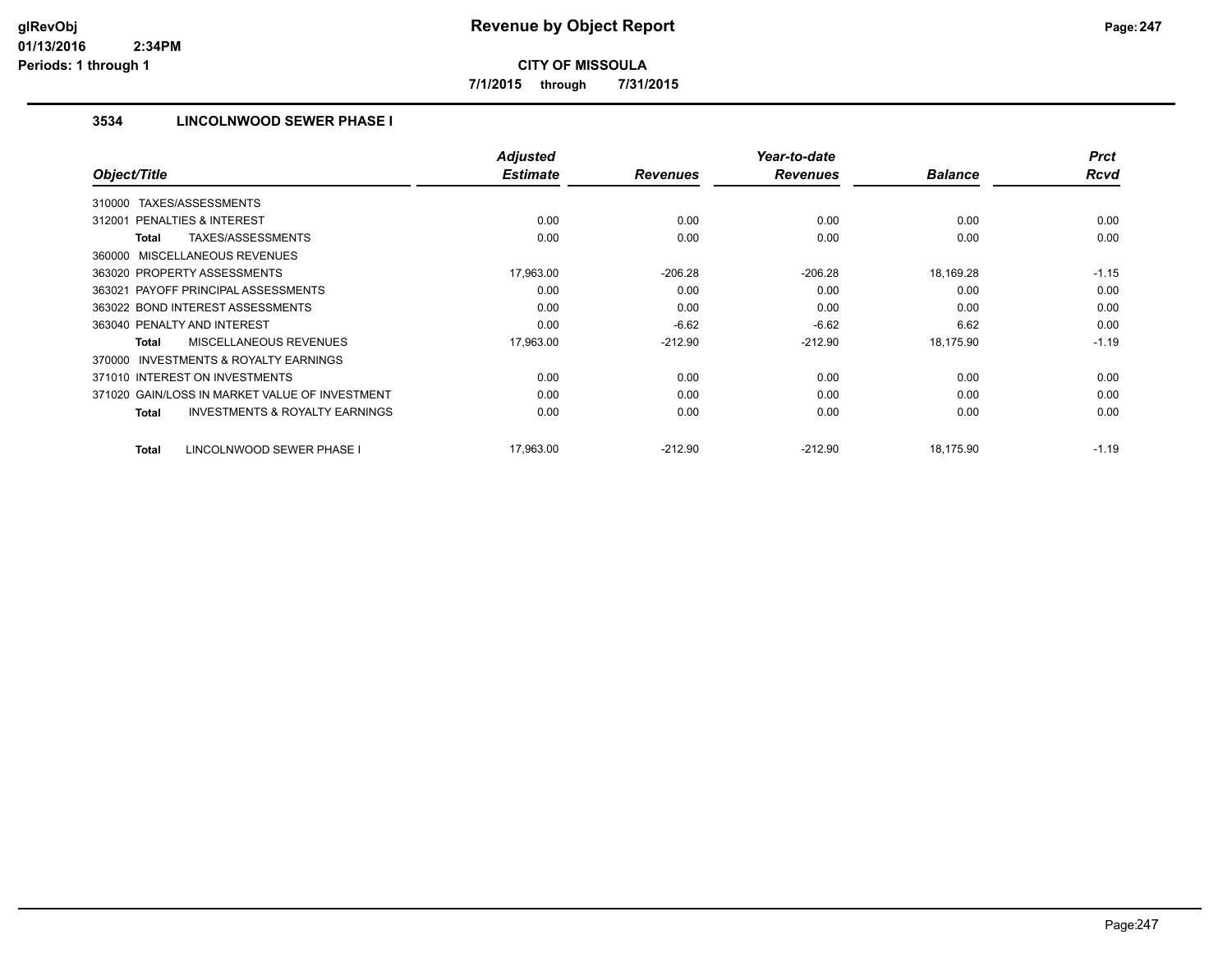**7/1/2015 through 7/31/2015**

# **3535 SLANT STREET TRAFFIC CALMING**

#### **3535 SLANT STREET TRAFFIC CALMING**

|                                                           | <b>Adjusted</b> |                 | Year-to-date    |                | <b>Prct</b> |
|-----------------------------------------------------------|-----------------|-----------------|-----------------|----------------|-------------|
| Object/Title                                              | <b>Estimate</b> | <b>Revenues</b> | <b>Revenues</b> | <b>Balance</b> | <b>Rcvd</b> |
| TAXES/ASSESSMENTS<br>310000                               |                 |                 |                 |                |             |
| PENALTIES & INTEREST<br>312001                            | 0.00            | 0.00            | 0.00            | 0.00           | 0.00        |
| <b>TAXES/ASSESSMENTS</b><br><b>Total</b>                  | 0.00            | 0.00            | 0.00            | 0.00           | 0.00        |
| MISCELLANEOUS REVENUES<br>360000                          |                 |                 |                 |                |             |
| 360010 MISCELLANEOUS                                      | 0.00            | 0.00            | 0.00            | 0.00           | 0.00        |
| 363020 PROPERTY ASSESSMENTS                               | 0.00            | $-106.22$       | $-106.22$       | 106.22         | 0.00        |
| 363021 PAYOFF PRINCIPAL ASSESSMENTS                       | 0.00            | 19.87           | 19.87           | $-19.87$       | 0.00        |
| 363022 BOND INTEREST ASSESSMENTS                          | 0.00            | 0.00            | 0.00            | 0.00           | 0.00        |
| 363040 PENALTY AND INTEREST                               | 0.00            | $-4.32$         | $-4.32$         | 4.32           | 0.00        |
| MISCELLANEOUS REVENUES<br><b>Total</b>                    | 0.00            | $-90.67$        | $-90.67$        | 90.67          | 0.00        |
| INVESTMENTS & ROYALTY EARNINGS<br>370000                  |                 |                 |                 |                |             |
| 371010 INTEREST ON INVESTMENTS                            | 0.00            | 0.00            | 0.00            | 0.00           | 0.00        |
| 371020 GAIN/LOSS IN MARKET VALUE OF INVESTMENTS           | 0.00            | 0.00            | 0.00            | 0.00           | 0.00        |
| <b>INVESTMENTS &amp; ROYALTY EARNINGS</b><br><b>Total</b> | 0.00            | 0.00            | 0.00            | 0.00           | 0.00        |
| OTHER FINANCING SOURCES<br>380000                         |                 |                 |                 |                |             |
| 383000 OPERATING TRANSFERS                                | 0.00            | 0.00            | 0.00            | 0.00           | 0.00        |
| OTHER FINANCING SOURCES<br>Total                          | 0.00            | 0.00            | 0.00            | 0.00           | 0.00        |
| SLANT STREET TRAFFIC CALMING<br><b>Total</b>              | 0.00            | $-90.67$        | $-90.67$        | 90.67          | 0.00        |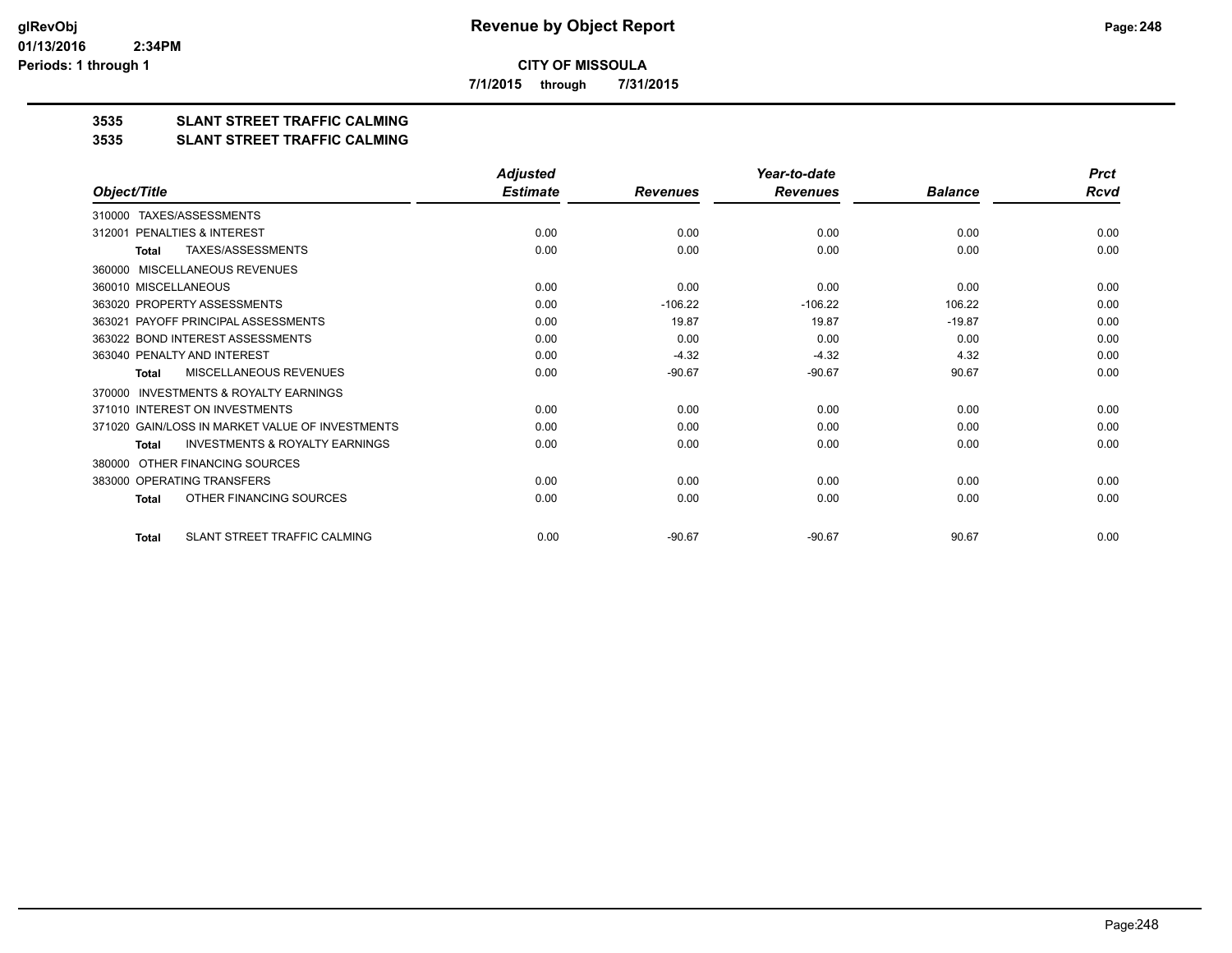**7/1/2015 through 7/31/2015**

## **3535 SLANT STREET TRAFFIC CALMING**

|                                                           | <b>Adjusted</b> |                 | Year-to-date    |                | <b>Prct</b> |
|-----------------------------------------------------------|-----------------|-----------------|-----------------|----------------|-------------|
| Object/Title                                              | <b>Estimate</b> | <b>Revenues</b> | <b>Revenues</b> | <b>Balance</b> | <b>Rcvd</b> |
| 310000 TAXES/ASSESSMENTS                                  |                 |                 |                 |                |             |
| PENALTIES & INTEREST<br>312001                            | 0.00            | 0.00            | 0.00            | 0.00           | 0.00        |
| TAXES/ASSESSMENTS<br><b>Total</b>                         | 0.00            | 0.00            | 0.00            | 0.00           | 0.00        |
| 360000 MISCELLANEOUS REVENUES                             |                 |                 |                 |                |             |
| 360010 MISCELLANEOUS                                      | 0.00            | 0.00            | 0.00            | 0.00           | 0.00        |
| 363020 PROPERTY ASSESSMENTS                               | 0.00            | $-106.22$       | $-106.22$       | 106.22         | 0.00        |
| 363021 PAYOFF PRINCIPAL ASSESSMENTS                       | 0.00            | 19.87           | 19.87           | $-19.87$       | 0.00        |
| 363022 BOND INTEREST ASSESSMENTS                          | 0.00            | 0.00            | 0.00            | 0.00           | 0.00        |
| 363040 PENALTY AND INTEREST                               | 0.00            | $-4.32$         | $-4.32$         | 4.32           | 0.00        |
| MISCELLANEOUS REVENUES<br><b>Total</b>                    | 0.00            | $-90.67$        | $-90.67$        | 90.67          | 0.00        |
| INVESTMENTS & ROYALTY EARNINGS<br>370000                  |                 |                 |                 |                |             |
| 371010 INTEREST ON INVESTMENTS                            | 0.00            | 0.00            | 0.00            | 0.00           | 0.00        |
| 371020 GAIN/LOSS IN MARKET VALUE OF INVESTMENT            | 0.00            | 0.00            | 0.00            | 0.00           | 0.00        |
| <b>INVESTMENTS &amp; ROYALTY EARNINGS</b><br><b>Total</b> | 0.00            | 0.00            | 0.00            | 0.00           | 0.00        |
| 380000 OTHER FINANCING SOURCES                            |                 |                 |                 |                |             |
| 383000 OPERATING TRANSFERS                                | 0.00            | 0.00            | 0.00            | 0.00           | 0.00        |
| OTHER FINANCING SOURCES<br><b>Total</b>                   | 0.00            | 0.00            | 0.00            | 0.00           | 0.00        |
| SLANT STREET TRAFFIC CALMING<br><b>Total</b>              | 0.00            | $-90.67$        | $-90.67$        | 90.67          | 0.00        |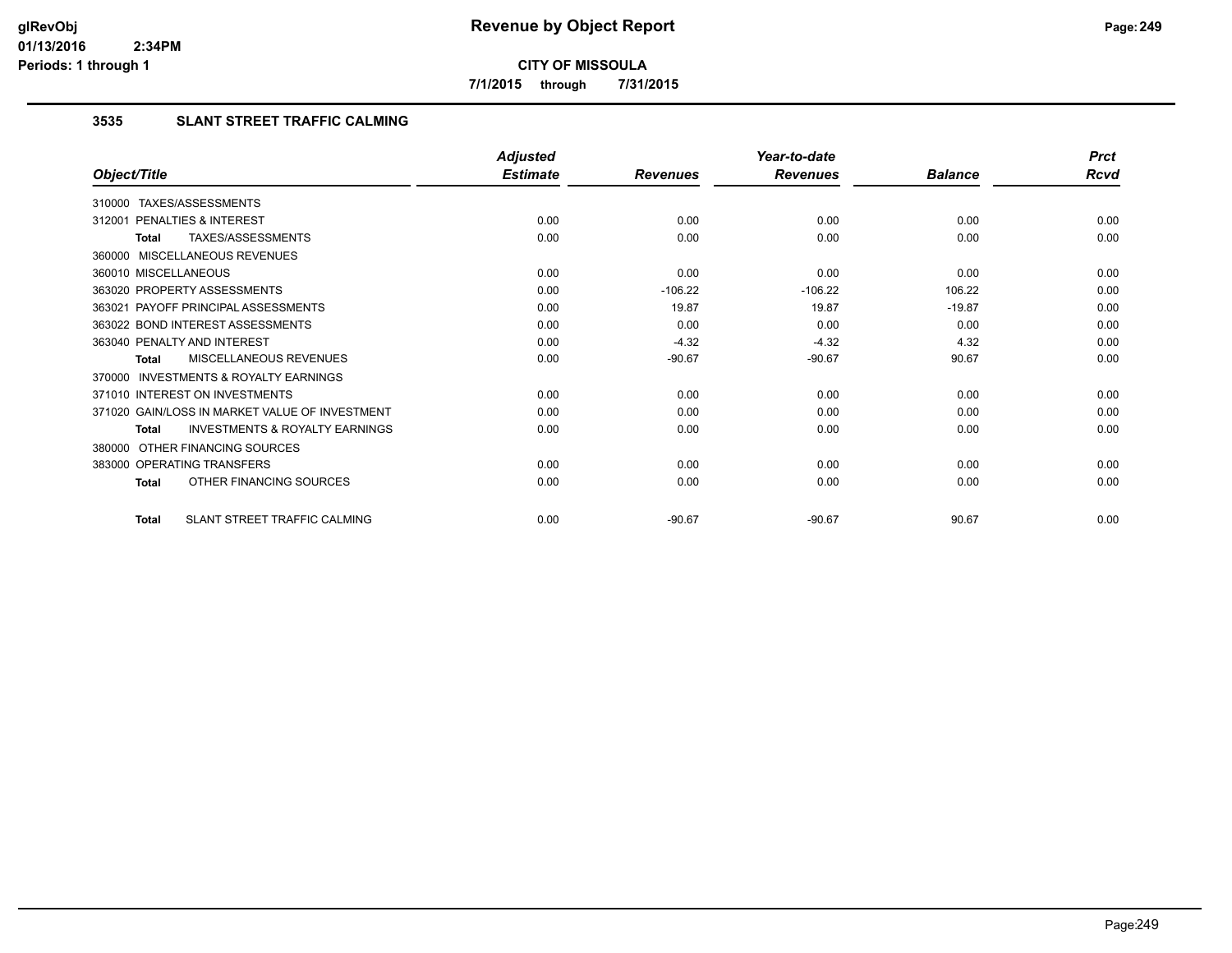**7/1/2015 through 7/31/2015**

# **3536 LINCOLNWOOD SEWER PHASE II**

### **3536 LINCOLNWOOD SEWER PHASE II**

|                                                           | <b>Adjusted</b> |                 | Year-to-date    |                | <b>Prct</b> |
|-----------------------------------------------------------|-----------------|-----------------|-----------------|----------------|-------------|
| Object/Title                                              | <b>Estimate</b> | <b>Revenues</b> | <b>Revenues</b> | <b>Balance</b> | <b>Rcvd</b> |
| TAXES/ASSESSMENTS<br>310000                               |                 |                 |                 |                |             |
| PENALTIES & INTEREST<br>312001                            | 0.00            | 0.00            | 0.00            | 0.00           | 0.00        |
| TAXES/ASSESSMENTS<br>Total                                | 0.00            | 0.00            | 0.00            | 0.00           | 0.00        |
| MISCELLANEOUS REVENUES<br>360000                          |                 |                 |                 |                |             |
| 363020 PROPERTY ASSESSMENTS                               | 31,350.00       | $-1,030.30$     | $-1,030.30$     | 32,380.30      | $-3.29$     |
| 363021 PAYOFF PRINCIPAL ASSESSMENTS                       | 0.00            | 0.00            | 0.00            | 0.00           | 0.00        |
| 363022 BOND INTEREST ASSESSMENTS                          | 0.00            | 0.00            | 0.00            | 0.00           | 0.00        |
| 363040 PENALTY AND INTEREST                               | 0.00            | $-48.54$        | $-48.54$        | 48.54          | 0.00        |
| MISCELLANEOUS REVENUES<br>Total                           | 31,350.00       | $-1,078.84$     | $-1,078.84$     | 32,428.84      | $-3.44$     |
| <b>INVESTMENTS &amp; ROYALTY EARNINGS</b><br>370000       |                 |                 |                 |                |             |
| 371010 INTEREST ON INVESTMENTS                            | 0.00            | 0.00            | 0.00            | 0.00           | 0.00        |
| 371020 GAIN/LOSS IN MARKET VALUE OF INVESTMENTS           | 0.00            | 0.00            | 0.00            | 0.00           | 0.00        |
| <b>INVESTMENTS &amp; ROYALTY EARNINGS</b><br><b>Total</b> | 0.00            | 0.00            | 0.00            | 0.00           | 0.00        |
|                                                           |                 |                 |                 |                |             |
| LINCOLNWOOD SEWER PHASE II<br>Total                       | 31,350.00       | $-1.078.84$     | $-1.078.84$     | 32.428.84      | $-3.44$     |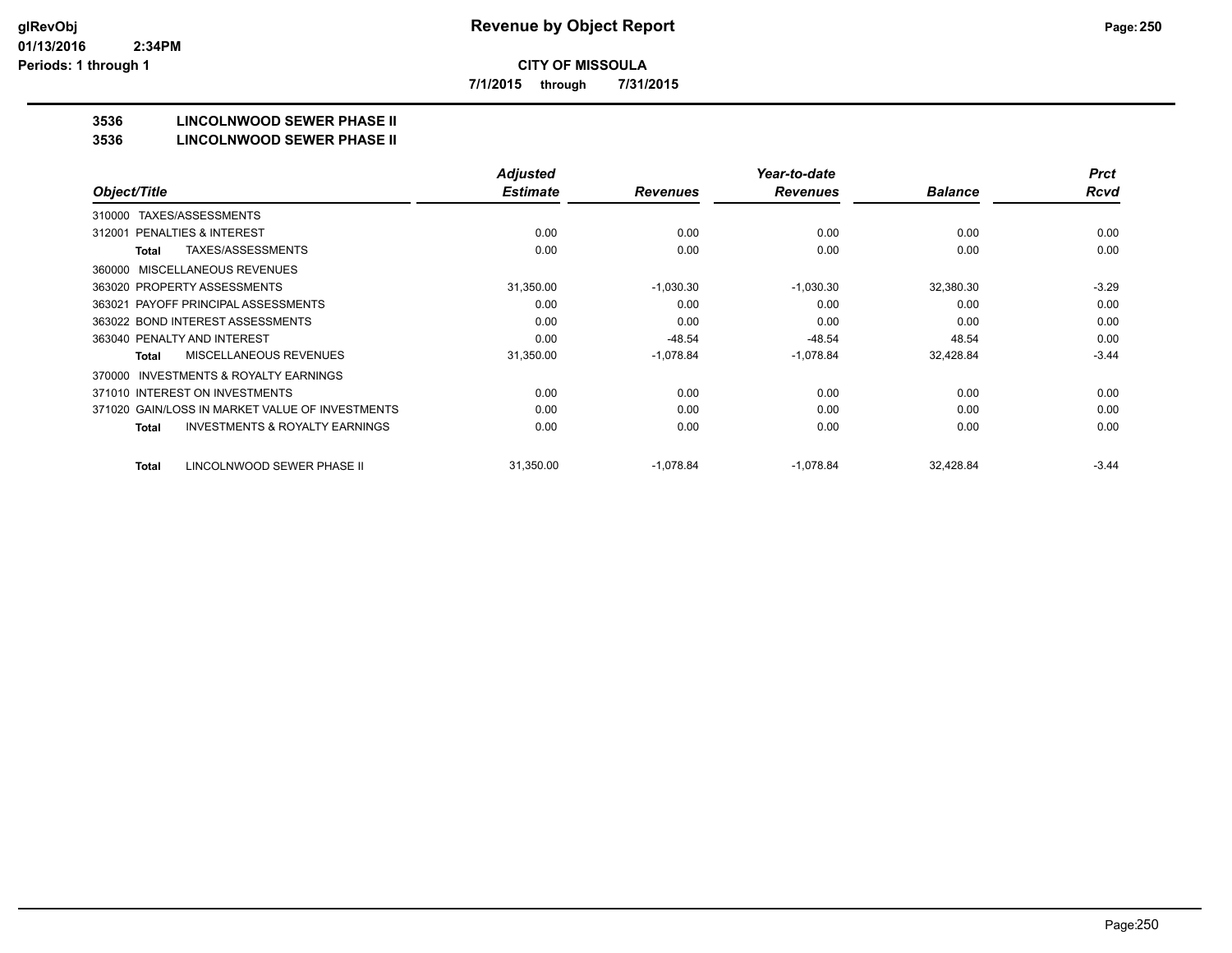**7/1/2015 through 7/31/2015**

## **3536 LINCOLNWOOD SEWER PHASE II**

|                                                     | <b>Adjusted</b> |                 | Year-to-date    |                | <b>Prct</b> |
|-----------------------------------------------------|-----------------|-----------------|-----------------|----------------|-------------|
| Object/Title                                        | <b>Estimate</b> | <b>Revenues</b> | <b>Revenues</b> | <b>Balance</b> | <b>Rcvd</b> |
| TAXES/ASSESSMENTS<br>310000                         |                 |                 |                 |                |             |
| PENALTIES & INTEREST<br>312001                      | 0.00            | 0.00            | 0.00            | 0.00           | 0.00        |
| TAXES/ASSESSMENTS<br>Total                          | 0.00            | 0.00            | 0.00            | 0.00           | 0.00        |
| 360000 MISCELLANEOUS REVENUES                       |                 |                 |                 |                |             |
| 363020 PROPERTY ASSESSMENTS                         | 31,350.00       | $-1,030.30$     | $-1,030.30$     | 32,380.30      | $-3.29$     |
| 363021 PAYOFF PRINCIPAL ASSESSMENTS                 | 0.00            | 0.00            | 0.00            | 0.00           | 0.00        |
| 363022 BOND INTEREST ASSESSMENTS                    | 0.00            | 0.00            | 0.00            | 0.00           | 0.00        |
| 363040 PENALTY AND INTEREST                         | 0.00            | $-48.54$        | $-48.54$        | 48.54          | 0.00        |
| MISCELLANEOUS REVENUES<br>Total                     | 31,350.00       | $-1,078.84$     | $-1,078.84$     | 32,428.84      | $-3.44$     |
| <b>INVESTMENTS &amp; ROYALTY EARNINGS</b><br>370000 |                 |                 |                 |                |             |
| 371010 INTEREST ON INVESTMENTS                      | 0.00            | 0.00            | 0.00            | 0.00           | 0.00        |
| 371020 GAIN/LOSS IN MARKET VALUE OF INVESTMENT      | 0.00            | 0.00            | 0.00            | 0.00           | 0.00        |
| <b>INVESTMENTS &amp; ROYALTY EARNINGS</b><br>Total  | 0.00            | 0.00            | 0.00            | 0.00           | 0.00        |
| LINCOLNWOOD SEWER PHASE II<br>Total                 | 31,350.00       | $-1,078.84$     | $-1,078.84$     | 32,428.84      | $-3.44$     |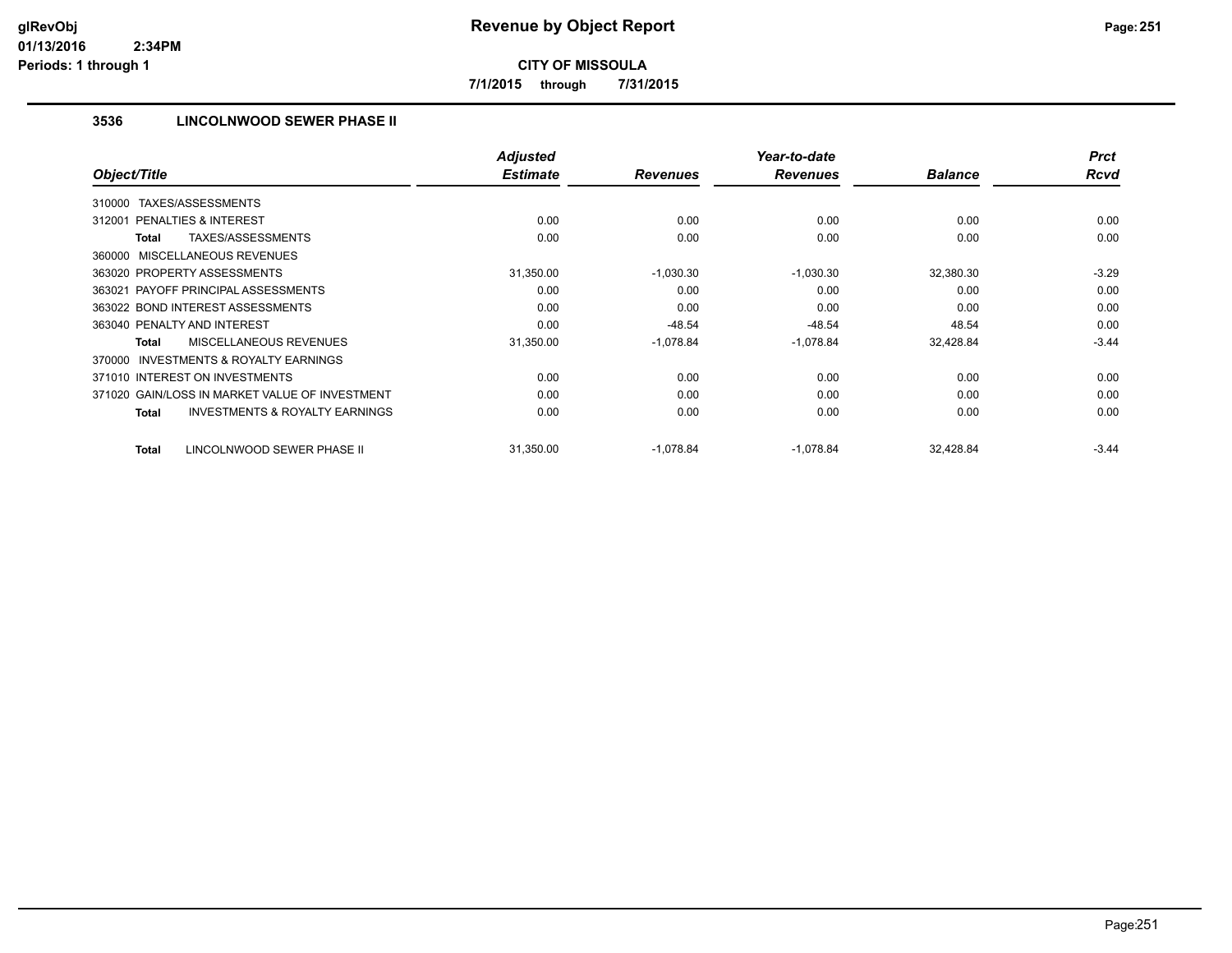**7/1/2015 through 7/31/2015**

### **3539 SOUTH 4TH STREET W TRAFFIC**

#### **3539 SOUTH 4TH STREET W TRAFFIC**

|                                                           | <b>Adjusted</b> |                 | Year-to-date    |                | <b>Prct</b> |
|-----------------------------------------------------------|-----------------|-----------------|-----------------|----------------|-------------|
| Object/Title                                              | <b>Estimate</b> | <b>Revenues</b> | <b>Revenues</b> | <b>Balance</b> | <b>Rcvd</b> |
| TAXES/ASSESSMENTS<br>310000                               |                 |                 |                 |                |             |
| <b>PENALTIES &amp; INTEREST</b><br>312001                 | 0.00            | 0.00            | 0.00            | 0.00           | 0.00        |
| <b>TAXES/ASSESSMENTS</b><br><b>Total</b>                  | 0.00            | 0.00            | 0.00            | 0.00           | 0.00        |
| MISCELLANEOUS REVENUES<br>360000                          |                 |                 |                 |                |             |
| 360010 MISCELLANEOUS                                      | 0.00            | 0.00            | 0.00            | 0.00           | 0.00        |
| 363020 PROPERTY ASSESSMENTS                               | 0.00            | $-38.45$        | $-38.45$        | 38.45          | 0.00        |
| 363021 PAYOFF PRINCIPAL ASSESSMENTS                       | 0.00            | 0.00            | 0.00            | 0.00           | 0.00        |
| 363022 BOND INTEREST ASSESSMENTS                          | 0.00            | 0.00            | 0.00            | 0.00           | 0.00        |
| 363040 PENALTY AND INTEREST                               | 0.00            | $-1.21$         | $-1.21$         | 1.21           | 0.00        |
| MISCELLANEOUS REVENUES<br><b>Total</b>                    | 0.00            | $-39.66$        | $-39.66$        | 39.66          | 0.00        |
| INVESTMENTS & ROYALTY EARNINGS<br>370000                  |                 |                 |                 |                |             |
| 371010 INTEREST ON INVESTMENTS                            | 0.00            | 0.00            | 0.00            | 0.00           | 0.00        |
| 371020 GAIN/LOSS IN MARKET VALUE OF INVESTMENTS           | 0.00            | 0.00            | 0.00            | 0.00           | 0.00        |
| <b>INVESTMENTS &amp; ROYALTY EARNINGS</b><br><b>Total</b> | 0.00            | 0.00            | 0.00            | 0.00           | 0.00        |
| OTHER FINANCING SOURCES<br>380000                         |                 |                 |                 |                |             |
| 383000 OPERATING TRANSFERS                                | 0.00            | 0.00            | 0.00            | 0.00           | 0.00        |
| OTHER FINANCING SOURCES<br><b>Total</b>                   | 0.00            | 0.00            | 0.00            | 0.00           | 0.00        |
| SOUTH 4TH STREET W TRAFFIC<br><b>Total</b>                | 0.00            | $-39.66$        | $-39.66$        | 39.66          | 0.00        |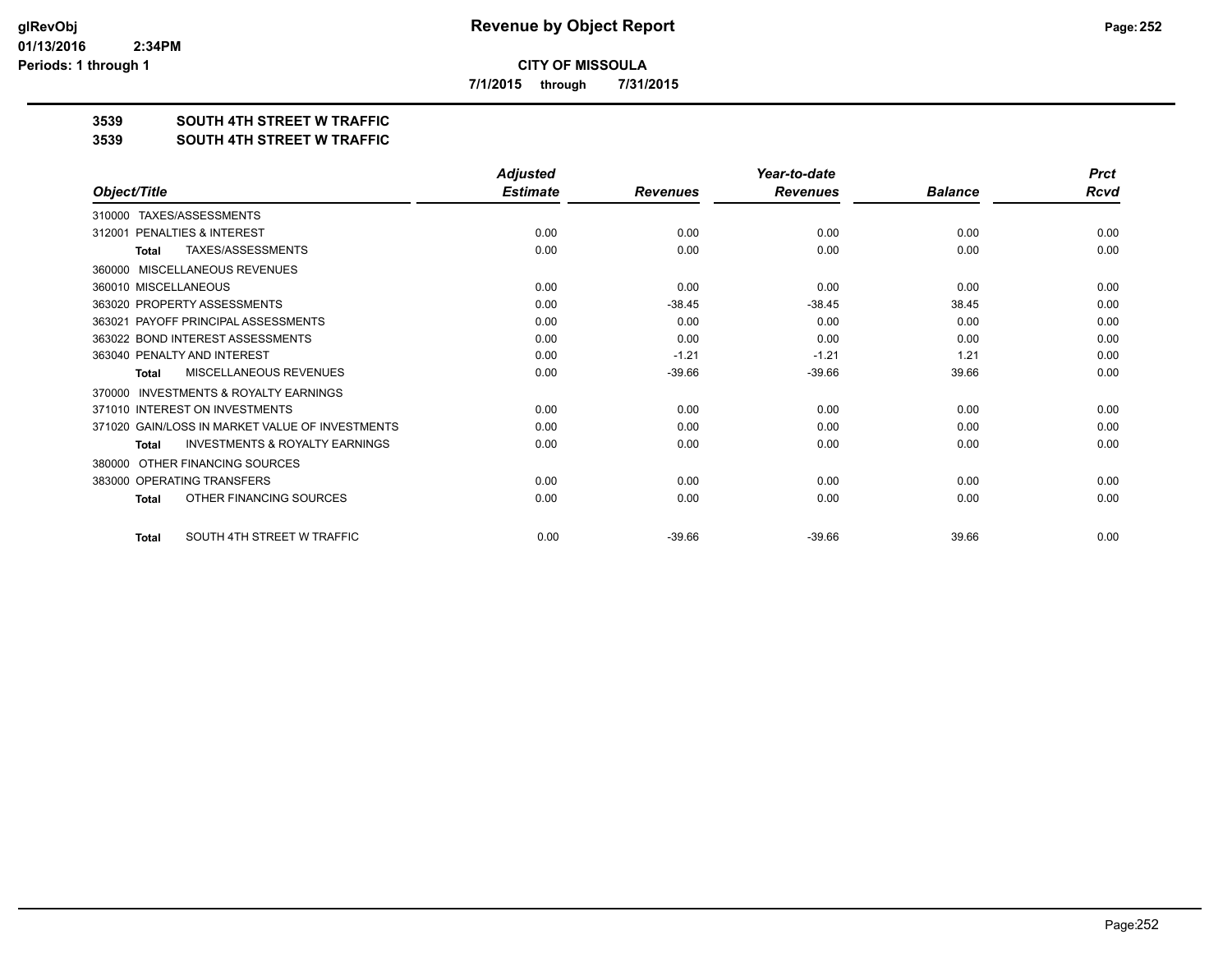**7/1/2015 through 7/31/2015**

## **3539 SOUTH 4TH STREET W TRAFFIC**

|                                                    | <b>Adjusted</b> |                 | Year-to-date    |                | <b>Prct</b> |
|----------------------------------------------------|-----------------|-----------------|-----------------|----------------|-------------|
| Object/Title                                       | <b>Estimate</b> | <b>Revenues</b> | <b>Revenues</b> | <b>Balance</b> | <b>Rcvd</b> |
| 310000 TAXES/ASSESSMENTS                           |                 |                 |                 |                |             |
| PENALTIES & INTEREST<br>312001                     | 0.00            | 0.00            | 0.00            | 0.00           | 0.00        |
| TAXES/ASSESSMENTS<br>Total                         | 0.00            | 0.00            | 0.00            | 0.00           | 0.00        |
| 360000 MISCELLANEOUS REVENUES                      |                 |                 |                 |                |             |
| 360010 MISCELLANEOUS                               | 0.00            | 0.00            | 0.00            | 0.00           | 0.00        |
| 363020 PROPERTY ASSESSMENTS                        | 0.00            | $-38.45$        | $-38.45$        | 38.45          | 0.00        |
| 363021 PAYOFF PRINCIPAL ASSESSMENTS                | 0.00            | 0.00            | 0.00            | 0.00           | 0.00        |
| 363022 BOND INTEREST ASSESSMENTS                   | 0.00            | 0.00            | 0.00            | 0.00           | 0.00        |
| 363040 PENALTY AND INTEREST                        | 0.00            | $-1.21$         | $-1.21$         | 1.21           | 0.00        |
| MISCELLANEOUS REVENUES<br><b>Total</b>             | 0.00            | $-39.66$        | $-39.66$        | 39.66          | 0.00        |
| 370000 INVESTMENTS & ROYALTY EARNINGS              |                 |                 |                 |                |             |
| 371010 INTEREST ON INVESTMENTS                     | 0.00            | 0.00            | 0.00            | 0.00           | 0.00        |
| 371020 GAIN/LOSS IN MARKET VALUE OF INVESTMENT     | 0.00            | 0.00            | 0.00            | 0.00           | 0.00        |
| <b>INVESTMENTS &amp; ROYALTY EARNINGS</b><br>Total | 0.00            | 0.00            | 0.00            | 0.00           | 0.00        |
| 380000 OTHER FINANCING SOURCES                     |                 |                 |                 |                |             |
| 383000 OPERATING TRANSFERS                         | 0.00            | 0.00            | 0.00            | 0.00           | 0.00        |
| OTHER FINANCING SOURCES<br>Total                   | 0.00            | 0.00            | 0.00            | 0.00           | 0.00        |
|                                                    |                 |                 |                 |                |             |
| SOUTH 4TH STREET W TRAFFIC<br><b>Total</b>         | 0.00            | $-39.66$        | $-39.66$        | 39.66          | 0.00        |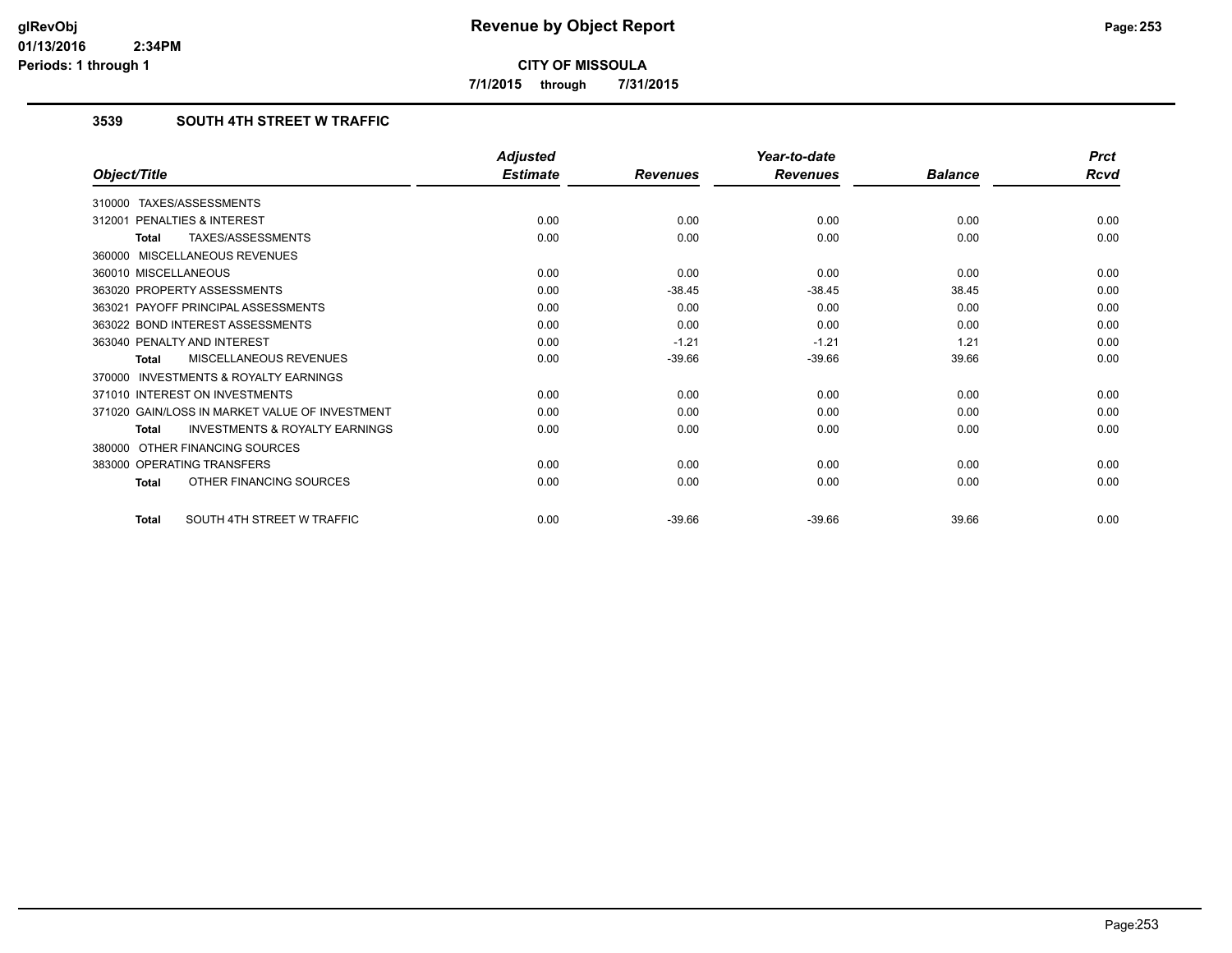**7/1/2015 through 7/31/2015**

**3540 SID 540 DEBT SERVICE FUND**

**3540 SID 540 DEBT SERVICE FUND**

|                                                    | <b>Adjusted</b> |                 | Year-to-date    |                | <b>Prct</b> |
|----------------------------------------------------|-----------------|-----------------|-----------------|----------------|-------------|
| Object/Title                                       | <b>Estimate</b> | <b>Revenues</b> | <b>Revenues</b> | <b>Balance</b> | Rcvd        |
| 360000 MISCELLANEOUS REVENUES                      |                 |                 |                 |                |             |
| 363020 PROPERTY ASSESSMENTS                        | 119.192.00      | $-1.647.13$     | $-1.647.13$     | 120.839.13     | $-1.38$     |
| 363021 PAYOFF PRINCIPAL ASSESSMENTS                | 0.00            | 4.221.18        | 4.221.18        | $-4.221.18$    | 0.00        |
| 363040 PENALTY AND INTEREST                        | 0.00            | $-55.73$        | $-55.73$        | 55.73          | 0.00        |
| MISCELLANEOUS REVENUES<br>Total                    | 119.192.00      | 2.518.32        | 2,518.32        | 116.673.68     | 2.11        |
| 370000 INVESTMENTS & ROYALTY EARNINGS              |                 |                 |                 |                |             |
| 371010 INTEREST ON INVESTMENTS                     | 0.00            | 0.00            | 0.00            | 0.00           | 0.00        |
| 371500 INTEREST ON INTERFUND LOAN                  | 0.00            | 0.00            | 0.00            | 0.00           | 0.00        |
| <b>INVESTMENTS &amp; ROYALTY EARNINGS</b><br>Total | 0.00            | 0.00            | 0.00            | 0.00           | 0.00        |
| SID 540 DEBT SERVICE FUND<br>Total                 | 119.192.00      | 2.518.32        | 2.518.32        | 116.673.68     | 2.11        |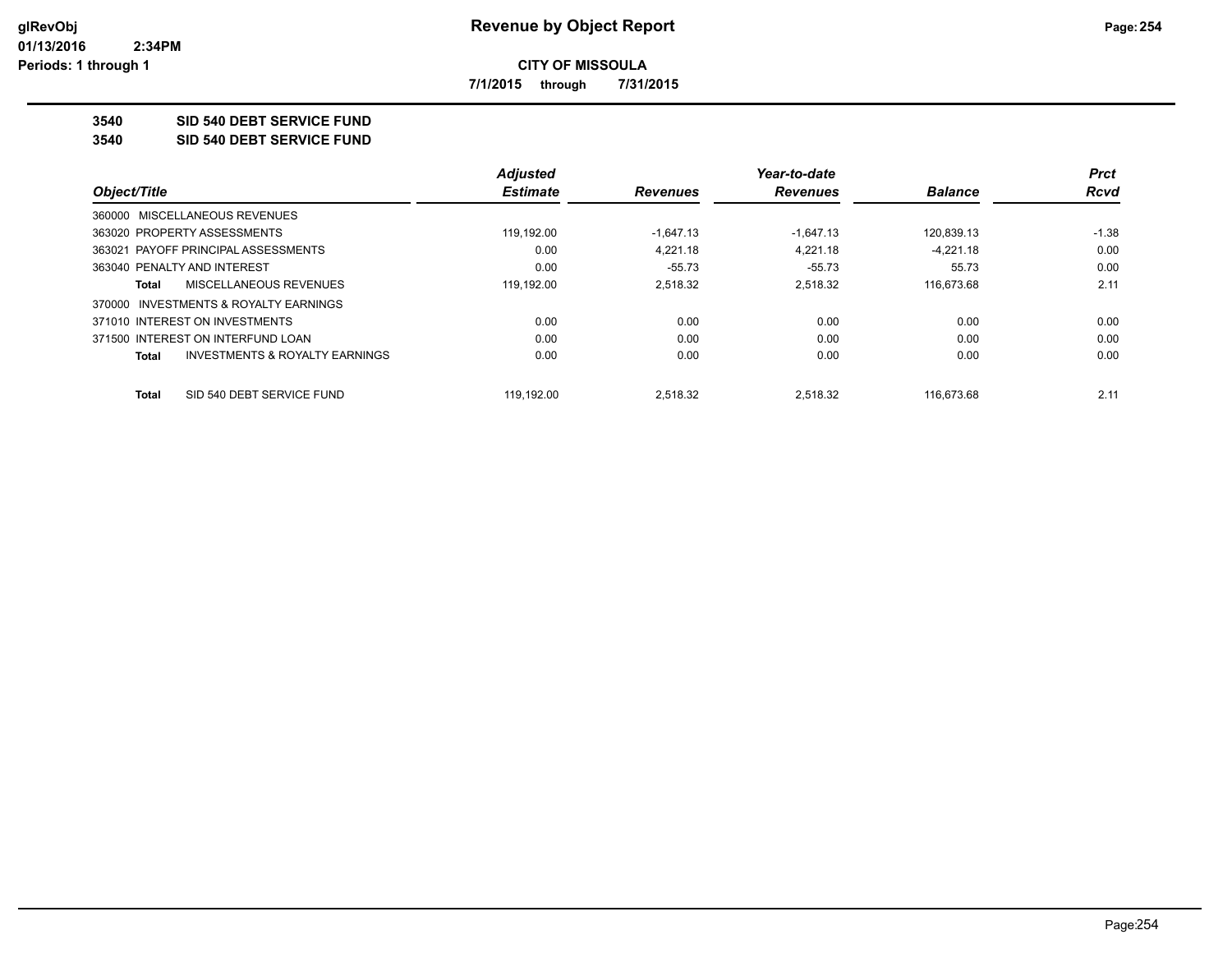**7/1/2015 through 7/31/2015**

## **3540 SID 540 DEBT SERVICE FUND**

|                                                     | <b>Adjusted</b> |                 | Year-to-date    |                | <b>Prct</b> |
|-----------------------------------------------------|-----------------|-----------------|-----------------|----------------|-------------|
| Object/Title                                        | <b>Estimate</b> | <b>Revenues</b> | <b>Revenues</b> | <b>Balance</b> | <b>Rcvd</b> |
| 360000 MISCELLANEOUS REVENUES                       |                 |                 |                 |                |             |
| 363020 PROPERTY ASSESSMENTS                         | 119.192.00      | $-1.647.13$     | $-1.647.13$     | 120.839.13     | $-1.38$     |
| 363021 PAYOFF PRINCIPAL ASSESSMENTS                 | 0.00            | 4.221.18        | 4.221.18        | $-4,221.18$    | 0.00        |
| 363040 PENALTY AND INTEREST                         | 0.00            | $-55.73$        | $-55.73$        | 55.73          | 0.00        |
| MISCELLANEOUS REVENUES<br>Total                     | 119.192.00      | 2.518.32        | 2.518.32        | 116.673.68     | 2.11        |
| <b>INVESTMENTS &amp; ROYALTY EARNINGS</b><br>370000 |                 |                 |                 |                |             |
| 371010 INTEREST ON INVESTMENTS                      | 0.00            | 0.00            | 0.00            | 0.00           | 0.00        |
| 371500 INTEREST ON INTERFUND LOAN                   | 0.00            | 0.00            | 0.00            | 0.00           | 0.00        |
| INVESTMENTS & ROYALTY EARNINGS<br>Total             | 0.00            | 0.00            | 0.00            | 0.00           | 0.00        |
|                                                     |                 |                 |                 |                |             |
| SID 540 DEBT SERVICE FUND<br><b>Total</b>           | 119.192.00      | 2.518.32        | 2.518.32        | 116.673.68     | 2.11        |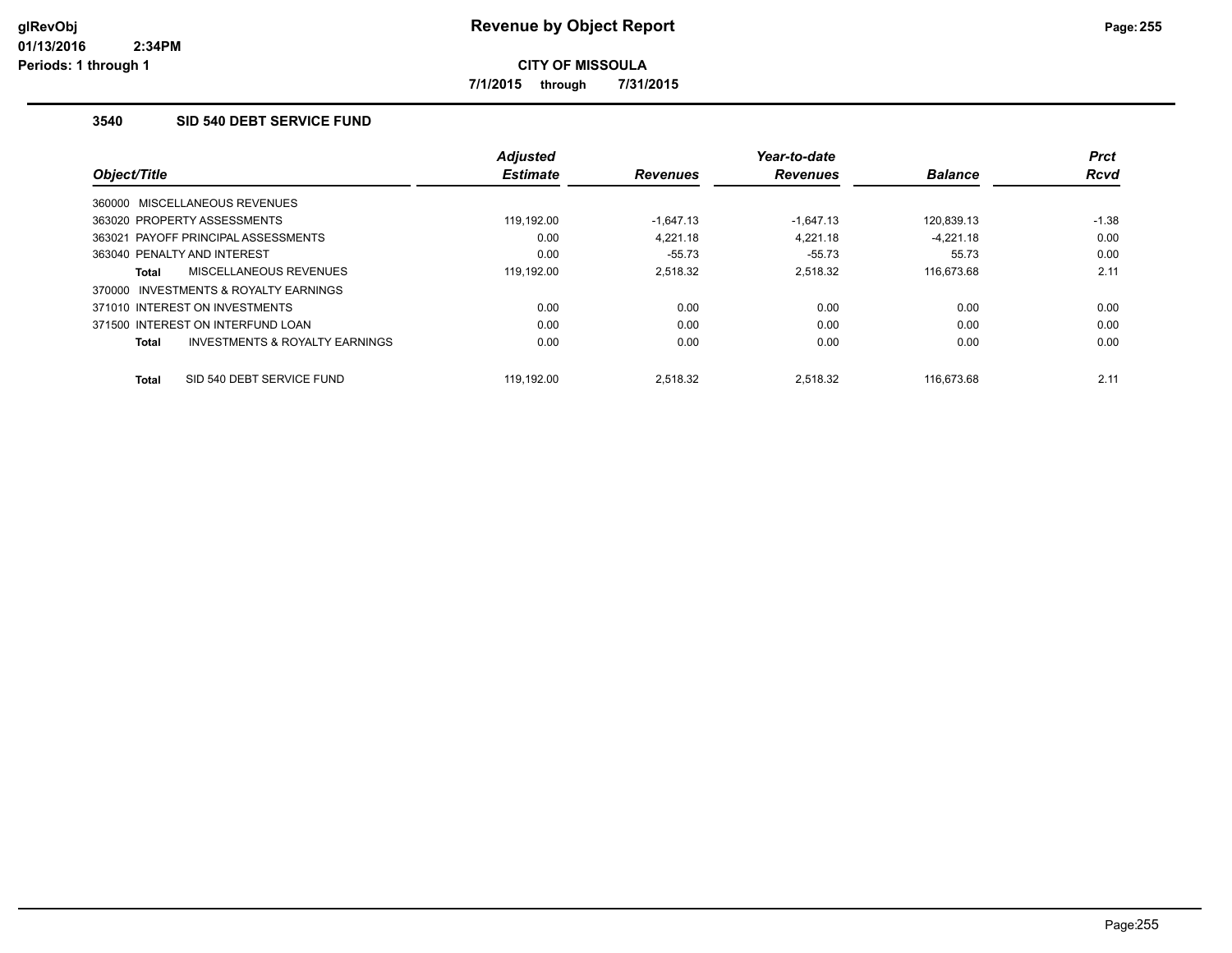**7/1/2015 through 7/31/2015**

## **3541 SID 541 DEBT SERVICE**

**3541 SID 541 DEBT SERVICE**

|                                                    | <b>Adjusted</b> |                 | Year-to-date    |                | <b>Prct</b> |
|----------------------------------------------------|-----------------|-----------------|-----------------|----------------|-------------|
| Object/Title                                       | <b>Estimate</b> | <b>Revenues</b> | <b>Revenues</b> | <b>Balance</b> | <b>Rcvd</b> |
| 360000 MISCELLANEOUS REVENUES                      |                 |                 |                 |                |             |
| 363020 PROPERTY ASSESSMENTS                        | 59,303.00       | $-485.73$       | $-485.73$       | 59,788.73      | $-0.82$     |
| 363021 PAYOFF PRINCIPAL ASSESSMENTS                | 0.00            | 352.89          | 352.89          | $-352.89$      | 0.00        |
| 363040 PENALTY AND INTEREST                        | 0.00            | $-18.74$        | $-18.74$        | 18.74          | 0.00        |
| MISCELLANEOUS REVENUES<br>Total                    | 59,303.00       | $-151.58$       | $-151.58$       | 59,454.58      | $-0.26$     |
| 370000 INVESTMENTS & ROYALTY EARNINGS              |                 |                 |                 |                |             |
| 371010 INTEREST ON INVESTMENTS                     | 0.00            | 0.00            | 0.00            | 0.00           | 0.00        |
| <b>INVESTMENTS &amp; ROYALTY EARNINGS</b><br>Total | 0.00            | 0.00            | 0.00            | 0.00           | 0.00        |
| 380000 OTHER FINANCING SOURCES                     |                 |                 |                 |                |             |
| 381030 SID BONDS PROCEEDS                          | 0.00            | 0.00            | 0.00            | 0.00           | 0.00        |
| OTHER FINANCING SOURCES<br>Total                   | 0.00            | 0.00            | 0.00            | 0.00           | 0.00        |
| SID 541 DEBT SERVICE<br>Total                      | 59.303.00       | $-151.58$       | $-151.58$       | 59.454.58      | $-0.26$     |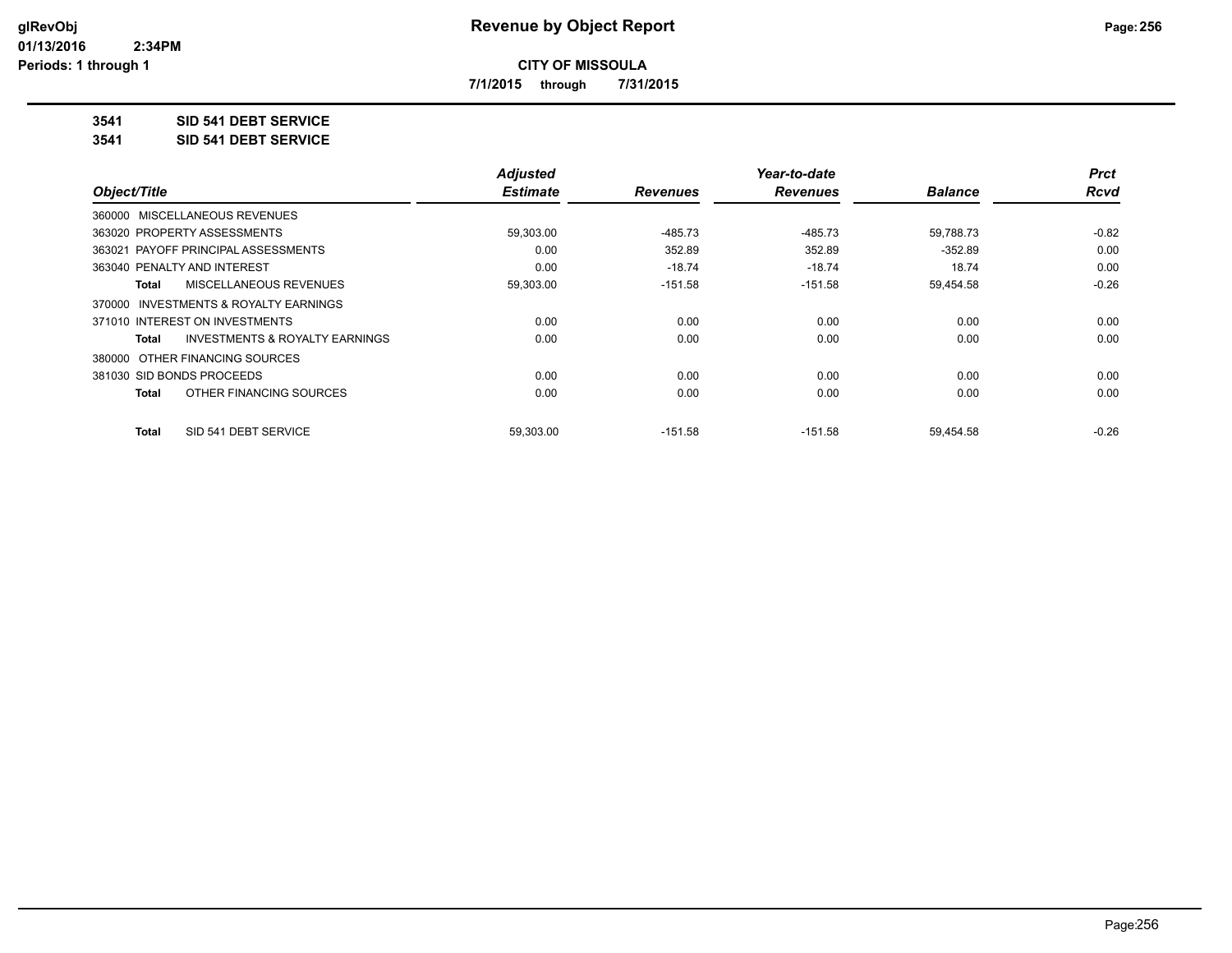**7/1/2015 through 7/31/2015**

### **3541 SID 541 DEBT SERVICE**

| Object/Title                                   | <b>Adjusted</b><br><b>Estimate</b> | <b>Revenues</b> | Year-to-date<br><b>Revenues</b> | <b>Balance</b> | <b>Prct</b><br><b>Rcvd</b> |
|------------------------------------------------|------------------------------------|-----------------|---------------------------------|----------------|----------------------------|
| 360000 MISCELLANEOUS REVENUES                  |                                    |                 |                                 |                |                            |
| 363020 PROPERTY ASSESSMENTS                    | 59,303.00                          | -485.73         | -485.73                         | 59,788.73      | $-0.82$                    |
| 363021 PAYOFF PRINCIPAL ASSESSMENTS            | 0.00                               | 352.89          | 352.89                          | $-352.89$      | 0.00                       |
| 363040 PENALTY AND INTEREST                    | 0.00                               | $-18.74$        | $-18.74$                        | 18.74          | 0.00                       |
| MISCELLANEOUS REVENUES<br>Total                | 59,303.00                          | $-151.58$       | $-151.58$                       | 59.454.58      | $-0.26$                    |
| 370000 INVESTMENTS & ROYALTY EARNINGS          |                                    |                 |                                 |                |                            |
| 371010 INTEREST ON INVESTMENTS                 | 0.00                               | 0.00            | 0.00                            | 0.00           | 0.00                       |
| INVESTMENTS & ROYALTY EARNINGS<br><b>Total</b> | 0.00                               | 0.00            | 0.00                            | 0.00           | 0.00                       |
| 380000 OTHER FINANCING SOURCES                 |                                    |                 |                                 |                |                            |
| 381030 SID BONDS PROCEEDS                      | 0.00                               | 0.00            | 0.00                            | 0.00           | 0.00                       |
| OTHER FINANCING SOURCES<br><b>Total</b>        | 0.00                               | 0.00            | 0.00                            | 0.00           | 0.00                       |
| SID 541 DEBT SERVICE<br><b>Total</b>           | 59,303.00                          | $-151.58$       | $-151.58$                       | 59,454.58      | $-0.26$                    |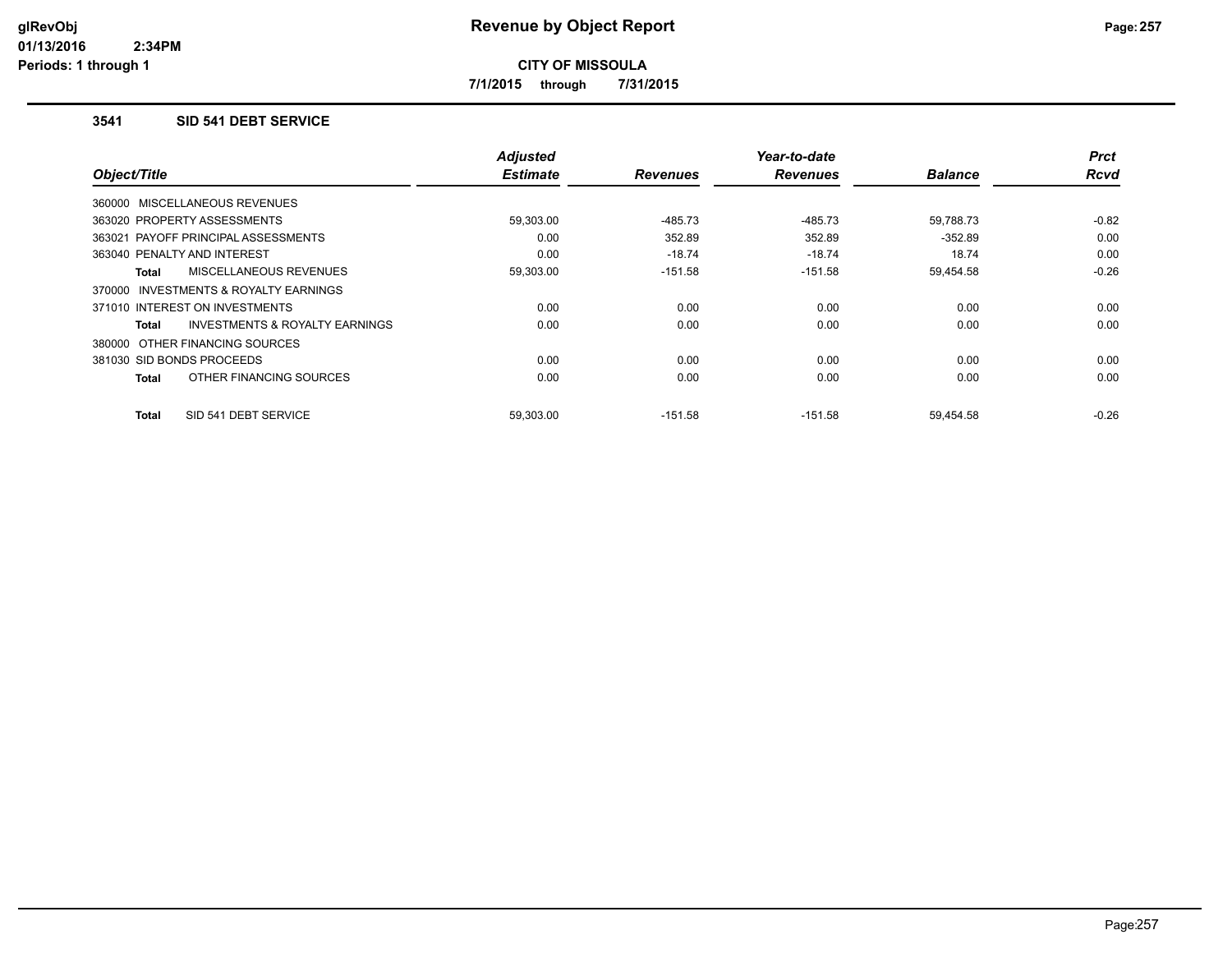**7/1/2015 through 7/31/2015**

**3543 SID 543 DEBT SERVICE**

**3543 SID 543 DEBT SERVICE**

|                                                           | <b>Adjusted</b> |                 | Year-to-date    |                | <b>Prct</b> |
|-----------------------------------------------------------|-----------------|-----------------|-----------------|----------------|-------------|
| Object/Title                                              | <b>Estimate</b> | <b>Revenues</b> | <b>Revenues</b> | <b>Balance</b> | <b>Rcvd</b> |
| 360000 MISCELLANEOUS REVENUES                             |                 |                 |                 |                |             |
| 363020 PROPERTY ASSESSMENTS                               | 0.00            | $-93.25$        | $-93.25$        | 93.25          | 0.00        |
| 363021 PAYOFF PRINCIPAL ASSESSMENTS                       | 0.00            | 101.91          | 101.91          | $-101.91$      | 0.00        |
| 363040 PENALTY AND INTEREST                               | 0.00            | $-4.54$         | $-4.54$         | 4.54           | 0.00        |
| MISCELLANEOUS REVENUES<br>Total                           | 0.00            | 4.12            | 4.12            | $-4.12$        | 0.00        |
| 370000 INVESTMENTS & ROYALTY EARNINGS                     |                 |                 |                 |                |             |
| 371010 INTEREST ON INVESTMENTS                            | 0.00            | 0.00            | 0.00            | 0.00           | 0.00        |
| <b>INVESTMENTS &amp; ROYALTY EARNINGS</b><br><b>Total</b> | 0.00            | 0.00            | 0.00            | 0.00           | 0.00        |
|                                                           |                 |                 |                 |                |             |
| SID 543 DEBT SERVICE<br><b>Total</b>                      | 0.00            | 4.12            | 4.12            | $-4.12$        | 0.00        |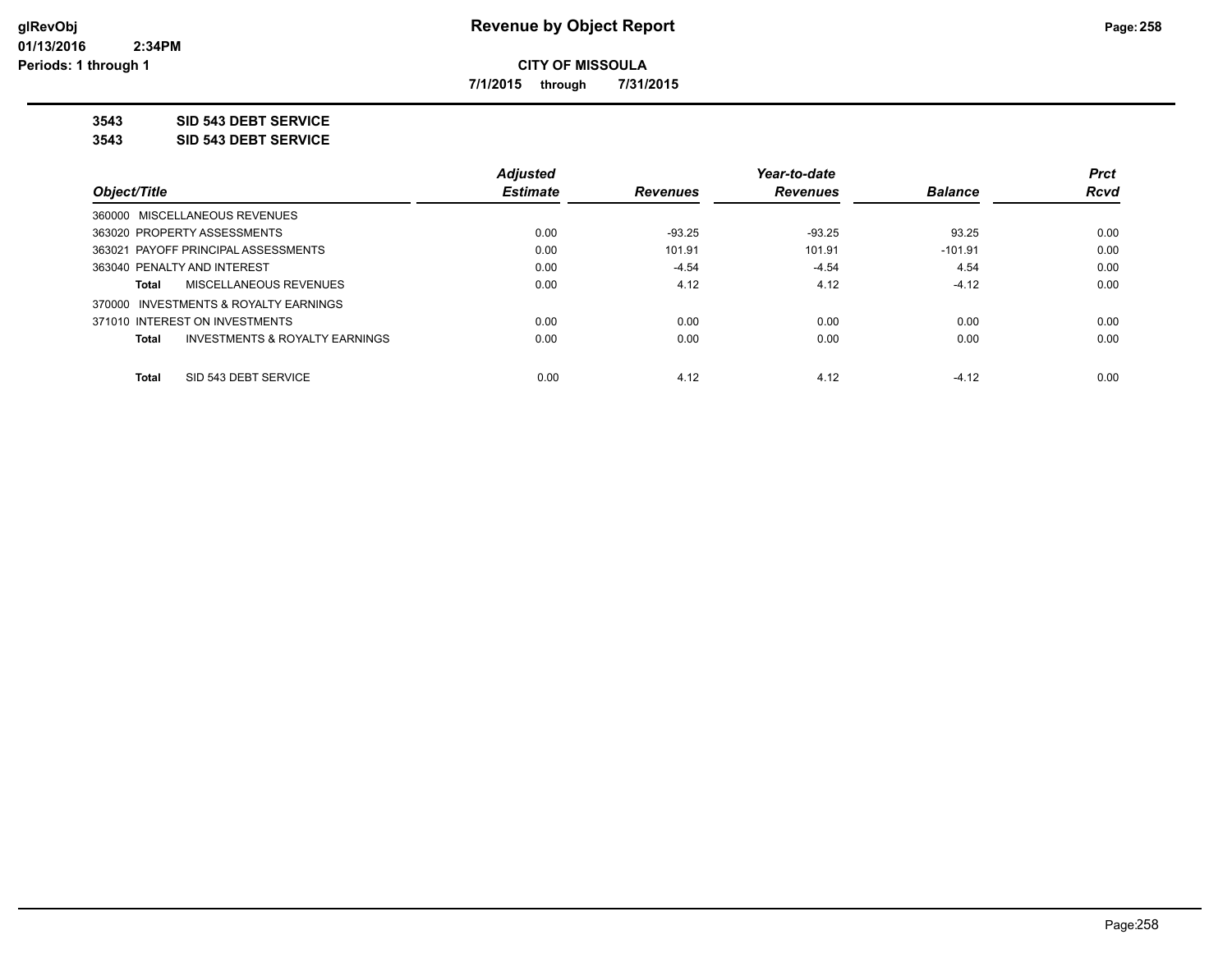**7/1/2015 through 7/31/2015**

### **3543 SID 543 DEBT SERVICE**

|                                                    | <b>Adjusted</b> |                 | Year-to-date    |                | <b>Prct</b> |
|----------------------------------------------------|-----------------|-----------------|-----------------|----------------|-------------|
| Object/Title                                       | <b>Estimate</b> | <b>Revenues</b> | <b>Revenues</b> | <b>Balance</b> | Rcvd        |
| 360000 MISCELLANEOUS REVENUES                      |                 |                 |                 |                |             |
| 363020 PROPERTY ASSESSMENTS                        | 0.00            | $-93.25$        | $-93.25$        | 93.25          | 0.00        |
| 363021 PAYOFF PRINCIPAL ASSESSMENTS                | 0.00            | 101.91          | 101.91          | $-101.91$      | 0.00        |
| 363040 PENALTY AND INTEREST                        | 0.00            | $-4.54$         | $-4.54$         | 4.54           | 0.00        |
| MISCELLANEOUS REVENUES<br>Total                    | 0.00            | 4.12            | 4.12            | $-4.12$        | 0.00        |
| 370000 INVESTMENTS & ROYALTY EARNINGS              |                 |                 |                 |                |             |
| 371010 INTEREST ON INVESTMENTS                     | 0.00            | 0.00            | 0.00            | 0.00           | 0.00        |
| <b>INVESTMENTS &amp; ROYALTY EARNINGS</b><br>Total | 0.00            | 0.00            | 0.00            | 0.00           | 0.00        |
| SID 543 DEBT SERVICE<br><b>Total</b>               | 0.00            | 4.12            | 4.12            | $-4.12$        | 0.00        |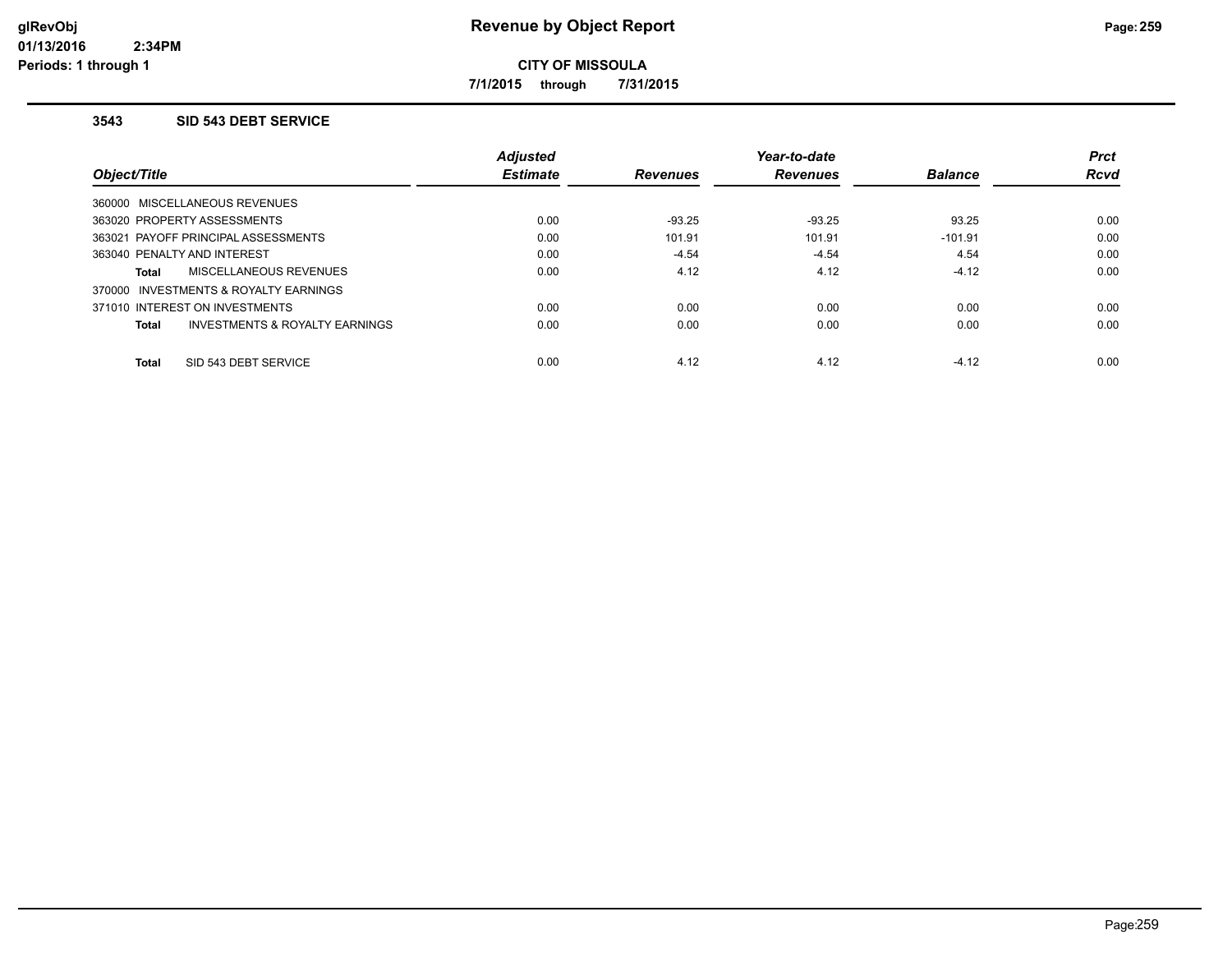**7/1/2015 through 7/31/2015**

# **3544 SID 544 RATTLESNAKE DEBT SERVICE**

## **3544 SID 544 RATTLESNAKE DEBT SERVICE**

|                                                           | <b>Adjusted</b> |                 | Year-to-date    |                | <b>Prct</b> |
|-----------------------------------------------------------|-----------------|-----------------|-----------------|----------------|-------------|
| Object/Title                                              | <b>Estimate</b> | <b>Revenues</b> | <b>Revenues</b> | <b>Balance</b> | Rcvd        |
| 360000 MISCELLANEOUS REVENUES                             |                 |                 |                 |                |             |
| 363020 PROPERTY ASSESSMENTS                               | 139,383.00      | -598.73         | $-598.73$       | 139.981.73     | $-0.43$     |
| 363021 PAYOFF PRINCIPAL ASSESSMENTS                       | 0.00            | 0.00            | 0.00            | 0.00           | 0.00        |
| 363040 PENALTY AND INTEREST                               | 0.00            | $-17.97$        | $-17.97$        | 17.97          | 0.00        |
| MISCELLANEOUS REVENUES<br><b>Total</b>                    | 139,383.00      | $-616.70$       | $-616.70$       | 139.999.70     | $-0.44$     |
| 370000 INVESTMENTS & ROYALTY EARNINGS                     |                 |                 |                 |                |             |
| 371010 INTEREST ON INVESTMENTS                            | 0.00            | 0.00            | 0.00            | 0.00           | 0.00        |
| <b>INVESTMENTS &amp; ROYALTY EARNINGS</b><br><b>Total</b> | 0.00            | 0.00            | 0.00            | 0.00           | 0.00        |
| SID 544 RATTLESNAKE DEBT SERVICE<br><b>Total</b>          | 139.383.00      | $-616.70$       | $-616.70$       | 139.999.70     | $-0.44$     |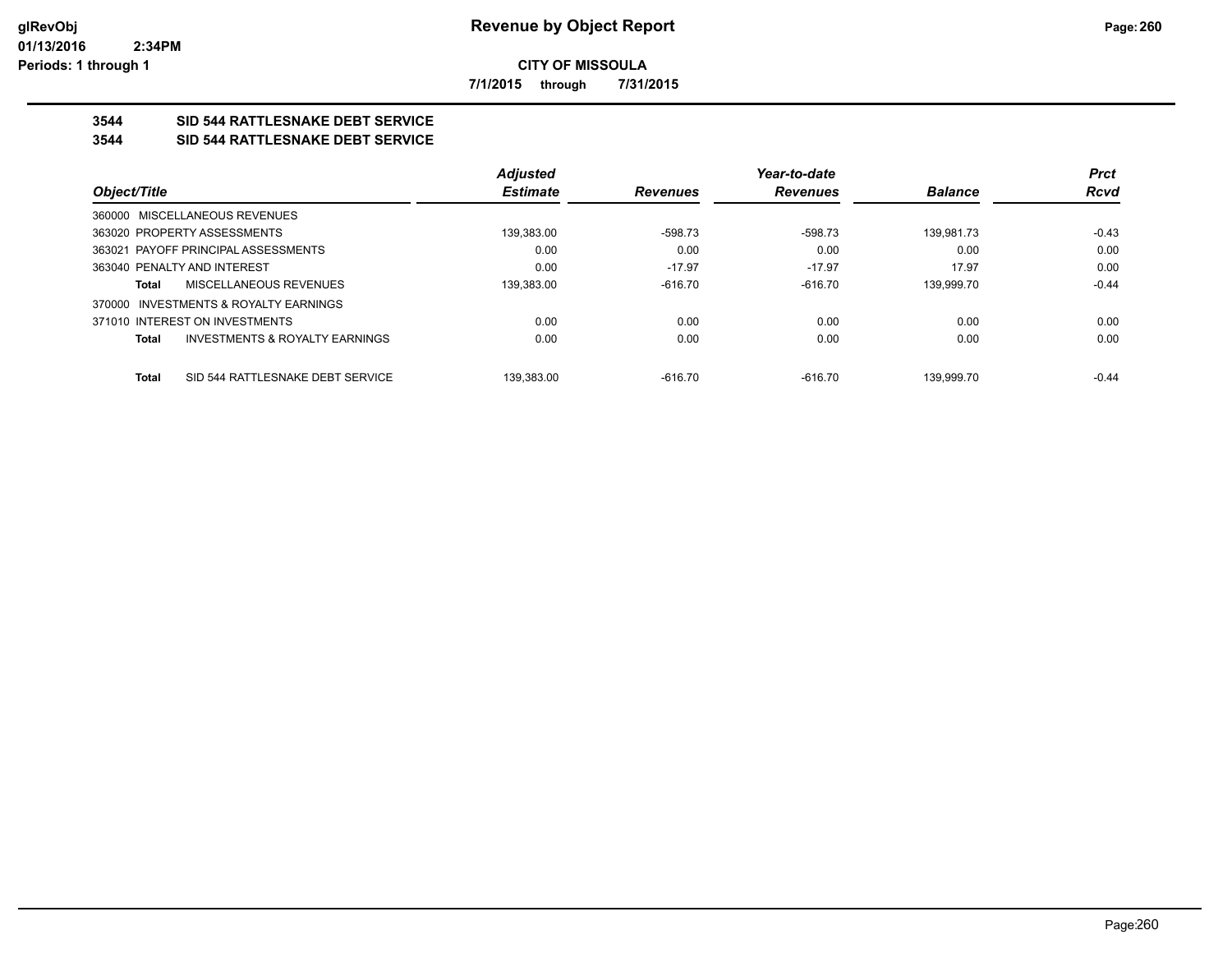**7/1/2015 through 7/31/2015**

## **3544 SID 544 RATTLESNAKE DEBT SERVICE**

|                                     |                                           | <b>Adjusted</b> |                 | Year-to-date    |                | <b>Prct</b> |
|-------------------------------------|-------------------------------------------|-----------------|-----------------|-----------------|----------------|-------------|
| Object/Title                        |                                           | <b>Estimate</b> | <b>Revenues</b> | <b>Revenues</b> | <b>Balance</b> | <b>Rcvd</b> |
| 360000 MISCELLANEOUS REVENUES       |                                           |                 |                 |                 |                |             |
| 363020 PROPERTY ASSESSMENTS         |                                           | 139,383.00      | $-598.73$       | $-598.73$       | 139.981.73     | $-0.43$     |
| 363021 PAYOFF PRINCIPAL ASSESSMENTS |                                           | 0.00            | 0.00            | 0.00            | 0.00           | 0.00        |
| 363040 PENALTY AND INTEREST         |                                           | 0.00            | $-17.97$        | $-17.97$        | 17.97          | 0.00        |
| <b>Total</b>                        | <b>MISCELLANEOUS REVENUES</b>             | 139,383.00      | $-616.70$       | $-616.70$       | 139.999.70     | $-0.44$     |
|                                     | 370000 INVESTMENTS & ROYALTY EARNINGS     |                 |                 |                 |                |             |
| 371010 INTEREST ON INVESTMENTS      |                                           | 0.00            | 0.00            | 0.00            | 0.00           | 0.00        |
| <b>Total</b>                        | <b>INVESTMENTS &amp; ROYALTY EARNINGS</b> | 0.00            | 0.00            | 0.00            | 0.00           | 0.00        |
| <b>Total</b>                        | SID 544 RATTLESNAKE DEBT SERVICE          | 139.383.00      | $-616.70$       | $-616.70$       | 139.999.70     | $-0.44$     |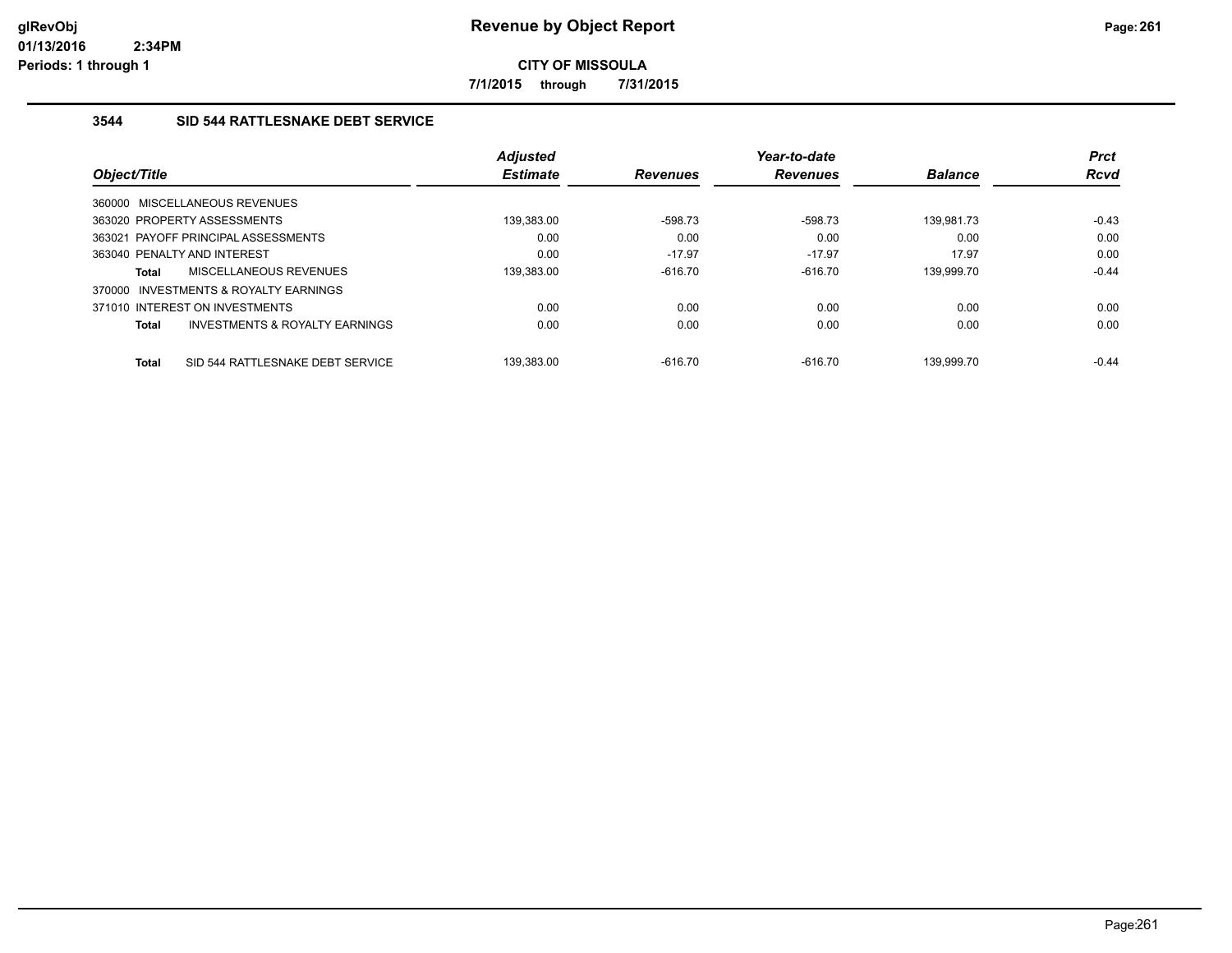**7/1/2015 through 7/31/2015**

**3545 SID 545 DEBT SERVICE**

**3545 SID 545 DEBT SERVICE**

|                                                    | <b>Adjusted</b> |                 | Year-to-date    |                | <b>Prct</b> |
|----------------------------------------------------|-----------------|-----------------|-----------------|----------------|-------------|
| Object/Title                                       | <b>Estimate</b> | <b>Revenues</b> | <b>Revenues</b> | <b>Balance</b> | <b>Rcvd</b> |
| 360000 MISCELLANEOUS REVENUES                      |                 |                 |                 |                |             |
| 363020 PROPERTY ASSESSMENTS                        | 0.00            | $-22.84$        | $-22.84$        | 22.84          | 0.00        |
| 363021 PAYOFF PRINCIPAL ASSESSMENTS                | 0.00            | 0.00            | 0.00            | 0.00           | 0.00        |
| 363040 PENALTY AND INTEREST                        | 0.00            | $-0.71$         | $-0.71$         | 0.71           | 0.00        |
| MISCELLANEOUS REVENUES<br>Total                    | 0.00            | $-23.55$        | $-23.55$        | 23.55          | 0.00        |
| 370000 INVESTMENTS & ROYALTY EARNINGS              |                 |                 |                 |                |             |
| 371010 INTEREST ON INVESTMENTS                     | 0.00            | 0.00            | 0.00            | 0.00           | 0.00        |
| <b>INVESTMENTS &amp; ROYALTY EARNINGS</b><br>Total | 0.00            | 0.00            | 0.00            | 0.00           | 0.00        |
| SID 545 DEBT SERVICE<br>Total                      | 0.00            | $-23.55$        | $-23.55$        | 23.55          | 0.00        |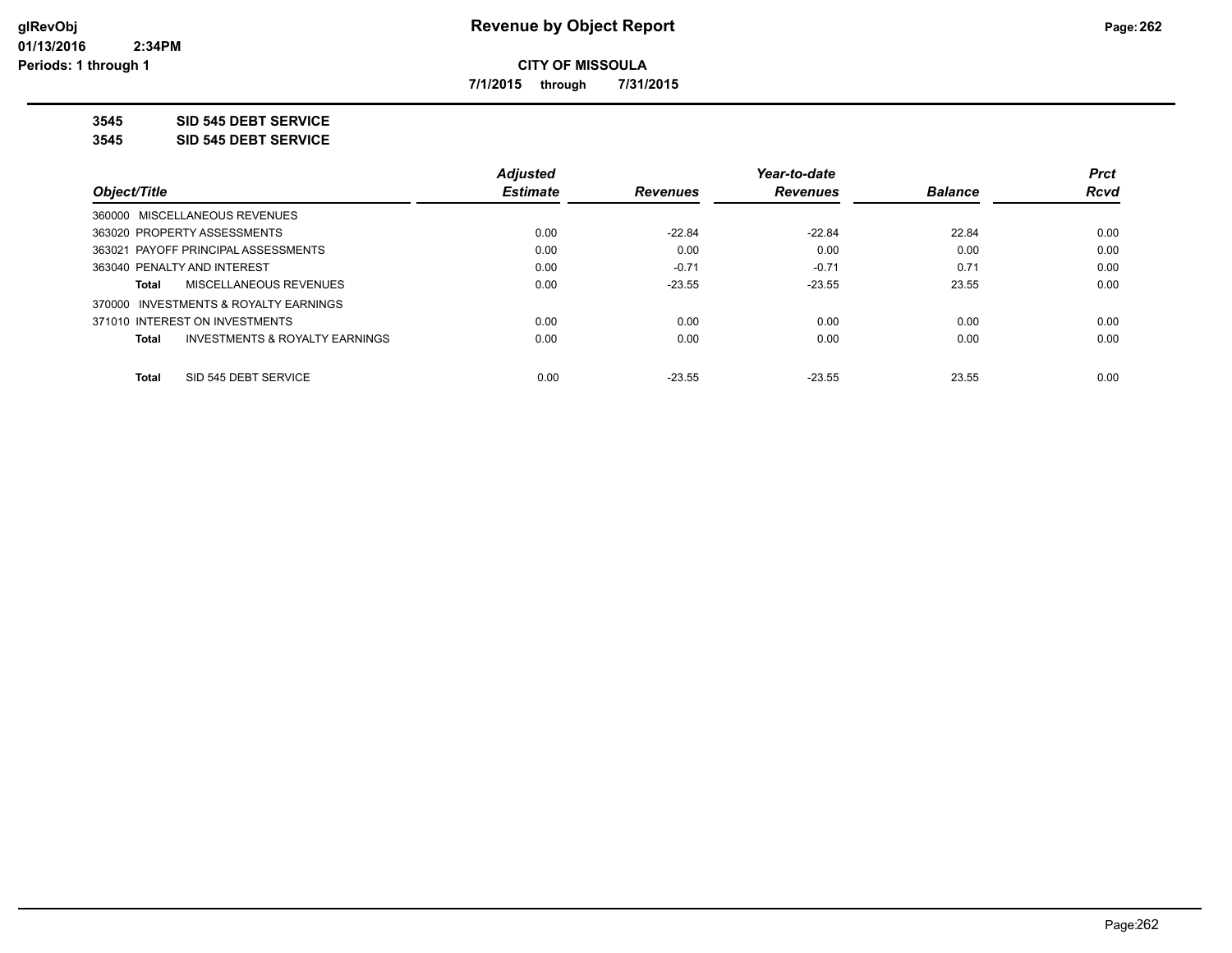**7/1/2015 through 7/31/2015**

## **3545 SID 545 DEBT SERVICE**

|                                         | <b>Adjusted</b> |                 | Year-to-date    |                | <b>Prct</b> |
|-----------------------------------------|-----------------|-----------------|-----------------|----------------|-------------|
| Object/Title                            | <b>Estimate</b> | <b>Revenues</b> | <b>Revenues</b> | <b>Balance</b> | <b>Rcvd</b> |
| 360000 MISCELLANEOUS REVENUES           |                 |                 |                 |                |             |
| 363020 PROPERTY ASSESSMENTS             | 0.00            | $-22.84$        | $-22.84$        | 22.84          | 0.00        |
| 363021 PAYOFF PRINCIPAL ASSESSMENTS     | 0.00            | 0.00            | 0.00            | 0.00           | 0.00        |
| 363040 PENALTY AND INTEREST             | 0.00            | $-0.71$         | $-0.71$         | 0.71           | 0.00        |
| MISCELLANEOUS REVENUES<br>Total         | 0.00            | $-23.55$        | $-23.55$        | 23.55          | 0.00        |
| 370000 INVESTMENTS & ROYALTY EARNINGS   |                 |                 |                 |                |             |
| 371010 INTEREST ON INVESTMENTS          | 0.00            | 0.00            | 0.00            | 0.00           | 0.00        |
| INVESTMENTS & ROYALTY EARNINGS<br>Total | 0.00            | 0.00            | 0.00            | 0.00           | 0.00        |
|                                         |                 |                 |                 |                |             |
| SID 545 DEBT SERVICE<br>Total           | 0.00            | $-23.55$        | $-23.55$        | 23.55          | 0.00        |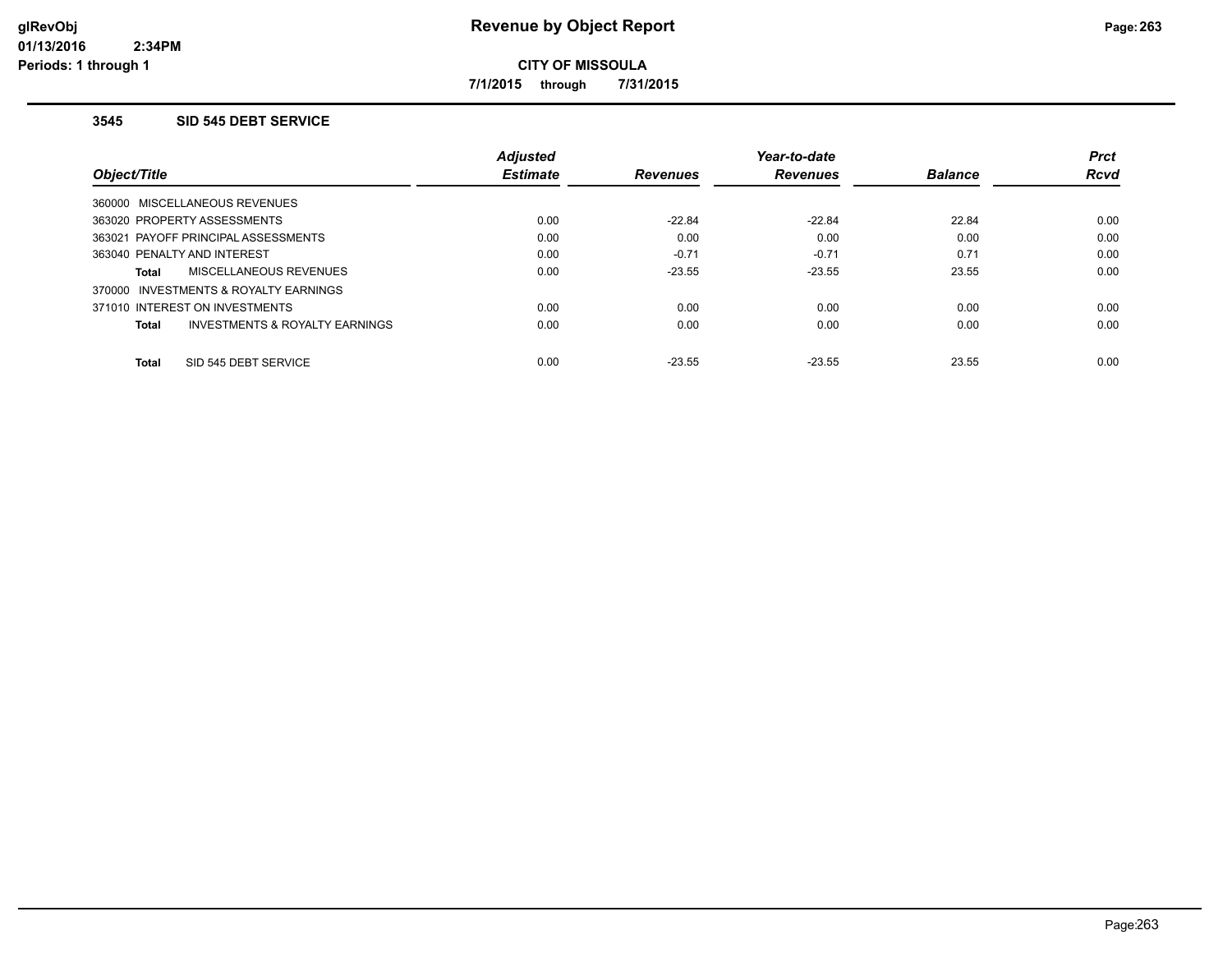**7/1/2015 through 7/31/2015**

**3546 SID 546 DEBT SERVICE**

**3546 SID 546 DEBT SERVICE**

|                                                    | <b>Adjusted</b> |                 | Year-to-date    |                | <b>Prct</b> |
|----------------------------------------------------|-----------------|-----------------|-----------------|----------------|-------------|
| Obiect/Title                                       | <b>Estimate</b> | <b>Revenues</b> | <b>Revenues</b> | <b>Balance</b> | <b>Rcvd</b> |
| 360000 MISCELLANEOUS REVENUES                      |                 |                 |                 |                |             |
| 363020 PROPERTY ASSESSMENTS                        | 0.00            | $-53.32$        | $-53.32$        | 53.32          | 0.00        |
| 363021 PAYOFF PRINCIPAL ASSESSMENTS                | 0.00            | 0.00            | 0.00            | 0.00           | 0.00        |
| 363040 PENALTY AND INTEREST                        | 0.00            | $-2.35$         | $-2.35$         | 2.35           | 0.00        |
| <b>MISCELLANEOUS REVENUES</b><br>Total             | 0.00            | $-55.67$        | $-55.67$        | 55.67          | 0.00        |
| 370000 INVESTMENTS & ROYALTY EARNINGS              |                 |                 |                 |                |             |
| 371010 INTEREST ON INVESTMENTS                     | 0.00            | 0.00            | 0.00            | 0.00           | 0.00        |
| <b>INVESTMENTS &amp; ROYALTY EARNINGS</b><br>Total | 0.00            | 0.00            | 0.00            | 0.00           | 0.00        |
| SID 546 DEBT SERVICE<br>Total                      | 0.00            | $-55.67$        | $-55.67$        | 55.67          | 0.00        |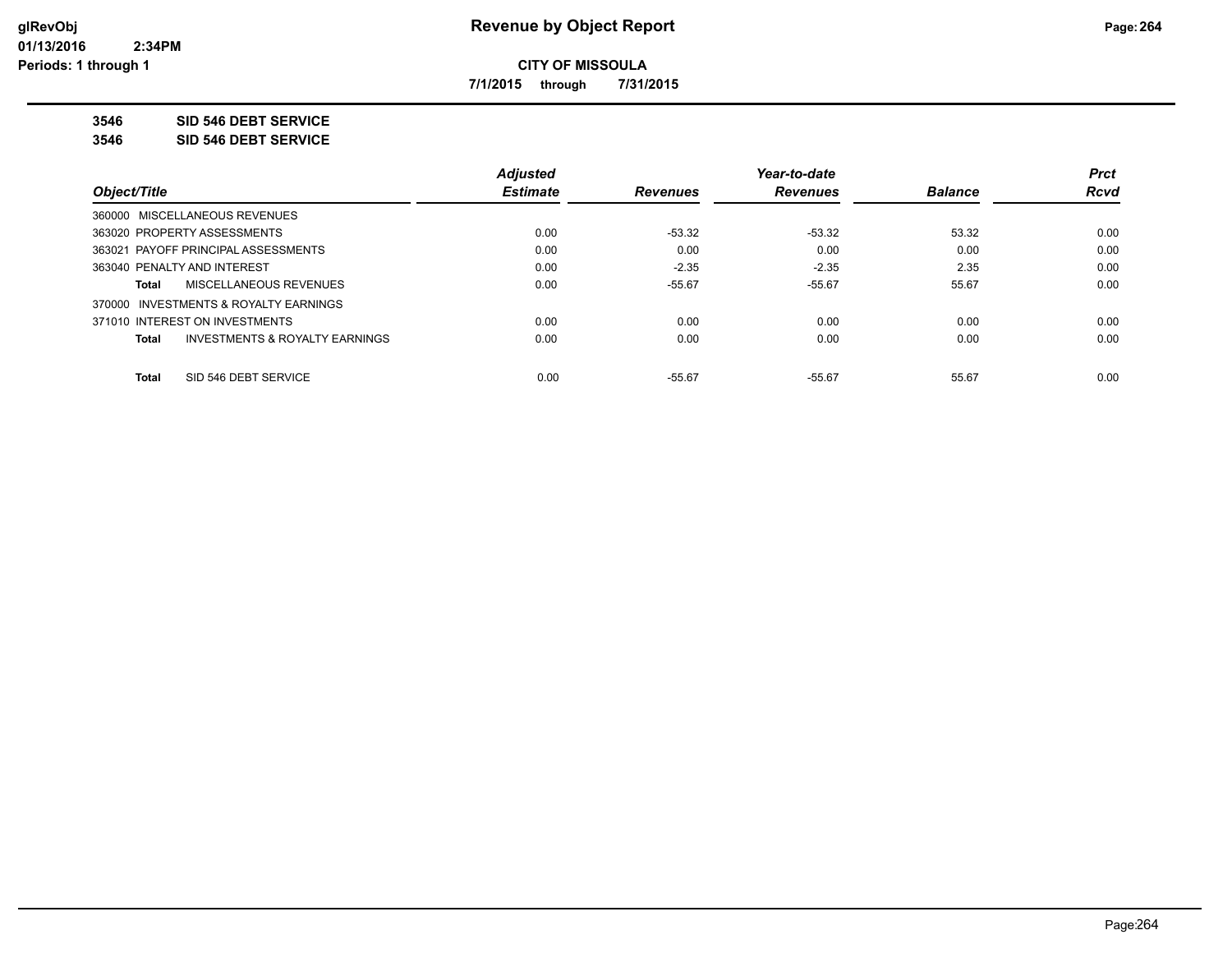**7/1/2015 through 7/31/2015**

### **3546 SID 546 DEBT SERVICE**

|                                                    | <b>Adjusted</b> |                 | Year-to-date    |                | <b>Prct</b> |
|----------------------------------------------------|-----------------|-----------------|-----------------|----------------|-------------|
| Object/Title                                       | <b>Estimate</b> | <b>Revenues</b> | <b>Revenues</b> | <b>Balance</b> | <b>Rcvd</b> |
| 360000 MISCELLANEOUS REVENUES                      |                 |                 |                 |                |             |
| 363020 PROPERTY ASSESSMENTS                        | 0.00            | $-53.32$        | $-53.32$        | 53.32          | 0.00        |
| 363021 PAYOFF PRINCIPAL ASSESSMENTS                | 0.00            | 0.00            | 0.00            | 0.00           | 0.00        |
| 363040 PENALTY AND INTEREST                        | 0.00            | $-2.35$         | $-2.35$         | 2.35           | 0.00        |
| <b>MISCELLANEOUS REVENUES</b><br>Total             | 0.00            | $-55.67$        | $-55.67$        | 55.67          | 0.00        |
| 370000 INVESTMENTS & ROYALTY EARNINGS              |                 |                 |                 |                |             |
| 371010 INTEREST ON INVESTMENTS                     | 0.00            | 0.00            | 0.00            | 0.00           | 0.00        |
| <b>INVESTMENTS &amp; ROYALTY EARNINGS</b><br>Total | 0.00            | 0.00            | 0.00            | 0.00           | 0.00        |
| SID 546 DEBT SERVICE<br><b>Total</b>               | 0.00            | $-55.67$        | $-55.67$        | 55.67          | 0.00        |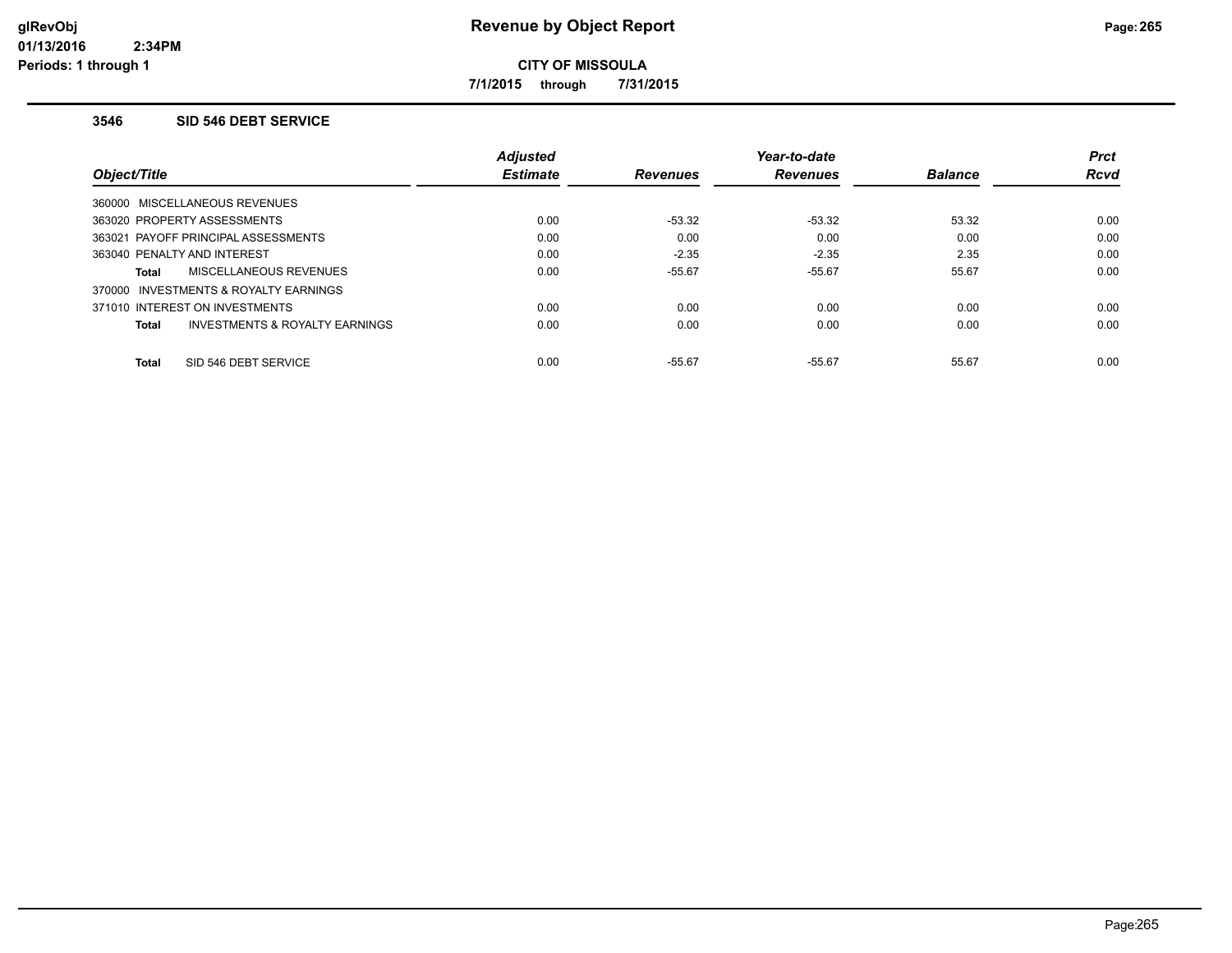**7/1/2015 through 7/31/2015**

**3548 SID 548-5TH, 6TH & ARTHUR**

**3548 SID 548-5TH, 6TH & ARTHUR**

|                             |                                           | <b>Adjusted</b> |                 | Year-to-date    |                | <b>Prct</b> |
|-----------------------------|-------------------------------------------|-----------------|-----------------|-----------------|----------------|-------------|
| Object/Title                |                                           | <b>Estimate</b> | <b>Revenues</b> | <b>Revenues</b> | <b>Balance</b> | Rcvd        |
|                             | 360000 MISCELLANEOUS REVENUES             |                 |                 |                 |                |             |
|                             | 363020 PROPERTY ASSESSMENTS               | 111,525.00      | 0.00            | 0.00            | 111.525.00     | 0.00        |
|                             | 363021 PAYOFF PRINCIPAL ASSESSMENTS       | 0.00            | 0.00            | 0.00            | 0.00           | 0.00        |
| 363040 PENALTY AND INTEREST |                                           | 0.00            | 0.00            | 0.00            | 0.00           | 0.00        |
| Total                       | MISCELLANEOUS REVENUES                    | 111,525.00      | 0.00            | 0.00            | 111.525.00     | 0.00        |
|                             | 370000 INVESTMENTS & ROYALTY EARNINGS     |                 |                 |                 |                |             |
|                             | 371010 INTEREST ON INVESTMENTS            | 0.00            | 0.00            | 0.00            | 0.00           | 0.00        |
| Total                       | <b>INVESTMENTS &amp; ROYALTY EARNINGS</b> | 0.00            | 0.00            | 0.00            | 0.00           | 0.00        |
| Total                       | SID 548-5TH, 6TH & ARTHUR                 | 111.525.00      | 0.00            | 0.00            | 111.525.00     | 0.00        |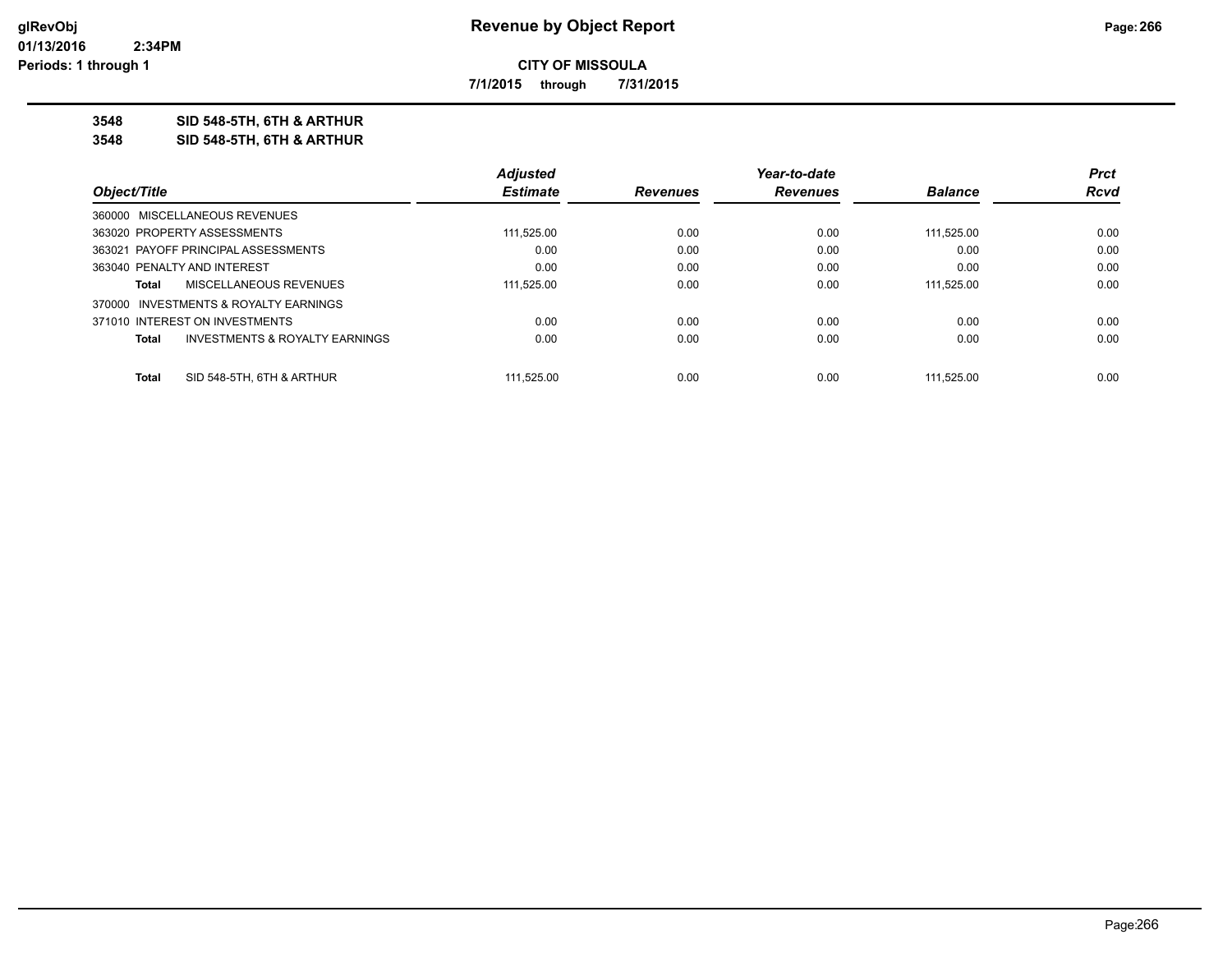**7/1/2015 through 7/31/2015**

## **3548 SID 548-5TH, 6TH & ARTHUR**

|              |                                       | <b>Adjusted</b> |                 | Year-to-date   |             | <b>Prct</b> |
|--------------|---------------------------------------|-----------------|-----------------|----------------|-------------|-------------|
| Object/Title | <b>Estimate</b>                       | <b>Revenues</b> | <b>Revenues</b> | <b>Balance</b> | <b>Rcvd</b> |             |
|              | 360000 MISCELLANEOUS REVENUES         |                 |                 |                |             |             |
|              | 363020 PROPERTY ASSESSMENTS           | 111,525.00      | 0.00            | 0.00           | 111.525.00  | 0.00        |
|              | 363021 PAYOFF PRINCIPAL ASSESSMENTS   | 0.00            | 0.00            | 0.00           | 0.00        | 0.00        |
|              | 363040 PENALTY AND INTEREST           | 0.00            | 0.00            | 0.00           | 0.00        | 0.00        |
| Total        | MISCELLANEOUS REVENUES                | 111,525.00      | 0.00            | 0.00           | 111.525.00  | 0.00        |
|              | 370000 INVESTMENTS & ROYALTY EARNINGS |                 |                 |                |             |             |
|              | 371010 INTEREST ON INVESTMENTS        | 0.00            | 0.00            | 0.00           | 0.00        | 0.00        |
| Total        | INVESTMENTS & ROYALTY EARNINGS        | 0.00            | 0.00            | 0.00           | 0.00        | 0.00        |
| <b>Total</b> | SID 548-5TH, 6TH & ARTHUR             | 111.525.00      | 0.00            | 0.00           | 111.525.00  | 0.00        |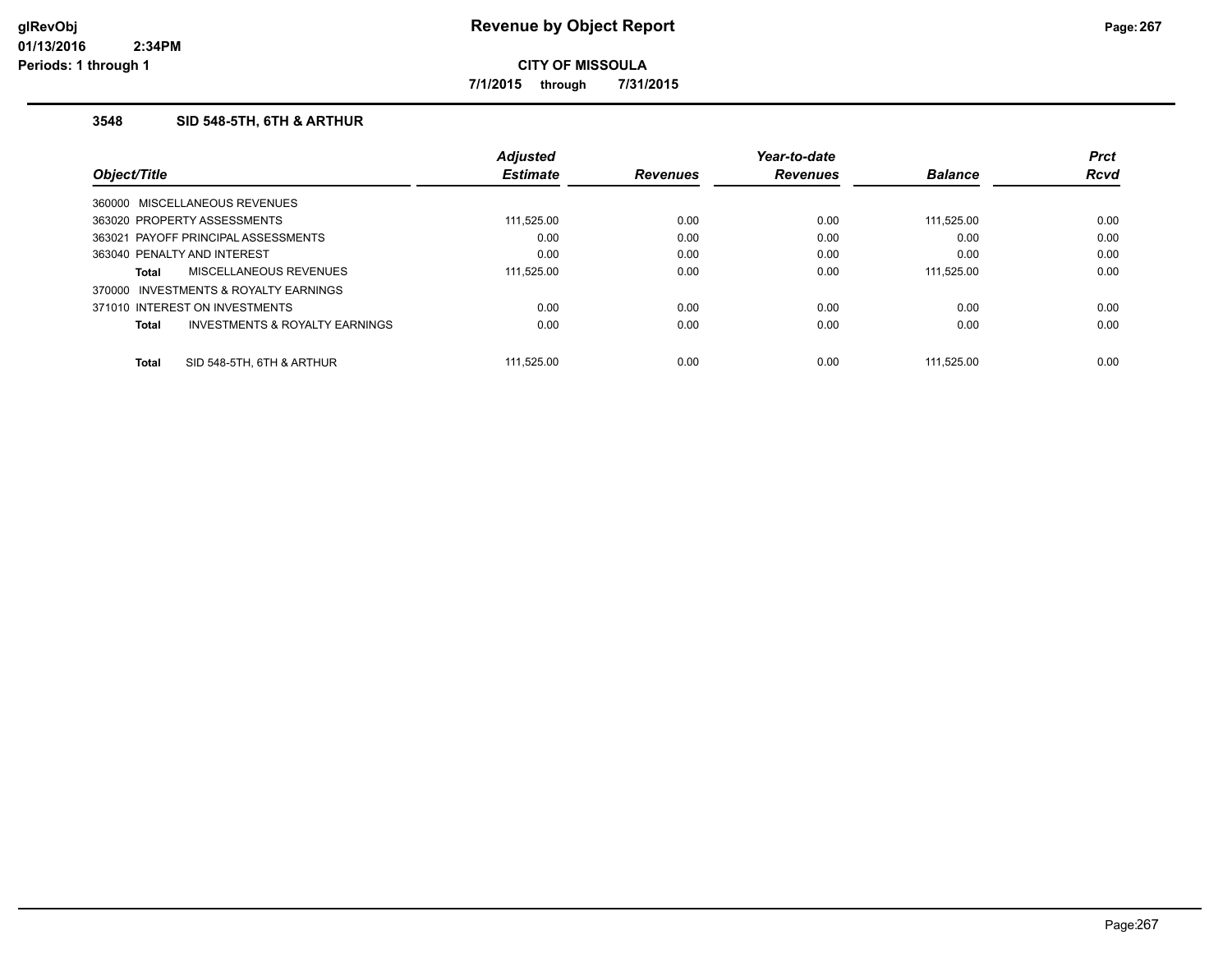**7/1/2015 through 7/31/2015**

**3549 SID 549 HILLVIEW WAY**

**3549 SID 549 HILLVIEW WAY**

|                                         | <b>Adjusted</b> |                 | Year-to-date    |                | <b>Prct</b> |
|-----------------------------------------|-----------------|-----------------|-----------------|----------------|-------------|
| Object/Title                            | <b>Estimate</b> | <b>Revenues</b> | <b>Revenues</b> | <b>Balance</b> | <b>Rcvd</b> |
| 360000 MISCELLANEOUS REVENUES           |                 |                 |                 |                |             |
| 363020 PROPERTY ASSESSMENTS             | 0.00            | 0.00            | 0.00            | 0.00           | 0.00        |
| 363021 PAYOFF PRINCIPAL ASSESSMENTS     | 0.00            | 0.00            | 0.00            | 0.00           | 0.00        |
| 363040 PENALTY AND INTEREST             | 0.00            | 0.00            | 0.00            | 0.00           | 0.00        |
| MISCELLANEOUS REVENUES<br>Total         | 0.00            | 0.00            | 0.00            | 0.00           | 0.00        |
| 370000 INVESTMENTS & ROYALTY EARNINGS   |                 |                 |                 |                |             |
| 371010 INTEREST ON INVESTMENTS          | 0.00            | 0.00            | 0.00            | 0.00           | 0.00        |
| INVESTMENTS & ROYALTY EARNINGS<br>Total | 0.00            | 0.00            | 0.00            | 0.00           | 0.00        |
| SID 549 HILLVIEW WAY<br><b>Total</b>    | 0.00            | 0.00            | 0.00            | 0.00           | 0.00        |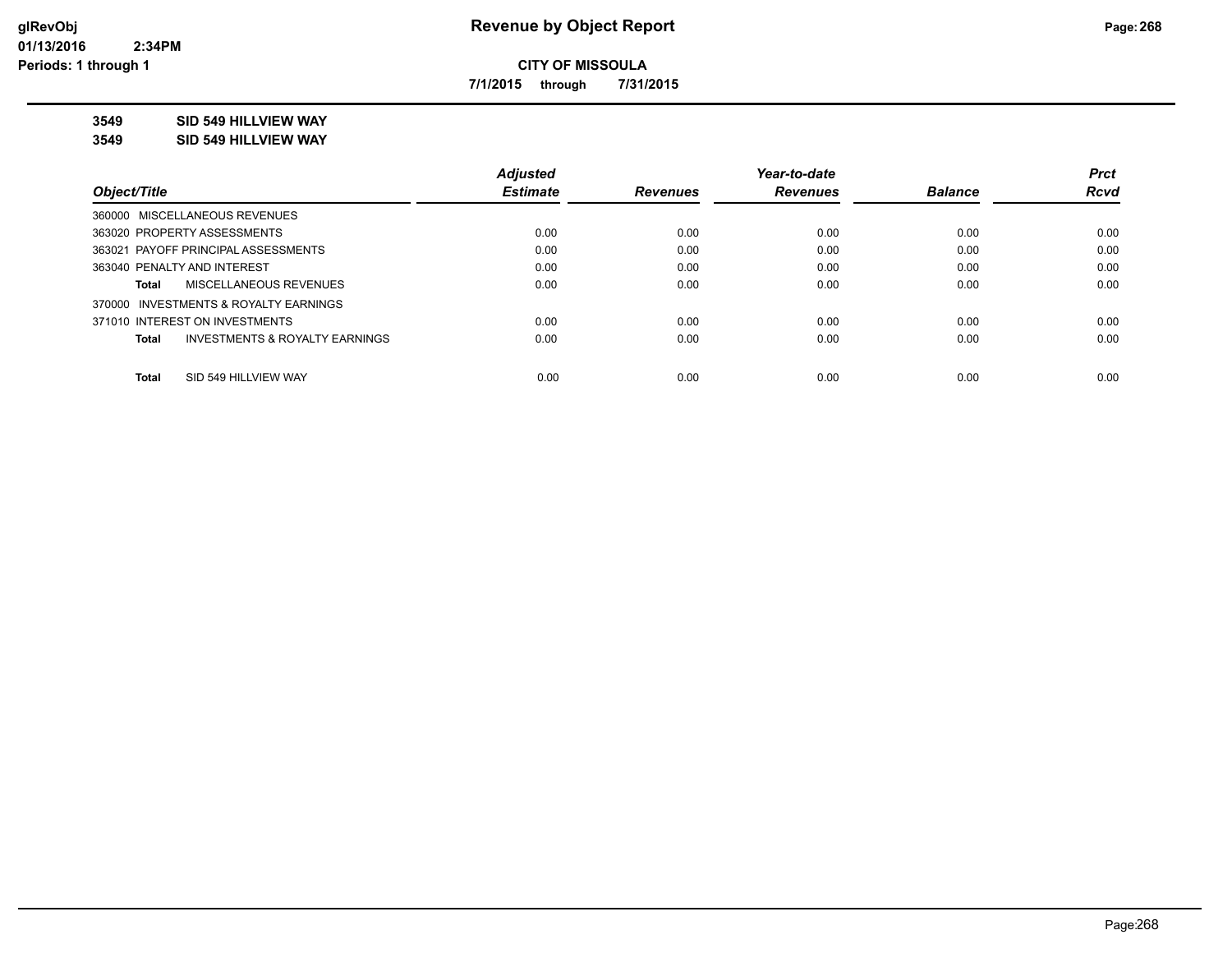**7/1/2015 through 7/31/2015**

### **3549 SID 549 HILLVIEW WAY**

|                                         | <b>Adiusted</b> |                 | Year-to-date    |                | <b>Prct</b> |
|-----------------------------------------|-----------------|-----------------|-----------------|----------------|-------------|
| Obiect/Title                            | <b>Estimate</b> | <b>Revenues</b> | <b>Revenues</b> | <b>Balance</b> | <b>Rcvd</b> |
| 360000 MISCELLANEOUS REVENUES           |                 |                 |                 |                |             |
| 363020 PROPERTY ASSESSMENTS             | 0.00            | 0.00            | 0.00            | 0.00           | 0.00        |
| 363021 PAYOFF PRINCIPAL ASSESSMENTS     | 0.00            | 0.00            | 0.00            | 0.00           | 0.00        |
| 363040 PENALTY AND INTEREST             | 0.00            | 0.00            | 0.00            | 0.00           | 0.00        |
| MISCELLANEOUS REVENUES<br>Total         | 0.00            | 0.00            | 0.00            | 0.00           | 0.00        |
| 370000 INVESTMENTS & ROYALTY EARNINGS   |                 |                 |                 |                |             |
| 371010 INTEREST ON INVESTMENTS          | 0.00            | 0.00            | 0.00            | 0.00           | 0.00        |
| INVESTMENTS & ROYALTY EARNINGS<br>Total | 0.00            | 0.00            | 0.00            | 0.00           | 0.00        |
| SID 549 HILLVIEW WAY<br><b>Total</b>    | 0.00            | 0.00            | 0.00            | 0.00           | 0.00        |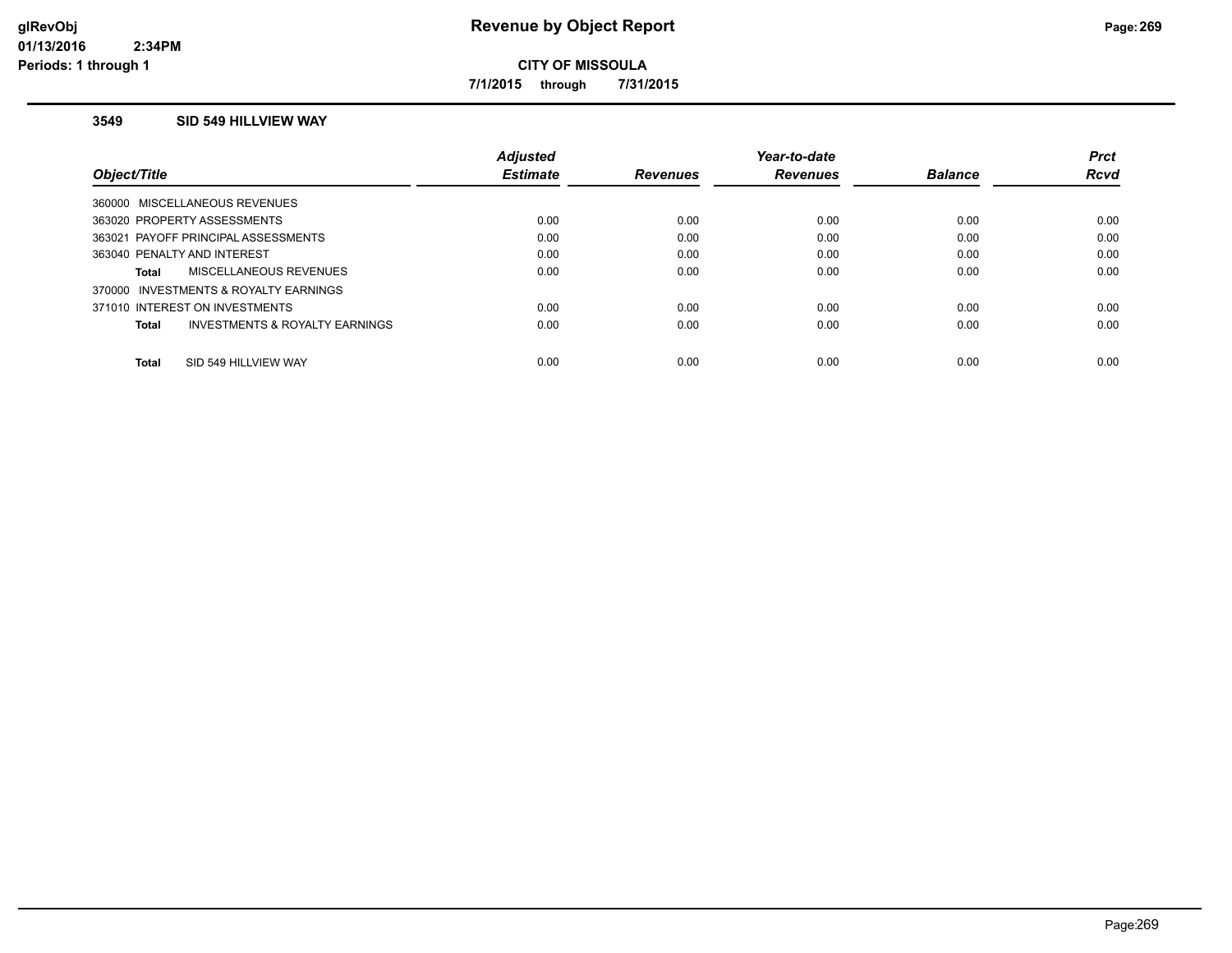**7/1/2015 through 7/31/2015**

# **4060 CAPITAL IMPROVEMENT PROGRAM FUND**

|                                                           | <b>Adjusted</b> |                 | Year-to-date    |                | <b>Prct</b> |
|-----------------------------------------------------------|-----------------|-----------------|-----------------|----------------|-------------|
| Object/Title                                              | <b>Estimate</b> | <b>Revenues</b> | <b>Revenues</b> | <b>Balance</b> | Rcvd        |
| 330000 INTERGOVERNMENTAL REVENUES                         |                 |                 |                 |                |             |
| 331001 GRANTS                                             | 0.00            | 0.00            | 0.00            | 0.00           | 0.00        |
| 331002 COUNTY ASSISTANCE CIP PROJECTS                     | 0.00            | 0.00            | 0.00            | 0.00           | 0.00        |
| 331003 STATE HOME PROGRAM INCOME                          | 0.00            | 0.00            | 0.00            | 0.00           | 0.00        |
| 331004 CITY ASSESSMENTS                                   | 0.00            | 0.00            | 0.00            | 0.00           | 0.00        |
| 334040 GAS TAX APPORTIONMENT                              | 0.00            | 0.00            | 0.00            | 0.00           | 0.00        |
| 334061 IMPACT FEES-CLEARING ACCOUNT                       | 0.00            | 0.00            | 0.00            | 0.00           | 0.00        |
| 334120 TSEP GRANT                                         | 0.00            | 0.00            | 0.00            | 0.00           | 0.00        |
| 334121 DNRC GRANT                                         | 0.00            | 0.00            | 0.00            | 0.00           | 0.00        |
| 334123 MAQI FEDERAL ASSISTANCE                            | 0.00            | 0.00            | 0.00            | 0.00           | 0.00        |
| 334124 GRANTS-CIP                                         | 0.00            | 0.00            | 0.00            | 0.00           | 0.00        |
| 334125 FIRE FIGHTER GRANT                                 | 0.00            | 0.00            | 0.00            | 0.00           | 0.00        |
| 334126 DEVELOPER ASSESSMENTS                              | 0.00            | 0.00            | 0.00            | 0.00           | 0.00        |
| 334127 TONKIN TRAIL - FISH WILDLIFE PARKS                 | 0.00            | 0.00            | 0.00            | 0.00           | 0.00        |
| 334128 CDBG FIRE HYDRANT GRANT                            | 0.00            | 0.00            | 0.00            | 0.00           | 0.00        |
| 334143 MONTANA TOURISM GRANT                              | 0.00            | 0.00            | 0.00            | 0.00           | 0.00        |
| 339000 PAYMENT IN LIEU OF TAXES                           | 0.00            | 0.00            | 0.00            | 0.00           | 0.00        |
| <b>INTERGOVERNMENTAL REVENUES</b><br><b>Total</b>         | 0.00            | 0.00            | 0.00            | 0.00           | 0.00        |
| 360000 MISCELLANEOUS REVENUES                             |                 |                 |                 |                |             |
| 360010 MISCELLANEOUS                                      | 0.00            | 0.00            | 0.00            | 0.00           | 0.00        |
| 360011 YOUTH COUNCIL FUNDS                                | 9,010.00        | 0.00            | 0.00            | 9,010.00       | 0.00        |
| 360012 SEWER GRANT REPAYMENTS                             | 0.00            | 0.00            | 0.00            | 0.00           | 0.00        |
| 360016 MRA SHARE OF CIVIC STADIUM PARKING                 | 0.00            | 0.00            | 0.00            | 0.00           | 0.00        |
| 362000 OTHER MISCELLANEOUS REVENUE                        | 0.00            | 0.00            | 0.00            | 0.00           | 0.00        |
| 365000 DONATIONS                                          | 0.00            | 0.00            | 0.00            | 0.00           | 0.00        |
| 365001 *** Title Not Found ***                            | 0.00            | 0.00            | 0.00            | 0.00           | 0.00        |
| 365030 WHITE PINE PARK DONATION-ZIP BEVERAGE              | 0.00            | 0.00            | 0.00            | 0.00           | 0.00        |
| MISCELLANEOUS REVENUES<br><b>Total</b>                    | 9,010.00        | 0.00            | 0.00            | 9,010.00       | 0.00        |
| 370000 INVESTMENTS & ROYALTY EARNINGS                     |                 |                 |                 |                |             |
| 371010 INTEREST ON INVESTMENTS                            | 0.00            | 0.00            | 0.00            | 0.00           | 0.00        |
| 371020 GAIN/LOSS IN MARKET VALUE OF INVESTMENTS           | 0.00            | 0.00            | 0.00            | 0.00           | 0.00        |
| <b>INVESTMENTS &amp; ROYALTY EARNINGS</b><br><b>Total</b> | 0.00            | 0.00            | 0.00            | 0.00           | 0.00        |
| 380000 OTHER FINANCING SOURCES                            |                 |                 |                 |                |             |
| 381000 LOAN PROCEEDS                                      | 0.00            | 0.00            | 0.00            | 0.00           | 0.00        |
| 381010 BOND PROCEEDS                                      | 0.00            | 0.00            | 0.00            | 0.00           | 0.00        |
| 381011 \$1,860,000 General Fund Obligation Bond           | 0.00            | 0.00            | 0.00            | 0.00           | 0.00        |
| 381012 \$680,000 FIRE GF DEBT                             | 0.00            | 0.00            | 0.00            | 0.00           | 0.00        |
| 381015 \$1,010,000 LIMITED TAX GO BONDS 2010C             | 0.00            | 0.00            | 0.00            | 0.00           | 0.00        |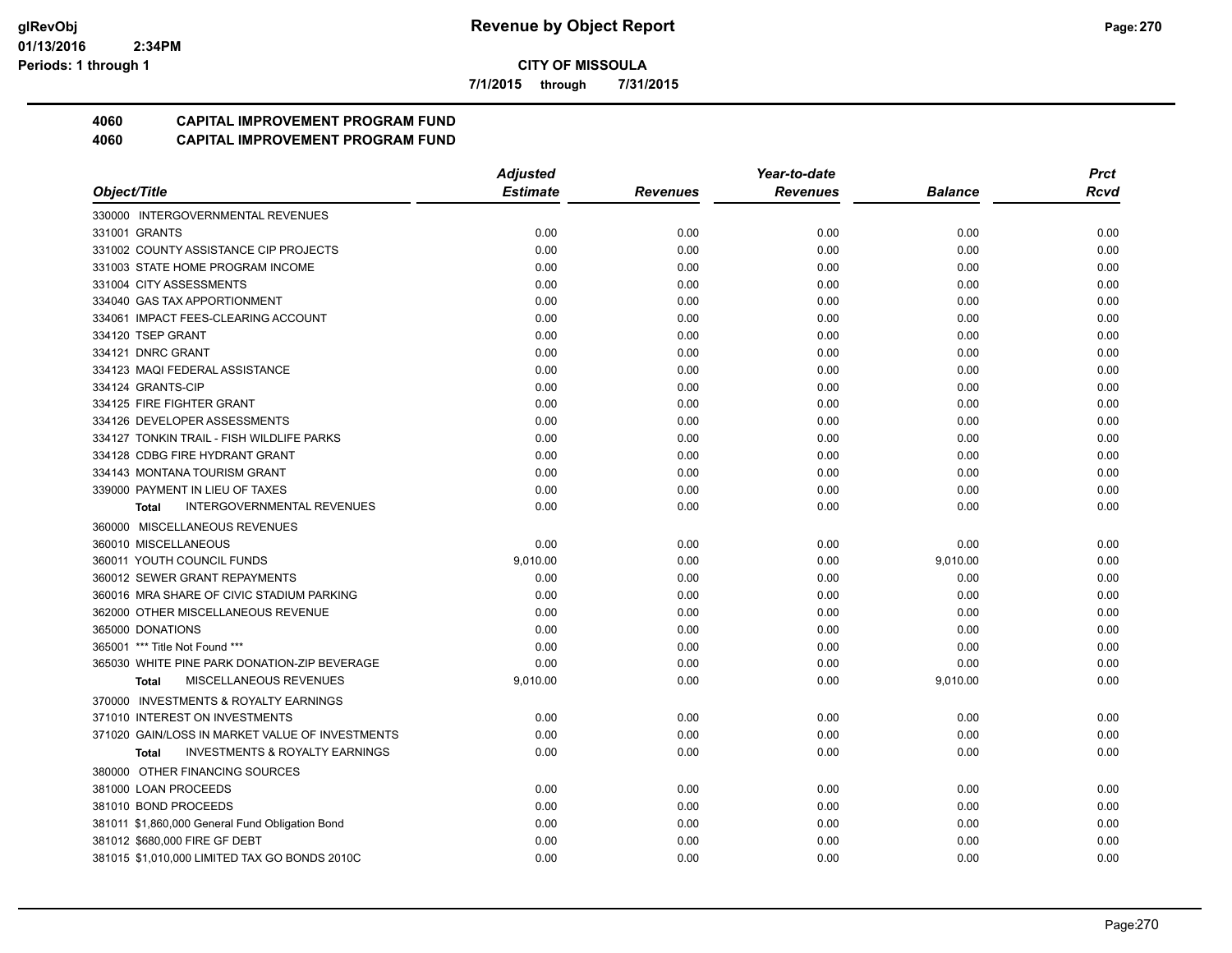**7/1/2015 through 7/31/2015**

# **4060 CAPITAL IMPROVEMENT PROGRAM FUND**

|                                                  | <b>Adjusted</b> |                 | Year-to-date    |                |      |
|--------------------------------------------------|-----------------|-----------------|-----------------|----------------|------|
| Object/Title                                     | <b>Estimate</b> | <b>Revenues</b> | <b>Revenues</b> | <b>Balance</b> | Rcvd |
| 381090 PROCEEDS FROM CAPITAL LEASE               | 0.00            | 0.00            | 0.00            | 0.00           | 0.00 |
| 382010 SALE OF FIXED ASSETS                      | 0.00            | 0.00            | 0.00            | 0.00           | 0.00 |
| 383009 TRANS FR TITLE I                          | 0.00            | 0.00            | 0.00            | 0.00           | 0.00 |
| 383010 TRANS FR CIP                              | 0.00            | 0.00            | 0.00            | 0.00           | 0.00 |
| 383014 TRANS FR MRA                              | 0.00            | 0.00            | 0.00            | 0.00           | 0.00 |
| 383015 TRANS FR MPC                              | 0.00            | 0.00            | 0.00            | 0.00           | 0.00 |
| 383017 TRANS FR BUILDING                         | 0.00            | 0.00            | 0.00            | 0.00           | 0.00 |
| 383020 TRANS FR CEMETERY CARE                    | 0.00            | 0.00            | 0.00            | 0.00           | 0.00 |
| 383025 TRANS FR SEWER R & D                      | 0.00            | 0.00            | 0.00            | 0.00           | 0.00 |
| 383029 TRANS FR GENERAL                          | 1,084,565.00    | 0.00            | 0.00            | 1,084,565.00   | 0.00 |
| 383041 TRANS FR CDBG                             | 0.00            | 0.00            | 0.00            | 0.00           | 0.00 |
| 383042 TRANSFERS FROM OTHER FUNDS                | 0.00            | 0.00            | 0.00            | 0.00           | 0.00 |
| 383043 TRANSFERS FROM IMPACT FEES                | 0.00            | 0.00            | 0.00            | 0.00           | 0.00 |
| 383044 TRANSFER FROM PYMT IN LIEU OF PARKS       | 0.00            | 0.00            | 0.00            | 0.00           | 0.00 |
| 383045 TRANSFER FROM PARK ENTERPRISE             | 0.00            | 0.00            | 0.00            | 0.00           | 0.00 |
| OTHER FINANCING SOURCES<br>Total                 | 1,084,565.00    | 0.00            | 0.00            | 1,084,565.00   | 0.00 |
| CAPITAL IMPROVEMENT PROGRAM FUND<br><b>Total</b> | 1,093,575.00    | 0.00            | 0.00            | 1,093,575.00   | 0.00 |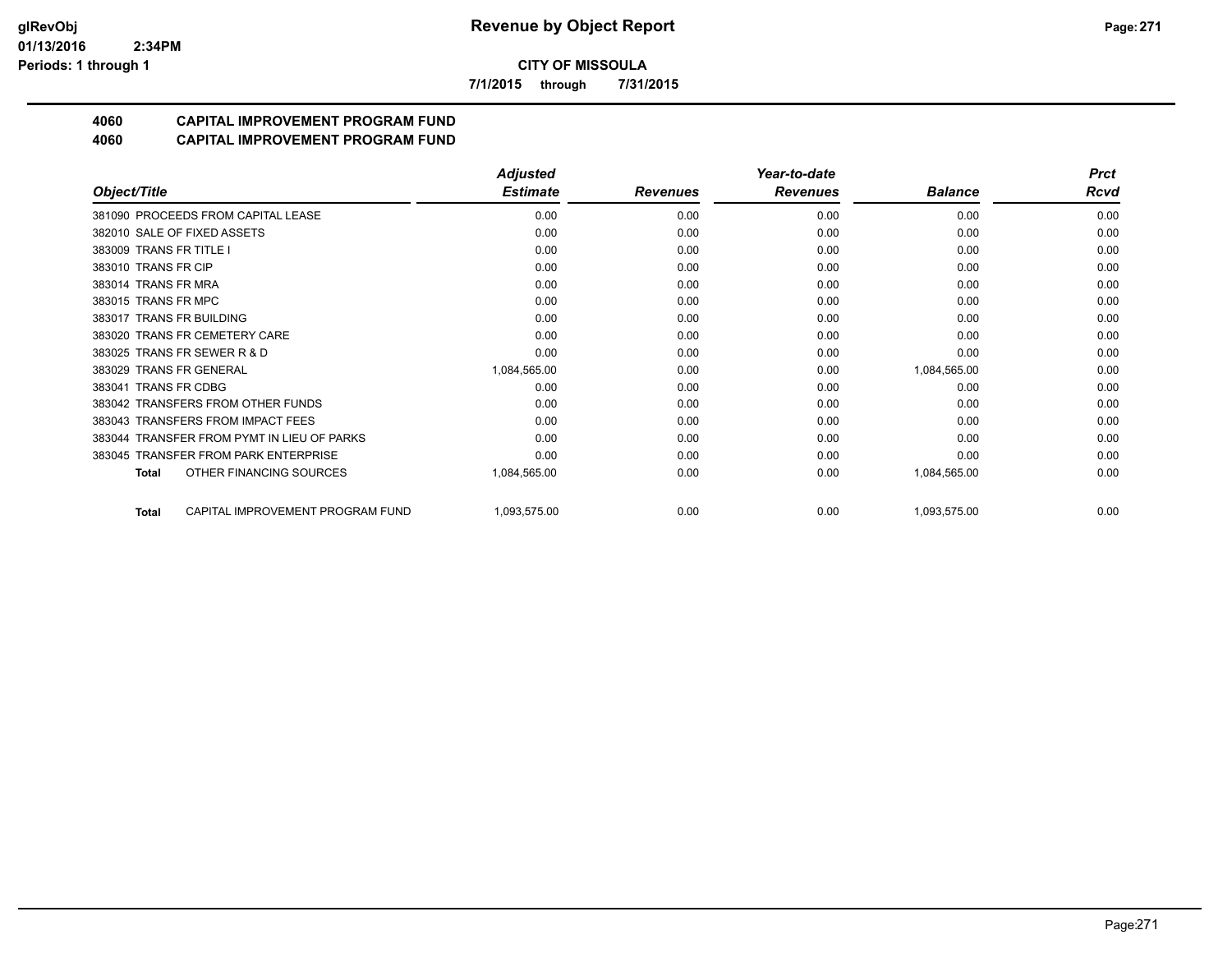**7/1/2015 through 7/31/2015**

|                                                           | <b>Adjusted</b> |                 | Year-to-date    |                | <b>Prct</b> |
|-----------------------------------------------------------|-----------------|-----------------|-----------------|----------------|-------------|
| Object/Title                                              | <b>Estimate</b> | <b>Revenues</b> | <b>Revenues</b> | <b>Balance</b> | <b>Rcvd</b> |
| 330000 INTERGOVERNMENTAL REVENUES                         |                 |                 |                 |                |             |
| 331001 GRANTS                                             | 0.00            | 0.00            | 0.00            | 0.00           | 0.00        |
| 331002 COUNTY ASSISTANCE CIP PROJECTS                     | 0.00            | 0.00            | 0.00            | 0.00           | 0.00        |
| 331003 STATE HOME PROGRAM INCOME                          | 0.00            | 0.00            | 0.00            | 0.00           | 0.00        |
| 331004 CITY ASSESSMENTS                                   | 0.00            | 0.00            | 0.00            | 0.00           | 0.00        |
| 334040 GAS TAX APPORTIONMENT                              | 0.00            | 0.00            | 0.00            | 0.00           | 0.00        |
| 334061 IMPACT FEES-CLEARING ACCOUNT                       | 0.00            | 0.00            | 0.00            | 0.00           | 0.00        |
| 334120 TSEP GRANT                                         | 0.00            | 0.00            | 0.00            | 0.00           | 0.00        |
| 334121 DNRC GRANT                                         | 0.00            | 0.00            | 0.00            | 0.00           | 0.00        |
| 334123 MAQI FEDERAL ASSISTANCE                            | 0.00            | 0.00            | 0.00            | 0.00           | 0.00        |
| 334124 GRANTS-CIP                                         | 0.00            | 0.00            | 0.00            | 0.00           | 0.00        |
| 334125 FIRE FIGHTER GRANT                                 | 0.00            | 0.00            | 0.00            | 0.00           | 0.00        |
| 334126 DEVELOPER ASSESSMENTS                              | 0.00            | 0.00            | 0.00            | 0.00           | 0.00        |
| 334127 TONKIN TRAIL - FISH WILDLIFE PARKS                 | 0.00            | 0.00            | 0.00            | 0.00           | 0.00        |
| 334128 CDBG FIRE HYDRANT GRANT                            | 0.00            | 0.00            | 0.00            | 0.00           | 0.00        |
| 334143 MONTANA TOURISM GRANT                              | 0.00            | 0.00            | 0.00            | 0.00           | 0.00        |
| 339000 PAYMENT IN LIEU OF TAXES                           | 0.00            | 0.00            | 0.00            | 0.00           | 0.00        |
| INTERGOVERNMENTAL REVENUES<br><b>Total</b>                | 0.00            | 0.00            | 0.00            | 0.00           | 0.00        |
| 360000 MISCELLANEOUS REVENUES                             |                 |                 |                 |                |             |
| 360010 MISCELLANEOUS                                      | 0.00            | 0.00            | 0.00            | 0.00           | 0.00        |
| 360011 YOUTH COUNCIL FUNDS                                | 9,010.00        | 0.00            | 0.00            | 9,010.00       | 0.00        |
| 360012 SEWER GRANT REPAYMENTS                             | 0.00            | 0.00            | 0.00            | 0.00           | 0.00        |
| 360016 MRA SHARE OF CIVIC STADIUM PARKING                 | 0.00            | 0.00            | 0.00            | 0.00           | 0.00        |
| 362000 OTHER MISCELLANEOUS REVENUE                        | 0.00            | 0.00            | 0.00            | 0.00           | 0.00        |
| 365000 DONATIONS                                          | 0.00            | 0.00            | 0.00            | 0.00           | 0.00        |
| 365001 *** Title Not Found ***                            | 0.00            | 0.00            | 0.00            | 0.00           | 0.00        |
| 365030 WHITE PINE PARK DONATION-ZIP BEVERAGE              | 0.00            | 0.00            | 0.00            | 0.00           | 0.00        |
| MISCELLANEOUS REVENUES<br><b>Total</b>                    | 9,010.00        | 0.00            | 0.00            | 9,010.00       | 0.00        |
| 370000 INVESTMENTS & ROYALTY EARNINGS                     |                 |                 |                 |                |             |
| 371010 INTEREST ON INVESTMENTS                            | 0.00            | 0.00            | 0.00            | 0.00           | 0.00        |
| 371020 GAIN/LOSS IN MARKET VALUE OF INVESTMENT            | 0.00            | 0.00            | 0.00            | 0.00           | 0.00        |
| <b>INVESTMENTS &amp; ROYALTY EARNINGS</b><br><b>Total</b> | 0.00            | 0.00            | 0.00            | 0.00           | 0.00        |
| 380000 OTHER FINANCING SOURCES                            |                 |                 |                 |                |             |
| 381000 LOAN PROCEEDS                                      | 0.00            | 0.00            | 0.00            | 0.00           | 0.00        |
| 381010 BOND PROCEEDS                                      | 0.00            | 0.00            | 0.00            | 0.00           | 0.00        |
| 381011 \$1,860,000 General Fund Obligation Bond           | 0.00            | 0.00            | 0.00            | 0.00           | 0.00        |
| 381012 \$680,000 FIRE GF DEBT                             | 0.00            | 0.00            | 0.00            | 0.00           | 0.00        |
| 381015 \$1,010,000 LIMITED TAX GO BONDS 2010C             | 0.00            | 0.00            | 0.00            | 0.00           | 0.00        |
| 381090 PROCEEDS FROM CAPITAL LEASE                        | 0.00            | 0.00            | 0.00            | 0.00           | 0.00        |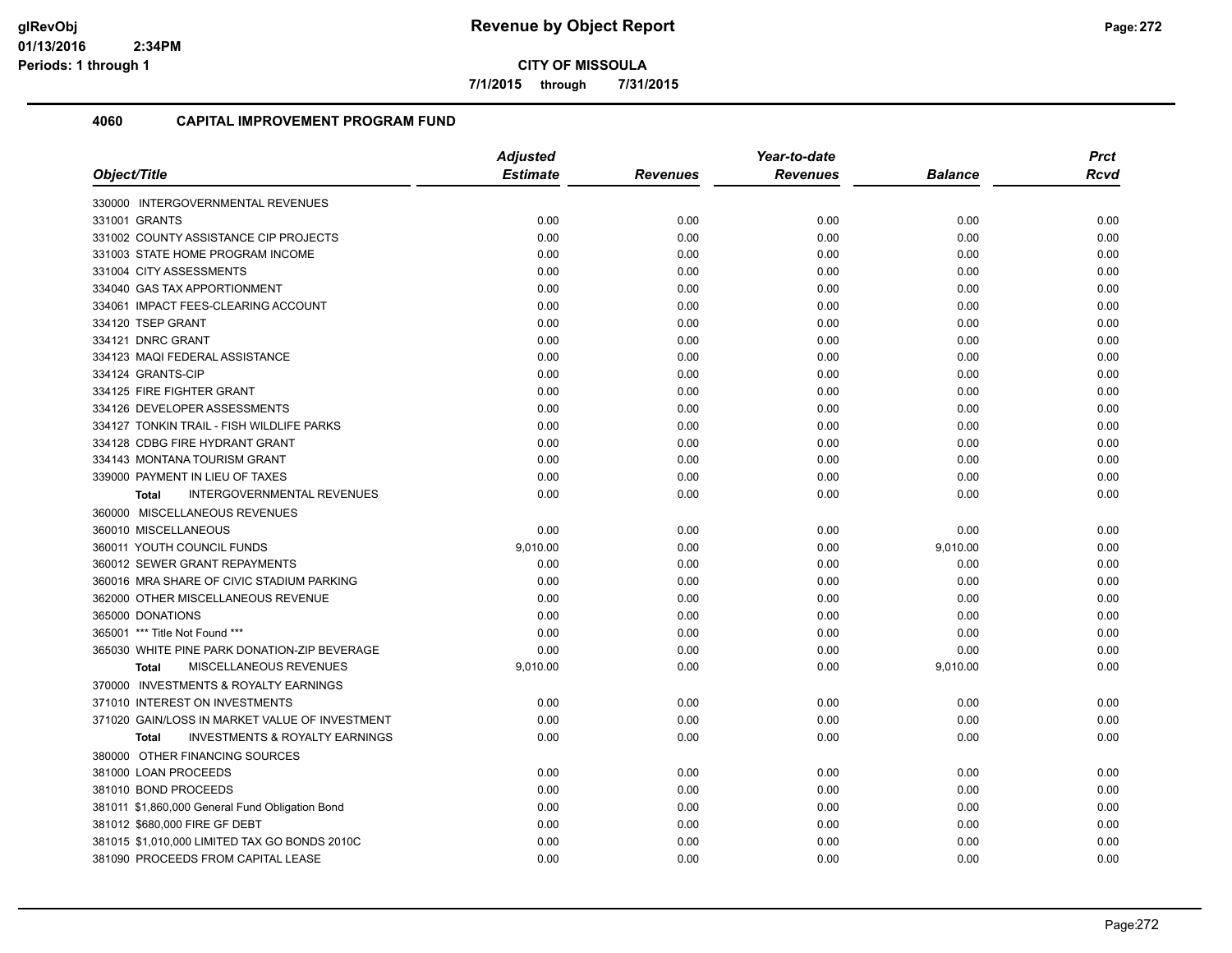**7/1/2015 through 7/31/2015**

|                                            | <b>Adjusted</b> |                 | Year-to-date    |                | <b>Prct</b> |
|--------------------------------------------|-----------------|-----------------|-----------------|----------------|-------------|
| Object/Title                               | <b>Estimate</b> | <b>Revenues</b> | <b>Revenues</b> | <b>Balance</b> | Rcvd        |
| 382010 SALE OF FIXED ASSETS                | 0.00            | 0.00            | 0.00            | 0.00           | 0.00        |
| 383009 TRANS FR TITLE I                    | 0.00            | 0.00            | 0.00            | 0.00           | 0.00        |
| 383010 TRANS FR CIP                        | 0.00            | 0.00            | 0.00            | 0.00           | 0.00        |
| 383014 TRANS FR MRA                        | 0.00            | 0.00            | 0.00            | 0.00           | 0.00        |
| 383015 TRANS FR MPC                        | 0.00            | 0.00            | 0.00            | 0.00           | 0.00        |
| 383017 TRANS FR BUILDING                   | 0.00            | 0.00            | 0.00            | 0.00           | 0.00        |
| 383020 TRANS FR CEMETERY CARE              | 0.00            | 0.00            | 0.00            | 0.00           | 0.00        |
| 383025 TRANS FR SEWER R & D                | 0.00            | 0.00            | 0.00            | 0.00           | 0.00        |
| 383029 TRANS FR GENERAL                    | 1,084,565.00    | 0.00            | 0.00            | 1,084,565.00   | 0.00        |
| 383041 TRANS FR CDBG                       | 0.00            | 0.00            | 0.00            | 0.00           | 0.00        |
| 383042 TRANSFERS FROM OTHER FUNDS          | 0.00            | 0.00            | 0.00            | 0.00           | 0.00        |
| 383043 TRANSFERS FROM IMPACT FEES          | 0.00            | 0.00            | 0.00            | 0.00           | 0.00        |
| 383044 TRANSFER FROM PYMT IN LIEU OF PARKS | 0.00            | 0.00            | 0.00            | 0.00           | 0.00        |
| 383045 TRANSFER FROM PARK ENTERPRISE       | 0.00            | 0.00            | 0.00            | 0.00           | 0.00        |
| OTHER FINANCING SOURCES<br><b>Total</b>    | 1,084,565.00    | 0.00            | 0.00            | 1,084,565.00   | 0.00        |
| CAPITAL IMPROVEMENT PROGRAM FUND<br>Total  | 1,093,575.00    | 0.00            | 0.00            | 1,093,575.00   | 0.00        |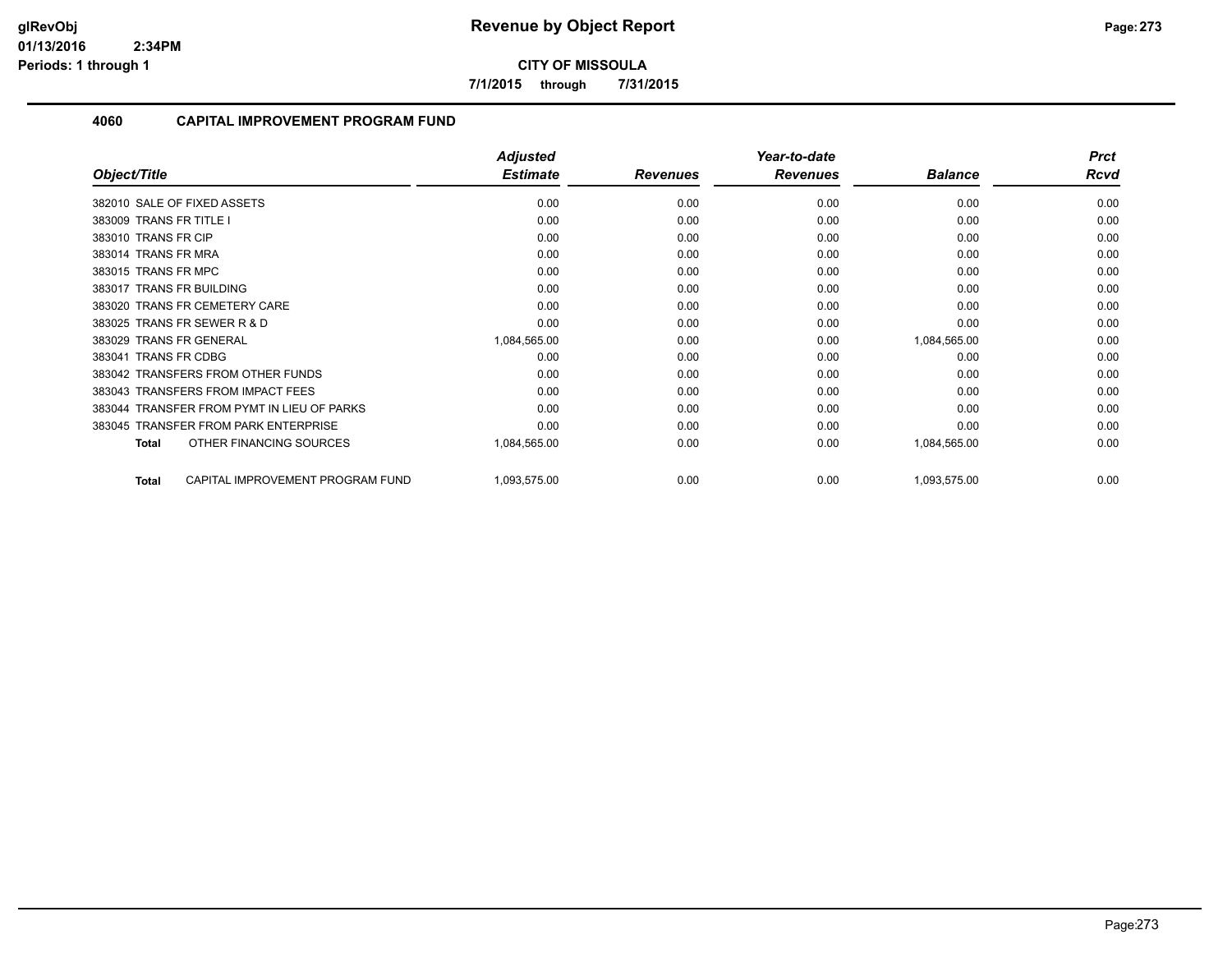**7/1/2015 through 7/31/2015**

# **4130 1997 G O BOND OPEN SPACE PURCHASE FUND**

## **4130 1997 G O BOND OPEN SPACE PURCHASE FUND**

|                                                           | <b>Adjusted</b> |                 | Year-to-date    |                | <b>Prct</b> |
|-----------------------------------------------------------|-----------------|-----------------|-----------------|----------------|-------------|
| Object/Title                                              | <b>Estimate</b> | <b>Revenues</b> | <b>Revenues</b> | <b>Balance</b> | <b>Rcvd</b> |
| 330000 INTERGOVERNMENTAL REVENUES                         |                 |                 |                 |                |             |
| 331156 CTEP GRANT - S HILLS TRAIL SYSTEM                  | 0.00            | 0.00            | 0.00            | 0.00           | 0.00        |
| 334014 *** Title Not Found ***                            | 0.00            | 0.00            | 0.00            | 0.00           | 0.00        |
| <b>INTERGOVERNMENTAL REVENUES</b><br><b>Total</b>         | 0.00            | 0.00            | 0.00            | 0.00           | 0.00        |
| 340000 CHARGES FOR SERVICES                               |                 |                 |                 |                |             |
| 343065 BUILDING RENTALS                                   | 0.00            | 0.00            | 0.00            | 0.00           | 0.00        |
| <b>CHARGES FOR SERVICES</b><br>Total                      | 0.00            | 0.00            | 0.00            | 0.00           | 0.00        |
| 360000 MISCELLANEOUS REVENUES                             |                 |                 |                 |                |             |
| 360010 MISCELLANEOUS                                      | 0.00            | 0.00            | 0.00            | 0.00           | 0.00        |
| 365000 DONATIONS                                          | 0.00            | 0.00            | 0.00            | 0.00           | 0.00        |
| MISCELLANEOUS REVENUES<br><b>Total</b>                    | 0.00            | 0.00            | 0.00            | 0.00           | 0.00        |
| 370000 INVESTMENTS & ROYALTY EARNINGS                     |                 |                 |                 |                |             |
| 371010 INTEREST ON INVESTMENTS                            | 0.00            | 0.00            | 0.00            | 0.00           | 0.00        |
| 371020 GAIN/LOSS IN MARKET VALUE OF INVESTMENTS           | 0.00            | 0.00            | 0.00            | 0.00           | 0.00        |
| <b>INVESTMENTS &amp; ROYALTY EARNINGS</b><br><b>Total</b> | 0.00            | 0.00            | 0.00            | 0.00           | 0.00        |
| 380000 OTHER FINANCING SOURCES                            |                 |                 |                 |                |             |
| 382010 SALE OF FIXED ASSETS                               | 0.00            | 0.00            | 0.00            | 0.00           | 0.00        |
| 383000 OPERATING TRANSFERS                                | 0.00            | 0.00            | 0.00            | 0.00           | 0.00        |
| OTHER FINANCING SOURCES<br><b>Total</b>                   | 0.00            | 0.00            | 0.00            | 0.00           | 0.00        |
| 1997 G O BOND OPEN SPACE PURCHASE FU<br>Total             | 0.00            | 0.00            | 0.00            | 0.00           | 0.00        |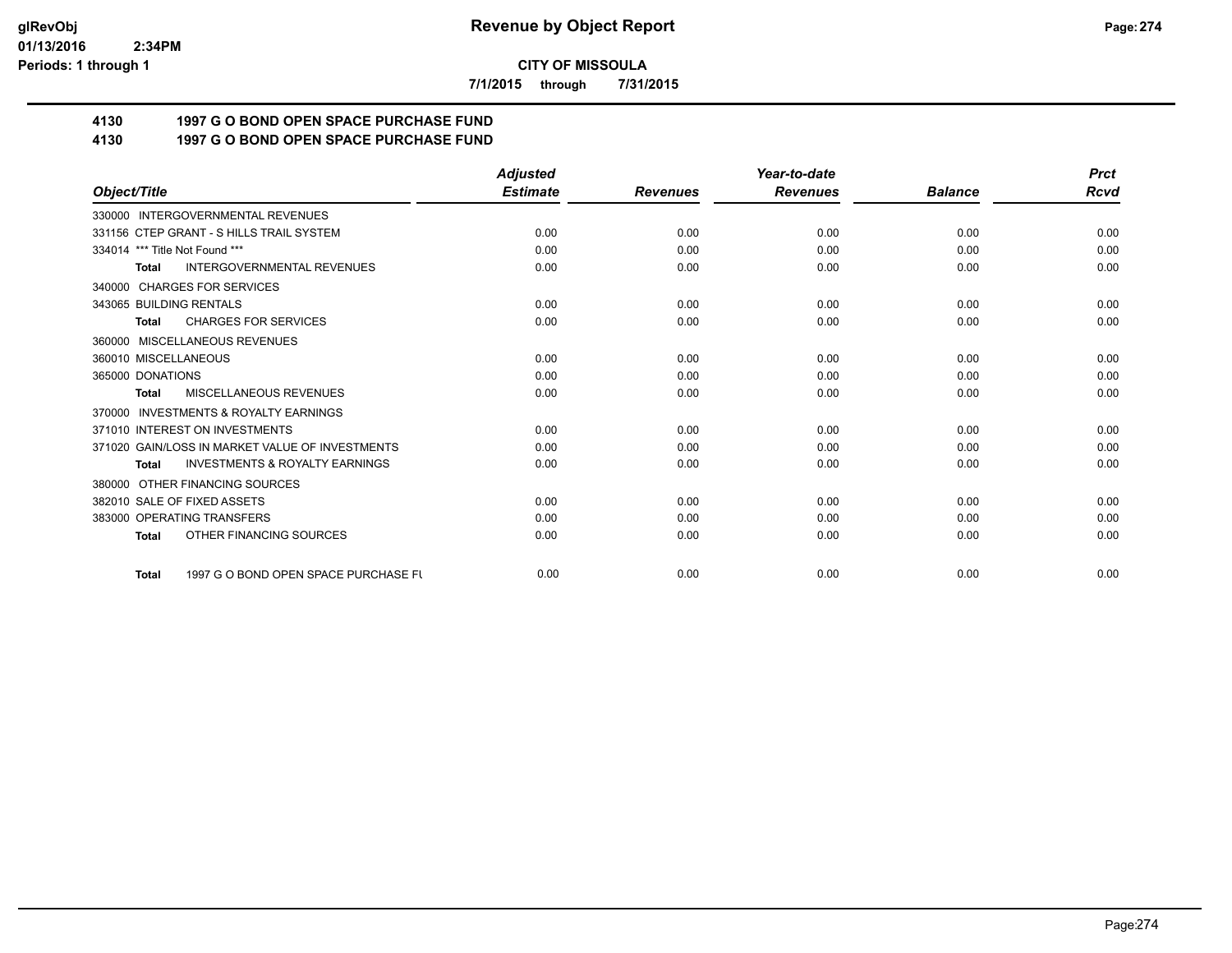**7/1/2015 through 7/31/2015**

## **4130 1997 G O BOND OPEN SPACE PURCHASE FUND**

|                                                           | <b>Adjusted</b> |                 | Year-to-date    |                | <b>Prct</b> |
|-----------------------------------------------------------|-----------------|-----------------|-----------------|----------------|-------------|
| Object/Title                                              | <b>Estimate</b> | <b>Revenues</b> | <b>Revenues</b> | <b>Balance</b> | Rcvd        |
| 330000 INTERGOVERNMENTAL REVENUES                         |                 |                 |                 |                |             |
| 331156 CTEP GRANT - S HILLS TRAIL SYSTEM                  | 0.00            | 0.00            | 0.00            | 0.00           | 0.00        |
| 334014 *** Title Not Found ***                            | 0.00            | 0.00            | 0.00            | 0.00           | 0.00        |
| <b>INTERGOVERNMENTAL REVENUES</b><br>Total                | 0.00            | 0.00            | 0.00            | 0.00           | 0.00        |
| 340000 CHARGES FOR SERVICES                               |                 |                 |                 |                |             |
| 343065 BUILDING RENTALS                                   | 0.00            | 0.00            | 0.00            | 0.00           | 0.00        |
| <b>CHARGES FOR SERVICES</b><br><b>Total</b>               | 0.00            | 0.00            | 0.00            | 0.00           | 0.00        |
| 360000 MISCELLANEOUS REVENUES                             |                 |                 |                 |                |             |
| 360010 MISCELLANEOUS                                      | 0.00            | 0.00            | 0.00            | 0.00           | 0.00        |
| 365000 DONATIONS                                          | 0.00            | 0.00            | 0.00            | 0.00           | 0.00        |
| MISCELLANEOUS REVENUES<br><b>Total</b>                    | 0.00            | 0.00            | 0.00            | 0.00           | 0.00        |
| 370000 INVESTMENTS & ROYALTY EARNINGS                     |                 |                 |                 |                |             |
| 371010 INTEREST ON INVESTMENTS                            | 0.00            | 0.00            | 0.00            | 0.00           | 0.00        |
| 371020 GAIN/LOSS IN MARKET VALUE OF INVESTMENT            | 0.00            | 0.00            | 0.00            | 0.00           | 0.00        |
| <b>INVESTMENTS &amp; ROYALTY EARNINGS</b><br><b>Total</b> | 0.00            | 0.00            | 0.00            | 0.00           | 0.00        |
| 380000 OTHER FINANCING SOURCES                            |                 |                 |                 |                |             |
| 382010 SALE OF FIXED ASSETS                               | 0.00            | 0.00            | 0.00            | 0.00           | 0.00        |
| 383000 OPERATING TRANSFERS                                | 0.00            | 0.00            | 0.00            | 0.00           | 0.00        |
| OTHER FINANCING SOURCES<br><b>Total</b>                   | 0.00            | 0.00            | 0.00            | 0.00           | 0.00        |
| 1997 G O BOND OPEN SPACE PURCHASE F<br><b>Total</b>       | 0.00            | 0.00            | 0.00            | 0.00           | 0.00        |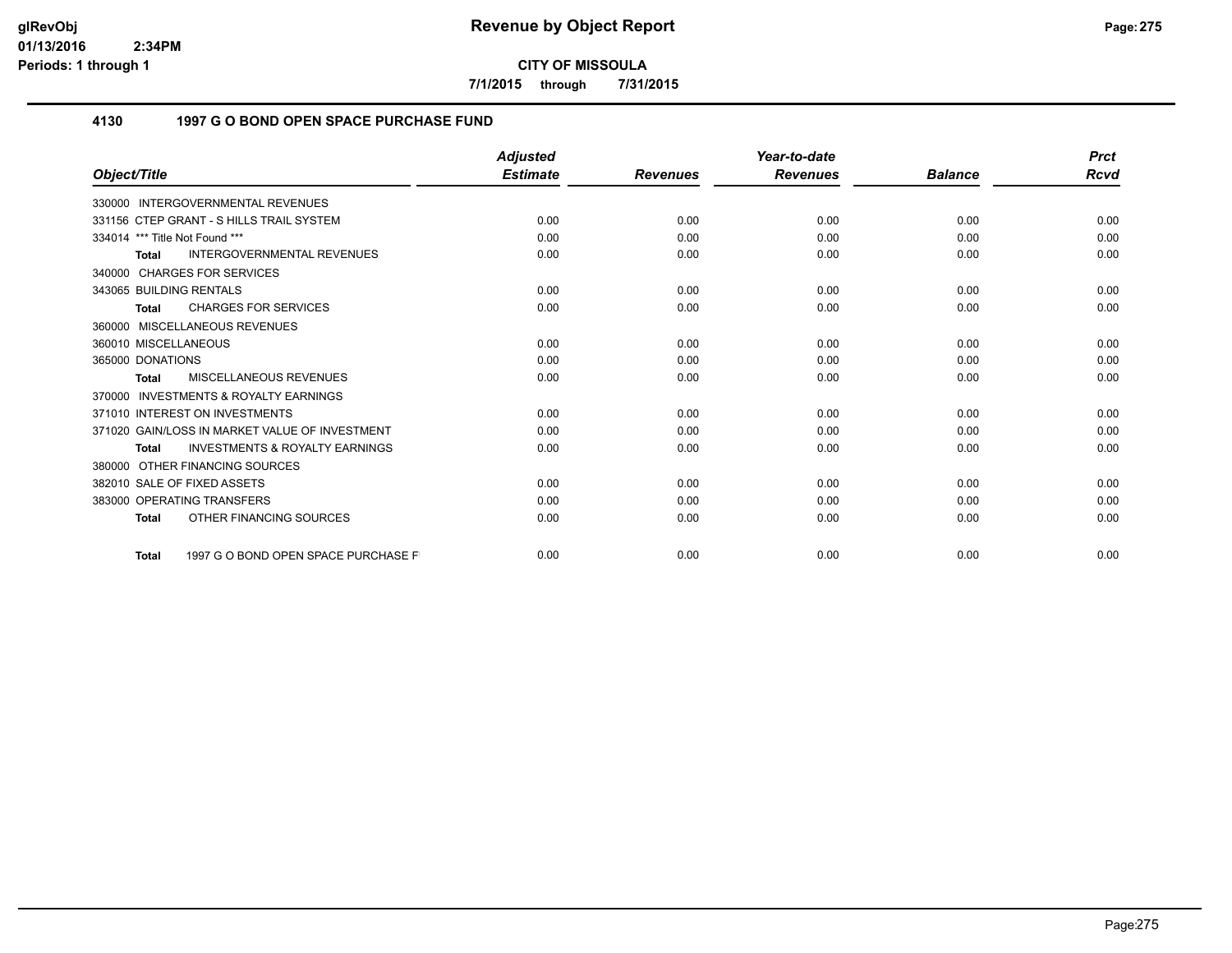**7/1/2015 through 7/31/2015**

### **4196 NEW FIRE STATION GO BOND**

#### **4196 NEW FIRE STATION GO BOND**

|                                                    | <b>Adjusted</b> |                 | Year-to-date    |                | <b>Prct</b> |
|----------------------------------------------------|-----------------|-----------------|-----------------|----------------|-------------|
| Object/Title                                       | <b>Estimate</b> | <b>Revenues</b> | <b>Revenues</b> | <b>Balance</b> | <b>Rcvd</b> |
| 360000 MISCELLANEOUS REVENUES                      |                 |                 |                 |                |             |
| 365023 NORTHWESTERN ENERGY GRANT                   | 0.00            | 0.00            | 0.00            | 0.00           | 0.00        |
| MISCELLANEOUS REVENUES<br>Total                    | 0.00            | 0.00            | 0.00            | 0.00           | 0.00        |
| 370000 INVESTMENTS & ROYALTY EARNINGS              |                 |                 |                 |                |             |
| 371010 INTEREST ON INVESTMENTS                     | 0.00            | 0.00            | 0.00            | 0.00           | 0.00        |
| 371020 GAIN/LOSS IN MARKET VALUE OF INVESTMENTS    | 0.00            | 0.00            | 0.00            | 0.00           | 0.00        |
| <b>INVESTMENTS &amp; ROYALTY EARNINGS</b><br>Total | 0.00            | 0.00            | 0.00            | 0.00           | 0.00        |
| 380000 OTHER FINANCING SOURCES                     |                 |                 |                 |                |             |
| 381010 BOND PROCEEDS                               | 0.00            | 0.00            | 0.00            | 0.00           | 0.00        |
| 383000 OPERATING TRANSFERS                         | 0.00            | 0.00            | 0.00            | 0.00           | 0.00        |
| OTHER FINANCING SOURCES<br>Total                   | 0.00            | 0.00            | 0.00            | 0.00           | 0.00        |
| NEW FIRE STATION GO BOND<br><b>Total</b>           | 0.00            | 0.00            | 0.00            | 0.00           | 0.00        |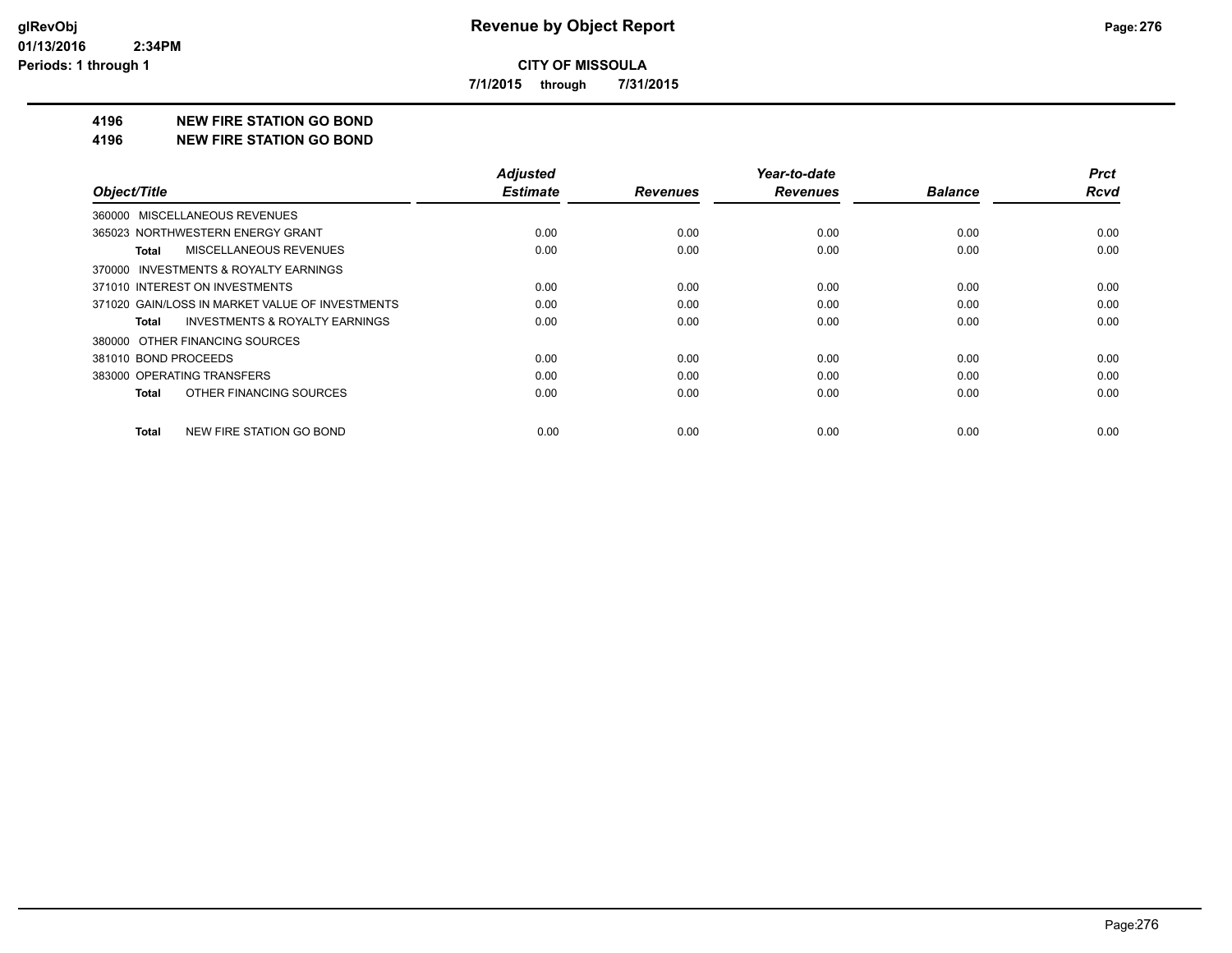**7/1/2015 through 7/31/2015**

## **4196 NEW FIRE STATION GO BOND**

| Object/Title                                       | <b>Adjusted</b><br><b>Estimate</b> | <b>Revenues</b> | Year-to-date<br><b>Revenues</b> | <b>Balance</b> | <b>Prct</b><br>Rcvd |
|----------------------------------------------------|------------------------------------|-----------------|---------------------------------|----------------|---------------------|
| 360000 MISCELLANEOUS REVENUES                      |                                    |                 |                                 |                |                     |
| 365023 NORTHWESTERN ENERGY GRANT                   | 0.00                               | 0.00            | 0.00                            | 0.00           | 0.00                |
| MISCELLANEOUS REVENUES<br><b>Total</b>             | 0.00                               | 0.00            | 0.00                            | 0.00           | 0.00                |
| 370000 INVESTMENTS & ROYALTY EARNINGS              |                                    |                 |                                 |                |                     |
| 371010 INTEREST ON INVESTMENTS                     | 0.00                               | 0.00            | 0.00                            | 0.00           | 0.00                |
| 371020 GAIN/LOSS IN MARKET VALUE OF INVESTMENT     | 0.00                               | 0.00            | 0.00                            | 0.00           | 0.00                |
| <b>INVESTMENTS &amp; ROYALTY EARNINGS</b><br>Total | 0.00                               | 0.00            | 0.00                            | 0.00           | 0.00                |
| 380000 OTHER FINANCING SOURCES                     |                                    |                 |                                 |                |                     |
| 381010 BOND PROCEEDS                               | 0.00                               | 0.00            | 0.00                            | 0.00           | 0.00                |
| 383000 OPERATING TRANSFERS                         | 0.00                               | 0.00            | 0.00                            | 0.00           | 0.00                |
| OTHER FINANCING SOURCES<br>Total                   | 0.00                               | 0.00            | 0.00                            | 0.00           | 0.00                |
| <b>NEW FIRE STATION GO BOND</b><br><b>Total</b>    | 0.00                               | 0.00            | 0.00                            | 0.00           | 0.00                |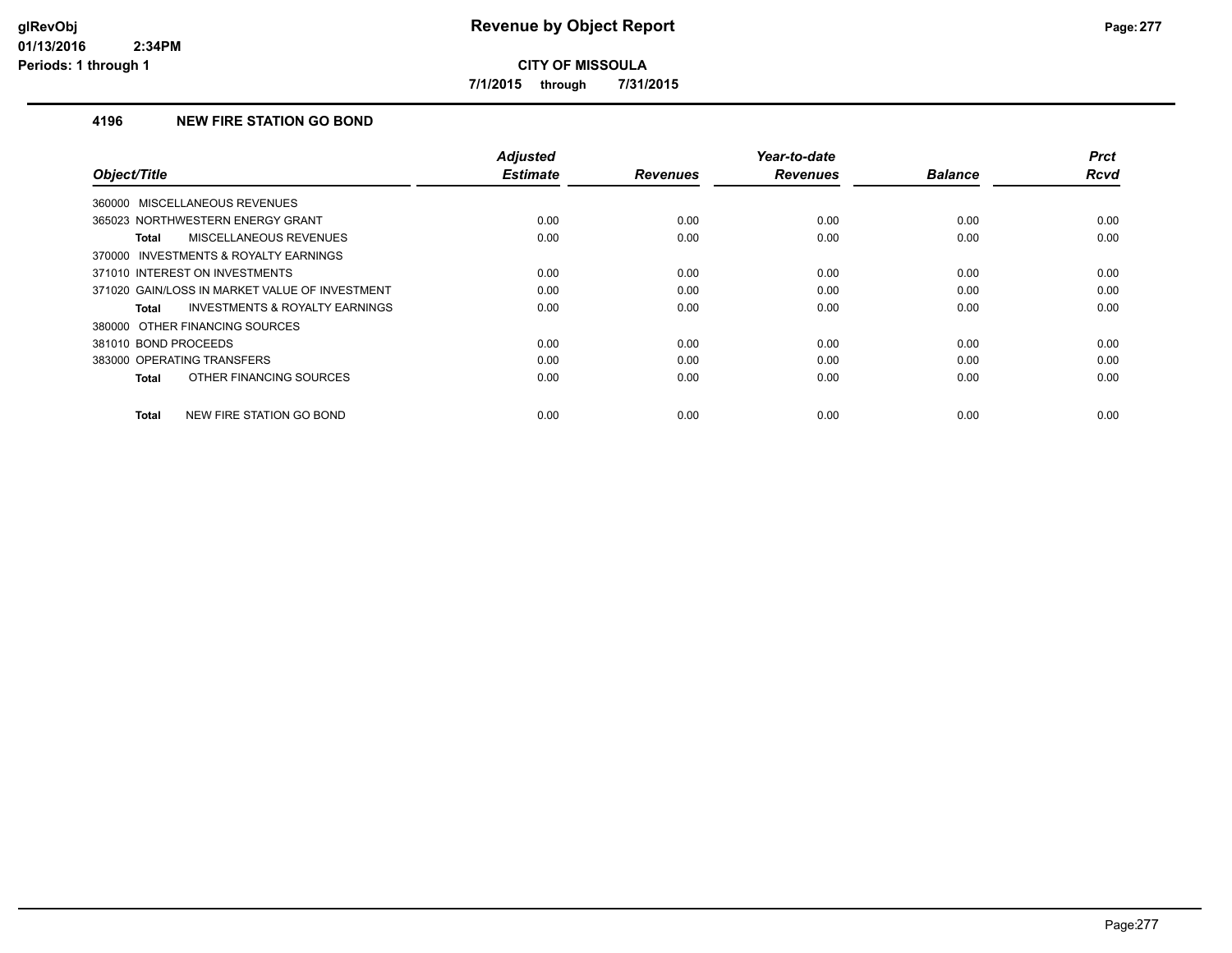**7/1/2015 through 7/31/2015**

# **4450 S/C CONSTRUCTION FUND FOR FY06**

**4450 S/C CONSTRUCTION FUND FOR FY06**

|                                                           | <b>Adjusted</b> |                 | Year-to-date    |                | Prct |
|-----------------------------------------------------------|-----------------|-----------------|-----------------|----------------|------|
| Object/Title                                              | <b>Estimate</b> | <b>Revenues</b> | <b>Revenues</b> | <b>Balance</b> | Rcvd |
| 370000 INVESTMENTS & ROYALTY EARNINGS                     |                 |                 |                 |                |      |
| 371010 INTEREST ON INVESTMENTS                            | 0.00            | 0.00            | 0.00            | 0.00           | 0.00 |
| 371020 GAIN/LOSS IN MARKET VALUE OF INVESTMENTS           | 0.00            | 0.00            | 0.00            | 0.00           | 0.00 |
| <b>INVESTMENTS &amp; ROYALTY EARNINGS</b><br><b>Total</b> | 0.00            | 0.00            | 0.00            | 0.00           | 0.00 |
| <b>Total</b><br>S/C CONSTRUCTION FUND FOR FY06            | 0.00            | 0.00            | 0.00            | 0.00           | 0.00 |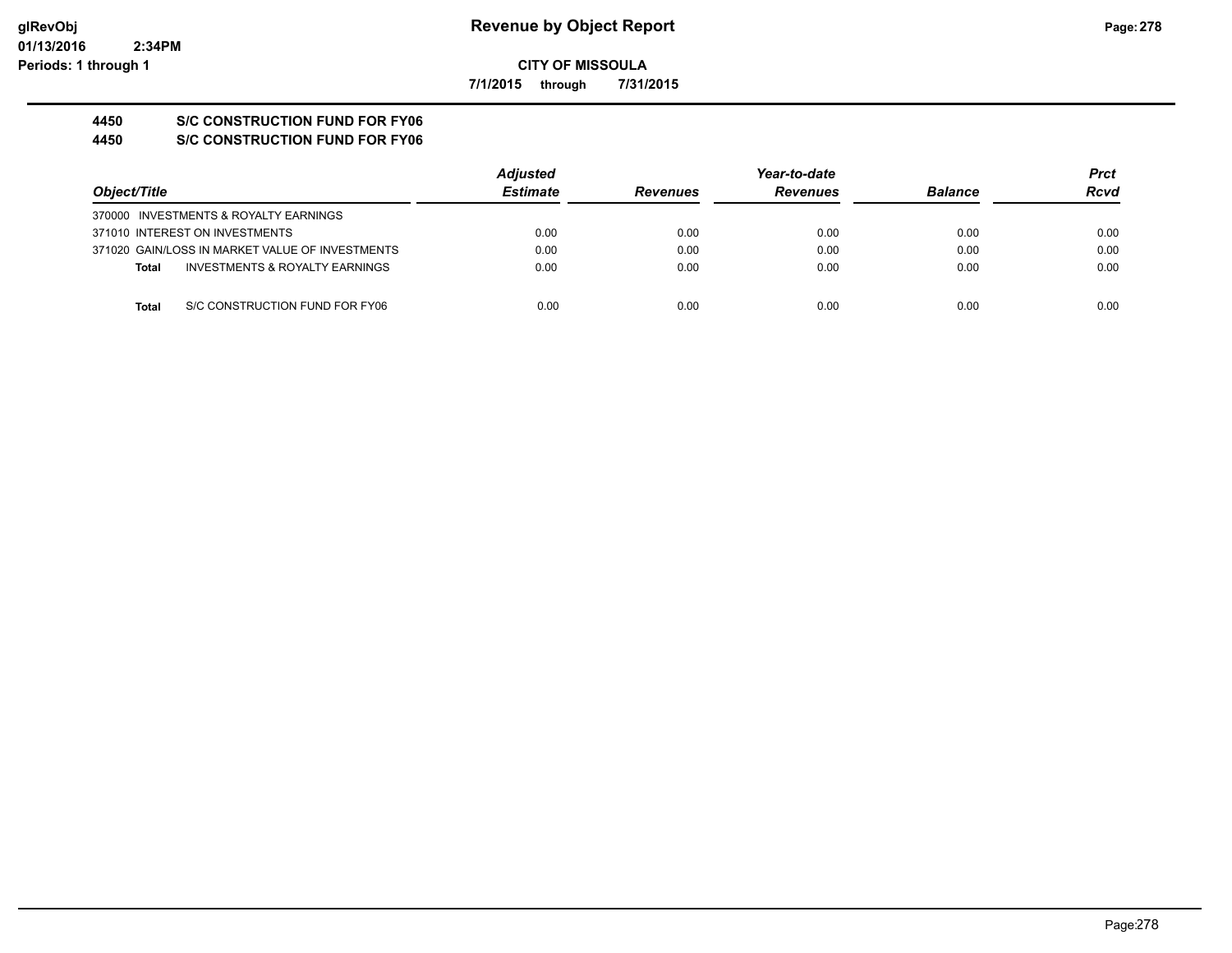**7/1/2015 through 7/31/2015**

## **4450 S/C CONSTRUCTION FUND FOR FY06**

| Object/Title |                                                | <b>Adiusted</b><br><b>Estimate</b> | <b>Revenues</b> | Year-to-date<br><b>Revenues</b> | <b>Balance</b> | <b>Prct</b><br><b>Rcvd</b> |
|--------------|------------------------------------------------|------------------------------------|-----------------|---------------------------------|----------------|----------------------------|
|              | 370000 INVESTMENTS & ROYALTY EARNINGS          |                                    |                 |                                 |                |                            |
|              | 371010 INTEREST ON INVESTMENTS                 | 0.00                               | 0.00            | 0.00                            | 0.00           | 0.00                       |
|              | 371020 GAIN/LOSS IN MARKET VALUE OF INVESTMENT | 0.00                               | 0.00            | 0.00                            | 0.00           | 0.00                       |
| <b>Total</b> | INVESTMENTS & ROYALTY EARNINGS                 | 0.00                               | 0.00            | 0.00                            | 0.00           | 0.00                       |
|              |                                                |                                    |                 |                                 |                |                            |
| Total        | S/C CONSTRUCTION FUND FOR FY06                 | 0.00                               | 0.00            | 0.00                            | 0.00           | 0.00                       |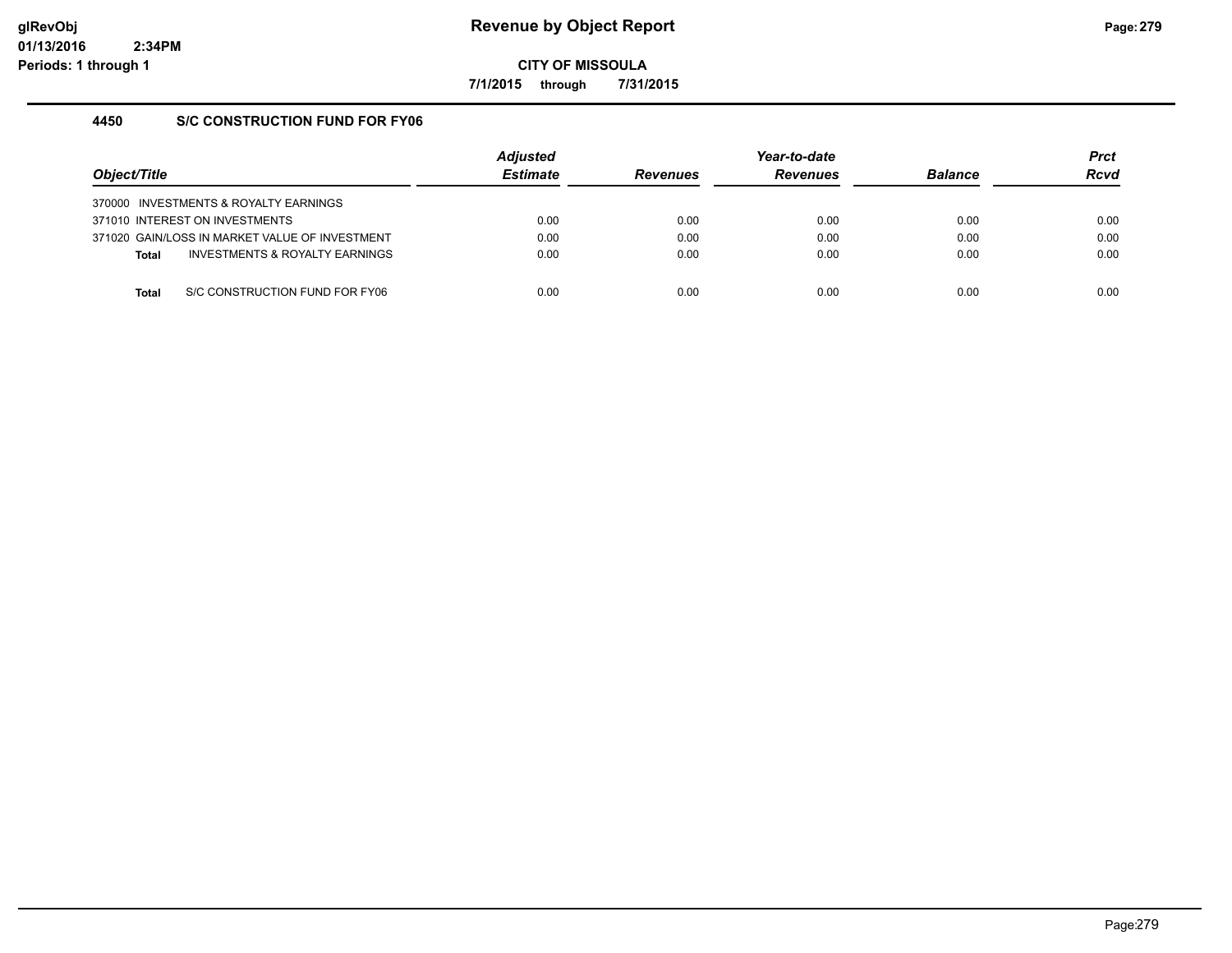**7/1/2015 through 7/31/2015**

**4451 FY07 S/C BOND FUND**

**4451 FY07 S/C BOND FUND**

|                                                 | <b>Adjusted</b> |                 | Year-to-date    |                | <b>Prct</b> |
|-------------------------------------------------|-----------------|-----------------|-----------------|----------------|-------------|
| Object/Title                                    | <b>Estimate</b> | <b>Revenues</b> | <b>Revenues</b> | <b>Balance</b> | <b>Rcvd</b> |
| 360000 MISCELLANEOUS REVENUES                   |                 |                 |                 |                |             |
| 360010 MISCELLANEOUS                            | 0.00            | 0.00            | 0.00            | 0.00           | 0.00        |
| MISCELLANEOUS REVENUES<br>Total                 | 0.00            | 0.00            | 0.00            | 0.00           | 0.00        |
| 370000 INVESTMENTS & ROYALTY EARNINGS           |                 |                 |                 |                |             |
| 371010 INTEREST ON INVESTMENTS                  | 0.00            | 0.00            | 0.00            | 0.00           | 0.00        |
| 371020 GAIN/LOSS IN MARKET VALUE OF INVESTMENTS | 0.00            | 0.00            | 0.00            | 0.00           | 0.00        |
| INVESTMENTS & ROYALTY EARNINGS<br>Total         | 0.00            | 0.00            | 0.00            | 0.00           | 0.00        |
| 380000 OTHER FINANCING SOURCES                  |                 |                 |                 |                |             |
| 381030 SID BONDS PROCEEDS                       | 0.00            | 0.00            | 0.00            | 0.00           | 0.00        |
| OTHER FINANCING SOURCES<br>Total                | 0.00            | 0.00            | 0.00            | 0.00           | 0.00        |
| FY07 S/C BOND FUND<br><b>Total</b>              | 0.00            | 0.00            | 0.00            | 0.00           | 0.00        |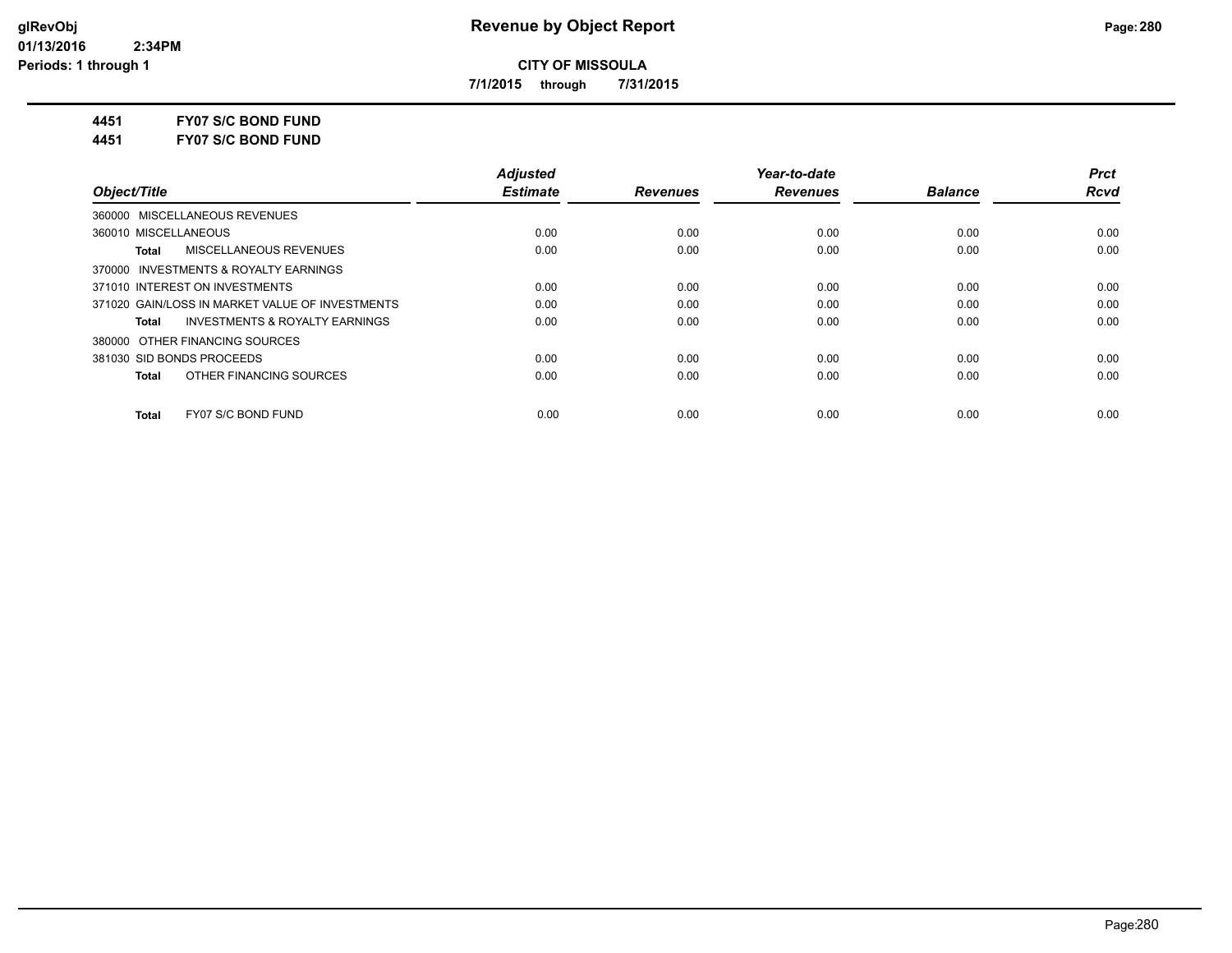**7/1/2015 through 7/31/2015**

### **4451 FY07 S/C BOND FUND**

| Object/Title                                   | <b>Adjusted</b><br><b>Estimate</b> | <b>Revenues</b> | Year-to-date<br><b>Revenues</b> | <b>Balance</b> | <b>Prct</b><br><b>Rcvd</b> |
|------------------------------------------------|------------------------------------|-----------------|---------------------------------|----------------|----------------------------|
| 360000 MISCELLANEOUS REVENUES                  |                                    |                 |                                 |                |                            |
| 360010 MISCELLANEOUS                           | 0.00                               | 0.00            | 0.00                            | 0.00           | 0.00                       |
| MISCELLANEOUS REVENUES<br>Total                | 0.00                               | 0.00            | 0.00                            | 0.00           | 0.00                       |
| 370000 INVESTMENTS & ROYALTY EARNINGS          |                                    |                 |                                 |                |                            |
| 371010 INTEREST ON INVESTMENTS                 | 0.00                               | 0.00            | 0.00                            | 0.00           | 0.00                       |
| 371020 GAIN/LOSS IN MARKET VALUE OF INVESTMENT | 0.00                               | 0.00            | 0.00                            | 0.00           | 0.00                       |
| INVESTMENTS & ROYALTY EARNINGS<br>Total        | 0.00                               | 0.00            | 0.00                            | 0.00           | 0.00                       |
| 380000 OTHER FINANCING SOURCES                 |                                    |                 |                                 |                |                            |
| 381030 SID BONDS PROCEEDS                      | 0.00                               | 0.00            | 0.00                            | 0.00           | 0.00                       |
| OTHER FINANCING SOURCES<br>Total               | 0.00                               | 0.00            | 0.00                            | 0.00           | 0.00                       |
| FY07 S/C BOND FUND<br><b>Total</b>             | 0.00                               | 0.00            | 0.00                            | 0.00           | 0.00                       |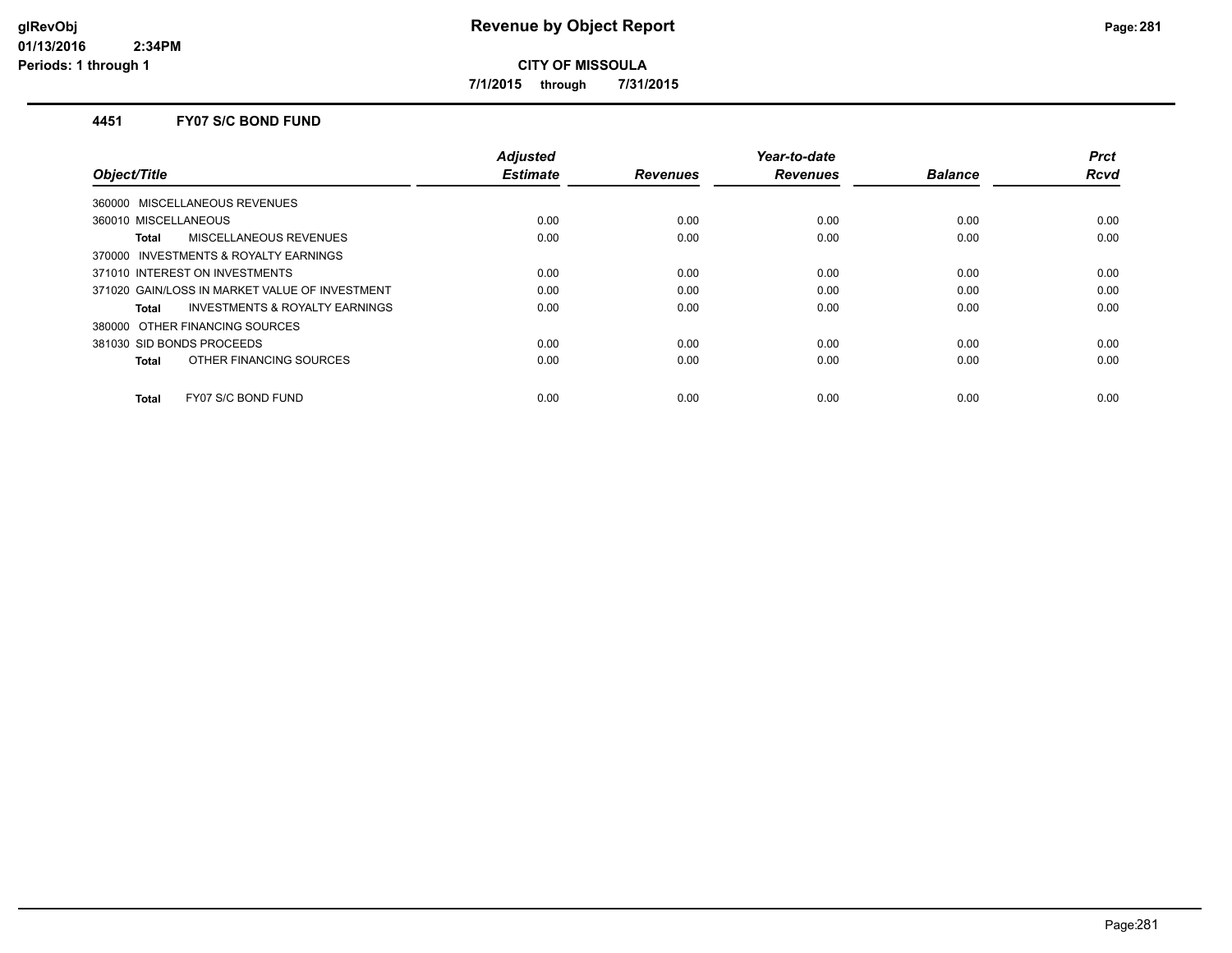**7/1/2015 through 7/31/2015**

# **4452 S/C CONSTRUCTION FUND FOR FY 08 BOND SAL**

**4452 S/C CONSTRUCTION FUND FOR FY 08 BOND SAL**

|                                                      | <b>Adjusted</b> |                 | Year-to-date    |                | <b>Prct</b> |
|------------------------------------------------------|-----------------|-----------------|-----------------|----------------|-------------|
| Object/Title                                         | <b>Estimate</b> | <b>Revenues</b> | <b>Revenues</b> | <b>Balance</b> | <b>Rcvd</b> |
| 360000 MISCELLANEOUS REVENUES                        |                 |                 |                 |                |             |
| 360010 MISCELLANEOUS                                 | 0.00            | 0.00            | 0.00            | 0.00           | 0.00        |
| 362000 OTHER MISCELLANEOUS REVENUE                   | 0.00            | 0.00            | 0.00            | 0.00           | 0.00        |
| <b>MISCELLANEOUS REVENUES</b><br>Total               | 0.00            | 0.00            | 0.00            | 0.00           | 0.00        |
| 370000 INVESTMENTS & ROYALTY EARNINGS                |                 |                 |                 |                |             |
| 371010 INTEREST ON INVESTMENTS                       | 0.00            | 0.00            | 0.00            | 0.00           | 0.00        |
| 371020 GAIN/LOSS IN MARKET VALUE OF INVESTMENTS      | 0.00            | 0.00            | 0.00            | 0.00           | 0.00        |
| <b>INVESTMENTS &amp; ROYALTY EARNINGS</b><br>Total   | 0.00            | 0.00            | 0.00            | 0.00           | 0.00        |
| 380000 OTHER FINANCING SOURCES                       |                 |                 |                 |                |             |
| 381000 LOAN PROCEEDS                                 | 0.00            | 0.00            | 0.00            | 0.00           | 0.00        |
| 383042 TRANSFERS FROM OTHER FUNDS                    | 0.00            | 0.00            | 0.00            | 0.00           | 0.00        |
| OTHER FINANCING SOURCES<br><b>Total</b>              | 0.00            | 0.00            | 0.00            | 0.00           | 0.00        |
| S/C CONSTRUCTION FUND FOR FY 08 BOND<br><b>Total</b> | 0.00            | 0.00            | 0.00            | 0.00           | 0.00        |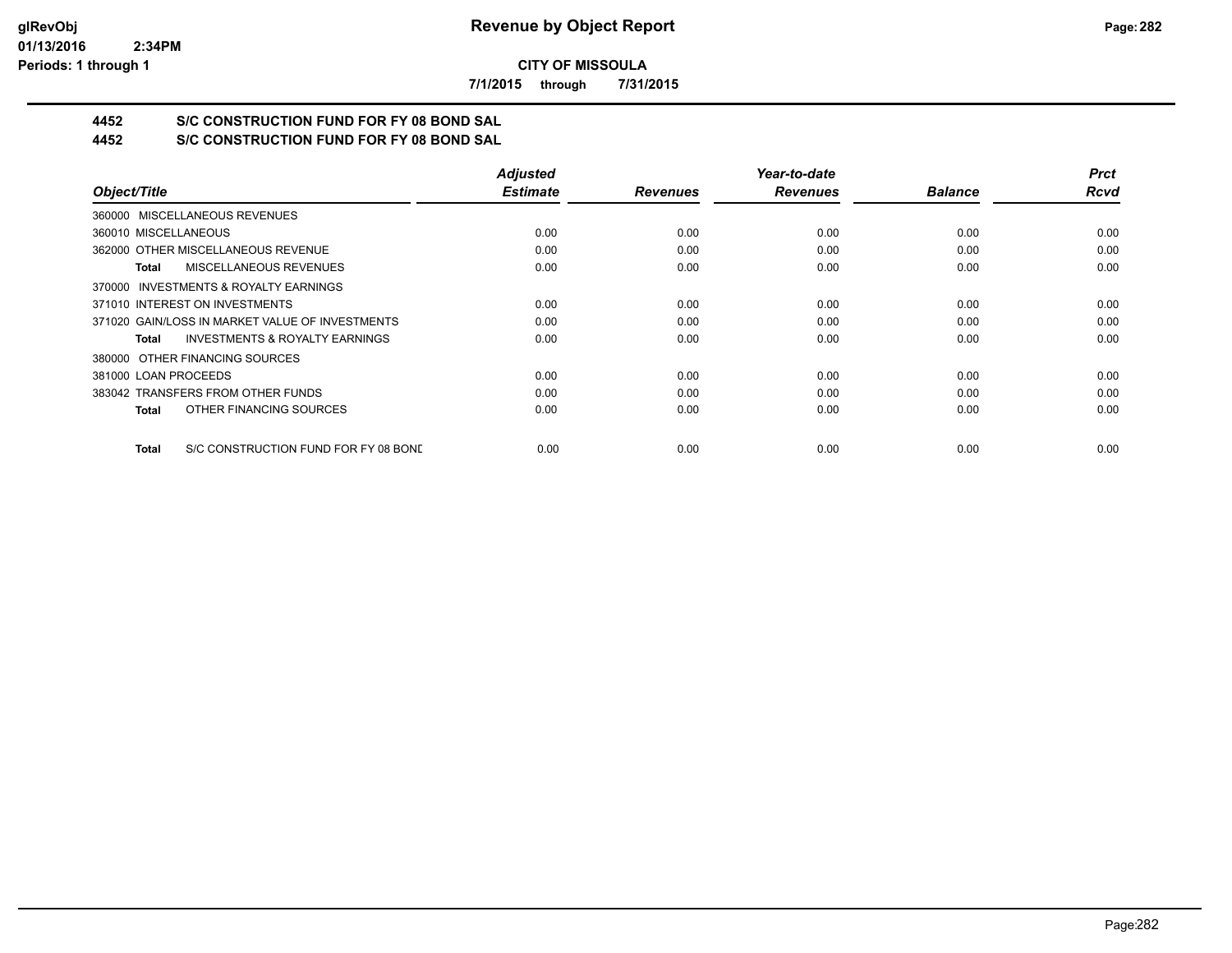**7/1/2015 through 7/31/2015**

## **4452 S/C CONSTRUCTION FUND FOR FY 08 BOND SAL**

|                                                      | <b>Adjusted</b><br><b>Estimate</b> |                 | Year-to-date    |                | <b>Prct</b><br><b>Rcvd</b> |
|------------------------------------------------------|------------------------------------|-----------------|-----------------|----------------|----------------------------|
| Object/Title                                         |                                    | <b>Revenues</b> | <b>Revenues</b> | <b>Balance</b> |                            |
| 360000 MISCELLANEOUS REVENUES                        |                                    |                 |                 |                |                            |
| 360010 MISCELLANEOUS                                 | 0.00                               | 0.00            | 0.00            | 0.00           | 0.00                       |
| 362000 OTHER MISCELLANEOUS REVENUE                   | 0.00                               | 0.00            | 0.00            | 0.00           | 0.00                       |
| MISCELLANEOUS REVENUES<br>Total                      | 0.00                               | 0.00            | 0.00            | 0.00           | 0.00                       |
| 370000 INVESTMENTS & ROYALTY EARNINGS                |                                    |                 |                 |                |                            |
| 371010 INTEREST ON INVESTMENTS                       | 0.00                               | 0.00            | 0.00            | 0.00           | 0.00                       |
| 371020 GAIN/LOSS IN MARKET VALUE OF INVESTMENT       | 0.00                               | 0.00            | 0.00            | 0.00           | 0.00                       |
| <b>INVESTMENTS &amp; ROYALTY EARNINGS</b><br>Total   | 0.00                               | 0.00            | 0.00            | 0.00           | 0.00                       |
| 380000 OTHER FINANCING SOURCES                       |                                    |                 |                 |                |                            |
| 381000 LOAN PROCEEDS                                 | 0.00                               | 0.00            | 0.00            | 0.00           | 0.00                       |
| 383042 TRANSFERS FROM OTHER FUNDS                    | 0.00                               | 0.00            | 0.00            | 0.00           | 0.00                       |
| OTHER FINANCING SOURCES<br>Total                     | 0.00                               | 0.00            | 0.00            | 0.00           | 0.00                       |
|                                                      |                                    |                 |                 |                |                            |
| S/C CONSTRUCTION FUND FOR FY 08 BONI<br><b>Total</b> | 0.00                               | 0.00            | 0.00            | 0.00           | 0.00                       |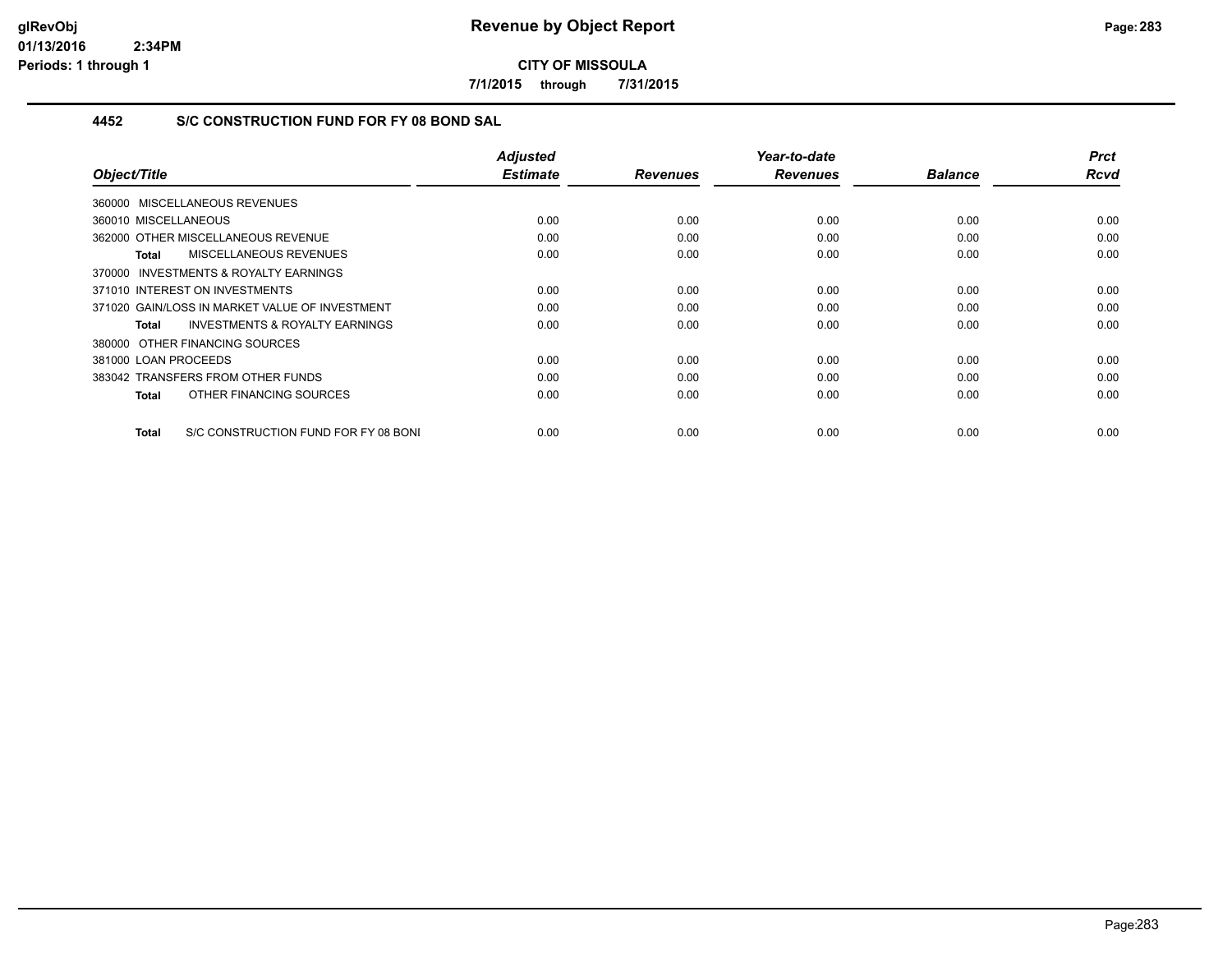**7/1/2015 through 7/31/2015**

# **4453 S/C CONSTRUCTION FUND FY09 BOND**

**4453 S/C CONSTRUCTION FUND FY09 BOND**

|                                                    | <b>Adjusted</b> |                 | Year-to-date    |                | <b>Prct</b> |
|----------------------------------------------------|-----------------|-----------------|-----------------|----------------|-------------|
| Object/Title                                       | <b>Estimate</b> | <b>Revenues</b> | <b>Revenues</b> | <b>Balance</b> | <b>Rcvd</b> |
| 360000 MISCELLANEOUS REVENUES                      |                 |                 |                 |                |             |
| 360010 MISCELLANEOUS                               | 0.00            | 0.00            | 0.00            | 0.00           | 0.00        |
| 362000 OTHER MISCELLANEOUS REVENUE                 | 0.00            | 0.00            | 0.00            | 0.00           | 0.00        |
| MISCELLANEOUS REVENUES<br>Total                    | 0.00            | 0.00            | 0.00            | 0.00           | 0.00        |
| 370000 INVESTMENTS & ROYALTY EARNINGS              |                 |                 |                 |                |             |
| 371010 INTEREST ON INVESTMENTS                     | 0.00            | 0.00            | 0.00            | 0.00           | 0.00        |
| <b>INVESTMENTS &amp; ROYALTY EARNINGS</b><br>Total | 0.00            | 0.00            | 0.00            | 0.00           | 0.00        |
| 380000 OTHER FINANCING SOURCES                     |                 |                 |                 |                |             |
| 381030 SID BONDS PROCEEDS                          | 0.00            | 0.00            | 0.00            | 0.00           | 0.00        |
| 383000 OPERATING TRANSFERS                         | 0.00            | 0.00            | 0.00            | 0.00           | 0.00        |
| OTHER FINANCING SOURCES<br>Total                   | 0.00            | 0.00            | 0.00            | 0.00           | 0.00        |
| S/C CONSTRUCTION FUND FY09 BOND<br>Total           | 0.00            | 0.00            | 0.00            | 0.00           | 0.00        |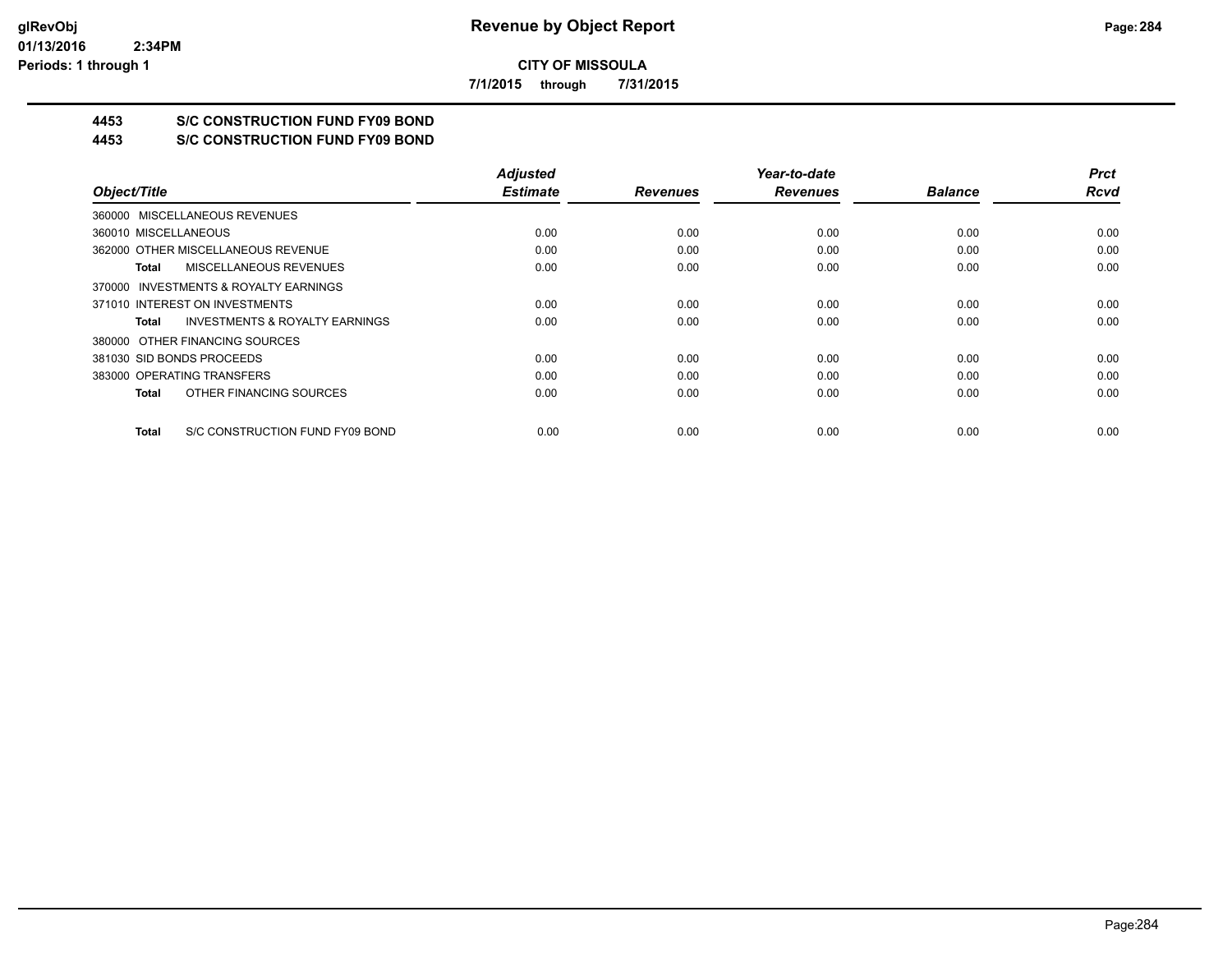**7/1/2015 through 7/31/2015**

## **4453 S/C CONSTRUCTION FUND FY09 BOND**

| Object/Title                                        | Adjusted<br><b>Estimate</b> | <b>Revenues</b> | Year-to-date<br><b>Revenues</b> | <b>Balance</b> | <b>Prct</b><br>Rcvd |
|-----------------------------------------------------|-----------------------------|-----------------|---------------------------------|----------------|---------------------|
|                                                     |                             |                 |                                 |                |                     |
| 360000 MISCELLANEOUS REVENUES                       |                             |                 |                                 |                |                     |
| 360010 MISCELLANEOUS                                | 0.00                        | 0.00            | 0.00                            | 0.00           | 0.00                |
| 362000 OTHER MISCELLANEOUS REVENUE                  | 0.00                        | 0.00            | 0.00                            | 0.00           | 0.00                |
| MISCELLANEOUS REVENUES<br>Total                     | 0.00                        | 0.00            | 0.00                            | 0.00           | 0.00                |
| <b>INVESTMENTS &amp; ROYALTY EARNINGS</b><br>370000 |                             |                 |                                 |                |                     |
| 371010 INTEREST ON INVESTMENTS                      | 0.00                        | 0.00            | 0.00                            | 0.00           | 0.00                |
| <b>INVESTMENTS &amp; ROYALTY EARNINGS</b><br>Total  | 0.00                        | 0.00            | 0.00                            | 0.00           | 0.00                |
| 380000 OTHER FINANCING SOURCES                      |                             |                 |                                 |                |                     |
| 381030 SID BONDS PROCEEDS                           | 0.00                        | 0.00            | 0.00                            | 0.00           | 0.00                |
| 383000 OPERATING TRANSFERS                          | 0.00                        | 0.00            | 0.00                            | 0.00           | 0.00                |
| OTHER FINANCING SOURCES<br>Total                    | 0.00                        | 0.00            | 0.00                            | 0.00           | 0.00                |
| S/C CONSTRUCTION FUND FY09 BOND<br>Total            | 0.00                        | 0.00            | 0.00                            | 0.00           | 0.00                |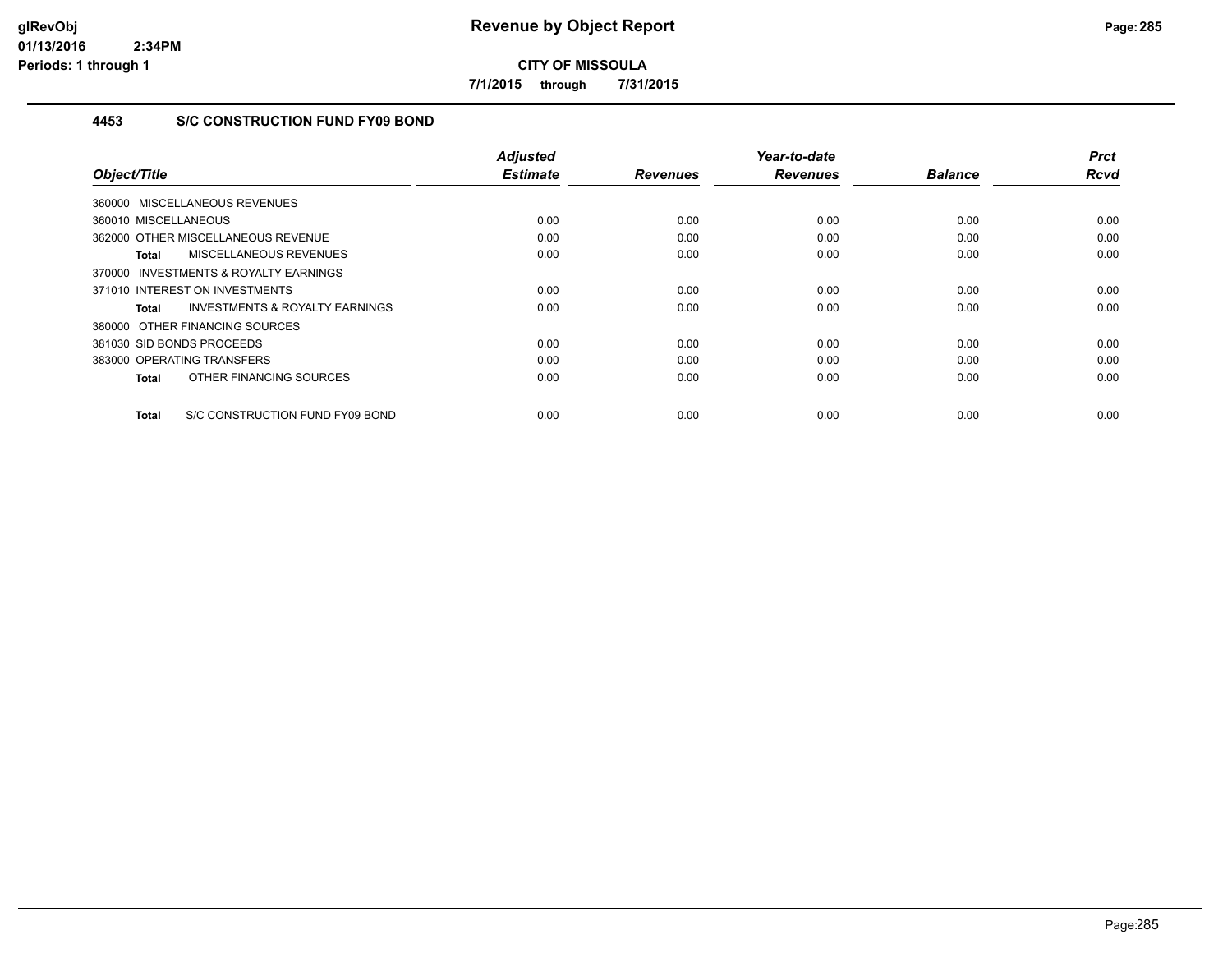**7/1/2015 through 7/31/2015**

# **4454 S/C CONSTRUCTION FUND FOR FY10**

**4454 S/C CONSTRUCTION FUND FOR FY10**

|                                                    | <b>Adjusted</b> |                 | Year-to-date    |                | <b>Prct</b> |
|----------------------------------------------------|-----------------|-----------------|-----------------|----------------|-------------|
| Object/Title                                       | <b>Estimate</b> | <b>Revenues</b> | <b>Revenues</b> | <b>Balance</b> | <b>Rcvd</b> |
| 360000 MISCELLANEOUS REVENUES                      |                 |                 |                 |                |             |
| 360010 MISCELLANEOUS                               | 0.00            | 0.00            | 0.00            | 0.00           | 0.00        |
| 362000 OTHER MISCELLANEOUS REVENUE                 | 0.00            | 0.00            | 0.00            | 0.00           | 0.00        |
| MISCELLANEOUS REVENUES<br>Total                    | 0.00            | 0.00            | 0.00            | 0.00           | 0.00        |
| 370000 INVESTMENTS & ROYALTY EARNINGS              |                 |                 |                 |                |             |
| 371010 INTEREST ON INVESTMENTS                     | 0.00            | 0.00            | 0.00            | 0.00           | 0.00        |
| <b>INVESTMENTS &amp; ROYALTY EARNINGS</b><br>Total | 0.00            | 0.00            | 0.00            | 0.00           | 0.00        |
| 380000 OTHER FINANCING SOURCES                     |                 |                 |                 |                |             |
| 381030 SID BONDS PROCEEDS                          | 0.00            | 0.00            | 0.00            | 0.00           | 0.00        |
| OTHER FINANCING SOURCES<br>Total                   | 0.00            | 0.00            | 0.00            | 0.00           | 0.00        |
| S/C CONSTRUCTION FUND FOR FY10<br>Total            | 0.00            | 0.00            | 0.00            | 0.00           | 0.00        |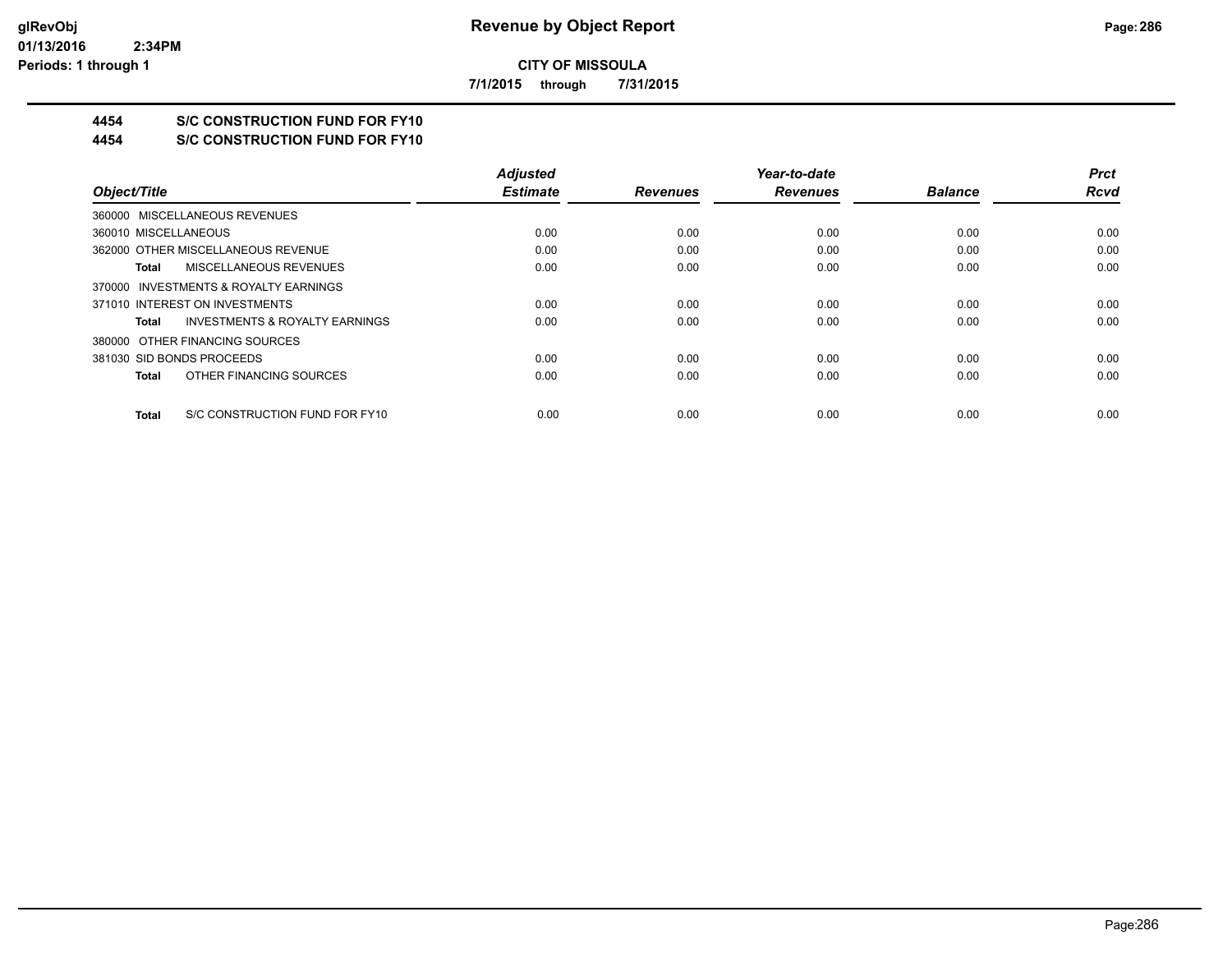**7/1/2015 through 7/31/2015**

## **4454 S/C CONSTRUCTION FUND FOR FY10**

|                                                | <b>Adjusted</b> |                 | Year-to-date    |                | <b>Prct</b> |
|------------------------------------------------|-----------------|-----------------|-----------------|----------------|-------------|
| Object/Title                                   | <b>Estimate</b> | <b>Revenues</b> | <b>Revenues</b> | <b>Balance</b> | <b>Rcvd</b> |
| 360000 MISCELLANEOUS REVENUES                  |                 |                 |                 |                |             |
| 360010 MISCELLANEOUS                           | 0.00            | 0.00            | 0.00            | 0.00           | 0.00        |
| 362000 OTHER MISCELLANEOUS REVENUE             | 0.00            | 0.00            | 0.00            | 0.00           | 0.00        |
| MISCELLANEOUS REVENUES<br>Total                | 0.00            | 0.00            | 0.00            | 0.00           | 0.00        |
| INVESTMENTS & ROYALTY EARNINGS<br>370000       |                 |                 |                 |                |             |
| 371010 INTEREST ON INVESTMENTS                 | 0.00            | 0.00            | 0.00            | 0.00           | 0.00        |
| INVESTMENTS & ROYALTY EARNINGS<br>Total        | 0.00            | 0.00            | 0.00            | 0.00           | 0.00        |
| 380000 OTHER FINANCING SOURCES                 |                 |                 |                 |                |             |
| 381030 SID BONDS PROCEEDS                      | 0.00            | 0.00            | 0.00            | 0.00           | 0.00        |
| OTHER FINANCING SOURCES<br><b>Total</b>        | 0.00            | 0.00            | 0.00            | 0.00           | 0.00        |
| S/C CONSTRUCTION FUND FOR FY10<br><b>Total</b> | 0.00            | 0.00            | 0.00            | 0.00           | 0.00        |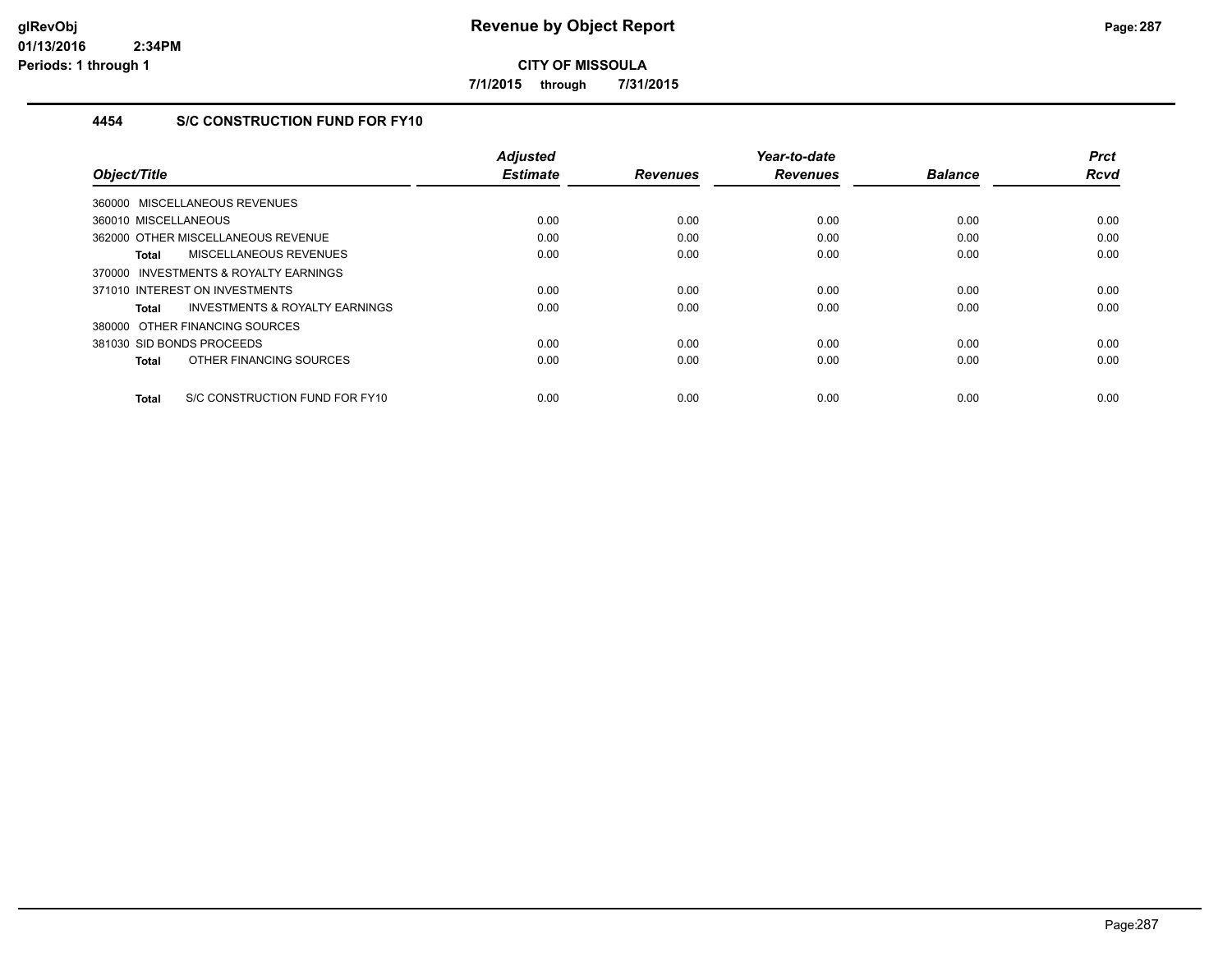**7/1/2015 through 7/31/2015**

## **4455 FY11 S/C CONSTRUCTION FUND**

**4455 FY11 S/C CONSTRUCTION FUND**

|                                                    | <b>Adjusted</b> |                 | Year-to-date    |                | <b>Prct</b> |
|----------------------------------------------------|-----------------|-----------------|-----------------|----------------|-------------|
| Object/Title                                       | <b>Estimate</b> | <b>Revenues</b> | <b>Revenues</b> | <b>Balance</b> | <b>Rcvd</b> |
| 360000 MISCELLANEOUS REVENUES                      |                 |                 |                 |                |             |
| 360010 MISCELLANEOUS                               | 0.00            | 0.00            | 0.00            | 0.00           | 0.00        |
| MISCELLANEOUS REVENUES<br>Total                    | 0.00            | 0.00            | 0.00            | 0.00           | 0.00        |
| 370000 INVESTMENTS & ROYALTY EARNINGS              |                 |                 |                 |                |             |
| 371010 INTEREST ON INVESTMENTS                     | 0.00            | 0.00            | 0.00            | 0.00           | 0.00        |
| <b>INVESTMENTS &amp; ROYALTY EARNINGS</b><br>Total | 0.00            | 0.00            | 0.00            | 0.00           | 0.00        |
| 380000 OTHER FINANCING SOURCES                     |                 |                 |                 |                |             |
| 381030 SID BONDS PROCEEDS                          | 0.00            | 0.00            | 0.00            | 0.00           | 0.00        |
| OTHER FINANCING SOURCES<br><b>Total</b>            | 0.00            | 0.00            | 0.00            | 0.00           | 0.00        |
| FY11 S/C CONSTRUCTION FUND<br>Total                | 0.00            | 0.00            | 0.00            | 0.00           | 0.00        |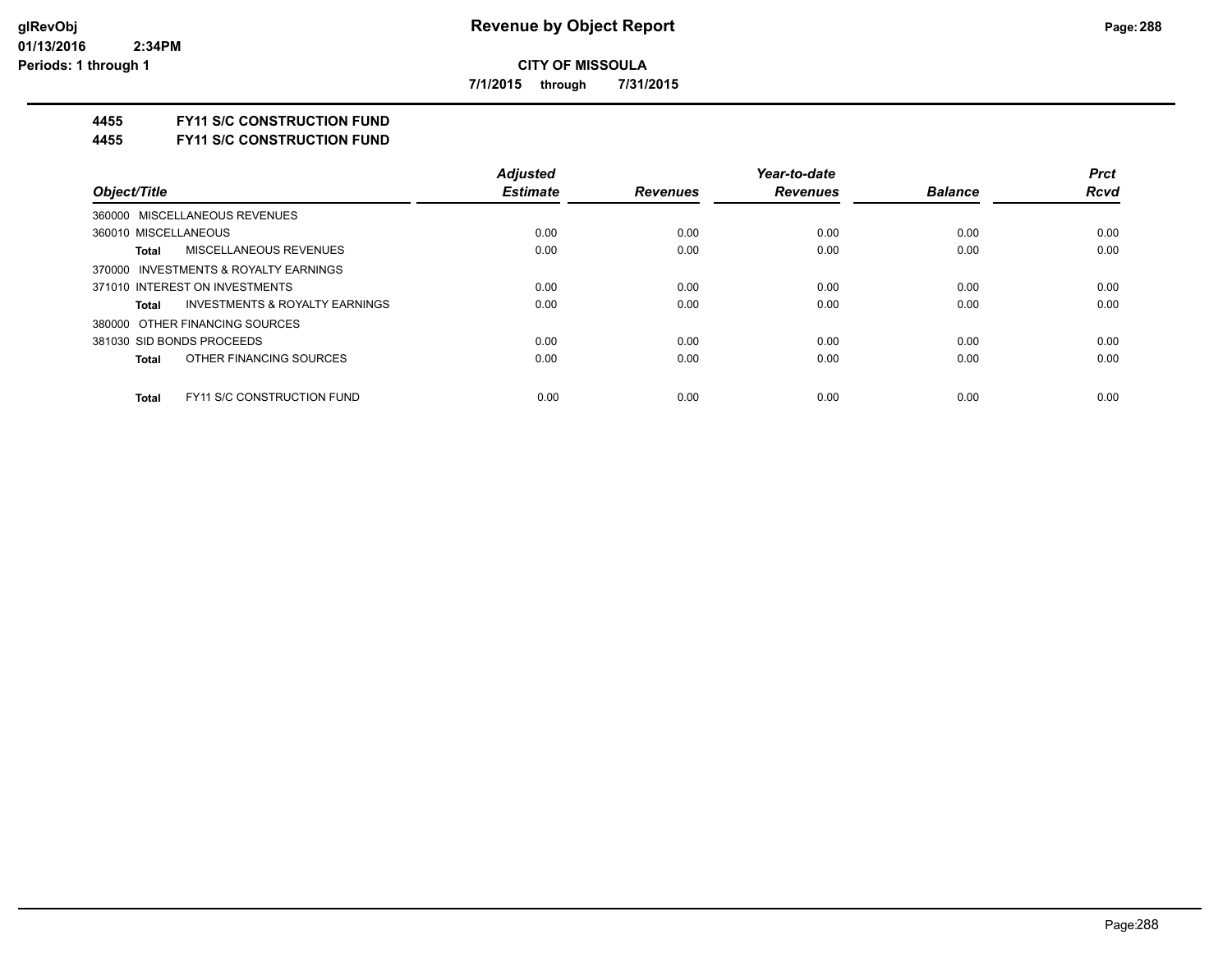**7/1/2015 through 7/31/2015**

## **4455 FY11 S/C CONSTRUCTION FUND**

| Object/Title                               | <b>Adjusted</b><br><b>Estimate</b> | <b>Revenues</b> | Year-to-date<br><b>Revenues</b> | <b>Balance</b> | <b>Prct</b><br><b>Rcvd</b> |
|--------------------------------------------|------------------------------------|-----------------|---------------------------------|----------------|----------------------------|
| 360000 MISCELLANEOUS REVENUES              |                                    |                 |                                 |                |                            |
| 360010 MISCELLANEOUS                       | 0.00                               | 0.00            | 0.00                            | 0.00           | 0.00                       |
| MISCELLANEOUS REVENUES<br>Total            | 0.00                               | 0.00            | 0.00                            | 0.00           | 0.00                       |
| 370000 INVESTMENTS & ROYALTY EARNINGS      |                                    |                 |                                 |                |                            |
| 371010 INTEREST ON INVESTMENTS             | 0.00                               | 0.00            | 0.00                            | 0.00           | 0.00                       |
| INVESTMENTS & ROYALTY EARNINGS<br>Total    | 0.00                               | 0.00            | 0.00                            | 0.00           | 0.00                       |
| 380000 OTHER FINANCING SOURCES             |                                    |                 |                                 |                |                            |
| 381030 SID BONDS PROCEEDS                  | 0.00                               | 0.00            | 0.00                            | 0.00           | 0.00                       |
| OTHER FINANCING SOURCES<br>Total           | 0.00                               | 0.00            | 0.00                            | 0.00           | 0.00                       |
| FY11 S/C CONSTRUCTION FUND<br><b>Total</b> | 0.00                               | 0.00            | 0.00                            | 0.00           | 0.00                       |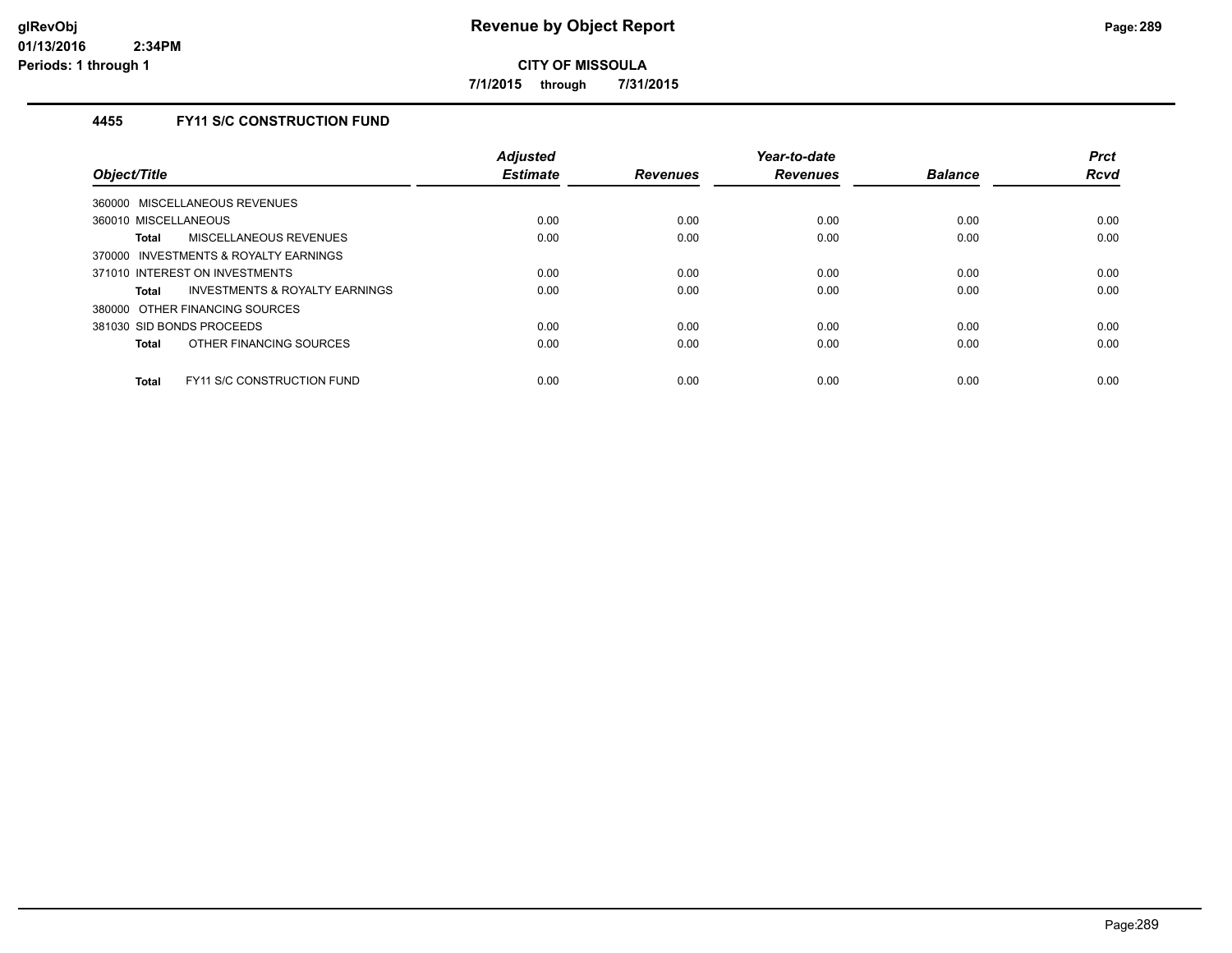**7/1/2015 through 7/31/2015**

## **4456 FY12 S/C CONSTRUCTION FUND**

**4456 FY12 S/C CONSTRUCTION FUND**

|                                                    | <b>Adjusted</b> |                 | Year-to-date    |                | <b>Prct</b> |
|----------------------------------------------------|-----------------|-----------------|-----------------|----------------|-------------|
| Object/Title                                       | <b>Estimate</b> | <b>Revenues</b> | <b>Revenues</b> | <b>Balance</b> | <b>Rcvd</b> |
| 360000 MISCELLANEOUS REVENUES                      |                 |                 |                 |                |             |
| 360010 MISCELLANEOUS                               | 0.00            | 0.00            | 0.00            | 0.00           | 0.00        |
| 362000 OTHER MISCELLANEOUS REVENUE                 | 0.00            | 0.00            | 0.00            | 0.00           | 0.00        |
| <b>MISCELLANEOUS REVENUES</b><br>Total             | 0.00            | 0.00            | 0.00            | 0.00           | 0.00        |
| 370000 INVESTMENTS & ROYALTY EARNINGS              |                 |                 |                 |                |             |
| 371010 INTEREST ON INVESTMENTS                     | 0.00            | 0.00            | 0.00            | 0.00           | 0.00        |
| <b>INVESTMENTS &amp; ROYALTY EARNINGS</b><br>Total | 0.00            | 0.00            | 0.00            | 0.00           | 0.00        |
| 380000 OTHER FINANCING SOURCES                     |                 |                 |                 |                |             |
| 381030 SID BONDS PROCEEDS                          | 0.00            | 0.00            | 0.00            | 0.00           | 0.00        |
| OTHER FINANCING SOURCES<br>Total                   | 0.00            | 0.00            | 0.00            | 0.00           | 0.00        |
| <b>FY12 S/C CONSTRUCTION FUND</b><br><b>Total</b>  | 0.00            | 0.00            | 0.00            | 0.00           | 0.00        |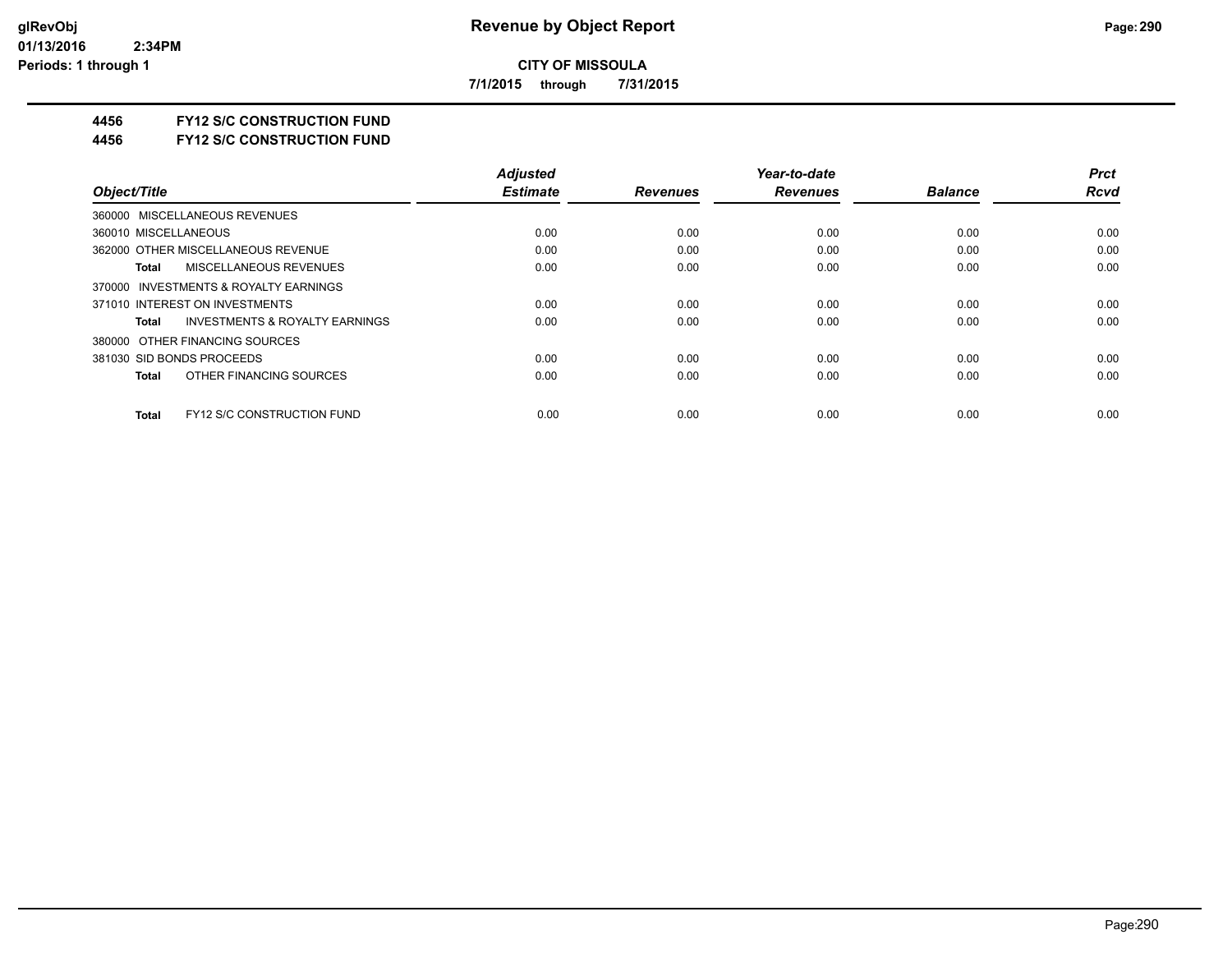**7/1/2015 through 7/31/2015**

### **4456 FY12 S/C CONSTRUCTION FUND**

|                                                    | <b>Adjusted</b> |                 | Year-to-date    |                | <b>Prct</b> |
|----------------------------------------------------|-----------------|-----------------|-----------------|----------------|-------------|
| Object/Title                                       | <b>Estimate</b> | <b>Revenues</b> | <b>Revenues</b> | <b>Balance</b> | <b>Rcvd</b> |
| 360000 MISCELLANEOUS REVENUES                      |                 |                 |                 |                |             |
| 360010 MISCELLANEOUS                               | 0.00            | 0.00            | 0.00            | 0.00           | 0.00        |
| 362000 OTHER MISCELLANEOUS REVENUE                 | 0.00            | 0.00            | 0.00            | 0.00           | 0.00        |
| MISCELLANEOUS REVENUES<br>Total                    | 0.00            | 0.00            | 0.00            | 0.00           | 0.00        |
| INVESTMENTS & ROYALTY EARNINGS<br>370000           |                 |                 |                 |                |             |
| 371010 INTEREST ON INVESTMENTS                     | 0.00            | 0.00            | 0.00            | 0.00           | 0.00        |
| <b>INVESTMENTS &amp; ROYALTY EARNINGS</b><br>Total | 0.00            | 0.00            | 0.00            | 0.00           | 0.00        |
| 380000 OTHER FINANCING SOURCES                     |                 |                 |                 |                |             |
| 381030 SID BONDS PROCEEDS                          | 0.00            | 0.00            | 0.00            | 0.00           | 0.00        |
| OTHER FINANCING SOURCES<br>Total                   | 0.00            | 0.00            | 0.00            | 0.00           | 0.00        |
| <b>FY12 S/C CONSTRUCTION FUND</b><br>Total         | 0.00            | 0.00            | 0.00            | 0.00           | 0.00        |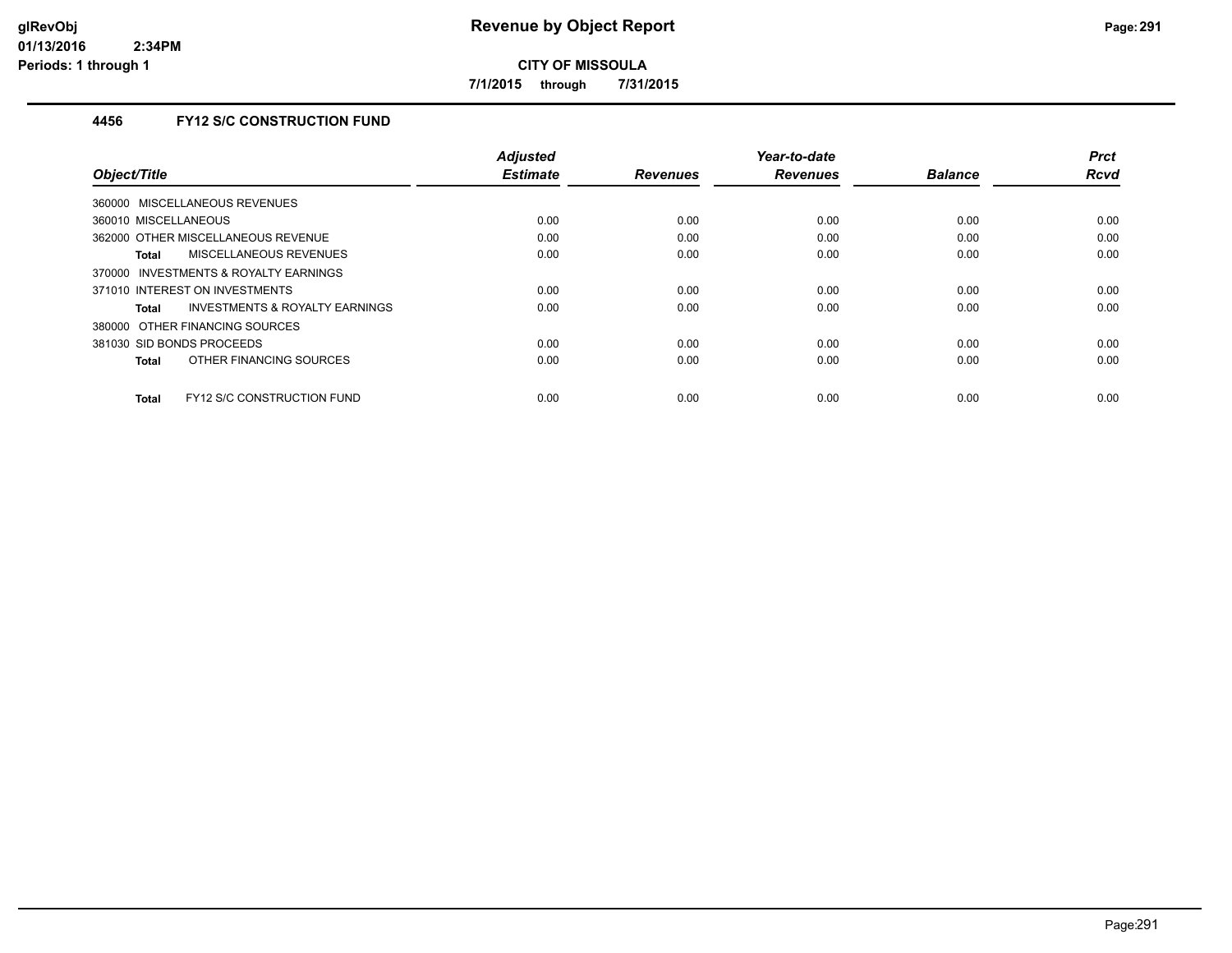**7/1/2015 through 7/31/2015**

## **4457 FY13 SIDEWALK/CURB CONSTRUCTION**

**4457 FY13 SIDEWALK/CURB CONSTRUCTION**

|                                                    | <b>Adjusted</b> |                 | Year-to-date    |                | <b>Prct</b> |
|----------------------------------------------------|-----------------|-----------------|-----------------|----------------|-------------|
| Object/Title                                       | <b>Estimate</b> | <b>Revenues</b> | <b>Revenues</b> | <b>Balance</b> | <b>Rcvd</b> |
| 360000 MISCELLANEOUS REVENUES                      |                 |                 |                 |                |             |
| 360010 MISCELLANEOUS                               | 0.00            | 0.00            | 0.00            | 0.00           | 0.00        |
| MISCELLANEOUS REVENUES<br>Total                    | 0.00            | 0.00            | 0.00            | 0.00           | 0.00        |
| 370000 INVESTMENTS & ROYALTY EARNINGS              |                 |                 |                 |                |             |
| 371010 INTEREST ON INVESTMENTS                     | 0.00            | 0.00            | 0.00            | 0.00           | 0.00        |
| <b>INVESTMENTS &amp; ROYALTY EARNINGS</b><br>Total | 0.00            | 0.00            | 0.00            | 0.00           | 0.00        |
| 380000 OTHER FINANCING SOURCES                     |                 |                 |                 |                |             |
| 381030 SID BONDS PROCEEDS                          | 0.00            | 0.00            | 0.00            | 0.00           | 0.00        |
| 383000 OPERATING TRANSFERS                         | 0.00            | 0.00            | 0.00            | 0.00           | 0.00        |
| OTHER FINANCING SOURCES<br>Total                   | 0.00            | 0.00            | 0.00            | 0.00           | 0.00        |
| FY13 SIDEWALK/CURB CONSTRUCTION<br><b>Total</b>    | 0.00            | 0.00            | 0.00            | 0.00           | 0.00        |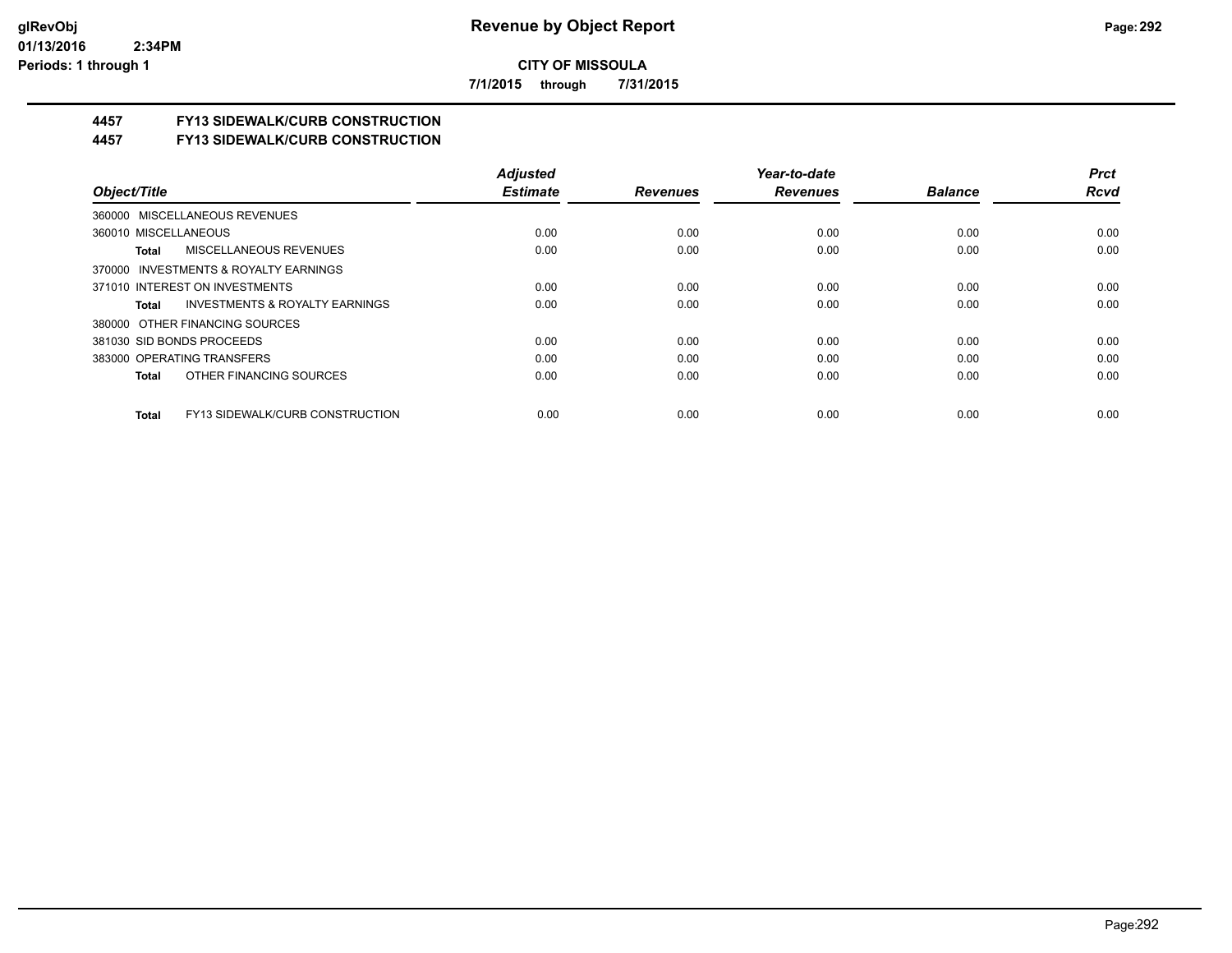**7/1/2015 through 7/31/2015**

### **4457 FY13 SIDEWALK/CURB CONSTRUCTION**

| Object/Title                                       | <b>Adjusted</b><br><b>Estimate</b> | <b>Revenues</b> | Year-to-date<br><b>Revenues</b> | <b>Balance</b> | <b>Prct</b><br><b>Rcvd</b> |
|----------------------------------------------------|------------------------------------|-----------------|---------------------------------|----------------|----------------------------|
|                                                    |                                    |                 |                                 |                |                            |
| 360000 MISCELLANEOUS REVENUES                      |                                    |                 |                                 |                |                            |
| 360010 MISCELLANEOUS                               | 0.00                               | 0.00            | 0.00                            | 0.00           | 0.00                       |
| MISCELLANEOUS REVENUES<br><b>Total</b>             | 0.00                               | 0.00            | 0.00                            | 0.00           | 0.00                       |
| 370000 INVESTMENTS & ROYALTY EARNINGS              |                                    |                 |                                 |                |                            |
| 371010 INTEREST ON INVESTMENTS                     | 0.00                               | 0.00            | 0.00                            | 0.00           | 0.00                       |
| <b>INVESTMENTS &amp; ROYALTY EARNINGS</b><br>Total | 0.00                               | 0.00            | 0.00                            | 0.00           | 0.00                       |
| 380000 OTHER FINANCING SOURCES                     |                                    |                 |                                 |                |                            |
| 381030 SID BONDS PROCEEDS                          | 0.00                               | 0.00            | 0.00                            | 0.00           | 0.00                       |
| 383000 OPERATING TRANSFERS                         | 0.00                               | 0.00            | 0.00                            | 0.00           | 0.00                       |
| OTHER FINANCING SOURCES<br>Total                   | 0.00                               | 0.00            | 0.00                            | 0.00           | 0.00                       |
|                                                    |                                    |                 |                                 |                |                            |
| FY13 SIDEWALK/CURB CONSTRUCTION<br><b>Total</b>    | 0.00                               | 0.00            | 0.00                            | 0.00           | 0.00                       |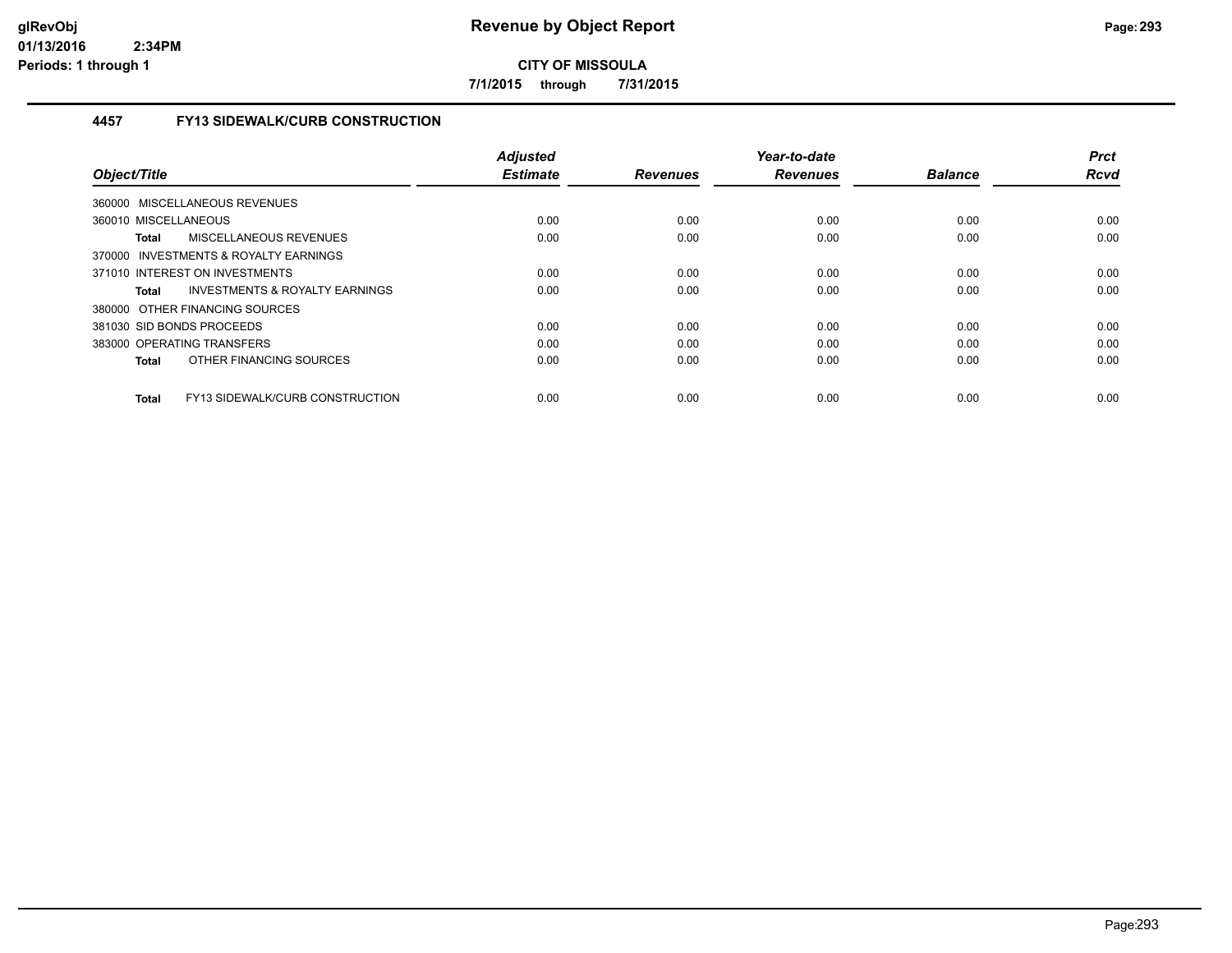**7/1/2015 through 7/31/2015**

# **4458 FY14 SIDEWALK & CURB CONSTRUCTION**

**4458 FY14 SIDEWALK & CURB CONSTRUCTION**

|                                                              | <b>Adjusted</b> |                 | Year-to-date    |                | <b>Prct</b> |
|--------------------------------------------------------------|-----------------|-----------------|-----------------|----------------|-------------|
| Object/Title                                                 | <b>Estimate</b> | <b>Revenues</b> | <b>Revenues</b> | <b>Balance</b> | <b>Rcvd</b> |
| 360000 MISCELLANEOUS REVENUES                                |                 |                 |                 |                |             |
| 360010 MISCELLANEOUS                                         | 0.00            | 0.00            | 0.00            | 0.00           | 0.00        |
| <b>MISCELLANEOUS REVENUES</b><br>Total                       | 0.00            | 0.00            | 0.00            | 0.00           | 0.00        |
| 370000 INVESTMENTS & ROYALTY EARNINGS                        |                 |                 |                 |                |             |
| 371010 INTEREST ON INVESTMENTS                               | 0.00            | 0.00            | 0.00            | 0.00           | 0.00        |
| INVESTMENTS & ROYALTY EARNINGS<br>Total                      | 0.00            | 0.00            | 0.00            | 0.00           | 0.00        |
| 380000 OTHER FINANCING SOURCES                               |                 |                 |                 |                |             |
| 381030 SID BONDS PROCEEDS                                    | 0.00            | 0.00            | 0.00            | 0.00           | 0.00        |
| OTHER FINANCING SOURCES<br><b>Total</b>                      | 0.00            | 0.00            | 0.00            | 0.00           | 0.00        |
|                                                              |                 |                 |                 |                |             |
| <b>FY14 SIDEWALK &amp; CURB CONSTRUCTION</b><br><b>Total</b> | 0.00            | 0.00            | 0.00            | 0.00           | 0.00        |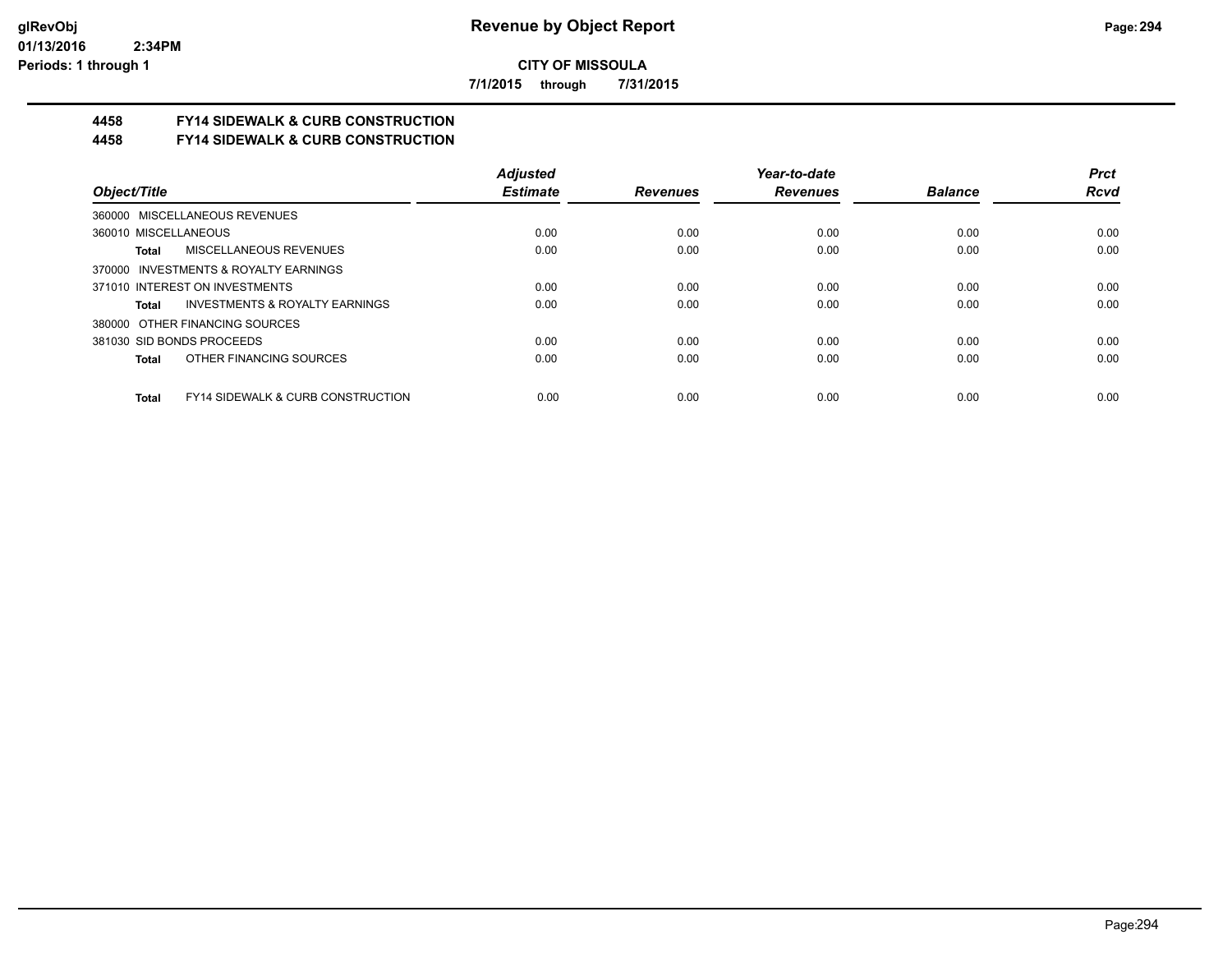**7/1/2015 through 7/31/2015**

### **4458 FY14 SIDEWALK & CURB CONSTRUCTION**

| Object/Title              |                                              | <b>Adjusted</b><br><b>Estimate</b> | <b>Revenues</b> | Year-to-date<br><b>Revenues</b> | <b>Balance</b> | <b>Prct</b><br><b>Rcvd</b> |
|---------------------------|----------------------------------------------|------------------------------------|-----------------|---------------------------------|----------------|----------------------------|
|                           | 360000 MISCELLANEOUS REVENUES                |                                    |                 |                                 |                |                            |
| 360010 MISCELLANEOUS      |                                              | 0.00                               | 0.00            | 0.00                            | 0.00           | 0.00                       |
| Total                     | MISCELLANEOUS REVENUES                       | 0.00                               | 0.00            | 0.00                            | 0.00           | 0.00                       |
|                           | 370000 INVESTMENTS & ROYALTY EARNINGS        |                                    |                 |                                 |                |                            |
|                           | 371010 INTEREST ON INVESTMENTS               | 0.00                               | 0.00            | 0.00                            | 0.00           | 0.00                       |
| <b>Total</b>              | INVESTMENTS & ROYALTY EARNINGS               | 0.00                               | 0.00            | 0.00                            | 0.00           | 0.00                       |
|                           | 380000 OTHER FINANCING SOURCES               |                                    |                 |                                 |                |                            |
| 381030 SID BONDS PROCEEDS |                                              | 0.00                               | 0.00            | 0.00                            | 0.00           | 0.00                       |
| <b>Total</b>              | OTHER FINANCING SOURCES                      | 0.00                               | 0.00            | 0.00                            | 0.00           | 0.00                       |
| <b>Total</b>              | <b>FY14 SIDEWALK &amp; CURB CONSTRUCTION</b> | 0.00                               | 0.00            | 0.00                            | 0.00           | 0.00                       |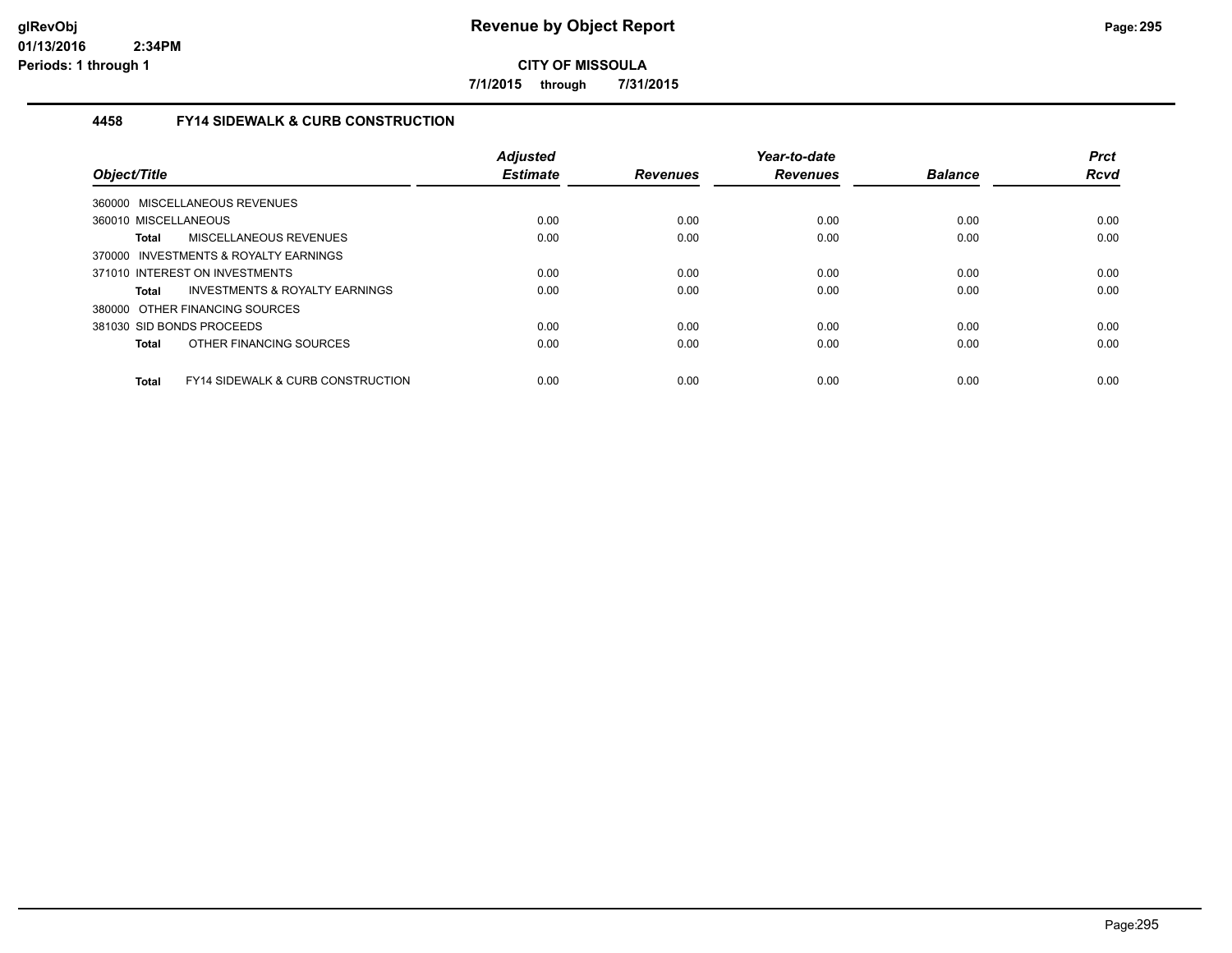**7/1/2015 through 7/31/2015**

# **4459 FY15 SIDEWALK/CURB CONSTRUCTION**

**4459 FY15 SIDEWALK/CURB CONSTRUCTION**

|                                                        | <b>Adjusted</b> |                 | Year-to-date    |                | <b>Prct</b> |
|--------------------------------------------------------|-----------------|-----------------|-----------------|----------------|-------------|
| Object/Title                                           | <b>Estimate</b> | <b>Revenues</b> | <b>Revenues</b> | <b>Balance</b> | <b>Rcvd</b> |
| 330000 INTERGOVERNMENTAL REVENUES                      |                 |                 |                 |                |             |
| 331156 CTEP GRANTS                                     | 0.00            | 0.00            | 0.00            | 0.00           | 0.00        |
| INTERGOVERNMENTAL REVENUES<br>Total                    | 0.00            | 0.00            | 0.00            | 0.00           | 0.00        |
| 360000 MISCELLANEOUS REVENUES                          |                 |                 |                 |                |             |
| 360010 MISCELLANEOUS                                   | 0.00            | 0.00            | 0.00            | 0.00           | 0.00        |
| MISCELLANEOUS REVENUES<br>Total                        | 0.00            | 0.00            | 0.00            | 0.00           | 0.00        |
| 380000 OTHER FINANCING SOURCES                         |                 |                 |                 |                |             |
| 381030 SID BONDS PROCEEDS                              | 0.00            | 0.00            | 0.00            | 0.00           | 0.00        |
| OTHER FINANCING SOURCES<br>Total                       | 0.00            | 0.00            | 0.00            | 0.00           | 0.00        |
|                                                        |                 |                 |                 |                |             |
| <b>FY15 SIDEWALK/CURB CONSTRUCTION</b><br><b>Total</b> | 0.00            | 0.00            | 0.00            | 0.00           | 0.00        |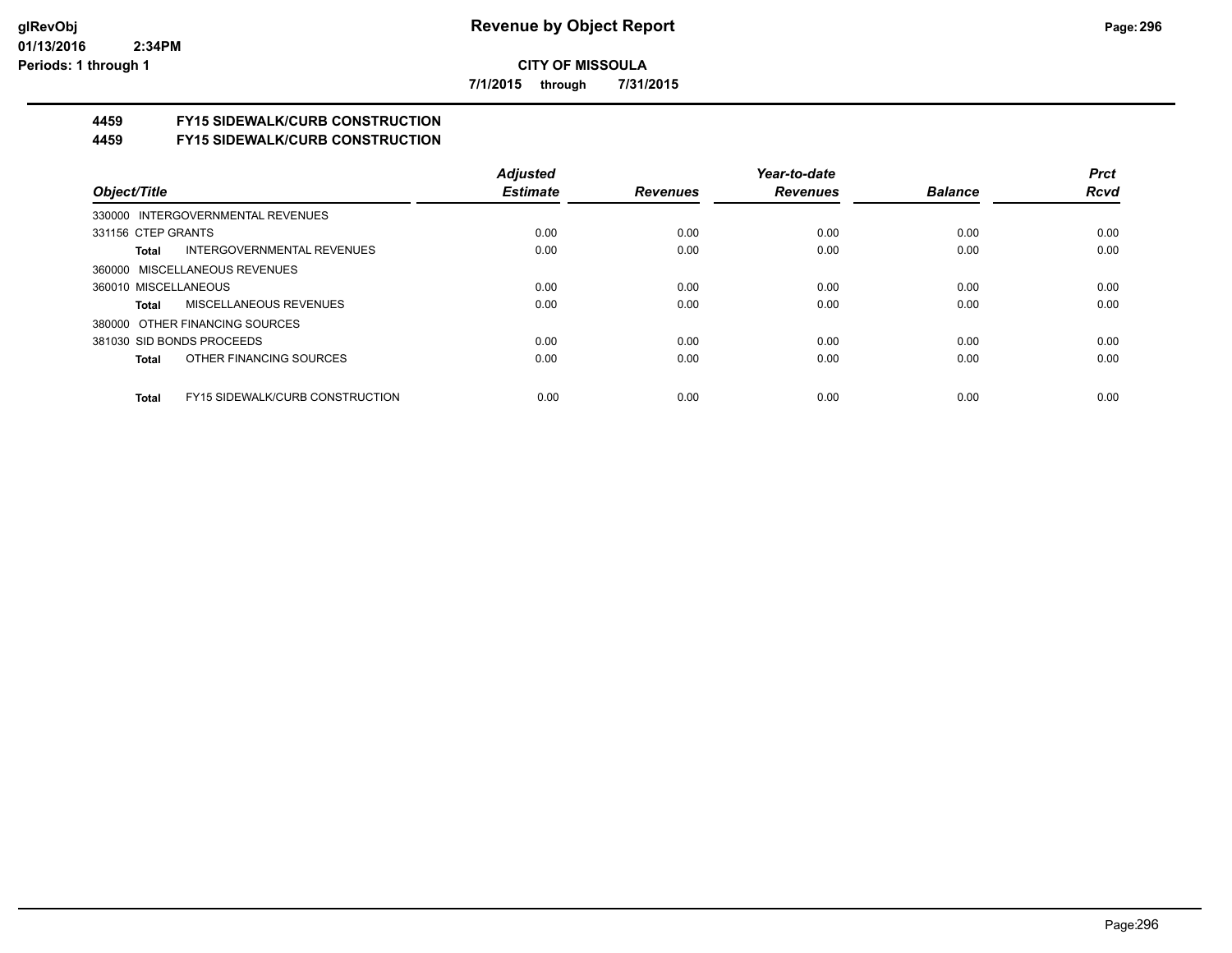**7/1/2015 through 7/31/2015**

### **4459 FY15 SIDEWALK/CURB CONSTRUCTION**

| Object/Title              |                                   | <b>Adjusted</b><br><b>Estimate</b> | <b>Revenues</b> | Year-to-date<br><b>Revenues</b> | <b>Balance</b> | <b>Prct</b><br><b>Rcvd</b> |
|---------------------------|-----------------------------------|------------------------------------|-----------------|---------------------------------|----------------|----------------------------|
|                           | 330000 INTERGOVERNMENTAL REVENUES |                                    |                 |                                 |                |                            |
| 331156 CTEP GRANTS        |                                   | 0.00                               | 0.00            | 0.00                            | 0.00           | 0.00                       |
| Total                     | INTERGOVERNMENTAL REVENUES        | 0.00                               | 0.00            | 0.00                            | 0.00           | 0.00                       |
|                           | 360000 MISCELLANEOUS REVENUES     |                                    |                 |                                 |                |                            |
| 360010 MISCELLANEOUS      |                                   | 0.00                               | 0.00            | 0.00                            | 0.00           | 0.00                       |
| <b>Total</b>              | MISCELLANEOUS REVENUES            | 0.00                               | 0.00            | 0.00                            | 0.00           | 0.00                       |
|                           | 380000 OTHER FINANCING SOURCES    |                                    |                 |                                 |                |                            |
| 381030 SID BONDS PROCEEDS |                                   | 0.00                               | 0.00            | 0.00                            | 0.00           | 0.00                       |
| <b>Total</b>              | OTHER FINANCING SOURCES           | 0.00                               | 0.00            | 0.00                            | 0.00           | 0.00                       |
| <b>Total</b>              | FY15 SIDEWALK/CURB CONSTRUCTION   | 0.00                               | 0.00            | 0.00                            | 0.00           | 0.00                       |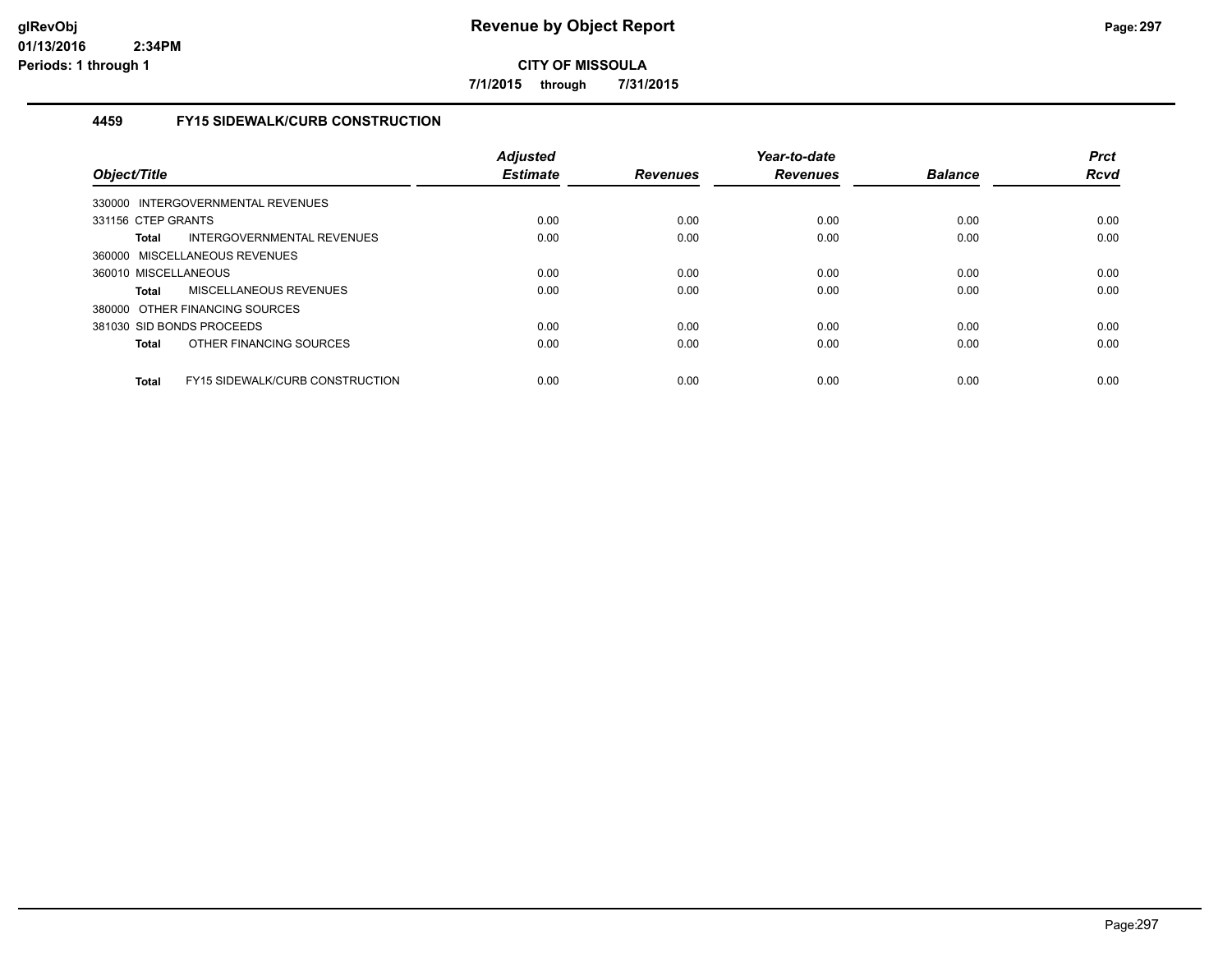**7/1/2015 through 7/31/2015**

# **4460 FY16 SIDEWALK/CURB CONSTRUCTION**

**4460 FY16 SIDEWALK/CURB CONSTRUCTION**

|                                          | <b>Adjusted</b> |                 | Year-to-date    |                | <b>Prct</b> |
|------------------------------------------|-----------------|-----------------|-----------------|----------------|-------------|
| Object/Title                             | <b>Estimate</b> | <b>Revenues</b> | <b>Revenues</b> | <b>Balance</b> | <b>Rcvd</b> |
| 330000 INTERGOVERNMENTAL REVENUES        |                 |                 |                 |                |             |
| 331156 CTEP GRANTS                       | 0.00            | $-79.956.69$    | -79.956.69      | 79.956.69      | 0.00        |
| INTERGOVERNMENTAL REVENUES<br>Total      | 0.00            | $-79.956.69$    | -79.956.69      | 79.956.69      | 0.00        |
| 360000 MISCELLANEOUS REVENUES            |                 |                 |                 |                |             |
| 360010 MISCELLANEOUS                     | 0.00            | 20.088.99       | 20.088.99       | $-20.088.99$   | 0.00        |
| MISCELLANEOUS REVENUES<br>Total          | 0.00            | 20.088.99       | 20.088.99       | $-20.088.99$   | 0.00        |
| 380000 OTHER FINANCING SOURCES           |                 |                 |                 |                |             |
| 381030 SID BONDS PROCEEDS                | 0.00            | 0.00            | 0.00            | 0.00           | 0.00        |
| OTHER FINANCING SOURCES<br>Total         | 0.00            | 0.00            | 0.00            | 0.00           | 0.00        |
|                                          |                 |                 |                 |                |             |
| FY16 SIDEWALK/CURB CONSTRUCTION<br>Total | 0.00            | $-59.867.70$    | -59.867.70      | 59.867.70      | 0.00        |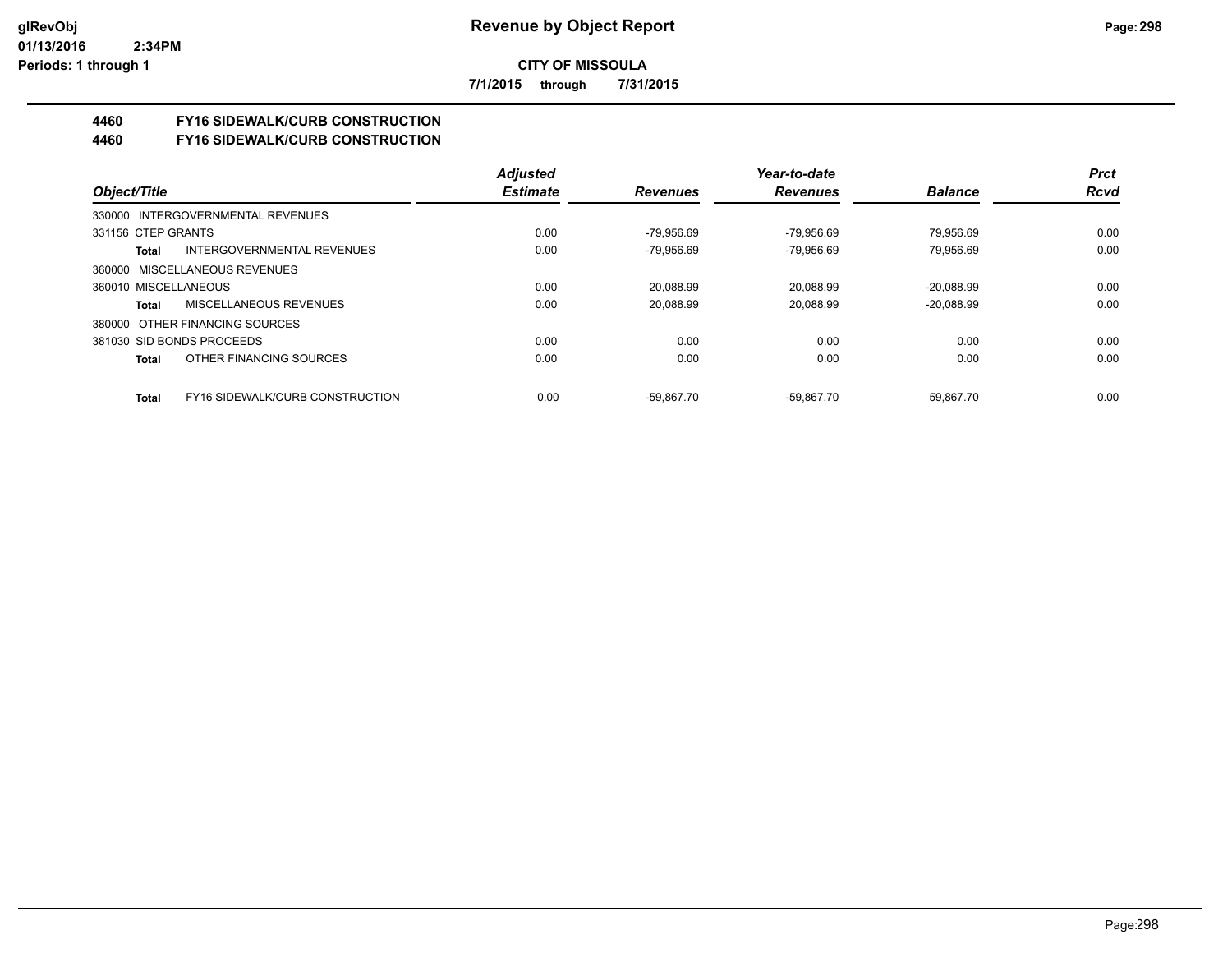**7/1/2015 through 7/31/2015**

### **4460 FY16 SIDEWALK/CURB CONSTRUCTION**

| Object/Title         |                                        | <b>Adjusted</b><br><b>Estimate</b> | <b>Revenues</b> | Year-to-date<br><b>Revenues</b> | <b>Balance</b> | <b>Prct</b><br><b>Rcvd</b> |
|----------------------|----------------------------------------|------------------------------------|-----------------|---------------------------------|----------------|----------------------------|
|                      | 330000 INTERGOVERNMENTAL REVENUES      |                                    |                 |                                 |                |                            |
| 331156 CTEP GRANTS   |                                        | 0.00                               | -79.956.69      | -79.956.69                      | 79.956.69      | 0.00                       |
| <b>Total</b>         | INTERGOVERNMENTAL REVENUES             | 0.00                               | $-79,956.69$    | $-79,956.69$                    | 79,956.69      | 0.00                       |
|                      | 360000 MISCELLANEOUS REVENUES          |                                    |                 |                                 |                |                            |
| 360010 MISCELLANEOUS |                                        | 0.00                               | 20.088.99       | 20.088.99                       | $-20.088.99$   | 0.00                       |
| <b>Total</b>         | MISCELLANEOUS REVENUES                 | 0.00                               | 20,088.99       | 20.088.99                       | $-20,088.99$   | 0.00                       |
|                      | 380000 OTHER FINANCING SOURCES         |                                    |                 |                                 |                |                            |
|                      | 381030 SID BONDS PROCEEDS              | 0.00                               | 0.00            | 0.00                            | 0.00           | 0.00                       |
| <b>Total</b>         | OTHER FINANCING SOURCES                | 0.00                               | 0.00            | 0.00                            | 0.00           | 0.00                       |
| <b>Total</b>         | <b>FY16 SIDEWALK/CURB CONSTRUCTION</b> | 0.00                               | $-59.867.70$    | $-59.867.70$                    | 59.867.70      | 0.00                       |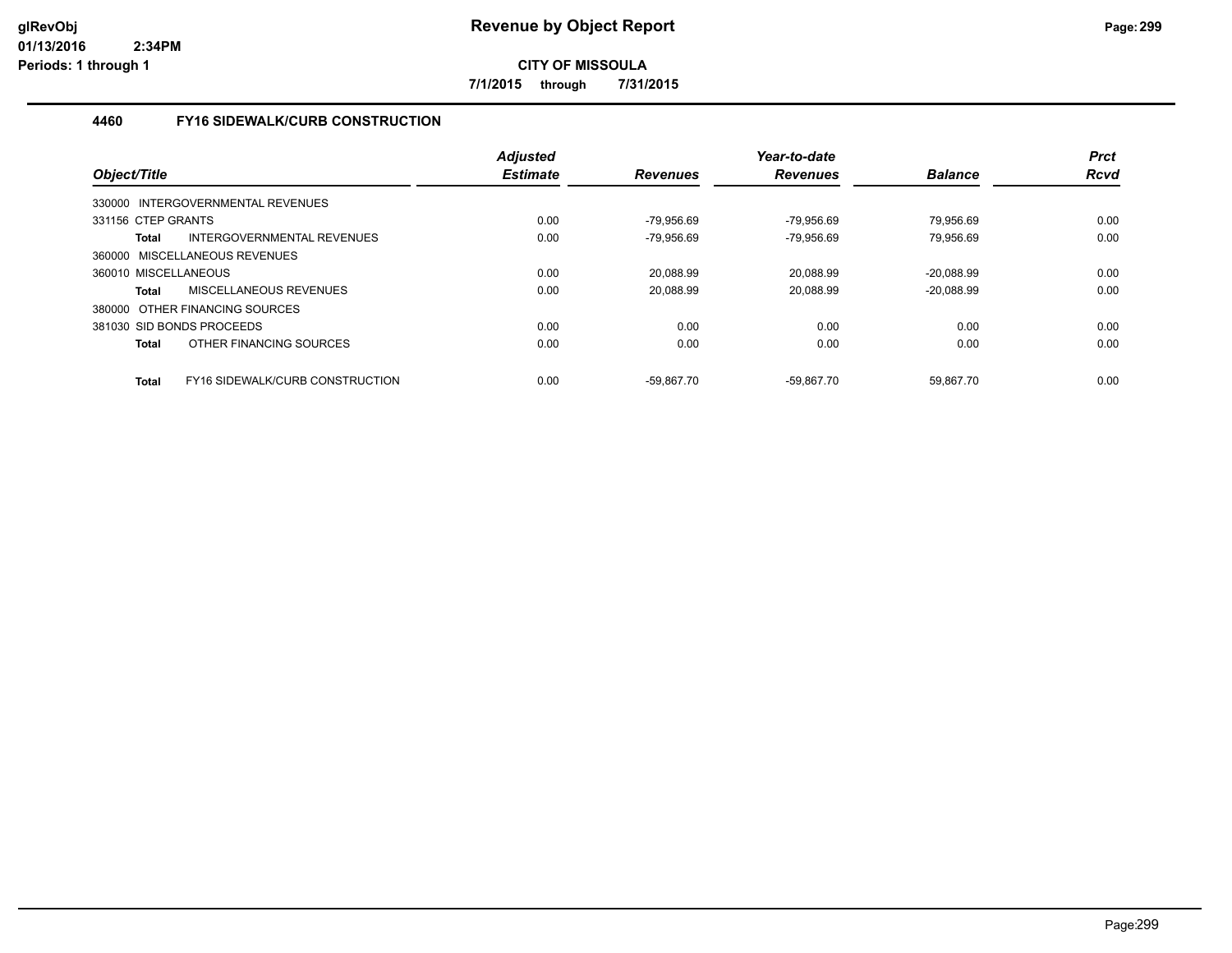**7/1/2015 through 7/31/2015**

# **4461 FY17 SIDEWALK/CURB CONSTRUCTION**

**4461 FY17 SIDEWALK/CURB CONSTRUCTION**

|                                                        | <b>Adjusted</b> |                 | Year-to-date    |                | <b>Prct</b> |
|--------------------------------------------------------|-----------------|-----------------|-----------------|----------------|-------------|
| Object/Title                                           | <b>Estimate</b> | <b>Revenues</b> | <b>Revenues</b> | <b>Balance</b> | <b>Rcvd</b> |
| 330000 INTERGOVERNMENTAL REVENUES                      |                 |                 |                 |                |             |
| 331156 CTEP GRANTS                                     | 0.00            | 0.00            | 0.00            | 0.00           | 0.00        |
| INTERGOVERNMENTAL REVENUES<br>Total                    | 0.00            | 0.00            | 0.00            | 0.00           | 0.00        |
| 360000 MISCELLANEOUS REVENUES                          |                 |                 |                 |                |             |
| 360010 MISCELLANEOUS                                   | 0.00            | 0.00            | 0.00            | 0.00           | 0.00        |
| MISCELLANEOUS REVENUES<br>Total                        | 0.00            | 0.00            | 0.00            | 0.00           | 0.00        |
| 380000 OTHER FINANCING SOURCES                         |                 |                 |                 |                |             |
| 381030 SID BONDS PROCEEDS                              | 0.00            | 0.00            | 0.00            | 0.00           | 0.00        |
| OTHER FINANCING SOURCES<br>Total                       | 0.00            | 0.00            | 0.00            | 0.00           | 0.00        |
|                                                        |                 |                 |                 |                |             |
| <b>FY17 SIDEWALK/CURB CONSTRUCTION</b><br><b>Total</b> | 0.00            | 0.00            | 0.00            | 0.00           | 0.00        |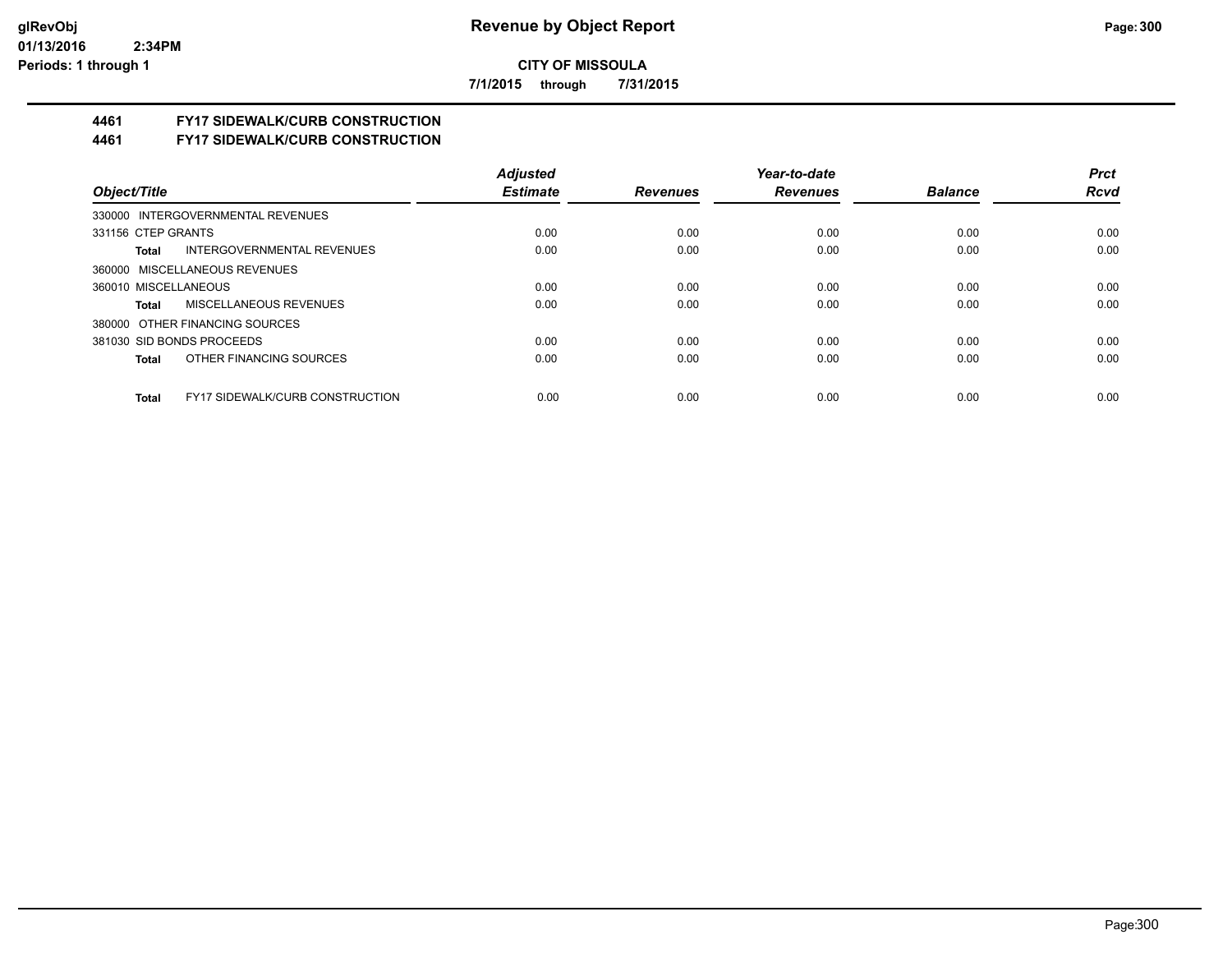**7/1/2015 through 7/31/2015**

### **4461 FY17 SIDEWALK/CURB CONSTRUCTION**

| Object/Title         |                                        | <b>Adjusted</b><br><b>Estimate</b> | <b>Revenues</b> | Year-to-date<br><b>Revenues</b> | <b>Balance</b> | <b>Prct</b><br><b>Rcvd</b> |
|----------------------|----------------------------------------|------------------------------------|-----------------|---------------------------------|----------------|----------------------------|
|                      | 330000 INTERGOVERNMENTAL REVENUES      |                                    |                 |                                 |                |                            |
| 331156 CTEP GRANTS   |                                        | 0.00                               | 0.00            | 0.00                            | 0.00           | 0.00                       |
| <b>Total</b>         | INTERGOVERNMENTAL REVENUES             | 0.00                               | 0.00            | 0.00                            | 0.00           | 0.00                       |
|                      | 360000 MISCELLANEOUS REVENUES          |                                    |                 |                                 |                |                            |
| 360010 MISCELLANEOUS |                                        | 0.00                               | 0.00            | 0.00                            | 0.00           | 0.00                       |
| <b>Total</b>         | MISCELLANEOUS REVENUES                 | 0.00                               | 0.00            | 0.00                            | 0.00           | 0.00                       |
|                      | 380000 OTHER FINANCING SOURCES         |                                    |                 |                                 |                |                            |
|                      | 381030 SID BONDS PROCEEDS              | 0.00                               | 0.00            | 0.00                            | 0.00           | 0.00                       |
| <b>Total</b>         | OTHER FINANCING SOURCES                | 0.00                               | 0.00            | 0.00                            | 0.00           | 0.00                       |
| <b>Total</b>         | <b>FY17 SIDEWALK/CURB CONSTRUCTION</b> | 0.00                               | 0.00            | 0.00                            | 0.00           | 0.00                       |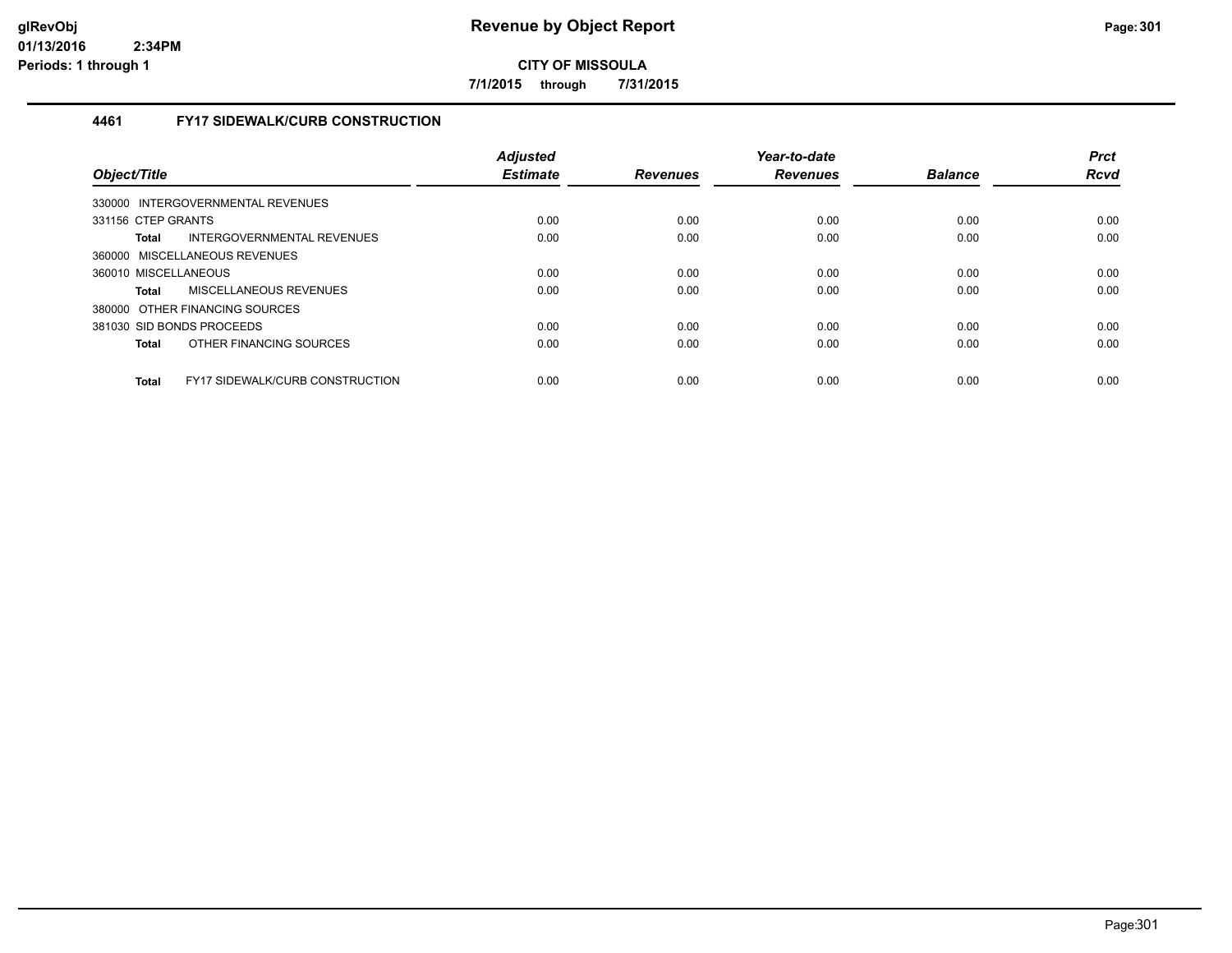**7/1/2015 through 7/31/2015**

#### **4529 SID 529 CHRISTIAN DR TRAFFIC CALMING 4529 SID 529 CHRISTIAN DR TRAFFIC CALMING**

|                      |                                                 | <b>Adjusted</b> |                 | Year-to-date    |                | <b>Prct</b> |
|----------------------|-------------------------------------------------|-----------------|-----------------|-----------------|----------------|-------------|
| Object/Title         |                                                 | <b>Estimate</b> | <b>Revenues</b> | <b>Revenues</b> | <b>Balance</b> | <b>Rcvd</b> |
|                      | 370000 INVESTMENTS & ROYALTY EARNINGS           |                 |                 |                 |                |             |
|                      | 371010 INTEREST ON INVESTMENTS                  | 0.00            | 0.00            | 0.00            | 0.00           | 0.00        |
|                      | 371020 GAIN/LOSS IN MARKET VALUE OF INVESTMENTS | 0.00            | 0.00            | 0.00            | 0.00           | 0.00        |
| Total                | <b>INVESTMENTS &amp; ROYALTY EARNINGS</b>       | 0.00            | 0.00            | 0.00            | 0.00           | 0.00        |
|                      | 380000 OTHER FINANCING SOURCES                  |                 |                 |                 |                |             |
| 381000 LOAN PROCEEDS |                                                 | 0.00            | 0.00            | 0.00            | 0.00           | 0.00        |
| 381002 SRF LOAN      |                                                 | 0.00            | 0.00            | 0.00            | 0.00           | 0.00        |
|                      | 381030 SID BONDS PROCEEDS                       | 0.00            | 0.00            | 0.00            | 0.00           | 0.00        |
| Total                | OTHER FINANCING SOURCES                         | 0.00            | 0.00            | 0.00            | 0.00           | 0.00        |
| <b>Total</b>         | SID 529 CHRISTIAN DR TRAFFIC CALMING            | 0.00            | 0.00            | 0.00            | 0.00           | 0.00        |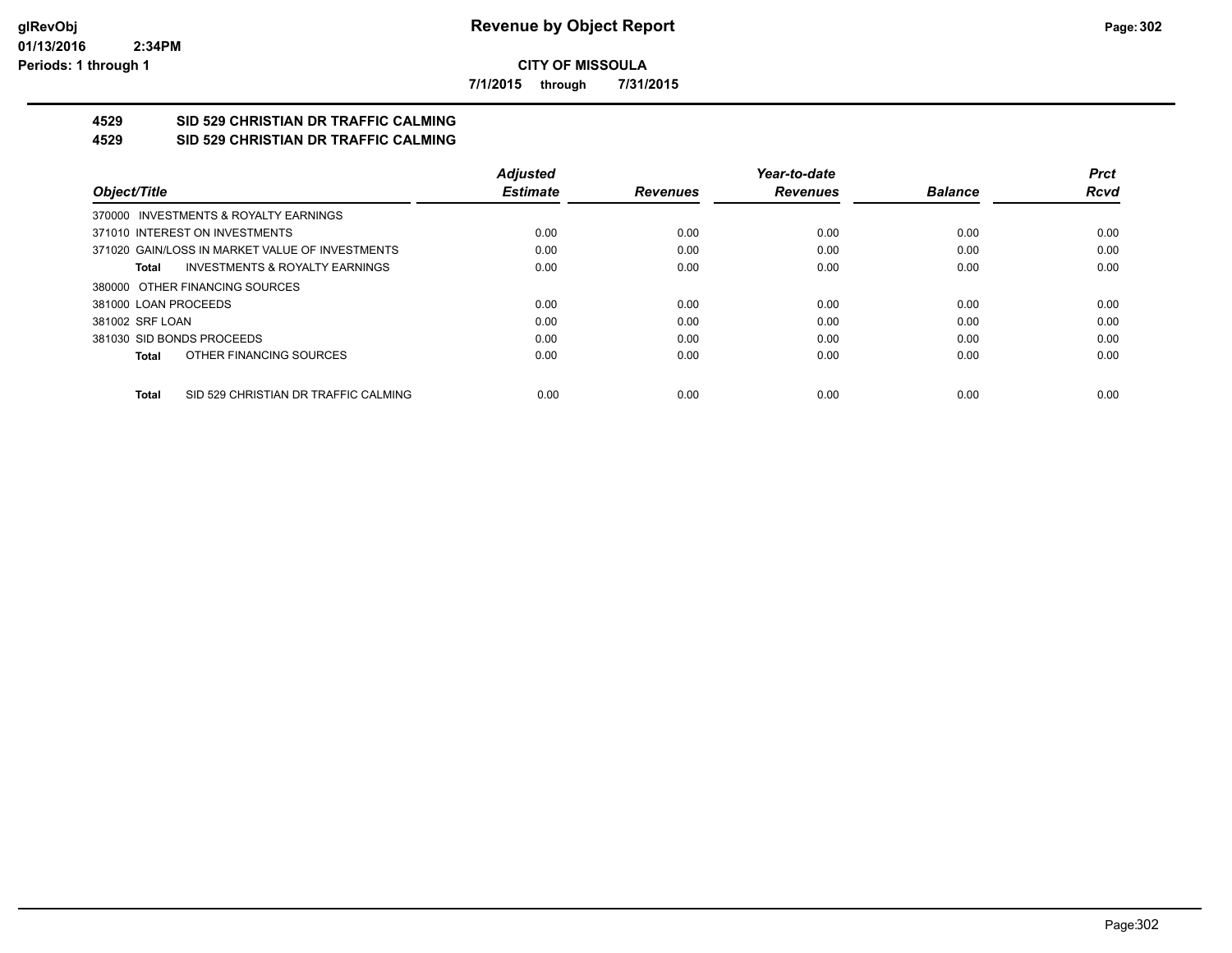**7/1/2015 through 7/31/2015**

### **4529 SID 529 CHRISTIAN DR TRAFFIC CALMING**

| Object/Title                                   | <b>Adjusted</b><br><b>Estimate</b> | <b>Revenues</b> | Year-to-date<br><b>Revenues</b> | <b>Balance</b> | <b>Prct</b><br><b>Rcvd</b> |
|------------------------------------------------|------------------------------------|-----------------|---------------------------------|----------------|----------------------------|
| 370000 INVESTMENTS & ROYALTY EARNINGS          |                                    |                 |                                 |                |                            |
| 371010 INTEREST ON INVESTMENTS                 | 0.00                               | 0.00            | 0.00                            | 0.00           | 0.00                       |
| 371020 GAIN/LOSS IN MARKET VALUE OF INVESTMENT | 0.00                               | 0.00            | 0.00                            | 0.00           | 0.00                       |
| INVESTMENTS & ROYALTY EARNINGS<br>Total        | 0.00                               | 0.00            | 0.00                            | 0.00           | 0.00                       |
| 380000 OTHER FINANCING SOURCES                 |                                    |                 |                                 |                |                            |
| 381000 LOAN PROCEEDS                           | 0.00                               | 0.00            | 0.00                            | 0.00           | 0.00                       |
| 381002 SRF LOAN                                | 0.00                               | 0.00            | 0.00                            | 0.00           | 0.00                       |
| 381030 SID BONDS PROCEEDS                      | 0.00                               | 0.00            | 0.00                            | 0.00           | 0.00                       |
| OTHER FINANCING SOURCES<br>Total               | 0.00                               | 0.00            | 0.00                            | 0.00           | 0.00                       |
| SID 529 CHRISTIAN DR TRAFFIC CALMING<br>Total  | 0.00                               | 0.00            | 0.00                            | 0.00           | 0.00                       |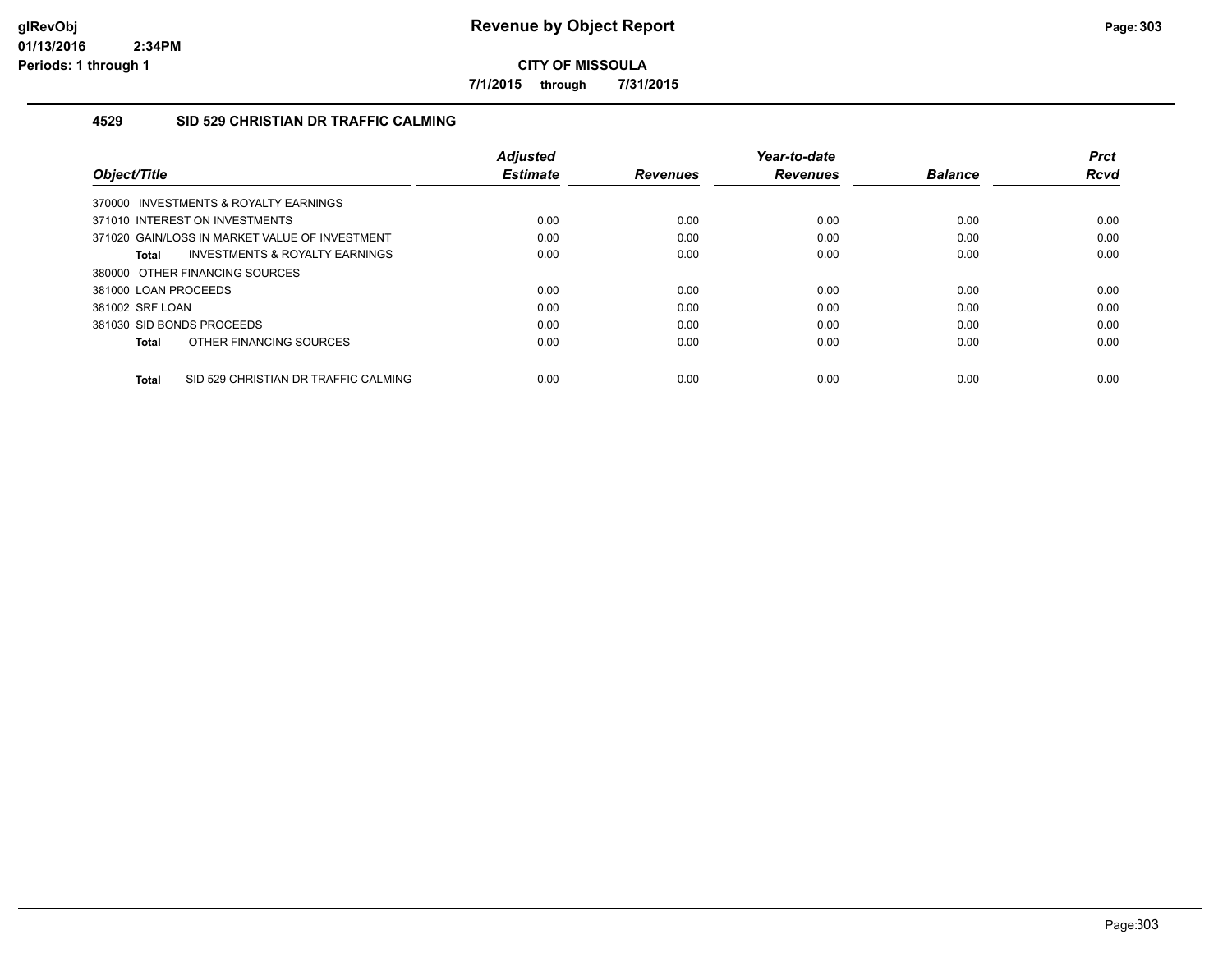**7/1/2015 through 7/31/2015**

# **4530 SID 530 CHRISTIAN DR CALMING**

**4530 SID 530 CHRISTIAN DR CALMING**

|                                                    | <b>Adiusted</b> |                 | Year-to-date    |                | <b>Prct</b> |
|----------------------------------------------------|-----------------|-----------------|-----------------|----------------|-------------|
| Object/Title                                       | <b>Estimate</b> | <b>Revenues</b> | <b>Revenues</b> | <b>Balance</b> | Rcvd        |
| 370000 INVESTMENTS & ROYALTY EARNINGS              |                 |                 |                 |                |             |
| 371010 INTEREST ON INVESTMENTS                     | 0.00            | 0.00            | 0.00            | 0.00           | 0.00        |
| 371020 GAIN/LOSS IN MARKET VALUE OF INVESTMENTS    | 0.00            | 0.00            | 0.00            | 0.00           | 0.00        |
| <b>INVESTMENTS &amp; ROYALTY EARNINGS</b><br>Total | 0.00            | 0.00            | 0.00            | 0.00           | 0.00        |
| 380000 OTHER FINANCING SOURCES                     |                 |                 |                 |                |             |
| 381000 LOAN PROCEEDS                               | 0.00            | 0.00            | 0.00            | 0.00           | 0.00        |
| 381002 SRF LOAN                                    | 0.00            | 0.00            | 0.00            | 0.00           | 0.00        |
| 381030 SID BONDS PROCEEDS                          | 0.00            | 0.00            | 0.00            | 0.00           | 0.00        |
| OTHER FINANCING SOURCES<br>Total                   | 0.00            | 0.00            | 0.00            | 0.00           | 0.00        |
|                                                    |                 |                 |                 |                |             |
| SID 530 CHRISTIAN DR CALMING<br>Total              | 0.00            | 0.00            | 0.00            | 0.00           | 0.00        |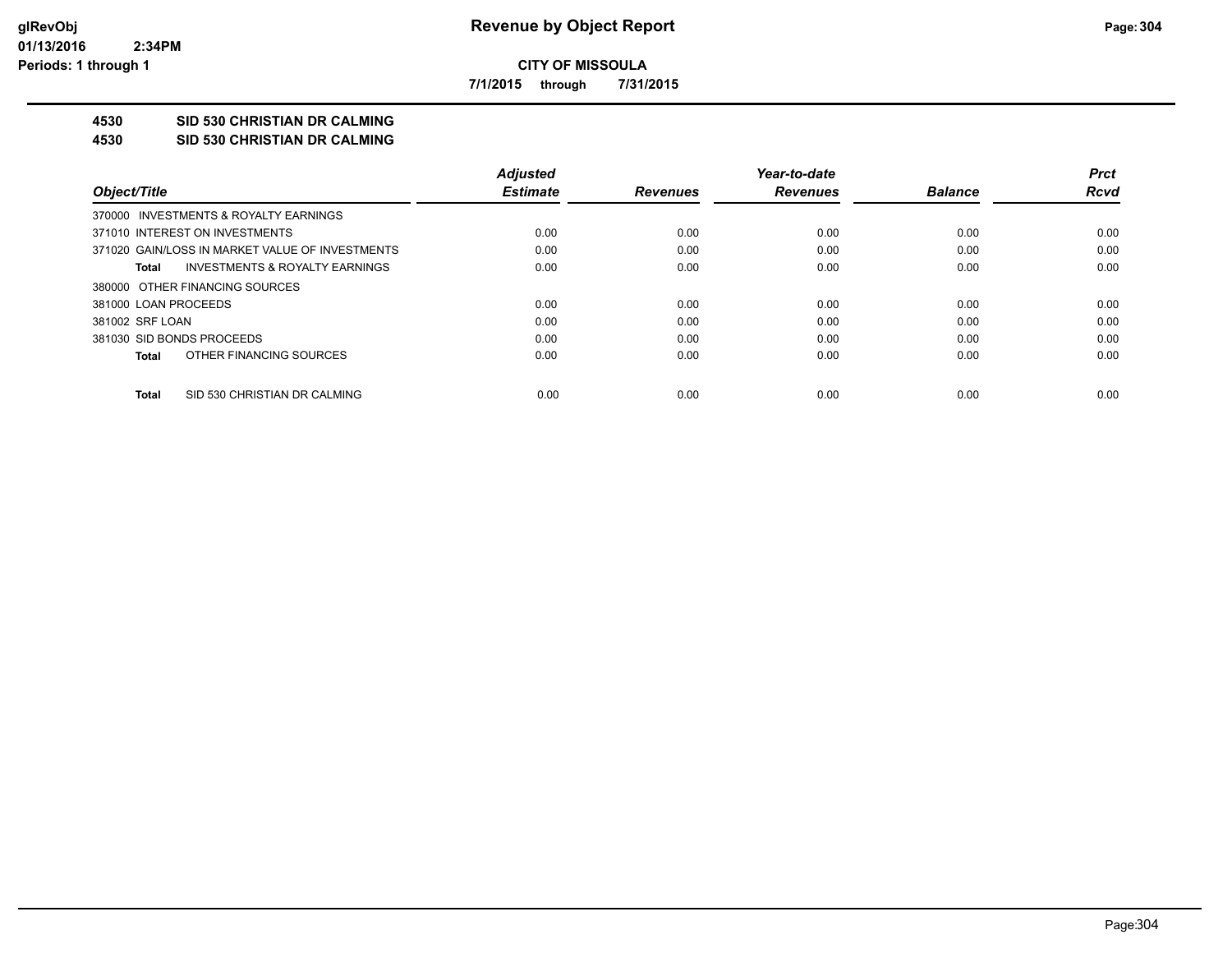**7/1/2015 through 7/31/2015**

### **4530 SID 530 CHRISTIAN DR CALMING**

| Object/Title                                       | <b>Adjusted</b><br><b>Estimate</b> | <b>Revenues</b> | Year-to-date<br><b>Revenues</b> | <b>Balance</b> | <b>Prct</b><br>Rcvd |
|----------------------------------------------------|------------------------------------|-----------------|---------------------------------|----------------|---------------------|
| 370000 INVESTMENTS & ROYALTY EARNINGS              |                                    |                 |                                 |                |                     |
| 371010 INTEREST ON INVESTMENTS                     | 0.00                               | 0.00            | 0.00                            | 0.00           | 0.00                |
| 371020 GAIN/LOSS IN MARKET VALUE OF INVESTMENT     | 0.00                               | 0.00            | 0.00                            | 0.00           | 0.00                |
| <b>INVESTMENTS &amp; ROYALTY EARNINGS</b><br>Total | 0.00                               | 0.00            | 0.00                            | 0.00           | 0.00                |
| 380000 OTHER FINANCING SOURCES                     |                                    |                 |                                 |                |                     |
| 381000 LOAN PROCEEDS                               | 0.00                               | 0.00            | 0.00                            | 0.00           | 0.00                |
| 381002 SRF LOAN                                    | 0.00                               | 0.00            | 0.00                            | 0.00           | 0.00                |
| 381030 SID BONDS PROCEEDS                          | 0.00                               | 0.00            | 0.00                            | 0.00           | 0.00                |
| OTHER FINANCING SOURCES<br><b>Total</b>            | 0.00                               | 0.00            | 0.00                            | 0.00           | 0.00                |
| SID 530 CHRISTIAN DR CALMING<br>Total              | 0.00                               | 0.00            | 0.00                            | 0.00           | 0.00                |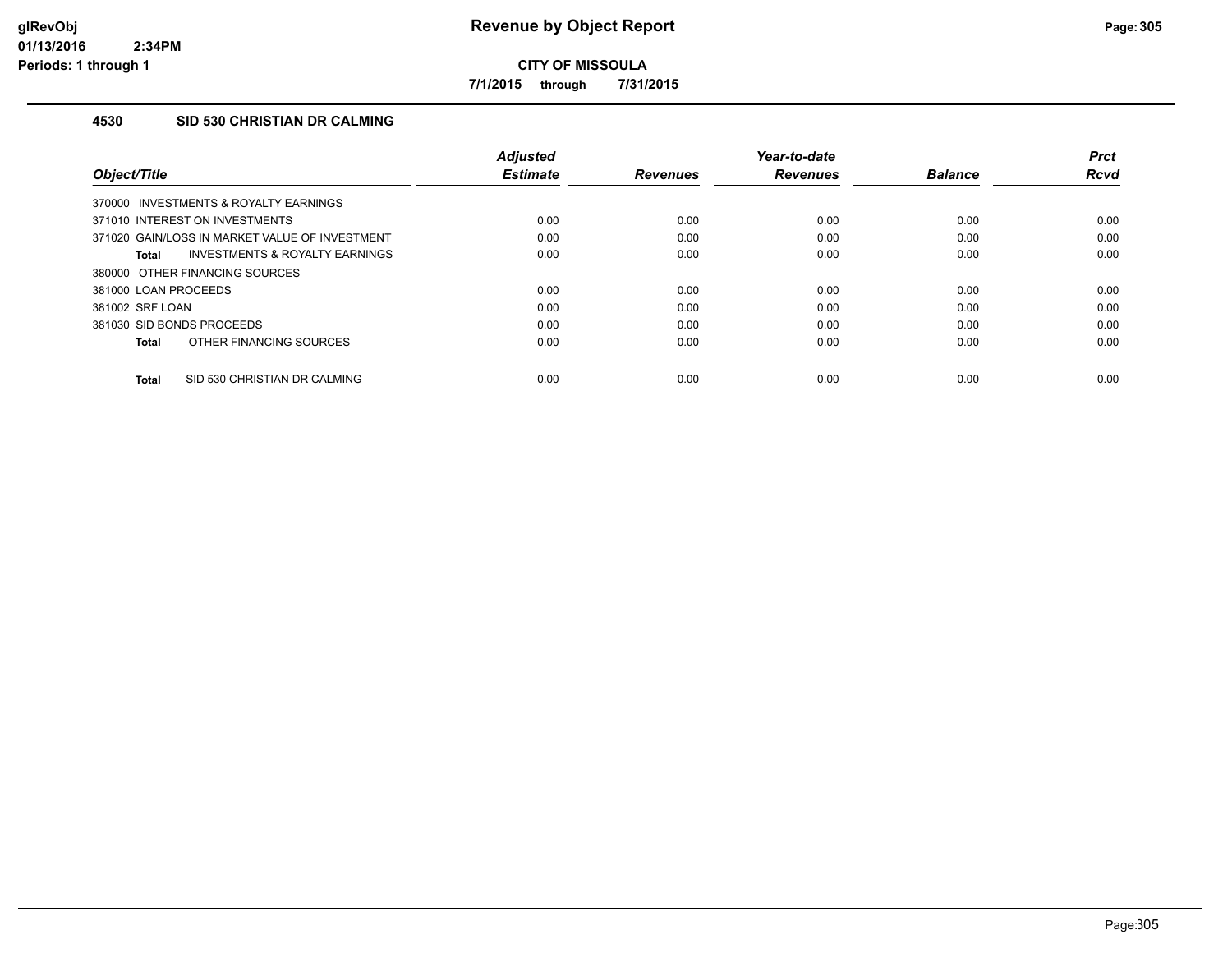**7/1/2015 through 7/31/2015**

### **4531 SID 531 TRAFFIC CALMING**

**4531 SID 531 TRAFFIC CALMING**

|                                                    | <b>Adjusted</b> |                 | Year-to-date    |                | <b>Prct</b> |
|----------------------------------------------------|-----------------|-----------------|-----------------|----------------|-------------|
| Object/Title                                       | <b>Estimate</b> | <b>Revenues</b> | <b>Revenues</b> | <b>Balance</b> | <b>Rcvd</b> |
| 370000 INVESTMENTS & ROYALTY EARNINGS              |                 |                 |                 |                |             |
| 371010 INTEREST ON INVESTMENTS                     | 0.00            | 0.00            | 0.00            | 0.00           | 0.00        |
| 371020 GAIN/LOSS IN MARKET VALUE OF INVESTMENTS    | 0.00            | 0.00            | 0.00            | 0.00           | 0.00        |
| <b>INVESTMENTS &amp; ROYALTY EARNINGS</b><br>Total | 0.00            | 0.00            | 0.00            | 0.00           | 0.00        |
| 380000 OTHER FINANCING SOURCES                     |                 |                 |                 |                |             |
| 383000 OPERATING TRANSFERS                         | 0.00            | 0.00            | 0.00            | 0.00           | 0.00        |
| OTHER FINANCING SOURCES<br>Total                   | 0.00            | 0.00            | 0.00            | 0.00           | 0.00        |
|                                                    |                 |                 |                 |                |             |
| Total<br>SID 531 TRAFFIC CALMING                   | 0.00            | 0.00            | 0.00            | 0.00           | 0.00        |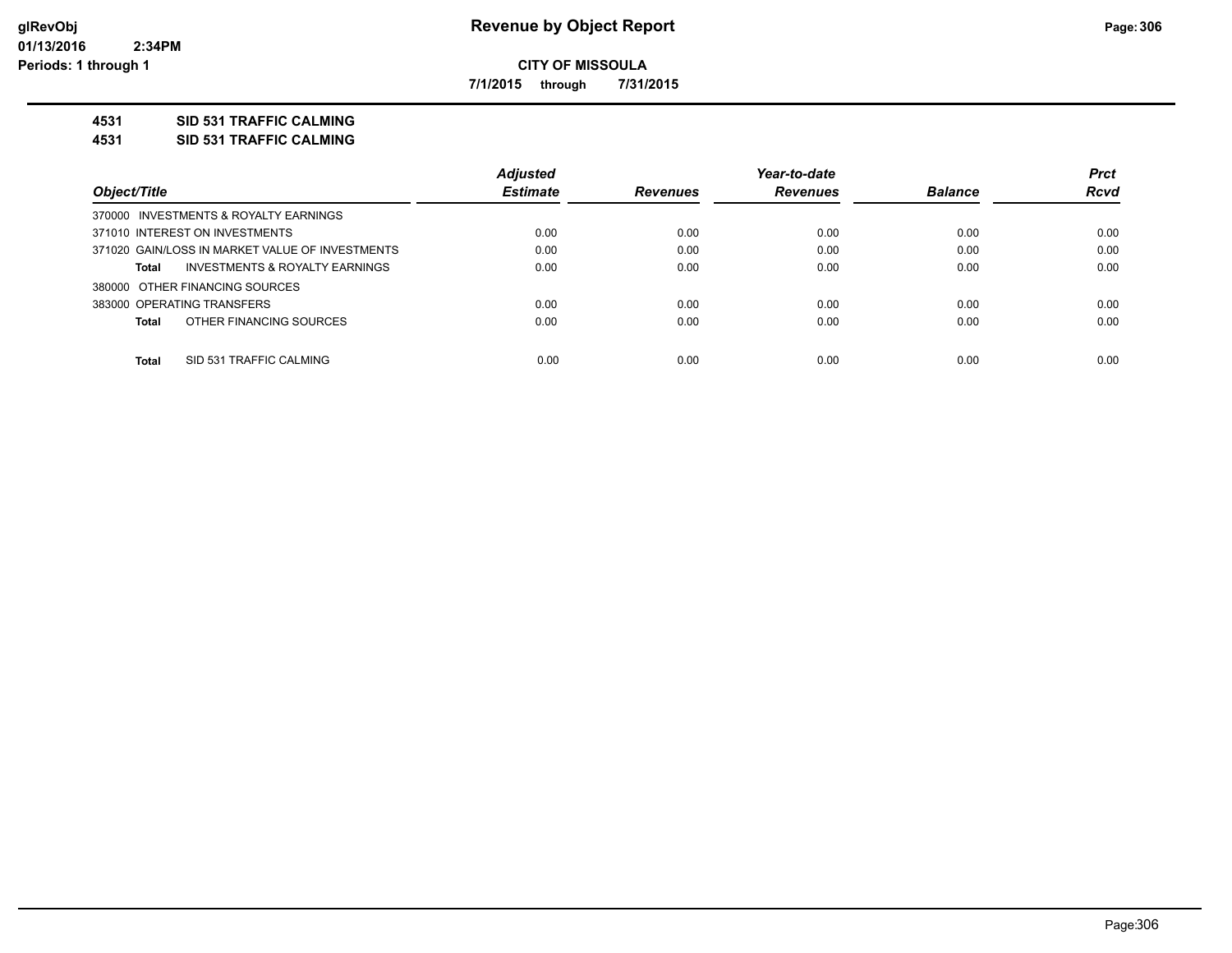**7/1/2015 through 7/31/2015**

### **4531 SID 531 TRAFFIC CALMING**

|                                                | <b>Adjusted</b> |                 | Year-to-date    |                | <b>Prct</b> |
|------------------------------------------------|-----------------|-----------------|-----------------|----------------|-------------|
| Object/Title                                   | <b>Estimate</b> | <b>Revenues</b> | <b>Revenues</b> | <b>Balance</b> | <b>Rcvd</b> |
| 370000 INVESTMENTS & ROYALTY EARNINGS          |                 |                 |                 |                |             |
| 371010 INTEREST ON INVESTMENTS                 | 0.00            | 0.00            | 0.00            | 0.00           | 0.00        |
| 371020 GAIN/LOSS IN MARKET VALUE OF INVESTMENT | 0.00            | 0.00            | 0.00            | 0.00           | 0.00        |
| INVESTMENTS & ROYALTY EARNINGS<br>Total        | 0.00            | 0.00            | 0.00            | 0.00           | 0.00        |
| 380000 OTHER FINANCING SOURCES                 |                 |                 |                 |                |             |
| 383000 OPERATING TRANSFERS                     | 0.00            | 0.00            | 0.00            | 0.00           | 0.00        |
| OTHER FINANCING SOURCES<br>Total               | 0.00            | 0.00            | 0.00            | 0.00           | 0.00        |
|                                                |                 |                 |                 |                |             |
| Total<br>SID 531 TRAFFIC CALMING               | 0.00            | 0.00            | 0.00            | 0.00           | 0.00        |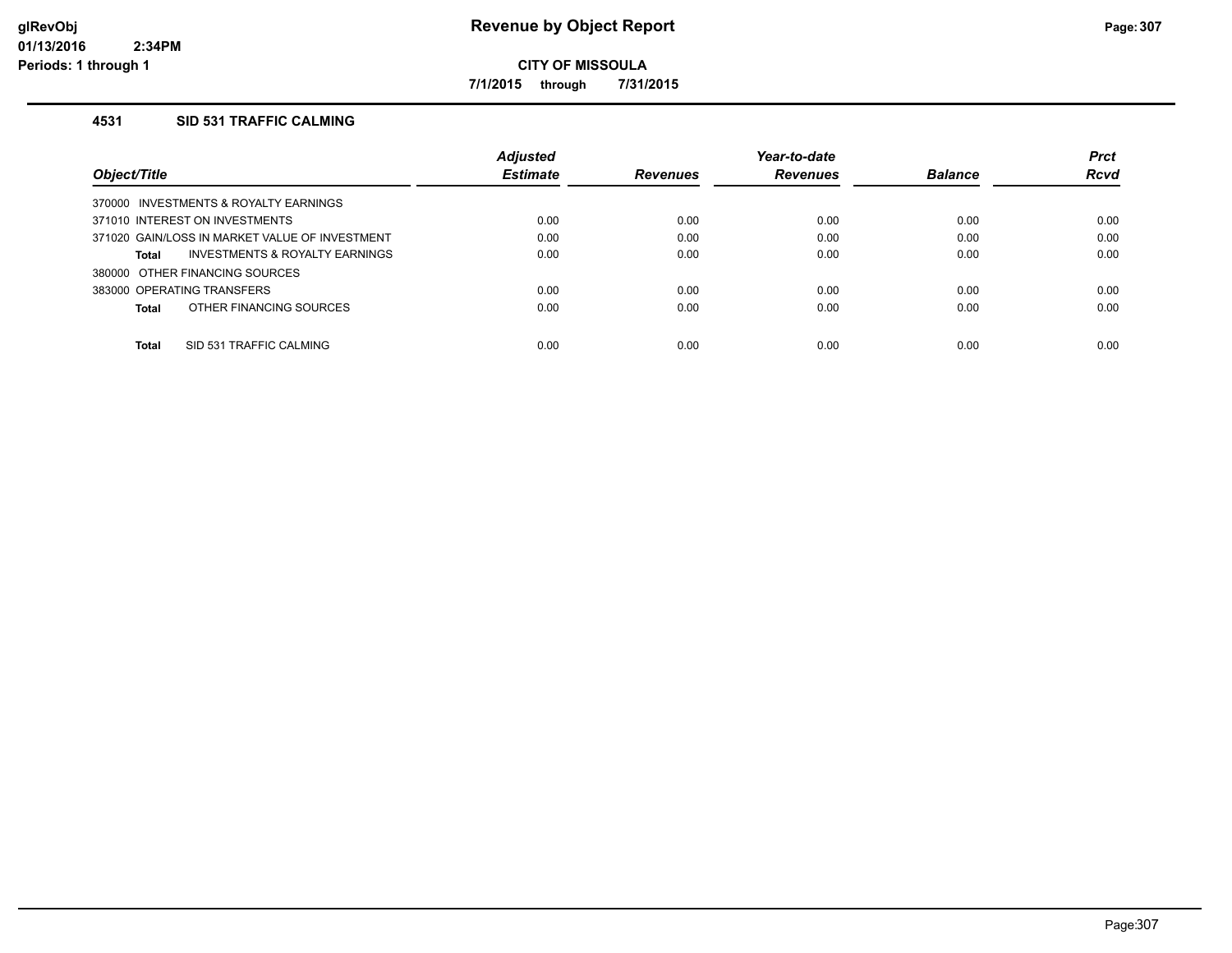**7/1/2015 through 7/31/2015**

### **4532 MALONEY RANCH SID**

**4532 MALONEY RANCH SID**

|                                                 | <b>Adjusted</b> |                 | Year-to-date    |                | <b>Prct</b> |
|-------------------------------------------------|-----------------|-----------------|-----------------|----------------|-------------|
| Object/Title                                    | <b>Estimate</b> | <b>Revenues</b> | <b>Revenues</b> | <b>Balance</b> | <b>Rcvd</b> |
| 370000 INVESTMENTS & ROYALTY EARNINGS           |                 |                 |                 |                |             |
| 371010 INTEREST ON INVESTMENTS                  | 0.00            | 0.00            | 0.00            | 0.00           | 0.00        |
| 371020 GAIN/LOSS IN MARKET VALUE OF INVESTMENTS | 0.00            | 0.00            | 0.00            | 0.00           | 0.00        |
| INVESTMENTS & ROYALTY EARNINGS<br>Total         | 0.00            | 0.00            | 0.00            | 0.00           | 0.00        |
| 380000 OTHER FINANCING SOURCES                  |                 |                 |                 |                |             |
| 381030 SID BONDS PROCEEDS                       | 0.00            | 0.00            | 0.00            | 0.00           | 0.00        |
| OTHER FINANCING SOURCES<br>Total                | 0.00            | 0.00            | 0.00            | 0.00           | 0.00        |
|                                                 |                 |                 |                 |                |             |
| <b>Total</b><br>MALONEY RANCH SID               | 0.00            | 0.00            | 0.00            | 0.00           | 0.00        |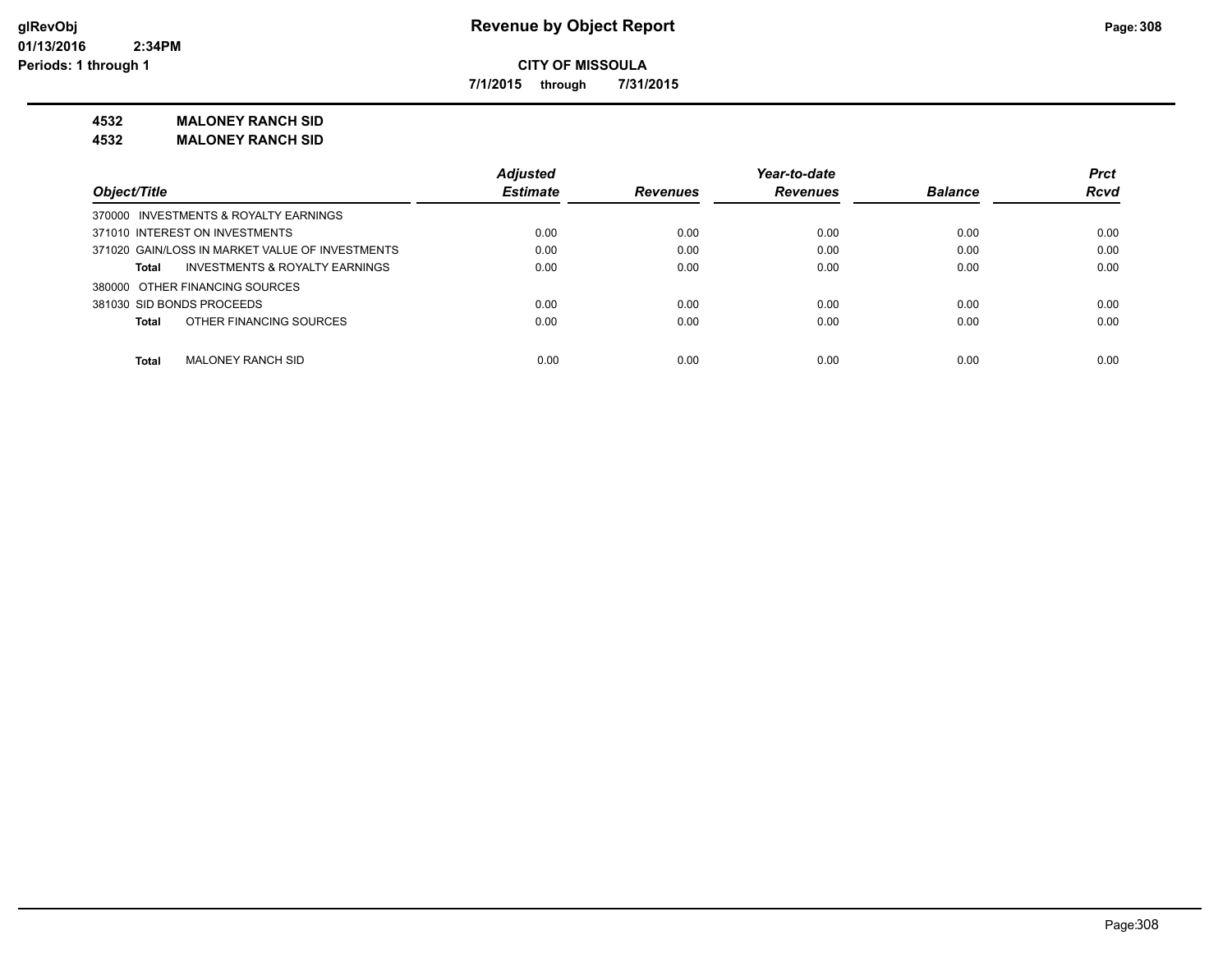**7/1/2015 through 7/31/2015**

### **4532 MALONEY RANCH SID**

|                                                    | <b>Adjusted</b> |                 | Year-to-date    |                | <b>Prct</b> |
|----------------------------------------------------|-----------------|-----------------|-----------------|----------------|-------------|
| Object/Title                                       | <b>Estimate</b> | <b>Revenues</b> | <b>Revenues</b> | <b>Balance</b> | <b>Rcvd</b> |
| 370000 INVESTMENTS & ROYALTY EARNINGS              |                 |                 |                 |                |             |
| 371010 INTEREST ON INVESTMENTS                     | 0.00            | 0.00            | 0.00            | 0.00           | 0.00        |
| 371020 GAIN/LOSS IN MARKET VALUE OF INVESTMENT     | 0.00            | 0.00            | 0.00            | 0.00           | 0.00        |
| <b>INVESTMENTS &amp; ROYALTY EARNINGS</b><br>Total | 0.00            | 0.00            | 0.00            | 0.00           | 0.00        |
| 380000 OTHER FINANCING SOURCES                     |                 |                 |                 |                |             |
| 381030 SID BONDS PROCEEDS                          | 0.00            | 0.00            | 0.00            | 0.00           | 0.00        |
| OTHER FINANCING SOURCES<br>Total                   | 0.00            | 0.00            | 0.00            | 0.00           | 0.00        |
|                                                    |                 |                 |                 |                |             |
| <b>Total</b><br><b>MALONEY RANCH SID</b>           | 0.00            | 0.00            | 0.00            | 0.00           | 0.00        |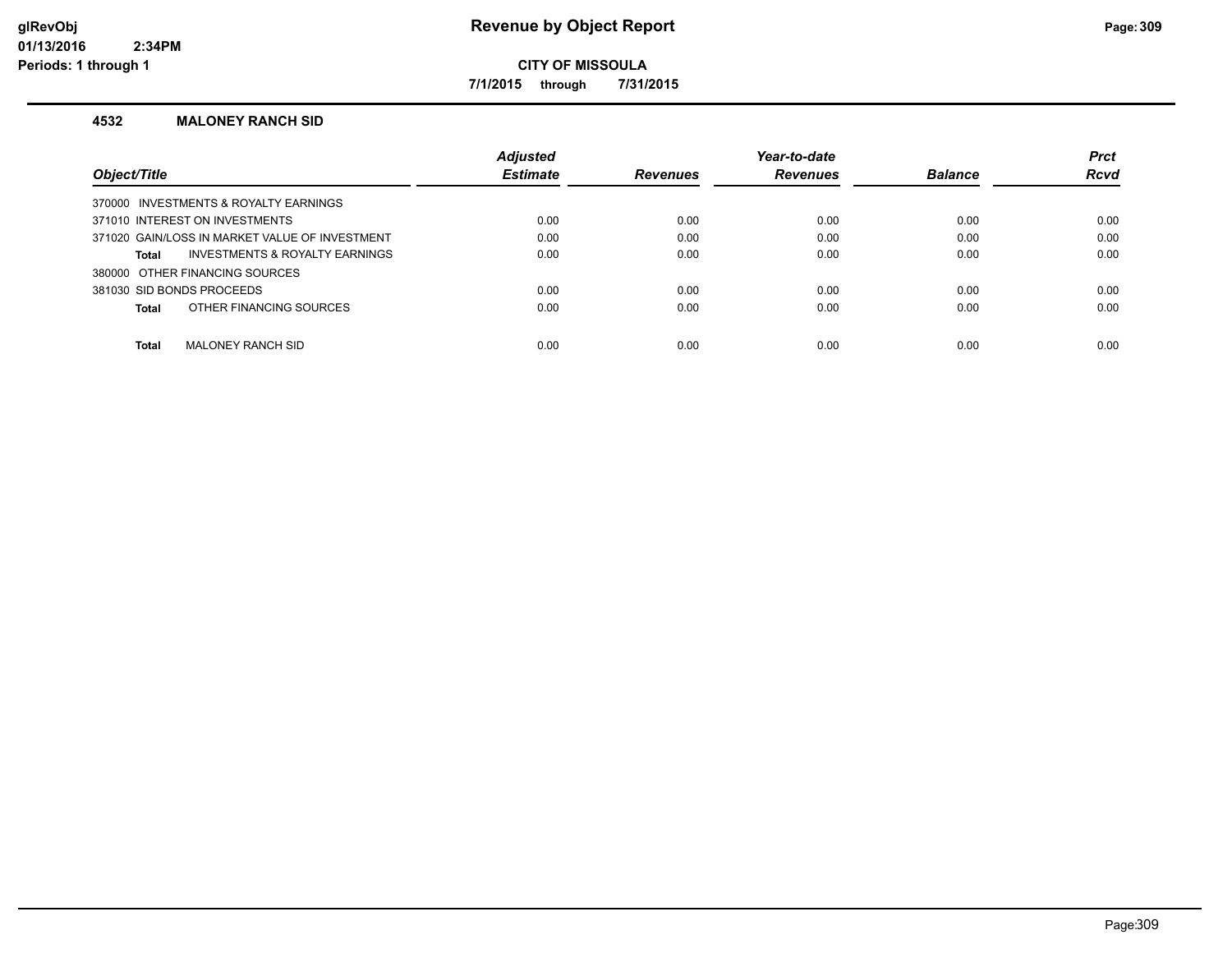**7/1/2015 through 7/31/2015**

### **4533 RATTLESNAKE SEWER SID**

#### **4533 RATTLESNAKE SEWER SID**

|                                                    | <b>Adjusted</b> |                 | Year-to-date    |                | <b>Prct</b> |
|----------------------------------------------------|-----------------|-----------------|-----------------|----------------|-------------|
| Object/Title                                       | <b>Estimate</b> | <b>Revenues</b> | <b>Revenues</b> | <b>Balance</b> | <b>Rcvd</b> |
| 330000 INTERGOVERNMENTAL REVENUES                  |                 |                 |                 |                |             |
| 334121 DNRC GRANT                                  | 0.00            | 0.00            | 0.00            | 0.00           | 0.00        |
| INTERGOVERNMENTAL REVENUES<br>Total                | 0.00            | 0.00            | 0.00            | 0.00           | 0.00        |
| 370000 INVESTMENTS & ROYALTY EARNINGS              |                 |                 |                 |                |             |
| 371010 INTEREST ON INVESTMENTS                     | 0.00            | 0.00            | 0.00            | 0.00           | 0.00        |
| 371020 GAIN/LOSS IN MARKET VALUE OF INVESTMENTS    | 0.00            | 0.00            | 0.00            | 0.00           | 0.00        |
| <b>INVESTMENTS &amp; ROYALTY EARNINGS</b><br>Total | 0.00            | 0.00            | 0.00            | 0.00           | 0.00        |
| 380000 OTHER FINANCING SOURCES                     |                 |                 |                 |                |             |
| 381002 SRF LOAN                                    | 0.00            | 0.00            | 0.00            | 0.00           | 0.00        |
| OTHER FINANCING SOURCES<br>Total                   | 0.00            | 0.00            | 0.00            | 0.00           | 0.00        |
| RATTLESNAKE SEWER SID<br><b>Total</b>              | 0.00            | 0.00            | 0.00            | 0.00           | 0.00        |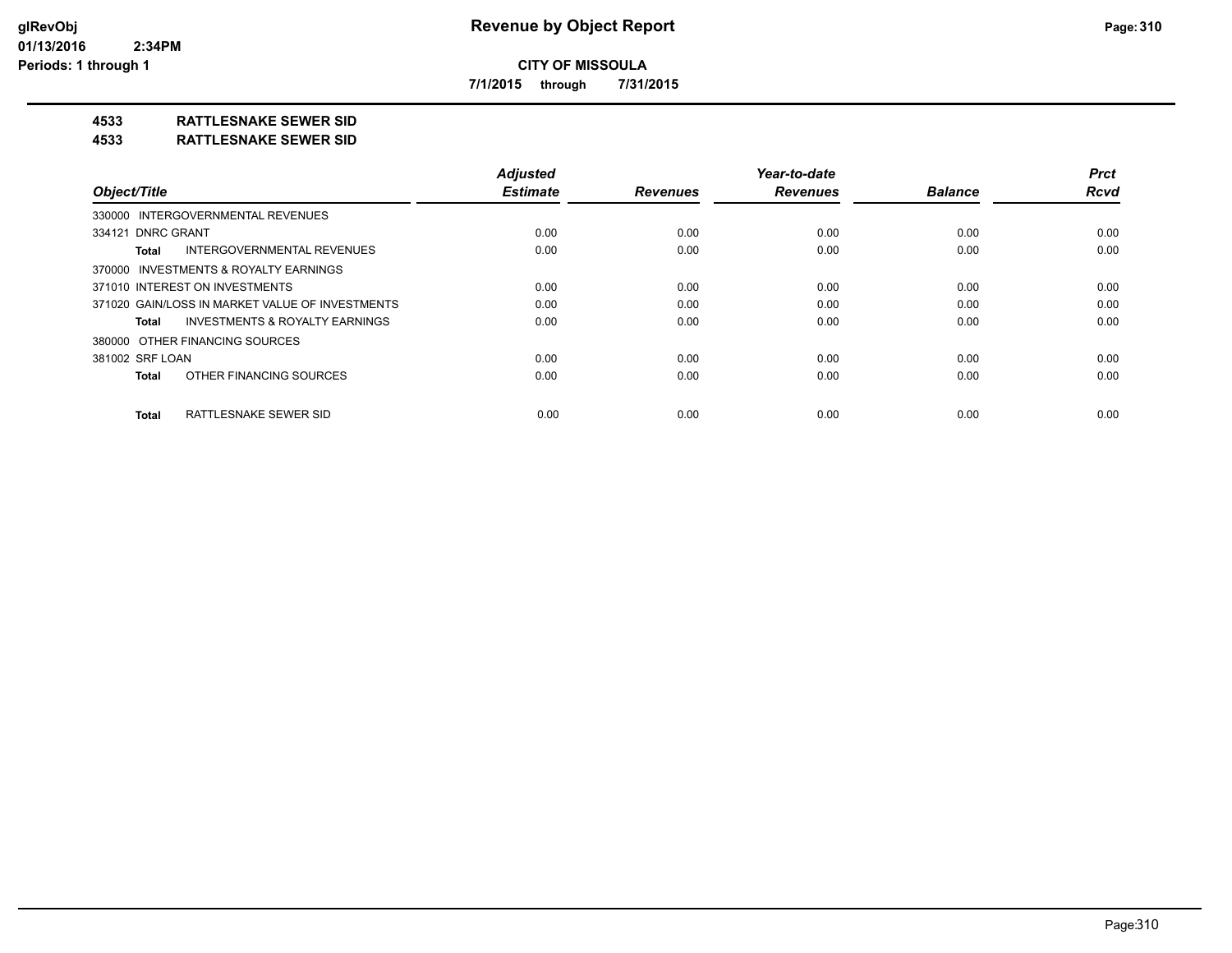**7/1/2015 through 7/31/2015**

### **4533 RATTLESNAKE SEWER SID**

| Object/Title                                   | <b>Adjusted</b><br><b>Estimate</b> | <b>Revenues</b> | Year-to-date<br><b>Revenues</b> | <b>Balance</b> | <b>Prct</b><br><b>Rcvd</b> |
|------------------------------------------------|------------------------------------|-----------------|---------------------------------|----------------|----------------------------|
| INTERGOVERNMENTAL REVENUES<br>330000           |                                    |                 |                                 |                |                            |
| 334121 DNRC GRANT                              | 0.00                               | 0.00            | 0.00                            | 0.00           | 0.00                       |
| INTERGOVERNMENTAL REVENUES<br>Total            | 0.00                               | 0.00            | 0.00                            | 0.00           | 0.00                       |
| 370000 INVESTMENTS & ROYALTY EARNINGS          |                                    |                 |                                 |                |                            |
| 371010 INTEREST ON INVESTMENTS                 | 0.00                               | 0.00            | 0.00                            | 0.00           | 0.00                       |
| 371020 GAIN/LOSS IN MARKET VALUE OF INVESTMENT | 0.00                               | 0.00            | 0.00                            | 0.00           | 0.00                       |
| INVESTMENTS & ROYALTY EARNINGS<br>Total        | 0.00                               | 0.00            | 0.00                            | 0.00           | 0.00                       |
| 380000 OTHER FINANCING SOURCES                 |                                    |                 |                                 |                |                            |
| 381002 SRF LOAN                                | 0.00                               | 0.00            | 0.00                            | 0.00           | 0.00                       |
| OTHER FINANCING SOURCES<br><b>Total</b>        | 0.00                               | 0.00            | 0.00                            | 0.00           | 0.00                       |
| RATTLESNAKE SEWER SID<br><b>Total</b>          | 0.00                               | 0.00            | 0.00                            | 0.00           | 0.00                       |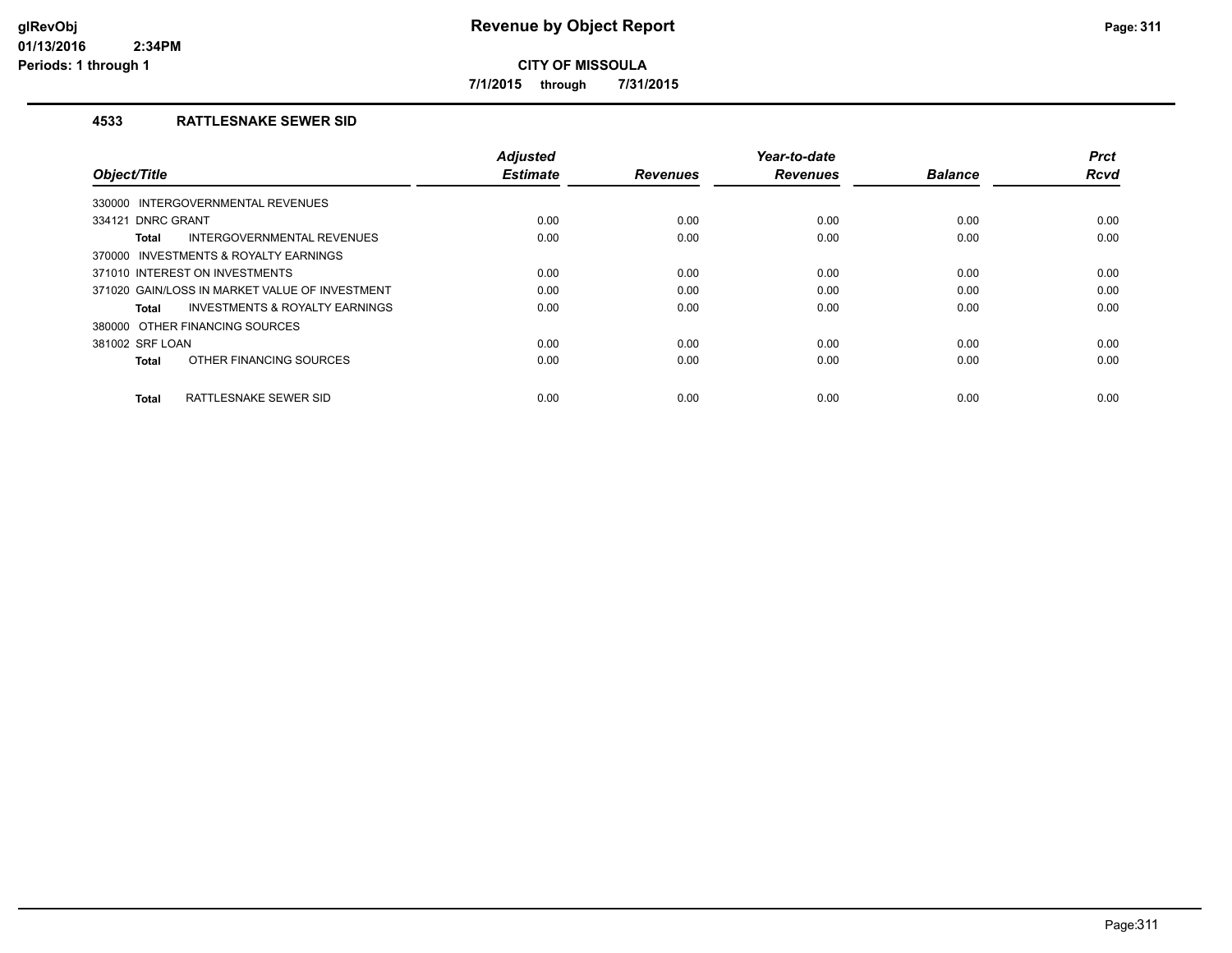**7/1/2015 through 7/31/2015**

### **4534 SID 534 LINCOLNWOOD**

#### **4534 SID 534 LINCOLNWOOD**

|                                                    | <b>Adjusted</b> |                 | Year-to-date    |                | <b>Prct</b> |
|----------------------------------------------------|-----------------|-----------------|-----------------|----------------|-------------|
| Object/Title                                       | <b>Estimate</b> | <b>Revenues</b> | <b>Revenues</b> | <b>Balance</b> | <b>Rcvd</b> |
| 330000 INTERGOVERNMENTAL REVENUES                  |                 |                 |                 |                |             |
| 334121 DNRC GRANT                                  | 0.00            | 0.00            | 0.00            | 0.00           | 0.00        |
| INTERGOVERNMENTAL REVENUES<br>Total                | 0.00            | 0.00            | 0.00            | 0.00           | 0.00        |
| 370000 INVESTMENTS & ROYALTY EARNINGS              |                 |                 |                 |                |             |
| 371010 INTEREST ON INVESTMENTS                     | 0.00            | 0.00            | 0.00            | 0.00           | 0.00        |
| 371020 GAIN/LOSS IN MARKET VALUE OF INVESTMENTS    | 0.00            | 0.00            | 0.00            | 0.00           | 0.00        |
| <b>INVESTMENTS &amp; ROYALTY EARNINGS</b><br>Total | 0.00            | 0.00            | 0.00            | 0.00           | 0.00        |
| 380000 OTHER FINANCING SOURCES                     |                 |                 |                 |                |             |
| 381002 SRF LOAN                                    | 0.00            | 0.00            | 0.00            | 0.00           | 0.00        |
| OTHER FINANCING SOURCES<br>Total                   | 0.00            | 0.00            | 0.00            | 0.00           | 0.00        |
| SID 534 LINCOLNWOOD<br>Total                       | 0.00            | 0.00            | 0.00            | 0.00           | 0.00        |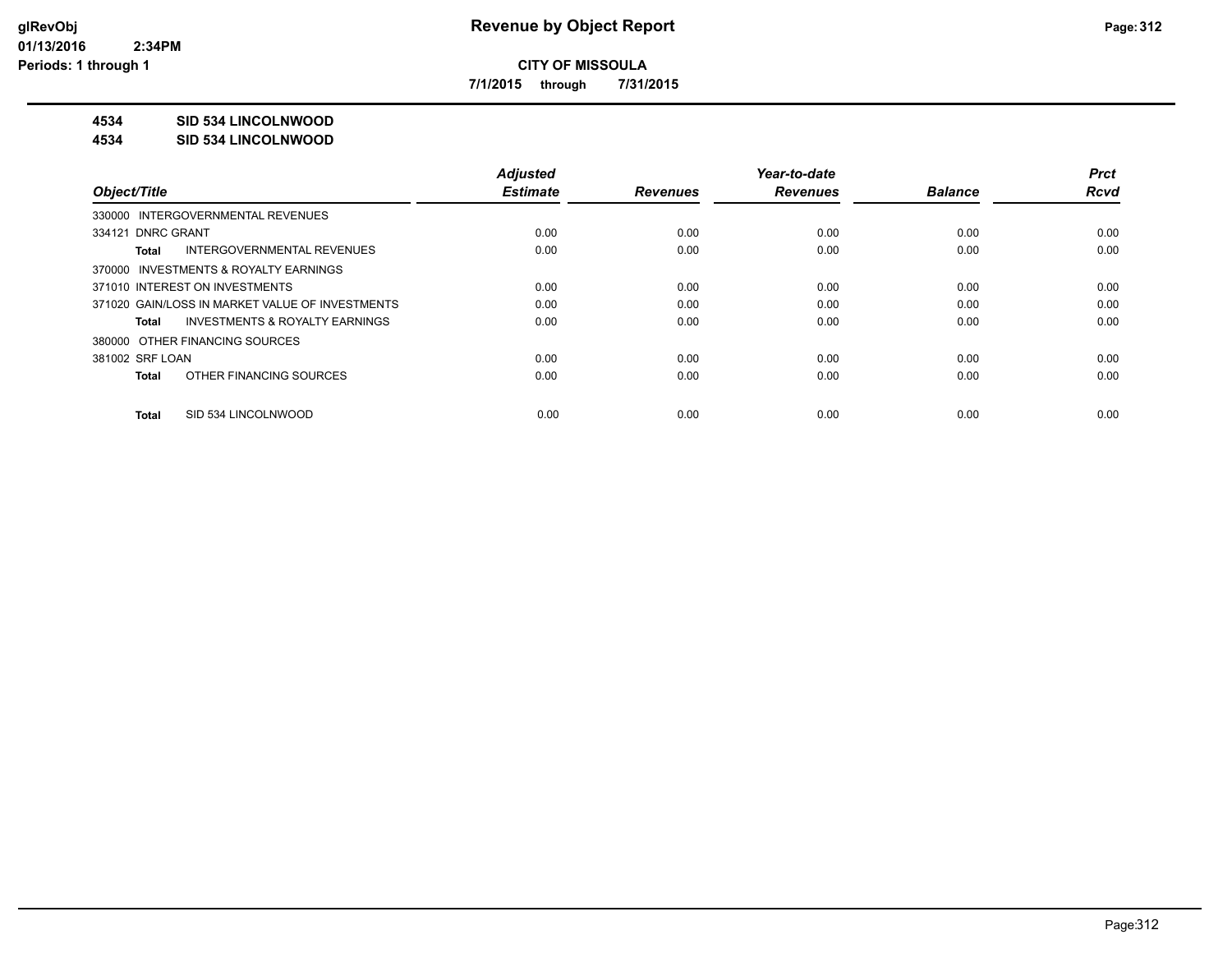**7/1/2015 through 7/31/2015**

### **4534 SID 534 LINCOLNWOOD**

|                                                | <b>Adjusted</b> |                 | Year-to-date    |                | <b>Prct</b> |
|------------------------------------------------|-----------------|-----------------|-----------------|----------------|-------------|
| Object/Title                                   | <b>Estimate</b> | <b>Revenues</b> | <b>Revenues</b> | <b>Balance</b> | <b>Rcvd</b> |
| 330000 INTERGOVERNMENTAL REVENUES              |                 |                 |                 |                |             |
| 334121 DNRC GRANT                              | 0.00            | 0.00            | 0.00            | 0.00           | 0.00        |
| INTERGOVERNMENTAL REVENUES<br>Total            | 0.00            | 0.00            | 0.00            | 0.00           | 0.00        |
| 370000 INVESTMENTS & ROYALTY EARNINGS          |                 |                 |                 |                |             |
| 371010 INTEREST ON INVESTMENTS                 | 0.00            | 0.00            | 0.00            | 0.00           | 0.00        |
| 371020 GAIN/LOSS IN MARKET VALUE OF INVESTMENT | 0.00            | 0.00            | 0.00            | 0.00           | 0.00        |
| INVESTMENTS & ROYALTY EARNINGS<br>Total        | 0.00            | 0.00            | 0.00            | 0.00           | 0.00        |
| 380000 OTHER FINANCING SOURCES                 |                 |                 |                 |                |             |
| 381002 SRF LOAN                                | 0.00            | 0.00            | 0.00            | 0.00           | 0.00        |
| OTHER FINANCING SOURCES<br><b>Total</b>        | 0.00            | 0.00            | 0.00            | 0.00           | 0.00        |
| SID 534 LINCOLNWOOD<br><b>Total</b>            | 0.00            | 0.00            | 0.00            | 0.00           | 0.00        |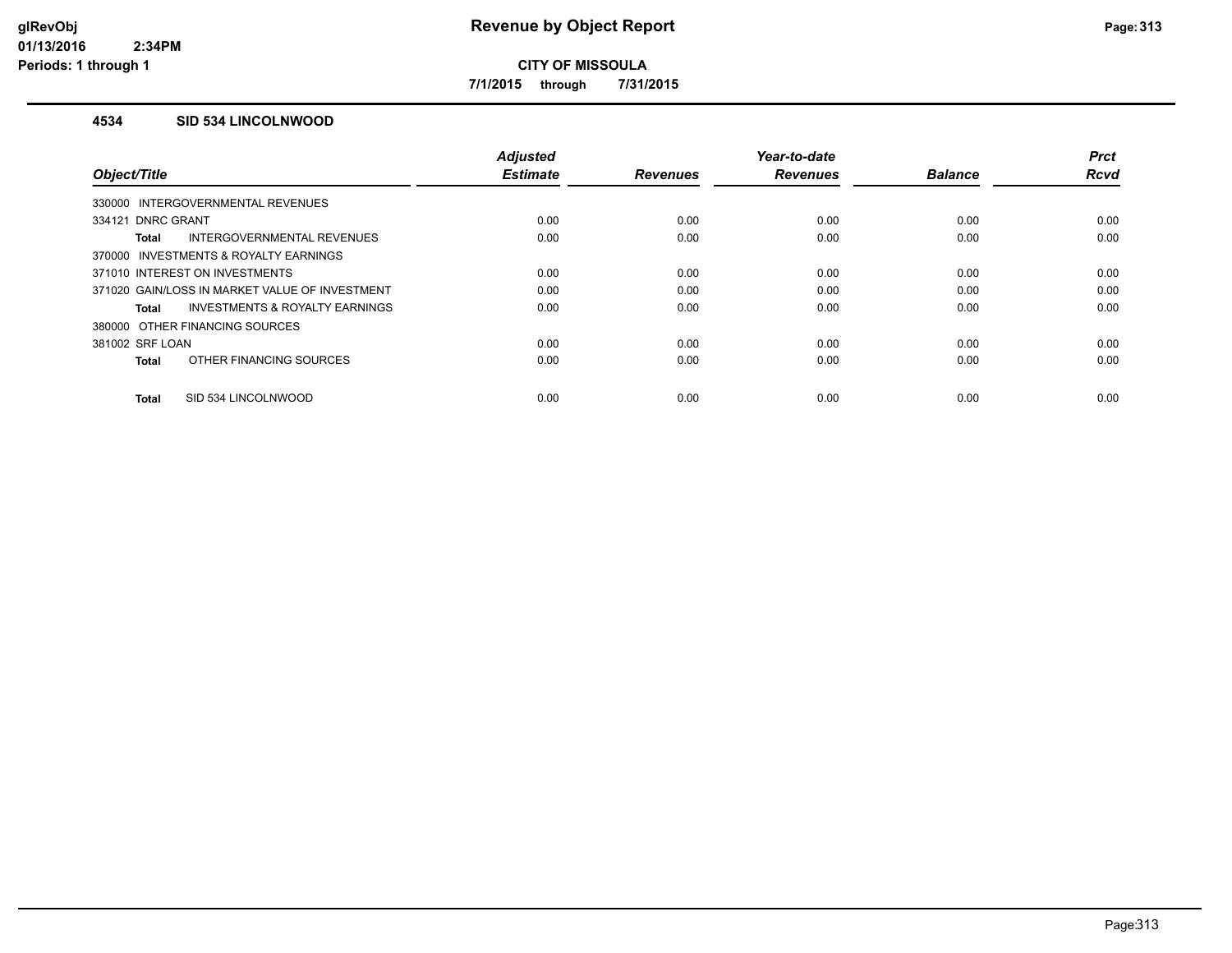**7/1/2015 through 7/31/2015**

## **4535 SLANT STREET TRAFFIC CALMING**

#### **4535 SLANT STREET TRAFFIC CALMING**

|                                                 | <b>Adjusted</b> |                 | Year-to-date    |                | <b>Prct</b> |
|-------------------------------------------------|-----------------|-----------------|-----------------|----------------|-------------|
| Object/Title                                    | <b>Estimate</b> | <b>Revenues</b> | <b>Revenues</b> | <b>Balance</b> | <b>Rcvd</b> |
| 370000 INVESTMENTS & ROYALTY EARNINGS           |                 |                 |                 |                |             |
| 371010 INTEREST ON INVESTMENTS                  | 0.00            | 0.00            | 0.00            | 0.00           | 0.00        |
| 371020 GAIN/LOSS IN MARKET VALUE OF INVESTMENTS | 0.00            | 0.00            | 0.00            | 0.00           | 0.00        |
| INVESTMENTS & ROYALTY EARNINGS<br>Total         | 0.00            | 0.00            | 0.00            | 0.00           | 0.00        |
| 380000 OTHER FINANCING SOURCES                  |                 |                 |                 |                |             |
| 383000 OPERATING TRANSFERS                      | 0.00            | 0.00            | 0.00            | 0.00           | 0.00        |
| OTHER FINANCING SOURCES<br>Total                | 0.00            | 0.00            | 0.00            | 0.00           | 0.00        |
|                                                 |                 |                 |                 |                |             |
| SLANT STREET TRAFFIC CALMING<br>Total           | 0.00            | 0.00            | 0.00            | 0.00           | 0.00        |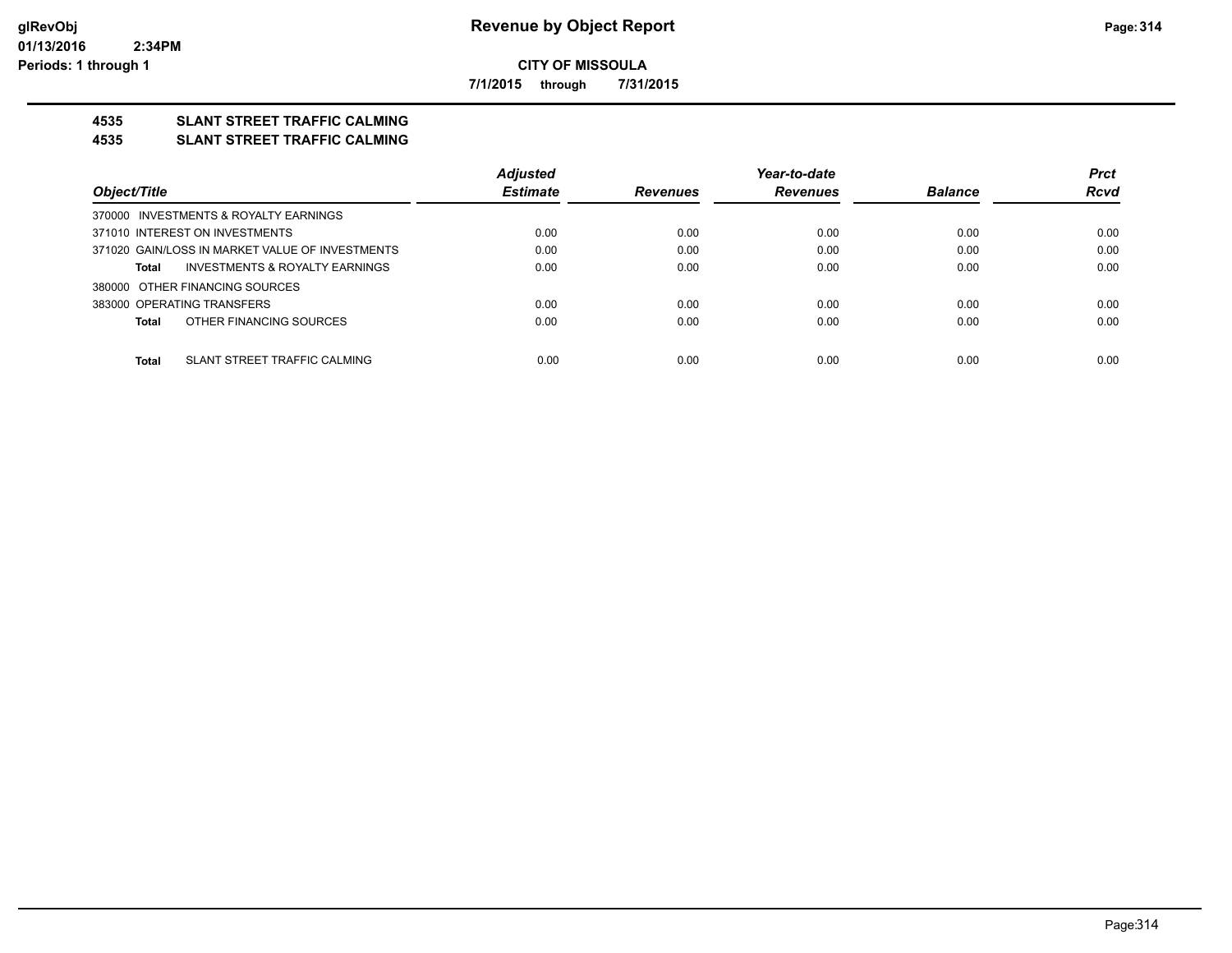**7/1/2015 through 7/31/2015**

### **4535 SLANT STREET TRAFFIC CALMING**

|                                                    | <b>Adjusted</b> |                 | Year-to-date    |                | <b>Prct</b> |
|----------------------------------------------------|-----------------|-----------------|-----------------|----------------|-------------|
| Object/Title                                       | <b>Estimate</b> | <b>Revenues</b> | <b>Revenues</b> | <b>Balance</b> | <b>Rcvd</b> |
| 370000 INVESTMENTS & ROYALTY EARNINGS              |                 |                 |                 |                |             |
| 371010 INTEREST ON INVESTMENTS                     | 0.00            | 0.00            | 0.00            | 0.00           | 0.00        |
| 371020 GAIN/LOSS IN MARKET VALUE OF INVESTMENT     | 0.00            | 0.00            | 0.00            | 0.00           | 0.00        |
| <b>INVESTMENTS &amp; ROYALTY EARNINGS</b><br>Total | 0.00            | 0.00            | 0.00            | 0.00           | 0.00        |
| 380000 OTHER FINANCING SOURCES                     |                 |                 |                 |                |             |
| 383000 OPERATING TRANSFERS                         | 0.00            | 0.00            | 0.00            | 0.00           | 0.00        |
| OTHER FINANCING SOURCES<br>Total                   | 0.00            | 0.00            | 0.00            | 0.00           | 0.00        |
|                                                    |                 |                 |                 |                |             |
| SLANT STREET TRAFFIC CALMING<br>Total              | 0.00            | 0.00            | 0.00            | 0.00           | 0.00        |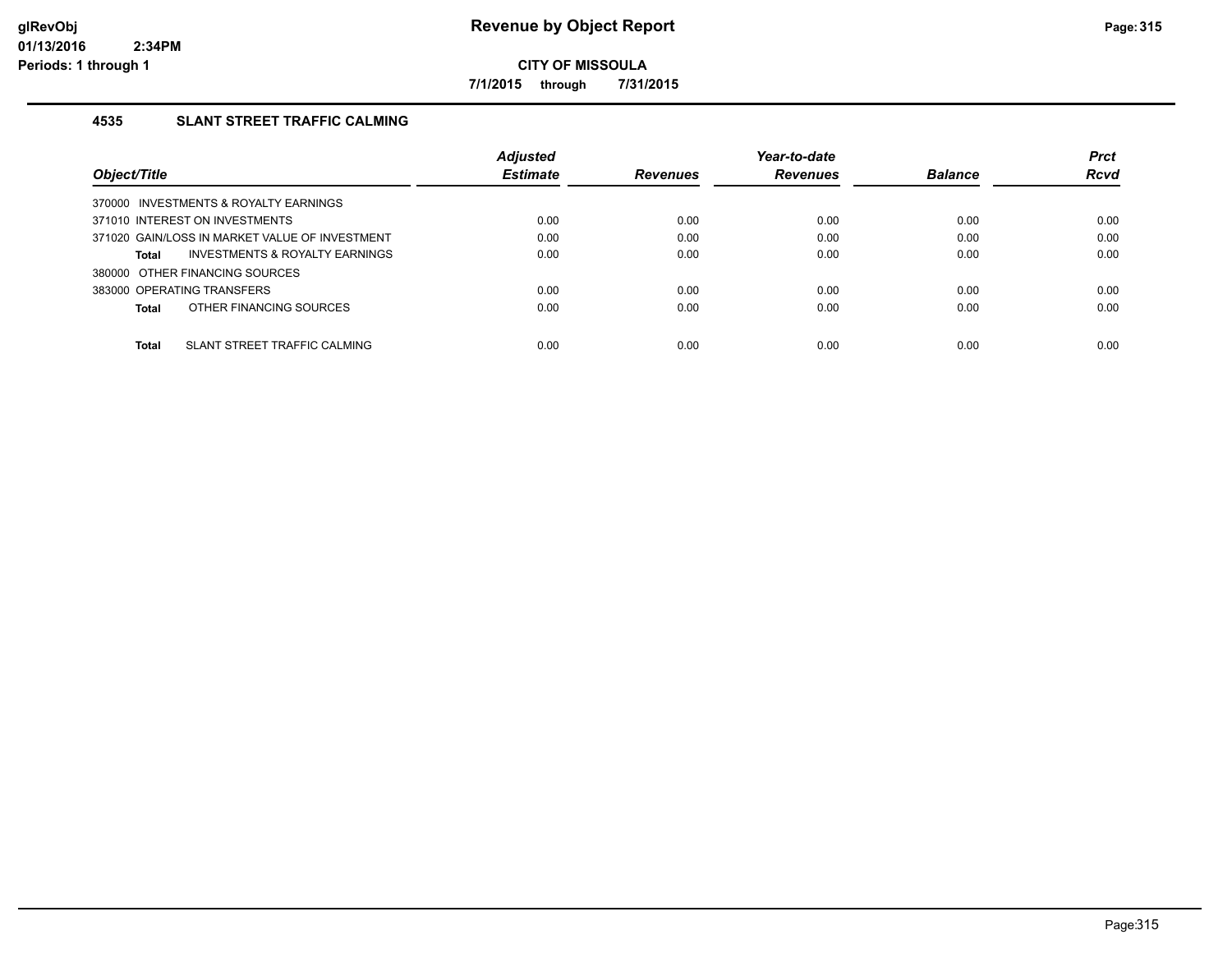**7/1/2015 through 7/31/2015**

# **4536 SID536 LINCOLNWOOD SWR PH2**

#### **4536 SID536 LINCOLNWOOD SWR PH2**

|                                                    | <b>Adjusted</b> |                 | Year-to-date    |                | <b>Prct</b> |
|----------------------------------------------------|-----------------|-----------------|-----------------|----------------|-------------|
| Object/Title                                       | <b>Estimate</b> | <b>Revenues</b> | <b>Revenues</b> | <b>Balance</b> | <b>Rcvd</b> |
| 330000 INTERGOVERNMENTAL REVENUES                  |                 |                 |                 |                |             |
| 334121 DNRC GRANT                                  | 0.00            | 0.00            | 0.00            | 0.00           | 0.00        |
| <b>INTERGOVERNMENTAL REVENUES</b><br>Total         | 0.00            | 0.00            | 0.00            | 0.00           | 0.00        |
| 360000 MISCELLANEOUS REVENUES                      |                 |                 |                 |                |             |
| 365001 *** Title Not Found ***                     | 0.00            | 0.00            | 0.00            | 0.00           | 0.00        |
| <b>MISCELLANEOUS REVENUES</b><br>Total             | 0.00            | 0.00            | 0.00            | 0.00           | 0.00        |
| 370000 INVESTMENTS & ROYALTY EARNINGS              |                 |                 |                 |                |             |
| 371010 INTEREST ON INVESTMENTS                     | 0.00            | 0.00            | 0.00            | 0.00           | 0.00        |
| 371020 GAIN/LOSS IN MARKET VALUE OF INVESTMENTS    | 0.00            | 0.00            | 0.00            | 0.00           | 0.00        |
| <b>INVESTMENTS &amp; ROYALTY EARNINGS</b><br>Total | 0.00            | 0.00            | 0.00            | 0.00           | 0.00        |
| 380000 OTHER FINANCING SOURCES                     |                 |                 |                 |                |             |
| 381030 SID BONDS PROCEEDS                          | 0.00            | 0.00            | 0.00            | 0.00           | 0.00        |
| OTHER FINANCING SOURCES<br>Total                   | 0.00            | 0.00            | 0.00            | 0.00           | 0.00        |
|                                                    |                 |                 |                 |                |             |
| SID536 LINCOLNWOOD SWR PH2<br>Total                | 0.00            | 0.00            | 0.00            | 0.00           | 0.00        |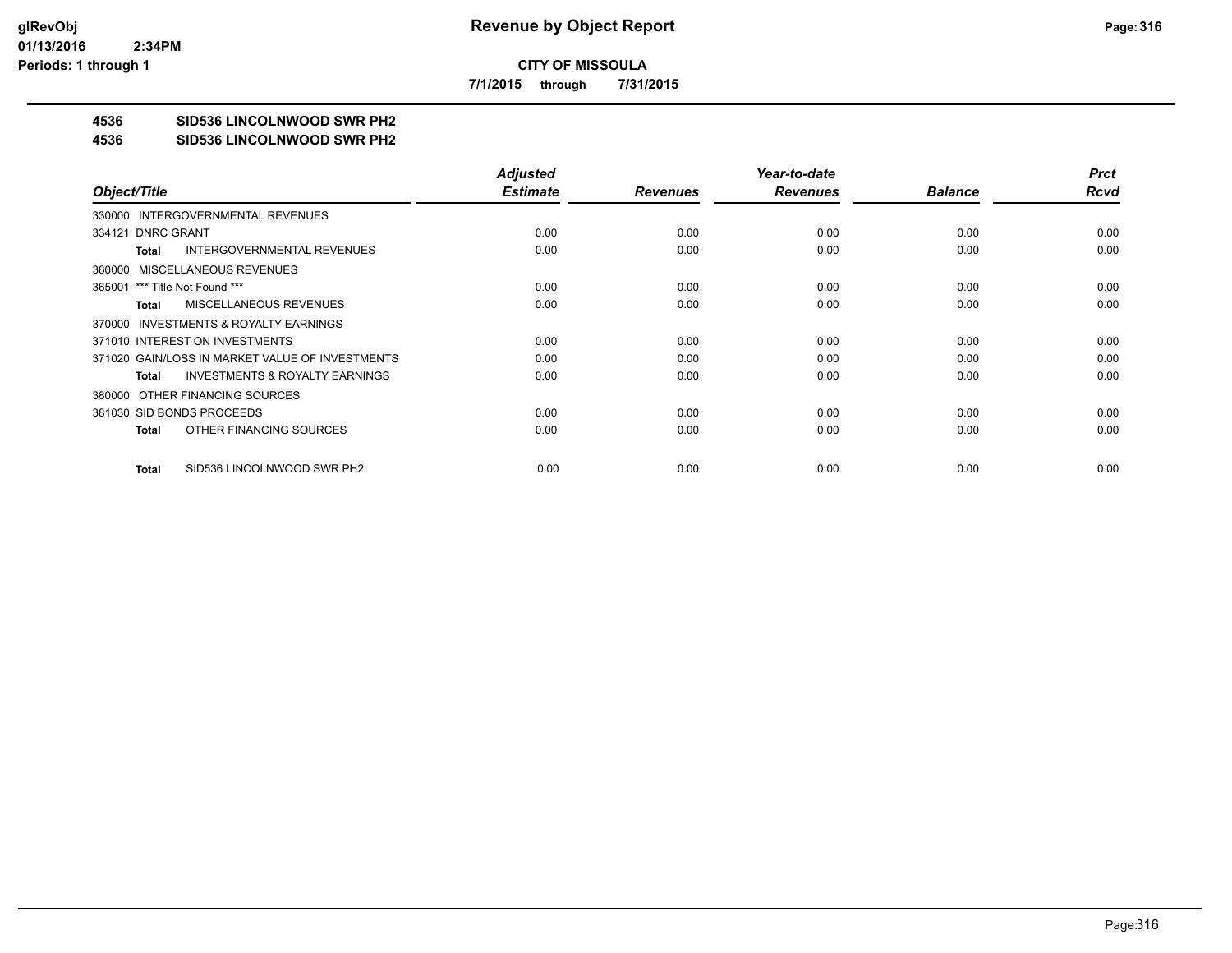**7/1/2015 through 7/31/2015**

### **4536 SID536 LINCOLNWOOD SWR PH2**

| Object/Title                                              | <b>Adjusted</b><br><b>Estimate</b> | <b>Revenues</b> | Year-to-date<br><b>Revenues</b> | <b>Balance</b> | <b>Prct</b><br><b>Rcvd</b> |
|-----------------------------------------------------------|------------------------------------|-----------------|---------------------------------|----------------|----------------------------|
| 330000 INTERGOVERNMENTAL REVENUES                         |                                    |                 |                                 |                |                            |
| <b>DNRC GRANT</b><br>334121                               | 0.00                               | 0.00            | 0.00                            | 0.00           | 0.00                       |
| <b>INTERGOVERNMENTAL REVENUES</b><br><b>Total</b>         | 0.00                               | 0.00            | 0.00                            | 0.00           | 0.00                       |
| 360000 MISCELLANEOUS REVENUES                             |                                    |                 |                                 |                |                            |
| 365001 *** Title Not Found ***                            | 0.00                               | 0.00            | 0.00                            | 0.00           | 0.00                       |
| <b>MISCELLANEOUS REVENUES</b><br><b>Total</b>             | 0.00                               | 0.00            | 0.00                            | 0.00           | 0.00                       |
| 370000 INVESTMENTS & ROYALTY EARNINGS                     |                                    |                 |                                 |                |                            |
| 371010 INTEREST ON INVESTMENTS                            | 0.00                               | 0.00            | 0.00                            | 0.00           | 0.00                       |
| 371020 GAIN/LOSS IN MARKET VALUE OF INVESTMENT            | 0.00                               | 0.00            | 0.00                            | 0.00           | 0.00                       |
| <b>INVESTMENTS &amp; ROYALTY EARNINGS</b><br><b>Total</b> | 0.00                               | 0.00            | 0.00                            | 0.00           | 0.00                       |
| 380000 OTHER FINANCING SOURCES                            |                                    |                 |                                 |                |                            |
| 381030 SID BONDS PROCEEDS                                 | 0.00                               | 0.00            | 0.00                            | 0.00           | 0.00                       |
| OTHER FINANCING SOURCES<br><b>Total</b>                   | 0.00                               | 0.00            | 0.00                            | 0.00           | 0.00                       |
| SID536 LINCOLNWOOD SWR PH2<br><b>Total</b>                | 0.00                               | 0.00            | 0.00                            | 0.00           | 0.00                       |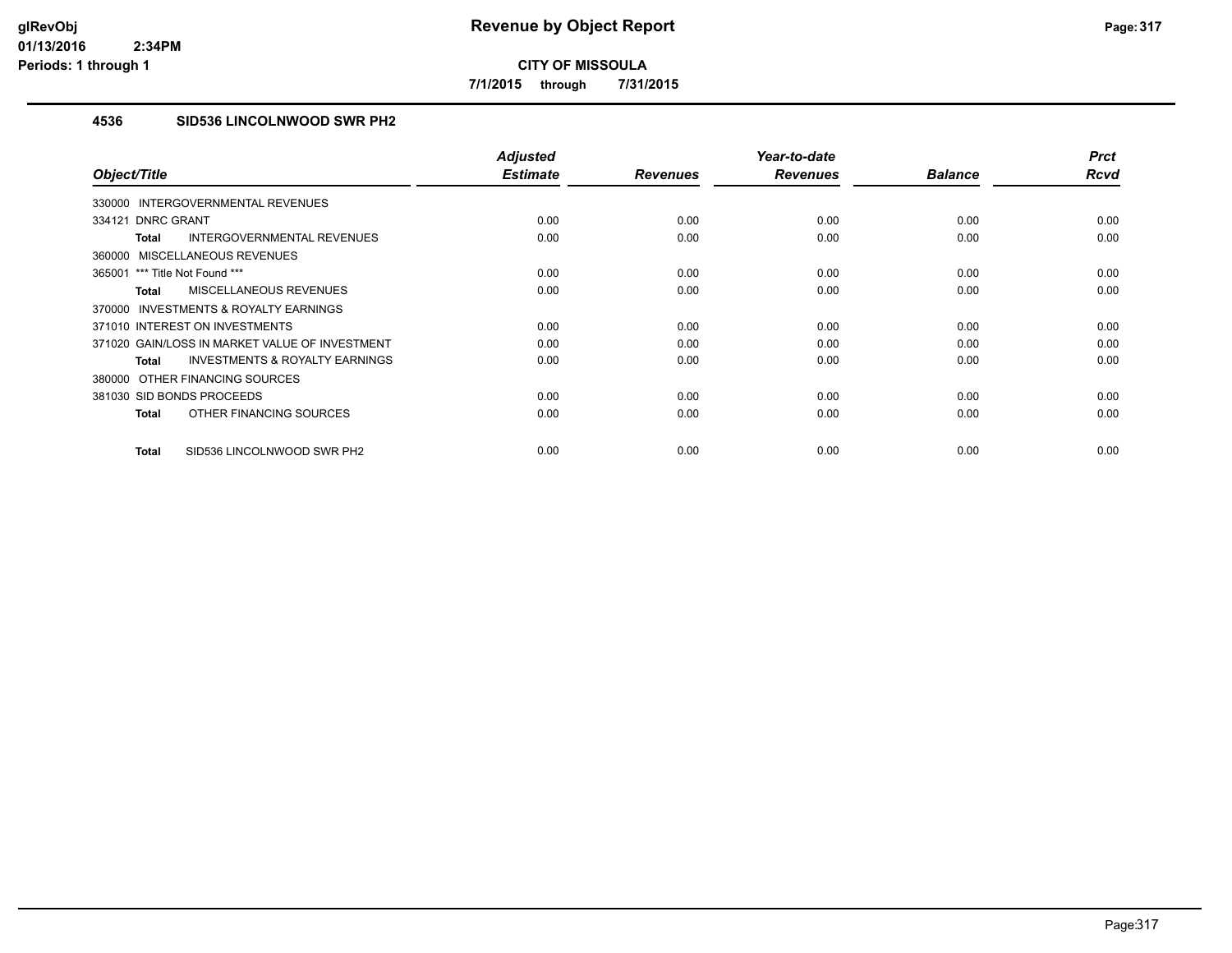**7/1/2015 through 7/31/2015**

### **4538 SID 538 HILLVIEW WAY**

#### **4538 SID 538 HILLVIEW WAY**

|                                                 | <b>Adjusted</b> |                 | Year-to-date    |                | <b>Prct</b> |
|-------------------------------------------------|-----------------|-----------------|-----------------|----------------|-------------|
| Object/Title                                    | <b>Estimate</b> | <b>Revenues</b> | <b>Revenues</b> | <b>Balance</b> | <b>Rcvd</b> |
| 370000 INVESTMENTS & ROYALTY EARNINGS           |                 |                 |                 |                |             |
| 371010 INTEREST ON INVESTMENTS                  | 0.00            | 0.00            | 0.00            | 0.00           | 0.00        |
| 371020 GAIN/LOSS IN MARKET VALUE OF INVESTMENTS | 0.00            | 0.00            | 0.00            | 0.00           | 0.00        |
| INVESTMENTS & ROYALTY EARNINGS<br>Total         | 0.00            | 0.00            | 0.00            | 0.00           | 0.00        |
| 380000 OTHER FINANCING SOURCES                  |                 |                 |                 |                |             |
| 383000 OPERATING TRANSFERS                      | 0.00            | 0.00            | 0.00            | 0.00           | 0.00        |
| OTHER FINANCING SOURCES<br>Total                | 0.00            | 0.00            | 0.00            | 0.00           | 0.00        |
|                                                 |                 |                 |                 |                |             |
| <b>Total</b><br>SID 538 HILLVIEW WAY            | 0.00            | 0.00            | 0.00            | 0.00           | 0.00        |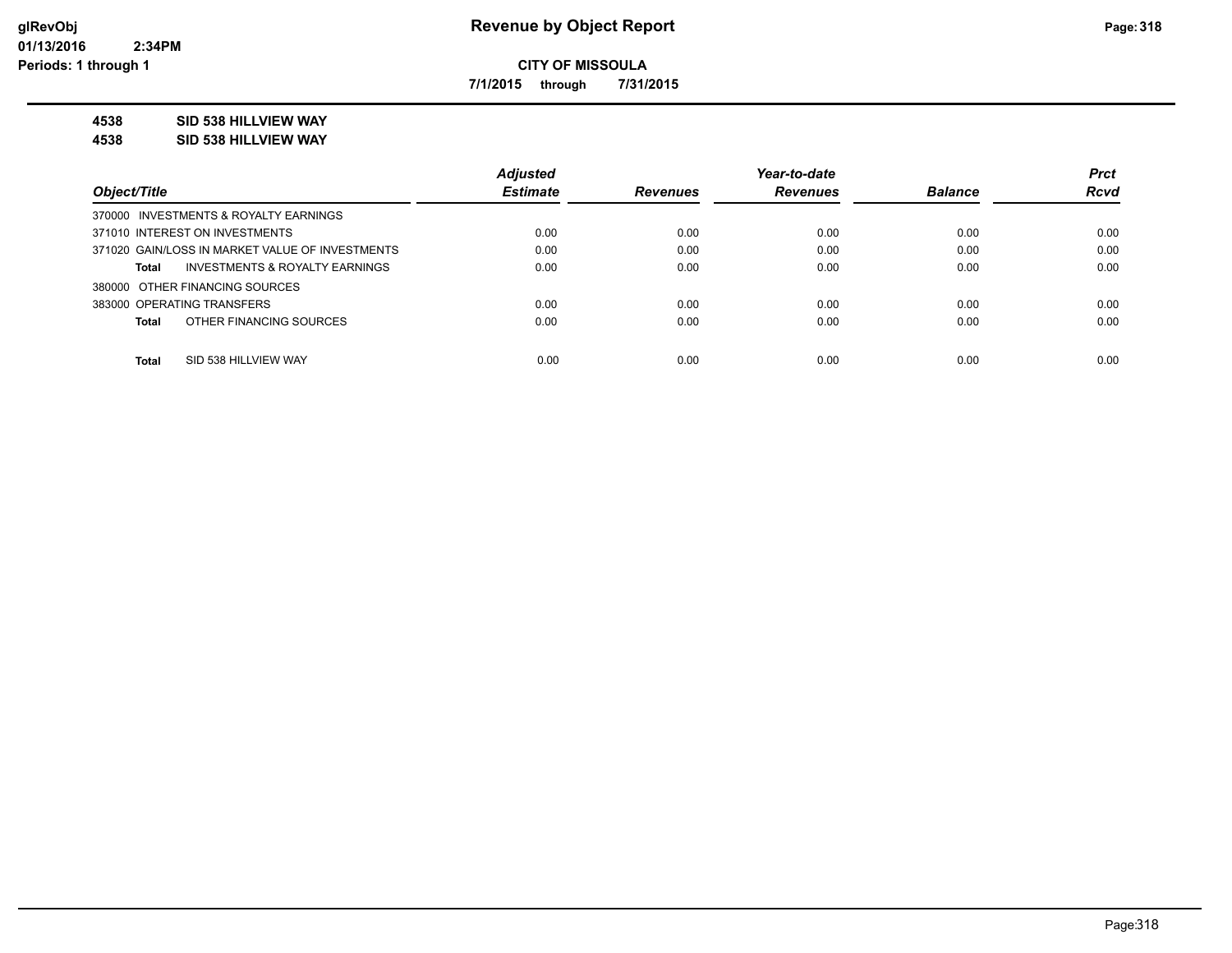**7/1/2015 through 7/31/2015**

### **4538 SID 538 HILLVIEW WAY**

|                                                | <b>Adjusted</b> |                 | Year-to-date    |                | <b>Prct</b> |
|------------------------------------------------|-----------------|-----------------|-----------------|----------------|-------------|
| Object/Title                                   | <b>Estimate</b> | <b>Revenues</b> | <b>Revenues</b> | <b>Balance</b> | <b>Rcvd</b> |
| 370000 INVESTMENTS & ROYALTY EARNINGS          |                 |                 |                 |                |             |
| 371010 INTEREST ON INVESTMENTS                 | 0.00            | 0.00            | 0.00            | 0.00           | 0.00        |
| 371020 GAIN/LOSS IN MARKET VALUE OF INVESTMENT | 0.00            | 0.00            | 0.00            | 0.00           | 0.00        |
| INVESTMENTS & ROYALTY EARNINGS<br>Total        | 0.00            | 0.00            | 0.00            | 0.00           | 0.00        |
| 380000 OTHER FINANCING SOURCES                 |                 |                 |                 |                |             |
| 383000 OPERATING TRANSFERS                     | 0.00            | 0.00            | 0.00            | 0.00           | 0.00        |
| OTHER FINANCING SOURCES<br>Total               | 0.00            | 0.00            | 0.00            | 0.00           | 0.00        |
|                                                |                 |                 |                 |                |             |
| Total<br>SID 538 HILLVIEW WAY                  | 0.00            | 0.00            | 0.00            | 0.00           | 0.00        |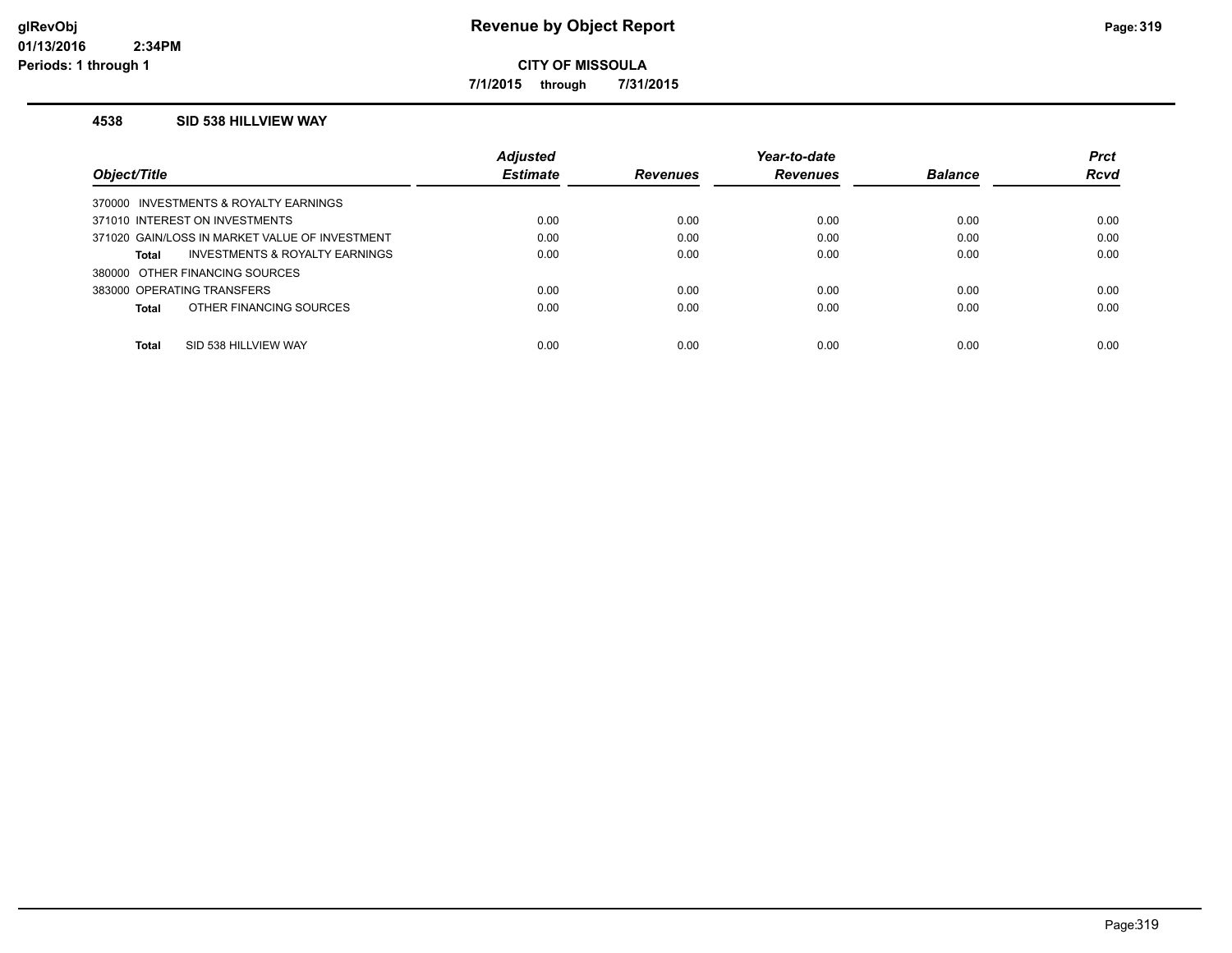**7/1/2015 through 7/31/2015**

**4539 SID 539 4th STREET**

**4539 SID 539 4th STREET**

|                                                           | <b>Adjusted</b> |                 | Year-to-date    |                | <b>Prct</b> |
|-----------------------------------------------------------|-----------------|-----------------|-----------------|----------------|-------------|
| Object/Title                                              | <b>Estimate</b> | <b>Revenues</b> | <b>Revenues</b> | <b>Balance</b> | <b>Rcvd</b> |
| 370000 INVESTMENTS & ROYALTY EARNINGS                     |                 |                 |                 |                |             |
| 371010 INTEREST ON INVESTMENTS                            | 0.00            | 0.00            | 0.00            | 0.00           | 0.00        |
| <b>INVESTMENTS &amp; ROYALTY EARNINGS</b><br><b>Total</b> | 0.00            | 0.00            | 0.00            | 0.00           | 0.00        |
| 380000 OTHER FINANCING SOURCES                            |                 |                 |                 |                |             |
| 383000 OPERATING TRANSFERS                                | 0.00            | 0.00            | 0.00            | 0.00           | 0.00        |
| OTHER FINANCING SOURCES<br><b>Total</b>                   | 0.00            | 0.00            | 0.00            | 0.00           | 0.00        |
|                                                           |                 |                 |                 |                |             |
| SID 539 4th STREET<br><b>Total</b>                        | 0.00            | 0.00            | 0.00            | 0.00           | 0.00        |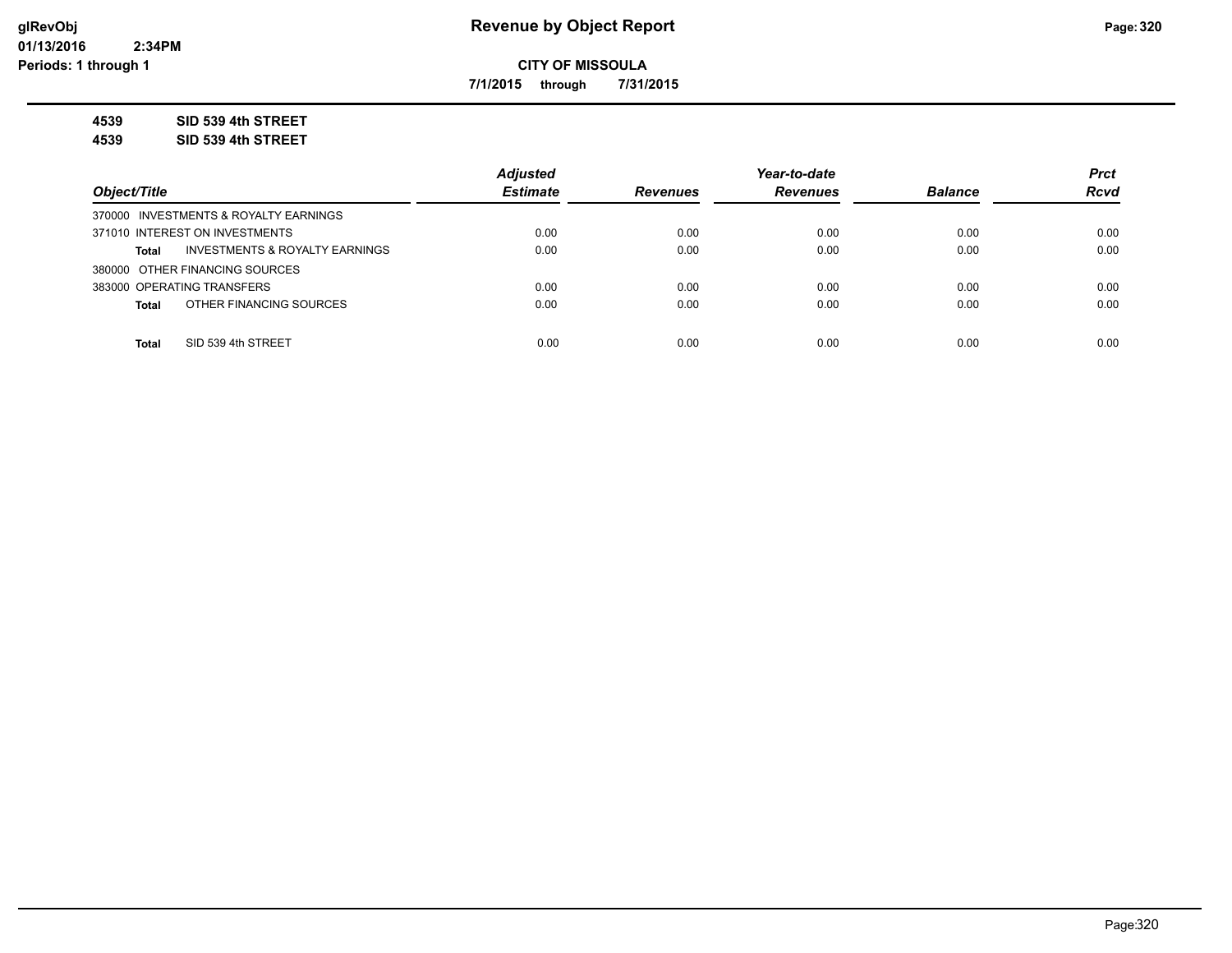**7/1/2015 through 7/31/2015**

#### **4539 SID 539 4th STREET**

| Object/Title                            | <b>Adjusted</b><br><b>Estimate</b> | <b>Revenues</b> | Year-to-date<br><b>Revenues</b> | <b>Balance</b> | <b>Prct</b><br><b>Rcvd</b> |
|-----------------------------------------|------------------------------------|-----------------|---------------------------------|----------------|----------------------------|
| 370000 INVESTMENTS & ROYALTY EARNINGS   |                                    |                 |                                 |                |                            |
| 371010 INTEREST ON INVESTMENTS          | 0.00                               | 0.00            | 0.00                            | 0.00           | 0.00                       |
| INVESTMENTS & ROYALTY EARNINGS<br>Total | 0.00                               | 0.00            | 0.00                            | 0.00           | 0.00                       |
| 380000 OTHER FINANCING SOURCES          |                                    |                 |                                 |                |                            |
| 383000 OPERATING TRANSFERS              | 0.00                               | 0.00            | 0.00                            | 0.00           | 0.00                       |
| OTHER FINANCING SOURCES<br><b>Total</b> | 0.00                               | 0.00            | 0.00                            | 0.00           | 0.00                       |
|                                         |                                    |                 |                                 |                |                            |
| SID 539 4th STREET<br><b>Total</b>      | 0.00                               | 0.00            | 0.00                            | 0.00           | 0.00                       |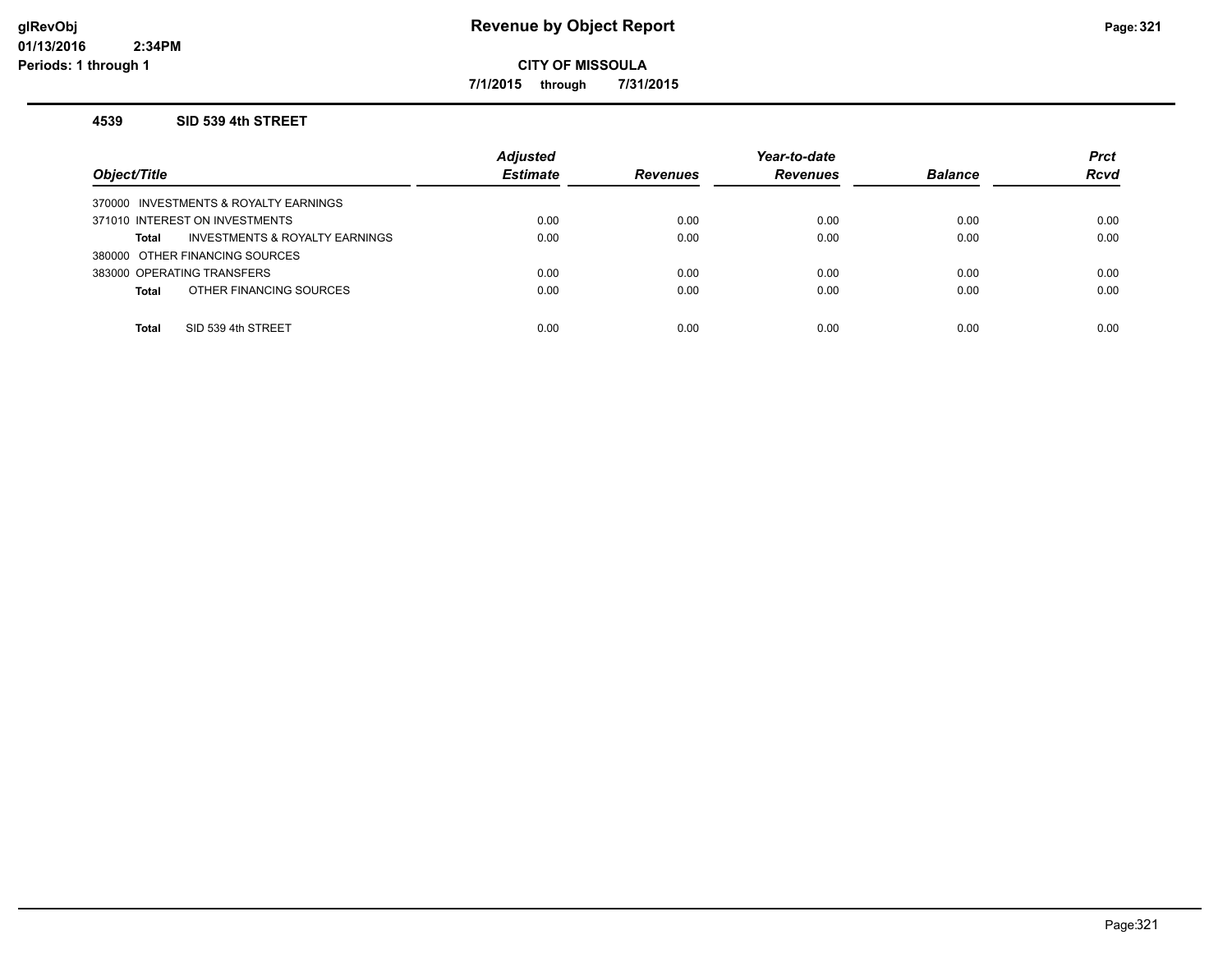**7/1/2015 through 7/31/2015**

**4540 SID 540 ENGLAND BLVD**

**4540 SID 540 ENGLAND BLVD**

| <b>Adjusted</b> |                 | Year-to-date    |                | <b>Prct</b> |
|-----------------|-----------------|-----------------|----------------|-------------|
| <b>Estimate</b> | <b>Revenues</b> | <b>Revenues</b> | <b>Balance</b> | <b>Rcvd</b> |
|                 |                 |                 |                |             |
| 0.00            | 0.00            | 0.00            | 0.00           | 0.00        |
| 0.00            | 0.00            | 0.00            | 0.00           | 0.00        |
|                 |                 |                 |                |             |
| 0.00            | 0.00            | 0.00            | 0.00           | 0.00        |
| 0.00            | 0.00            | 0.00            | 0.00           | 0.00        |
| 0.00            | 0.00            | 0.00            | 0.00           | 0.00        |
| 0.00            | 0.00            | 0.00            | 0.00           | 0.00        |
| 0.00            | 0.00            | 0.00            | 0.00           | 0.00        |
|                 |                 |                 |                |             |
| 0.00            | 0.00            | 0.00            | 0.00           | 0.00        |
| 0.00            | 0.00            | 0.00            | 0.00           | 0.00        |
| 0.00            | 0.00            | 0.00            | 0.00           | 0.00        |
|                 |                 |                 |                |             |
| 0.00            | 0.00            | 0.00            | 0.00           | 0.00        |
| 0.00            | 0.00            | 0.00            | 0.00           | 0.00        |
| 0.00            | 0.00            | 0.00            | 0.00           | 0.00        |
|                 |                 |                 |                |             |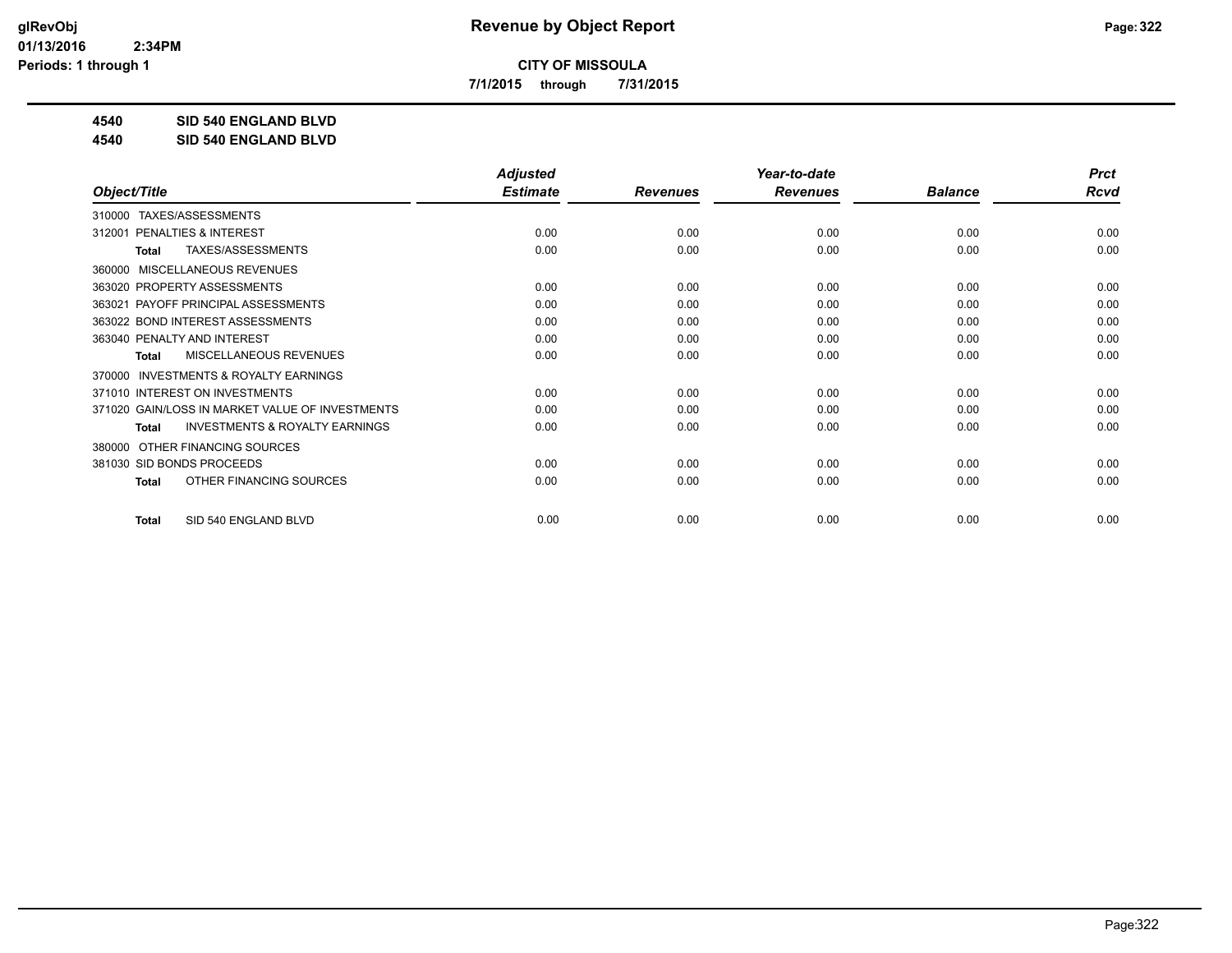**7/1/2015 through 7/31/2015**

### **4540 SID 540 ENGLAND BLVD**

|                                                           | <b>Adjusted</b> |                 | Year-to-date    |                | <b>Prct</b> |
|-----------------------------------------------------------|-----------------|-----------------|-----------------|----------------|-------------|
| Object/Title                                              | <b>Estimate</b> | <b>Revenues</b> | <b>Revenues</b> | <b>Balance</b> | <b>Rcvd</b> |
| TAXES/ASSESSMENTS<br>310000                               |                 |                 |                 |                |             |
| <b>PENALTIES &amp; INTEREST</b><br>312001                 | 0.00            | 0.00            | 0.00            | 0.00           | 0.00        |
| TAXES/ASSESSMENTS<br><b>Total</b>                         | 0.00            | 0.00            | 0.00            | 0.00           | 0.00        |
| MISCELLANEOUS REVENUES<br>360000                          |                 |                 |                 |                |             |
| 363020 PROPERTY ASSESSMENTS                               | 0.00            | 0.00            | 0.00            | 0.00           | 0.00        |
| PAYOFF PRINCIPAL ASSESSMENTS<br>363021                    | 0.00            | 0.00            | 0.00            | 0.00           | 0.00        |
| 363022 BOND INTEREST ASSESSMENTS                          | 0.00            | 0.00            | 0.00            | 0.00           | 0.00        |
| 363040 PENALTY AND INTEREST                               | 0.00            | 0.00            | 0.00            | 0.00           | 0.00        |
| <b>MISCELLANEOUS REVENUES</b><br>Total                    | 0.00            | 0.00            | 0.00            | 0.00           | 0.00        |
| INVESTMENTS & ROYALTY EARNINGS<br>370000                  |                 |                 |                 |                |             |
| 371010 INTEREST ON INVESTMENTS                            | 0.00            | 0.00            | 0.00            | 0.00           | 0.00        |
| 371020 GAIN/LOSS IN MARKET VALUE OF INVESTMENT            | 0.00            | 0.00            | 0.00            | 0.00           | 0.00        |
| <b>INVESTMENTS &amp; ROYALTY EARNINGS</b><br><b>Total</b> | 0.00            | 0.00            | 0.00            | 0.00           | 0.00        |
| OTHER FINANCING SOURCES<br>380000                         |                 |                 |                 |                |             |
| 381030 SID BONDS PROCEEDS                                 | 0.00            | 0.00            | 0.00            | 0.00           | 0.00        |
| OTHER FINANCING SOURCES<br>Total                          | 0.00            | 0.00            | 0.00            | 0.00           | 0.00        |
| SID 540 ENGLAND BLVD<br><b>Total</b>                      | 0.00            | 0.00            | 0.00            | 0.00           | 0.00        |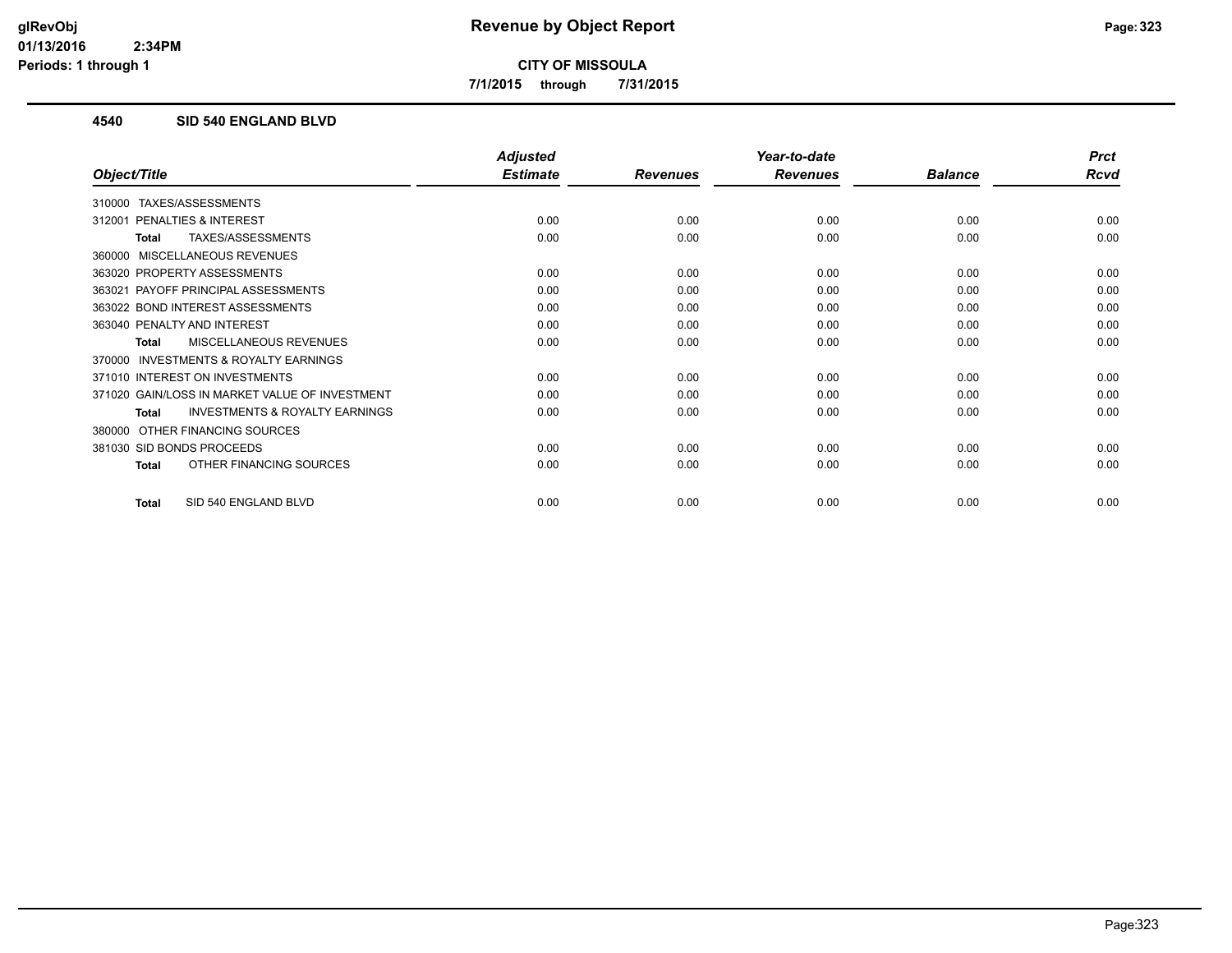**7/1/2015 through 7/31/2015**

### **4541 SID 541 PINEVIEW PARK**

**4541 SID 541 PINEVIEW PARK**

|                                                           | <b>Adjusted</b> |                 | Year-to-date    |                | <b>Prct</b> |
|-----------------------------------------------------------|-----------------|-----------------|-----------------|----------------|-------------|
| Object/Title                                              | <b>Estimate</b> | <b>Revenues</b> | <b>Revenues</b> | <b>Balance</b> | <b>Rcvd</b> |
| TAXES/ASSESSMENTS<br>310000                               |                 |                 |                 |                |             |
| <b>PENALTIES &amp; INTEREST</b><br>312001                 | 0.00            | 0.00            | 0.00            | 0.00           | 0.00        |
| TAXES/ASSESSMENTS<br><b>Total</b>                         | 0.00            | 0.00            | 0.00            | 0.00           | 0.00        |
| MISCELLANEOUS REVENUES<br>360000                          |                 |                 |                 |                |             |
| 363020 PROPERTY ASSESSMENTS                               | 0.00            | 0.00            | 0.00            | 0.00           | 0.00        |
| PAYOFF PRINCIPAL ASSESSMENTS<br>363021                    | 0.00            | 0.00            | 0.00            | 0.00           | 0.00        |
| 363022 BOND INTEREST ASSESSMENTS                          | 0.00            | 0.00            | 0.00            | 0.00           | 0.00        |
| 363040 PENALTY AND INTEREST                               | 0.00            | 0.00            | 0.00            | 0.00           | 0.00        |
| <b>MISCELLANEOUS REVENUES</b><br><b>Total</b>             | 0.00            | 0.00            | 0.00            | 0.00           | 0.00        |
| <b>INVESTMENTS &amp; ROYALTY EARNINGS</b><br>370000       |                 |                 |                 |                |             |
| 371010 INTEREST ON INVESTMENTS                            | 0.00            | 0.00            | 0.00            | 0.00           | 0.00        |
| 371020 GAIN/LOSS IN MARKET VALUE OF INVESTMENTS           | 0.00            | 0.00            | 0.00            | 0.00           | 0.00        |
| <b>INVESTMENTS &amp; ROYALTY EARNINGS</b><br><b>Total</b> | 0.00            | 0.00            | 0.00            | 0.00           | 0.00        |
| OTHER FINANCING SOURCES<br>380000                         |                 |                 |                 |                |             |
| 381030 SID BONDS PROCEEDS                                 | 0.00            | 0.00            | 0.00            | 0.00           | 0.00        |
| OTHER FINANCING SOURCES<br><b>Total</b>                   | 0.00            | 0.00            | 0.00            | 0.00           | 0.00        |
| SID 541 PINEVIEW PARK<br><b>Total</b>                     | 0.00            | 0.00            | 0.00            | 0.00           | 0.00        |
|                                                           |                 |                 |                 |                |             |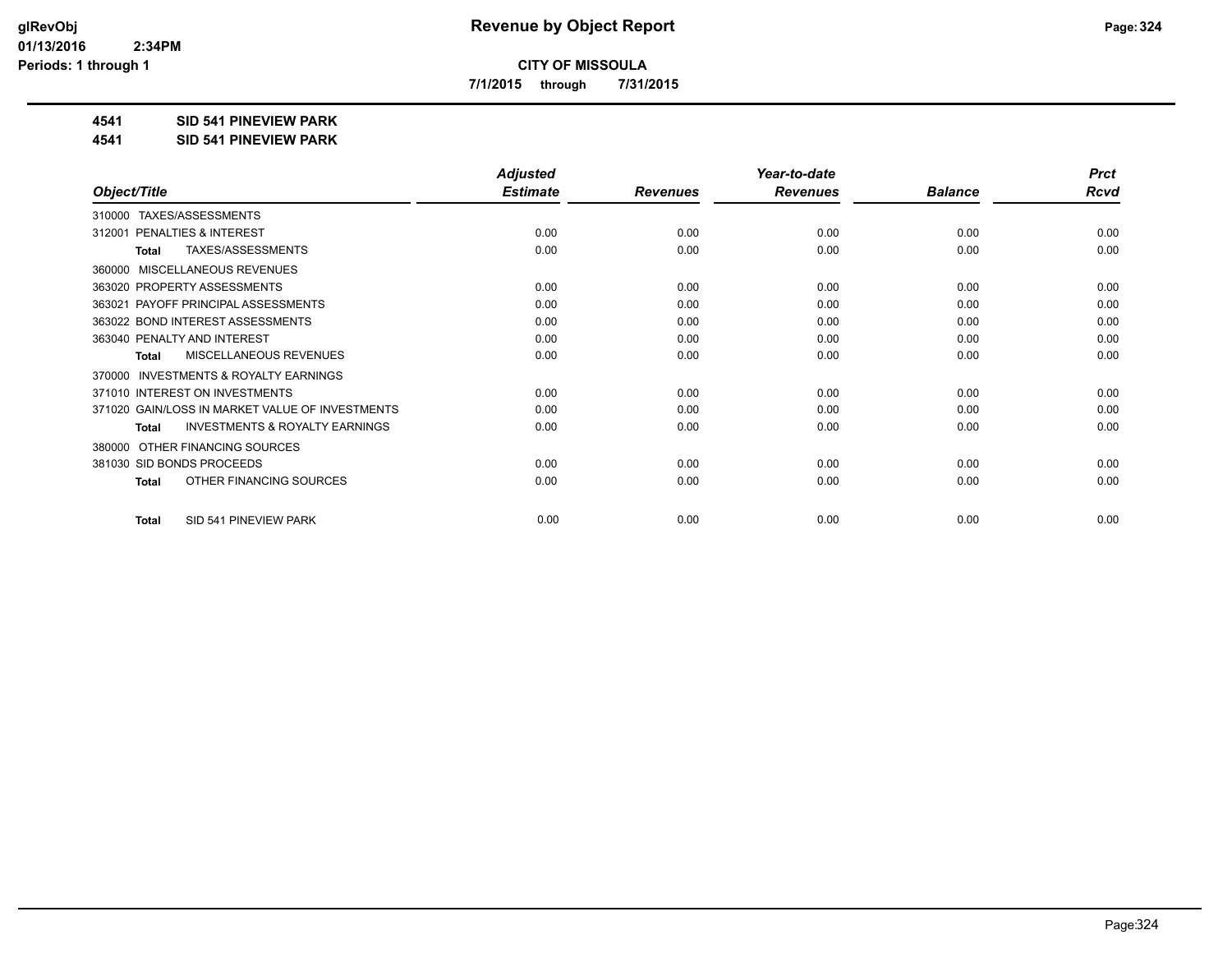**7/1/2015 through 7/31/2015**

#### **4541 SID 541 PINEVIEW PARK**

|                                                           | <b>Adjusted</b> |                 | Year-to-date    |                | <b>Prct</b> |
|-----------------------------------------------------------|-----------------|-----------------|-----------------|----------------|-------------|
| Object/Title                                              | <b>Estimate</b> | <b>Revenues</b> | <b>Revenues</b> | <b>Balance</b> | <b>Rcvd</b> |
| TAXES/ASSESSMENTS<br>310000                               |                 |                 |                 |                |             |
| <b>PENALTIES &amp; INTEREST</b><br>312001                 | 0.00            | 0.00            | 0.00            | 0.00           | 0.00        |
| TAXES/ASSESSMENTS<br><b>Total</b>                         | 0.00            | 0.00            | 0.00            | 0.00           | 0.00        |
| MISCELLANEOUS REVENUES<br>360000                          |                 |                 |                 |                |             |
| 363020 PROPERTY ASSESSMENTS                               | 0.00            | 0.00            | 0.00            | 0.00           | 0.00        |
| PAYOFF PRINCIPAL ASSESSMENTS<br>363021                    | 0.00            | 0.00            | 0.00            | 0.00           | 0.00        |
| 363022 BOND INTEREST ASSESSMENTS                          | 0.00            | 0.00            | 0.00            | 0.00           | 0.00        |
| 363040 PENALTY AND INTEREST                               | 0.00            | 0.00            | 0.00            | 0.00           | 0.00        |
| <b>MISCELLANEOUS REVENUES</b><br>Total                    | 0.00            | 0.00            | 0.00            | 0.00           | 0.00        |
| INVESTMENTS & ROYALTY EARNINGS<br>370000                  |                 |                 |                 |                |             |
| 371010 INTEREST ON INVESTMENTS                            | 0.00            | 0.00            | 0.00            | 0.00           | 0.00        |
| 371020 GAIN/LOSS IN MARKET VALUE OF INVESTMENT            | 0.00            | 0.00            | 0.00            | 0.00           | 0.00        |
| <b>INVESTMENTS &amp; ROYALTY EARNINGS</b><br><b>Total</b> | 0.00            | 0.00            | 0.00            | 0.00           | 0.00        |
| OTHER FINANCING SOURCES<br>380000                         |                 |                 |                 |                |             |
| 381030 SID BONDS PROCEEDS                                 | 0.00            | 0.00            | 0.00            | 0.00           | 0.00        |
| OTHER FINANCING SOURCES<br>Total                          | 0.00            | 0.00            | 0.00            | 0.00           | 0.00        |
| SID 541 PINEVIEW PARK<br><b>Total</b>                     | 0.00            | 0.00            | 0.00            | 0.00           | 0.00        |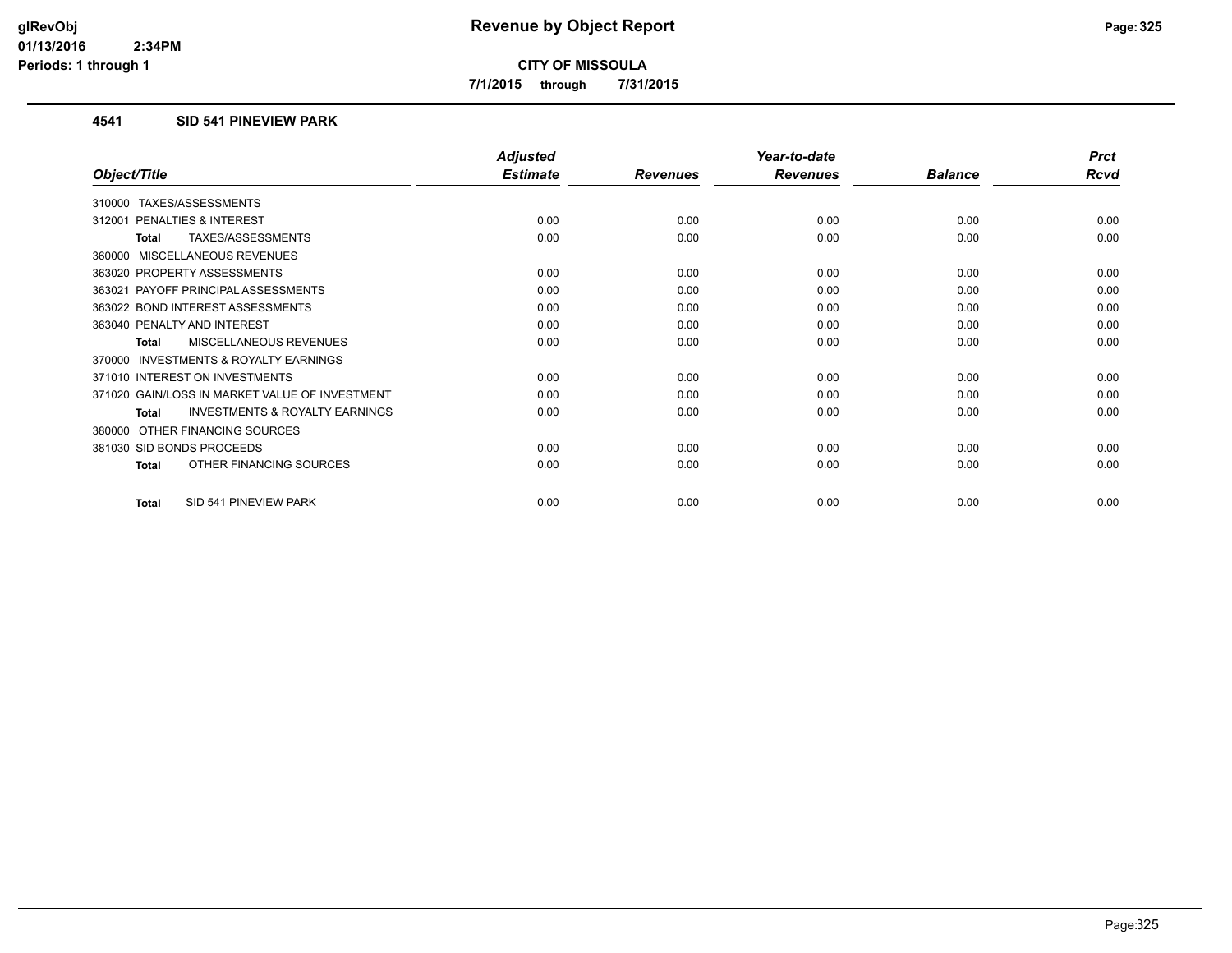**7/1/2015 through 7/31/2015**

#### **4542 SID 542 HILLVIEW WAY**

#### **4542 SID 542 HILLVIEW WAY**

|                                                    | <b>Adjusted</b> |                 | Year-to-date    |                | <b>Prct</b> |
|----------------------------------------------------|-----------------|-----------------|-----------------|----------------|-------------|
| Object/Title                                       | <b>Estimate</b> | <b>Revenues</b> | <b>Revenues</b> | <b>Balance</b> | <b>Rcvd</b> |
| 370000 INVESTMENTS & ROYALTY EARNINGS              |                 |                 |                 |                |             |
| 371010 INTEREST ON INVESTMENTS                     | 0.00            | 0.00            | 0.00            | 0.00           | 0.00        |
| 371020 GAIN/LOSS IN MARKET VALUE OF INVESTMENTS    | 0.00            | 0.00            | 0.00            | 0.00           | 0.00        |
| <b>INVESTMENTS &amp; ROYALTY EARNINGS</b><br>Total | 0.00            | 0.00            | 0.00            | 0.00           | 0.00        |
| 380000 OTHER FINANCING SOURCES                     |                 |                 |                 |                |             |
| 381030 SID BONDS PROCEEDS                          | 0.00            | 0.00            | 0.00            | 0.00           | 0.00        |
| 383000 OPERATING TRANSFERS                         | 0.00            | 0.00            | 0.00            | 0.00           | 0.00        |
| OTHER FINANCING SOURCES<br>Total                   | 0.00            | 0.00            | 0.00            | 0.00           | 0.00        |
|                                                    |                 |                 |                 |                |             |
| SID 542 HILLVIEW WAY<br>Total                      | 0.00            | 0.00            | 0.00            | 0.00           | 0.00        |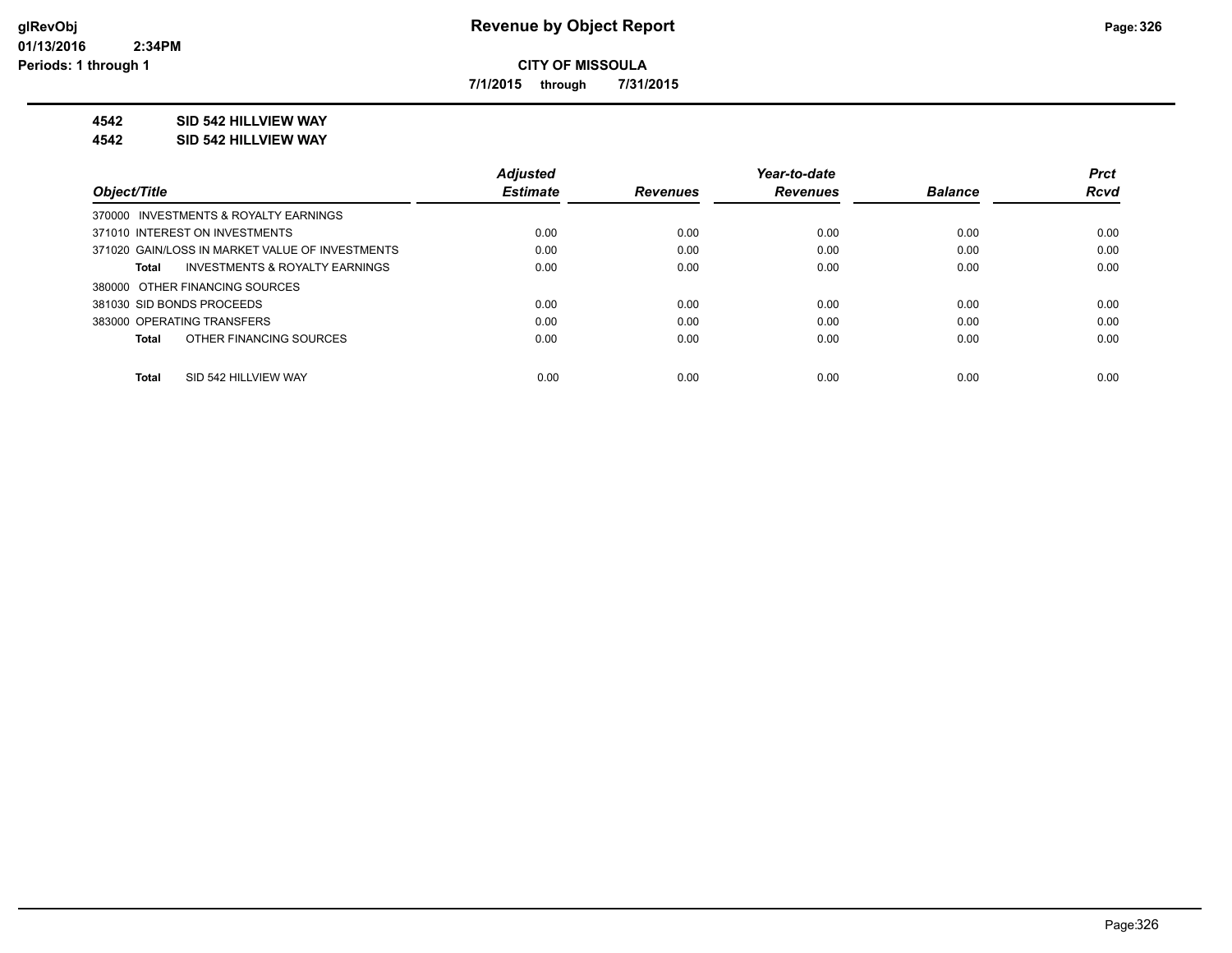**7/1/2015 through 7/31/2015**

#### **4542 SID 542 HILLVIEW WAY**

|                                                | Adjusted        |                 | Year-to-date    |                | <b>Prct</b> |
|------------------------------------------------|-----------------|-----------------|-----------------|----------------|-------------|
| Object/Title                                   | <b>Estimate</b> | <b>Revenues</b> | <b>Revenues</b> | <b>Balance</b> | <b>Rcvd</b> |
| 370000 INVESTMENTS & ROYALTY EARNINGS          |                 |                 |                 |                |             |
| 371010 INTEREST ON INVESTMENTS                 | 0.00            | 0.00            | 0.00            | 0.00           | 0.00        |
| 371020 GAIN/LOSS IN MARKET VALUE OF INVESTMENT | 0.00            | 0.00            | 0.00            | 0.00           | 0.00        |
| INVESTMENTS & ROYALTY EARNINGS<br>Total        | 0.00            | 0.00            | 0.00            | 0.00           | 0.00        |
| 380000 OTHER FINANCING SOURCES                 |                 |                 |                 |                |             |
| 381030 SID BONDS PROCEEDS                      | 0.00            | 0.00            | 0.00            | 0.00           | 0.00        |
| 383000 OPERATING TRANSFERS                     | 0.00            | 0.00            | 0.00            | 0.00           | 0.00        |
| OTHER FINANCING SOURCES<br>Total               | 0.00            | 0.00            | 0.00            | 0.00           | 0.00        |
| SID 542 HILLVIEW WAY<br><b>Total</b>           | 0.00            | 0.00            | 0.00            | 0.00           | 0.00        |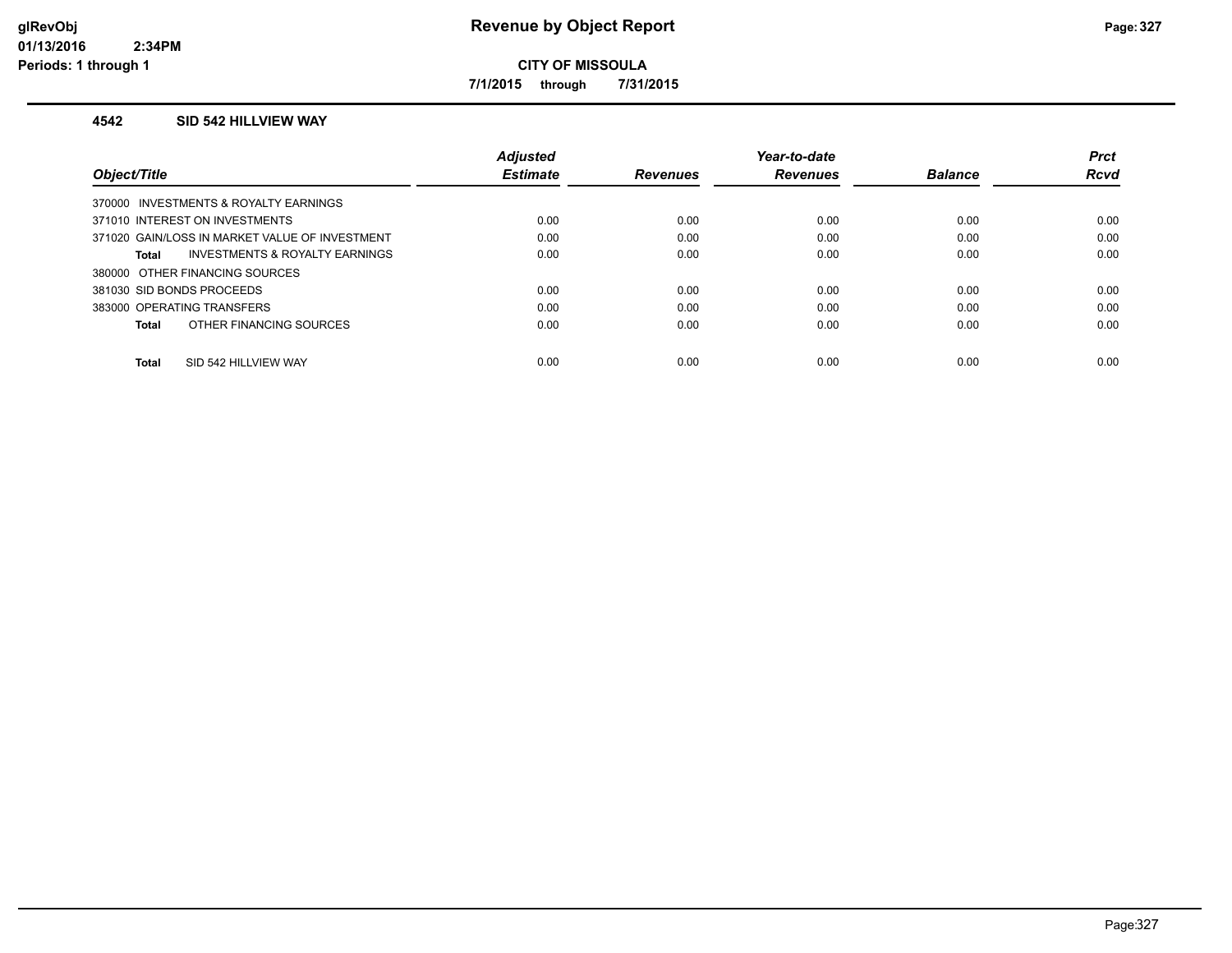**7/1/2015 through 7/31/2015**

#### **4543 SID 543 TRAFFIC CALMING**

**4543 SID 543 TRAFFIC CALMING**

|                                                    | <b>Adjusted</b> |                 | Year-to-date    |                | <b>Prct</b> |
|----------------------------------------------------|-----------------|-----------------|-----------------|----------------|-------------|
| Object/Title                                       | <b>Estimate</b> | <b>Revenues</b> | <b>Revenues</b> | <b>Balance</b> | <b>Rcvd</b> |
| 370000 INVESTMENTS & ROYALTY EARNINGS              |                 |                 |                 |                |             |
| 371010 INTEREST ON INVESTMENTS                     | 0.00            | 0.00            | 0.00            | 0.00           | 0.00        |
| <b>INVESTMENTS &amp; ROYALTY EARNINGS</b><br>Total | 0.00            | 0.00            | 0.00            | 0.00           | 0.00        |
| 380000 OTHER FINANCING SOURCES                     |                 |                 |                 |                |             |
| 383000 OPERATING TRANSFERS                         | 0.00            | 0.00            | 0.00            | 0.00           | 0.00        |
| OTHER FINANCING SOURCES<br><b>Total</b>            | 0.00            | 0.00            | 0.00            | 0.00           | 0.00        |
|                                                    |                 |                 |                 |                |             |
| SID 543 TRAFFIC CALMING<br><b>Total</b>            | 0.00            | 0.00            | 0.00            | 0.00           | 0.00        |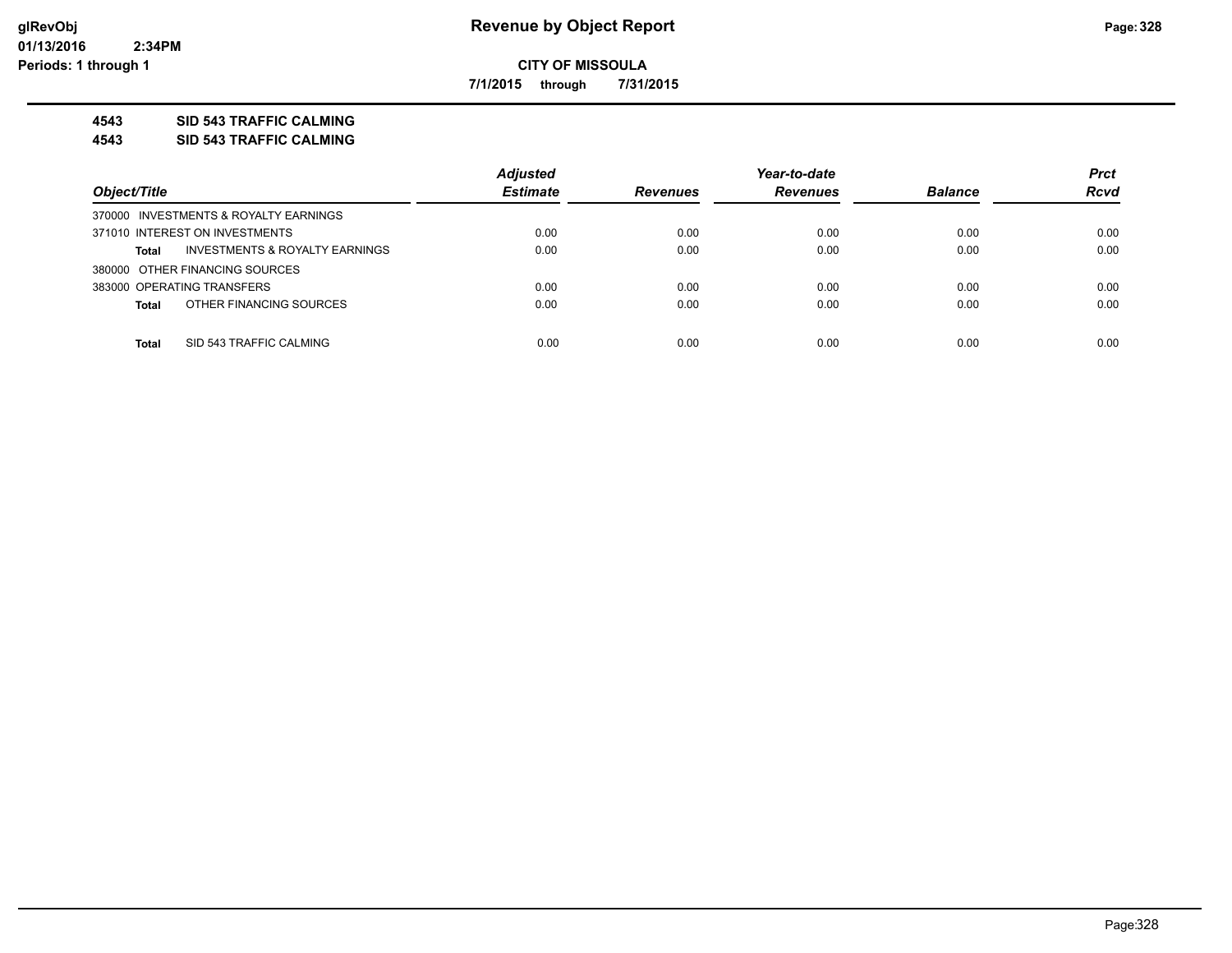**7/1/2015 through 7/31/2015**

#### **4543 SID 543 TRAFFIC CALMING**

| Object/Title                            | <b>Adjusted</b><br><b>Estimate</b> | <b>Revenues</b> | Year-to-date<br><b>Revenues</b> | <b>Balance</b> | <b>Prct</b><br><b>Rcvd</b> |
|-----------------------------------------|------------------------------------|-----------------|---------------------------------|----------------|----------------------------|
| 370000 INVESTMENTS & ROYALTY EARNINGS   |                                    |                 |                                 |                |                            |
| 371010 INTEREST ON INVESTMENTS          | 0.00                               | 0.00            | 0.00                            | 0.00           | 0.00                       |
| INVESTMENTS & ROYALTY EARNINGS<br>Total | 0.00                               | 0.00            | 0.00                            | 0.00           | 0.00                       |
| 380000 OTHER FINANCING SOURCES          |                                    |                 |                                 |                |                            |
| 383000 OPERATING TRANSFERS              | 0.00                               | 0.00            | 0.00                            | 0.00           | 0.00                       |
| OTHER FINANCING SOURCES<br><b>Total</b> | 0.00                               | 0.00            | 0.00                            | 0.00           | 0.00                       |
|                                         |                                    |                 |                                 |                |                            |
| SID 543 TRAFFIC CALMING<br>Total        | 0.00                               | 0.00            | 0.00                            | 0.00           | 0.00                       |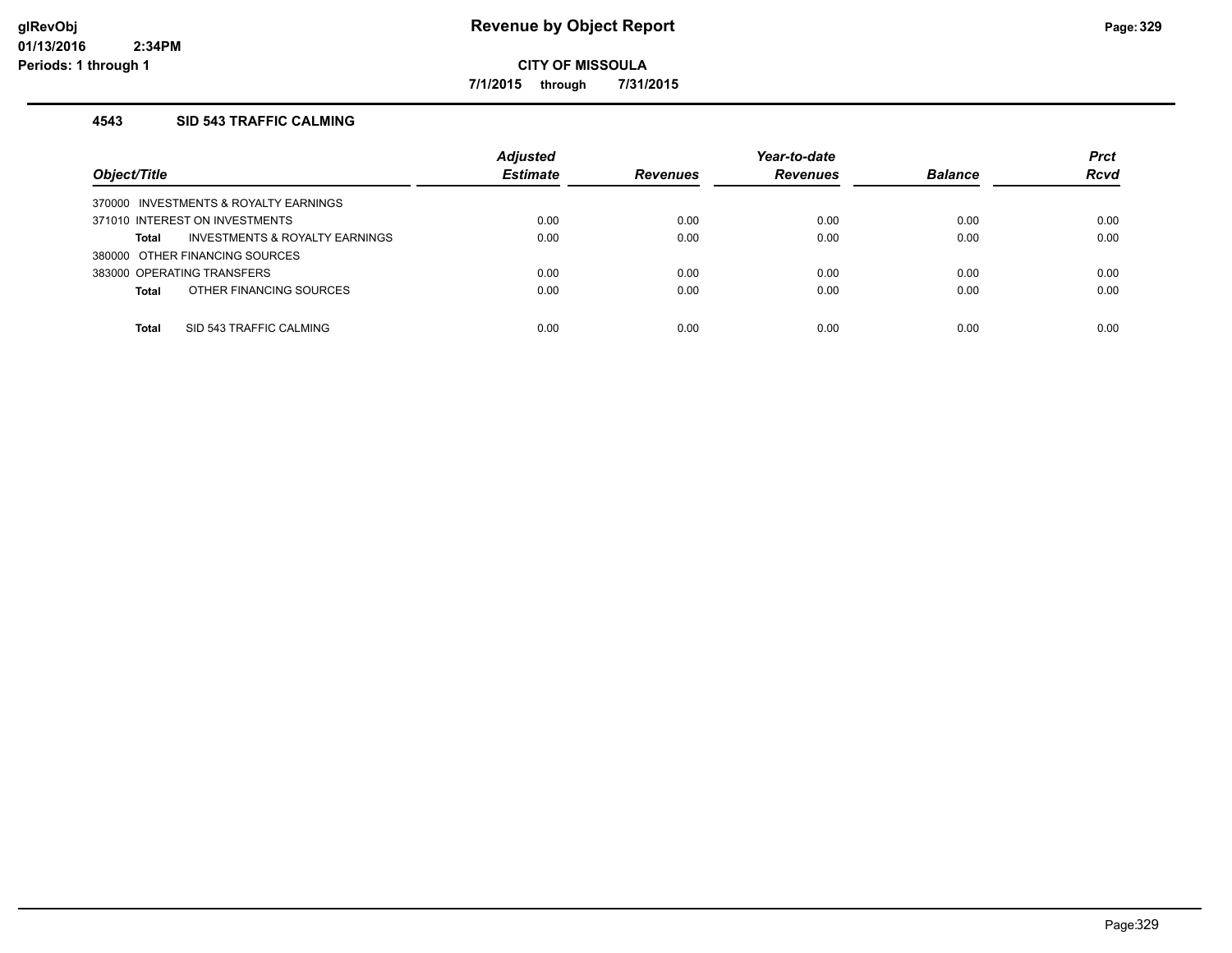**7/1/2015 through 7/31/2015**

## **4544 MILLER CREEK MITIGATION FUND**

#### **4544 MILLER CREEK MITIGATION FUND**

|                                                    | <b>Adjusted</b> |                 | Year-to-date    |                | <b>Prct</b> |
|----------------------------------------------------|-----------------|-----------------|-----------------|----------------|-------------|
| Object/Title                                       | <b>Estimate</b> | <b>Revenues</b> | <b>Revenues</b> | <b>Balance</b> | <b>Rcvd</b> |
| TAXES/ASSESSMENTS<br>310000                        |                 |                 |                 |                |             |
| 312001 PENALTIES & INTEREST                        | 0.00            | 0.00            | 0.00            | 0.00           | 0.00        |
| TAXES/ASSESSMENTS<br>Total                         | 0.00            | 0.00            | 0.00            | 0.00           | 0.00        |
| 370000 INVESTMENTS & ROYALTY EARNINGS              |                 |                 |                 |                |             |
| 371010 INTEREST ON INVESTMENTS                     | 0.00            | 0.00            | 0.00            | 0.00           | 0.00        |
| 371020 GAIN/LOSS IN MARKET VALUE OF INVESTMENTS    | 0.00            | 0.00            | 0.00            | 0.00           | 0.00        |
| <b>INVESTMENTS &amp; ROYALTY EARNINGS</b><br>Total | 0.00            | 0.00            | 0.00            | 0.00           | 0.00        |
| OTHER FINANCING SOURCES<br>380000                  |                 |                 |                 |                |             |
| 381030 SID BONDS PROCEEDS                          | 0.00            | 0.00            | 0.00            | 0.00           | 0.00        |
| OTHER FINANCING SOURCES<br><b>Total</b>            | 0.00            | 0.00            | 0.00            | 0.00           | 0.00        |
| MILLER CREEK MITIGATION FUND<br><b>Total</b>       | 0.00            | 0.00            | 0.00            | 0.00           | 0.00        |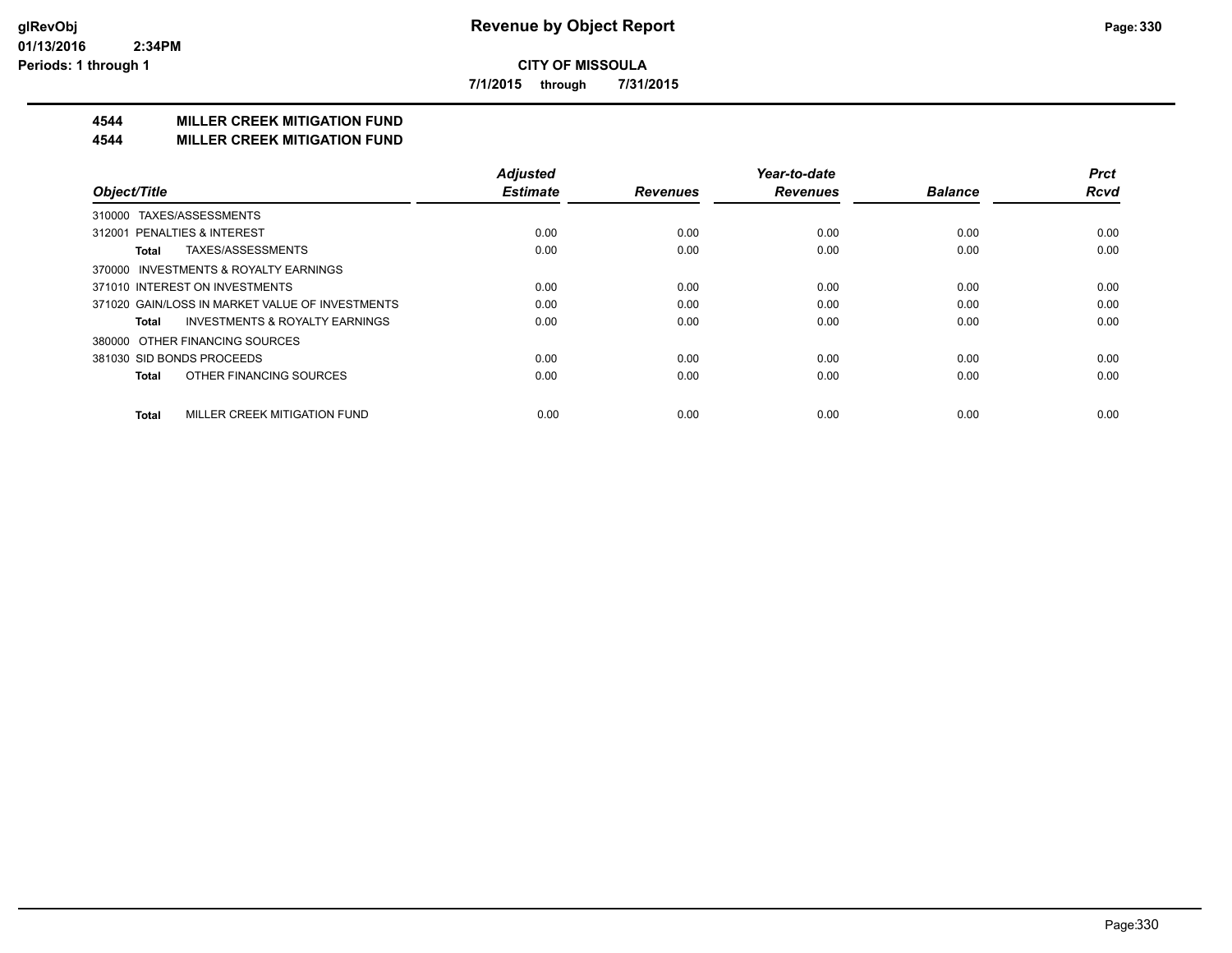**7/1/2015 through 7/31/2015**

#### **4544 MILLER CREEK MITIGATION FUND**

| Object/Title                                       | <b>Adjusted</b><br><b>Estimate</b> | <b>Revenues</b> | Year-to-date<br><b>Revenues</b> | <b>Balance</b> | <b>Prct</b><br><b>Rcvd</b> |
|----------------------------------------------------|------------------------------------|-----------------|---------------------------------|----------------|----------------------------|
| TAXES/ASSESSMENTS<br>310000                        |                                    |                 |                                 |                |                            |
| 312001 PENALTIES & INTEREST                        | 0.00                               | 0.00            | 0.00                            | 0.00           | 0.00                       |
| TAXES/ASSESSMENTS<br><b>Total</b>                  | 0.00                               | 0.00            | 0.00                            | 0.00           | 0.00                       |
| 370000 INVESTMENTS & ROYALTY EARNINGS              |                                    |                 |                                 |                |                            |
| 371010 INTEREST ON INVESTMENTS                     | 0.00                               | 0.00            | 0.00                            | 0.00           | 0.00                       |
| 371020 GAIN/LOSS IN MARKET VALUE OF INVESTMENT     | 0.00                               | 0.00            | 0.00                            | 0.00           | 0.00                       |
| <b>INVESTMENTS &amp; ROYALTY EARNINGS</b><br>Total | 0.00                               | 0.00            | 0.00                            | 0.00           | 0.00                       |
| 380000 OTHER FINANCING SOURCES                     |                                    |                 |                                 |                |                            |
| 381030 SID BONDS PROCEEDS                          | 0.00                               | 0.00            | 0.00                            | 0.00           | 0.00                       |
| OTHER FINANCING SOURCES<br>Total                   | 0.00                               | 0.00            | 0.00                            | 0.00           | 0.00                       |
| MILLER CREEK MITIGATION FUND<br>Total              | 0.00                               | 0.00            | 0.00                            | 0.00           | 0.00                       |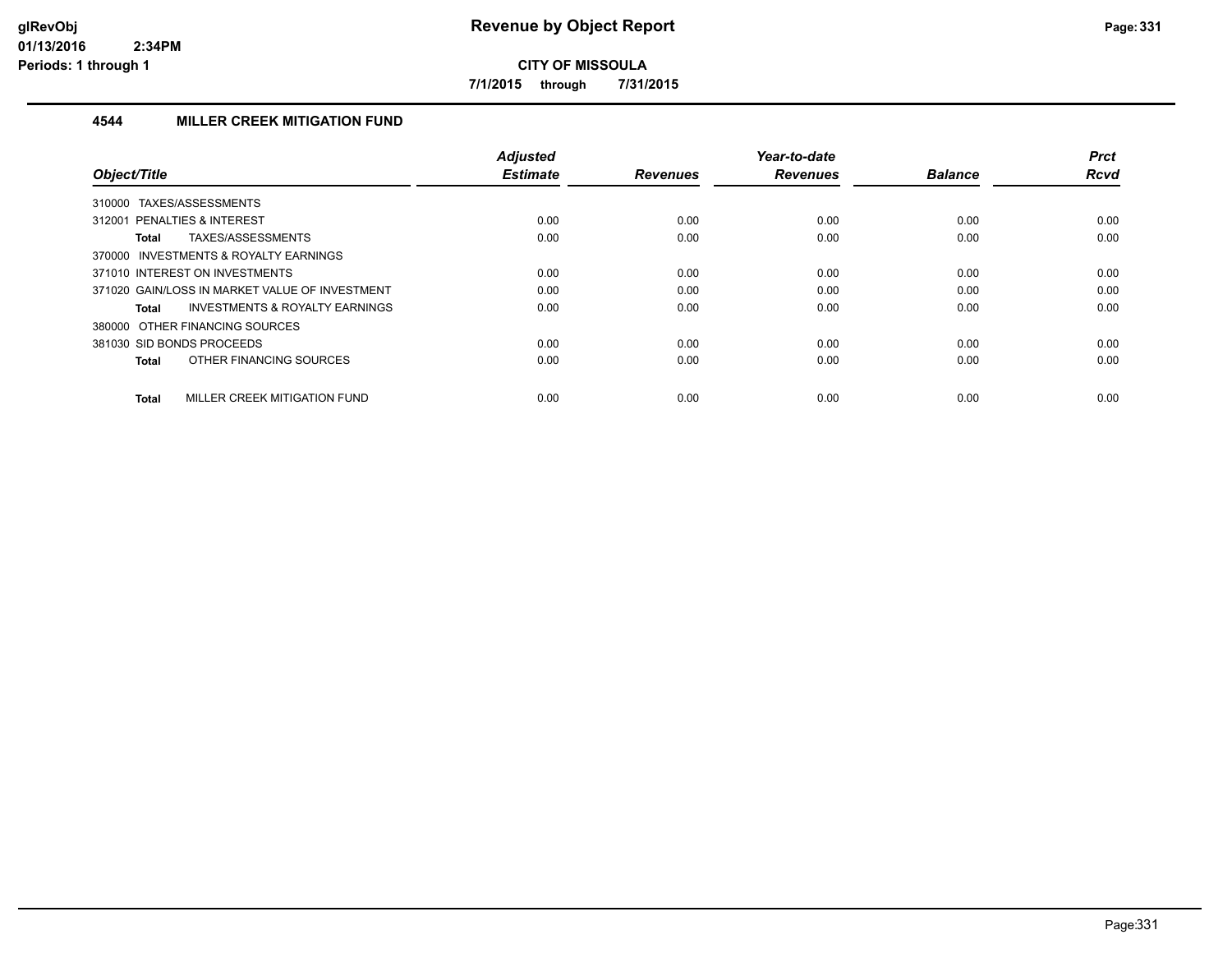**7/1/2015 through 7/31/2015**

# **4545 MILLER CREEK TWITE CONSTRUCTION**

#### **4545 MILLER CREEK TWITE CONSTRUCTION**

|                                                     | <b>Adjusted</b> |                 | Year-to-date    |                | <b>Prct</b> |
|-----------------------------------------------------|-----------------|-----------------|-----------------|----------------|-------------|
| Object/Title                                        | <b>Estimate</b> | <b>Revenues</b> | <b>Revenues</b> | <b>Balance</b> | <b>Rcvd</b> |
| TAXES/ASSESSMENTS<br>310000                         |                 |                 |                 |                |             |
| 312001 PENALTIES & INTEREST                         | 0.00            | 0.00            | 0.00            | 0.00           | 0.00        |
| TAXES/ASSESSMENTS<br>Total                          | 0.00            | 0.00            | 0.00            | 0.00           | 0.00        |
| <b>INVESTMENTS &amp; ROYALTY EARNINGS</b><br>370000 |                 |                 |                 |                |             |
| 371010 INTEREST ON INVESTMENTS                      | 0.00            | 0.00            | 0.00            | 0.00           | 0.00        |
| 371020 GAIN/LOSS IN MARKET VALUE OF INVESTMENTS     | 0.00            | 0.00            | 0.00            | 0.00           | 0.00        |
| <b>INVESTMENTS &amp; ROYALTY EARNINGS</b><br>Total  | 0.00            | 0.00            | 0.00            | 0.00           | 0.00        |
| 380000 OTHER FINANCING SOURCES                      |                 |                 |                 |                |             |
| 381030 SID BONDS PROCEEDS                           | 0.00            | 0.00            | 0.00            | 0.00           | 0.00        |
| OTHER FINANCING SOURCES<br>Total                    | 0.00            | 0.00            | 0.00            | 0.00           | 0.00        |
| 430000 MILLER CREEK                                 |                 |                 |                 |                |             |
| 430230 MILLER CR TWITE CONSTRUCTION                 | 0.00            | 0.00            | 0.00            | 0.00           | 0.00        |
| <b>MILLER CREEK</b><br><b>Total</b>                 | 0.00            | 0.00            | 0.00            | 0.00           | 0.00        |
|                                                     |                 |                 |                 |                |             |
| MILLER CREEK TWITE CONSTRUCTION<br>Total            | 0.00            | 0.00            | 0.00            | 0.00           | 0.00        |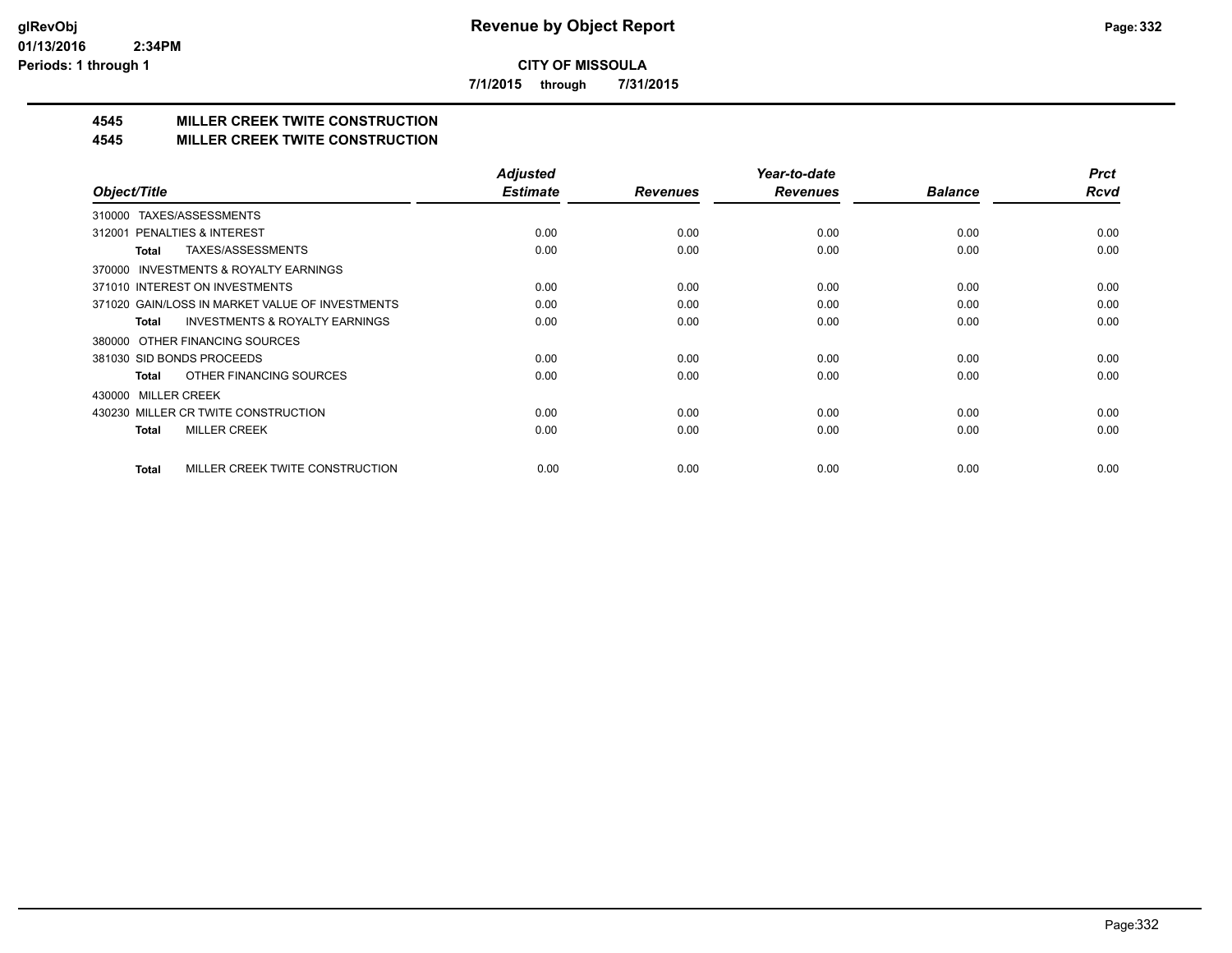**7/1/2015 through 7/31/2015**

#### **4545 MILLER CREEK TWITE CONSTRUCTION**

| Object/Title                                              | <b>Adjusted</b><br><b>Estimate</b> | <b>Revenues</b> | Year-to-date<br><b>Revenues</b> | <b>Balance</b> | <b>Prct</b><br><b>Rcvd</b> |
|-----------------------------------------------------------|------------------------------------|-----------------|---------------------------------|----------------|----------------------------|
| TAXES/ASSESSMENTS<br>310000                               |                                    |                 |                                 |                |                            |
| PENALTIES & INTEREST<br>312001                            | 0.00                               | 0.00            | 0.00                            | 0.00           | 0.00                       |
| TAXES/ASSESSMENTS<br><b>Total</b>                         | 0.00                               | 0.00            | 0.00                            | 0.00           | 0.00                       |
| INVESTMENTS & ROYALTY EARNINGS<br>370000                  |                                    |                 |                                 |                |                            |
| 371010 INTEREST ON INVESTMENTS                            | 0.00                               | 0.00            | 0.00                            | 0.00           | 0.00                       |
| 371020 GAIN/LOSS IN MARKET VALUE OF INVESTMENT            | 0.00                               | 0.00            | 0.00                            | 0.00           | 0.00                       |
| <b>INVESTMENTS &amp; ROYALTY EARNINGS</b><br><b>Total</b> | 0.00                               | 0.00            | 0.00                            | 0.00           | 0.00                       |
| 380000 OTHER FINANCING SOURCES                            |                                    |                 |                                 |                |                            |
| 381030 SID BONDS PROCEEDS                                 | 0.00                               | 0.00            | 0.00                            | 0.00           | 0.00                       |
| OTHER FINANCING SOURCES<br>Total                          | 0.00                               | 0.00            | 0.00                            | 0.00           | 0.00                       |
| 430000 MILLER CREEK                                       |                                    |                 |                                 |                |                            |
| 430230 MILLER CR TWITE CONSTRUCTION                       | 0.00                               | 0.00            | 0.00                            | 0.00           | 0.00                       |
| <b>MILLER CREEK</b><br><b>Total</b>                       | 0.00                               | 0.00            | 0.00                            | 0.00           | 0.00                       |
| MILLER CREEK TWITE CONSTRUCTION<br><b>Total</b>           | 0.00                               | 0.00            | 0.00                            | 0.00           | 0.00                       |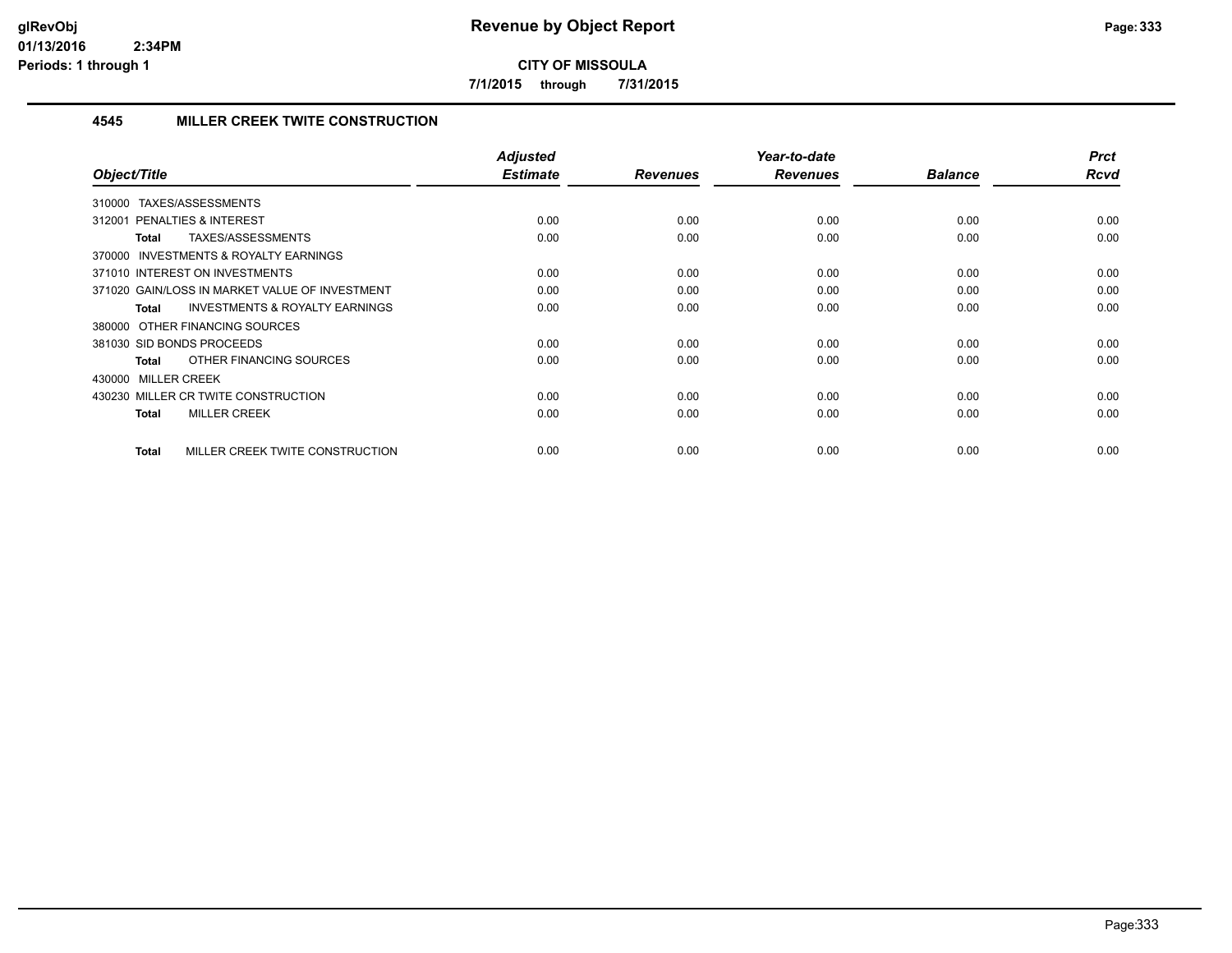**7/1/2015 through 7/31/2015**

# **4546 MILLER CREEK MALOHNEY CONSTRUCTION**

#### **4546 MILLER CREEK MALOHNEY CONSTRUCTION**

|                                                           | <b>Adjusted</b> |                 | Year-to-date    |                | <b>Prct</b> |
|-----------------------------------------------------------|-----------------|-----------------|-----------------|----------------|-------------|
| Object/Title                                              | <b>Estimate</b> | <b>Revenues</b> | <b>Revenues</b> | <b>Balance</b> | Rcvd        |
| TAXES/ASSESSMENTS<br>310000                               |                 |                 |                 |                |             |
| PENALTIES & INTEREST<br>312001                            | 0.00            | 0.00            | 0.00            | 0.00           | 0.00        |
| TAXES/ASSESSMENTS<br>Total                                | 0.00            | 0.00            | 0.00            | 0.00           | 0.00        |
| MISCELLANEOUS REVENUES<br>360000                          |                 |                 |                 |                |             |
| 365000 DONATIONS                                          | 0.00            | 0.00            | 0.00            | 0.00           | 0.00        |
| <b>MISCELLANEOUS REVENUES</b><br><b>Total</b>             | 0.00            | 0.00            | 0.00            | 0.00           | 0.00        |
| <b>INVESTMENTS &amp; ROYALTY EARNINGS</b><br>370000       |                 |                 |                 |                |             |
| 371010 INTEREST ON INVESTMENTS                            | 0.00            | 0.00            | 0.00            | 0.00           | 0.00        |
| 371020 GAIN/LOSS IN MARKET VALUE OF INVESTMENTS           | 0.00            | 0.00            | 0.00            | 0.00           | 0.00        |
| <b>INVESTMENTS &amp; ROYALTY EARNINGS</b><br><b>Total</b> | 0.00            | 0.00            | 0.00            | 0.00           | 0.00        |
| OTHER FINANCING SOURCES<br>380000                         |                 |                 |                 |                |             |
| 381030 SID BONDS PROCEEDS                                 | 0.00            | 0.00            | 0.00            | 0.00           | 0.00        |
| OTHER FINANCING SOURCES<br>Total                          | 0.00            | 0.00            | 0.00            | 0.00           | 0.00        |
| <b>MILLER CREEK</b><br>430000                             |                 |                 |                 |                |             |
| 430230 MILLER CR TWITE CONSTRUCTION                       | 0.00            | 0.00            | 0.00            | 0.00           | 0.00        |
| <b>MILLER CREEK</b><br><b>Total</b>                       | 0.00            | 0.00            | 0.00            | 0.00           | 0.00        |
|                                                           |                 |                 |                 |                |             |
| MILLER CREEK MALOHNEY CONSTRUCTION<br><b>Total</b>        | 0.00            | 0.00            | 0.00            | 0.00           | 0.00        |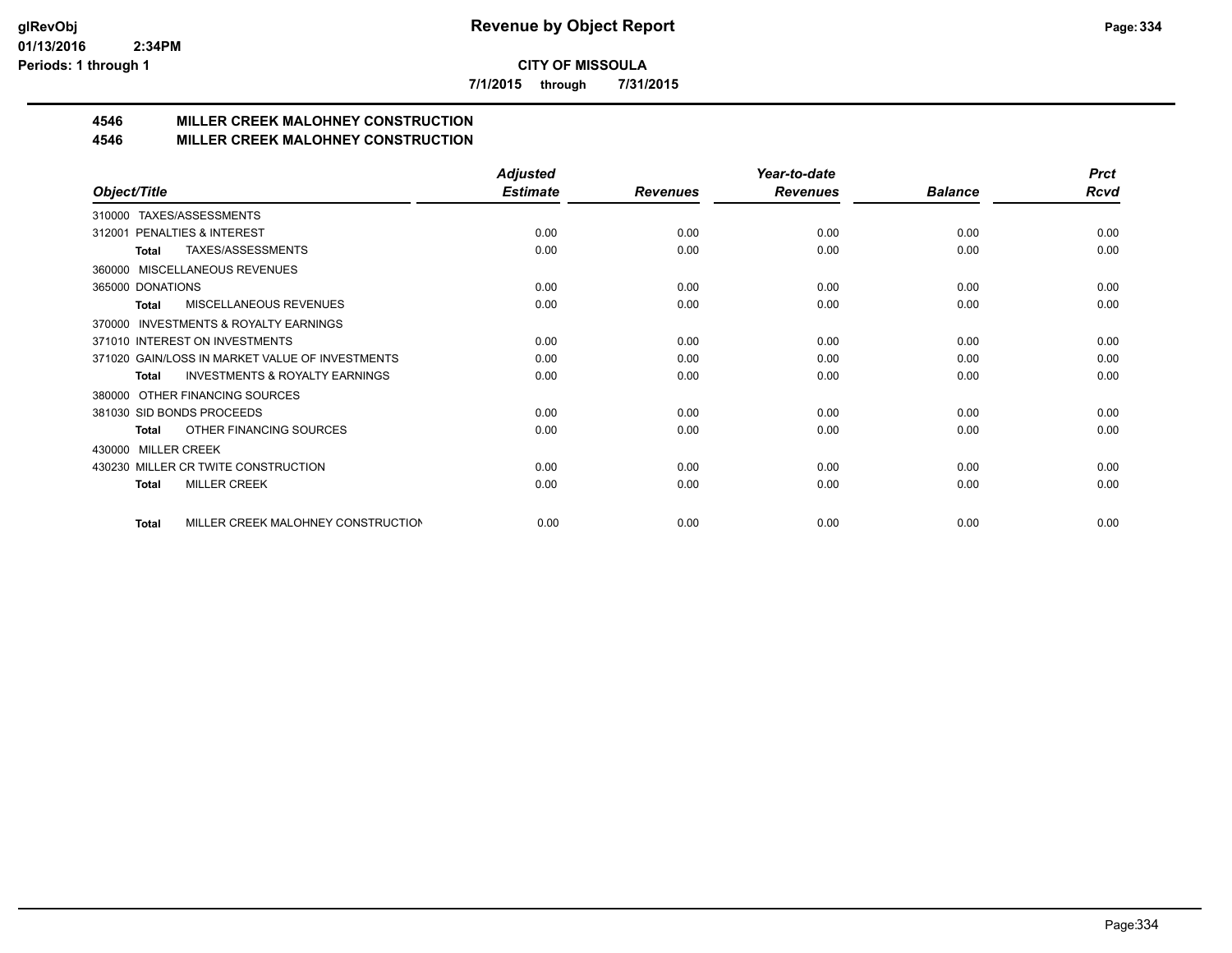**7/1/2015 through 7/31/2015**

#### **4546 MILLER CREEK MALOHNEY CONSTRUCTION**

|                                                           | <b>Adjusted</b> |                 | Year-to-date    |                | <b>Prct</b> |
|-----------------------------------------------------------|-----------------|-----------------|-----------------|----------------|-------------|
| Object/Title                                              | <b>Estimate</b> | <b>Revenues</b> | <b>Revenues</b> | <b>Balance</b> | <b>Rcvd</b> |
| 310000 TAXES/ASSESSMENTS                                  |                 |                 |                 |                |             |
| PENALTIES & INTEREST<br>312001                            | 0.00            | 0.00            | 0.00            | 0.00           | 0.00        |
| TAXES/ASSESSMENTS<br><b>Total</b>                         | 0.00            | 0.00            | 0.00            | 0.00           | 0.00        |
| 360000 MISCELLANEOUS REVENUES                             |                 |                 |                 |                |             |
| 365000 DONATIONS                                          | 0.00            | 0.00            | 0.00            | 0.00           | 0.00        |
| MISCELLANEOUS REVENUES<br>Total                           | 0.00            | 0.00            | 0.00            | 0.00           | 0.00        |
| INVESTMENTS & ROYALTY EARNINGS<br>370000                  |                 |                 |                 |                |             |
| 371010 INTEREST ON INVESTMENTS                            | 0.00            | 0.00            | 0.00            | 0.00           | 0.00        |
| 371020 GAIN/LOSS IN MARKET VALUE OF INVESTMENT            | 0.00            | 0.00            | 0.00            | 0.00           | 0.00        |
| <b>INVESTMENTS &amp; ROYALTY EARNINGS</b><br><b>Total</b> | 0.00            | 0.00            | 0.00            | 0.00           | 0.00        |
| 380000 OTHER FINANCING SOURCES                            |                 |                 |                 |                |             |
| 381030 SID BONDS PROCEEDS                                 | 0.00            | 0.00            | 0.00            | 0.00           | 0.00        |
| OTHER FINANCING SOURCES<br>Total                          | 0.00            | 0.00            | 0.00            | 0.00           | 0.00        |
| 430000 MILLER CREEK                                       |                 |                 |                 |                |             |
| 430230 MILLER CR TWITE CONSTRUCTION                       | 0.00            | 0.00            | 0.00            | 0.00           | 0.00        |
| <b>MILLER CREEK</b><br><b>Total</b>                       | 0.00            | 0.00            | 0.00            | 0.00           | 0.00        |
| MILLER CREEK MALOHNEY CONSTRUCTIOI<br>Total               | 0.00            | 0.00            | 0.00            | 0.00           | 0.00        |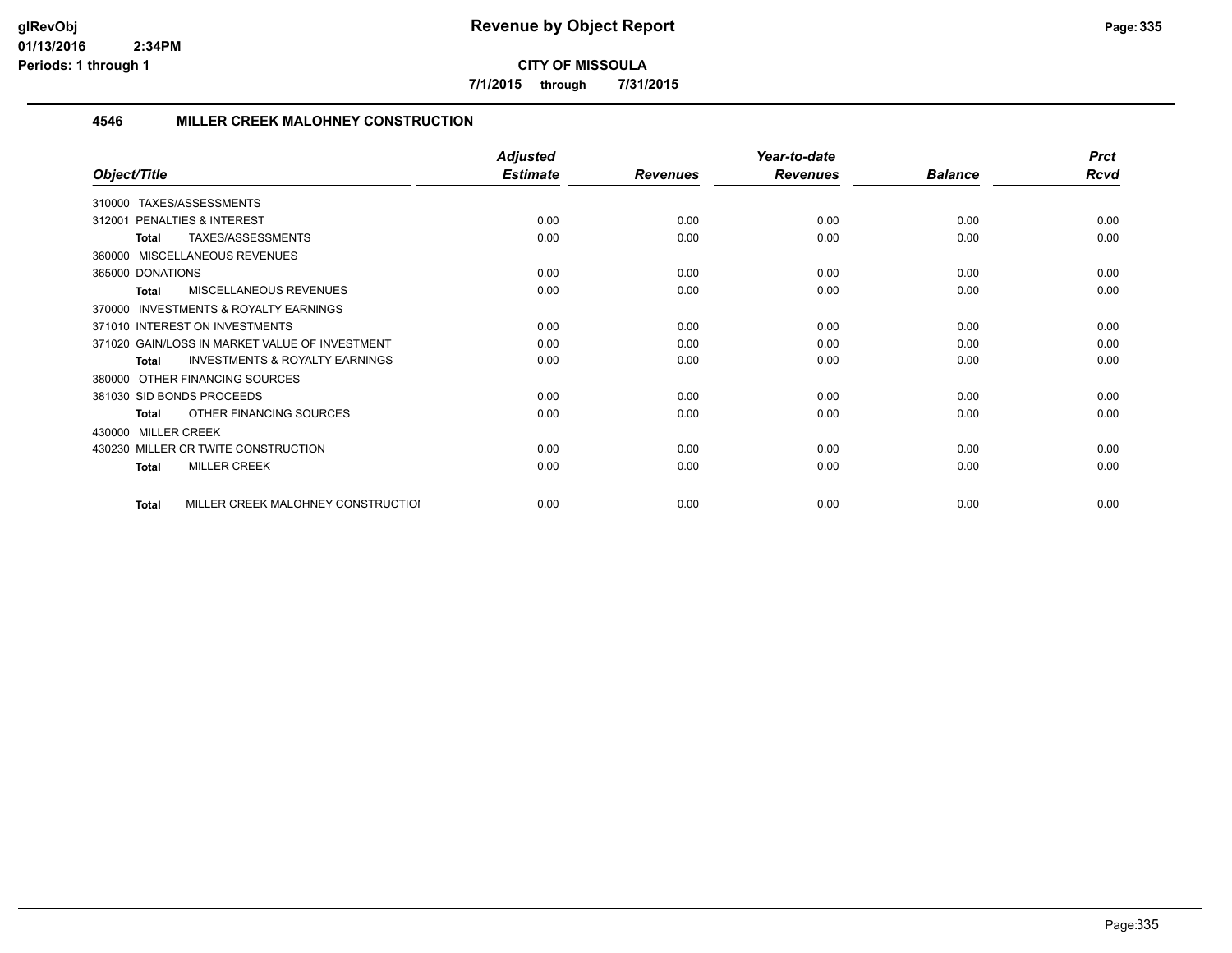**7/1/2015 through 7/31/2015**

# **4547 MILLER CREEK MCCARTHY CONSTRUCTION**

#### **4547 MILLER CREEK MCCARTHY CONSTRUCTION**

|                                                     | <b>Adjusted</b> |                 | Year-to-date    |                | <b>Prct</b> |
|-----------------------------------------------------|-----------------|-----------------|-----------------|----------------|-------------|
| Object/Title                                        | <b>Estimate</b> | <b>Revenues</b> | <b>Revenues</b> | <b>Balance</b> | Rcvd        |
| TAXES/ASSESSMENTS<br>310000                         |                 |                 |                 |                |             |
| 312001 PENALTIES & INTEREST                         | 0.00            | 0.00            | 0.00            | 0.00           | 0.00        |
| TAXES/ASSESSMENTS<br>Total                          | 0.00            | 0.00            | 0.00            | 0.00           | 0.00        |
| <b>INVESTMENTS &amp; ROYALTY EARNINGS</b><br>370000 |                 |                 |                 |                |             |
| 371010 INTEREST ON INVESTMENTS                      | 0.00            | 0.00            | 0.00            | 0.00           | 0.00        |
| 371020 GAIN/LOSS IN MARKET VALUE OF INVESTMENTS     | 0.00            | 0.00            | 0.00            | 0.00           | 0.00        |
| <b>INVESTMENTS &amp; ROYALTY EARNINGS</b><br>Total  | 0.00            | 0.00            | 0.00            | 0.00           | 0.00        |
| 380000 OTHER FINANCING SOURCES                      |                 |                 |                 |                |             |
| 381030 SID BONDS PROCEEDS                           | 0.00            | 0.00            | 0.00            | 0.00           | 0.00        |
| OTHER FINANCING SOURCES<br>Total                    | 0.00            | 0.00            | 0.00            | 0.00           | 0.00        |
| <b>MILLER CREEK</b><br>430000                       |                 |                 |                 |                |             |
| 430230 MILLER CR TWITE CONSTRUCTION                 | 0.00            | 0.00            | 0.00            | 0.00           | 0.00        |
| <b>MILLER CREEK</b><br>Total                        | 0.00            | 0.00            | 0.00            | 0.00           | 0.00        |
|                                                     |                 |                 |                 |                |             |
| MILLER CREEK MCCARTHY CONSTRUCTION<br><b>Total</b>  | 0.00            | 0.00            | 0.00            | 0.00           | 0.00        |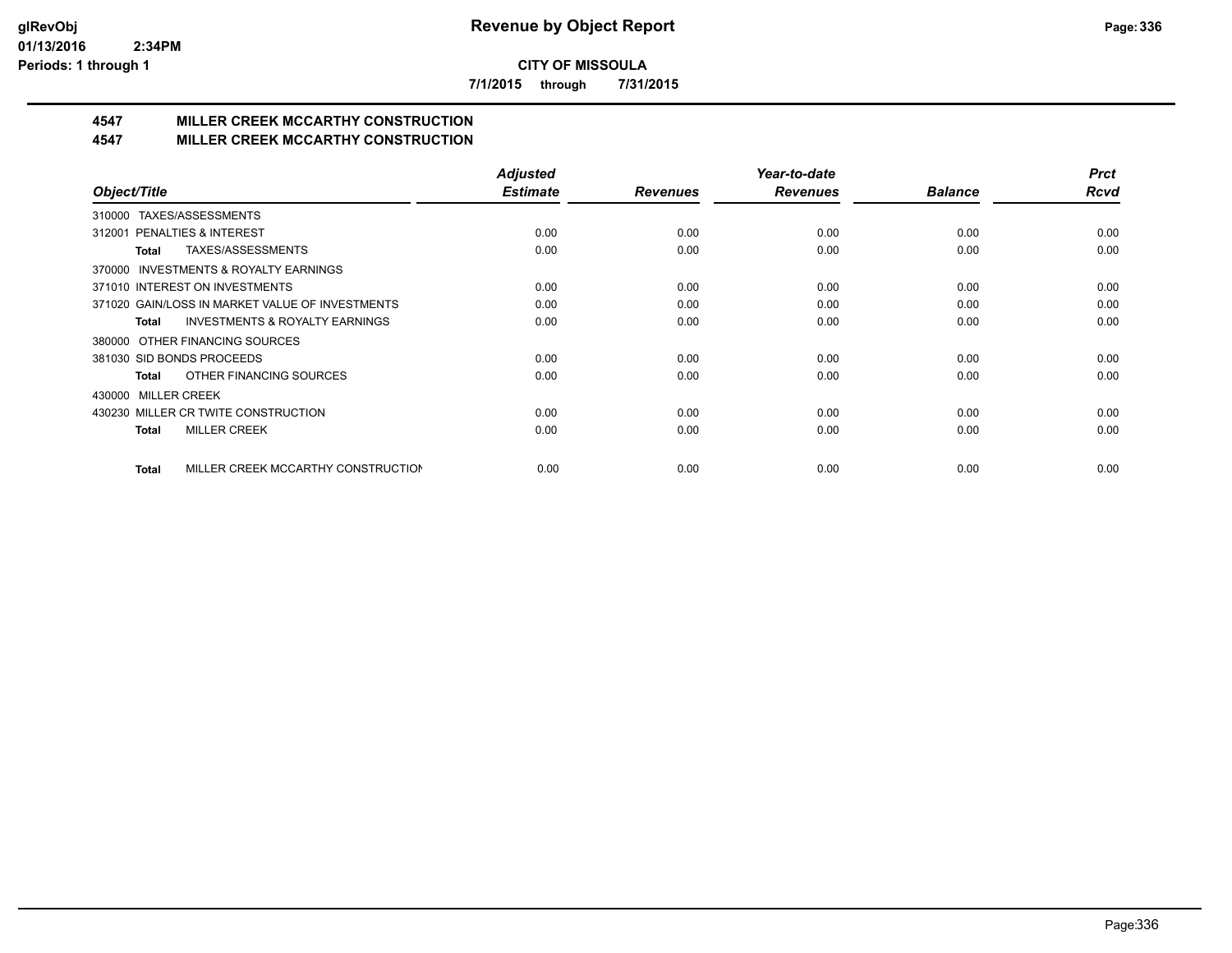**7/1/2015 through 7/31/2015**

#### **4547 MILLER CREEK MCCARTHY CONSTRUCTION**

| Object/Title                                              | <b>Adjusted</b><br><b>Estimate</b> | <b>Revenues</b> | Year-to-date<br><b>Revenues</b> | <b>Balance</b> | <b>Prct</b><br><b>Rcvd</b> |
|-----------------------------------------------------------|------------------------------------|-----------------|---------------------------------|----------------|----------------------------|
| TAXES/ASSESSMENTS<br>310000                               |                                    |                 |                                 |                |                            |
| 312001 PENALTIES & INTEREST                               | 0.00                               | 0.00            | 0.00                            | 0.00           | 0.00                       |
| TAXES/ASSESSMENTS<br>Total                                | 0.00                               | 0.00            | 0.00                            | 0.00           | 0.00                       |
| <b>INVESTMENTS &amp; ROYALTY EARNINGS</b><br>370000       |                                    |                 |                                 |                |                            |
| 371010 INTEREST ON INVESTMENTS                            | 0.00                               | 0.00            | 0.00                            | 0.00           | 0.00                       |
| 371020 GAIN/LOSS IN MARKET VALUE OF INVESTMENT            | 0.00                               | 0.00            | 0.00                            | 0.00           | 0.00                       |
| <b>INVESTMENTS &amp; ROYALTY EARNINGS</b><br><b>Total</b> | 0.00                               | 0.00            | 0.00                            | 0.00           | 0.00                       |
| 380000 OTHER FINANCING SOURCES                            |                                    |                 |                                 |                |                            |
| 381030 SID BONDS PROCEEDS                                 | 0.00                               | 0.00            | 0.00                            | 0.00           | 0.00                       |
| OTHER FINANCING SOURCES<br><b>Total</b>                   | 0.00                               | 0.00            | 0.00                            | 0.00           | 0.00                       |
| 430000 MILLER CREEK                                       |                                    |                 |                                 |                |                            |
| 430230 MILLER CR TWITE CONSTRUCTION                       | 0.00                               | 0.00            | 0.00                            | 0.00           | 0.00                       |
| <b>MILLER CREEK</b><br><b>Total</b>                       | 0.00                               | 0.00            | 0.00                            | 0.00           | 0.00                       |
|                                                           |                                    |                 |                                 |                |                            |
| MILLER CREEK MCCARTHY CONSTRUCTIOL<br><b>Total</b>        | 0.00                               | 0.00            | 0.00                            | 0.00           | 0.00                       |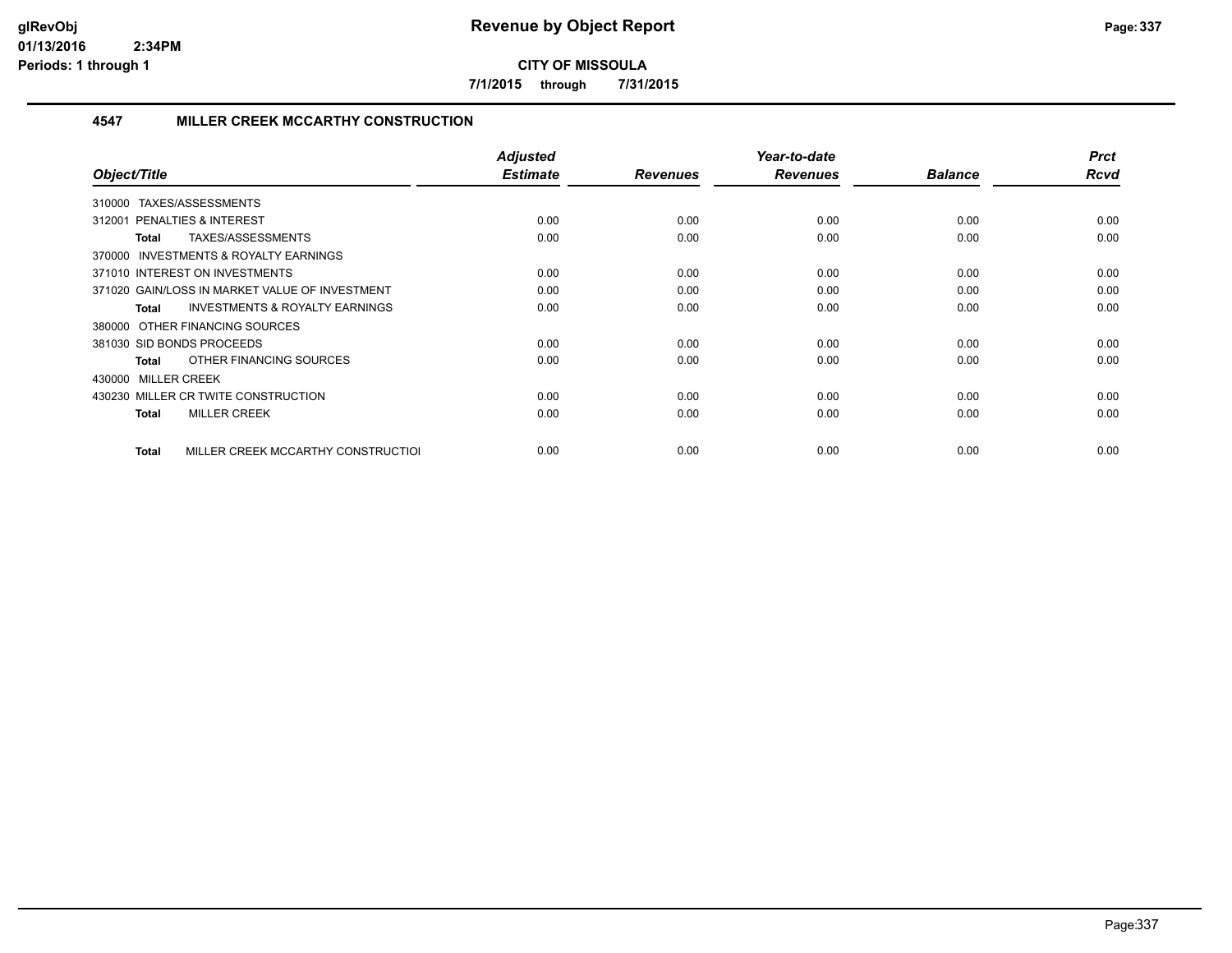**7/1/2015 through 7/31/2015**

# **4548 5TH,6TH & ARTHUR ROAD IMPROVEMENTS**

### **4548 5TH,6TH & ARTHUR ROAD IMPROVEMENTS**

|                                                           | <b>Adjusted</b> |                 | Year-to-date    |                | <b>Prct</b> |
|-----------------------------------------------------------|-----------------|-----------------|-----------------|----------------|-------------|
| Object/Title                                              | <b>Estimate</b> | <b>Revenues</b> | <b>Revenues</b> | <b>Balance</b> | <b>Rcvd</b> |
| 330000 INTERGOVERNMENTAL REVENUES                         |                 |                 |                 |                |             |
| <b>MDT REIMBURSEMENTS</b><br>336001                       | 0.00            | 0.00            | 0.00            | 0.00           | 0.00        |
| <b>INTERGOVERNMENTAL REVENUES</b><br><b>Total</b>         | 0.00            | 0.00            | 0.00            | 0.00           | 0.00        |
| 360000 MISCELLANEOUS REVENUES                             |                 |                 |                 |                |             |
| 363020 PROPERTY ASSESSMENTS                               | 0.00            | 0.00            | 0.00            | 0.00           | 0.00        |
| MISCELLANEOUS REVENUES<br>Total                           | 0.00            | 0.00            | 0.00            | 0.00           | 0.00        |
| 370000 INVESTMENTS & ROYALTY EARNINGS                     |                 |                 |                 |                |             |
| 371010 INTEREST ON INVESTMENTS                            | 0.00            | 0.00            | 0.00            | 0.00           | 0.00        |
| <b>INVESTMENTS &amp; ROYALTY EARNINGS</b><br><b>Total</b> | 0.00            | 0.00            | 0.00            | 0.00           | 0.00        |
| 380000 OTHER FINANCING SOURCES                            |                 |                 |                 |                |             |
| 381010 BOND PROCEEDS                                      | 0.00            | 0.00            | 0.00            | 0.00           | 0.00        |
| 381030 SID BONDS PROCEEDS                                 | 0.00            | 0.00            | 0.00            | 0.00           | 0.00        |
| OTHER FINANCING SOURCES<br>Total                          | 0.00            | 0.00            | 0.00            | 0.00           | 0.00        |
|                                                           |                 |                 |                 |                |             |
| 5TH, 6TH & ARTHUR ROAD IMPROVEMENTS<br><b>Total</b>       | 0.00            | 0.00            | 0.00            | 0.00           | 0.00        |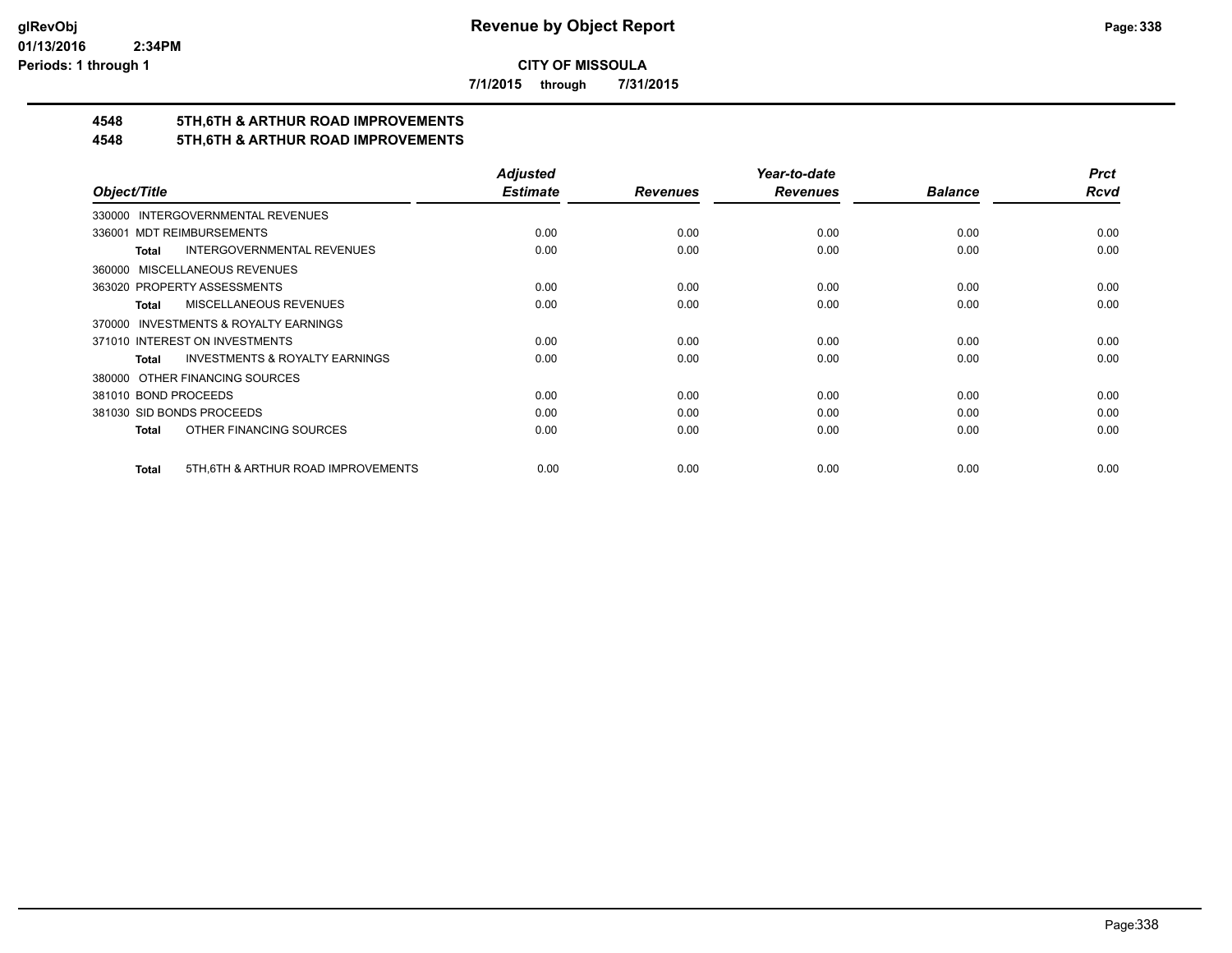**7/1/2015 through 7/31/2015**

#### **4548 5TH,6TH & ARTHUR ROAD IMPROVEMENTS**

| Object/Title                                              | <b>Adjusted</b><br><b>Estimate</b> | <b>Revenues</b> | Year-to-date<br><b>Revenues</b> | <b>Balance</b> | <b>Prct</b><br><b>Rcvd</b> |
|-----------------------------------------------------------|------------------------------------|-----------------|---------------------------------|----------------|----------------------------|
| INTERGOVERNMENTAL REVENUES<br>330000                      |                                    |                 |                                 |                |                            |
| 336001 MDT REIMBURSEMENTS                                 | 0.00                               | 0.00            | 0.00                            | 0.00           | 0.00                       |
| <b>INTERGOVERNMENTAL REVENUES</b><br>Total                | 0.00                               | 0.00            | 0.00                            | 0.00           | 0.00                       |
| MISCELLANEOUS REVENUES<br>360000                          |                                    |                 |                                 |                |                            |
| 363020 PROPERTY ASSESSMENTS                               | 0.00                               | 0.00            | 0.00                            | 0.00           | 0.00                       |
| MISCELLANEOUS REVENUES<br><b>Total</b>                    | 0.00                               | 0.00            | 0.00                            | 0.00           | 0.00                       |
| <b>INVESTMENTS &amp; ROYALTY EARNINGS</b><br>370000       |                                    |                 |                                 |                |                            |
| 371010 INTEREST ON INVESTMENTS                            | 0.00                               | 0.00            | 0.00                            | 0.00           | 0.00                       |
| <b>INVESTMENTS &amp; ROYALTY EARNINGS</b><br><b>Total</b> | 0.00                               | 0.00            | 0.00                            | 0.00           | 0.00                       |
| 380000 OTHER FINANCING SOURCES                            |                                    |                 |                                 |                |                            |
| 381010 BOND PROCEEDS                                      | 0.00                               | 0.00            | 0.00                            | 0.00           | 0.00                       |
| 381030 SID BONDS PROCEEDS                                 | 0.00                               | 0.00            | 0.00                            | 0.00           | 0.00                       |
| OTHER FINANCING SOURCES<br><b>Total</b>                   | 0.00                               | 0.00            | 0.00                            | 0.00           | 0.00                       |
| 5TH, 6TH & ARTHUR ROAD IMPROVEMENTS<br><b>Total</b>       | 0.00                               | 0.00            | 0.00                            | 0.00           | 0.00                       |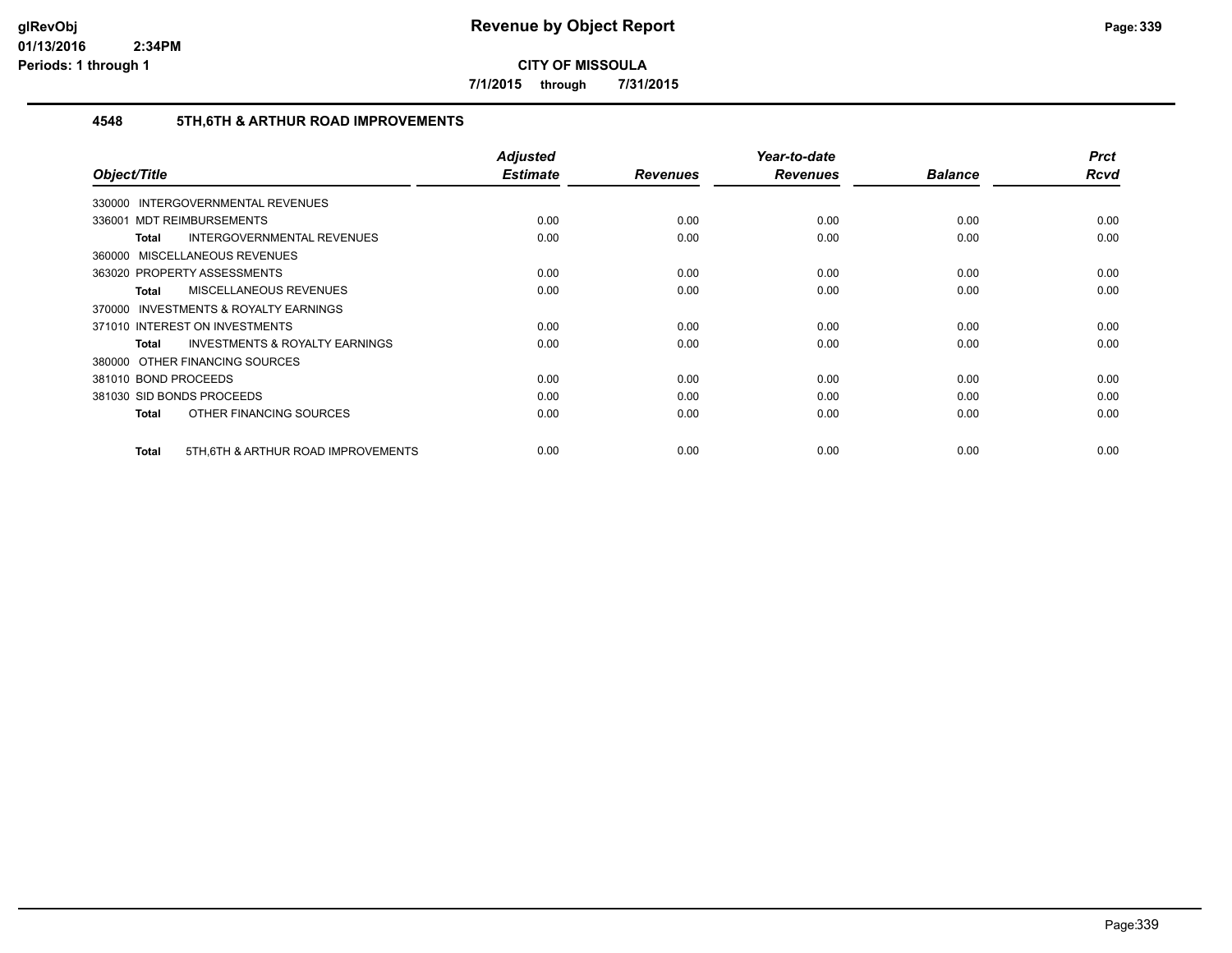**7/1/2015 through 7/31/2015**

# **4745 MALONEY/TWITE MILLER CR \$1.2M CONTRIB**

**4745 MALONEY/TWITE MILLER CR \$1.2M CONTRIB**

|                                                           | <b>Adjusted</b> |                 | Year-to-date    |                | <b>Prct</b> |
|-----------------------------------------------------------|-----------------|-----------------|-----------------|----------------|-------------|
| Object/Title                                              | <b>Estimate</b> | <b>Revenues</b> | <b>Revenues</b> | <b>Balance</b> | <b>Rcvd</b> |
| 310000 TAXES/ASSESSMENTS                                  |                 |                 |                 |                |             |
| 312001 PENALTIES & INTEREST                               | 0.00            | 0.00            | 0.00            | 0.00           | 0.00        |
| TAXES/ASSESSMENTS<br>Total                                | 0.00            | 0.00            | 0.00            | 0.00           | 0.00        |
| 360000 MISCELLANEOUS REVENUES                             |                 |                 |                 |                |             |
| 365000 DONATIONS                                          | 0.00            | 0.00            | 0.00            | 0.00           | 0.00        |
| MISCELLANEOUS REVENUES<br>Total                           | 0.00            | 0.00            | 0.00            | 0.00           | 0.00        |
| 370000 INVESTMENTS & ROYALTY EARNINGS                     |                 |                 |                 |                |             |
| 371010 INTEREST ON INVESTMENTS                            | 0.00            | 0.00            | 0.00            | 0.00           | 0.00        |
| 371020 GAIN/LOSS IN MARKET VALUE OF INVESTMENTS           | 0.00            | 0.00            | 0.00            | 0.00           | 0.00        |
| <b>INVESTMENTS &amp; ROYALTY EARNINGS</b><br><b>Total</b> | 0.00            | 0.00            | 0.00            | 0.00           | 0.00        |
| MALONEY/TWITE MILLER CR \$1.2M CONTRI<br><b>Total</b>     | 0.00            | 0.00            | 0.00            | 0.00           | 0.00        |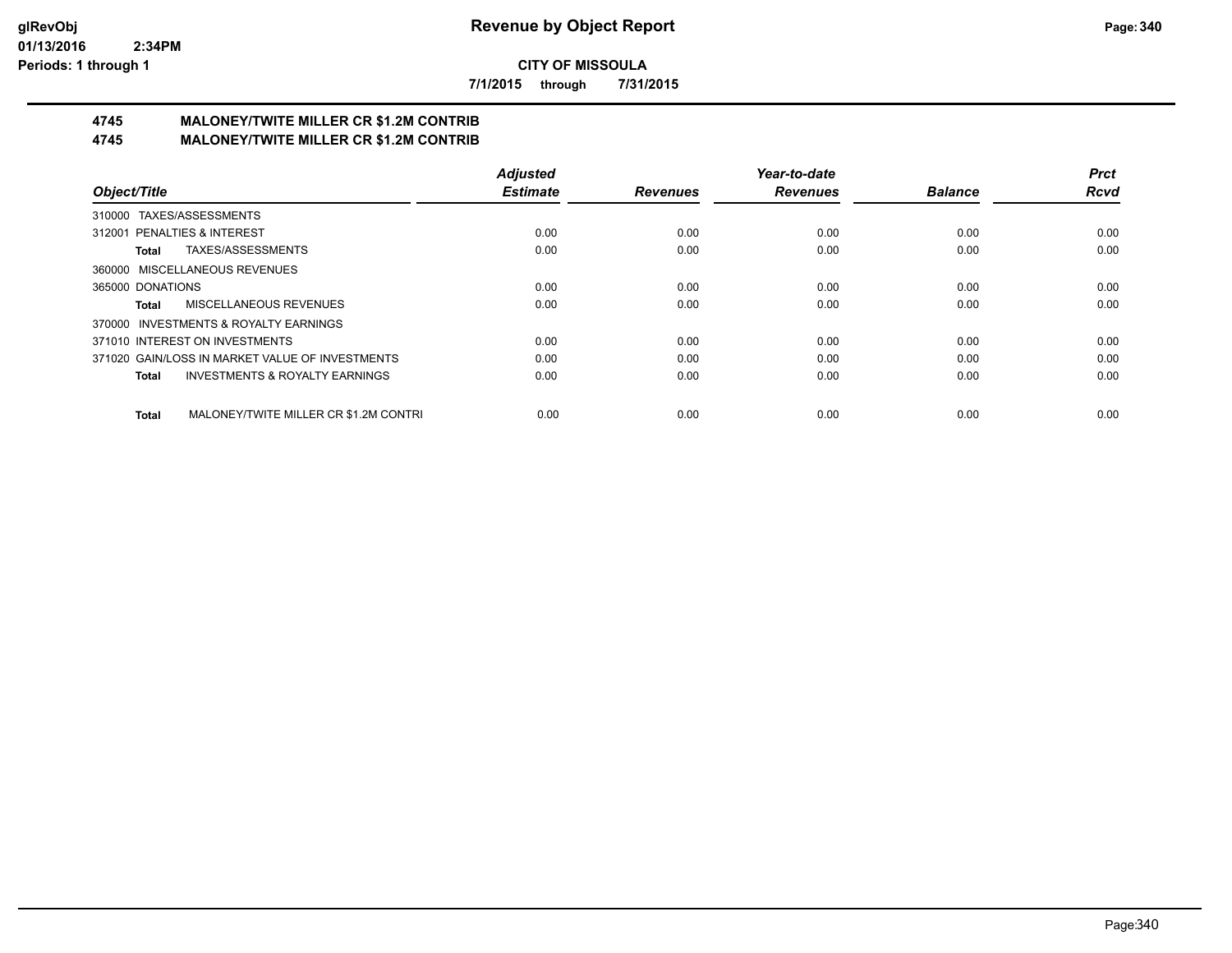**7/1/2015 through 7/31/2015**

#### **4745 MALONEY/TWITE MILLER CR \$1.2M CONTRIB**

|                                                           | <b>Adjusted</b> |                 | Year-to-date    |                | <b>Prct</b> |
|-----------------------------------------------------------|-----------------|-----------------|-----------------|----------------|-------------|
| Object/Title                                              | <b>Estimate</b> | <b>Revenues</b> | <b>Revenues</b> | <b>Balance</b> | <b>Rcvd</b> |
| 310000 TAXES/ASSESSMENTS                                  |                 |                 |                 |                |             |
| 312001 PENALTIES & INTEREST                               | 0.00            | 0.00            | 0.00            | 0.00           | 0.00        |
| TAXES/ASSESSMENTS<br>Total                                | 0.00            | 0.00            | 0.00            | 0.00           | 0.00        |
| 360000 MISCELLANEOUS REVENUES                             |                 |                 |                 |                |             |
| 365000 DONATIONS                                          | 0.00            | 0.00            | 0.00            | 0.00           | 0.00        |
| MISCELLANEOUS REVENUES<br>Total                           | 0.00            | 0.00            | 0.00            | 0.00           | 0.00        |
| 370000 INVESTMENTS & ROYALTY EARNINGS                     |                 |                 |                 |                |             |
| 371010 INTEREST ON INVESTMENTS                            | 0.00            | 0.00            | 0.00            | 0.00           | 0.00        |
| 371020 GAIN/LOSS IN MARKET VALUE OF INVESTMENT            | 0.00            | 0.00            | 0.00            | 0.00           | 0.00        |
| <b>INVESTMENTS &amp; ROYALTY EARNINGS</b><br><b>Total</b> | 0.00            | 0.00            | 0.00            | 0.00           | 0.00        |
|                                                           |                 |                 |                 |                |             |
| MALONEY/TWITE MILLER CR \$1.2M CONTR<br>Total             | 0.00            | 0.00            | 0.00            | 0.00           | 0.00        |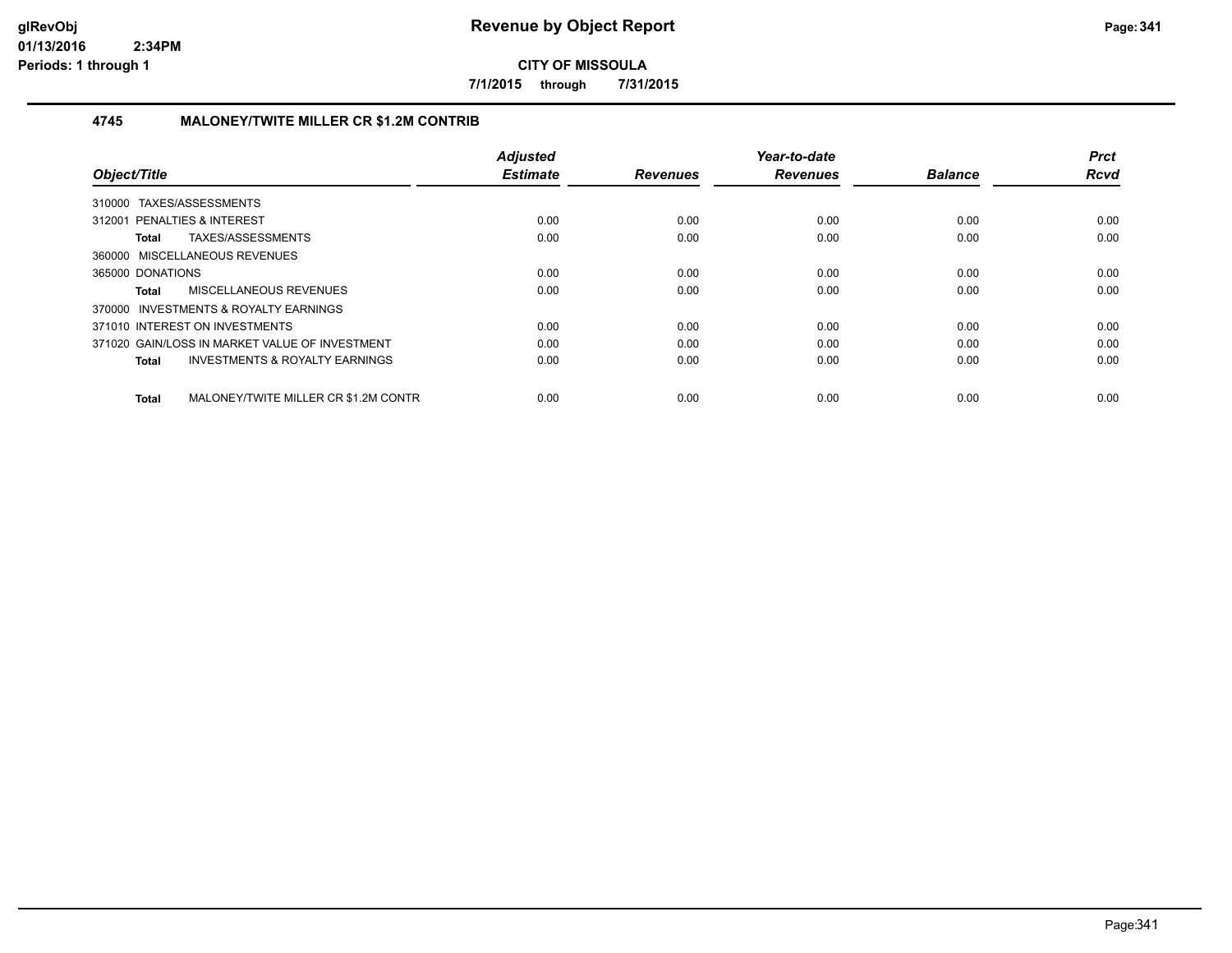**7/1/2015 through 7/31/2015**

# **4941 HILLVIEW WAY CONSTRUCTION**

#### **4941 HILLVIEW WAY CONSTRUCTION**

|              |                                       | <b>Adjusted</b> |                 |                 | <b>Prct</b>    |             |
|--------------|---------------------------------------|-----------------|-----------------|-----------------|----------------|-------------|
| Object/Title |                                       | <b>Estimate</b> | <b>Revenues</b> | <b>Revenues</b> | <b>Balance</b> | <b>Rcvd</b> |
|              | 370000 INVESTMENTS & ROYALTY EARNINGS |                 |                 |                 |                |             |
|              | 371010 INTEREST ON INVESTMENTS        | 0.00            | 0.00            | 0.00            | 0.00           | 0.00        |
| Total        | INVESTMENTS & ROYALTY EARNINGS        | 0.00            | 0.00            | 0.00            | 0.00           | 0.00        |
| <b>Total</b> | HILLVIEW WAY CONSTRUCTION             | 0.00            | 0.00            | 0.00            | 0.00           | 0.00        |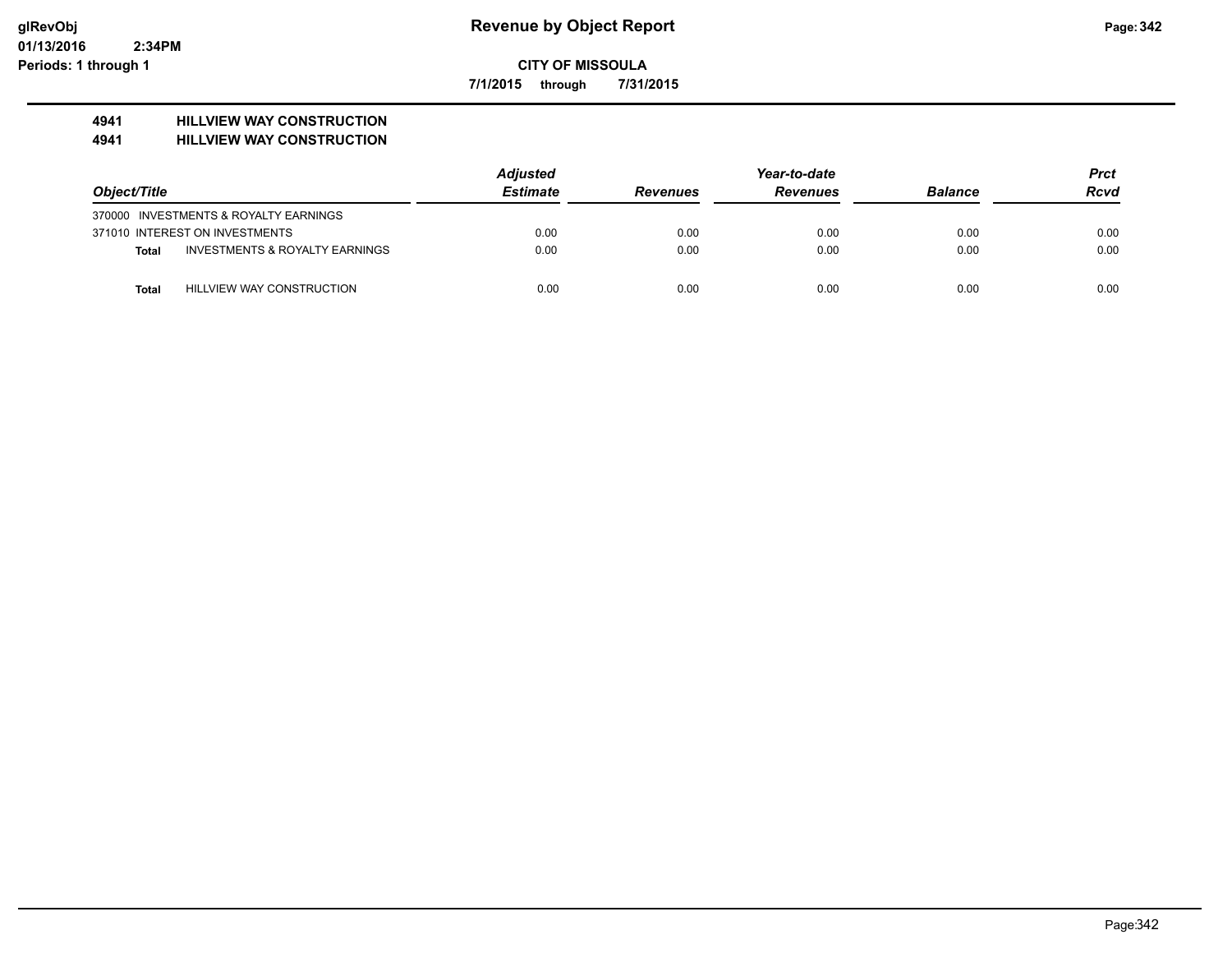**7/1/2015 through 7/31/2015**

#### **4941 HILLVIEW WAY CONSTRUCTION**

|              |                                           | <b>Adjusted</b> |                 | Year-to-date    |                | <b>Prct</b> |
|--------------|-------------------------------------------|-----------------|-----------------|-----------------|----------------|-------------|
| Object/Title |                                           | <b>Estimate</b> | <b>Revenues</b> | <b>Revenues</b> | <b>Balance</b> | <b>Rcvd</b> |
|              | 370000 INVESTMENTS & ROYALTY EARNINGS     |                 |                 |                 |                |             |
|              | 371010 INTEREST ON INVESTMENTS            | 0.00            | 0.00            | 0.00            | 0.00           | 0.00        |
| <b>Total</b> | <b>INVESTMENTS &amp; ROYALTY EARNINGS</b> | 0.00            | 0.00            | 0.00            | 0.00           | 0.00        |
| <b>Total</b> | <b>HILLVIEW WAY CONSTRUCTION</b>          | 0.00            | 0.00            | 0.00            | 0.00           | 0.00        |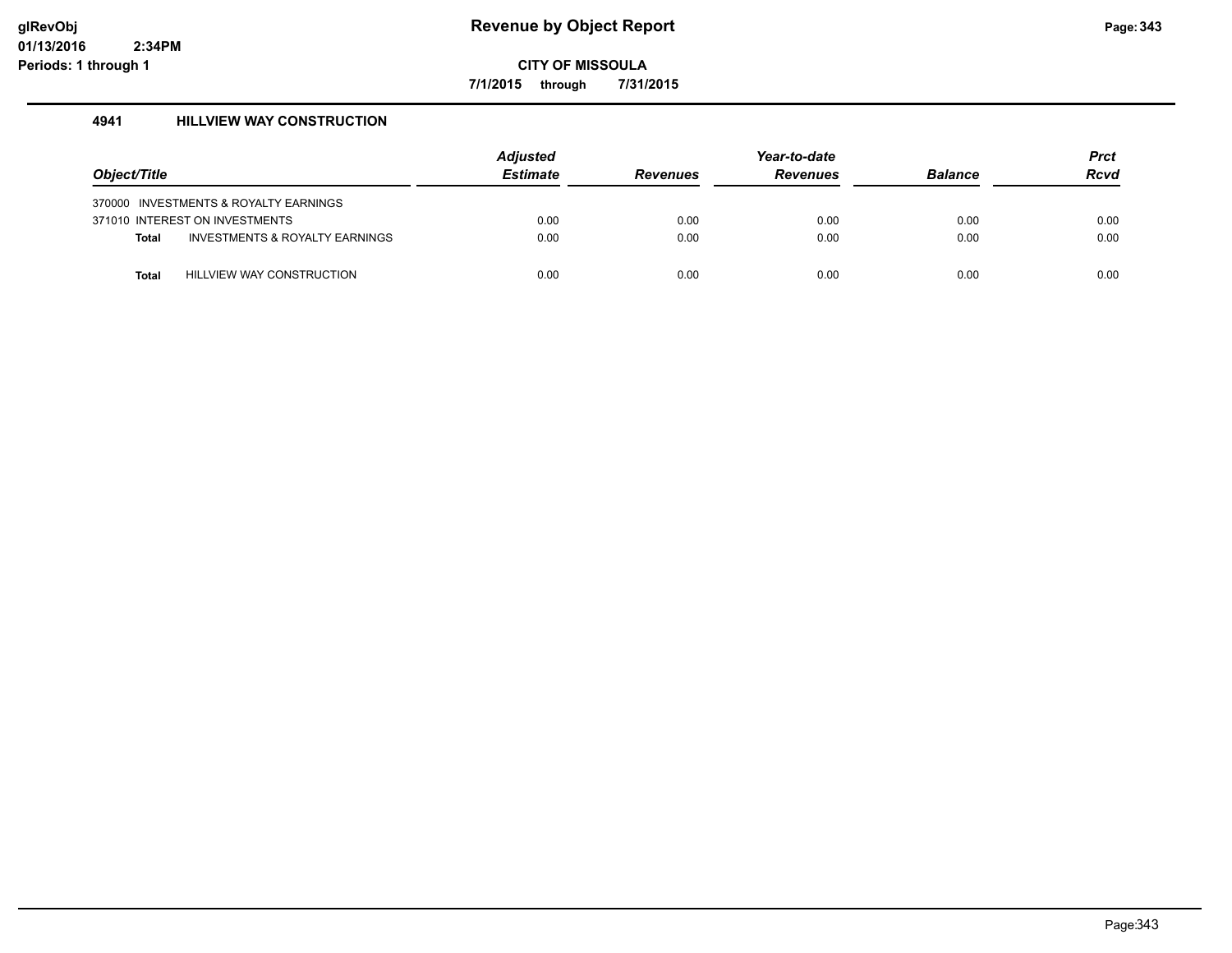**7/1/2015 through 7/31/2015**

# **4944 RATTLESNAKE SEWER COLLECTION (544)**

#### **4944 RATTLESNAKE SEWER COLLECTION (544)**

|                                                     | <b>Adjusted</b> |                 | Year-to-date    |                | <b>Prct</b> |
|-----------------------------------------------------|-----------------|-----------------|-----------------|----------------|-------------|
| Object/Title                                        | <b>Estimate</b> | <b>Revenues</b> | <b>Revenues</b> | <b>Balance</b> | <b>Rcvd</b> |
| 330000 INTERGOVERNMENTAL REVENUES                   |                 |                 |                 |                |             |
| 331090 EPA GRANT                                    | 0.00            | 0.00            | 0.00            | 0.00           | 0.00        |
| 334120 TSEP GRANT                                   | 0.00            | 0.00            | 0.00            | 0.00           | 0.00        |
| 334121 DNRC GRANT                                   | 0.00            | 0.00            | 0.00            | 0.00           | 0.00        |
| 334990 ARRA FUNDING                                 | 0.00            | 0.00            | 0.00            | 0.00           | 0.00        |
| 334992 ARRA LOAN                                    | 0.00            | 0.00            | 0.00            | 0.00           | 0.00        |
| INTERGOVERNMENTAL REVENUES<br>Total                 | 0.00            | 0.00            | 0.00            | 0.00           | 0.00        |
| <b>INVESTMENTS &amp; ROYALTY EARNINGS</b><br>370000 |                 |                 |                 |                |             |
| 371010 INTEREST ON INVESTMENTS                      | 0.00            | 0.00            | 0.00            | 0.00           | 0.00        |
| <b>INVESTMENTS &amp; ROYALTY EARNINGS</b><br>Total  | 0.00            | 0.00            | 0.00            | 0.00           | 0.00        |
| 380000 OTHER FINANCING SOURCES                      |                 |                 |                 |                |             |
| 381010 BOND PROCEEDS                                | 0.00            | 0.00            | 0.00            | 0.00           | 0.00        |
| 381020 REVENUE BONDS                                | 0.00            | 0.00            | 0.00            | 0.00           | 0.00        |
| 381030 SID BONDS PROCEEDS                           | 0.00            | 0.00            | 0.00            | 0.00           | 0.00        |
| OTHER FINANCING SOURCES<br>Total                    | 0.00            | 0.00            | 0.00            | 0.00           | 0.00        |
| RATTLESNAKE SEWER COLLECTION (544)<br>Total         | 0.00            | 0.00            | 0.00            | 0.00           | 0.00        |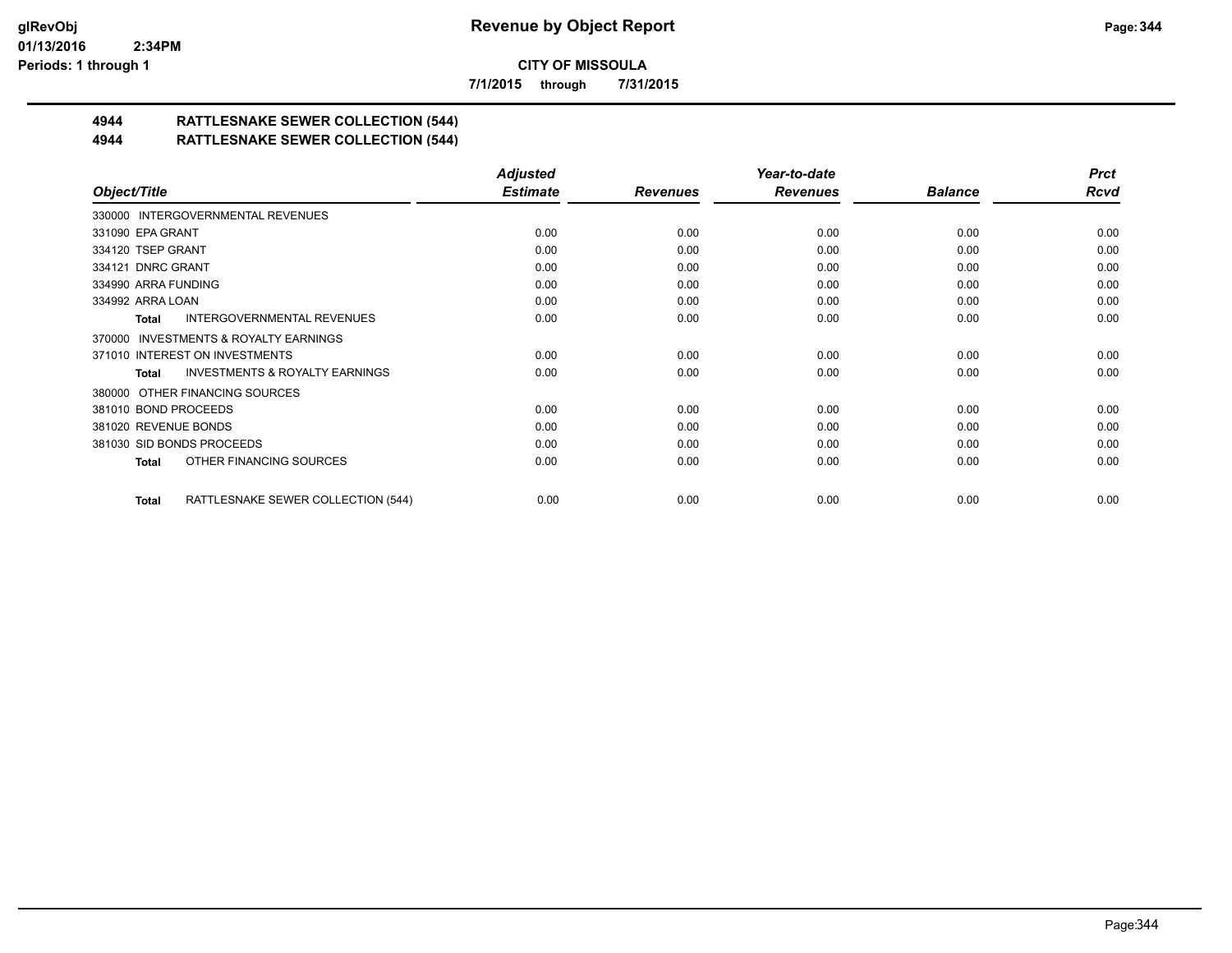**7/1/2015 through 7/31/2015**

#### **4944 RATTLESNAKE SEWER COLLECTION (544)**

|                                                           | <b>Adjusted</b> |                 | Year-to-date    |                | <b>Prct</b> |
|-----------------------------------------------------------|-----------------|-----------------|-----------------|----------------|-------------|
| Object/Title                                              | <b>Estimate</b> | <b>Revenues</b> | <b>Revenues</b> | <b>Balance</b> | <b>Rcvd</b> |
| 330000 INTERGOVERNMENTAL REVENUES                         |                 |                 |                 |                |             |
| 331090 EPA GRANT                                          | 0.00            | 0.00            | 0.00            | 0.00           | 0.00        |
| 334120 TSEP GRANT                                         | 0.00            | 0.00            | 0.00            | 0.00           | 0.00        |
| 334121 DNRC GRANT                                         | 0.00            | 0.00            | 0.00            | 0.00           | 0.00        |
| 334990 ARRA FUNDING                                       | 0.00            | 0.00            | 0.00            | 0.00           | 0.00        |
| 334992 ARRA LOAN                                          | 0.00            | 0.00            | 0.00            | 0.00           | 0.00        |
| <b>INTERGOVERNMENTAL REVENUES</b><br><b>Total</b>         | 0.00            | 0.00            | 0.00            | 0.00           | 0.00        |
| <b>INVESTMENTS &amp; ROYALTY EARNINGS</b><br>370000       |                 |                 |                 |                |             |
| 371010 INTEREST ON INVESTMENTS                            | 0.00            | 0.00            | 0.00            | 0.00           | 0.00        |
| <b>INVESTMENTS &amp; ROYALTY EARNINGS</b><br><b>Total</b> | 0.00            | 0.00            | 0.00            | 0.00           | 0.00        |
| 380000 OTHER FINANCING SOURCES                            |                 |                 |                 |                |             |
| 381010 BOND PROCEEDS                                      | 0.00            | 0.00            | 0.00            | 0.00           | 0.00        |
| 381020 REVENUE BONDS                                      | 0.00            | 0.00            | 0.00            | 0.00           | 0.00        |
| 381030 SID BONDS PROCEEDS                                 | 0.00            | 0.00            | 0.00            | 0.00           | 0.00        |
| OTHER FINANCING SOURCES<br><b>Total</b>                   | 0.00            | 0.00            | 0.00            | 0.00           | 0.00        |
| RATTLESNAKE SEWER COLLECTION (544)<br><b>Total</b>        | 0.00            | 0.00            | 0.00            | 0.00           | 0.00        |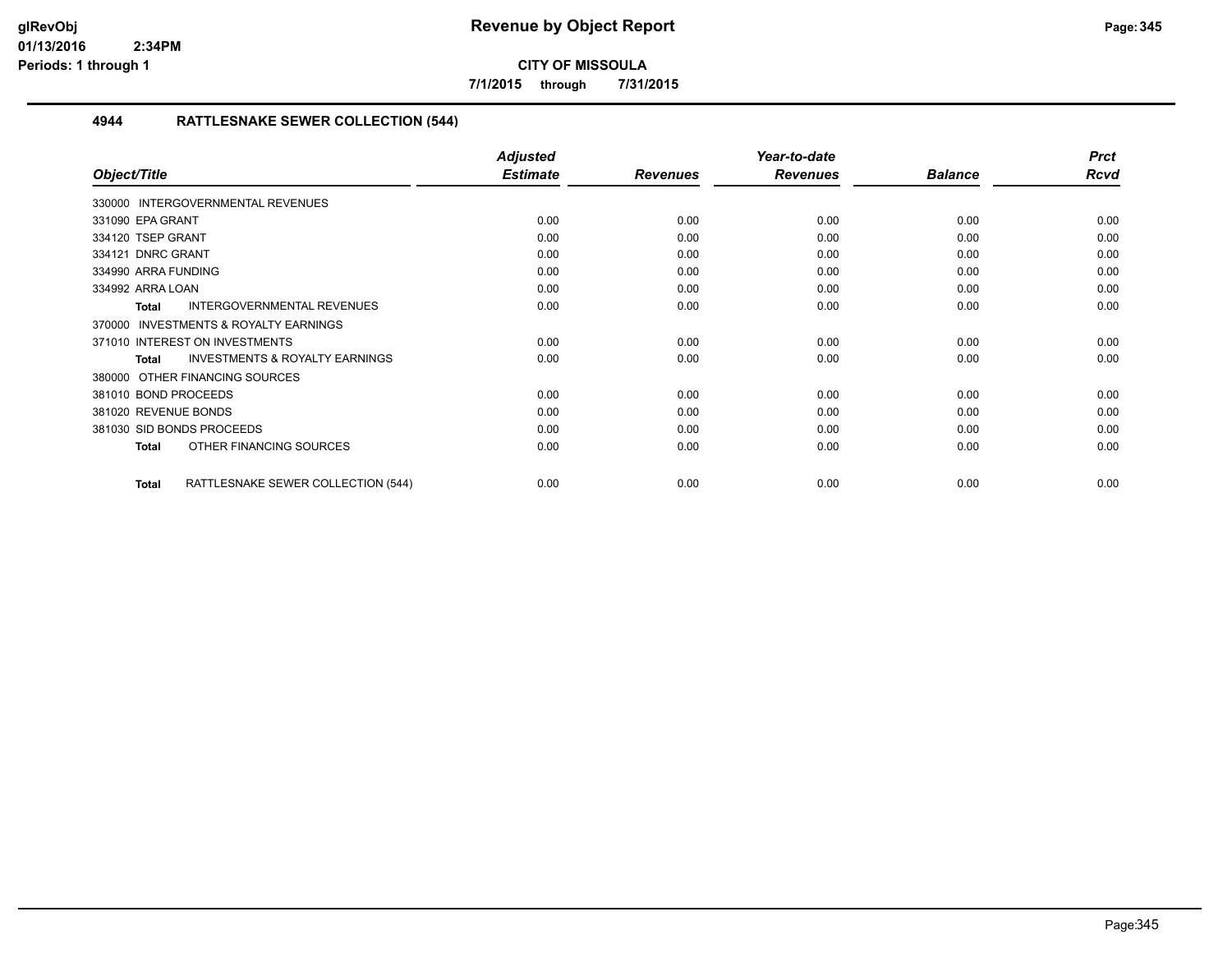**7/1/2015 through 7/31/2015**

### **4945 PHILLIPS ST TRAFFIC CALMING**

**4945 PHILLIPS ST TRAFFIC CALMING**

|                                                    | <b>Adjusted</b> |          | Year-to-date    |                | <b>Prct</b> |
|----------------------------------------------------|-----------------|----------|-----------------|----------------|-------------|
| Object/Title                                       | <b>Estimate</b> | Revenues | <b>Revenues</b> | <b>Balance</b> | <b>Rcvd</b> |
| 370000 INVESTMENTS & ROYALTY EARNINGS              |                 |          |                 |                |             |
| 371010 INTEREST ON INVESTMENTS                     | 0.00            | 0.00     | 0.00            | 0.00           | 0.00        |
| <b>INVESTMENTS &amp; ROYALTY EARNINGS</b><br>Total | 0.00            | 0.00     | 0.00            | 0.00           | 0.00        |
| 380000 OTHER FINANCING SOURCES                     |                 |          |                 |                |             |
| 381030 SID BONDS PROCEEDS                          | 0.00            | 0.00     | 0.00            | 0.00           | 0.00        |
| 383000 OPERATING TRANSFERS                         | 0.00            | 0.00     | 0.00            | 0.00           | 0.00        |
| OTHER FINANCING SOURCES<br>Total                   | 0.00            | 0.00     | 0.00            | 0.00           | 0.00        |
|                                                    |                 |          |                 |                |             |
| <b>Total</b><br>PHILLIPS ST TRAFFIC CALMING        | 0.00            | 0.00     | 0.00            | 0.00           | 0.00        |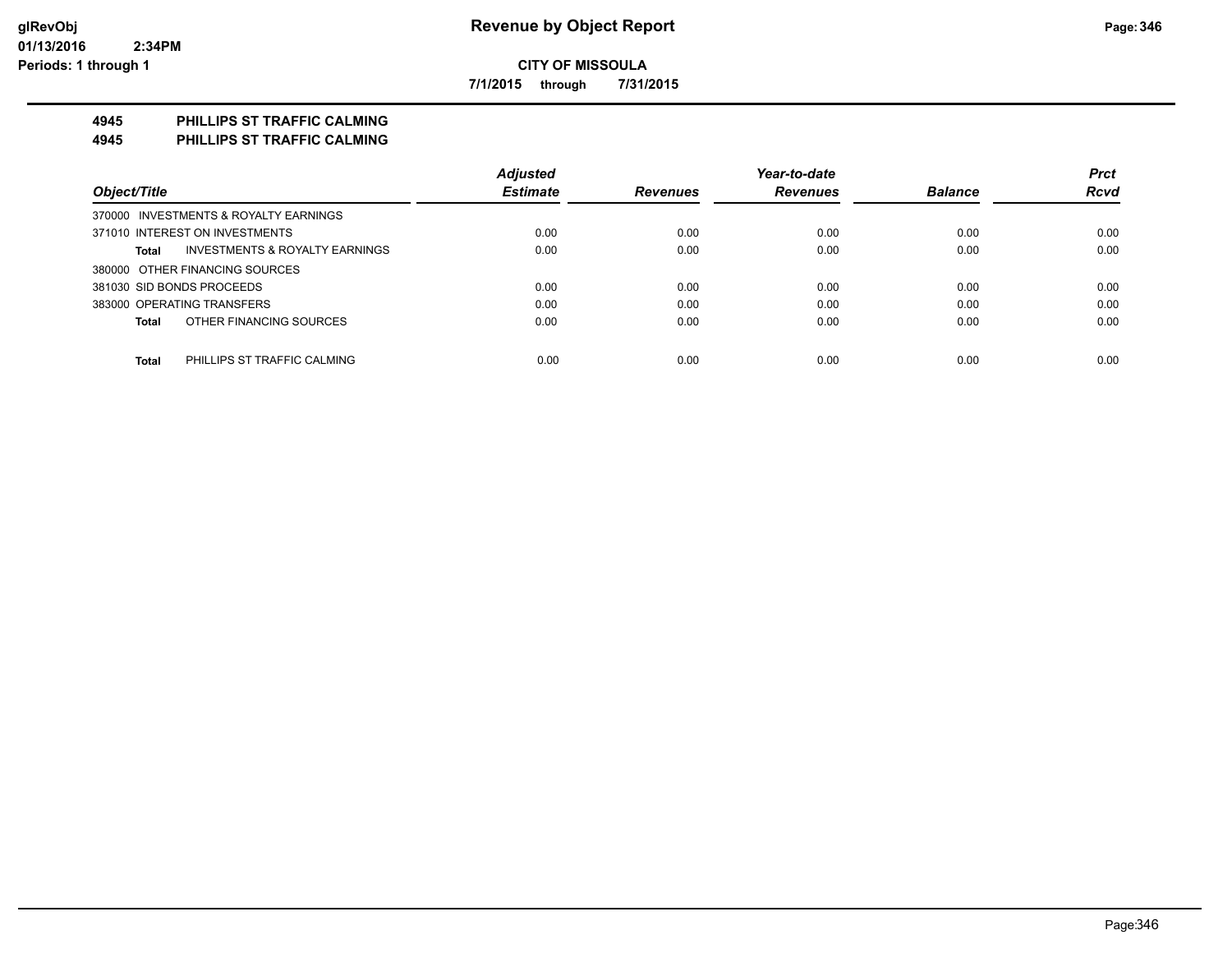**7/1/2015 through 7/31/2015**

#### **4945 PHILLIPS ST TRAFFIC CALMING**

|                                                | <b>Adjusted</b> |                 | Year-to-date    |                | <b>Prct</b> |
|------------------------------------------------|-----------------|-----------------|-----------------|----------------|-------------|
| Object/Title                                   | <b>Estimate</b> | <b>Revenues</b> | <b>Revenues</b> | <b>Balance</b> | <b>Rcvd</b> |
| 370000 INVESTMENTS & ROYALTY EARNINGS          |                 |                 |                 |                |             |
| 371010 INTEREST ON INVESTMENTS                 | 0.00            | 0.00            | 0.00            | 0.00           | 0.00        |
| INVESTMENTS & ROYALTY EARNINGS<br><b>Total</b> | 0.00            | 0.00            | 0.00            | 0.00           | 0.00        |
| 380000 OTHER FINANCING SOURCES                 |                 |                 |                 |                |             |
| 381030 SID BONDS PROCEEDS                      | 0.00            | 0.00            | 0.00            | 0.00           | 0.00        |
| 383000 OPERATING TRANSFERS                     | 0.00            | 0.00            | 0.00            | 0.00           | 0.00        |
| OTHER FINANCING SOURCES<br><b>Total</b>        | 0.00            | 0.00            | 0.00            | 0.00           | 0.00        |
|                                                |                 |                 |                 |                |             |
| <b>Total</b><br>PHILLIPS ST TRAFFIC CALMING    | 0.00            | 0.00            | 0.00            | 0.00           | 0.00        |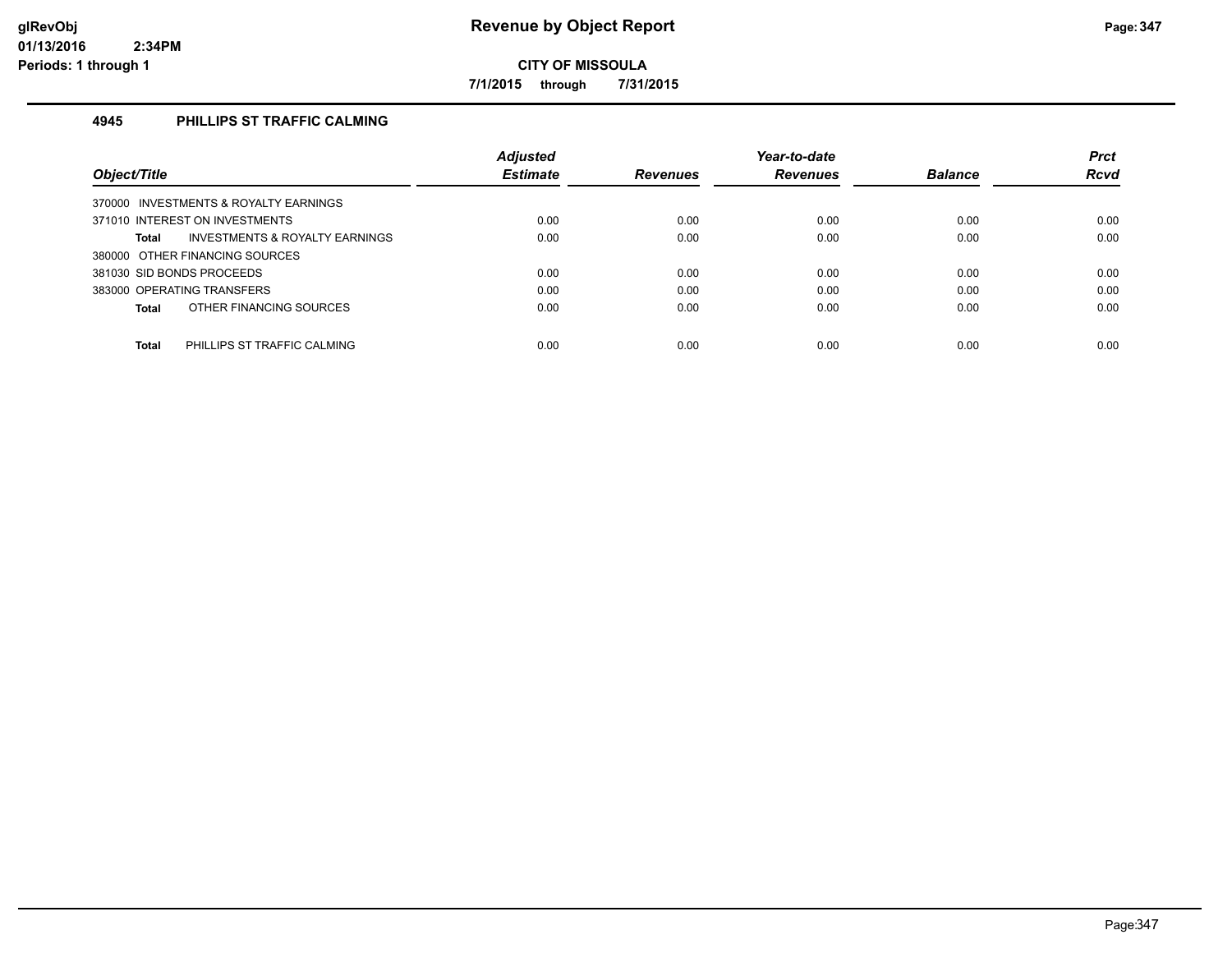**7/1/2015 through 7/31/2015**

# **4946 PATTEE CREEK DR. TRAFFIC CALMING**

# **4946 PATTEE CREEK DR. TRAFFIC CALMING**

|                                                  | <b>Adjusted</b> |                 | Year-to-date    |                | <b>Prct</b> |
|--------------------------------------------------|-----------------|-----------------|-----------------|----------------|-------------|
| Object/Title                                     | <b>Estimate</b> | <b>Revenues</b> | <b>Revenues</b> | <b>Balance</b> | <b>Rcvd</b> |
| 370000 INVESTMENTS & ROYALTY EARNINGS            |                 |                 |                 |                |             |
| 371010 INTEREST ON INVESTMENTS                   | 0.00            | 0.00            | 0.00            | 0.00           | 0.00        |
| INVESTMENTS & ROYALTY EARNINGS<br>Total          | 0.00            | 0.00            | 0.00            | 0.00           | 0.00        |
| 380000 OTHER FINANCING SOURCES                   |                 |                 |                 |                |             |
| 381030 SID BONDS PROCEEDS                        | 0.00            | 0.00            | 0.00            | 0.00           | 0.00        |
| 383000 OPERATING TRANSFERS                       | 0.00            | 0.00            | 0.00            | 0.00           | 0.00        |
| OTHER FINANCING SOURCES<br>Total                 | 0.00            | 0.00            | 0.00            | 0.00           | 0.00        |
|                                                  |                 |                 |                 |                |             |
| PATTEE CREEK DR. TRAFFIC CALMING<br><b>Total</b> | 0.00            | 0.00            | 0.00            | 0.00           | 0.00        |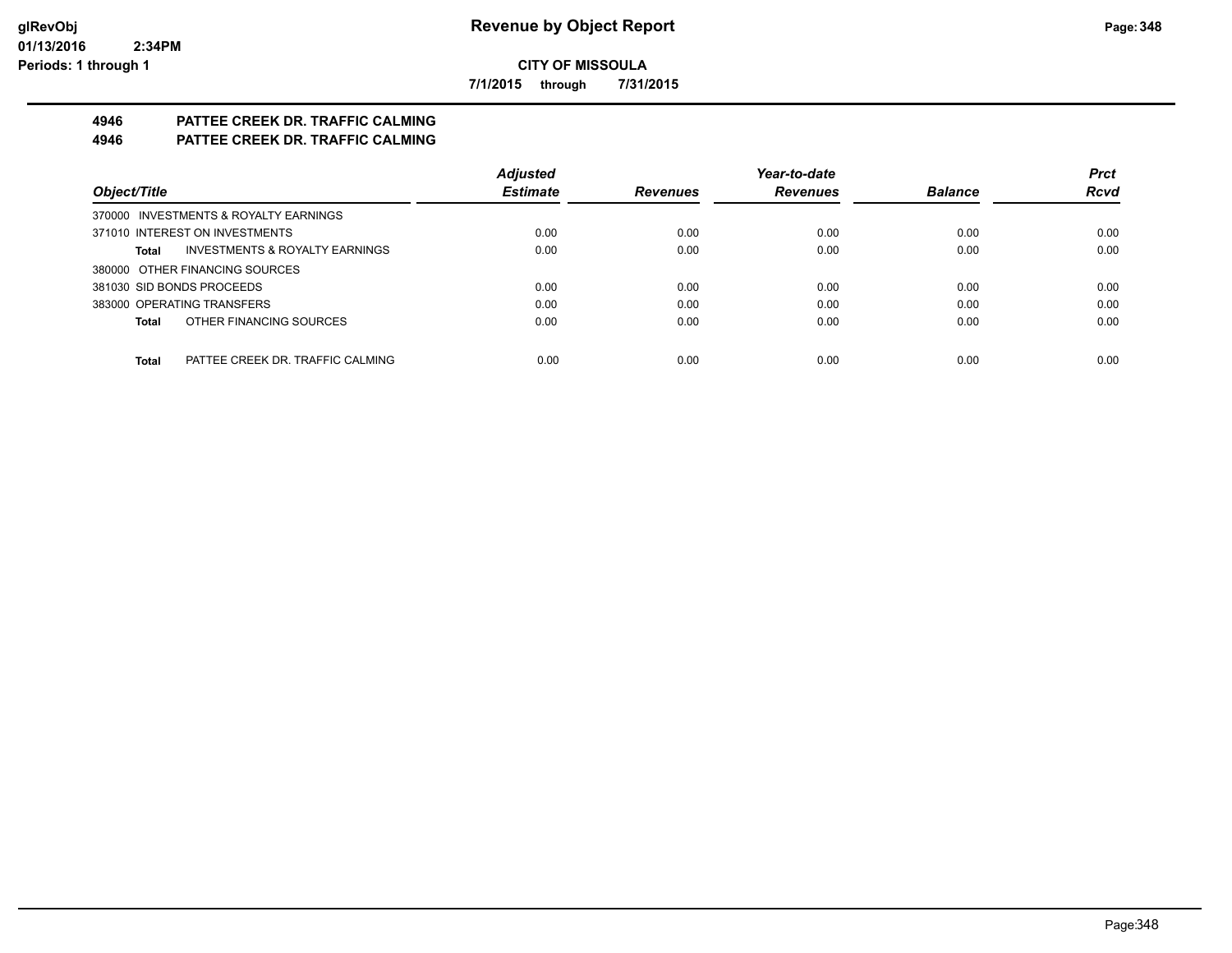**7/1/2015 through 7/31/2015**

#### **4946 PATTEE CREEK DR. TRAFFIC CALMING**

| Object/Title                                     | <b>Adjusted</b><br><b>Estimate</b> | <b>Revenues</b> | Year-to-date<br><b>Revenues</b> | <b>Balance</b> | <b>Prct</b><br><b>Rcvd</b> |
|--------------------------------------------------|------------------------------------|-----------------|---------------------------------|----------------|----------------------------|
|                                                  |                                    |                 |                                 |                |                            |
| 370000 INVESTMENTS & ROYALTY EARNINGS            |                                    |                 |                                 |                |                            |
| 371010 INTEREST ON INVESTMENTS                   | 0.00                               | 0.00            | 0.00                            | 0.00           | 0.00                       |
| INVESTMENTS & ROYALTY EARNINGS<br>Total          | 0.00                               | 0.00            | 0.00                            | 0.00           | 0.00                       |
| 380000 OTHER FINANCING SOURCES                   |                                    |                 |                                 |                |                            |
| 381030 SID BONDS PROCEEDS                        | 0.00                               | 0.00            | 0.00                            | 0.00           | 0.00                       |
| 383000 OPERATING TRANSFERS                       | 0.00                               | 0.00            | 0.00                            | 0.00           | 0.00                       |
| OTHER FINANCING SOURCES<br>Total                 | 0.00                               | 0.00            | 0.00                            | 0.00           | 0.00                       |
|                                                  |                                    |                 |                                 |                |                            |
| <b>Total</b><br>PATTEE CREEK DR. TRAFFIC CALMING | 0.00                               | 0.00            | 0.00                            | 0.00           | 0.00                       |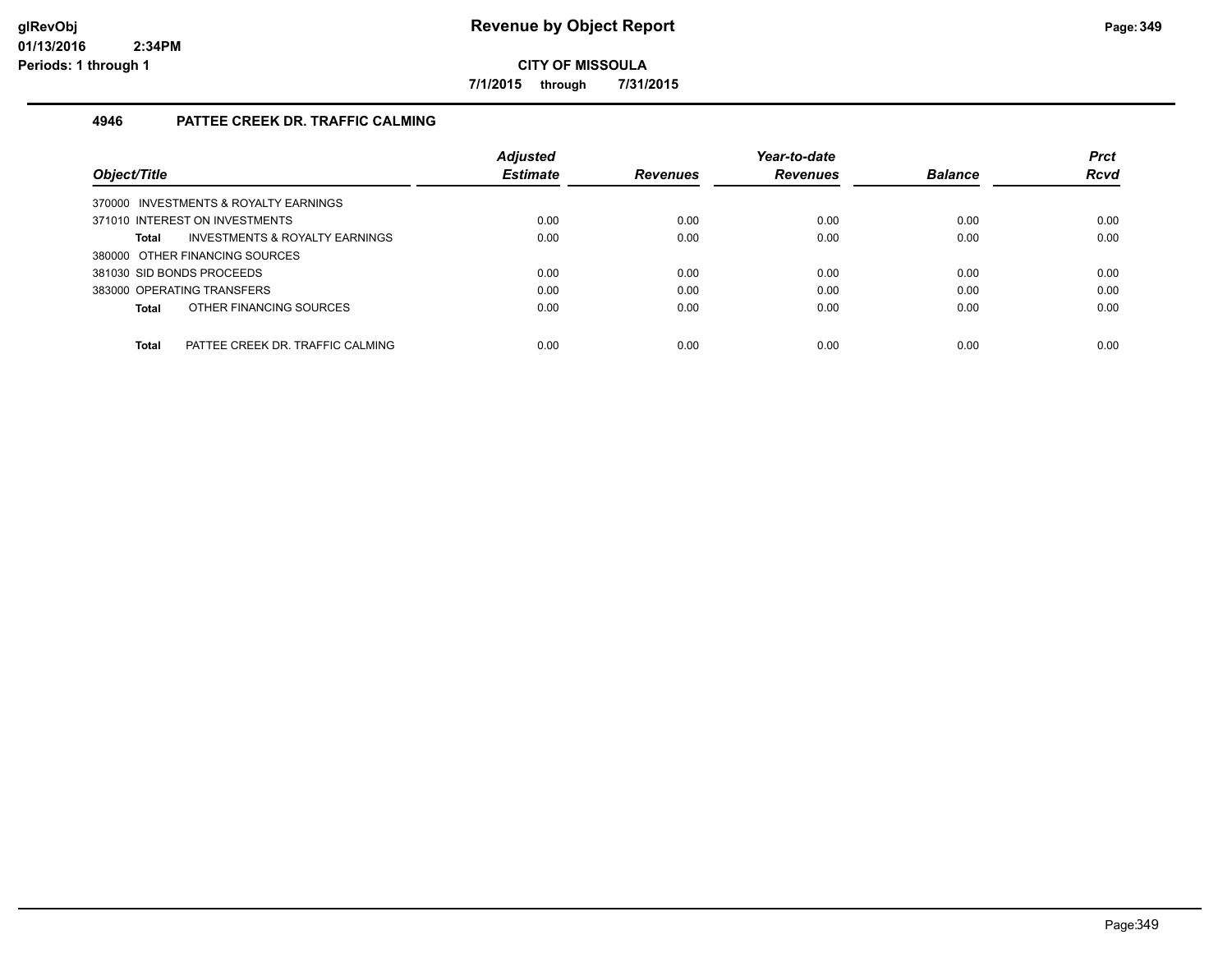**7/1/2015 through 7/31/2015**

# **4948 STORMWATER OUTFALL RETROFITS**

#### **4948 STORMWATER OUTFALL RETROFITS**

|                   |                                     | Adjusted        | Year-to-date    |                 |                | <b>Prct</b> |
|-------------------|-------------------------------------|-----------------|-----------------|-----------------|----------------|-------------|
| Object/Title      |                                     | <b>Estimate</b> | <b>Revenues</b> | <b>Revenues</b> | <b>Balance</b> | <b>Rcvd</b> |
|                   | 330000 INTERGOVERNMENTAL REVENUES   |                 |                 |                 |                |             |
| 334121 DNRC GRANT |                                     | 0.00            | 0.00            | 0.00            | 0.00           | 0.00        |
|                   | 337003 HEALTH DEPT-STORM WATER MGMT | 0.00            | 0.00            | 0.00            | 0.00           | 0.00        |
| Total             | INTERGOVERNMENTAL REVENUES          | 0.00            | 0.00            | 0.00            | 0.00           | 0.00        |
|                   |                                     |                 |                 |                 |                |             |
| Total             | STORMWATER OUTFALL RETROFITS        | 0.00            | 0.00            | 0.00            | 0.00           | 0.00        |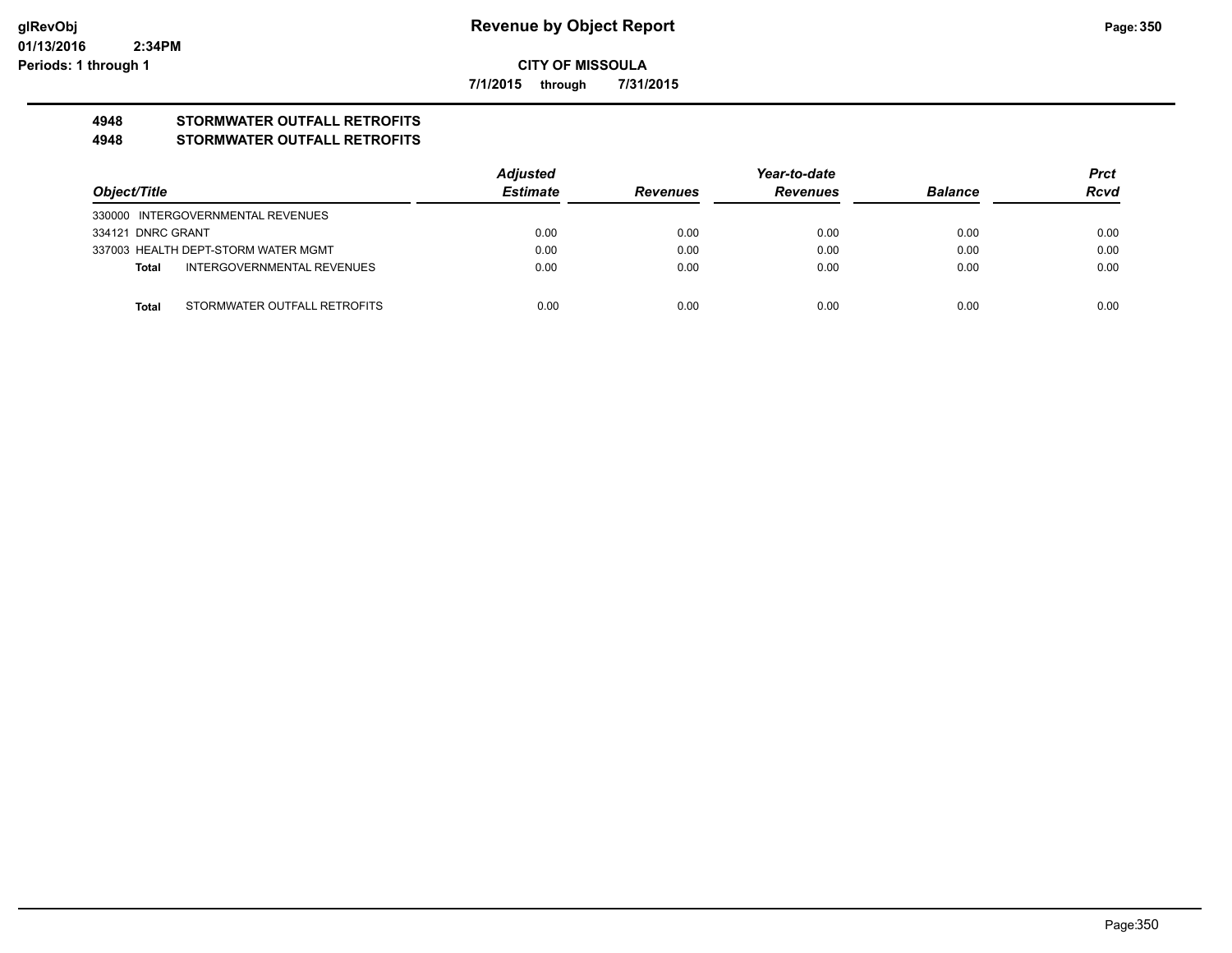**7/1/2015 through 7/31/2015**

#### **4948 STORMWATER OUTFALL RETROFITS**

| Object/Title                               | <b>Adjusted</b><br><b>Estimate</b> | <b>Revenues</b> | Year-to-date<br><b>Revenues</b> | <b>Balance</b> | <b>Prct</b><br><b>Rcvd</b> |
|--------------------------------------------|------------------------------------|-----------------|---------------------------------|----------------|----------------------------|
| 330000 INTERGOVERNMENTAL REVENUES          |                                    |                 |                                 |                |                            |
| 334121 DNRC GRANT                          | 0.00                               | 0.00            | 0.00                            | 0.00           | 0.00                       |
| 337003 HEALTH DEPT-STORM WATER MGMT        | 0.00                               | 0.00            | 0.00                            | 0.00           | 0.00                       |
| INTERGOVERNMENTAL REVENUES<br><b>Total</b> | 0.00                               | 0.00            | 0.00                            | 0.00           | 0.00                       |
|                                            |                                    |                 |                                 |                |                            |
| STORMWATER OUTFALL RETROFITS<br>Total      | 0.00                               | 0.00            | 0.00                            | 0.00           | 0.00                       |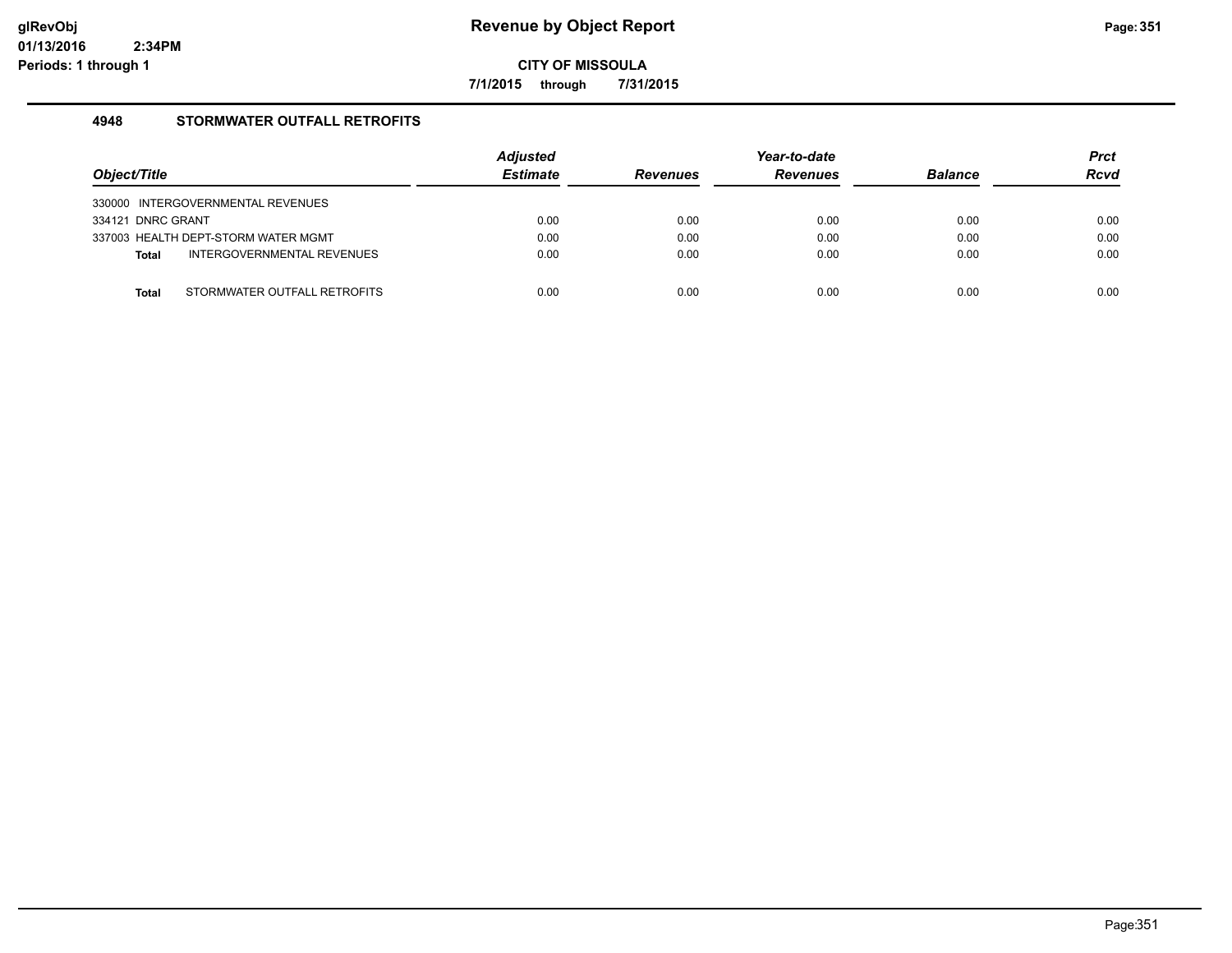**7/1/2015 through 7/31/2015**

**4949 WAYFINDING PROJECT 4949 WAYFINDING PROJECT**

|                                               | <b>Adjusted</b> |                 | Year-to-date    |                | <b>Prct</b> |
|-----------------------------------------------|-----------------|-----------------|-----------------|----------------|-------------|
| Object/Title                                  | <b>Estimate</b> | <b>Revenues</b> | <b>Revenues</b> | <b>Balance</b> | <b>Rcvd</b> |
| 360000 MISCELLANEOUS REVENUES                 |                 |                 |                 |                |             |
| 365000 DONATIONS                              | 0.00            | 0.00            | 0.00            | 0.00           | 0.00        |
| <b>MISCELLANEOUS REVENUES</b><br><b>Total</b> | 0.00            | 0.00            | 0.00            | 0.00           | 0.00        |
| 380000 OTHER FINANCING SOURCES                |                 |                 |                 |                |             |
| 383042 TRANSFERS FROM OTHER FUNDS             | 0.00            | 0.00            | 0.00            | 0.00           | 0.00        |
| OTHER FINANCING SOURCES<br><b>Total</b>       | 0.00            | 0.00            | 0.00            | 0.00           | 0.00        |
|                                               |                 |                 |                 |                |             |
| <b>WAYFINDING PROJECT</b><br><b>Total</b>     | 0.00            | 0.00            | 0.00            | 0.00           | 0.00        |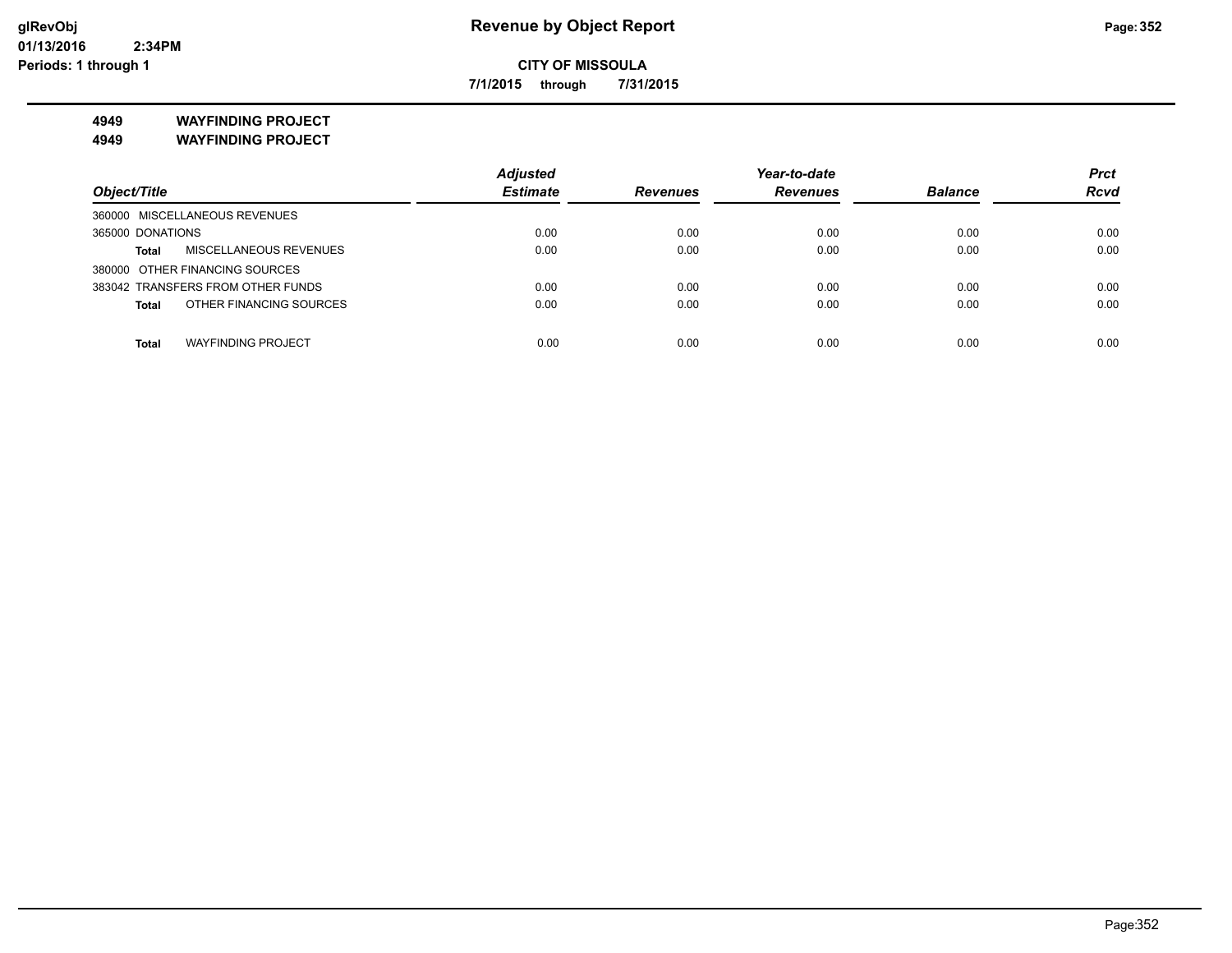**7/1/2015 through 7/31/2015**

#### **4949 WAYFINDING PROJECT**

| Object/Title                              | <b>Adjusted</b><br><b>Estimate</b> | <b>Revenues</b> | Year-to-date<br><b>Revenues</b> | <b>Balance</b> | <b>Prct</b><br><b>Rcvd</b> |
|-------------------------------------------|------------------------------------|-----------------|---------------------------------|----------------|----------------------------|
| 360000 MISCELLANEOUS REVENUES             |                                    |                 |                                 |                |                            |
| 365000 DONATIONS                          | 0.00                               | 0.00            | 0.00                            | 0.00           | 0.00                       |
| MISCELLANEOUS REVENUES<br>Total           | 0.00                               | 0.00            | 0.00                            | 0.00           | 0.00                       |
| 380000 OTHER FINANCING SOURCES            |                                    |                 |                                 |                |                            |
| 383042 TRANSFERS FROM OTHER FUNDS         | 0.00                               | 0.00            | 0.00                            | 0.00           | 0.00                       |
| OTHER FINANCING SOURCES<br><b>Total</b>   | 0.00                               | 0.00            | 0.00                            | 0.00           | 0.00                       |
|                                           |                                    |                 |                                 |                |                            |
| <b>WAYFINDING PROJECT</b><br><b>Total</b> | 0.00                               | 0.00            | 0.00                            | 0.00           | 0.00                       |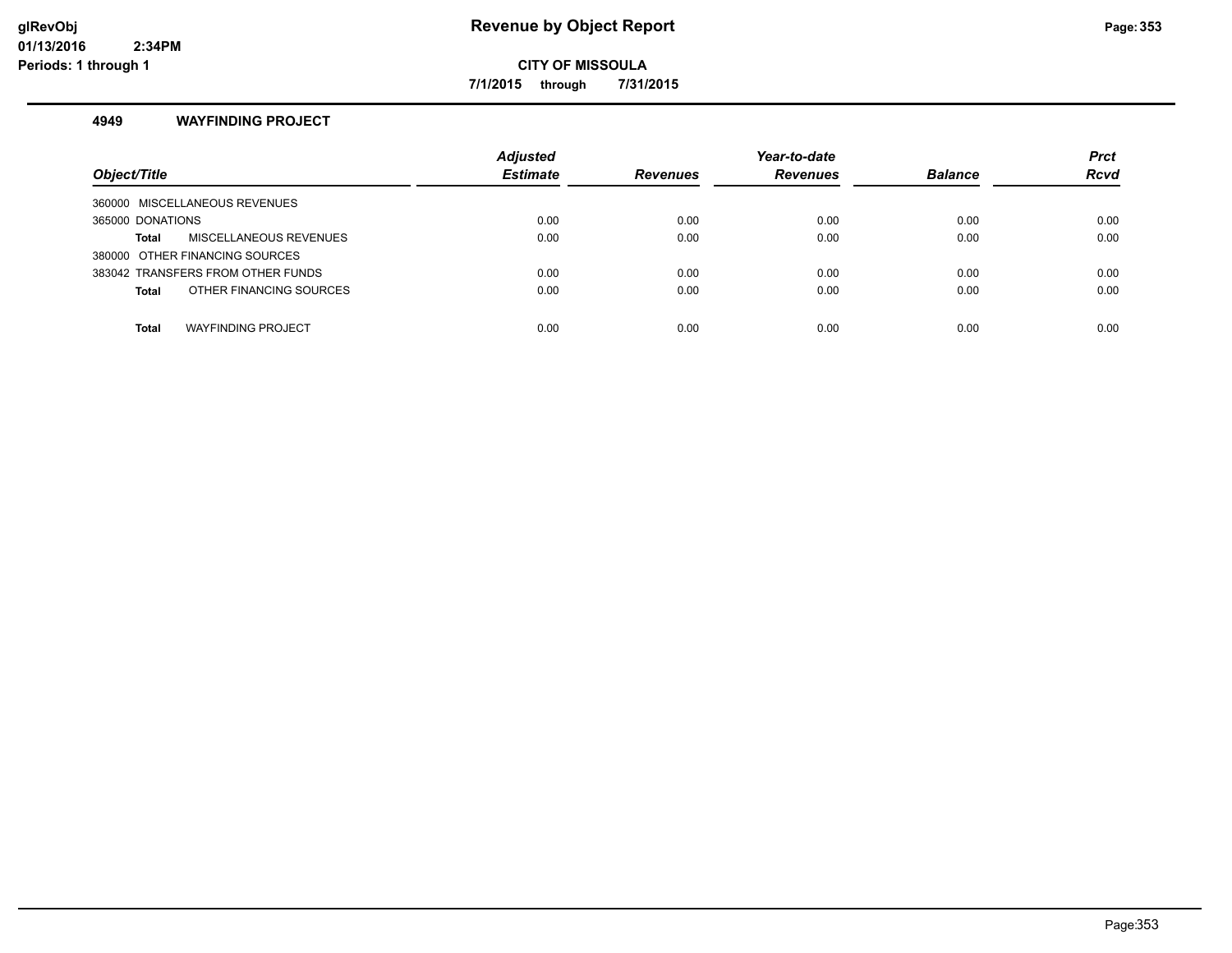**7/1/2015 through 7/31/2015**

#### **4990 ARRA ENHANCEMENTS**

**4990 ARRA ENHANCEMENTS**

|                                                    | <b>Adiusted</b> |                 | Year-to-date    |                | <b>Prct</b> |
|----------------------------------------------------|-----------------|-----------------|-----------------|----------------|-------------|
| Object/Title                                       | <b>Estimate</b> | <b>Revenues</b> | <b>Revenues</b> | <b>Balance</b> | <b>Rcvd</b> |
| 330000 INTERGOVERNMENTAL REVENUES                  |                 |                 |                 |                |             |
| 334990 ARRA FUNDING                                | 0.00            | 0.00            | 0.00            | 0.00           | 0.00        |
| INTERGOVERNMENTAL REVENUES<br><b>Total</b>         | 0.00            | 0.00            | 0.00            | 0.00           | 0.00        |
| 370000 INVESTMENTS & ROYALTY EARNINGS              |                 |                 |                 |                |             |
| 371010 INTEREST ON INVESTMENTS                     | 0.00            | 0.00            | 0.00            | 0.00           | 0.00        |
| <b>INVESTMENTS &amp; ROYALTY EARNINGS</b><br>Total | 0.00            | 0.00            | 0.00            | 0.00           | 0.00        |
| <b>ARRA ENHANCEMENTS</b><br>Total                  | 0.00            | 0.00            | 0.00            | 0.00           | 0.00        |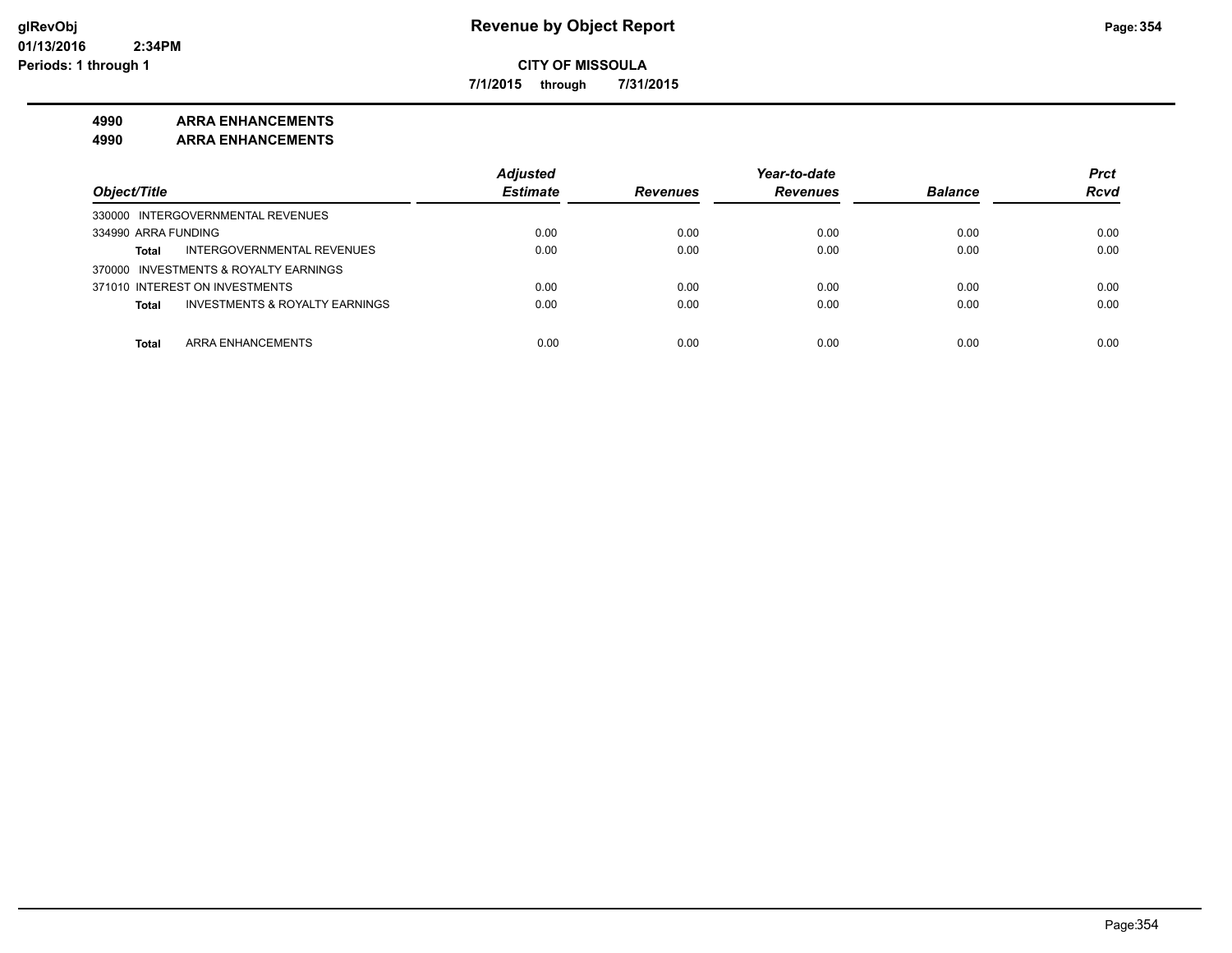**7/1/2015 through 7/31/2015**

#### **4990 ARRA ENHANCEMENTS**

| Object/Title                                   | <b>Adjusted</b><br><b>Estimate</b> | <b>Revenues</b> | Year-to-date<br><b>Revenues</b> | <b>Balance</b> | <b>Prct</b><br><b>Rcvd</b> |
|------------------------------------------------|------------------------------------|-----------------|---------------------------------|----------------|----------------------------|
| 330000 INTERGOVERNMENTAL REVENUES              |                                    |                 |                                 |                |                            |
| 334990 ARRA FUNDING                            | 0.00                               | 0.00            | 0.00                            | 0.00           | 0.00                       |
| INTERGOVERNMENTAL REVENUES<br>Total            | 0.00                               | 0.00            | 0.00                            | 0.00           | 0.00                       |
| 370000 INVESTMENTS & ROYALTY EARNINGS          |                                    |                 |                                 |                |                            |
| 371010 INTEREST ON INVESTMENTS                 | 0.00                               | 0.00            | 0.00                            | 0.00           | 0.00                       |
| INVESTMENTS & ROYALTY EARNINGS<br><b>Total</b> | 0.00                               | 0.00            | 0.00                            | 0.00           | 0.00                       |
|                                                |                                    |                 |                                 |                |                            |
| ARRA ENHANCEMENTS<br><b>Total</b>              | 0.00                               | 0.00            | 0.00                            | 0.00           | 0.00                       |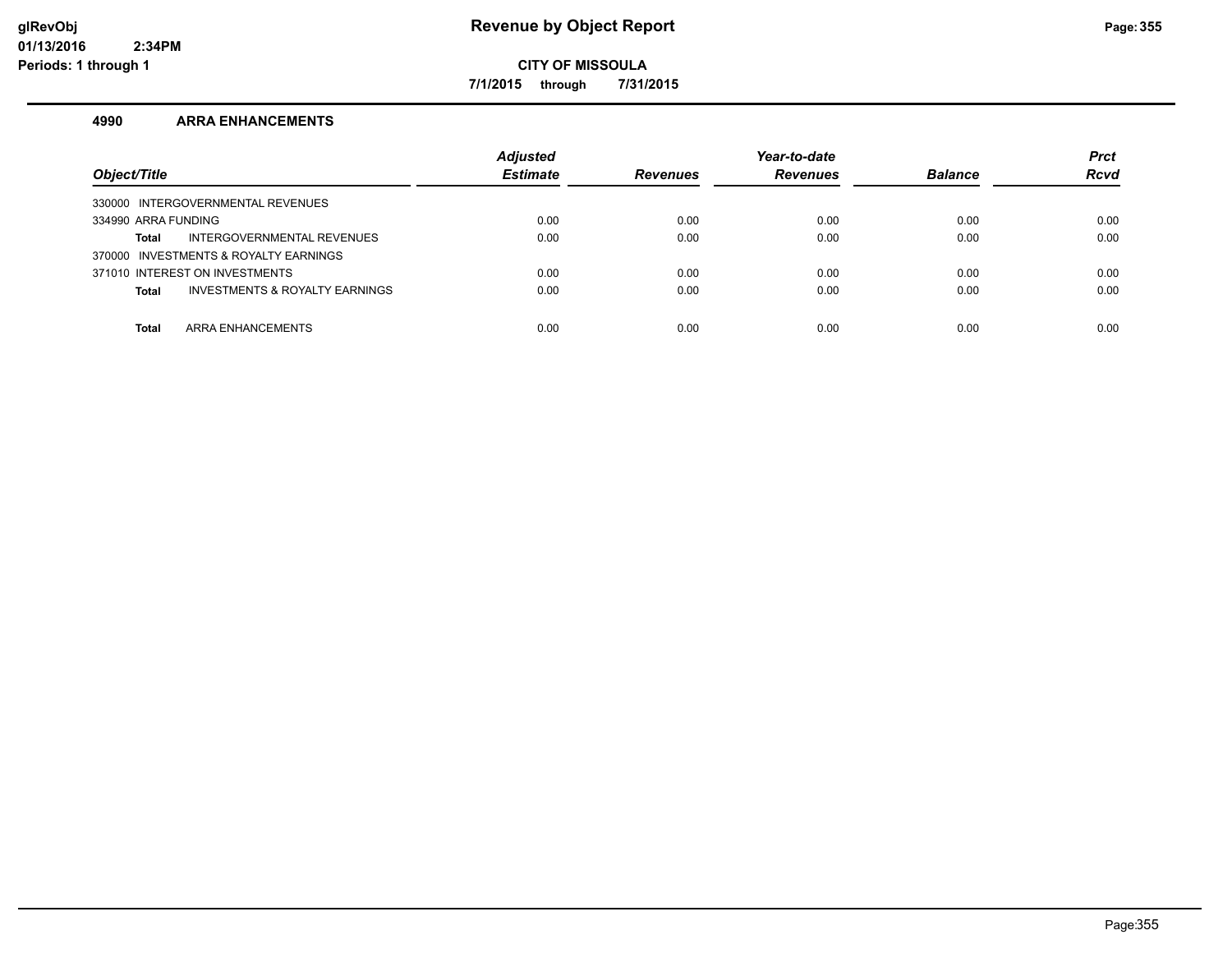**7/1/2015 through 7/31/2015**

#### **4991 ARRA HB645**

**4991 ARRA HB645**

|                                                           | <b>Adjusted</b> |                 | Year-to-date    |                | <b>Prct</b> |
|-----------------------------------------------------------|-----------------|-----------------|-----------------|----------------|-------------|
| Object/Title                                              | <b>Estimate</b> | <b>Revenues</b> | <b>Revenues</b> | <b>Balance</b> | <b>Rcvd</b> |
| INTERGOVERNMENTAL REVENUES<br>330000                      |                 |                 |                 |                |             |
| 334991 ARRA HB645 FUNDING                                 | 0.00            | 0.00            | 0.00            | 0.00           | 0.00        |
| 336023 STATE CONTRIB. - PERS                              | 0.00            | 0.00            | 0.00            | 0.00           | 0.00        |
| <b>INTERGOVERNMENTAL REVENUES</b><br><b>Total</b>         | 0.00            | 0.00            | 0.00            | 0.00           | 0.00        |
| 340000 CHARGES FOR SERVICES                               |                 |                 |                 |                |             |
| 343005 NON-ARRA MOUNTAIN WATER CONTRACT                   | 0.00            | 0.00            | 0.00            | 0.00           | 0.00        |
| <b>CHARGES FOR SERVICES</b><br>Total                      | 0.00            | 0.00            | 0.00            | 0.00           | 0.00        |
| MISCELLANEOUS REVENUES<br>360000                          |                 |                 |                 |                |             |
| 360000 MISCELLANEOUS REVENUES                             | 0.00            | 0.00            | 0.00            | 0.00           | 0.00        |
| MISCELLANEOUS REVENUES<br><b>Total</b>                    | 0.00            | 0.00            | 0.00            | 0.00           | 0.00        |
| <b>INVESTMENTS &amp; ROYALTY EARNINGS</b><br>370000       |                 |                 |                 |                |             |
| 371010 INTEREST ON INVESTMENTS                            | 0.00            | 0.00            | 0.00            | 0.00           | 0.00        |
| <b>INVESTMENTS &amp; ROYALTY EARNINGS</b><br><b>Total</b> | 0.00            | 0.00            | 0.00            | 0.00           | 0.00        |
|                                                           |                 |                 |                 |                |             |
| ARRA HB645<br><b>Total</b>                                | 0.00            | 0.00            | 0.00            | 0.00           | 0.00        |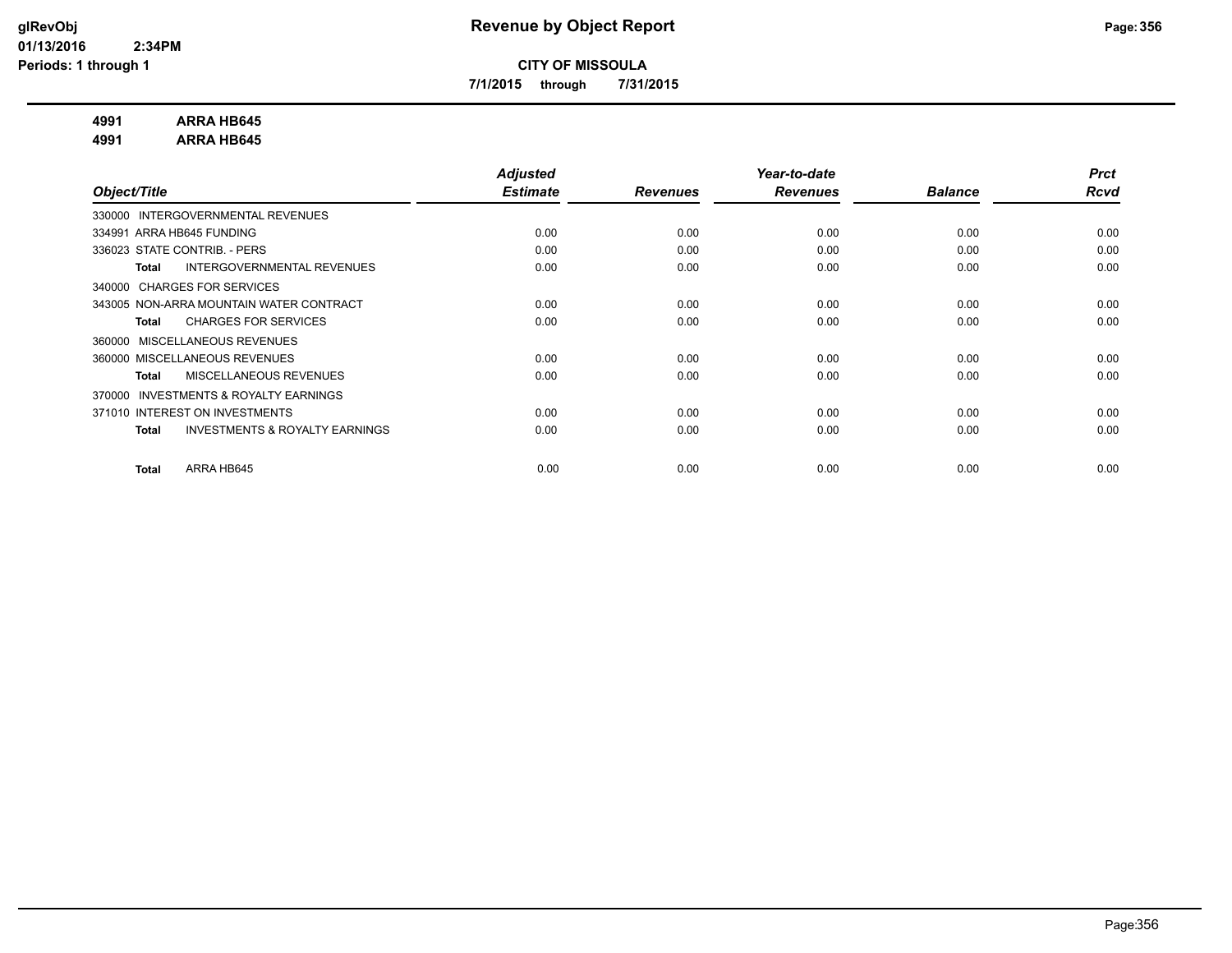**7/1/2015 through 7/31/2015**

#### **4991 ARRA HB645**

|      |                         |                         | <b>Balance</b>          | <b>Prct</b><br>Rcvd |
|------|-------------------------|-------------------------|-------------------------|---------------------|
|      |                         |                         |                         |                     |
|      |                         |                         |                         |                     |
| 0.00 | 0.00                    | 0.00                    | 0.00                    | 0.00                |
| 0.00 | 0.00                    | 0.00                    | 0.00                    | 0.00                |
| 0.00 | 0.00                    | 0.00                    | 0.00                    | 0.00                |
|      |                         |                         |                         |                     |
| 0.00 | 0.00                    | 0.00                    | 0.00                    | 0.00                |
| 0.00 | 0.00                    | 0.00                    | 0.00                    | 0.00                |
|      |                         |                         |                         |                     |
| 0.00 | 0.00                    | 0.00                    | 0.00                    | 0.00                |
| 0.00 | 0.00                    | 0.00                    | 0.00                    | 0.00                |
|      |                         |                         |                         |                     |
| 0.00 | 0.00                    | 0.00                    | 0.00                    | 0.00                |
| 0.00 | 0.00                    | 0.00                    | 0.00                    | 0.00                |
|      |                         |                         |                         | 0.00                |
|      | <b>Estimate</b><br>0.00 | <b>Revenues</b><br>0.00 | <b>Revenues</b><br>0.00 | 0.00                |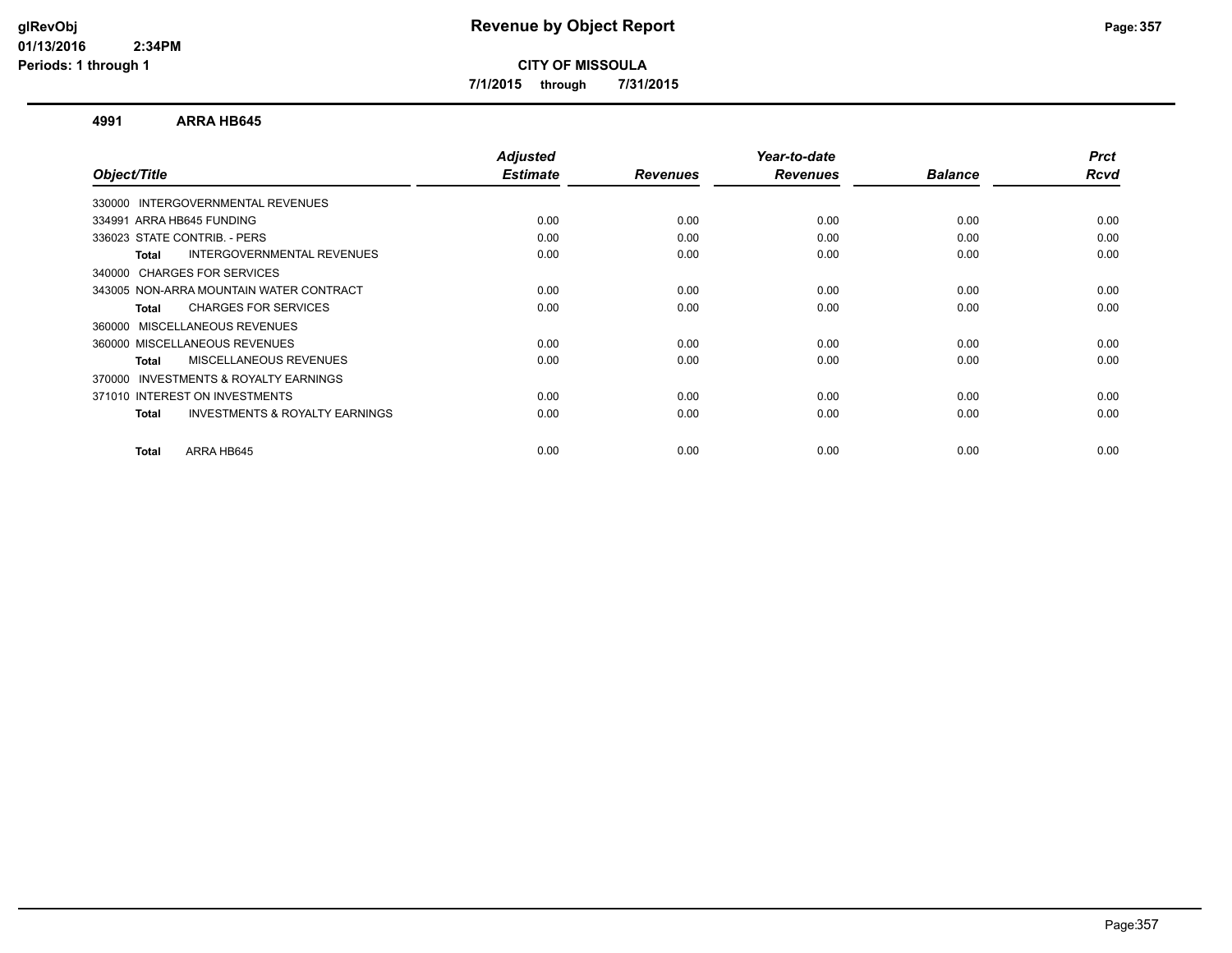**7/1/2015 through 7/31/2015**

#### **4992 WFL MILLER CREEK ROAD**

**4992 WFL MILLER CREEK ROAD**

|                                                           | <b>Adjusted</b> |                 | Year-to-date    |                | <b>Prct</b> |
|-----------------------------------------------------------|-----------------|-----------------|-----------------|----------------|-------------|
| Object/Title                                              | <b>Estimate</b> | <b>Revenues</b> | <b>Revenues</b> | <b>Balance</b> | <b>Rcvd</b> |
| 330000 INTERGOVERNMENTAL REVENUES                         |                 |                 |                 |                |             |
| 334990 ARRA FUNDING                                       | 0.00            | 0.00            | 0.00            | 0.00           | 0.00        |
| INTERGOVERNMENTAL REVENUES<br><b>Total</b>                | 0.00            | 0.00            | 0.00            | 0.00           | 0.00        |
| 370000 INVESTMENTS & ROYALTY EARNINGS                     |                 |                 |                 |                |             |
| 371010 INTEREST ON INVESTMENTS                            | 0.00            | 0.00            | 0.00            | 0.00           | 0.00        |
| <b>INVESTMENTS &amp; ROYALTY EARNINGS</b><br><b>Total</b> | 0.00            | 0.00            | 0.00            | 0.00           | 0.00        |
|                                                           |                 |                 |                 |                |             |
| WFL MILLER CREEK ROAD<br>Total                            | 0.00            | 0.00            | 0.00            | 0.00           | 0.00        |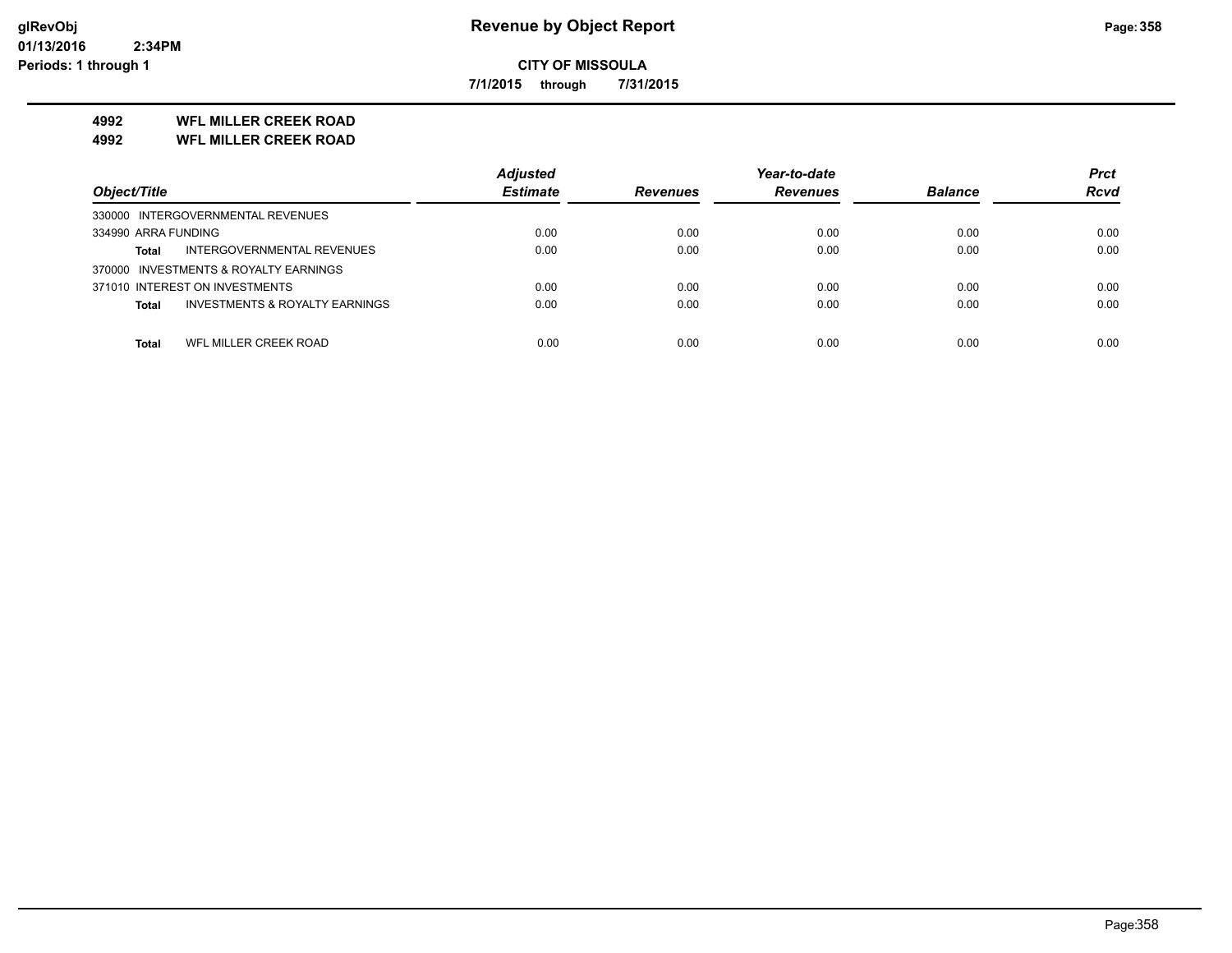**7/1/2015 through 7/31/2015**

#### **4992 WFL MILLER CREEK ROAD**

| Object/Title                                              | <b>Adjusted</b><br><b>Estimate</b> | <b>Revenues</b> | Year-to-date<br><b>Revenues</b> | <b>Balance</b> | <b>Prct</b><br><b>Rcvd</b> |
|-----------------------------------------------------------|------------------------------------|-----------------|---------------------------------|----------------|----------------------------|
| 330000 INTERGOVERNMENTAL REVENUES                         |                                    |                 |                                 |                |                            |
| 334990 ARRA FUNDING                                       | 0.00                               | 0.00            | 0.00                            | 0.00           | 0.00                       |
| INTERGOVERNMENTAL REVENUES<br>Total                       | 0.00                               | 0.00            | 0.00                            | 0.00           | 0.00                       |
| 370000 INVESTMENTS & ROYALTY EARNINGS                     |                                    |                 |                                 |                |                            |
| 371010 INTEREST ON INVESTMENTS                            | 0.00                               | 0.00            | 0.00                            | 0.00           | 0.00                       |
| <b>INVESTMENTS &amp; ROYALTY EARNINGS</b><br><b>Total</b> | 0.00                               | 0.00            | 0.00                            | 0.00           | 0.00                       |
|                                                           |                                    |                 |                                 |                |                            |
| WFL MILLER CREEK ROAD<br><b>Total</b>                     | 0.00                               | 0.00            | 0.00                            | 0.00           | 0.00                       |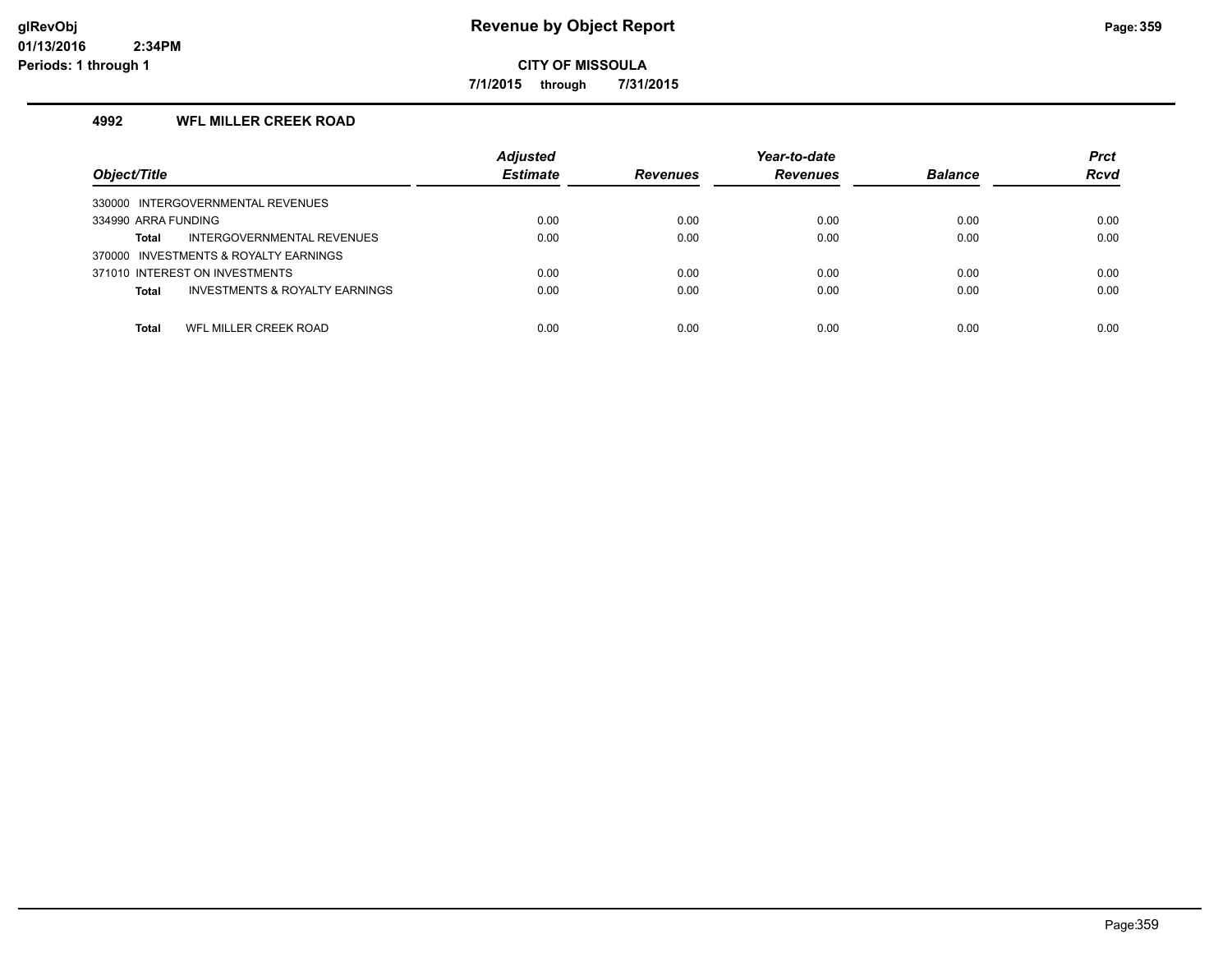**7/1/2015 through 7/31/2015**

**4993 WESTERN FEDERAL LANDS**

**4993 WESTERN FEDERAL LANDS**

|                                              | <b>Adjusted</b> |                 | Year-to-date    |                | <b>Prct</b> |
|----------------------------------------------|-----------------|-----------------|-----------------|----------------|-------------|
| Object/Title                                 | <b>Estimate</b> | <b>Revenues</b> | <b>Revenues</b> | <b>Balance</b> | <b>Rcvd</b> |
| 330000 INTERGOVERNMENTAL REVENUES            |                 |                 |                 |                |             |
| 331005 WESTERN FEDERAL LANDS GRANT           | 0.00            | 0.00            | 0.00            | 0.00           | 0.00        |
| 334125 FWP GRANT                             | 0.00            | 0.00            | 0.00            | 0.00           | 0.00        |
| INTERGOVERNMENTAL REVENUES<br>Total          | 0.00            | 0.00            | 0.00            | 0.00           | 0.00        |
| 360000 MISCELLANEOUS REVENUES                |                 |                 |                 |                |             |
| 365010 FRIENDS OF MISSOULA PARKS DONATION    | 0.00            | 0.00            | 0.00            | 0.00           | 0.00        |
| MISCELLANEOUS REVENUES<br>Total              | 0.00            | 0.00            | 0.00            | 0.00           | 0.00        |
| 370000 INVESTMENTS & ROYALTY EARNINGS        |                 |                 |                 |                |             |
| 371010 INTEREST ON INVESTMENTS               | 0.00            | 0.00            | 0.00            | 0.00           | 0.00        |
| INVESTMENTS & ROYALTY EARNINGS<br>Total      | 0.00            | 0.00            | 0.00            | 0.00           | 0.00        |
| <b>WESTERN FEDERAL LANDS</b><br><b>Total</b> | 0.00            | 0.00            | 0.00            | 0.00           | 0.00        |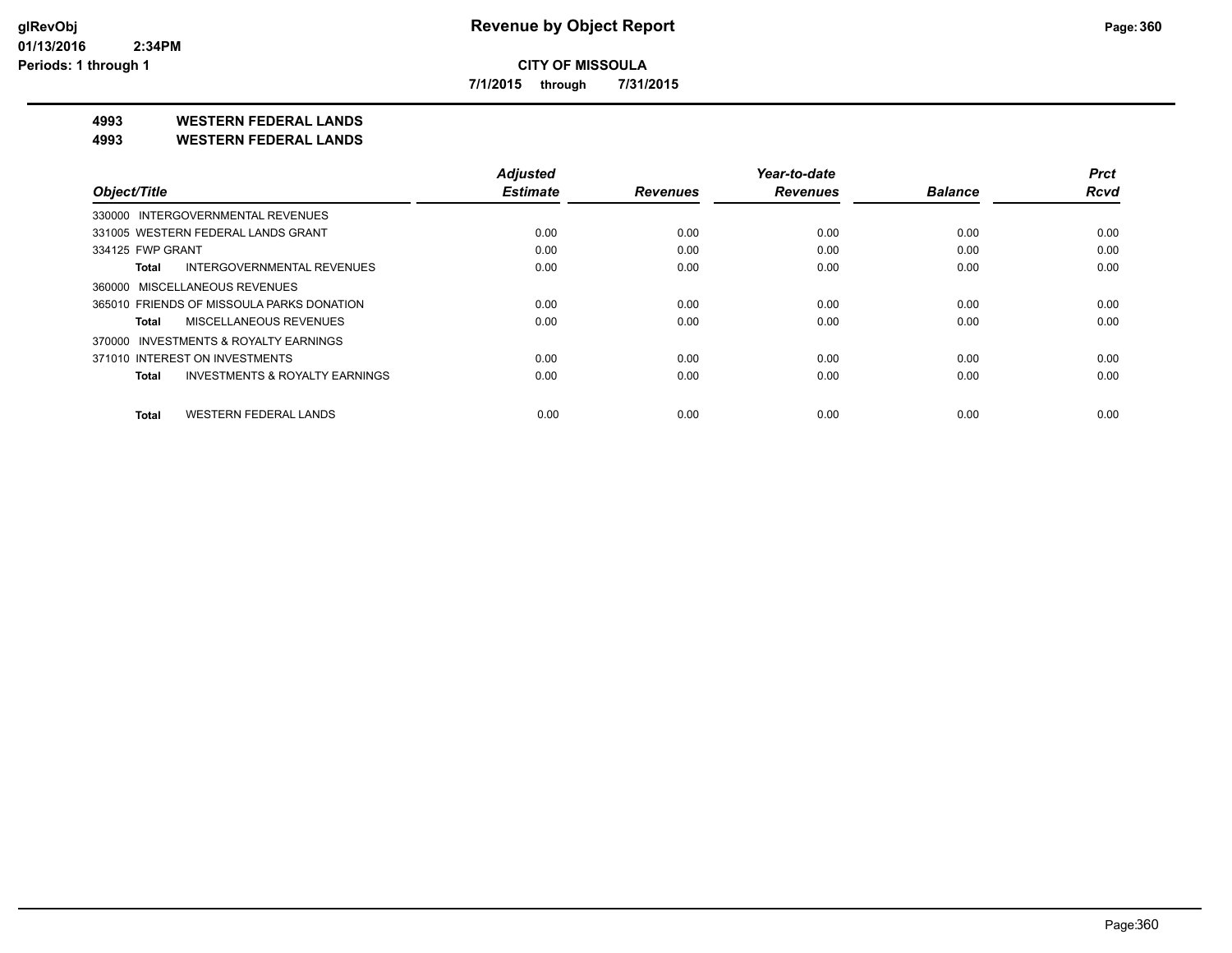**7/1/2015 through 7/31/2015**

#### **4993 WESTERN FEDERAL LANDS**

|                                                    | <b>Adjusted</b> |                 | Year-to-date    |                | <b>Prct</b> |
|----------------------------------------------------|-----------------|-----------------|-----------------|----------------|-------------|
| Object/Title                                       | <b>Estimate</b> | <b>Revenues</b> | <b>Revenues</b> | <b>Balance</b> | <b>Rcvd</b> |
| 330000 INTERGOVERNMENTAL REVENUES                  |                 |                 |                 |                |             |
| 331005 WESTERN FEDERAL LANDS GRANT                 | 0.00            | 0.00            | 0.00            | 0.00           | 0.00        |
| 334125 FWP GRANT                                   | 0.00            | 0.00            | 0.00            | 0.00           | 0.00        |
| INTERGOVERNMENTAL REVENUES<br><b>Total</b>         | 0.00            | 0.00            | 0.00            | 0.00           | 0.00        |
| 360000 MISCELLANEOUS REVENUES                      |                 |                 |                 |                |             |
| 365010 FRIENDS OF MISSOULA PARKS DONATION          | 0.00            | 0.00            | 0.00            | 0.00           | 0.00        |
| MISCELLANEOUS REVENUES<br>Total                    | 0.00            | 0.00            | 0.00            | 0.00           | 0.00        |
| 370000 INVESTMENTS & ROYALTY EARNINGS              |                 |                 |                 |                |             |
| 371010 INTEREST ON INVESTMENTS                     | 0.00            | 0.00            | 0.00            | 0.00           | 0.00        |
| <b>INVESTMENTS &amp; ROYALTY EARNINGS</b><br>Total | 0.00            | 0.00            | 0.00            | 0.00           | 0.00        |
|                                                    |                 |                 |                 |                |             |
| <b>WESTERN FEDERAL LANDS</b><br><b>Total</b>       | 0.00            | 0.00            | 0.00            | 0.00           | 0.00        |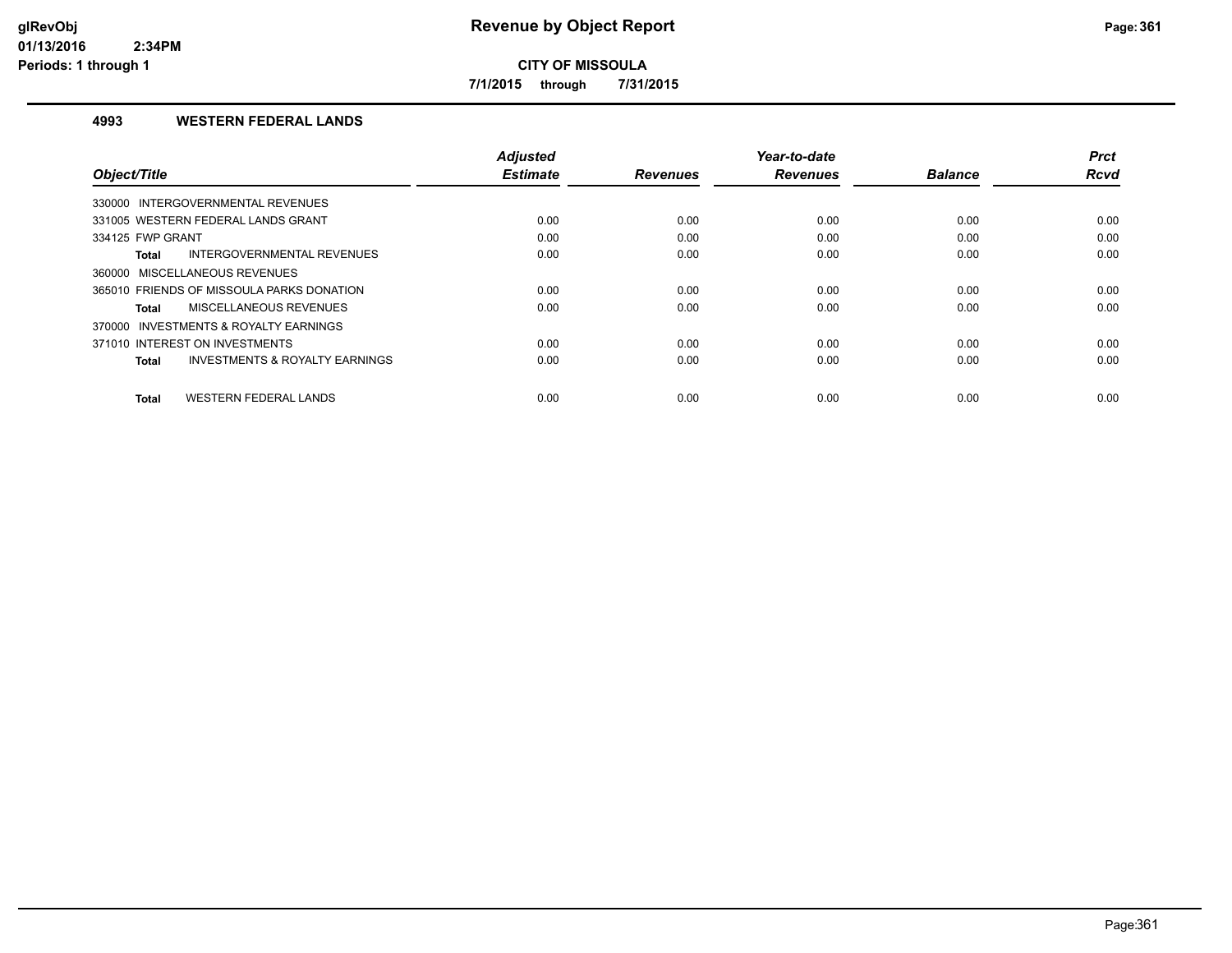**7/1/2015 through 7/31/2015**

**5020 CIVIC STADIUM**

**5020 CIVIC STADIUM**

|                                                           | <b>Adjusted</b> |                 | Year-to-date    |                | <b>Prct</b> |
|-----------------------------------------------------------|-----------------|-----------------|-----------------|----------------|-------------|
| Object/Title                                              | <b>Estimate</b> | <b>Revenues</b> | <b>Revenues</b> | <b>Balance</b> | <b>Rcvd</b> |
| 330000 INTERGOVERNMENTAL REVENUES                         |                 |                 |                 |                |             |
| 336023 STATE CONTRIB. - PERS                              | 0.00            | 0.00            | 0.00            | 0.00           | 0.00        |
| <b>INTERGOVERNMENTAL REVENUES</b><br>Total                | 0.00            | 0.00            | 0.00            | 0.00           | 0.00        |
| 360000 MISCELLANEOUS REVENUES                             |                 |                 |                 |                |             |
| 360010 MISCELLANEOUS                                      | 0.00            | 0.00            | 0.00            | 0.00           | 0.00        |
| 361010 RENTAL REVENUE                                     | 120,000.00      | 0.00            | 0.00            | 120,000.00     | 0.00        |
| 362003 US BANK FEE REIMBURSEMENT                          | 0.00            | 0.00            | 0.00            | 0.00           | 0.00        |
| 365030 DONATIONS STADIUM R&D                              | 0.00            | 0.00            | 0.00            | 0.00           | 0.00        |
| <b>MISCELLANEOUS REVENUES</b><br><b>Total</b>             | 120,000.00      | 0.00            | 0.00            | 120,000.00     | 0.00        |
| 370000 INVESTMENTS & ROYALTY EARNINGS                     |                 |                 |                 |                |             |
| 371010 INTEREST ON INVESTMENTS                            | 0.00            | 0.00            | 0.00            | 0.00           | 0.00        |
| <b>INVESTMENTS &amp; ROYALTY EARNINGS</b><br><b>Total</b> | 0.00            | 0.00            | 0.00            | 0.00           | 0.00        |
| OTHER FINANCING SOURCES<br>380000                         |                 |                 |                 |                |             |
| 383000 OPERATING TRANSFERS                                | 0.00            | 0.00            | 0.00            | 0.00           | 0.00        |
| 383400 CAPITAL CONTRIBUTION                               | 0.00            | 0.00            | 0.00            | 0.00           | 0.00        |
| OTHER FINANCING SOURCES<br><b>Total</b>                   | 0.00            | 0.00            | 0.00            | 0.00           | 0.00        |
|                                                           |                 |                 |                 |                |             |
| <b>CIVIC STADIUM</b><br><b>Total</b>                      | 120,000.00      | 0.00            | 0.00            | 120,000.00     | 0.00        |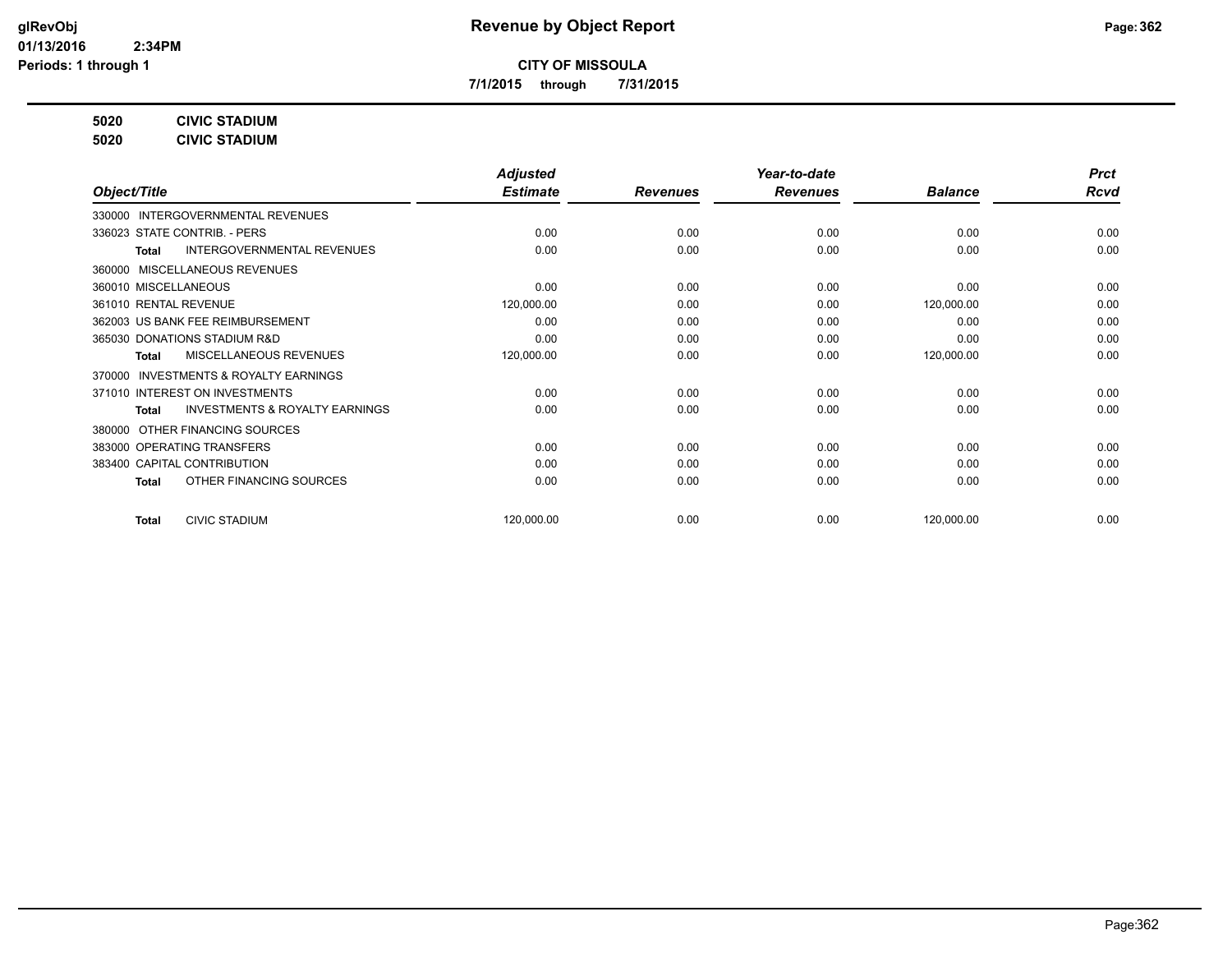**7/1/2015 through 7/31/2015**

#### **5020 CIVIC STADIUM**

|                                                     | <b>Adjusted</b> |                 | Year-to-date    |                | <b>Prct</b> |
|-----------------------------------------------------|-----------------|-----------------|-----------------|----------------|-------------|
| Object/Title                                        | <b>Estimate</b> | <b>Revenues</b> | <b>Revenues</b> | <b>Balance</b> | <b>Rcvd</b> |
| 330000 INTERGOVERNMENTAL REVENUES                   |                 |                 |                 |                |             |
| 336023 STATE CONTRIB. - PERS                        | 0.00            | 0.00            | 0.00            | 0.00           | 0.00        |
| INTERGOVERNMENTAL REVENUES<br><b>Total</b>          | 0.00            | 0.00            | 0.00            | 0.00           | 0.00        |
| 360000 MISCELLANEOUS REVENUES                       |                 |                 |                 |                |             |
| 360010 MISCELLANEOUS                                | 0.00            | 0.00            | 0.00            | 0.00           | 0.00        |
| 361010 RENTAL REVENUE                               | 120,000.00      | 0.00            | 0.00            | 120,000.00     | 0.00        |
| 362003 US BANK FEE REIMBURSEMENT                    | 0.00            | 0.00            | 0.00            | 0.00           | 0.00        |
| 365030 DONATIONS STADIUM R&D                        | 0.00            | 0.00            | 0.00            | 0.00           | 0.00        |
| MISCELLANEOUS REVENUES<br><b>Total</b>              | 120,000.00      | 0.00            | 0.00            | 120,000.00     | 0.00        |
| <b>INVESTMENTS &amp; ROYALTY EARNINGS</b><br>370000 |                 |                 |                 |                |             |
| 371010 INTEREST ON INVESTMENTS                      | 0.00            | 0.00            | 0.00            | 0.00           | 0.00        |
| <b>INVESTMENTS &amp; ROYALTY EARNINGS</b><br>Total  | 0.00            | 0.00            | 0.00            | 0.00           | 0.00        |
| OTHER FINANCING SOURCES<br>380000                   |                 |                 |                 |                |             |
| 383000 OPERATING TRANSFERS                          | 0.00            | 0.00            | 0.00            | 0.00           | 0.00        |
| 383400 CAPITAL CONTRIBUTION                         | 0.00            | 0.00            | 0.00            | 0.00           | 0.00        |
| OTHER FINANCING SOURCES<br><b>Total</b>             | 0.00            | 0.00            | 0.00            | 0.00           | 0.00        |
| <b>CIVIC STADIUM</b><br><b>Total</b>                | 120,000.00      | 0.00            | 0.00            | 120,000.00     | 0.00        |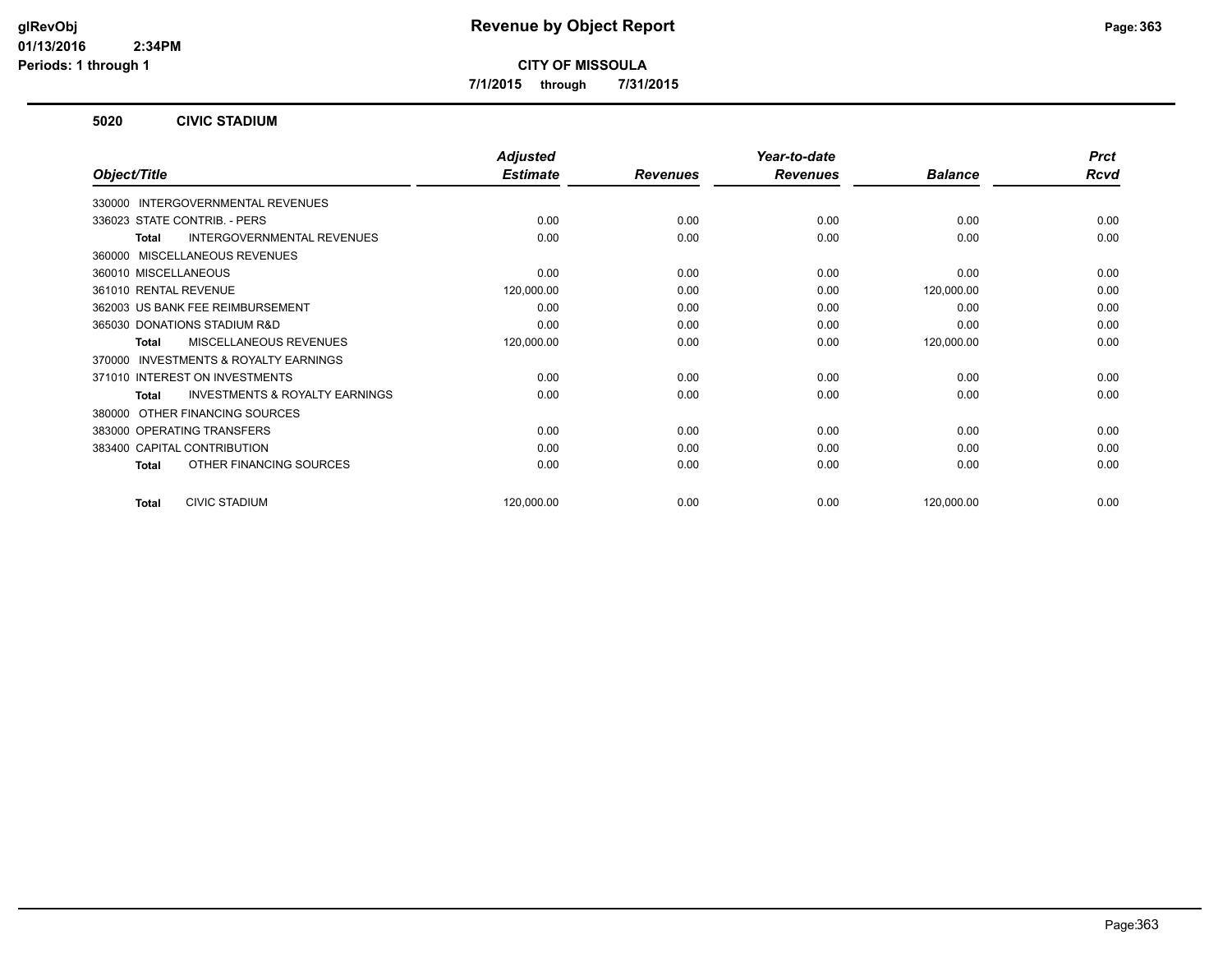**7/1/2015 through 7/31/2015**

# **5210 WATER**

**5210 WATER**

|                                                    | <b>Adjusted</b> |                 | Year-to-date    |                | <b>Prct</b> |
|----------------------------------------------------|-----------------|-----------------|-----------------|----------------|-------------|
| Object/Title                                       | <b>Estimate</b> | <b>Revenues</b> | <b>Revenues</b> | <b>Balance</b> | <b>Rcvd</b> |
| 340000 CHARGES FOR SERVICES                        |                 |                 |                 |                |             |
| 343021 WATER FEES                                  | 0.00            | 0.00            | 0.00            | 0.00           | 0.00        |
| <b>CHARGES FOR SERVICES</b><br>Total               | 0.00            | 0.00            | 0.00            | 0.00           | 0.00        |
| 370000 INVESTMENTS & ROYALTY EARNINGS              |                 |                 |                 |                |             |
| 371010 INTEREST ON INVESTMENTS                     | 0.00            | 0.00            | 0.00            | 0.00           | 0.00        |
| <b>INVESTMENTS &amp; ROYALTY EARNINGS</b><br>Total | 0.00            | 0.00            | 0.00            | 0.00           | 0.00        |
|                                                    |                 |                 |                 |                |             |
| WATER<br>Total                                     | 0.00            | 0.00            | 0.00            | 0.00           | 0.00        |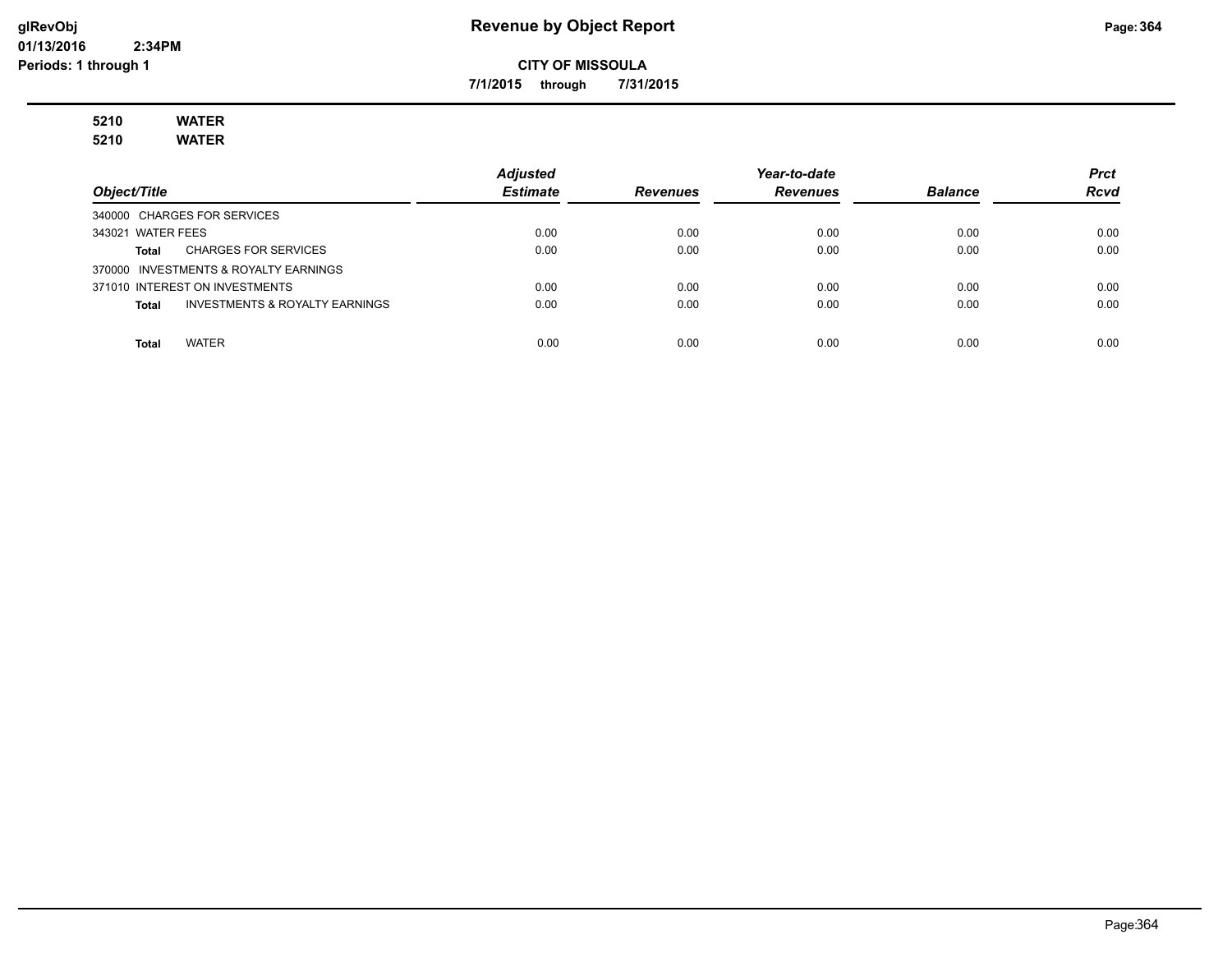#### **glRevObj Revenue by Object Report Page:365**

#### **CITY OF MISSOULA**

**7/1/2015 through 7/31/2015**

#### **5210 WATER**

| Object/Title                                              | <b>Adjusted</b><br><b>Estimate</b> | <b>Revenues</b> | Year-to-date<br><b>Revenues</b> | <b>Balance</b> | <b>Prct</b><br><b>Rcvd</b> |
|-----------------------------------------------------------|------------------------------------|-----------------|---------------------------------|----------------|----------------------------|
| 340000 CHARGES FOR SERVICES                               |                                    |                 |                                 |                |                            |
| 343021 WATER FEES                                         | 0.00                               | 0.00            | 0.00                            | 0.00           | 0.00                       |
| <b>CHARGES FOR SERVICES</b><br>Total                      | 0.00                               | 0.00            | 0.00                            | 0.00           | 0.00                       |
| 370000 INVESTMENTS & ROYALTY EARNINGS                     |                                    |                 |                                 |                |                            |
| 371010 INTEREST ON INVESTMENTS                            | 0.00                               | 0.00            | 0.00                            | 0.00           | 0.00                       |
| <b>INVESTMENTS &amp; ROYALTY EARNINGS</b><br><b>Total</b> | 0.00                               | 0.00            | 0.00                            | 0.00           | 0.00                       |
|                                                           |                                    |                 |                                 |                |                            |
| <b>WATER</b><br><b>Total</b>                              | 0.00                               | 0.00            | 0.00                            | 0.00           | 0.00                       |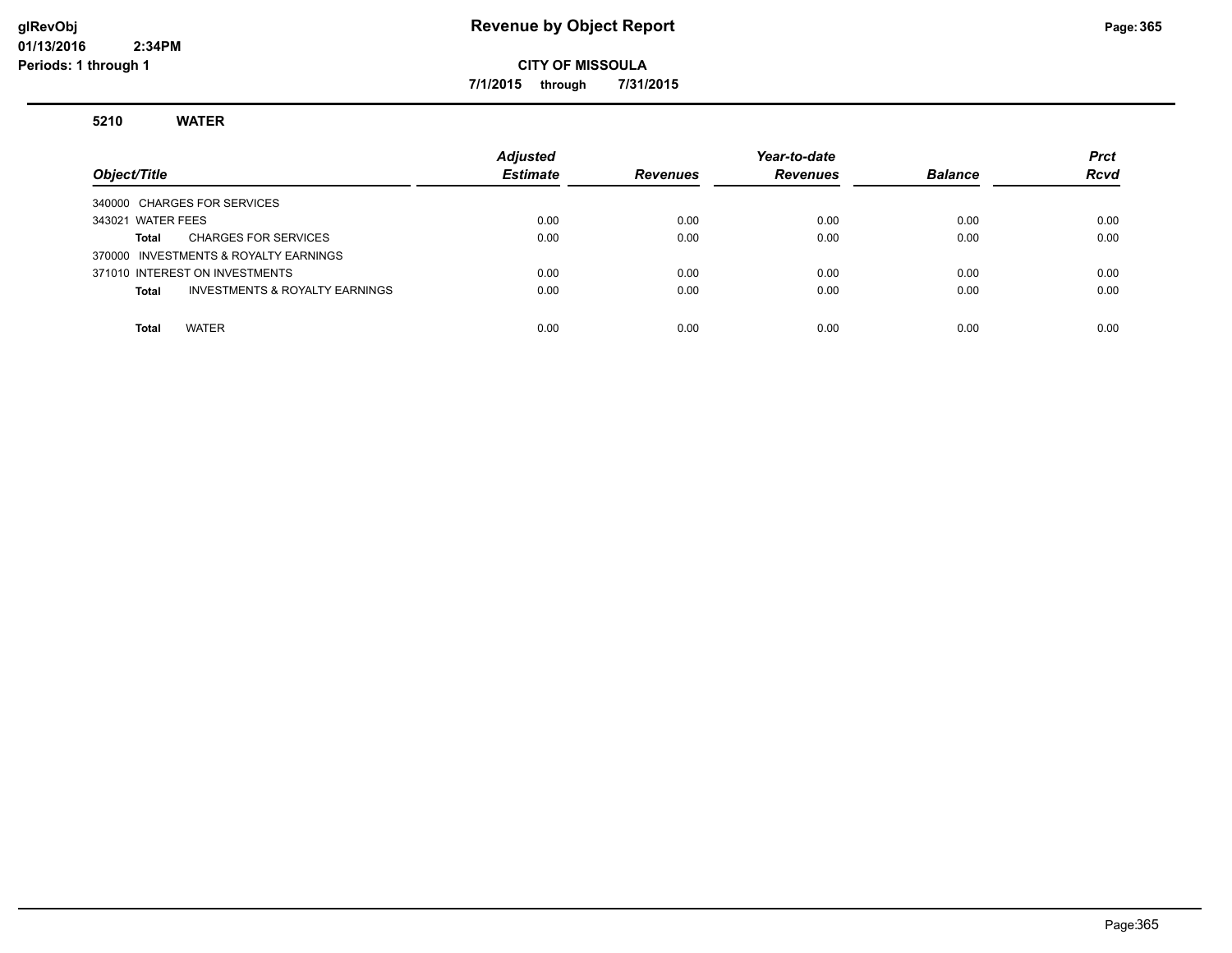**7/1/2015 through 7/31/2015**

## **5211 WATER REVENUE COLLECTION & CLEARING**

**5211 WATER REVENUE COLLECTION & CLEARING**

|                                                 | <b>Adjusted</b> |                 | Year-to-date    |                | <b>Prct</b> |
|-------------------------------------------------|-----------------|-----------------|-----------------|----------------|-------------|
| Object/Title                                    | <b>Estimate</b> | <b>Revenues</b> | <b>Revenues</b> | <b>Balance</b> | <b>Rcvd</b> |
| 340000 CHARGES FOR SERVICES                     |                 |                 |                 |                |             |
| 343021 WATER FEES                               | 0.00            | 0.00            | 0.00            | 0.00           | 0.00        |
| <b>CHARGES FOR SERVICES</b><br>Total            | 0.00            | 0.00            | 0.00            | 0.00           | 0.00        |
| 360000 MISCELLANEOUS REVENUES                   |                 |                 |                 |                |             |
| 360010 MISCELLANEOUS                            | 0.00            | 0.00            | 0.00            | 0.00           | 0.00        |
| <b>MISCELLANEOUS REVENUES</b><br>Total          | 0.00            | 0.00            | 0.00            | 0.00           | 0.00        |
| 370000 INVESTMENTS & ROYALTY EARNINGS           |                 |                 |                 |                |             |
| 371010 INTEREST ON INVESTMENTS                  | 0.00            | 0.00            | 0.00            | 0.00           | 0.00        |
| 371020 GAIN/LOSS IN MARKET VALUE OF INVESTMENTS | 0.00            | 0.00            | 0.00            | 0.00           | 0.00        |
| INVESTMENTS & ROYALTY EARNINGS<br>Total         | 0.00            | 0.00            | 0.00            | 0.00           | 0.00        |
| WATER REVENUE COLLECTION & CLEARING<br>Total    | 0.00            | 0.00            | 0.00            | 0.00           | 0.00        |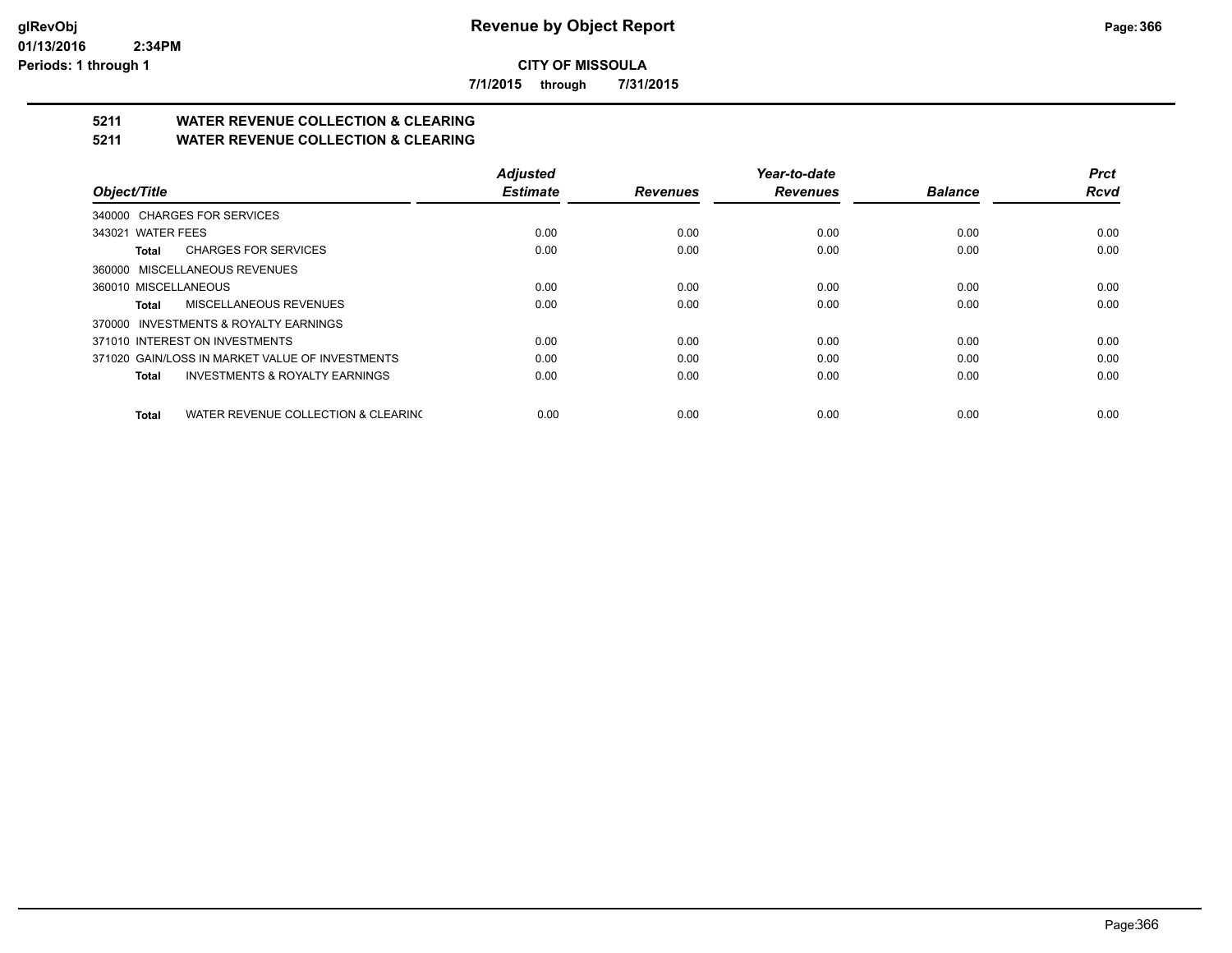**7/1/2015 through 7/31/2015**

#### **5211 WATER REVENUE COLLECTION & CLEARING**

|                                                     | <b>Adjusted</b> |                 | Year-to-date    |                | <b>Prct</b> |
|-----------------------------------------------------|-----------------|-----------------|-----------------|----------------|-------------|
| Object/Title                                        | <b>Estimate</b> | <b>Revenues</b> | <b>Revenues</b> | <b>Balance</b> | <b>Rcvd</b> |
| 340000 CHARGES FOR SERVICES                         |                 |                 |                 |                |             |
| 343021 WATER FEES                                   | 0.00            | 0.00            | 0.00            | 0.00           | 0.00        |
| <b>CHARGES FOR SERVICES</b><br>Total                | 0.00            | 0.00            | 0.00            | 0.00           | 0.00        |
| 360000 MISCELLANEOUS REVENUES                       |                 |                 |                 |                |             |
| 360010 MISCELLANEOUS                                | 0.00            | 0.00            | 0.00            | 0.00           | 0.00        |
| MISCELLANEOUS REVENUES<br><b>Total</b>              | 0.00            | 0.00            | 0.00            | 0.00           | 0.00        |
| 370000 INVESTMENTS & ROYALTY EARNINGS               |                 |                 |                 |                |             |
| 371010 INTEREST ON INVESTMENTS                      | 0.00            | 0.00            | 0.00            | 0.00           | 0.00        |
| 371020 GAIN/LOSS IN MARKET VALUE OF INVESTMENT      | 0.00            | 0.00            | 0.00            | 0.00           | 0.00        |
| <b>INVESTMENTS &amp; ROYALTY EARNINGS</b><br>Total  | 0.00            | 0.00            | 0.00            | 0.00           | 0.00        |
|                                                     |                 |                 |                 |                |             |
| WATER REVENUE COLLECTION & CLEARING<br><b>Total</b> | 0.00            | 0.00            | 0.00            | 0.00           | 0.00        |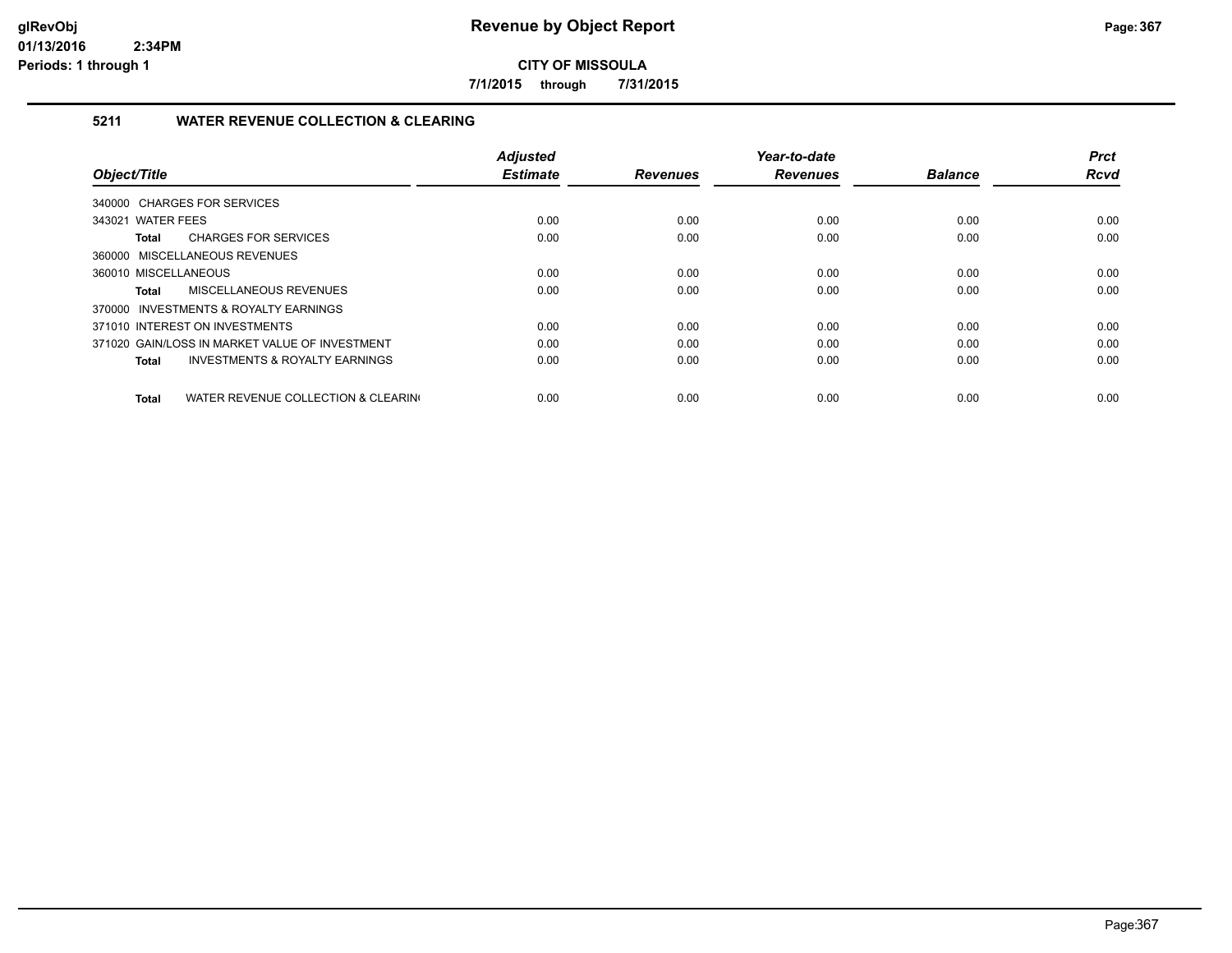**01/13/2016 2:34PM Periods: 1 through 1**

## **CITY OF MISSOULA**

**7/1/2015 through 7/31/2015**

#### **5240 WATER CONSTRUCTION FUND**

**5240 WATER CONSTRUCTION FUND**

|                             |                                   | <b>Adjusted</b> |                 | Year-to-date    |                | <b>Prct</b> |
|-----------------------------|-----------------------------------|-----------------|-----------------|-----------------|----------------|-------------|
| Object/Title                |                                   | <b>Estimate</b> | <b>Revenues</b> | <b>Revenues</b> | <b>Balance</b> | <b>Rcvd</b> |
| 340000 CHARGES FOR SERVICES |                                   |                 |                 |                 |                |             |
|                             | 343026 WATER INSTALLATION CHARGES | 0.00            | 0.00            | 0.00            | 0.00           | 0.00        |
| Total                       | <b>CHARGES FOR SERVICES</b>       | 0.00            | 0.00            | 0.00            | 0.00           | 0.00        |
| <b>Total</b>                | WATER CONSTRUCTION FUND           | 0.00            | 0.00            | 0.00            | 0.00           | 0.00        |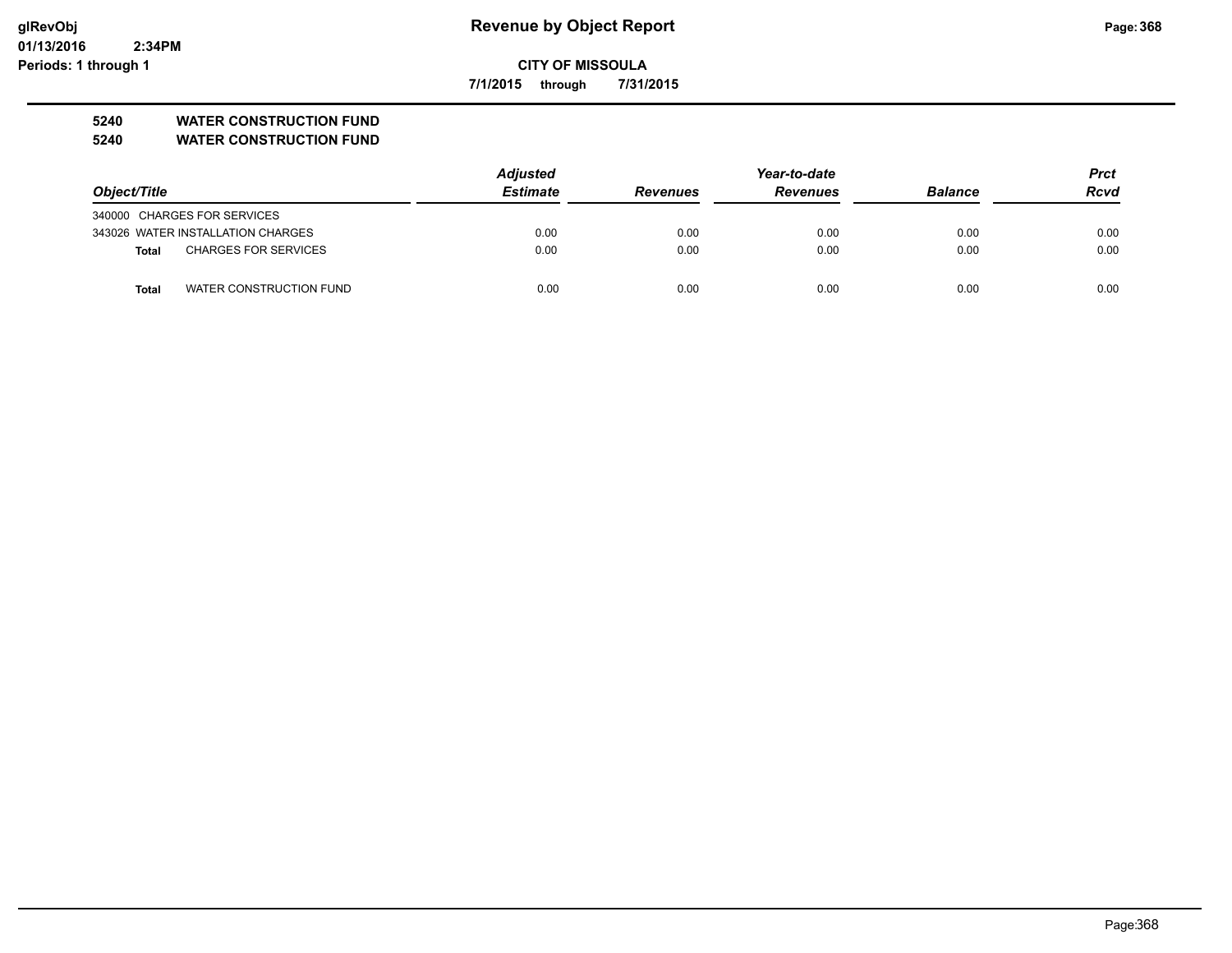**7/1/2015 through 7/31/2015**

#### **5240 WATER CONSTRUCTION FUND**

| Object/Title |                                   | <b>Adjusted</b><br><b>Estimate</b> | <b>Revenues</b> | Year-to-date<br><b>Revenues</b> | <b>Balance</b> | Prct<br><b>Rcvd</b> |
|--------------|-----------------------------------|------------------------------------|-----------------|---------------------------------|----------------|---------------------|
|              | 340000 CHARGES FOR SERVICES       |                                    |                 |                                 |                |                     |
|              | 343026 WATER INSTALLATION CHARGES | 0.00                               | 0.00            | 0.00                            | 0.00           | 0.00                |
| <b>Total</b> | <b>CHARGES FOR SERVICES</b>       | 0.00                               | 0.00            | 0.00                            | 0.00           | 0.00                |
|              |                                   |                                    |                 |                                 |                |                     |
| Total        | WATER CONSTRUCTION FUND           | 0.00                               | 0.00            | 0.00                            | 0.00           | 0.00                |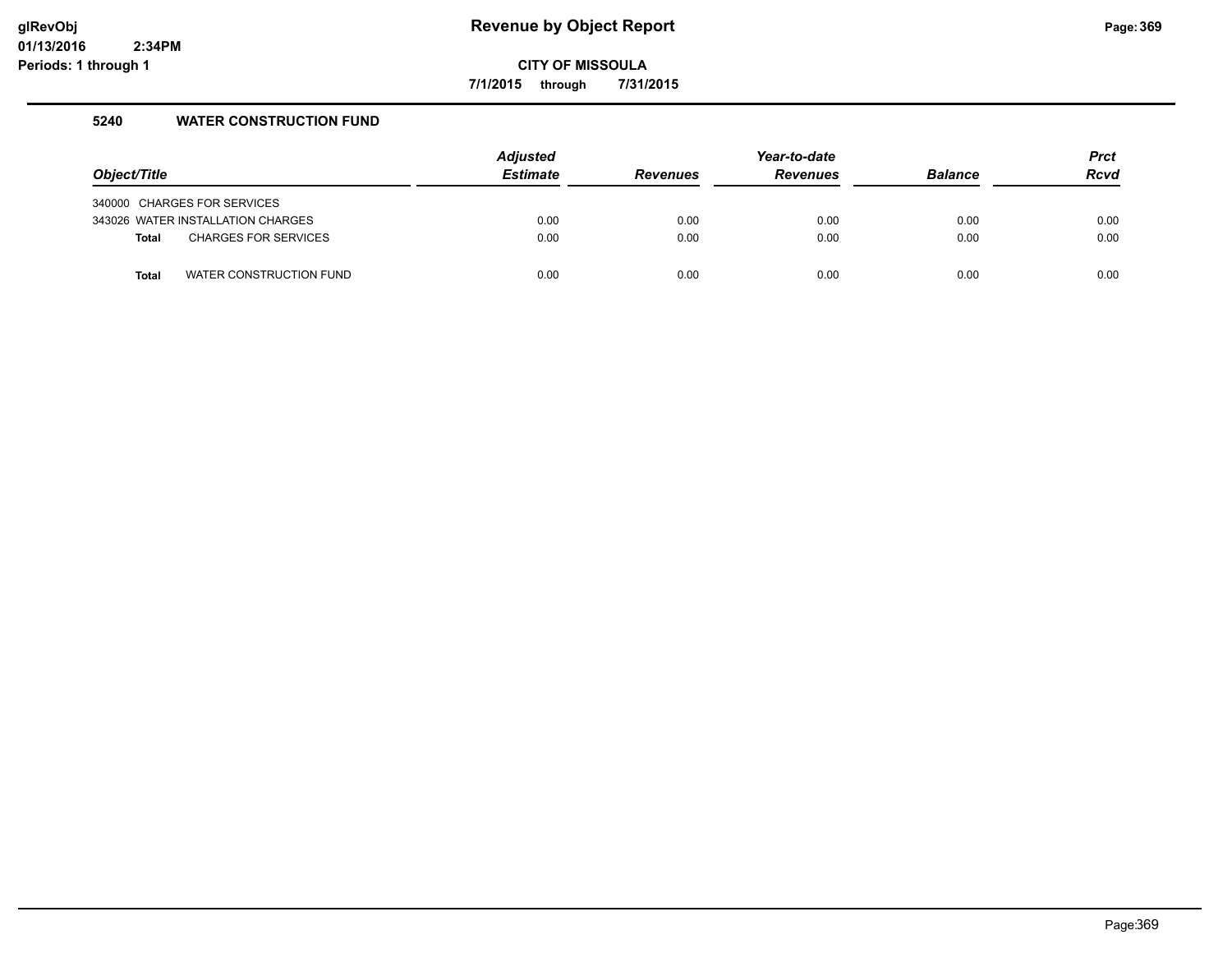**7/1/2015 through 7/31/2015**

#### **5310 SEWER OPERATING BUDGET FUND**

#### **5310 SEWER OPERATING BUDGET FUND**

|                                                           | <b>Adjusted</b> |                 | Year-to-date    |                | <b>Prct</b> |
|-----------------------------------------------------------|-----------------|-----------------|-----------------|----------------|-------------|
| Object/Title                                              | <b>Estimate</b> | <b>Revenues</b> | <b>Revenues</b> | <b>Balance</b> | Rcvd        |
| 320000 LICENSES & PERMITS                                 |                 |                 |                 |                |             |
| 323027 HAULER PERMITS                                     | 0.00            | 150.00          | 150.00          | $-150.00$      | 0.00        |
| <b>LICENSES &amp; PERMITS</b><br><b>Total</b>             | 0.00            | 150.00          | 150.00          | $-150.00$      | 0.00        |
| 330000 INTERGOVERNMENTAL REVENUES                         |                 |                 |                 |                |             |
| 334071 DEQ/RIVER WATER SAMPLING                           | 0.00            | 0.00            | 0.00            | 0.00           | 0.00        |
| 336020 STATE PENSION CONTRIBUTION                         | 0.00            | 0.00            | 0.00            | 0.00           | 0.00        |
| 336023 STATE CONTRIB. - PERS                              | 0.00            | 80.28           | 80.28           | $-80.28$       | 0.00        |
| <b>INTERGOVERNMENTAL REVENUES</b><br>Total                | 0.00            | 80.28           | 80.28           | $-80.28$       | 0.00        |
| 340000 CHARGES FOR SERVICES                               |                 |                 |                 |                |             |
| 343031 SEWER SERVICE CHARGES                              | 0.00            | 0.00            | 0.00            | 0.00           | 0.00        |
| 343032 SEWER INSTALLATION CHARGES                         | 79,000.00       | 0.00            | 0.00            | 79,000.00      | 0.00        |
| 343035 SALE OF SEWER MATERIALS AND SUPPLIES               | 0.00            | 0.00            | 0.00            | 0.00           | 0.00        |
| 343039 DISPOSAL FEES                                      | 0.00            | 0.00            | 0.00            | 0.00           | 0.00        |
| <b>CHARGES FOR SERVICES</b><br><b>Total</b>               | 79,000.00       | 0.00            | 0.00            | 79,000.00      | 0.00        |
| 360000 MISCELLANEOUS REVENUES                             |                 |                 |                 |                |             |
| 360010 MISCELLANEOUS                                      | 0.00            | 0.00            | 0.00            | 0.00           | 0.00        |
| 360030 CONTRIBUTIONS FROM PROPERTY OWNERS                 | 0.00            | 0.00            | 0.00            | 0.00           | 0.00        |
| 363040 PENALTY AND INTEREST                               | 0.00            | 0.00            | 0.00            | 0.00           | 0.00        |
| 364012 SALE OF SURPLUS PROPERTY                           | 0.00            | 0.00            | 0.00            | 0.00           | 0.00        |
| <b>MISCELLANEOUS REVENUES</b><br><b>Total</b>             | 0.00            | 0.00            | 0.00            | 0.00           | 0.00        |
| 370000 INVESTMENTS & ROYALTY EARNINGS                     |                 |                 |                 |                |             |
| 371010 INTEREST ON INVESTMENTS                            | 0.00            | 0.00            | 0.00            | 0.00           | 0.00        |
| 371020 GAIN/LOSS IN MARKET VALUE OF INVESTMENTS           | 0.00            | 0.00            | 0.00            | 0.00           | 0.00        |
| <b>INVESTMENTS &amp; ROYALTY EARNINGS</b><br><b>Total</b> | 0.00            | 0.00            | 0.00            | 0.00           | 0.00        |
| 380000 OTHER FINANCING SOURCES                            |                 |                 |                 |                |             |
| 381090 PROCEEDS FROM CAPITAL LEASE                        | 0.00            | 0.00            | 0.00            | 0.00           | 0.00        |
| 382010 SALE OF FIXED ASSETS                               | 0.00            | 0.00            | 0.00            | 0.00           | 0.00        |
| 383024 TRANS FR SEWER CLEARING                            | 4,875,239.00    | 0.00            | 0.00            | 4,875,239.00   | 0.00        |
| OTHER FINANCING SOURCES<br><b>Total</b>                   | 4,875,239.00    | 0.00            | 0.00            | 4,875,239.00   | 0.00        |
| SEWER OPERATING BUDGET FUND<br>Total                      | 4.954.239.00    | 230.28          | 230.28          | 4.954.008.72   | 0.00        |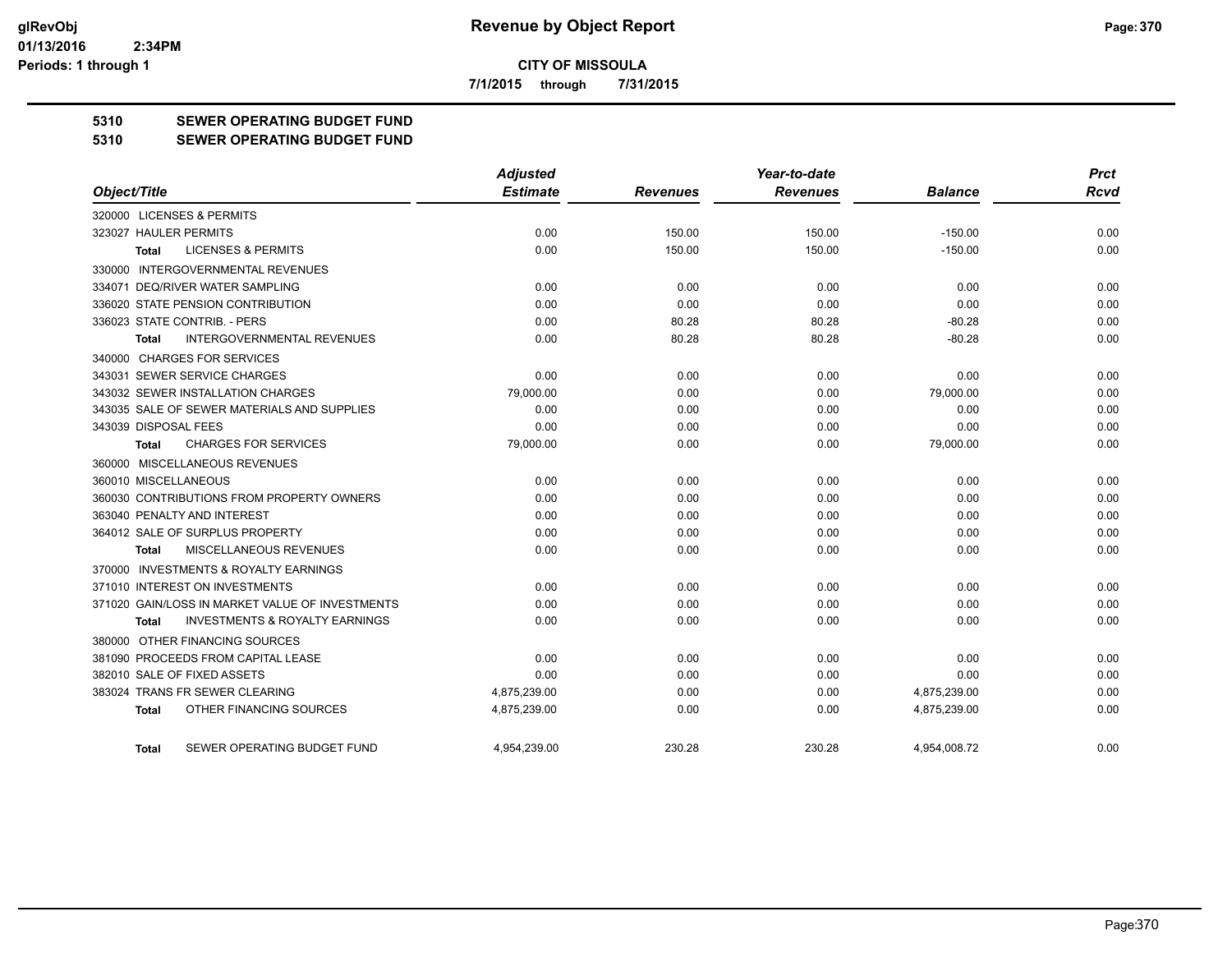**7/1/2015 through 7/31/2015**

#### **5310 SEWER OPERATING BUDGET FUND**

|                                                           | <b>Adjusted</b> |                 | Year-to-date    |                | <b>Prct</b> |
|-----------------------------------------------------------|-----------------|-----------------|-----------------|----------------|-------------|
| Object/Title                                              | <b>Estimate</b> | <b>Revenues</b> | <b>Revenues</b> | <b>Balance</b> | <b>Rcvd</b> |
| 320000 LICENSES & PERMITS                                 |                 |                 |                 |                |             |
| 323027 HAULER PERMITS                                     | 0.00            | 150.00          | 150.00          | $-150.00$      | 0.00        |
| <b>LICENSES &amp; PERMITS</b><br><b>Total</b>             | 0.00            | 150.00          | 150.00          | $-150.00$      | 0.00        |
| 330000 INTERGOVERNMENTAL REVENUES                         |                 |                 |                 |                |             |
| 334071 DEQ/RIVER WATER SAMPLING                           | 0.00            | 0.00            | 0.00            | 0.00           | 0.00        |
| 336020 STATE PENSION CONTRIBUTION                         | 0.00            | 0.00            | 0.00            | 0.00           | 0.00        |
| 336023 STATE CONTRIB. - PERS                              | 0.00            | 80.28           | 80.28           | $-80.28$       | 0.00        |
| <b>INTERGOVERNMENTAL REVENUES</b><br><b>Total</b>         | 0.00            | 80.28           | 80.28           | $-80.28$       | 0.00        |
| 340000 CHARGES FOR SERVICES                               |                 |                 |                 |                |             |
| 343031 SEWER SERVICE CHARGES                              | 0.00            | 0.00            | 0.00            | 0.00           | 0.00        |
| 343032 SEWER INSTALLATION CHARGES                         | 79,000.00       | 0.00            | 0.00            | 79,000.00      | 0.00        |
| 343035 SALE OF SEWER MATERIALS AND SUPPLIES               | 0.00            | 0.00            | 0.00            | 0.00           | 0.00        |
| 343039 DISPOSAL FEES                                      | 0.00            | 0.00            | 0.00            | 0.00           | 0.00        |
| <b>CHARGES FOR SERVICES</b><br><b>Total</b>               | 79,000.00       | 0.00            | 0.00            | 79,000.00      | 0.00        |
| 360000 MISCELLANEOUS REVENUES                             |                 |                 |                 |                |             |
| 360010 MISCELLANEOUS                                      | 0.00            | 0.00            | 0.00            | 0.00           | 0.00        |
| 360030 CONTRIBUTIONS FROM PROPERTY OWNERS                 | 0.00            | 0.00            | 0.00            | 0.00           | 0.00        |
| 363040 PENALTY AND INTEREST                               | 0.00            | 0.00            | 0.00            | 0.00           | 0.00        |
| 364012 SALE OF SURPLUS PROPERTY                           | 0.00            | 0.00            | 0.00            | 0.00           | 0.00        |
| <b>MISCELLANEOUS REVENUES</b><br>Total                    | 0.00            | 0.00            | 0.00            | 0.00           | 0.00        |
| 370000 INVESTMENTS & ROYALTY EARNINGS                     |                 |                 |                 |                |             |
| 371010 INTEREST ON INVESTMENTS                            | 0.00            | 0.00            | 0.00            | 0.00           | 0.00        |
| 371020 GAIN/LOSS IN MARKET VALUE OF INVESTMENT            | 0.00            | 0.00            | 0.00            | 0.00           | 0.00        |
| <b>INVESTMENTS &amp; ROYALTY EARNINGS</b><br><b>Total</b> | 0.00            | 0.00            | 0.00            | 0.00           | 0.00        |
| 380000 OTHER FINANCING SOURCES                            |                 |                 |                 |                |             |
| 381090 PROCEEDS FROM CAPITAL LEASE                        | 0.00            | 0.00            | 0.00            | 0.00           | 0.00        |
| 382010 SALE OF FIXED ASSETS                               | 0.00            | 0.00            | 0.00            | 0.00           | 0.00        |
| 383024 TRANS FR SEWER CLEARING                            | 4,875,239.00    | 0.00            | 0.00            | 4,875,239.00   | 0.00        |
| OTHER FINANCING SOURCES<br>Total                          | 4,875,239.00    | 0.00            | 0.00            | 4,875,239.00   | 0.00        |
| SEWER OPERATING BUDGET FUND<br>Total                      | 4,954,239.00    | 230.28          | 230.28          | 4,954,008.72   | 0.00        |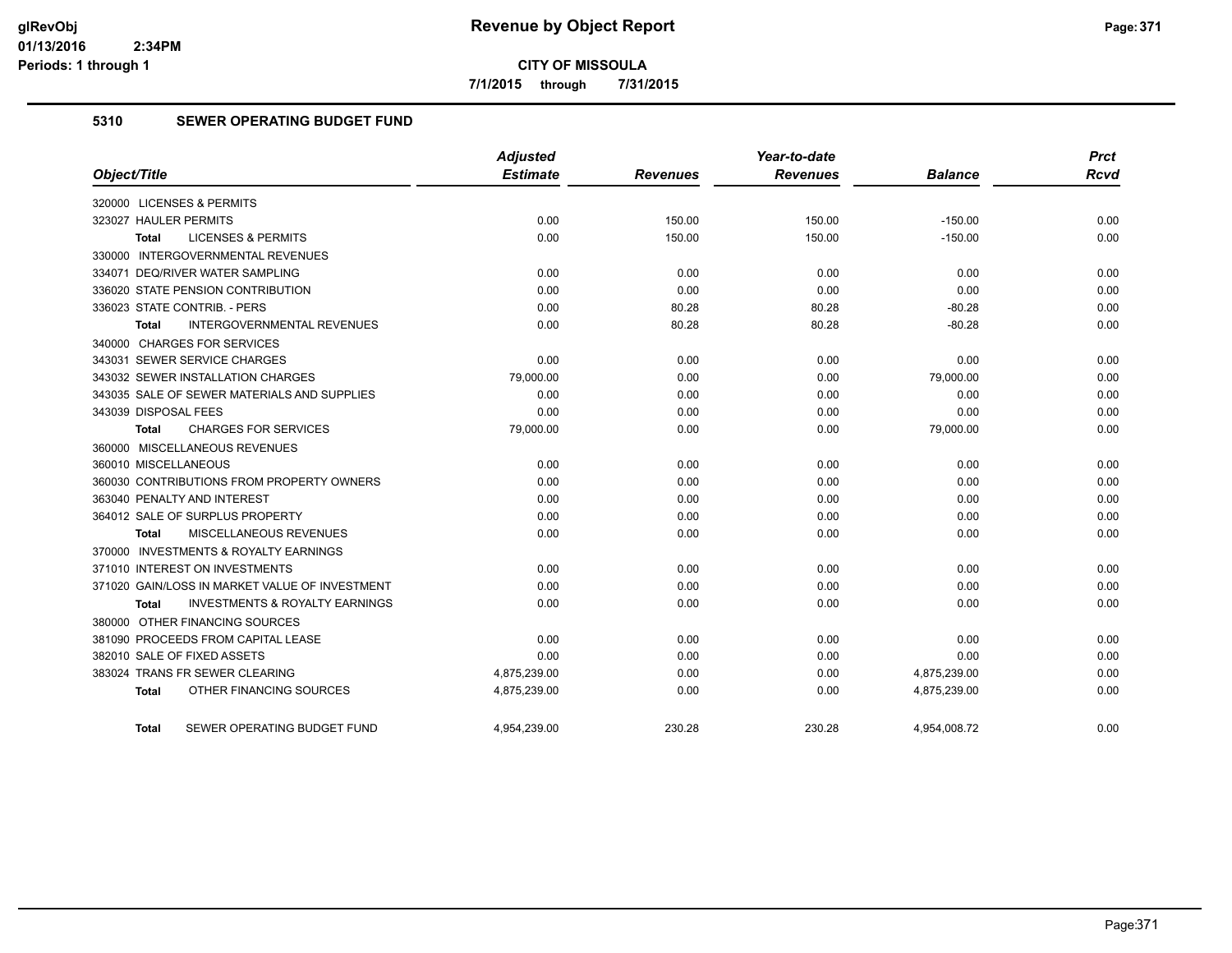**7/1/2015 through 7/31/2015**

# **5311 SEWER REVENUE COLLECTION & CLEARING FUND**

| 5311 | <b>SEWER REVENUE COLLECTION &amp; CLEARING FUND</b> |
|------|-----------------------------------------------------|
|      |                                                     |

|                                                           | <b>Adjusted</b> |                 | Year-to-date    |                | <b>Prct</b> |
|-----------------------------------------------------------|-----------------|-----------------|-----------------|----------------|-------------|
| Object/Title                                              | <b>Estimate</b> | <b>Revenues</b> | <b>Revenues</b> | <b>Balance</b> | <b>Rcvd</b> |
| 330000 INTERGOVERNMENTAL REVENUES                         |                 |                 |                 |                |             |
| 331992 FEDERAL ARRA GRANTS                                | 0.00            | 0.00            | 0.00            | 0.00           | 0.00        |
| <b>INTERGOVERNMENTAL REVENUES</b><br><b>Total</b>         | 0.00            | 0.00            | 0.00            | 0.00           | 0.00        |
| <b>CHARGES FOR SERVICES</b><br>340000                     |                 |                 |                 |                |             |
| 343032 SEWER INSTALLATION CHARGES                         | 0.00            | 0.00            | 0.00            | 0.00           | 0.00        |
| 343034 TREATMENT FACILITIES FEES                          | 7,391,083.00    | 3,327,059.01    | 3,327,059.01    | 4,064,023.99   | 45.01       |
| 343037 DELINQUENT SEWER FEES                              | 0.00            | 0.00            | 0.00            | 0.00           | 0.00        |
| 343038 P & I TAX LIENS                                    | 0.00            | 0.00            | 0.00            | 0.00           | 0.00        |
| <b>CHARGES FOR SERVICES</b><br><b>Total</b>               | 7,391,083.00    | 3,327,059.01    | 3,327,059.01    | 4,064,023.99   | 45.01       |
| MISCELLANEOUS REVENUES<br>360000                          |                 |                 |                 |                |             |
| 360010 MISCELLANEOUS                                      | 0.00            | 0.00            | 0.00            | 0.00           | 0.00        |
| 361200 RADIO TOWER LEASE PAYMENTS                         | 0.00            | 0.00            | 0.00            | 0.00           | 0.00        |
| 361201 EKO LAND LEASE                                     | 0.00            | 0.00            | 0.00            | 0.00           | 0.00        |
| 365023 NORTHWESTERN ENERGY GRANT                          | 0.00            | 0.00            | 0.00            | 0.00           | 0.00        |
| <b>MISCELLANEOUS REVENUES</b><br><b>Total</b>             | 0.00            | 0.00            | 0.00            | 0.00           | 0.00        |
| <b>INVESTMENTS &amp; ROYALTY EARNINGS</b><br>370000       |                 |                 |                 |                |             |
| 371010 INTEREST ON INVESTMENTS                            | 0.00            | 0.00            | 0.00            | 0.00           | 0.00        |
| 371020 GAIN/LOSS IN MARKET VALUE OF INVESTMENTS           | 0.00            | 0.00            | 0.00            | 0.00           | 0.00        |
| <b>INVESTMENTS &amp; ROYALTY EARNINGS</b><br><b>Total</b> | 0.00            | 0.00            | 0.00            | 0.00           | 0.00        |
| OTHER FINANCING SOURCES<br>380000                         |                 |                 |                 |                |             |
| 383034 TRANS FR 01 SERIES DEBT SERVICE                    | 0.00            | 0.00            | 0.00            | 0.00           | 0.00        |
| 383042 TRANSFERS FROM OTHER FUNDS                         | 0.00            | 0.00            | 0.00            | 0.00           | 0.00        |
| OTHER FINANCING SOURCES<br><b>Total</b>                   | 0.00            | 0.00            | 0.00            | 0.00           | 0.00        |
| SEWER REVENUE COLLECTION & CLEARING<br><b>Total</b>       | 7,391,083.00    | 3,327,059.01    | 3,327,059.01    | 4,064,023.99   | 45.01       |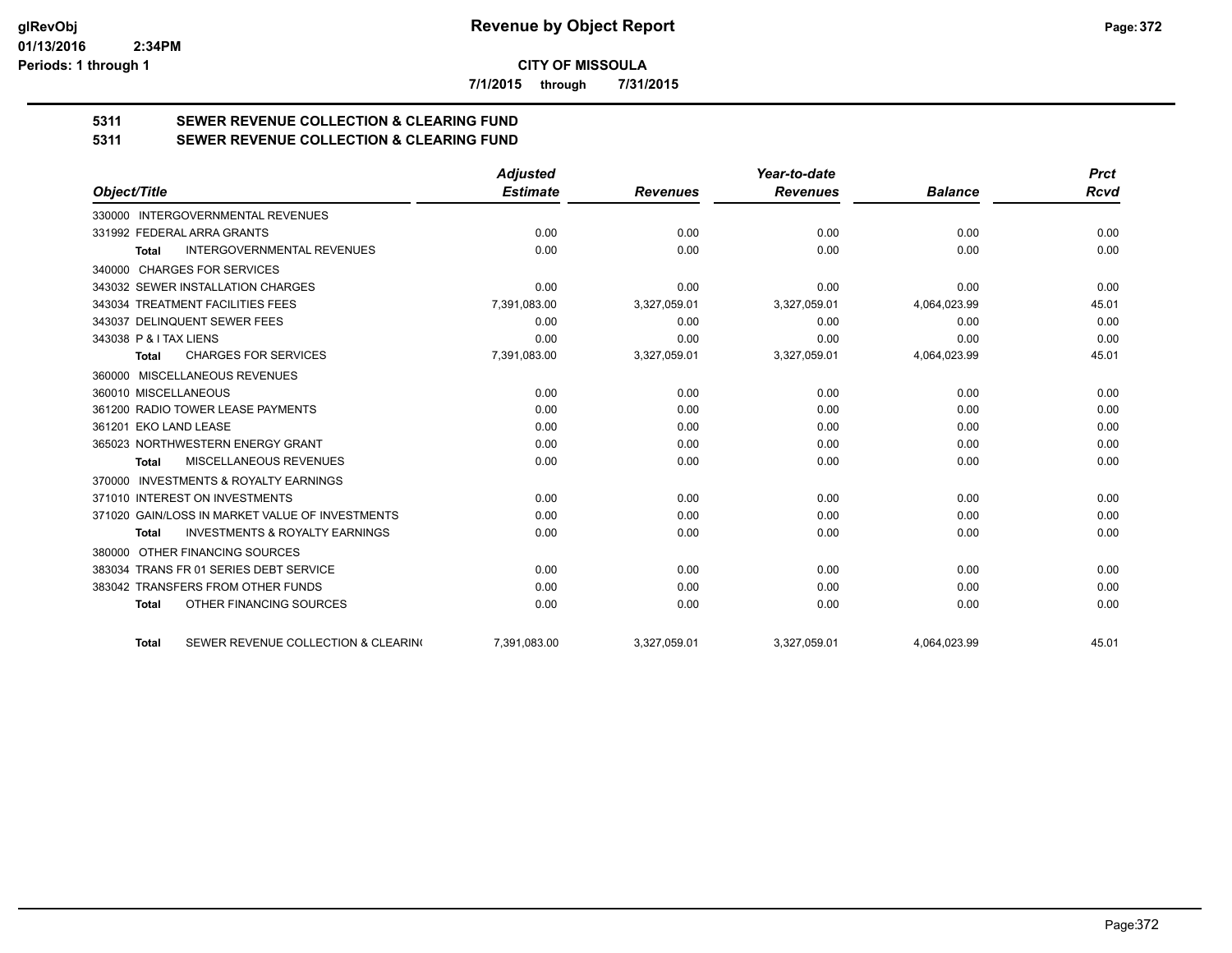**7/1/2015 through 7/31/2015**

#### **5311 SEWER REVENUE COLLECTION & CLEARING FUND**

|                                                           | <b>Adjusted</b> |                 | Year-to-date    |                | <b>Prct</b> |
|-----------------------------------------------------------|-----------------|-----------------|-----------------|----------------|-------------|
| Object/Title                                              | <b>Estimate</b> | <b>Revenues</b> | <b>Revenues</b> | <b>Balance</b> | <b>Rcvd</b> |
| <b>INTERGOVERNMENTAL REVENUES</b><br>330000               |                 |                 |                 |                |             |
| 331992 FEDERAL ARRA GRANTS                                | 0.00            | 0.00            | 0.00            | 0.00           | 0.00        |
| <b>INTERGOVERNMENTAL REVENUES</b><br><b>Total</b>         | 0.00            | 0.00            | 0.00            | 0.00           | 0.00        |
| 340000 CHARGES FOR SERVICES                               |                 |                 |                 |                |             |
| 343032 SEWER INSTALLATION CHARGES                         | 0.00            | 0.00            | 0.00            | 0.00           | 0.00        |
| 343034 TREATMENT FACILITIES FEES                          | 7,391,083.00    | 3,327,059.01    | 3,327,059.01    | 4,064,023.99   | 45.01       |
| 343037 DELINQUENT SEWER FEES                              | 0.00            | 0.00            | 0.00            | 0.00           | 0.00        |
| 343038 P & I TAX LIENS                                    | 0.00            | 0.00            | 0.00            | 0.00           | 0.00        |
| <b>CHARGES FOR SERVICES</b><br><b>Total</b>               | 7,391,083.00    | 3,327,059.01    | 3,327,059.01    | 4,064,023.99   | 45.01       |
| 360000 MISCELLANEOUS REVENUES                             |                 |                 |                 |                |             |
| 360010 MISCELLANEOUS                                      | 0.00            | 0.00            | 0.00            | 0.00           | 0.00        |
| 361200 RADIO TOWER LEASE PAYMENTS                         | 0.00            | 0.00            | 0.00            | 0.00           | 0.00        |
| 361201 EKO LAND LEASE                                     | 0.00            | 0.00            | 0.00            | 0.00           | 0.00        |
| 365023 NORTHWESTERN ENERGY GRANT                          | 0.00            | 0.00            | 0.00            | 0.00           | 0.00        |
| MISCELLANEOUS REVENUES<br><b>Total</b>                    | 0.00            | 0.00            | 0.00            | 0.00           | 0.00        |
| 370000 INVESTMENTS & ROYALTY EARNINGS                     |                 |                 |                 |                |             |
| 371010 INTEREST ON INVESTMENTS                            | 0.00            | 0.00            | 0.00            | 0.00           | 0.00        |
| 371020 GAIN/LOSS IN MARKET VALUE OF INVESTMENT            | 0.00            | 0.00            | 0.00            | 0.00           | 0.00        |
| <b>INVESTMENTS &amp; ROYALTY EARNINGS</b><br><b>Total</b> | 0.00            | 0.00            | 0.00            | 0.00           | 0.00        |
| OTHER FINANCING SOURCES<br>380000                         |                 |                 |                 |                |             |
| 383034 TRANS FR 01 SERIES DEBT SERVICE                    | 0.00            | 0.00            | 0.00            | 0.00           | 0.00        |
| 383042 TRANSFERS FROM OTHER FUNDS                         | 0.00            | 0.00            | 0.00            | 0.00           | 0.00        |
| OTHER FINANCING SOURCES<br><b>Total</b>                   | 0.00            | 0.00            | 0.00            | 0.00           | 0.00        |
| SEWER REVENUE COLLECTION & CLEARIN<br><b>Total</b>        | 7,391,083.00    | 3,327,059.01    | 3,327,059.01    | 4,064,023.99   | 45.01       |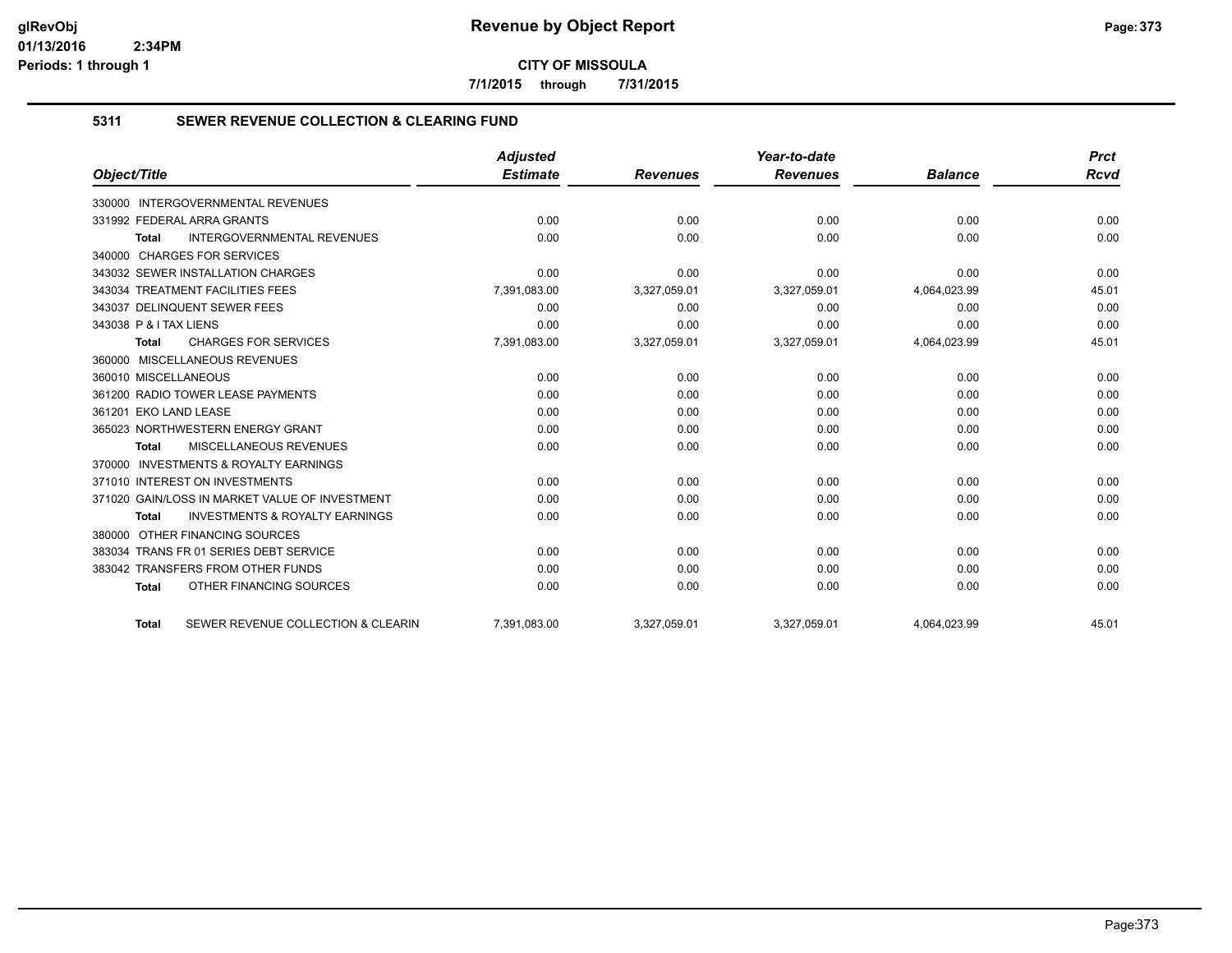**7/1/2015 through 7/31/2015**

**5315 SEWER LOAN FUND**

**5315 SEWER LOAN FUND**

|                                                     | <b>Adjusted</b> |                 | Year-to-date    |                | <b>Prct</b> |
|-----------------------------------------------------|-----------------|-----------------|-----------------|----------------|-------------|
| Object/Title                                        | <b>Estimate</b> | <b>Revenues</b> | <b>Revenues</b> | <b>Balance</b> | <b>Rcvd</b> |
| 340000 CHARGES FOR SERVICES                         |                 |                 |                 |                |             |
| 343032 SEWER INSTALLATION CHARGES                   | 0.00            | 0.00            | 0.00            | 0.00           | 0.00        |
| 343035 SALE OF SEWER MATERIALS AND SUPPLIES         | 0.00            | $-19,238.01$    | $-19,238.01$    | 19,238.01      | 0.00        |
| 343037 GREASE INTERCEPTOR LOANS                     | 0.00            | 0.00            | 0.00            | 0.00           | 0.00        |
| <b>CHARGES FOR SERVICES</b><br><b>Total</b>         | 0.00            | $-19,238.01$    | $-19,238.01$    | 19,238.01      | 0.00        |
| <b>MISCELLANEOUS REVENUES</b><br>360000             |                 |                 |                 |                |             |
| 360010 MISCELLANEOUS                                | 0.00            | 0.00            | 0.00            | 0.00           | 0.00        |
| <b>MISCELLANEOUS REVENUES</b><br>Total              | 0.00            | 0.00            | 0.00            | 0.00           | 0.00        |
| <b>INVESTMENTS &amp; ROYALTY EARNINGS</b><br>370000 |                 |                 |                 |                |             |
| 371010 INTEREST ON INVESTMENTS                      | 0.00            | 0.00            | 0.00            | 0.00           | 0.00        |
| 371020 GAIN/LOSS IN MARKET VALUE OF INVESTMENTS     | 0.00            | 0.00            | 0.00            | 0.00           | 0.00        |
| <b>INVESTMENTS &amp; ROYALTY EARNINGS</b><br>Total  | 0.00            | 0.00            | 0.00            | 0.00           | 0.00        |
| OTHER FINANCING SOURCES<br>380000                   |                 |                 |                 |                |             |
| 383024 TRANS FR SEWER CLEARING                      | 0.00            | 0.00            | 0.00            | 0.00           | 0.00        |
| 383025 TRANS FR SEWER R & D                         | 0.00            | 0.00            | 0.00            | 0.00           | 0.00        |
| OTHER FINANCING SOURCES<br><b>Total</b>             | 0.00            | 0.00            | 0.00            | 0.00           | 0.00        |
| <b>SEWER LOAN FUND</b><br><b>Total</b>              | 0.00            | $-19,238.01$    | $-19,238.01$    | 19,238.01      | 0.00        |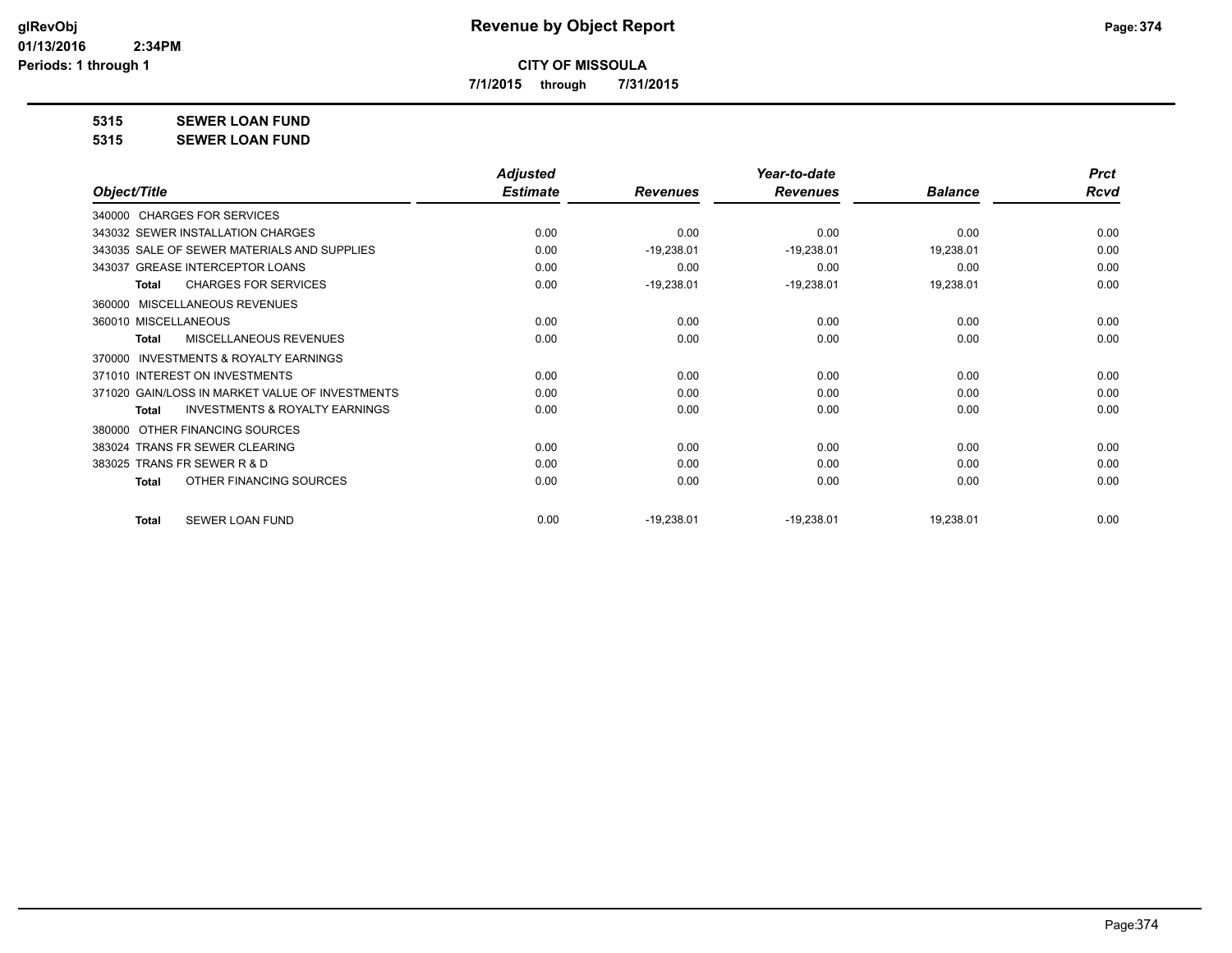**7/1/2015 through 7/31/2015**

#### **5315 SEWER LOAN FUND**

|                                                    | <b>Adjusted</b> |                 | Year-to-date    |                | <b>Prct</b> |
|----------------------------------------------------|-----------------|-----------------|-----------------|----------------|-------------|
| Object/Title                                       | <b>Estimate</b> | <b>Revenues</b> | <b>Revenues</b> | <b>Balance</b> | <b>Rcvd</b> |
| 340000 CHARGES FOR SERVICES                        |                 |                 |                 |                |             |
| 343032 SEWER INSTALLATION CHARGES                  | 0.00            | 0.00            | 0.00            | 0.00           | 0.00        |
| 343035 SALE OF SEWER MATERIALS AND SUPPLIES        | 0.00            | $-19,238.01$    | $-19,238.01$    | 19,238.01      | 0.00        |
| 343037 GREASE INTERCEPTOR LOANS                    | 0.00            | 0.00            | 0.00            | 0.00           | 0.00        |
| <b>CHARGES FOR SERVICES</b><br>Total               | 0.00            | $-19,238.01$    | $-19,238.01$    | 19,238.01      | 0.00        |
| MISCELLANEOUS REVENUES<br>360000                   |                 |                 |                 |                |             |
| 360010 MISCELLANEOUS                               | 0.00            | 0.00            | 0.00            | 0.00           | 0.00        |
| <b>MISCELLANEOUS REVENUES</b><br><b>Total</b>      | 0.00            | 0.00            | 0.00            | 0.00           | 0.00        |
| INVESTMENTS & ROYALTY EARNINGS<br>370000           |                 |                 |                 |                |             |
| 371010 INTEREST ON INVESTMENTS                     | 0.00            | 0.00            | 0.00            | 0.00           | 0.00        |
| 371020 GAIN/LOSS IN MARKET VALUE OF INVESTMENT     | 0.00            | 0.00            | 0.00            | 0.00           | 0.00        |
| <b>INVESTMENTS &amp; ROYALTY EARNINGS</b><br>Total | 0.00            | 0.00            | 0.00            | 0.00           | 0.00        |
| OTHER FINANCING SOURCES<br>380000                  |                 |                 |                 |                |             |
| 383024 TRANS FR SEWER CLEARING                     | 0.00            | 0.00            | 0.00            | 0.00           | 0.00        |
| 383025 TRANS FR SEWER R & D                        | 0.00            | 0.00            | 0.00            | 0.00           | 0.00        |
| OTHER FINANCING SOURCES<br>Total                   | 0.00            | 0.00            | 0.00            | 0.00           | 0.00        |
| SEWER LOAN FUND<br><b>Total</b>                    | 0.00            | $-19,238.01$    | $-19,238.01$    | 19,238.01      | 0.00        |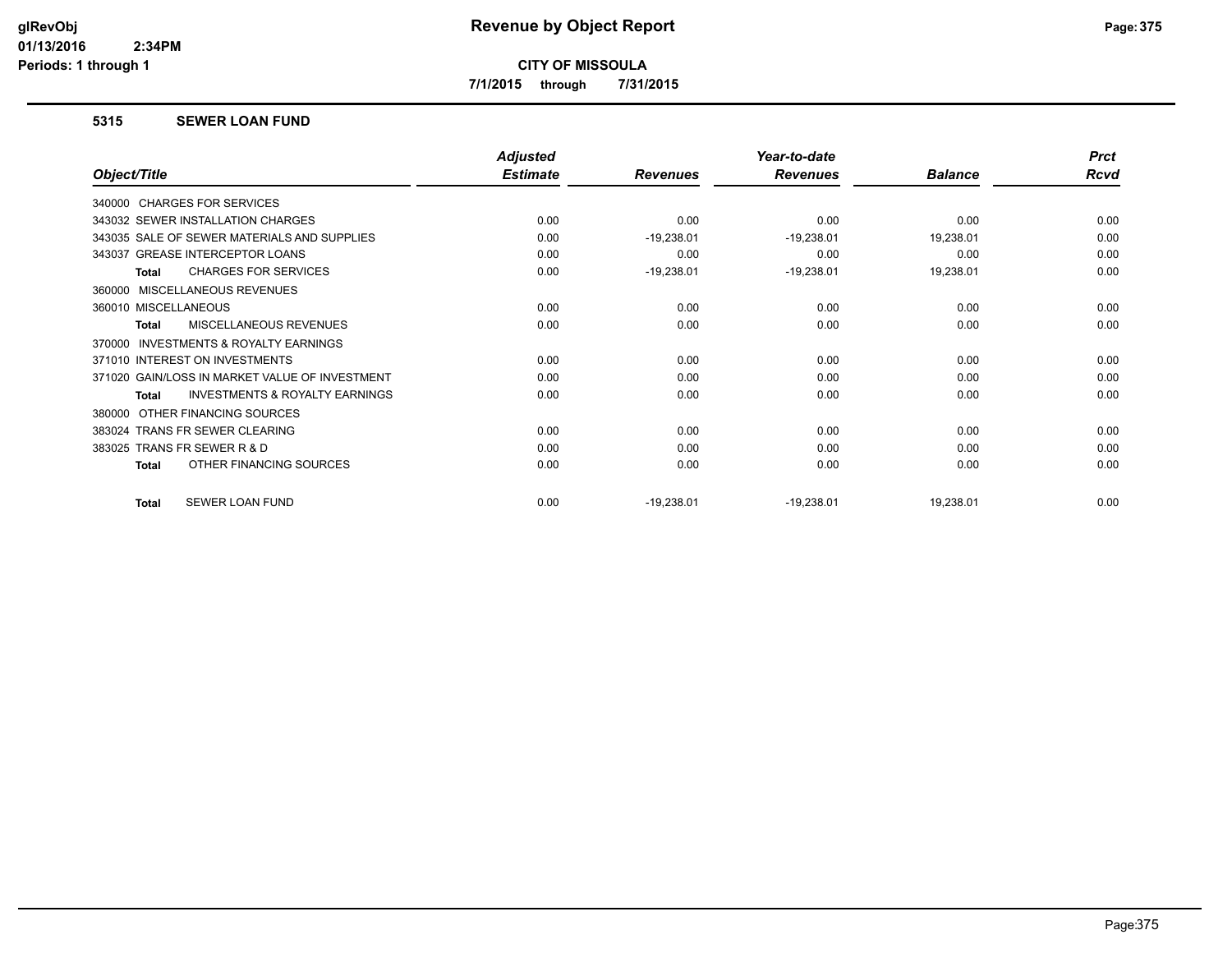**7/1/2015 through 7/31/2015**

# **5320 SEWER REPLACEMENT & DEPRECIATION FUND**

### **5320 SEWER REPLACEMENT & DEPRECIATION FUND**

|                                                           | <b>Adjusted</b> |                 | Year-to-date    |                | <b>Prct</b> |
|-----------------------------------------------------------|-----------------|-----------------|-----------------|----------------|-------------|
| Object/Title                                              | <b>Estimate</b> | <b>Revenues</b> | <b>Revenues</b> | <b>Balance</b> | <b>Rcvd</b> |
| 330000 INTERGOVERNMENTAL REVENUES                         |                 |                 |                 |                |             |
| 337010 COUNTY REIMBURSEMENT-DEANOS                        | 0.00            | 0.00            | 0.00            | 0.00           | 0.00        |
| <b>INTERGOVERNMENTAL REVENUES</b><br><b>Total</b>         | 0.00            | 0.00            | 0.00            | 0.00           | 0.00        |
| 340000 CHARGES FOR SERVICES                               |                 |                 |                 |                |             |
| 343032 SEWER INSTALLATION CHARGES                         | 0.00            | 0.00            | 0.00            | 0.00           | 0.00        |
| <b>CHARGES FOR SERVICES</b><br><b>Total</b>               | 0.00            | 0.00            | 0.00            | 0.00           | 0.00        |
| 360000 MISCELLANEOUS REVENUES                             |                 |                 |                 |                |             |
| 360000 MISCELLANEOUS REVENUES                             | 0.00            | 0.00            | 0.00            | 0.00           | 0.00        |
| 360010 MISCELLANEOUS                                      | 0.00            | 0.00            | 0.00            | 0.00           | 0.00        |
| 362006 GAIC INSURANCE SETTLEMENT                          | 0.00            | 0.00            | 0.00            | 0.00           | 0.00        |
| MISCELLANEOUS REVENUES<br><b>Total</b>                    | 0.00            | 0.00            | 0.00            | 0.00           | 0.00        |
| 370000 INVESTMENTS & ROYALTY EARNINGS                     |                 |                 |                 |                |             |
| 371010 INTEREST ON INVESTMENTS                            | 0.00            | 0.00            | 0.00            | 0.00           | 0.00        |
| 371020 GAIN/LOSS IN MARKET VALUE OF INVESTMENTS           | 0.00            | 0.00            | 0.00            | 0.00           | 0.00        |
| <b>INVESTMENTS &amp; ROYALTY EARNINGS</b><br><b>Total</b> | 0.00            | 0.00            | 0.00            | 0.00           | 0.00        |
| 380000 OTHER FINANCING SOURCES                            |                 |                 |                 |                |             |
| 381002 SRF LOAN                                           | 0.00            | 0.00            | 0.00            | 0.00           | 0.00        |
| 381090 PROCEEDS FROM CAPITAL LEASE                        | 0.00            | 0.00            | 0.00            | 0.00           | 0.00        |
| 383000 OPERATING TRANSFERS                                | 0.00            | 0.00            | 0.00            | 0.00           | 0.00        |
| 383024 TRANS FR SEWER CLEARING                            | 0.00            | 0.00            | 0.00            | 0.00           | 0.00        |
| 383042 TRANSFERS FROM OTHER FUNDS                         | 777,157.00      | 0.00            | 0.00            | 777,157.00     | 0.00        |
| OTHER FINANCING SOURCES<br><b>Total</b>                   | 777,157.00      | 0.00            | 0.00            | 777,157.00     | 0.00        |
|                                                           |                 |                 |                 |                |             |
| SEWER REPLACEMENT & DEPRECIATION FU<br><b>Total</b>       | 777.157.00      | 0.00            | 0.00            | 777,157.00     | 0.00        |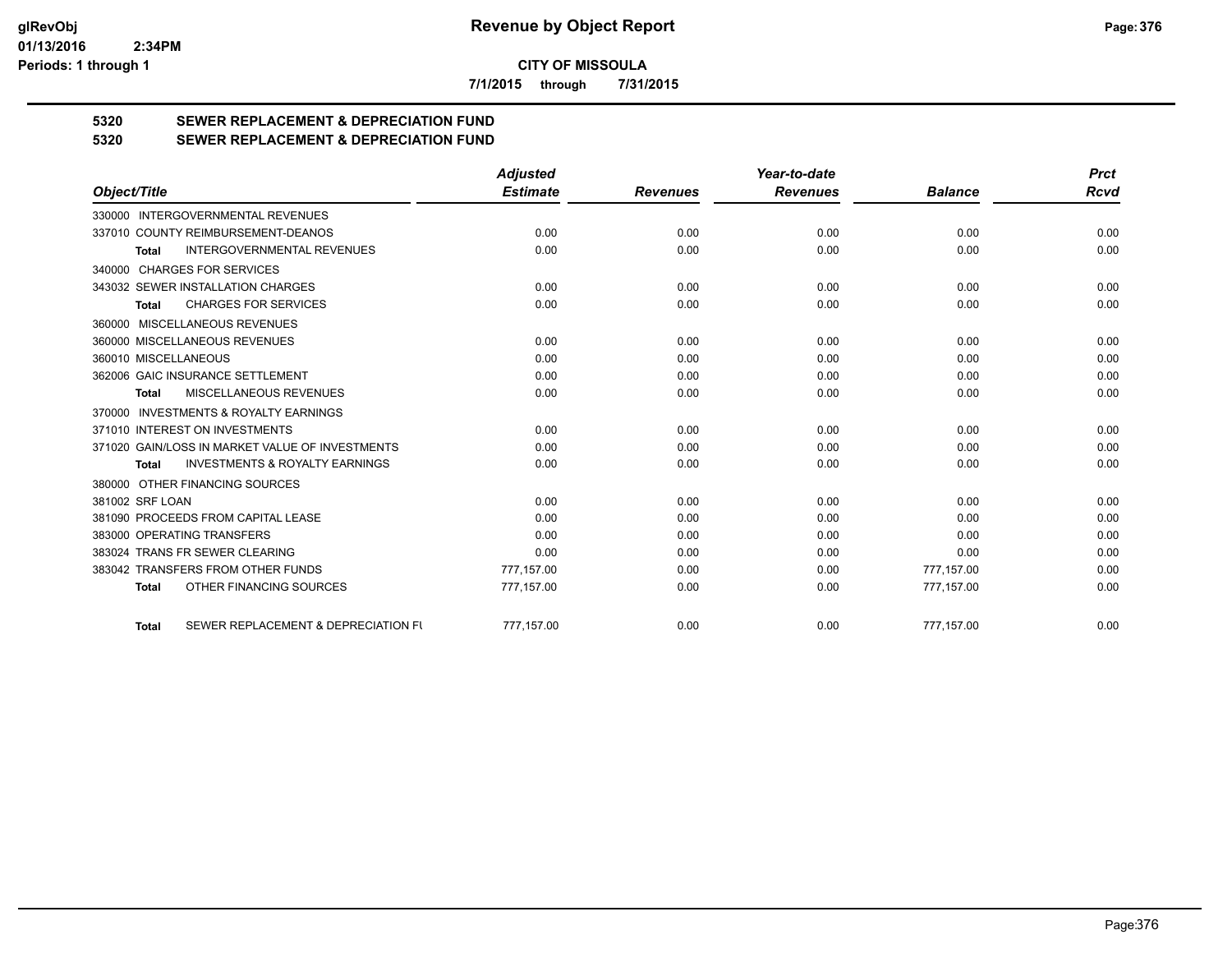**7/1/2015 through 7/31/2015**

#### **5320 SEWER REPLACEMENT & DEPRECIATION FUND**

|                                                           | <b>Adjusted</b> |                 | Year-to-date    |                | <b>Prct</b> |
|-----------------------------------------------------------|-----------------|-----------------|-----------------|----------------|-------------|
| Object/Title                                              | <b>Estimate</b> | <b>Revenues</b> | <b>Revenues</b> | <b>Balance</b> | <b>Rcvd</b> |
| 330000 INTERGOVERNMENTAL REVENUES                         |                 |                 |                 |                |             |
| 337010 COUNTY REIMBURSEMENT-DEANOS                        | 0.00            | 0.00            | 0.00            | 0.00           | 0.00        |
| INTERGOVERNMENTAL REVENUES<br><b>Total</b>                | 0.00            | 0.00            | 0.00            | 0.00           | 0.00        |
| 340000 CHARGES FOR SERVICES                               |                 |                 |                 |                |             |
| 343032 SEWER INSTALLATION CHARGES                         | 0.00            | 0.00            | 0.00            | 0.00           | 0.00        |
| <b>CHARGES FOR SERVICES</b><br><b>Total</b>               | 0.00            | 0.00            | 0.00            | 0.00           | 0.00        |
| 360000 MISCELLANEOUS REVENUES                             |                 |                 |                 |                |             |
| 360000 MISCELLANEOUS REVENUES                             | 0.00            | 0.00            | 0.00            | 0.00           | 0.00        |
| 360010 MISCELLANEOUS                                      | 0.00            | 0.00            | 0.00            | 0.00           | 0.00        |
| 362006 GAIC INSURANCE SETTLEMENT                          | 0.00            | 0.00            | 0.00            | 0.00           | 0.00        |
| <b>MISCELLANEOUS REVENUES</b><br><b>Total</b>             | 0.00            | 0.00            | 0.00            | 0.00           | 0.00        |
| 370000 INVESTMENTS & ROYALTY EARNINGS                     |                 |                 |                 |                |             |
| 371010 INTEREST ON INVESTMENTS                            | 0.00            | 0.00            | 0.00            | 0.00           | 0.00        |
| 371020 GAIN/LOSS IN MARKET VALUE OF INVESTMENT            | 0.00            | 0.00            | 0.00            | 0.00           | 0.00        |
| <b>INVESTMENTS &amp; ROYALTY EARNINGS</b><br><b>Total</b> | 0.00            | 0.00            | 0.00            | 0.00           | 0.00        |
| 380000 OTHER FINANCING SOURCES                            |                 |                 |                 |                |             |
| 381002 SRF LOAN                                           | 0.00            | 0.00            | 0.00            | 0.00           | 0.00        |
| 381090 PROCEEDS FROM CAPITAL LEASE                        | 0.00            | 0.00            | 0.00            | 0.00           | 0.00        |
| 383000 OPERATING TRANSFERS                                | 0.00            | 0.00            | 0.00            | 0.00           | 0.00        |
| 383024 TRANS FR SEWER CLEARING                            | 0.00            | 0.00            | 0.00            | 0.00           | 0.00        |
| 383042 TRANSFERS FROM OTHER FUNDS                         | 777,157.00      | 0.00            | 0.00            | 777,157.00     | 0.00        |
| OTHER FINANCING SOURCES<br><b>Total</b>                   | 777,157.00      | 0.00            | 0.00            | 777,157.00     | 0.00        |
| SEWER REPLACEMENT & DEPRECIATION F<br><b>Total</b>        | 777.157.00      | 0.00            | 0.00            | 777.157.00     | 0.00        |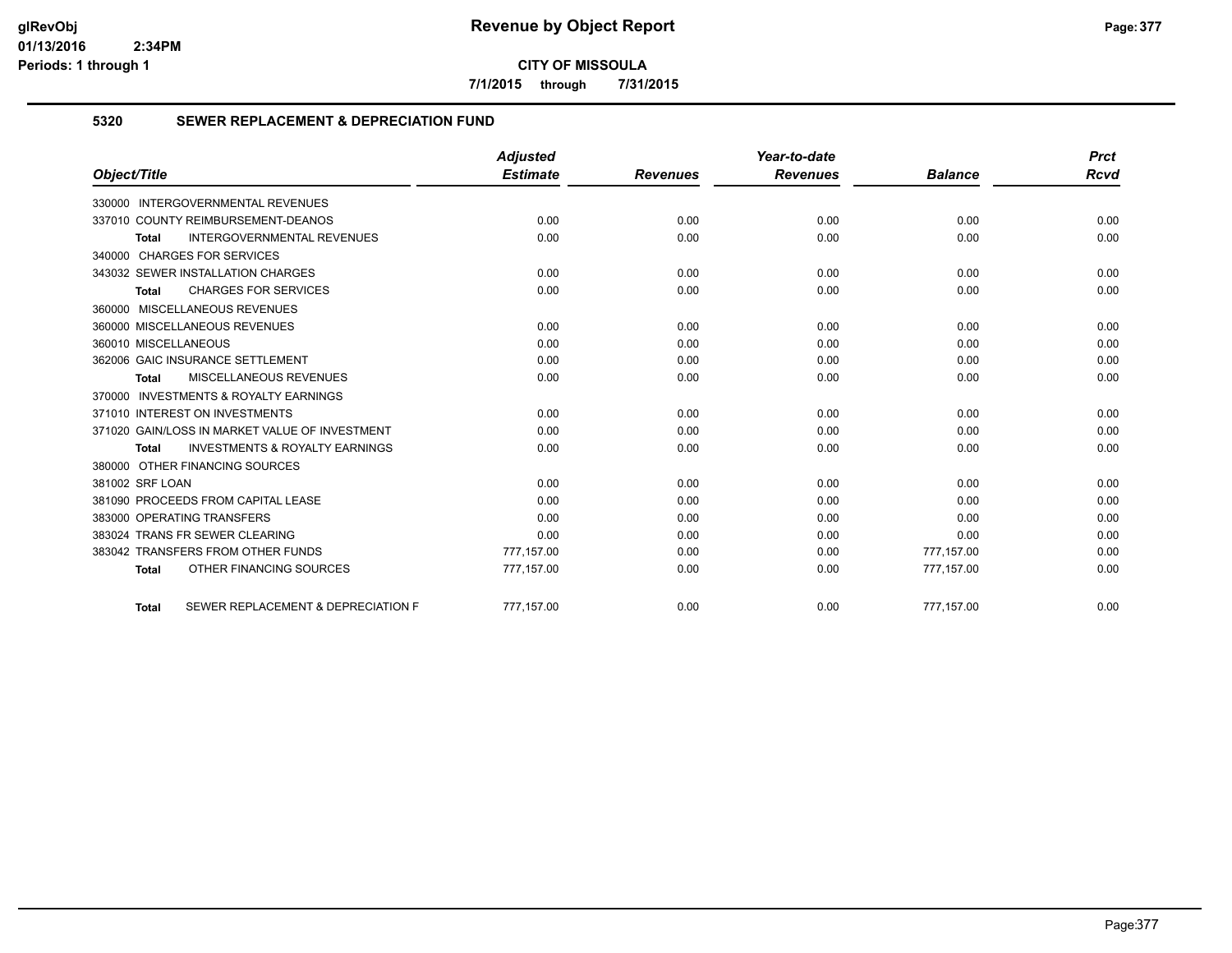**7/1/2015 through 7/31/2015**

### **5325 SEWER DEVELOPMENT FEE FUND**

#### **5325 SEWER DEVELOPMENT FEE FUND**

|                                                           | <b>Adjusted</b> |                 | Year-to-date    |                | <b>Prct</b> |
|-----------------------------------------------------------|-----------------|-----------------|-----------------|----------------|-------------|
| Object/Title                                              | <b>Estimate</b> | <b>Revenues</b> | <b>Revenues</b> | <b>Balance</b> | Rcvd        |
| 330000 INTERGOVERNMENTAL REVENUES                         |                 |                 |                 |                |             |
| 334120 TSEP GRANT                                         | 0.00            | 0.00            | 0.00            | 0.00           | 0.00        |
| <b>INTERGOVERNMENTAL REVENUES</b><br><b>Total</b>         | 0.00            | 0.00            | 0.00            | 0.00           | 0.00        |
| 340000 CHARGES FOR SERVICES                               |                 |                 |                 |                |             |
| 343032 SEWER INSTALLATION CHARGES                         | 0.00            | 0.00            | 0.00            | 0.00           | 0.00        |
| 343034 TREATMENT FACILITIES FEES                          | 615,558.00      | 57,138.02       | 57,138.02       | 558,419.98     | 9.28        |
| 343036 *** Title Not Found ***                            | 0.00            | 0.00            | 0.00            | 0.00           | 0.00        |
| <b>CHARGES FOR SERVICES</b><br><b>Total</b>               | 615,558.00      | 57,138.02       | 57,138.02       | 558,419.98     | 9.28        |
| 360000 MISCELLANEOUS REVENUES                             |                 |                 |                 |                |             |
| 360010 MISCELLANEOUS                                      | 0.00            | 0.00            | 0.00            | 0.00           | 0.00        |
| 360030 CONTRIBUTIONS FROM PROPERTY OWNERS                 | 0.00            | 0.00            | 0.00            | 0.00           | 0.00        |
| 362000 OTHER MISCELLANEOUS REVENUE                        | 0.00            | 32,310.55       | 32,310.55       | $-32,310.55$   | 0.00        |
| <b>MISCELLANEOUS REVENUES</b><br><b>Total</b>             | 0.00            | 32,310.55       | 32,310.55       | $-32,310.55$   | 0.00        |
| <b>INVESTMENTS &amp; ROYALTY EARNINGS</b><br>370000       |                 |                 |                 |                |             |
| 371010 INTEREST ON INVESTMENTS                            | 0.00            | 0.00            | 0.00            | 0.00           | 0.00        |
| 371020 GAIN/LOSS IN MARKET VALUE OF INVESTMENTS           | 0.00            | 0.00            | 0.00            | 0.00           | 0.00        |
| <b>INVESTMENTS &amp; ROYALTY EARNINGS</b><br><b>Total</b> | 0.00            | 0.00            | 0.00            | 0.00           | 0.00        |
| 380000 OTHER FINANCING SOURCES                            |                 |                 |                 |                |             |
| 383042 TRANSFERS FROM OTHER FUNDS                         | 0.00            | 0.00            | 0.00            | 0.00           | 0.00        |
| OTHER FINANCING SOURCES<br>Total                          | 0.00            | 0.00            | 0.00            | 0.00           | 0.00        |
| SEWER DEVELOPMENT FEE FUND<br><b>Total</b>                | 615.558.00      | 89,448.57       | 89.448.57       | 526.109.43     | 14.53       |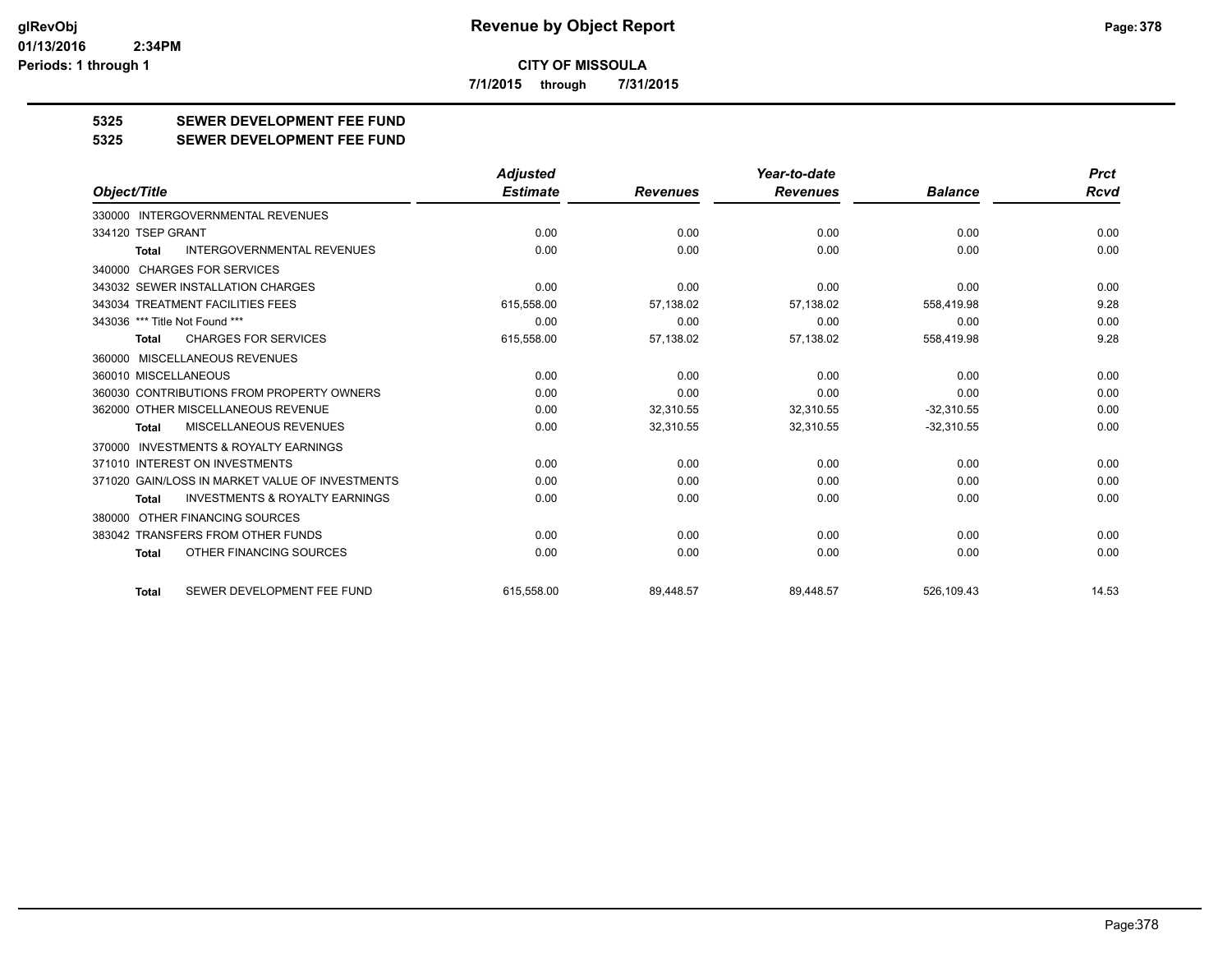**7/1/2015 through 7/31/2015**

#### **5325 SEWER DEVELOPMENT FEE FUND**

|                                                           | <b>Adjusted</b> |                 | Year-to-date    |                |             |  |
|-----------------------------------------------------------|-----------------|-----------------|-----------------|----------------|-------------|--|
| Object/Title                                              | <b>Estimate</b> | <b>Revenues</b> | <b>Revenues</b> | <b>Balance</b> | <b>Rcvd</b> |  |
| 330000 INTERGOVERNMENTAL REVENUES                         |                 |                 |                 |                |             |  |
| 334120 TSEP GRANT                                         | 0.00            | 0.00            | 0.00            | 0.00           | 0.00        |  |
| <b>INTERGOVERNMENTAL REVENUES</b><br><b>Total</b>         | 0.00            | 0.00            | 0.00            | 0.00           | 0.00        |  |
| 340000 CHARGES FOR SERVICES                               |                 |                 |                 |                |             |  |
| 343032 SEWER INSTALLATION CHARGES                         | 0.00            | 0.00            | 0.00            | 0.00           | 0.00        |  |
| 343034 TREATMENT FACILITIES FEES                          | 615,558.00      | 57,138.02       | 57,138.02       | 558,419.98     | 9.28        |  |
| 343036 *** Title Not Found ***                            | 0.00            | 0.00            | 0.00            | 0.00           | 0.00        |  |
| <b>CHARGES FOR SERVICES</b><br><b>Total</b>               | 615,558.00      | 57,138.02       | 57,138.02       | 558,419.98     | 9.28        |  |
| 360000 MISCELLANEOUS REVENUES                             |                 |                 |                 |                |             |  |
| 360010 MISCELLANEOUS                                      | 0.00            | 0.00            | 0.00            | 0.00           | 0.00        |  |
| 360030 CONTRIBUTIONS FROM PROPERTY OWNERS                 | 0.00            | 0.00            | 0.00            | 0.00           | 0.00        |  |
| 362000 OTHER MISCELLANEOUS REVENUE                        | 0.00            | 32.310.55       | 32.310.55       | $-32.310.55$   | 0.00        |  |
| <b>MISCELLANEOUS REVENUES</b><br><b>Total</b>             | 0.00            | 32,310.55       | 32,310.55       | $-32,310.55$   | 0.00        |  |
| 370000 INVESTMENTS & ROYALTY EARNINGS                     |                 |                 |                 |                |             |  |
| 371010 INTEREST ON INVESTMENTS                            | 0.00            | 0.00            | 0.00            | 0.00           | 0.00        |  |
| 371020 GAIN/LOSS IN MARKET VALUE OF INVESTMENT            | 0.00            | 0.00            | 0.00            | 0.00           | 0.00        |  |
| <b>INVESTMENTS &amp; ROYALTY EARNINGS</b><br><b>Total</b> | 0.00            | 0.00            | 0.00            | 0.00           | 0.00        |  |
| 380000 OTHER FINANCING SOURCES                            |                 |                 |                 |                |             |  |
| 383042 TRANSFERS FROM OTHER FUNDS                         | 0.00            | 0.00            | 0.00            | 0.00           | 0.00        |  |
| OTHER FINANCING SOURCES<br><b>Total</b>                   | 0.00            | 0.00            | 0.00            | 0.00           | 0.00        |  |
| SEWER DEVELOPMENT FEE FUND<br><b>Total</b>                | 615.558.00      | 89.448.57       | 89,448.57       | 526.109.43     | 14.53       |  |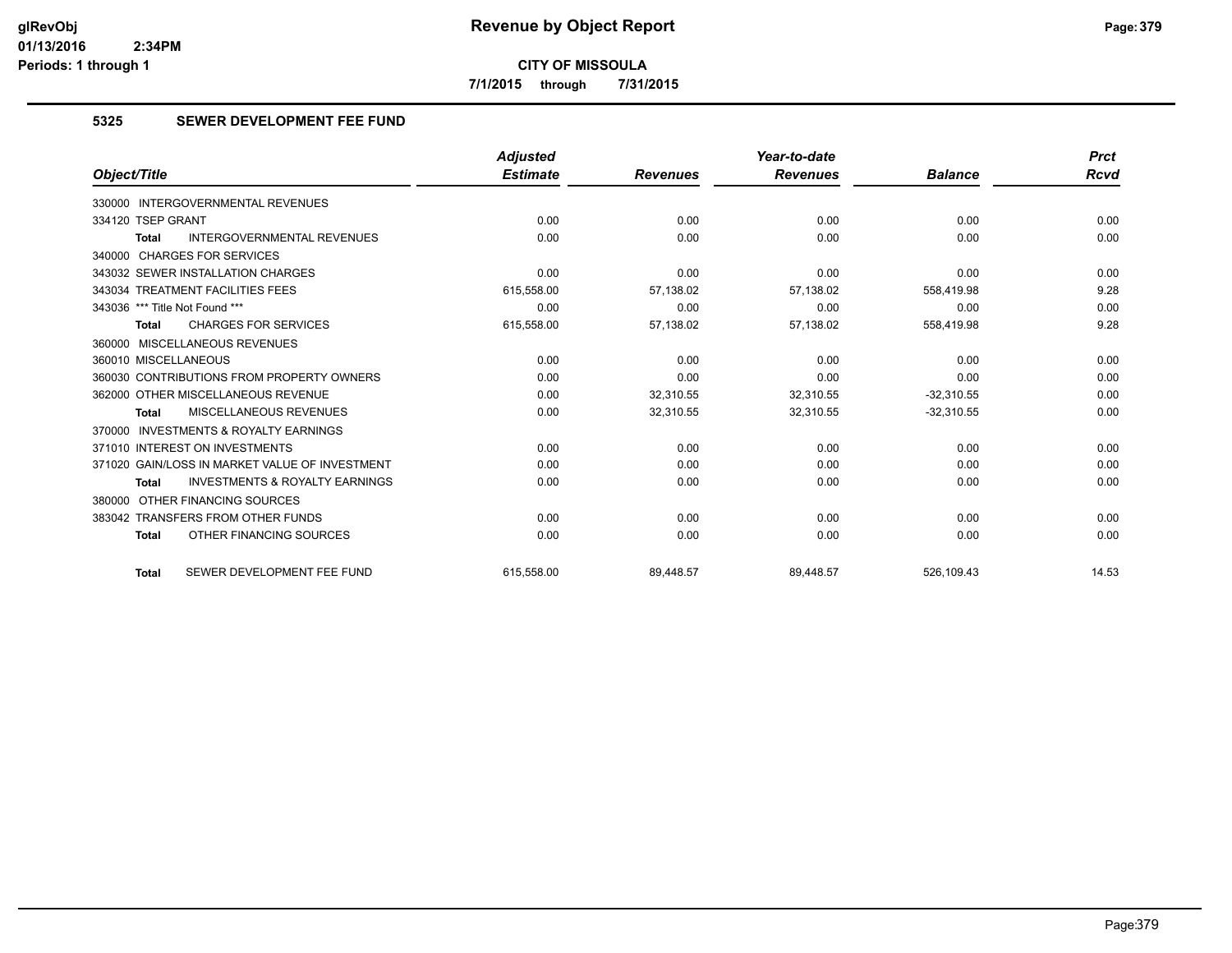**7/1/2015 through 7/31/2015**

#### **5340 SEWER CONSTRUCTION FUND**

#### **5340 SEWER CONSTRUCTION FUND**

|                                                    | <b>Adjusted</b> |                 | Year-to-date    |                | <b>Prct</b> |
|----------------------------------------------------|-----------------|-----------------|-----------------|----------------|-------------|
| Object/Title                                       | <b>Estimate</b> | <b>Revenues</b> | <b>Revenues</b> | <b>Balance</b> | Rcvd        |
| 330000 INTERGOVERNMENTAL REVENUES                  |                 |                 |                 |                |             |
| 331090 EPA GRANT                                   | 0.00            | 0.00            | 0.00            | 0.00           | 0.00        |
| 334120 TSEP GRANT                                  | 0.00            | 0.00            | 0.00            | 0.00           | 0.00        |
| 334140 DNRC GRANT                                  | 0.00            | 0.00            | 0.00            | 0.00           | 0.00        |
| 337000 LOCAL GRANTS                                | 0.00            | 0.00            | 0.00            | 0.00           | 0.00        |
| <b>INTERGOVERNMENTAL REVENUES</b><br>Total         | 0.00            | 0.00            | 0.00            | 0.00           | 0.00        |
| 340000 CHARGES FOR SERVICES                        |                 |                 |                 |                |             |
| 343032 SEWER INSTALLATION CHARGES                  | 0.00            | 0.00            | 0.00            | 0.00           | 0.00        |
| <b>CHARGES FOR SERVICES</b><br>Total               | 0.00            | 0.00            | 0.00            | 0.00           | 0.00        |
| 360000 MISCELLANEOUS REVENUES                      |                 |                 |                 |                |             |
| 360030 CONTRIBUTIONS FROM PROPERTY OWNERS          | 0.00            | 0.00            | 0.00            | 0.00           | 0.00        |
| 363020 PROPERTY ASSESSMENTS                        | 0.00            | 0.00            | 0.00            | 0.00           | 0.00        |
| 365000 DONATIONS                                   | 0.00            | 0.00            | 0.00            | 0.00           | 0.00        |
| <b>MISCELLANEOUS REVENUES</b><br>Total             | 0.00            | 0.00            | 0.00            | 0.00           | 0.00        |
| 370000 INVESTMENTS & ROYALTY EARNINGS              |                 |                 |                 |                |             |
| 371010 INTEREST ON INVESTMENTS                     | 0.00            | 0.00            | 0.00            | 0.00           | 0.00        |
| 371020 GAIN/LOSS IN MARKET VALUE OF INVESTMENTS    | 0.00            | 0.00            | 0.00            | 0.00           | 0.00        |
| <b>INVESTMENTS &amp; ROYALTY EARNINGS</b><br>Total | 0.00            | 0.00            | 0.00            | 0.00           | 0.00        |
| 380000 OTHER FINANCING SOURCES                     |                 |                 |                 |                |             |
| 381002 SRF LOAN                                    | 0.00            | 0.00            | 0.00            | 0.00           | 0.00        |
| 381020 REVENUE BONDS                               | 3,496,300.00    | 0.00            | 0.00            | 3,496,300.00   | 0.00        |
| 383011 TRANS FR SID REVOLVING                      | 0.00            | 0.00            | 0.00            | 0.00           | 0.00        |
| 383024 TRANS FR SEWER CLEARING                     | 0.00            | 0.00            | 0.00            | 0.00           | 0.00        |
| 383025 TRANS FR SEWER R & D                        | 0.00            | 0.00            | 0.00            | 0.00           | 0.00        |
| 383026 TRANS FR CDBG                               | 0.00            | 0.00            | 0.00            | 0.00           | 0.00        |
| 383040 TRANSFER FROM CITY GRANTS                   | 0.00            | 0.00            | 0.00            | 0.00           | 0.00        |
| OTHER FINANCING SOURCES<br><b>Total</b>            | 3,496,300.00    | 0.00            | 0.00            | 3,496,300.00   | 0.00        |
| SEWER CONSTRUCTION FUND<br>Total                   | 3.496.300.00    | 0.00            | 0.00            | 3.496.300.00   | 0.00        |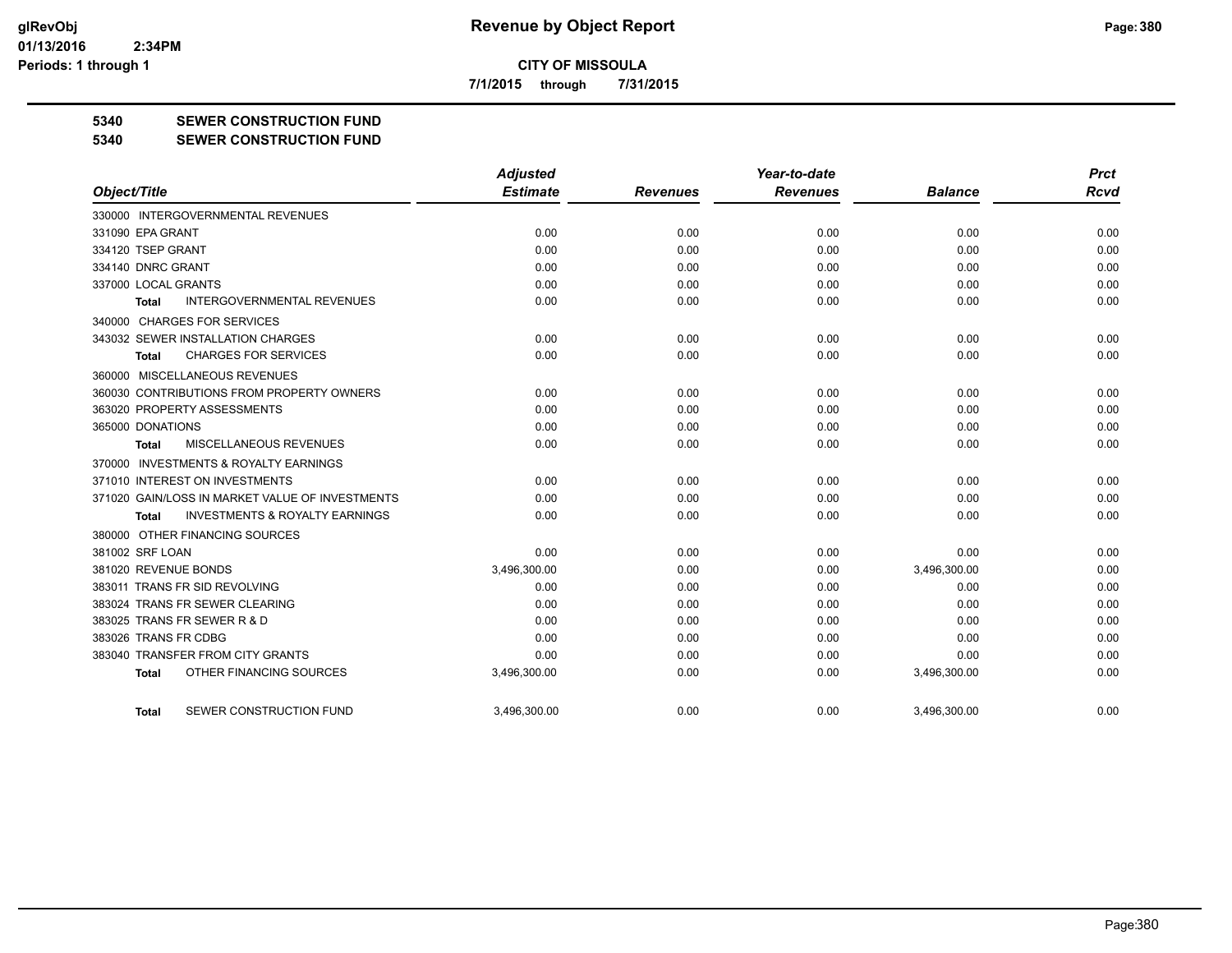**7/1/2015 through 7/31/2015**

#### **5340 SEWER CONSTRUCTION FUND**

| Object/Title                                              | <b>Adjusted</b><br><b>Estimate</b> | <b>Revenues</b> | Year-to-date<br><b>Revenues</b> | <b>Balance</b> | <b>Prct</b><br><b>Rcvd</b> |
|-----------------------------------------------------------|------------------------------------|-----------------|---------------------------------|----------------|----------------------------|
|                                                           |                                    |                 |                                 |                |                            |
| 330000 INTERGOVERNMENTAL REVENUES                         |                                    |                 |                                 |                |                            |
| 331090 EPA GRANT                                          | 0.00                               | 0.00            | 0.00                            | 0.00           | 0.00                       |
| 334120 TSEP GRANT                                         | 0.00                               | 0.00            | 0.00                            | 0.00           | 0.00                       |
| 334140 DNRC GRANT                                         | 0.00                               | 0.00            | 0.00                            | 0.00           | 0.00                       |
| 337000 LOCAL GRANTS                                       | 0.00                               | 0.00            | 0.00                            | 0.00           | 0.00                       |
| INTERGOVERNMENTAL REVENUES<br><b>Total</b>                | 0.00                               | 0.00            | 0.00                            | 0.00           | 0.00                       |
| 340000 CHARGES FOR SERVICES                               |                                    |                 |                                 |                |                            |
| 343032 SEWER INSTALLATION CHARGES                         | 0.00                               | 0.00            | 0.00                            | 0.00           | 0.00                       |
| <b>CHARGES FOR SERVICES</b><br><b>Total</b>               | 0.00                               | 0.00            | 0.00                            | 0.00           | 0.00                       |
| 360000 MISCELLANEOUS REVENUES                             |                                    |                 |                                 |                |                            |
| 360030 CONTRIBUTIONS FROM PROPERTY OWNERS                 | 0.00                               | 0.00            | 0.00                            | 0.00           | 0.00                       |
| 363020 PROPERTY ASSESSMENTS                               | 0.00                               | 0.00            | 0.00                            | 0.00           | 0.00                       |
| 365000 DONATIONS                                          | 0.00                               | 0.00            | 0.00                            | 0.00           | 0.00                       |
| MISCELLANEOUS REVENUES<br><b>Total</b>                    | 0.00                               | 0.00            | 0.00                            | 0.00           | 0.00                       |
| 370000 INVESTMENTS & ROYALTY EARNINGS                     |                                    |                 |                                 |                |                            |
| 371010 INTEREST ON INVESTMENTS                            | 0.00                               | 0.00            | 0.00                            | 0.00           | 0.00                       |
| 371020 GAIN/LOSS IN MARKET VALUE OF INVESTMENT            | 0.00                               | 0.00            | 0.00                            | 0.00           | 0.00                       |
| <b>INVESTMENTS &amp; ROYALTY EARNINGS</b><br><b>Total</b> | 0.00                               | 0.00            | 0.00                            | 0.00           | 0.00                       |
| 380000 OTHER FINANCING SOURCES                            |                                    |                 |                                 |                |                            |
| 381002 SRF LOAN                                           | 0.00                               | 0.00            | 0.00                            | 0.00           | 0.00                       |
| 381020 REVENUE BONDS                                      | 3,496,300.00                       | 0.00            | 0.00                            | 3,496,300.00   | 0.00                       |
| 383011 TRANS FR SID REVOLVING                             | 0.00                               | 0.00            | 0.00                            | 0.00           | 0.00                       |
| 383024 TRANS FR SEWER CLEARING                            | 0.00                               | 0.00            | 0.00                            | 0.00           | 0.00                       |
| 383025 TRANS FR SEWER R & D                               | 0.00                               | 0.00            | 0.00                            | 0.00           | 0.00                       |
| 383026 TRANS FR CDBG                                      | 0.00                               | 0.00            | 0.00                            | 0.00           | 0.00                       |
| 383040 TRANSFER FROM CITY GRANTS                          | 0.00                               | 0.00            | 0.00                            | 0.00           | 0.00                       |
| OTHER FINANCING SOURCES<br><b>Total</b>                   | 3,496,300.00                       | 0.00            | 0.00                            | 3,496,300.00   | 0.00                       |
| SEWER CONSTRUCTION FUND<br><b>Total</b>                   | 3,496,300.00                       | 0.00            | 0.00                            | 3,496,300.00   | 0.00                       |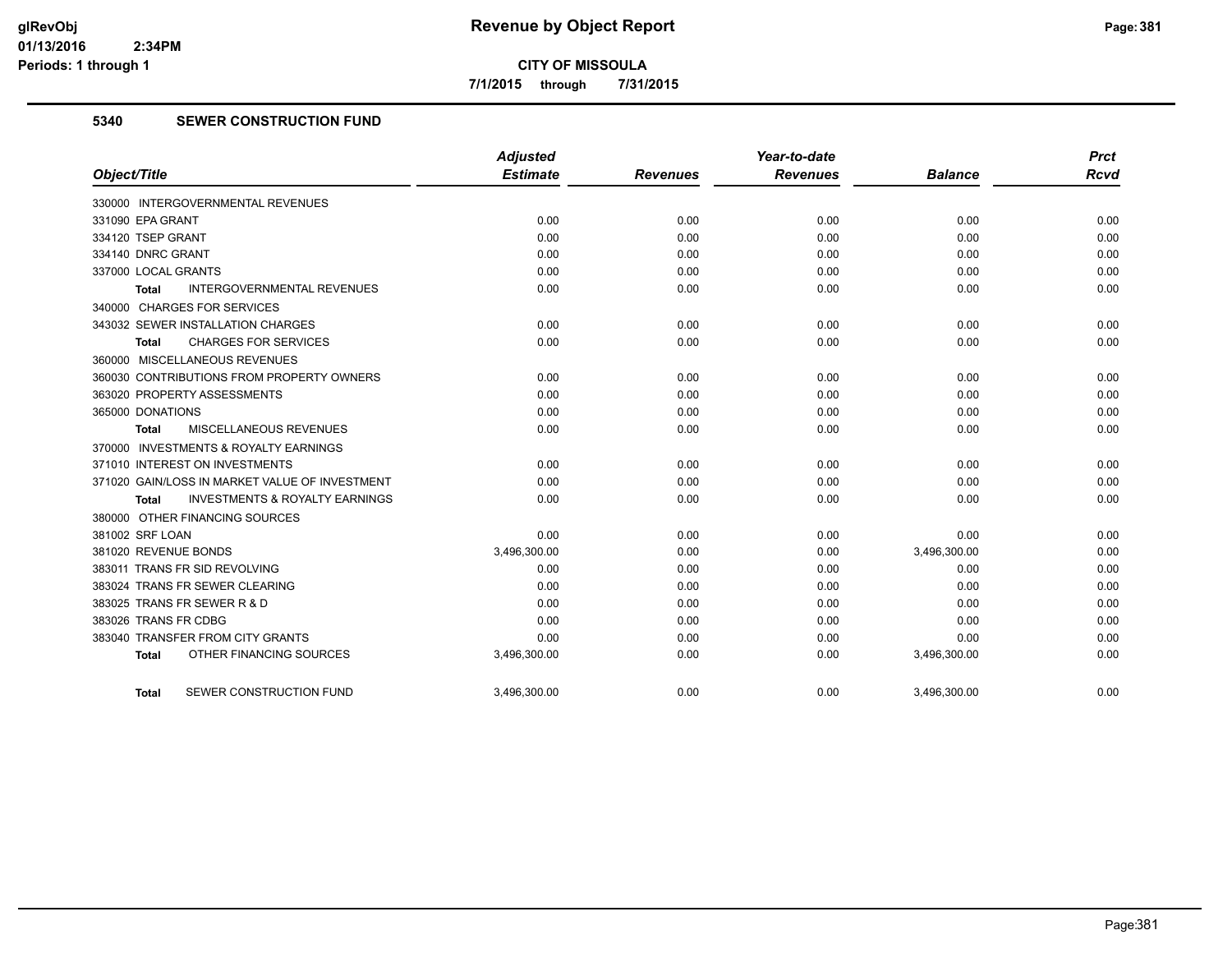**7/1/2015 through 7/31/2015**

## **5361 2001 SEWER REVENUE BONDS-DEBT SERVICE**

**5361 2001 SEWER REVENUE BONDS-DEBT SERVICE**

|                                                           | <b>Adjusted</b> |                 | Year-to-date    |                | <b>Prct</b> |
|-----------------------------------------------------------|-----------------|-----------------|-----------------|----------------|-------------|
| Object/Title                                              | <b>Estimate</b> | <b>Revenues</b> | <b>Revenues</b> | <b>Balance</b> | <b>Rcvd</b> |
| 340000 CHARGES FOR SERVICES                               |                 |                 |                 |                |             |
| SEWER SERVICE CHARGES<br>343031                           | 0.00            | 0.00            | 0.00            | 0.00           | 0.00        |
| 343032 SEWER INSTALLATION CHARGES                         | 0.00            | 0.00            | 0.00            | 0.00           | 0.00        |
| 343035 SALE OF SEWER MATERIALS AND SUPPLIES               | 0.00            | 0.00            | 0.00            | 0.00           | 0.00        |
| <b>CHARGES FOR SERVICES</b><br><b>Total</b>               | 0.00            | 0.00            | 0.00            | 0.00           | 0.00        |
| <b>MISCELLANEOUS REVENUES</b><br>360000                   |                 |                 |                 |                |             |
| 360010 MISCELLANEOUS                                      | 0.00            | 0.00            | 0.00            | 0.00           | 0.00        |
| <b>MISCELLANEOUS REVENUES</b><br>Total                    | 0.00            | 0.00            | 0.00            | 0.00           | 0.00        |
| <b>INVESTMENTS &amp; ROYALTY EARNINGS</b><br>370000       |                 |                 |                 |                |             |
| 371010 INTEREST ON INVESTMENTS                            | 0.00            | 0.00            | 0.00            | 0.00           | 0.00        |
| 371020 GAIN/LOSS IN MARKET VALUE OF INVESTMENTS           | 0.00            | 0.00            | 0.00            | 0.00           | 0.00        |
| <b>INVESTMENTS &amp; ROYALTY EARNINGS</b><br><b>Total</b> | 0.00            | 0.00            | 0.00            | 0.00           | 0.00        |
| OTHER FINANCING SOURCES<br>380000                         |                 |                 |                 |                |             |
| 382010 SALE OF FIXED ASSETS                               | 0.00            | 0.00            | 0.00            | 0.00           | 0.00        |
| 383024 TRANS FR SEWER CLEARING                            | 31,040.00       | 0.00            | 0.00            | 31,040.00      | 0.00        |
| OTHER FINANCING SOURCES<br>Total                          | 31,040.00       | 0.00            | 0.00            | 31,040.00      | 0.00        |
| 2001 SEWER REVENUE BONDS-DEBT SERVI<br><b>Total</b>       | 31,040.00       | 0.00            | 0.00            | 31,040.00      | 0.00        |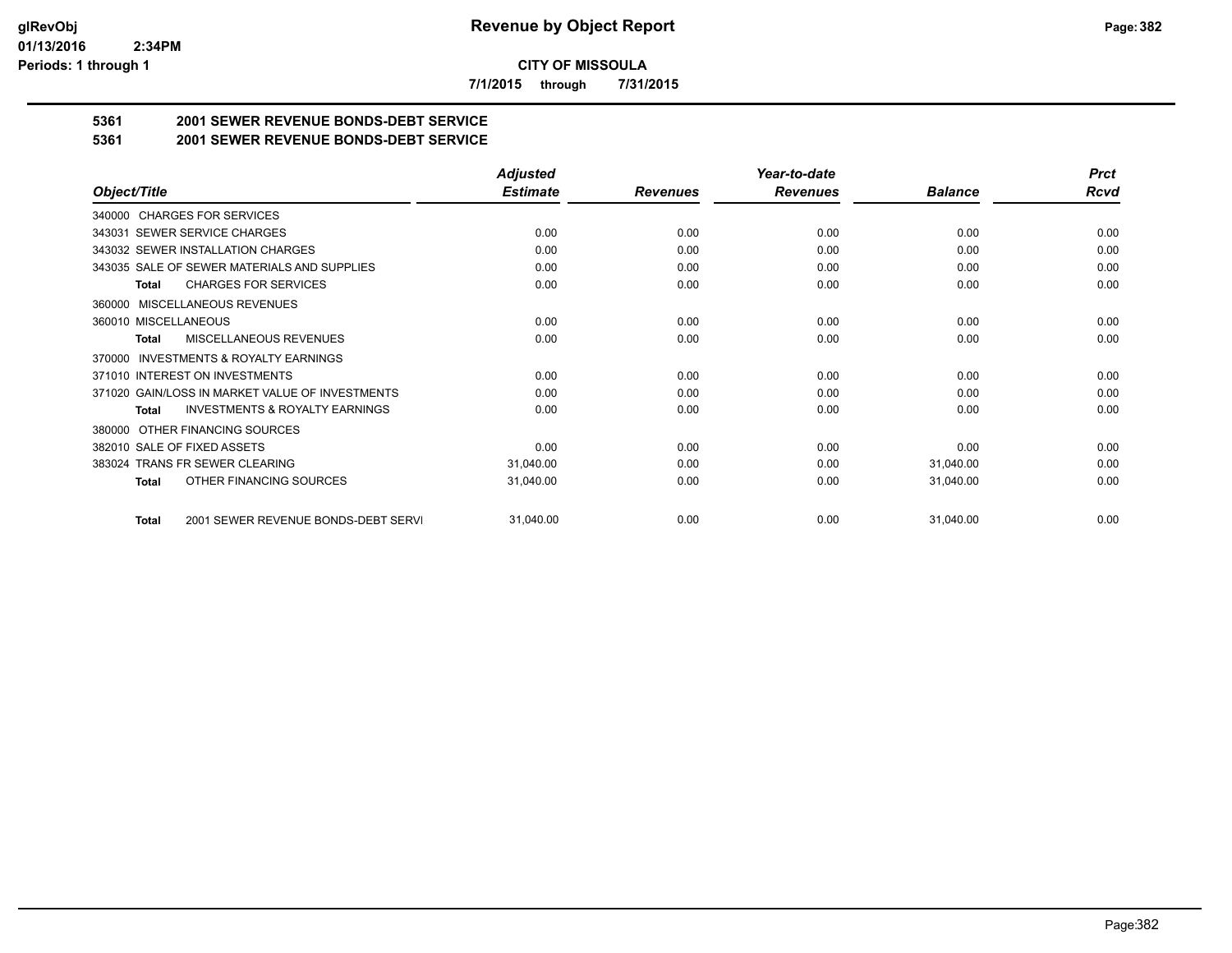**7/1/2015 through 7/31/2015**

#### **5361 2001 SEWER REVENUE BONDS-DEBT SERVICE**

|                                                           | <b>Adjusted</b> |                 | Year-to-date    |                | <b>Prct</b> |
|-----------------------------------------------------------|-----------------|-----------------|-----------------|----------------|-------------|
| Object/Title                                              | <b>Estimate</b> | <b>Revenues</b> | <b>Revenues</b> | <b>Balance</b> | Rcvd        |
| 340000 CHARGES FOR SERVICES                               |                 |                 |                 |                |             |
| 343031 SEWER SERVICE CHARGES                              | 0.00            | 0.00            | 0.00            | 0.00           | 0.00        |
| 343032 SEWER INSTALLATION CHARGES                         | 0.00            | 0.00            | 0.00            | 0.00           | 0.00        |
| 343035 SALE OF SEWER MATERIALS AND SUPPLIES               | 0.00            | 0.00            | 0.00            | 0.00           | 0.00        |
| <b>CHARGES FOR SERVICES</b><br><b>Total</b>               | 0.00            | 0.00            | 0.00            | 0.00           | 0.00        |
| MISCELLANEOUS REVENUES<br>360000                          |                 |                 |                 |                |             |
| 360010 MISCELLANEOUS                                      | 0.00            | 0.00            | 0.00            | 0.00           | 0.00        |
| MISCELLANEOUS REVENUES<br><b>Total</b>                    | 0.00            | 0.00            | 0.00            | 0.00           | 0.00        |
| <b>INVESTMENTS &amp; ROYALTY EARNINGS</b><br>370000       |                 |                 |                 |                |             |
| 371010 INTEREST ON INVESTMENTS                            | 0.00            | 0.00            | 0.00            | 0.00           | 0.00        |
| 371020 GAIN/LOSS IN MARKET VALUE OF INVESTMENT            | 0.00            | 0.00            | 0.00            | 0.00           | 0.00        |
| <b>INVESTMENTS &amp; ROYALTY EARNINGS</b><br><b>Total</b> | 0.00            | 0.00            | 0.00            | 0.00           | 0.00        |
| OTHER FINANCING SOURCES<br>380000                         |                 |                 |                 |                |             |
| 382010 SALE OF FIXED ASSETS                               | 0.00            | 0.00            | 0.00            | 0.00           | 0.00        |
| <b>TRANS FR SEWER CLEARING</b><br>383024                  | 31,040.00       | 0.00            | 0.00            | 31,040.00      | 0.00        |
| OTHER FINANCING SOURCES<br><b>Total</b>                   | 31,040.00       | 0.00            | 0.00            | 31,040.00      | 0.00        |
| 2001 SEWER REVENUE BONDS-DEBT SERV<br><b>Total</b>        | 31,040.00       | 0.00            | 0.00            | 31,040.00      | 0.00        |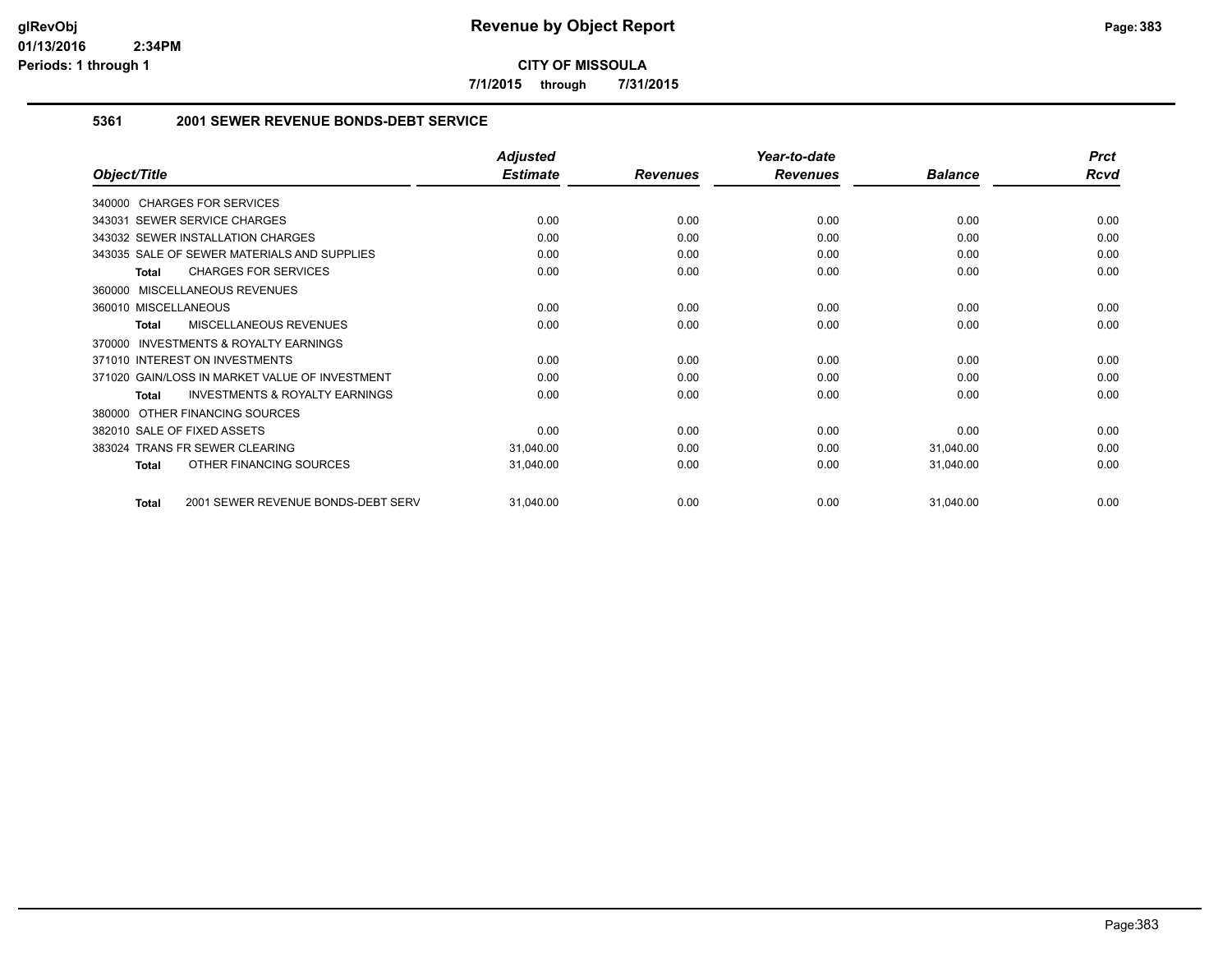**7/1/2015 through 7/31/2015**

## **5362 00 SEWER REVENUE BOND - SERIES B DEBT SE**

**5362 00 SEWER REVENUE BOND - SERIES B DEBT SE**

|                                                           | <b>Adjusted</b> |                 | Year-to-date    | <b>Prct</b>    |             |
|-----------------------------------------------------------|-----------------|-----------------|-----------------|----------------|-------------|
| Object/Title                                              | <b>Estimate</b> | <b>Revenues</b> | <b>Revenues</b> | <b>Balance</b> | <b>Rcvd</b> |
| 340000 CHARGES FOR SERVICES                               |                 |                 |                 |                |             |
| 343032 SEWER INSTALLATION CHARGES                         | 0.00            | 0.00            | 0.00            | 0.00           | 0.00        |
| <b>CHARGES FOR SERVICES</b><br><b>Total</b>               | 0.00            | 0.00            | 0.00            | 0.00           | 0.00        |
| MISCELLANEOUS REVENUES<br>360000                          |                 |                 |                 |                |             |
| 360010 MISCELLANEOUS                                      | 0.00            | 0.00            | 0.00            | 0.00           | 0.00        |
| MISCELLANEOUS REVENUES<br>Total                           | 0.00            | 0.00            | 0.00            | 0.00           | 0.00        |
| INVESTMENTS & ROYALTY EARNINGS<br>370000                  |                 |                 |                 |                |             |
| 371010 INTEREST ON INVESTMENTS                            | 0.00            | 0.00            | 0.00            | 0.00           | 0.00        |
| 371020 GAIN/LOSS IN MARKET VALUE OF INVESTMENTS           | 0.00            | 0.00            | 0.00            | 0.00           | 0.00        |
| <b>INVESTMENTS &amp; ROYALTY EARNINGS</b><br><b>Total</b> | 0.00            | 0.00            | 0.00            | 0.00           | 0.00        |
| OTHER FINANCING SOURCES<br>380000                         |                 |                 |                 |                |             |
| 383024 TRANS FR SEWER CLEARING                            | 48,360.00       | 0.00            | 0.00            | 48,360.00      | 0.00        |
| OTHER FINANCING SOURCES<br><b>Total</b>                   | 48,360.00       | 0.00            | 0.00            | 48,360.00      | 0.00        |
| 00 SEWER REVENUE BOND - SERIES B DEB<br><b>Total</b>      | 48,360.00       | 0.00            | 0.00            | 48,360.00      | 0.00        |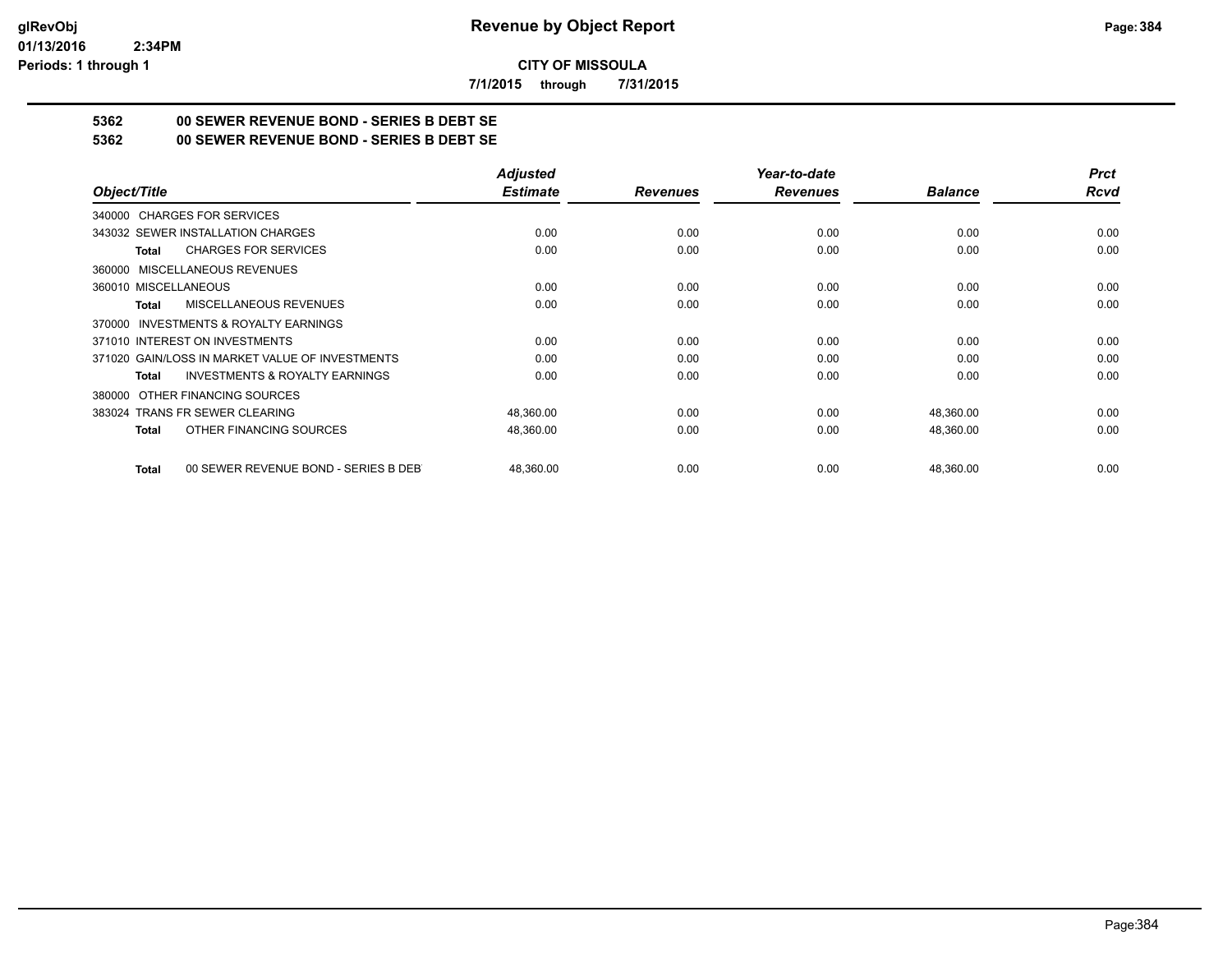**7/1/2015 through 7/31/2015**

#### **5362 00 SEWER REVENUE BOND - SERIES B DEBT SE**

| Object/Title                                              | <b>Adjusted</b><br><b>Estimate</b> | <b>Revenues</b> | Year-to-date<br><b>Revenues</b> | <b>Balance</b> | <b>Prct</b><br><b>Rcvd</b> |
|-----------------------------------------------------------|------------------------------------|-----------------|---------------------------------|----------------|----------------------------|
| 340000 CHARGES FOR SERVICES                               |                                    |                 |                                 |                |                            |
| 343032 SEWER INSTALLATION CHARGES                         | 0.00                               | 0.00            | 0.00                            | 0.00           | 0.00                       |
| <b>CHARGES FOR SERVICES</b><br>Total                      | 0.00                               | 0.00            | 0.00                            | 0.00           | 0.00                       |
| 360000 MISCELLANEOUS REVENUES                             |                                    |                 |                                 |                |                            |
| 360010 MISCELLANEOUS                                      | 0.00                               | 0.00            | 0.00                            | 0.00           | 0.00                       |
| MISCELLANEOUS REVENUES<br><b>Total</b>                    | 0.00                               | 0.00            | 0.00                            | 0.00           | 0.00                       |
| <b>INVESTMENTS &amp; ROYALTY EARNINGS</b><br>370000       |                                    |                 |                                 |                |                            |
| 371010 INTEREST ON INVESTMENTS                            | 0.00                               | 0.00            | 0.00                            | 0.00           | 0.00                       |
| 371020 GAIN/LOSS IN MARKET VALUE OF INVESTMENT            | 0.00                               | 0.00            | 0.00                            | 0.00           | 0.00                       |
| <b>INVESTMENTS &amp; ROYALTY EARNINGS</b><br><b>Total</b> | 0.00                               | 0.00            | 0.00                            | 0.00           | 0.00                       |
| OTHER FINANCING SOURCES<br>380000                         |                                    |                 |                                 |                |                            |
| 383024 TRANS FR SEWER CLEARING                            | 48,360.00                          | 0.00            | 0.00                            | 48,360.00      | 0.00                       |
| OTHER FINANCING SOURCES<br><b>Total</b>                   | 48,360.00                          | 0.00            | 0.00                            | 48,360.00      | 0.00                       |
| 00 SEWER REVENUE BOND - SERIES B DEE<br><b>Total</b>      | 48,360.00                          | 0.00            | 0.00                            | 48,360.00      | 0.00                       |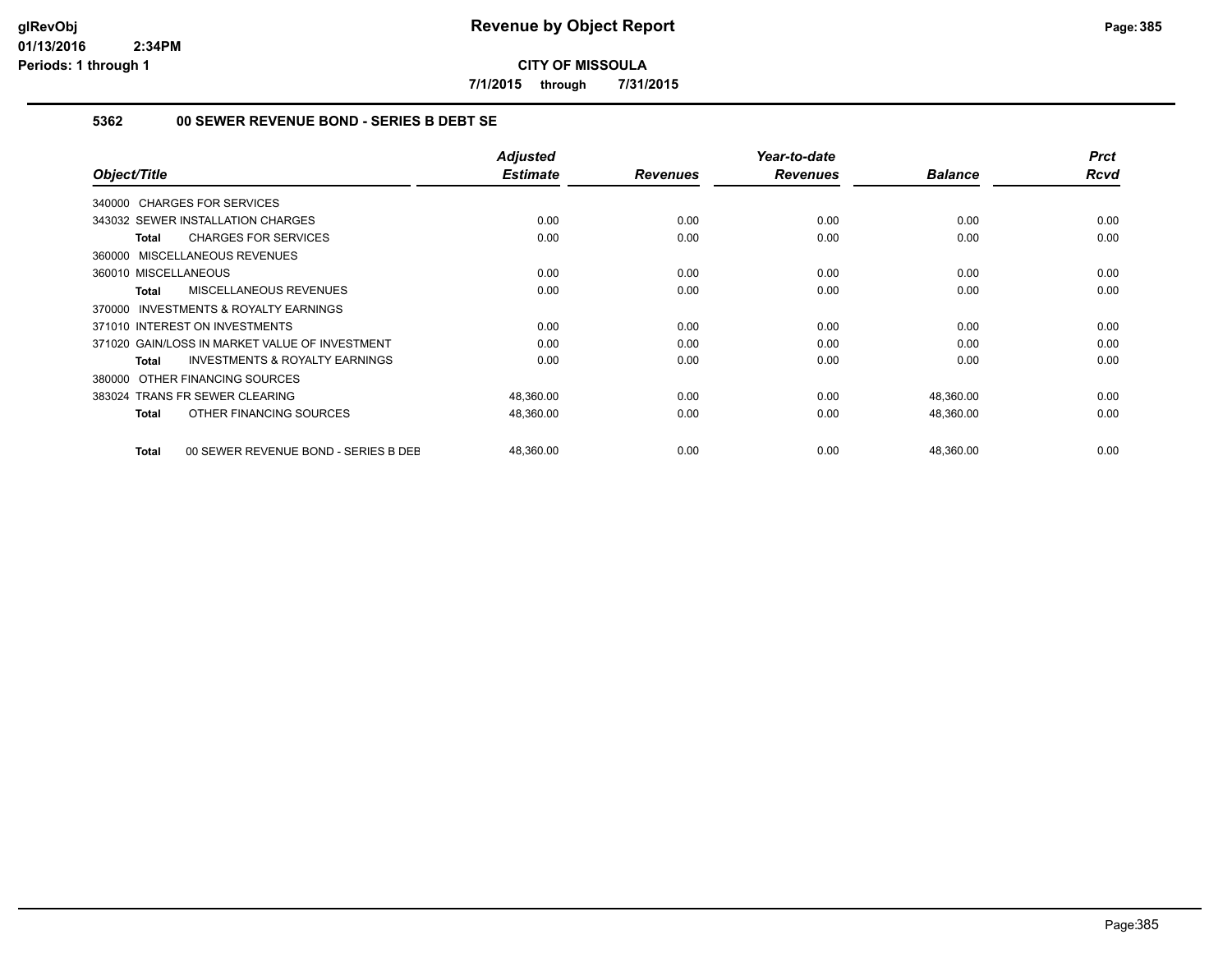**7/1/2015 through 7/31/2015**

## **5364 92 SEWER REVENUE BOND - SERIES B DEBT S**

**5364 92 SEWER REVENUE BOND - SERIES B DEBT S**

|                                                    | <b>Adjusted</b> |                 | Year-to-date    |                | <b>Prct</b> |
|----------------------------------------------------|-----------------|-----------------|-----------------|----------------|-------------|
| Object/Title                                       | <b>Estimate</b> | <b>Revenues</b> | <b>Revenues</b> | <b>Balance</b> | <b>Rcvd</b> |
| 340000 CHARGES FOR SERVICES                        |                 |                 |                 |                |             |
| 343032 SEWER INSTALLATION CHARGES                  | 0.00            | 0.00            | 0.00            | 0.00           | 0.00        |
| <b>CHARGES FOR SERVICES</b><br>Total               | 0.00            | 0.00            | 0.00            | 0.00           | 0.00        |
| 370000 INVESTMENTS & ROYALTY EARNINGS              |                 |                 |                 |                |             |
| 371010 INTEREST ON INVESTMENTS                     | 0.00            | 0.00            | 0.00            | 0.00           | 0.00        |
| 371020 GAIN/LOSS IN MARKET VALUE OF INVESTMENTS    | 0.00            | 0.00            | 0.00            | 0.00           | 0.00        |
| <b>INVESTMENTS &amp; ROYALTY EARNINGS</b><br>Total | 0.00            | 0.00            | 0.00            | 0.00           | 0.00        |
| 380000 OTHER FINANCING SOURCES                     |                 |                 |                 |                |             |
| 383024 TRANS FR SEWER CLEARING                     | 0.00            | 0.00            | 0.00            | 0.00           | 0.00        |
| 383042 TRANSFERS FROM OTHER FUNDS                  | 0.00            | 0.00            | 0.00            | 0.00           | 0.00        |
| OTHER FINANCING SOURCES<br>Total                   | 0.00            | 0.00            | 0.00            | 0.00           | 0.00        |
| 92 SEWER REVENUE BOND - SERIES B DEE<br>Total      | 0.00            | 0.00            | 0.00            | 0.00           | 0.00        |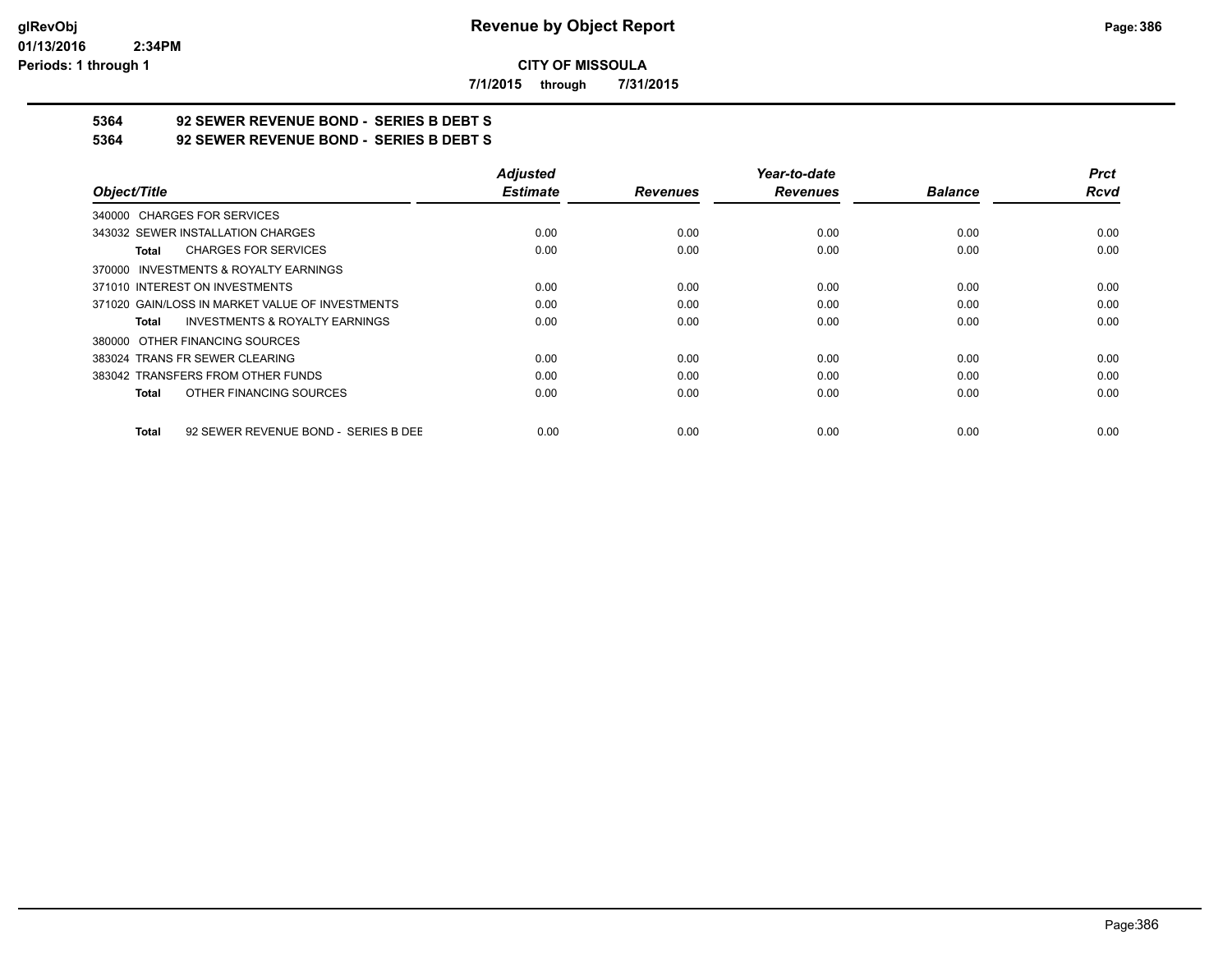**7/1/2015 through 7/31/2015**

#### **5364 92 SEWER REVENUE BOND - SERIES B DEBT S**

| Object/Title                                         | <b>Adjusted</b><br><b>Estimate</b> | <b>Revenues</b> | Year-to-date<br><b>Revenues</b> | <b>Balance</b> | <b>Prct</b><br><b>Rcvd</b> |
|------------------------------------------------------|------------------------------------|-----------------|---------------------------------|----------------|----------------------------|
| 340000 CHARGES FOR SERVICES                          |                                    |                 |                                 |                |                            |
| 343032 SEWER INSTALLATION CHARGES                    | 0.00                               | 0.00            | 0.00                            | 0.00           | 0.00                       |
| <b>CHARGES FOR SERVICES</b><br>Total                 | 0.00                               | 0.00            | 0.00                            | 0.00           | 0.00                       |
| 370000 INVESTMENTS & ROYALTY EARNINGS                |                                    |                 |                                 |                |                            |
| 371010 INTEREST ON INVESTMENTS                       | 0.00                               | 0.00            | 0.00                            | 0.00           | 0.00                       |
| 371020 GAIN/LOSS IN MARKET VALUE OF INVESTMENT       | 0.00                               | 0.00            | 0.00                            | 0.00           | 0.00                       |
| <b>INVESTMENTS &amp; ROYALTY EARNINGS</b><br>Total   | 0.00                               | 0.00            | 0.00                            | 0.00           | 0.00                       |
| 380000 OTHER FINANCING SOURCES                       |                                    |                 |                                 |                |                            |
| 383024 TRANS FR SEWER CLEARING                       | 0.00                               | 0.00            | 0.00                            | 0.00           | 0.00                       |
| 383042 TRANSFERS FROM OTHER FUNDS                    | 0.00                               | 0.00            | 0.00                            | 0.00           | 0.00                       |
| OTHER FINANCING SOURCES<br>Total                     | 0.00                               | 0.00            | 0.00                            | 0.00           | 0.00                       |
| 92 SEWER REVENUE BOND - SERIES B DEI<br><b>Total</b> | 0.00                               | 0.00            | 0.00                            | 0.00           | 0.00                       |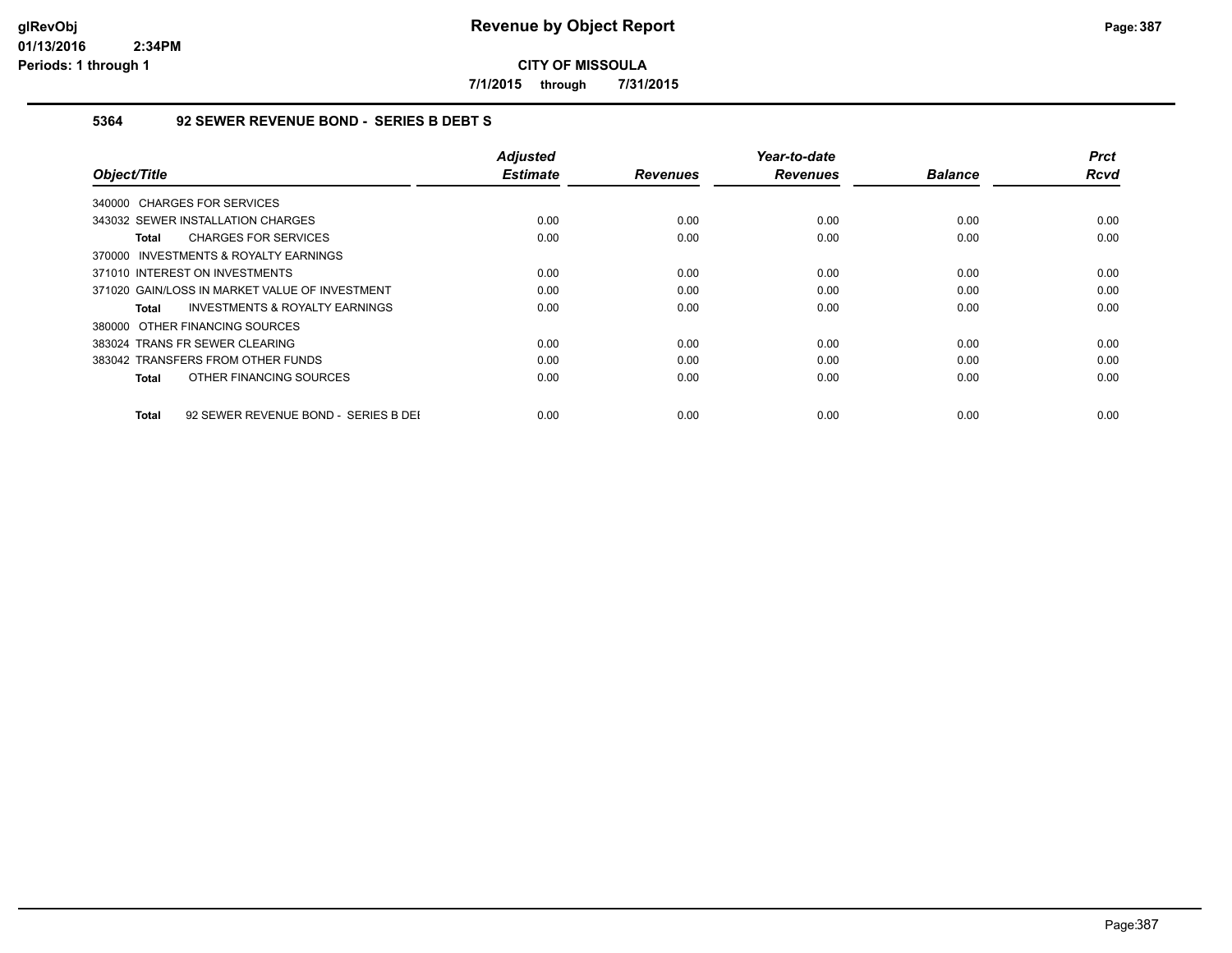**7/1/2015 through 7/31/2015**

# **5365 99 SEWER REVENUE BONDS DEBT SERVICE FUND**

**5365 99 SEWER REVENUE BONDS DEBT SERVICE FUND**

|                                                     | <b>Adjusted</b> |                 | Year-to-date    |                | <b>Prct</b> |
|-----------------------------------------------------|-----------------|-----------------|-----------------|----------------|-------------|
| Object/Title                                        | <b>Estimate</b> | <b>Revenues</b> | <b>Revenues</b> | <b>Balance</b> | <b>Rcvd</b> |
| 340000 CHARGES FOR SERVICES                         |                 |                 |                 |                |             |
| 343032 SEWER INSTALLATION CHARGES                   | 0.00            | 0.00            | 0.00            | 0.00           | 0.00        |
| <b>CHARGES FOR SERVICES</b><br>Total                | 0.00            | 0.00            | 0.00            | 0.00           | 0.00        |
| 370000 INVESTMENTS & ROYALTY EARNINGS               |                 |                 |                 |                |             |
| 371010 INTEREST ON INVESTMENTS                      | 0.00            | 0.00            | 0.00            | 0.00           | 0.00        |
| 371020 GAIN/LOSS IN MARKET VALUE OF INVESTMENTS     | 0.00            | 0.00            | 0.00            | 0.00           | 0.00        |
| <b>INVESTMENTS &amp; ROYALTY EARNINGS</b><br>Total  | 0.00            | 0.00            | 0.00            | 0.00           | 0.00        |
| 380000 OTHER FINANCING SOURCES                      |                 |                 |                 |                |             |
| 383024 TRANS FR SEWER CLEARING                      | 123.910.00      | 0.00            | 0.00            | 123.910.00     | 0.00        |
| OTHER FINANCING SOURCES<br>Total                    | 123.910.00      | 0.00            | 0.00            | 123.910.00     | 0.00        |
| 99 SEWER REVENUE BONDS DEBT SERVICE<br><b>Total</b> | 123.910.00      | 0.00            | 0.00            | 123.910.00     | 0.00        |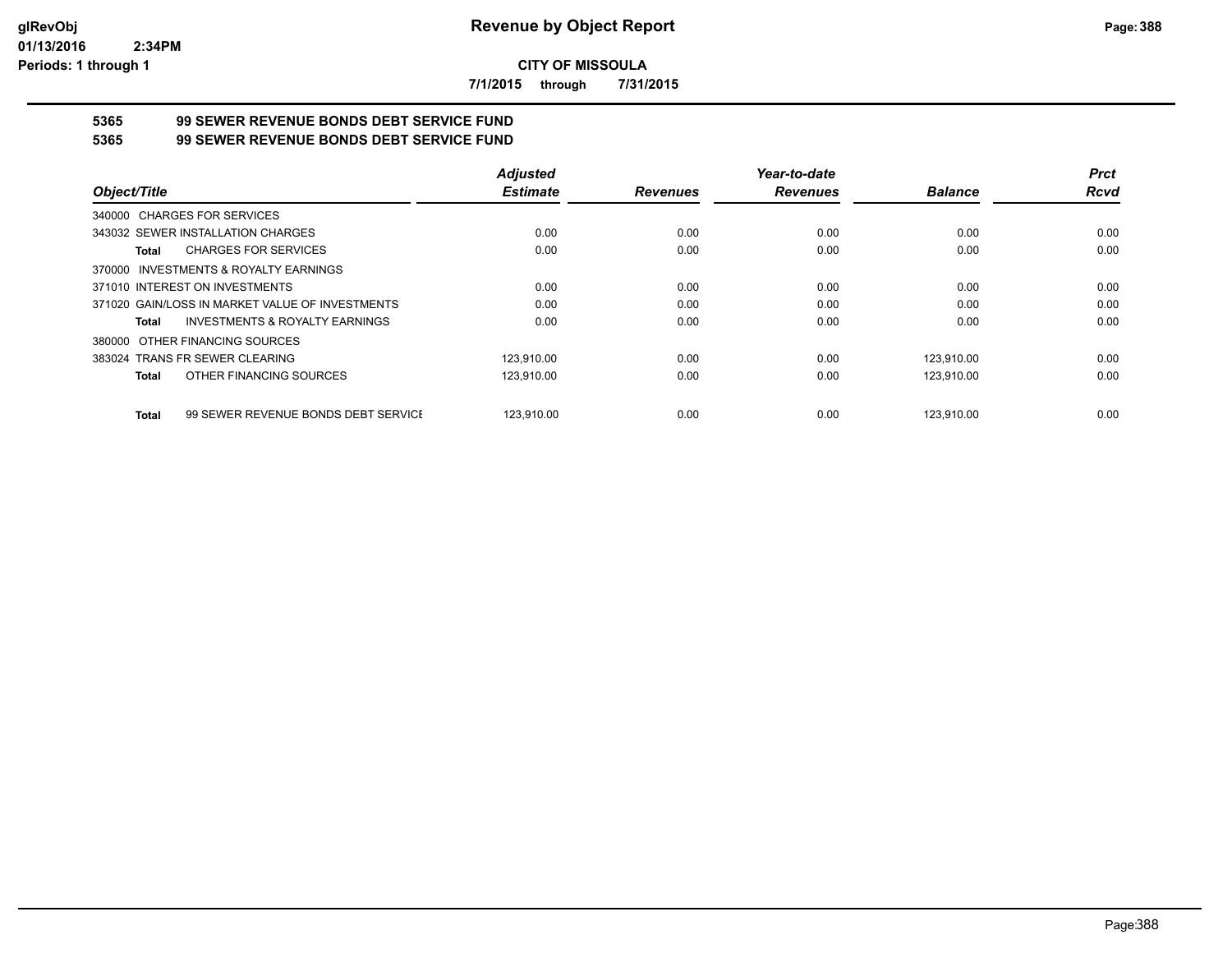**7/1/2015 through 7/31/2015**

#### **5365 99 SEWER REVENUE BONDS DEBT SERVICE FUND**

|                                                           | <b>Adjusted</b> |                 | Year-to-date    |                | <b>Prct</b> |
|-----------------------------------------------------------|-----------------|-----------------|-----------------|----------------|-------------|
| Object/Title                                              | <b>Estimate</b> | <b>Revenues</b> | <b>Revenues</b> | <b>Balance</b> | <b>Rcvd</b> |
| 340000 CHARGES FOR SERVICES                               |                 |                 |                 |                |             |
| 343032 SEWER INSTALLATION CHARGES                         | 0.00            | 0.00            | 0.00            | 0.00           | 0.00        |
| <b>CHARGES FOR SERVICES</b><br><b>Total</b>               | 0.00            | 0.00            | 0.00            | 0.00           | 0.00        |
| INVESTMENTS & ROYALTY EARNINGS<br>370000                  |                 |                 |                 |                |             |
| 371010 INTEREST ON INVESTMENTS                            | 0.00            | 0.00            | 0.00            | 0.00           | 0.00        |
| 371020 GAIN/LOSS IN MARKET VALUE OF INVESTMENT            | 0.00            | 0.00            | 0.00            | 0.00           | 0.00        |
| <b>INVESTMENTS &amp; ROYALTY EARNINGS</b><br><b>Total</b> | 0.00            | 0.00            | 0.00            | 0.00           | 0.00        |
| 380000 OTHER FINANCING SOURCES                            |                 |                 |                 |                |             |
| 383024 TRANS FR SEWER CLEARING                            | 123,910.00      | 0.00            | 0.00            | 123.910.00     | 0.00        |
| OTHER FINANCING SOURCES<br><b>Total</b>                   | 123,910.00      | 0.00            | 0.00            | 123,910.00     | 0.00        |
| 99 SEWER REVENUE BONDS DEBT SERVIC<br><b>Total</b>        | 123.910.00      | 0.00            | 0.00            | 123.910.00     | 0.00        |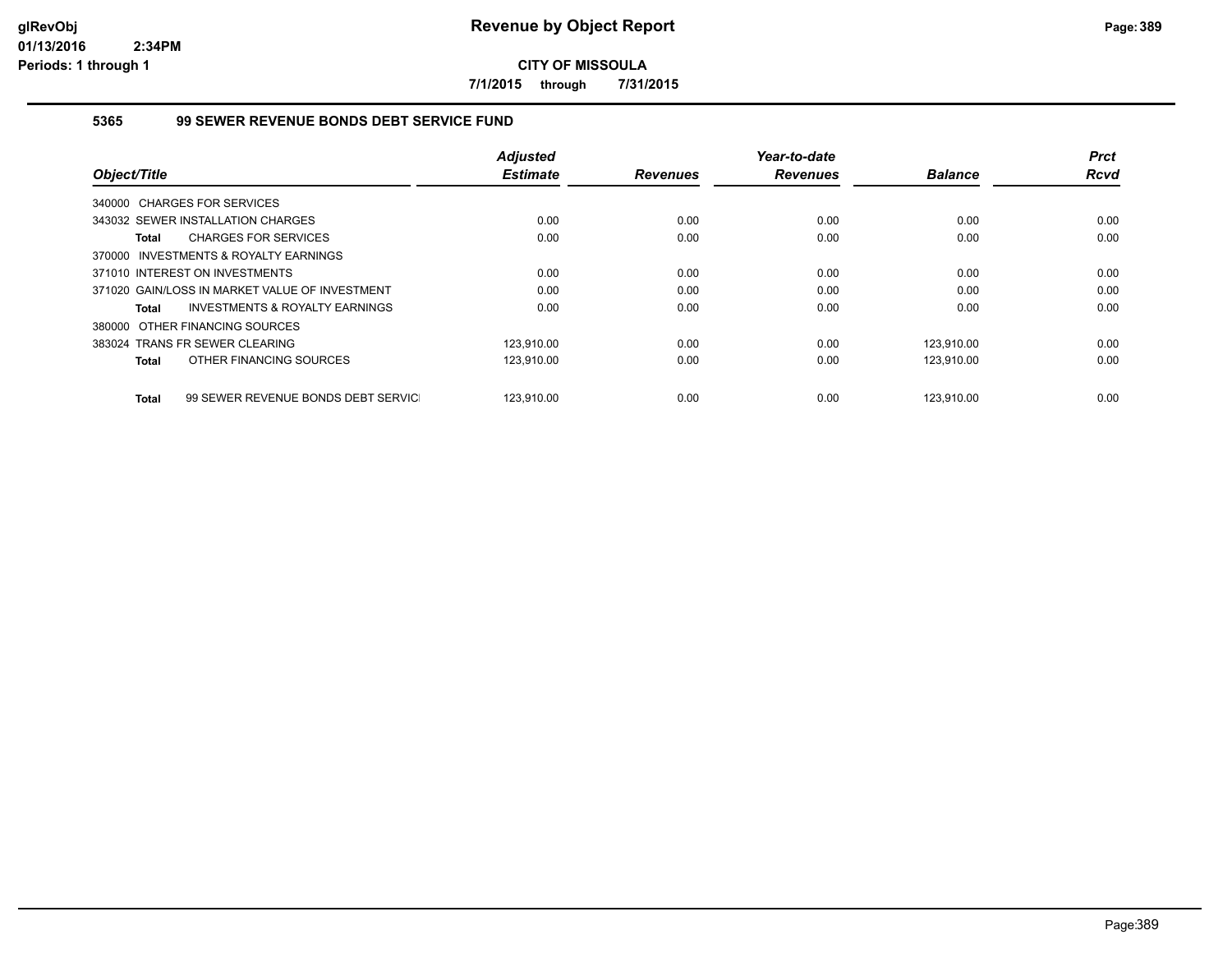**7/1/2015 through 7/31/2015**

# **5367 92 SEWER REVENUE BOND - SERIES B BOND RE**

**5367 92 SEWER REVENUE BOND - SERIES B BOND RE**

|                                                    | <b>Adjusted</b> |                 | Year-to-date    |                | <b>Prct</b> |
|----------------------------------------------------|-----------------|-----------------|-----------------|----------------|-------------|
| Object/Title                                       | <b>Estimate</b> | <b>Revenues</b> | <b>Revenues</b> | <b>Balance</b> | <b>Rcvd</b> |
| 370000 INVESTMENTS & ROYALTY EARNINGS              |                 |                 |                 |                |             |
| 371010 INTEREST ON INVESTMENTS                     | 0.00            | 0.00            | 0.00            | 0.00           | 0.00        |
| 371020 GAIN/LOSS IN MARKET VALUE OF INVESTMENTS    | 0.00            | 0.00            | 0.00            | 0.00           | 0.00        |
| <b>INVESTMENTS &amp; ROYALTY EARNINGS</b><br>Total | 0.00            | 0.00            | 0.00            | 0.00           | 0.00        |
| 380000 OTHER FINANCING SOURCES                     |                 |                 |                 |                |             |
| 383042 TRANSFERS FROM OTHER FUNDS                  | 0.00            | 0.00            | 0.00            | 0.00           | 0.00        |
| OTHER FINANCING SOURCES<br>Total                   | 0.00            | 0.00            | 0.00            | 0.00           | 0.00        |
|                                                    |                 |                 |                 |                |             |
| 92 SEWER REVENUE BOND - SERIES B BON<br>Total      | 0.00            | 0.00            | 0.00            | 0.00           | 0.00        |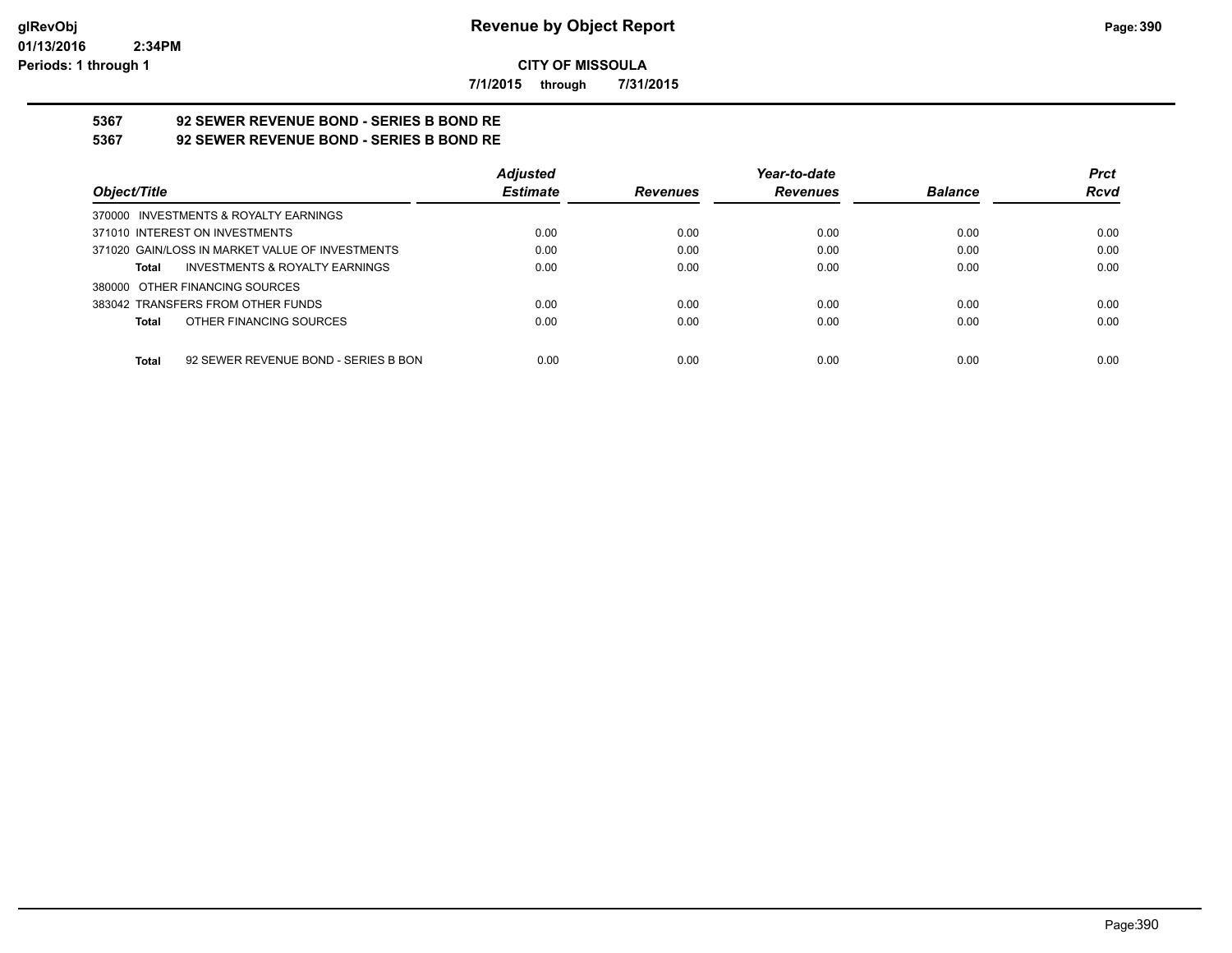**7/1/2015 through 7/31/2015**

#### **5367 92 SEWER REVENUE BOND - SERIES B BOND RE**

|                                                      | <b>Adjusted</b> |                 | Year-to-date    |                | <b>Prct</b> |
|------------------------------------------------------|-----------------|-----------------|-----------------|----------------|-------------|
| Object/Title                                         | <b>Estimate</b> | <b>Revenues</b> | <b>Revenues</b> | <b>Balance</b> | <b>Rcvd</b> |
| 370000 INVESTMENTS & ROYALTY EARNINGS                |                 |                 |                 |                |             |
| 371010 INTEREST ON INVESTMENTS                       | 0.00            | 0.00            | 0.00            | 0.00           | 0.00        |
| 371020 GAIN/LOSS IN MARKET VALUE OF INVESTMENT       | 0.00            | 0.00            | 0.00            | 0.00           | 0.00        |
| INVESTMENTS & ROYALTY EARNINGS<br><b>Total</b>       | 0.00            | 0.00            | 0.00            | 0.00           | 0.00        |
| 380000 OTHER FINANCING SOURCES                       |                 |                 |                 |                |             |
| 383042 TRANSFERS FROM OTHER FUNDS                    | 0.00            | 0.00            | 0.00            | 0.00           | 0.00        |
| OTHER FINANCING SOURCES<br><b>Total</b>              | 0.00            | 0.00            | 0.00            | 0.00           | 0.00        |
|                                                      |                 |                 |                 |                |             |
| 92 SEWER REVENUE BOND - SERIES B BON<br><b>Total</b> | 0.00            | 0.00            | 0.00            | 0.00           | 0.00        |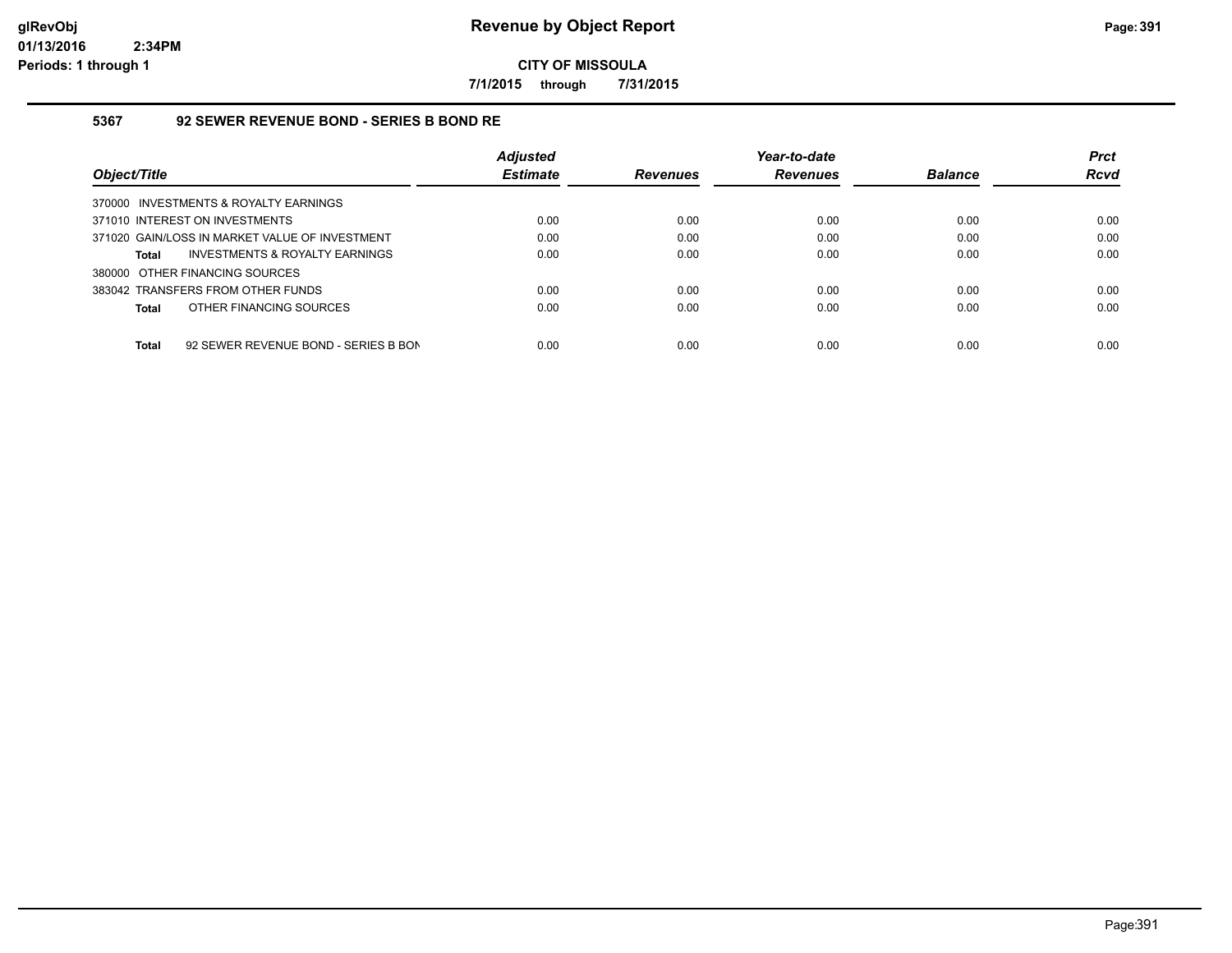**7/1/2015 through 7/31/2015**

## **5368 00 SEWER REVENUE BOND RESERVE FUND**

#### **5368 00 SEWER REVENUE BOND RESERVE FUND**

|                                                    | <b>Adjusted</b> |                 | Year-to-date    |                | <b>Prct</b> |
|----------------------------------------------------|-----------------|-----------------|-----------------|----------------|-------------|
| Object/Title                                       | <b>Estimate</b> | <b>Revenues</b> | <b>Revenues</b> | <b>Balance</b> | <b>Rcvd</b> |
| 370000 INVESTMENTS & ROYALTY EARNINGS              |                 |                 |                 |                |             |
| 371010 INTEREST ON INVESTMENTS                     | 0.00            | 0.00            | 0.00            | 0.00           | 0.00        |
| 371020 GAIN/LOSS IN MARKET VALUE OF INVESTMENTS    | 0.00            | 0.00            | 0.00            | 0.00           | 0.00        |
| <b>INVESTMENTS &amp; ROYALTY EARNINGS</b><br>Total | 0.00            | 0.00            | 0.00            | 0.00           | 0.00        |
| 380000 OTHER FINANCING SOURCES                     |                 |                 |                 |                |             |
| 383042 TRANSFERS FROM OTHER FUNDS                  | 310.00          | 0.00            | 0.00            | 310.00         | 0.00        |
| OTHER FINANCING SOURCES<br>Total                   | 310.00          | 0.00            | 0.00            | 310.00         | 0.00        |
|                                                    |                 |                 |                 |                |             |
| <b>Total</b><br>00 SEWER REVENUE BOND RESERVE FUND | 310.00          | 0.00            | 0.00            | 310.00         | 0.00        |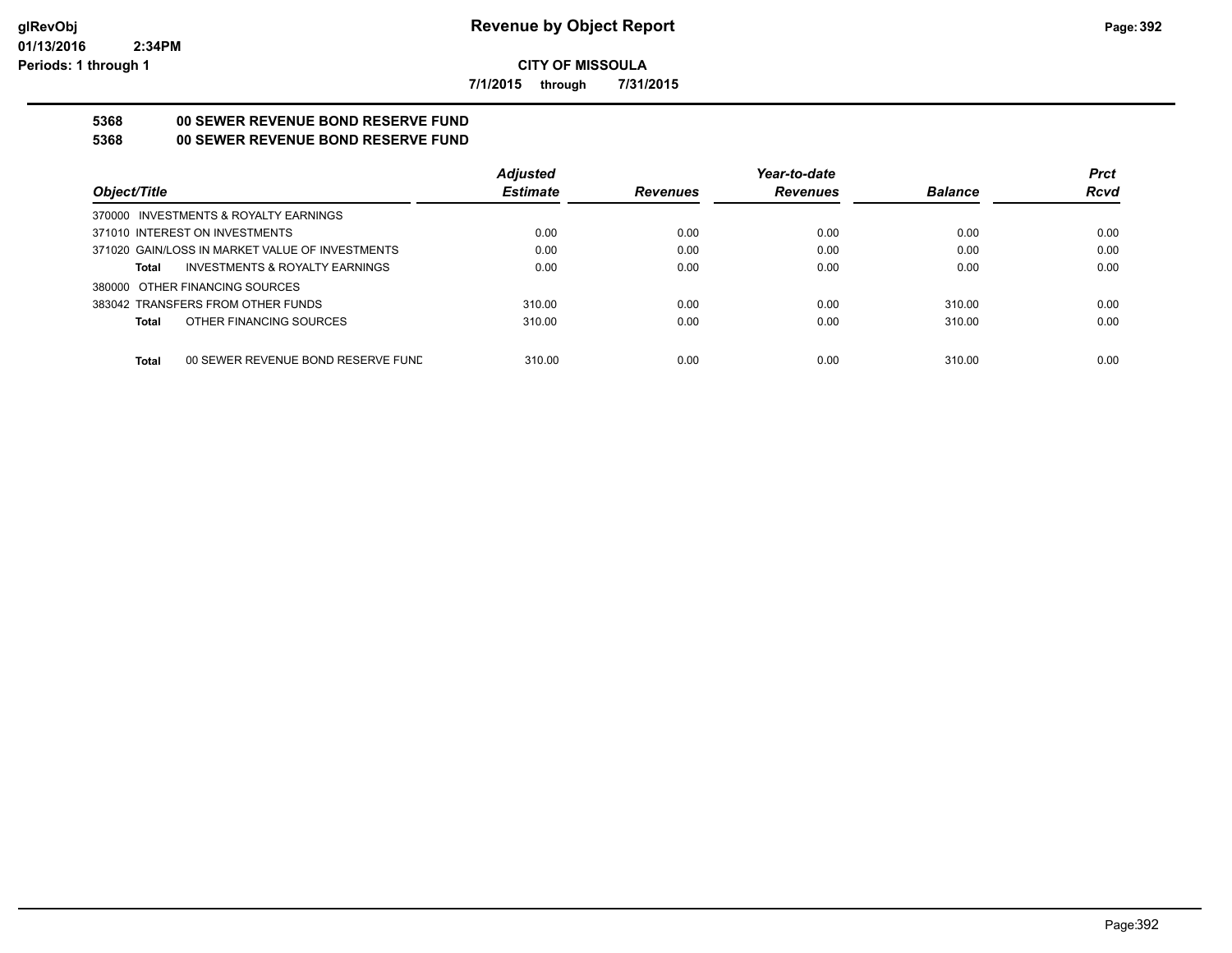**7/1/2015 through 7/31/2015**

#### **5368 00 SEWER REVENUE BOND RESERVE FUND**

| Object/Title                                       | <b>Adjusted</b><br><b>Estimate</b> | <b>Revenues</b> | Year-to-date<br><b>Revenues</b> | <b>Balance</b> | <b>Prct</b><br><b>Rcvd</b> |
|----------------------------------------------------|------------------------------------|-----------------|---------------------------------|----------------|----------------------------|
| 370000 INVESTMENTS & ROYALTY EARNINGS              |                                    |                 |                                 |                |                            |
| 371010 INTEREST ON INVESTMENTS                     | 0.00                               | 0.00            | 0.00                            | 0.00           | 0.00                       |
| 371020 GAIN/LOSS IN MARKET VALUE OF INVESTMENT     | 0.00                               | 0.00            | 0.00                            | 0.00           | 0.00                       |
| INVESTMENTS & ROYALTY EARNINGS<br><b>Total</b>     | 0.00                               | 0.00            | 0.00                            | 0.00           | 0.00                       |
| 380000 OTHER FINANCING SOURCES                     |                                    |                 |                                 |                |                            |
| 383042 TRANSFERS FROM OTHER FUNDS                  | 310.00                             | 0.00            | 0.00                            | 310.00         | 0.00                       |
| OTHER FINANCING SOURCES<br><b>Total</b>            | 310.00                             | 0.00            | 0.00                            | 310.00         | 0.00                       |
| 00 SEWER REVENUE BOND RESERVE FUNI<br><b>Total</b> | 310.00                             | 0.00            | 0.00                            | 310.00         | 0.00                       |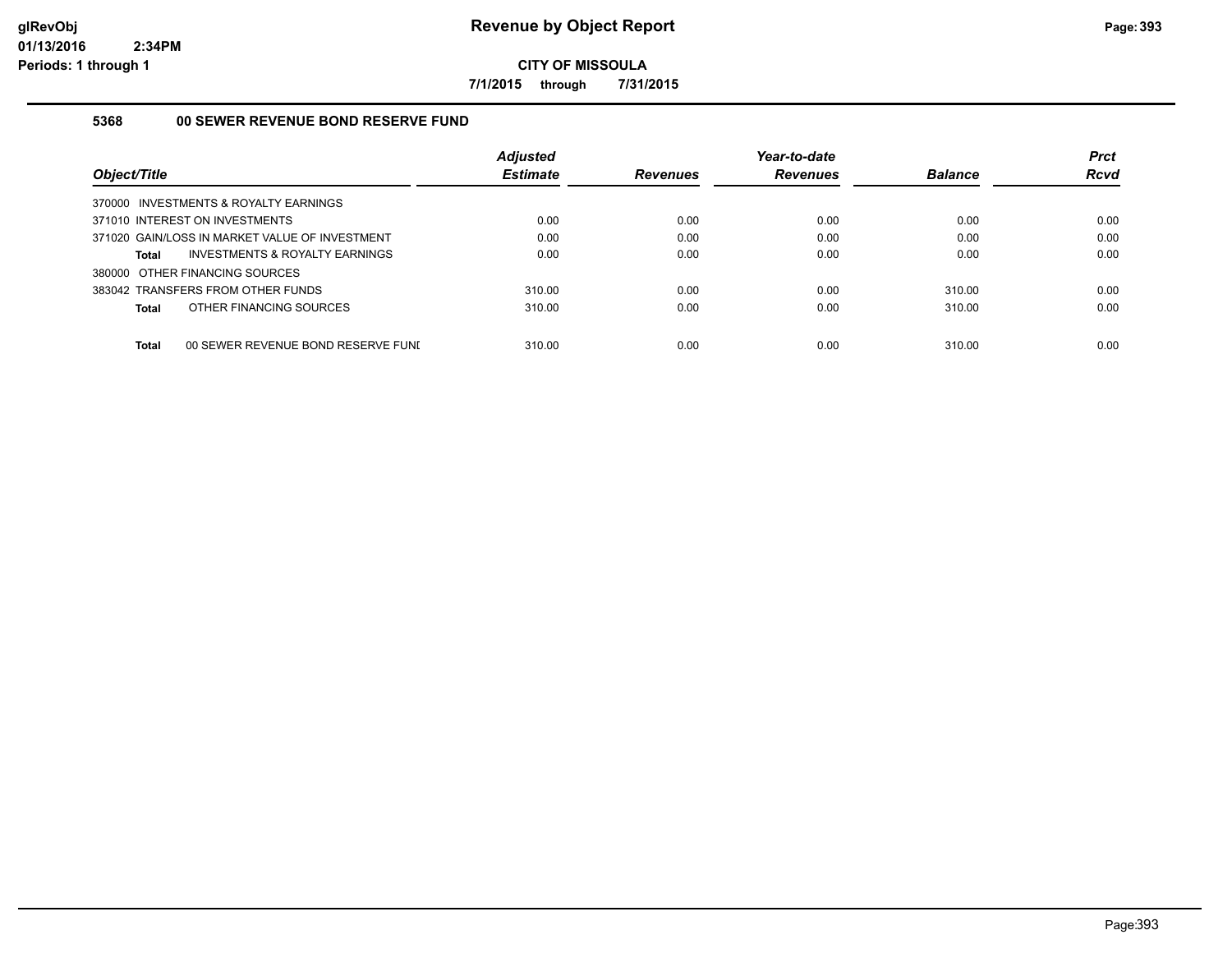**7/1/2015 through 7/31/2015**

#### **5369 2001 SEWER REVENUE BOND**

#### **5369 2001 SEWER REVENUE BOND**

|                                                 | <b>Adjusted</b> |                 | Year-to-date    |                | <b>Prct</b> |
|-------------------------------------------------|-----------------|-----------------|-----------------|----------------|-------------|
| Object/Title                                    | <b>Estimate</b> | <b>Revenues</b> | <b>Revenues</b> | <b>Balance</b> | <b>Rcvd</b> |
| 370000 INVESTMENTS & ROYALTY EARNINGS           | 0.00            |                 |                 |                |             |
| 371010 INTEREST ON INVESTMENTS                  |                 | 0.00            | 0.00            | 0.00           | 0.00        |
| 371020 GAIN/LOSS IN MARKET VALUE OF INVESTMENTS | 0.00            | 0.00            | 0.00            | 0.00           | 0.00        |
| INVESTMENTS & ROYALTY EARNINGS<br><b>Total</b>  | 0.00            | 0.00            | 0.00            | 0.00           | 0.00        |
| 380000 OTHER FINANCING SOURCES                  |                 |                 |                 |                |             |
| 383042 TRANSFERS FROM OTHER FUNDS               | 0.00            | 0.00            | 0.00            | 0.00           | 0.00        |
| OTHER FINANCING SOURCES<br><b>Total</b>         | 0.00            | 0.00            | 0.00            | 0.00           | 0.00        |
|                                                 |                 |                 |                 |                |             |
| <b>Total</b><br>2001 SEWER REVENUE BOND         | 0.00            | 0.00            | 0.00            | 0.00           | 0.00        |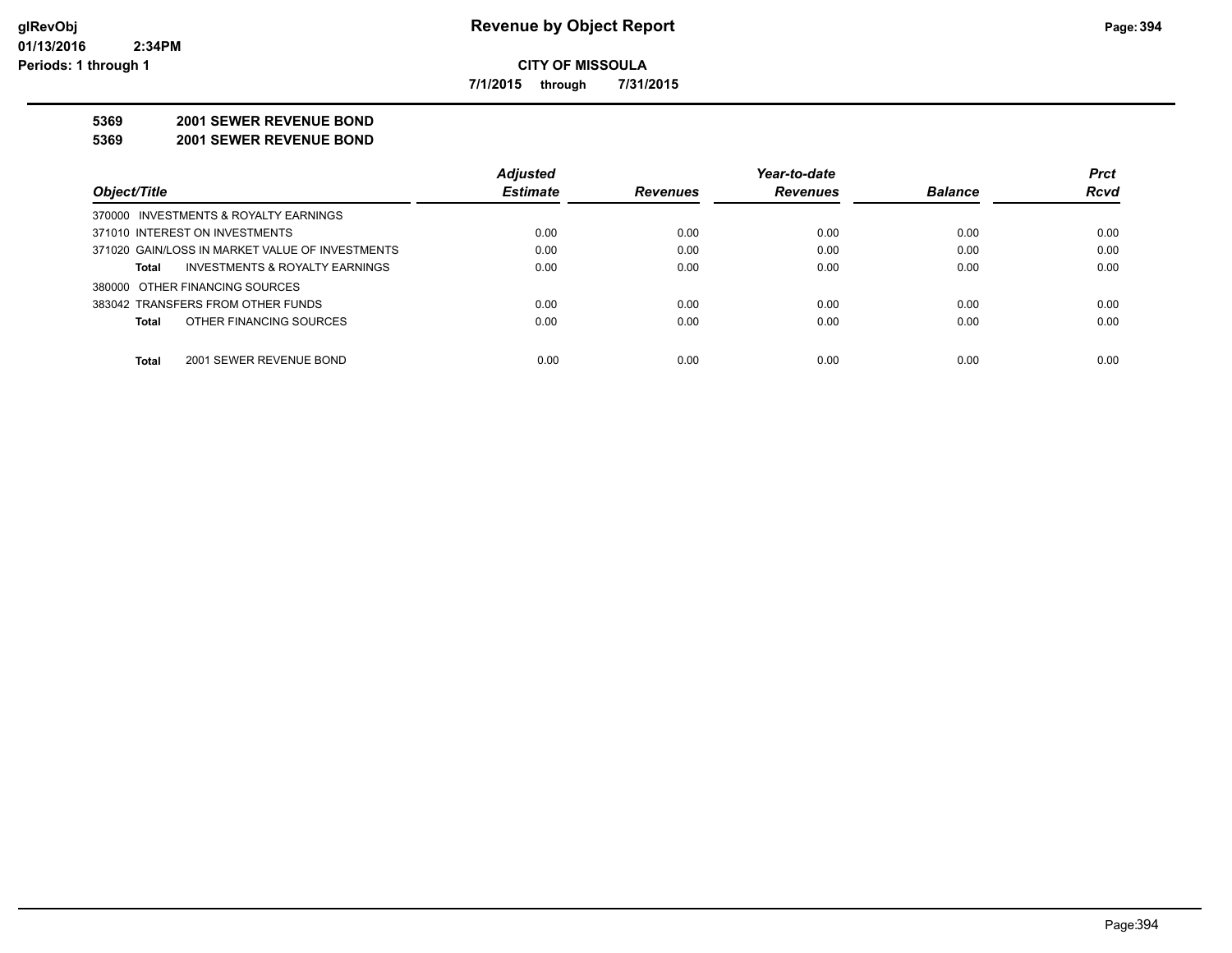**7/1/2015 through 7/31/2015**

#### **5369 2001 SEWER REVENUE BOND**

| <b>Adjusted</b> |                 | Year-to-date    |                | <b>Prct</b> |
|-----------------|-----------------|-----------------|----------------|-------------|
| <b>Estimate</b> | <b>Revenues</b> | <b>Revenues</b> | <b>Balance</b> | Rcvd        |
|                 |                 |                 |                |             |
| 0.00            | 0.00            | 0.00            | 0.00           | 0.00        |
| 0.00            | 0.00            | 0.00            | 0.00           | 0.00        |
| 0.00            | 0.00            | 0.00            | 0.00           | 0.00        |
|                 |                 |                 |                |             |
| 0.00            | 0.00            | 0.00            | 0.00           | 0.00        |
| 0.00            | 0.00            | 0.00            | 0.00           | 0.00        |
|                 |                 |                 |                | 0.00        |
|                 | 0.00            | 0.00            | 0.00           | 0.00        |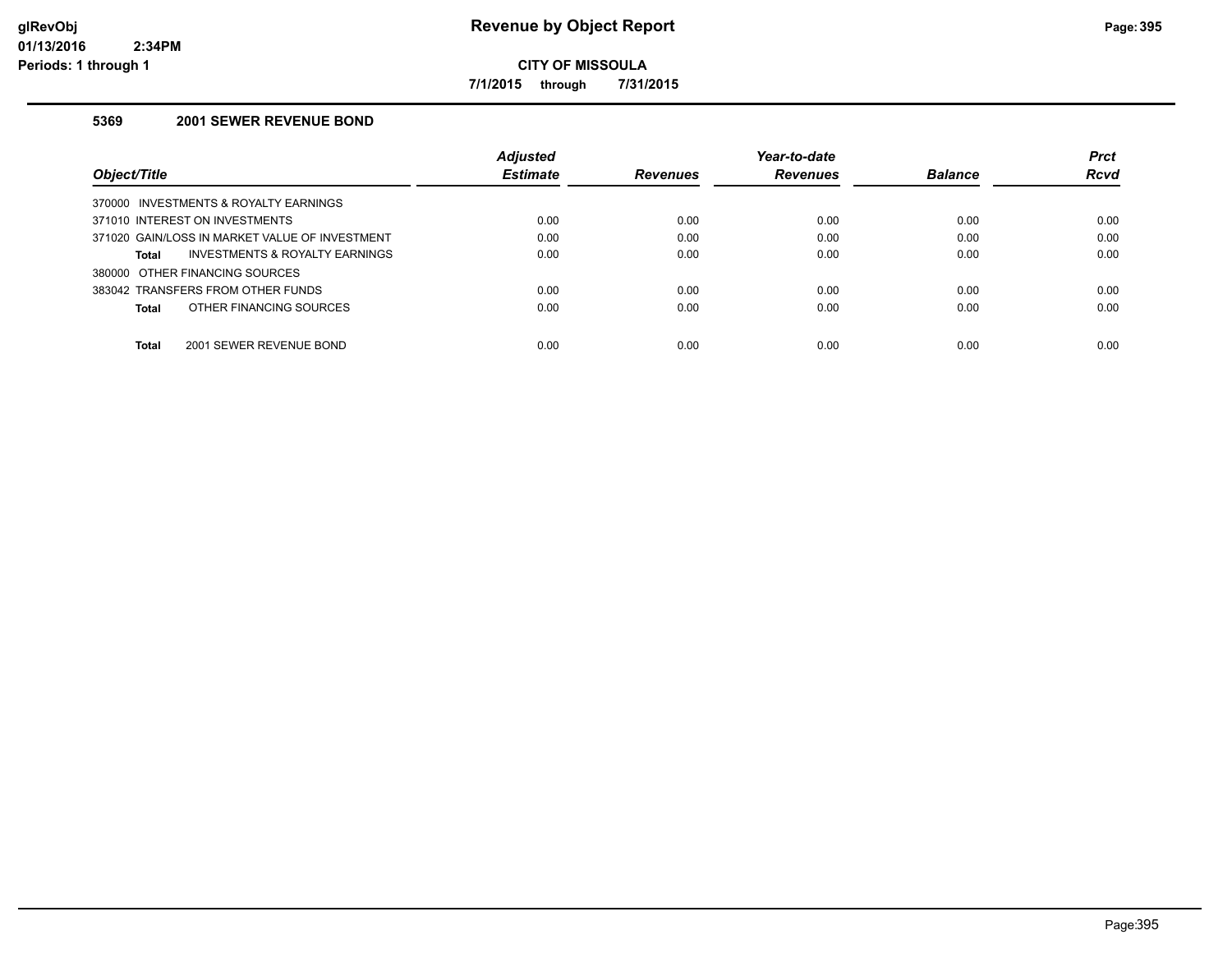**7/1/2015 through 7/31/2015**

## **5370 99 SEWER REVENUE BOND RESERVE FUND**

#### **5370 99 SEWER REVENUE BOND RESERVE FUND**

|                                                    | <b>Adjusted</b> |                 | Year-to-date    |                | <b>Prct</b> |
|----------------------------------------------------|-----------------|-----------------|-----------------|----------------|-------------|
| Object/Title                                       | <b>Estimate</b> | <b>Revenues</b> | <b>Revenues</b> | <b>Balance</b> | <b>Rcvd</b> |
| 360000 MISCELLANEOUS REVENUES                      |                 |                 |                 |                |             |
| 360010 MISCELLANEOUS                               | 0.00            | 0.00            | 0.00            | 0.00           | 0.00        |
| MISCELLANEOUS REVENUES<br>Total                    | 0.00            | 0.00            | 0.00            | 0.00           | 0.00        |
| 370000 INVESTMENTS & ROYALTY EARNINGS              |                 |                 |                 |                |             |
| 371010 INTEREST ON INVESTMENTS                     | 0.00            | 0.00            | 0.00            | 0.00           | 0.00        |
| 371020 GAIN/LOSS IN MARKET VALUE OF INVESTMENTS    | 0.00            | 0.00            | 0.00            | 0.00           | 0.00        |
| <b>INVESTMENTS &amp; ROYALTY EARNINGS</b><br>Total | 0.00            | 0.00            | 0.00            | 0.00           | 0.00        |
| 380000 OTHER FINANCING SOURCES                     |                 |                 |                 |                |             |
| 383042 TRANSFERS FROM OTHER FUNDS                  | 0.00            | 0.00            | 0.00            | 0.00           | 0.00        |
| OTHER FINANCING SOURCES<br>Total                   | 0.00            | 0.00            | 0.00            | 0.00           | 0.00        |
| 99 SEWER REVENUE BOND RESERVE FUND<br>Total        | 0.00            | 0.00            | 0.00            | 0.00           | 0.00        |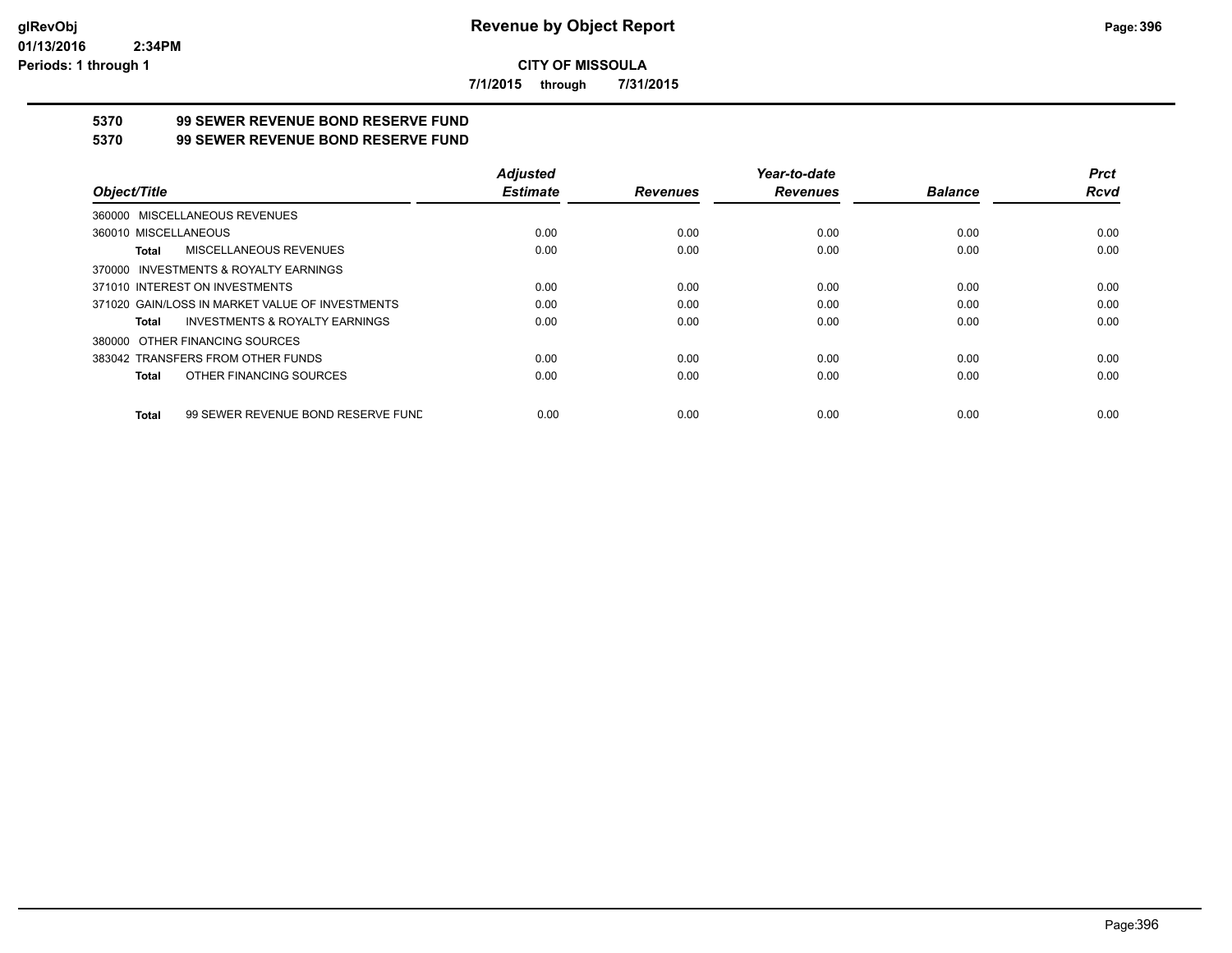**7/1/2015 through 7/31/2015**

## **5370 99 SEWER REVENUE BOND RESERVE FUND**

|                                                    | <b>Adjusted</b> |                 | Year-to-date    |                | <b>Prct</b> |
|----------------------------------------------------|-----------------|-----------------|-----------------|----------------|-------------|
| Object/Title                                       | <b>Estimate</b> | <b>Revenues</b> | <b>Revenues</b> | <b>Balance</b> | <b>Rcvd</b> |
| 360000 MISCELLANEOUS REVENUES                      |                 |                 |                 |                |             |
| 360010 MISCELLANEOUS                               | 0.00            | 0.00            | 0.00            | 0.00           | 0.00        |
| MISCELLANEOUS REVENUES<br>Total                    | 0.00            | 0.00            | 0.00            | 0.00           | 0.00        |
| 370000 INVESTMENTS & ROYALTY EARNINGS              |                 |                 |                 |                |             |
| 371010 INTEREST ON INVESTMENTS                     | 0.00            | 0.00            | 0.00            | 0.00           | 0.00        |
| 371020 GAIN/LOSS IN MARKET VALUE OF INVESTMENT     | 0.00            | 0.00            | 0.00            | 0.00           | 0.00        |
| <b>INVESTMENTS &amp; ROYALTY EARNINGS</b><br>Total | 0.00            | 0.00            | 0.00            | 0.00           | 0.00        |
| 380000 OTHER FINANCING SOURCES                     |                 |                 |                 |                |             |
| 383042 TRANSFERS FROM OTHER FUNDS                  | 0.00            | 0.00            | 0.00            | 0.00           | 0.00        |
| OTHER FINANCING SOURCES<br>Total                   | 0.00            | 0.00            | 0.00            | 0.00           | 0.00        |
|                                                    |                 |                 |                 |                |             |
| 99 SEWER REVENUE BOND RESERVE FUNI<br>Total        | 0.00            | 0.00            | 0.00            | 0.00           | 0.00        |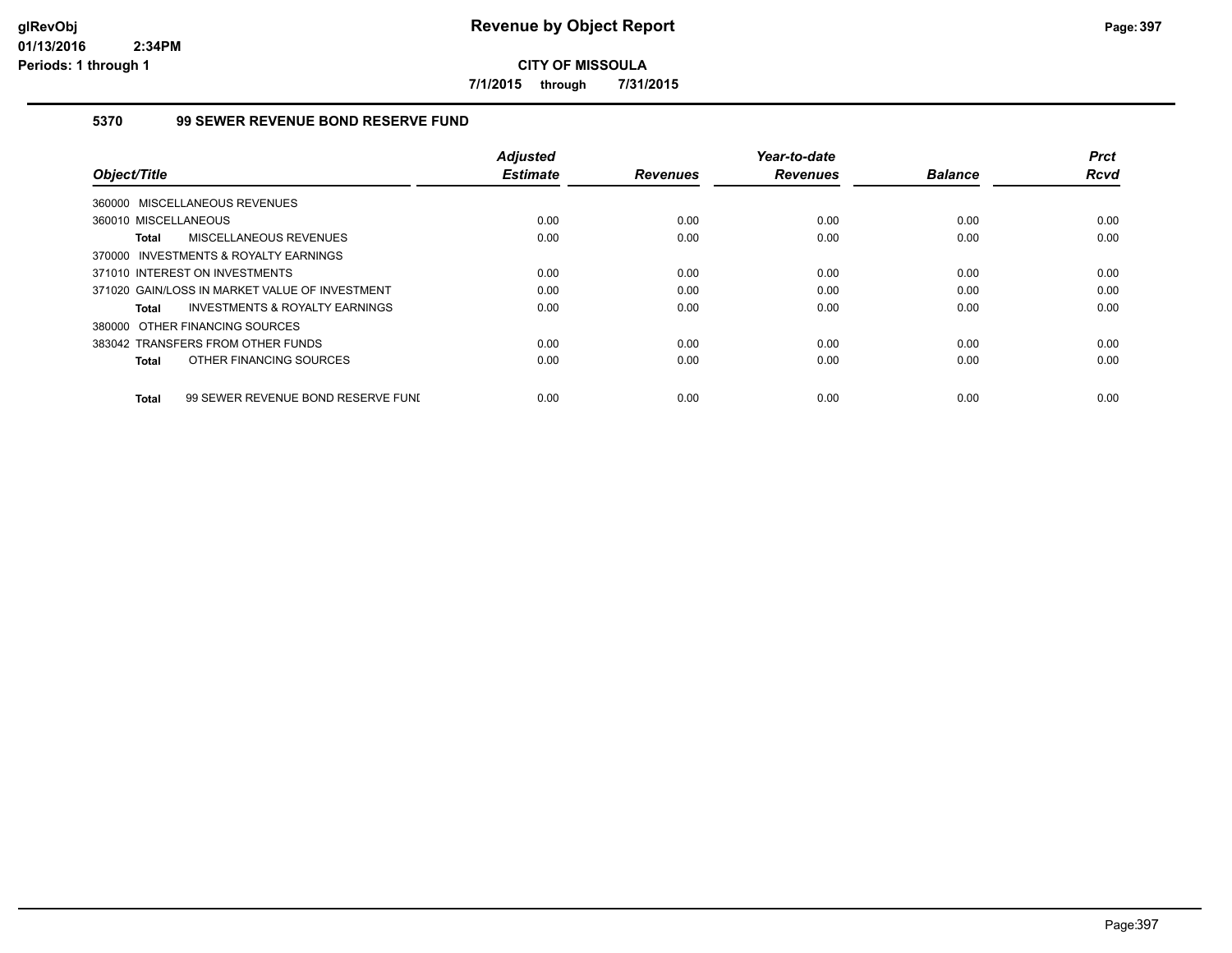**7/1/2015 through 7/31/2015**

**5371 2002 SEWER BONDS**

**5371 2002 SEWER BONDS**

|                                                    | <b>Adjusted</b> |                 | Year-to-date    |                | <b>Prct</b> |
|----------------------------------------------------|-----------------|-----------------|-----------------|----------------|-------------|
| Object/Title                                       | <b>Estimate</b> | <b>Revenues</b> | <b>Revenues</b> | <b>Balance</b> | <b>Rcvd</b> |
| 370000 INVESTMENTS & ROYALTY EARNINGS              |                 |                 |                 |                |             |
| 371010 INTEREST ON INVESTMENTS                     | 0.00            | 0.00            | 0.00            | 0.00           | 0.00        |
| 371020 GAIN/LOSS IN MARKET VALUE OF INVESTMENTS    | 0.00            | 0.00            | 0.00            | 0.00           | 0.00        |
| <b>INVESTMENTS &amp; ROYALTY EARNINGS</b><br>Total | 0.00            | 0.00            | 0.00            | 0.00           | 0.00        |
| 380000 OTHER FINANCING SOURCES                     |                 |                 |                 |                |             |
| 383024 TRANS FR SEWER CLEARING                     | 84.930.00       | 0.00            | 0.00            | 84.930.00      | 0.00        |
| OTHER FINANCING SOURCES<br>Total                   | 84.930.00       | 0.00            | 0.00            | 84.930.00      | 0.00        |
|                                                    |                 |                 |                 |                |             |
| 2002 SEWER BONDS<br>Total                          | 84.930.00       | 0.00            | 0.00            | 84.930.00      | 0.00        |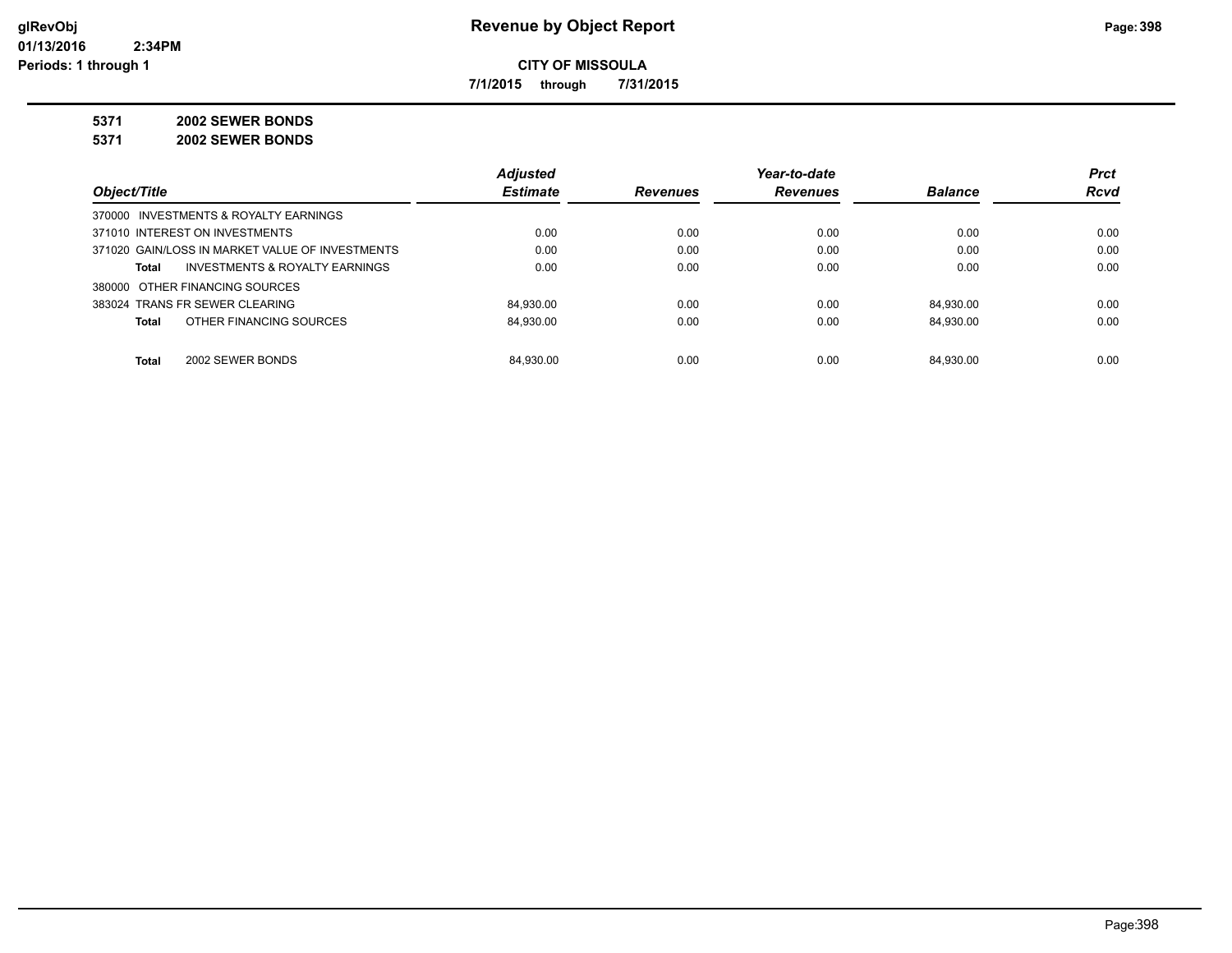**7/1/2015 through 7/31/2015**

#### **5371 2002 SEWER BONDS**

|                                                | <b>Adjusted</b> |                 | Year-to-date    |                | <b>Prct</b> |
|------------------------------------------------|-----------------|-----------------|-----------------|----------------|-------------|
| Object/Title                                   | <b>Estimate</b> | <b>Revenues</b> | <b>Revenues</b> | <b>Balance</b> | <b>Rcvd</b> |
| 370000 INVESTMENTS & ROYALTY EARNINGS          |                 |                 |                 |                |             |
| 371010 INTEREST ON INVESTMENTS                 | 0.00            | 0.00            | 0.00            | 0.00           | 0.00        |
| 371020 GAIN/LOSS IN MARKET VALUE OF INVESTMENT | 0.00            | 0.00            | 0.00            | 0.00           | 0.00        |
| INVESTMENTS & ROYALTY EARNINGS<br>Total        | 0.00            | 0.00            | 0.00            | 0.00           | 0.00        |
| 380000 OTHER FINANCING SOURCES                 |                 |                 |                 |                |             |
| 383024 TRANS FR SEWER CLEARING                 | 84.930.00       | 0.00            | 0.00            | 84.930.00      | 0.00        |
| OTHER FINANCING SOURCES<br><b>Total</b>        | 84.930.00       | 0.00            | 0.00            | 84.930.00      | 0.00        |
|                                                |                 |                 |                 |                |             |
| 2002 SEWER BONDS<br><b>Total</b>               | 84.930.00       | 0.00            | 0.00            | 84.930.00      | 0.00        |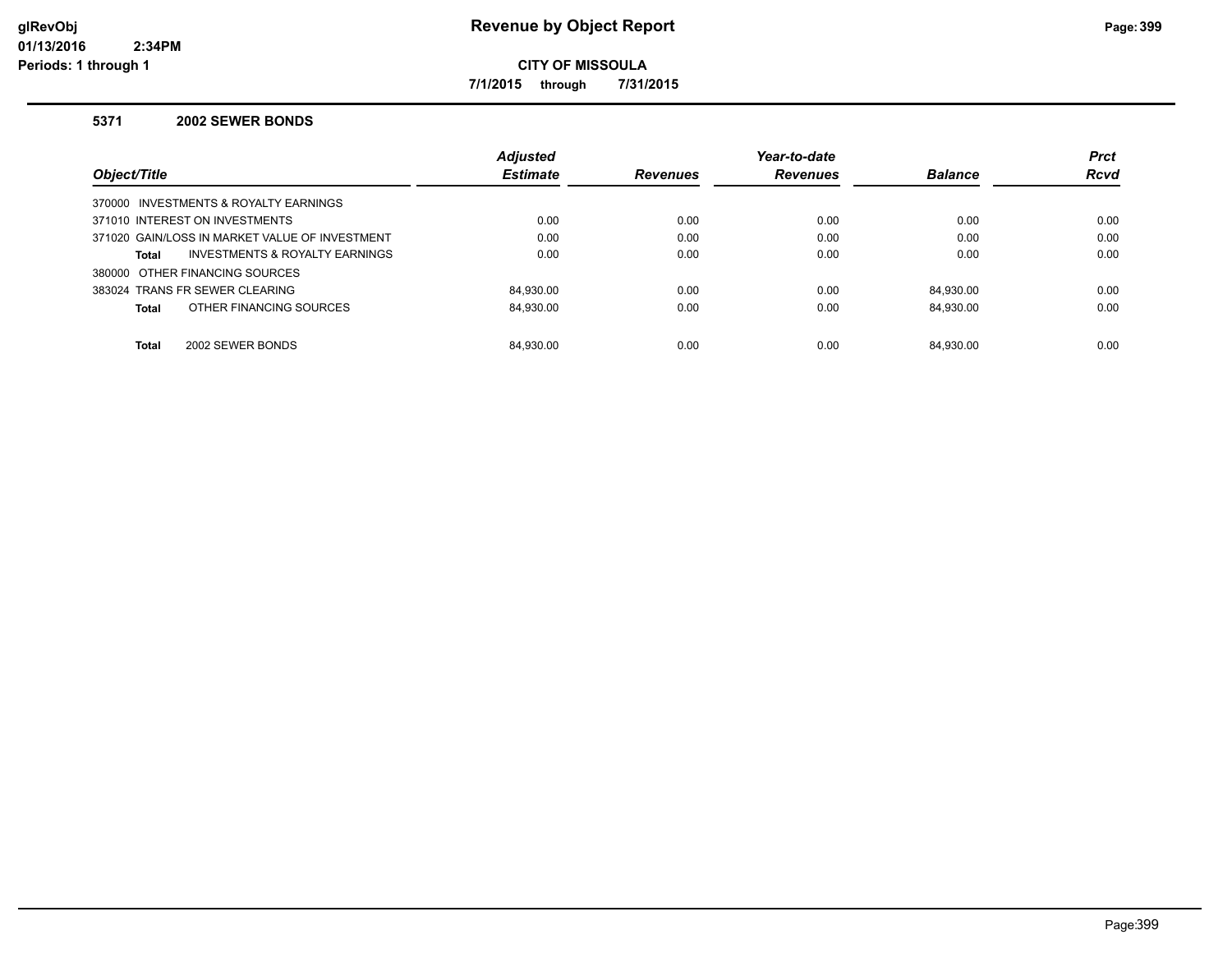**7/1/2015 through 7/31/2015**

#### **5372 2002 SEWER REVENUE BOND**

#### **5372 2002 SEWER REVENUE BOND**

| Object/Title                                       | <b>Adjusted</b><br><b>Estimate</b> | <b>Revenues</b> | Year-to-date<br><b>Revenues</b> | <b>Balance</b> | <b>Prct</b><br><b>Rcvd</b> |
|----------------------------------------------------|------------------------------------|-----------------|---------------------------------|----------------|----------------------------|
|                                                    |                                    |                 |                                 |                |                            |
| 360000 MISCELLANEOUS REVENUES                      |                                    |                 |                                 |                |                            |
| 360000 MISCELLANEOUS REVENUES                      | 0.00                               | 0.00            | 0.00                            | 0.00           | 0.00                       |
| <b>MISCELLANEOUS REVENUES</b><br>Total             | 0.00                               | 0.00            | 0.00                            | 0.00           | 0.00                       |
| 370000 INVESTMENTS & ROYALTY EARNINGS              |                                    |                 |                                 |                |                            |
| 371010 INTEREST ON INVESTMENTS                     | 0.00                               | 0.00            | 0.00                            | 0.00           | 0.00                       |
| 371020 GAIN/LOSS IN MARKET VALUE OF INVESTMENTS    | 0.00                               | 0.00            | 0.00                            | 0.00           | 0.00                       |
| <b>INVESTMENTS &amp; ROYALTY EARNINGS</b><br>Total | 0.00                               | 0.00            | 0.00                            | 0.00           | 0.00                       |
| 380000 OTHER FINANCING SOURCES                     |                                    |                 |                                 |                |                            |
| 383024 TRANS FR SEWER CLEARING                     | 0.00                               | 0.00            | 0.00                            | 0.00           | 0.00                       |
| 383042 TRANSFERS FROM OTHER FUNDS                  | 0.00                               | 0.00            | 0.00                            | 0.00           | 0.00                       |
| OTHER FINANCING SOURCES<br>Total                   | 0.00                               | 0.00            | 0.00                            | 0.00           | 0.00                       |
| 2002 SEWER REVENUE BOND<br>Total                   | 0.00                               | 0.00            | 0.00                            | 0.00           | 0.00                       |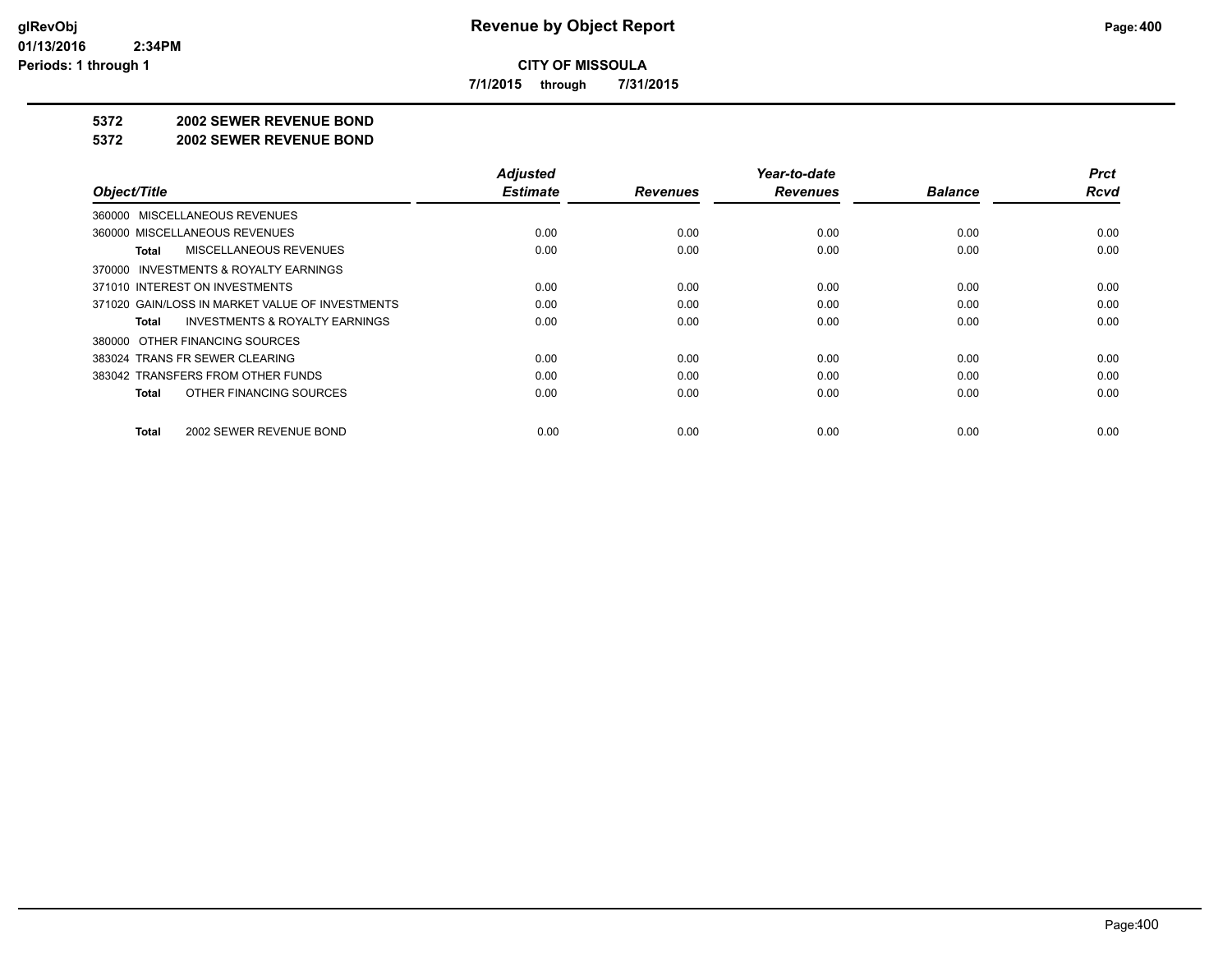**7/1/2015 through 7/31/2015**

## **5372 2002 SEWER REVENUE BOND**

| Object/Title                                   | <b>Adjusted</b><br><b>Estimate</b> | <b>Revenues</b> | Year-to-date<br><b>Revenues</b> | <b>Balance</b> | <b>Prct</b><br>Rcvd |
|------------------------------------------------|------------------------------------|-----------------|---------------------------------|----------------|---------------------|
| 360000 MISCELLANEOUS REVENUES                  |                                    |                 |                                 |                |                     |
| 360000 MISCELLANEOUS REVENUES                  | 0.00                               | 0.00            | 0.00                            | 0.00           | 0.00                |
| MISCELLANEOUS REVENUES<br>Total                | 0.00                               | 0.00            | 0.00                            | 0.00           | 0.00                |
| 370000 INVESTMENTS & ROYALTY EARNINGS          |                                    |                 |                                 |                |                     |
| 371010 INTEREST ON INVESTMENTS                 | 0.00                               | 0.00            | 0.00                            | 0.00           | 0.00                |
| 371020 GAIN/LOSS IN MARKET VALUE OF INVESTMENT | 0.00                               | 0.00            | 0.00                            | 0.00           | 0.00                |
| INVESTMENTS & ROYALTY EARNINGS<br>Total        | 0.00                               | 0.00            | 0.00                            | 0.00           | 0.00                |
| 380000 OTHER FINANCING SOURCES                 |                                    |                 |                                 |                |                     |
| 383024 TRANS FR SEWER CLEARING                 | 0.00                               | 0.00            | 0.00                            | 0.00           | 0.00                |
| 383042 TRANSFERS FROM OTHER FUNDS              | 0.00                               | 0.00            | 0.00                            | 0.00           | 0.00                |
| OTHER FINANCING SOURCES<br><b>Total</b>        | 0.00                               | 0.00            | 0.00                            | 0.00           | 0.00                |
| 2002 SEWER REVENUE BOND<br><b>Total</b>        | 0.00                               | 0.00            | 0.00                            | 0.00           | 0.00                |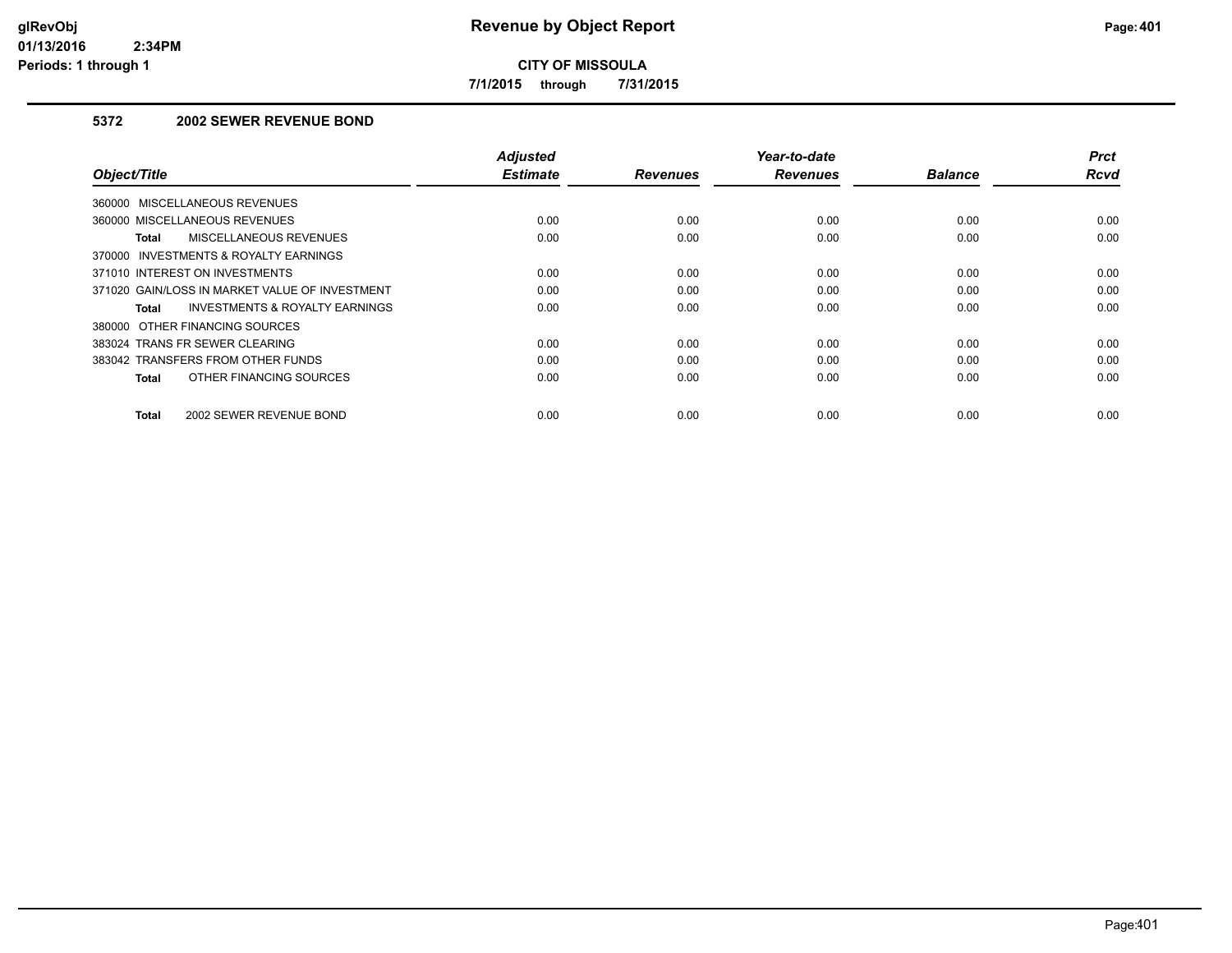**7/1/2015 through 7/31/2015**

## **5373 2002 WWTP UPGRADE REVENUE BOND**

## **5373 2002 WWTP UPGRADE REVENUE BOND**

|                                                 | <b>Adjusted</b> |                 | Year-to-date    |                | <b>Prct</b> |
|-------------------------------------------------|-----------------|-----------------|-----------------|----------------|-------------|
| Object/Title                                    | <b>Estimate</b> | <b>Revenues</b> | <b>Revenues</b> | <b>Balance</b> | <b>Rcvd</b> |
| 370000 INVESTMENTS & ROYALTY EARNINGS           |                 |                 |                 |                |             |
| 371010 INTEREST ON INVESTMENTS                  | 0.00            | 0.00            | 0.00            | 0.00           | 0.00        |
| 371020 GAIN/LOSS IN MARKET VALUE OF INVESTMENTS | 0.00            | 0.00            | 0.00            | 0.00           | 0.00        |
| INVESTMENTS & ROYALTY EARNINGS<br>Total         | 0.00            | 0.00            | 0.00            | 0.00           | 0.00        |
| 380000 OTHER FINANCING SOURCES                  |                 |                 |                 |                |             |
| 383024 TRANS FR SEWER CLEARING                  | 331.640.00      | 0.00            | 0.00            | 331.640.00     | 0.00        |
| OTHER FINANCING SOURCES<br>Total                | 331.640.00      | 0.00            | 0.00            | 331.640.00     | 0.00        |
|                                                 |                 |                 |                 |                |             |
| 2002 WWTP UPGRADE REVENUE BOND<br><b>Total</b>  | 331.640.00      | 0.00            | 0.00            | 331.640.00     | 0.00        |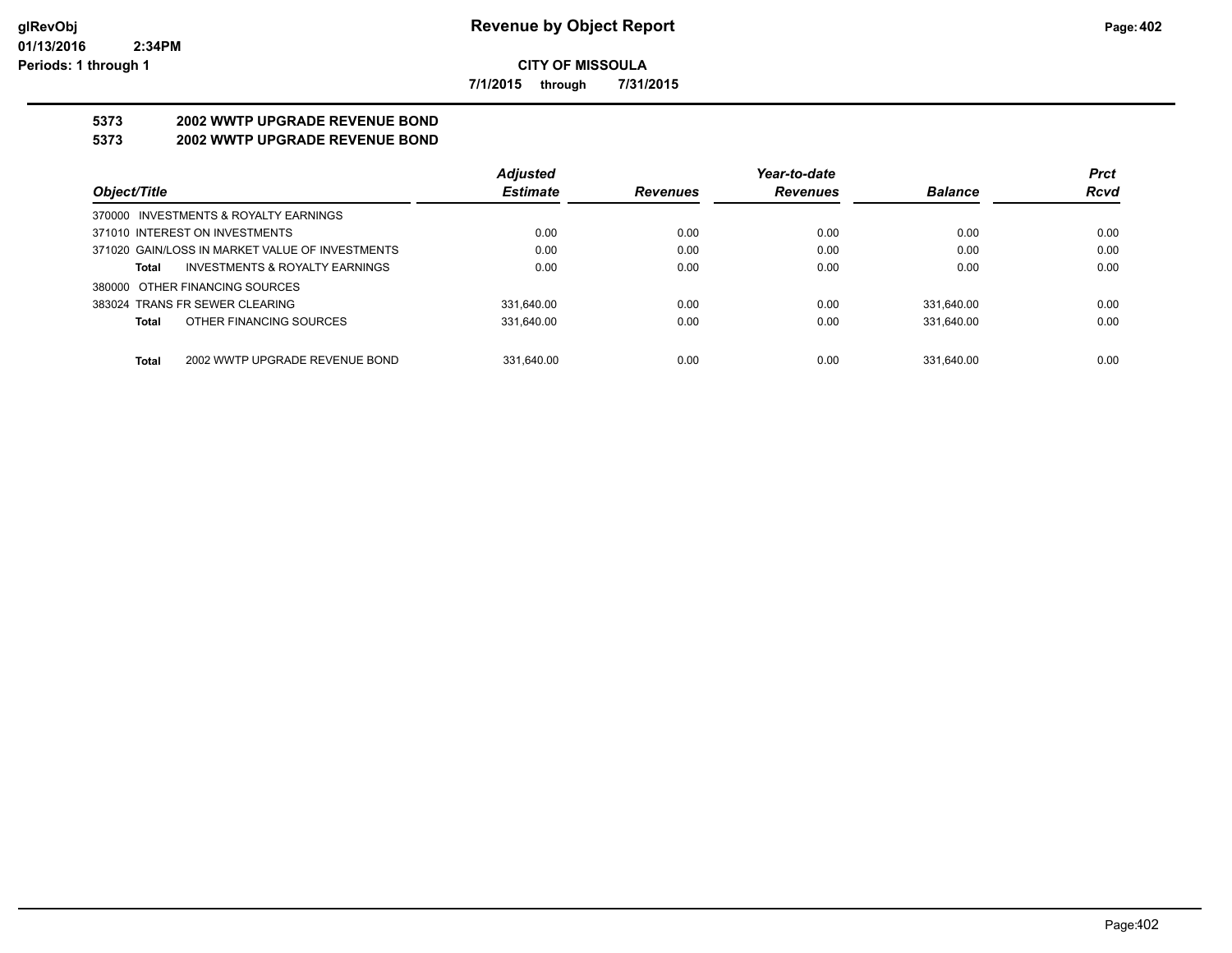**7/1/2015 through 7/31/2015**

## **5373 2002 WWTP UPGRADE REVENUE BOND**

|                                                | <b>Adjusted</b> |                 | Year-to-date    |                | <b>Prct</b> |
|------------------------------------------------|-----------------|-----------------|-----------------|----------------|-------------|
| Object/Title                                   | <b>Estimate</b> | <b>Revenues</b> | <b>Revenues</b> | <b>Balance</b> | <b>Rcvd</b> |
| 370000 INVESTMENTS & ROYALTY EARNINGS          |                 |                 |                 |                |             |
| 371010 INTEREST ON INVESTMENTS                 | 0.00            | 0.00            | 0.00            | 0.00           | 0.00        |
| 371020 GAIN/LOSS IN MARKET VALUE OF INVESTMENT | 0.00            | 0.00            | 0.00            | 0.00           | 0.00        |
| INVESTMENTS & ROYALTY EARNINGS<br><b>Total</b> | 0.00            | 0.00            | 0.00            | 0.00           | 0.00        |
| 380000 OTHER FINANCING SOURCES                 |                 |                 |                 |                |             |
| 383024 TRANS FR SEWER CLEARING                 | 331.640.00      | 0.00            | 0.00            | 331.640.00     | 0.00        |
| OTHER FINANCING SOURCES<br><b>Total</b>        | 331.640.00      | 0.00            | 0.00            | 331.640.00     | 0.00        |
|                                                |                 |                 |                 |                |             |
| <b>Total</b><br>2002 WWTP UPGRADE REVENUE BOND | 331.640.00      | 0.00            | 0.00            | 331.640.00     | 0.00        |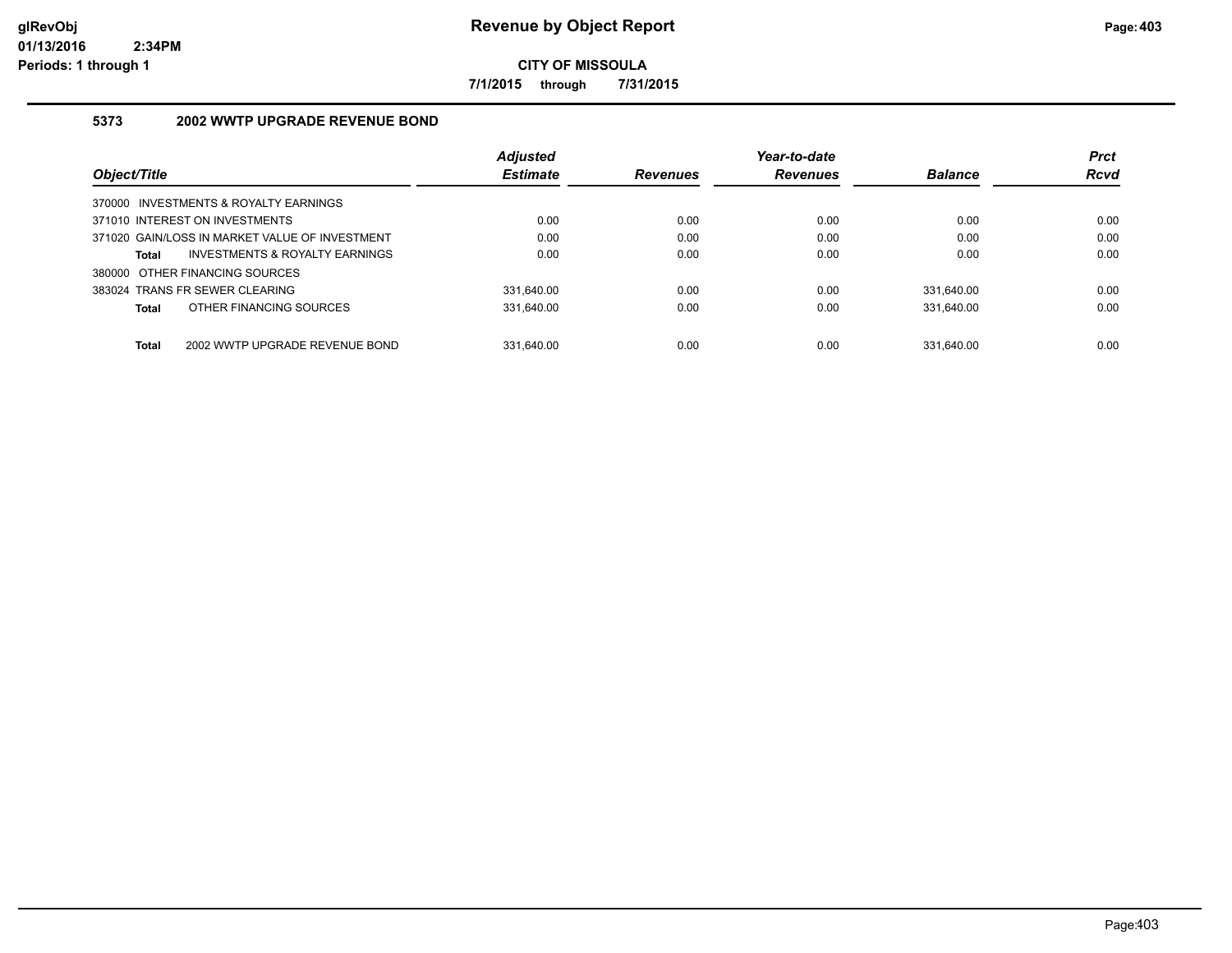**7/1/2015 through 7/31/2015**

## **5374 2002 WWTP UPGRADE RESERVE**

#### **5374 2002 WWTP UPGRADE RESERVE**

|                                                    | <b>Adjusted</b> |                 | Year-to-date    |                | <b>Prct</b> |
|----------------------------------------------------|-----------------|-----------------|-----------------|----------------|-------------|
| Object/Title                                       | <b>Estimate</b> | <b>Revenues</b> | <b>Revenues</b> | <b>Balance</b> | <b>Rcvd</b> |
| 360000 MISCELLANEOUS REVENUES                      |                 |                 |                 |                |             |
| 360000 MISCELLANEOUS REVENUES                      | 0.00            | 0.00            | 0.00            | 0.00           | 0.00        |
| <b>MISCELLANEOUS REVENUES</b><br>Total             | 0.00            | 0.00            | 0.00            | 0.00           | 0.00        |
| 370000 INVESTMENTS & ROYALTY EARNINGS              |                 |                 |                 |                |             |
| 371010 INTEREST ON INVESTMENTS                     | 0.00            | 0.00            | 0.00            | 0.00           | 0.00        |
| 371020 GAIN/LOSS IN MARKET VALUE OF INVESTMENTS    | 0.00            | 0.00            | 0.00            | 0.00           | 0.00        |
| <b>INVESTMENTS &amp; ROYALTY EARNINGS</b><br>Total | 0.00            | 0.00            | 0.00            | 0.00           | 0.00        |
| 380000 OTHER FINANCING SOURCES                     |                 |                 |                 |                |             |
| 381002 SRF LOAN                                    | 0.00            | 0.00            | 0.00            | 0.00           | 0.00        |
| 383042 TRANSFERS FROM OTHER FUNDS                  | 0.00            | 0.00            | 0.00            | 0.00           | 0.00        |
| OTHER FINANCING SOURCES<br>Total                   | 0.00            | 0.00            | 0.00            | 0.00           | 0.00        |
| 2002 WWTP UPGRADE RESERVE<br>Total                 | 0.00            | 0.00            | 0.00            | 0.00           | 0.00        |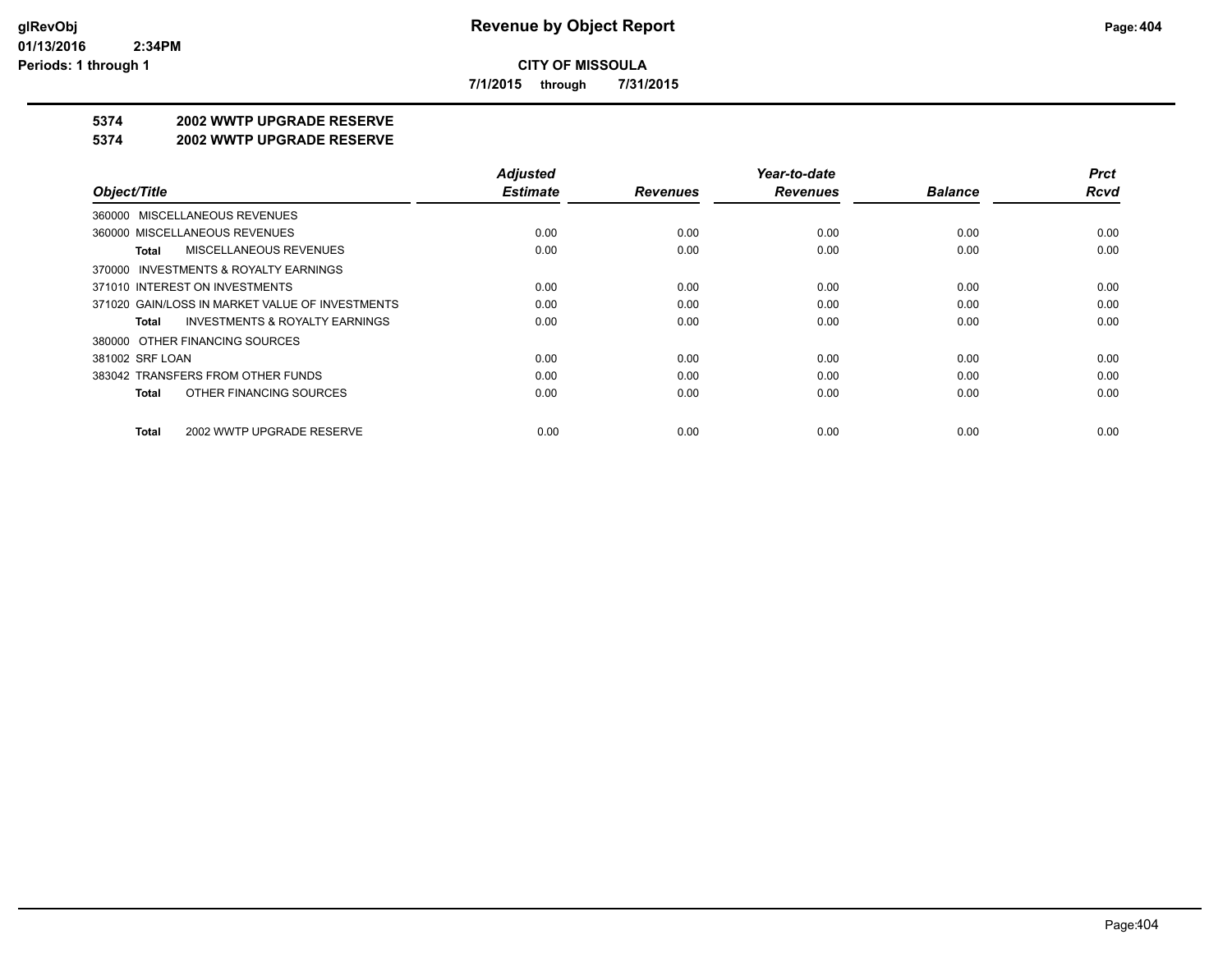**7/1/2015 through 7/31/2015**

## **5374 2002 WWTP UPGRADE RESERVE**

| Object/Title                                   | <b>Adjusted</b><br><b>Estimate</b> | <b>Revenues</b> | Year-to-date<br><b>Revenues</b> | <b>Balance</b> | <b>Prct</b><br><b>Rcvd</b> |
|------------------------------------------------|------------------------------------|-----------------|---------------------------------|----------------|----------------------------|
| 360000 MISCELLANEOUS REVENUES                  |                                    |                 |                                 |                |                            |
| 360000 MISCELLANEOUS REVENUES                  | 0.00                               | 0.00            | 0.00                            | 0.00           | 0.00                       |
| MISCELLANEOUS REVENUES<br>Total                | 0.00                               | 0.00            | 0.00                            | 0.00           | 0.00                       |
| 370000 INVESTMENTS & ROYALTY EARNINGS          |                                    |                 |                                 |                |                            |
| 371010 INTEREST ON INVESTMENTS                 | 0.00                               | 0.00            | 0.00                            | 0.00           | 0.00                       |
| 371020 GAIN/LOSS IN MARKET VALUE OF INVESTMENT | 0.00                               | 0.00            | 0.00                            | 0.00           | 0.00                       |
| INVESTMENTS & ROYALTY EARNINGS<br>Total        | 0.00                               | 0.00            | 0.00                            | 0.00           | 0.00                       |
| 380000 OTHER FINANCING SOURCES                 |                                    |                 |                                 |                |                            |
| 381002 SRF LOAN                                | 0.00                               | 0.00            | 0.00                            | 0.00           | 0.00                       |
| 383042 TRANSFERS FROM OTHER FUNDS              | 0.00                               | 0.00            | 0.00                            | 0.00           | 0.00                       |
| OTHER FINANCING SOURCES<br><b>Total</b>        | 0.00                               | 0.00            | 0.00                            | 0.00           | 0.00                       |
| 2002 WWTP UPGRADE RESERVE<br><b>Total</b>      | 0.00                               | 0.00            | 0.00                            | 0.00           | 0.00                       |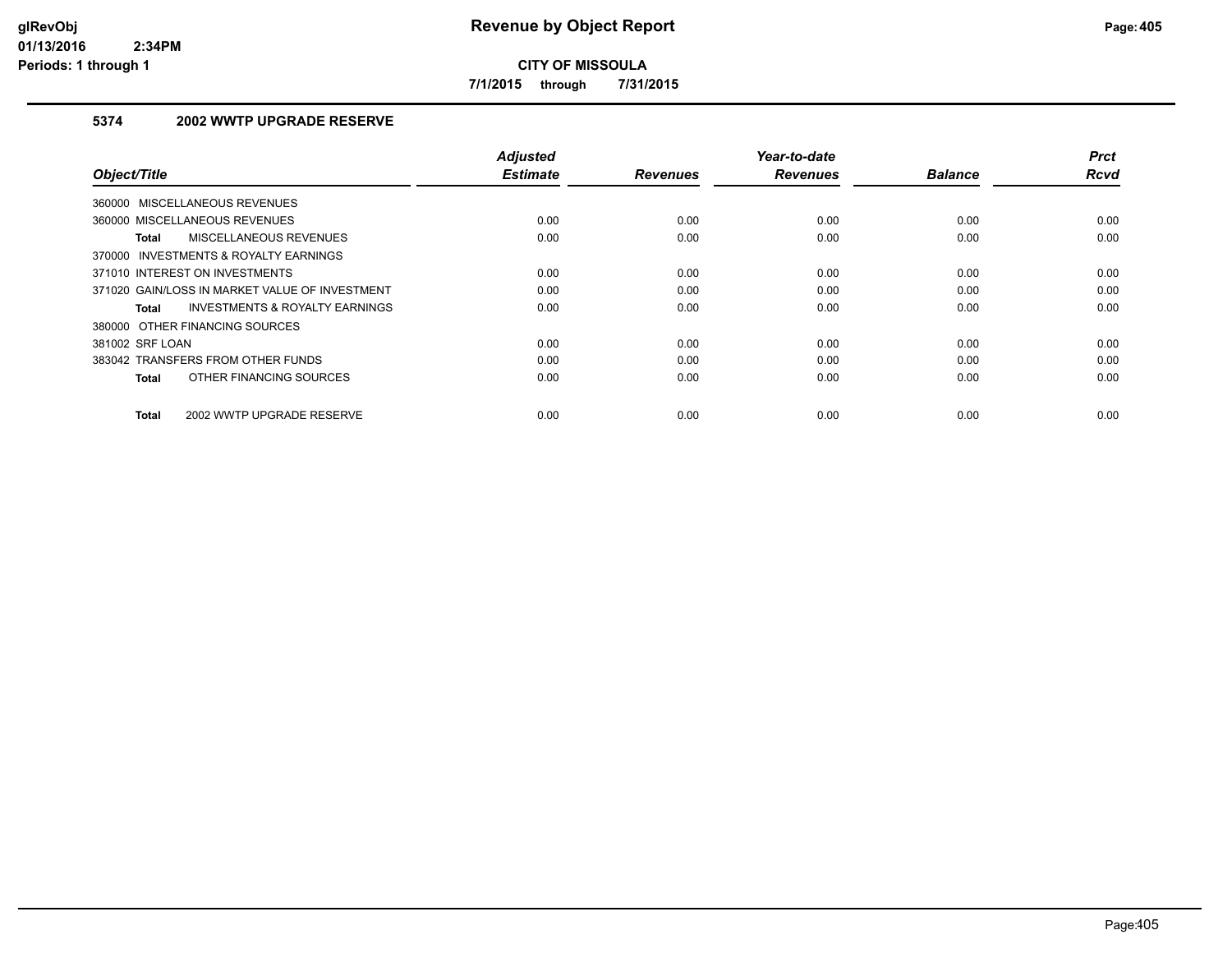**7/1/2015 through 7/31/2015**

## **5375 2003 WWTP SRF \$3.8M EPA DEBT**

#### **5375 2003 WWTP SRF \$3.8M EPA DEBT**

|                                                 | <b>Adjusted</b> |                 | Year-to-date    |                | <b>Prct</b> |
|-------------------------------------------------|-----------------|-----------------|-----------------|----------------|-------------|
| Object/Title                                    | <b>Estimate</b> | <b>Revenues</b> | <b>Revenues</b> | <b>Balance</b> | <b>Rcvd</b> |
| 340000 CHARGES FOR SERVICES                     |                 |                 |                 |                |             |
| 343032 SEWER INSTALLATION CHARGES               | 0.00            | 0.00            | 0.00            | 0.00           | 0.00        |
| <b>CHARGES FOR SERVICES</b><br>Total            | 0.00            | 0.00            | 0.00            | 0.00           | 0.00        |
| 370000 INVESTMENTS & ROYALTY EARNINGS           |                 |                 |                 |                |             |
| 371010 INTEREST ON INVESTMENTS                  | 0.00            | 0.00            | 0.00            | 0.00           | 0.00        |
| 371020 GAIN/LOSS IN MARKET VALUE OF INVESTMENTS | 0.00            | 0.00            | 0.00            | 0.00           | 0.00        |
| INVESTMENTS & ROYALTY EARNINGS<br>Total         | 0.00            | 0.00            | 0.00            | 0.00           | 0.00        |
| 380000 OTHER FINANCING SOURCES                  |                 |                 |                 |                |             |
| 383024 TRANS FR SEWER CLEARING                  | 250.926.00      | 0.00            | 0.00            | 250.926.00     | 0.00        |
| OTHER FINANCING SOURCES<br>Total                | 250,926.00      | 0.00            | 0.00            | 250,926.00     | 0.00        |
| 2003 WWTP SRF \$3.8M EPA DEBT<br>Total          | 250.926.00      | 0.00            | 0.00            | 250.926.00     | 0.00        |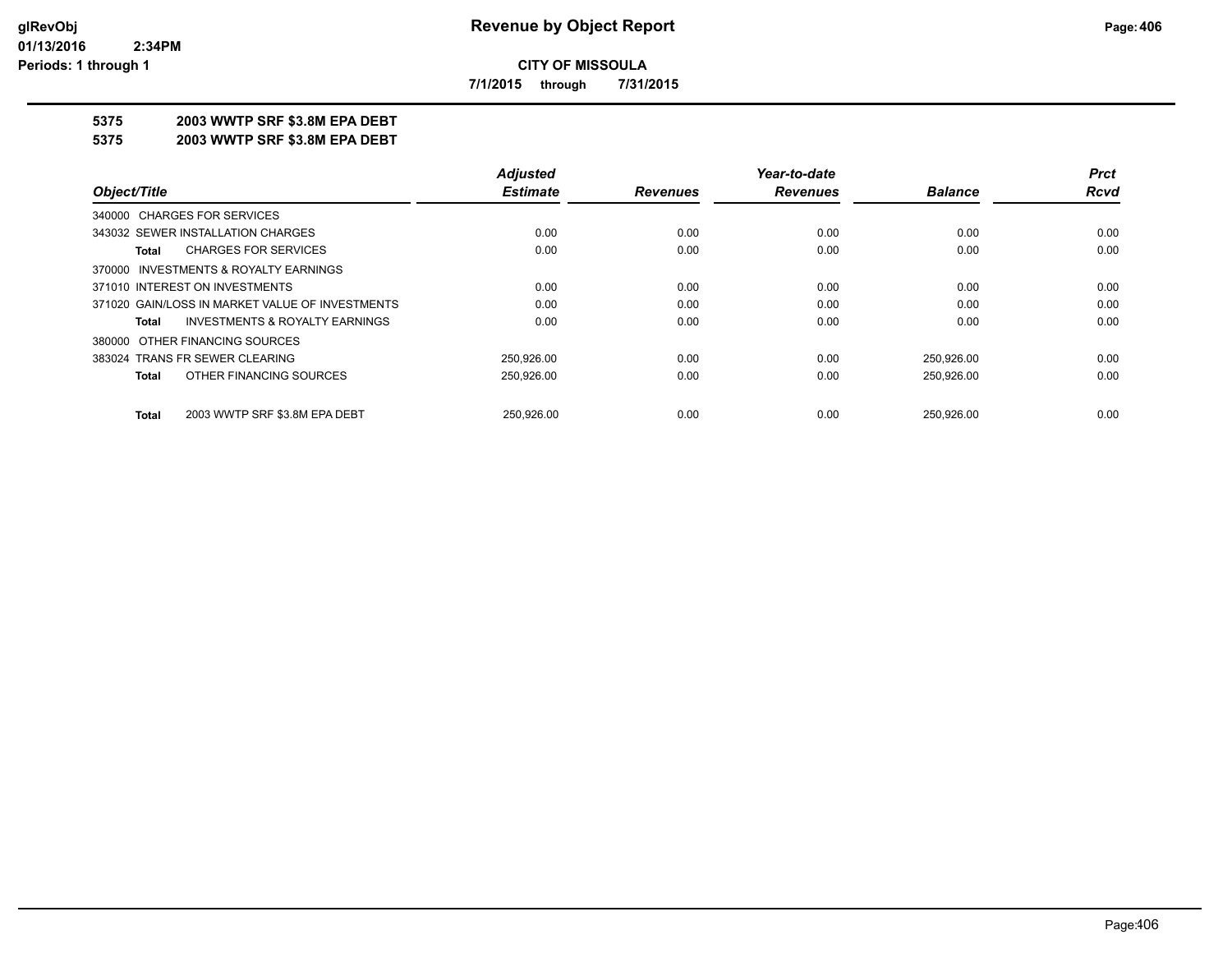**7/1/2015 through 7/31/2015**

## **5375 2003 WWTP SRF \$3.8M EPA DEBT**

|                                                    | <b>Adjusted</b> |                 | Year-to-date    |                | <b>Prct</b> |
|----------------------------------------------------|-----------------|-----------------|-----------------|----------------|-------------|
| Object/Title                                       | <b>Estimate</b> | <b>Revenues</b> | <b>Revenues</b> | <b>Balance</b> | <b>Rcvd</b> |
| <b>CHARGES FOR SERVICES</b><br>340000              |                 |                 |                 |                |             |
| 343032 SEWER INSTALLATION CHARGES                  | 0.00            | 0.00            | 0.00            | 0.00           | 0.00        |
| <b>CHARGES FOR SERVICES</b><br>Total               | 0.00            | 0.00            | 0.00            | 0.00           | 0.00        |
| 370000 INVESTMENTS & ROYALTY EARNINGS              |                 |                 |                 |                |             |
| 371010 INTEREST ON INVESTMENTS                     | 0.00            | 0.00            | 0.00            | 0.00           | 0.00        |
| 371020 GAIN/LOSS IN MARKET VALUE OF INVESTMENT     | 0.00            | 0.00            | 0.00            | 0.00           | 0.00        |
| <b>INVESTMENTS &amp; ROYALTY EARNINGS</b><br>Total | 0.00            | 0.00            | 0.00            | 0.00           | 0.00        |
| 380000 OTHER FINANCING SOURCES                     |                 |                 |                 |                |             |
| 383024 TRANS FR SEWER CLEARING                     | 250.926.00      | 0.00            | 0.00            | 250.926.00     | 0.00        |
| OTHER FINANCING SOURCES<br>Total                   | 250,926.00      | 0.00            | 0.00            | 250,926.00     | 0.00        |
| 2003 WWTP SRF \$3.8M EPA DEBT<br><b>Total</b>      | 250.926.00      | 0.00            | 0.00            | 250.926.00     | 0.00        |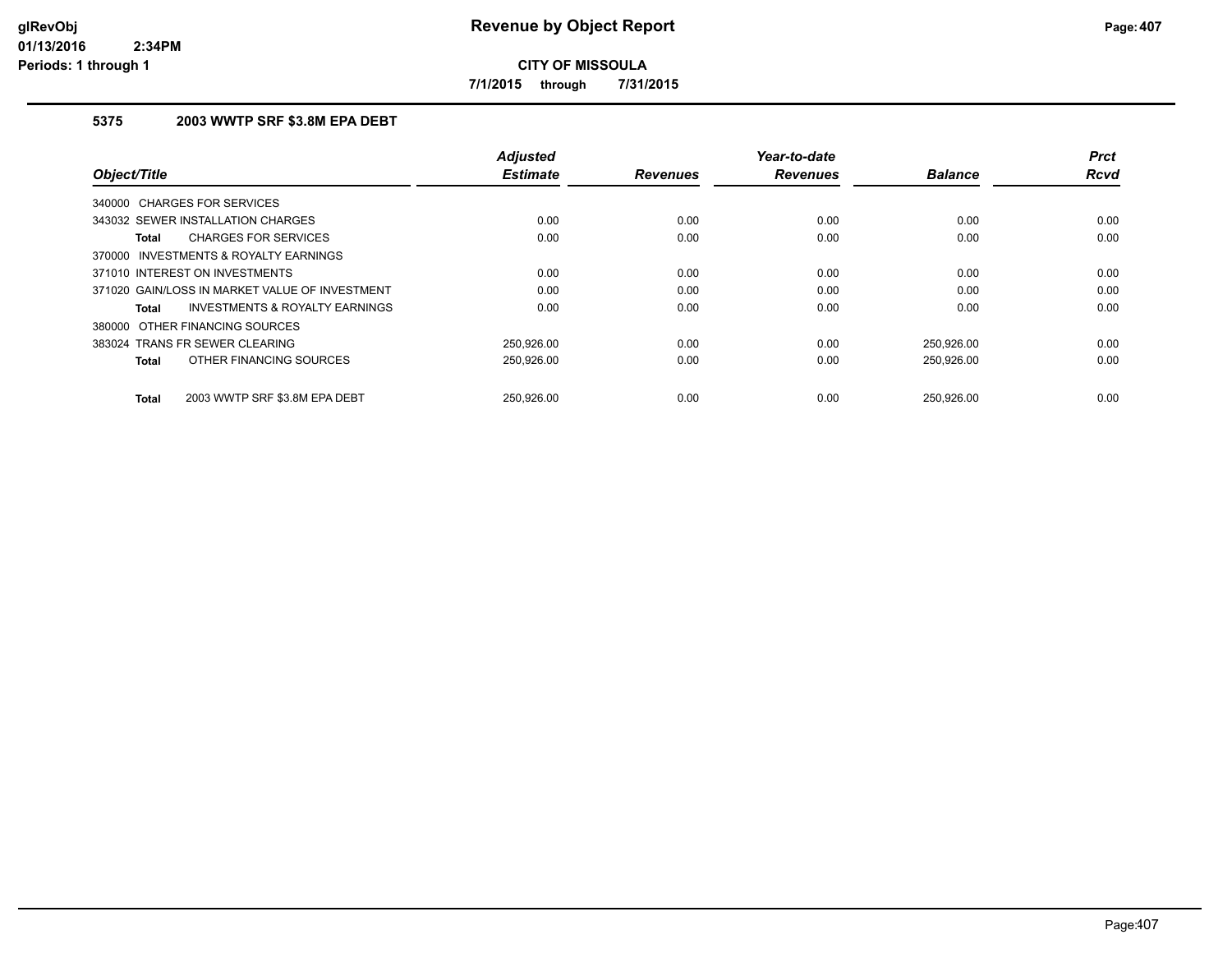**7/1/2015 through 7/31/2015**

## **5376 2003 WWTP SRF \$3.8M EPA RESERVE**

#### **5376 2003 WWTP SRF \$3.8M EPA RESERVE**

|                                                    | <b>Adjusted</b> |                 | Year-to-date    |                | <b>Prct</b> |
|----------------------------------------------------|-----------------|-----------------|-----------------|----------------|-------------|
| Object/Title                                       | <b>Estimate</b> | <b>Revenues</b> | <b>Revenues</b> | <b>Balance</b> | <b>Rcvd</b> |
| MISCELLANEOUS REVENUES<br>360000                   |                 |                 |                 |                |             |
| 360000 MISCELLANEOUS REVENUES                      | 0.00            | 0.00            | 0.00            | 0.00           | 0.00        |
| 360010 MISCELLANEOUS                               | 0.00            | 0.00            | 0.00            | 0.00           | 0.00        |
| MISCELLANEOUS REVENUES<br>Total                    | 0.00            | 0.00            | 0.00            | 0.00           | 0.00        |
| INVESTMENTS & ROYALTY EARNINGS<br>370000           |                 |                 |                 |                |             |
| 371010 INTEREST ON INVESTMENTS                     | 0.00            | 0.00            | 0.00            | 0.00           | 0.00        |
| 371020 GAIN/LOSS IN MARKET VALUE OF INVESTMENTS    | 0.00            | 0.00            | 0.00            | 0.00           | 0.00        |
| <b>INVESTMENTS &amp; ROYALTY EARNINGS</b><br>Total | 0.00            | 0.00            | 0.00            | 0.00           | 0.00        |
| 380000 OTHER FINANCING SOURCES                     |                 |                 |                 |                |             |
| 381002 SRF LOAN                                    | 0.00            | 0.00            | 0.00            | 0.00           | 0.00        |
| 383042 TRANSFERS FROM OTHER FUNDS                  | 146.00          | 0.00            | 0.00            | 146.00         | 0.00        |
| OTHER FINANCING SOURCES<br><b>Total</b>            | 146.00          | 0.00            | 0.00            | 146.00         | 0.00        |
| 2003 WWTP SRF \$3.8M EPA RESERVE<br><b>Total</b>   | 146.00          | 0.00            | 0.00            | 146.00         | 0.00        |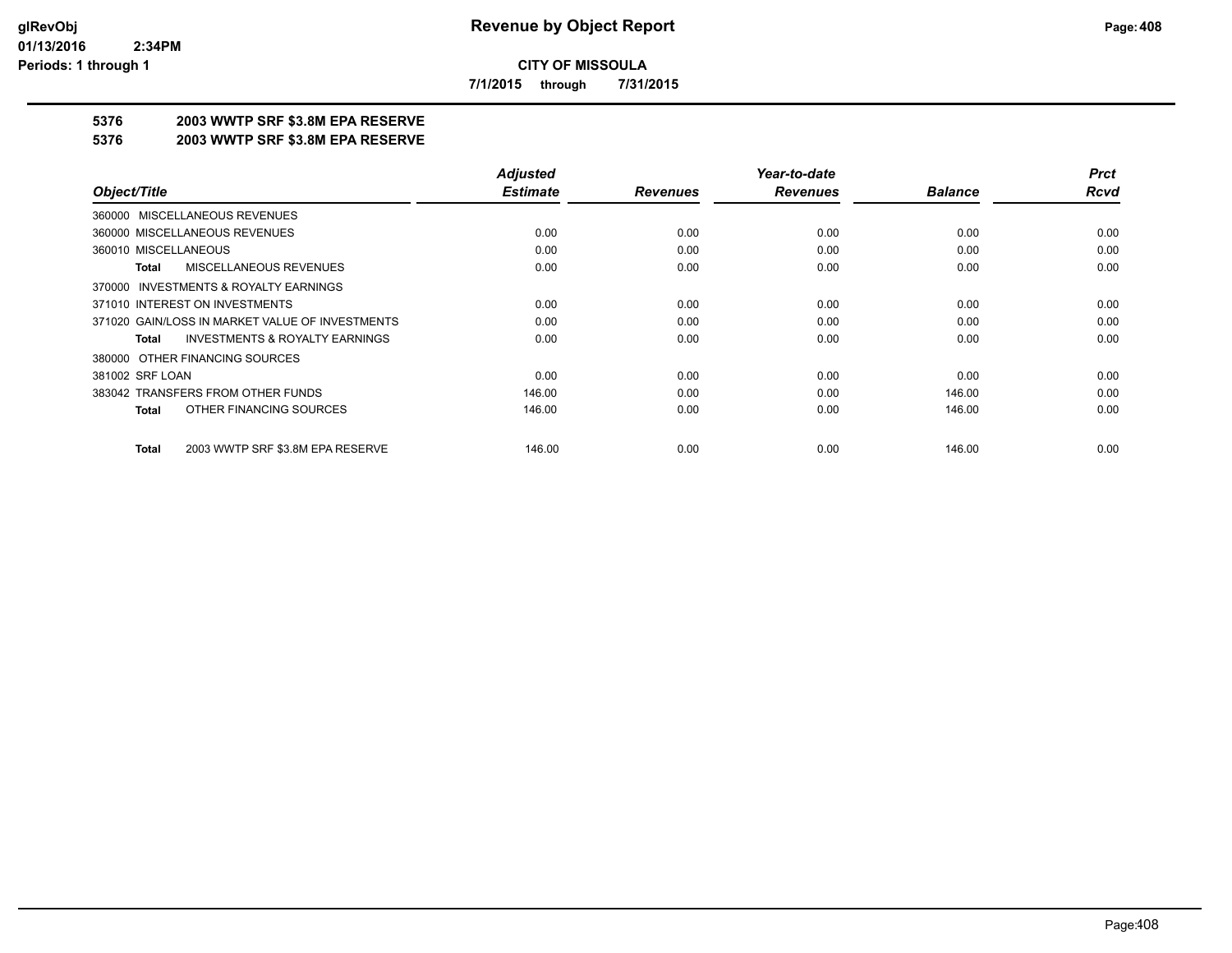**7/1/2015 through 7/31/2015**

## **5376 2003 WWTP SRF \$3.8M EPA RESERVE**

|                                                           | <b>Adjusted</b> |                 | Year-to-date    |                | <b>Prct</b> |
|-----------------------------------------------------------|-----------------|-----------------|-----------------|----------------|-------------|
| Object/Title                                              | <b>Estimate</b> | <b>Revenues</b> | <b>Revenues</b> | <b>Balance</b> | <b>Rcvd</b> |
| 360000 MISCELLANEOUS REVENUES                             |                 |                 |                 |                |             |
| 360000 MISCELLANEOUS REVENUES                             | 0.00            | 0.00            | 0.00            | 0.00           | 0.00        |
| 360010 MISCELLANEOUS                                      | 0.00            | 0.00            | 0.00            | 0.00           | 0.00        |
| <b>MISCELLANEOUS REVENUES</b><br><b>Total</b>             | 0.00            | 0.00            | 0.00            | 0.00           | 0.00        |
| 370000 INVESTMENTS & ROYALTY EARNINGS                     |                 |                 |                 |                |             |
| 371010 INTEREST ON INVESTMENTS                            | 0.00            | 0.00            | 0.00            | 0.00           | 0.00        |
| 371020 GAIN/LOSS IN MARKET VALUE OF INVESTMENT            | 0.00            | 0.00            | 0.00            | 0.00           | 0.00        |
| <b>INVESTMENTS &amp; ROYALTY EARNINGS</b><br><b>Total</b> | 0.00            | 0.00            | 0.00            | 0.00           | 0.00        |
| 380000 OTHER FINANCING SOURCES                            |                 |                 |                 |                |             |
| 381002 SRF LOAN                                           | 0.00            | 0.00            | 0.00            | 0.00           | 0.00        |
| 383042 TRANSFERS FROM OTHER FUNDS                         | 146.00          | 0.00            | 0.00            | 146.00         | 0.00        |
| OTHER FINANCING SOURCES<br><b>Total</b>                   | 146.00          | 0.00            | 0.00            | 146.00         | 0.00        |
| 2003 WWTP SRF \$3.8M EPA RESERVE<br><b>Total</b>          | 146.00          | 0.00            | 0.00            | 146.00         | 0.00        |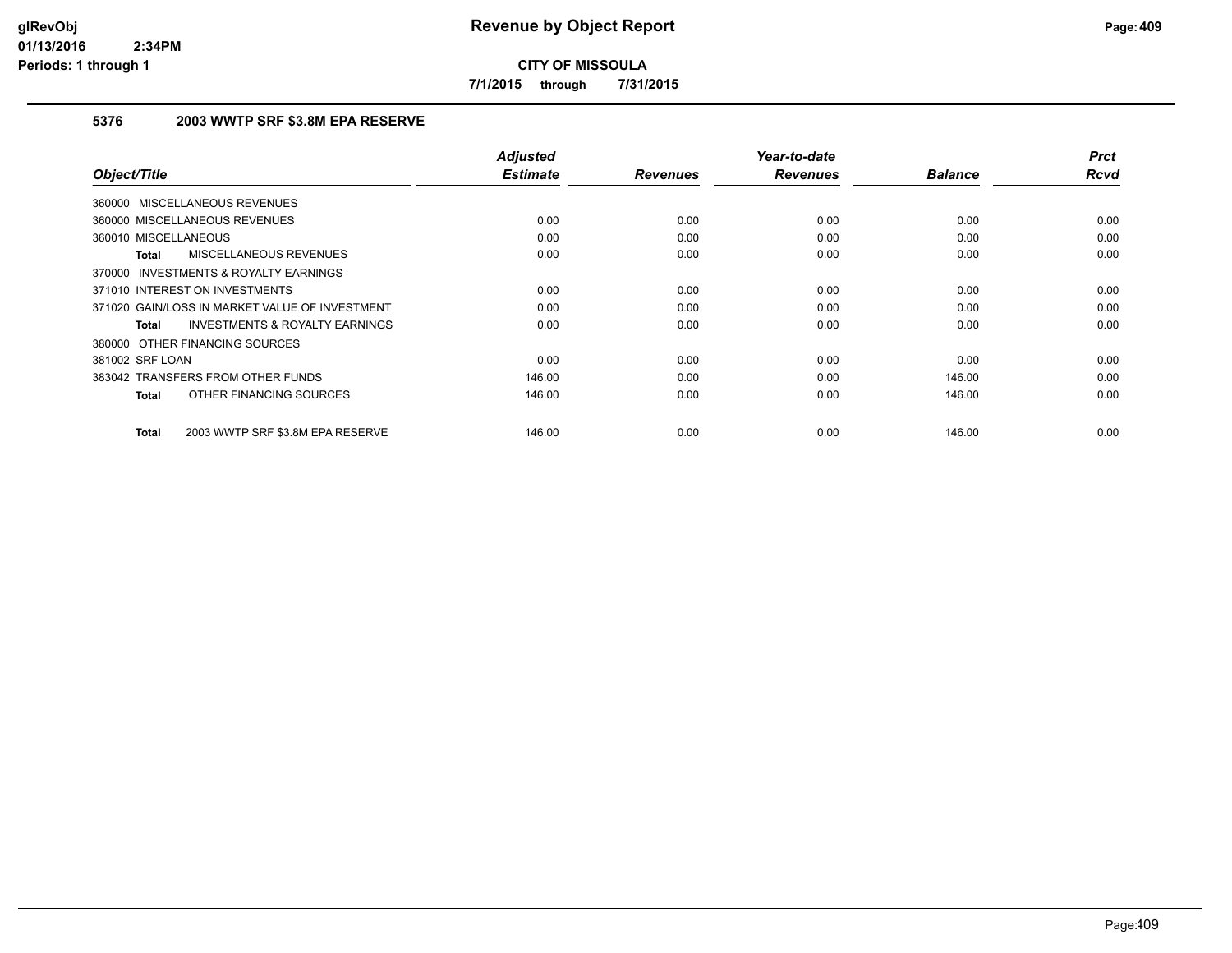**7/1/2015 through 7/31/2015**

# **5377 2004 WWTP \$3.023 LOAN DEBT SERVICE**

## **5377 2004 WWTP \$3.023 LOAN DEBT SERVICE**

|                                                     | <b>Adjusted</b> |                 | Year-to-date    |                | <b>Prct</b> |
|-----------------------------------------------------|-----------------|-----------------|-----------------|----------------|-------------|
| Object/Title                                        | <b>Estimate</b> | <b>Revenues</b> | <b>Revenues</b> | <b>Balance</b> | <b>Rcvd</b> |
| 340000 CHARGES FOR SERVICES                         |                 |                 |                 |                |             |
| 343032 SEWER INSTALLATION CHARGES                   | 0.00            | 0.00            | 0.00            | 0.00           | 0.00        |
| <b>CHARGES FOR SERVICES</b><br>Total                | 0.00            | 0.00            | 0.00            | 0.00           | 0.00        |
| 370000 INVESTMENTS & ROYALTY EARNINGS               |                 |                 |                 |                |             |
| 371010 INTEREST ON INVESTMENTS                      | 0.00            | 0.00            | 0.00            | 0.00           | 0.00        |
| 371020 GAIN/LOSS IN MARKET VALUE OF INVESTMENTS     | 0.00            | 0.00            | 0.00            | 0.00           | 0.00        |
| <b>INVESTMENTS &amp; ROYALTY EARNINGS</b><br>Total  | 0.00            | 0.00            | 0.00            | 0.00           | 0.00        |
| OTHER FINANCING SOURCES<br>380000                   |                 |                 |                 |                |             |
| 383024 TRANS FR SEWER CLEARING                      | 244.006.00      | 0.00            | 0.00            | 244.006.00     | 0.00        |
| OTHER FINANCING SOURCES<br><b>Total</b>             | 244,006.00      | 0.00            | 0.00            | 244,006.00     | 0.00        |
| 2004 WWTP \$3.023 LOAN DEBT SERVICE<br><b>Total</b> | 244.006.00      | 0.00            | 0.00            | 244.006.00     | 0.00        |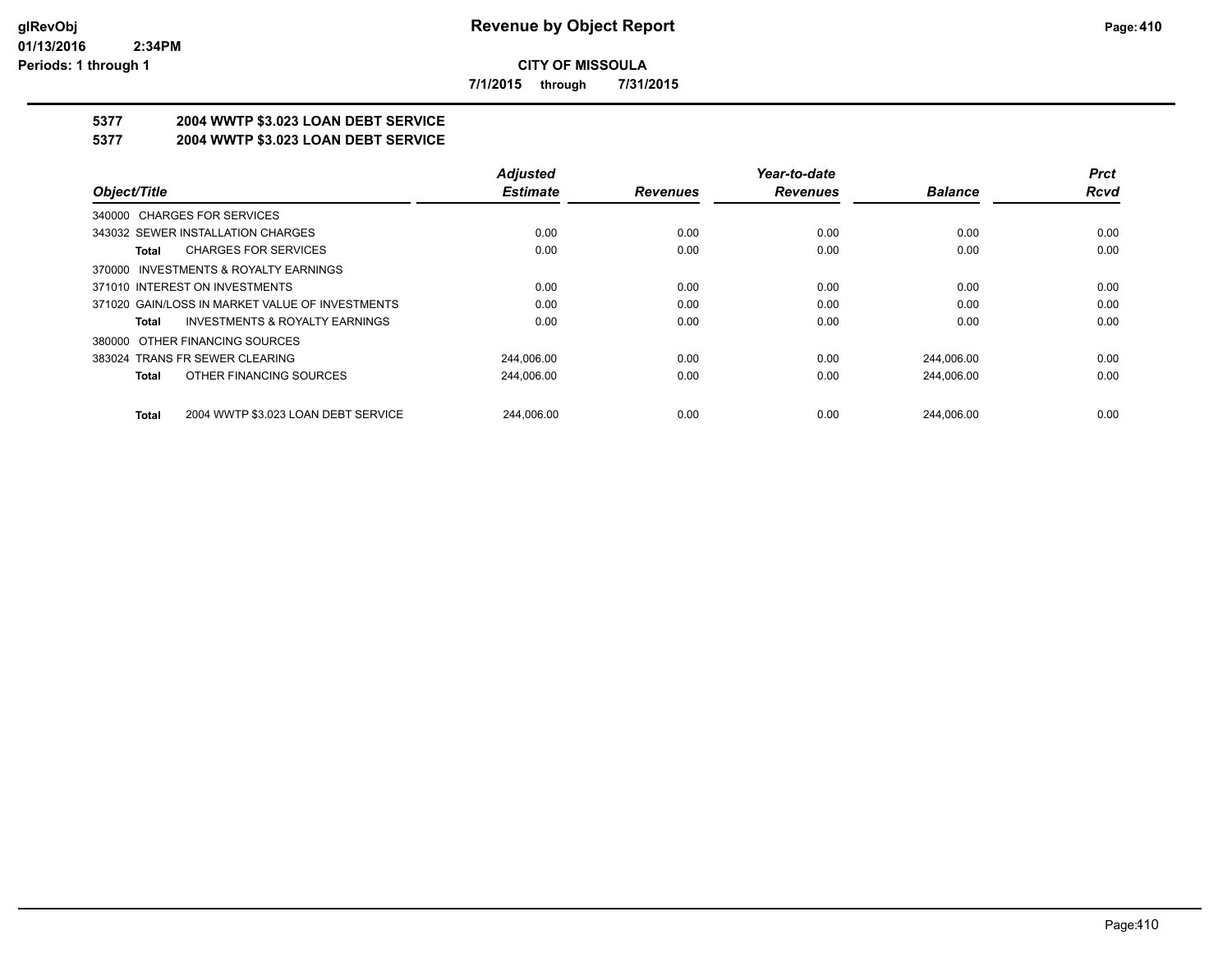**7/1/2015 through 7/31/2015**

## **5377 2004 WWTP \$3.023 LOAN DEBT SERVICE**

|                                                           | <b>Adjusted</b> |                 | Year-to-date    |                | <b>Prct</b> |
|-----------------------------------------------------------|-----------------|-----------------|-----------------|----------------|-------------|
| Object/Title                                              | <b>Estimate</b> | <b>Revenues</b> | <b>Revenues</b> | <b>Balance</b> | Rcvd        |
| 340000 CHARGES FOR SERVICES                               |                 |                 |                 |                |             |
| 343032 SEWER INSTALLATION CHARGES                         | 0.00            | 0.00            | 0.00            | 0.00           | 0.00        |
| <b>CHARGES FOR SERVICES</b><br><b>Total</b>               | 0.00            | 0.00            | 0.00            | 0.00           | 0.00        |
| 370000 INVESTMENTS & ROYALTY EARNINGS                     |                 |                 |                 |                |             |
| 371010 INTEREST ON INVESTMENTS                            | 0.00            | 0.00            | 0.00            | 0.00           | 0.00        |
| 371020 GAIN/LOSS IN MARKET VALUE OF INVESTMENT            | 0.00            | 0.00            | 0.00            | 0.00           | 0.00        |
| <b>INVESTMENTS &amp; ROYALTY EARNINGS</b><br><b>Total</b> | 0.00            | 0.00            | 0.00            | 0.00           | 0.00        |
| 380000 OTHER FINANCING SOURCES                            |                 |                 |                 |                |             |
| 383024 TRANS FR SEWER CLEARING                            | 244.006.00      | 0.00            | 0.00            | 244,006.00     | 0.00        |
| OTHER FINANCING SOURCES<br><b>Total</b>                   | 244,006.00      | 0.00            | 0.00            | 244.006.00     | 0.00        |
| 2004 WWTP \$3.023 LOAN DEBT SERVICE<br><b>Total</b>       | 244.006.00      | 0.00            | 0.00            | 244.006.00     | 0.00        |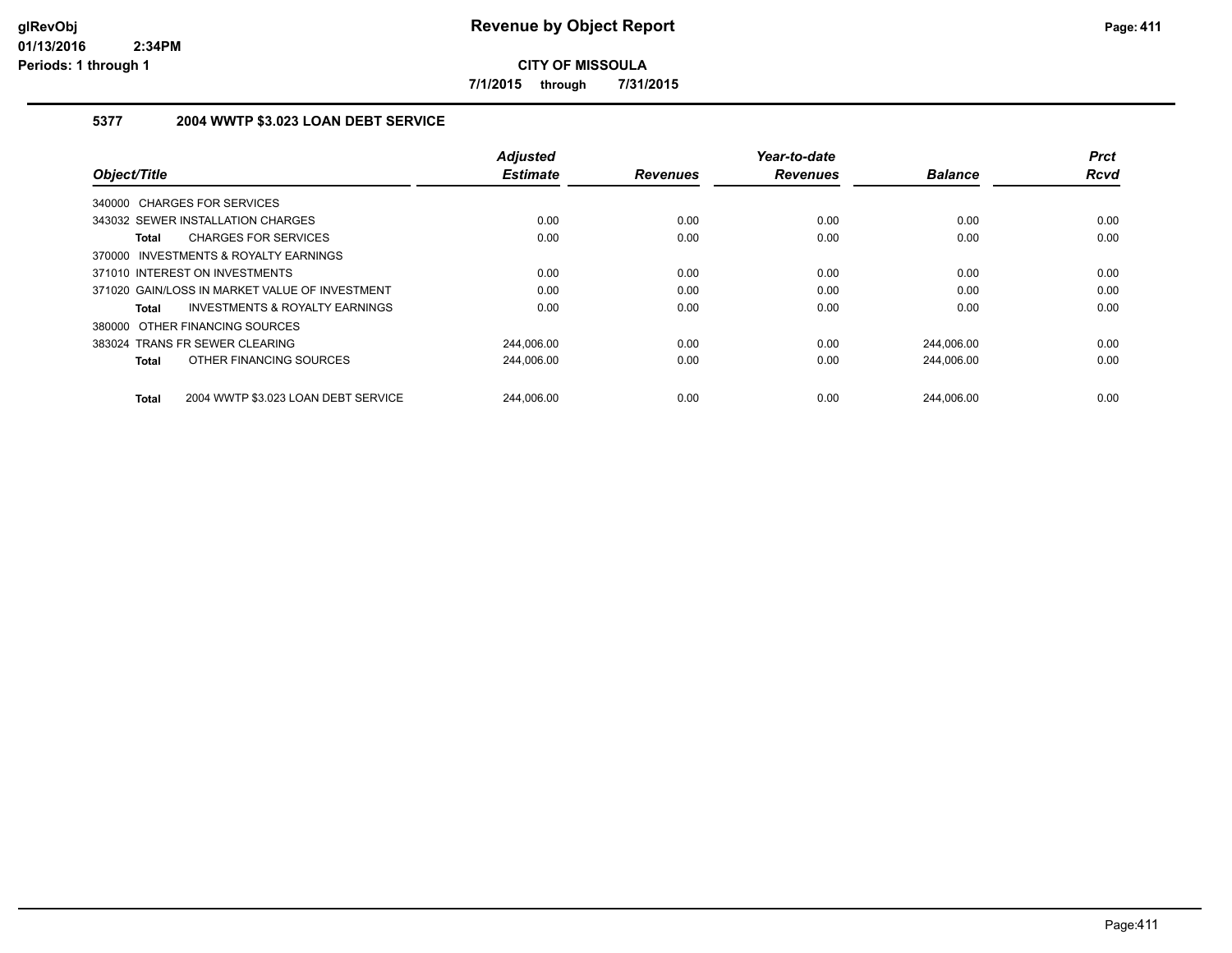**7/1/2015 through 7/31/2015**

## **5378 2004 WWTP \$3.023 LOAN RESERVE**

#### **5378 2004 WWTP \$3.023 LOAN RESERVE**

|                                                    | <b>Adjusted</b> |                 | Year-to-date    |                | <b>Prct</b> |
|----------------------------------------------------|-----------------|-----------------|-----------------|----------------|-------------|
| Object/Title                                       | <b>Estimate</b> | <b>Revenues</b> | <b>Revenues</b> | <b>Balance</b> | <b>Rcvd</b> |
| 360000 MISCELLANEOUS REVENUES                      |                 |                 |                 |                |             |
| 360000 MISCELLANEOUS REVENUES                      | 0.00            | 0.00            | 0.00            | 0.00           | 0.00        |
| <b>MISCELLANEOUS REVENUES</b><br>Total             | 0.00            | 0.00            | 0.00            | 0.00           | 0.00        |
| 370000 INVESTMENTS & ROYALTY EARNINGS              |                 |                 |                 |                |             |
| 371010 INTEREST ON INVESTMENTS                     | 0.00            | 0.00            | 0.00            | 0.00           | 0.00        |
| 371020 GAIN/LOSS IN MARKET VALUE OF INVESTMENTS    | 0.00            | 0.00            | 0.00            | 0.00           | 0.00        |
| <b>INVESTMENTS &amp; ROYALTY EARNINGS</b><br>Total | 0.00            | 0.00            | 0.00            | 0.00           | 0.00        |
| 380000 OTHER FINANCING SOURCES                     |                 |                 |                 |                |             |
| 381002 SRF LOAN                                    | 0.00            | 0.00            | 0.00            | 0.00           | 0.00        |
| 383024 TRANS FR SEWER CLEARING                     | 0.00            | 0.00            | 0.00            | 0.00           | 0.00        |
| 383042 TRANSFERS FROM OTHER FUNDS                  | 0.00            | 0.00            | 0.00            | 0.00           | 0.00        |
| OTHER FINANCING SOURCES<br>Total                   | 0.00            | 0.00            | 0.00            | 0.00           | 0.00        |
| 2004 WWTP \$3.023 LOAN RESERVE<br>Total            | 0.00            | 0.00            | 0.00            | 0.00           | 0.00        |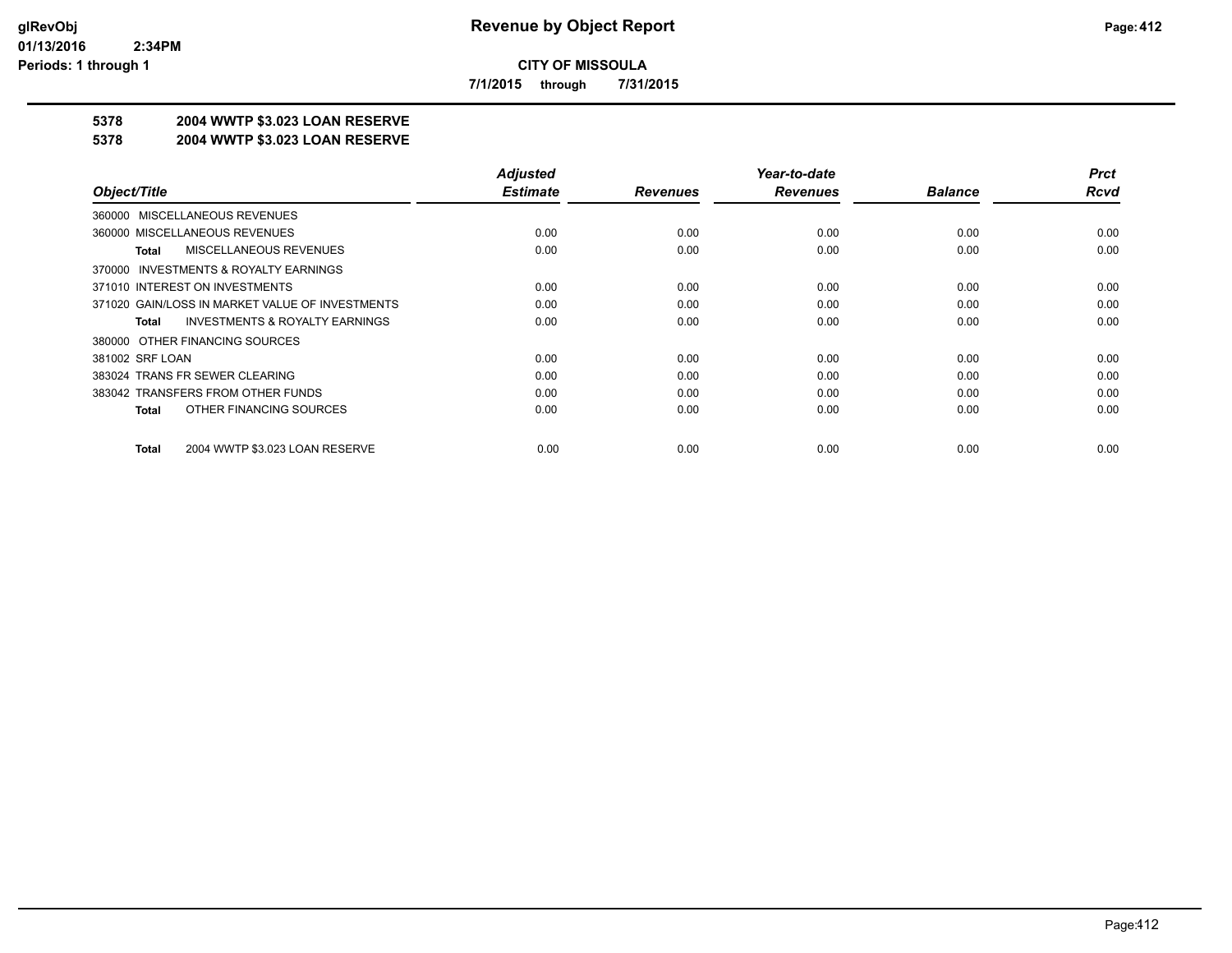**7/1/2015 through 7/31/2015**

## **5378 2004 WWTP \$3.023 LOAN RESERVE**

| Object/Title                                              | <b>Adjusted</b><br><b>Estimate</b> | <b>Revenues</b> | Year-to-date<br><b>Revenues</b> | <b>Balance</b> | <b>Prct</b><br>Rcvd |
|-----------------------------------------------------------|------------------------------------|-----------------|---------------------------------|----------------|---------------------|
| 360000 MISCELLANEOUS REVENUES                             |                                    |                 |                                 |                |                     |
| 360000 MISCELLANEOUS REVENUES                             | 0.00                               | 0.00            | 0.00                            | 0.00           | 0.00                |
| MISCELLANEOUS REVENUES<br><b>Total</b>                    | 0.00                               | 0.00            | 0.00                            | 0.00           | 0.00                |
| 370000 INVESTMENTS & ROYALTY EARNINGS                     |                                    |                 |                                 |                |                     |
| 371010 INTEREST ON INVESTMENTS                            | 0.00                               | 0.00            | 0.00                            | 0.00           | 0.00                |
| 371020 GAIN/LOSS IN MARKET VALUE OF INVESTMENT            | 0.00                               | 0.00            | 0.00                            | 0.00           | 0.00                |
| <b>INVESTMENTS &amp; ROYALTY EARNINGS</b><br><b>Total</b> | 0.00                               | 0.00            | 0.00                            | 0.00           | 0.00                |
| 380000 OTHER FINANCING SOURCES                            |                                    |                 |                                 |                |                     |
| 381002 SRF LOAN                                           | 0.00                               | 0.00            | 0.00                            | 0.00           | 0.00                |
| 383024 TRANS FR SEWER CLEARING                            | 0.00                               | 0.00            | 0.00                            | 0.00           | 0.00                |
| 383042 TRANSFERS FROM OTHER FUNDS                         | 0.00                               | 0.00            | 0.00                            | 0.00           | 0.00                |
| OTHER FINANCING SOURCES<br><b>Total</b>                   | 0.00                               | 0.00            | 0.00                            | 0.00           | 0.00                |
|                                                           |                                    |                 |                                 |                |                     |
| 2004 WWTP \$3.023 LOAN RESERVE<br><b>Total</b>            | 0.00                               | 0.00            | 0.00                            | 0.00           | 0.00                |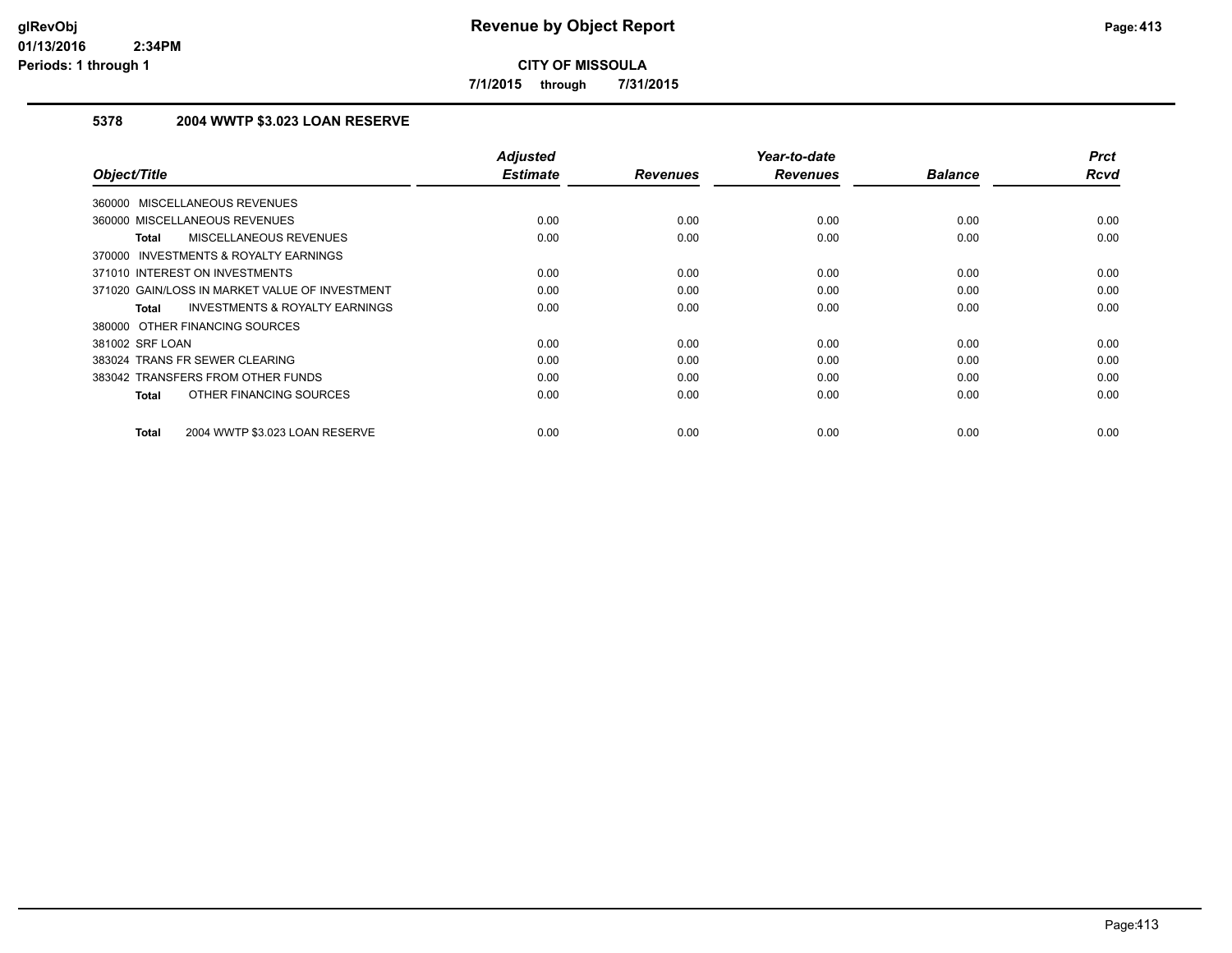**7/1/2015 through 7/31/2015**

## **5379 2005 BRICH/BRDY/LIN/GIL SRF DEBT**

**5379 2005 BRICH/BRDY/LIN/GIL SRF DEBT**

|                                                  | <b>Adjusted</b> |                 | Year-to-date    |                | <b>Prct</b> |
|--------------------------------------------------|-----------------|-----------------|-----------------|----------------|-------------|
| Object/Title                                     | <b>Estimate</b> | <b>Revenues</b> | <b>Revenues</b> | <b>Balance</b> | <b>Rcvd</b> |
| 370000 INVESTMENTS & ROYALTY EARNINGS            |                 |                 |                 |                |             |
| 371010 INTEREST ON INVESTMENTS                   | 0.00            | 0.00            | 0.00            | 0.00           | 0.00        |
| 371020 GAIN/LOSS IN MARKET VALUE OF INVESTMENTS  | 0.00            | 0.00            | 0.00            | 0.00           | 0.00        |
| INVESTMENTS & ROYALTY EARNINGS<br><b>Total</b>   | 0.00            | 0.00            | 0.00            | 0.00           | 0.00        |
| 380000 OTHER FINANCING SOURCES                   |                 |                 |                 |                |             |
| 383024 TRANS FR SEWER CLEARING                   | 109.443.00      | 0.00            | 0.00            | 109.443.00     | 0.00        |
| OTHER FINANCING SOURCES<br><b>Total</b>          | 109.443.00      | 0.00            | 0.00            | 109.443.00     | 0.00        |
| <b>Total</b><br>2005 BRICH/BRDY/LIN/GIL SRF DEBT | 109.443.00      | 0.00            | 0.00            | 109.443.00     | 0.00        |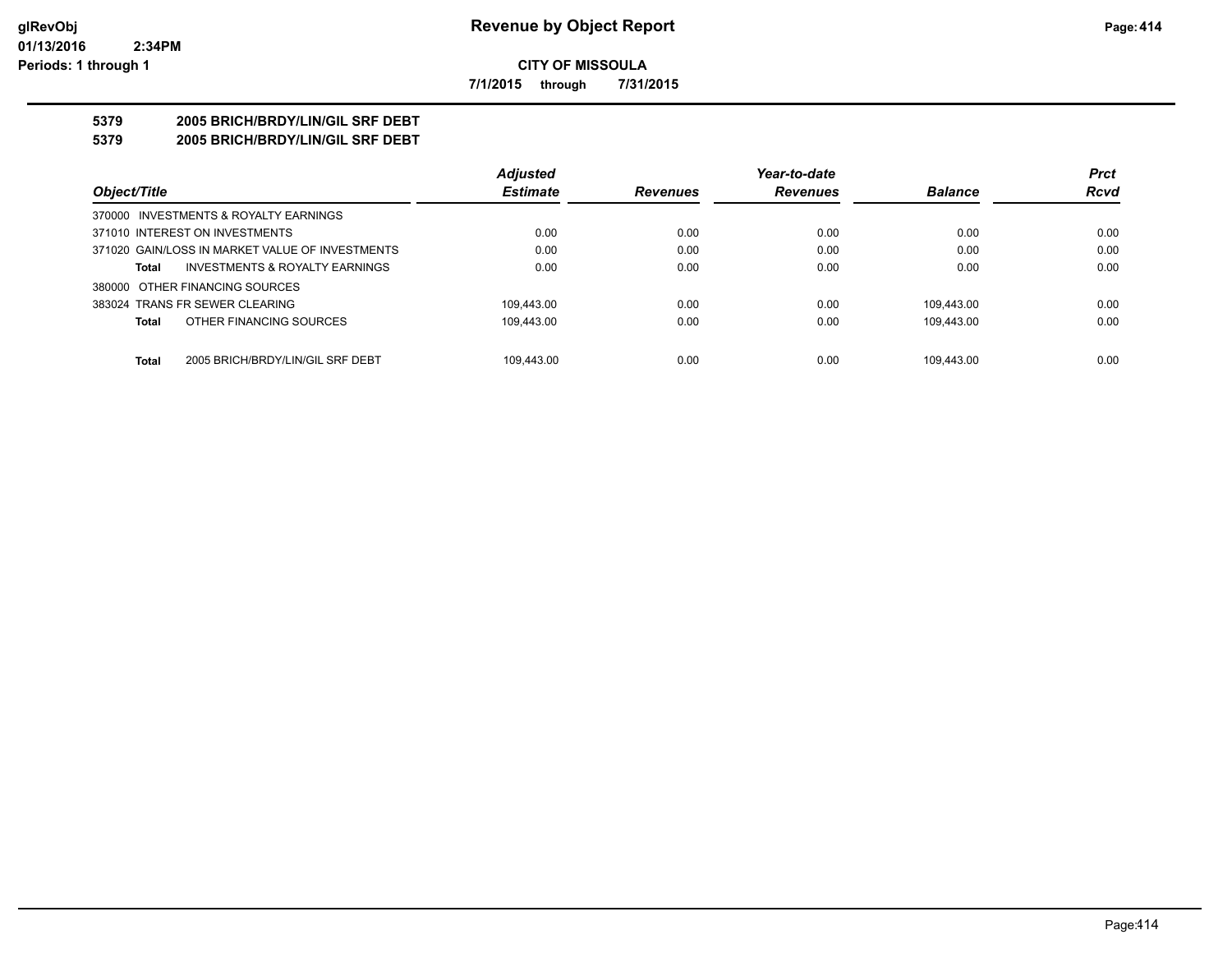**7/1/2015 through 7/31/2015**

## **5379 2005 BRICH/BRDY/LIN/GIL SRF DEBT**

|                                                  | <b>Adjusted</b> |                 | Year-to-date    |                | <b>Prct</b> |
|--------------------------------------------------|-----------------|-----------------|-----------------|----------------|-------------|
| Object/Title                                     | <b>Estimate</b> | <b>Revenues</b> | <b>Revenues</b> | <b>Balance</b> | <b>Rcvd</b> |
| 370000 INVESTMENTS & ROYALTY EARNINGS            |                 |                 |                 |                |             |
| 371010 INTEREST ON INVESTMENTS                   | 0.00            | 0.00            | 0.00            | 0.00           | 0.00        |
| 371020 GAIN/LOSS IN MARKET VALUE OF INVESTMENT   | 0.00            | 0.00            | 0.00            | 0.00           | 0.00        |
| INVESTMENTS & ROYALTY EARNINGS<br>Total          | 0.00            | 0.00            | 0.00            | 0.00           | 0.00        |
| 380000 OTHER FINANCING SOURCES                   |                 |                 |                 |                |             |
| 383024 TRANS FR SEWER CLEARING                   | 109.443.00      | 0.00            | 0.00            | 109.443.00     | 0.00        |
| OTHER FINANCING SOURCES<br><b>Total</b>          | 109.443.00      | 0.00            | 0.00            | 109.443.00     | 0.00        |
|                                                  |                 |                 |                 |                |             |
| <b>Total</b><br>2005 BRICH/BRDY/LIN/GIL SRF DEBT | 109.443.00      | 0.00            | 0.00            | 109.443.00     | 0.00        |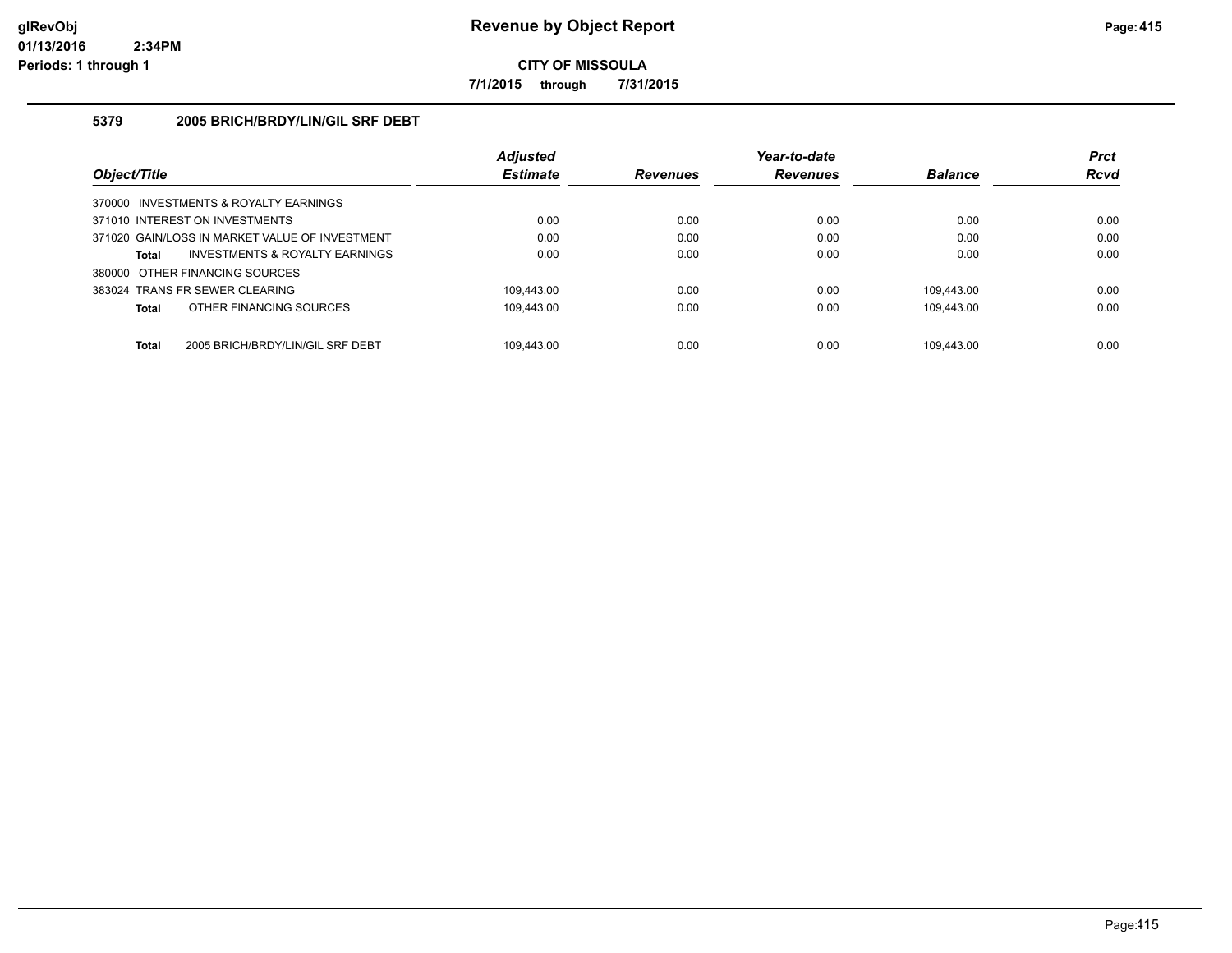**7/1/2015 through 7/31/2015**

#### **5380 BRDWY/BIRCH/GILBERT/LINCOLNWOOD 5380 BRDWY/BIRCH/GILBERT/LINCOLNWOOD**

|                                                 |                                           | <b>Adjusted</b> |                 | Year-to-date    |                | <b>Prct</b> |
|-------------------------------------------------|-------------------------------------------|-----------------|-----------------|-----------------|----------------|-------------|
| Object/Title                                    |                                           | <b>Estimate</b> | <b>Revenues</b> | <b>Revenues</b> | <b>Balance</b> | <b>Rcvd</b> |
| 370000 INVESTMENTS & ROYALTY EARNINGS           |                                           |                 |                 |                 |                |             |
| 371010 INTEREST ON INVESTMENTS                  |                                           | 0.00            | 0.00            | 0.00            | 0.00           | 0.00        |
| 371020 GAIN/LOSS IN MARKET VALUE OF INVESTMENTS |                                           | 0.00            | 0.00            | 0.00            | 0.00           | 0.00        |
| Total                                           | <b>INVESTMENTS &amp; ROYALTY EARNINGS</b> | 0.00            | 0.00            | 0.00            | 0.00           | 0.00        |
| 380000 OTHER FINANCING SOURCES                  |                                           |                 |                 |                 |                |             |
| 381002 SRF LOAN                                 |                                           | 0.00            | 0.00            | 0.00            | 0.00           | 0.00        |
| 383042 TRANSFERS FROM OTHER FUNDS               |                                           | 203.00          | 0.00            | 0.00            | 203.00         | 0.00        |
| <b>Total</b>                                    | OTHER FINANCING SOURCES                   | 203.00          | 0.00            | 0.00            | 203.00         | 0.00        |
|                                                 |                                           |                 |                 |                 |                |             |
| <b>Total</b>                                    | BRDWY/BIRCH/GILBERT/LINCOLNWOOD           | 203.00          | 0.00            | 0.00            | 203.00         | 0.00        |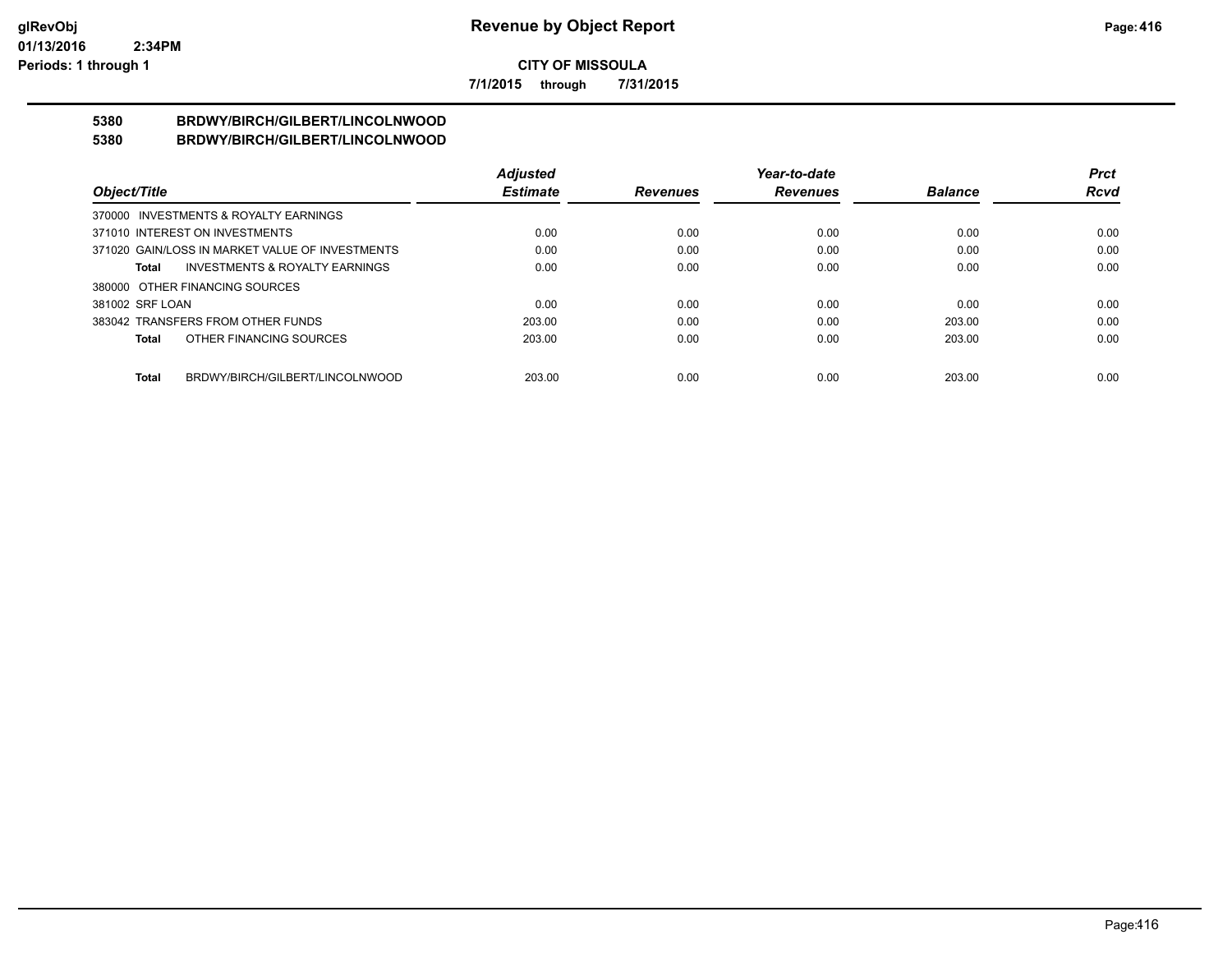**7/1/2015 through 7/31/2015**

### **5380 BRDWY/BIRCH/GILBERT/LINCOLNWOOD**

|                                                 | <b>Adiusted</b> |                 | Year-to-date    |                | <b>Prct</b> |
|-------------------------------------------------|-----------------|-----------------|-----------------|----------------|-------------|
| Object/Title                                    | <b>Estimate</b> | <b>Revenues</b> | <b>Revenues</b> | <b>Balance</b> | Rcvd        |
| 370000 INVESTMENTS & ROYALTY EARNINGS           |                 |                 |                 |                |             |
| 371010 INTEREST ON INVESTMENTS                  | 0.00            | 0.00            | 0.00            | 0.00           | 0.00        |
| 371020 GAIN/LOSS IN MARKET VALUE OF INVESTMENT  | 0.00            | 0.00            | 0.00            | 0.00           | 0.00        |
| INVESTMENTS & ROYALTY EARNINGS<br>Total         | 0.00            | 0.00            | 0.00            | 0.00           | 0.00        |
| 380000 OTHER FINANCING SOURCES                  |                 |                 |                 |                |             |
| 381002 SRF LOAN                                 | 0.00            | 0.00            | 0.00            | 0.00           | 0.00        |
| 383042 TRANSFERS FROM OTHER FUNDS               | 203.00          | 0.00            | 0.00            | 203.00         | 0.00        |
| OTHER FINANCING SOURCES<br><b>Total</b>         | 203.00          | 0.00            | 0.00            | 203.00         | 0.00        |
|                                                 |                 |                 |                 |                |             |
| BRDWY/BIRCH/GILBERT/LINCOLNWOOD<br><b>Total</b> | 203.00          | 0.00            | 0.00            | 203.00         | 0.00        |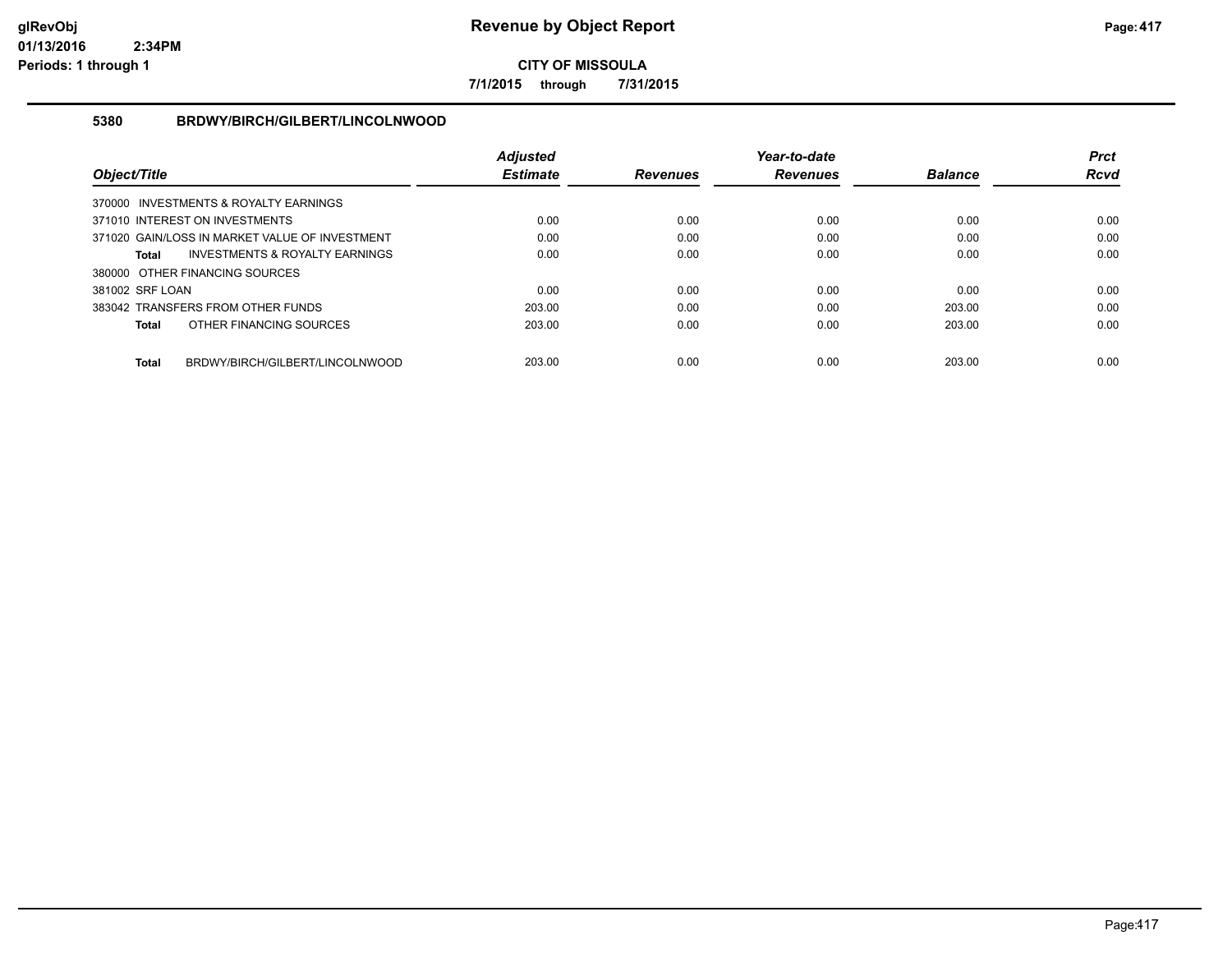**7/1/2015 through 7/31/2015**

## **5382 LINCOLNWOOD PH2 RESERVE FUND**

#### **5382 LINCOLNWOOD PH2 RESERVE FUND**

|                                                    | <b>Adjusted</b> |                 | Year-to-date    |                | <b>Prct</b> |
|----------------------------------------------------|-----------------|-----------------|-----------------|----------------|-------------|
| Object/Title                                       | <b>Estimate</b> | <b>Revenues</b> | <b>Revenues</b> | <b>Balance</b> | <b>Rcvd</b> |
| INVESTMENTS & ROYALTY EARNINGS<br>370000           |                 |                 |                 |                |             |
| 371010 INTEREST ON INVESTMENTS                     | 0.00            | 0.00            | 0.00            | 0.00           | 0.00        |
| 371020 GAIN/LOSS IN MARKET VALUE OF INVESTMENTS    | 0.00            | 0.00            | 0.00            | 0.00           | 0.00        |
| <b>INVESTMENTS &amp; ROYALTY EARNINGS</b><br>Total | 0.00            | 0.00            | 0.00            | 0.00           | 0.00        |
| 380000 OTHER FINANCING SOURCES                     |                 |                 |                 |                |             |
| 381002 SRF LOAN                                    | 0.00            | 0.00            | 0.00            | 0.00           | 0.00        |
| 381030 SID BONDS PROCEEDS                          | 0.00            | 0.00            | 0.00            | 0.00           | 0.00        |
| 383024 TRANS FR SEWER CLEARING                     | 0.00            | 0.00            | 0.00            | 0.00           | 0.00        |
| 383042 TRANSFERS FROM OTHER FUNDS                  | 0.00            | 0.00            | 0.00            | 0.00           | 0.00        |
| OTHER FINANCING SOURCES<br>Total                   | 0.00            | 0.00            | 0.00            | 0.00           | 0.00        |
| LINCOLNWOOD PH2 RESERVE FUND<br><b>Total</b>       | 0.00            | 0.00            | 0.00            | 0.00           | 0.00        |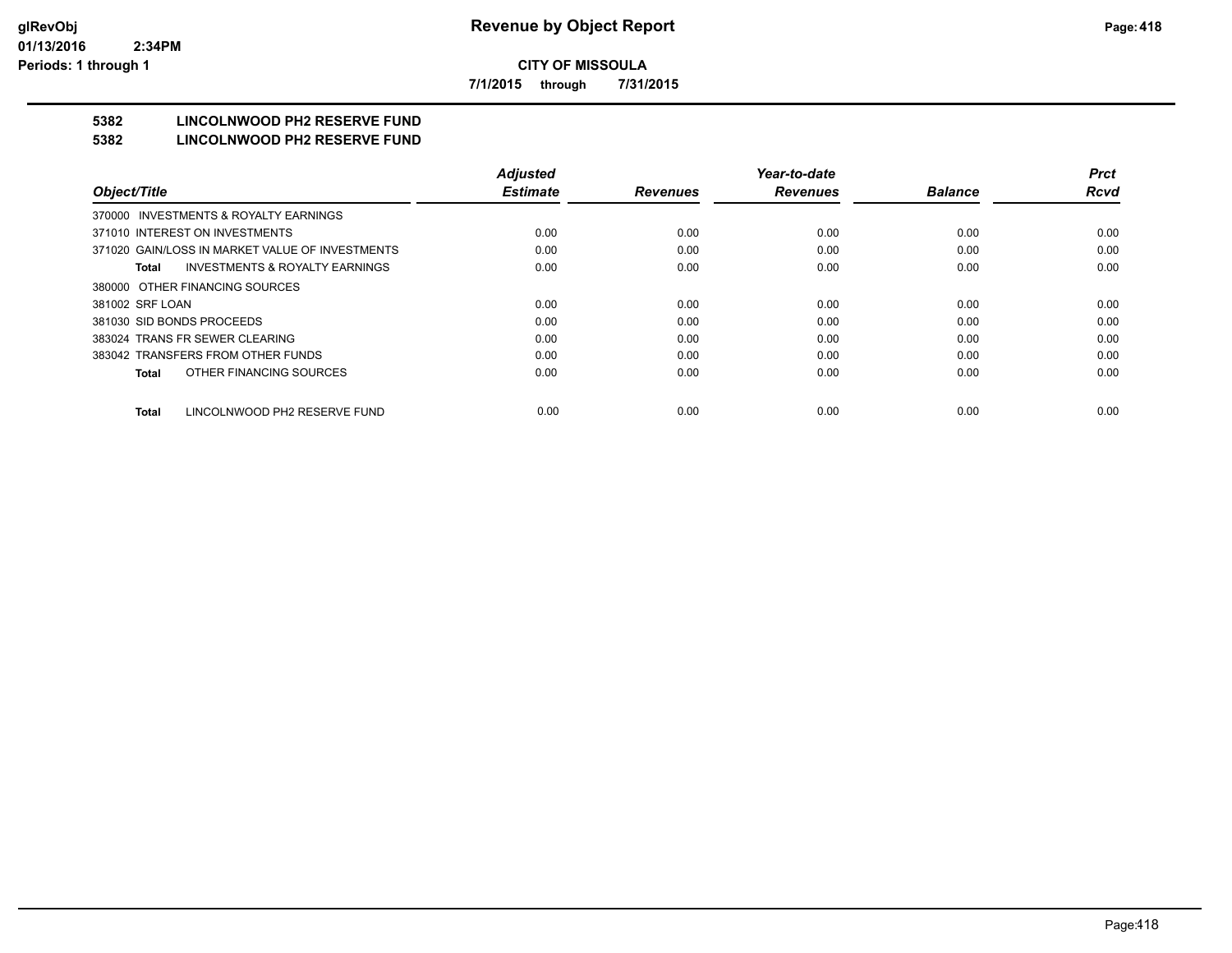**7/1/2015 through 7/31/2015**

## **5382 LINCOLNWOOD PH2 RESERVE FUND**

|                                                    | <b>Adjusted</b> |                 | Year-to-date    |                | <b>Prct</b> |
|----------------------------------------------------|-----------------|-----------------|-----------------|----------------|-------------|
| Object/Title                                       | <b>Estimate</b> | <b>Revenues</b> | <b>Revenues</b> | <b>Balance</b> | Rcvd        |
| 370000 INVESTMENTS & ROYALTY EARNINGS              |                 |                 |                 |                |             |
| 371010 INTEREST ON INVESTMENTS                     | 0.00            | 0.00            | 0.00            | 0.00           | 0.00        |
| 371020 GAIN/LOSS IN MARKET VALUE OF INVESTMENT     | 0.00            | 0.00            | 0.00            | 0.00           | 0.00        |
| <b>INVESTMENTS &amp; ROYALTY EARNINGS</b><br>Total | 0.00            | 0.00            | 0.00            | 0.00           | 0.00        |
| 380000 OTHER FINANCING SOURCES                     |                 |                 |                 |                |             |
| 381002 SRF LOAN                                    | 0.00            | 0.00            | 0.00            | 0.00           | 0.00        |
| 381030 SID BONDS PROCEEDS                          | 0.00            | 0.00            | 0.00            | 0.00           | 0.00        |
| 383024 TRANS FR SEWER CLEARING                     | 0.00            | 0.00            | 0.00            | 0.00           | 0.00        |
| 383042 TRANSFERS FROM OTHER FUNDS                  | 0.00            | 0.00            | 0.00            | 0.00           | 0.00        |
| OTHER FINANCING SOURCES<br>Total                   | 0.00            | 0.00            | 0.00            | 0.00           | 0.00        |
| LINCOLNWOOD PH2 RESERVE FUND<br><b>Total</b>       | 0.00            | 0.00            | 0.00            | 0.00           | 0.00        |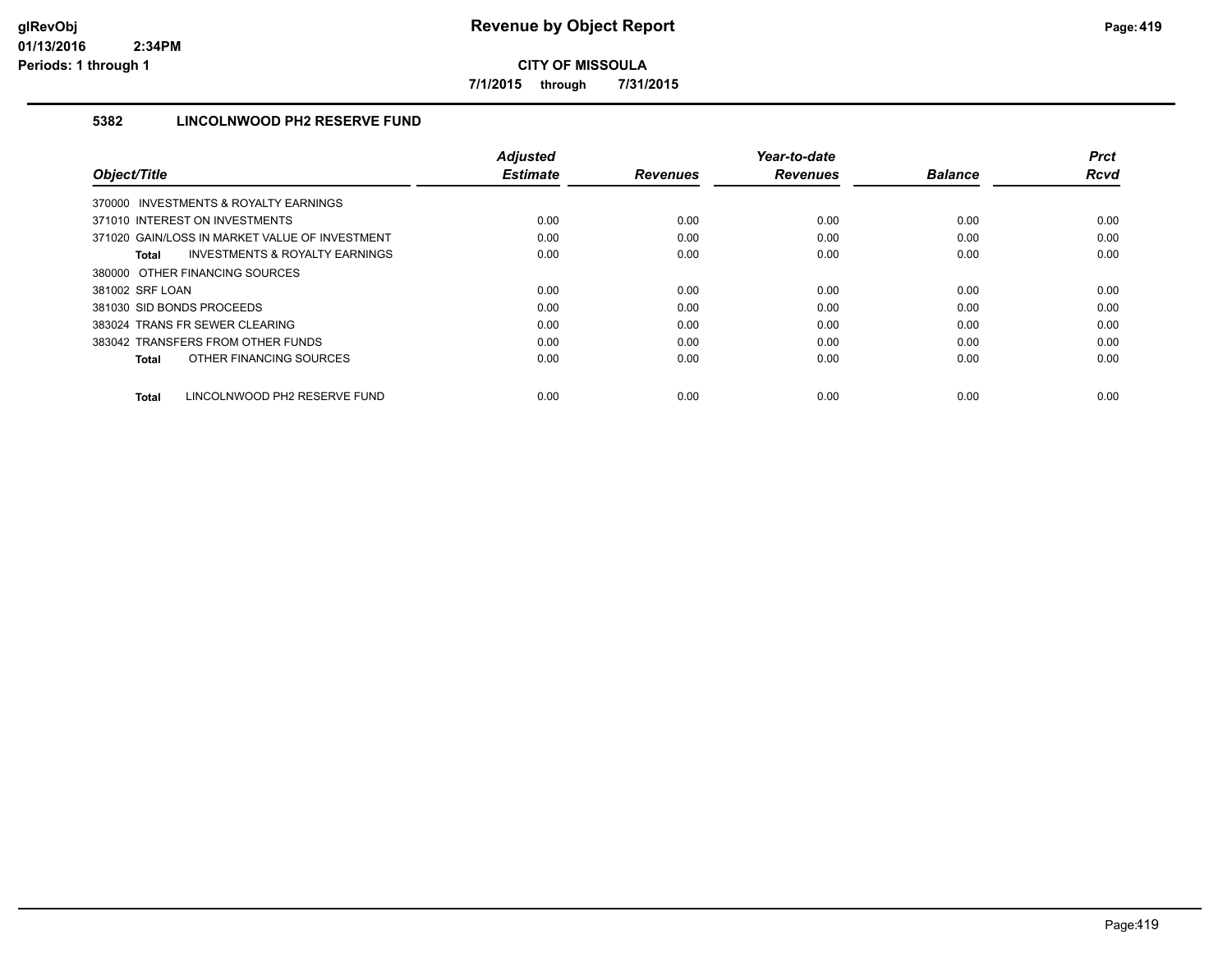**7/1/2015 through 7/31/2015**

## **5383 FY09 RATTLESNAKE SEWER DEBT SVS**

#### **5383 FY09 RATTLESNAKE SEWER DEBT SVS**

|                                                     | <b>Adjusted</b> |                 | Year-to-date    |                | <b>Prct</b> |
|-----------------------------------------------------|-----------------|-----------------|-----------------|----------------|-------------|
| Object/Title                                        | <b>Estimate</b> | <b>Revenues</b> | <b>Revenues</b> | <b>Balance</b> | <b>Rcvd</b> |
| 340000 CHARGES FOR SERVICES                         |                 |                 |                 |                |             |
| 343032 SEWER INSTALLATION CHARGES                   | 0.00            | 0.00            | 0.00            | 0.00           | 0.00        |
| <b>CHARGES FOR SERVICES</b><br><b>Total</b>         | 0.00            | 0.00            | 0.00            | 0.00           | 0.00        |
| <b>INVESTMENTS &amp; ROYALTY EARNINGS</b><br>370000 |                 |                 |                 |                |             |
| 371010 INTEREST ON INVESTMENTS                      | 0.00            | 0.00            | 0.00            | 0.00           | 0.00        |
| 371020 GAIN/LOSS IN MARKET VALUE OF INVESTMENTS     | 0.00            | 0.00            | 0.00            | 0.00           | 0.00        |
| <b>INVESTMENTS &amp; ROYALTY EARNINGS</b><br>Total  | 0.00            | 0.00            | 0.00            | 0.00           | 0.00        |
| OTHER FINANCING SOURCES<br>380000                   |                 |                 |                 |                |             |
| 381002 SRF LOAN                                     | 0.00            | 0.00            | 0.00            | 0.00           | 0.00        |
| 381020 REVENUE BONDS                                | 0.00            | 0.00            | 0.00            | 0.00           | 0.00        |
| 383024 TRANS FR SEWER CLEARING                      | 30,950.00       | 0.00            | 0.00            | 30,950.00      | 0.00        |
| 383042 TRANSFERS FROM OTHER FUNDS                   | 0.00            | 0.00            | 0.00            | 0.00           | 0.00        |
| OTHER FINANCING SOURCES<br>Total                    | 30,950.00       | 0.00            | 0.00            | 30,950.00      | 0.00        |
| <b>FY09 RATTLESNAKE SEWER DEBT SVS</b><br>Total     | 30,950.00       | 0.00            | 0.00            | 30,950.00      | 0.00        |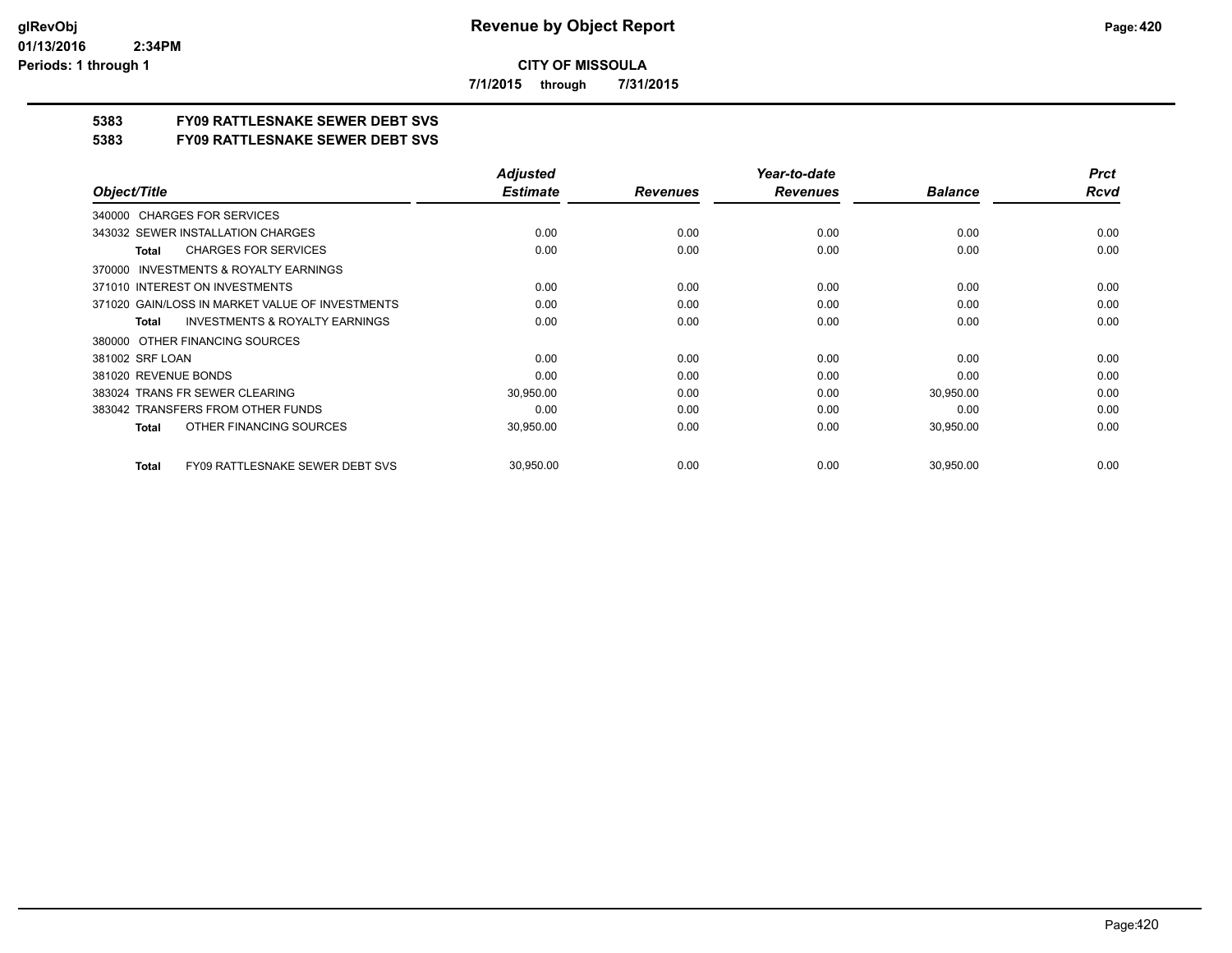**7/1/2015 through 7/31/2015**

## **5383 FY09 RATTLESNAKE SEWER DEBT SVS**

| <b>Adjusted</b> |                              | Year-to-date            |                         | <b>Prct</b><br>Rcvd         |
|-----------------|------------------------------|-------------------------|-------------------------|-----------------------------|
|                 |                              |                         |                         |                             |
|                 |                              |                         |                         |                             |
| 0.00            | 0.00                         | 0.00                    | 0.00                    | 0.00                        |
| 0.00            | 0.00                         | 0.00                    | 0.00                    | 0.00                        |
|                 |                              |                         |                         |                             |
| 0.00            | 0.00                         | 0.00                    | 0.00                    | 0.00                        |
| 0.00            | 0.00                         | 0.00                    | 0.00                    | 0.00                        |
| 0.00            | 0.00                         | 0.00                    | 0.00                    | 0.00                        |
|                 |                              |                         |                         |                             |
| 0.00            | 0.00                         | 0.00                    | 0.00                    | 0.00                        |
| 0.00            | 0.00                         | 0.00                    | 0.00                    | 0.00                        |
| 30,950.00       | 0.00                         | 0.00                    | 30,950.00               | 0.00                        |
| 0.00            | 0.00                         | 0.00                    | 0.00                    | 0.00                        |
| 30,950.00       | 0.00                         | 0.00                    | 30,950.00               | 0.00                        |
|                 |                              |                         |                         | 0.00                        |
|                 | <b>Estimate</b><br>30,950.00 | <b>Revenues</b><br>0.00 | <b>Revenues</b><br>0.00 | <b>Balance</b><br>30,950.00 |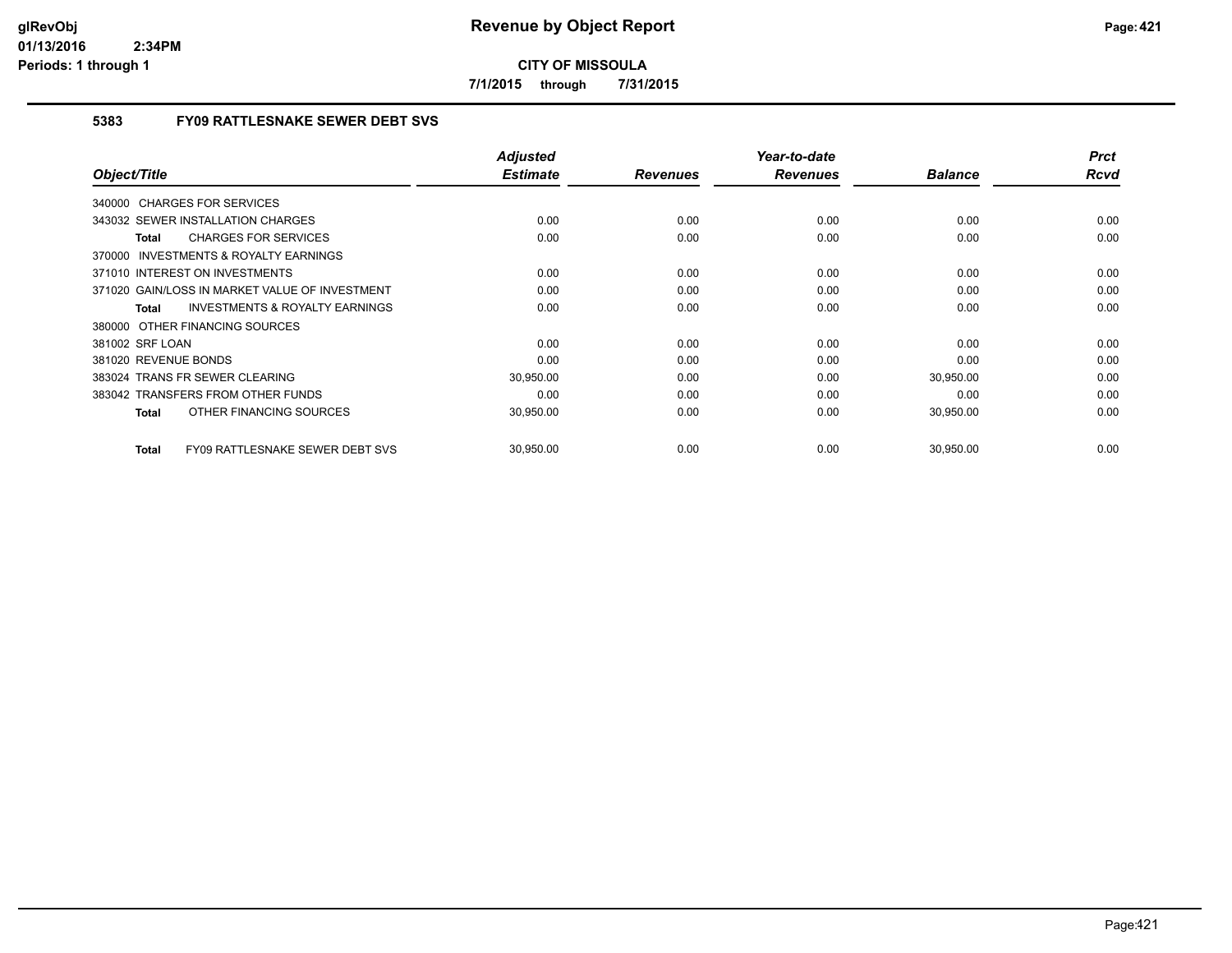**7/1/2015 through 7/31/2015**

#### **5384 09 LOLO BOND RESERVE**

**5384 09 LOLO BOND RESERVE**

|                                                    | <b>Adiusted</b> |                 | Year-to-date    |                | <b>Prct</b> |
|----------------------------------------------------|-----------------|-----------------|-----------------|----------------|-------------|
| Object/Title                                       | <b>Estimate</b> | <b>Revenues</b> | <b>Revenues</b> | <b>Balance</b> | <b>Rcvd</b> |
| 370000 INVESTMENTS & ROYALTY EARNINGS              |                 |                 |                 |                |             |
| 371010 INTEREST ON INVESTMENTS                     | 0.00            | 0.00            | 0.00            | 0.00           | 0.00        |
| 371020 GAIN/LOSS IN MARKET VALUE OF INVESTMENTS    | 0.00            | 0.00            | 0.00            | 0.00           | 0.00        |
| <b>INVESTMENTS &amp; ROYALTY EARNINGS</b><br>Total | 0.00            | 0.00            | 0.00            | 0.00           | 0.00        |
| 380000 OTHER FINANCING SOURCES                     |                 |                 |                 |                |             |
| 381002 SRF LOAN                                    | 0.00            | 0.00            | 0.00            | 0.00           | 0.00        |
| 383024 TRANS FR SEWER CLEARING                     | 0.00            | 0.00            | 0.00            | 0.00           | 0.00        |
| OTHER FINANCING SOURCES<br>Total                   | 0.00            | 0.00            | 0.00            | 0.00           | 0.00        |
|                                                    |                 |                 |                 |                |             |
| 09 LOLO BOND RESERVE<br>Total                      | 0.00            | 0.00            | 0.00            | 0.00           | 0.00        |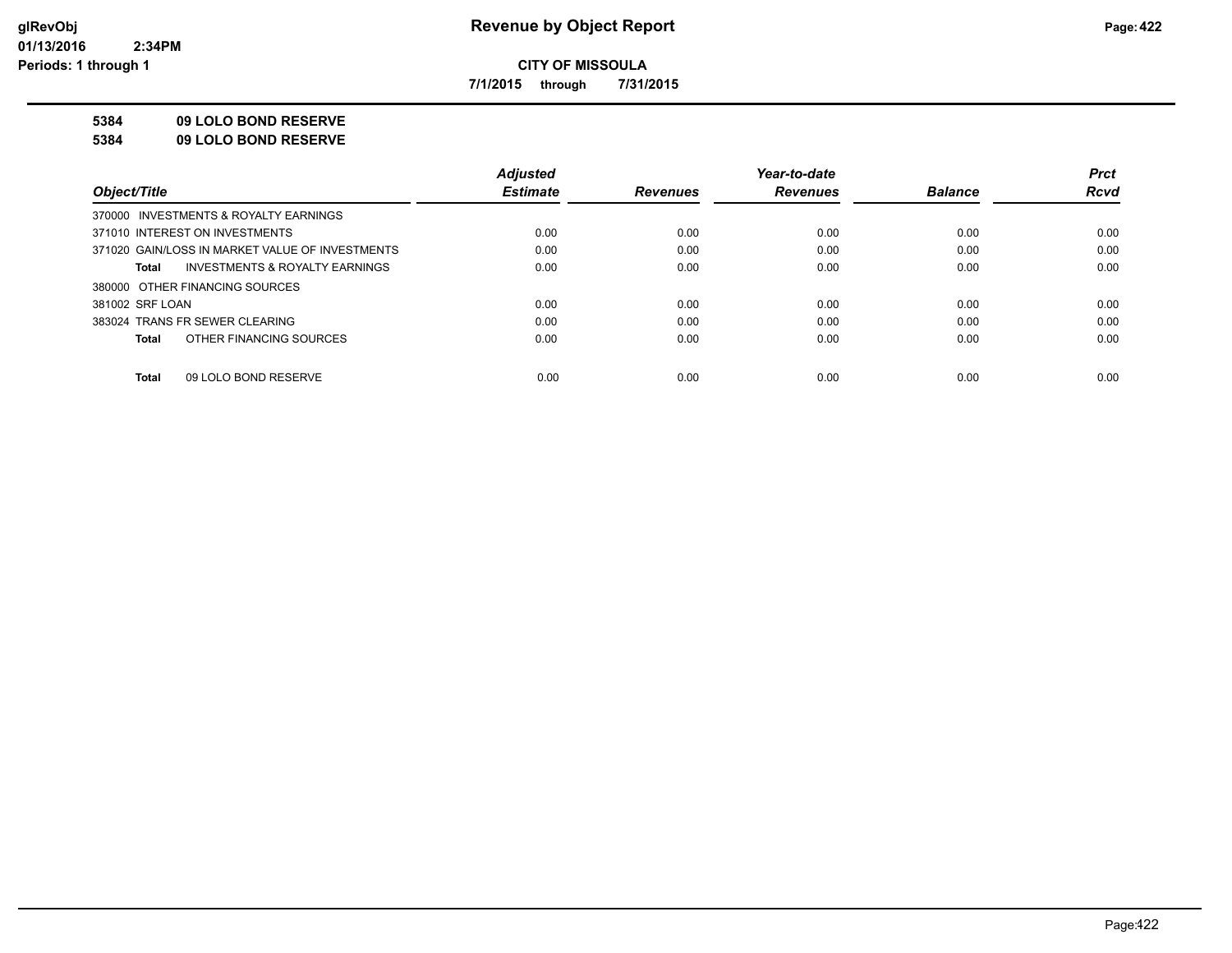**7/1/2015 through 7/31/2015**

### **5384 09 LOLO BOND RESERVE**

|                                                | <b>Adjusted</b> |                 | Year-to-date    |                | <b>Prct</b> |
|------------------------------------------------|-----------------|-----------------|-----------------|----------------|-------------|
| Object/Title                                   | <b>Estimate</b> | <b>Revenues</b> | <b>Revenues</b> | <b>Balance</b> | <b>Rcvd</b> |
| 370000 INVESTMENTS & ROYALTY EARNINGS          |                 |                 |                 |                |             |
| 371010 INTEREST ON INVESTMENTS                 | 0.00            | 0.00            | 0.00            | 0.00           | 0.00        |
| 371020 GAIN/LOSS IN MARKET VALUE OF INVESTMENT | 0.00            | 0.00            | 0.00            | 0.00           | 0.00        |
| INVESTMENTS & ROYALTY EARNINGS<br>Total        | 0.00            | 0.00            | 0.00            | 0.00           | 0.00        |
| 380000 OTHER FINANCING SOURCES                 |                 |                 |                 |                |             |
| 381002 SRF LOAN                                | 0.00            | 0.00            | 0.00            | 0.00           | 0.00        |
| 383024 TRANS FR SEWER CLEARING                 | 0.00            | 0.00            | 0.00            | 0.00           | 0.00        |
| OTHER FINANCING SOURCES<br>Total               | 0.00            | 0.00            | 0.00            | 0.00           | 0.00        |
|                                                |                 |                 |                 |                |             |
| 09 LOLO BOND RESERVE<br>Total                  | 0.00            | 0.00            | 0.00            | 0.00           | 0.00        |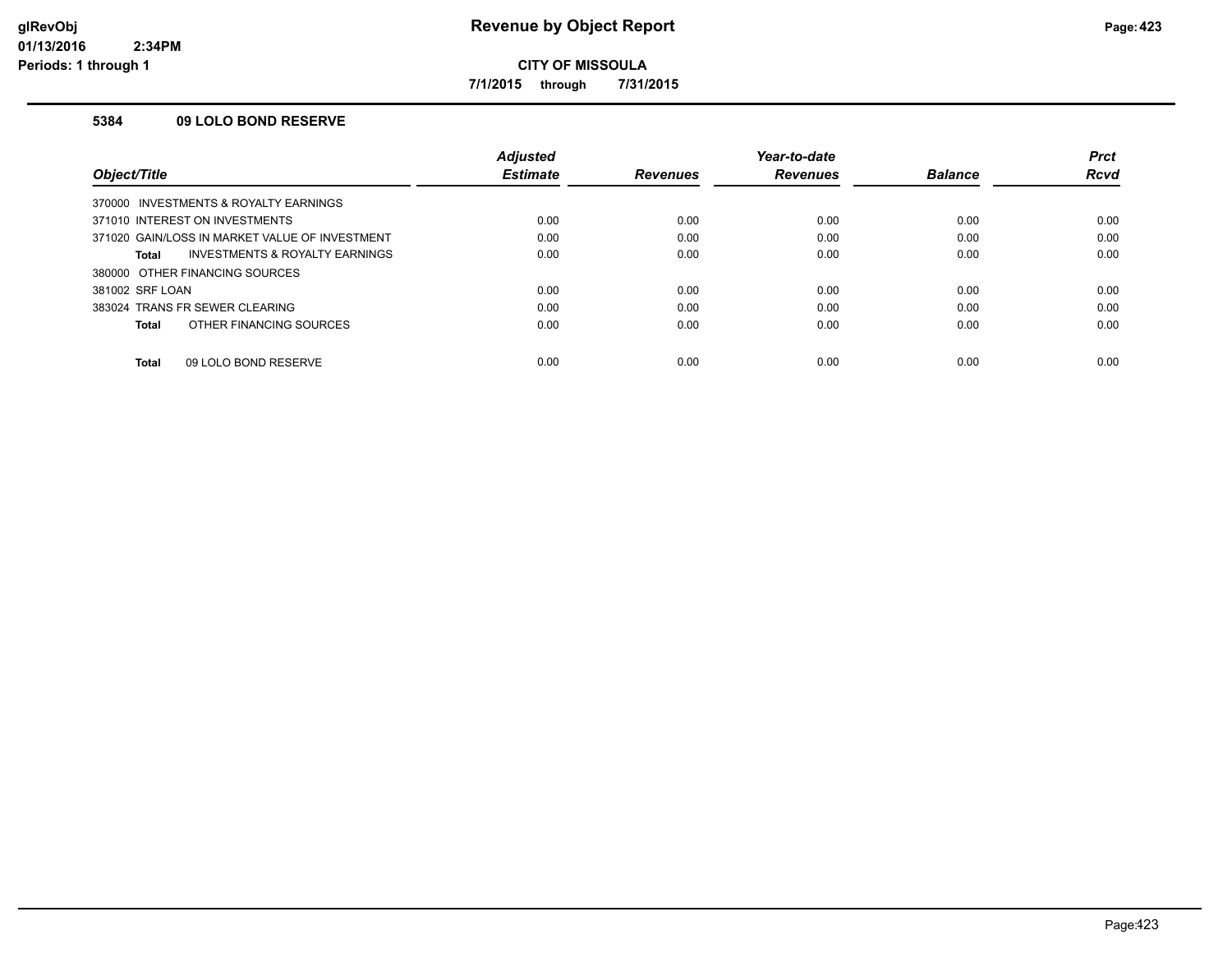**7/1/2015 through 7/31/2015**

## **5385 HEADWORKS 2010 BOND RESERVE**

#### **5385 HEADWORKS 2010 BOND RESERVE**

|                 |                                    | <b>Adjusted</b> |                 | Year-to-date    |                |             |
|-----------------|------------------------------------|-----------------|-----------------|-----------------|----------------|-------------|
| Object/Title    |                                    | <b>Estimate</b> | <b>Revenues</b> | <b>Revenues</b> | <b>Balance</b> | <b>Rcvd</b> |
|                 | 380000 OTHER FINANCING SOURCES     |                 |                 |                 |                |             |
| 381002 SRF LOAN |                                    | 0.00            | 0.00            | 0.00            | 0.00           | 0.00        |
| Total           | OTHER FINANCING SOURCES            | 0.00            | 0.00            | 0.00            | 0.00           | 0.00        |
| <b>Total</b>    | <b>HEADWORKS 2010 BOND RESERVE</b> | 0.00            | 0.00            | 0.00            | 0.00           | 0.00        |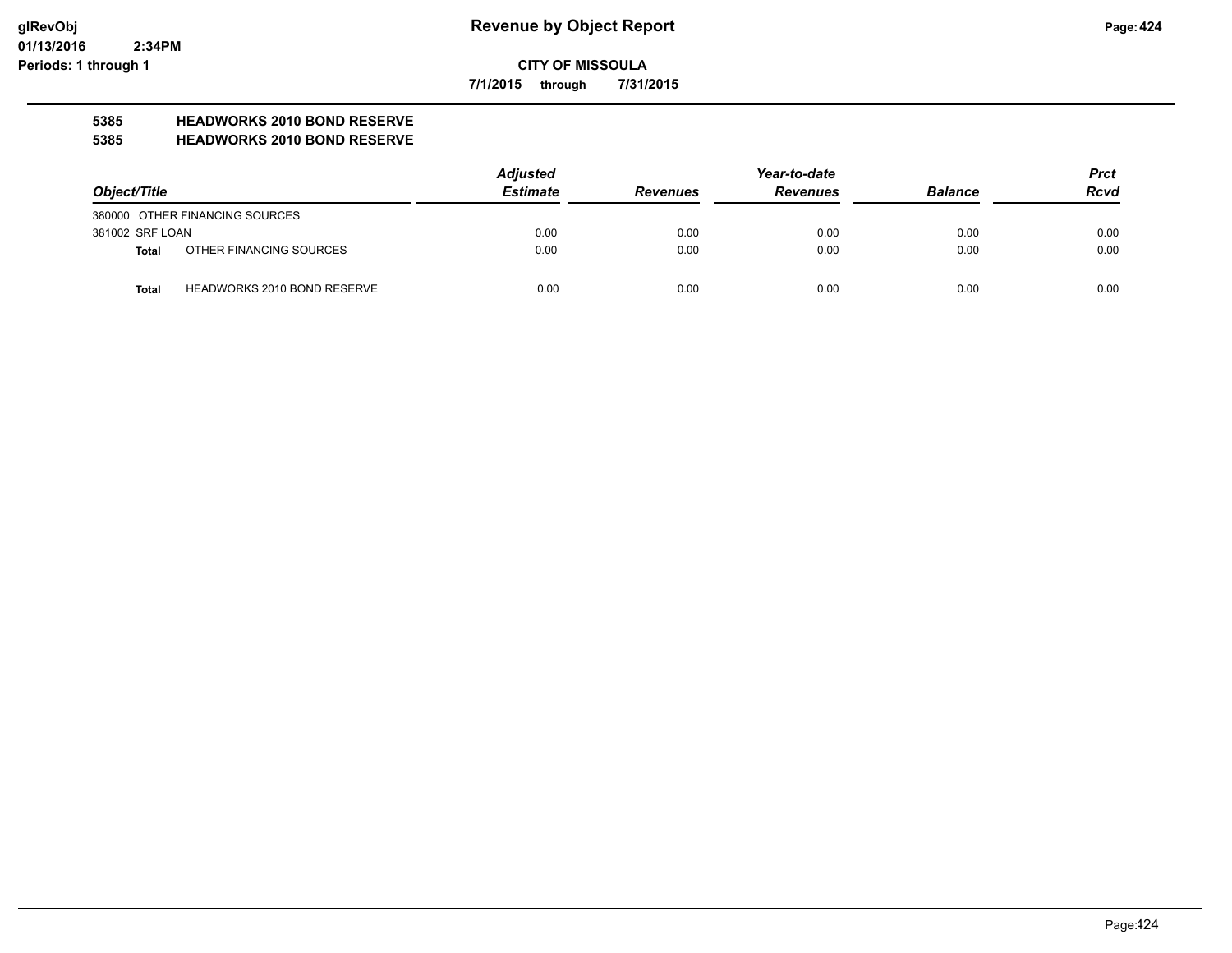**7/1/2015 through 7/31/2015**

## **5385 HEADWORKS 2010 BOND RESERVE**

| Object/Title    |                                | <b>Adjusted</b><br><b>Estimate</b> | <b>Revenues</b> | Year-to-date<br><b>Revenues</b> | <b>Balance</b> | <b>Prct</b><br><b>Rcvd</b> |
|-----------------|--------------------------------|------------------------------------|-----------------|---------------------------------|----------------|----------------------------|
|                 | 380000 OTHER FINANCING SOURCES |                                    |                 |                                 |                |                            |
| 381002 SRF LOAN |                                | 0.00                               | 0.00            | 0.00                            | 0.00           | 0.00                       |
| <b>Total</b>    | OTHER FINANCING SOURCES        | 0.00                               | 0.00            | 0.00                            | 0.00           | 0.00                       |
| <b>Total</b>    | HEADWORKS 2010 BOND RESERVE    | 0.00                               | 0.00            | 0.00                            | 0.00           | 0.00                       |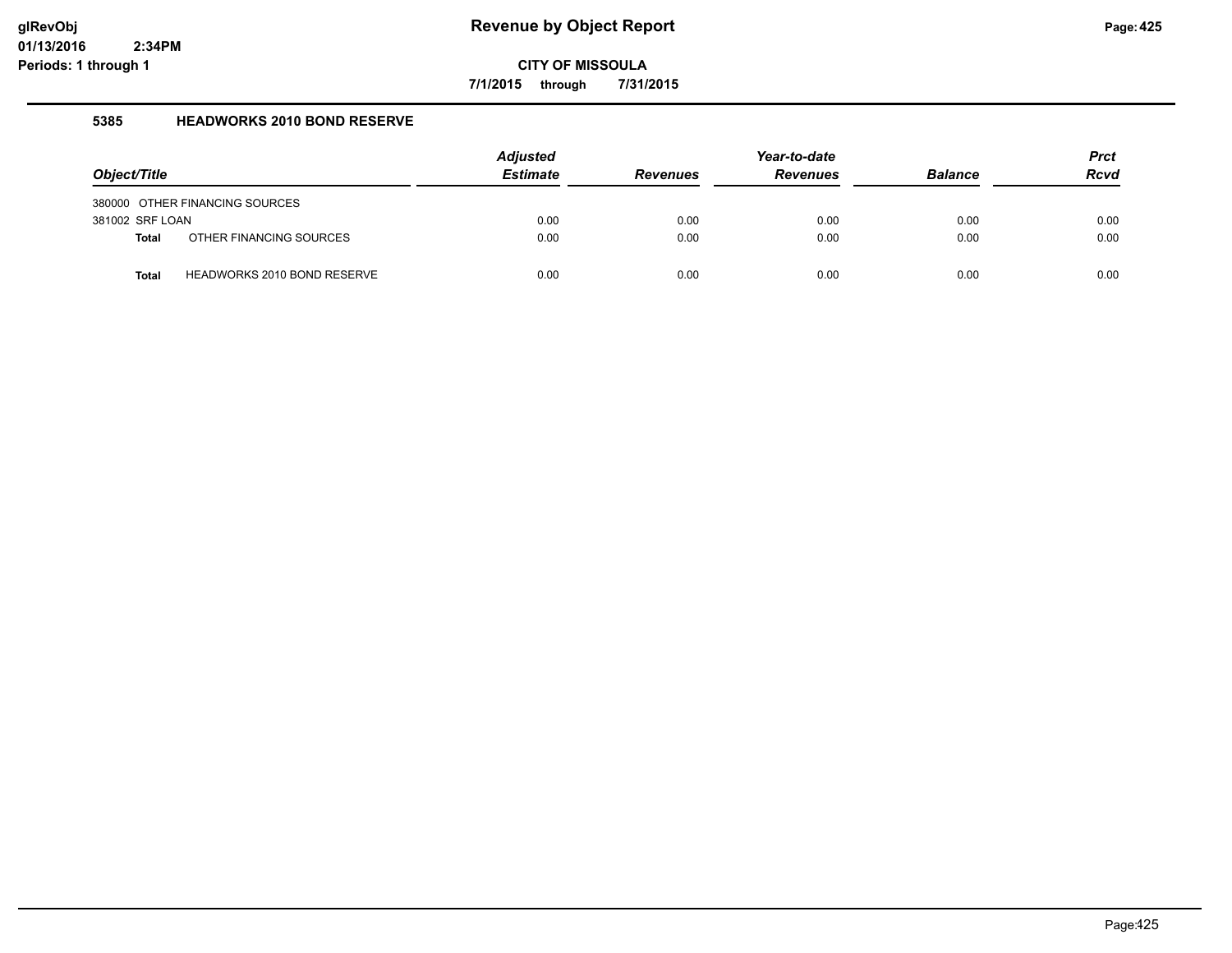**7/1/2015 through 7/31/2015**

## **5386 FY10 HEADWORKS DEBT SERVICE**

#### **5386 FY10 HEADWORKS DEBT SERVICE**

|                                      | <b>Adjusted</b> |                 | Year-to-date    |                | <b>Prct</b> |
|--------------------------------------|-----------------|-----------------|-----------------|----------------|-------------|
| Object/Title                         | <b>Estimate</b> | <b>Revenues</b> | <b>Revenues</b> | <b>Balance</b> | <b>Rcvd</b> |
| 330000 INTERGOVERNMENTAL REVENUES    |                 |                 |                 |                |             |
| 331990 IRS REIMB/DEBT SVS INTEREST   | 253.177.00      | 0.00            | 0.00            | 253.177.00     | 0.00        |
| INTERGOVERNMENTAL REVENUES<br>Total  | 253.177.00      | 0.00            | 0.00            | 253.177.00     | 0.00        |
| 380000 OTHER FINANCING SOURCES       |                 |                 |                 |                |             |
| 383024 TRANS FR SEWER CLEARING       | 445.139.00      | 0.00            | 0.00            | 445,139.00     | 0.00        |
| OTHER FINANCING SOURCES<br>Total     | 445,139.00      | 0.00            | 0.00            | 445.139.00     | 0.00        |
|                                      |                 |                 |                 |                |             |
| FY10 HEADWORKS DEBT SERVICE<br>Total | 698.316.00      | 0.00            | 0.00            | 698.316.00     | 0.00        |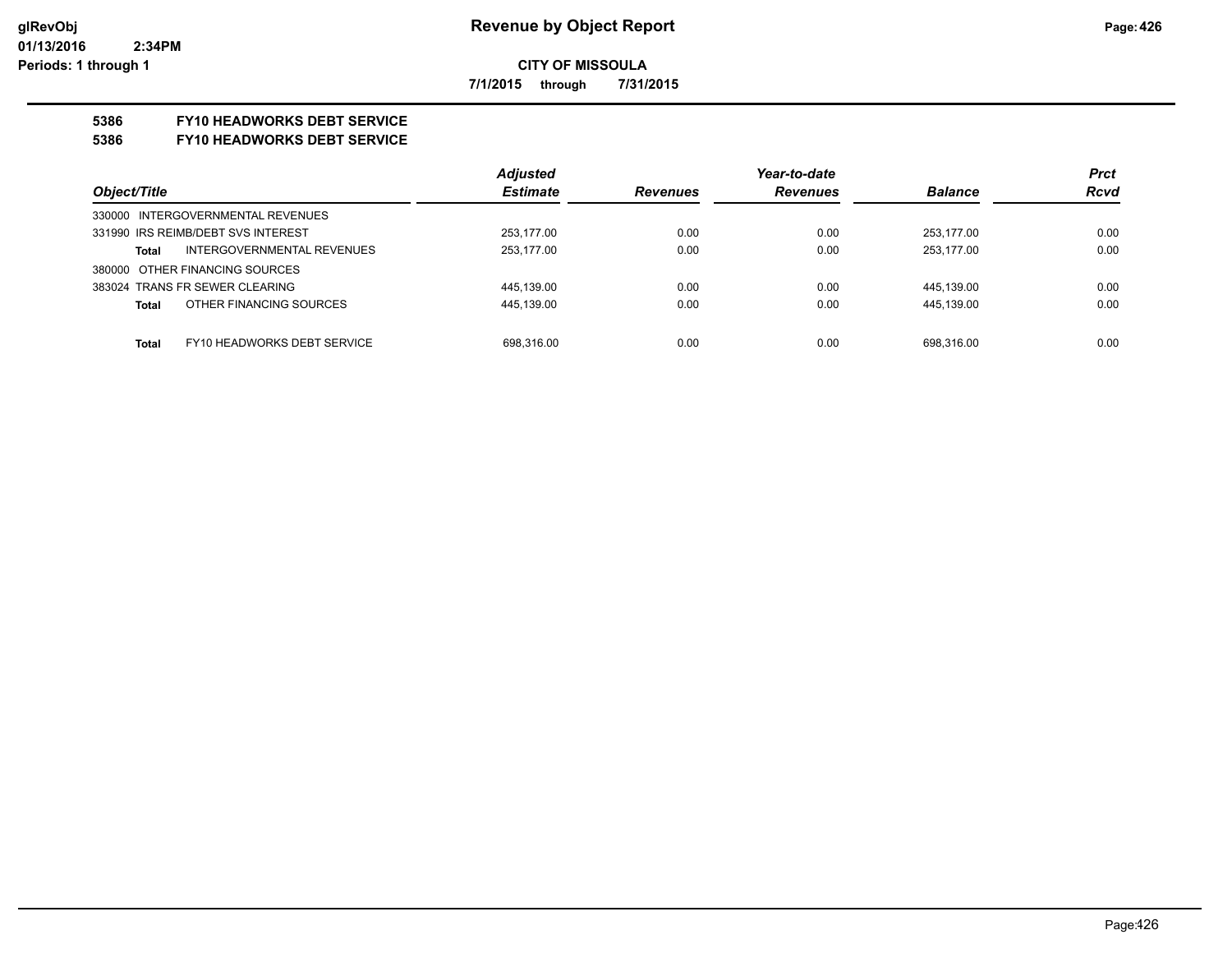**7/1/2015 through 7/31/2015**

## **5386 FY10 HEADWORKS DEBT SERVICE**

| Object/Title                                       | <b>Adjusted</b><br><b>Estimate</b> | <b>Revenues</b> | Year-to-date<br><b>Revenues</b> | <b>Balance</b> | <b>Prct</b><br><b>Rcvd</b> |
|----------------------------------------------------|------------------------------------|-----------------|---------------------------------|----------------|----------------------------|
| 330000 INTERGOVERNMENTAL REVENUES                  |                                    |                 |                                 |                |                            |
| 331990 IRS REIMB/DEBT SVS INTEREST                 | 253.177.00                         | 0.00            | 0.00                            | 253.177.00     | 0.00                       |
| <b>INTERGOVERNMENTAL REVENUES</b><br>Total         | 253,177.00                         | 0.00            | 0.00                            | 253.177.00     | 0.00                       |
| 380000 OTHER FINANCING SOURCES                     |                                    |                 |                                 |                |                            |
| 383024 TRANS FR SEWER CLEARING                     | 445,139.00                         | 0.00            | 0.00                            | 445.139.00     | 0.00                       |
| OTHER FINANCING SOURCES<br>Total                   | 445,139.00                         | 0.00            | 0.00                            | 445,139.00     | 0.00                       |
|                                                    |                                    |                 |                                 |                |                            |
| <b>FY10 HEADWORKS DEBT SERVICE</b><br><b>Total</b> | 698.316.00                         | 0.00            | 0.00                            | 698.316.00     | 0.00                       |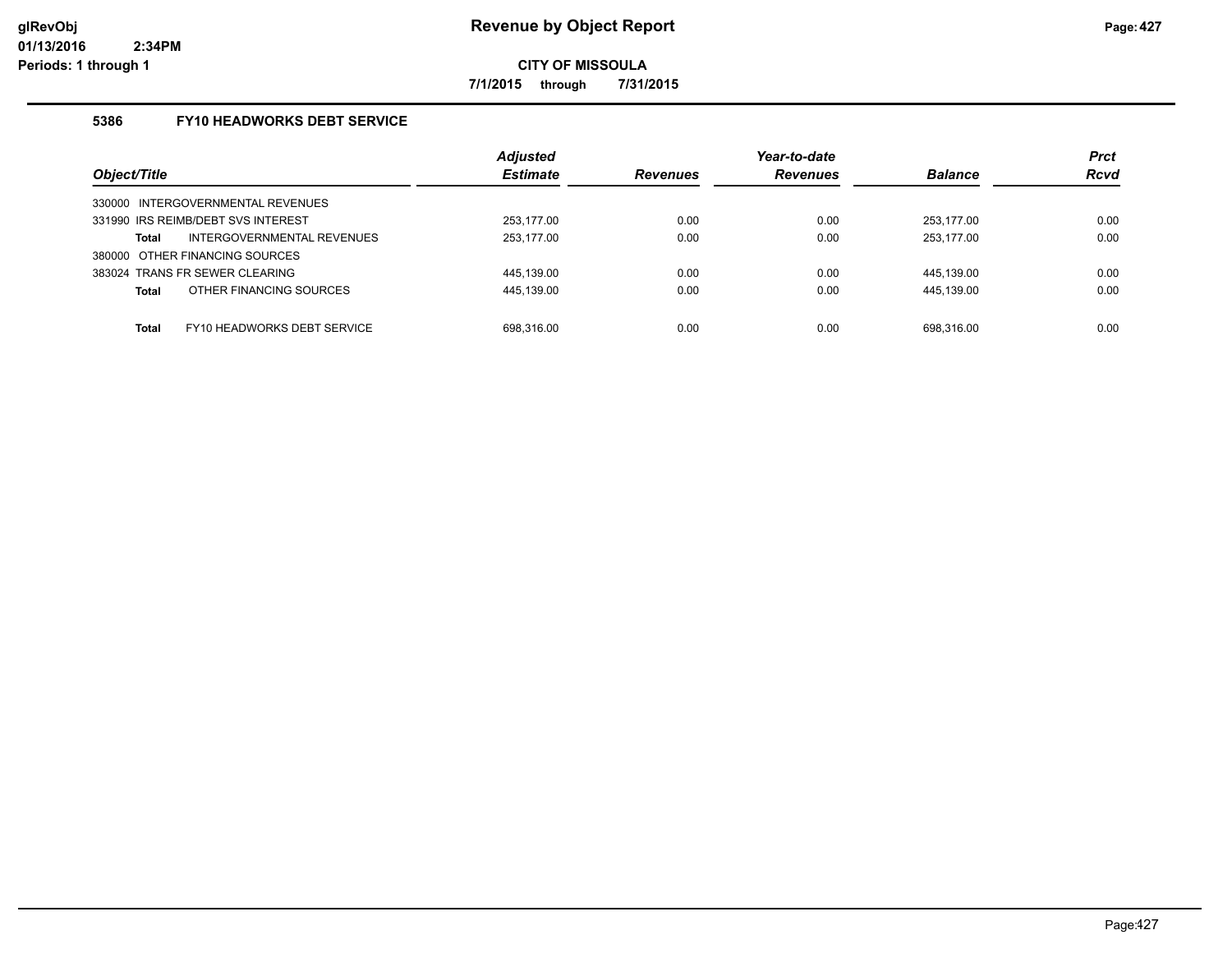**7/1/2015 through 7/31/2015**

# **5387 FY11 SEWER \$1.29M BOND DEBT SERVICE**

## **5387 FY11 SEWER \$1.29M BOND DEBT SERVICE**

|                                                      | <b>Adjusted</b> |                 | Year-to-date    |                | <b>Prct</b> |
|------------------------------------------------------|-----------------|-----------------|-----------------|----------------|-------------|
| Object/Title                                         | <b>Estimate</b> | <b>Revenues</b> | <b>Revenues</b> | <b>Balance</b> | <b>Rcvd</b> |
| 370000 INVESTMENTS & ROYALTY EARNINGS                |                 |                 |                 |                |             |
| 371010 INTEREST ON INVESTMENTS                       | 0.00            | 0.00            | 0.00            | 0.00           | 0.00        |
| 371020 GAIN/LOSS IN MARKET VALUE OF INVESTMENTS      | 0.00            | 0.00            | 0.00            | 0.00           | 0.00        |
| <b>INVESTMENTS &amp; ROYALTY EARNINGS</b><br>Total   | 0.00            | 0.00            | 0.00            | 0.00           | 0.00        |
| 380000 OTHER FINANCING SOURCES                       |                 |                 |                 |                |             |
| 383024 TRANS FR SEWER CLEARING                       | 102.080.00      | 0.00            | 0.00            | 102.080.00     | 0.00        |
| OTHER FINANCING SOURCES<br>Total                     | 102.080.00      | 0.00            | 0.00            | 102.080.00     | 0.00        |
|                                                      |                 |                 |                 |                |             |
| FY11 SEWER \$1.29M BOND DEBT SERVICE<br><b>Total</b> | 102.080.00      | 0.00            | 0.00            | 102.080.00     | 0.00        |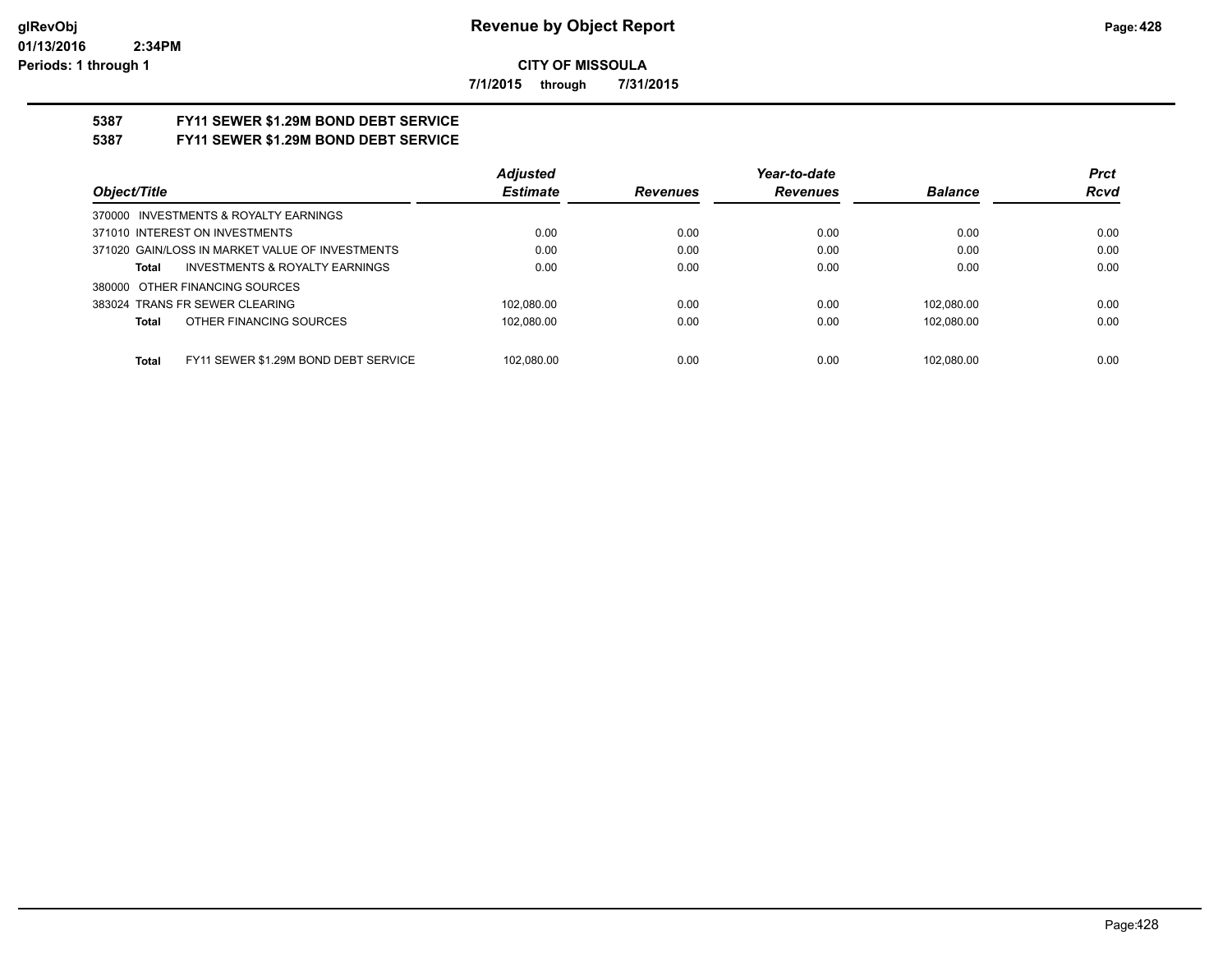**7/1/2015 through 7/31/2015**

## **5387 FY11 SEWER \$1.29M BOND DEBT SERVICE**

|                                                      | <b>Adjusted</b> |                 | Year-to-date    |                | <b>Prct</b> |
|------------------------------------------------------|-----------------|-----------------|-----------------|----------------|-------------|
| Object/Title                                         | <b>Estimate</b> | <b>Revenues</b> | <b>Revenues</b> | <b>Balance</b> | <b>Rcvd</b> |
| 370000 INVESTMENTS & ROYALTY EARNINGS                |                 |                 |                 |                |             |
| 371010 INTEREST ON INVESTMENTS                       | 0.00            | 0.00            | 0.00            | 0.00           | 0.00        |
| 371020 GAIN/LOSS IN MARKET VALUE OF INVESTMENT       | 0.00            | 0.00            | 0.00            | 0.00           | 0.00        |
| INVESTMENTS & ROYALTY EARNINGS<br><b>Total</b>       | 0.00            | 0.00            | 0.00            | 0.00           | 0.00        |
| 380000 OTHER FINANCING SOURCES                       |                 |                 |                 |                |             |
| 383024 TRANS FR SEWER CLEARING                       | 102.080.00      | 0.00            | 0.00            | 102.080.00     | 0.00        |
| OTHER FINANCING SOURCES<br><b>Total</b>              | 102.080.00      | 0.00            | 0.00            | 102.080.00     | 0.00        |
|                                                      |                 |                 |                 |                |             |
| <b>Total</b><br>FY11 SEWER \$1.29M BOND DEBT SERVICE | 102.080.00      | 0.00            | 0.00            | 102.080.00     | 0.00        |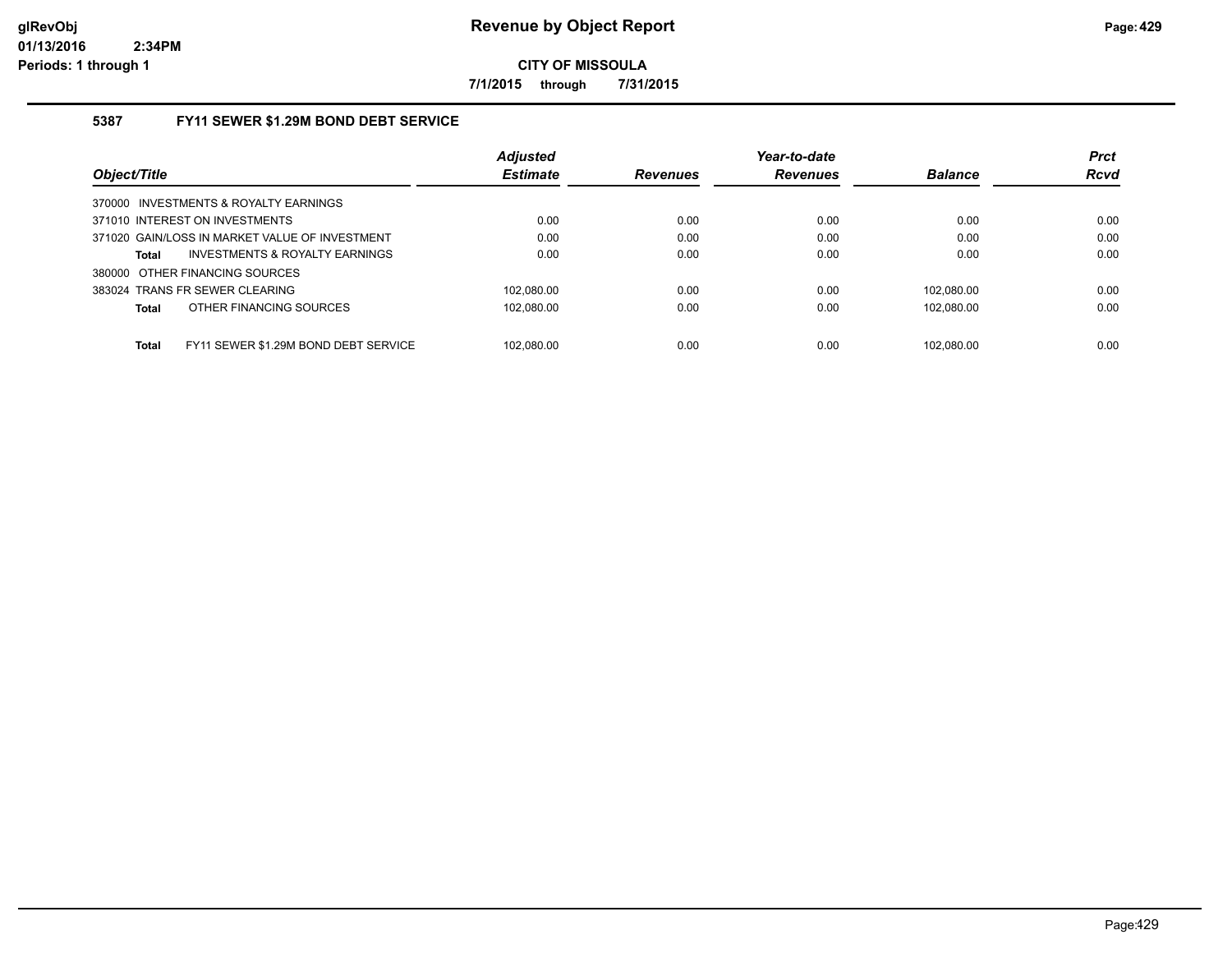**7/1/2015 through 7/31/2015**

## **5388 FY11 \$1.29M SEWER BOND RESERVE**

#### **5388 FY11 \$1.29M SEWER BOND RESERVE**

|                                                    | <b>Adjusted</b> |                 | Year-to-date    |                | <b>Prct</b> |
|----------------------------------------------------|-----------------|-----------------|-----------------|----------------|-------------|
| Object/Title                                       | <b>Estimate</b> | <b>Revenues</b> | <b>Revenues</b> | <b>Balance</b> | <b>Rcvd</b> |
| 370000 INVESTMENTS & ROYALTY EARNINGS              |                 |                 |                 |                |             |
| 371010 INTEREST ON INVESTMENTS                     | 0.00            | 0.00            | 0.00            | 0.00           | 0.00        |
| 371020 GAIN/LOSS IN MARKET VALUE OF INVESTMENTS    | 0.00            | 0.00            | 0.00            | 0.00           | 0.00        |
| <b>INVESTMENTS &amp; ROYALTY EARNINGS</b><br>Total | 0.00            | 0.00            | 0.00            | 0.00           | 0.00        |
| 380000 OTHER FINANCING SOURCES                     |                 |                 |                 |                |             |
| 381002 SRF LOAN                                    | 0.00            | 0.00            | 0.00            | 0.00           | 0.00        |
| 383024 TRANS FR SEWER CLEARING                     | 0.00            | 0.00            | 0.00            | 0.00           | 0.00        |
| 383042 TRANSFERS FROM OTHER FUNDS                  | 0.00            | 0.00            | 0.00            | 0.00           | 0.00        |
| OTHER FINANCING SOURCES<br>Total                   | 0.00            | 0.00            | 0.00            | 0.00           | 0.00        |
| FY11 \$1.29M SEWER BOND RESERVE<br><b>Total</b>    | 0.00            | 0.00            | 0.00            | 0.00           | 0.00        |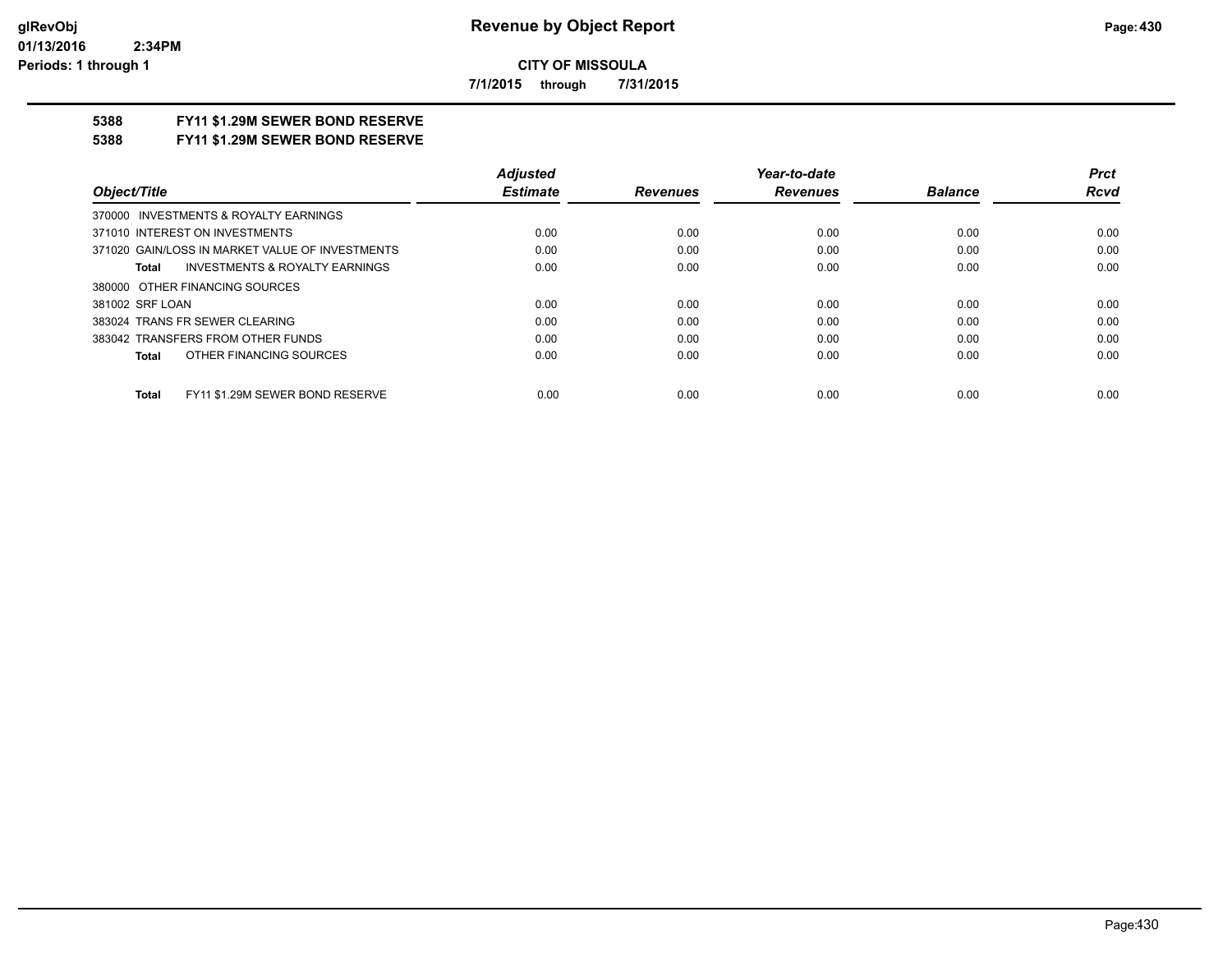**7/1/2015 through 7/31/2015**

## **5388 FY11 \$1.29M SEWER BOND RESERVE**

| Object/Title                                   | <b>Adjusted</b><br><b>Estimate</b> | <b>Revenues</b> | Year-to-date<br><b>Revenues</b> | <b>Balance</b> | <b>Prct</b><br>Rcvd |
|------------------------------------------------|------------------------------------|-----------------|---------------------------------|----------------|---------------------|
| 370000 INVESTMENTS & ROYALTY EARNINGS          |                                    |                 |                                 |                |                     |
| 371010 INTEREST ON INVESTMENTS                 | 0.00                               | 0.00            | 0.00                            | 0.00           | 0.00                |
| 371020 GAIN/LOSS IN MARKET VALUE OF INVESTMENT | 0.00                               | 0.00            | 0.00                            | 0.00           | 0.00                |
| INVESTMENTS & ROYALTY EARNINGS<br>Total        | 0.00                               | 0.00            | 0.00                            | 0.00           | 0.00                |
| 380000 OTHER FINANCING SOURCES                 |                                    |                 |                                 |                |                     |
| 381002 SRF LOAN                                | 0.00                               | 0.00            | 0.00                            | 0.00           | 0.00                |
| 383024 TRANS FR SEWER CLEARING                 | 0.00                               | 0.00            | 0.00                            | 0.00           | 0.00                |
| 383042 TRANSFERS FROM OTHER FUNDS              | 0.00                               | 0.00            | 0.00                            | 0.00           | 0.00                |
| OTHER FINANCING SOURCES<br>Total               | 0.00                               | 0.00            | 0.00                            | 0.00           | 0.00                |
| FY11 \$1.29M SEWER BOND RESERVE<br>Total       | 0.00                               | 0.00            | 0.00                            | 0.00           | 0.00                |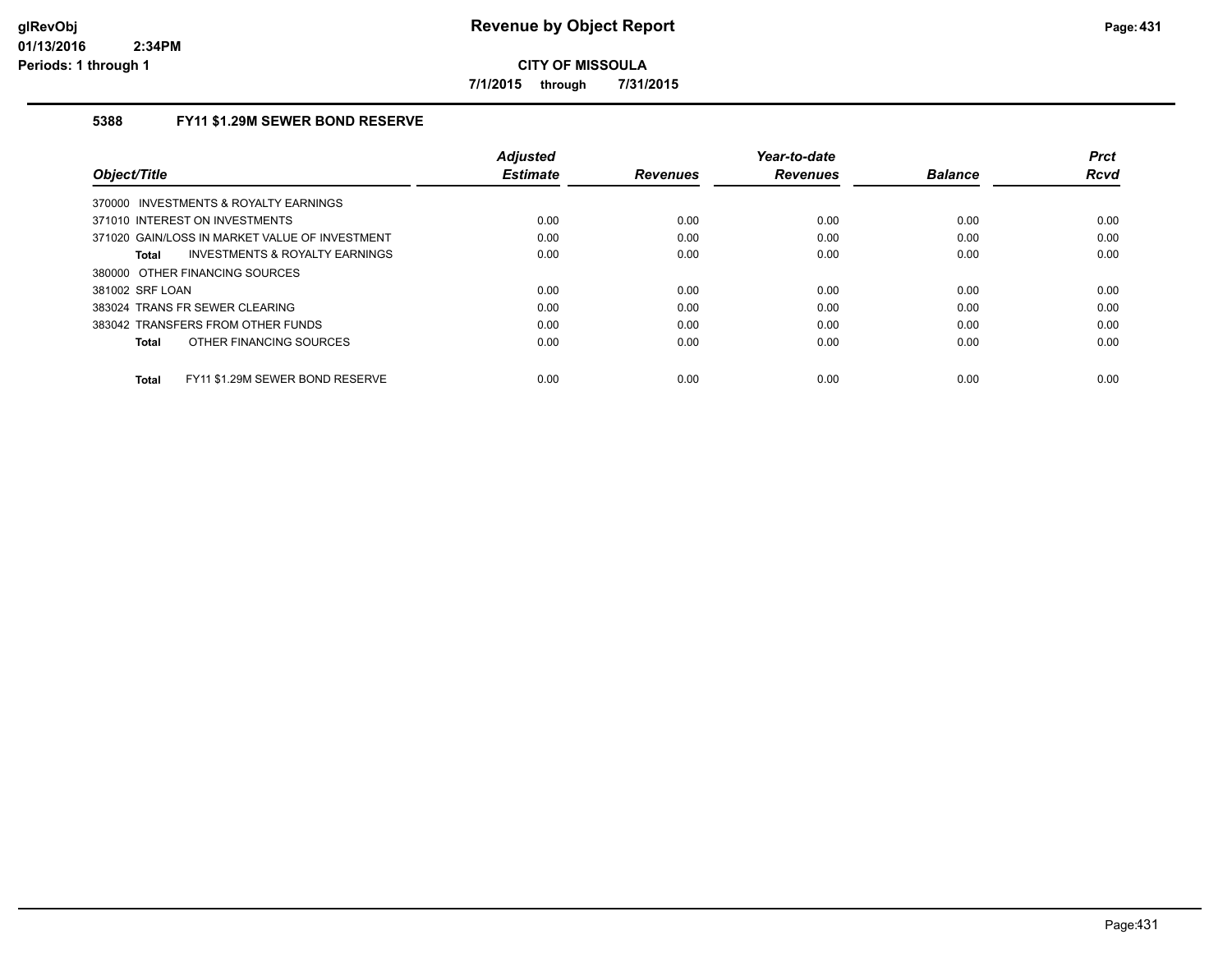**7/1/2015 through 7/31/2015**

# **5389 FY15 SEWER REVENUE BOND DEBT SERVICE**

## **5389 FY15 SEWER REVENUE BOND DEBT SERVICE**

|                                                     | <b>Adjusted</b> |          | Year-to-date    |                | <b>Prct</b> |
|-----------------------------------------------------|-----------------|----------|-----------------|----------------|-------------|
| Object/Title                                        | <b>Estimate</b> | Revenues | <b>Revenues</b> | <b>Balance</b> | <b>Rcvd</b> |
| 370000 INVESTMENTS & ROYALTY EARNINGS               |                 |          |                 |                |             |
| 371010 INTEREST ON INVESTMENTS                      | 0.00            | 0.00     | 0.00            | 0.00           | 0.00        |
| 371020 GAIN/LOSS IN MARKET VALUE OF INVESTMENTS     | 0.00            | 0.00     | 0.00            | 0.00           | 0.00        |
| <b>INVESTMENTS &amp; ROYALTY EARNINGS</b><br>Total  | 0.00            | 0.00     | 0.00            | 0.00           | 0.00        |
| 380000 OTHER FINANCING SOURCES                      |                 |          |                 |                |             |
| 381010 BOND PROCEEDS                                | 0.00            | 0.00     | 0.00            | 0.00           | 0.00        |
| 383024 TRANS FR SEWER CLEARING                      | 0.00            | 0.00     | 0.00            | 0.00           | 0.00        |
| OTHER FINANCING SOURCES<br>Total                    | 0.00            | 0.00     | 0.00            | 0.00           | 0.00        |
|                                                     |                 |          |                 |                |             |
| FY15 SEWER REVENUE BOND DEBT SERVIC<br><b>Total</b> | 0.00            | 0.00     | 0.00            | 0.00           | 0.00        |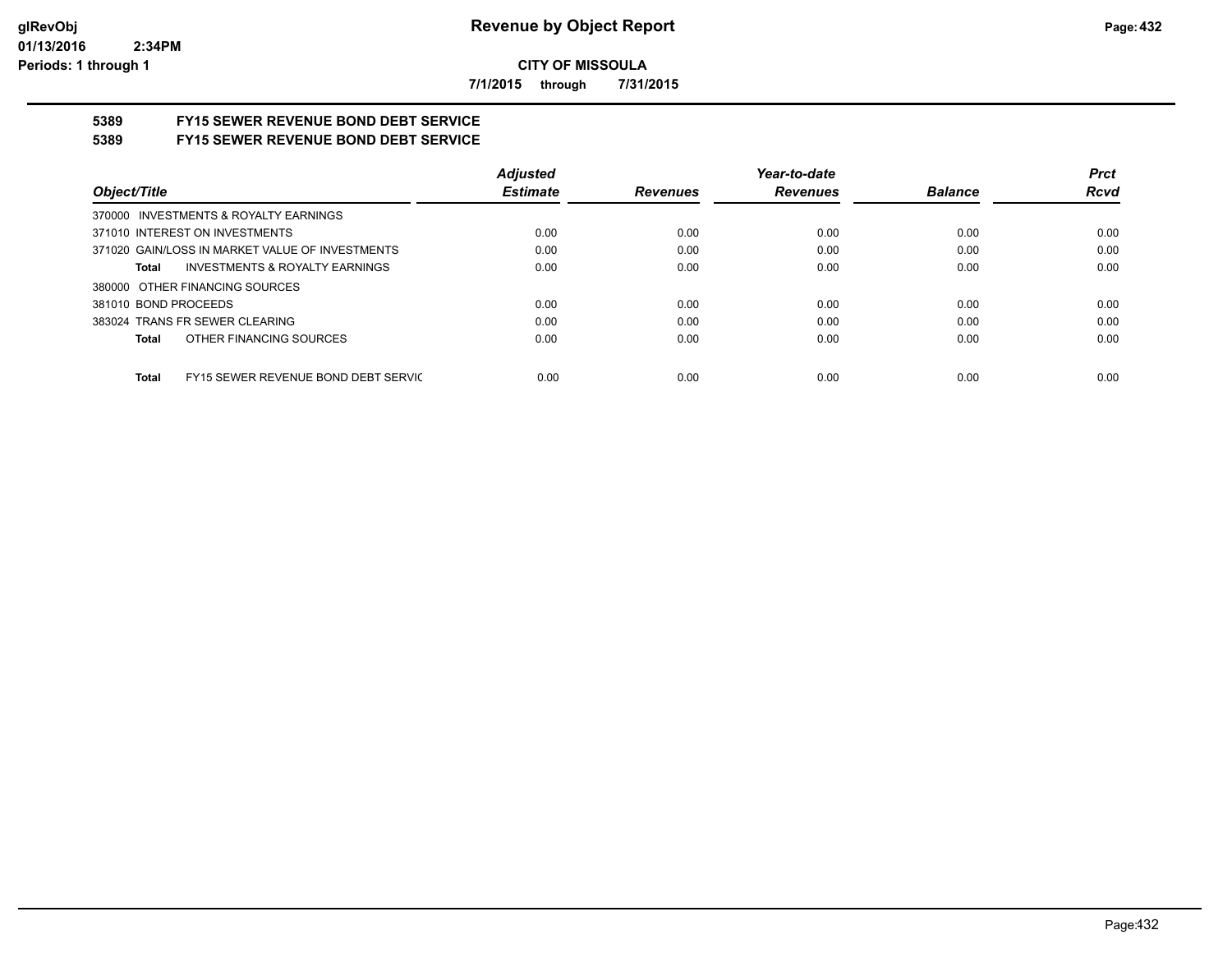**7/1/2015 through 7/31/2015**

#### **5389 FY15 SEWER REVENUE BOND DEBT SERVICE**

|                                                     | <b>Adiusted</b> |                 | Year-to-date    |                | <b>Prct</b> |
|-----------------------------------------------------|-----------------|-----------------|-----------------|----------------|-------------|
| Object/Title                                        | <b>Estimate</b> | <b>Revenues</b> | <b>Revenues</b> | <b>Balance</b> | <b>Rcvd</b> |
| 370000 INVESTMENTS & ROYALTY EARNINGS               |                 |                 |                 |                |             |
| 371010 INTEREST ON INVESTMENTS                      | 0.00            | 0.00            | 0.00            | 0.00           | 0.00        |
| 371020 GAIN/LOSS IN MARKET VALUE OF INVESTMENT      | 0.00            | 0.00            | 0.00            | 0.00           | 0.00        |
| INVESTMENTS & ROYALTY EARNINGS<br>Total             | 0.00            | 0.00            | 0.00            | 0.00           | 0.00        |
| 380000 OTHER FINANCING SOURCES                      |                 |                 |                 |                |             |
| 381010 BOND PROCEEDS                                | 0.00            | 0.00            | 0.00            | 0.00           | 0.00        |
| 383024 TRANS FR SEWER CLEARING                      | 0.00            | 0.00            | 0.00            | 0.00           | 0.00        |
| OTHER FINANCING SOURCES<br><b>Total</b>             | 0.00            | 0.00            | 0.00            | 0.00           | 0.00        |
|                                                     |                 |                 |                 |                |             |
| FY15 SEWER REVENUE BOND DEBT SERVIC<br><b>Total</b> | 0.00            | 0.00            | 0.00            | 0.00           | 0.00        |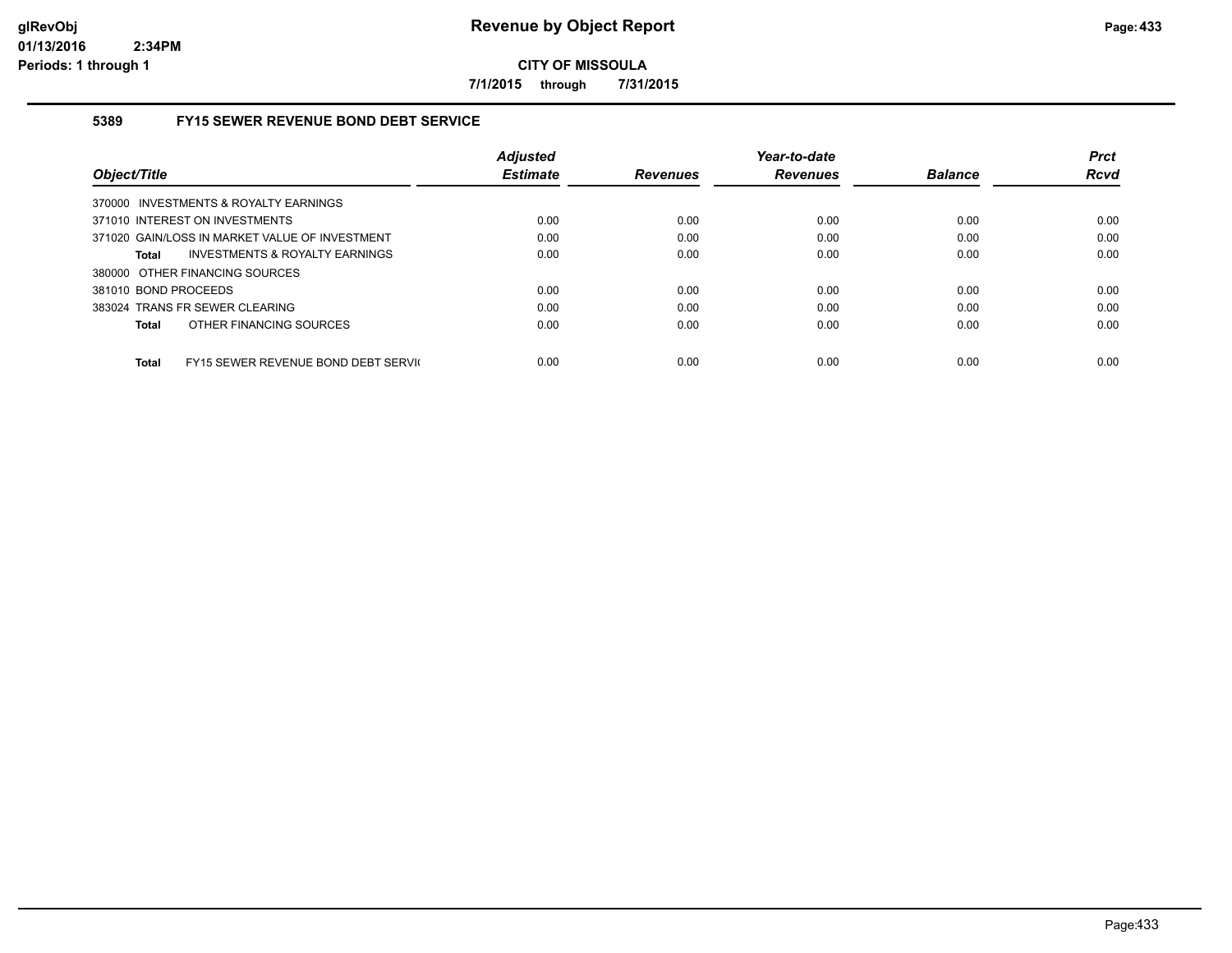**7/1/2015 through 7/31/2015**

## **5390 FY15 SEWER BOND DEBT RESERVE**

#### **5390 FY15 SEWER BOND DEBT RESERVE**

|                                                    | <b>Adjusted</b> |                 | Year-to-date    |                | <b>Prct</b> |
|----------------------------------------------------|-----------------|-----------------|-----------------|----------------|-------------|
| Object/Title                                       | <b>Estimate</b> | <b>Revenues</b> | <b>Revenues</b> | <b>Balance</b> | <b>Rcvd</b> |
| 370000 INVESTMENTS & ROYALTY EARNINGS              |                 |                 |                 |                |             |
| 371010 INTEREST ON INVESTMENTS                     | 0.00            | 0.00            | 0.00            | 0.00           | 0.00        |
| 371020 GAIN/LOSS IN MARKET VALUE OF INVESTMENTS    | 0.00            | 0.00            | 0.00            | 0.00           | 0.00        |
| <b>INVESTMENTS &amp; ROYALTY EARNINGS</b><br>Total | 0.00            | 0.00            | 0.00            | 0.00           | 0.00        |
| 380000 OTHER FINANCING SOURCES                     |                 |                 |                 |                |             |
| 381002 SRF LOAN                                    | 0.00            | 0.00            | 0.00            | 0.00           | 0.00        |
| 383024 TRANS FR SEWER CLEARING                     | 0.00            | 0.00            | 0.00            | 0.00           | 0.00        |
| 383042 TRANSFERS FROM OTHER FUNDS                  | 0.00            | 0.00            | 0.00            | 0.00           | 0.00        |
| OTHER FINANCING SOURCES<br><b>Total</b>            | 0.00            | 0.00            | 0.00            | 0.00           | 0.00        |
|                                                    |                 |                 |                 |                |             |
| FY15 SEWER BOND DEBT RESERVE<br><b>Total</b>       | 0.00            | 0.00            | 0.00            | 0.00           | 0.00        |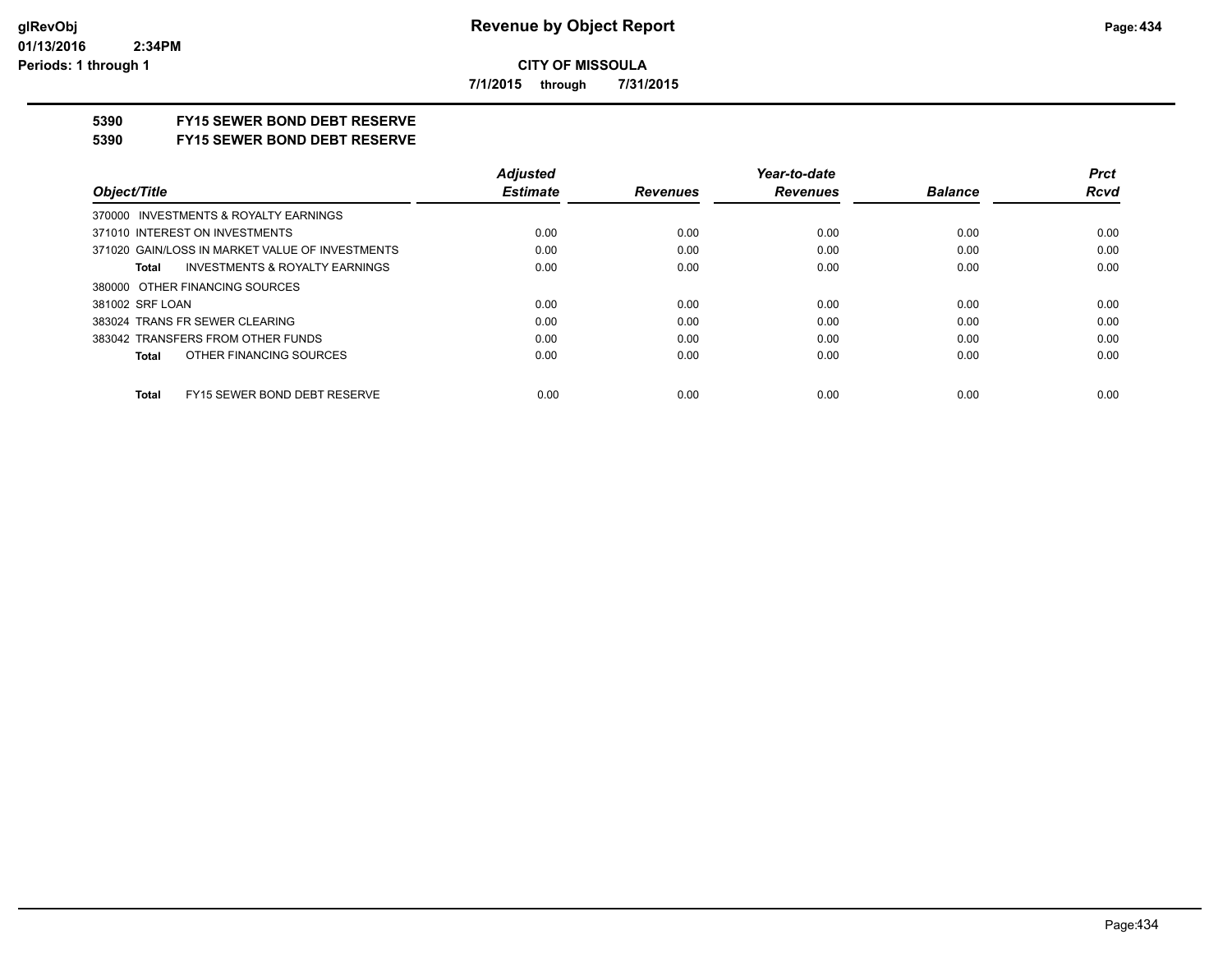**7/1/2015 through 7/31/2015**

## **5390 FY15 SEWER BOND DEBT RESERVE**

| Object/Title                                       | <b>Adjusted</b><br><b>Estimate</b> | <b>Revenues</b> | Year-to-date<br><b>Revenues</b> | <b>Balance</b> | <b>Prct</b><br>Rcvd |
|----------------------------------------------------|------------------------------------|-----------------|---------------------------------|----------------|---------------------|
| 370000 INVESTMENTS & ROYALTY EARNINGS              |                                    |                 |                                 |                |                     |
| 371010 INTEREST ON INVESTMENTS                     | 0.00                               | 0.00            | 0.00                            | 0.00           | 0.00                |
| 371020 GAIN/LOSS IN MARKET VALUE OF INVESTMENT     | 0.00                               | 0.00            | 0.00                            | 0.00           | 0.00                |
| <b>INVESTMENTS &amp; ROYALTY EARNINGS</b><br>Total | 0.00                               | 0.00            | 0.00                            | 0.00           | 0.00                |
| 380000 OTHER FINANCING SOURCES                     |                                    |                 |                                 |                |                     |
| 381002 SRF LOAN                                    | 0.00                               | 0.00            | 0.00                            | 0.00           | 0.00                |
| 383024 TRANS FR SEWER CLEARING                     | 0.00                               | 0.00            | 0.00                            | 0.00           | 0.00                |
| 383042 TRANSFERS FROM OTHER FUNDS                  | 0.00                               | 0.00            | 0.00                            | 0.00           | 0.00                |
| OTHER FINANCING SOURCES<br>Total                   | 0.00                               | 0.00            | 0.00                            | 0.00           | 0.00                |
| FY15 SEWER BOND DEBT RESERVE<br>Total              | 0.00                               | 0.00            | 0.00                            | 0.00           | 0.00                |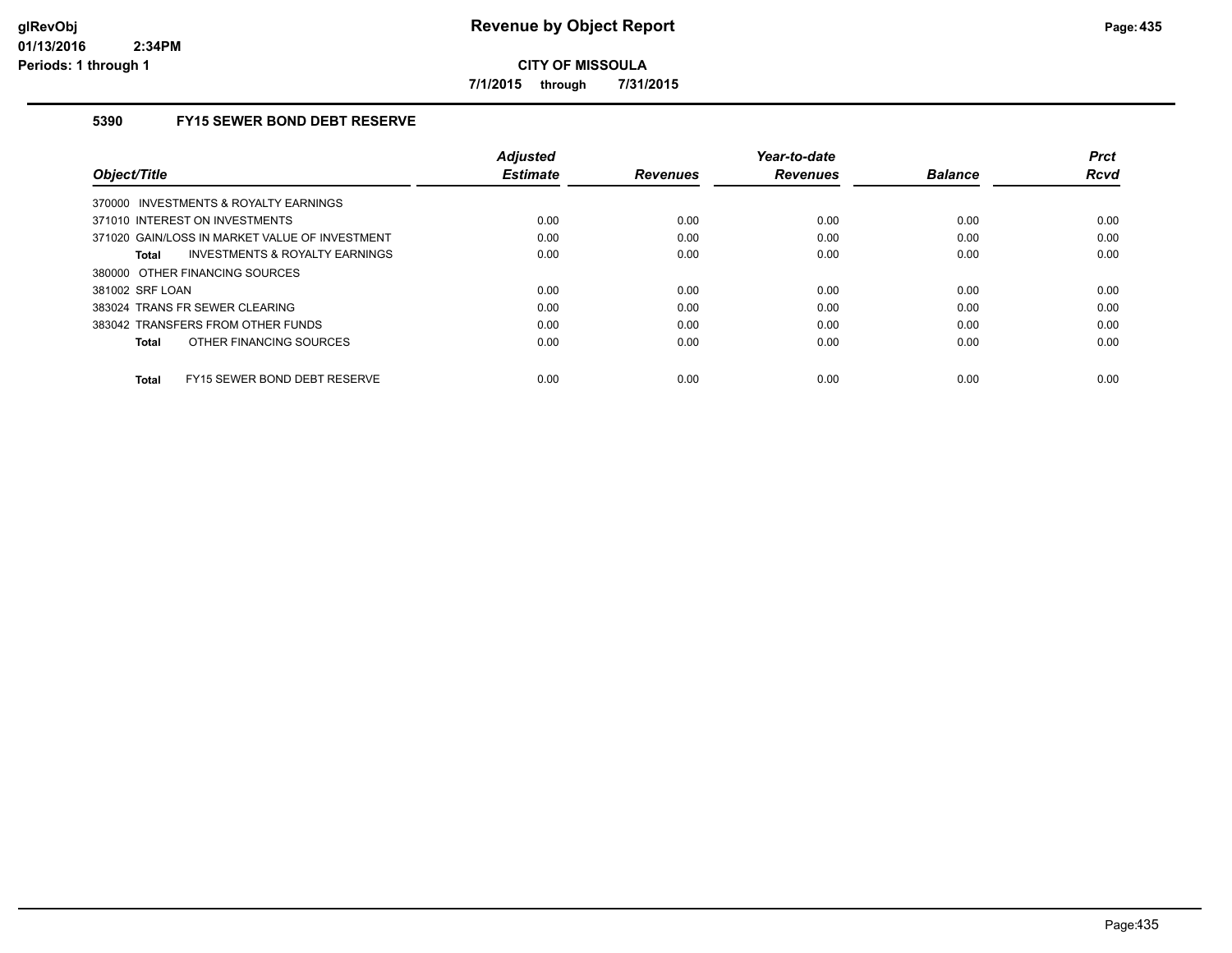**7/1/2015 through 7/31/2015**

## **5711 AQUATICS**

**5711 AQUATICS**

|                                                           | <b>Adjusted</b> |                 | Year-to-date    |                | <b>Prct</b> |
|-----------------------------------------------------------|-----------------|-----------------|-----------------|----------------|-------------|
| Object/Title                                              | <b>Estimate</b> | <b>Revenues</b> | <b>Revenues</b> | <b>Balance</b> | <b>Rcvd</b> |
| 330000 INTERGOVERNMENTAL REVENUES                         |                 |                 |                 |                |             |
| 336020 STATE PENSION CONTRIBUTION                         | 0.00            | 0.00            | 0.00            | 0.00           | 0.00        |
| 336023 STATE CONTRIB. - PERS                              | 0.00            | 88.81           | 88.81           | $-88.81$       | 0.00        |
| <b>INTERGOVERNMENTAL REVENUES</b><br><b>Total</b>         | 0.00            | 88.81           | 88.81           | $-88.81$       | 0.00        |
| <b>CHARGES FOR SERVICES</b><br>340000                     |                 |                 |                 |                |             |
| 340051 GRILL VAN CONCESSIONS                              | 0.00            | 11,691.50       | 11.691.50       | $-11,691.50$   | 0.00        |
| 346030 SWIMMING POOL FEES                                 | 1,298,086.00    | 191,724.80      | 191,724.80      | 1,106,361.20   | 14.77       |
| 346060 CURRENTS SWIMMING FACILITY                         | 0.00            | 38,322.16       | 38,322.16       | $-38,322.16$   | 0.00        |
| 346061 CURRENTS ENTERPRISE                                | 0.00            | 0.00            | 0.00            | 0.00           | 0.00        |
| 346062 SPLASH ENTERPRISE                                  | 0.00            | 0.00            | 0.00            | 0.00           | 0.00        |
| <b>CHARGES FOR SERVICES</b><br><b>Total</b>               | 1,298,086.00    | 241,738.46      | 241,738.46      | 1,056,347.54   | 18.62       |
| MISCELLANEOUS REVENUES<br>360000                          |                 |                 |                 |                |             |
| 360010 MISCELLANEOUS                                      | 0.00            | 0.00            | 0.00            | 0.00           | 0.00        |
| 365000 DONATIONS                                          | 0.00            | 0.00            | 0.00            | 0.00           | 0.00        |
| 365019 AQUATICS DONATIONS & GRANTS                        | 75,000.00       | 0.00            | 0.00            | 75,000.00      | 0.00        |
| MISCELLANEOUS REVENUES<br><b>Total</b>                    | 75,000.00       | 0.00            | 0.00            | 75,000.00      | 0.00        |
| <b>INVESTMENTS &amp; ROYALTY EARNINGS</b><br>370000       |                 |                 |                 |                |             |
| 371010 INTEREST ON INVESTMENTS                            | 0.00            | 0.00            | 0.00            | 0.00           | 0.00        |
| <b>INVESTMENTS &amp; ROYALTY EARNINGS</b><br><b>Total</b> | 0.00            | 0.00            | 0.00            | 0.00           | 0.00        |
| OTHER FINANCING SOURCES<br>380000                         |                 |                 |                 |                |             |
| 383029 TRANS FR GENERAL                                   | 203,000.00      | 0.00            | 0.00            | 203,000.00     | 0.00        |
| 383043 TRANSFERS FROM IMPACT FEES                         | 0.00            | 0.00            | 0.00            | 0.00           | 0.00        |
| 383400 CAPITAL CONTRIBUTION                               | 0.00            | 0.00            | 0.00            | 0.00           | 0.00        |
| OTHER FINANCING SOURCES<br><b>Total</b>                   | 203,000.00      | 0.00            | 0.00            | 203,000.00     | 0.00        |
| <b>AQUATICS</b><br><b>Total</b>                           | 1,576,086.00    | 241,827.27      | 241,827.27      | 1,334,258.73   | 15.34       |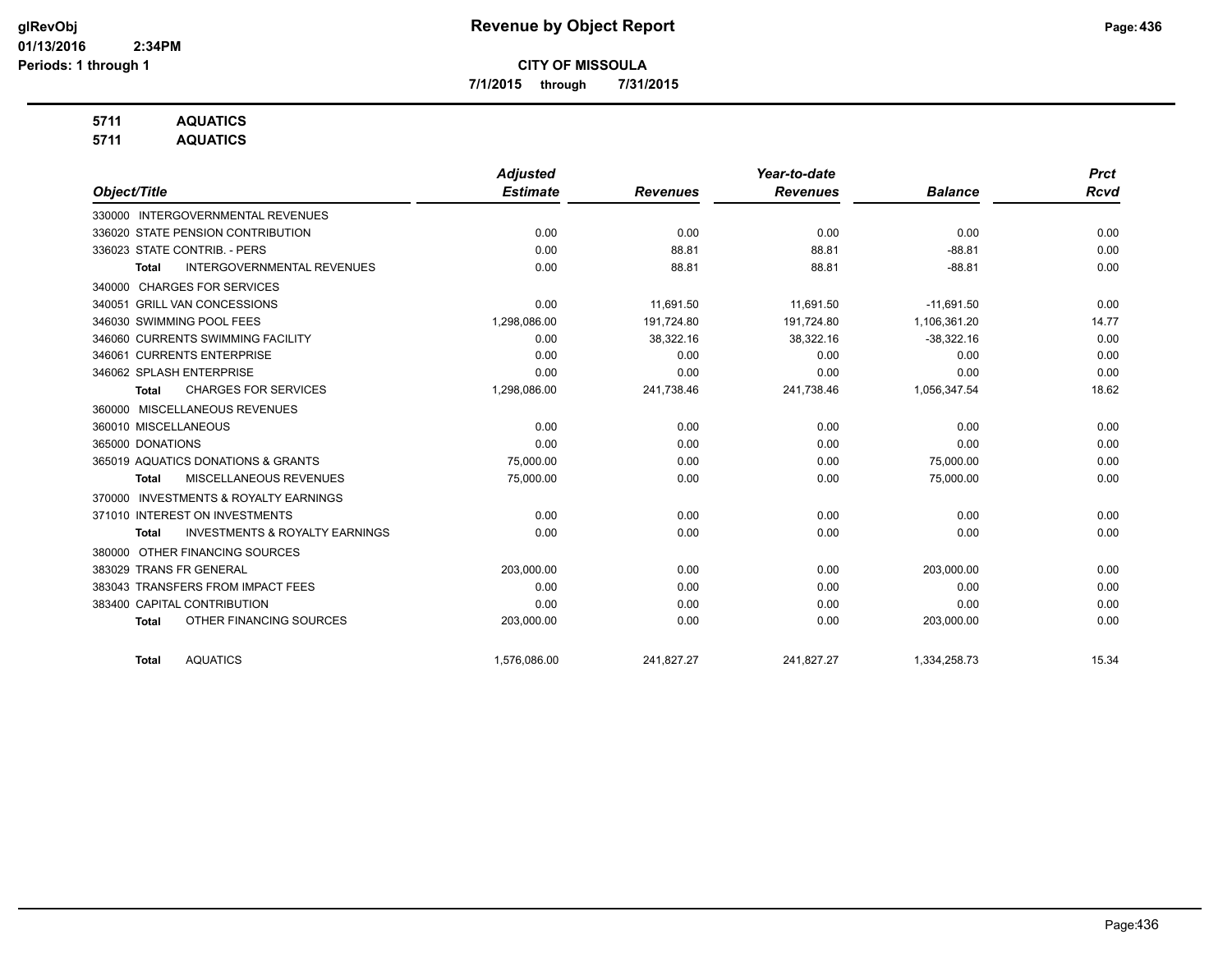**7/1/2015 through 7/31/2015**

**5711 AQUATICS**

|                                                     | <b>Adjusted</b> |                 | Year-to-date    |                | <b>Prct</b> |
|-----------------------------------------------------|-----------------|-----------------|-----------------|----------------|-------------|
| Object/Title                                        | <b>Estimate</b> | <b>Revenues</b> | <b>Revenues</b> | <b>Balance</b> | <b>Rcvd</b> |
| 330000 INTERGOVERNMENTAL REVENUES                   |                 |                 |                 |                |             |
| 336020 STATE PENSION CONTRIBUTION                   | 0.00            | 0.00            | 0.00            | 0.00           | 0.00        |
| 336023 STATE CONTRIB. - PERS                        | 0.00            | 88.81           | 88.81           | $-88.81$       | 0.00        |
| <b>INTERGOVERNMENTAL REVENUES</b><br><b>Total</b>   | 0.00            | 88.81           | 88.81           | $-88.81$       | 0.00        |
| 340000 CHARGES FOR SERVICES                         |                 |                 |                 |                |             |
| 340051 GRILL VAN CONCESSIONS                        | 0.00            | 11,691.50       | 11,691.50       | $-11,691.50$   | 0.00        |
| 346030 SWIMMING POOL FEES                           | 1,298,086.00    | 191,724.80      | 191,724.80      | 1,106,361.20   | 14.77       |
| 346060 CURRENTS SWIMMING FACILITY                   | 0.00            | 38,322.16       | 38,322.16       | $-38,322.16$   | 0.00        |
| 346061 CURRENTS ENTERPRISE                          | 0.00            | 0.00            | 0.00            | 0.00           | 0.00        |
| 346062 SPLASH ENTERPRISE                            | 0.00            | 0.00            | 0.00            | 0.00           | 0.00        |
| <b>CHARGES FOR SERVICES</b><br>Total                | 1,298,086.00    | 241,738.46      | 241,738.46      | 1,056,347.54   | 18.62       |
| 360000 MISCELLANEOUS REVENUES                       |                 |                 |                 |                |             |
| 360010 MISCELLANEOUS                                | 0.00            | 0.00            | 0.00            | 0.00           | 0.00        |
| 365000 DONATIONS                                    | 0.00            | 0.00            | 0.00            | 0.00           | 0.00        |
| 365019 AQUATICS DONATIONS & GRANTS                  | 75,000.00       | 0.00            | 0.00            | 75,000.00      | 0.00        |
| <b>MISCELLANEOUS REVENUES</b><br><b>Total</b>       | 75,000.00       | 0.00            | 0.00            | 75,000.00      | 0.00        |
| <b>INVESTMENTS &amp; ROYALTY EARNINGS</b><br>370000 |                 |                 |                 |                |             |
| 371010 INTEREST ON INVESTMENTS                      | 0.00            | 0.00            | 0.00            | 0.00           | 0.00        |
| <b>INVESTMENTS &amp; ROYALTY EARNINGS</b><br>Total  | 0.00            | 0.00            | 0.00            | 0.00           | 0.00        |
| OTHER FINANCING SOURCES<br>380000                   |                 |                 |                 |                |             |
| 383029 TRANS FR GENERAL                             | 203,000.00      | 0.00            | 0.00            | 203,000.00     | 0.00        |
| 383043 TRANSFERS FROM IMPACT FEES                   | 0.00            | 0.00            | 0.00            | 0.00           | 0.00        |
| 383400 CAPITAL CONTRIBUTION                         | 0.00            | 0.00            | 0.00            | 0.00           | 0.00        |
| OTHER FINANCING SOURCES<br><b>Total</b>             | 203,000.00      | 0.00            | 0.00            | 203,000.00     | 0.00        |
| <b>AQUATICS</b><br><b>Total</b>                     | 1,576,086.00    | 241,827.27      | 241.827.27      | 1,334,258.73   | 15.34       |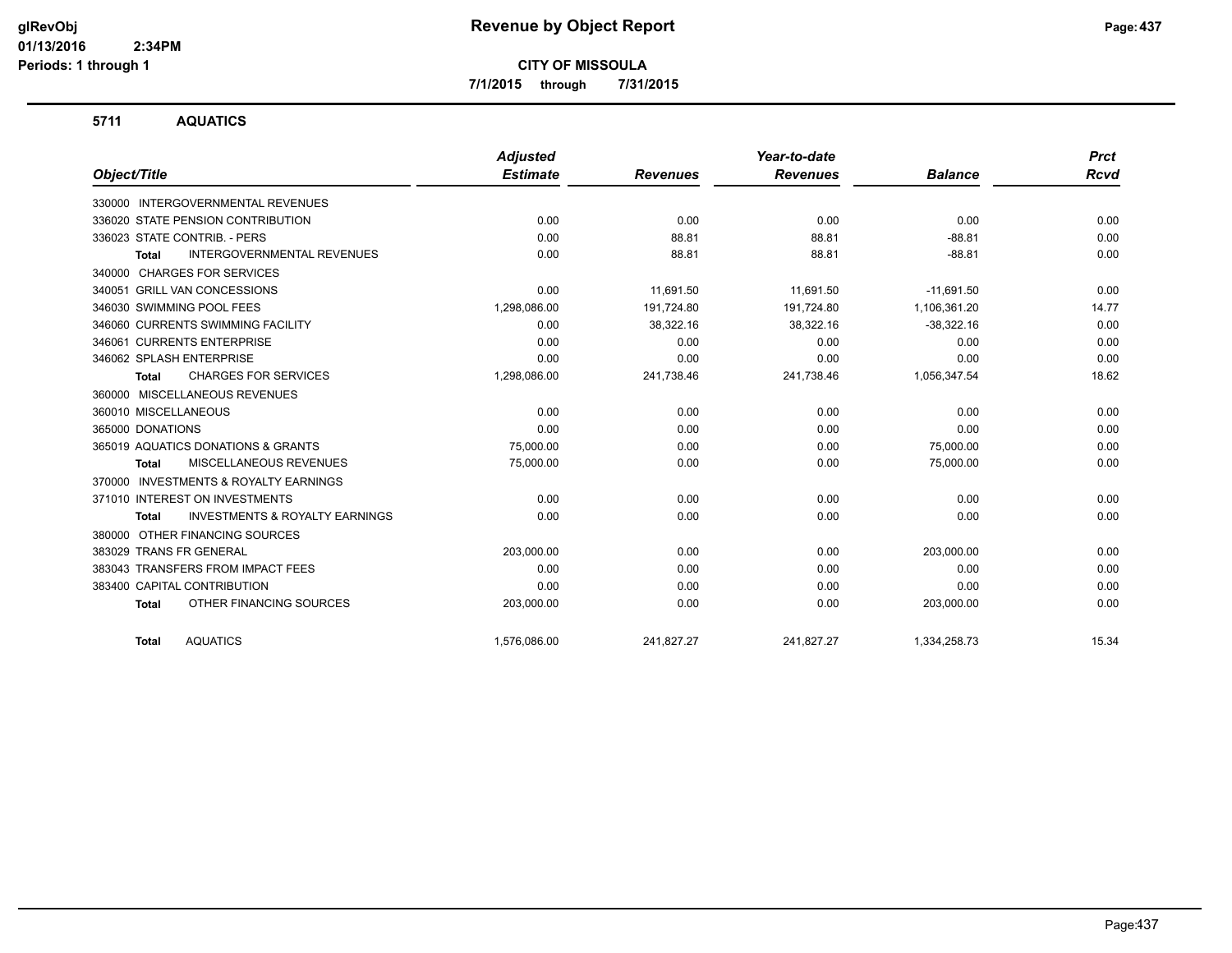**7/1/2015 through 7/31/2015**

# **6050 EMPLOYEE BENEFIT PLAN FUND**

**6050 EMPLOYEE BENEFIT PLAN FUND**

|                                                           | <b>Adjusted</b> |                 | Year-to-date    |                | <b>Prct</b> |
|-----------------------------------------------------------|-----------------|-----------------|-----------------|----------------|-------------|
| Object/Title                                              | <b>Estimate</b> | <b>Revenues</b> | <b>Revenues</b> | <b>Balance</b> | <b>Rcvd</b> |
| 330000 INTERGOVERNMENTAL REVENUES                         |                 |                 |                 |                |             |
| 334112 WELLNESS GRANT                                     | 0.00            | 0.00            | 0.00            | 0.00           | 0.00        |
| <b>INTERGOVERNMENTAL REVENUES</b><br><b>Total</b>         | 0.00            | 0.00            | 0.00            | 0.00           | 0.00        |
| 360000 MISCELLANEOUS REVENUES                             |                 |                 |                 |                |             |
| 360010 MISCELLANEOUS                                      | 0.00            | 0.00            | 0.00            | 0.00           | 0.00        |
| MISCELLANEOUS REVENUES<br><b>Total</b>                    | 0.00            | 0.00            | 0.00            | 0.00           | 0.00        |
| 370000 INVESTMENTS & ROYALTY EARNINGS                     |                 |                 |                 |                |             |
| 371010 INTEREST ON INVESTMENTS                            | 0.00            | 0.00            | 0.00            | 0.00           | 0.00        |
| <b>INVESTMENTS &amp; ROYALTY EARNINGS</b><br><b>Total</b> | 0.00            | 0.00            | 0.00            | 0.00           | 0.00        |
| 380000 OTHER FINANCING SOURCES                            |                 |                 |                 |                |             |
| 383028 TRANS FROM GF FOR HEALTH RESERVE                   | 0.00            | 0.00            | 0.00            | 0.00           | 0.00        |
| 383029 TRANS FR GENERAL                                   | 442,000.00      | 12,403.53       | 12,403.53       | 429,596.47     | 2.81        |
| OTHER FINANCING SOURCES<br><b>Total</b>                   | 442,000.00      | 12,403.53       | 12,403.53       | 429,596.47     | 2.81        |
| 390000 INTERNAL SERVICES                                  |                 |                 |                 |                |             |
| 396001 INSURANCE REIMBURSEMENTS                           | 0.00            | $-11,470.11$    | $-11,470.11$    | 11,470.11      | 0.00        |
| 396002 CITY CONTRIBUTIONS                                 | 3,210,660.00    | 580,910.68      | 580,910.68      | 2,629,749.32   | 18.09       |
| 396003 EMPLOYEE DEDUCTION CONTRIBUTIONS                   | 734,400.00      | 323,691.25      | 321,537.11      | 412.862.89     | 43.78       |
| 396004 RETIREE CONTRIBUTIONS                              | 436,800.00      | 35,049.64       | 35,049.64       | 401,750.36     | 8.02        |
| 396005 FIRE + POLICE ADDTL HEALTH CONTRIB                 | 1,340,640.00    | 265,076.00      | 265,076.00      | 1,075,564.00   | 19.77       |
| 396006 RX REBATES                                         | 0.00            | 15,466.42       | 15,466.42       | $-15,466.42$   | 0.00        |
| 396007 OTHER PARTICIPANT HEALTH PREM CONTRIB              | 0.00            | $-767.00$       | $-767.00$       | 767.00         | 0.00        |
| 396008 COBRA CONTRIBUTIONS                                | 0.00            | 961.29          | 961.29          | $-961.29$      | 0.00        |
| 396009 WELLNESS PROGRAM CONTRIBUTIONS                     | 0.00            | 0.00            | 0.00            | 0.00           | 0.00        |
| 396010 EMPLOYEE SUPPLI LIFE INSURANCE CONTRI              | 0.00            | 1,126.51        | 1,126.51        | $-1,126.51$    | 0.00        |
| 396011 EMPLOYEE VISION INSURANCE CONTRIBUTIONS            | 0.00            | 172.84          | 172.84          | $-172.84$      | 0.00        |
| <b>INTERNAL SERVICES</b><br><b>Total</b>                  | 5,722,500.00    | 1,210,217.52    | 1,208,063.38    | 4,514,436.62   | 21.11       |
| EMPLOYEE BENEFIT PLAN FUND<br><b>Total</b>                | 6,164,500.00    | 1.222.621.05    | 1,220,466.91    | 4,944,033.09   | 19.80       |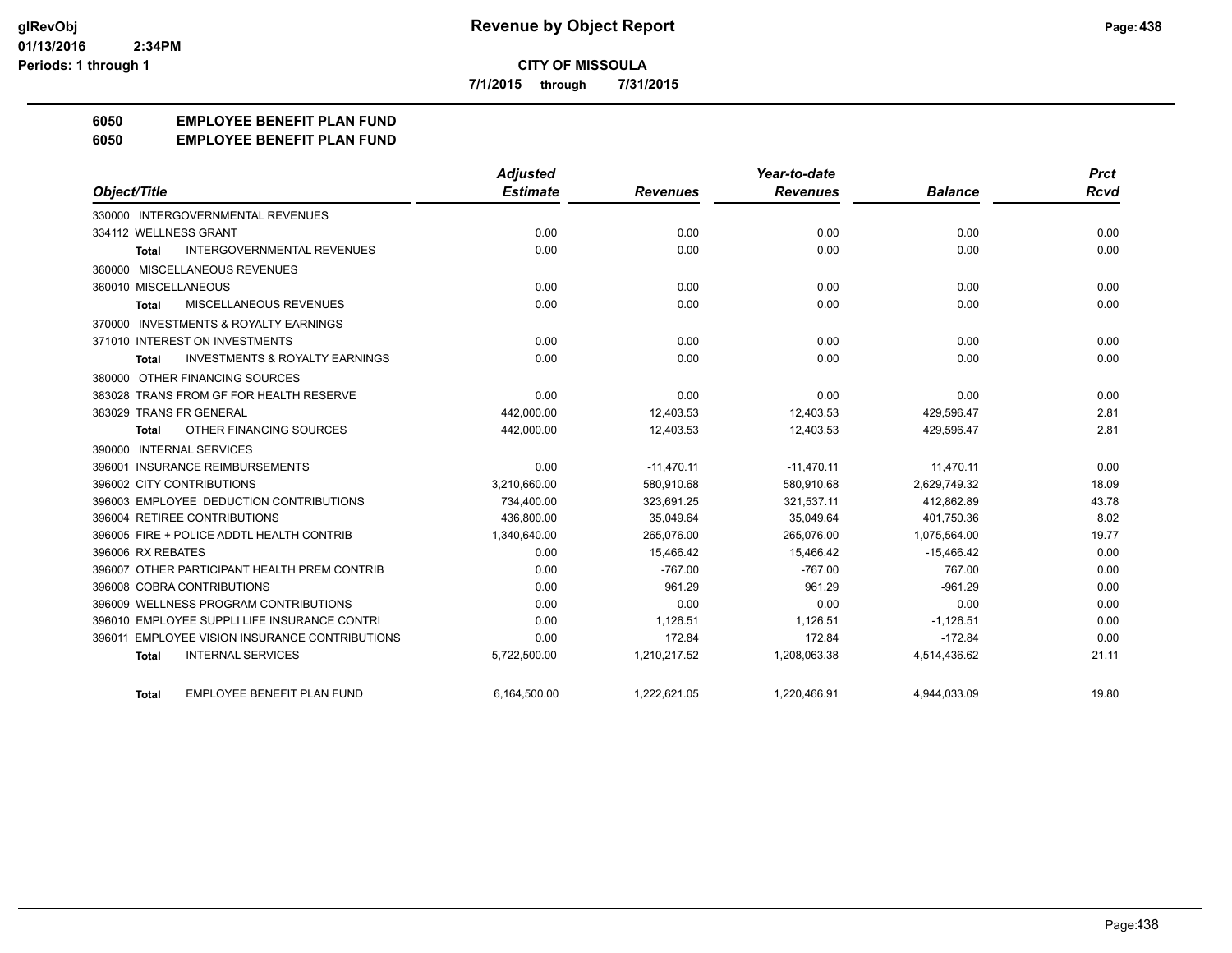**7/1/2015 through 7/31/2015**

## **6050 EMPLOYEE BENEFIT PLAN FUND**

| Object/Title                                              | <b>Adjusted</b><br><b>Estimate</b> | <b>Revenues</b> | Year-to-date<br><b>Revenues</b> | <b>Balance</b> | <b>Prct</b><br><b>Rcvd</b> |
|-----------------------------------------------------------|------------------------------------|-----------------|---------------------------------|----------------|----------------------------|
|                                                           |                                    |                 |                                 |                |                            |
| 330000 INTERGOVERNMENTAL REVENUES                         |                                    |                 |                                 |                |                            |
| 334112 WELLNESS GRANT                                     | 0.00                               | 0.00            | 0.00                            | 0.00           | 0.00                       |
| <b>INTERGOVERNMENTAL REVENUES</b><br><b>Total</b>         | 0.00                               | 0.00            | 0.00                            | 0.00           | 0.00                       |
| 360000 MISCELLANEOUS REVENUES                             |                                    |                 |                                 |                |                            |
| 360010 MISCELLANEOUS                                      | 0.00                               | 0.00            | 0.00                            | 0.00           | 0.00                       |
| <b>MISCELLANEOUS REVENUES</b><br><b>Total</b>             | 0.00                               | 0.00            | 0.00                            | 0.00           | 0.00                       |
| 370000 INVESTMENTS & ROYALTY EARNINGS                     |                                    |                 |                                 |                |                            |
| 371010 INTEREST ON INVESTMENTS                            | 0.00                               | 0.00            | 0.00                            | 0.00           | 0.00                       |
| <b>INVESTMENTS &amp; ROYALTY EARNINGS</b><br><b>Total</b> | 0.00                               | 0.00            | 0.00                            | 0.00           | 0.00                       |
| 380000 OTHER FINANCING SOURCES                            |                                    |                 |                                 |                |                            |
| 383028 TRANS FROM GF FOR HEALTH RESERVE                   | 0.00                               | 0.00            | 0.00                            | 0.00           | 0.00                       |
| 383029 TRANS FR GENERAL                                   | 442,000.00                         | 12,403.53       | 12,403.53                       | 429,596.47     | 2.81                       |
| OTHER FINANCING SOURCES<br>Total                          | 442,000.00                         | 12,403.53       | 12,403.53                       | 429,596.47     | 2.81                       |
| 390000 INTERNAL SERVICES                                  |                                    |                 |                                 |                |                            |
| 396001 INSURANCE REIMBURSEMENTS                           | 0.00                               | $-11,470.11$    | $-11,470.11$                    | 11,470.11      | 0.00                       |
| 396002 CITY CONTRIBUTIONS                                 | 3,210,660.00                       | 580,910.68      | 580,910.68                      | 2,629,749.32   | 18.09                      |
| 396003 EMPLOYEE DEDUCTION CONTRIBUTIONS                   | 734,400.00                         | 323,691.25      | 321,537.11                      | 412,862.89     | 43.78                      |
| 396004 RETIREE CONTRIBUTIONS                              | 436.800.00                         | 35.049.64       | 35,049.64                       | 401,750.36     | 8.02                       |
| 396005 FIRE + POLICE ADDTL HEALTH CONTRIB                 | 1,340,640.00                       | 265.076.00      | 265.076.00                      | 1.075.564.00   | 19.77                      |
| 396006 RX REBATES                                         | 0.00                               | 15,466.42       | 15,466.42                       | $-15,466.42$   | 0.00                       |
| 396007 OTHER PARTICIPANT HEALTH PREM CONTRIB              | 0.00                               | $-767.00$       | $-767.00$                       | 767.00         | 0.00                       |
| 396008 COBRA CONTRIBUTIONS                                | 0.00                               | 961.29          | 961.29                          | $-961.29$      | 0.00                       |
| 396009 WELLNESS PROGRAM CONTRIBUTIONS                     | 0.00                               | 0.00            | 0.00                            | 0.00           | 0.00                       |
| 396010 EMPLOYEE SUPPLI LIFE INSURANCE CONTRI              | 0.00                               | 1,126.51        | 1,126.51                        | $-1,126.51$    | 0.00                       |
| 396011 EMPLOYEE VISION INSURANCE CONTRIBUTION             | 0.00                               | 172.84          | 172.84                          | $-172.84$      | 0.00                       |
| <b>INTERNAL SERVICES</b><br><b>Total</b>                  | 5,722,500.00                       | 1,210,217.52    | 1,208,063.38                    | 4,514,436.62   | 21.11                      |
| <b>EMPLOYEE BENEFIT PLAN FUND</b><br><b>Total</b>         | 6,164,500.00                       | 1,222,621.05    | 1,220,466.91                    | 4,944,033.09   | 19.80                      |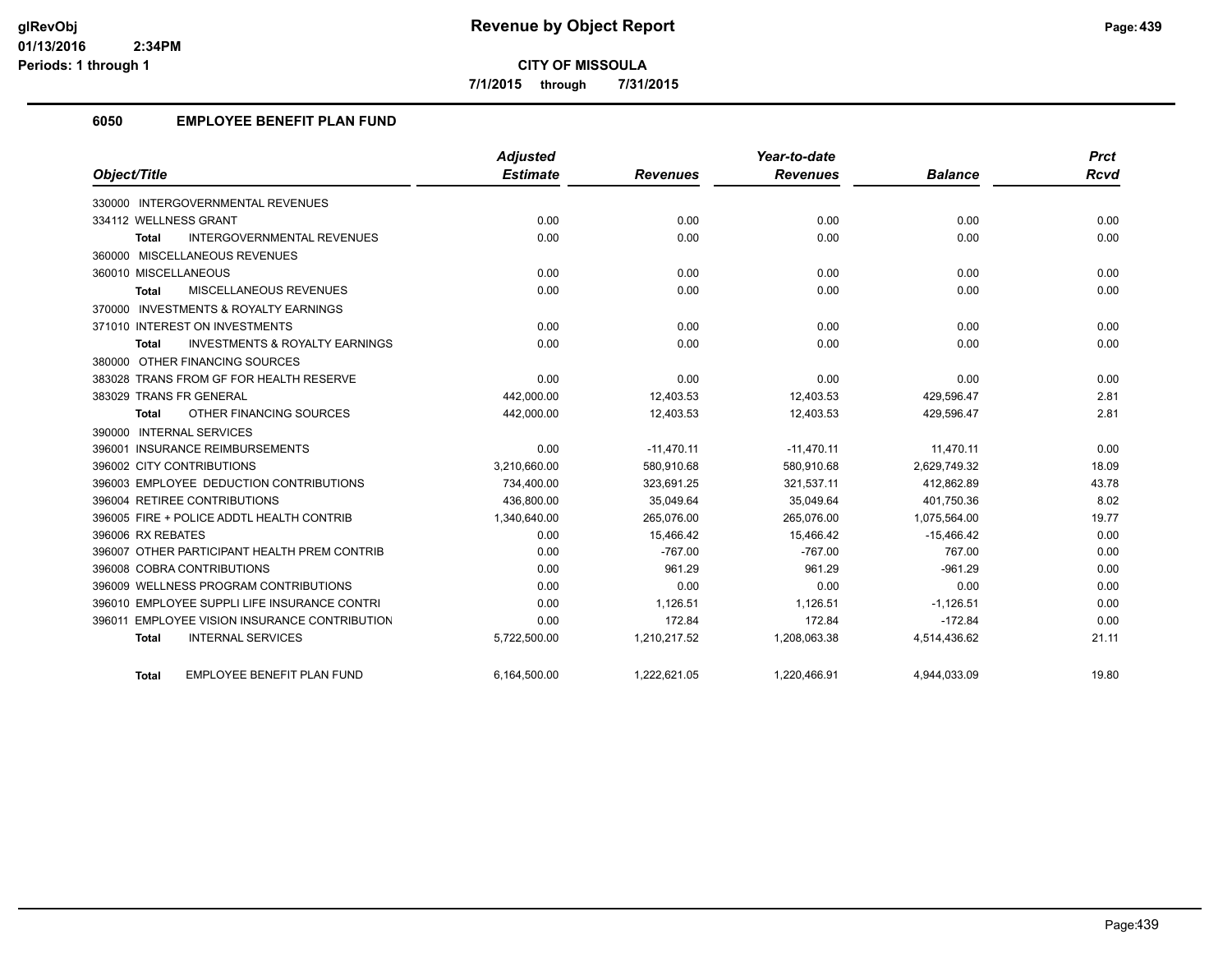**7/1/2015 through 7/31/2015**

#### **7370 PARKING COMMISSION FUND**

**7370 PARKING COMMISSION FUND**

|                                                           | <b>Adjusted</b> |                 | Year-to-date    |                | <b>Prct</b> |
|-----------------------------------------------------------|-----------------|-----------------|-----------------|----------------|-------------|
| Object/Title                                              | <b>Estimate</b> | <b>Revenues</b> | <b>Revenues</b> | <b>Balance</b> | <b>Rcvd</b> |
| 330000 INTERGOVERNMENTAL REVENUES                         |                 |                 |                 |                |             |
| 336020 STATE PENSION CONTRIBUTION                         | 0.00            | 0.00            | 0.00            | 0.00           | 0.00        |
| 336023 STATE CONTRIB. - PERS                              | 0.00            | 27.83           | 27.83           | $-27.83$       | 0.00        |
| <b>INTERGOVERNMENTAL REVENUES</b><br><b>Total</b>         | 0.00            | 27.83           | 27.83           | $-27.83$       | 0.00        |
| 340000 CHARGES FOR SERVICES                               |                 |                 |                 |                |             |
| 343009 TOW CHARGES                                        | 0.00            | 0.00            | 0.00            | 0.00           | 0.00        |
| 343015 PARKING                                            | 1,598,000.00    | 0.00            | 0.00            | 1,598,000.00   | 0.00        |
| 343016 METER MONEY                                        | 0.00            | 53,937.71       | 53,937.71       | $-53,937.71$   | 0.00        |
| 343017 PARKING LEASE REVENUE                              | 0.00            | 71,096.00       | 71,096.00       | $-71,096.00$   | 0.00        |
| 343018 *** Title Not Found ***                            | 0.00            | 9,320.63        | 9,320.63        | $-9,320.63$    | 0.00        |
| 343301 BOOT REMOVAL                                       | 0.00            | 350.00          | 350.00          | $-350.00$      | 0.00        |
| <b>Total</b><br><b>CHARGES FOR SERVICES</b>               | 1,598,000.00    | 134,704.34      | 134,704.34      | 1,463,295.66   | 8.43        |
| 350000 FINES & FORFEITURES                                |                 |                 |                 |                |             |
| 352000 TICKETS                                            | 0.00            | 0.00            | 0.00            | 0.00           | 0.00        |
| 352001 PARKING TICKET REVENUE                             | 270,000.00      | 10,373.50       | 10,373.50       | 259,626.50     | 3.84        |
| 352002 PARKING FINES                                      | 0.00            | $-20.00$        | $-20.00$        | 20.00          | 0.00        |
| <b>FINES &amp; FORFEITURES</b><br><b>Total</b>            | 270,000.00      | 10,353.50       | 10,353.50       | 259,646.50     | 3.83        |
| 360000 MISCELLANEOUS REVENUES                             |                 |                 |                 |                |             |
| 360010 MISCELLANEOUS                                      | 0.00            | 11,489.00       | 11,489.00       | $-11,489.00$   | 0.00        |
| 360018 MARKET ON FRONT UTILITY PAYMENTS                   | 0.00            | 0.00            | 0.00            | 0.00           | 0.00        |
| 360019 GARBAGE-MARKET ON FRONT                            | 0.00            | 0.00            | 0.00            | 0.00           | 0.00        |
| 362002 BAD CHECK CHARGES                                  | 0.00            | 0.00            | 0.00            | 0.00           | 0.00        |
| 362005 LEASE LATE PAYMENT PENALTY                         | 0.00            | 0.00            | 0.00            | 0.00           | 0.00        |
| 364040 INSURANCE AND DAMAGE RECOVERY                      | 0.00            | 45.00           | 45.00           | $-45.00$       | 0.00        |
| MISCELLANEOUS REVENUES<br>Total                           | 0.00            | 11,534.00       | 11,534.00       | $-11,534.00$   | 0.00        |
| 370000 INVESTMENTS & ROYALTY EARNINGS                     |                 |                 |                 |                |             |
| 371010 INTEREST ON INVESTMENTS                            | 20,000.00       | 0.00            | 0.00            | 20,000.00      | 0.00        |
| 371020 GAIN/LOSS IN MARKET VALUE OF INVESTMENTS           | 0.00            | 0.00            | 0.00            | 0.00           | 0.00        |
| <b>INVESTMENTS &amp; ROYALTY EARNINGS</b><br><b>Total</b> | 20,000.00       | 0.00            | 0.00            | 20,000.00      | 0.00        |
| 380000 OTHER FINANCING SOURCES                            |                 |                 |                 |                |             |
| 381010 BOND PROCEEDS                                      | 0.00            | 0.00            | 0.00            | 0.00           | 0.00        |
| 381090 PROCEEDS FROM CAPITAL LEASE                        | 0.00            | 0.00            | 0.00            | 0.00           | 0.00        |
| 382010 SALE OF FIXED ASSETS                               | 0.00            | 0.00            | 0.00            | 0.00           | 0.00        |
| 383013 TRANS FR SID DEBT SERVICE                          | 0.00            | 0.00            | 0.00            | 0.00           | 0.00        |
| 383400 CAPITAL CONTRIBUTION                               | 0.00            | 0.00            | 0.00            | 0.00           | 0.00        |
| OTHER FINANCING SOURCES<br><b>Total</b>                   | 0.00            | 0.00            | 0.00            | 0.00           | 0.00        |
| PARKING COMMISSION FUND<br>Total                          | 1,888,000.00    | 156,619.67      | 156,619.67      | 1,731,380.33   | 8.30        |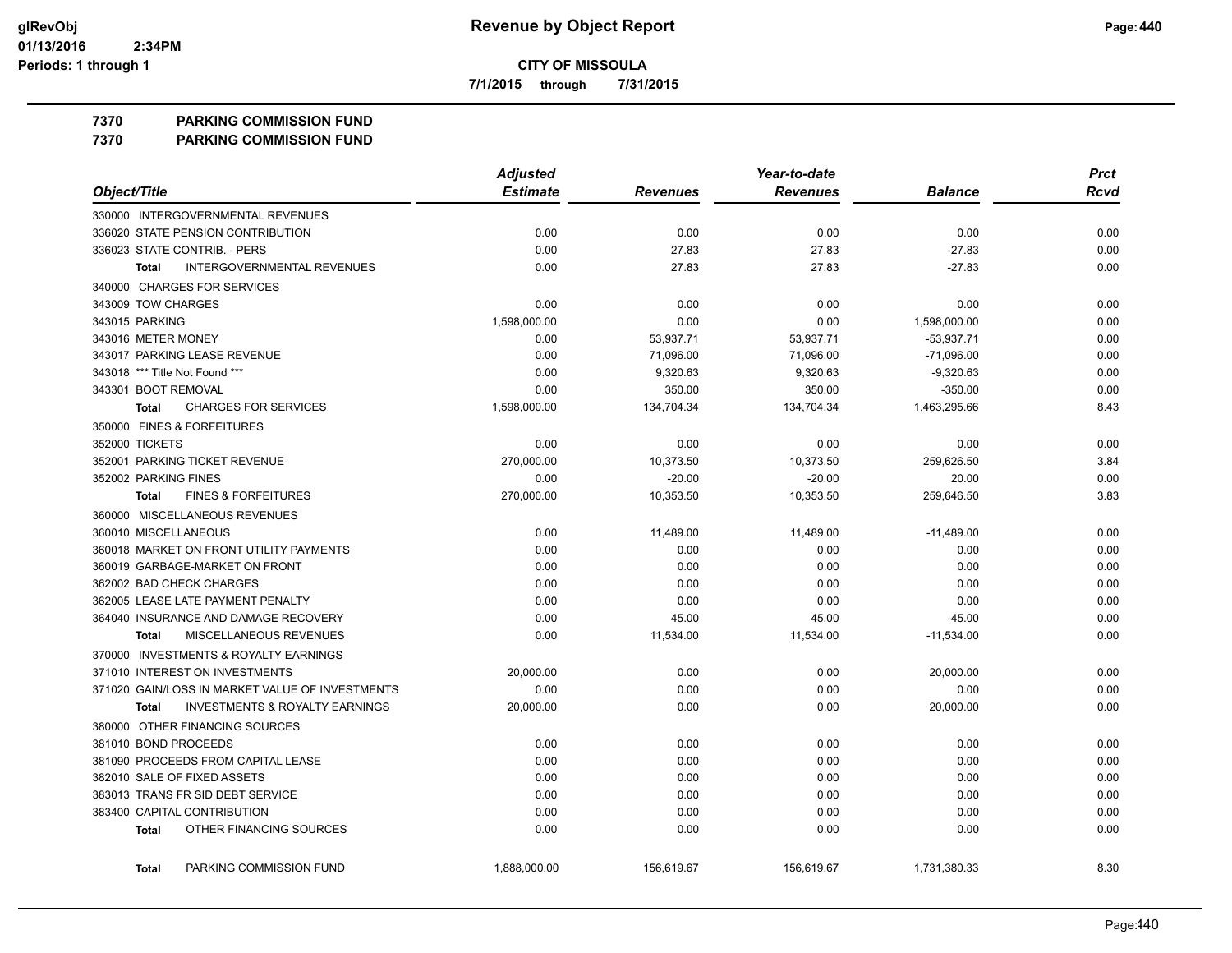**CITY OF MISSOULA 7/1/2015 through 7/31/2015**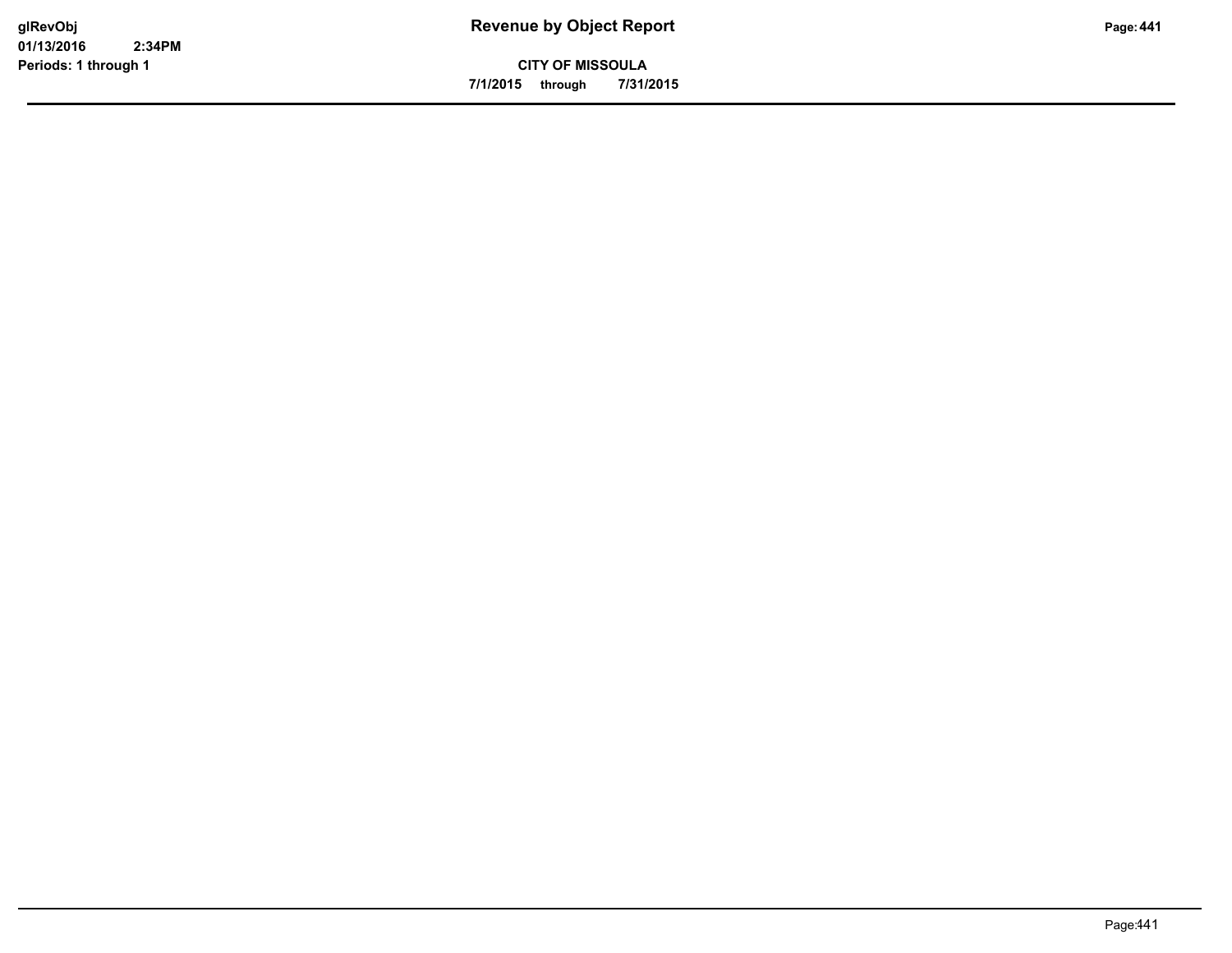**7/1/2015 through 7/31/2015**

## **7370 PARKING COMMISSION FUND**

|                                                           | <b>Adjusted</b> |                 | Year-to-date    | <b>Prct</b>    |             |
|-----------------------------------------------------------|-----------------|-----------------|-----------------|----------------|-------------|
| Object/Title                                              | <b>Estimate</b> | <b>Revenues</b> | <b>Revenues</b> | <b>Balance</b> | <b>Rcvd</b> |
| 330000 INTERGOVERNMENTAL REVENUES                         |                 |                 |                 |                |             |
| 336020 STATE PENSION CONTRIBUTION                         | 0.00            | 0.00            | 0.00            | 0.00           | 0.00        |
| 336023 STATE CONTRIB. - PERS                              | 0.00            | 27.83           | 27.83           | $-27.83$       | 0.00        |
| INTERGOVERNMENTAL REVENUES<br><b>Total</b>                | 0.00            | 27.83           | 27.83           | $-27.83$       | 0.00        |
| 340000 CHARGES FOR SERVICES                               |                 |                 |                 |                |             |
| 343009 TOW CHARGES                                        | 0.00            | 0.00            | 0.00            | 0.00           | 0.00        |
| 343015 PARKING                                            | 1,598,000.00    | 0.00            | 0.00            | 1,598,000.00   | 0.00        |
| 343016 METER MONEY                                        | 0.00            | 53,937.71       | 53,937.71       | $-53,937.71$   | 0.00        |
| 343017 PARKING LEASE REVENUE                              | 0.00            | 71,096.00       | 71,096.00       | $-71,096.00$   | 0.00        |
| 343018 *** Title Not Found ***                            | 0.00            | 9,320.63        | 9,320.63        | $-9,320.63$    | 0.00        |
| 343301 BOOT REMOVAL                                       | 0.00            | 350.00          | 350.00          | $-350.00$      | 0.00        |
| <b>CHARGES FOR SERVICES</b><br><b>Total</b>               | 1,598,000.00    | 134,704.34      | 134,704.34      | 1,463,295.66   | 8.43        |
| 350000 FINES & FORFEITURES                                |                 |                 |                 |                |             |
| 352000 TICKETS                                            | 0.00            | 0.00            | 0.00            | 0.00           | 0.00        |
| 352001 PARKING TICKET REVENUE                             | 270,000.00      | 10,373.50       | 10,373.50       | 259,626.50     | 3.84        |
| 352002 PARKING FINES                                      | 0.00            | $-20.00$        | $-20.00$        | 20.00          | 0.00        |
| <b>FINES &amp; FORFEITURES</b><br><b>Total</b>            | 270,000.00      | 10,353.50       | 10,353.50       | 259,646.50     | 3.83        |
| 360000 MISCELLANEOUS REVENUES                             |                 |                 |                 |                |             |
| 360010 MISCELLANEOUS                                      | 0.00            | 11,489.00       | 11,489.00       | $-11,489.00$   | 0.00        |
| 360018 MARKET ON FRONT UTILITY PAYMENTS                   | 0.00            | 0.00            | 0.00            | 0.00           | 0.00        |
| 360019 GARBAGE-MARKET ON FRONT                            | 0.00            | 0.00            | 0.00            | 0.00           | 0.00        |
| 362002 BAD CHECK CHARGES                                  | 0.00            | 0.00            | 0.00            | 0.00           | 0.00        |
| 362005 LEASE LATE PAYMENT PENALTY                         | 0.00            | 0.00            | 0.00            | 0.00           | 0.00        |
| 364040 INSURANCE AND DAMAGE RECOVERY                      | 0.00            | 45.00           | 45.00           | $-45.00$       | 0.00        |
| MISCELLANEOUS REVENUES<br>Total                           | 0.00            | 11,534.00       | 11,534.00       | $-11,534.00$   | 0.00        |
| 370000 INVESTMENTS & ROYALTY EARNINGS                     |                 |                 |                 |                |             |
| 371010 INTEREST ON INVESTMENTS                            | 20,000.00       | 0.00            | 0.00            | 20,000.00      | 0.00        |
| 371020 GAIN/LOSS IN MARKET VALUE OF INVESTMENT            | 0.00            | 0.00            | 0.00            | 0.00           | 0.00        |
| <b>INVESTMENTS &amp; ROYALTY EARNINGS</b><br><b>Total</b> | 20,000.00       | 0.00            | 0.00            | 20,000.00      | 0.00        |
| 380000 OTHER FINANCING SOURCES                            |                 |                 |                 |                |             |
| 381010 BOND PROCEEDS                                      | 0.00            | 0.00            | 0.00            | 0.00           | 0.00        |
| 381090 PROCEEDS FROM CAPITAL LEASE                        | 0.00            | 0.00            | 0.00            | 0.00           | 0.00        |
| 382010 SALE OF FIXED ASSETS                               | 0.00            | 0.00            | 0.00            | 0.00           | 0.00        |
| 383013 TRANS FR SID DEBT SERVICE                          | 0.00            | 0.00            | 0.00            | 0.00           | 0.00        |
| 383400 CAPITAL CONTRIBUTION                               | 0.00            | 0.00            | 0.00            | 0.00           | 0.00        |
| OTHER FINANCING SOURCES<br><b>Total</b>                   | 0.00            | 0.00            | 0.00            | 0.00           | 0.00        |
| PARKING COMMISSION FUND<br><b>Total</b>                   | 1.888.000.00    | 156.619.67      | 156.619.67      | 1,731,380.33   | 8.30        |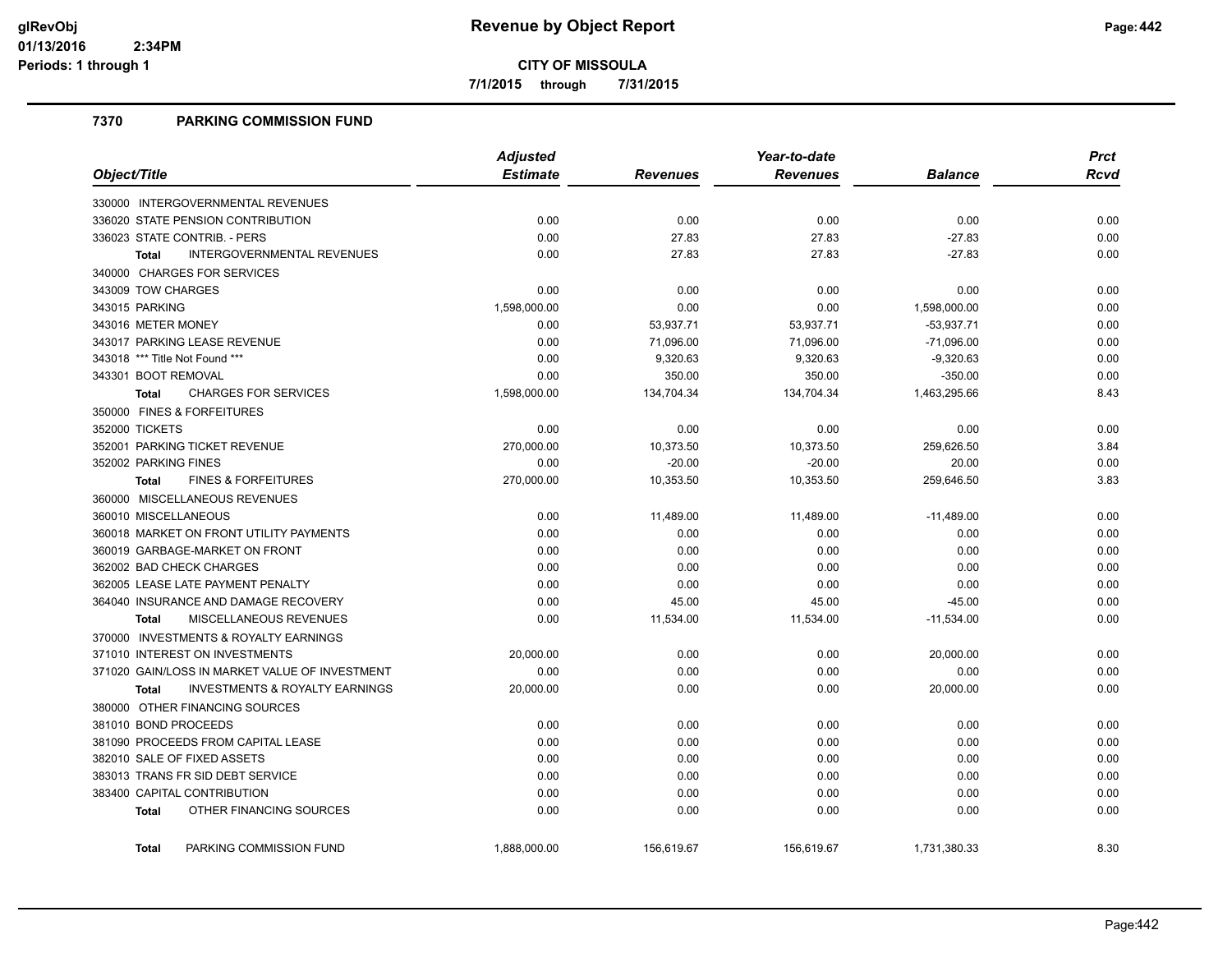**CITY OF MISSOULA 7/1/2015 through 7/31/2015**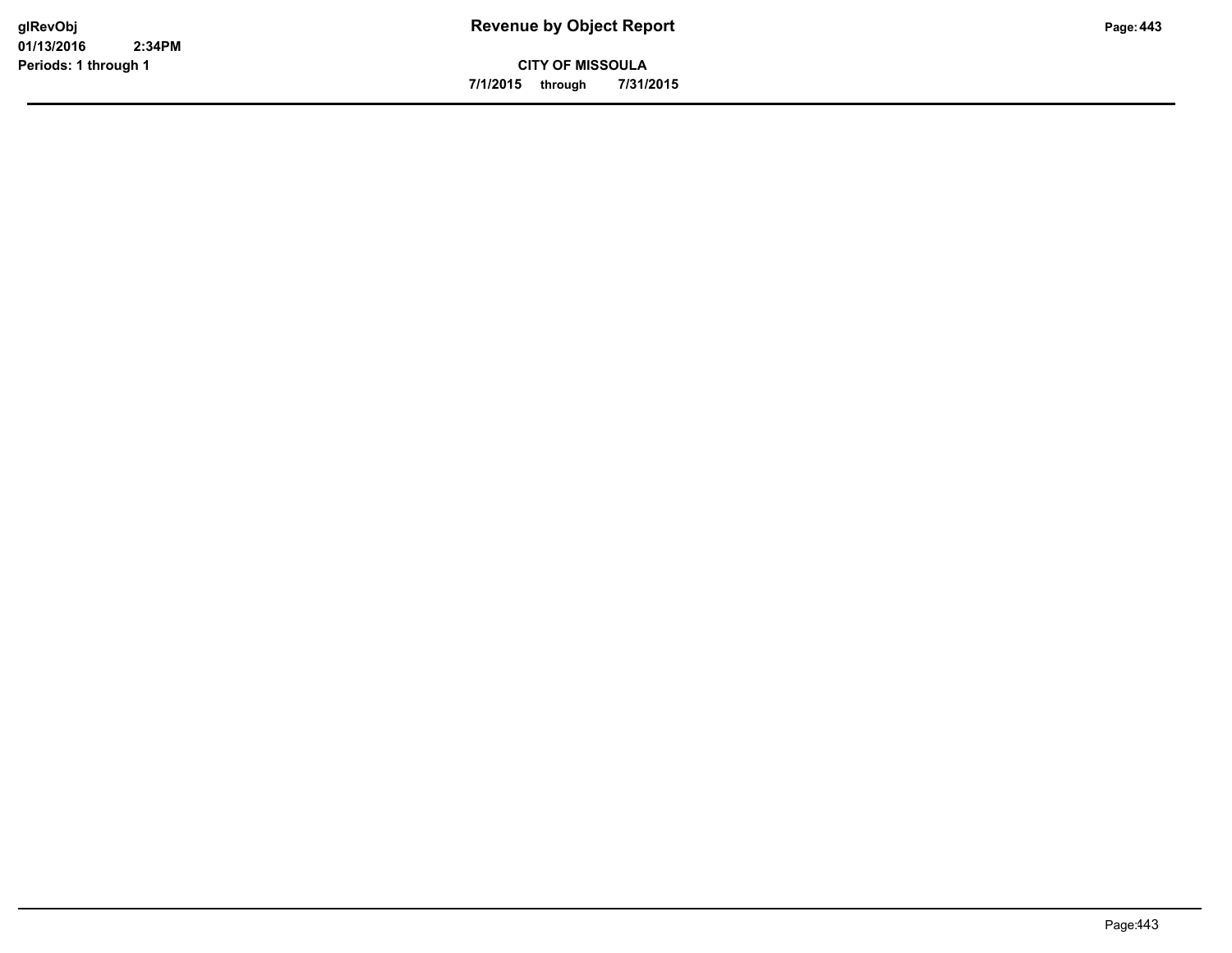**7/1/2015 through 7/31/2015**

## **7371 FRONT STREET PARKING BONDS**

**7371 FRONT STREET PARKING BONDS**

|                                                           | <b>Adjusted</b> |                 | Year-to-date    |                | <b>Prct</b> |
|-----------------------------------------------------------|-----------------|-----------------|-----------------|----------------|-------------|
| Object/Title                                              | <b>Estimate</b> | <b>Revenues</b> | <b>Revenues</b> | <b>Balance</b> | <b>Rcvd</b> |
| 330000 INTERGOVERNMENTAL REVENUES                         |                 |                 |                 |                |             |
| 331990 IRS REIMB/DEBT SVS INTEREST                        | 0.00            | 0.00            | 0.00            | 0.00           | 0.00        |
| 338000 LOCAL SHARING OF TAX INCREMENT                     | 0.00            | 0.00            | 0.00            | 0.00           | 0.00        |
| <b>INTERGOVERNMENTAL REVENUES</b><br><b>Total</b>         | 0.00            | 0.00            | 0.00            | 0.00           | 0.00        |
| 360000 MISCELLANEOUS REVENUES                             |                 |                 |                 |                |             |
| 360010 MISCELLANEOUS                                      | 0.00            | 0.00            | 0.00            | 0.00           | 0.00        |
| MISCELLANEOUS REVENUES<br><b>Total</b>                    | 0.00            | 0.00            | 0.00            | 0.00           | 0.00        |
| 370000 INVESTMENTS & ROYALTY EARNINGS                     |                 |                 |                 |                |             |
| 371010 INTEREST ON INVESTMENTS                            | 0.00            | 0.00            | 0.00            | 0.00           | 0.00        |
| <b>INVESTMENTS &amp; ROYALTY EARNINGS</b><br><b>Total</b> | 0.00            | 0.00            | 0.00            | 0.00           | 0.00        |
| 380000 OTHER FINANCING SOURCES                            |                 |                 |                 |                |             |
| 381009 TRANSFERS IN                                       | 0.00            | 0.00            | 0.00            | 0.00           | 0.00        |
| 381010 BOND PROCEEDS                                      | 0.00            | 0.00            | 0.00            | 0.00           | 0.00        |
| 383000 OPERATING TRANSFERS                                | 0.00            | 13,721.25       | 13,721.25       | $-13,721.25$   | 0.00        |
| OTHER FINANCING SOURCES<br><b>Total</b>                   | 0.00            | 13,721.25       | 13,721.25       | $-13,721.25$   | 0.00        |
| FRONT STREET PARKING BONDS<br><b>Total</b>                | 0.00            | 13,721.25       | 13,721.25       | $-13,721.25$   | 0.00        |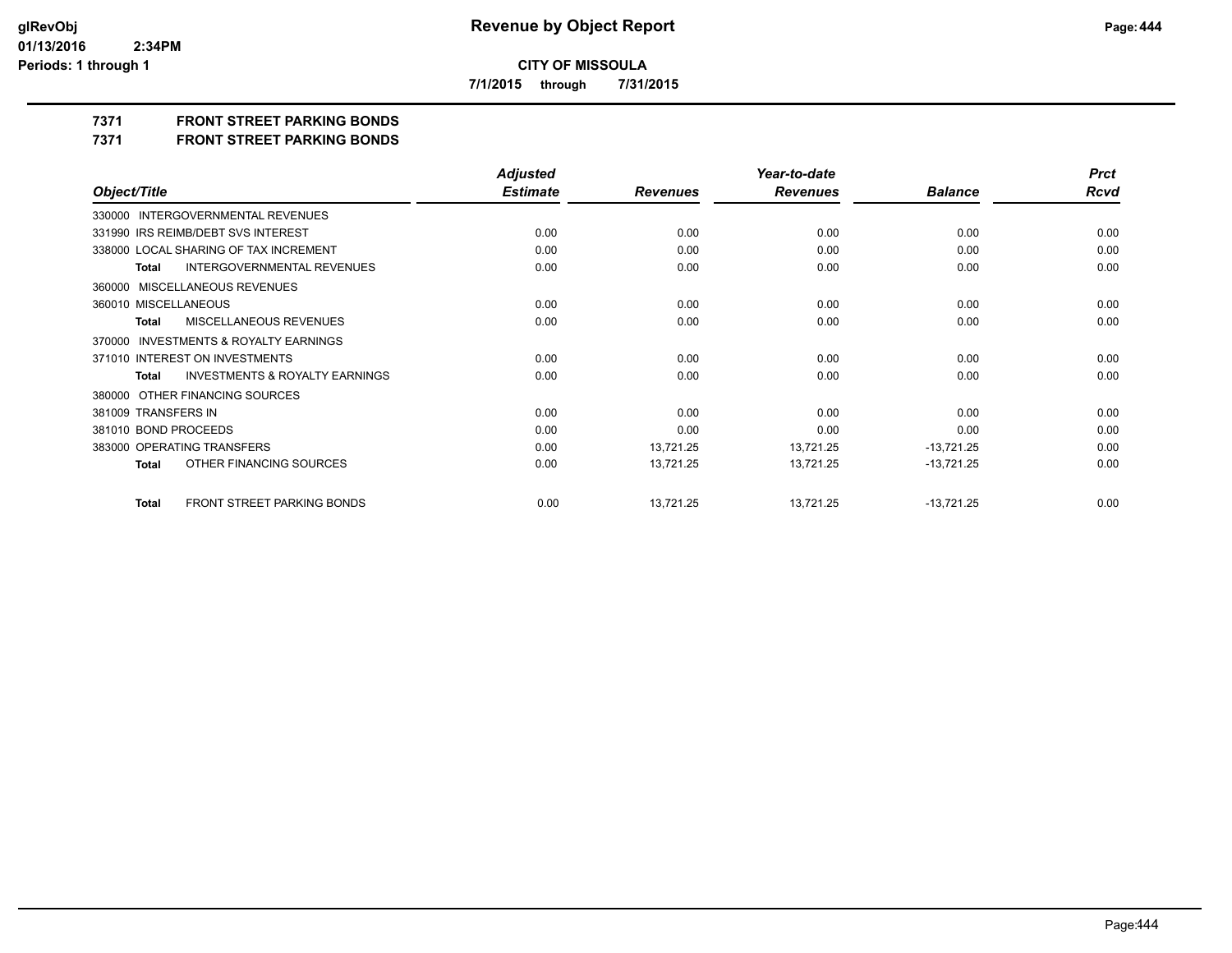**7/1/2015 through 7/31/2015**

## **7371 FRONT STREET PARKING BONDS**

|                                                           | <b>Adjusted</b> |                 | Year-to-date    |                | <b>Prct</b> |
|-----------------------------------------------------------|-----------------|-----------------|-----------------|----------------|-------------|
| Object/Title                                              | <b>Estimate</b> | <b>Revenues</b> | <b>Revenues</b> | <b>Balance</b> | <b>Rcvd</b> |
| INTERGOVERNMENTAL REVENUES<br>330000                      |                 |                 |                 |                |             |
| 331990 IRS REIMB/DEBT SVS INTEREST                        | 0.00            | 0.00            | 0.00            | 0.00           | 0.00        |
| 338000 LOCAL SHARING OF TAX INCREMENT                     | 0.00            | 0.00            | 0.00            | 0.00           | 0.00        |
| INTERGOVERNMENTAL REVENUES<br><b>Total</b>                | 0.00            | 0.00            | 0.00            | 0.00           | 0.00        |
| 360000 MISCELLANEOUS REVENUES                             |                 |                 |                 |                |             |
| 360010 MISCELLANEOUS                                      | 0.00            | 0.00            | 0.00            | 0.00           | 0.00        |
| MISCELLANEOUS REVENUES<br><b>Total</b>                    | 0.00            | 0.00            | 0.00            | 0.00           | 0.00        |
| 370000 INVESTMENTS & ROYALTY EARNINGS                     |                 |                 |                 |                |             |
| 371010 INTEREST ON INVESTMENTS                            | 0.00            | 0.00            | 0.00            | 0.00           | 0.00        |
| <b>INVESTMENTS &amp; ROYALTY EARNINGS</b><br><b>Total</b> | 0.00            | 0.00            | 0.00            | 0.00           | 0.00        |
| 380000 OTHER FINANCING SOURCES                            |                 |                 |                 |                |             |
| 381009 TRANSFERS IN                                       | 0.00            | 0.00            | 0.00            | 0.00           | 0.00        |
| 381010 BOND PROCEEDS                                      | 0.00            | 0.00            | 0.00            | 0.00           | 0.00        |
| 383000 OPERATING TRANSFERS                                | 0.00            | 13,721.25       | 13,721.25       | $-13,721.25$   | 0.00        |
| OTHER FINANCING SOURCES<br><b>Total</b>                   | 0.00            | 13,721.25       | 13,721.25       | $-13,721.25$   | 0.00        |
| FRONT STREET PARKING BONDS<br><b>Total</b>                | 0.00            | 13,721.25       | 13,721.25       | $-13,721.25$   | 0.00        |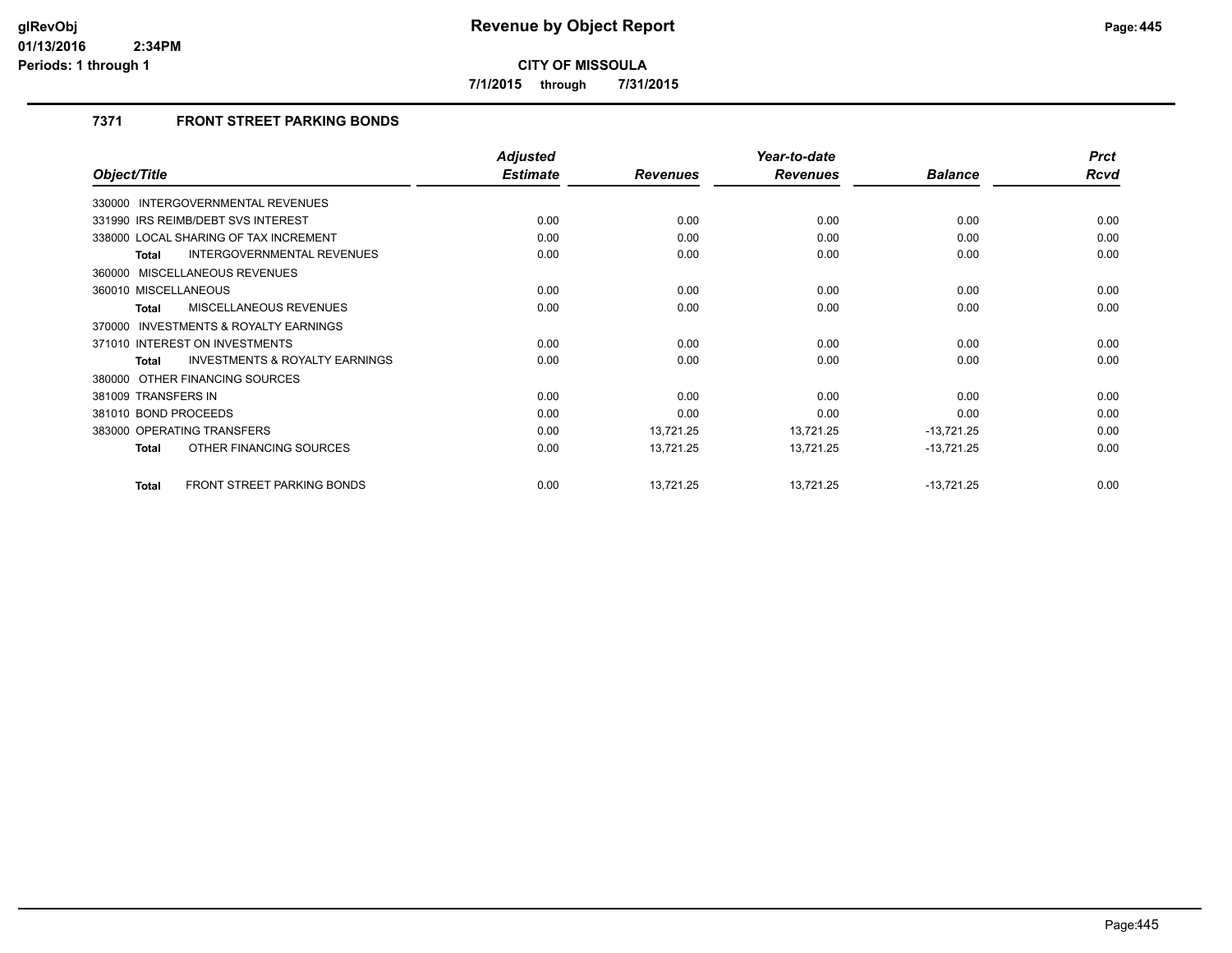**7/1/2015 through 7/31/2015**

# **7372 SINKING FUND/FRONT ST PARKING BONDS**

**7372 SINKING FUND/FRONT ST PARKING BONDS**

|                                              | <b>Adjusted</b> |                 | Year-to-date    |                | <b>Prct</b> |
|----------------------------------------------|-----------------|-----------------|-----------------|----------------|-------------|
| Object/Title                                 | <b>Estimate</b> | <b>Revenues</b> | <b>Revenues</b> | <b>Balance</b> | <b>Rcvd</b> |
| 330000 INTERGOVERNMENTAL REVENUES            |                 |                 |                 |                |             |
| 338000 LOCAL SHARING OF TAX INCREMENT        | 0.00            | 0.00            | 0.00            | 0.00           | 0.00        |
| INTERGOVERNMENTAL REVENUES<br>Total          | 0.00            | 0.00            | 0.00            | 0.00           | 0.00        |
| 370000 INVESTMENTS & ROYALTY EARNINGS        |                 |                 |                 |                |             |
| 371010 INTEREST ON INVESTMENTS               | 0.00            | 0.00            | 0.00            | 0.00           | 0.00        |
| INVESTMENTS & ROYALTY EARNINGS<br>Total      | 0.00            | 0.00            | 0.00            | 0.00           | 0.00        |
| 380000 OTHER FINANCING SOURCES               |                 |                 |                 |                |             |
| 381009 TRANSFERS IN                          | 457,925.00      | 0.00            | 0.00            | 457,925.00     | 0.00        |
| 381010 BOND PROCEEDS                         | 0.00            | 0.00            | 0.00            | 0.00           | 0.00        |
| 383000 OPERATING TRANSFERS                   | 0.00            | 9.250.00        | 9.250.00        | $-9.250.00$    | 0.00        |
| OTHER FINANCING SOURCES<br>Total             | 457,925.00      | 9,250.00        | 9,250.00        | 448,675.00     | 2.02        |
| SINKING FUND/FRONT ST PARKING BONDS<br>Total | 457.925.00      | 9,250.00        | 9,250.00        | 448.675.00     | 2.02        |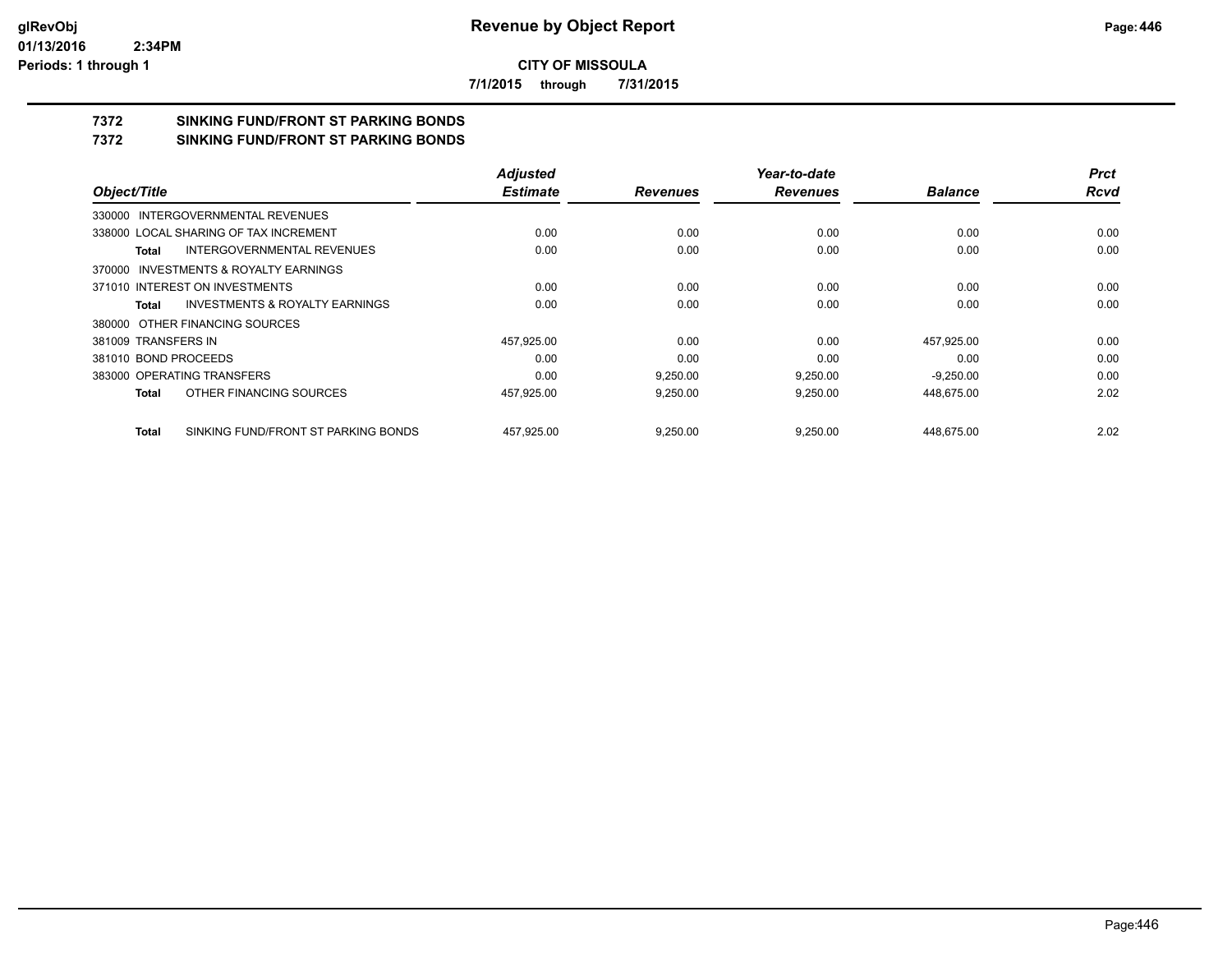**7/1/2015 through 7/31/2015**

#### **7372 SINKING FUND/FRONT ST PARKING BONDS**

| Object/Title         |                                       | <b>Adjusted</b><br><b>Estimate</b> | <b>Revenues</b> | Year-to-date<br><b>Revenues</b> | <b>Balance</b> | <b>Prct</b><br><b>Rcvd</b> |
|----------------------|---------------------------------------|------------------------------------|-----------------|---------------------------------|----------------|----------------------------|
|                      |                                       |                                    |                 |                                 |                |                            |
|                      | 330000 INTERGOVERNMENTAL REVENUES     |                                    |                 |                                 |                |                            |
|                      | 338000 LOCAL SHARING OF TAX INCREMENT | 0.00                               | 0.00            | 0.00                            | 0.00           | 0.00                       |
| Total                | INTERGOVERNMENTAL REVENUES            | 0.00                               | 0.00            | 0.00                            | 0.00           | 0.00                       |
|                      | 370000 INVESTMENTS & ROYALTY EARNINGS |                                    |                 |                                 |                |                            |
|                      | 371010 INTEREST ON INVESTMENTS        | 0.00                               | 0.00            | 0.00                            | 0.00           | 0.00                       |
| Total                | INVESTMENTS & ROYALTY EARNINGS        | 0.00                               | 0.00            | 0.00                            | 0.00           | 0.00                       |
|                      | 380000 OTHER FINANCING SOURCES        |                                    |                 |                                 |                |                            |
| 381009 TRANSFERS IN  |                                       | 457.925.00                         | 0.00            | 0.00                            | 457.925.00     | 0.00                       |
| 381010 BOND PROCEEDS |                                       | 0.00                               | 0.00            | 0.00                            | 0.00           | 0.00                       |
|                      | 383000 OPERATING TRANSFERS            | 0.00                               | 9,250.00        | 9,250.00                        | $-9,250.00$    | 0.00                       |
| Total                | OTHER FINANCING SOURCES               | 457,925.00                         | 9,250.00        | 9,250.00                        | 448,675.00     | 2.02                       |
| <b>Total</b>         | SINKING FUND/FRONT ST PARKING BONDS   | 457,925.00                         | 9.250.00        | 9.250.00                        | 448.675.00     | 2.02                       |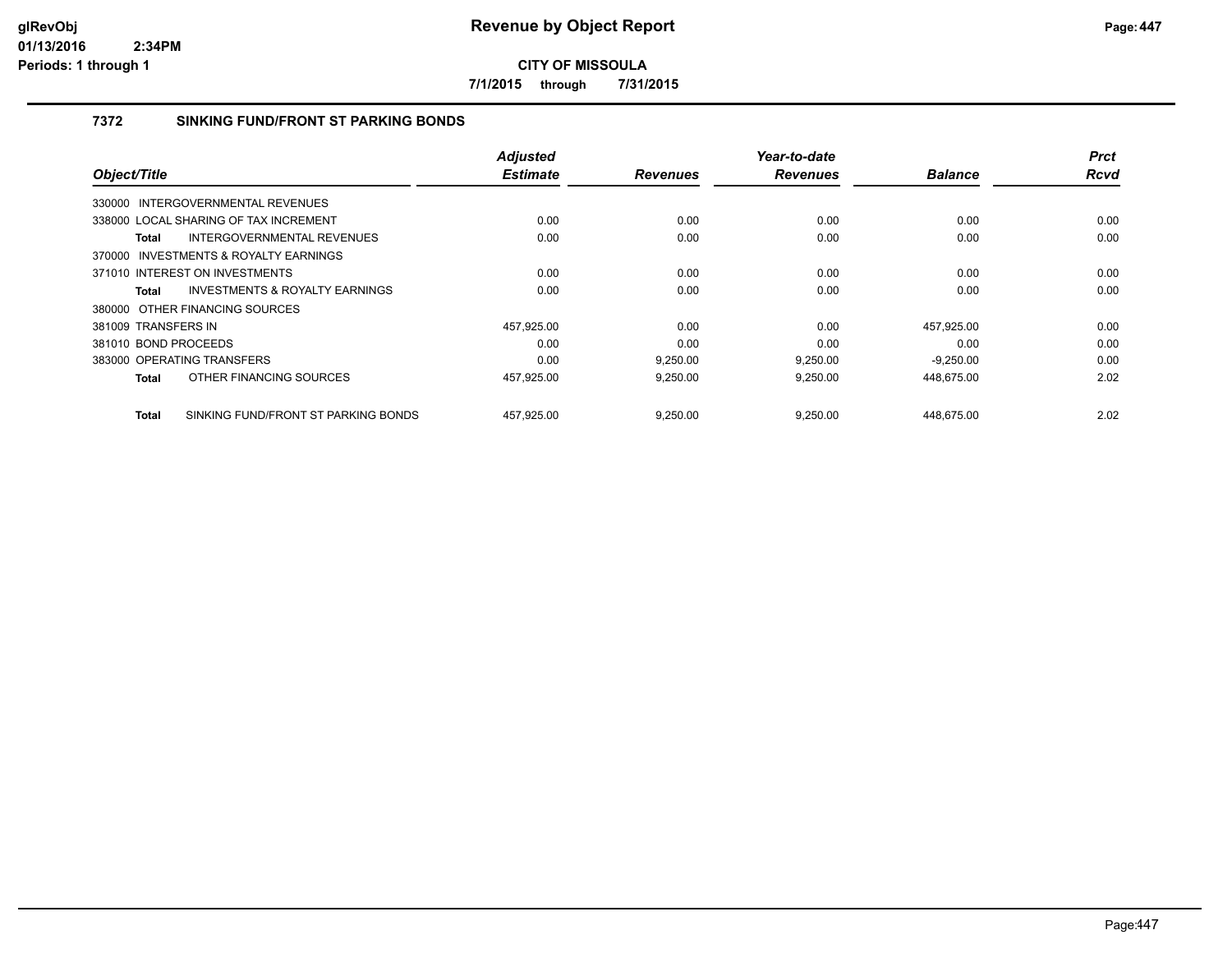**7/1/2015 through 7/31/2015**

## **7373 MPC SERIES 2010B CONSTRUCTION**

#### **7373 MPC SERIES 2010B CONSTRUCTION**

|                                                     | <b>Adjusted</b> |                 | Year-to-date    |                | <b>Prct</b> |
|-----------------------------------------------------|-----------------|-----------------|-----------------|----------------|-------------|
| Object/Title                                        | <b>Estimate</b> | <b>Revenues</b> | <b>Revenues</b> | <b>Balance</b> | Rcvd        |
| TAXES/ASSESSMENTS<br>310000                         |                 |                 |                 |                |             |
| PENALTIES & INTEREST<br>312001                      | 0.00            | 0.00            | 0.00            | 0.00           | 0.00        |
| TAXES/ASSESSMENTS<br>Total                          | 0.00            | 0.00            | 0.00            | 0.00           | 0.00        |
| MISCELLANEOUS REVENUES<br>360000                    |                 |                 |                 |                |             |
| 360010 MISCELLANEOUS                                | 0.00            | 0.00            | 0.00            | 0.00           | 0.00        |
| <b>MISCELLANEOUS REVENUES</b><br>Total              | 0.00            | 0.00            | 0.00            | 0.00           | 0.00        |
| <b>INVESTMENTS &amp; ROYALTY EARNINGS</b><br>370000 |                 |                 |                 |                |             |
| 371010 INTEREST ON INVESTMENTS                      | 0.00            | 0.00            | 0.00            | 0.00           | 0.00        |
| <b>INVESTMENTS &amp; ROYALTY EARNINGS</b><br>Total  | 0.00            | 0.00            | 0.00            | 0.00           | 0.00        |
| OTHER FINANCING SOURCES<br>380000                   |                 |                 |                 |                |             |
| 381010 BOND PROCEEDS                                | 0.00            | 0.00            | 0.00            | 0.00           | 0.00        |
| 383000 OPERATING TRANSFERS                          | 0.00            | 0.00            | 0.00            | 0.00           | 0.00        |
| 383042 TRANSFERS FROM OTHER FUNDS                   | 0.00            | 0.00            | 0.00            | 0.00           | 0.00        |
| 383400 CAPITAL CONTRIBUTION                         | 0.00            | 0.00            | 0.00            | 0.00           | 0.00        |
| OTHER FINANCING SOURCES<br><b>Total</b>             | 0.00            | 0.00            | 0.00            | 0.00           | 0.00        |
| MPC SERIES 2010B CONSTRUCTION<br>Total              | 0.00            | 0.00            | 0.00            | 0.00           | 0.00        |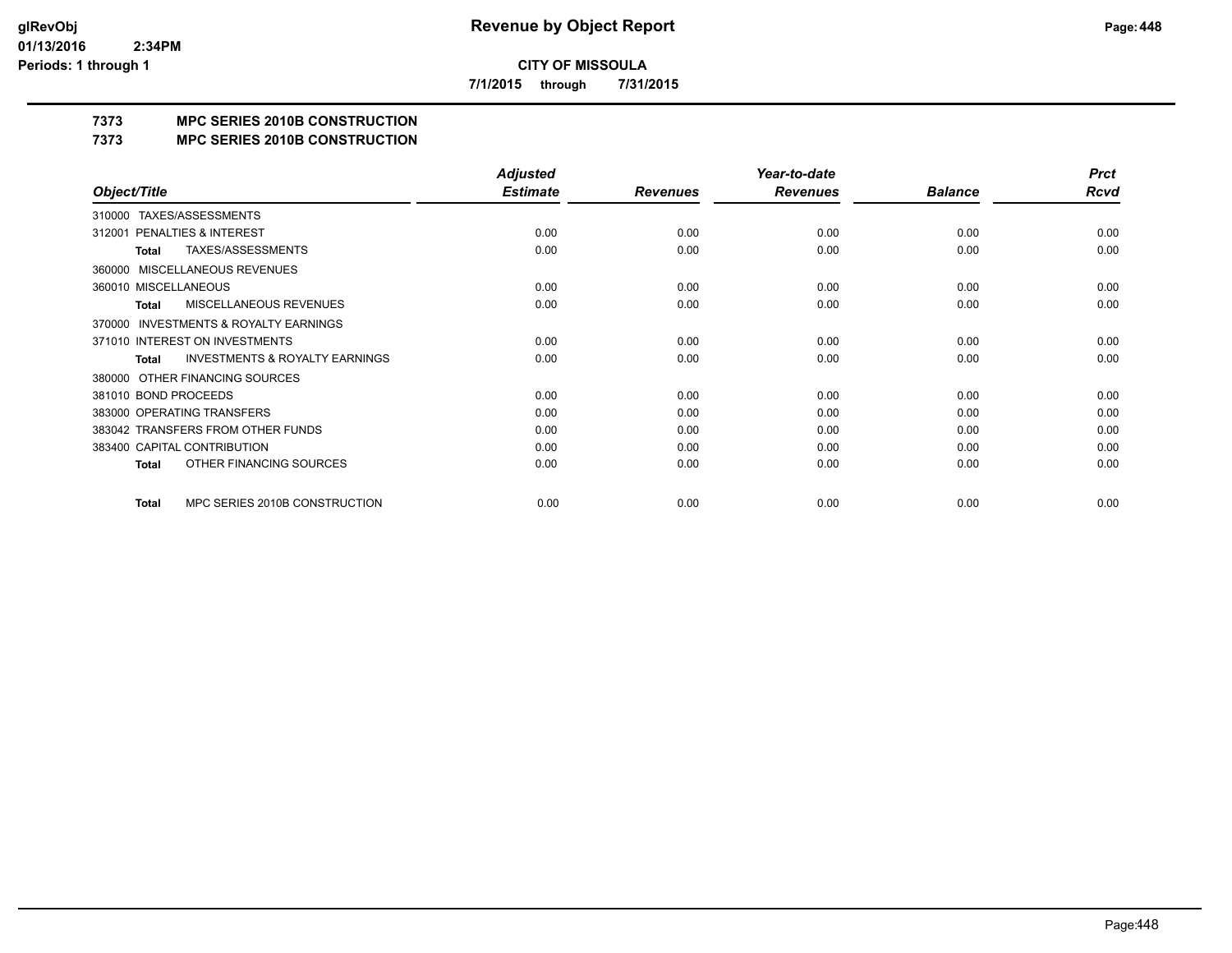**7/1/2015 through 7/31/2015**

## **7373 MPC SERIES 2010B CONSTRUCTION**

|                                                    | <b>Adjusted</b> |                 | Year-to-date    |                | <b>Prct</b> |
|----------------------------------------------------|-----------------|-----------------|-----------------|----------------|-------------|
| Object/Title                                       | <b>Estimate</b> | <b>Revenues</b> | <b>Revenues</b> | <b>Balance</b> | Rcvd        |
| TAXES/ASSESSMENTS<br>310000                        |                 |                 |                 |                |             |
| <b>PENALTIES &amp; INTEREST</b><br>312001          | 0.00            | 0.00            | 0.00            | 0.00           | 0.00        |
| TAXES/ASSESSMENTS<br>Total                         | 0.00            | 0.00            | 0.00            | 0.00           | 0.00        |
| 360000 MISCELLANEOUS REVENUES                      |                 |                 |                 |                |             |
| 360010 MISCELLANEOUS                               | 0.00            | 0.00            | 0.00            | 0.00           | 0.00        |
| MISCELLANEOUS REVENUES<br>Total                    | 0.00            | 0.00            | 0.00            | 0.00           | 0.00        |
| 370000 INVESTMENTS & ROYALTY EARNINGS              |                 |                 |                 |                |             |
| 371010 INTEREST ON INVESTMENTS                     | 0.00            | 0.00            | 0.00            | 0.00           | 0.00        |
| <b>INVESTMENTS &amp; ROYALTY EARNINGS</b><br>Total | 0.00            | 0.00            | 0.00            | 0.00           | 0.00        |
| 380000 OTHER FINANCING SOURCES                     |                 |                 |                 |                |             |
| 381010 BOND PROCEEDS                               | 0.00            | 0.00            | 0.00            | 0.00           | 0.00        |
| 383000 OPERATING TRANSFERS                         | 0.00            | 0.00            | 0.00            | 0.00           | 0.00        |
| 383042 TRANSFERS FROM OTHER FUNDS                  | 0.00            | 0.00            | 0.00            | 0.00           | 0.00        |
| 383400 CAPITAL CONTRIBUTION                        | 0.00            | 0.00            | 0.00            | 0.00           | 0.00        |
| OTHER FINANCING SOURCES<br><b>Total</b>            | 0.00            | 0.00            | 0.00            | 0.00           | 0.00        |
|                                                    |                 |                 |                 |                |             |
| MPC SERIES 2010B CONSTRUCTION<br><b>Total</b>      | 0.00            | 0.00            | 0.00            | 0.00           | 0.00        |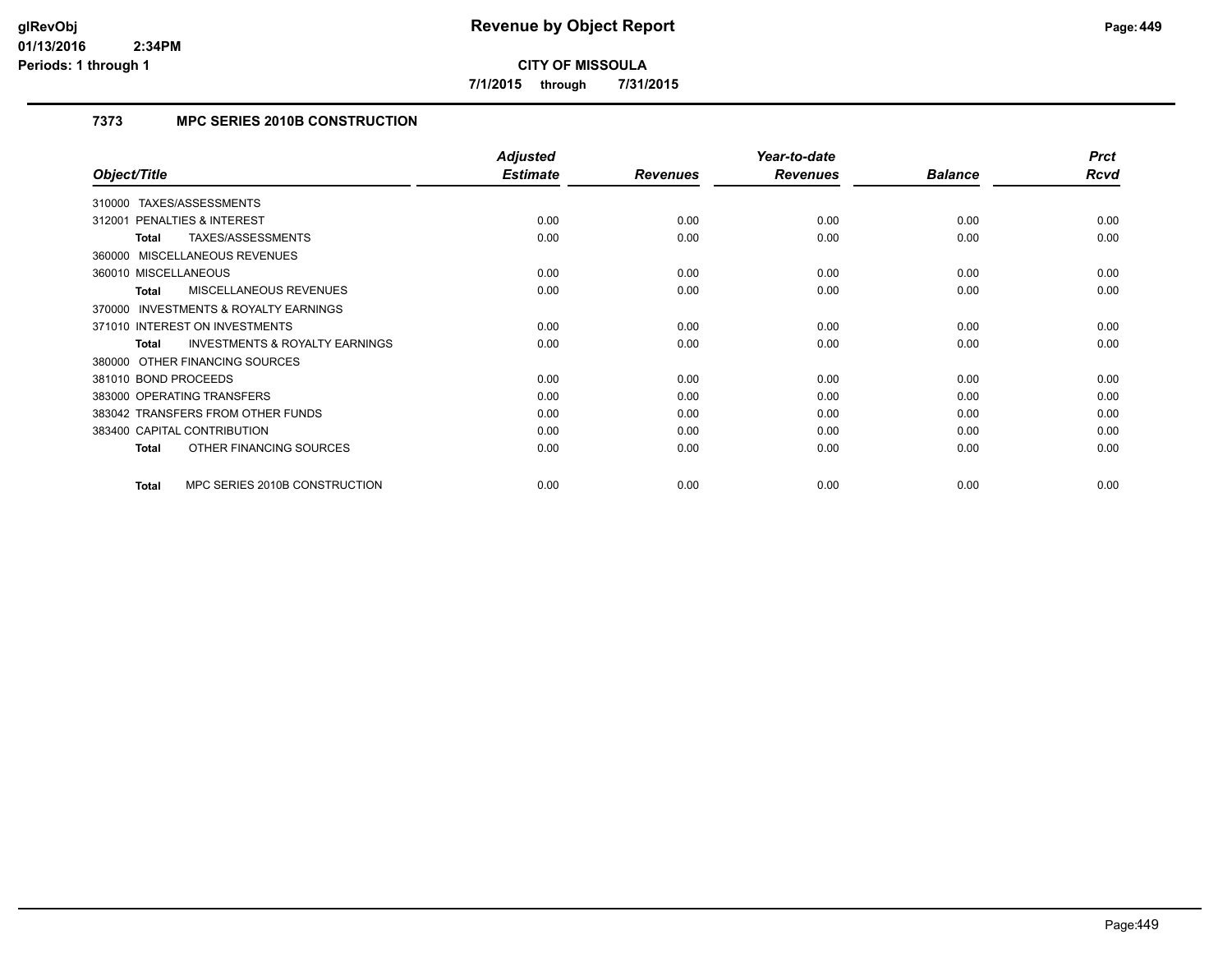**7/1/2015 through 7/31/2015**

## **7374 RESERVE FUND-PARKING BONDS**

#### **7374 RESERVE FUND-PARKING BONDS**

|                                         | <b>Adjusted</b> |                 | Year-to-date    |                | <b>Prct</b> |
|-----------------------------------------|-----------------|-----------------|-----------------|----------------|-------------|
| Object/Title                            | <b>Estimate</b> | <b>Revenues</b> | <b>Revenues</b> | <b>Balance</b> | <b>Rcvd</b> |
| 370000 INVESTMENTS & ROYALTY EARNINGS   |                 |                 |                 |                |             |
| 371010 INTEREST ON INVESTMENTS          | 0.00            | 0.00            | 0.00            | 0.00           | 0.00        |
| INVESTMENTS & ROYALTY EARNINGS<br>Total | 0.00            | 0.00            | 0.00            | 0.00           | 0.00        |
| 380000 OTHER FINANCING SOURCES          |                 |                 |                 |                |             |
| 381009 TRANSFERS IN                     | 0.00            | 0.00            | 0.00            | 0.00           | 0.00        |
| 381010 BOND PROCEEDS                    | 0.00            | 0.00            | 0.00            | 0.00           | 0.00        |
| 383000 OPERATING TRANSFERS              | 0.00            | 0.00            | 0.00            | 0.00           | 0.00        |
| OTHER FINANCING SOURCES<br>Total        | 0.00            | 0.00            | 0.00            | 0.00           | 0.00        |
| RESERVE FUND-PARKING BONDS              |                 |                 |                 |                |             |
| Total                                   | 0.00            | 0.00            | 0.00            | 0.00           | 0.00        |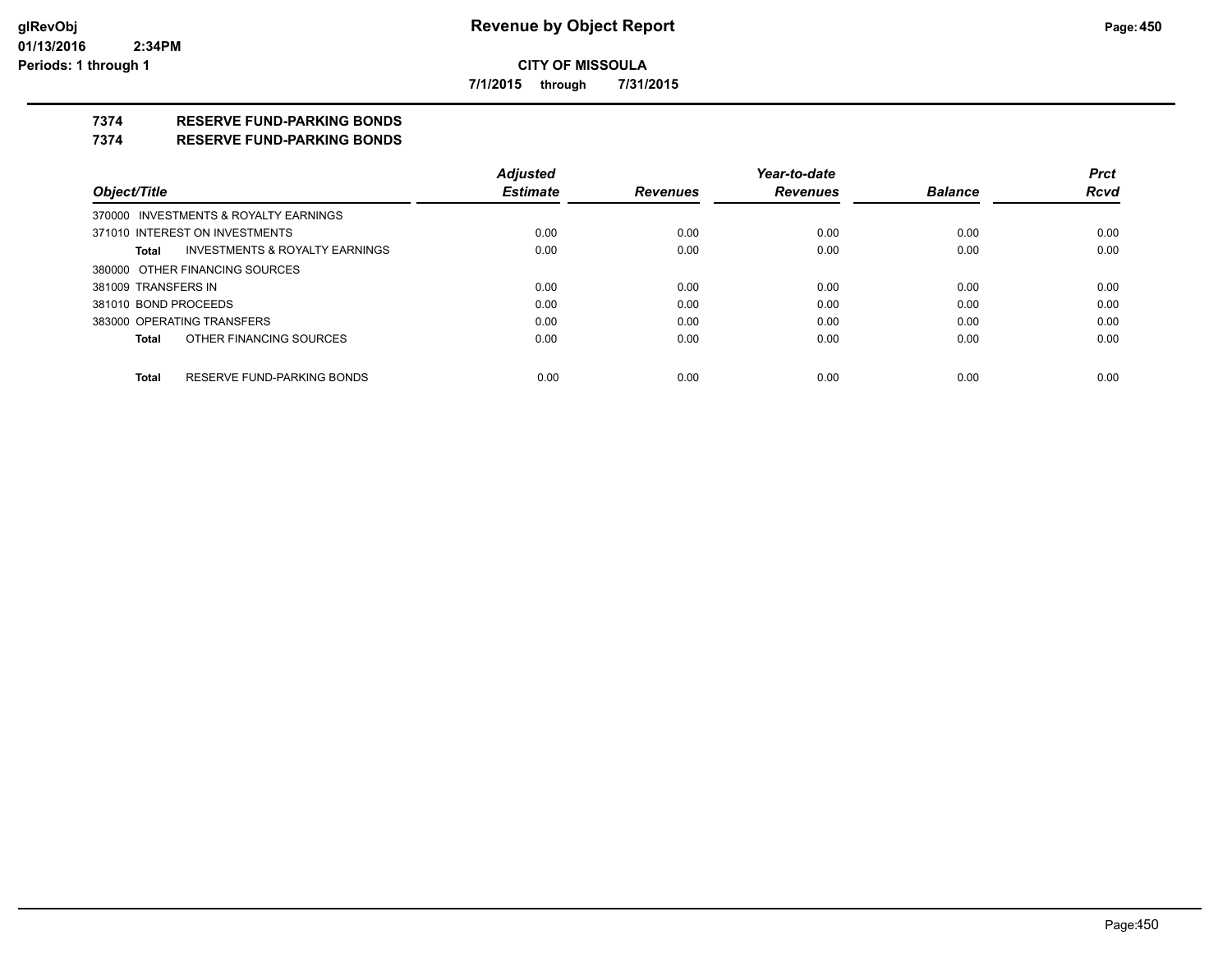**7/1/2015 through 7/31/2015**

## **7374 RESERVE FUND-PARKING BONDS**

|                                                    | <b>Adiusted</b> |                 | Year-to-date    |                | <b>Prct</b> |
|----------------------------------------------------|-----------------|-----------------|-----------------|----------------|-------------|
| Object/Title                                       | <b>Estimate</b> | <b>Revenues</b> | <b>Revenues</b> | <b>Balance</b> | <b>Rcvd</b> |
| 370000 INVESTMENTS & ROYALTY EARNINGS              |                 |                 |                 |                |             |
| 371010 INTEREST ON INVESTMENTS                     | 0.00            | 0.00            | 0.00            | 0.00           | 0.00        |
| <b>INVESTMENTS &amp; ROYALTY EARNINGS</b><br>Total | 0.00            | 0.00            | 0.00            | 0.00           | 0.00        |
| 380000 OTHER FINANCING SOURCES                     |                 |                 |                 |                |             |
| 381009 TRANSFERS IN                                | 0.00            | 0.00            | 0.00            | 0.00           | 0.00        |
| 381010 BOND PROCEEDS                               | 0.00            | 0.00            | 0.00            | 0.00           | 0.00        |
| 383000 OPERATING TRANSFERS                         | 0.00            | 0.00            | 0.00            | 0.00           | 0.00        |
| OTHER FINANCING SOURCES<br>Total                   | 0.00            | 0.00            | 0.00            | 0.00           | 0.00        |
| RESERVE FUND-PARKING BONDS<br><b>Total</b>         | 0.00            | 0.00            | 0.00            | 0.00           | 0.00        |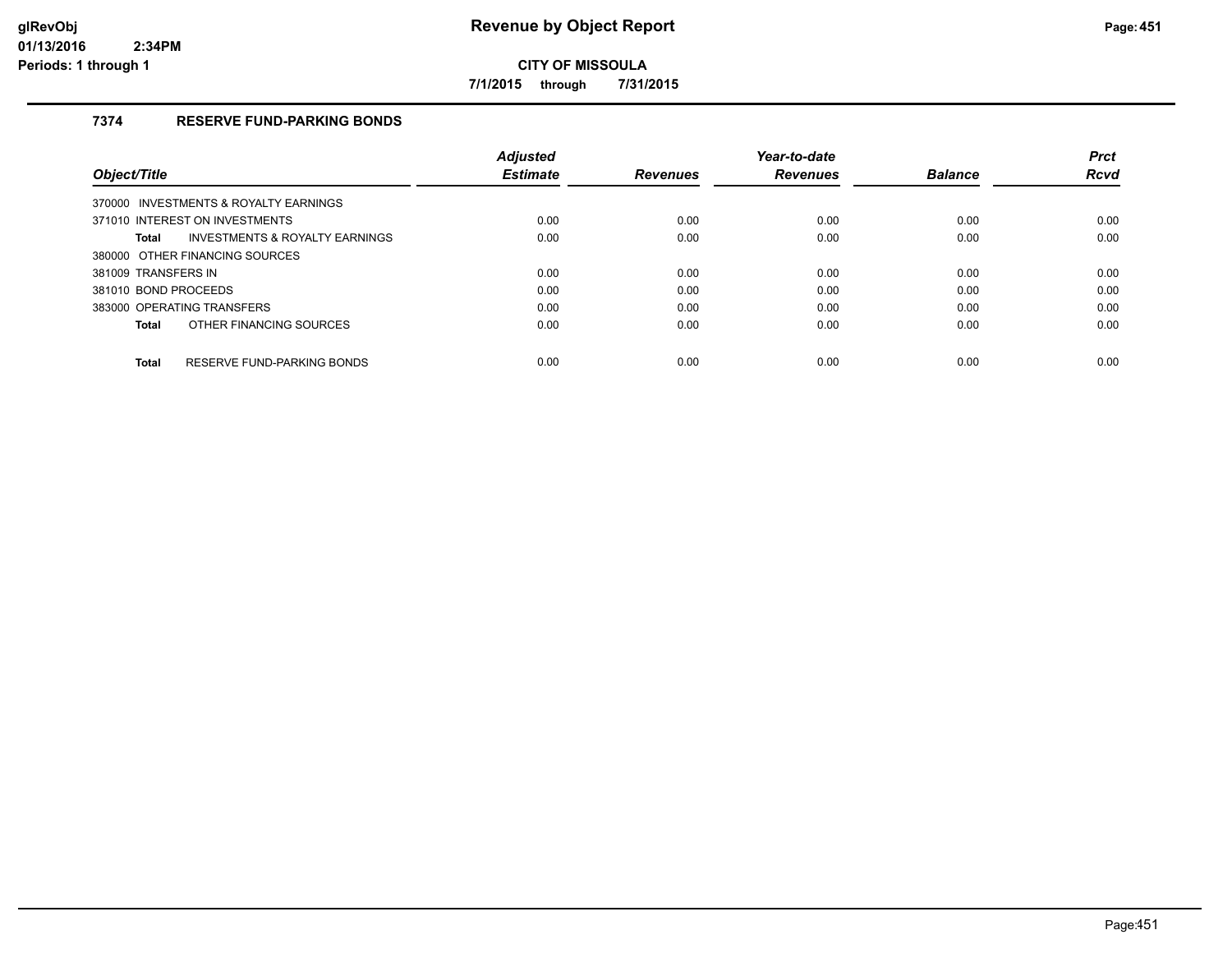**7/1/2015 through 7/31/2015**

# **7375 PLEDGED TAX INCREMENT-2010B BOND**

## **7375 PLEDGED TAX INCREMENT-2010B BOND**

|              |                                           | <b>Adjusted</b> |                 | Year-to-date    |                | <b>Prct</b> |
|--------------|-------------------------------------------|-----------------|-----------------|-----------------|----------------|-------------|
| Object/Title |                                           | <b>Estimate</b> | <b>Revenues</b> | <b>Revenues</b> | <b>Balance</b> | <b>Rcvd</b> |
|              | 330000 INTERGOVERNMENTAL REVENUES         |                 |                 |                 |                |             |
|              | 338000 LOCAL SHARING OF TAX INCREMENT     | 266.850.00      | 0.00            | 0.00            | 266.850.00     | 0.00        |
| Total        | INTERGOVERNMENTAL REVENUES                | 266.850.00      | 0.00            | 0.00            | 266.850.00     | 0.00        |
|              | 370000 INVESTMENTS & ROYALTY EARNINGS     |                 |                 |                 |                |             |
|              | 371010 INTEREST ON INVESTMENTS            | 0.00            | $-27.140.93$    | $-27.140.93$    | 27,140.93      | 0.00        |
| Total        | <b>INVESTMENTS &amp; ROYALTY EARNINGS</b> | 0.00            | $-27.140.93$    | $-27.140.93$    | 27.140.93      | 0.00        |
|              | 380000 OTHER FINANCING SOURCES            |                 |                 |                 |                |             |
|              | 383000 OPERATING TRANSFERS                | 0.00            | 0.00            | 0.00            | 0.00           | 0.00        |
| Total        | OTHER FINANCING SOURCES                   | 0.00            | 0.00            | 0.00            | 0.00           | 0.00        |
| <b>Total</b> | PLEDGED TAX INCREMENT-2010B BOND          | 266.850.00      | $-27.140.93$    | $-27.140.93$    | 293.990.93     | $-10.17$    |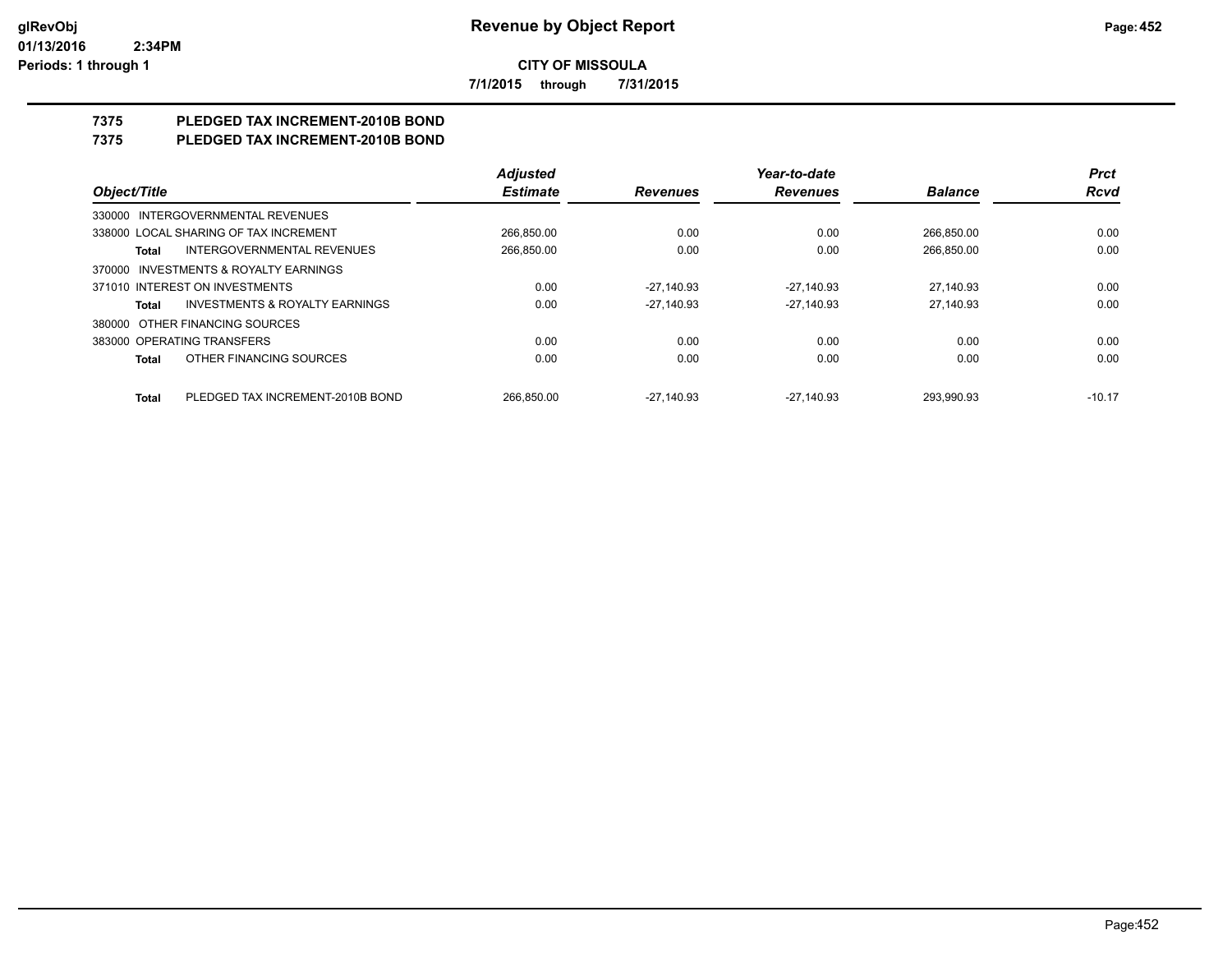**7/1/2015 through 7/31/2015**

## **7375 PLEDGED TAX INCREMENT-2010B BOND**

| Object/Title |                                       | <b>Adjusted</b><br><b>Estimate</b> | <b>Revenues</b> | Year-to-date<br><b>Revenues</b> | <b>Balance</b> | <b>Prct</b><br><b>Rcvd</b> |
|--------------|---------------------------------------|------------------------------------|-----------------|---------------------------------|----------------|----------------------------|
|              | 330000 INTERGOVERNMENTAL REVENUES     |                                    |                 |                                 |                |                            |
|              | 338000 LOCAL SHARING OF TAX INCREMENT | 266.850.00                         | 0.00            | 0.00                            | 266.850.00     | 0.00                       |
| <b>Total</b> | INTERGOVERNMENTAL REVENUES            | 266,850.00                         | 0.00            | 0.00                            | 266,850.00     | 0.00                       |
|              | 370000 INVESTMENTS & ROYALTY EARNINGS |                                    |                 |                                 |                |                            |
|              | 371010 INTEREST ON INVESTMENTS        | 0.00                               | $-27.140.93$    | $-27.140.93$                    | 27.140.93      | 0.00                       |
| <b>Total</b> | INVESTMENTS & ROYALTY EARNINGS        | 0.00                               | $-27.140.93$    | $-27.140.93$                    | 27.140.93      | 0.00                       |
|              | 380000 OTHER FINANCING SOURCES        |                                    |                 |                                 |                |                            |
|              | 383000 OPERATING TRANSFERS            | 0.00                               | 0.00            | 0.00                            | 0.00           | 0.00                       |
| <b>Total</b> | OTHER FINANCING SOURCES               | 0.00                               | 0.00            | 0.00                            | 0.00           | 0.00                       |
| <b>Total</b> | PLEDGED TAX INCREMENT-2010B BOND      | 266.850.00                         | $-27.140.93$    | $-27.140.93$                    | 293.990.93     | $-10.17$                   |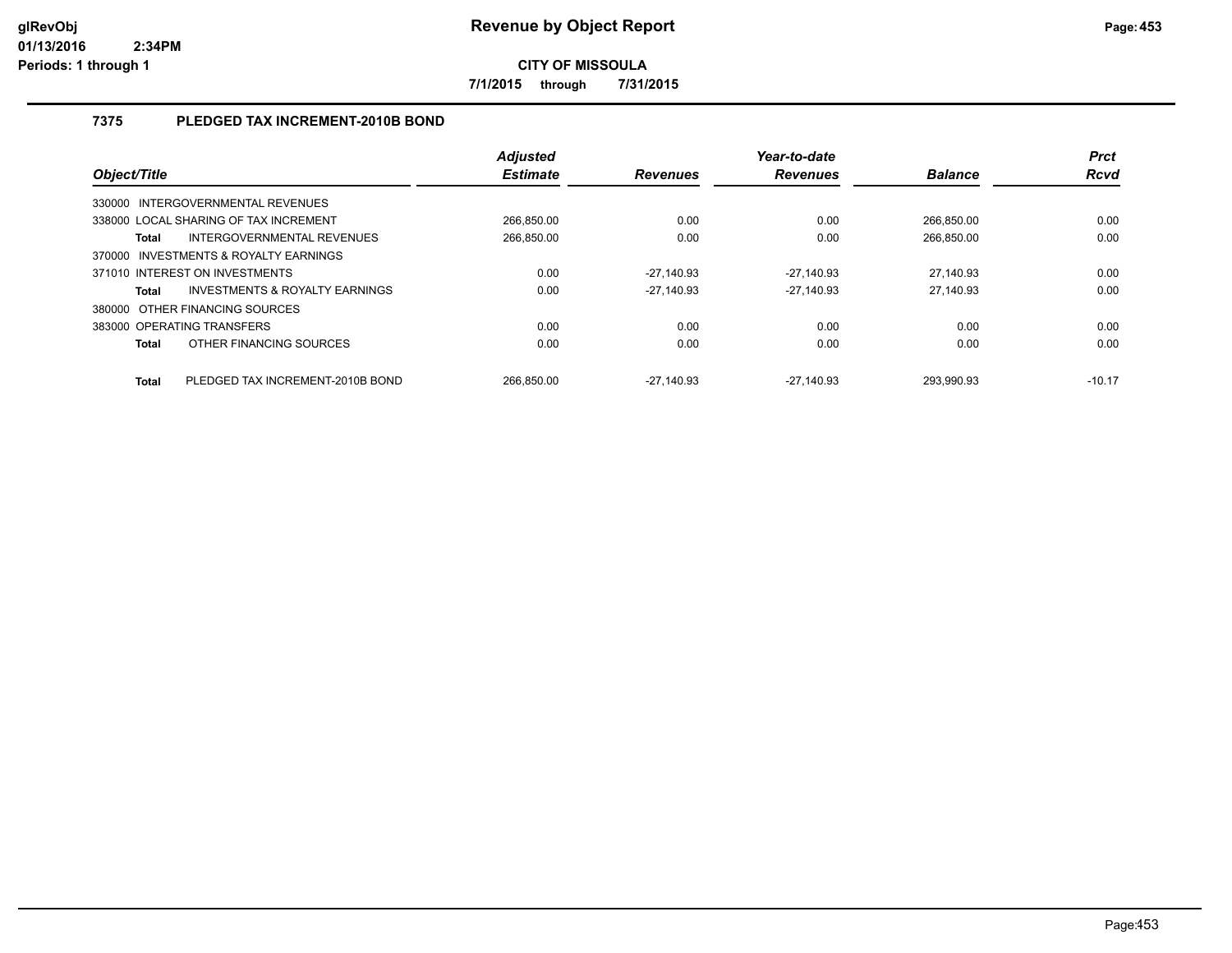**7/1/2015 through 7/31/2015**

## **7376 MPC 2010A BONDS DEBT INTEREST**

#### **7376 MPC 2010A BONDS DEBT INTEREST**

|                            |                                           | <b>Adjusted</b> |                 | Year-to-date    |                | <b>Prct</b> |
|----------------------------|-------------------------------------------|-----------------|-----------------|-----------------|----------------|-------------|
| Object/Title               |                                           | <b>Estimate</b> | <b>Revenues</b> | <b>Revenues</b> | <b>Balance</b> | <b>Rcvd</b> |
|                            | 370000 INVESTMENTS & ROYALTY EARNINGS     |                 |                 |                 |                |             |
|                            | 371010 INTEREST ON INVESTMENTS            | 0.00            | 0.00            | 0.00            | 0.00           | 0.00        |
| Total                      | <b>INVESTMENTS &amp; ROYALTY EARNINGS</b> | 0.00            | 0.00            | 0.00            | 0.00           | 0.00        |
|                            | 380000 OTHER FINANCING SOURCES            |                 |                 |                 |                |             |
| 381009 TRANSFERS IN        |                                           | 0.00            | 0.00            | 0.00            | 0.00           | 0.00        |
| 381010 BOND PROCEEDS       |                                           | 0.00            | 0.00            | 0.00            | 0.00           | 0.00        |
| 383000 OPERATING TRANSFERS |                                           | 0.00            | 0.00            | 0.00            | 0.00           | 0.00        |
| Total                      | OTHER FINANCING SOURCES                   | 0.00            | 0.00            | 0.00            | 0.00           | 0.00        |
|                            |                                           |                 |                 |                 |                |             |
| Total                      | MPC 2010A BONDS DEBT INTEREST             | 0.00            | 0.00            | 0.00            | 0.00           | 0.00        |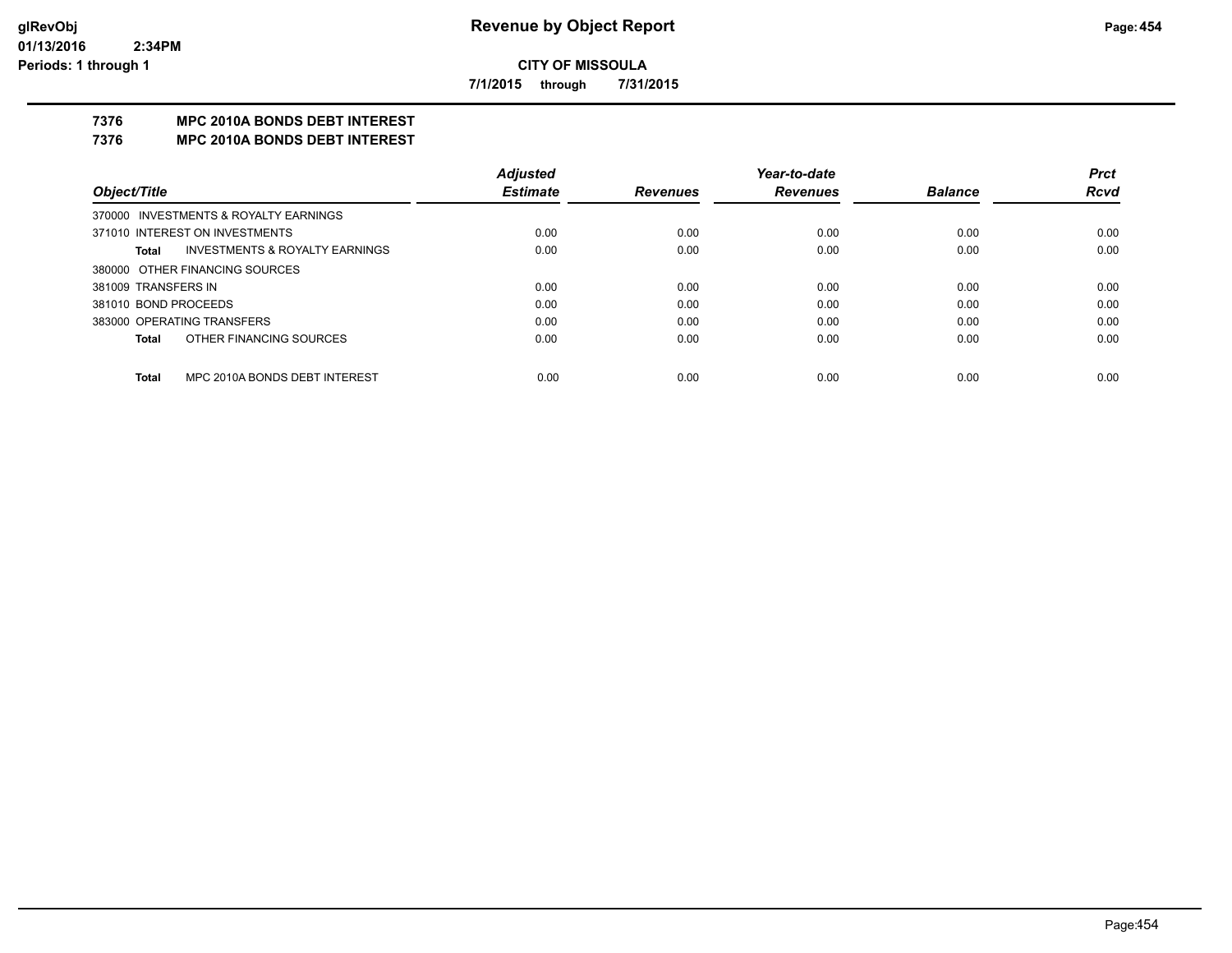**7/1/2015 through 7/31/2015**

## **7376 MPC 2010A BONDS DEBT INTEREST**

|                                                           | <b>Adjusted</b> |                 | Year-to-date    |                | <b>Prct</b> |
|-----------------------------------------------------------|-----------------|-----------------|-----------------|----------------|-------------|
| Object/Title                                              | <b>Estimate</b> | <b>Revenues</b> | <b>Revenues</b> | <b>Balance</b> | <b>Rcvd</b> |
| 370000 INVESTMENTS & ROYALTY EARNINGS                     |                 |                 |                 |                |             |
| 371010 INTEREST ON INVESTMENTS                            | 0.00            | 0.00            | 0.00            | 0.00           | 0.00        |
| <b>INVESTMENTS &amp; ROYALTY EARNINGS</b><br><b>Total</b> | 0.00            | 0.00            | 0.00            | 0.00           | 0.00        |
| 380000 OTHER FINANCING SOURCES                            |                 |                 |                 |                |             |
| 381009 TRANSFERS IN                                       | 0.00            | 0.00            | 0.00            | 0.00           | 0.00        |
| 381010 BOND PROCEEDS                                      | 0.00            | 0.00            | 0.00            | 0.00           | 0.00        |
| 383000 OPERATING TRANSFERS                                | 0.00            | 0.00            | 0.00            | 0.00           | 0.00        |
| OTHER FINANCING SOURCES<br><b>Total</b>                   | 0.00            | 0.00            | 0.00            | 0.00           | 0.00        |
| MPC 2010A BONDS DEBT INTEREST<br><b>Total</b>             | 0.00            | 0.00            | 0.00            | 0.00           | 0.00        |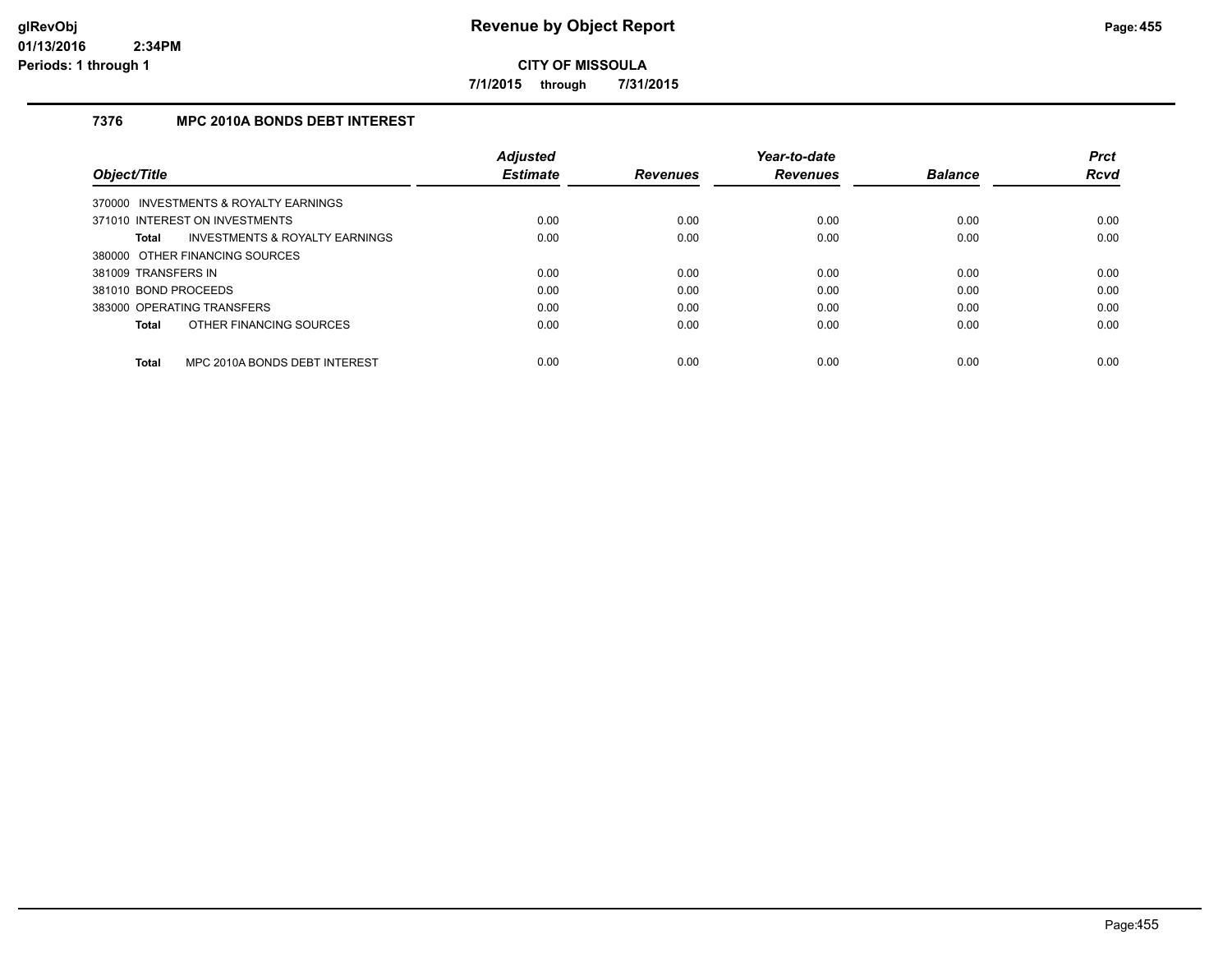**7/1/2015 through 7/31/2015**

## **7377 MPC 2010A BONDS SINKING FUND**

**7377 MPC 2010A BONDS SINKING FUND**

|                                              | <b>Adjusted</b> |                 | Year-to-date    |                | <b>Prct</b> |
|----------------------------------------------|-----------------|-----------------|-----------------|----------------|-------------|
| Object/Title                                 | <b>Estimate</b> | <b>Revenues</b> | <b>Revenues</b> | <b>Balance</b> | <b>Rcvd</b> |
| 370000 INVESTMENTS & ROYALTY EARNINGS        |                 |                 |                 |                |             |
| 371010 INTEREST ON INVESTMENTS               | 0.00            | 0.00            | 0.00            | 0.00           | 0.00        |
| INVESTMENTS & ROYALTY EARNINGS<br>Total      | 0.00            | 0.00            | 0.00            | 0.00           | 0.00        |
| 380000 OTHER FINANCING SOURCES               |                 |                 |                 |                |             |
| 381009 TRANSFERS IN                          | 0.00            | 0.00            | 0.00            | 0.00           | 0.00        |
| 381010 BOND PROCEEDS                         | 0.00            | 0.00            | 0.00            | 0.00           | 0.00        |
| 383000 OPERATING TRANSFERS                   | 0.00            | 0.00            | 0.00            | 0.00           | 0.00        |
| OTHER FINANCING SOURCES<br>Total             | 0.00            | 0.00            | 0.00            | 0.00           | 0.00        |
|                                              |                 |                 |                 |                |             |
| MPC 2010A BONDS SINKING FUND<br><b>Total</b> | 0.00            | 0.00            | 0.00            | 0.00           | 0.00        |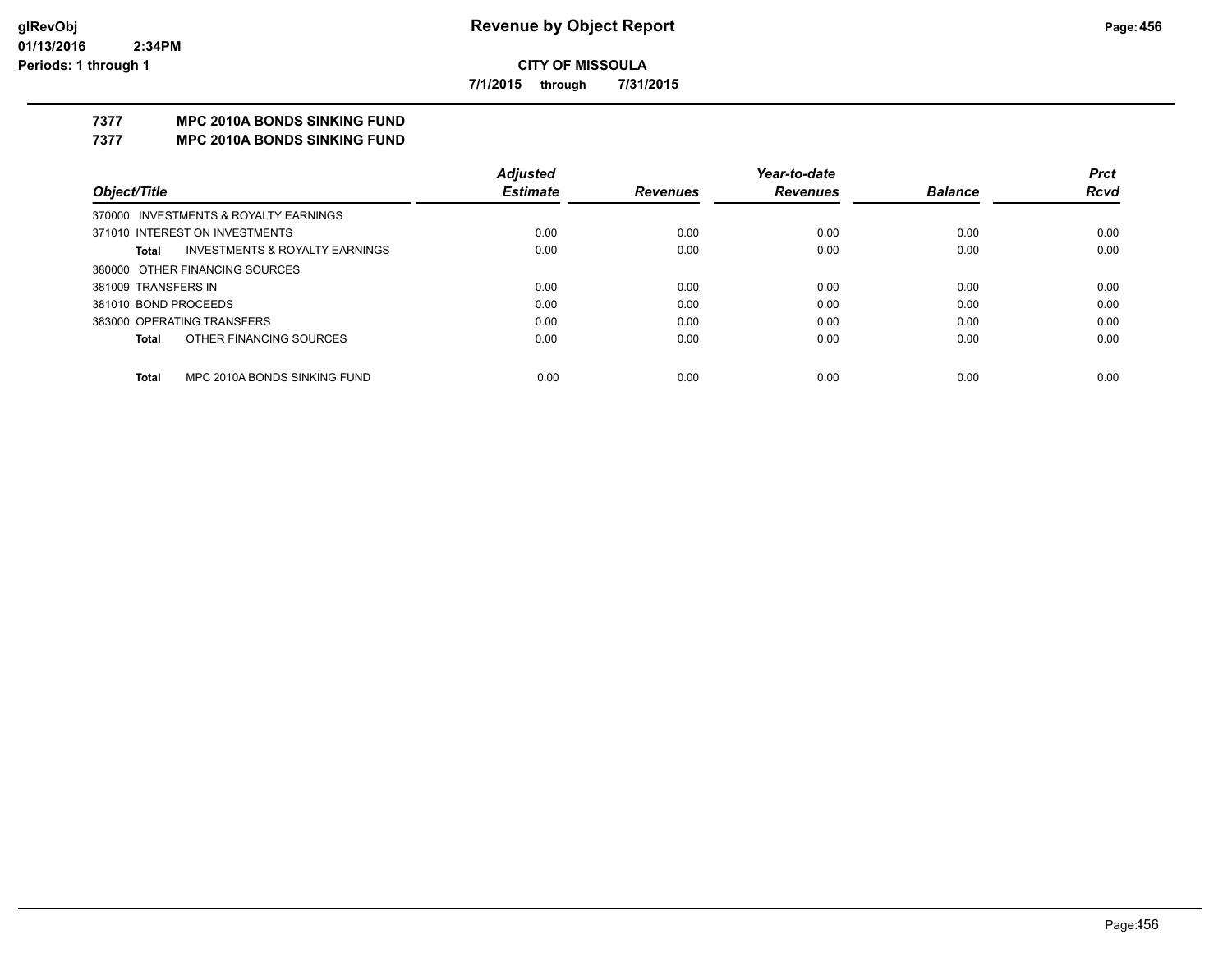**7/1/2015 through 7/31/2015**

## **7377 MPC 2010A BONDS SINKING FUND**

|                                              | <b>Adiusted</b> |                 | Year-to-date    |                | <b>Prct</b> |
|----------------------------------------------|-----------------|-----------------|-----------------|----------------|-------------|
| Object/Title                                 | <b>Estimate</b> | <b>Revenues</b> | <b>Revenues</b> | <b>Balance</b> | <b>Rcvd</b> |
| 370000 INVESTMENTS & ROYALTY EARNINGS        |                 |                 |                 |                |             |
| 371010 INTEREST ON INVESTMENTS               | 0.00            | 0.00            | 0.00            | 0.00           | 0.00        |
| INVESTMENTS & ROYALTY EARNINGS<br>Total      | 0.00            | 0.00            | 0.00            | 0.00           | 0.00        |
| 380000 OTHER FINANCING SOURCES               |                 |                 |                 |                |             |
| 381009 TRANSFERS IN                          | 0.00            | 0.00            | 0.00            | 0.00           | 0.00        |
| 381010 BOND PROCEEDS                         | 0.00            | 0.00            | 0.00            | 0.00           | 0.00        |
| 383000 OPERATING TRANSFERS                   | 0.00            | 0.00            | 0.00            | 0.00           | 0.00        |
| OTHER FINANCING SOURCES<br>Total             | 0.00            | 0.00            | 0.00            | 0.00           | 0.00        |
|                                              |                 |                 |                 |                |             |
| MPC 2010A BONDS SINKING FUND<br><b>Total</b> | 0.00            | 0.00            | 0.00            | 0.00           | 0.00        |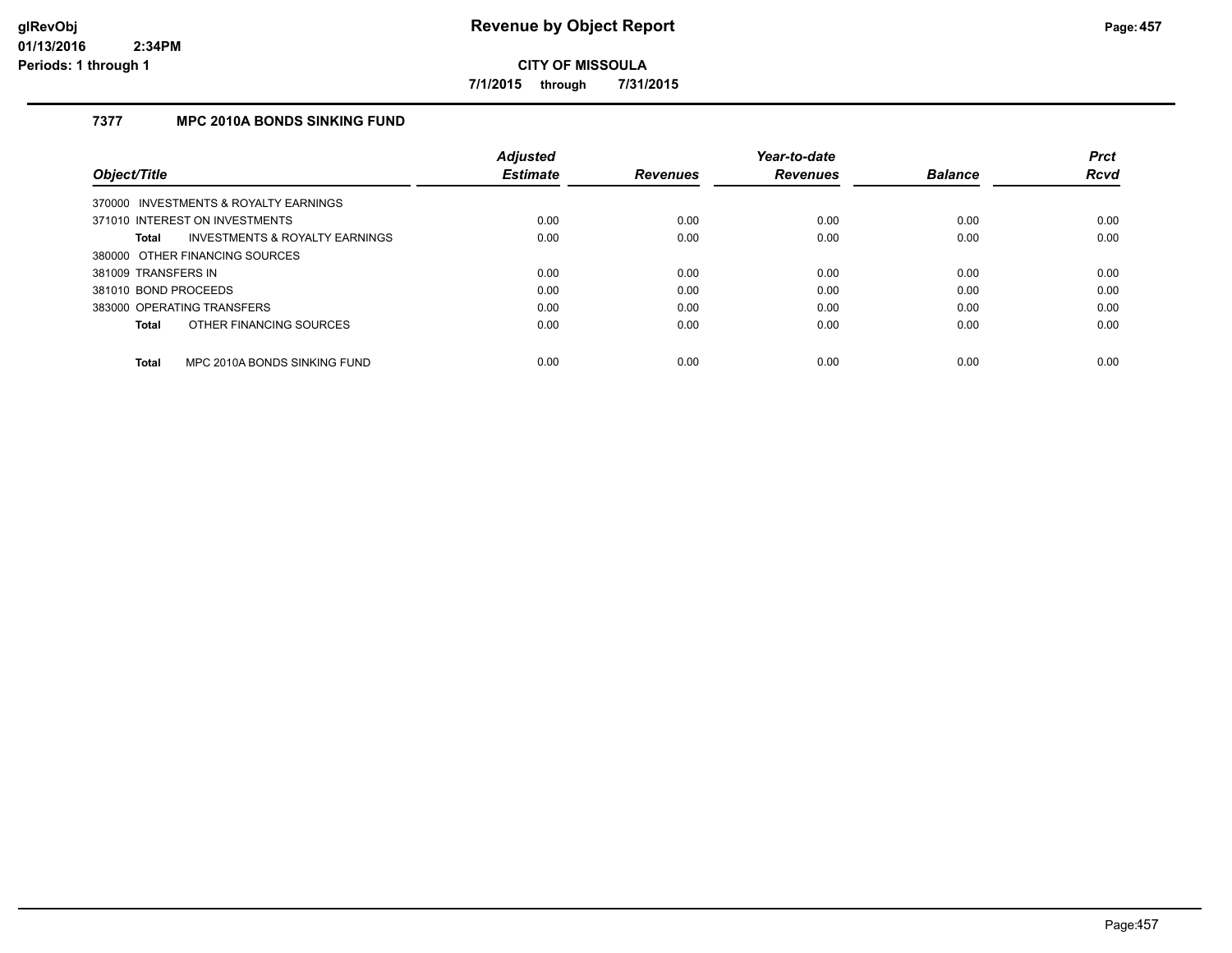**7/1/2015 through 7/31/2015**

#### **7378 MPC 2010A BOND RESERVE**

**7378 MPC 2010A BOND RESERVE**

|                      |                                       | <b>Adjusted</b> |                 | Year-to-date    |                | <b>Prct</b> |
|----------------------|---------------------------------------|-----------------|-----------------|-----------------|----------------|-------------|
| Object/Title         |                                       | <b>Estimate</b> | <b>Revenues</b> | <b>Revenues</b> | <b>Balance</b> | <b>Rcvd</b> |
|                      | 370000 INVESTMENTS & ROYALTY EARNINGS |                 |                 |                 |                |             |
|                      | 371010 INTEREST ON INVESTMENTS        | 0.00            | 0.00            | 0.00            | 0.00           | 0.00        |
| Total                | INVESTMENTS & ROYALTY EARNINGS        | 0.00            | 0.00            | 0.00            | 0.00           | 0.00        |
|                      | 380000 OTHER FINANCING SOURCES        |                 |                 |                 |                |             |
| 381009 TRANSFERS IN  |                                       | 0.00            | 0.00            | 0.00            | 0.00           | 0.00        |
| 381010 BOND PROCEEDS |                                       | 0.00            | 0.00            | 0.00            | 0.00           | 0.00        |
|                      | 383000 OPERATING TRANSFERS            | 0.00            | 0.00            | 0.00            | 0.00           | 0.00        |
| Total                | OTHER FINANCING SOURCES               | 0.00            | 0.00            | 0.00            | 0.00           | 0.00        |
|                      |                                       |                 |                 |                 |                |             |
| <b>Total</b>         | MPC 2010A BOND RESERVE                | 0.00            | 0.00            | 0.00            | 0.00           | 0.00        |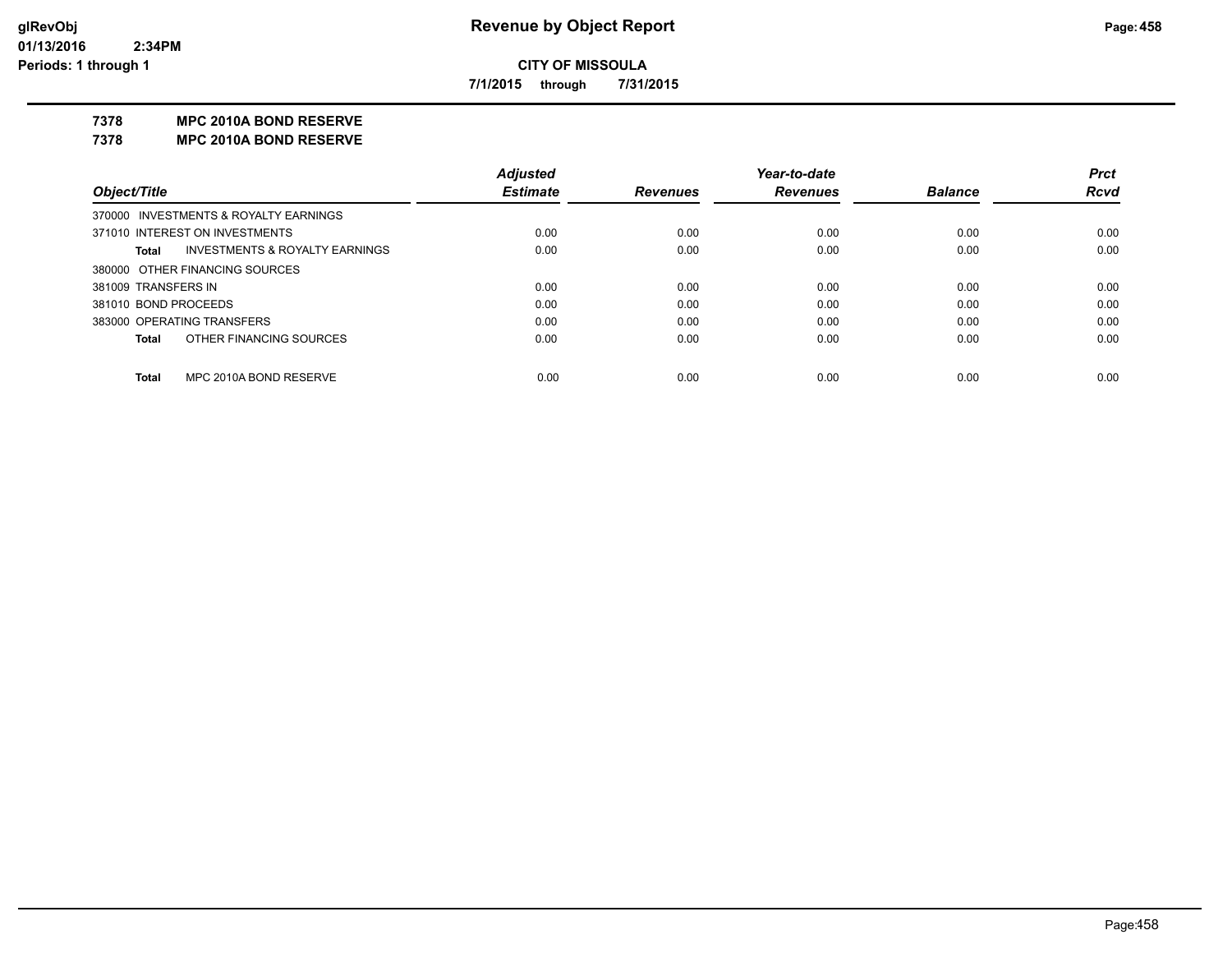**7/1/2015 through 7/31/2015**

## **7378 MPC 2010A BOND RESERVE**

|                                         | <b>Adjusted</b> |                 | Year-to-date    |                | <b>Prct</b> |
|-----------------------------------------|-----------------|-----------------|-----------------|----------------|-------------|
| Object/Title                            | <b>Estimate</b> | <b>Revenues</b> | <b>Revenues</b> | <b>Balance</b> | <b>Rcvd</b> |
| 370000 INVESTMENTS & ROYALTY EARNINGS   |                 |                 |                 |                |             |
| 371010 INTEREST ON INVESTMENTS          | 0.00            | 0.00            | 0.00            | 0.00           | 0.00        |
| INVESTMENTS & ROYALTY EARNINGS<br>Total | 0.00            | 0.00            | 0.00            | 0.00           | 0.00        |
| 380000 OTHER FINANCING SOURCES          |                 |                 |                 |                |             |
| 381009 TRANSFERS IN                     | 0.00            | 0.00            | 0.00            | 0.00           | 0.00        |
| 381010 BOND PROCEEDS                    | 0.00            | 0.00            | 0.00            | 0.00           | 0.00        |
| 383000 OPERATING TRANSFERS              | 0.00            | 0.00            | 0.00            | 0.00           | 0.00        |
| OTHER FINANCING SOURCES<br>Total        | 0.00            | 0.00            | 0.00            | 0.00           | 0.00        |
| MPC 2010A BOND RESERVE<br><b>Total</b>  | 0.00            | 0.00            | 0.00            | 0.00           | 0.00        |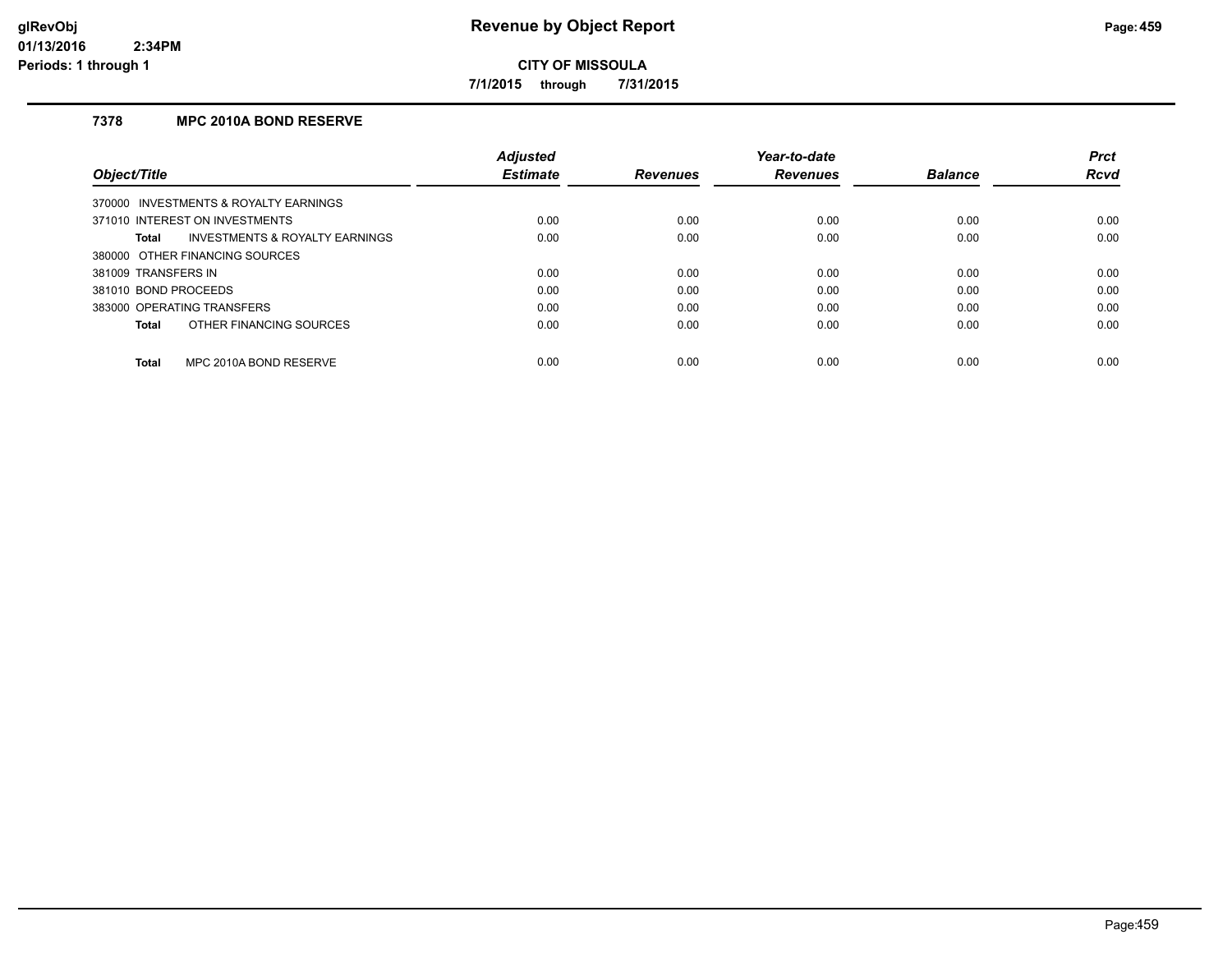**7/1/2015 through 7/31/2015**

## **7379 MPC 2010A BOND CONSTRUCTION**

#### **7379 MPC 2010A BOND CONSTRUCTION**

|                      |                                       | <b>Adjusted</b> |                 | Year-to-date    |                | <b>Prct</b> |
|----------------------|---------------------------------------|-----------------|-----------------|-----------------|----------------|-------------|
| Object/Title         |                                       | <b>Estimate</b> | <b>Revenues</b> | <b>Revenues</b> | <b>Balance</b> | <b>Rcvd</b> |
|                      | 370000 INVESTMENTS & ROYALTY EARNINGS |                 |                 |                 |                |             |
|                      | 371010 INTEREST ON INVESTMENTS        | 0.00            | 0.00            | 0.00            | 0.00           | 0.00        |
| Total                | INVESTMENTS & ROYALTY EARNINGS        | 0.00            | 0.00            | 0.00            | 0.00           | 0.00        |
|                      | 380000 OTHER FINANCING SOURCES        |                 |                 |                 |                |             |
| 381009 TRANSFERS IN  |                                       | 0.00            | 0.00            | 0.00            | 0.00           | 0.00        |
| 381010 BOND PROCEEDS |                                       | 0.00            | 0.00            | 0.00            | 0.00           | 0.00        |
|                      | 383000 OPERATING TRANSFERS            | 0.00            | 0.00            | 0.00            | 0.00           | 0.00        |
| Total                | OTHER FINANCING SOURCES               | 0.00            | 0.00            | 0.00            | 0.00           | 0.00        |
|                      |                                       |                 |                 |                 |                |             |
| Total                | MPC 2010A BOND CONSTRUCTION           | 0.00            | 0.00            | 0.00            | 0.00           | 0.00        |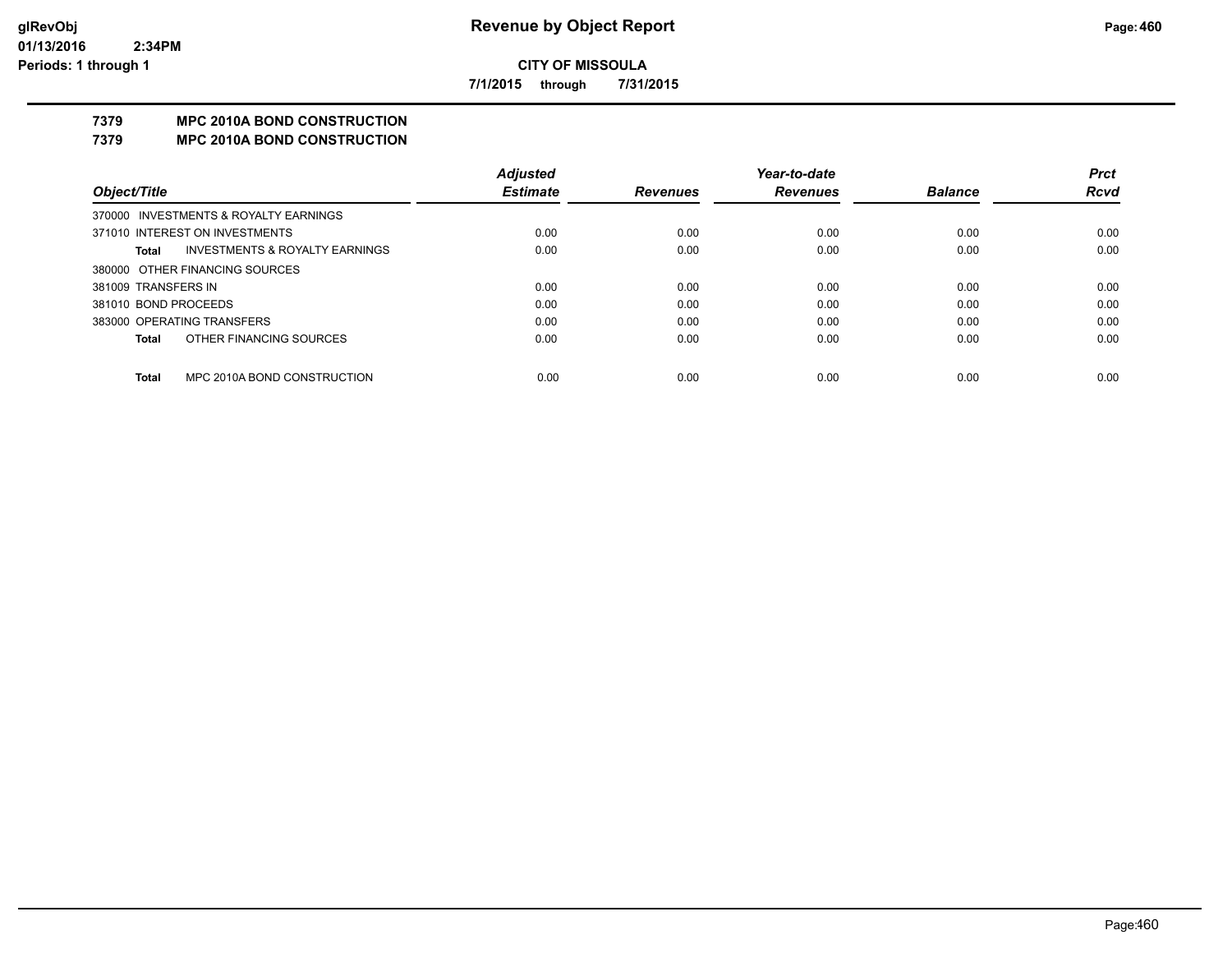**7/1/2015 through 7/31/2015**

## **7379 MPC 2010A BOND CONSTRUCTION**

|                      |                                       | <b>Adjusted</b> |                 | Year-to-date    |                | <b>Prct</b> |
|----------------------|---------------------------------------|-----------------|-----------------|-----------------|----------------|-------------|
| Object/Title         |                                       | <b>Estimate</b> | <b>Revenues</b> | <b>Revenues</b> | <b>Balance</b> | <b>Rcvd</b> |
|                      | 370000 INVESTMENTS & ROYALTY EARNINGS |                 |                 |                 |                |             |
|                      | 371010 INTEREST ON INVESTMENTS        | 0.00            | 0.00            | 0.00            | 0.00           | 0.00        |
| Total                | INVESTMENTS & ROYALTY EARNINGS        | 0.00            | 0.00            | 0.00            | 0.00           | 0.00        |
|                      | 380000 OTHER FINANCING SOURCES        |                 |                 |                 |                |             |
| 381009 TRANSFERS IN  |                                       | 0.00            | 0.00            | 0.00            | 0.00           | 0.00        |
| 381010 BOND PROCEEDS |                                       | 0.00            | 0.00            | 0.00            | 0.00           | 0.00        |
|                      | 383000 OPERATING TRANSFERS            | 0.00            | 0.00            | 0.00            | 0.00           | 0.00        |
| Total                | OTHER FINANCING SOURCES               | 0.00            | 0.00            | 0.00            | 0.00           | 0.00        |
| <b>Total</b>         | MPC 2010A BOND CONSTRUCTION           | 0.00            | 0.00            | 0.00            | 0.00           | 0.00        |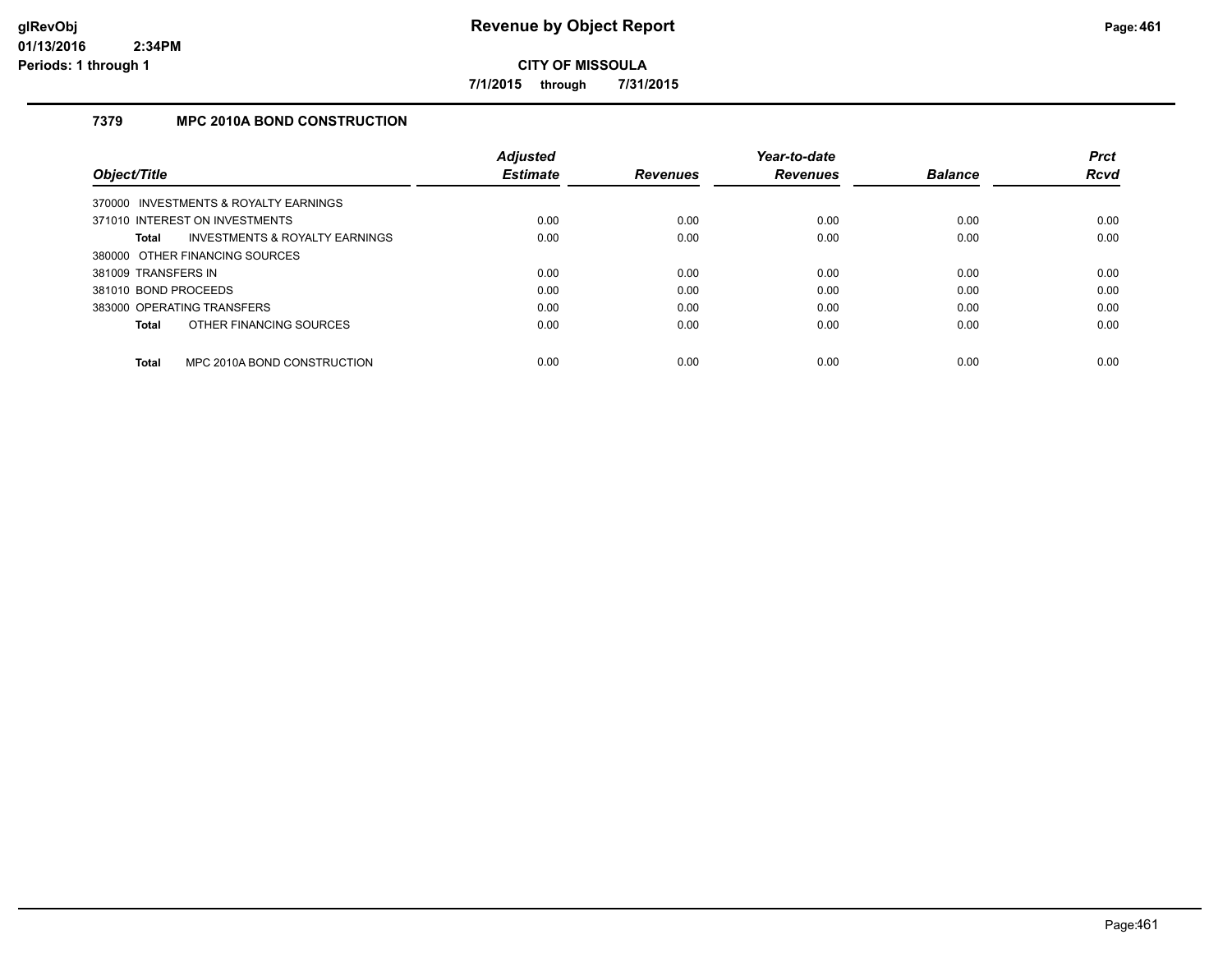**7/1/2015 through 7/31/2015**

## **7380 BUSINESS IMPROVEMENT DISTRICT**

#### **7380 BUSINESS IMPROVEMENT DISTRICT**

|                                                     | <b>Adjusted</b> |                 | Year-to-date    |                | <b>Prct</b> |
|-----------------------------------------------------|-----------------|-----------------|-----------------|----------------|-------------|
| Object/Title                                        | <b>Estimate</b> | <b>Revenues</b> | <b>Revenues</b> | <b>Balance</b> | <b>Rcvd</b> |
| 310000 TAXES/ASSESSMENTS                            |                 |                 |                 |                |             |
| <b>TAX INCREMENT</b><br>311011                      | 364,322.00      | 0.00            | 0.00            | 364,322.00     | 0.00        |
| PENALTIES & INTEREST<br>312001                      | 0.00            | 0.00            | 0.00            | 0.00           | 0.00        |
| TAXES/ASSESSMENTS<br>Total                          | 364,322.00      | 0.00            | 0.00            | 364,322.00     | 0.00        |
| <b>CHARGES FOR SERVICES</b><br>340000               |                 |                 |                 |                |             |
| <b>GARBAGE COLLECTION SERVICES</b><br>343041        | 5,000.00        | 2,011.77        | 2,011.77        | 2,988.23       | 40.24       |
| <b>CHARGES FOR SERVICES</b><br>Total                | 5,000.00        | 2,011.77        | 2,011.77        | 2,988.23       | 40.24       |
| MISCELLANEOUS REVENUES<br>360000                    |                 |                 |                 |                |             |
| 363010 LIGHTING ASSESSMENTS                         | 0.00            | 0.00            | 0.00            | 0.00           | 0.00        |
| 363020 PROPERTY ASSESSMENTS                         | 0.00            | 0.00            | 0.00            | 0.00           | 0.00        |
| <b>MISCELLANEOUS REVENUES</b><br>Total              | 0.00            | 0.00            | 0.00            | 0.00           | 0.00        |
| <b>INVESTMENTS &amp; ROYALTY EARNINGS</b><br>370000 |                 |                 |                 |                |             |
| 371010 INTEREST ON INVESTMENTS                      | 0.00            | 0.00            | 0.00            | 0.00           | 0.00        |
| 371020 GAIN/LOSS IN MARKET VALUE OF INVESTMENTS     | 0.00            | 0.00            | 0.00            | 0.00           | 0.00        |
| <b>INVESTMENTS &amp; ROYALTY EARNINGS</b><br>Total  | 0.00            | 0.00            | 0.00            | 0.00           | 0.00        |
| <b>BUSINESS IMPROVEMENT DISTRICT</b><br>Total       | 369,322.00      | 2,011.77        | 2,011.77        | 367,310.23     | 0.54        |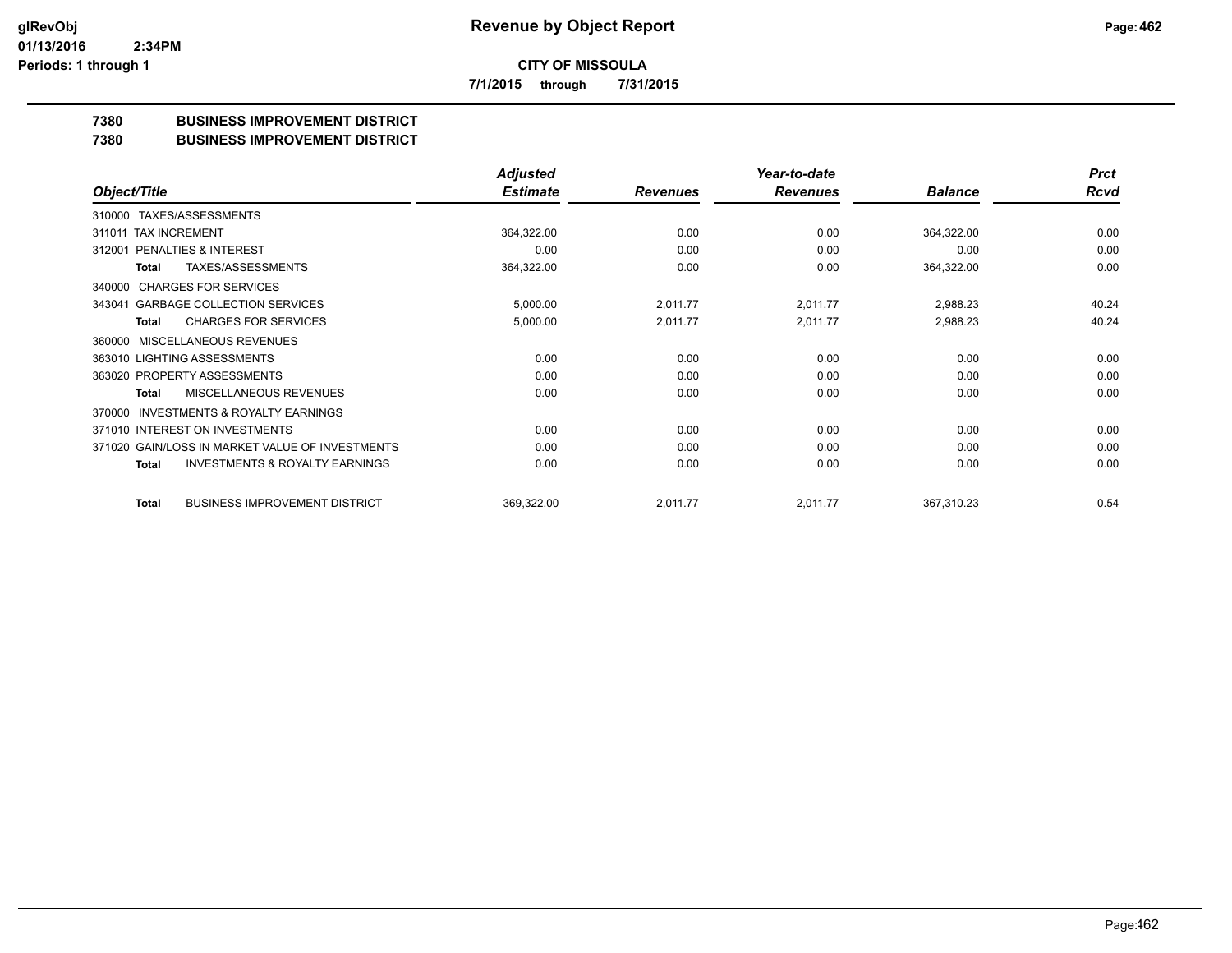**7/1/2015 through 7/31/2015**

## **7380 BUSINESS IMPROVEMENT DISTRICT**

|                                                           | <b>Adjusted</b> |                 | Year-to-date    |                | <b>Prct</b> |
|-----------------------------------------------------------|-----------------|-----------------|-----------------|----------------|-------------|
| Object/Title                                              | <b>Estimate</b> | <b>Revenues</b> | <b>Revenues</b> | <b>Balance</b> | Rcvd        |
| 310000 TAXES/ASSESSMENTS                                  |                 |                 |                 |                |             |
| 311011 TAX INCREMENT                                      | 364,322.00      | 0.00            | 0.00            | 364,322.00     | 0.00        |
| PENALTIES & INTEREST<br>312001                            | 0.00            | 0.00            | 0.00            | 0.00           | 0.00        |
| TAXES/ASSESSMENTS<br><b>Total</b>                         | 364,322.00      | 0.00            | 0.00            | 364,322.00     | 0.00        |
| 340000 CHARGES FOR SERVICES                               |                 |                 |                 |                |             |
| 343041 GARBAGE COLLECTION SERVICES                        | 5,000.00        | 2,011.77        | 2,011.77        | 2,988.23       | 40.24       |
| <b>CHARGES FOR SERVICES</b><br><b>Total</b>               | 5,000.00        | 2,011.77        | 2,011.77        | 2,988.23       | 40.24       |
| 360000 MISCELLANEOUS REVENUES                             |                 |                 |                 |                |             |
| 363010 LIGHTING ASSESSMENTS                               | 0.00            | 0.00            | 0.00            | 0.00           | 0.00        |
| 363020 PROPERTY ASSESSMENTS                               | 0.00            | 0.00            | 0.00            | 0.00           | 0.00        |
| <b>MISCELLANEOUS REVENUES</b><br><b>Total</b>             | 0.00            | 0.00            | 0.00            | 0.00           | 0.00        |
| <b>INVESTMENTS &amp; ROYALTY EARNINGS</b><br>370000       |                 |                 |                 |                |             |
| 371010 INTEREST ON INVESTMENTS                            | 0.00            | 0.00            | 0.00            | 0.00           | 0.00        |
| 371020 GAIN/LOSS IN MARKET VALUE OF INVESTMENT            | 0.00            | 0.00            | 0.00            | 0.00           | 0.00        |
| <b>INVESTMENTS &amp; ROYALTY EARNINGS</b><br><b>Total</b> | 0.00            | 0.00            | 0.00            | 0.00           | 0.00        |
| <b>BUSINESS IMPROVEMENT DISTRICT</b><br>Total             | 369,322.00      | 2,011.77        | 2,011.77        | 367,310.23     | 0.54        |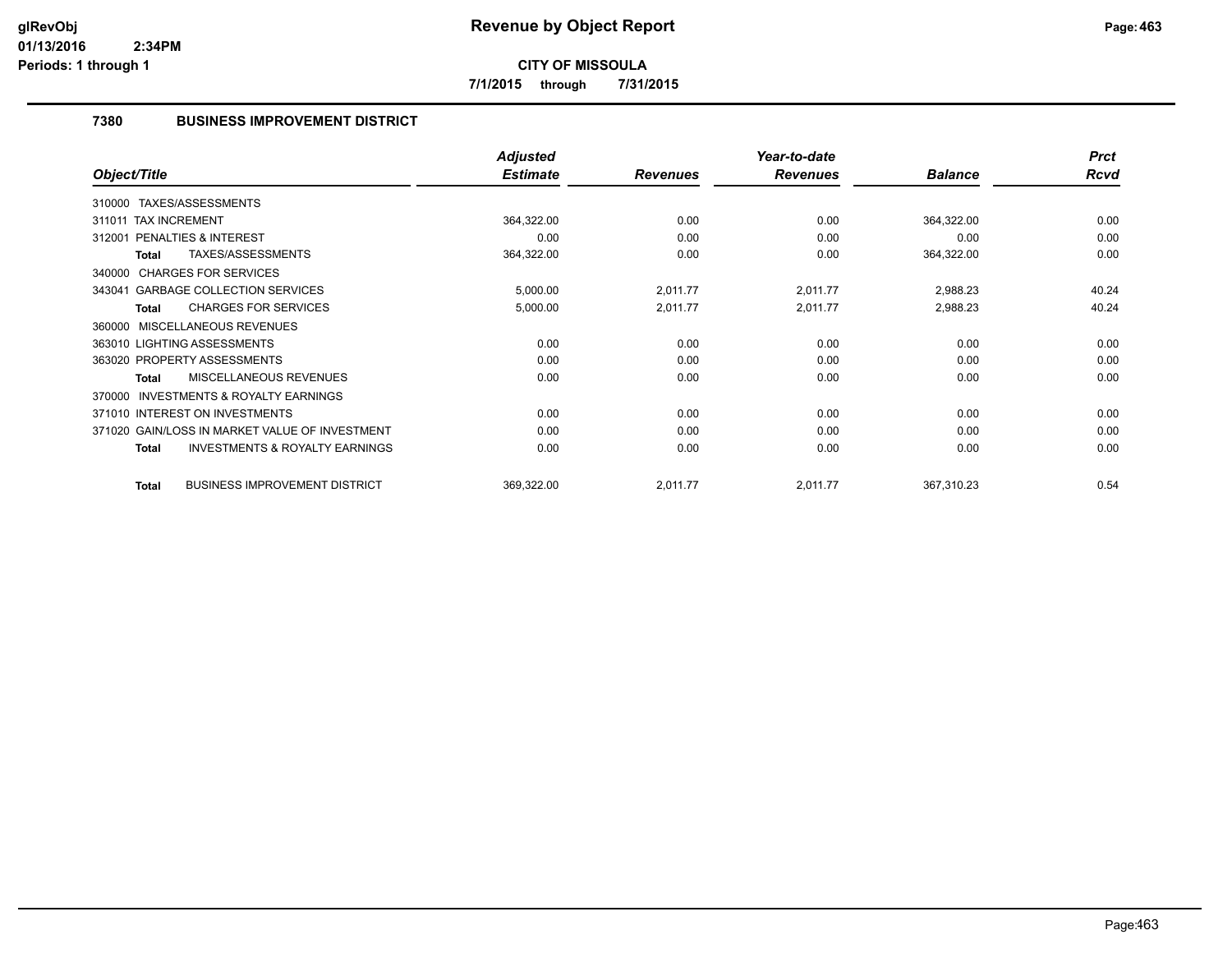**7/1/2015 through 7/31/2015**

#### **7381 TOURISM BUSINESS IMPROVEMENT DISTRICT 7381 TOURISM BUSINESS IMPROVEMENT DISTRICT**

|                                                     | <b>Adjusted</b> |                 | Year-to-date    |                | <b>Prct</b> |
|-----------------------------------------------------|-----------------|-----------------|-----------------|----------------|-------------|
| Object/Title                                        | <b>Estimate</b> | <b>Revenues</b> | <b>Revenues</b> | <b>Balance</b> | <b>Rcvd</b> |
| 310000 TAXES/ASSESSMENTS                            |                 |                 |                 |                |             |
| 314100 TBID REVENUE                                 | 680,350.00      | 0.00            | 0.00            | 680,350.00     | 0.00        |
| TAXES/ASSESSMENTS<br>Total                          | 680,350.00      | 0.00            | 0.00            | 680,350.00     | 0.00        |
| 370000 INVESTMENTS & ROYALTY EARNINGS               |                 |                 |                 |                |             |
| 371010 INTEREST ON INVESTMENTS                      | 0.00            | 0.00            | 0.00            | 0.00           | 0.00        |
| <b>INVESTMENTS &amp; ROYALTY EARNINGS</b><br>Total  | 0.00            | 0.00            | 0.00            | 0.00           | 0.00        |
|                                                     |                 |                 |                 |                |             |
| TOURISM BUSINESS IMPROVEMENT DISTRI<br><b>Total</b> | 680.350.00      | 0.00            | 0.00            | 680.350.00     | 0.00        |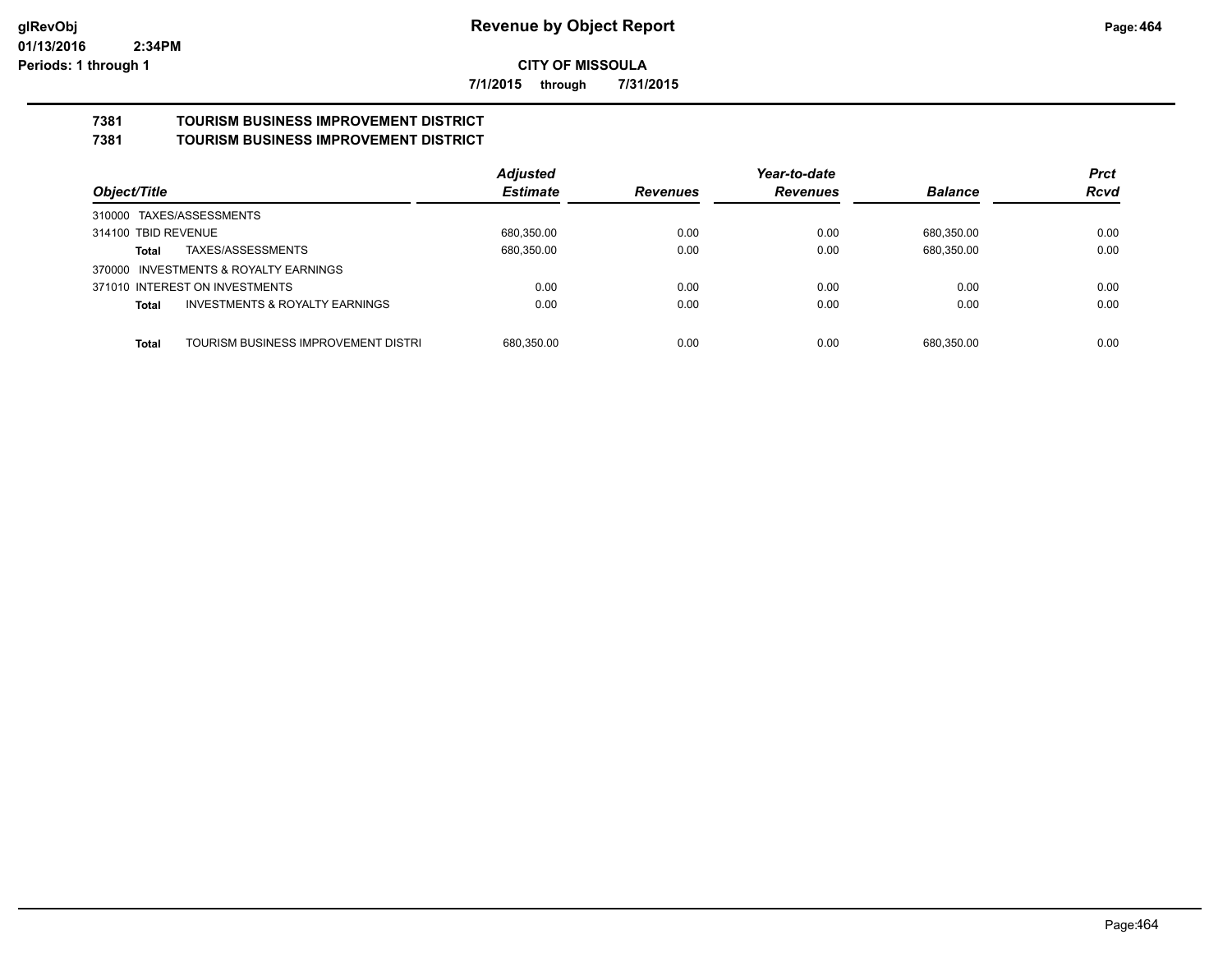**7/1/2015 through 7/31/2015**

## **7381 TOURISM BUSINESS IMPROVEMENT DISTRICT**

| Object/Title                                              | <b>Adjusted</b><br><b>Estimate</b> | <b>Revenues</b> | Year-to-date<br><b>Revenues</b> | <b>Balance</b> | <b>Prct</b><br><b>Rcvd</b> |
|-----------------------------------------------------------|------------------------------------|-----------------|---------------------------------|----------------|----------------------------|
| 310000 TAXES/ASSESSMENTS                                  |                                    |                 |                                 |                |                            |
| 314100 TBID REVENUE                                       | 680,350.00                         | 0.00            | 0.00                            | 680.350.00     | 0.00                       |
| TAXES/ASSESSMENTS<br><b>Total</b>                         | 680,350.00                         | 0.00            | 0.00                            | 680,350.00     | 0.00                       |
| 370000 INVESTMENTS & ROYALTY EARNINGS                     |                                    |                 |                                 |                |                            |
| 371010 INTEREST ON INVESTMENTS                            | 0.00                               | 0.00            | 0.00                            | 0.00           | 0.00                       |
| <b>INVESTMENTS &amp; ROYALTY EARNINGS</b><br><b>Total</b> | 0.00                               | 0.00            | 0.00                            | 0.00           | 0.00                       |
|                                                           |                                    |                 |                                 |                |                            |
| TOURISM BUSINESS IMPROVEMENT DISTR<br><b>Total</b>        | 680.350.00                         | 0.00            | 0.00                            | 680.350.00     | 0.00                       |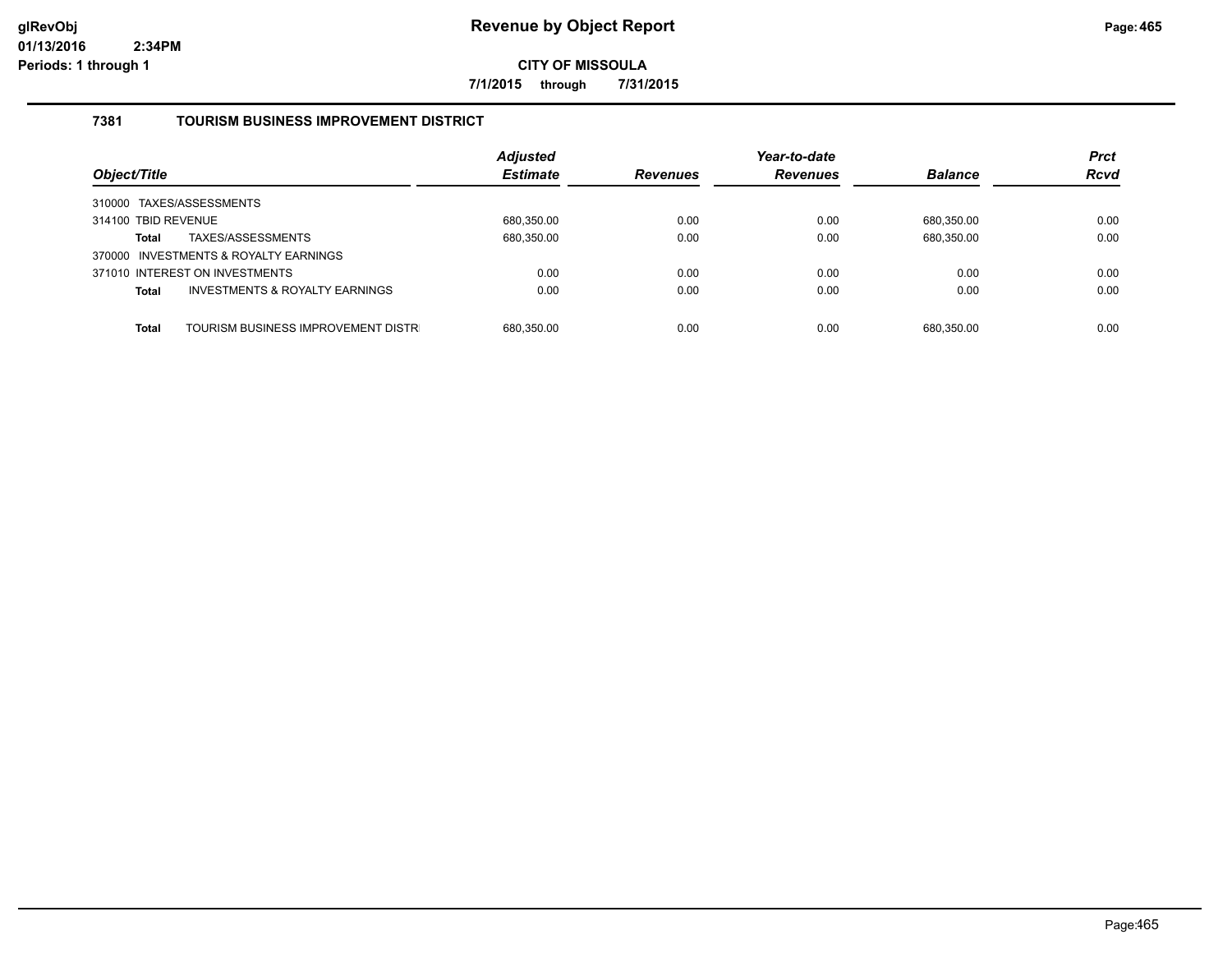**7/1/2015 through 7/31/2015**

## **7382 5.75M TIF RESERVE**

**7382 5.75M TIF RESERVE**

|                                                    | <b>Adjusted</b> |                 | Year-to-date    |                | <b>Prct</b> |
|----------------------------------------------------|-----------------|-----------------|-----------------|----------------|-------------|
| Object/Title                                       | <b>Estimate</b> | <b>Revenues</b> | <b>Revenues</b> | <b>Balance</b> | <b>Rcvd</b> |
| 370000 INVESTMENTS & ROYALTY EARNINGS              |                 |                 |                 |                |             |
| 371010 INTEREST ON INVESTMENTS                     | 0.00            | 0.00            | 0.00            | 0.00           | 0.00        |
| <b>INVESTMENTS &amp; ROYALTY EARNINGS</b><br>Total | 0.00            | 0.00            | 0.00            | 0.00           | 0.00        |
| 380000 OTHER FINANCING SOURCES                     |                 |                 |                 |                |             |
| 381025 BOND PROCEEDS                               | 0.00            | 0.00            | 0.00            | 0.00           | 0.00        |
| 383014 TRANS FR MRA                                | 0.00            | 0.00            | 0.00            | 0.00           | 0.00        |
| 383040 TRANSFER FROM CITY GRANTS                   | 0.00            | 0.00            | 0.00            | 0.00           | 0.00        |
| OTHER FINANCING SOURCES<br>Total                   | 0.00            | 0.00            | 0.00            | 0.00           | 0.00        |
| 5.75M TIF RESERVE<br>Total                         | 0.00            | 0.00            | 0.00            | 0.00           | 0.00        |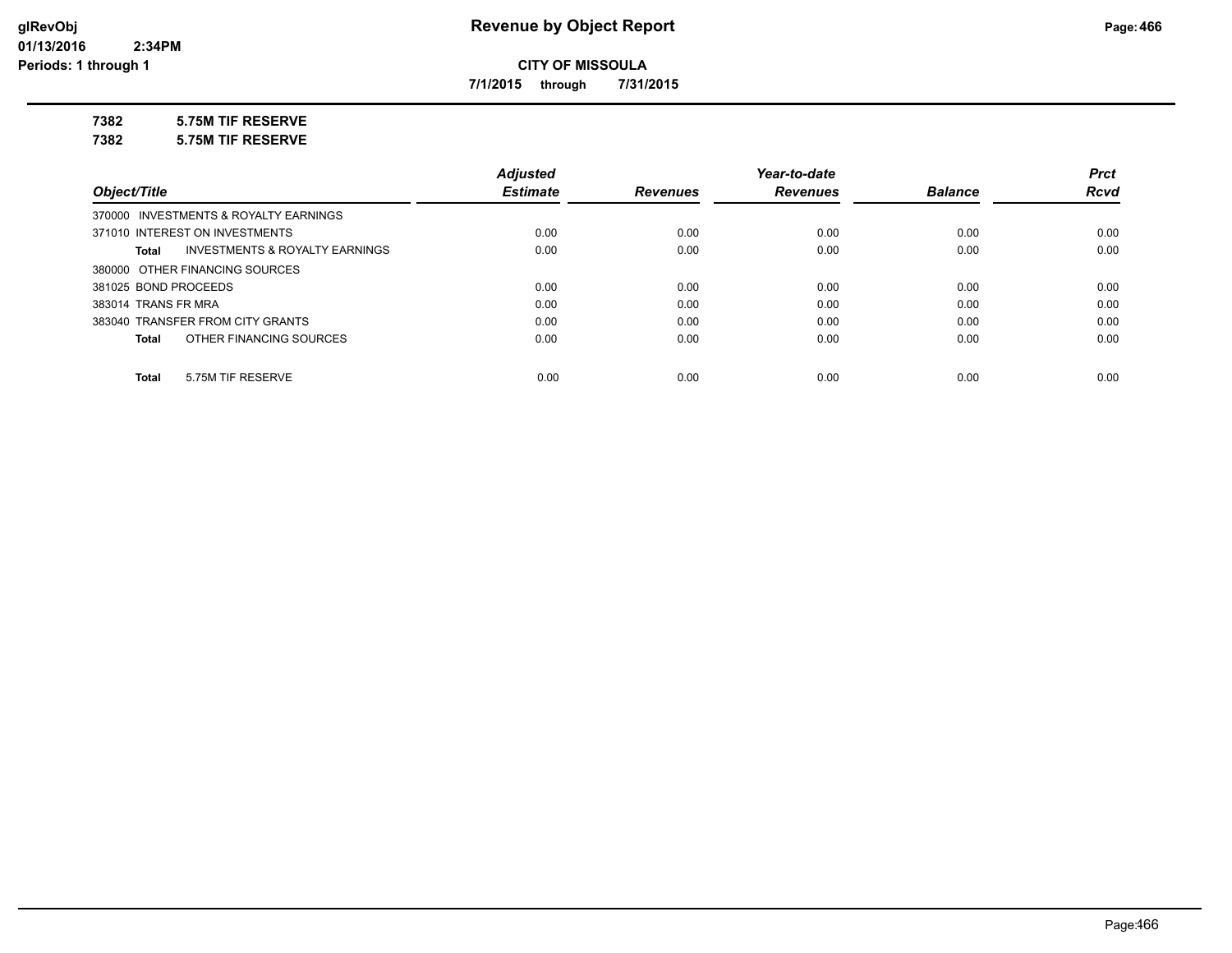**7/1/2015 through 7/31/2015**

#### **7382 5.75M TIF RESERVE**

|                                                           | <b>Adjusted</b> |                 | Year-to-date    |                | <b>Prct</b> |
|-----------------------------------------------------------|-----------------|-----------------|-----------------|----------------|-------------|
| Object/Title                                              | <b>Estimate</b> | <b>Revenues</b> | <b>Revenues</b> | <b>Balance</b> | Rcvd        |
| 370000 INVESTMENTS & ROYALTY EARNINGS                     |                 |                 |                 |                |             |
| 371010 INTEREST ON INVESTMENTS                            | 0.00            | 0.00            | 0.00            | 0.00           | 0.00        |
| <b>INVESTMENTS &amp; ROYALTY EARNINGS</b><br><b>Total</b> | 0.00            | 0.00            | 0.00            | 0.00           | 0.00        |
| 380000 OTHER FINANCING SOURCES                            |                 |                 |                 |                |             |
| 381025 BOND PROCEEDS                                      | 0.00            | 0.00            | 0.00            | 0.00           | 0.00        |
| 383014 TRANS FR MRA                                       | 0.00            | 0.00            | 0.00            | 0.00           | 0.00        |
| 383040 TRANSFER FROM CITY GRANTS                          | 0.00            | 0.00            | 0.00            | 0.00           | 0.00        |
| OTHER FINANCING SOURCES<br><b>Total</b>                   | 0.00            | 0.00            | 0.00            | 0.00           | 0.00        |
| 5.75M TIF RESERVE<br><b>Total</b>                         | 0.00            | 0.00            | 0.00            | 0.00           | 0.00        |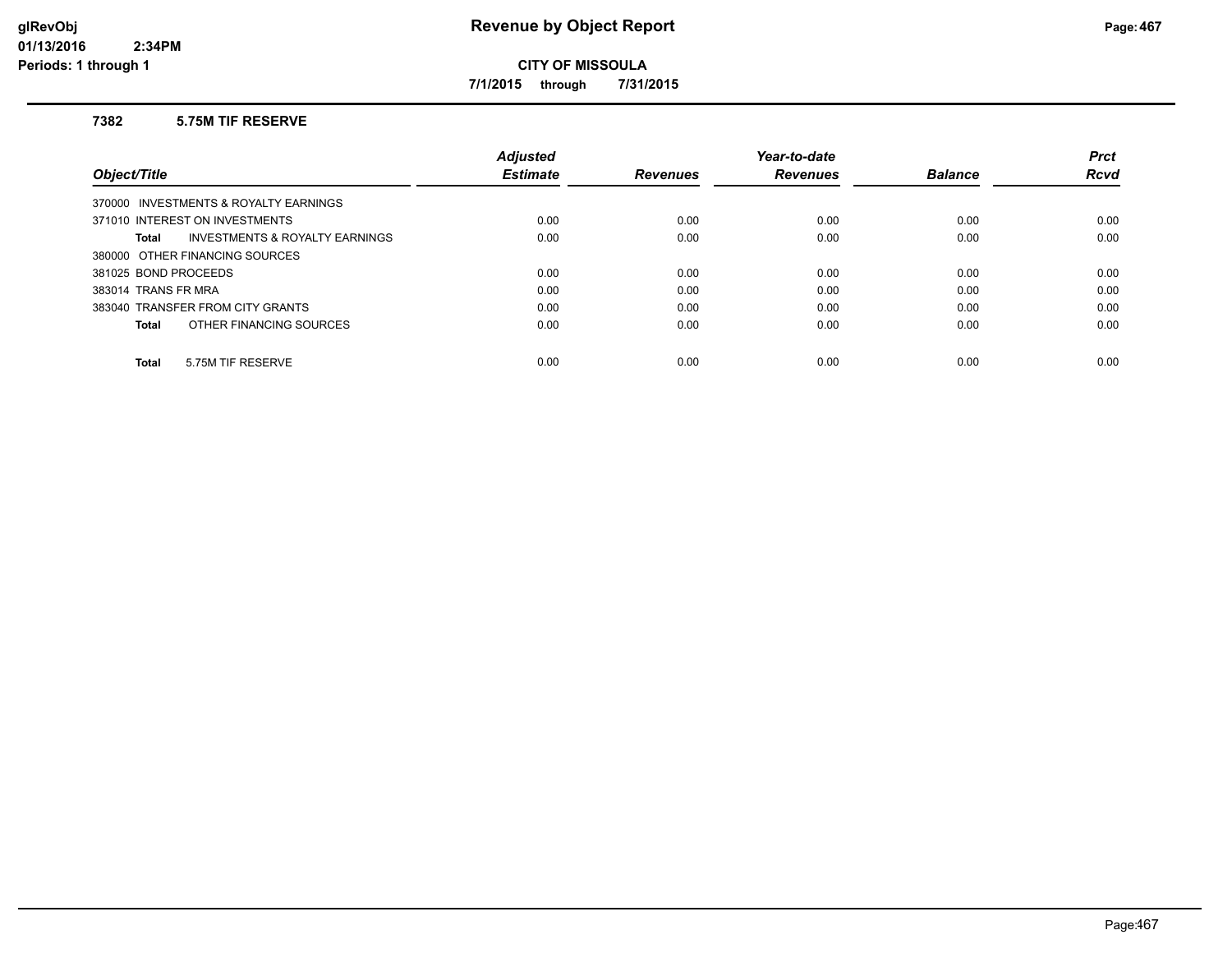**7/1/2015 through 7/31/2015**

#### **7383 RIVERFRONT TRIANGLE URD**

**7383 RIVERFRONT TRIANGLE URD**

|                                                    | <b>Adjusted</b> |                 | Year-to-date    |                | <b>Prct</b> |
|----------------------------------------------------|-----------------|-----------------|-----------------|----------------|-------------|
| Object/Title                                       | <b>Estimate</b> | <b>Revenues</b> | <b>Revenues</b> | <b>Balance</b> | <b>Rcvd</b> |
| 310000 TAXES/ASSESSMENTS                           |                 |                 |                 |                |             |
| 311011 TAX INCREMENT                               | 0.00            | 0.00            | 0.00            | 0.00           | 0.00        |
| 312001 PENALTIES & INTEREST                        | 0.00            | 0.00            | 0.00            | 0.00           | 0.00        |
| TAXES/ASSESSMENTS<br>Total                         | 0.00            | 0.00            | 0.00            | 0.00           | 0.00        |
| 330000 INTERGOVERNMENTAL REVENUES                  |                 |                 |                 |                |             |
| 335210 PERSONAL PROPERTY TAX REIMBURSEMENT         | 11.862.00       | 0.00            | 0.00            | 11.862.00      | 0.00        |
| <b>INTERGOVERNMENTAL REVENUES</b><br>Total         | 11.862.00       | 0.00            | 0.00            | 11.862.00      | 0.00        |
| 370000 INVESTMENTS & ROYALTY EARNINGS              |                 |                 |                 |                |             |
| 371010 INTEREST ON INVESTMENTS                     | 0.00            | 0.00            | 0.00            | 0.00           | 0.00        |
| <b>INVESTMENTS &amp; ROYALTY EARNINGS</b><br>Total | 0.00            | 0.00            | 0.00            | 0.00           | 0.00        |
| RIVERFRONT TRIANGLE URD<br>Total                   | 11.862.00       | 0.00            | 0.00            | 11.862.00      | 0.00        |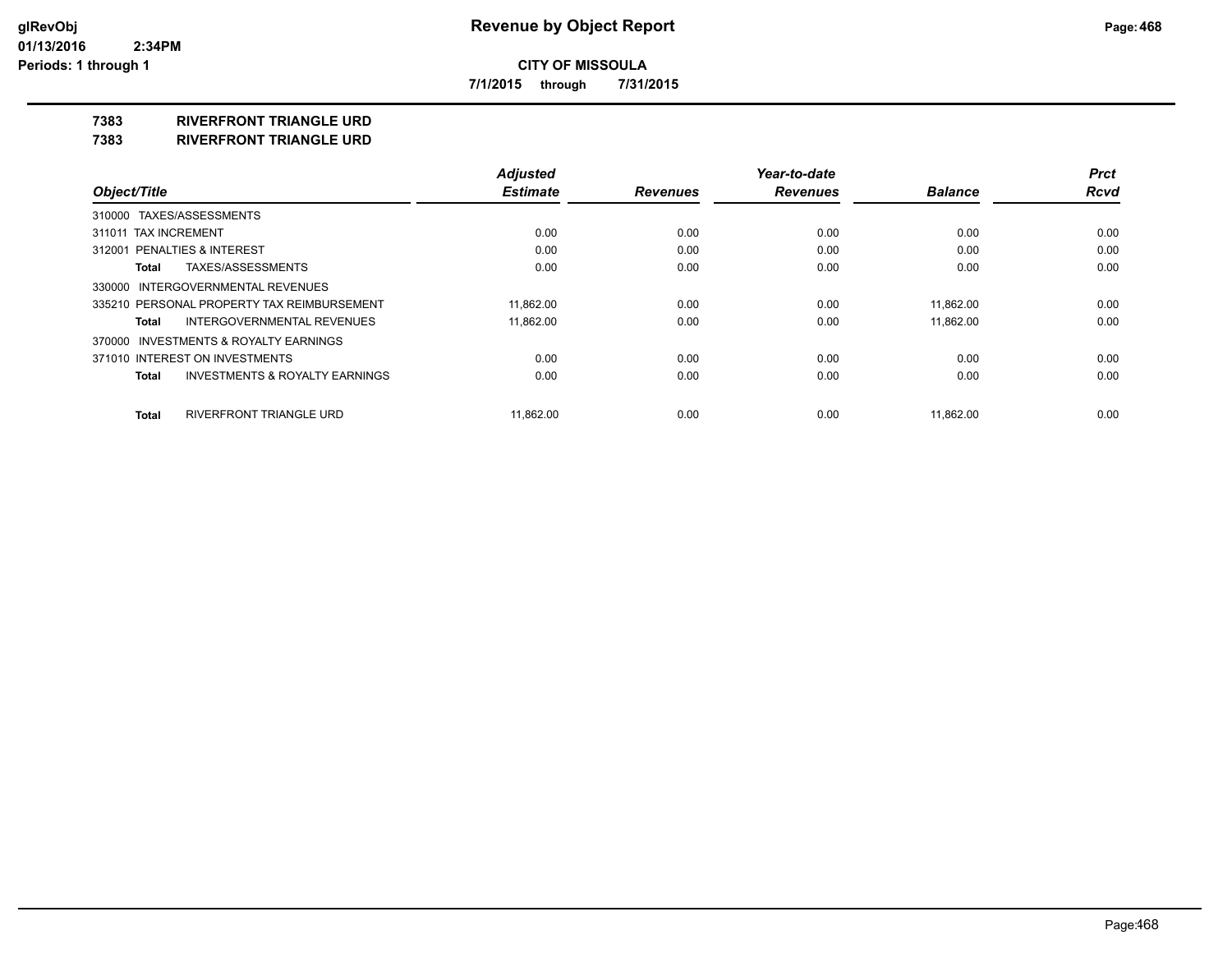**7/1/2015 through 7/31/2015**

## **7383 RIVERFRONT TRIANGLE URD**

|                                                           | <b>Adjusted</b> |                 | Year-to-date    |                | <b>Prct</b> |
|-----------------------------------------------------------|-----------------|-----------------|-----------------|----------------|-------------|
| Object/Title                                              | <b>Estimate</b> | <b>Revenues</b> | <b>Revenues</b> | <b>Balance</b> | <b>Rcvd</b> |
| TAXES/ASSESSMENTS<br>310000                               |                 |                 |                 |                |             |
| 311011 TAX INCREMENT                                      | 0.00            | 0.00            | 0.00            | 0.00           | 0.00        |
| 312001 PENALTIES & INTEREST                               | 0.00            | 0.00            | 0.00            | 0.00           | 0.00        |
| TAXES/ASSESSMENTS<br><b>Total</b>                         | 0.00            | 0.00            | 0.00            | 0.00           | 0.00        |
| 330000 INTERGOVERNMENTAL REVENUES                         |                 |                 |                 |                |             |
| 335210 PERSONAL PROPERTY TAX REIMBURSEMENT                | 11.862.00       | 0.00            | 0.00            | 11.862.00      | 0.00        |
| INTERGOVERNMENTAL REVENUES<br>Total                       | 11.862.00       | 0.00            | 0.00            | 11.862.00      | 0.00        |
| 370000 INVESTMENTS & ROYALTY EARNINGS                     |                 |                 |                 |                |             |
| 371010 INTEREST ON INVESTMENTS                            | 0.00            | 0.00            | 0.00            | 0.00           | 0.00        |
| <b>INVESTMENTS &amp; ROYALTY EARNINGS</b><br><b>Total</b> | 0.00            | 0.00            | 0.00            | 0.00           | 0.00        |
|                                                           |                 |                 |                 |                |             |
| RIVERFRONT TRIANGLE URD<br><b>Total</b>                   | 11.862.00       | 0.00            | 0.00            | 11.862.00      | 0.00        |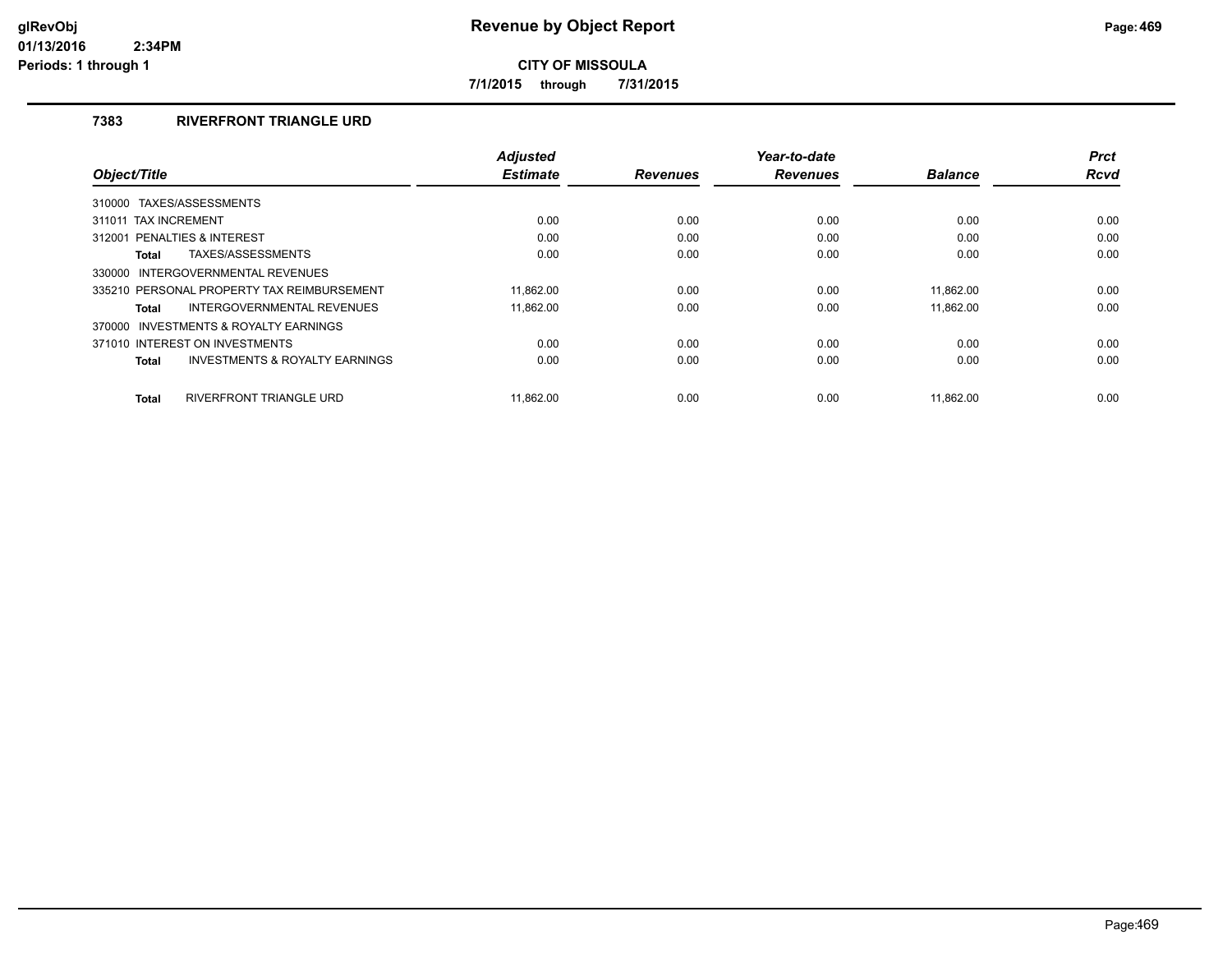**7/1/2015 through 7/31/2015**

## **7384 NRSS DEBT SERVICE CLEARING**

**7384 NRSS DEBT SERVICE CLEARING**

|                                         | <b>Adjusted</b> |                 | Year-to-date    |                | <b>Prct</b> |
|-----------------------------------------|-----------------|-----------------|-----------------|----------------|-------------|
| Object/Title                            | <b>Estimate</b> | <b>Revenues</b> | <b>Revenues</b> | <b>Balance</b> | <b>Rcvd</b> |
| 310000 TAXES/ASSESSMENTS                |                 |                 |                 |                |             |
| 311011 TAX INCREMENT                    | 0.00            | 0.00            | 0.00            | 0.00           | 0.00        |
| TAXES/ASSESSMENTS<br>Total              | 0.00            | 0.00            | 0.00            | 0.00           | 0.00        |
| 370000 INVESTMENTS & ROYALTY EARNINGS   |                 |                 |                 |                |             |
| 371010 INTEREST ON INVESTMENTS          | 0.00            | 0.00            | 0.00            | 0.00           | 0.00        |
| INVESTMENTS & ROYALTY EARNINGS<br>Total | 0.00            | 0.00            | 0.00            | 0.00           | 0.00        |
| 380000 OTHER FINANCING SOURCES          |                 |                 |                 |                |             |
| 383014 TRANS FR MRA                     | 0.00            | 0.00            | 0.00            | 0.00           | 0.00        |
| OTHER FINANCING SOURCES<br>Total        | 0.00            | 0.00            | 0.00            | 0.00           | 0.00        |
| NRSS DEBT SERVICE CLEARING<br>Total     | 0.00            | 0.00            | 0.00            | 0.00           | 0.00        |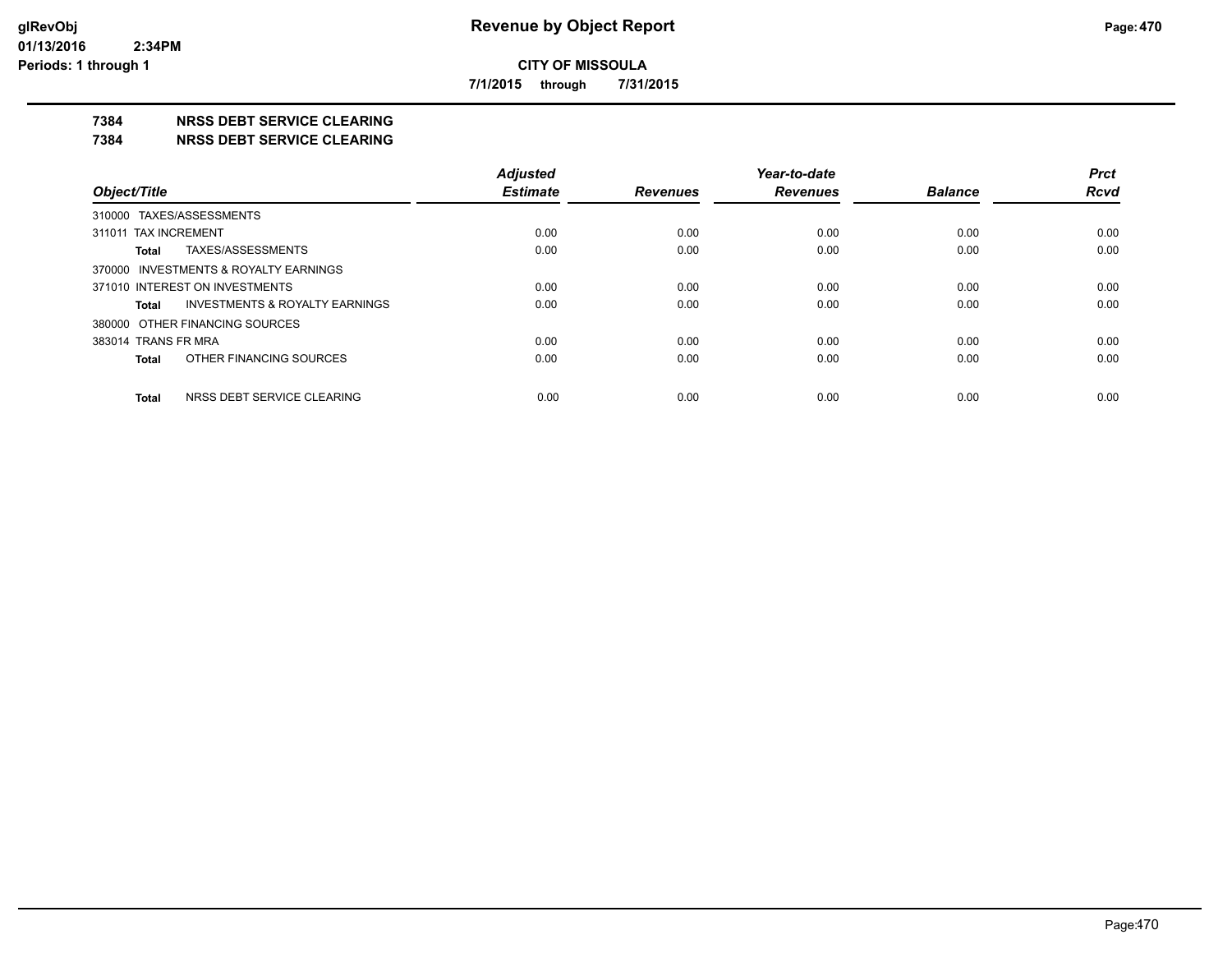**7/1/2015 through 7/31/2015**

## **7384 NRSS DEBT SERVICE CLEARING**

| Object/Title                               | <b>Adjusted</b><br><b>Estimate</b> | <b>Revenues</b> | Year-to-date<br><b>Revenues</b> | <b>Balance</b> | <b>Prct</b><br><b>Rcvd</b> |
|--------------------------------------------|------------------------------------|-----------------|---------------------------------|----------------|----------------------------|
| 310000 TAXES/ASSESSMENTS                   |                                    |                 |                                 |                |                            |
| 311011 TAX INCREMENT                       | 0.00                               | 0.00            | 0.00                            | 0.00           | 0.00                       |
| TAXES/ASSESSMENTS<br>Total                 | 0.00                               | 0.00            | 0.00                            | 0.00           | 0.00                       |
| 370000 INVESTMENTS & ROYALTY EARNINGS      |                                    |                 |                                 |                |                            |
| 371010 INTEREST ON INVESTMENTS             | 0.00                               | 0.00            | 0.00                            | 0.00           | 0.00                       |
| INVESTMENTS & ROYALTY EARNINGS<br>Total    | 0.00                               | 0.00            | 0.00                            | 0.00           | 0.00                       |
| 380000 OTHER FINANCING SOURCES             |                                    |                 |                                 |                |                            |
| 383014 TRANS FR MRA                        | 0.00                               | 0.00            | 0.00                            | 0.00           | 0.00                       |
| OTHER FINANCING SOURCES<br><b>Total</b>    | 0.00                               | 0.00            | 0.00                            | 0.00           | 0.00                       |
| NRSS DEBT SERVICE CLEARING<br><b>Total</b> | 0.00                               | 0.00            | 0.00                            | 0.00           | 0.00                       |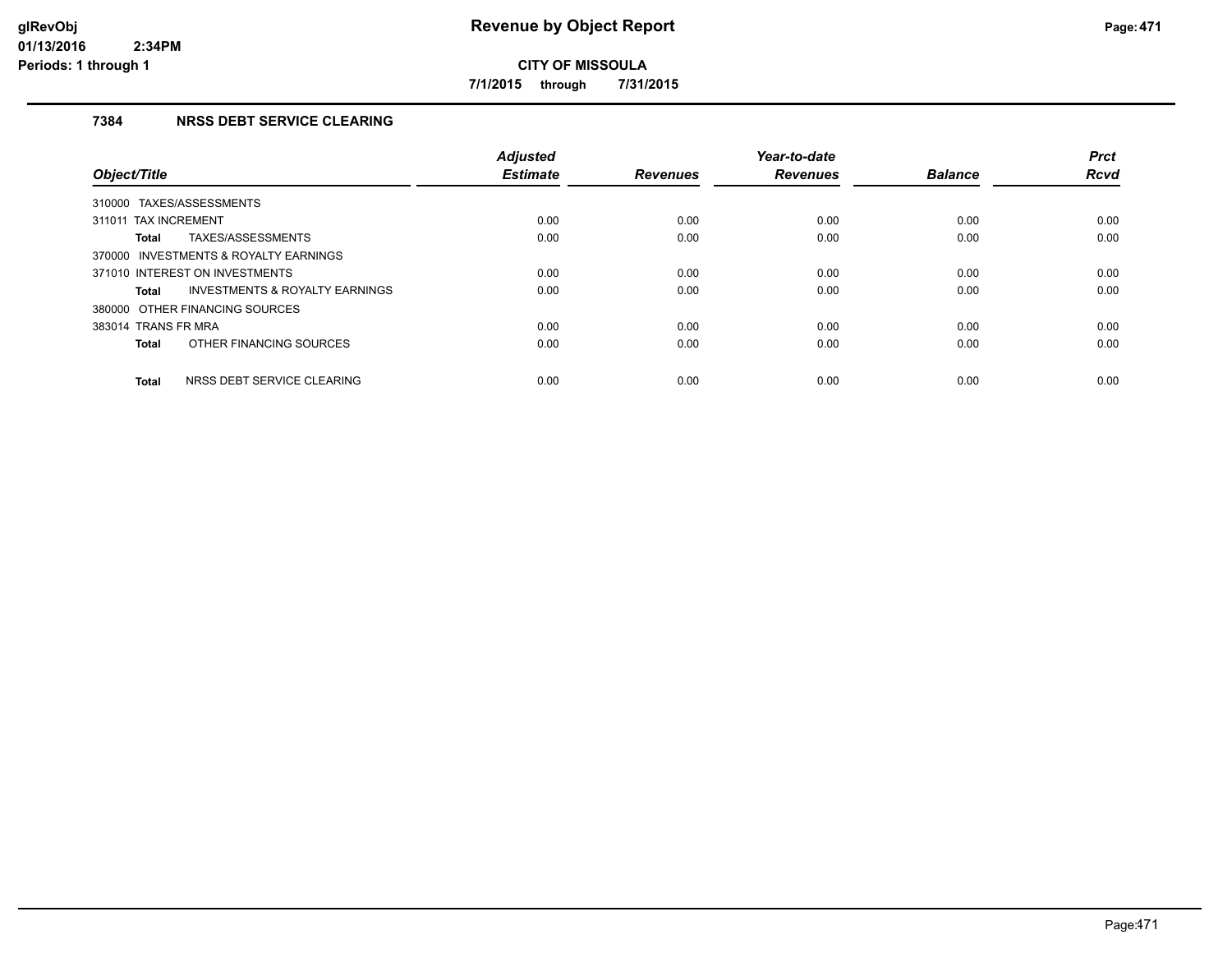**7/1/2015 through 7/31/2015**

**7385 FRONT STREET URD 7385 FRONT STREET URD**

|                                                           | <b>Adjusted</b> |                 | Year-to-date    |                | <b>Prct</b> |
|-----------------------------------------------------------|-----------------|-----------------|-----------------|----------------|-------------|
| Object/Title                                              | <b>Estimate</b> | <b>Revenues</b> | <b>Revenues</b> | <b>Balance</b> | <b>Rcvd</b> |
| 310000 TAXES/ASSESSMENTS                                  |                 |                 |                 |                |             |
| 311011 TAX INCREMENT                                      | 0.00            | 0.00            | 0.00            | 0.00           | 0.00        |
| TAXES/ASSESSMENTS<br><b>Total</b>                         | 0.00            | 0.00            | 0.00            | 0.00           | 0.00        |
| <b>INTERGOVERNMENTAL REVENUES</b><br>330000               |                 |                 |                 |                |             |
| 331056 MDT FEDERAL CMAQ                                   | 0.00            | 0.00            | 0.00            | 0.00           | 0.00        |
| 335210 PERSONAL PROPERTY TAX REIMBURSEMENT                | 0.00            | 0.00            | 0.00            | 0.00           | 0.00        |
| <b>INTERGOVERNMENTAL REVENUES</b><br><b>Total</b>         | 0.00            | 0.00            | 0.00            | 0.00           | 0.00        |
| 360000 MISCELLANEOUS REVENUES                             |                 |                 |                 |                |             |
| 365000 DONATIONS                                          | 0.00            | 0.00            | 0.00            | 0.00           | 0.00        |
| <b>MISCELLANEOUS REVENUES</b><br>Total                    | 0.00            | 0.00            | 0.00            | 0.00           | 0.00        |
| <b>INVESTMENTS &amp; ROYALTY EARNINGS</b><br>370000       |                 |                 |                 |                |             |
| 371010 INTEREST ON INVESTMENTS                            | 0.00            | 0.00            | 0.00            | 0.00           | 0.00        |
| <b>INVESTMENTS &amp; ROYALTY EARNINGS</b><br><b>Total</b> | 0.00            | 0.00            | 0.00            | 0.00           | 0.00        |
| 380000 OTHER FINANCING SOURCES                            |                 |                 |                 |                |             |
| 381029 PARKING STRUCTURE BOND PROCEEDS                    | 0.00            | 0.00            | 0.00            | 0.00           | 0.00        |
| 381071 WILMA NOTE PROCEEDS                                | 0.00            | 0.00            | 0.00            | 0.00           | 0.00        |
| 381072 FIB NOTE PROCEEDS                                  | 0.00            | 0.00            | 0.00            | 0.00           | 0.00        |
| 383066 TRANSFER FROM FRONT ST CLEARING                    | 164,160.00      | 0.00            | 0.00            | 164,160.00     | 0.00        |
| 383067 TRANSFER FROM FSPS                                 | 0.00            | 0.00            | 0.00            | 0.00           | 0.00        |
| 383068 TRANSFER FROM SUBORDINATE LIEN                     | 0.00            | 0.00            | 0.00            | 0.00           | 0.00        |
| OTHER FINANCING SOURCES<br><b>Total</b>                   | 164,160.00      | 0.00            | 0.00            | 164,160.00     | 0.00        |
|                                                           |                 |                 |                 |                |             |
| <b>FRONT STREET URD</b><br><b>Total</b>                   | 164,160.00      | 0.00            | 0.00            | 164,160.00     | 0.00        |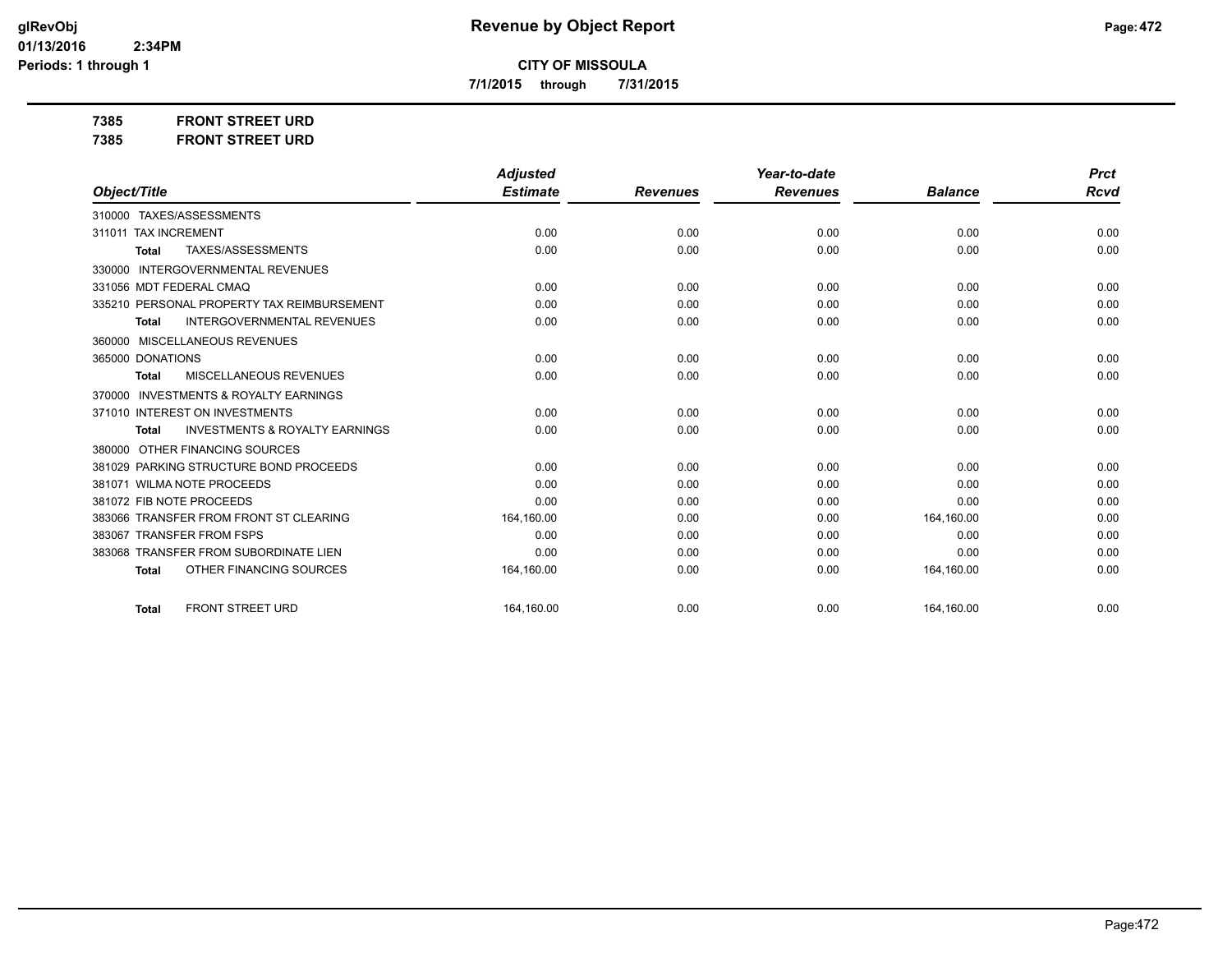**7/1/2015 through 7/31/2015**

### **7385 FRONT STREET URD**

|                                                           | <b>Adjusted</b> |                 | Year-to-date    |                | <b>Prct</b> |
|-----------------------------------------------------------|-----------------|-----------------|-----------------|----------------|-------------|
| Object/Title                                              | <b>Estimate</b> | <b>Revenues</b> | <b>Revenues</b> | <b>Balance</b> | Rcvd        |
| 310000 TAXES/ASSESSMENTS                                  |                 |                 |                 |                |             |
| 311011 TAX INCREMENT                                      | 0.00            | 0.00            | 0.00            | 0.00           | 0.00        |
| TAXES/ASSESSMENTS<br><b>Total</b>                         | 0.00            | 0.00            | 0.00            | 0.00           | 0.00        |
| <b>INTERGOVERNMENTAL REVENUES</b><br>330000               |                 |                 |                 |                |             |
| 331056 MDT FEDERAL CMAQ                                   | 0.00            | 0.00            | 0.00            | 0.00           | 0.00        |
| 335210 PERSONAL PROPERTY TAX REIMBURSEMENT                | 0.00            | 0.00            | 0.00            | 0.00           | 0.00        |
| <b>INTERGOVERNMENTAL REVENUES</b><br><b>Total</b>         | 0.00            | 0.00            | 0.00            | 0.00           | 0.00        |
| 360000 MISCELLANEOUS REVENUES                             |                 |                 |                 |                |             |
| 365000 DONATIONS                                          | 0.00            | 0.00            | 0.00            | 0.00           | 0.00        |
| MISCELLANEOUS REVENUES<br><b>Total</b>                    | 0.00            | 0.00            | 0.00            | 0.00           | 0.00        |
| 370000 INVESTMENTS & ROYALTY EARNINGS                     |                 |                 |                 |                |             |
| 371010 INTEREST ON INVESTMENTS                            | 0.00            | 0.00            | 0.00            | 0.00           | 0.00        |
| <b>INVESTMENTS &amp; ROYALTY EARNINGS</b><br><b>Total</b> | 0.00            | 0.00            | 0.00            | 0.00           | 0.00        |
| 380000 OTHER FINANCING SOURCES                            |                 |                 |                 |                |             |
| 381029 PARKING STRUCTURE BOND PROCEEDS                    | 0.00            | 0.00            | 0.00            | 0.00           | 0.00        |
| 381071 WILMA NOTE PROCEEDS                                | 0.00            | 0.00            | 0.00            | 0.00           | 0.00        |
| 381072 FIB NOTE PROCEEDS                                  | 0.00            | 0.00            | 0.00            | 0.00           | 0.00        |
| 383066 TRANSFER FROM FRONT ST CLEARING                    | 164,160.00      | 0.00            | 0.00            | 164,160.00     | 0.00        |
| 383067 TRANSFER FROM FSPS                                 | 0.00            | 0.00            | 0.00            | 0.00           | 0.00        |
| 383068 TRANSFER FROM SUBORDINATE LIEN                     | 0.00            | 0.00            | 0.00            | 0.00           | 0.00        |
| OTHER FINANCING SOURCES<br><b>Total</b>                   | 164,160.00      | 0.00            | 0.00            | 164,160.00     | 0.00        |
| <b>FRONT STREET URD</b><br><b>Total</b>                   | 164.160.00      | 0.00            | 0.00            | 164,160.00     | 0.00        |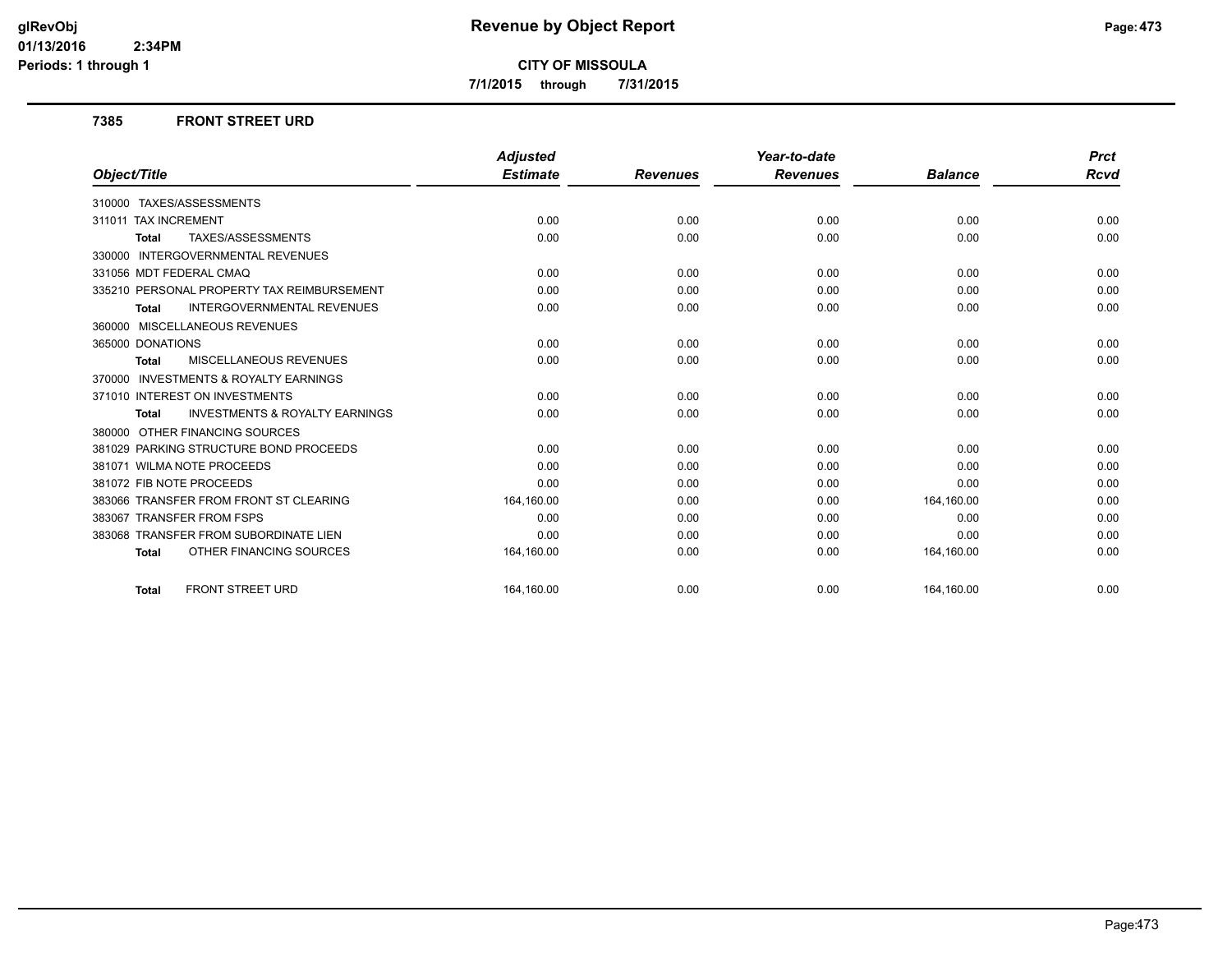**7/1/2015 through 7/31/2015**

## **7386 DEBT SERVICE-SAFEWAY/ST PAT 1.5M**

**7386 DEBT SERVICE-SAFEWAY/ST PAT 1.5M**

|                                                     | <b>Adjusted</b> |                 | Year-to-date    |                | <b>Prct</b> |
|-----------------------------------------------------|-----------------|-----------------|-----------------|----------------|-------------|
| Object/Title                                        | <b>Estimate</b> | <b>Revenues</b> | <b>Revenues</b> | <b>Balance</b> | <b>Rcvd</b> |
| 310000 TAXES/ASSESSMENTS                            |                 |                 |                 |                |             |
| 311011 TAX INCREMENT                                | 0.00            | 0.00            | 0.00            | 0.00           | 0.00        |
| TAXES/ASSESSMENTS<br>Total                          | 0.00            | 0.00            | 0.00            | 0.00           | 0.00        |
| 360000 MISCELLANEOUS REVENUES                       |                 |                 |                 |                |             |
| 365000 DONATIONS                                    | 0.00            | 0.00            | 0.00            | 0.00           | 0.00        |
| <b>MISCELLANEOUS REVENUES</b><br>Total              | 0.00            | 0.00            | 0.00            | 0.00           | 0.00        |
| <b>INVESTMENTS &amp; ROYALTY EARNINGS</b><br>370000 |                 |                 |                 |                |             |
| 371010 INTEREST ON INVESTMENTS                      | 0.00            | 0.00            | 0.00            | 0.00           | 0.00        |
| <b>INVESTMENTS &amp; ROYALTY EARNINGS</b><br>Total  | 0.00            | 0.00            | 0.00            | 0.00           | 0.00        |
| OTHER FINANCING SOURCES<br>380000                   |                 |                 |                 |                |             |
| 383014 TRANS FR MRA                                 | 155,875.00      | 0.00            | 0.00            | 155,875.00     | 0.00        |
| 383037 TRANSFER - URD II                            | 0.00            | 0.00            | 0.00            | 0.00           | 0.00        |
| 384000 GUARANTOR REVENUE                            | 0.00            | 0.00            | 0.00            | 0.00           | 0.00        |
| OTHER FINANCING SOURCES<br>Total                    | 155,875.00      | 0.00            | 0.00            | 155,875.00     | 0.00        |
| DEBT SERVICE-SAFEWAY/ST PAT 1.5M<br><b>Total</b>    | 155,875.00      | 0.00            | 0.00            | 155,875.00     | 0.00        |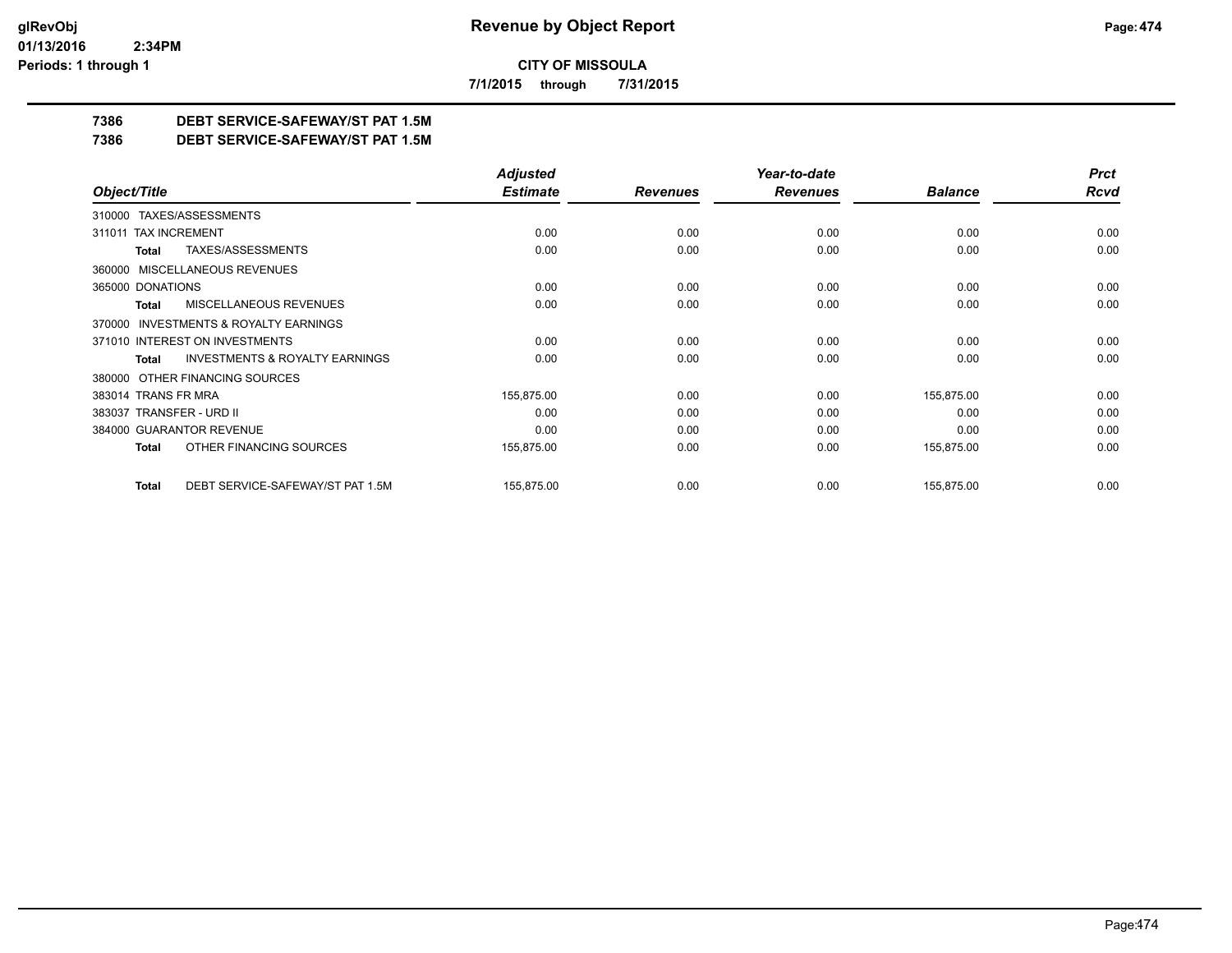**7/1/2015 through 7/31/2015**

## **7386 DEBT SERVICE-SAFEWAY/ST PAT 1.5M**

|                                                     | <b>Adjusted</b> |                 | Year-to-date    |                | <b>Prct</b> |
|-----------------------------------------------------|-----------------|-----------------|-----------------|----------------|-------------|
| Object/Title                                        | <b>Estimate</b> | <b>Revenues</b> | <b>Revenues</b> | <b>Balance</b> | <b>Rcvd</b> |
| 310000 TAXES/ASSESSMENTS                            |                 |                 |                 |                |             |
| 311011 TAX INCREMENT                                | 0.00            | 0.00            | 0.00            | 0.00           | 0.00        |
| TAXES/ASSESSMENTS<br>Total                          | 0.00            | 0.00            | 0.00            | 0.00           | 0.00        |
| 360000 MISCELLANEOUS REVENUES                       |                 |                 |                 |                |             |
| 365000 DONATIONS                                    | 0.00            | 0.00            | 0.00            | 0.00           | 0.00        |
| MISCELLANEOUS REVENUES<br><b>Total</b>              | 0.00            | 0.00            | 0.00            | 0.00           | 0.00        |
| <b>INVESTMENTS &amp; ROYALTY EARNINGS</b><br>370000 |                 |                 |                 |                |             |
| 371010 INTEREST ON INVESTMENTS                      | 0.00            | 0.00            | 0.00            | 0.00           | 0.00        |
| <b>INVESTMENTS &amp; ROYALTY EARNINGS</b><br>Total  | 0.00            | 0.00            | 0.00            | 0.00           | 0.00        |
| 380000 OTHER FINANCING SOURCES                      |                 |                 |                 |                |             |
| 383014 TRANS FR MRA                                 | 155,875.00      | 0.00            | 0.00            | 155,875.00     | 0.00        |
| 383037 TRANSFER - URD II                            | 0.00            | 0.00            | 0.00            | 0.00           | 0.00        |
| 384000 GUARANTOR REVENUE                            | 0.00            | 0.00            | 0.00            | 0.00           | 0.00        |
| OTHER FINANCING SOURCES<br>Total                    | 155,875.00      | 0.00            | 0.00            | 155,875.00     | 0.00        |
| DEBT SERVICE-SAFEWAY/ST PAT 1.5M<br>Total           | 155,875.00      | 0.00            | 0.00            | 155,875.00     | 0.00        |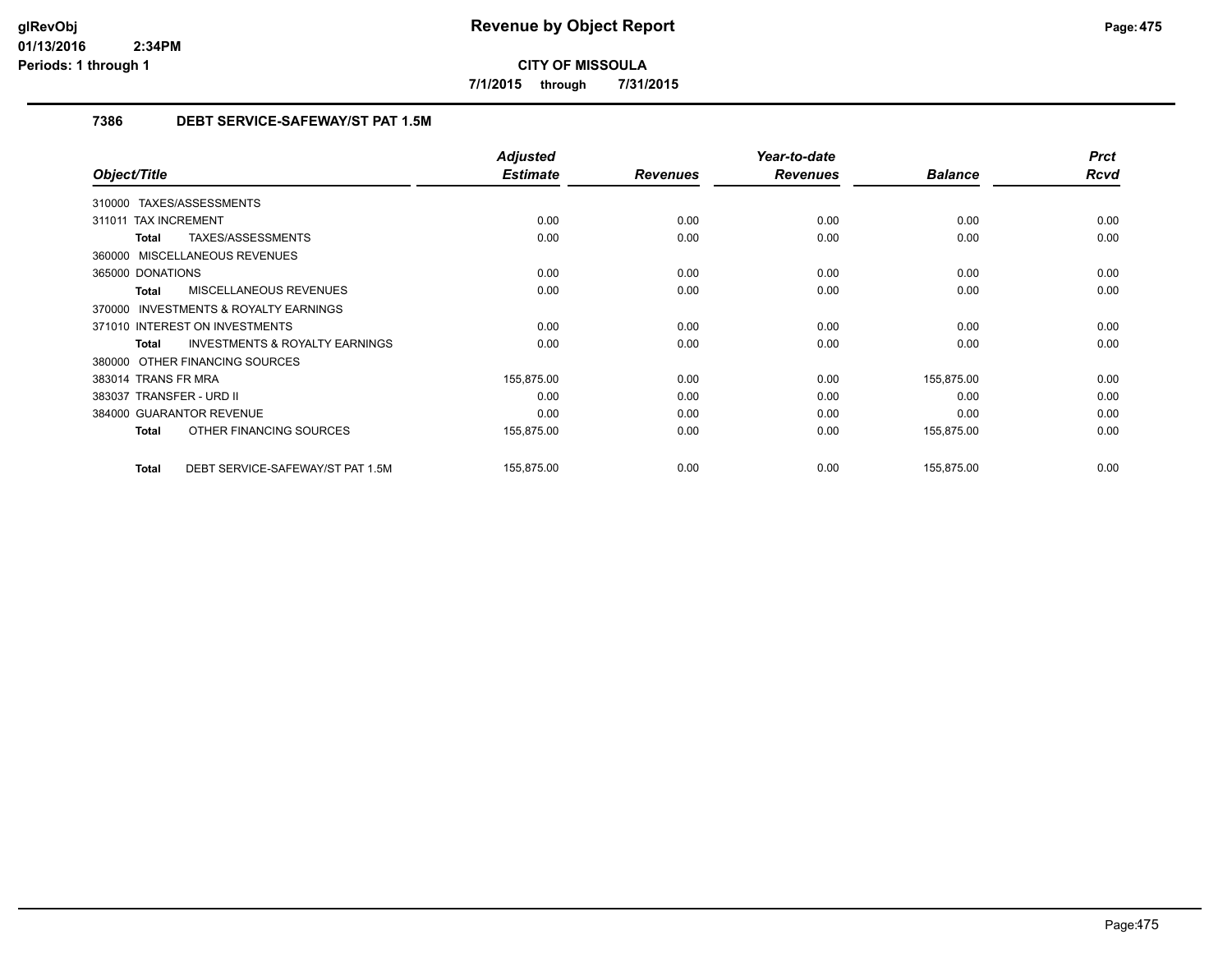**7/1/2015 through 7/31/2015**

# **7387 DEBT SERVICE-BROWNFIELD RLF 1.125M**

**7387 DEBT SERVICE-BROWNFIELD RLF 1.125M**

|                                                    | <b>Adiusted</b> |                 | Year-to-date    |                | <b>Prct</b> |
|----------------------------------------------------|-----------------|-----------------|-----------------|----------------|-------------|
| Object/Title                                       | <b>Estimate</b> | <b>Revenues</b> | <b>Revenues</b> | <b>Balance</b> | <b>Rcvd</b> |
| 310000 TAXES/ASSESSMENTS                           |                 |                 |                 |                |             |
| 311011 TAX INCREMENT                               | 0.00            | 0.00            | 0.00            | 0.00           | 0.00        |
| TAXES/ASSESSMENTS<br>Total                         | 0.00            | 0.00            | 0.00            | 0.00           | 0.00        |
| 370000 INVESTMENTS & ROYALTY EARNINGS              |                 |                 |                 |                |             |
| 371010 INTEREST ON INVESTMENTS                     | 0.00            | 0.00            | 0.00            | 0.00           | 0.00        |
| <b>INVESTMENTS &amp; ROYALTY EARNINGS</b><br>Total | 0.00            | 0.00            | 0.00            | 0.00           | 0.00        |
| 380000 OTHER FINANCING SOURCES                     |                 |                 |                 |                |             |
| 383014 TRANS FR MRA                                | 31.941.00       | 0.00            | 0.00            | 31.941.00      | 0.00        |
| 383016 TRANS FR TAX INCREMENT BOND                 | 0.00            | 0.00            | 0.00            | 0.00           | 0.00        |
| OTHER FINANCING SOURCES<br>Total                   | 31,941.00       | 0.00            | 0.00            | 31,941.00      | 0.00        |
| DEBT SERVICE-BROWNFIELD RLF 1.125M<br><b>Total</b> | 31.941.00       | 0.00            | 0.00            | 31.941.00      | 0.00        |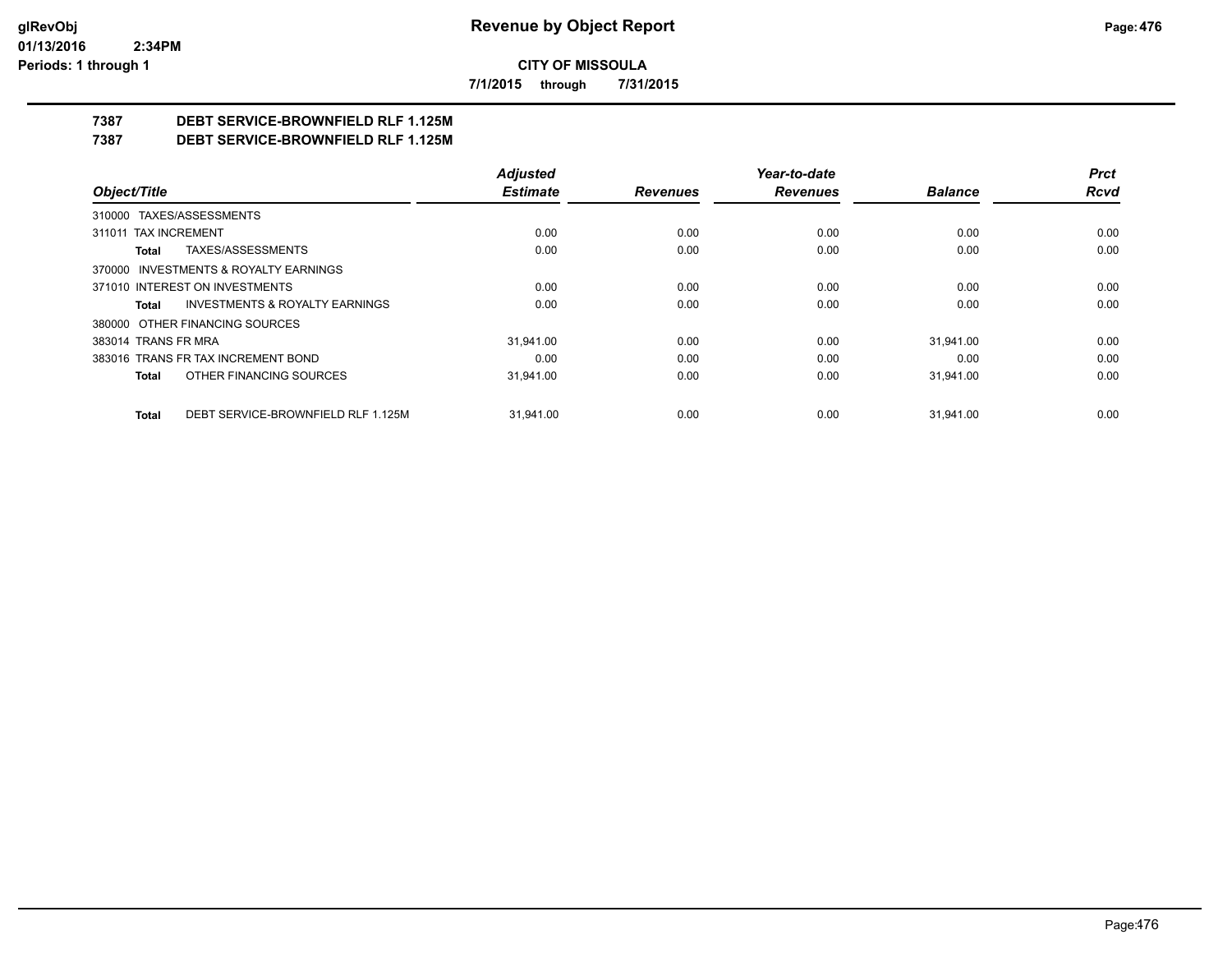**7/1/2015 through 7/31/2015**

## **7387 DEBT SERVICE-BROWNFIELD RLF 1.125M**

|                                                    | <b>Adjusted</b> |                 | Year-to-date    |                | <b>Prct</b> |
|----------------------------------------------------|-----------------|-----------------|-----------------|----------------|-------------|
| Object/Title                                       | <b>Estimate</b> | <b>Revenues</b> | <b>Revenues</b> | <b>Balance</b> | <b>Rcvd</b> |
| TAXES/ASSESSMENTS<br>310000                        |                 |                 |                 |                |             |
| 311011 TAX INCREMENT                               | 0.00            | 0.00            | 0.00            | 0.00           | 0.00        |
| TAXES/ASSESSMENTS<br><b>Total</b>                  | 0.00            | 0.00            | 0.00            | 0.00           | 0.00        |
| 370000 INVESTMENTS & ROYALTY EARNINGS              |                 |                 |                 |                |             |
| 371010 INTEREST ON INVESTMENTS                     | 0.00            | 0.00            | 0.00            | 0.00           | 0.00        |
| INVESTMENTS & ROYALTY EARNINGS<br>Total            | 0.00            | 0.00            | 0.00            | 0.00           | 0.00        |
| 380000 OTHER FINANCING SOURCES                     |                 |                 |                 |                |             |
| 383014 TRANS FR MRA                                | 31.941.00       | 0.00            | 0.00            | 31.941.00      | 0.00        |
| 383016 TRANS FR TAX INCREMENT BOND                 | 0.00            | 0.00            | 0.00            | 0.00           | 0.00        |
| OTHER FINANCING SOURCES<br><b>Total</b>            | 31,941.00       | 0.00            | 0.00            | 31,941.00      | 0.00        |
| DEBT SERVICE-BROWNFIELD RLF 1.125M<br><b>Total</b> | 31.941.00       | 0.00            | 0.00            | 31.941.00      | 0.00        |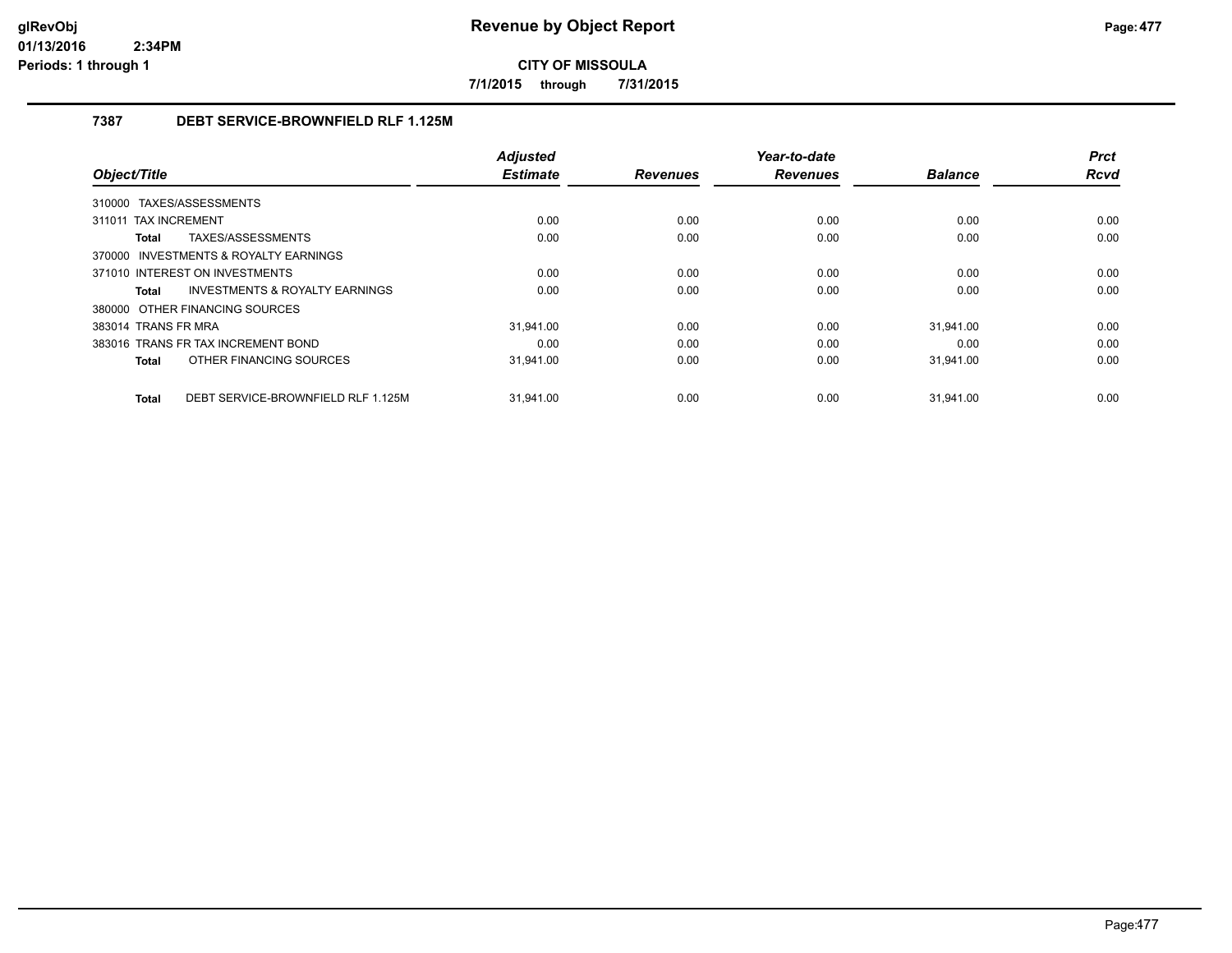**7/1/2015 through 7/31/2015**

**7388 RESERVE-3.6m TIF**

**7388 RESERVE-3.6m TIF**

|                                                    | <b>Adjusted</b> |                 | Year-to-date    |                | <b>Prct</b> |
|----------------------------------------------------|-----------------|-----------------|-----------------|----------------|-------------|
| Object/Title                                       | <b>Estimate</b> | <b>Revenues</b> | <b>Revenues</b> | <b>Balance</b> | <b>Rcvd</b> |
| 370000 INVESTMENTS & ROYALTY EARNINGS              |                 |                 |                 |                |             |
| 371010 INTEREST ON INVESTMENTS                     | 0.00            | 0.00            | 0.00            | 0.00           | 0.00        |
| 371020 GAIN/LOSS IN MARKET VALUE OF INVESTMENTS    | 0.00            | 0.00            | 0.00            | 0.00           | 0.00        |
| <b>INVESTMENTS &amp; ROYALTY EARNINGS</b><br>Total | 0.00            | 0.00            | 0.00            | 0.00           | 0.00        |
| 380000 OTHER FINANCING SOURCES                     |                 |                 |                 |                |             |
| 381025 BOND PROCEEDS                               | 0.00            | 0.00            | 0.00            | 0.00           | 0.00        |
| 383014 TRANS FR MRA                                | 0.00            | 0.00            | 0.00            | 0.00           | 0.00        |
| 383037 TRANSFER - URD II                           | 0.00            | 0.00            | 0.00            | 0.00           | 0.00        |
| 383040 TRANSFER FROM CITY GRANTS                   | 0.00            | 0.00            | 0.00            | 0.00           | 0.00        |
| OTHER FINANCING SOURCES<br>Total                   | 0.00            | 0.00            | 0.00            | 0.00           | 0.00        |
| RESERVE-3.6m TIF<br>Total                          | 0.00            | 0.00            | 0.00            | 0.00           | 0.00        |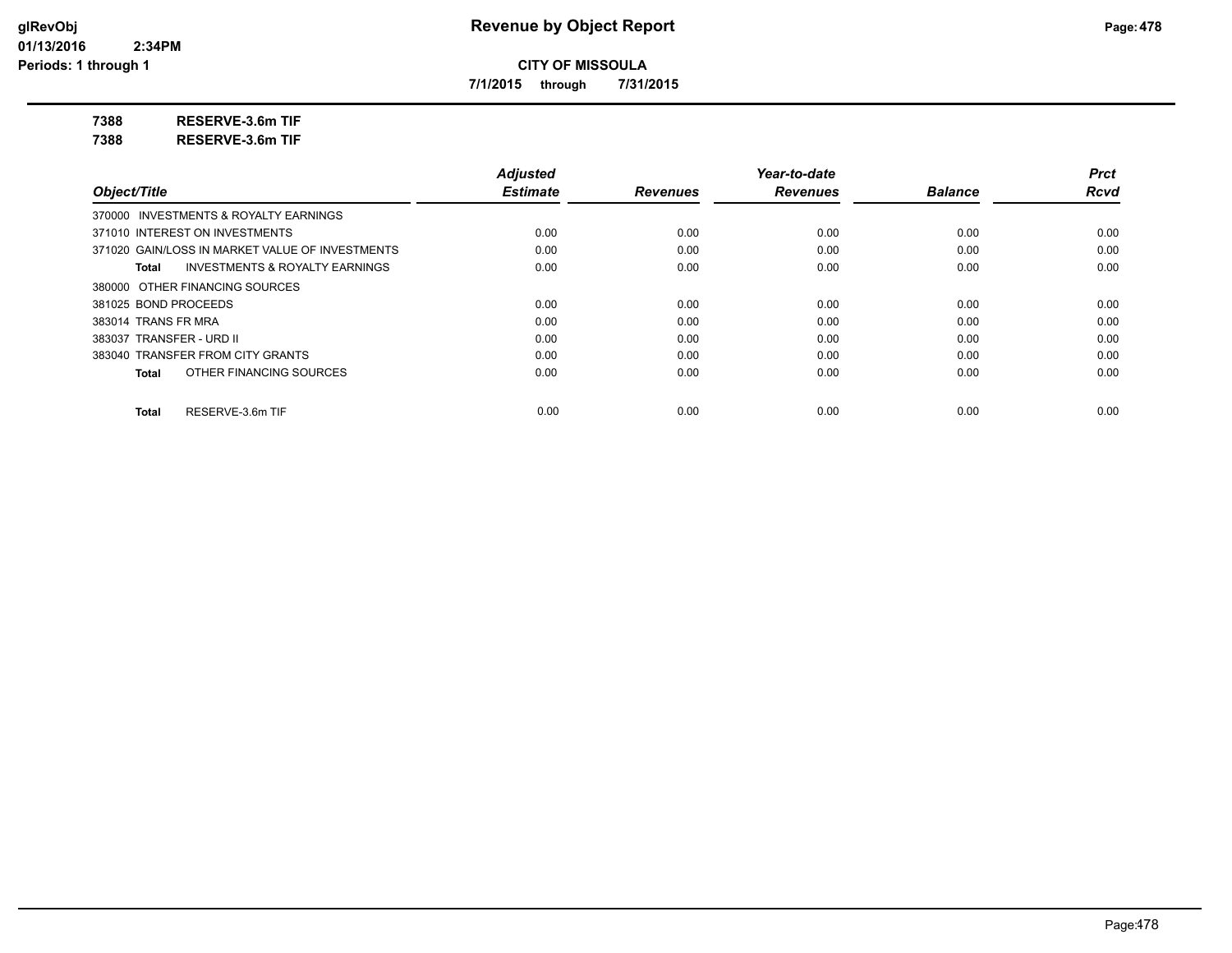**7/1/2015 through 7/31/2015**

### **7388 RESERVE-3.6m TIF**

|                                                    | <b>Adjusted</b> |                 | Year-to-date    |                | <b>Prct</b> |
|----------------------------------------------------|-----------------|-----------------|-----------------|----------------|-------------|
| Object/Title                                       | <b>Estimate</b> | <b>Revenues</b> | <b>Revenues</b> | <b>Balance</b> | <b>Rcvd</b> |
| 370000 INVESTMENTS & ROYALTY EARNINGS              |                 |                 |                 |                |             |
| 371010 INTEREST ON INVESTMENTS                     | 0.00            | 0.00            | 0.00            | 0.00           | 0.00        |
| 371020 GAIN/LOSS IN MARKET VALUE OF INVESTMENT     | 0.00            | 0.00            | 0.00            | 0.00           | 0.00        |
| <b>INVESTMENTS &amp; ROYALTY EARNINGS</b><br>Total | 0.00            | 0.00            | 0.00            | 0.00           | 0.00        |
| 380000 OTHER FINANCING SOURCES                     |                 |                 |                 |                |             |
| 381025 BOND PROCEEDS                               | 0.00            | 0.00            | 0.00            | 0.00           | 0.00        |
| 383014 TRANS FR MRA                                | 0.00            | 0.00            | 0.00            | 0.00           | 0.00        |
| 383037 TRANSFER - URD II                           | 0.00            | 0.00            | 0.00            | 0.00           | 0.00        |
| 383040 TRANSFER FROM CITY GRANTS                   | 0.00            | 0.00            | 0.00            | 0.00           | 0.00        |
| OTHER FINANCING SOURCES<br>Total                   | 0.00            | 0.00            | 0.00            | 0.00           | 0.00        |
| RESERVE-3.6m TIF<br><b>Total</b>                   | 0.00            | 0.00            | 0.00            | 0.00           | 0.00        |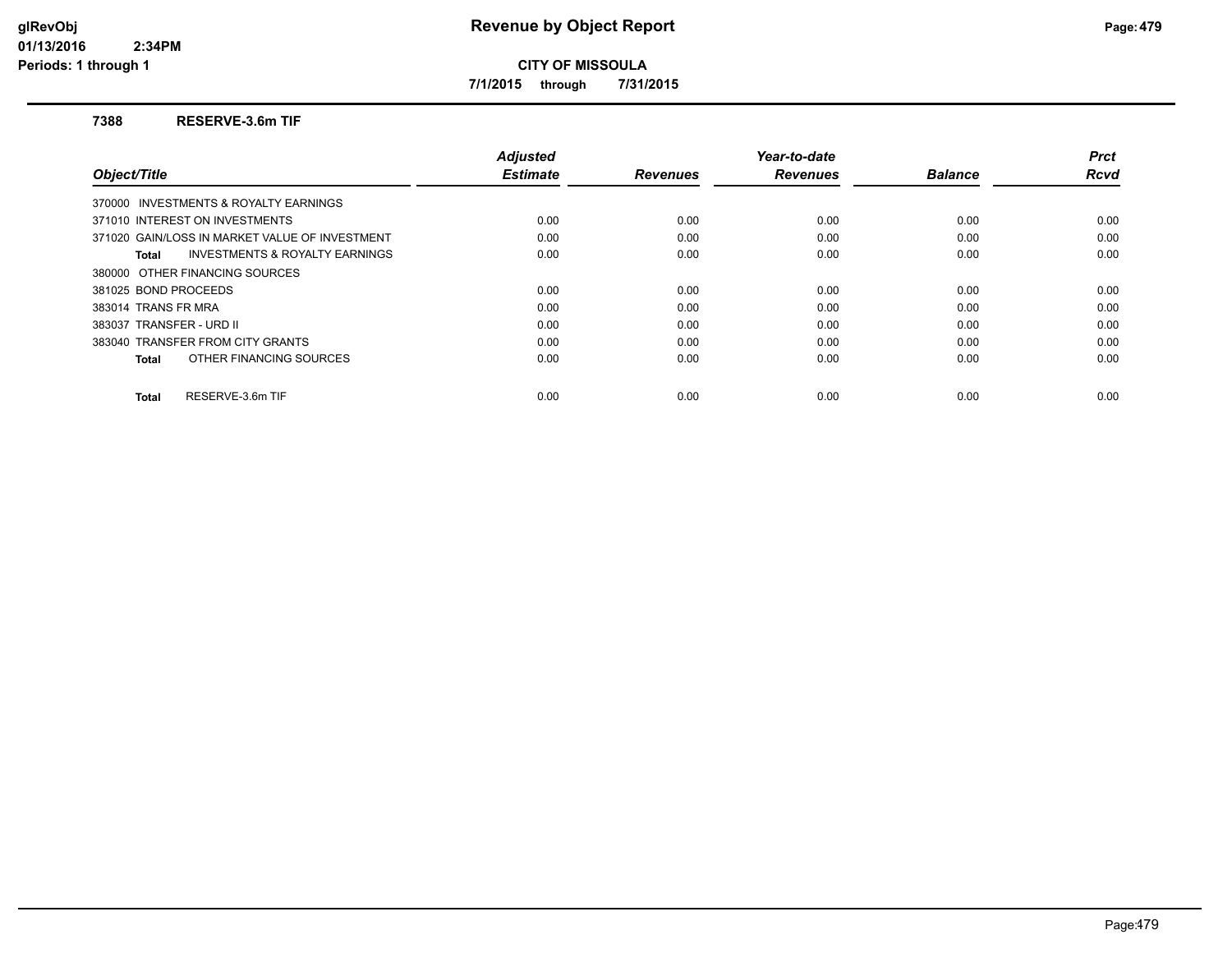**7/1/2015 through 7/31/2015**

**7389 DEBT SERVICE - 3.6M/5.75M**

**7389 DEBT SERVICE - 3.6M/5.75M**

|                      |                                                 | <b>Adjusted</b> |                 | Year-to-date    |                | <b>Prct</b> |
|----------------------|-------------------------------------------------|-----------------|-----------------|-----------------|----------------|-------------|
| Object/Title         |                                                 | <b>Estimate</b> | <b>Revenues</b> | <b>Revenues</b> | <b>Balance</b> | Rcvd        |
|                      | 370000 INVESTMENTS & ROYALTY EARNINGS           |                 |                 |                 |                |             |
|                      | 371010 INTEREST ON INVESTMENTS                  | 0.00            | 0.00            | 0.00            | 0.00           | 0.00        |
|                      | 371020 GAIN/LOSS IN MARKET VALUE OF INVESTMENTS | 0.00            | 0.00            | 0.00            | 0.00           | 0.00        |
| Total                | <b>INVESTMENTS &amp; ROYALTY EARNINGS</b>       | 0.00            | 0.00            | 0.00            | 0.00           | 0.00        |
|                      | 380000 OTHER FINANCING SOURCES                  |                 |                 |                 |                |             |
|                      | 381009 TRANSFER FROM CLEARING                   | 0.00            | 0.00            | 0.00            | 0.00           | 0.00        |
| 381025 BOND PROCEEDS |                                                 | 0.00            | 0.00            | 0.00            | 0.00           | 0.00        |
| 383014 TRANS FR MRA  |                                                 | 921,916.00      | 0.00            | 0.00            | 921,916.00     | 0.00        |
| Total                | OTHER FINANCING SOURCES                         | 921.916.00      | 0.00            | 0.00            | 921.916.00     | 0.00        |
| Total                | DEBT SERVICE - 3.6M/5.75M                       | 921.916.00      | 0.00            | 0.00            | 921.916.00     | 0.00        |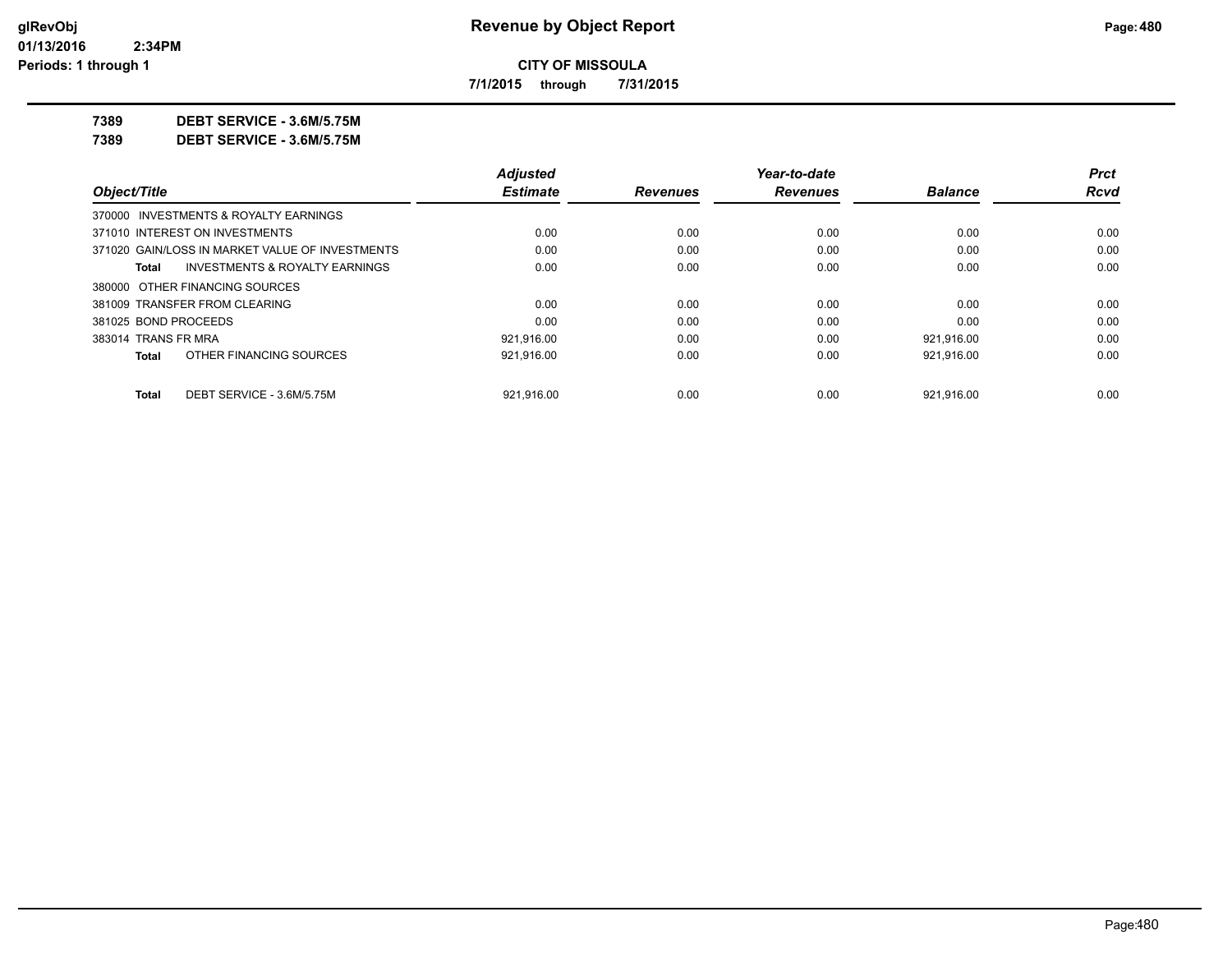**7/1/2015 through 7/31/2015**

## **7389 DEBT SERVICE - 3.6M/5.75M**

| Object/Title                                   | <b>Adjusted</b><br><b>Estimate</b> | <b>Revenues</b> | Year-to-date<br><b>Revenues</b> | <b>Balance</b> | <b>Prct</b><br><b>Rcvd</b> |
|------------------------------------------------|------------------------------------|-----------------|---------------------------------|----------------|----------------------------|
| 370000 INVESTMENTS & ROYALTY EARNINGS          |                                    |                 |                                 |                |                            |
| 371010 INTEREST ON INVESTMENTS                 | 0.00                               | 0.00            | 0.00                            | 0.00           | 0.00                       |
| 371020 GAIN/LOSS IN MARKET VALUE OF INVESTMENT | 0.00                               | 0.00            | 0.00                            | 0.00           | 0.00                       |
| INVESTMENTS & ROYALTY EARNINGS<br>Total        | 0.00                               | 0.00            | 0.00                            | 0.00           | 0.00                       |
| 380000 OTHER FINANCING SOURCES                 |                                    |                 |                                 |                |                            |
| 381009 TRANSFER FROM CLEARING                  | 0.00                               | 0.00            | 0.00                            | 0.00           | 0.00                       |
| 381025 BOND PROCEEDS                           | 0.00                               | 0.00            | 0.00                            | 0.00           | 0.00                       |
| 383014 TRANS FR MRA                            | 921,916.00                         | 0.00            | 0.00                            | 921.916.00     | 0.00                       |
| OTHER FINANCING SOURCES<br><b>Total</b>        | 921,916.00                         | 0.00            | 0.00                            | 921,916.00     | 0.00                       |
| DEBT SERVICE - 3.6M/5.75M<br><b>Total</b>      | 921.916.00                         | 0.00            | 0.00                            | 921.916.00     | 0.00                       |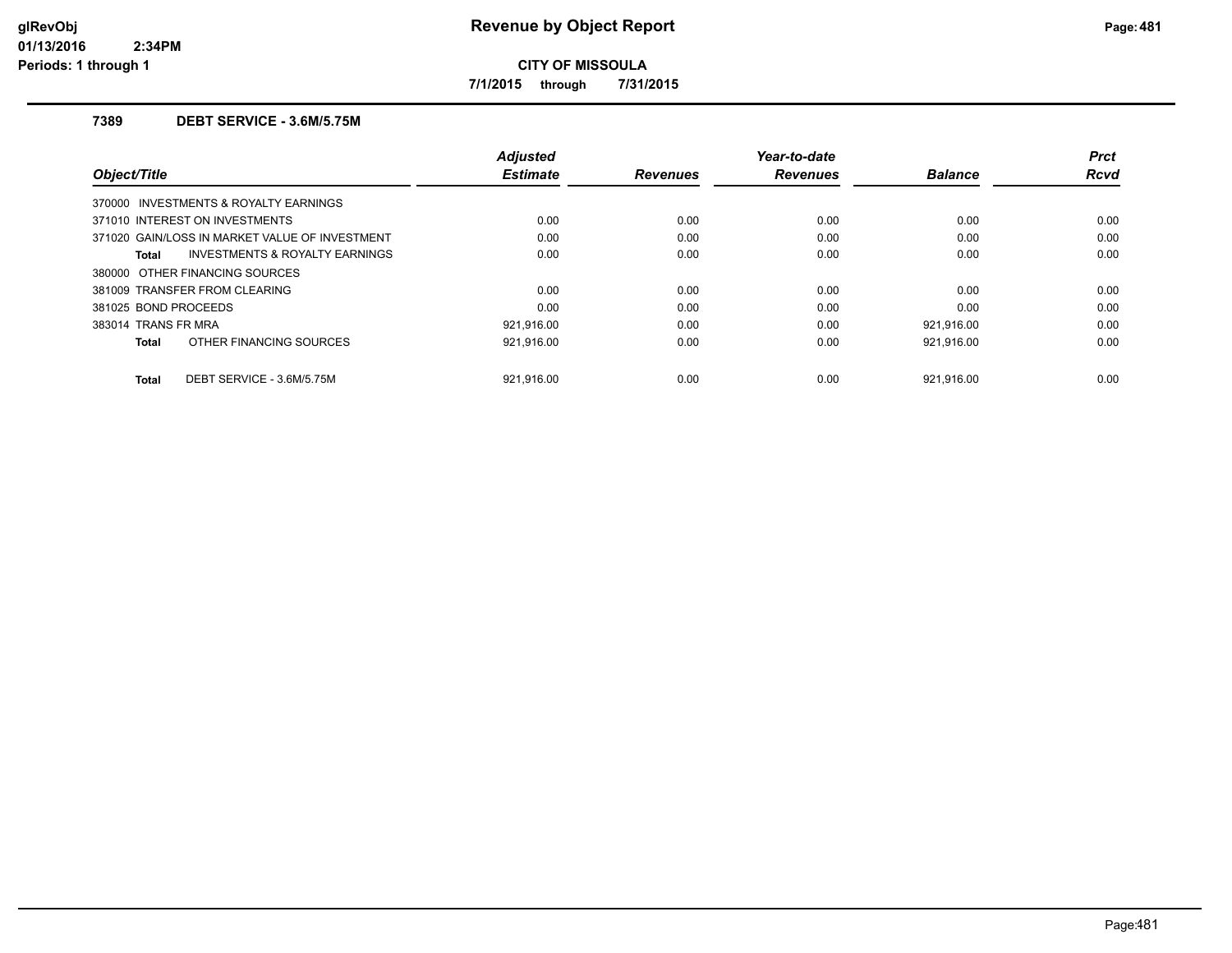**7/1/2015 through 7/31/2015**

**7390 URDII CLEARING - 3.6M TIF**

**7390 URDII CLEARING - 3.6M TIF**

|                                                           | <b>Adjusted</b> |                 | Year-to-date    |                | <b>Prct</b> |
|-----------------------------------------------------------|-----------------|-----------------|-----------------|----------------|-------------|
| Object/Title                                              | <b>Estimate</b> | <b>Revenues</b> | <b>Revenues</b> | <b>Balance</b> | <b>Rcvd</b> |
| 310000 TAXES/ASSESSMENTS                                  |                 |                 |                 |                |             |
| 310000 TAXES/ASSESSMENTS                                  | 0.00            | 0.00            | 0.00            | 0.00           | 0.00        |
| 311011 TAX INCREMENT                                      | 1,617,625.00    | $-153,277.90$   | $-153,277.90$   | 1,770,902.90   | $-9.48$     |
| PENALTIES & INTEREST<br>312001                            | 0.00            | $-2,984.67$     | $-2,984.67$     | 2,984.67       | 0.00        |
| TAXES/ASSESSMENTS<br><b>Total</b>                         | 1,617,625.00    | $-156,262.57$   | $-156,262.57$   | 1,773,887.57   | $-9.66$     |
| INTERGOVERNMENTAL REVENUES<br>330000                      |                 |                 |                 |                |             |
| 335210 PERSONAL PROPERTY TAX REIMBURSEMENT                | 0.00            | 0.00            | 0.00            | 0.00           | 0.00        |
| 335230 HB 124 REVENUE                                     | 255,260.00      | 0.00            | 0.00            | 255,260.00     | 0.00        |
| <b>INTERGOVERNMENTAL REVENUES</b><br>Total                | 255,260.00      | 0.00            | 0.00            | 255,260.00     | 0.00        |
| <b>INVESTMENTS &amp; ROYALTY EARNINGS</b><br>370000       |                 |                 |                 |                |             |
| 371010 INTEREST ON INVESTMENTS                            | 0.00            | 0.00            | 0.00            | 0.00           | 0.00        |
| 371020 GAIN/LOSS IN MARKET VALUE OF INVESTMENTS           | 0.00            | 0.00            | 0.00            | 0.00           | 0.00        |
| <b>INVESTMENTS &amp; ROYALTY EARNINGS</b><br><b>Total</b> | 0.00            | 0.00            | 0.00            | 0.00           | 0.00        |
| OTHER FINANCING SOURCES<br>380000                         |                 |                 |                 |                |             |
| 383037 TRANSFER FROM URD II                               | 0.00            | 0.00            | 0.00            | 0.00           | 0.00        |
| OTHER FINANCING SOURCES<br><b>Total</b>                   | 0.00            | 0.00            | 0.00            | 0.00           | 0.00        |
| URDII CLEARING - 3.6M TIF<br>Total                        | 1,872,885.00    | $-156,262.57$   | $-156,262.57$   | 2,029,147.57   | $-8.34$     |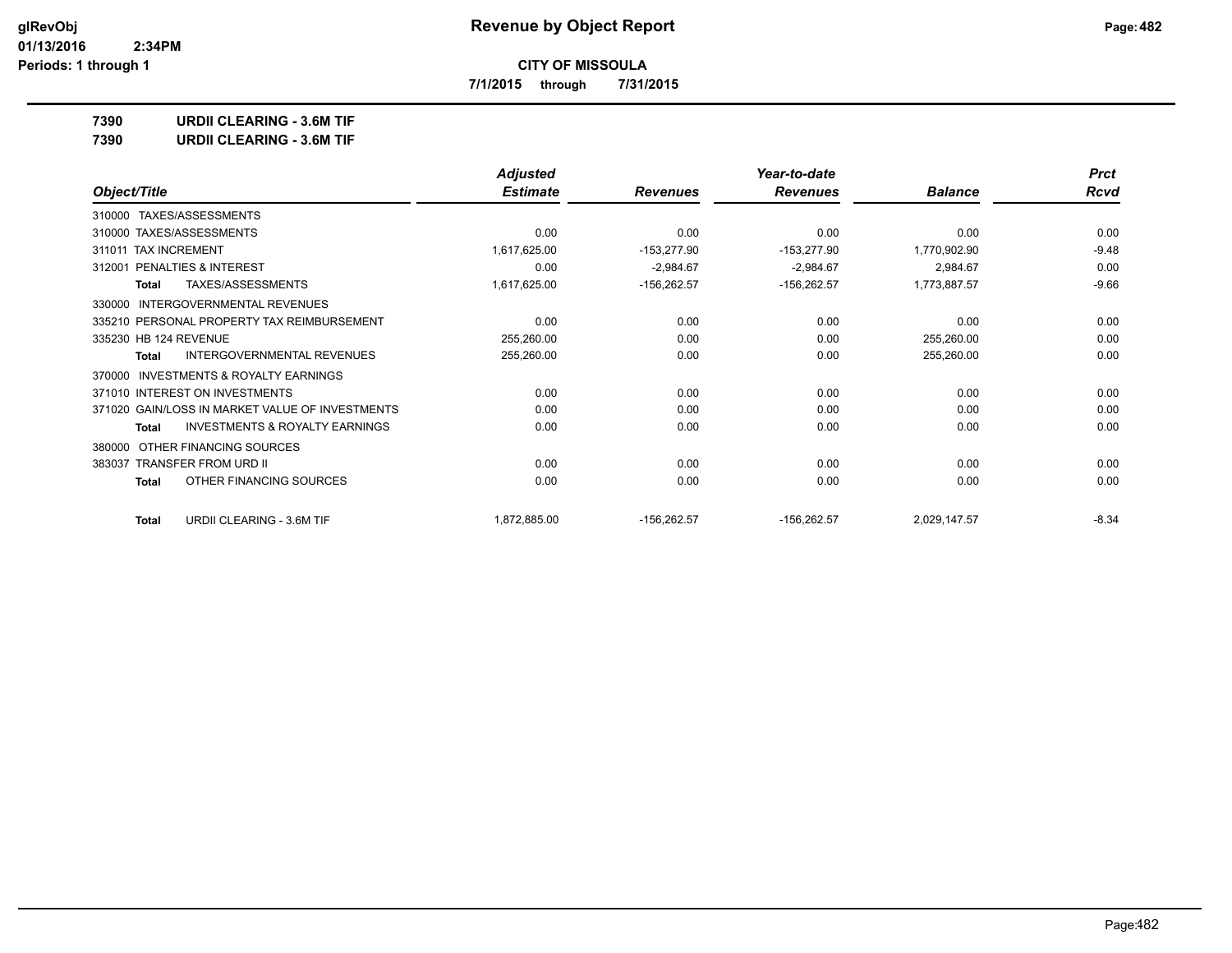**7/1/2015 through 7/31/2015**

## **7390 URDII CLEARING - 3.6M TIF**

|                                                           | <b>Adjusted</b> |                 | Year-to-date    |                | <b>Prct</b> |
|-----------------------------------------------------------|-----------------|-----------------|-----------------|----------------|-------------|
| Object/Title                                              | <b>Estimate</b> | <b>Revenues</b> | <b>Revenues</b> | <b>Balance</b> | <b>Rcvd</b> |
| TAXES/ASSESSMENTS<br>310000                               |                 |                 |                 |                |             |
| 310000 TAXES/ASSESSMENTS                                  | 0.00            | 0.00            | 0.00            | 0.00           | 0.00        |
| <b>TAX INCREMENT</b><br>311011                            | 1,617,625.00    | $-153,277.90$   | $-153,277.90$   | 1,770,902.90   | $-9.48$     |
| 312001 PENALTIES & INTEREST                               | 0.00            | $-2,984.67$     | $-2,984.67$     | 2,984.67       | 0.00        |
| TAXES/ASSESSMENTS<br><b>Total</b>                         | 1,617,625.00    | $-156,262.57$   | $-156,262.57$   | 1,773,887.57   | $-9.66$     |
| <b>INTERGOVERNMENTAL REVENUES</b><br>330000               |                 |                 |                 |                |             |
| 335210 PERSONAL PROPERTY TAX REIMBURSEMENT                | 0.00            | 0.00            | 0.00            | 0.00           | 0.00        |
| 335230 HB 124 REVENUE                                     | 255,260.00      | 0.00            | 0.00            | 255,260.00     | 0.00        |
| <b>INTERGOVERNMENTAL REVENUES</b><br><b>Total</b>         | 255,260.00      | 0.00            | 0.00            | 255,260.00     | 0.00        |
| <b>INVESTMENTS &amp; ROYALTY EARNINGS</b><br>370000       |                 |                 |                 |                |             |
| 371010 INTEREST ON INVESTMENTS                            | 0.00            | 0.00            | 0.00            | 0.00           | 0.00        |
| 371020 GAIN/LOSS IN MARKET VALUE OF INVESTMENT            | 0.00            | 0.00            | 0.00            | 0.00           | 0.00        |
| <b>INVESTMENTS &amp; ROYALTY EARNINGS</b><br><b>Total</b> | 0.00            | 0.00            | 0.00            | 0.00           | 0.00        |
| OTHER FINANCING SOURCES<br>380000                         |                 |                 |                 |                |             |
| <b>TRANSFER FROM URD II</b><br>383037                     | 0.00            | 0.00            | 0.00            | 0.00           | 0.00        |
| OTHER FINANCING SOURCES<br><b>Total</b>                   | 0.00            | 0.00            | 0.00            | 0.00           | 0.00        |
| <b>URDII CLEARING - 3.6M TIF</b><br><b>Total</b>          | 1,872,885.00    | $-156,262.57$   | $-156,262.57$   | 2,029,147.57   | $-8.34$     |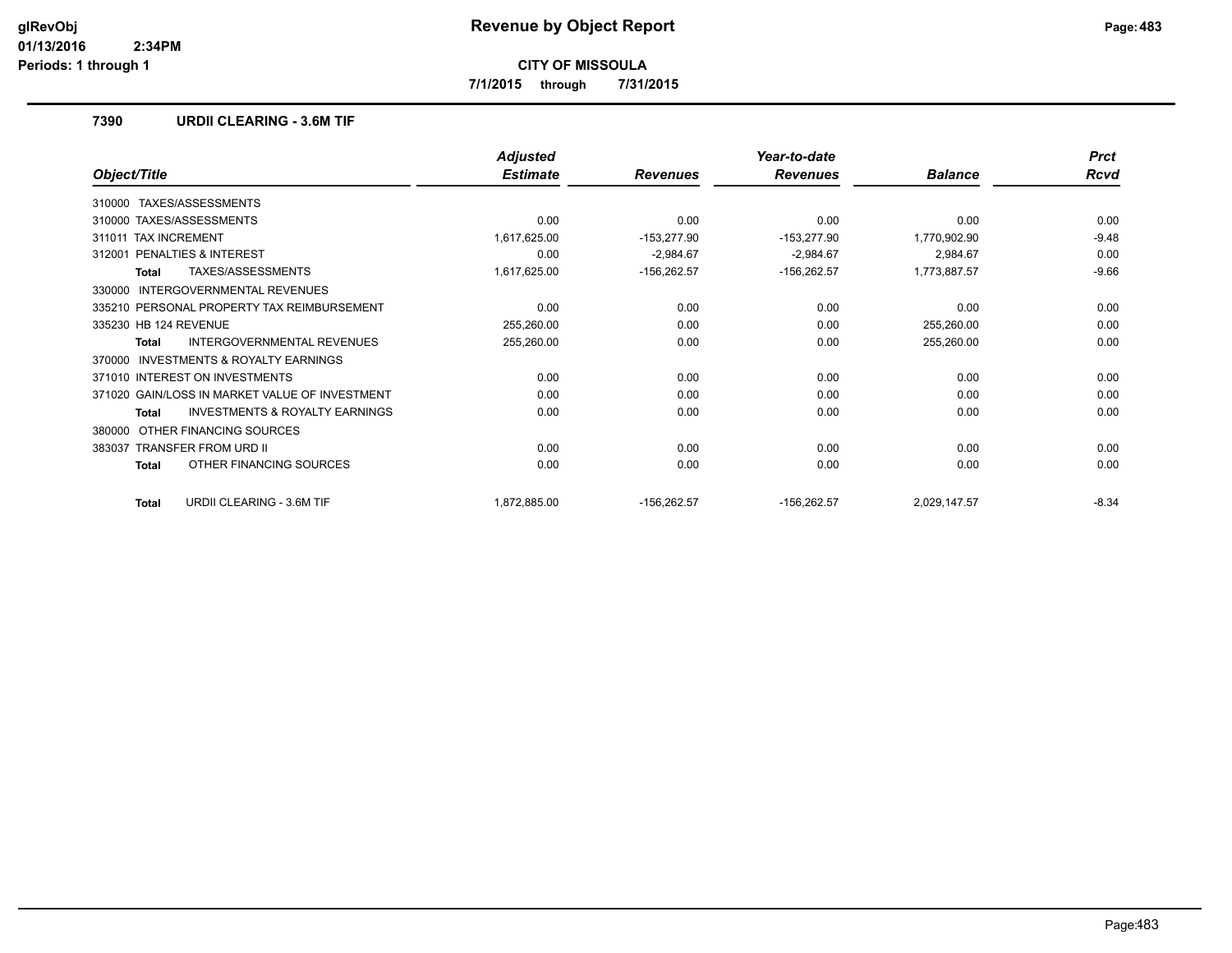**7/1/2015 through 7/31/2015**

**7391 MRA - URD I FUND**

|                                                    | <b>Adjusted</b> |                 | Year-to-date    |                | <b>Prct</b> |
|----------------------------------------------------|-----------------|-----------------|-----------------|----------------|-------------|
| Object/Title                                       | <b>Estimate</b> | <b>Revenues</b> | <b>Revenues</b> | <b>Balance</b> | <b>Rcvd</b> |
| 310000 TAXES/ASSESSMENTS                           |                 |                 |                 |                |             |
| 311011 TAX INCREMENT                               | 0.00            | 0.00            | 0.00            | 0.00           | 0.00        |
| 312001 PENALTIES & INTEREST                        | 0.00            | 0.00            | 0.00            | 0.00           | 0.00        |
| TAXES/ASSESSMENTS<br>Total                         | 0.00            | 0.00            | 0.00            | 0.00           | 0.00        |
| 330000 INTERGOVERNMENTAL REVENUES                  |                 |                 |                 |                |             |
| 331050 ISTEA/CTEP GRANT                            | 0.00            | 0.00            | 0.00            | 0.00           | 0.00        |
| 336023 STATE CONTRIB. - PERS                       | 0.00            | 0.00            | 0.00            | 0.00           | 0.00        |
| <b>INTERGOVERNMENTAL REVENUES</b><br><b>Total</b>  | 0.00            | 0.00            | 0.00            | 0.00           | 0.00        |
| 360000 MISCELLANEOUS REVENUES                      |                 |                 |                 |                |             |
| 360000 MISCELLANEOUS REVENUES                      | 0.00            | 0.00            | 0.00            | 0.00           | 0.00        |
| 360010 MISCELLANEOUS                               | 0.00            | 0.00            | 0.00            | 0.00           | 0.00        |
| 364012 SALE OF SURPLUS PROPERTY                    | 0.00            | 0.00            | 0.00            | 0.00           | 0.00        |
| 365000 DONATIONS                                   | 0.00            | 0.00            | 0.00            | 0.00           | 0.00        |
| MISCELLANEOUS REVENUES<br>Total                    | 0.00            | 0.00            | 0.00            | 0.00           | 0.00        |
| 370000 INVESTMENTS & ROYALTY EARNINGS              |                 |                 |                 |                |             |
| 371010 INTEREST ON INVESTMENTS                     | 0.00            | 0.00            | 0.00            | 0.00           | 0.00        |
| 371020 GAIN/LOSS IN MARKET VALUE OF INVESTMENTS    | 0.00            | 0.00            | 0.00            | 0.00           | 0.00        |
| <b>INVESTMENTS &amp; ROYALTY EARNINGS</b><br>Total | 0.00            | 0.00            | 0.00            | 0.00           | 0.00        |
| 380000 OTHER FINANCING SOURCES                     |                 |                 |                 |                |             |
| 382010 SALE OF FIXED ASSETS                        | 0.00            | 0.00            | 0.00            | 0.00           | 0.00        |
| 383001 TRANS FR FLUSHING DISTRICT                  | 0.00            | 0.00            | 0.00            | 0.00           | 0.00        |
| 383016 TRANS FR TAX INCREMENT BOND                 | 0.00            | 0.00            | 0.00            | 0.00           | 0.00        |
| 383029 TRANS FR GENERAL                            | 0.00            | 0.00            | 0.00            | 0.00           | 0.00        |
| 383037 TRANSFER - URD II                           | 0.00            | 0.00            | 0.00            | 0.00           | 0.00        |
| 383038 TRANSFER - URD III                          | 0.00            | 0.00            | 0.00            | 0.00           | 0.00        |
| OTHER FINANCING SOURCES<br><b>Total</b>            | 0.00            | 0.00            | 0.00            | 0.00           | 0.00        |
|                                                    |                 |                 |                 |                |             |
| MRA - URD I FUND<br><b>Total</b>                   | 0.00            | 0.00            | 0.00            | 0.00           | 0.00        |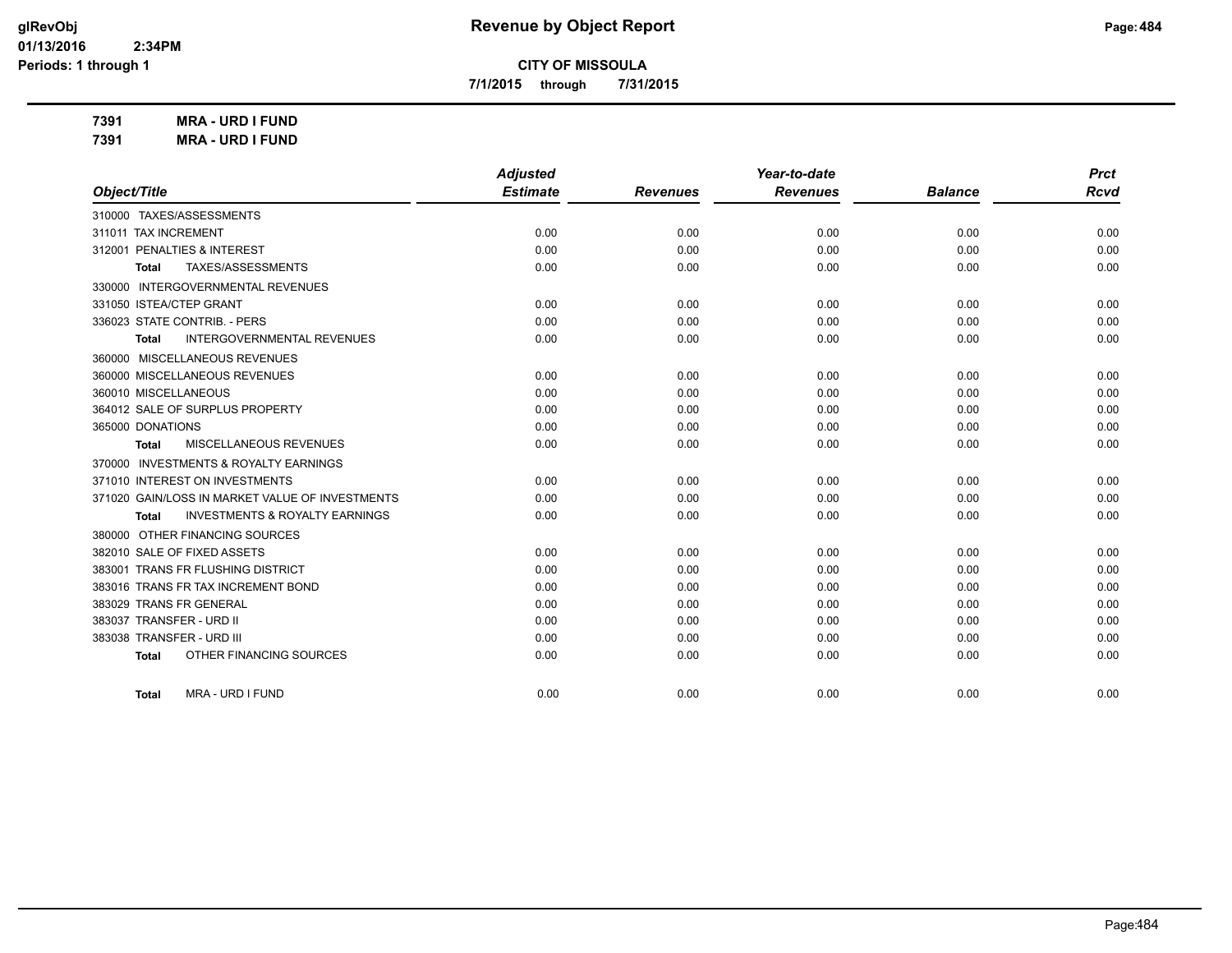**7/1/2015 through 7/31/2015**

### **7391 MRA - URD I FUND**

|                                                           | <b>Adjusted</b> |                 | Year-to-date    |                | <b>Prct</b> |
|-----------------------------------------------------------|-----------------|-----------------|-----------------|----------------|-------------|
| Object/Title                                              | <b>Estimate</b> | <b>Revenues</b> | <b>Revenues</b> | <b>Balance</b> | <b>Rcvd</b> |
| 310000 TAXES/ASSESSMENTS                                  |                 |                 |                 |                |             |
| 311011 TAX INCREMENT                                      | 0.00            | 0.00            | 0.00            | 0.00           | 0.00        |
| 312001 PENALTIES & INTEREST                               | 0.00            | 0.00            | 0.00            | 0.00           | 0.00        |
| TAXES/ASSESSMENTS<br><b>Total</b>                         | 0.00            | 0.00            | 0.00            | 0.00           | 0.00        |
| 330000 INTERGOVERNMENTAL REVENUES                         |                 |                 |                 |                |             |
| 331050 ISTEA/CTEP GRANT                                   | 0.00            | 0.00            | 0.00            | 0.00           | 0.00        |
| 336023 STATE CONTRIB. - PERS                              | 0.00            | 0.00            | 0.00            | 0.00           | 0.00        |
| <b>INTERGOVERNMENTAL REVENUES</b><br><b>Total</b>         | 0.00            | 0.00            | 0.00            | 0.00           | 0.00        |
| 360000 MISCELLANEOUS REVENUES                             |                 |                 |                 |                |             |
| 360000 MISCELLANEOUS REVENUES                             | 0.00            | 0.00            | 0.00            | 0.00           | 0.00        |
| 360010 MISCELLANEOUS                                      | 0.00            | 0.00            | 0.00            | 0.00           | 0.00        |
| 364012 SALE OF SURPLUS PROPERTY                           | 0.00            | 0.00            | 0.00            | 0.00           | 0.00        |
| 365000 DONATIONS                                          | 0.00            | 0.00            | 0.00            | 0.00           | 0.00        |
| MISCELLANEOUS REVENUES<br><b>Total</b>                    | 0.00            | 0.00            | 0.00            | 0.00           | 0.00        |
| 370000 INVESTMENTS & ROYALTY EARNINGS                     |                 |                 |                 |                |             |
| 371010 INTEREST ON INVESTMENTS                            | 0.00            | 0.00            | 0.00            | 0.00           | 0.00        |
| 371020 GAIN/LOSS IN MARKET VALUE OF INVESTMENT            | 0.00            | 0.00            | 0.00            | 0.00           | 0.00        |
| <b>INVESTMENTS &amp; ROYALTY EARNINGS</b><br><b>Total</b> | 0.00            | 0.00            | 0.00            | 0.00           | 0.00        |
| 380000 OTHER FINANCING SOURCES                            |                 |                 |                 |                |             |
| 382010 SALE OF FIXED ASSETS                               | 0.00            | 0.00            | 0.00            | 0.00           | 0.00        |
| 383001 TRANS FR FLUSHING DISTRICT                         | 0.00            | 0.00            | 0.00            | 0.00           | 0.00        |
| 383016 TRANS FR TAX INCREMENT BOND                        | 0.00            | 0.00            | 0.00            | 0.00           | 0.00        |
| 383029 TRANS FR GENERAL                                   | 0.00            | 0.00            | 0.00            | 0.00           | 0.00        |
| 383037 TRANSFER - URD II                                  | 0.00            | 0.00            | 0.00            | 0.00           | 0.00        |
| 383038 TRANSFER - URD III                                 | 0.00            | 0.00            | 0.00            | 0.00           | 0.00        |
| OTHER FINANCING SOURCES<br><b>Total</b>                   | 0.00            | 0.00            | 0.00            | 0.00           | 0.00        |
| MRA - URD I FUND<br><b>Total</b>                          | 0.00            | 0.00            | 0.00            | 0.00           | 0.00        |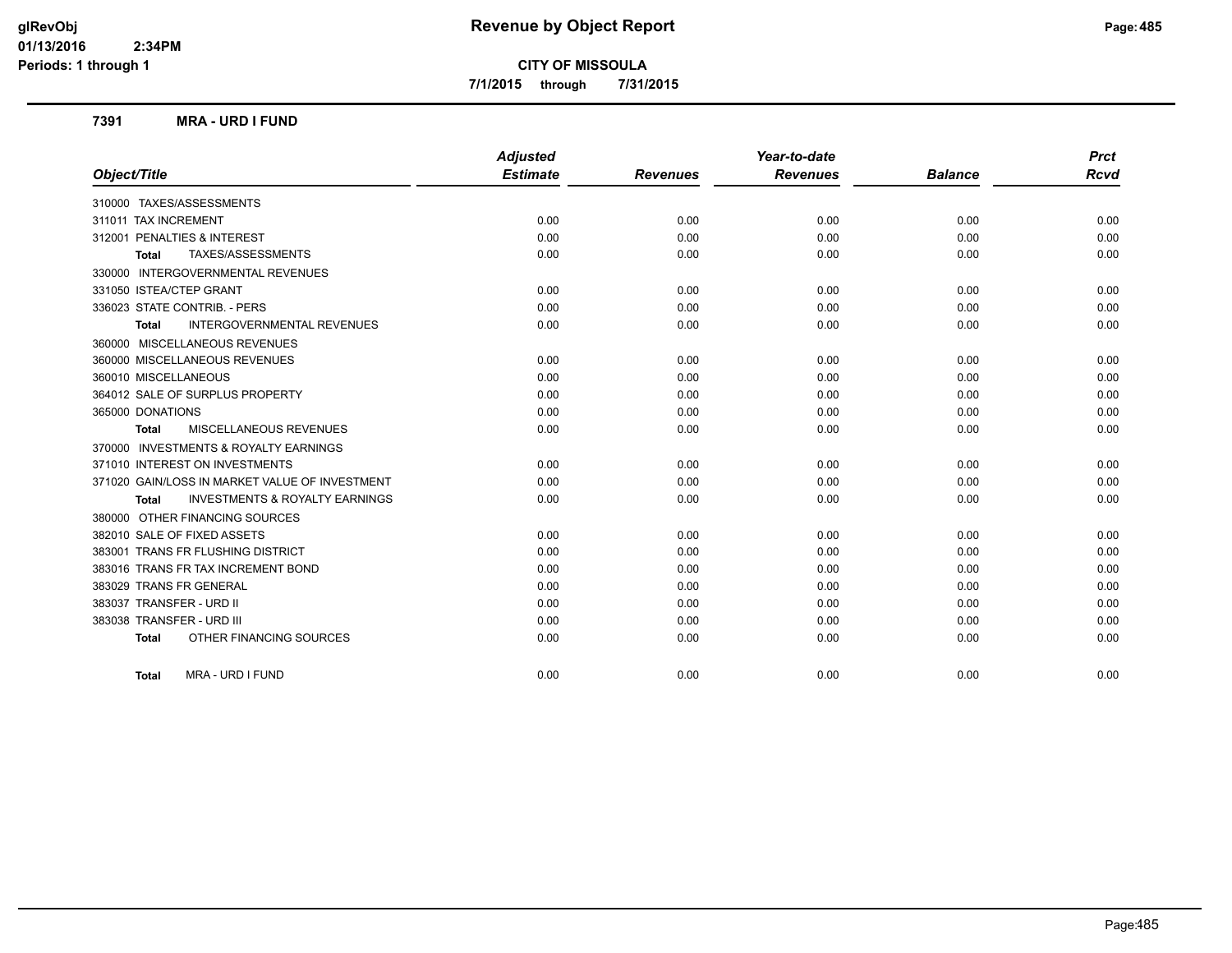**7/1/2015 through 7/31/2015**

**7392 MRA - URD II FUND 7392 MRA - URD II FUND**

| Object/Title                                              | <b>Adjusted</b><br><b>Estimate</b> | <b>Revenues</b> | Year-to-date<br><b>Revenues</b> | <b>Balance</b> | <b>Prct</b><br><b>Rcvd</b> |
|-----------------------------------------------------------|------------------------------------|-----------------|---------------------------------|----------------|----------------------------|
|                                                           |                                    |                 |                                 |                |                            |
| 310000 TAXES/ASSESSMENTS                                  |                                    |                 |                                 |                |                            |
| 311011 TAX INCREMENT                                      | 0.00                               | 0.00            | 0.00                            | 0.00           | 0.00                       |
| TAXES/ASSESSMENTS<br><b>Total</b>                         | 0.00                               | 0.00            | 0.00                            | 0.00           | 0.00                       |
| 330000 INTERGOVERNMENTAL REVENUES                         |                                    |                 |                                 |                |                            |
| 330000 INTERGOVERNMENTAL REVENUES                         | 0.00                               | 0.00            | 0.00                            | 0.00           | 0.00                       |
| 331050 ISTEA/CTEP GRANT                                   | 200,000.00                         | $-10,484.83$    | $-10,484.83$                    | 210,484.83     | $-5.24$                    |
| 331060 NATL RECREATION TRAILS GRANTS                      | 0.00                               | 0.00            | 0.00                            | 0.00           | 0.00                       |
| 335210 PERSONAL PROPERTY TAX REIMBURSEMENT                | 0.00                               | 0.00            | 0.00                            | 0.00           | 0.00                       |
| 335230 HB 124 REVENUE                                     | 0.00                               | 0.00            | 0.00                            | 0.00           | 0.00                       |
| 335250 STATE REIMB - SB #184                              | 0.00                               | 0.00            | 0.00                            | 0.00           | 0.00                       |
| 336023 STATE CONTRIB. - PERS                              | 0.00                               | 0.00            | 0.00                            | 0.00           | 0.00                       |
| <b>INTERGOVERNMENTAL REVENUES</b><br><b>Total</b>         | 200,000.00                         | $-10,484.83$    | $-10,484.83$                    | 210,484.83     | $-5.24$                    |
| 340000 CHARGES FOR SERVICES                               |                                    |                 |                                 |                |                            |
| 343300 MISC CHARGES FOR SERVICES                          | 0.00                               | 0.00            | 0.00                            | 0.00           | 0.00                       |
| <b>CHARGES FOR SERVICES</b><br><b>Total</b>               | 0.00                               | 0.00            | 0.00                            | 0.00           | 0.00                       |
| 360000 MISCELLANEOUS REVENUES                             |                                    |                 |                                 |                |                            |
| 360000 MISCELLANEOUS REVENUES                             | 0.00                               | 0.00            | 0.00                            | 0.00           | 0.00                       |
| 360007 RLF REVENUES                                       | 0.00                               | 0.00            | 0.00                            | 0.00           | 0.00                       |
| 360010 MISCELLANEOUS                                      | 0.00                               | 0.00            | 0.00                            | 0.00           | 0.00                       |
| 365000 DONATIONS                                          | 0.00                               | 0.00            | 0.00                            | 0.00           | 0.00                       |
| MISCELLANEOUS REVENUES<br><b>Total</b>                    | 0.00                               | 0.00            | 0.00                            | 0.00           | 0.00                       |
| 370000 INVESTMENTS & ROYALTY EARNINGS                     |                                    |                 |                                 |                |                            |
| 371010 INTEREST ON INVESTMENTS                            | 0.00                               | 0.00            | 0.00                            | 0.00           | 0.00                       |
| 371020 GAIN/LOSS IN MARKET VALUE OF INVESTMENTS           | 0.00                               | 0.00            | 0.00                            | 0.00           | 0.00                       |
| <b>INVESTMENTS &amp; ROYALTY EARNINGS</b><br><b>Total</b> | 0.00                               | 0.00            | 0.00                            | 0.00           | 0.00                       |
| 380000 OTHER FINANCING SOURCES                            |                                    |                 |                                 |                |                            |
| 381009 TRANSFERS IN                                       | 0.00                               | 0.00            | 0.00                            | 0.00           | 0.00                       |
| 381025 BOND PROCEEDS                                      | 0.00                               | 0.00            | 0.00                            | 0.00           | 0.00                       |
| 381026 DEBT SERVICE/BROWNSFIELD RLF 1.125M                | 0.00                               | 0.00            | 0.00                            | 0.00           | 0.00                       |
| 381027 SOUTH RESERVE TRAIL CROSSING 5.M                   | 0.00                               | 0.00            | 0.00                            | 0.00           | 0.00                       |
| 381028 BOND PROCEEDS-MILL SITE                            | 0.00                               | 0.00            | 0.00                            | 0.00           | 0.00                       |
| 381074 CIVIC STADIUM TIF NOTES 1.5M                       | 0.00                               | 0.00            | 0.00                            | 0.00           | 0.00                       |
| 383014 TRANS FR MRA                                       | 616,365.00                         | 0.00            | 0.00                            | 616,365.00     | 0.00                       |
| 383037 TRANSFER - URD II                                  | 0.00                               | 0.00            | 0.00                            | 0.00           | 0.00                       |
| 383038 TRANSFER - URD III                                 | 0.00                               | 0.00            | 0.00                            | 0.00           | 0.00                       |
| 383039 FROM SID TRANSFERS                                 | 0.00                               | 0.00            | 0.00                            | 0.00           | 0.00                       |
| 383060 TRANSFERS FROM FRONT ST URD                        | 0.00                               | 0.00            | 0.00                            | 0.00           | 0.00                       |

383061 TRANSFERS FROM PARK IMPACT FEES 0.00 0.00 0.00 0.00 0.00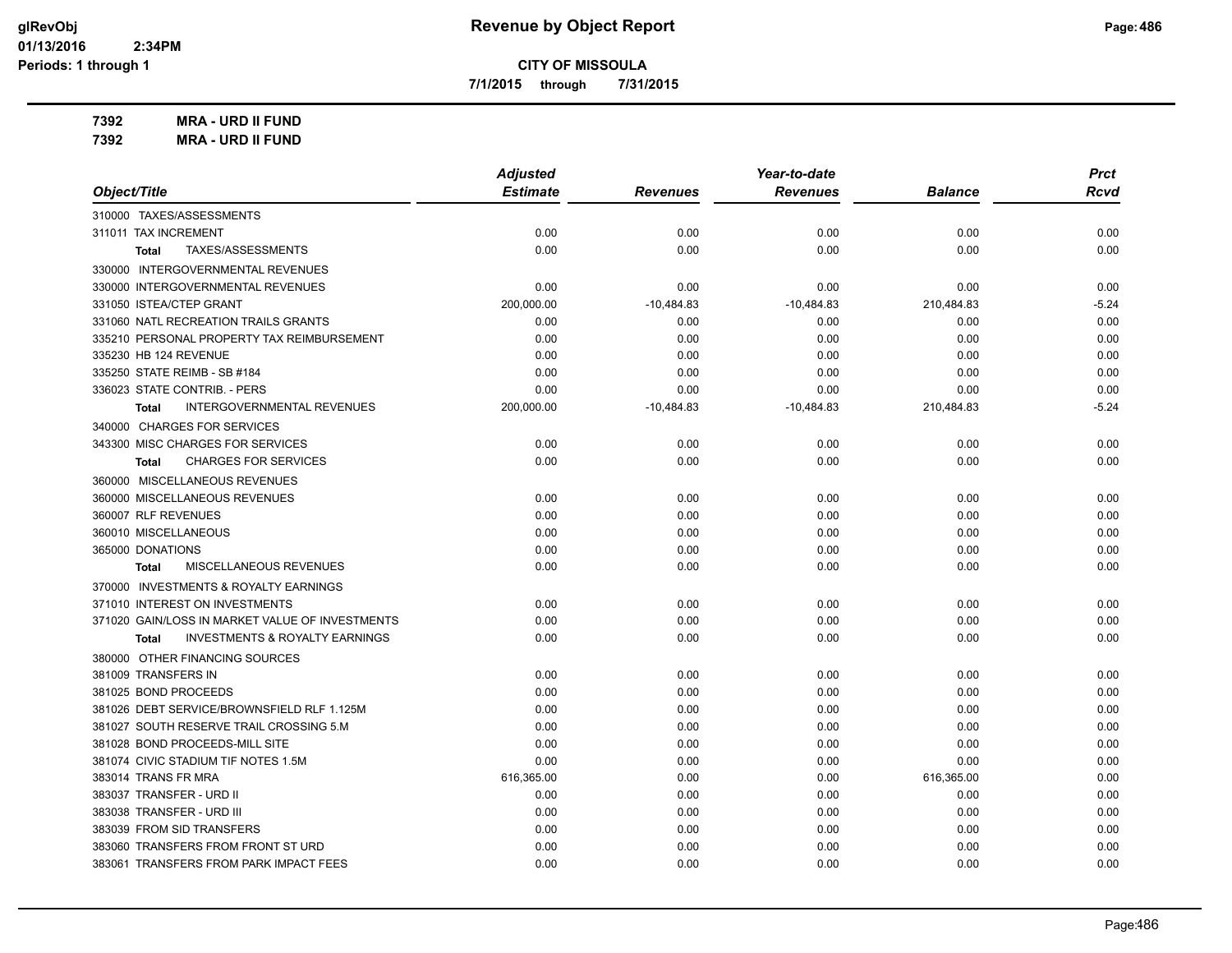**7/1/2015 through 7/31/2015**

**7392 MRA - URD II FUND 7392 MRA - URD II FUND**

|                                         | <b>Adjusted</b> |                 | Prct            |                |         |
|-----------------------------------------|-----------------|-----------------|-----------------|----------------|---------|
| Object/Title                            | <b>Estimate</b> | <b>Revenues</b> | <b>Revenues</b> | <b>Balance</b> | Rcvd    |
| 383062 TRANSFERS FROM PARK SIDS         | 0.00            | 0.00            | 0.00            | 0.00           | 0.00    |
| 383063 TRANSF FROM SAFETY-LU (CTEP)FUND | 0.00            | 0.00            | 0.00            | 0.00           | 0.00    |
| OTHER FINANCING SOURCES<br><b>Total</b> | 616.365.00      | 0.00            | 0.00            | 616.365.00     | 0.00    |
| MRA - URD II FUND<br><b>Total</b>       | 816.365.00      | $-10.484.83$    | $-10.484.83$    | 826.849.83     | $-1.28$ |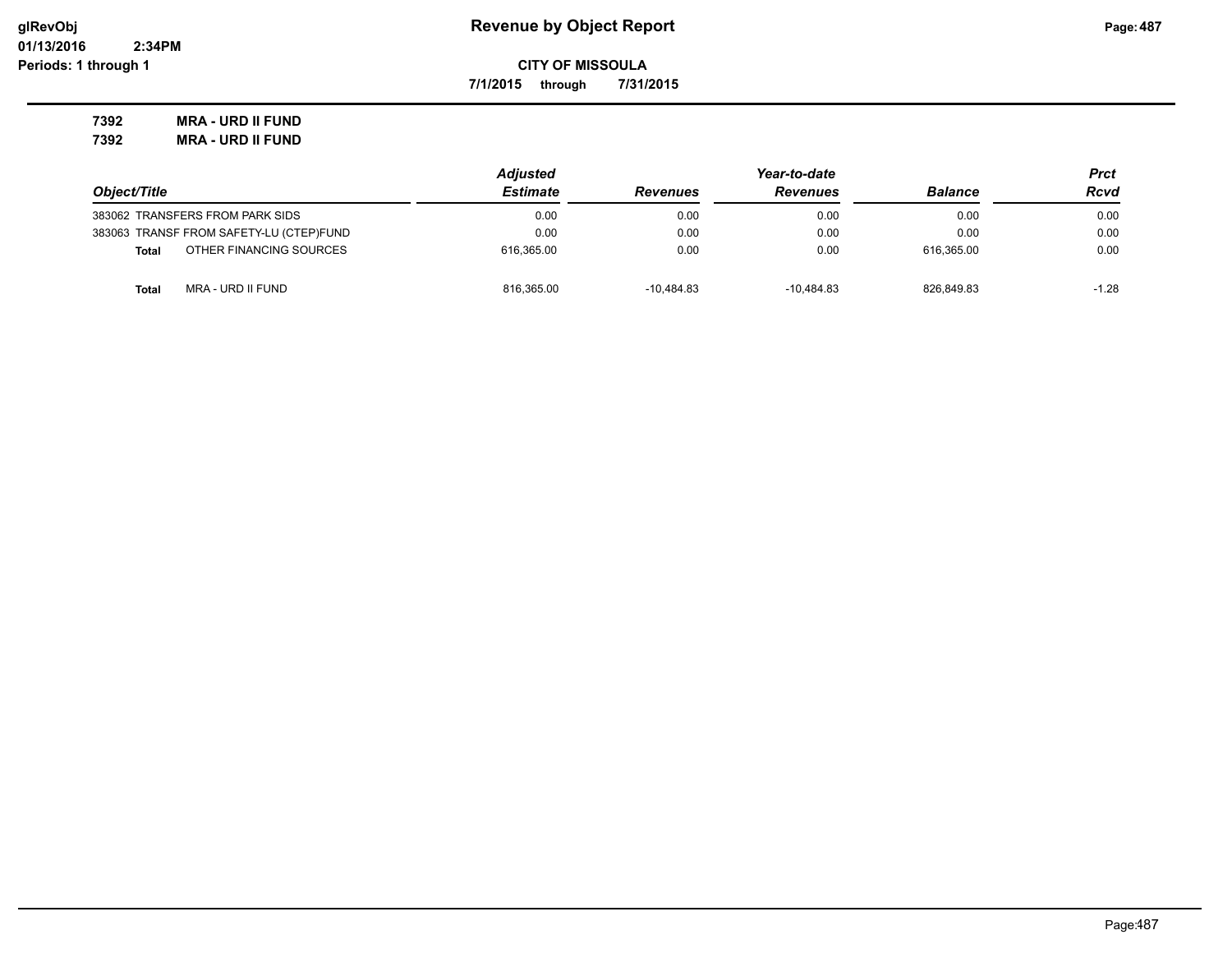**7/1/2015 through 7/31/2015**

### **7392 MRA - URD II FUND**

|                                                    | <b>Adjusted</b> |                 | Year-to-date    |                | <b>Prct</b> |
|----------------------------------------------------|-----------------|-----------------|-----------------|----------------|-------------|
| Object/Title                                       | <b>Estimate</b> | <b>Revenues</b> | <b>Revenues</b> | <b>Balance</b> | <b>Rcvd</b> |
| 310000 TAXES/ASSESSMENTS                           |                 |                 |                 |                |             |
| 311011 TAX INCREMENT                               | 0.00            | 0.00            | 0.00            | 0.00           | 0.00        |
| TAXES/ASSESSMENTS<br><b>Total</b>                  | 0.00            | 0.00            | 0.00            | 0.00           | 0.00        |
| 330000 INTERGOVERNMENTAL REVENUES                  |                 |                 |                 |                |             |
| 330000 INTERGOVERNMENTAL REVENUES                  | 0.00            | 0.00            | 0.00            | 0.00           | 0.00        |
| 331050 ISTEA/CTEP GRANT                            | 200,000.00      | $-10,484.83$    | $-10,484.83$    | 210,484.83     | $-5.24$     |
| 331060 NATL RECREATION TRAILS GRANTS               | 0.00            | 0.00            | 0.00            | 0.00           | 0.00        |
| 335210 PERSONAL PROPERTY TAX REIMBURSEMENT         | 0.00            | 0.00            | 0.00            | 0.00           | 0.00        |
| 335230 HB 124 REVENUE                              | 0.00            | 0.00            | 0.00            | 0.00           | 0.00        |
| 335250 STATE REIMB - SB #184                       | 0.00            | 0.00            | 0.00            | 0.00           | 0.00        |
| 336023 STATE CONTRIB. - PERS                       | 0.00            | 0.00            | 0.00            | 0.00           | 0.00        |
| INTERGOVERNMENTAL REVENUES<br><b>Total</b>         | 200,000.00      | $-10,484.83$    | $-10,484.83$    | 210,484.83     | $-5.24$     |
| 340000 CHARGES FOR SERVICES                        |                 |                 |                 |                |             |
| 343300 MISC CHARGES FOR SERVICES                   | 0.00            | 0.00            | 0.00            | 0.00           | 0.00        |
| <b>CHARGES FOR SERVICES</b><br><b>Total</b>        | 0.00            | 0.00            | 0.00            | 0.00           | 0.00        |
| 360000 MISCELLANEOUS REVENUES                      |                 |                 |                 |                |             |
| 360000 MISCELLANEOUS REVENUES                      | 0.00            | 0.00            | 0.00            | 0.00           | 0.00        |
| 360007 RLF REVENUES                                | 0.00            | 0.00            | 0.00            | 0.00           | 0.00        |
| 360010 MISCELLANEOUS                               | 0.00            | 0.00            | 0.00            | 0.00           | 0.00        |
| 365000 DONATIONS                                   | 0.00            | 0.00            | 0.00            | 0.00           | 0.00        |
| MISCELLANEOUS REVENUES<br><b>Total</b>             | 0.00            | 0.00            | 0.00            | 0.00           | 0.00        |
| 370000 INVESTMENTS & ROYALTY EARNINGS              |                 |                 |                 |                |             |
| 371010 INTEREST ON INVESTMENTS                     | 0.00            | 0.00            | 0.00            | 0.00           | 0.00        |
| 371020 GAIN/LOSS IN MARKET VALUE OF INVESTMENT     | 0.00            | 0.00            | 0.00            | 0.00           | 0.00        |
| <b>INVESTMENTS &amp; ROYALTY EARNINGS</b><br>Total | 0.00            | 0.00            | 0.00            | 0.00           | 0.00        |
| 380000 OTHER FINANCING SOURCES                     |                 |                 |                 |                |             |
| 381009 TRANSFERS IN                                | 0.00            | 0.00            | 0.00            | 0.00           | 0.00        |
| 381025 BOND PROCEEDS                               | 0.00            | 0.00            | 0.00            | 0.00           | 0.00        |
| 381026 DEBT SERVICE/BROWNSFIELD RLF 1.125M         | 0.00            | 0.00            | 0.00            | 0.00           | 0.00        |
| 381027 SOUTH RESERVE TRAIL CROSSING 5.M            | 0.00            | 0.00            | 0.00            | 0.00           | 0.00        |
| 381028 BOND PROCEEDS-MILL SITE                     | 0.00            | 0.00            | 0.00            | 0.00           | 0.00        |
| 381074 CIVIC STADIUM TIF NOTES 1.5M                | 0.00            | 0.00            | 0.00            | 0.00           | 0.00        |
| 383014 TRANS FR MRA                                | 616,365.00      | 0.00            | 0.00            | 616,365.00     | 0.00        |
| 383037 TRANSFER - URD II                           | 0.00            | 0.00            | 0.00            | 0.00           | 0.00        |
| 383038 TRANSFER - URD III                          | 0.00            | 0.00            | 0.00            | 0.00           | 0.00        |
| 383039 FROM SID TRANSFERS                          | 0.00            | 0.00            | 0.00            | 0.00           | 0.00        |
| 383060 TRANSFERS FROM FRONT ST URD                 | 0.00            | 0.00            | 0.00            | 0.00           | 0.00        |
| 383061 TRANSFERS FROM PARK IMPACT FEES             | 0.00            | 0.00            | 0.00            | 0.00           | 0.00        |
| 383062 TRANSFERS FROM PARK SIDS                    | 0.00            | 0.00            | 0.00            | 0.00           | 0.00        |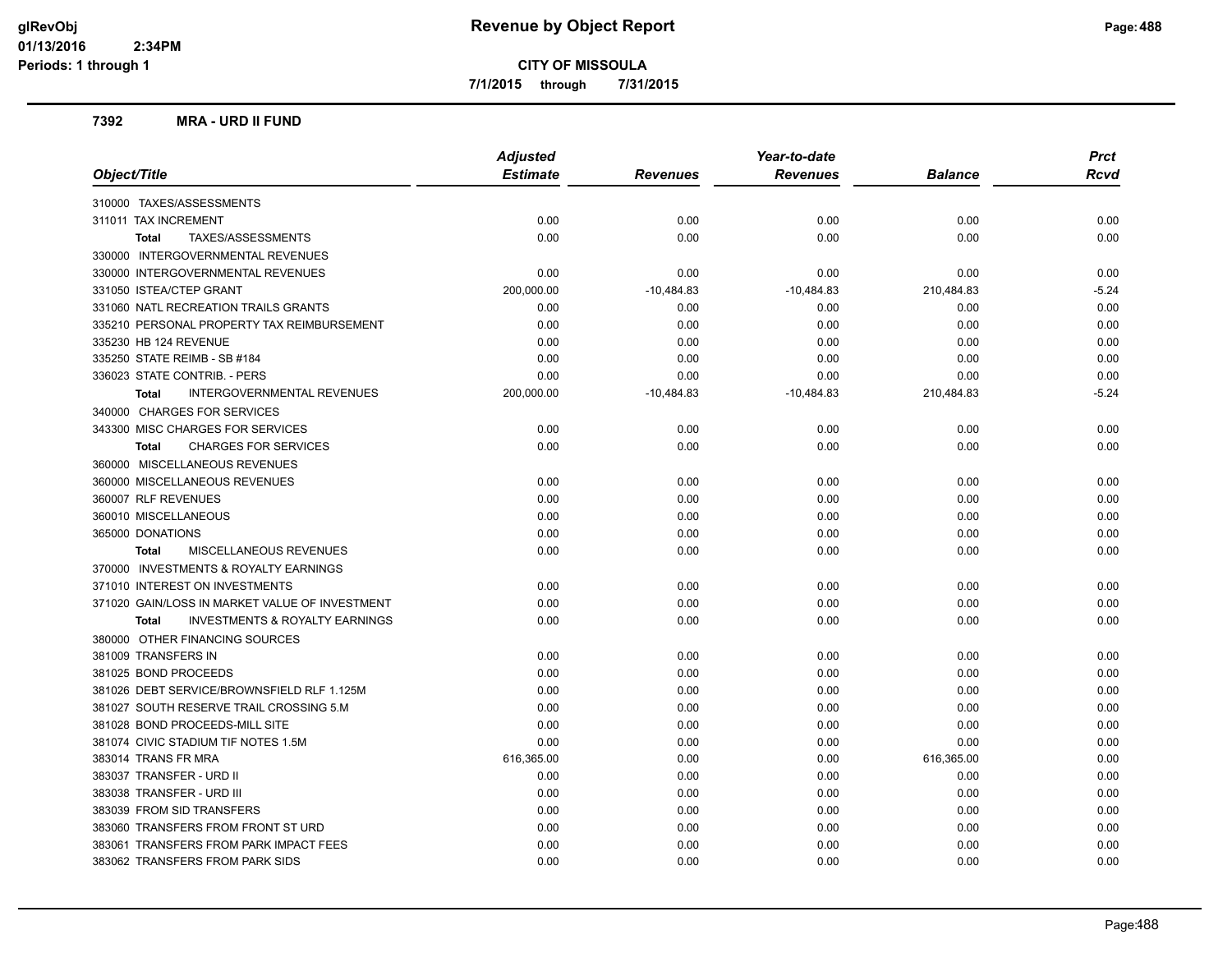**7/1/2015 through 7/31/2015**

### **7392 MRA - URD II FUND**

|              |                                         | <b>Adjusted</b> | Year-to-date    |                 |                | <b>Prct</b> |
|--------------|-----------------------------------------|-----------------|-----------------|-----------------|----------------|-------------|
| Object/Title |                                         | <b>Estimate</b> | <b>Revenues</b> | <b>Revenues</b> | <b>Balance</b> | <b>Rcvd</b> |
|              | 383063 TRANSF FROM SAFETY-LU (CTEP)FUND | 0.00            | 0.00            | 0.00            | 0.00           | 0.00        |
| <b>Total</b> | OTHER FINANCING SOURCES                 | 616.365.00      | 0.00            | 0.00            | 616.365.00     | 0.00        |
| Total        | MRA - URD II FUND                       | 816,365.00      | $-10.484.83$    | $-10.484.83$    | 826.849.83     | $-1.28$     |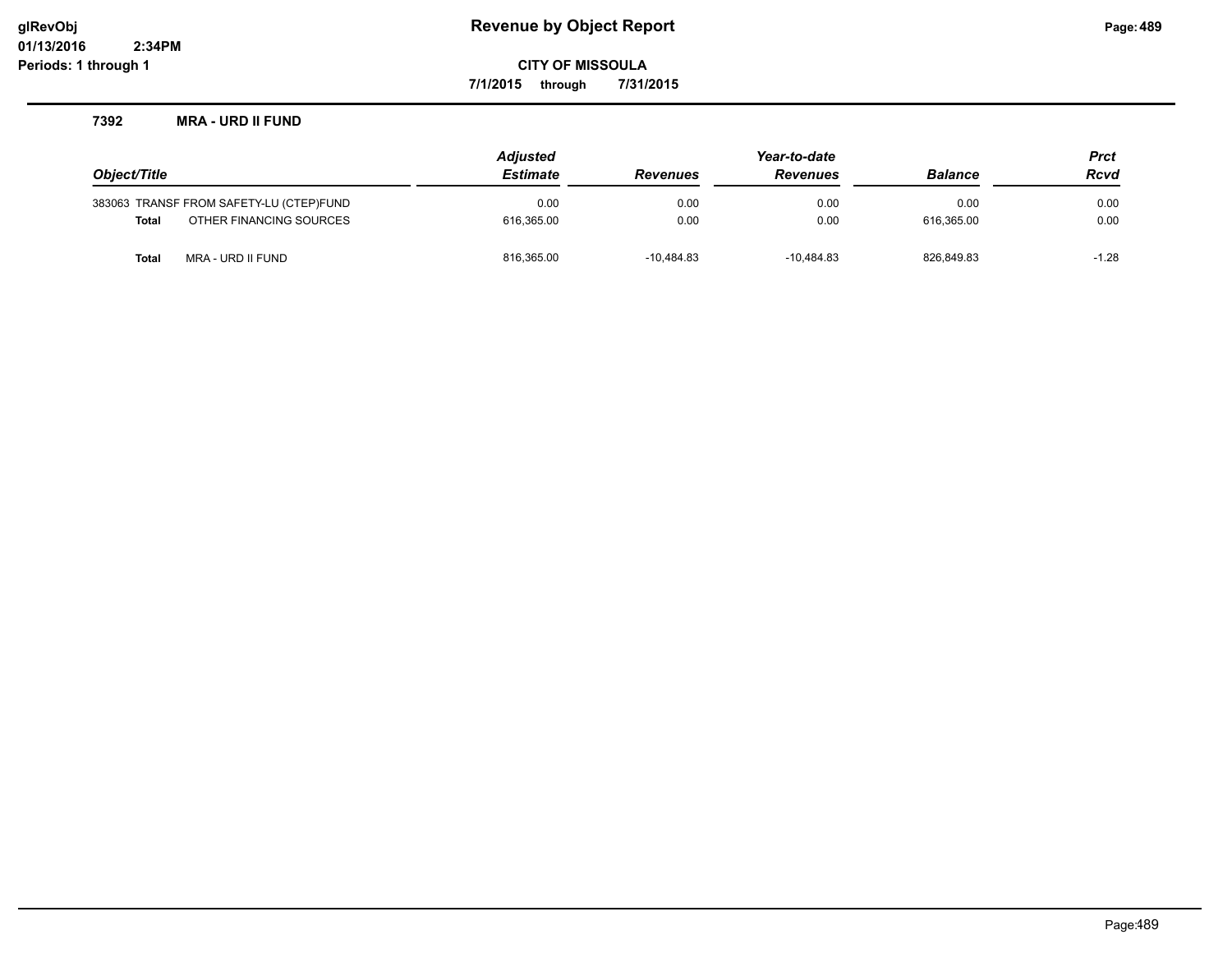**7/1/2015 through 7/31/2015**

**7393 MRA - URD III FUND**

**7393 MRA - URD III FUND**

|                                                           | <b>Adjusted</b> |                 | Year-to-date    |                | <b>Prct</b> |
|-----------------------------------------------------------|-----------------|-----------------|-----------------|----------------|-------------|
| Object/Title                                              | <b>Estimate</b> | <b>Revenues</b> | <b>Revenues</b> | <b>Balance</b> | <b>Rcvd</b> |
| 310000 TAXES/ASSESSMENTS                                  |                 |                 |                 |                |             |
| 311011 TAX INCREMENT                                      | 1,837,654.00    | $-66,375.02$    | $-66,375.02$    | 1,904,029.02   | $-3.61$     |
| 312001 PENALTIES & INTEREST                               | 0.00            | $-1,187.42$     | $-1,187.42$     | 1.187.42       | 0.00        |
| TAXES/ASSESSMENTS<br>Total                                | 1,837,654.00    | $-67,562.44$    | $-67,562.44$    | 1,905,216.44   | $-3.68$     |
| 330000 INTERGOVERNMENTAL REVENUES                         |                 |                 |                 |                |             |
| 331050 ISTEA/CTEP GRANT                                   | 0.00            | 0.00            | 0.00            | 0.00           | 0.00        |
| 331060 NATL RECREATION TRAILS GRANTS                      | 0.00            | 0.00            | 0.00            | 0.00           | 0.00        |
| 335210 PERSONAL PROPERTY TAX REIMBURSEMENT                | 121,116.00      | 0.00            | 0.00            | 121,116.00     | 0.00        |
| 336020 STATE PENSION CONTRIBUTION                         | 0.00            | 0.00            | 0.00            | 0.00           | 0.00        |
| 336023 STATE CONTRIB. - PERS                              | 0.00            | 19.86           | 19.86           | $-19.86$       | 0.00        |
| <b>INTERGOVERNMENTAL REVENUES</b><br><b>Total</b>         | 121,116.00      | 19.86           | 19.86           | 121,096.14     | 0.02        |
| 360000 MISCELLANEOUS REVENUES                             |                 |                 |                 |                |             |
| 360000 MISCELLANEOUS REVENUES                             | 0.00            | 0.00            | 0.00            | 0.00           | 0.00        |
| 360010 MISCELLANEOUS                                      | 0.00            | 0.00            | 0.00            | 0.00           | 0.00        |
| 362000 OTHER MISCELLANEOUS REVENUE                        | 0.00            | 0.00            | 0.00            | 0.00           | 0.00        |
| 362004 URD III FACADE IMPROVEMENT LOAN REC                | 0.00            | 0.00            | 0.00            | 0.00           | 0.00        |
| 365000 DONATIONS                                          | 0.00            | 0.00            | 0.00            | 0.00           | 0.00        |
| MISCELLANEOUS REVENUES<br>Total                           | 0.00            | 0.00            | 0.00            | 0.00           | 0.00        |
| <b>INVESTMENTS &amp; ROYALTY EARNINGS</b><br>370000       |                 |                 |                 |                |             |
| 371010 INTEREST ON INVESTMENTS                            | 0.00            | 0.00            | 0.00            | 0.00           | 0.00        |
| 371020 GAIN/LOSS IN MARKET VALUE OF INVESTMENTS           | 0.00            | 0.00            | 0.00            | 0.00           | 0.00        |
| <b>INVESTMENTS &amp; ROYALTY EARNINGS</b><br><b>Total</b> | 0.00            | 0.00            | 0.00            | 0.00           | 0.00        |
| 380000 OTHER FINANCING SOURCES                            |                 |                 |                 |                |             |
| 381000 LOAN PROCEEDS                                      | 0.00            | 0.00            | 0.00            | 0.00           | 0.00        |
| 381027 5M SO RESERVE TRAIL CROSSING                       | 0.00            | 0.00            | 0.00            | 0.00           | 0.00        |
| 383037 TRANSFER - URD II                                  | 250,000.00      | 0.00            | 0.00            | 250,000.00     | 0.00        |
| OTHER FINANCING SOURCES<br>Total                          | 250,000.00      | 0.00            | 0.00            | 250,000.00     | 0.00        |
| MRA - URD III FUND<br>Total                               | 2.208.770.00    | $-67,542.58$    | $-67,542.58$    | 2,276,312.58   | $-3.06$     |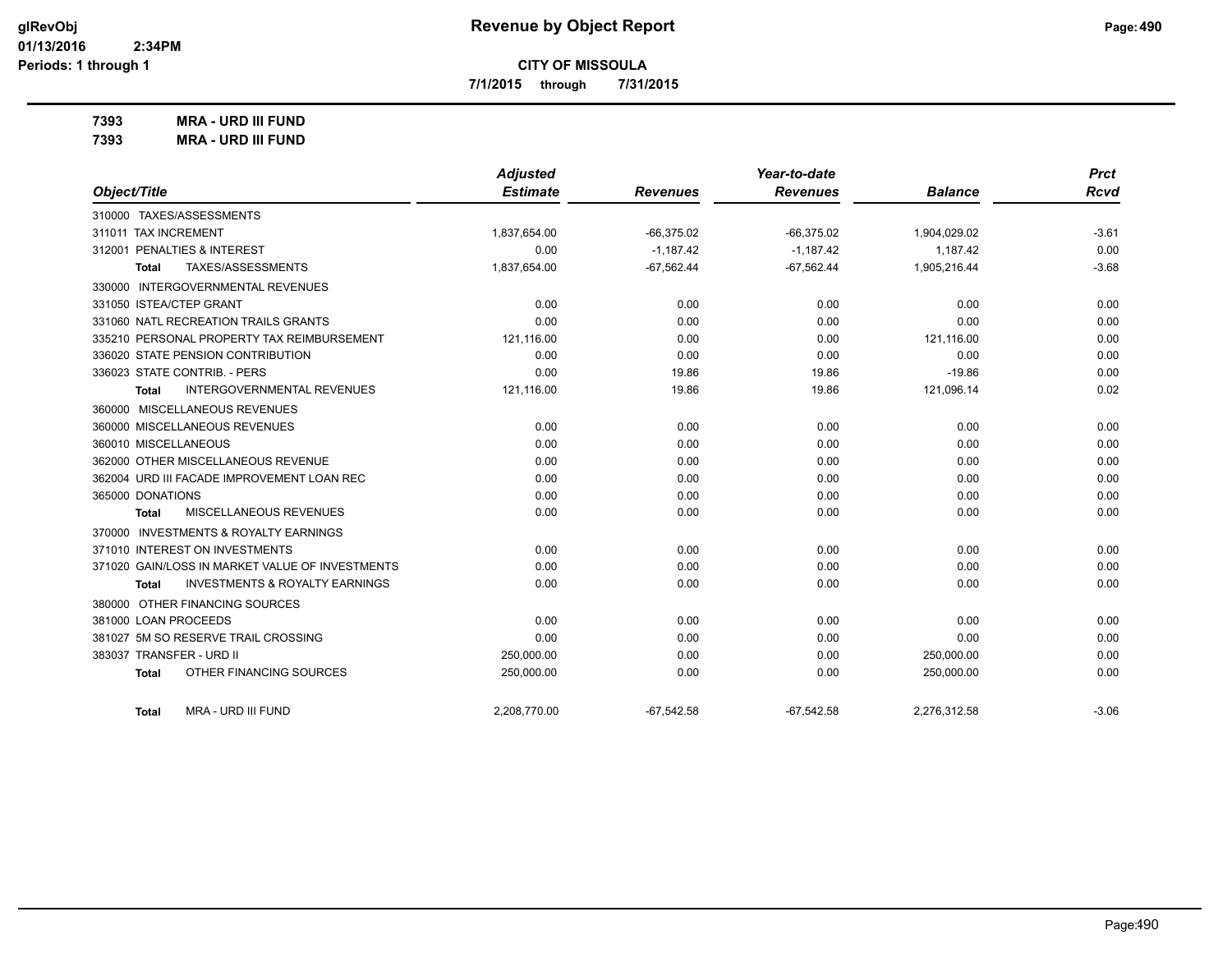**7/1/2015 through 7/31/2015**

### **7393 MRA - URD III FUND**

| Object/Title                                              | <b>Adjusted</b><br><b>Estimate</b> | <b>Revenues</b> | Year-to-date<br><b>Revenues</b> | <b>Balance</b> | <b>Prct</b><br><b>Rcvd</b> |
|-----------------------------------------------------------|------------------------------------|-----------------|---------------------------------|----------------|----------------------------|
|                                                           |                                    |                 |                                 |                |                            |
| 310000 TAXES/ASSESSMENTS                                  |                                    |                 |                                 |                |                            |
| 311011 TAX INCREMENT                                      | 1,837,654.00                       | $-66,375.02$    | $-66,375.02$                    | 1,904,029.02   | $-3.61$                    |
| 312001 PENALTIES & INTEREST                               | 0.00                               | $-1,187.42$     | $-1,187.42$                     | 1,187.42       | 0.00                       |
| TAXES/ASSESSMENTS<br><b>Total</b>                         | 1,837,654.00                       | $-67,562.44$    | $-67,562.44$                    | 1,905,216.44   | $-3.68$                    |
| 330000 INTERGOVERNMENTAL REVENUES                         |                                    |                 |                                 |                |                            |
| 331050 ISTEA/CTEP GRANT                                   | 0.00                               | 0.00            | 0.00                            | 0.00           | 0.00                       |
| 331060 NATL RECREATION TRAILS GRANTS                      | 0.00                               | 0.00            | 0.00                            | 0.00           | 0.00                       |
| 335210 PERSONAL PROPERTY TAX REIMBURSEMENT                | 121,116.00                         | 0.00            | 0.00                            | 121,116.00     | 0.00                       |
| 336020 STATE PENSION CONTRIBUTION                         | 0.00                               | 0.00            | 0.00                            | 0.00           | 0.00                       |
| 336023 STATE CONTRIB. - PERS                              | 0.00                               | 19.86           | 19.86                           | $-19.86$       | 0.00                       |
| <b>INTERGOVERNMENTAL REVENUES</b><br><b>Total</b>         | 121,116.00                         | 19.86           | 19.86                           | 121,096.14     | 0.02                       |
| 360000 MISCELLANEOUS REVENUES                             |                                    |                 |                                 |                |                            |
| 360000 MISCELLANEOUS REVENUES                             | 0.00                               | 0.00            | 0.00                            | 0.00           | 0.00                       |
| 360010 MISCELLANEOUS                                      | 0.00                               | 0.00            | 0.00                            | 0.00           | 0.00                       |
| 362000 OTHER MISCELLANEOUS REVENUE                        | 0.00                               | 0.00            | 0.00                            | 0.00           | 0.00                       |
| 362004 URD III FACADE IMPROVEMENT LOAN REC                | 0.00                               | 0.00            | 0.00                            | 0.00           | 0.00                       |
| 365000 DONATIONS                                          | 0.00                               | 0.00            | 0.00                            | 0.00           | 0.00                       |
| MISCELLANEOUS REVENUES<br><b>Total</b>                    | 0.00                               | 0.00            | 0.00                            | 0.00           | 0.00                       |
| 370000 INVESTMENTS & ROYALTY EARNINGS                     |                                    |                 |                                 |                |                            |
| 371010 INTEREST ON INVESTMENTS                            | 0.00                               | 0.00            | 0.00                            | 0.00           | 0.00                       |
| 371020 GAIN/LOSS IN MARKET VALUE OF INVESTMENT            | 0.00                               | 0.00            | 0.00                            | 0.00           | 0.00                       |
| <b>INVESTMENTS &amp; ROYALTY EARNINGS</b><br><b>Total</b> | 0.00                               | 0.00            | 0.00                            | 0.00           | 0.00                       |
| 380000 OTHER FINANCING SOURCES                            |                                    |                 |                                 |                |                            |
| 381000 LOAN PROCEEDS                                      | 0.00                               | 0.00            | 0.00                            | 0.00           | 0.00                       |
| 381027 5M SO RESERVE TRAIL CROSSING                       | 0.00                               | 0.00            | 0.00                            | 0.00           | 0.00                       |
| 383037 TRANSFER - URD II                                  | 250,000.00                         | 0.00            | 0.00                            | 250,000.00     | 0.00                       |
| OTHER FINANCING SOURCES<br><b>Total</b>                   | 250,000.00                         | 0.00            | 0.00                            | 250,000.00     | 0.00                       |
| MRA - URD III FUND<br><b>Total</b>                        | 2,208,770.00                       | $-67,542.58$    | $-67,542.58$                    | 2,276,312.58   | $-3.06$                    |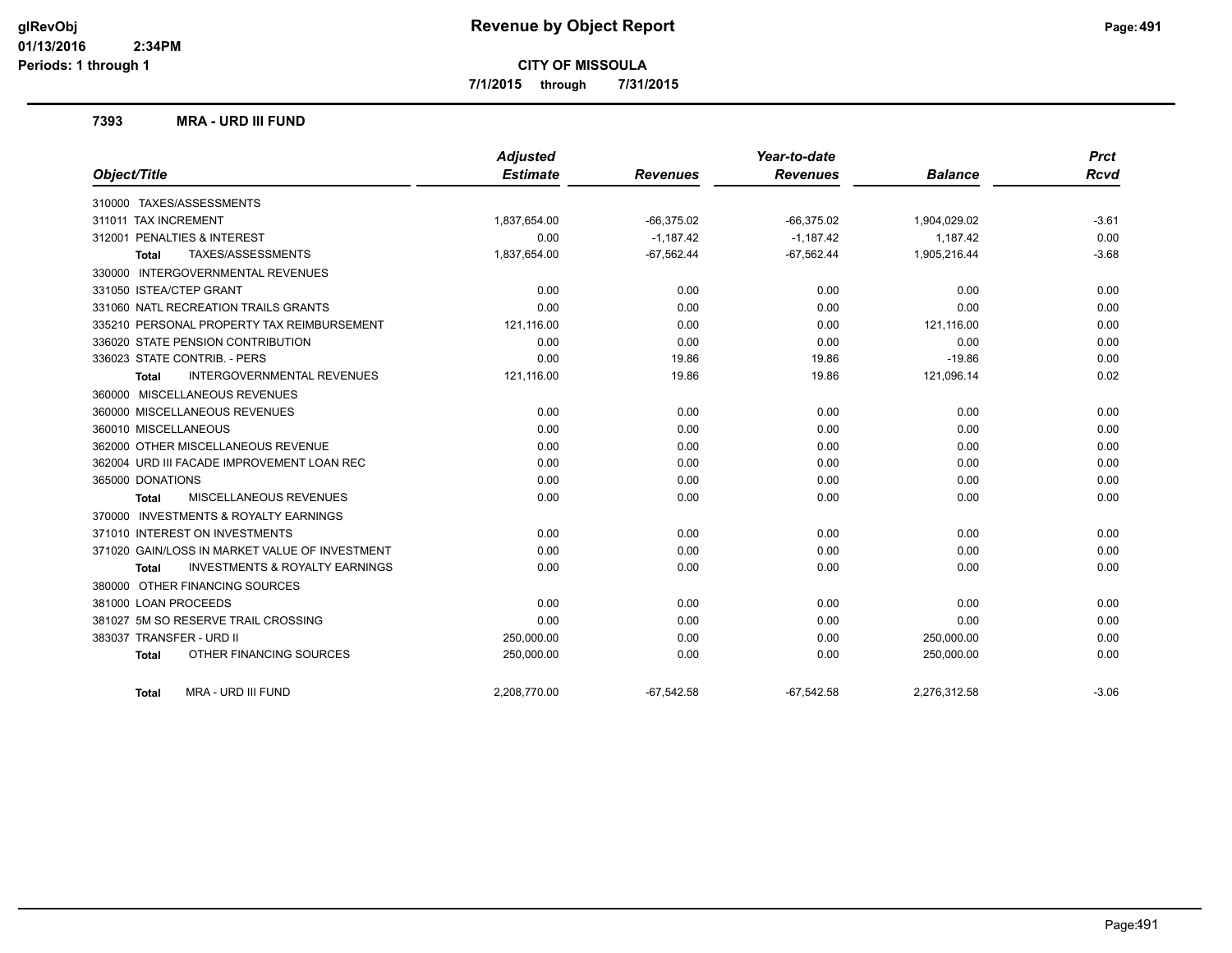**7/1/2015 through 7/31/2015**

## **7394 MRA URD III TI DEBT CLEARING FUND**

**7394 MRA URD III TI DEBT CLEARING FUND**

|                                                           | <b>Adjusted</b> |                 | Year-to-date    |                | <b>Prct</b> |
|-----------------------------------------------------------|-----------------|-----------------|-----------------|----------------|-------------|
| Object/Title                                              | <b>Estimate</b> | <b>Revenues</b> | <b>Revenues</b> | <b>Balance</b> | <b>Rcvd</b> |
| 310000 TAXES/ASSESSMENTS                                  |                 |                 |                 |                |             |
| <b>TAX INCREMENT</b><br>311011                            | 0.00            | 0.00            | 0.00            | 0.00           | 0.00        |
| TAXES/ASSESSMENTS<br><b>Total</b>                         | 0.00            | 0.00            | 0.00            | 0.00           | 0.00        |
| INTERGOVERNMENTAL REVENUES<br>330000                      |                 |                 |                 |                |             |
| 335210 PERSONAL PROPERTY TAX REIMBURSEMENT                | 0.00            | 0.00            | 0.00            | 0.00           | 0.00        |
| 335230 HB 124 REVENUE                                     | 0.00            | 0.00            | 0.00            | 0.00           | 0.00        |
| 335250 STATE REIMB - SB #184                              | 0.00            | 0.00            | 0.00            | 0.00           | 0.00        |
| <b>INTERGOVERNMENTAL REVENUES</b><br><b>Total</b>         | 0.00            | 0.00            | 0.00            | 0.00           | 0.00        |
| <b>INVESTMENTS &amp; ROYALTY EARNINGS</b><br>370000       |                 |                 |                 |                |             |
| 371010 INTEREST ON INVESTMENTS                            | 0.00            | 0.00            | 0.00            | 0.00           | 0.00        |
| 371020 GAIN/LOSS IN MARKET VALUE OF INVESTMENTS           | 0.00            | 0.00            | 0.00            | 0.00           | 0.00        |
| <b>INVESTMENTS &amp; ROYALTY EARNINGS</b><br><b>Total</b> | 0.00            | 0.00            | 0.00            | 0.00           | 0.00        |
| OTHER FINANCING SOURCES<br>380000                         |                 |                 |                 |                |             |
| 383014 TRANS FR MRA                                       | 0.00            | 0.00            | 0.00            | 0.00           | 0.00        |
| OTHER FINANCING SOURCES<br>Total                          | 0.00            | 0.00            | 0.00            | 0.00           | 0.00        |
| MRA URD III TI DEBT CLEARING FUND<br>Total                | 0.00            | 0.00            | 0.00            | 0.00           | 0.00        |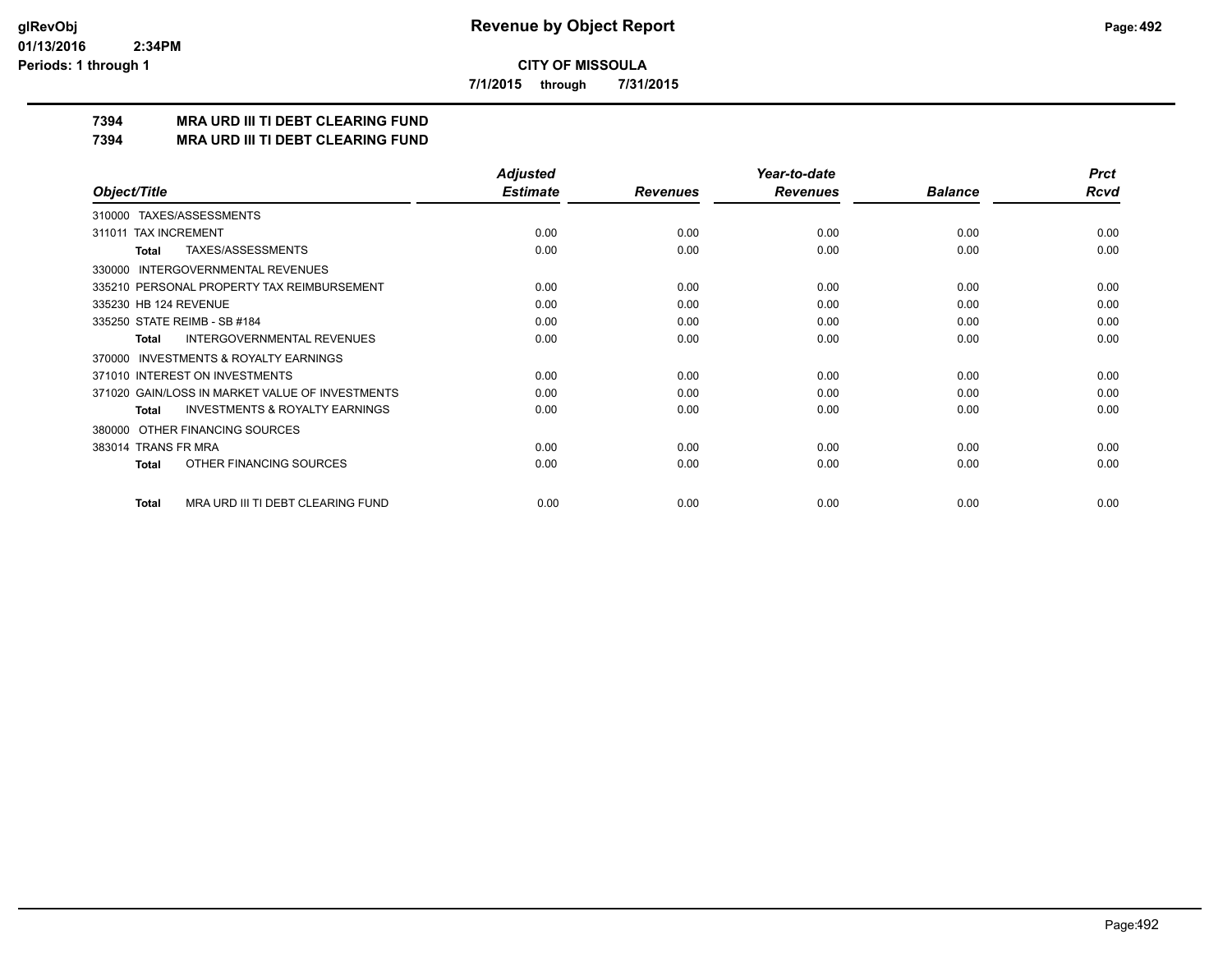**7/1/2015 through 7/31/2015**

## **7394 MRA URD III TI DEBT CLEARING FUND**

|                                                    | <b>Adjusted</b> |                 | Year-to-date    |                | <b>Prct</b> |
|----------------------------------------------------|-----------------|-----------------|-----------------|----------------|-------------|
| Object/Title                                       | <b>Estimate</b> | <b>Revenues</b> | <b>Revenues</b> | <b>Balance</b> | Rcvd        |
| TAXES/ASSESSMENTS<br>310000                        |                 |                 |                 |                |             |
| 311011 TAX INCREMENT                               | 0.00            | 0.00            | 0.00            | 0.00           | 0.00        |
| TAXES/ASSESSMENTS<br>Total                         | 0.00            | 0.00            | 0.00            | 0.00           | 0.00        |
| 330000 INTERGOVERNMENTAL REVENUES                  |                 |                 |                 |                |             |
| 335210 PERSONAL PROPERTY TAX REIMBURSEMENT         | 0.00            | 0.00            | 0.00            | 0.00           | 0.00        |
| 335230 HB 124 REVENUE                              | 0.00            | 0.00            | 0.00            | 0.00           | 0.00        |
| 335250 STATE REIMB - SB #184                       | 0.00            | 0.00            | 0.00            | 0.00           | 0.00        |
| <b>INTERGOVERNMENTAL REVENUES</b><br>Total         | 0.00            | 0.00            | 0.00            | 0.00           | 0.00        |
| 370000 INVESTMENTS & ROYALTY EARNINGS              |                 |                 |                 |                |             |
| 371010 INTEREST ON INVESTMENTS                     | 0.00            | 0.00            | 0.00            | 0.00           | 0.00        |
| 371020 GAIN/LOSS IN MARKET VALUE OF INVESTMENT     | 0.00            | 0.00            | 0.00            | 0.00           | 0.00        |
| <b>INVESTMENTS &amp; ROYALTY EARNINGS</b><br>Total | 0.00            | 0.00            | 0.00            | 0.00           | 0.00        |
| 380000 OTHER FINANCING SOURCES                     |                 |                 |                 |                |             |
| 383014 TRANS FR MRA                                | 0.00            | 0.00            | 0.00            | 0.00           | 0.00        |
| OTHER FINANCING SOURCES<br>Total                   | 0.00            | 0.00            | 0.00            | 0.00           | 0.00        |
| MRA URD III TI DEBT CLEARING FUND<br><b>Total</b>  | 0.00            | 0.00            | 0.00            | 0.00           | 0.00        |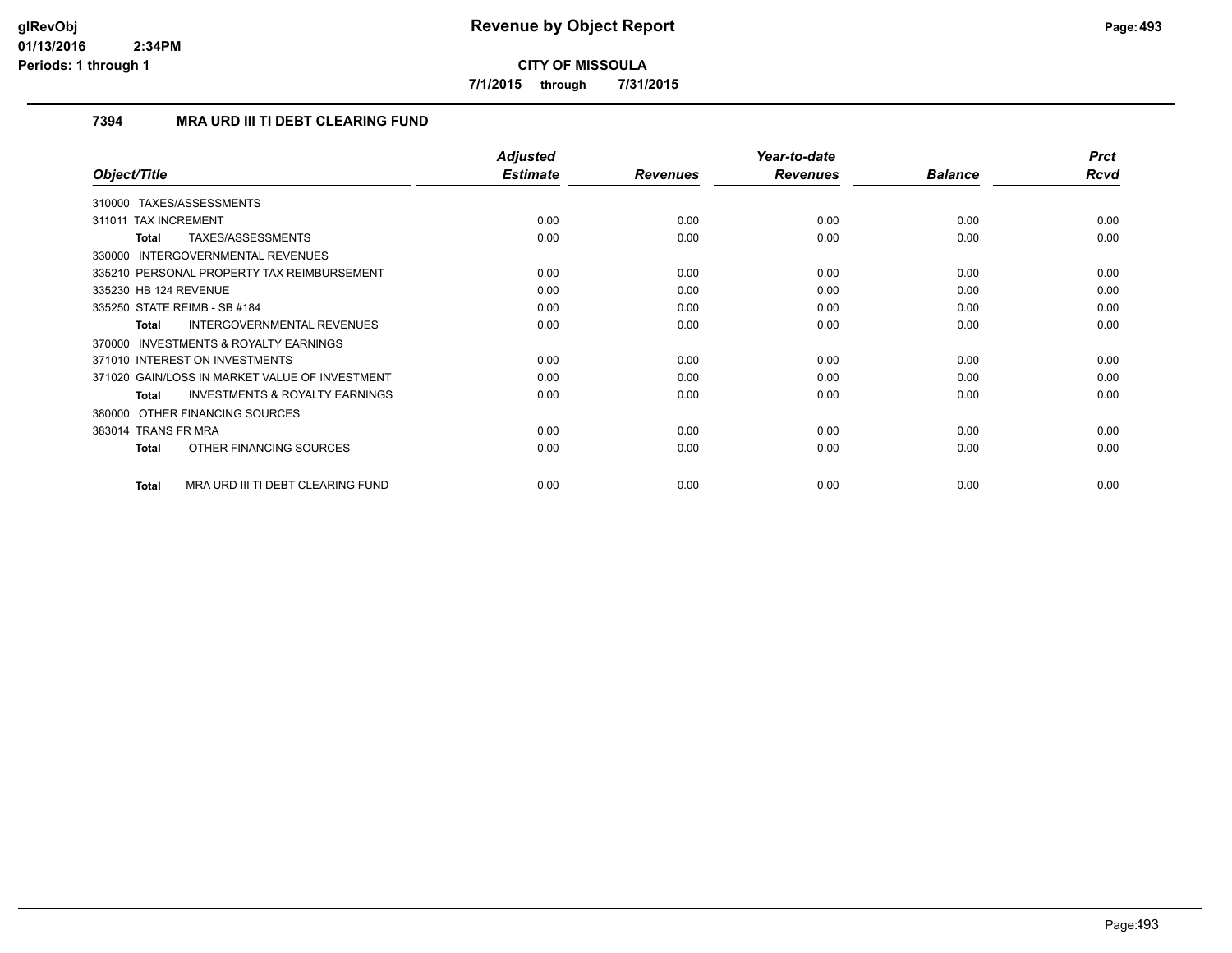**7/1/2015 through 7/31/2015**

# **7395 MRA TAX INCREMENT DEBT SERVICE**

## **7395 MRA TAX INCREMENT DEBT SERVICE**

|                                                           | <b>Adjusted</b> |                 | Year-to-date    |                | <b>Prct</b> |
|-----------------------------------------------------------|-----------------|-----------------|-----------------|----------------|-------------|
| Object/Title                                              | <b>Estimate</b> | <b>Revenues</b> | <b>Revenues</b> | <b>Balance</b> | <b>Rcvd</b> |
| 370000 INVESTMENTS & ROYALTY EARNINGS                     |                 |                 |                 |                |             |
| 371010 INTEREST ON INVESTMENTS                            | 0.00            | 0.00            | 0.00            | 0.00           | 0.00        |
| <b>INVESTMENTS &amp; ROYALTY EARNINGS</b><br><b>Total</b> | 0.00            | 0.00            | 0.00            | 0.00           | 0.00        |
| 380000 OTHER FINANCING SOURCES                            |                 |                 |                 |                |             |
| 383014 TRANS FR MRA                                       | 0.00            | 0.00            | 0.00            | 0.00           | 0.00        |
| OTHER FINANCING SOURCES<br><b>Total</b>                   | 0.00            | 0.00            | 0.00            | 0.00           | 0.00        |
|                                                           |                 |                 |                 |                |             |
| MRA TAX INCREMENT DEBT SERVICE<br><b>Total</b>            | 0.00            | 0.00            | 0.00            | 0.00           | 0.00        |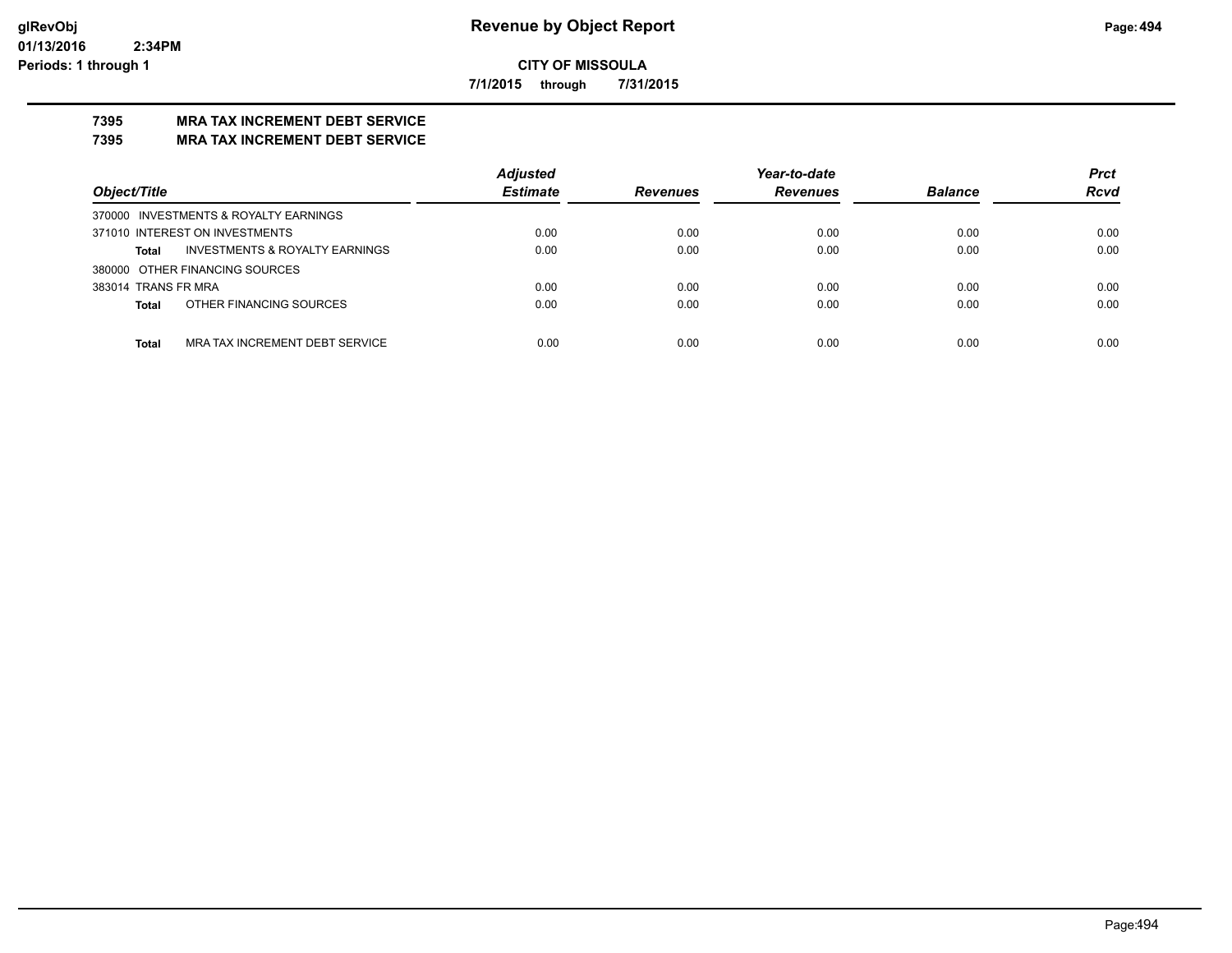**7/1/2015 through 7/31/2015**

## **7395 MRA TAX INCREMENT DEBT SERVICE**

| Object/Title                                          | <b>Adjusted</b><br><b>Estimate</b> | <b>Revenues</b> | Year-to-date<br><b>Revenues</b> | <b>Balance</b> | <b>Prct</b><br><b>Rcvd</b> |
|-------------------------------------------------------|------------------------------------|-----------------|---------------------------------|----------------|----------------------------|
| 370000 INVESTMENTS & ROYALTY EARNINGS                 |                                    |                 |                                 |                |                            |
| 371010 INTEREST ON INVESTMENTS                        | 0.00                               | 0.00            | 0.00                            | 0.00           | 0.00                       |
| INVESTMENTS & ROYALTY EARNINGS<br><b>Total</b>        | 0.00                               | 0.00            | 0.00                            | 0.00           | 0.00                       |
| 380000 OTHER FINANCING SOURCES                        |                                    |                 |                                 |                |                            |
| 383014 TRANS FR MRA                                   | 0.00                               | 0.00            | 0.00                            | 0.00           | 0.00                       |
| OTHER FINANCING SOURCES<br><b>Total</b>               | 0.00                               | 0.00            | 0.00                            | 0.00           | 0.00                       |
|                                                       |                                    |                 |                                 |                |                            |
| <b>MRA TAX INCREMENT DEBT SERVICE</b><br><b>Total</b> | 0.00                               | 0.00            | 0.00                            | 0.00           | 0.00                       |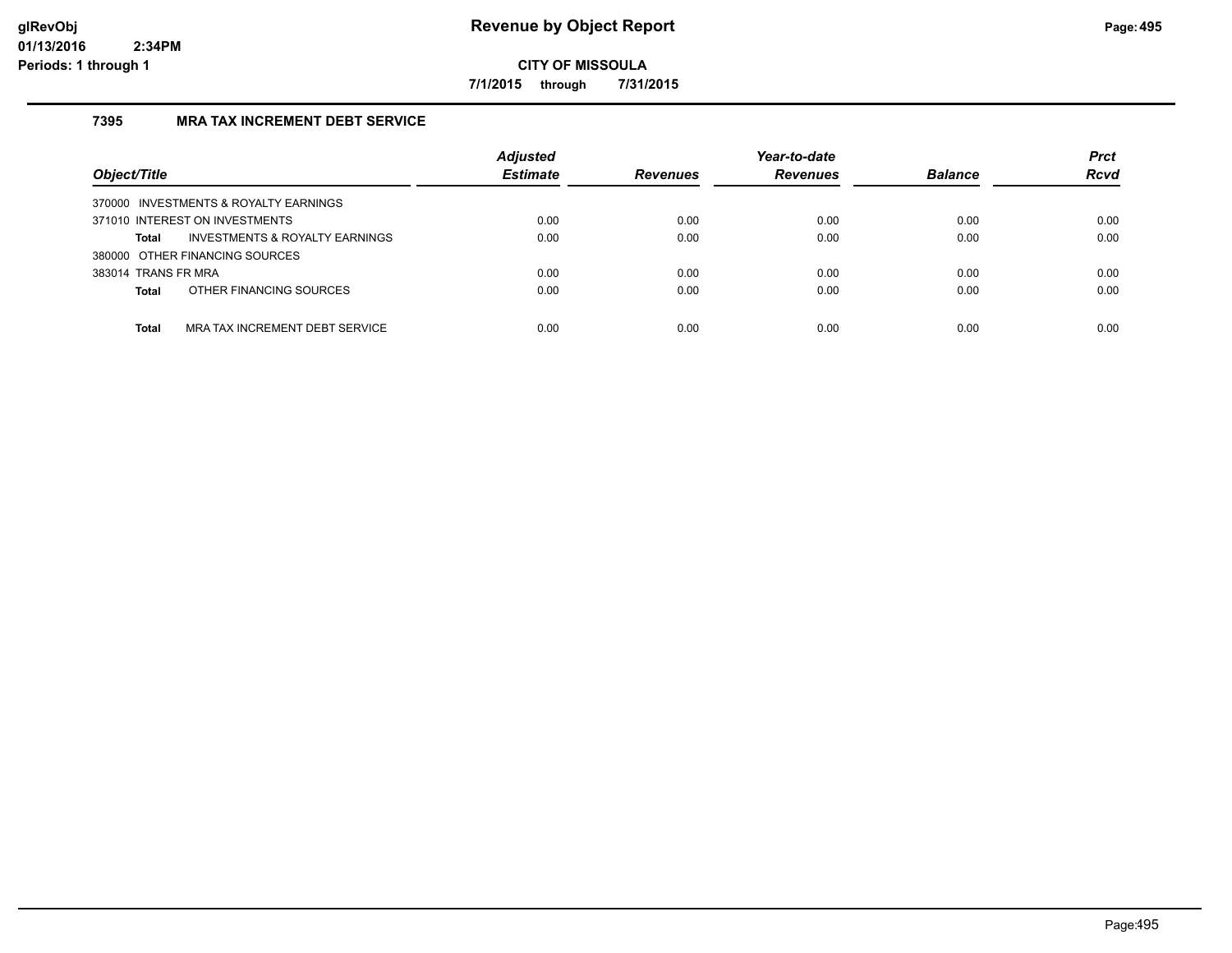**7/1/2015 through 7/31/2015**

## **7396 NRSS DEBT SERVICE SINKING FUND**

**7396 NRSS DEBT SERVICE SINKING FUND**

|                                                 | Adjusted        |                 | Year-to-date    |                | <b>Prct</b> |
|-------------------------------------------------|-----------------|-----------------|-----------------|----------------|-------------|
| Object/Title                                    | <b>Estimate</b> | <b>Revenues</b> | <b>Revenues</b> | <b>Balance</b> | <b>Rcvd</b> |
| 370000 INVESTMENTS & ROYALTY EARNINGS           |                 |                 |                 |                |             |
| 371010 INTEREST ON INVESTMENTS                  | 0.00            | 0.00            | 0.00            | 0.00           | 0.00        |
| 371020 GAIN/LOSS IN MARKET VALUE OF INVESTMENTS | 0.00            | 0.00            | 0.00            | 0.00           | 0.00        |
| INVESTMENTS & ROYALTY EARNINGS<br>Total         | 0.00            | 0.00            | 0.00            | 0.00           | 0.00        |
| 380000 OTHER FINANCING SOURCES                  |                 |                 |                 |                |             |
| 383014 TRANS FR MRA                             | 0.00            | 0.00            | 0.00            | 0.00           | 0.00        |
| OTHER FINANCING SOURCES<br><b>Total</b>         | 0.00            | 0.00            | 0.00            | 0.00           | 0.00        |
|                                                 |                 |                 |                 |                |             |
| <b>Total</b><br>NRSS DEBT SERVICE SINKING FUND  | 0.00            | 0.00            | 0.00            | 0.00           | 0.00        |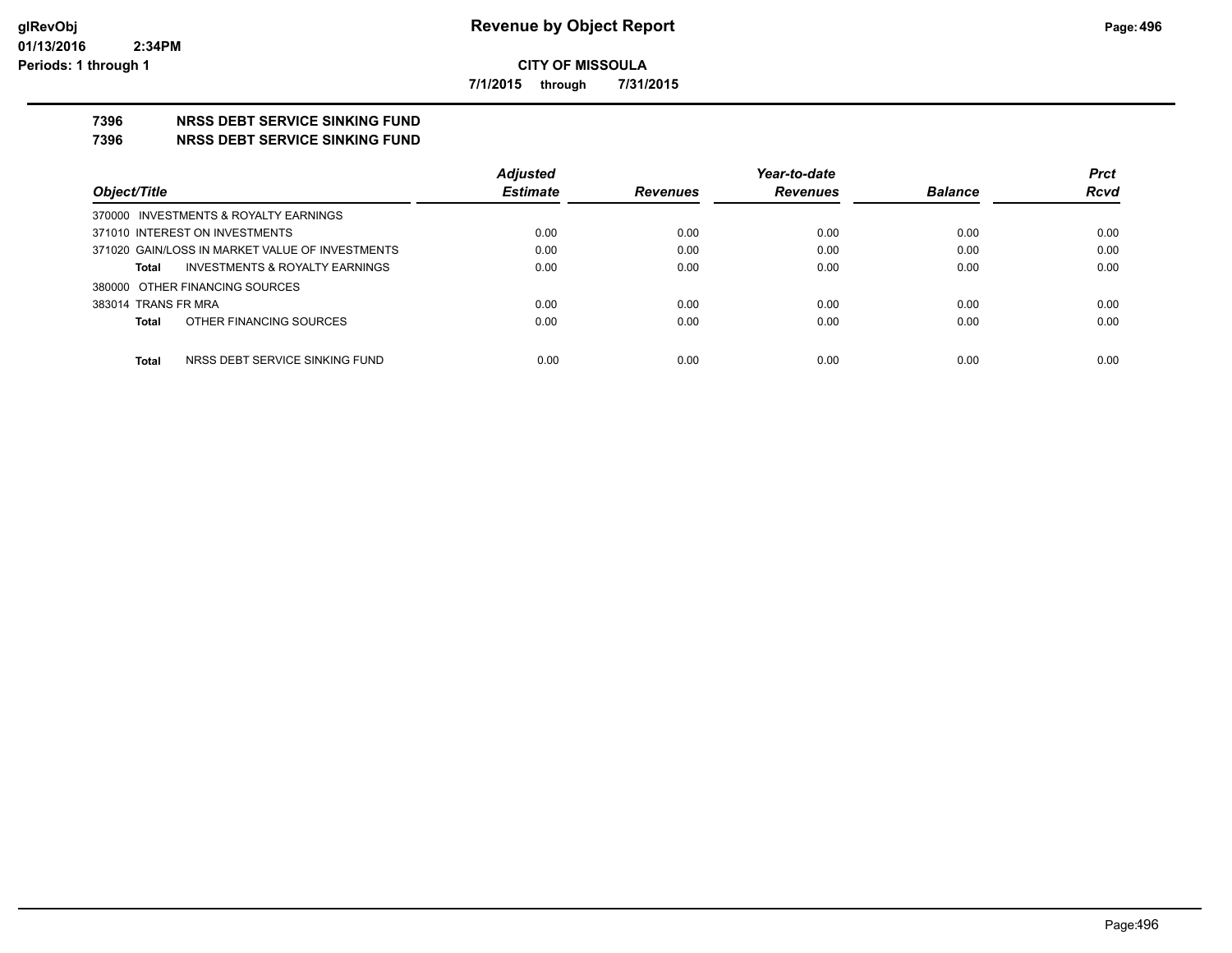**7/1/2015 through 7/31/2015**

## **7396 NRSS DEBT SERVICE SINKING FUND**

|                                                | <b>Adjusted</b> |                 | Year-to-date    |                | <b>Prct</b> |
|------------------------------------------------|-----------------|-----------------|-----------------|----------------|-------------|
| Object/Title                                   | <b>Estimate</b> | <b>Revenues</b> | <b>Revenues</b> | <b>Balance</b> | <b>Rcvd</b> |
| 370000 INVESTMENTS & ROYALTY EARNINGS          |                 |                 |                 |                |             |
| 371010 INTEREST ON INVESTMENTS                 | 0.00            | 0.00            | 0.00            | 0.00           | 0.00        |
| 371020 GAIN/LOSS IN MARKET VALUE OF INVESTMENT | 0.00            | 0.00            | 0.00            | 0.00           | 0.00        |
| INVESTMENTS & ROYALTY EARNINGS<br><b>Total</b> | 0.00            | 0.00            | 0.00            | 0.00           | 0.00        |
| 380000 OTHER FINANCING SOURCES                 |                 |                 |                 |                |             |
| 383014 TRANS FR MRA                            | 0.00            | 0.00            | 0.00            | 0.00           | 0.00        |
| OTHER FINANCING SOURCES<br><b>Total</b>        | 0.00            | 0.00            | 0.00            | 0.00           | 0.00        |
|                                                |                 |                 |                 |                |             |
| NRSS DEBT SERVICE SINKING FUND<br><b>Total</b> | 0.00            | 0.00            | 0.00            | 0.00           | 0.00        |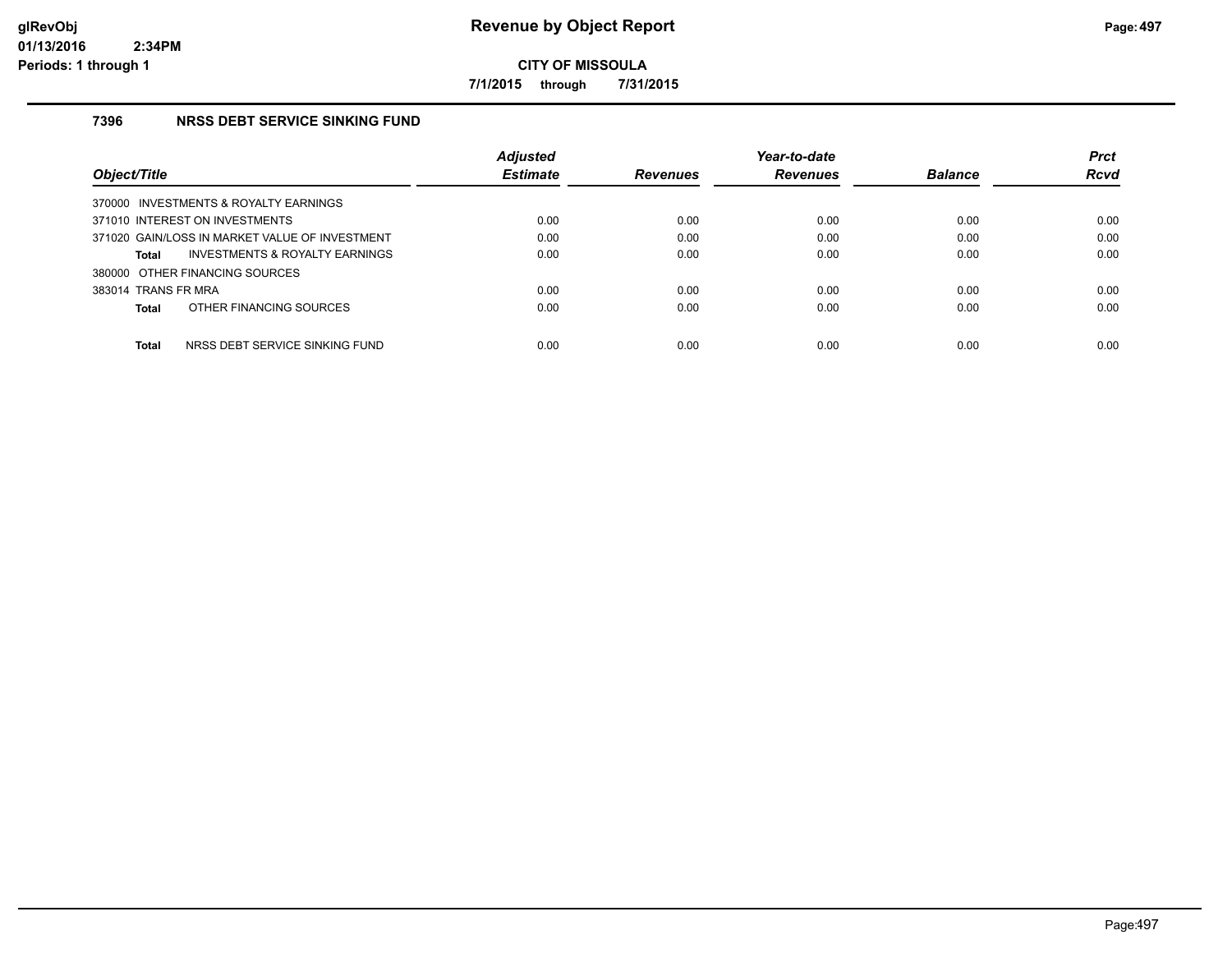**7/1/2015 through 7/31/2015**

**7397 NORTH RESERVE/SCOTT ST URD**

**7397 NORTH RESERVE/SCOTT ST URD**

|                                                           | <b>Adjusted</b> |                 | Year-to-date    |                | <b>Prct</b> |
|-----------------------------------------------------------|-----------------|-----------------|-----------------|----------------|-------------|
| Object/Title                                              | <b>Estimate</b> | <b>Revenues</b> | <b>Revenues</b> | <b>Balance</b> | <b>Rcvd</b> |
| 310000 TAXES/ASSESSMENTS                                  |                 |                 |                 |                |             |
| <b>TAX INCREMENT</b><br>311011                            | 0.00            | 0.00            | 0.00            | 0.00           | 0.00        |
| PENALTIES & INTEREST<br>312001                            | 0.00            | 0.00            | 0.00            | 0.00           | 0.00        |
| <b>TAXES/ASSESSMENTS</b><br>Total                         | 0.00            | 0.00            | 0.00            | 0.00           | 0.00        |
| <b>INTERGOVERNMENTAL REVENUES</b><br>330000               |                 |                 |                 |                |             |
| 335210 PERSONAL PROPERTY TAX REIMBURSEMENT                | 0.00            | 0.00            | 0.00            | 0.00           | 0.00        |
| <b>INTERGOVERNMENTAL REVENUES</b><br><b>Total</b>         | 0.00            | 0.00            | 0.00            | 0.00           | 0.00        |
| MISCELLANEOUS REVENUES<br>360000                          |                 |                 |                 |                |             |
| 360000 MISCELLANEOUS REVENUES                             | 0.00            | 0.00            | 0.00            | 0.00           | 0.00        |
| MISCELLANEOUS REVENUES<br><b>Total</b>                    | 0.00            | 0.00            | 0.00            | 0.00           | 0.00        |
| <b>INVESTMENTS &amp; ROYALTY EARNINGS</b><br>370000       |                 |                 |                 |                |             |
| 371010 INTEREST ON INVESTMENTS                            | 0.00            | 0.00            | 0.00            | 0.00           | 0.00        |
| <b>INVESTMENTS &amp; ROYALTY EARNINGS</b><br><b>Total</b> | 0.00            | 0.00            | 0.00            | 0.00           | 0.00        |
| OTHER FINANCING SOURCES<br>380000                         |                 |                 |                 |                |             |
| 381010 BOND PROCEEDS                                      | 0.00            | 0.00            | 0.00            | 0.00           | 0.00        |
| 383014 TRANS FR MRA                                       | 0.00            | 0.00            | 0.00            | 0.00           | 0.00        |
| OTHER FINANCING SOURCES<br><b>Total</b>                   | 0.00            | 0.00            | 0.00            | 0.00           | 0.00        |
| NORTH RESERVE/SCOTT ST URD<br>Total                       | 0.00            | 0.00            | 0.00            | 0.00           | 0.00        |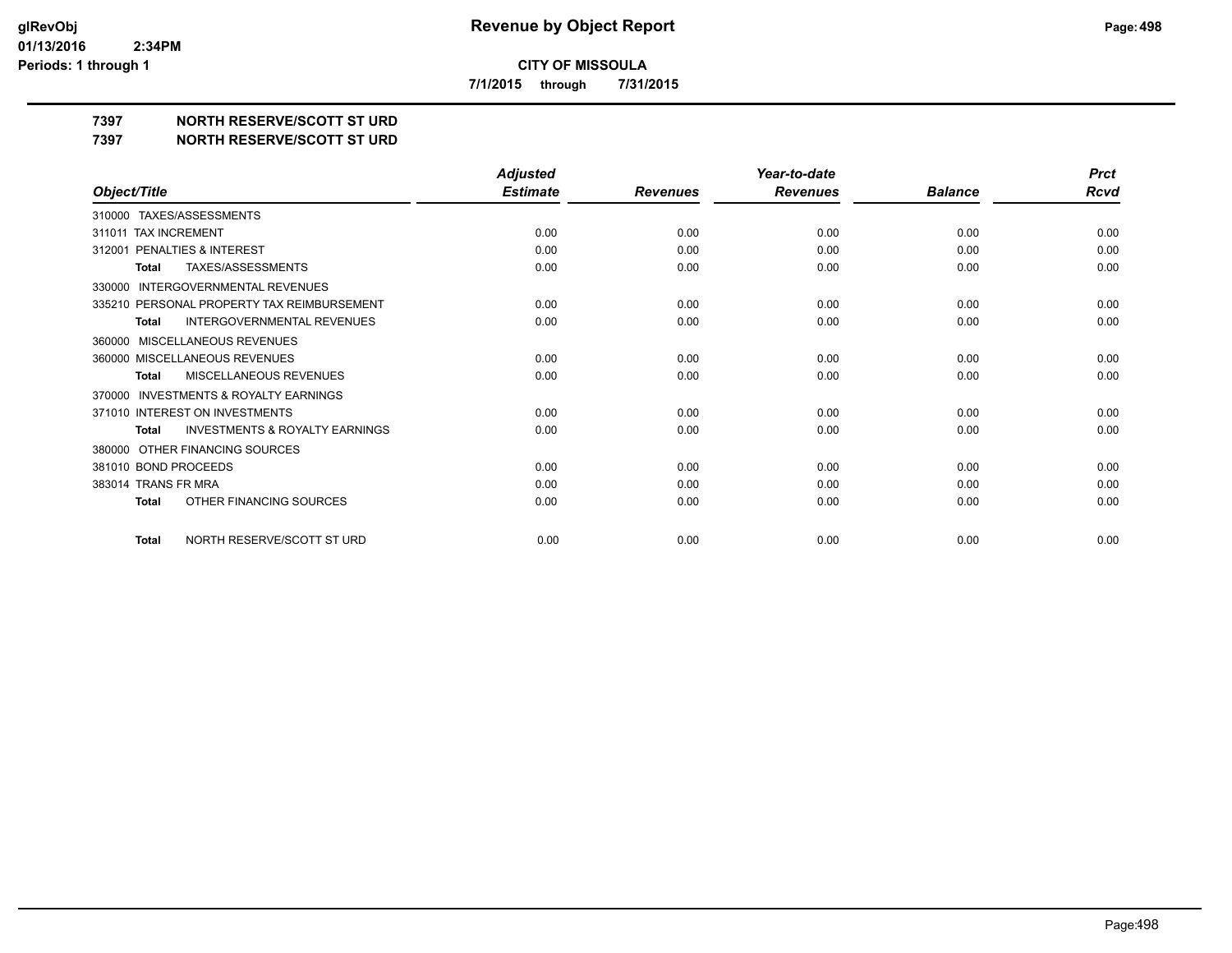**7/1/2015 through 7/31/2015**

## **7397 NORTH RESERVE/SCOTT ST URD**

|                                                    | <b>Adjusted</b> |                 | Year-to-date    |                | <b>Prct</b> |
|----------------------------------------------------|-----------------|-----------------|-----------------|----------------|-------------|
| Object/Title                                       | <b>Estimate</b> | <b>Revenues</b> | <b>Revenues</b> | <b>Balance</b> | Rcvd        |
| 310000 TAXES/ASSESSMENTS                           |                 |                 |                 |                |             |
| <b>TAX INCREMENT</b><br>311011                     | 0.00            | 0.00            | 0.00            | 0.00           | 0.00        |
| PENALTIES & INTEREST<br>312001                     | 0.00            | 0.00            | 0.00            | 0.00           | 0.00        |
| TAXES/ASSESSMENTS<br><b>Total</b>                  | 0.00            | 0.00            | 0.00            | 0.00           | 0.00        |
| <b>INTERGOVERNMENTAL REVENUES</b><br>330000        |                 |                 |                 |                |             |
| 335210 PERSONAL PROPERTY TAX REIMBURSEMENT         | 0.00            | 0.00            | 0.00            | 0.00           | 0.00        |
| <b>INTERGOVERNMENTAL REVENUES</b><br><b>Total</b>  | 0.00            | 0.00            | 0.00            | 0.00           | 0.00        |
| 360000 MISCELLANEOUS REVENUES                      |                 |                 |                 |                |             |
| 360000 MISCELLANEOUS REVENUES                      | 0.00            | 0.00            | 0.00            | 0.00           | 0.00        |
| MISCELLANEOUS REVENUES<br><b>Total</b>             | 0.00            | 0.00            | 0.00            | 0.00           | 0.00        |
| 370000 INVESTMENTS & ROYALTY EARNINGS              |                 |                 |                 |                |             |
| 371010 INTEREST ON INVESTMENTS                     | 0.00            | 0.00            | 0.00            | 0.00           | 0.00        |
| <b>INVESTMENTS &amp; ROYALTY EARNINGS</b><br>Total | 0.00            | 0.00            | 0.00            | 0.00           | 0.00        |
| 380000 OTHER FINANCING SOURCES                     |                 |                 |                 |                |             |
| 381010 BOND PROCEEDS                               | 0.00            | 0.00            | 0.00            | 0.00           | 0.00        |
| 383014 TRANS FR MRA                                | 0.00            | 0.00            | 0.00            | 0.00           | 0.00        |
| OTHER FINANCING SOURCES<br><b>Total</b>            | 0.00            | 0.00            | 0.00            | 0.00           | 0.00        |
| NORTH RESERVE/SCOTT ST URD<br><b>Total</b>         | 0.00            | 0.00            | 0.00            | 0.00           | 0.00        |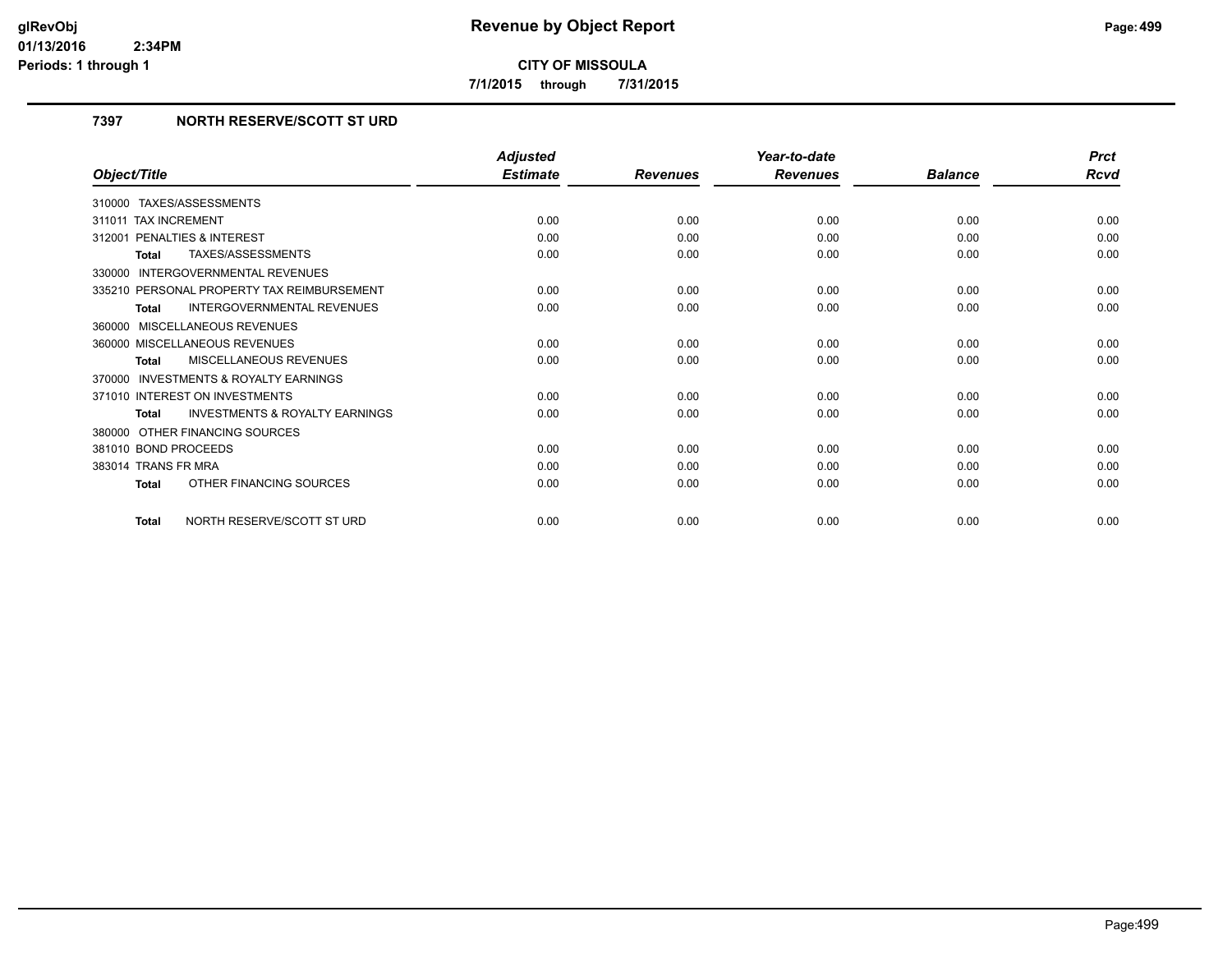**7/1/2015 through 7/31/2015**

# **7399 INTERMOUNTAIN BOND DEBT SERVICE**

### **7399 INTERMOUNTAIN BOND DEBT SERVICE**

|                                                           | <b>Adjusted</b> |                 | Year-to-date    |                | <b>Prct</b> |
|-----------------------------------------------------------|-----------------|-----------------|-----------------|----------------|-------------|
| Object/Title                                              | <b>Estimate</b> | <b>Revenues</b> | <b>Revenues</b> | <b>Balance</b> | <b>Rcvd</b> |
| TAXES/ASSESSMENTS<br>310000                               |                 |                 |                 |                |             |
| 311011 TAX INCREMENT                                      | 0.00            | 0.00            | 0.00            | 0.00           | 0.00        |
| TAXES/ASSESSMENTS<br>Total                                | 0.00            | 0.00            | 0.00            | 0.00           | 0.00        |
| 370000 INVESTMENTS & ROYALTY EARNINGS                     |                 |                 |                 |                |             |
| 371010 INTEREST ON INVESTMENTS                            | 0.00            | 0.00            | 0.00            | 0.00           | 0.00        |
| <b>INVESTMENTS &amp; ROYALTY EARNINGS</b><br><b>Total</b> | 0.00            | 0.00            | 0.00            | 0.00           | 0.00        |
| 380000 OTHER FINANCING SOURCES                            |                 |                 |                 |                |             |
| 381025 BOND PROCEEDS                                      | 0.00            | 0.00            | 0.00            | 0.00           | 0.00        |
| 383000 OPERATING TRANSFERS                                | 146,788.00      | 0.00            | 0.00            | 146,788.00     | 0.00        |
| 383014 TRANS FR MRA                                       | 0.00            | 0.00            | 0.00            | 0.00           | 0.00        |
| OTHER FINANCING SOURCES<br><b>Total</b>                   | 146,788.00      | 0.00            | 0.00            | 146,788.00     | 0.00        |
| <b>INTERMOUNTAIN BOND DEBT SERVICE</b><br><b>Total</b>    | 146.788.00      | 0.00            | 0.00            | 146.788.00     | 0.00        |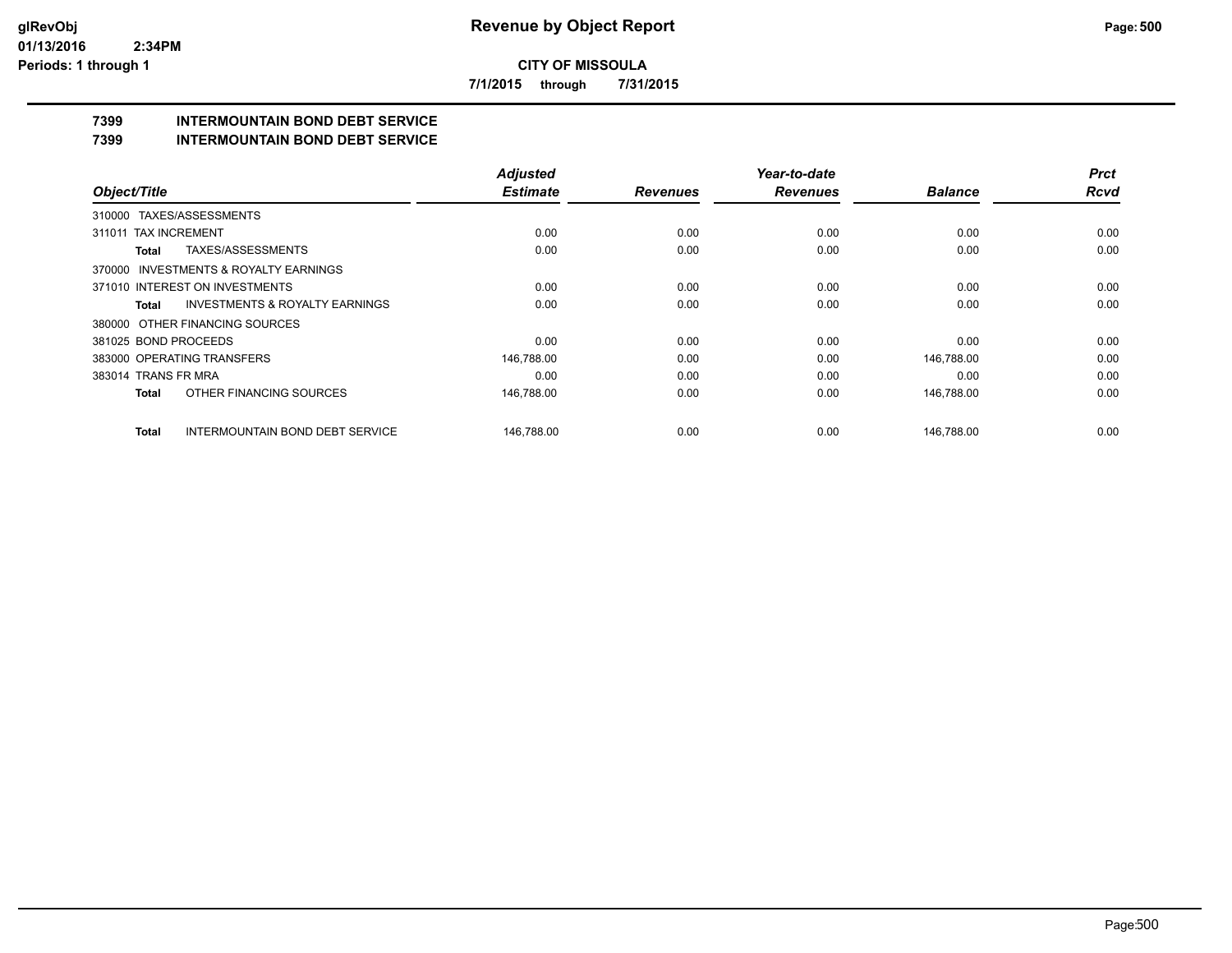**7/1/2015 through 7/31/2015**

## **7399 INTERMOUNTAIN BOND DEBT SERVICE**

| Object/Title                                       | <b>Adjusted</b><br><b>Estimate</b> | <b>Revenues</b> | Year-to-date<br><b>Revenues</b> | <b>Balance</b> | <b>Prct</b><br>Rcvd |
|----------------------------------------------------|------------------------------------|-----------------|---------------------------------|----------------|---------------------|
|                                                    |                                    |                 |                                 |                |                     |
| 310000 TAXES/ASSESSMENTS                           |                                    |                 |                                 |                |                     |
| <b>TAX INCREMENT</b><br>311011                     | 0.00                               | 0.00            | 0.00                            | 0.00           | 0.00                |
| TAXES/ASSESSMENTS<br><b>Total</b>                  | 0.00                               | 0.00            | 0.00                            | 0.00           | 0.00                |
| 370000 INVESTMENTS & ROYALTY EARNINGS              |                                    |                 |                                 |                |                     |
| 371010 INTEREST ON INVESTMENTS                     | 0.00                               | 0.00            | 0.00                            | 0.00           | 0.00                |
| <b>INVESTMENTS &amp; ROYALTY EARNINGS</b><br>Total | 0.00                               | 0.00            | 0.00                            | 0.00           | 0.00                |
| 380000 OTHER FINANCING SOURCES                     |                                    |                 |                                 |                |                     |
| 381025 BOND PROCEEDS                               | 0.00                               | 0.00            | 0.00                            | 0.00           | 0.00                |
| 383000 OPERATING TRANSFERS                         | 146,788.00                         | 0.00            | 0.00                            | 146,788.00     | 0.00                |
| 383014 TRANS FR MRA                                | 0.00                               | 0.00            | 0.00                            | 0.00           | 0.00                |
| OTHER FINANCING SOURCES<br>Total                   | 146,788.00                         | 0.00            | 0.00                            | 146,788.00     | 0.00                |
| INTERMOUNTAIN BOND DEBT SERVICE<br><b>Total</b>    | 146,788.00                         | 0.00            | 0.00                            | 146,788.00     | 0.00                |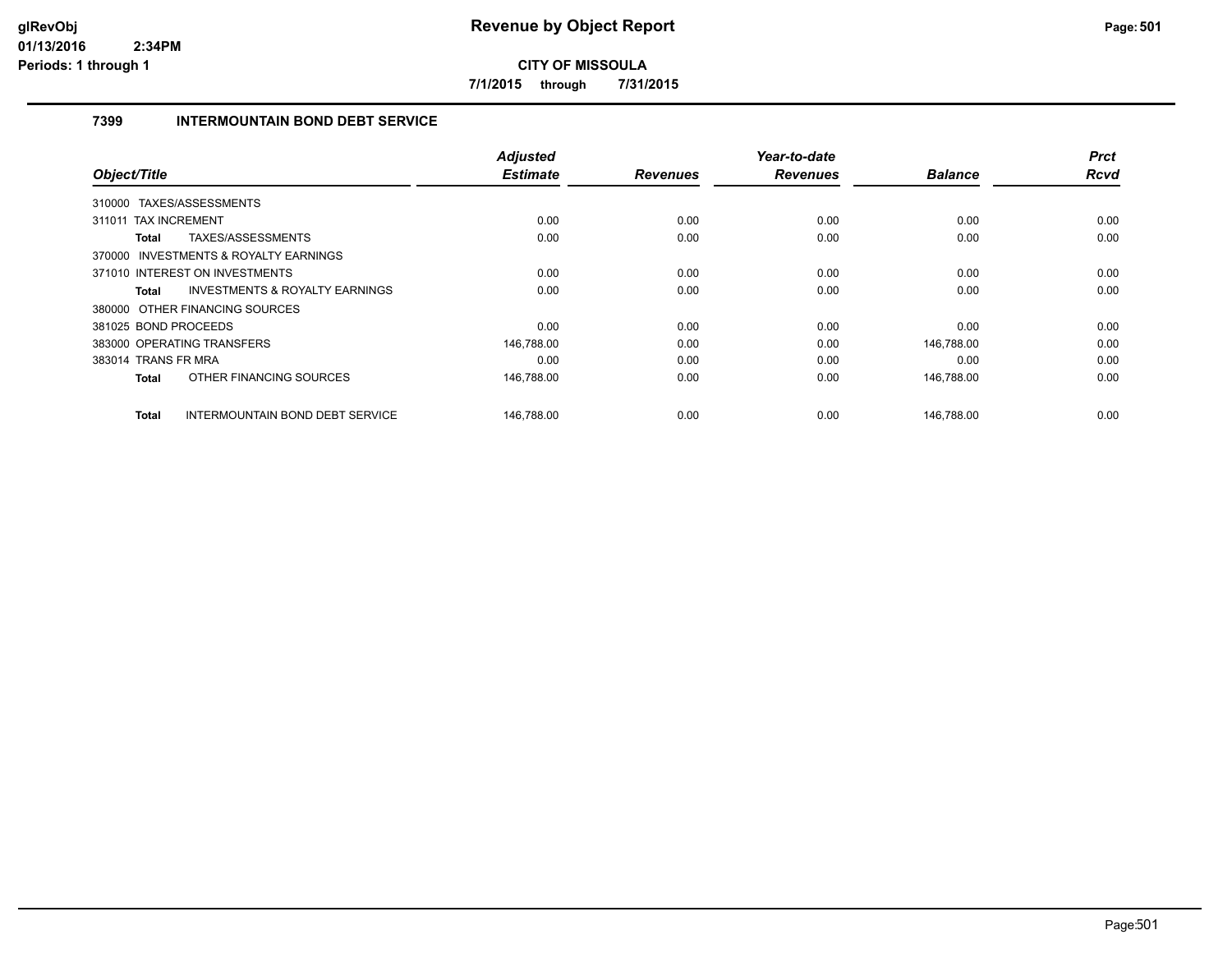**7/1/2015 through 7/31/2015**

### **7400 FRONT ST BOND CLEARING**

**7400 FRONT ST BOND CLEARING**

|                                                           | <b>Adjusted</b> |                 | Year-to-date    |                | <b>Prct</b> |
|-----------------------------------------------------------|-----------------|-----------------|-----------------|----------------|-------------|
| Object/Title                                              | <b>Estimate</b> | <b>Revenues</b> | <b>Revenues</b> | <b>Balance</b> | Rcvd        |
| 310000 TAXES/ASSESSMENTS                                  |                 |                 |                 |                |             |
| 311011 TAX INCREMENT                                      | 453.262.00      | $-22.756.11$    | $-22.756.11$    | 476.018.11     | $-5.02$     |
| 312001 PENALTIES & INTEREST                               | 0.00            | $-411.08$       | $-411.08$       | 411.08         | 0.00        |
| TAXES/ASSESSMENTS<br>Total                                | 453.262.00      | $-23.167.19$    | $-23.167.19$    | 476.429.19     | $-5.11$     |
| 330000 INTERGOVERNMENTAL REVENUES                         |                 |                 |                 |                |             |
| 335210 PERSONAL PROPERTY TAX REIMBURSEMENT                | 0.00            | 0.00            | 0.00            | 0.00           | 0.00        |
| <b>INTERGOVERNMENTAL REVENUES</b><br>Total                | 0.00            | 0.00            | 0.00            | 0.00           | 0.00        |
| 370000 INVESTMENTS & ROYALTY EARNINGS                     |                 |                 |                 |                |             |
| 371010 INTEREST ON INVESTMENTS                            | 0.00            | 0.00            | 0.00            | 0.00           | 0.00        |
| <b>INVESTMENTS &amp; ROYALTY EARNINGS</b><br><b>Total</b> | 0.00            | 0.00            | 0.00            | 0.00           | 0.00        |
| FRONT ST BOND CLEARING<br><b>Total</b>                    | 453.262.00      | $-23.167.19$    | $-23.167.19$    | 476.429.19     | $-5.11$     |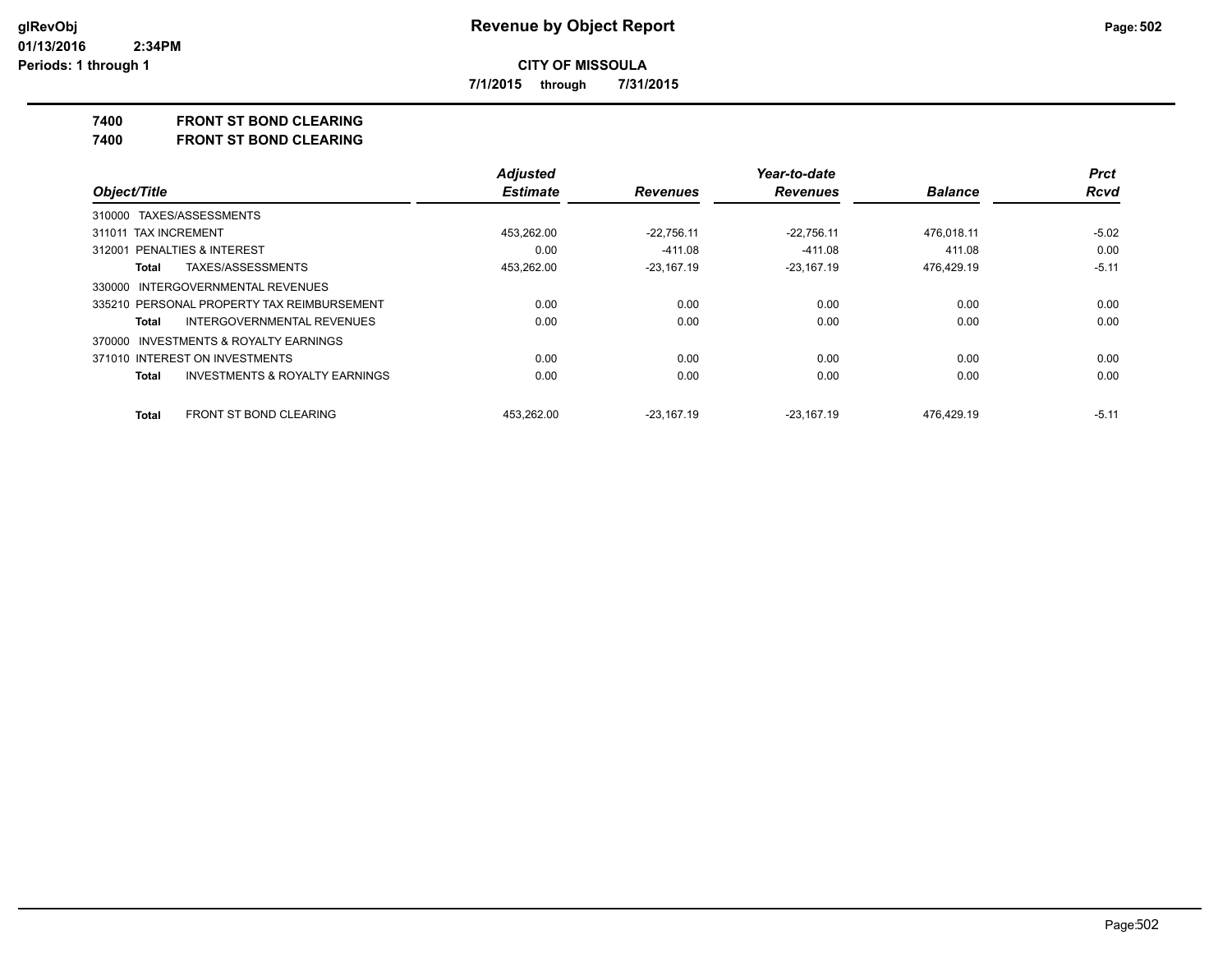**7/1/2015 through 7/31/2015**

## **7400 FRONT ST BOND CLEARING**

|                                                    | <b>Adjusted</b> |                 | Year-to-date    |                | <b>Prct</b> |
|----------------------------------------------------|-----------------|-----------------|-----------------|----------------|-------------|
| Object/Title                                       | <b>Estimate</b> | <b>Revenues</b> | <b>Revenues</b> | <b>Balance</b> | <b>Rcvd</b> |
| 310000 TAXES/ASSESSMENTS                           |                 |                 |                 |                |             |
| 311011 TAX INCREMENT                               | 453,262.00      | $-22,756.11$    | $-22,756.11$    | 476,018.11     | $-5.02$     |
| PENALTIES & INTEREST<br>312001                     | 0.00            | $-411.08$       | $-411.08$       | 411.08         | 0.00        |
| TAXES/ASSESSMENTS<br>Total                         | 453,262.00      | $-23,167.19$    | $-23,167.19$    | 476.429.19     | $-5.11$     |
| 330000 INTERGOVERNMENTAL REVENUES                  |                 |                 |                 |                |             |
| 335210 PERSONAL PROPERTY TAX REIMBURSEMENT         | 0.00            | 0.00            | 0.00            | 0.00           | 0.00        |
| INTERGOVERNMENTAL REVENUES<br>Total                | 0.00            | 0.00            | 0.00            | 0.00           | 0.00        |
| 370000 INVESTMENTS & ROYALTY EARNINGS              |                 |                 |                 |                |             |
| 371010 INTEREST ON INVESTMENTS                     | 0.00            | 0.00            | 0.00            | 0.00           | 0.00        |
| <b>INVESTMENTS &amp; ROYALTY EARNINGS</b><br>Total | 0.00            | 0.00            | 0.00            | 0.00           | 0.00        |
| <b>FRONT ST BOND CLEARING</b><br><b>Total</b>      | 453.262.00      | $-23.167.19$    | $-23.167.19$    | 476.429.19     | $-5.11$     |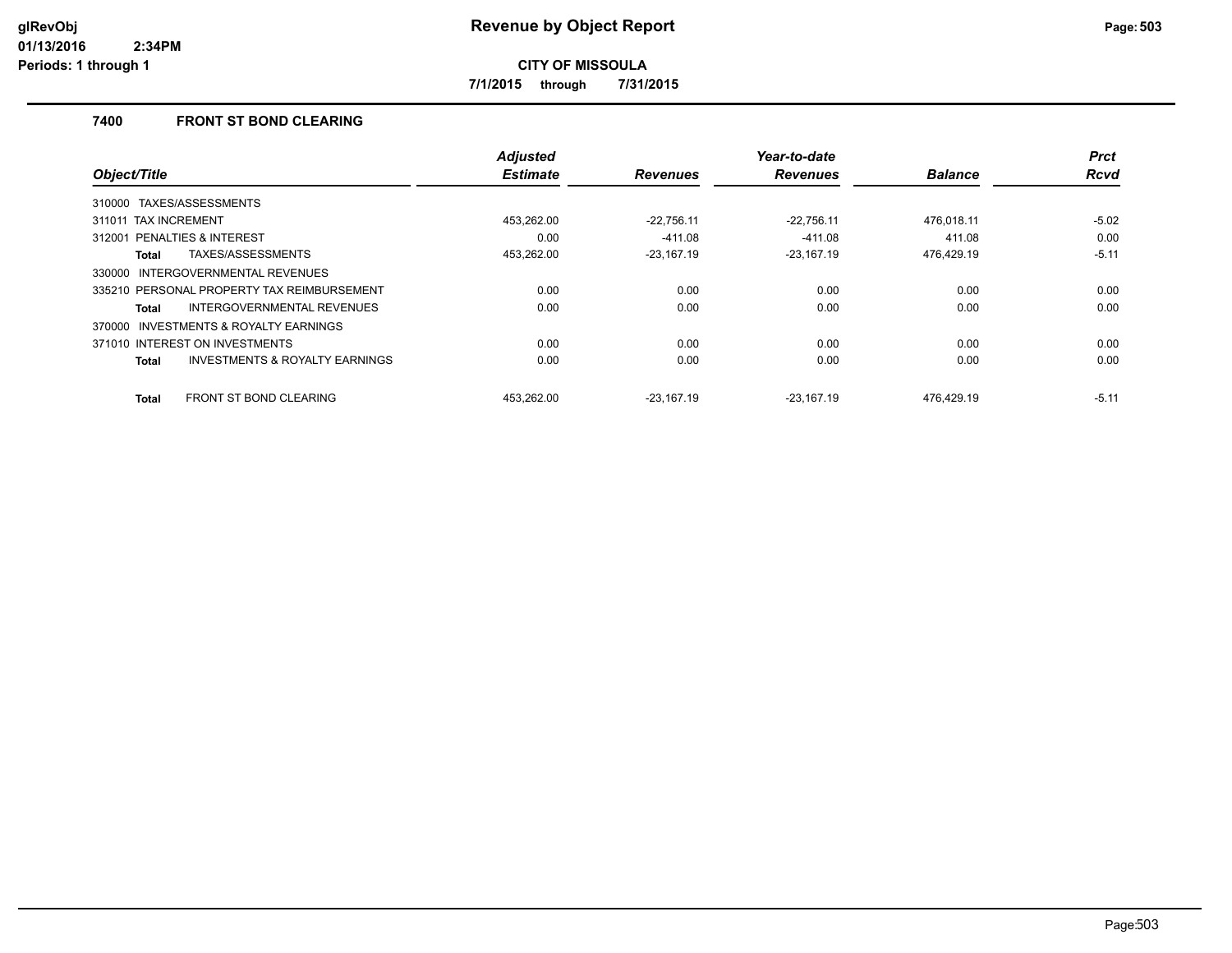**7/1/2015 through 7/31/2015**

## **7401 FRONT ST PARKING STRUCTURE**

### **7401 FRONT ST PARKING STRUCTURE**

| Object/Title                               | <b>Adjusted</b><br><b>Estimate</b> |                 |                 | <b>Prct</b>    |             |
|--------------------------------------------|------------------------------------|-----------------|-----------------|----------------|-------------|
|                                            |                                    | <b>Revenues</b> | <b>Revenues</b> | <b>Balance</b> | <b>Rcvd</b> |
| 370000 INVESTMENTS & ROYALTY EARNINGS      |                                    |                 |                 |                |             |
| 371010 INTEREST ON INVESTMENTS             | 0.00                               | 0.00            | 0.00            | 0.00           | 0.00        |
| INVESTMENTS & ROYALTY EARNINGS<br>Total    | 0.00                               | 0.00            | 0.00            | 0.00           | 0.00        |
| 380000 OTHER FINANCING SOURCES             |                                    |                 |                 |                |             |
| 383066 TRANSFER FROM FRONT ST CLEARING     | 146.472.00                         | 0.00            | 0.00            | 146.472.00     | 0.00        |
| OTHER FINANCING SOURCES<br><b>Total</b>    | 146.472.00                         | 0.00            | 0.00            | 146.472.00     | 0.00        |
|                                            |                                    |                 |                 |                |             |
| <b>FRONT ST PARKING STRUCTURE</b><br>Total | 146.472.00                         | 0.00            | 0.00            | 146.472.00     | 0.00        |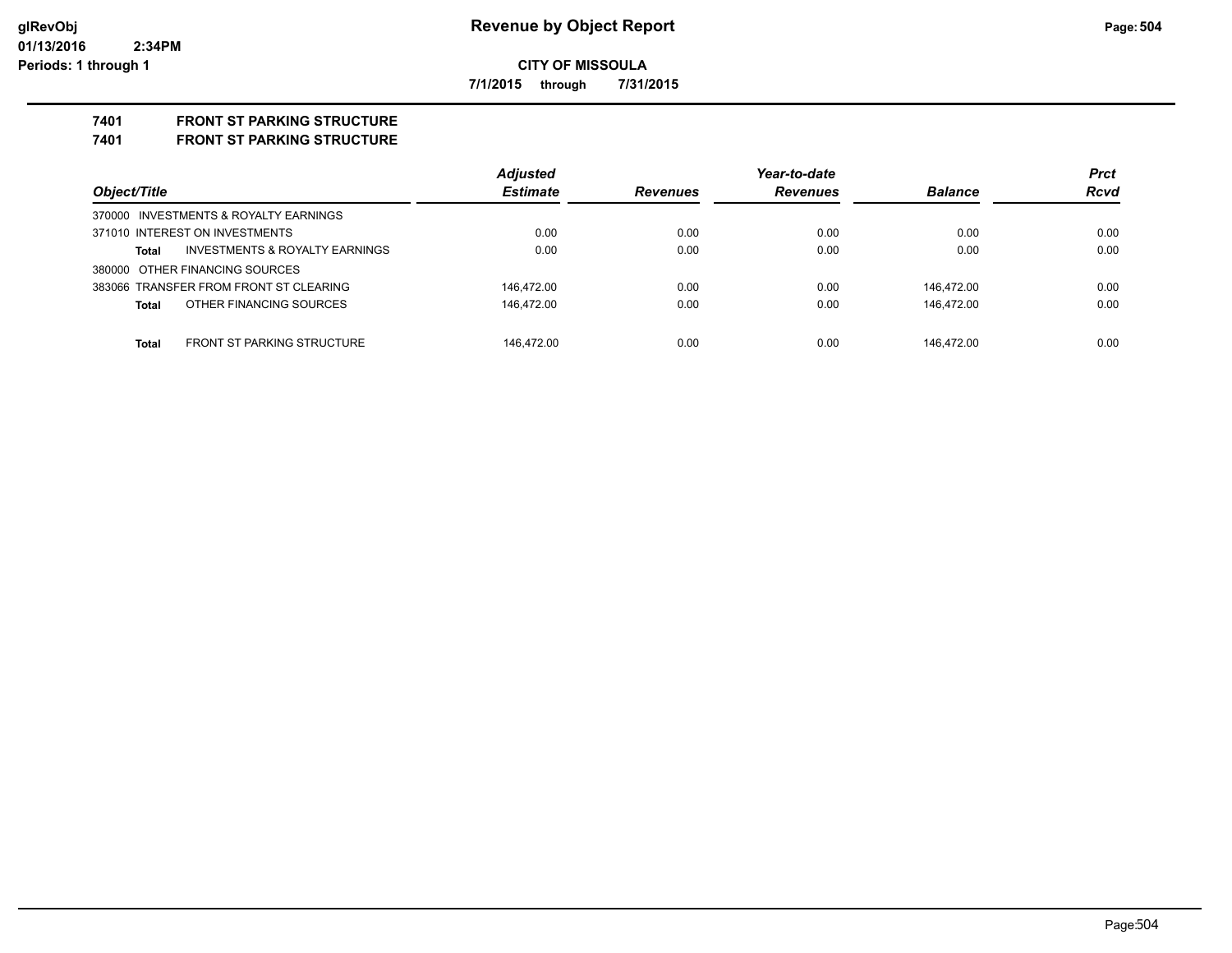**7/1/2015 through 7/31/2015**

#### **7401 FRONT ST PARKING STRUCTURE**

| Object/Title                                      | <b>Adjusted</b><br><b>Estimate</b> | <b>Revenues</b> | Year-to-date<br><b>Revenues</b> | <b>Balance</b> | <b>Prct</b><br><b>Rcvd</b> |
|---------------------------------------------------|------------------------------------|-----------------|---------------------------------|----------------|----------------------------|
| 370000 INVESTMENTS & ROYALTY EARNINGS             |                                    |                 |                                 |                |                            |
| 371010 INTEREST ON INVESTMENTS                    | 0.00                               | 0.00            | 0.00                            | 0.00           | 0.00                       |
| INVESTMENTS & ROYALTY EARNINGS<br>Total           | 0.00                               | 0.00            | 0.00                            | 0.00           | 0.00                       |
| 380000 OTHER FINANCING SOURCES                    |                                    |                 |                                 |                |                            |
| 383066 TRANSFER FROM FRONT ST CLEARING            | 146.472.00                         | 0.00            | 0.00                            | 146.472.00     | 0.00                       |
| OTHER FINANCING SOURCES<br><b>Total</b>           | 146,472.00                         | 0.00            | 0.00                            | 146.472.00     | 0.00                       |
|                                                   |                                    |                 |                                 |                |                            |
| <b>FRONT ST PARKING STRUCTURE</b><br><b>Total</b> | 146.472.00                         | 0.00            | 0.00                            | 146.472.00     | 0.00                       |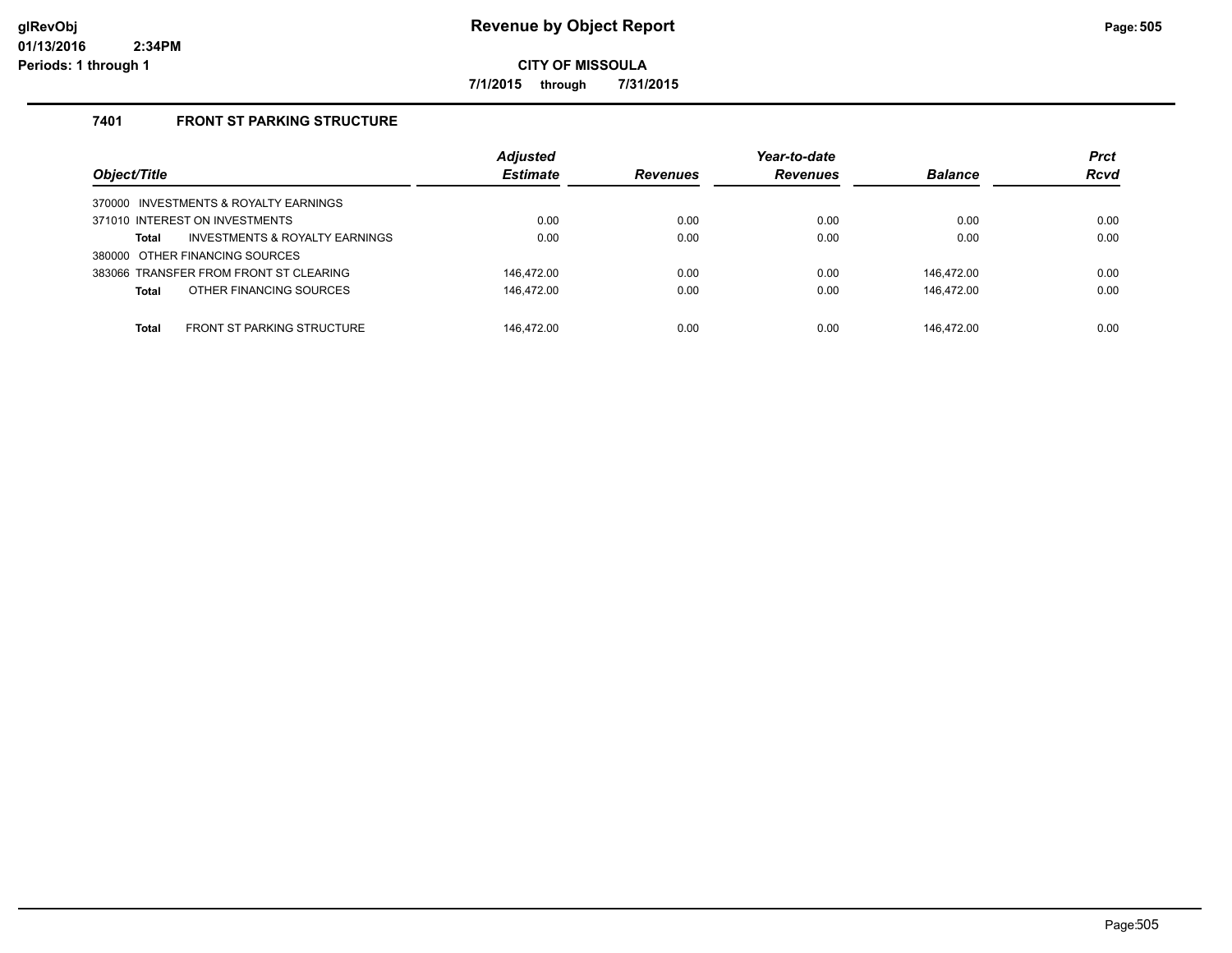**7/1/2015 through 7/31/2015**

## **7402 FRONT ST SUBORDINATE LIEN NOTE**

**7402 FRONT ST SUBORDINATE LIEN NOTE**

|                                                    | <b>Adjusted</b> |                 | Year-to-date    |                | <b>Prct</b> |
|----------------------------------------------------|-----------------|-----------------|-----------------|----------------|-------------|
| Object/Title                                       | <b>Estimate</b> | <b>Revenues</b> | <b>Revenues</b> | <b>Balance</b> | <b>Rcvd</b> |
| 330000 INTERGOVERNMENTAL REVENUES                  |                 |                 |                 |                |             |
| 338001 EXCESS PLEDGED TAX INCREMENT RETURNED       | 0.00            | 0.00            | 0.00            | 0.00           | 0.00        |
| <b>INTERGOVERNMENTAL REVENUES</b><br>Total         | 0.00            | 0.00            | 0.00            | 0.00           | 0.00        |
| 370000 INVESTMENTS & ROYALTY EARNINGS              |                 |                 |                 |                |             |
| 371010 INTEREST ON INVESTMENTS                     | 0.00            | 0.00            | 0.00            | 0.00           | 0.00        |
| <b>INVESTMENTS &amp; ROYALTY EARNINGS</b><br>Total | 0.00            | 0.00            | 0.00            | 0.00           | 0.00        |
| 380000 OTHER FINANCING SOURCES                     |                 |                 |                 |                |             |
| 383066 TRANSFER FROM FRONT ST CLEARING             | 142.630.00      | 0.00            | 0.00            | 142.630.00     | 0.00        |
| 383067 TRANSFER FROM FSPS                          | 0.00            | 0.00            | 0.00            | 0.00           | 0.00        |
| OTHER FINANCING SOURCES<br>Total                   | 142,630.00      | 0.00            | 0.00            | 142,630.00     | 0.00        |
| FRONT ST SUBORDINATE LIEN NOTE<br>Total            | 142.630.00      | 0.00            | 0.00            | 142.630.00     | 0.00        |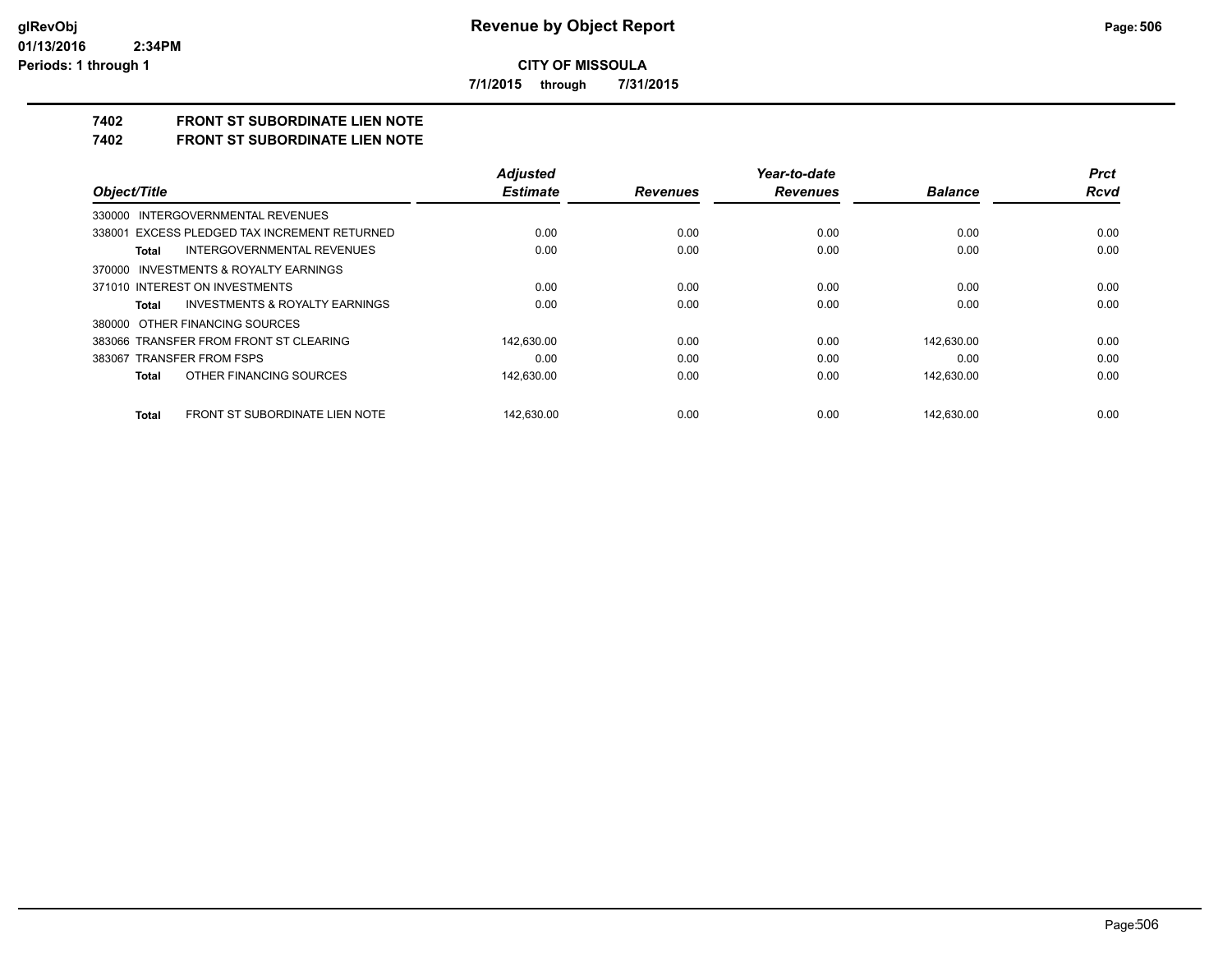**7/1/2015 through 7/31/2015**

#### **7402 FRONT ST SUBORDINATE LIEN NOTE**

|                                                | <b>Adjusted</b> |                 | Year-to-date    |                | <b>Prct</b> |
|------------------------------------------------|-----------------|-----------------|-----------------|----------------|-------------|
| Object/Title                                   | <b>Estimate</b> | <b>Revenues</b> | <b>Revenues</b> | <b>Balance</b> | <b>Rcvd</b> |
| INTERGOVERNMENTAL REVENUES<br>330000           |                 |                 |                 |                |             |
| 338001 EXCESS PLEDGED TAX INCREMENT RETURNEL   | 0.00            | 0.00            | 0.00            | 0.00           | 0.00        |
| INTERGOVERNMENTAL REVENUES<br>Total            | 0.00            | 0.00            | 0.00            | 0.00           | 0.00        |
| INVESTMENTS & ROYALTY EARNINGS<br>370000       |                 |                 |                 |                |             |
| 371010 INTEREST ON INVESTMENTS                 | 0.00            | 0.00            | 0.00            | 0.00           | 0.00        |
| INVESTMENTS & ROYALTY EARNINGS<br>Total        | 0.00            | 0.00            | 0.00            | 0.00           | 0.00        |
| 380000 OTHER FINANCING SOURCES                 |                 |                 |                 |                |             |
| 383066 TRANSFER FROM FRONT ST CLEARING         | 142.630.00      | 0.00            | 0.00            | 142.630.00     | 0.00        |
| 383067 TRANSFER FROM FSPS                      | 0.00            | 0.00            | 0.00            | 0.00           | 0.00        |
| OTHER FINANCING SOURCES<br><b>Total</b>        | 142,630.00      | 0.00            | 0.00            | 142,630.00     | 0.00        |
|                                                |                 |                 |                 |                |             |
| FRONT ST SUBORDINATE LIEN NOTE<br><b>Total</b> | 142.630.00      | 0.00            | 0.00            | 142.630.00     | 0.00        |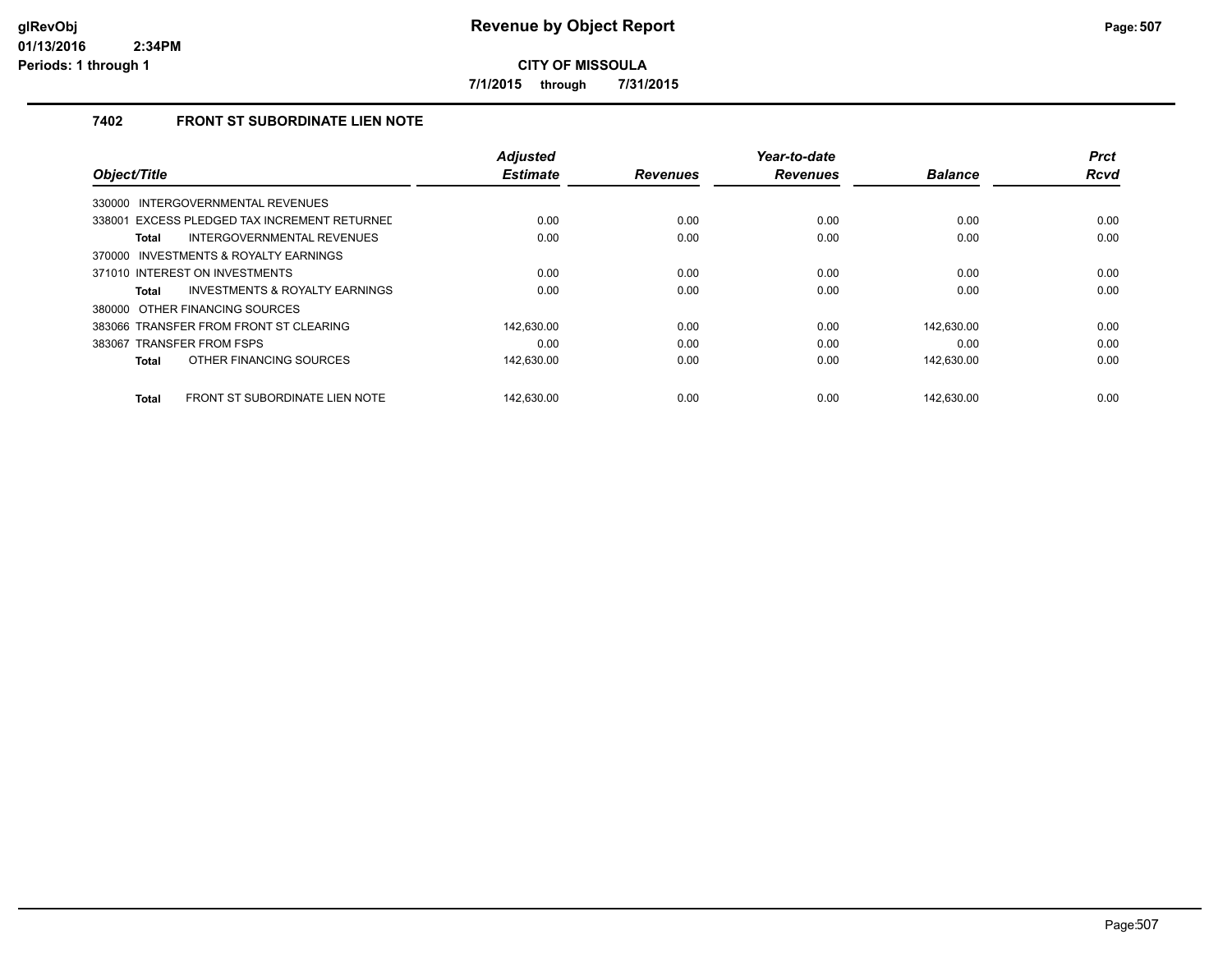**7/1/2015 through 7/31/2015**

## **7447 COURT COLLECTED PARKING FINES**

**7447 COURT COLLECTED PARKING FINES**

|                                                | <b>Adjusted</b> |                 | Year-to-date    |                | <b>Prct</b> |
|------------------------------------------------|-----------------|-----------------|-----------------|----------------|-------------|
| Object/Title                                   | <b>Estimate</b> | <b>Revenues</b> | <b>Revenues</b> | <b>Balance</b> | <b>Rcvd</b> |
| 350000 FINES & FORFEITURES                     |                 |                 |                 |                |             |
| 352002 PARKING FINES                           | 0.00            | 0.00            | 0.00            | 0.00           | 0.00        |
| <b>FINES &amp; FORFEITURES</b><br><b>Total</b> | 0.00            | 0.00            | 0.00            | 0.00           | 0.00        |
| 370000 INVESTMENTS & ROYALTY EARNINGS          |                 |                 |                 |                |             |
| 371010 INTEREST ON INVESTMENTS                 | 0.00            | 0.00            | 0.00            | 0.00           | 0.00        |
| INVESTMENTS & ROYALTY EARNINGS<br><b>Total</b> | 0.00            | 0.00            | 0.00            | 0.00           | 0.00        |
|                                                |                 |                 |                 |                |             |
| COURT COLLECTED PARKING FINES<br><b>Total</b>  | 0.00            | 0.00            | 0.00            | 0.00           | 0.00        |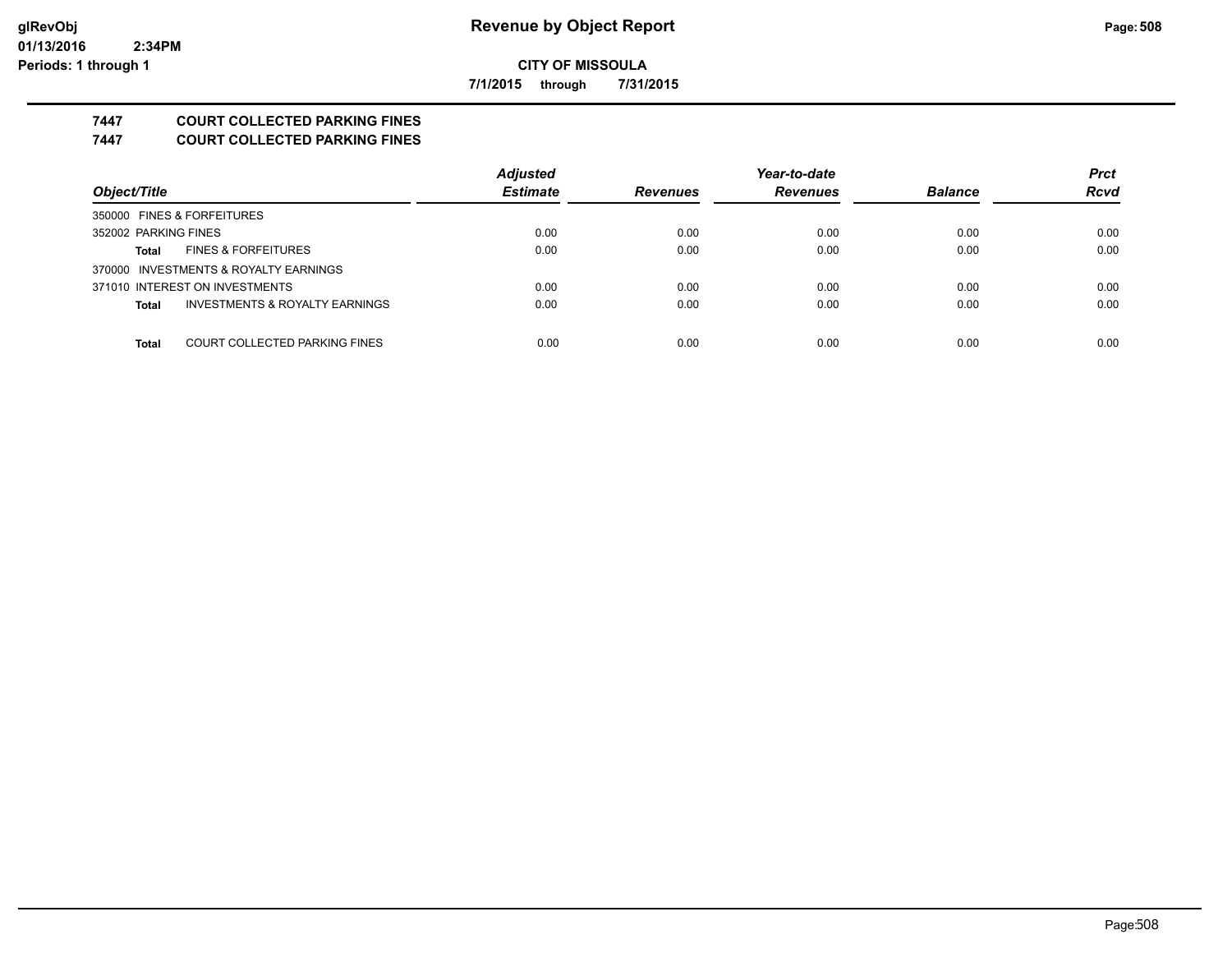**7/1/2015 through 7/31/2015**

#### **7447 COURT COLLECTED PARKING FINES**

| Object/Title                                   | <b>Adjusted</b><br><b>Estimate</b> | <b>Revenues</b> | Year-to-date<br><b>Revenues</b> | <b>Balance</b> | <b>Prct</b><br><b>Rcvd</b> |
|------------------------------------------------|------------------------------------|-----------------|---------------------------------|----------------|----------------------------|
| 350000 FINES & FORFEITURES                     |                                    |                 |                                 |                |                            |
| 352002 PARKING FINES                           | 0.00                               | 0.00            | 0.00                            | 0.00           | 0.00                       |
| <b>FINES &amp; FORFEITURES</b><br>Total        | 0.00                               | 0.00            | 0.00                            | 0.00           | 0.00                       |
| 370000 INVESTMENTS & ROYALTY EARNINGS          |                                    |                 |                                 |                |                            |
| 371010 INTEREST ON INVESTMENTS                 | 0.00                               | 0.00            | 0.00                            | 0.00           | 0.00                       |
| INVESTMENTS & ROYALTY EARNINGS<br><b>Total</b> | 0.00                               | 0.00            | 0.00                            | 0.00           | 0.00                       |
|                                                |                                    |                 |                                 |                |                            |
| COURT COLLECTED PARKING FINES<br><b>Total</b>  | 0.00                               | 0.00            | 0.00                            | 0.00           | 0.00                       |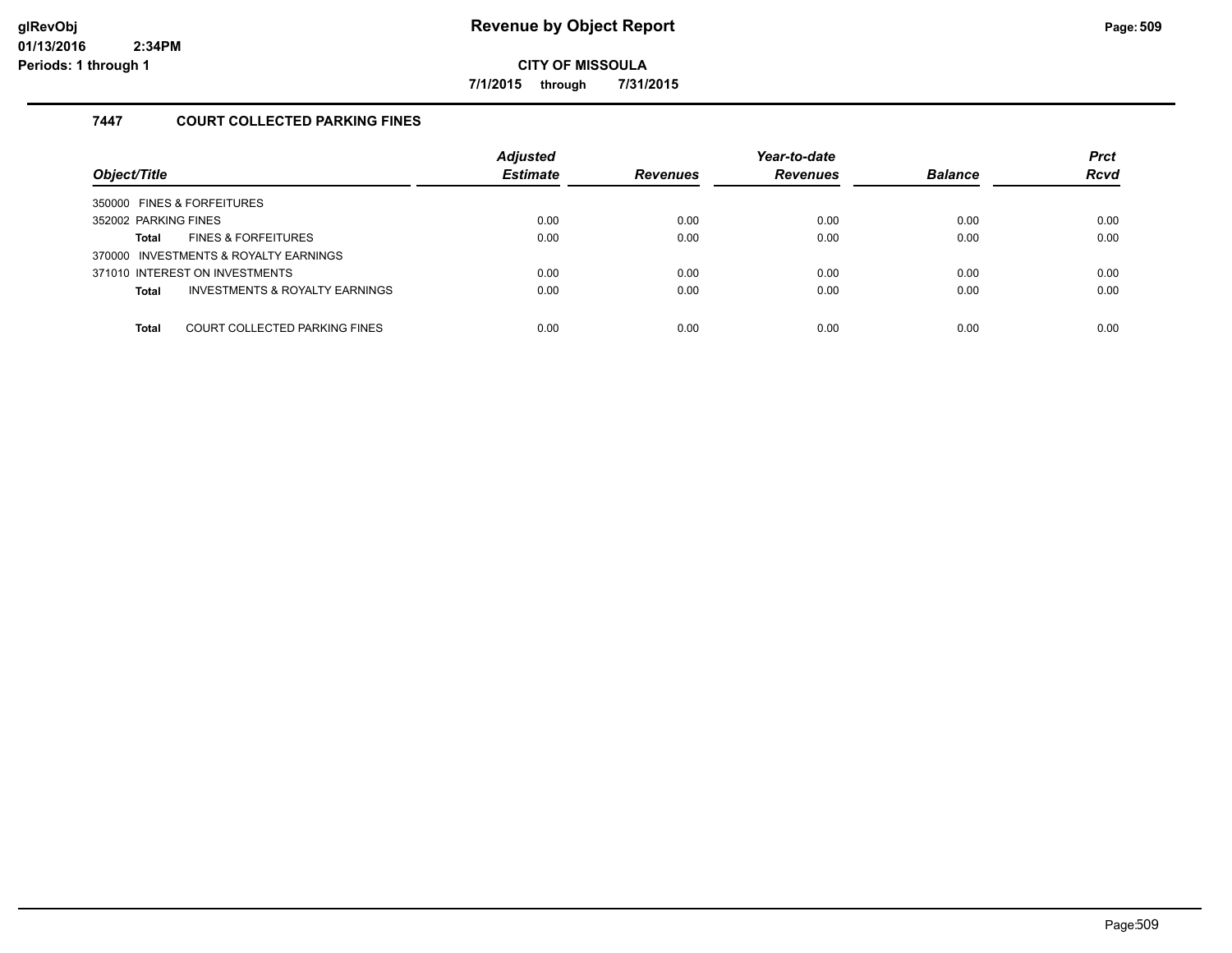**7/1/2015 through 7/31/2015**

**7458 COURT SURCHARGE**

**7458 COURT SURCHARGE**

|                                                    | <b>Adjusted</b> |                 | Year-to-date    |                | <b>Prct</b> |
|----------------------------------------------------|-----------------|-----------------|-----------------|----------------|-------------|
| Object/Title                                       | <b>Estimate</b> | <b>Revenues</b> | <b>Revenues</b> | <b>Balance</b> | <b>Rcvd</b> |
| 350000 FINES & FORFEITURES                         |                 |                 |                 |                |             |
| 351032 SURCHARGE ON FINES                          | 0.00            | 0.00            | 0.00            | 0.00           | 0.00        |
| <b>FINES &amp; FORFEITURES</b><br>Total            | 0.00            | 0.00            | 0.00            | 0.00           | 0.00        |
| 370000 INVESTMENTS & ROYALTY EARNINGS              |                 |                 |                 |                |             |
| 371010 INTEREST ON INVESTMENTS                     | 0.00            | 0.00            | 0.00            | 0.00           | 0.00        |
| 371020 GAIN/LOSS IN MARKET VALUE OF INVESTMENTS    | 0.00            | 0.00            | 0.00            | 0.00           | 0.00        |
| <b>INVESTMENTS &amp; ROYALTY EARNINGS</b><br>Total | 0.00            | 0.00            | 0.00            | 0.00           | 0.00        |
|                                                    |                 |                 |                 |                |             |
| <b>COURT SURCHARGE</b><br><b>Total</b>             | 0.00            | 0.00            | 0.00            | 0.00           | 0.00        |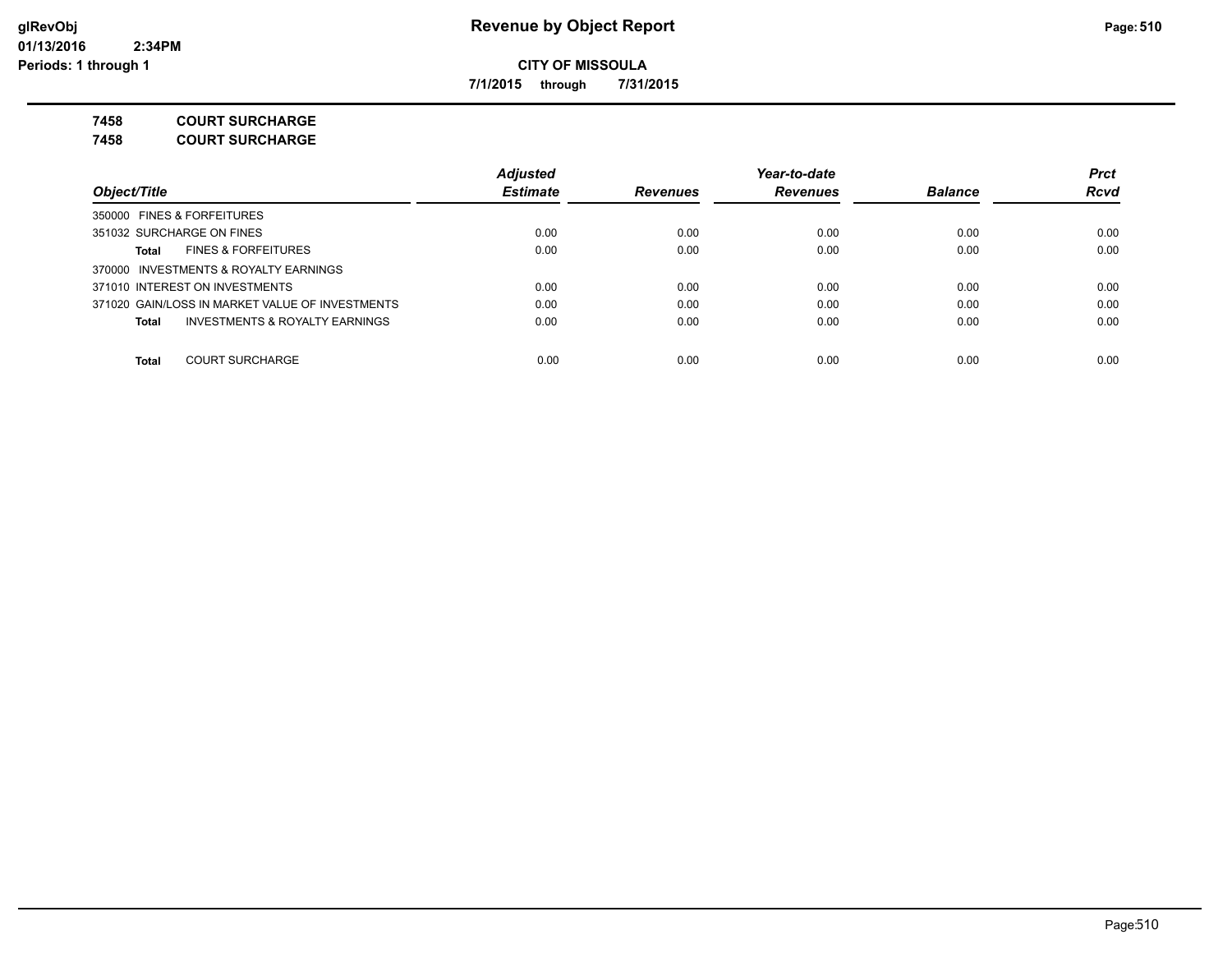**7/1/2015 through 7/31/2015**

#### **7458 COURT SURCHARGE**

|                                                | <b>Adjusted</b> |                 | Year-to-date    |                | <b>Prct</b> |
|------------------------------------------------|-----------------|-----------------|-----------------|----------------|-------------|
| Object/Title                                   | <b>Estimate</b> | <b>Revenues</b> | <b>Revenues</b> | <b>Balance</b> | <b>Rcvd</b> |
| 350000 FINES & FORFEITURES                     |                 |                 |                 |                |             |
| 351032 SURCHARGE ON FINES                      | 0.00            | 0.00            | 0.00            | 0.00           | 0.00        |
| <b>FINES &amp; FORFEITURES</b><br>Total        | 0.00            | 0.00            | 0.00            | 0.00           | 0.00        |
| 370000 INVESTMENTS & ROYALTY EARNINGS          |                 |                 |                 |                |             |
| 371010 INTEREST ON INVESTMENTS                 | 0.00            | 0.00            | 0.00            | 0.00           | 0.00        |
| 371020 GAIN/LOSS IN MARKET VALUE OF INVESTMENT | 0.00            | 0.00            | 0.00            | 0.00           | 0.00        |
| INVESTMENTS & ROYALTY EARNINGS<br>Total        | 0.00            | 0.00            | 0.00            | 0.00           | 0.00        |
|                                                |                 |                 |                 |                |             |
| <b>COURT SURCHARGE</b><br><b>Total</b>         | 0.00            | 0.00            | 0.00            | 0.00           | 0.00        |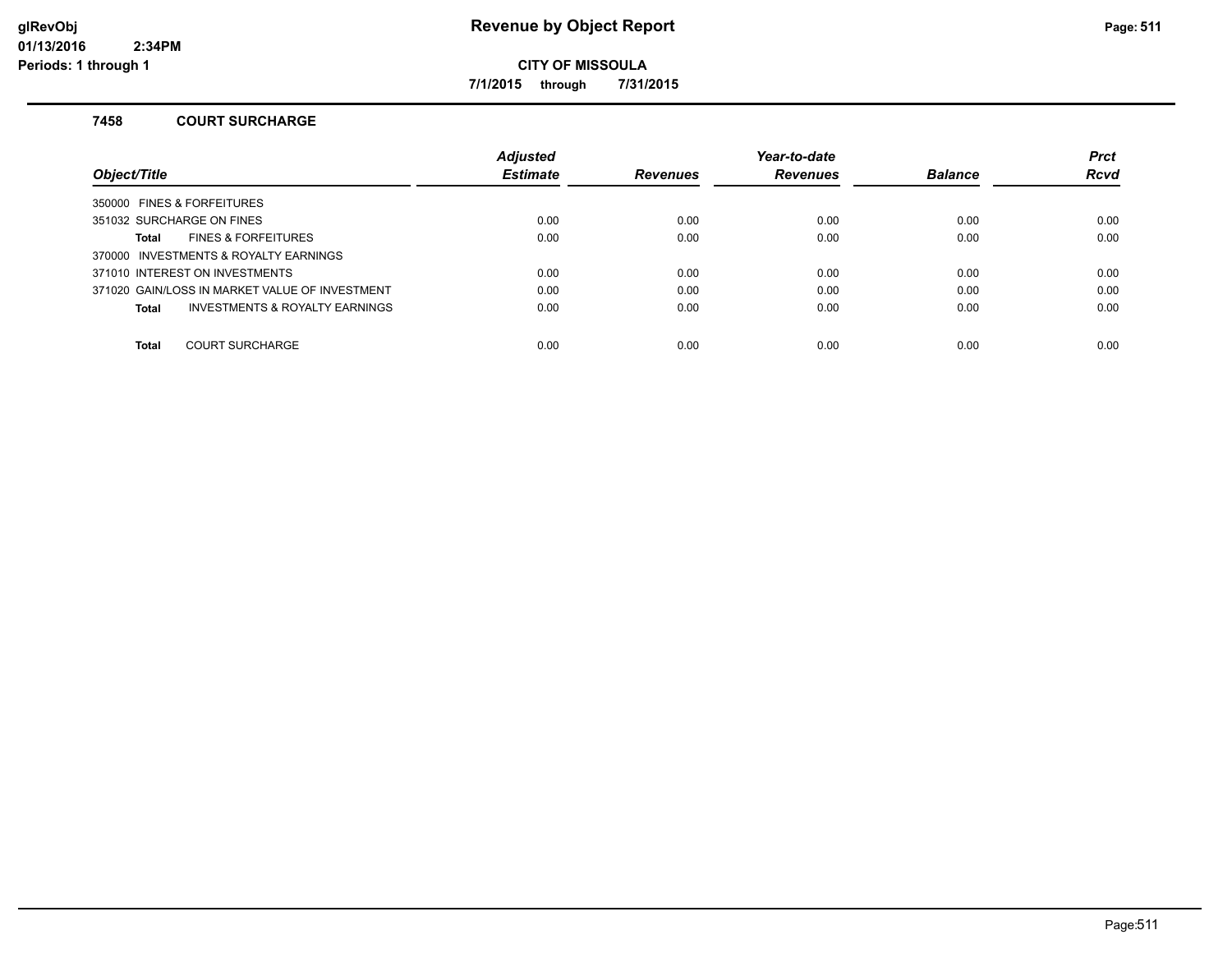**7/1/2015 through 7/31/2015**

**7469 PUBLIC DEFENDER FEES**

**7469 PUBLIC DEFENDER FEES**

|                                                    | <b>Adjusted</b> |                 | Year-to-date    |                | <b>Prct</b> |
|----------------------------------------------------|-----------------|-----------------|-----------------|----------------|-------------|
| Object/Title                                       | <b>Estimate</b> | <b>Revenues</b> | <b>Revenues</b> | <b>Balance</b> | <b>Rcvd</b> |
| 350000 FINES & FORFEITURES                         |                 |                 |                 |                |             |
| 351032 SURCHARGE ON FINES                          | 0.00            | 0.00            | 0.00            | 0.00           | 0.00        |
| 351033 PUBLIC DEFENDER FEES                        | 0.00            | 0.00            | 0.00            | 0.00           | 0.00        |
| <b>FINES &amp; FORFEITURES</b><br>Total            | 0.00            | 0.00            | 0.00            | 0.00           | 0.00        |
| 370000 INVESTMENTS & ROYALTY EARNINGS              |                 |                 |                 |                |             |
| 371010 INTEREST ON INVESTMENTS                     | 0.00            | 0.00            | 0.00            | 0.00           | 0.00        |
| 371020 GAIN/LOSS IN MARKET VALUE OF INVESTMENTS    | 0.00            | 0.00            | 0.00            | 0.00           | 0.00        |
| <b>INVESTMENTS &amp; ROYALTY EARNINGS</b><br>Total | 0.00            | 0.00            | 0.00            | 0.00           | 0.00        |
| PUBLIC DEFENDER FEES<br>Total                      | 0.00            | 0.00            | 0.00            | 0.00           | 0.00        |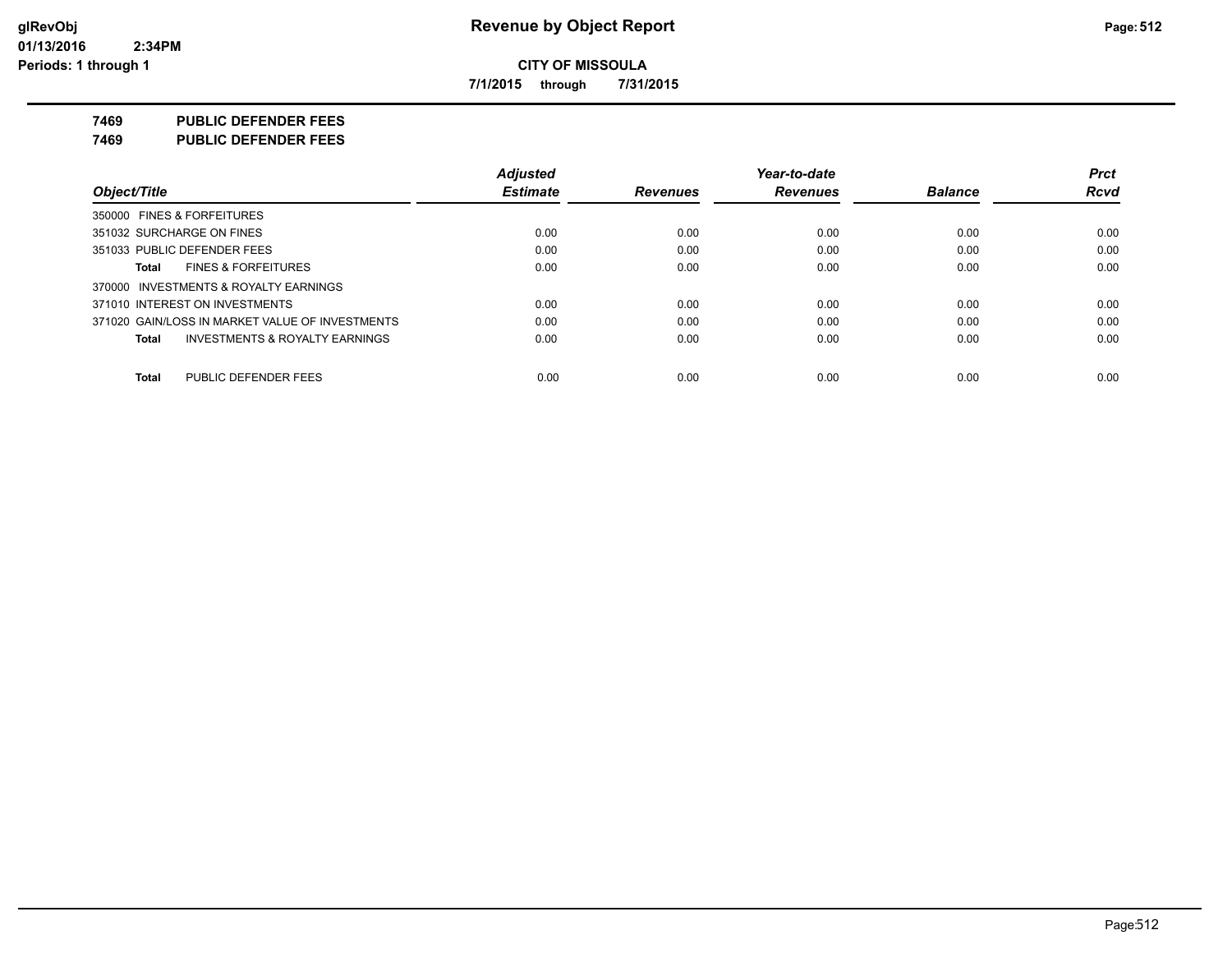**7/1/2015 through 7/31/2015**

#### **7469 PUBLIC DEFENDER FEES**

|                                                    | <b>Adjusted</b> |                 | Year-to-date    |                | <b>Prct</b> |
|----------------------------------------------------|-----------------|-----------------|-----------------|----------------|-------------|
| Object/Title                                       | <b>Estimate</b> | <b>Revenues</b> | <b>Revenues</b> | <b>Balance</b> | Rcvd        |
| 350000 FINES & FORFEITURES                         |                 |                 |                 |                |             |
| 351032 SURCHARGE ON FINES                          | 0.00            | 0.00            | 0.00            | 0.00           | 0.00        |
| 351033 PUBLIC DEFENDER FEES                        | 0.00            | 0.00            | 0.00            | 0.00           | 0.00        |
| <b>FINES &amp; FORFEITURES</b><br>Total            | 0.00            | 0.00            | 0.00            | 0.00           | 0.00        |
| 370000 INVESTMENTS & ROYALTY EARNINGS              |                 |                 |                 |                |             |
| 371010 INTEREST ON INVESTMENTS                     | 0.00            | 0.00            | 0.00            | 0.00           | 0.00        |
| 371020 GAIN/LOSS IN MARKET VALUE OF INVESTMENT     | 0.00            | 0.00            | 0.00            | 0.00           | 0.00        |
| <b>INVESTMENTS &amp; ROYALTY EARNINGS</b><br>Total | 0.00            | 0.00            | 0.00            | 0.00           | 0.00        |
| PUBLIC DEFENDER FEES                               | 0.00            | 0.00            | 0.00            | 0.00           | 0.00        |
| <b>Total</b>                                       |                 |                 |                 |                |             |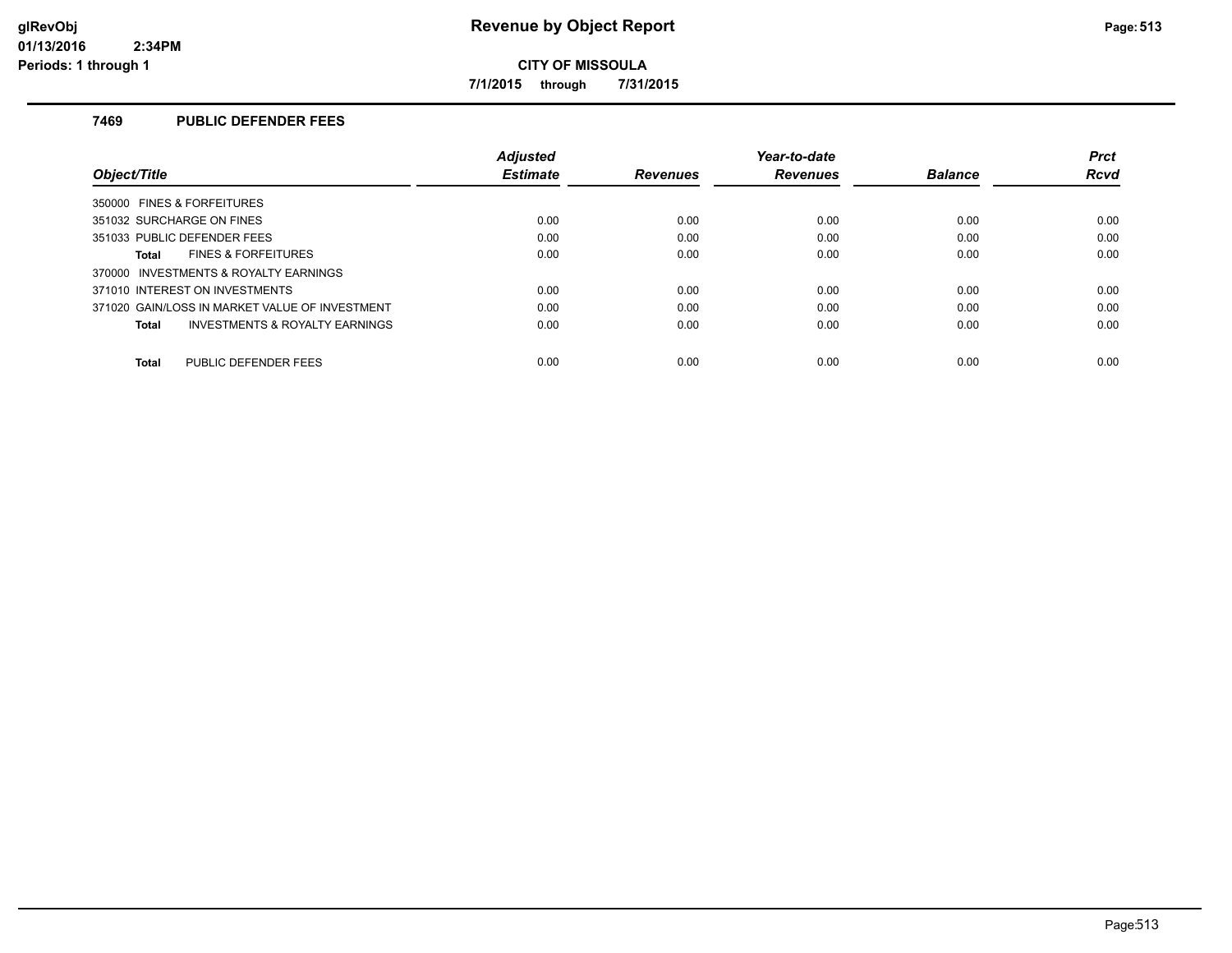**7/1/2015 through 7/31/2015**

**7900 PAYROLL CLEARING FUND**

| 7900 | <b>PAYROLL CLEARING FUND</b> |  |
|------|------------------------------|--|
|      |                              |  |

|                                                           | <b>Adjusted</b> |                 | Year-to-date    |                | <b>Prct</b> |  |
|-----------------------------------------------------------|-----------------|-----------------|-----------------|----------------|-------------|--|
| Object/Title                                              | <b>Estimate</b> | <b>Revenues</b> | <b>Revenues</b> | <b>Balance</b> | <b>Rcvd</b> |  |
| 370000 INVESTMENTS & ROYALTY EARNINGS                     |                 |                 |                 |                |             |  |
| 371010 INTEREST ON INVESTMENTS                            | 0.00            | 0.00            | 0.00            | 0.00           | 0.00        |  |
| 371020 GAIN/LOSS IN MARKET VALUE OF INVESTMENTS           | 0.00            | 0.00            | 0.00            | 0.00           | 0.00        |  |
| <b>INVESTMENTS &amp; ROYALTY EARNINGS</b><br><b>Total</b> | 0.00            | 0.00            | 0.00            | 0.00           | 0.00        |  |
|                                                           |                 |                 |                 |                |             |  |
| PAYROLL CLEARING FUND<br>Total                            | 0.00            | 0.00            | 0.00            | 0.00           | 0.00        |  |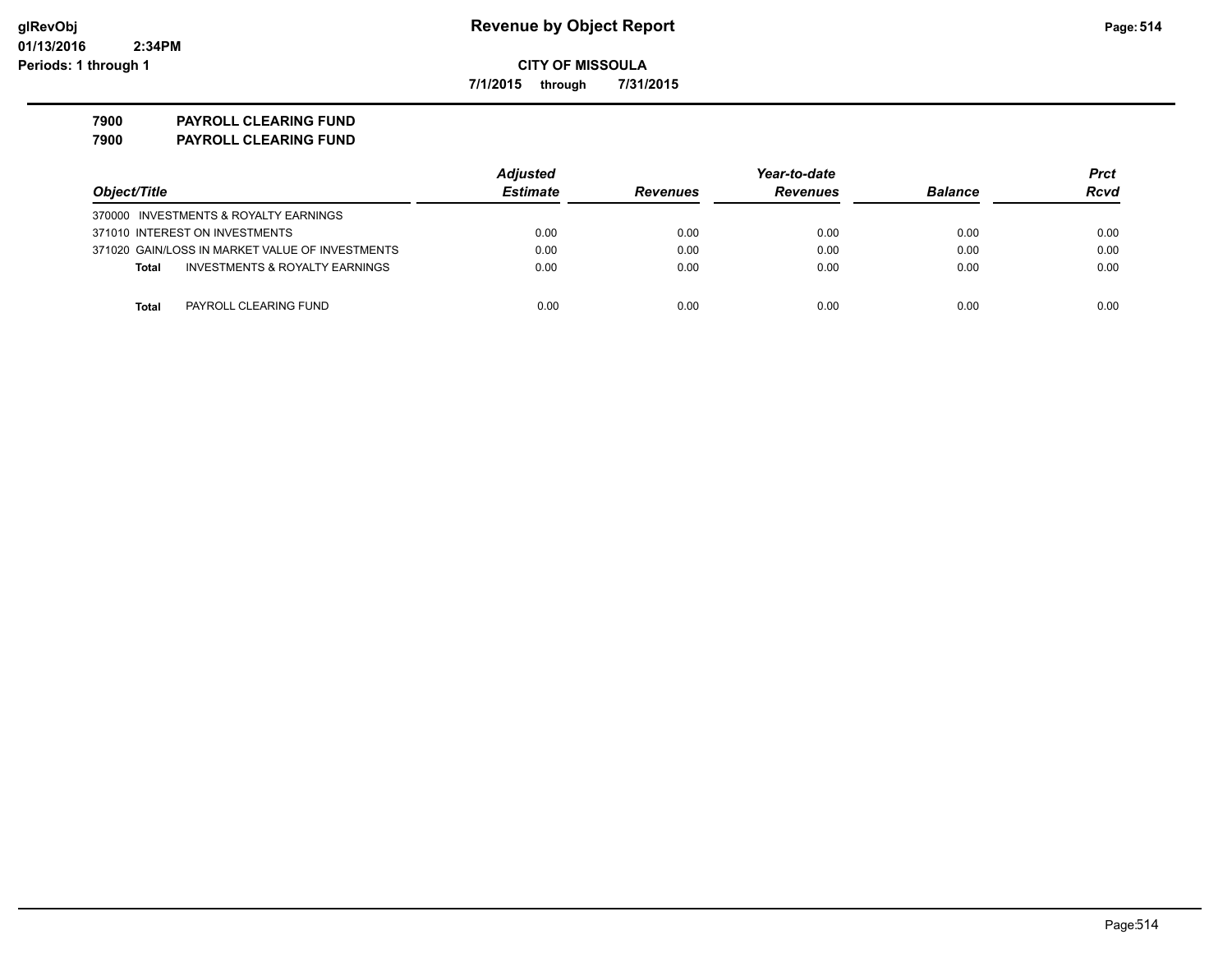**7/1/2015 through 7/31/2015**

#### **7900 PAYROLL CLEARING FUND**

| Object/Title |                                                | <b>Adjusted</b><br><b>Estimate</b> | <b>Revenues</b> | Year-to-date<br><b>Revenues</b> | <b>Balance</b> | <b>Prct</b><br><b>Rcvd</b> |
|--------------|------------------------------------------------|------------------------------------|-----------------|---------------------------------|----------------|----------------------------|
|              | 370000 INVESTMENTS & ROYALTY EARNINGS          |                                    |                 |                                 |                |                            |
|              | 371010 INTEREST ON INVESTMENTS                 | 0.00                               | 0.00            | 0.00                            | 0.00           | 0.00                       |
|              | 371020 GAIN/LOSS IN MARKET VALUE OF INVESTMENT | 0.00                               | 0.00            | 0.00                            | 0.00           | 0.00                       |
| <b>Total</b> | INVESTMENTS & ROYALTY EARNINGS                 | 0.00                               | 0.00            | 0.00                            | 0.00           | 0.00                       |
|              |                                                |                                    |                 |                                 |                |                            |
| Total        | PAYROLL CLEARING FUND                          | 0.00                               | 0.00            | 0.00                            | 0.00           | 0.00                       |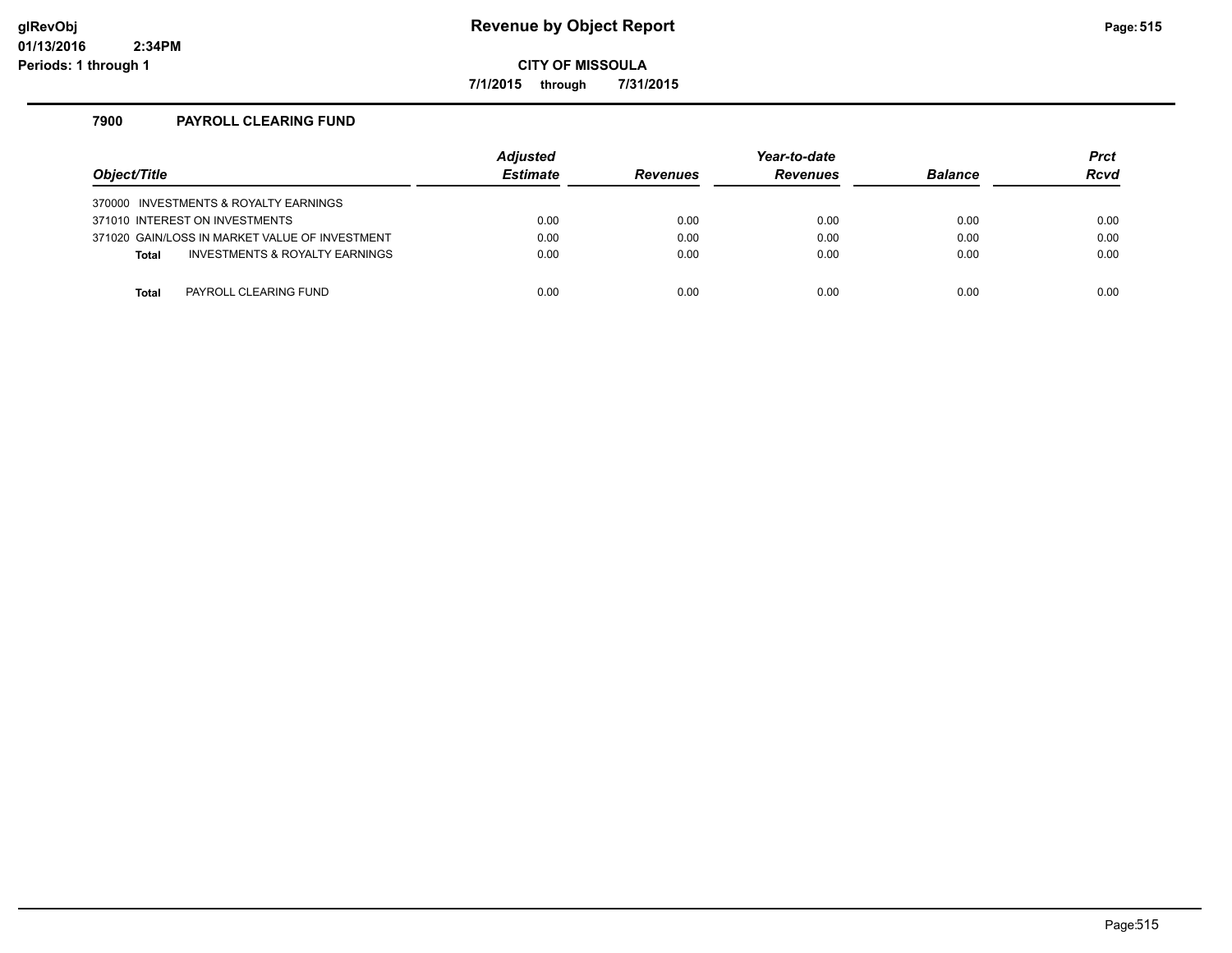**7/1/2015 through 7/31/2015**

**7903 COUNTY CLEARING**

**7903 COUNTY CLEARING**

|                                                    | <b>Adjusted</b> |                 | Year-to-date    |                | <b>Prct</b> |
|----------------------------------------------------|-----------------|-----------------|-----------------|----------------|-------------|
| Object/Title                                       | <b>Estimate</b> | <b>Revenues</b> | <b>Revenues</b> | <b>Balance</b> | <b>Rcvd</b> |
| 320000 LICENSES & PERMITS                          |                 |                 |                 |                |             |
| 323030 ANIMAL LICENSES                             | 0.00            | 1.001.00        | 1.001.00        | $-1.001.00$    | 0.00        |
| <b>LICENSES &amp; PERMITS</b><br>Total             | 0.00            | 1,001.00        | 1.001.00        | $-1.001.00$    | 0.00        |
| 360000 MISCELLANEOUS REVENUES                      |                 |                 |                 |                |             |
| 360010 MISCELLANEOUS                               | 0.00            | 0.00            | 0.00            | 0.00           | 0.00        |
| <b>MISCELLANEOUS REVENUES</b><br><b>Total</b>      | 0.00            | 0.00            | 0.00            | 0.00           | 0.00        |
| 370000 INVESTMENTS & ROYALTY EARNINGS              |                 |                 |                 |                |             |
| 371010 INTEREST ON INVESTMENTS                     | 0.00            | 0.00            | 0.00            | 0.00           | 0.00        |
| 371020 GAIN/LOSS IN MARKET VALUE OF INVESTMENTS    | 0.00            | 0.00            | 0.00            | 0.00           | 0.00        |
| <b>INVESTMENTS &amp; ROYALTY EARNINGS</b><br>Total | 0.00            | 0.00            | 0.00            | 0.00           | 0.00        |
| <b>COUNTY CLEARING</b><br><b>Total</b>             | 0.00            | 1.001.00        | 1.001.00        | $-1.001.00$    | 0.00        |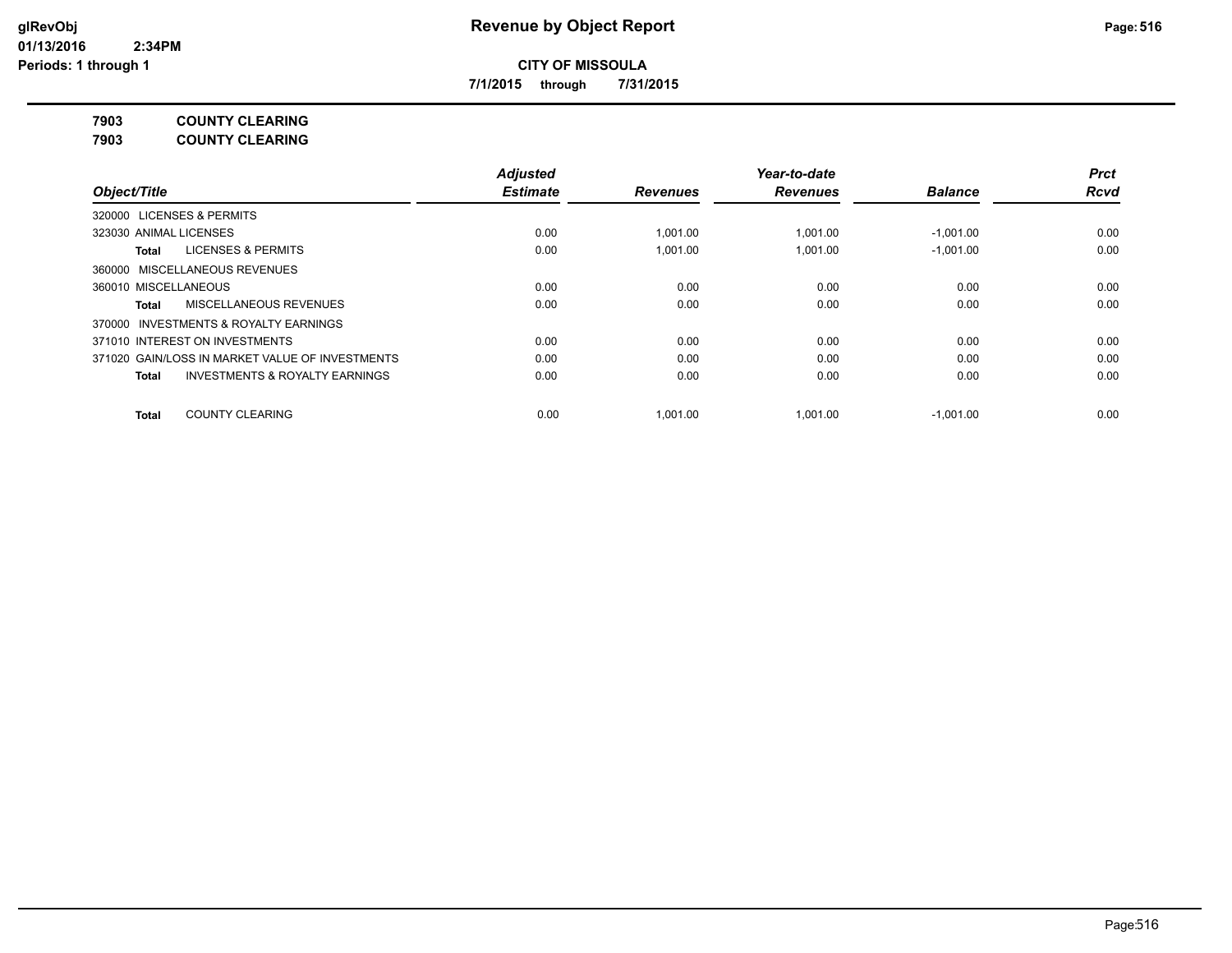**7/1/2015 through 7/31/2015**

#### **7903 COUNTY CLEARING**

|                                                           | <b>Adjusted</b> |                 | Year-to-date    |                | <b>Prct</b> |
|-----------------------------------------------------------|-----------------|-----------------|-----------------|----------------|-------------|
| Object/Title                                              | <b>Estimate</b> | <b>Revenues</b> | <b>Revenues</b> | <b>Balance</b> | <b>Rcvd</b> |
| 320000 LICENSES & PERMITS                                 |                 |                 |                 |                |             |
| 323030 ANIMAL LICENSES                                    | 0.00            | 1.001.00        | 1.001.00        | $-1.001.00$    | 0.00        |
| <b>LICENSES &amp; PERMITS</b><br>Total                    | 0.00            | 1.001.00        | 1.001.00        | $-1.001.00$    | 0.00        |
| 360000 MISCELLANEOUS REVENUES                             |                 |                 |                 |                |             |
| 360010 MISCELLANEOUS                                      | 0.00            | 0.00            | 0.00            | 0.00           | 0.00        |
| MISCELLANEOUS REVENUES<br>Total                           | 0.00            | 0.00            | 0.00            | 0.00           | 0.00        |
| 370000 INVESTMENTS & ROYALTY EARNINGS                     |                 |                 |                 |                |             |
| 371010 INTEREST ON INVESTMENTS                            | 0.00            | 0.00            | 0.00            | 0.00           | 0.00        |
| 371020 GAIN/LOSS IN MARKET VALUE OF INVESTMENT            | 0.00            | 0.00            | 0.00            | 0.00           | 0.00        |
| <b>INVESTMENTS &amp; ROYALTY EARNINGS</b><br><b>Total</b> | 0.00            | 0.00            | 0.00            | 0.00           | 0.00        |
|                                                           |                 |                 |                 |                |             |
| <b>COUNTY CLEARING</b><br><b>Total</b>                    | 0.00            | 1.001.00        | 1.001.00        | $-1.001.00$    | 0.00        |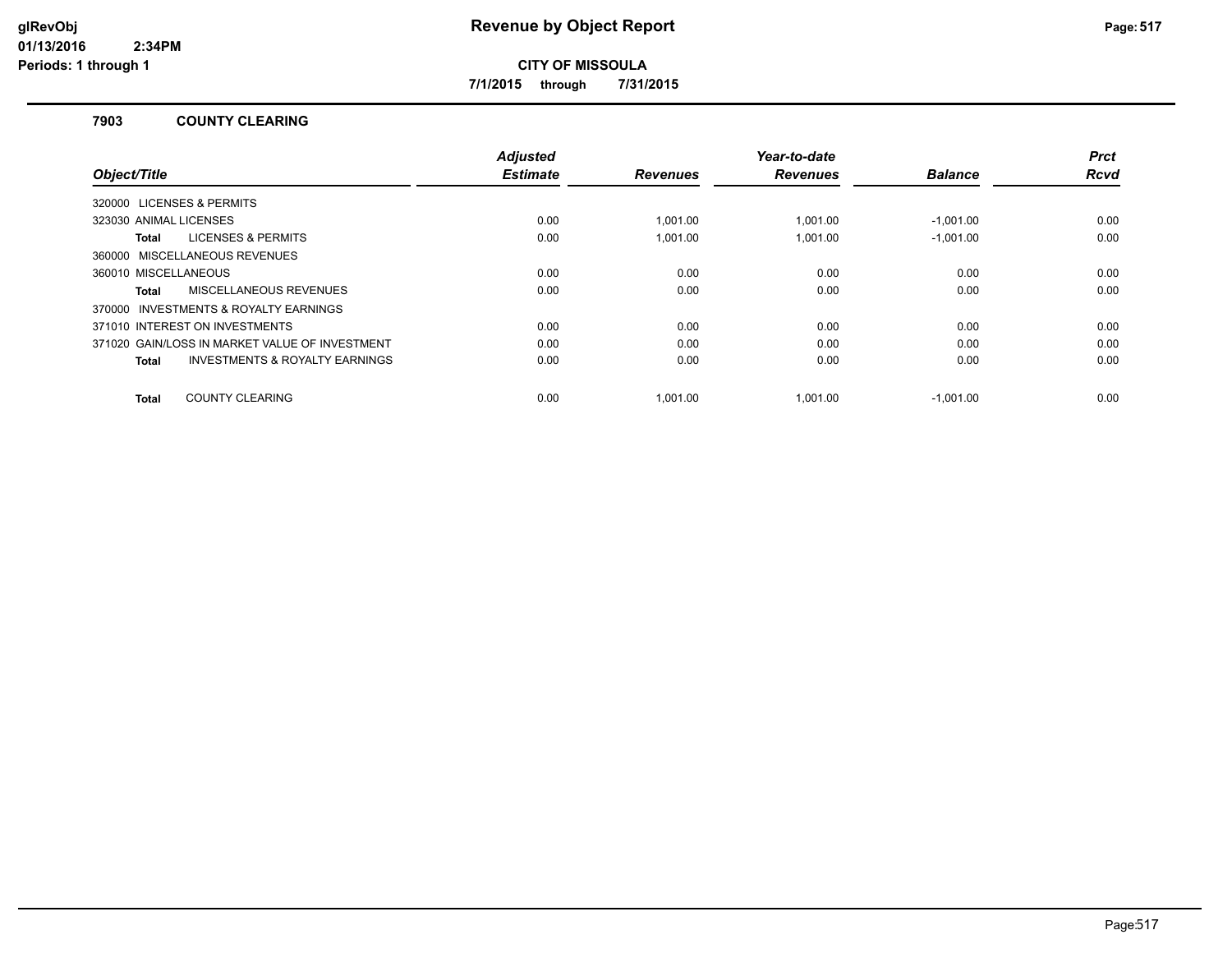**7/1/2015 through 7/31/2015**

**7904 SEWER REBATE**

**7904 SEWER REBATE**

|                                                           | <b>Adjusted</b> |                 | Year-to-date    |                | <b>Prct</b> |
|-----------------------------------------------------------|-----------------|-----------------|-----------------|----------------|-------------|
| Object/Title                                              | <b>Estimate</b> | <b>Revenues</b> | <b>Revenues</b> | <b>Balance</b> | <b>Rcvd</b> |
| 340000 CHARGES FOR SERVICES                               |                 |                 |                 |                |             |
| 343036 *** Title Not Found ***                            | 0.00            | 0.00            | 0.00            | 0.00           | 0.00        |
| <b>CHARGES FOR SERVICES</b><br>Total                      | 0.00            | 0.00            | 0.00            | 0.00           | 0.00        |
| 360000 MISCELLANEOUS REVENUES                             |                 |                 |                 |                |             |
| 360010 MISCELLANEOUS                                      | 0.00            | 0.00            | 0.00            | 0.00           | 0.00        |
| <b>MISCELLANEOUS REVENUES</b><br>Total                    | 0.00            | 0.00            | 0.00            | 0.00           | 0.00        |
| 370000 INVESTMENTS & ROYALTY EARNINGS                     |                 |                 |                 |                |             |
| 371010 INTEREST ON INVESTMENTS                            | 0.00            | 0.00            | 0.00            | 0.00           | 0.00        |
| 371020 GAIN/LOSS IN MARKET VALUE OF INVESTMENTS           | 0.00            | 0.00            | 0.00            | 0.00           | 0.00        |
| <b>INVESTMENTS &amp; ROYALTY EARNINGS</b><br><b>Total</b> | 0.00            | 0.00            | 0.00            | 0.00           | 0.00        |
| <b>SEWER REBATE</b><br><b>Total</b>                       | 0.00            | 0.00            | 0.00            | 0.00           | 0.00        |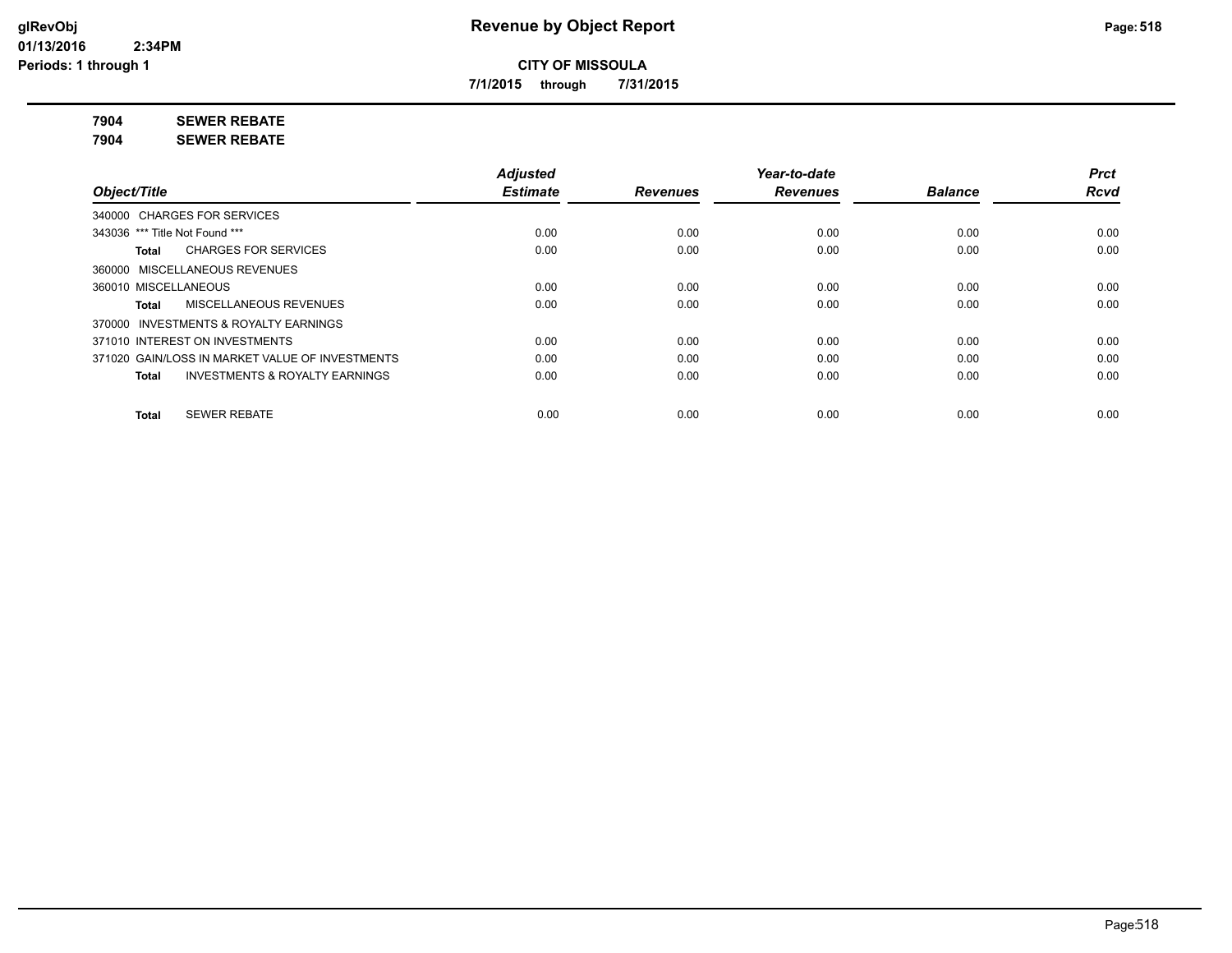**7/1/2015 through 7/31/2015**

#### **7904 SEWER REBATE**

|                                                           | <b>Adjusted</b> |                 | Year-to-date    |                | <b>Prct</b> |
|-----------------------------------------------------------|-----------------|-----------------|-----------------|----------------|-------------|
| Object/Title                                              | <b>Estimate</b> | <b>Revenues</b> | <b>Revenues</b> | <b>Balance</b> | <b>Rcvd</b> |
| 340000 CHARGES FOR SERVICES                               |                 |                 |                 |                |             |
| 343036 *** Title Not Found ***                            | 0.00            | 0.00            | 0.00            | 0.00           | 0.00        |
| <b>CHARGES FOR SERVICES</b><br>Total                      | 0.00            | 0.00            | 0.00            | 0.00           | 0.00        |
| 360000 MISCELLANEOUS REVENUES                             |                 |                 |                 |                |             |
| 360010 MISCELLANEOUS                                      | 0.00            | 0.00            | 0.00            | 0.00           | 0.00        |
| MISCELLANEOUS REVENUES<br>Total                           | 0.00            | 0.00            | 0.00            | 0.00           | 0.00        |
| 370000 INVESTMENTS & ROYALTY EARNINGS                     |                 |                 |                 |                |             |
| 371010 INTEREST ON INVESTMENTS                            | 0.00            | 0.00            | 0.00            | 0.00           | 0.00        |
| 371020 GAIN/LOSS IN MARKET VALUE OF INVESTMENT            | 0.00            | 0.00            | 0.00            | 0.00           | 0.00        |
| <b>INVESTMENTS &amp; ROYALTY EARNINGS</b><br><b>Total</b> | 0.00            | 0.00            | 0.00            | 0.00           | 0.00        |
|                                                           |                 |                 |                 |                |             |
| <b>SEWER REBATE</b><br>Total                              | 0.00            | 0.00            | 0.00            | 0.00           | 0.00        |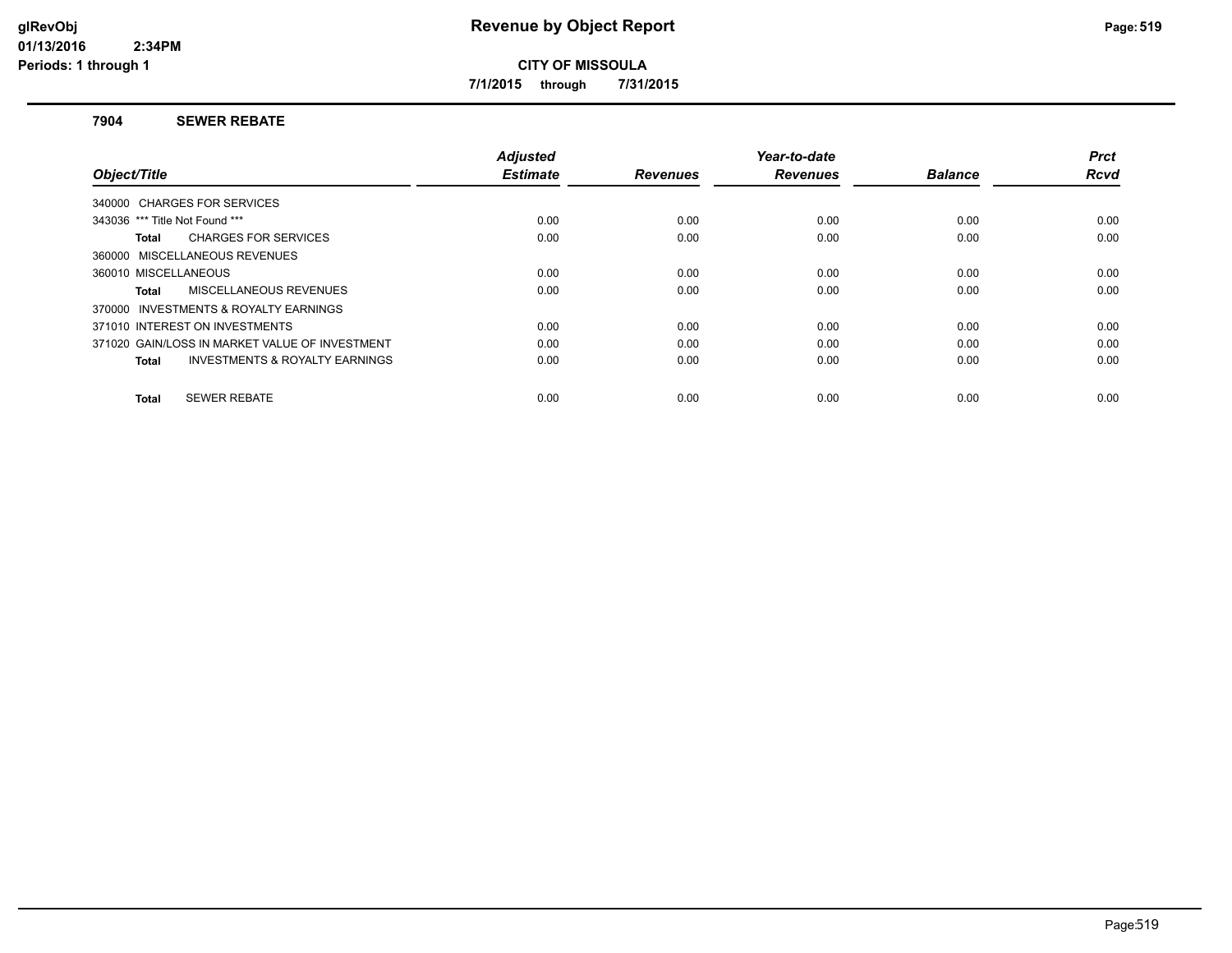**7/1/2015 through 7/31/2015**

**7905 WYE SEWER RSID 8489**

**7905 WYE SEWER RSID 8489**

|                                                 | <b>Adjusted</b> |                 | Year-to-date    |                | <b>Prct</b> |
|-------------------------------------------------|-----------------|-----------------|-----------------|----------------|-------------|
| Object/Title                                    | <b>Estimate</b> | <b>Revenues</b> | <b>Revenues</b> | <b>Balance</b> | <b>Rcvd</b> |
| 360000 MISCELLANEOUS REVENUES                   |                 |                 |                 |                |             |
| 360010 MISCELLANEOUS                            | 0.00            | 0.00            | 0.00            | 0.00           | 0.00        |
| MISCELLANEOUS REVENUES<br>Total                 | 0.00            | 0.00            | 0.00            | 0.00           | 0.00        |
| 370000 INVESTMENTS & ROYALTY EARNINGS           |                 |                 |                 |                |             |
| 371010 INTEREST ON INVESTMENTS                  | 0.00            | 0.00            | 0.00            | 0.00           | 0.00        |
| 371020 GAIN/LOSS IN MARKET VALUE OF INVESTMENTS | 0.00            | 0.00            | 0.00            | 0.00           | 0.00        |
| INVESTMENTS & ROYALTY EARNINGS<br>Total         | 0.00            | 0.00            | 0.00            | 0.00           | 0.00        |
|                                                 |                 |                 |                 |                |             |
| WYE SEWER RSID 8489<br>Total                    | 0.00            | 0.00            | 0.00            | 0.00           | 0.00        |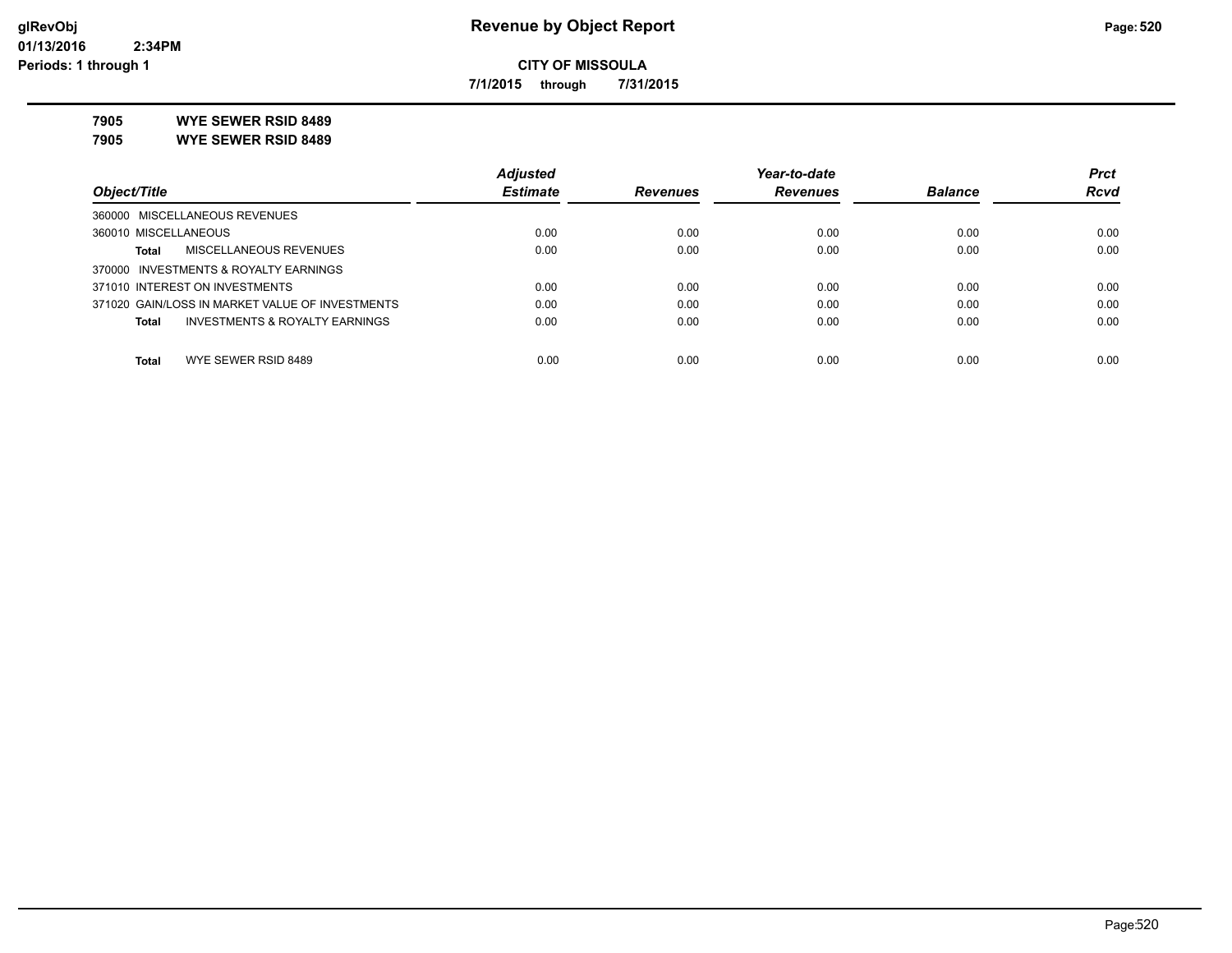**7/1/2015 through 7/31/2015**

#### **7905 WYE SEWER RSID 8489**

|                                                | <b>Adjusted</b> |                 | Year-to-date    |                | <b>Prct</b> |
|------------------------------------------------|-----------------|-----------------|-----------------|----------------|-------------|
| Object/Title                                   | <b>Estimate</b> | <b>Revenues</b> | <b>Revenues</b> | <b>Balance</b> | <b>Rcvd</b> |
| 360000 MISCELLANEOUS REVENUES                  |                 |                 |                 |                |             |
| 360010 MISCELLANEOUS                           | 0.00            | 0.00            | 0.00            | 0.00           | 0.00        |
| MISCELLANEOUS REVENUES<br>Total                | 0.00            | 0.00            | 0.00            | 0.00           | 0.00        |
| 370000 INVESTMENTS & ROYALTY EARNINGS          |                 |                 |                 |                |             |
| 371010 INTEREST ON INVESTMENTS                 | 0.00            | 0.00            | 0.00            | 0.00           | 0.00        |
| 371020 GAIN/LOSS IN MARKET VALUE OF INVESTMENT | 0.00            | 0.00            | 0.00            | 0.00           | 0.00        |
| INVESTMENTS & ROYALTY EARNINGS<br>Total        | 0.00            | 0.00            | 0.00            | 0.00           | 0.00        |
|                                                |                 |                 |                 |                |             |
| WYE SEWER RSID 8489<br><b>Total</b>            | 0.00            | 0.00            | 0.00            | 0.00           | 0.00        |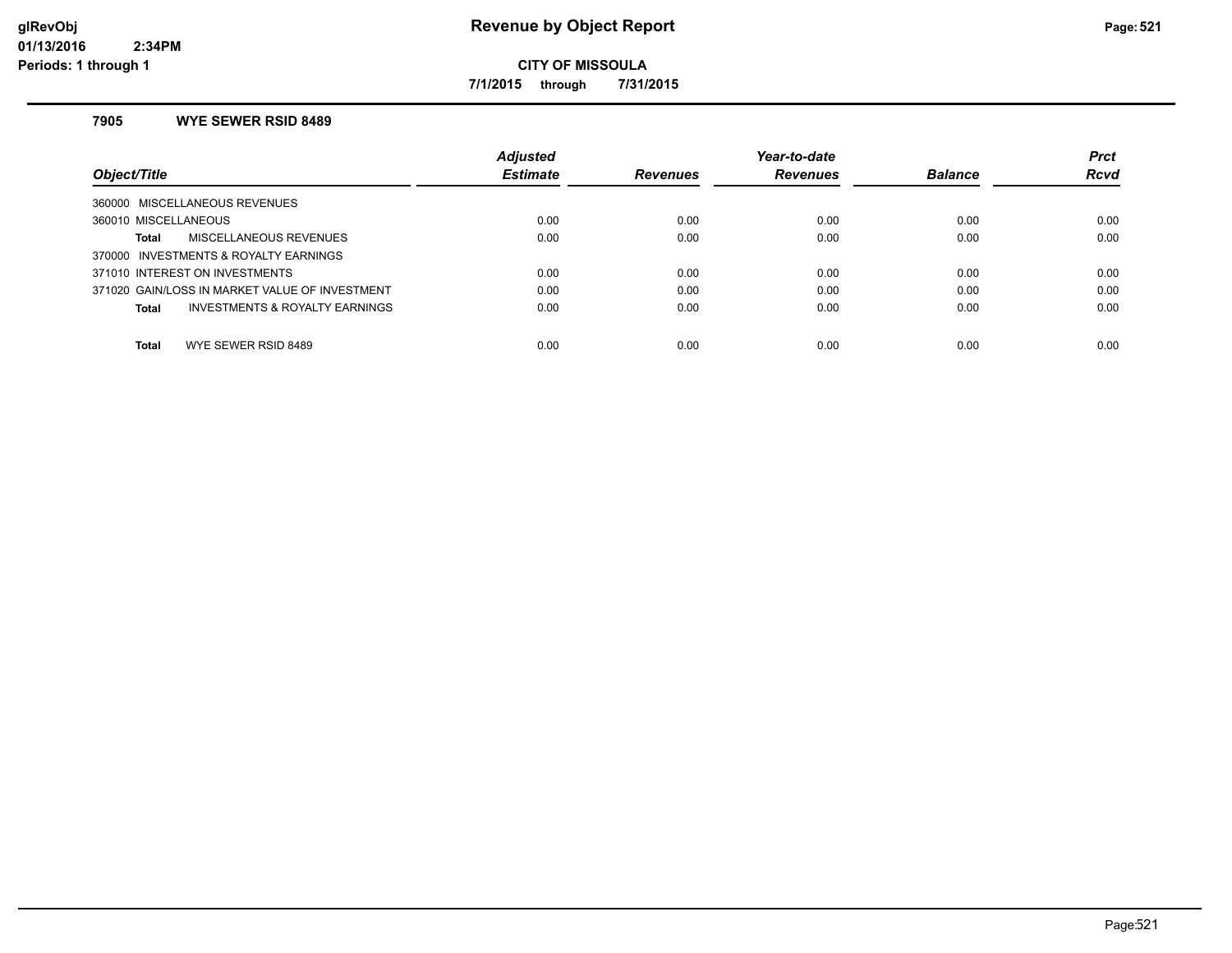**7/1/2015 through 7/31/2015**

**7906 COUNTY PARK BOARD CIP**

**7906 COUNTY PARK BOARD CIP**

|                                                 | <b>Adjusted</b> |                 | Year-to-date    |                | <b>Prct</b> |
|-------------------------------------------------|-----------------|-----------------|-----------------|----------------|-------------|
| Object/Title                                    | <b>Estimate</b> | <b>Revenues</b> | <b>Revenues</b> | <b>Balance</b> | <b>Rcvd</b> |
| 340000 CHARGES FOR SERVICES                     |                 |                 |                 |                |             |
| 346050 COUNTY PLAYGROUND CONTRACT               | 0.00            | 0.00            | 0.00            | 0.00           | 0.00        |
| <b>CHARGES FOR SERVICES</b><br>Total            | 0.00            | 0.00            | 0.00            | 0.00           | 0.00        |
| 370000 INVESTMENTS & ROYALTY EARNINGS           |                 |                 |                 |                |             |
| 371010 INTEREST ON INVESTMENTS                  | 0.00            | 0.00            | 0.00            | 0.00           | 0.00        |
| 371020 GAIN/LOSS IN MARKET VALUE OF INVESTMENTS | 0.00            | 0.00            | 0.00            | 0.00           | 0.00        |
| INVESTMENTS & ROYALTY EARNINGS<br>Total         | 0.00            | 0.00            | 0.00            | 0.00           | 0.00        |
| COUNTY PARK BOARD CIP<br>Total                  | 0.00            | 0.00            | 0.00            | 0.00           | 0.00        |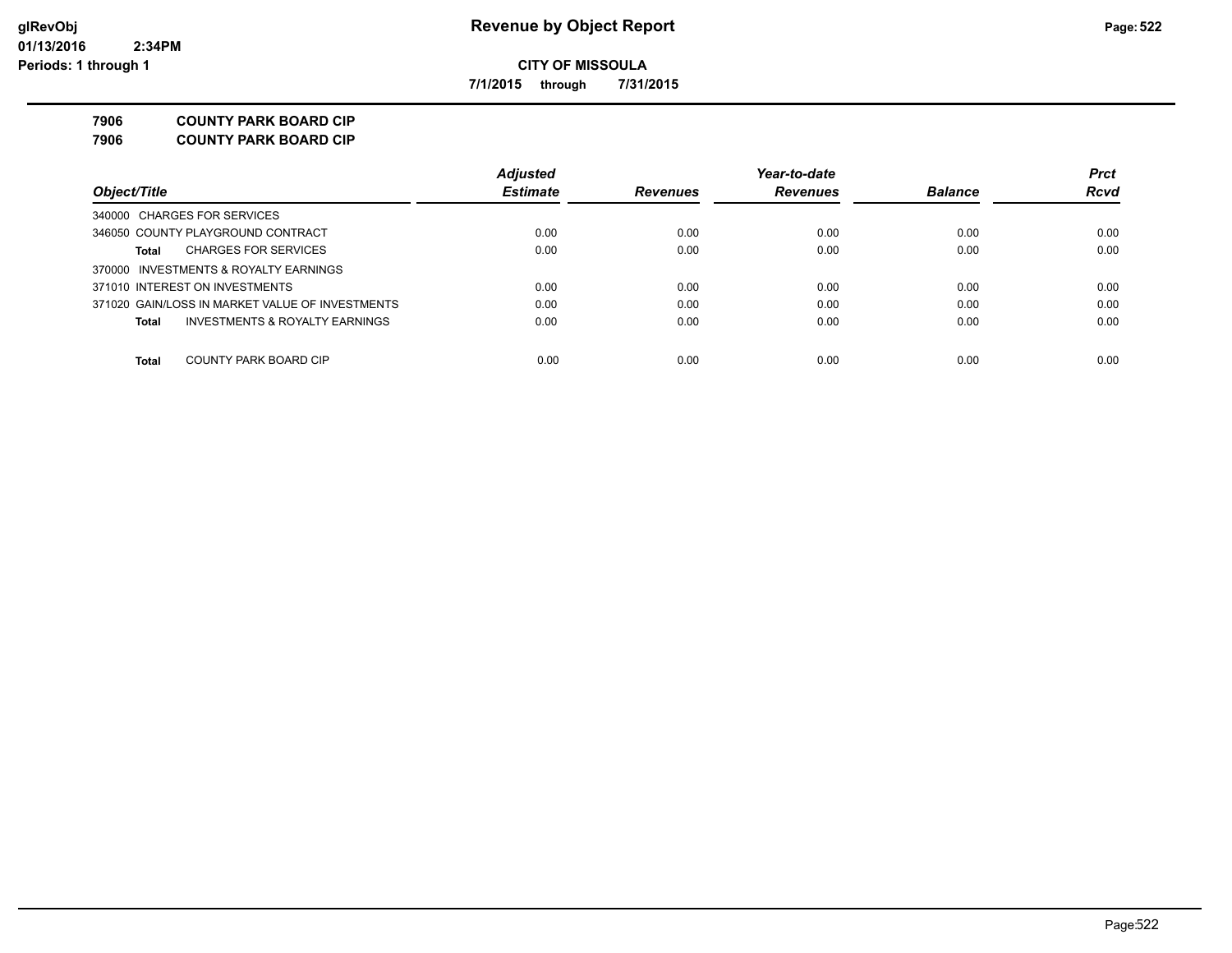**7/1/2015 through 7/31/2015**

#### **7906 COUNTY PARK BOARD CIP**

|                                                | <b>Adjusted</b> |                 | Year-to-date    |                | <b>Prct</b> |
|------------------------------------------------|-----------------|-----------------|-----------------|----------------|-------------|
| Object/Title                                   | <b>Estimate</b> | <b>Revenues</b> | <b>Revenues</b> | <b>Balance</b> | <b>Rcvd</b> |
| 340000 CHARGES FOR SERVICES                    |                 |                 |                 |                |             |
| 346050 COUNTY PLAYGROUND CONTRACT              | 0.00            | 0.00            | 0.00            | 0.00           | 0.00        |
| <b>CHARGES FOR SERVICES</b><br><b>Total</b>    | 0.00            | 0.00            | 0.00            | 0.00           | 0.00        |
| 370000 INVESTMENTS & ROYALTY EARNINGS          |                 |                 |                 |                |             |
| 371010 INTEREST ON INVESTMENTS                 | 0.00            | 0.00            | 0.00            | 0.00           | 0.00        |
| 371020 GAIN/LOSS IN MARKET VALUE OF INVESTMENT | 0.00            | 0.00            | 0.00            | 0.00           | 0.00        |
| INVESTMENTS & ROYALTY EARNINGS<br><b>Total</b> | 0.00            | 0.00            | 0.00            | 0.00           | 0.00        |
|                                                |                 |                 |                 |                |             |
| <b>Total</b><br>COUNTY PARK BOARD CIP          | 0.00            | 0.00            | 0.00            | 0.00           | 0.00        |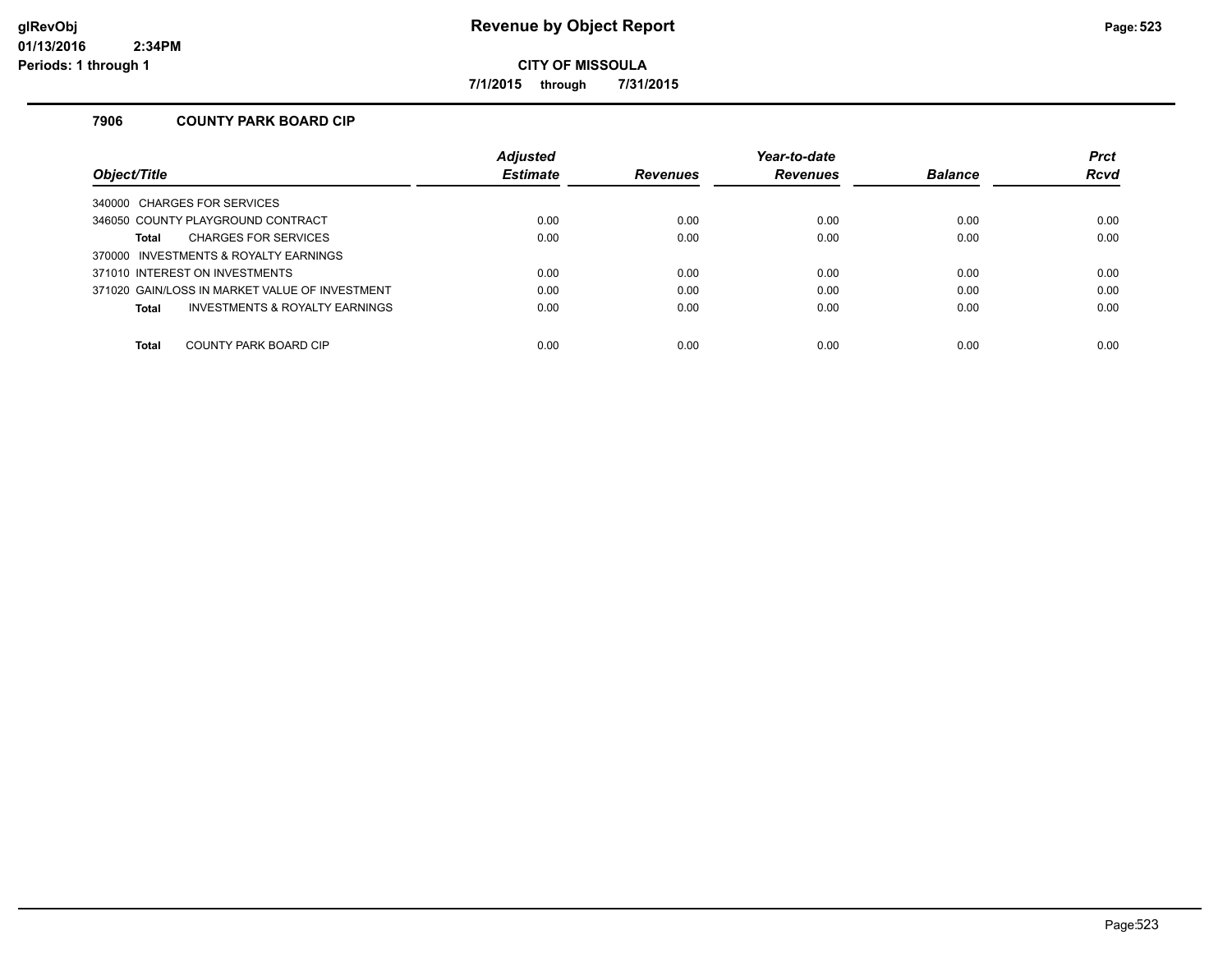**7/1/2015 through 7/31/2015**

#### **7907 ELK HILLS SUBDIVISION**

**7907 ELK HILLS SUBDIVISION**

|                                                 | <b>Adjusted</b> |                 | Year-to-date    |                |             |
|-------------------------------------------------|-----------------|-----------------|-----------------|----------------|-------------|
| Object/Title                                    | <b>Estimate</b> | <b>Revenues</b> | <b>Revenues</b> | <b>Balance</b> | <b>Rcvd</b> |
| 370000 INVESTMENTS & ROYALTY EARNINGS           |                 |                 |                 |                |             |
| 371010 INTEREST ON INVESTMENTS                  | 0.00            | 0.00            | 0.00            | 0.00           | 0.00        |
| 371020 GAIN/LOSS IN MARKET VALUE OF INVESTMENTS | 0.00            | 0.00            | 0.00            | 0.00           | 0.00        |
| INVESTMENTS & ROYALTY EARNINGS<br><b>Total</b>  | 0.00            | 0.00            | 0.00            | 0.00           | 0.00        |
|                                                 |                 |                 |                 |                |             |
| ELK HILLS SUBDIVISION<br><b>Total</b>           | 0.00            | 0.00            | 0.00            | 0.00           | 0.00        |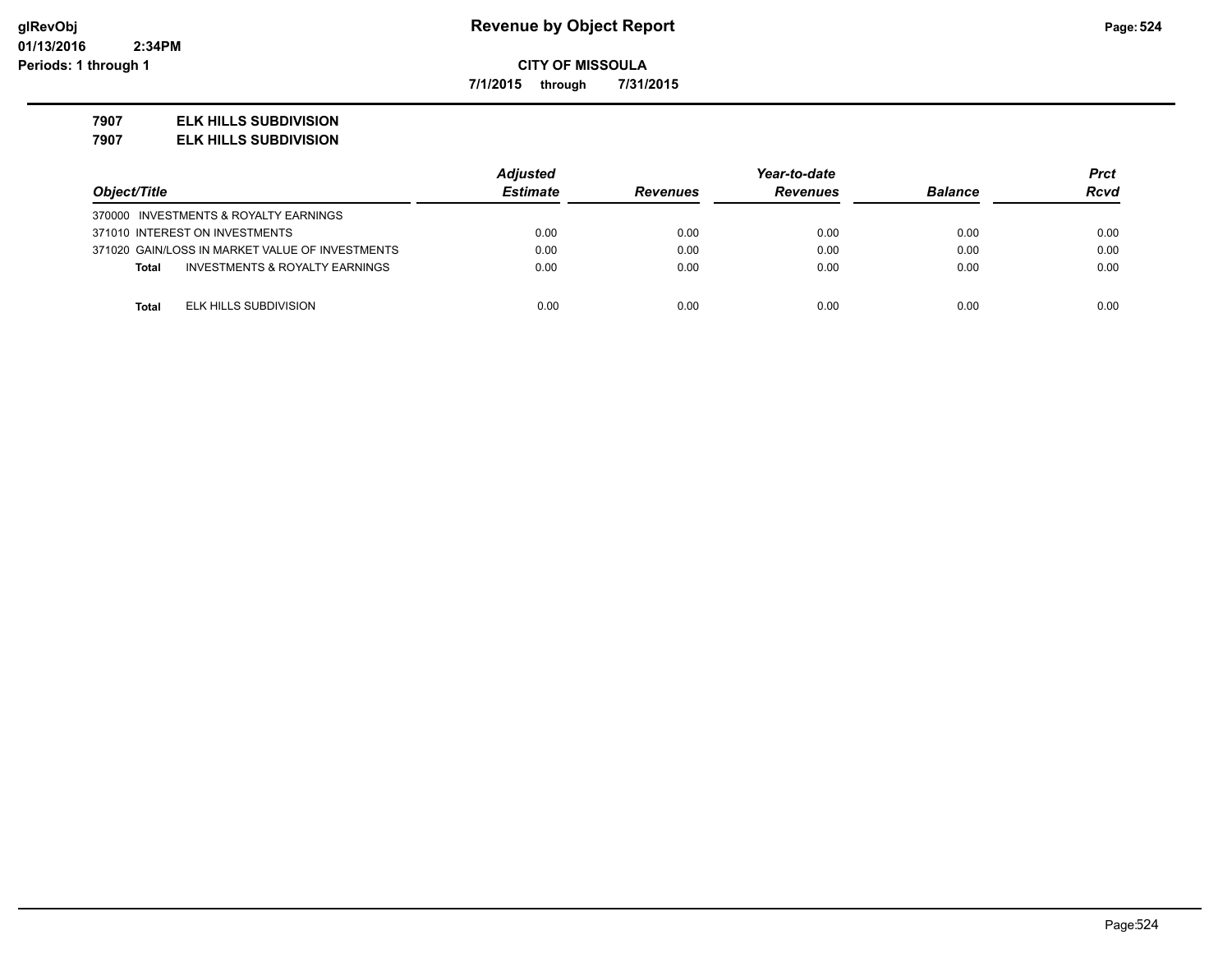#### **glRevObj Revenue by Object Report Page:525**

**CITY OF MISSOULA**

**7/1/2015 through 7/31/2015**

#### **7907 ELK HILLS SUBDIVISION**

| Object/Title |                                                | <b>Adjusted</b><br><b>Estimate</b> | <b>Revenues</b> | Year-to-date<br><b>Revenues</b> | <b>Balance</b> | <b>Prct</b><br>Rcvd |
|--------------|------------------------------------------------|------------------------------------|-----------------|---------------------------------|----------------|---------------------|
|              | 370000 INVESTMENTS & ROYALTY EARNINGS          |                                    |                 |                                 |                |                     |
|              | 371010 INTEREST ON INVESTMENTS                 | 0.00                               | 0.00            | 0.00                            | 0.00           | 0.00                |
|              | 371020 GAIN/LOSS IN MARKET VALUE OF INVESTMENT | 0.00                               | 0.00            | 0.00                            | 0.00           | 0.00                |
| <b>Total</b> | <b>INVESTMENTS &amp; ROYALTY EARNINGS</b>      | 0.00                               | 0.00            | 0.00                            | 0.00           | 0.00                |
|              |                                                |                                    |                 |                                 |                |                     |
| Total        | ELK HILLS SUBDIVISION                          | 0.00                               | 0.00            | 0.00                            | 0.00           | 0.00                |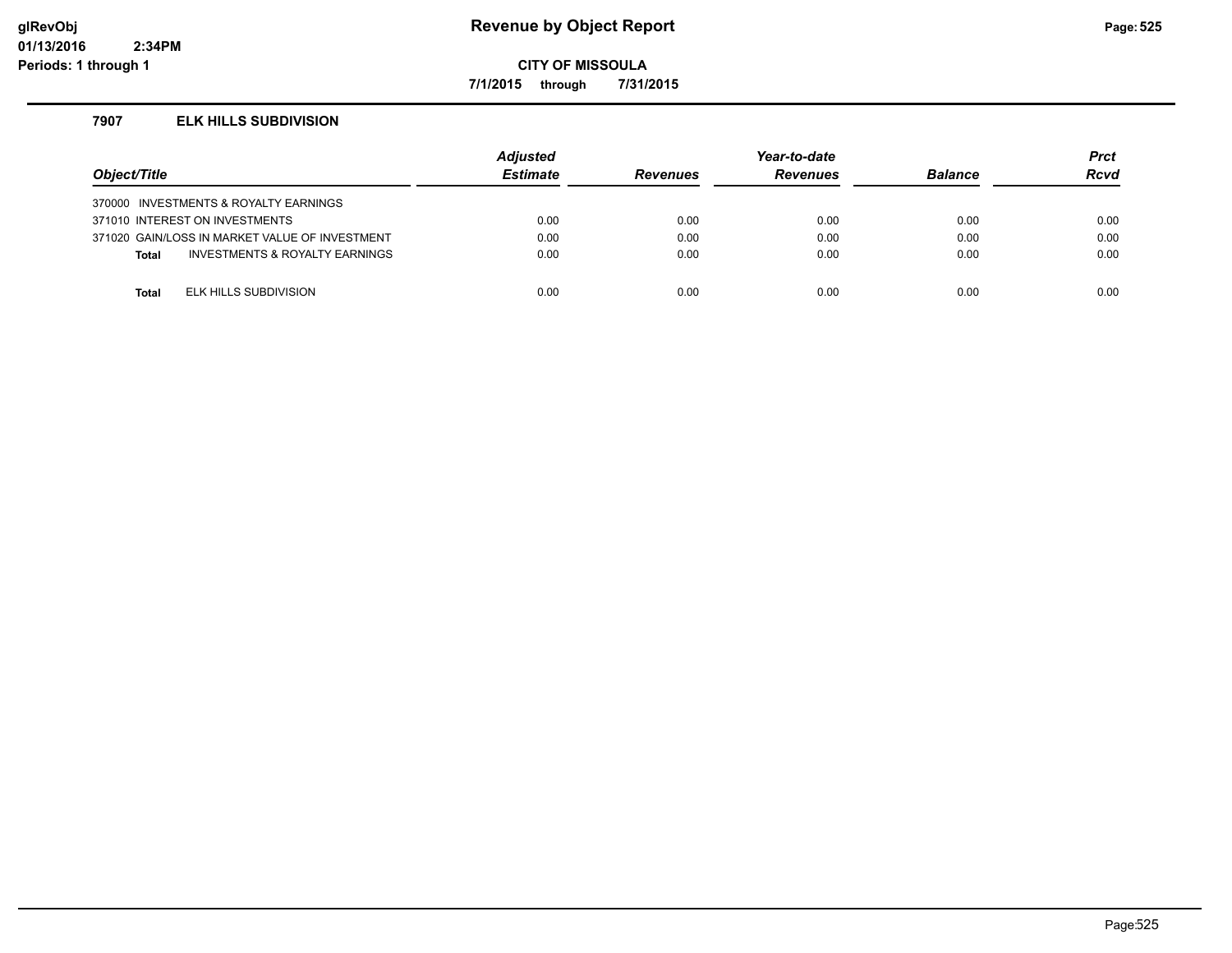**7/1/2015 through 7/31/2015**

# **7908 RATTLESNAKE-CORNERSTONE TRAIL SW**

## **7908 RATTLESNAKE-CORNERSTONE TRAIL SW**

|                                                 | <b>Adjusted</b> |                 | Year-to-date    |                | <b>Prct</b> |
|-------------------------------------------------|-----------------|-----------------|-----------------|----------------|-------------|
| Object/Title                                    | <b>Estimate</b> | <b>Revenues</b> | <b>Revenues</b> | <b>Balance</b> | <b>Rcvd</b> |
| 370000 INVESTMENTS & ROYALTY EARNINGS           |                 |                 |                 |                |             |
| 371010 INTEREST ON INVESTMENTS                  | 0.00            | 0.00            | 0.00            | 0.00           | 0.00        |
| 371020 GAIN/LOSS IN MARKET VALUE OF INVESTMENTS | 0.00            | 0.00            | 0.00            | 0.00           | 0.00        |
| INVESTMENTS & ROYALTY EARNINGS<br>Total         | 0.00            | 0.00            | 0.00            | 0.00           | 0.00        |
| 380000 OTHER FINANCING SOURCES                  |                 |                 |                 |                |             |
| 383000 OPERATING TRANSFERS                      | 0.00            | 0.00            | 0.00            | 0.00           | 0.00        |
| OTHER FINANCING SOURCES<br>Total                | 0.00            | 0.00            | 0.00            | 0.00           | 0.00        |
|                                                 |                 |                 |                 |                |             |
| Total<br>RATTLESNAKE-CORNERSTONE TRAIL SW       | 0.00            | 0.00            | 0.00            | 0.00           | 0.00        |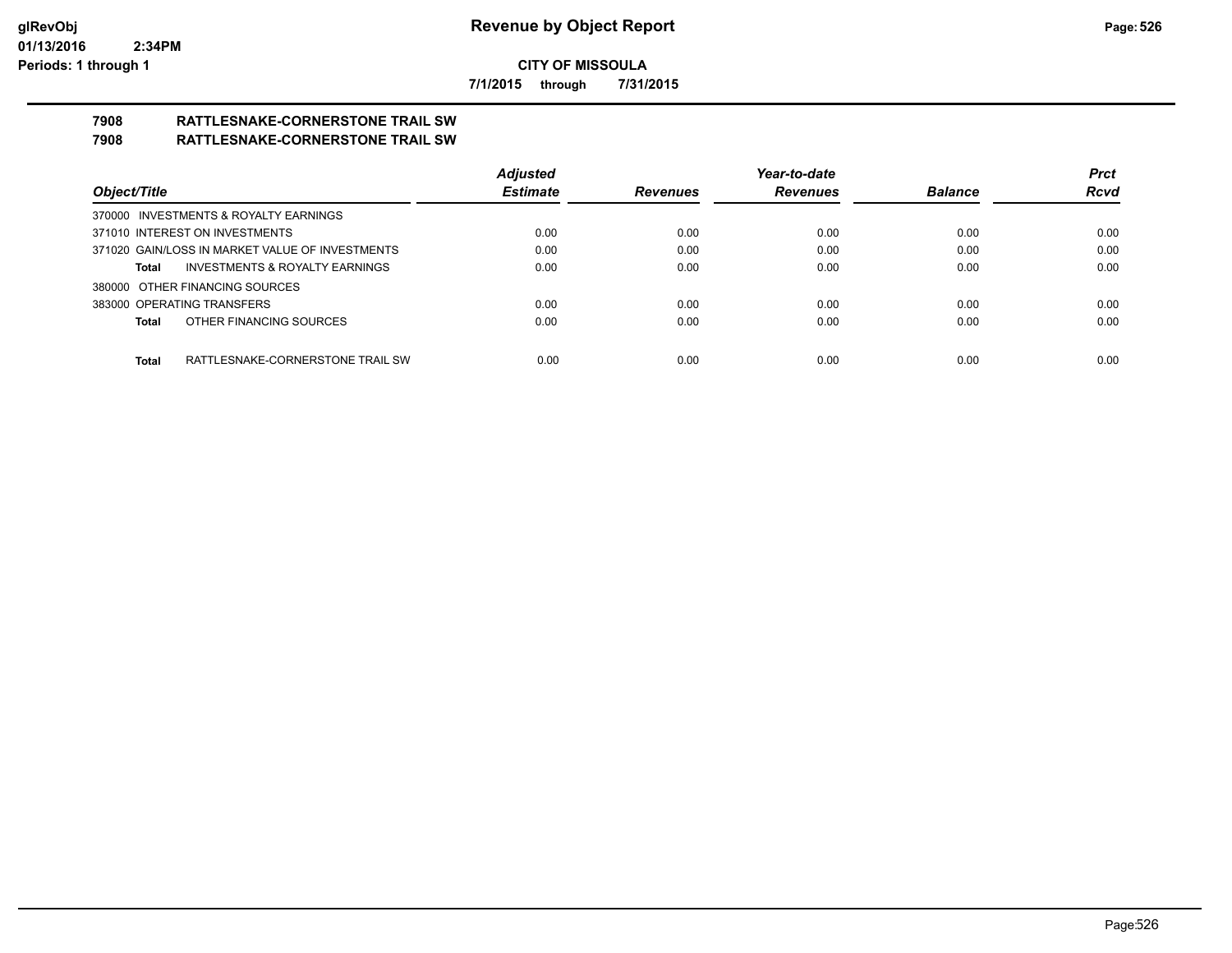**7/1/2015 through 7/31/2015**

#### **7908 RATTLESNAKE-CORNERSTONE TRAIL SW**

|                                                  | <b>Adjusted</b> |                 | Year-to-date    |                | <b>Prct</b> |
|--------------------------------------------------|-----------------|-----------------|-----------------|----------------|-------------|
| Object/Title                                     | <b>Estimate</b> | <b>Revenues</b> | <b>Revenues</b> | <b>Balance</b> | Rcvd        |
| 370000 INVESTMENTS & ROYALTY EARNINGS            |                 |                 |                 |                |             |
| 371010 INTEREST ON INVESTMENTS                   | 0.00            | 0.00            | 0.00            | 0.00           | 0.00        |
| 371020 GAIN/LOSS IN MARKET VALUE OF INVESTMENT   | 0.00            | 0.00            | 0.00            | 0.00           | 0.00        |
| INVESTMENTS & ROYALTY EARNINGS<br><b>Total</b>   | 0.00            | 0.00            | 0.00            | 0.00           | 0.00        |
| 380000 OTHER FINANCING SOURCES                   |                 |                 |                 |                |             |
| 383000 OPERATING TRANSFERS                       | 0.00            | 0.00            | 0.00            | 0.00           | 0.00        |
| OTHER FINANCING SOURCES<br><b>Total</b>          | 0.00            | 0.00            | 0.00            | 0.00           | 0.00        |
|                                                  |                 |                 |                 |                |             |
| <b>Total</b><br>RATTLESNAKE-CORNERSTONE TRAIL SW | 0.00            | 0.00            | 0.00            | 0.00           | 0.00        |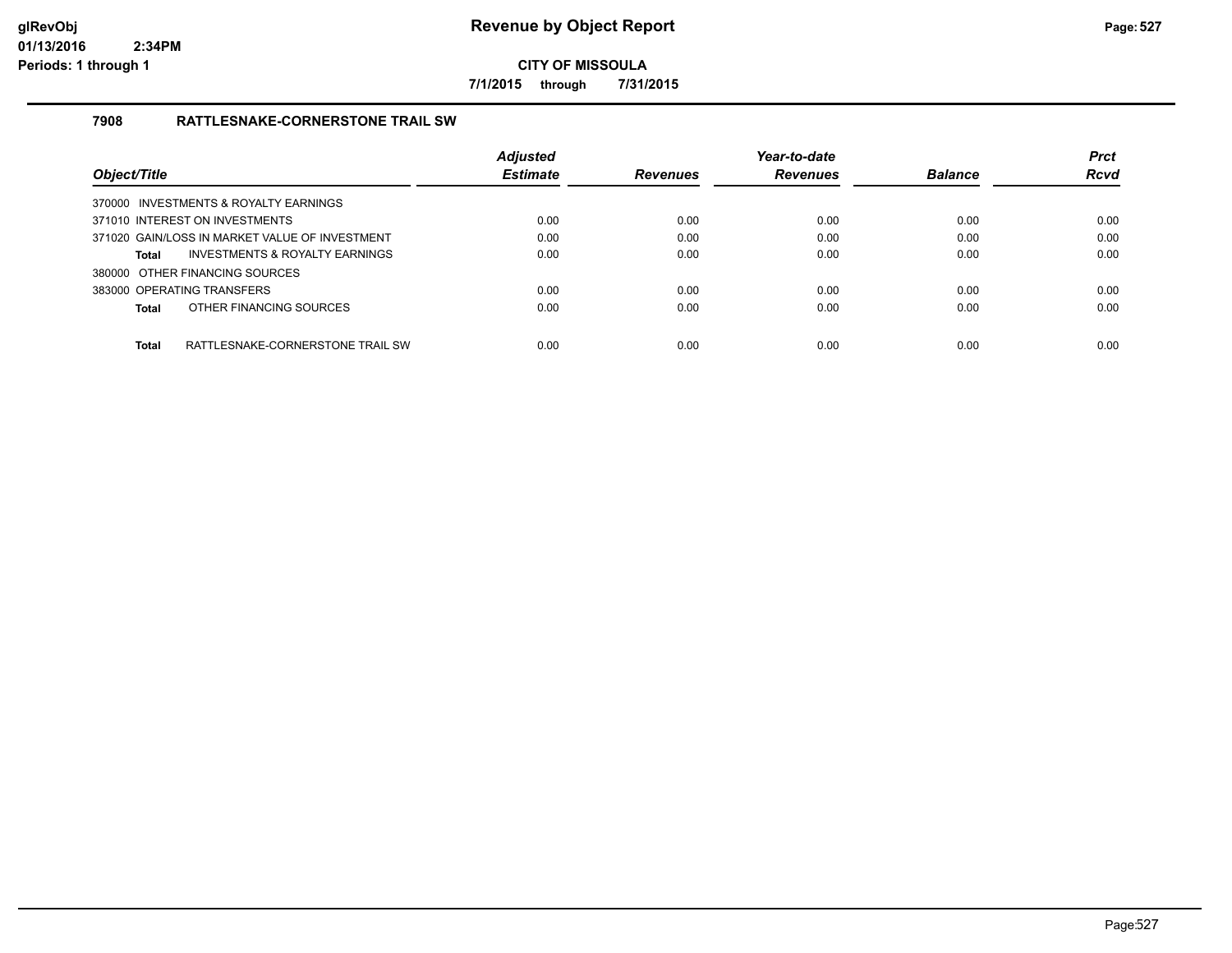**7/1/2015 through 7/31/2015**

**7909 YOUTH PROGRAMS**

**7909 YOUTH PROGRAMS**

|                                                 | <b>Adjusted</b> |                 | Year-to-date    |                | <b>Prct</b> |
|-------------------------------------------------|-----------------|-----------------|-----------------|----------------|-------------|
| Object/Title                                    | <b>Estimate</b> | <b>Revenues</b> | <b>Revenues</b> | <b>Balance</b> | <b>Rcvd</b> |
| 370000 INVESTMENTS & ROYALTY EARNINGS           |                 |                 |                 |                |             |
| 371010 INTEREST ON INVESTMENTS                  | 0.00            | 0.00            | 0.00            | 0.00           | 0.00        |
| 371020 GAIN/LOSS IN MARKET VALUE OF INVESTMENTS | 0.00            | 0.00            | 0.00            | 0.00           | 0.00        |
| INVESTMENTS & ROYALTY EARNINGS<br>Total         | 0.00            | 0.00            | 0.00            | 0.00           | 0.00        |
|                                                 |                 |                 |                 |                |             |
| YOUTH PROGRAMS<br>Total                         | 0.00            | 0.00            | 0.00            | 0.00           | 0.00        |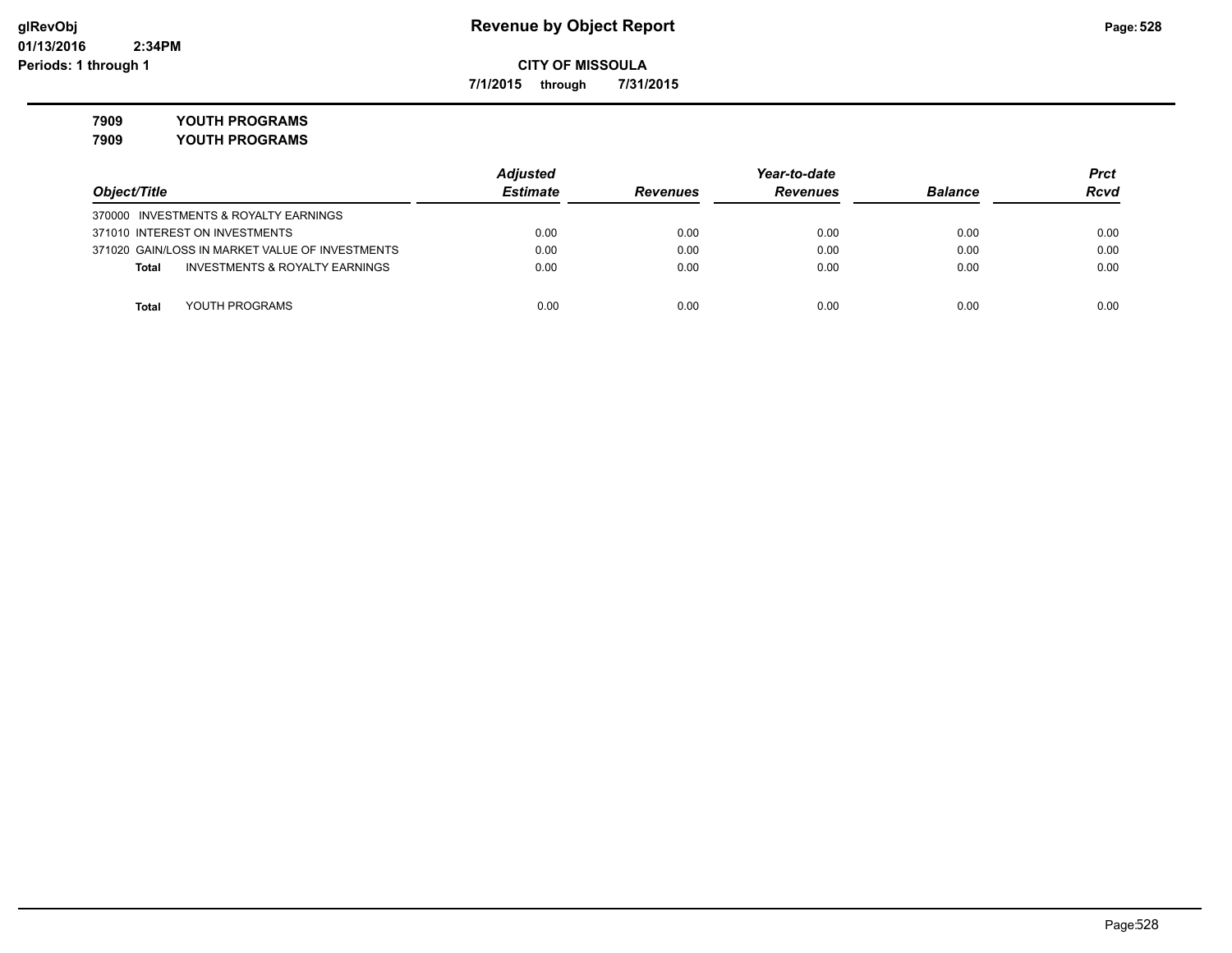#### **glRevObj Revenue by Object Report Page:529**

**CITY OF MISSOULA**

**7/1/2015 through 7/31/2015**

#### **7909 YOUTH PROGRAMS**

| Object/Title |                                                | Adjusted<br><b>Estimate</b> | <b>Revenues</b> | Year-to-date<br><b>Revenues</b> | <b>Balance</b> | <b>Prct</b><br>Rcvd |
|--------------|------------------------------------------------|-----------------------------|-----------------|---------------------------------|----------------|---------------------|
|              | 370000 INVESTMENTS & ROYALTY EARNINGS          |                             |                 |                                 |                |                     |
|              | 371010 INTEREST ON INVESTMENTS                 | 0.00                        | 0.00            | 0.00                            | 0.00           | 0.00                |
|              | 371020 GAIN/LOSS IN MARKET VALUE OF INVESTMENT | 0.00                        | 0.00            | 0.00                            | 0.00           | 0.00                |
| <b>Total</b> | <b>INVESTMENTS &amp; ROYALTY EARNINGS</b>      | 0.00                        | 0.00            | 0.00                            | 0.00           | 0.00                |
|              |                                                |                             |                 |                                 |                |                     |
| Total        | YOUTH PROGRAMS                                 | 0.00                        | 0.00            | 0.00                            | 0.00           | 0.00                |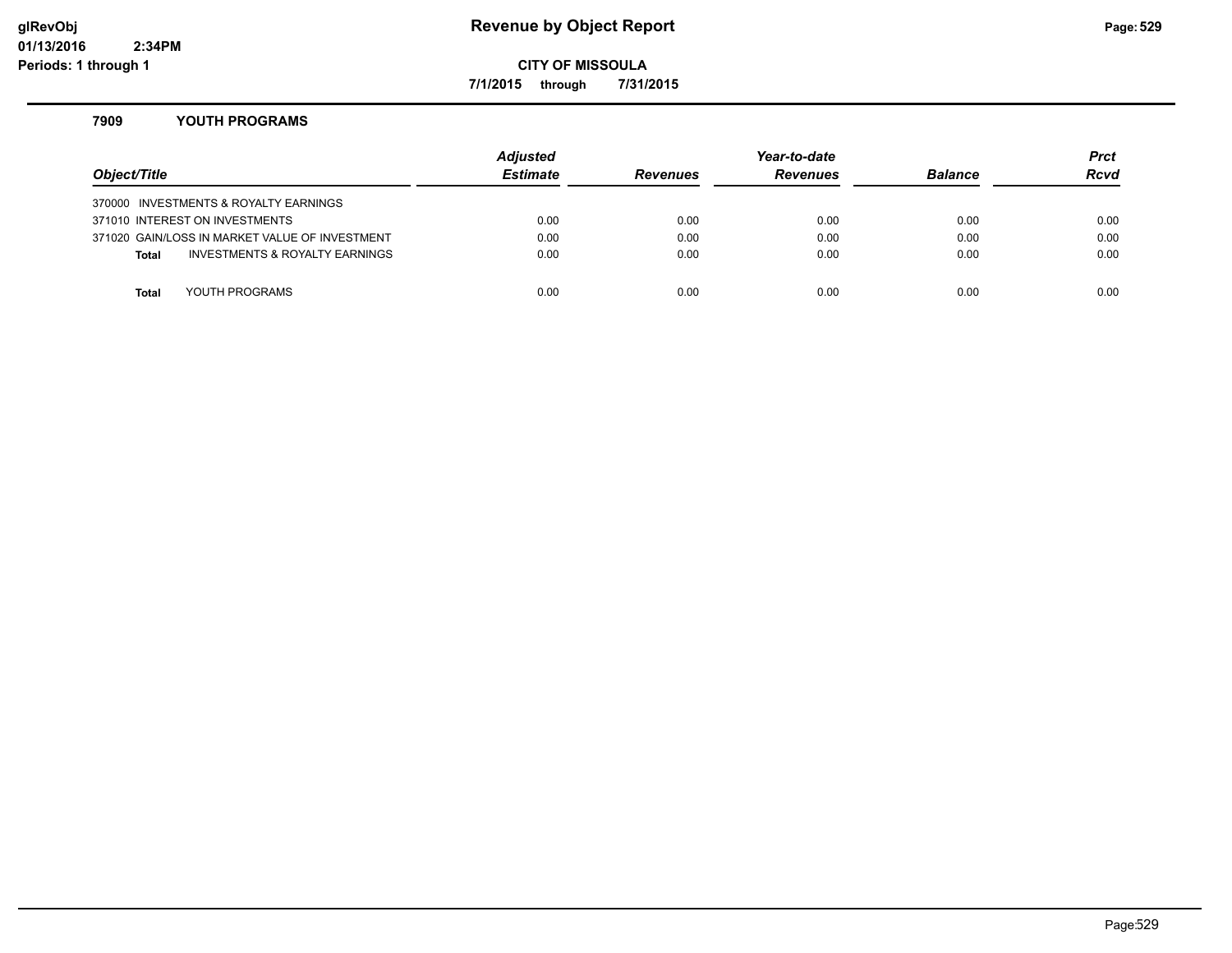**7/1/2015 through 7/31/2015**

### **7910 SIDEWALK & CURB LOAN FUND**

**7910 SIDEWALK & CURB LOAN FUND**

|                                                 | <b>Adjusted</b> |                 | Year-to-date    |                | Prct        |
|-------------------------------------------------|-----------------|-----------------|-----------------|----------------|-------------|
| Object/Title                                    | <b>Estimate</b> | <b>Revenues</b> | <b>Revenues</b> | <b>Balance</b> | <b>Rcvd</b> |
| 370000 INVESTMENTS & ROYALTY EARNINGS           |                 |                 |                 |                |             |
| 371010 INTEREST ON INVESTMENTS                  | 0.00            | 0.00            | 0.00            | 0.00           | 0.00        |
| 371020 GAIN/LOSS IN MARKET VALUE OF INVESTMENTS | 0.00            | 0.00            | 0.00            | 0.00           | 0.00        |
| INVESTMENTS & ROYALTY EARNINGS<br><b>Total</b>  | 0.00            | 0.00            | 0.00            | 0.00           | 0.00        |
|                                                 |                 |                 |                 |                |             |
| SIDEWALK & CURB LOAN FUND<br><b>Total</b>       | 0.00            | 0.00            | 0.00            | 0.00           | 0.00        |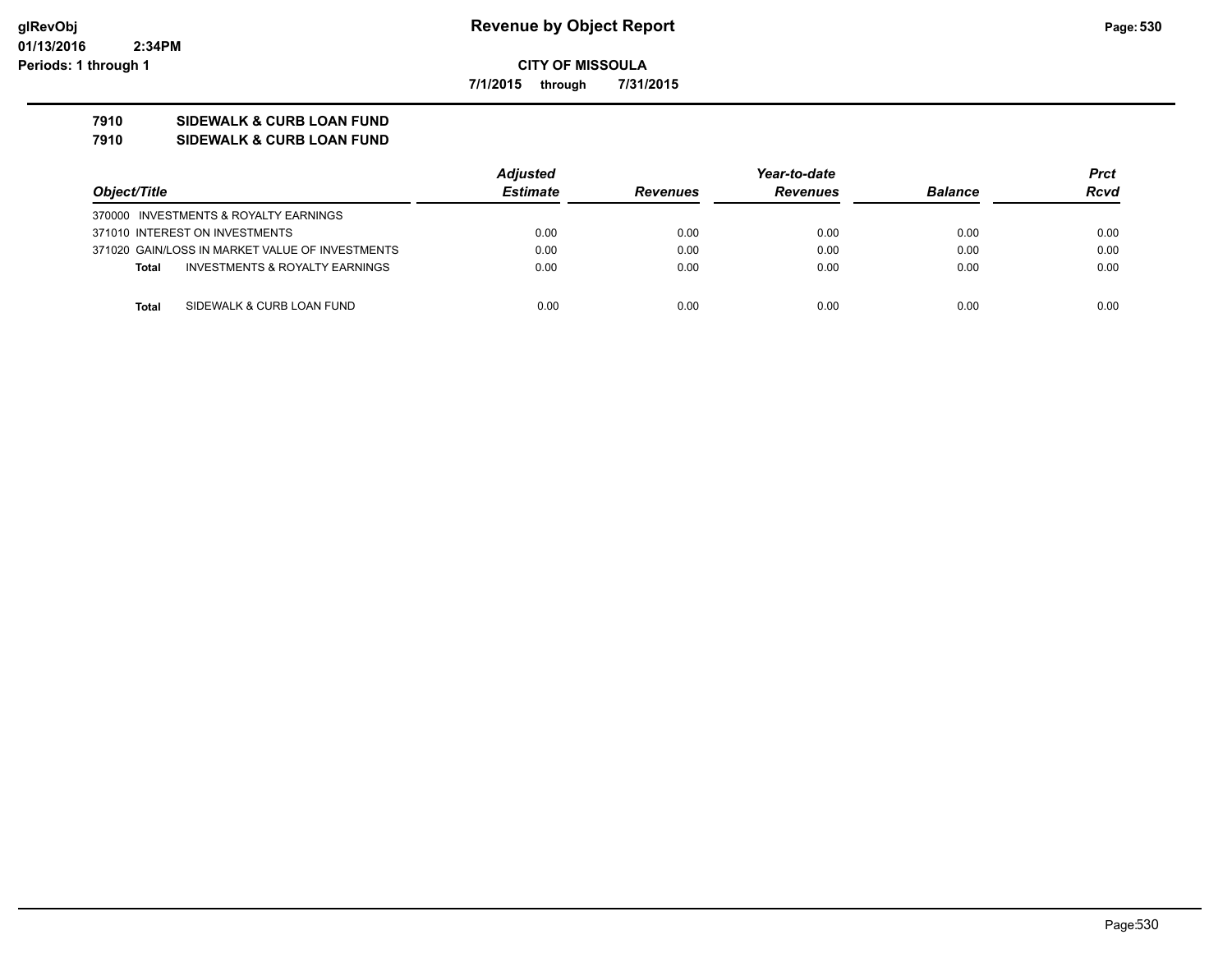**7/1/2015 through 7/31/2015**

#### **7910 SIDEWALK & CURB LOAN FUND**

| Object/Title                          |                                                | <b>Adiusted</b><br><b>Estimate</b> | <b>Revenues</b> | Year-to-date<br><b>Revenues</b> | <b>Balance</b> | <b>Prct</b><br><b>Rcvd</b> |
|---------------------------------------|------------------------------------------------|------------------------------------|-----------------|---------------------------------|----------------|----------------------------|
| 370000 INVESTMENTS & ROYALTY EARNINGS |                                                |                                    |                 |                                 |                |                            |
| 371010 INTEREST ON INVESTMENTS        |                                                | 0.00                               | 0.00            | 0.00                            | 0.00           | 0.00                       |
|                                       | 371020 GAIN/LOSS IN MARKET VALUE OF INVESTMENT | 0.00                               | 0.00            | 0.00                            | 0.00           | 0.00                       |
| <b>Total</b>                          | INVESTMENTS & ROYALTY EARNINGS                 | 0.00                               | 0.00            | 0.00                            | 0.00           | 0.00                       |
|                                       |                                                |                                    |                 |                                 |                |                            |
| Total                                 | SIDEWALK & CURB LOAN FUND                      | 0.00                               | 0.00            | 0.00                            | 0.00           | 0.00                       |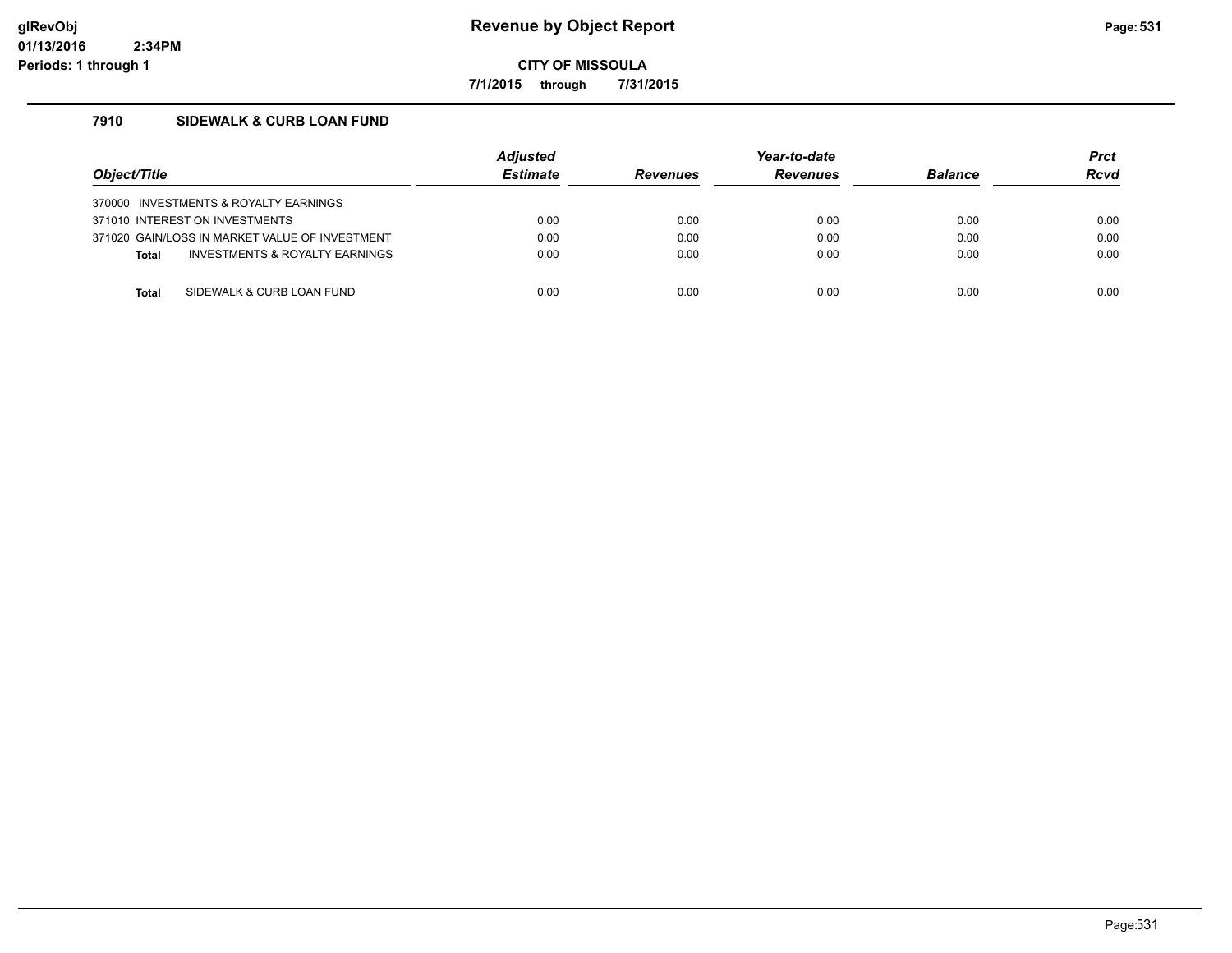**7/1/2015 through 7/31/2015**

## **7911 RESIDENTIAL INSPECTION FUND**

#### **7911 RESIDENTIAL INSPECTION FUND**

|                                                    | <b>Adjusted</b> |                 | Year-to-date    |                | <b>Prct</b> |
|----------------------------------------------------|-----------------|-----------------|-----------------|----------------|-------------|
| Object/Title                                       | <b>Estimate</b> | <b>Revenues</b> | <b>Revenues</b> | <b>Balance</b> | <b>Rcvd</b> |
| 320000 LICENSES & PERMITS                          |                 |                 |                 |                |             |
| 323018 PAVING ASSESSMENTS                          | 0.00            | 0.00            | 0.00            | 0.00           | 0.00        |
| LICENSES & PERMITS<br>Total                        | 0.00            | 0.00            | 0.00            | 0.00           | 0.00        |
| 360000 MISCELLANEOUS REVENUES                      |                 |                 |                 |                |             |
| 360010 MISCELLANEOUS                               | 0.00            | 0.00            | 0.00            | 0.00           | 0.00        |
| 365001 *** Title Not Found ***                     | 0.00            | 0.00            | 0.00            | 0.00           | 0.00        |
| 365002 OTHER RECREATION DONATIONS                  | 0.00            | 0.00            | 0.00            | 0.00           | 0.00        |
| MISCELLANEOUS REVENUES<br><b>Total</b>             | 0.00            | 0.00            | 0.00            | 0.00           | 0.00        |
| 370000 INVESTMENTS & ROYALTY EARNINGS              |                 |                 |                 |                |             |
| 371010 INTEREST ON INVESTMENTS                     | 0.00            | 0.00            | 0.00            | 0.00           | 0.00        |
| 371020 GAIN/LOSS IN MARKET VALUE OF INVESTMENTS    | 0.00            | 0.00            | 0.00            | 0.00           | 0.00        |
| <b>INVESTMENTS &amp; ROYALTY EARNINGS</b><br>Total | 0.00            | 0.00            | 0.00            | 0.00           | 0.00        |
|                                                    |                 |                 |                 |                |             |
| RESIDENTIAL INSPECTION FUND<br><b>Total</b>        | 0.00            | 0.00            | 0.00            | 0.00           | 0.00        |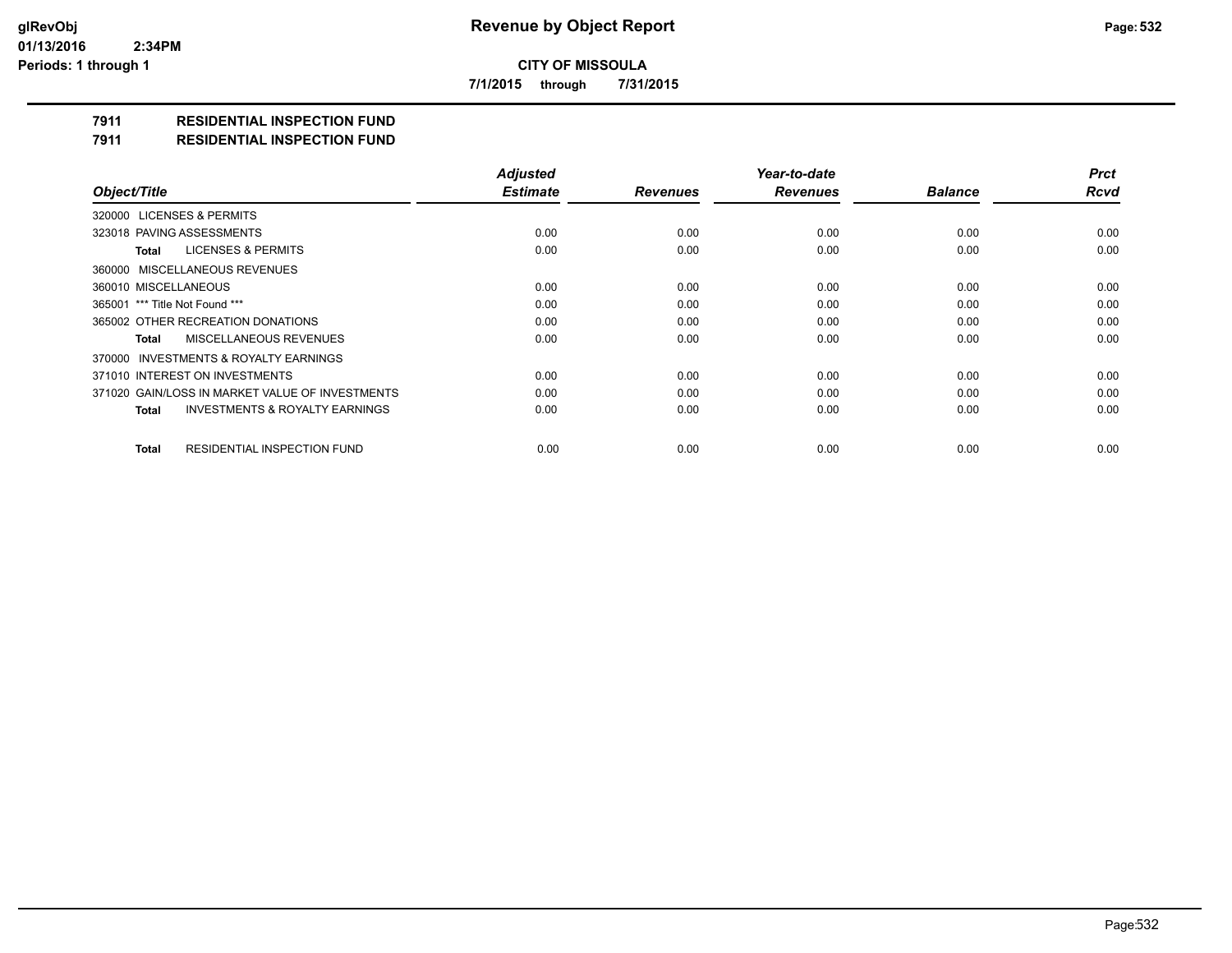**7/1/2015 through 7/31/2015**

#### **7911 RESIDENTIAL INSPECTION FUND**

| Object/Title                                       | <b>Adjusted</b><br><b>Estimate</b> | <b>Revenues</b> | Year-to-date<br><b>Revenues</b> | <b>Balance</b> | <b>Prct</b><br>Rcvd |
|----------------------------------------------------|------------------------------------|-----------------|---------------------------------|----------------|---------------------|
|                                                    |                                    |                 |                                 |                |                     |
| 320000 LICENSES & PERMITS                          |                                    |                 |                                 |                |                     |
| 323018 PAVING ASSESSMENTS                          | 0.00                               | 0.00            | 0.00                            | 0.00           | 0.00                |
| <b>LICENSES &amp; PERMITS</b><br><b>Total</b>      | 0.00                               | 0.00            | 0.00                            | 0.00           | 0.00                |
| 360000 MISCELLANEOUS REVENUES                      |                                    |                 |                                 |                |                     |
| 360010 MISCELLANEOUS                               | 0.00                               | 0.00            | 0.00                            | 0.00           | 0.00                |
| 365001 *** Title Not Found ***                     | 0.00                               | 0.00            | 0.00                            | 0.00           | 0.00                |
| 365002 OTHER RECREATION DONATIONS                  | 0.00                               | 0.00            | 0.00                            | 0.00           | 0.00                |
| <b>MISCELLANEOUS REVENUES</b><br>Total             | 0.00                               | 0.00            | 0.00                            | 0.00           | 0.00                |
| INVESTMENTS & ROYALTY EARNINGS<br>370000           |                                    |                 |                                 |                |                     |
| 371010 INTEREST ON INVESTMENTS                     | 0.00                               | 0.00            | 0.00                            | 0.00           | 0.00                |
| 371020 GAIN/LOSS IN MARKET VALUE OF INVESTMENT     | 0.00                               | 0.00            | 0.00                            | 0.00           | 0.00                |
| <b>INVESTMENTS &amp; ROYALTY EARNINGS</b><br>Total | 0.00                               | 0.00            | 0.00                            | 0.00           | 0.00                |
|                                                    |                                    |                 |                                 |                |                     |
| <b>RESIDENTIAL INSPECTION FUND</b><br><b>Total</b> | 0.00                               | 0.00            | 0.00                            | 0.00           | 0.00                |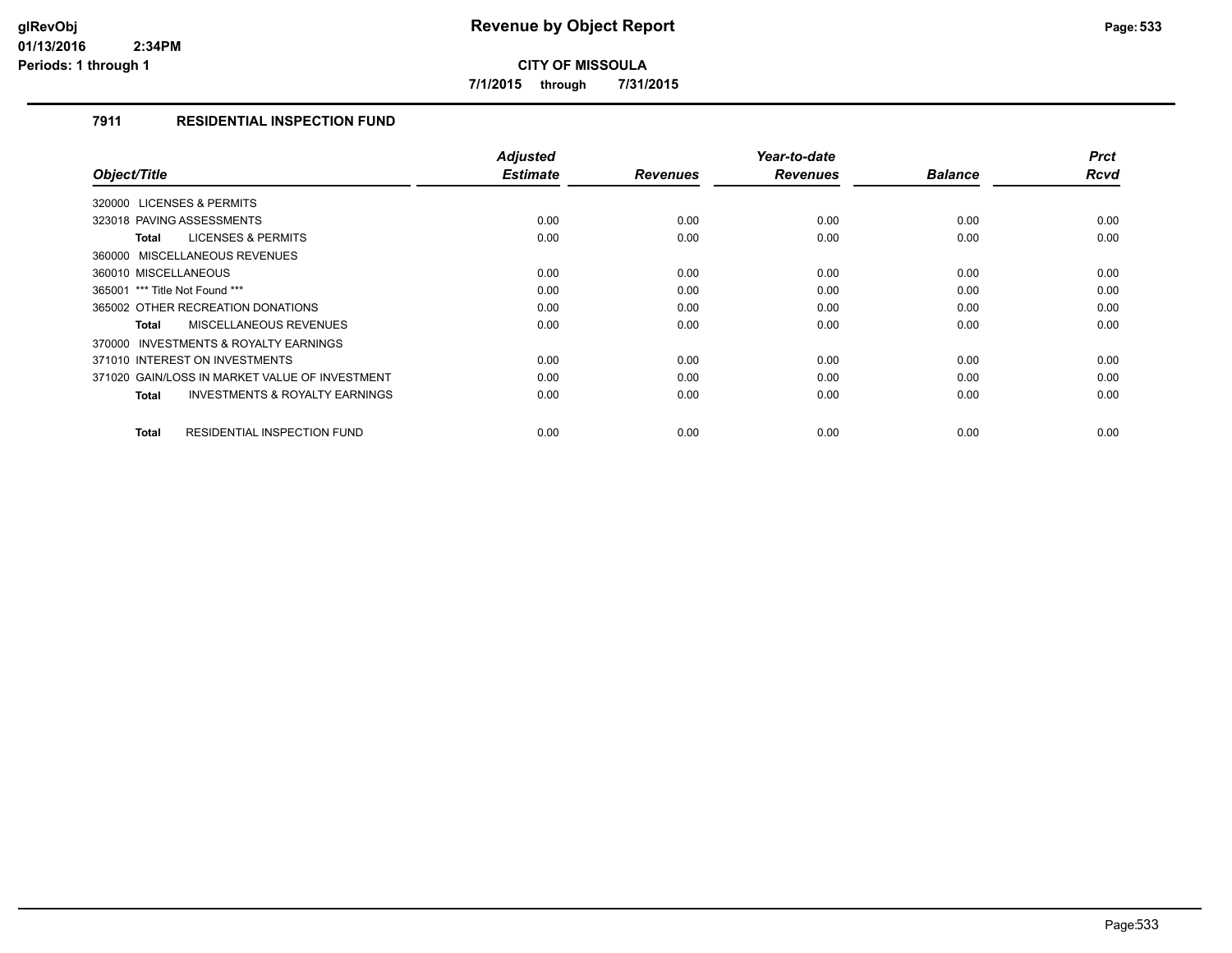**7/1/2015 through 7/31/2015**

#### **9000 GENERAL FIXED ASSETS ACCOUNT GROUP 9000 GENERAL FIXED ASSETS ACCOUNT GROUP**

|                                |                                           | <b>Adjusted</b> |                 | Year-to-date    |                | <b>Prct</b> |
|--------------------------------|-------------------------------------------|-----------------|-----------------|-----------------|----------------|-------------|
| Object/Title                   |                                           | <b>Estimate</b> | <b>Revenues</b> | <b>Revenues</b> | <b>Balance</b> | <b>Rcvd</b> |
|                                | 380000 OTHER FINANCING SOURCES            |                 |                 |                 |                |             |
| 382000 *** Title Not Found *** |                                           | 0.00            | 0.00            | 0.00            | 0.00           | 0.00        |
| <b>Total</b>                   | OTHER FINANCING SOURCES                   | 0.00            | 0.00            | 0.00            | 0.00           | 0.00        |
| <b>Total</b>                   | <b>GENERAL FIXED ASSETS ACCOUNT GROUP</b> | 0.00            | 0.00            | 0.00            | 0.00           | 0.00        |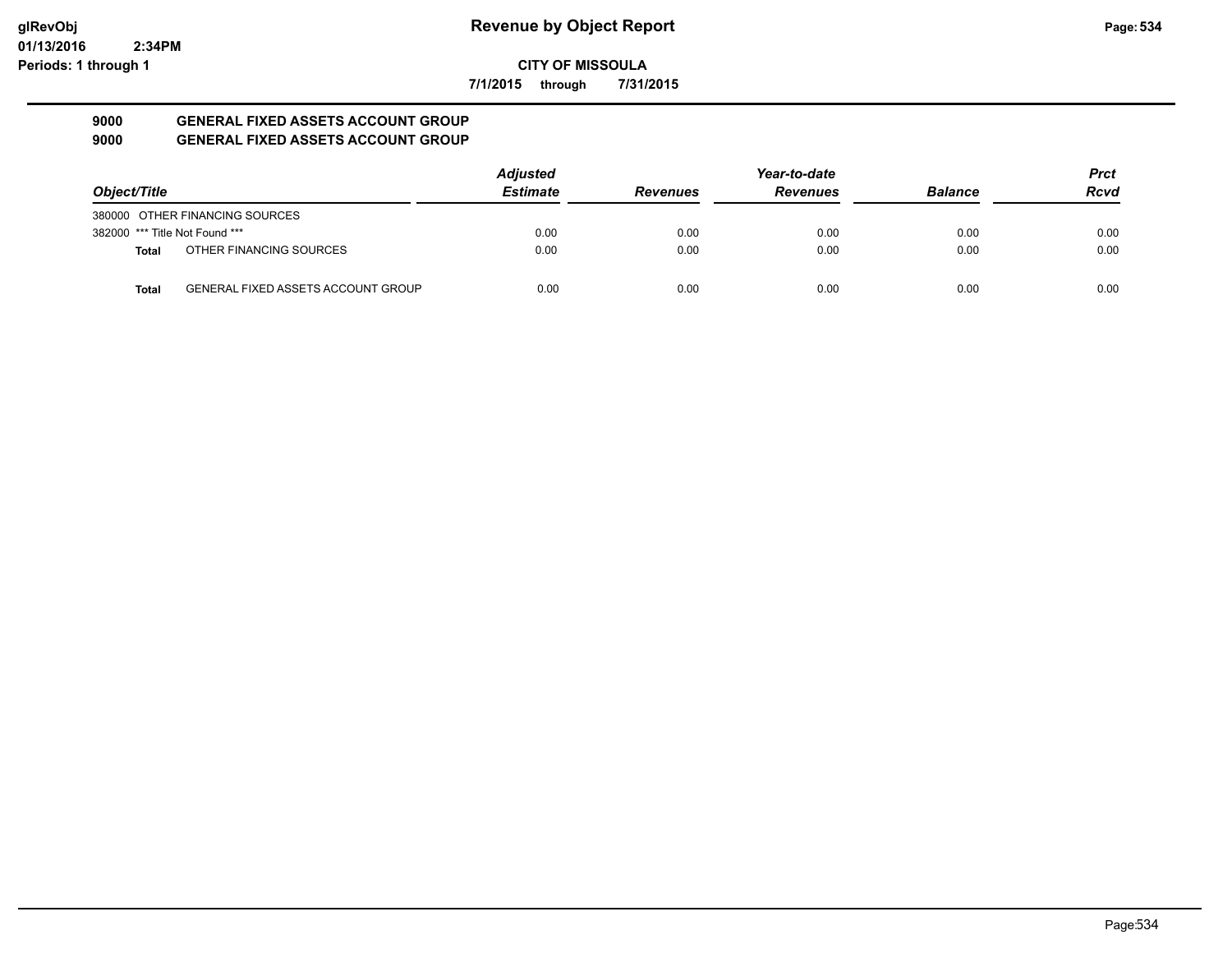**7/1/2015 through 7/31/2015**

#### **9000 GENERAL FIXED ASSETS ACCOUNT GROUP**

|                                |                                           | <b>Adjusted</b> |                 | Year-to-date    |                | <b>Prct</b> |
|--------------------------------|-------------------------------------------|-----------------|-----------------|-----------------|----------------|-------------|
| Object/Title                   |                                           | <b>Estimate</b> | <b>Revenues</b> | <b>Revenues</b> | <b>Balance</b> | <b>Rcvd</b> |
|                                | 380000 OTHER FINANCING SOURCES            |                 |                 |                 |                |             |
| 382000 *** Title Not Found *** |                                           | 0.00            | 0.00            | 0.00            | 0.00           | 0.00        |
| <b>Total</b>                   | OTHER FINANCING SOURCES                   | 0.00            | 0.00            | 0.00            | 0.00           | 0.00        |
| <b>Total</b>                   | <b>GENERAL FIXED ASSETS ACCOUNT GROUF</b> | 0.00            | 0.00            | 0.00            | 0.00           | 0.00        |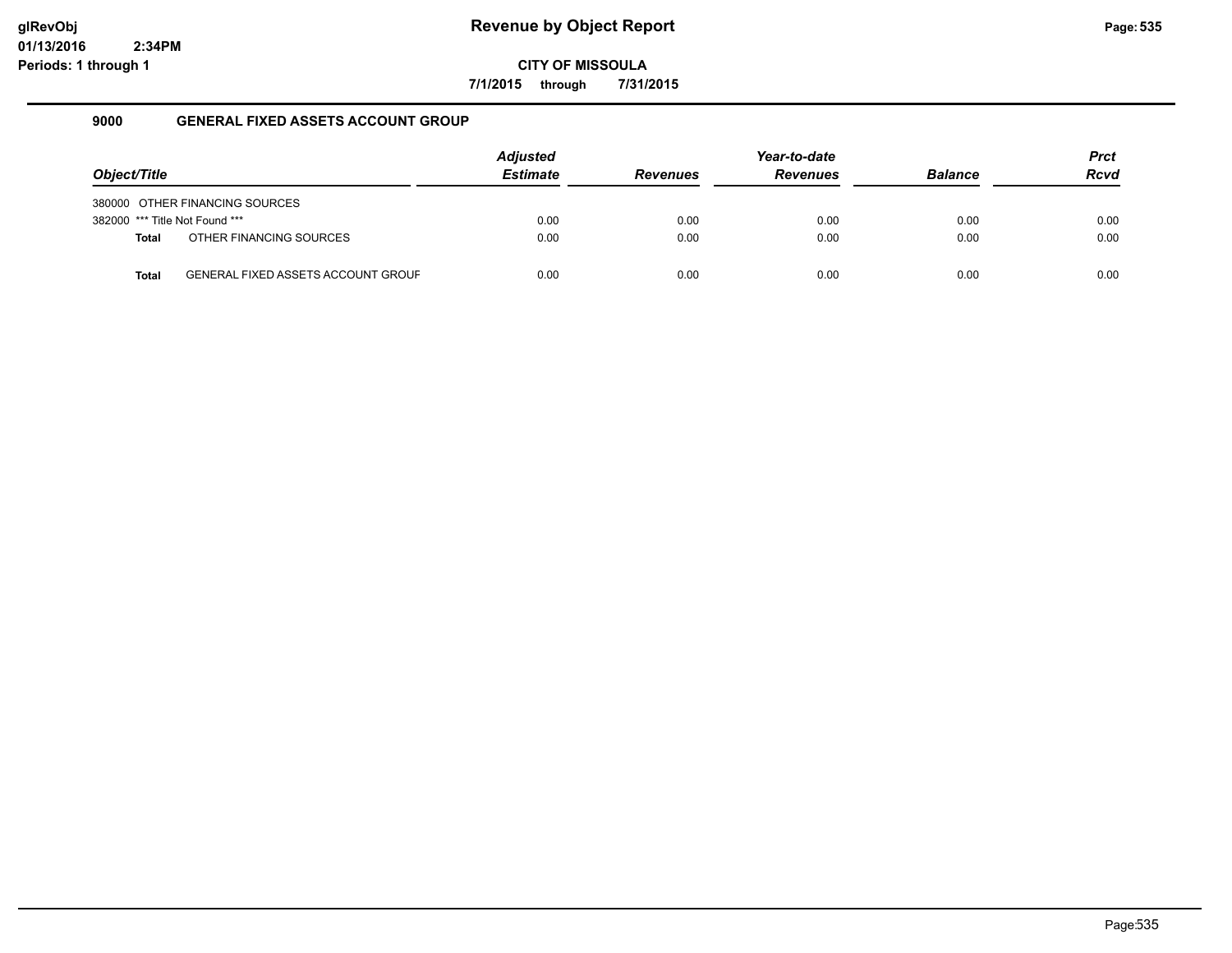**CITY OF MISSOULA 7/1/2015 through 7/31/2015**

#### *Grand Totals*

|                                                | <b>Adjusted</b> |                 | Year-to-date    |                  | <b>Prct</b> |
|------------------------------------------------|-----------------|-----------------|-----------------|------------------|-------------|
| Object/Title                                   | <b>Estimate</b> | <b>Revenues</b> | <b>Revenues</b> | <b>Balance</b>   | <b>Rcvd</b> |
| 310000 TAXES/ASSESSMENTS                       |                 |                 |                 |                  |             |
| 310000 TAXES/ASSESSMENTS                       | 0.00            | 0.00            | 0.00            | 0.00             | 0.00        |
| 311000 GENERAL PROPERTY TAXES                  | 28,202,811.00   | -995,324.33     | -995,324.33     | 29, 198, 135. 33 | $-3.53$     |
| 311001 CURRENT TAXES                           | 0.00            | 0.00            | 0.00            | 0.00             | 0.00        |
| 311005 DELINQUENT TAXES                        | 0.00            | 2,350.63        | 2,350.63        | $-2,350.63$      | 0.00        |
| 311011 TAX INCREMENT                           | 4,272,863.00    | $-242,409.03$   | $-242,409.03$   | 4,515,272.03     | $-5.67$     |
| 311030 MOTOR VEHICLE TAXES                     | 1,339,988.00    | $-262,599.20$   | $-262,599.20$   | 1,602,587.20     | $-19.60$    |
| 312000 PENALTIES & INTEREST - DELINQUENT TAXES | 0.00            | 0.00            | 0.00            | 0.00             | 0.00        |
| 312001 PENALTIES & INTEREST                    | 63,000.00       | $-21,526.00$    | $-21,526.00$    | 84,526.00        | $-34.17$    |
| 314000 PROP TAX - OTHER THAN ASSESSED VAL      | 0.00            | 0.00            | 0.00            | 0.00             | 0.00        |
| 314001 LIGHT VEHICLE TAX                       | 0.00            | 0.00            | 0.00            | 0.00             | 0.00        |
| 314100 TBID REVENUE                            | 680,350.00      | 0.00            | 0.00            | 680,350.00       | 0.00        |
| TAXES/ASSESSMENTS<br><b>Total</b>              | 34,559,012.00   | $-1,519,507.93$ | $-1,519,507.93$ | 36,078,519.93    | $-4.40$     |
| 320000 LICENSES & PERMITS                      |                 |                 |                 |                  |             |
| 322011 LIQUOR LICENSES                         | 33,975.00       | 0.00            | 0.00            | 33,975.00        | 0.00        |
| 322012 BEER LICENSES                           | 34,900.00       | 400.00          | 400.00          | 34,500.00        | 1.15        |
| 322013 WINE LICENSES                           | 11,700.00       | 0.00            | 0.00            | 11,700.00        | 0.00        |
| 322014 GOING OUT OF BUSINESS LICENSE           | 0.00            | 0.00            | 0.00            | 0.00             | 0.00        |
| 322020 GENERAL BUSINESS/PROF/OCCUPATIONAL LIC  | 642,344.00      | 4,194.06        | 4,194.06        | 638,149.94       | 0.65        |
| 322021 RENTAL LICENSES                         | 60,828.00       | $-3,299.86$     | $-3,299.86$     | 64,127.86        | $-5.42$     |
| 322022 BLIC PENALTIES & LICENSES               | 12,360.00       | $-3,052.38$     | $-3,052.38$     | 15,412.38        | $-24.70$    |
| 322031 FRANCHISE FEE - AT&T                    | 680,000.00      | -168,819.62     | -168,819.62     | 848,819.62       | $-24.83$    |
| 322034 PEG ACCESS                              | 56,000.00       | $-9,996.59$     | $-9,996.59$     | 65,996.59        | $-17.85$    |
| 323011 BUILDING PERMITS                        | 1,074,058.00    | 108,026.09      | 108,026.09      | 966,031.91       | 10.06       |
| 323012 ELECTRICAL PERMITS                      | 231,537.00      | 28,054.06       | 28,054.06       | 203,482.94       | 12.12       |
| 323013 PLUMBING PERMITS                        | 132,373.00      | 16,499.00       | 16,499.00       | 115,874.00       | 12.46       |
| 323014 BLDG PERMIT REVIEW FEE                  | 0.00            | 0.00            | 0.00            | 0.00             | 0.00        |
| 323015 EXCAVATING PERMITS                      | 396,550.00      | 85,502.50       | 85,502.50       | 311,047.50       | 21.56       |
| 323016 MOVING PERMITS                          | 0.00            | 0.00            | 0.00            | 0.00             | 0.00        |
| 323017 MECHANICAL PERMITS                      | 96,891.00       | 10,898.00       | 10,898.00       | 85,993.00        | 11.25       |
| 323018 PAVING ASSESSMENTS                      | 7,000.00        | 0.00            | 0.00            | 7,000.00         | 0.00        |
| 323019 ALARM USERS PERMITS                     | 16,068.00       | 4,056.00        | 4,056.00        | 12,012.00        | 25.24       |
| 323020 FENCE PERMITS                           | 13,792.00       | 396.00          | 396.00          | 13,396.00        | 2.87        |
| 323021 PAVING PERMITS                          | 32,960.00       | 4,336.88        | 4,336.88        | 28,623.12        | 13.16       |
| 323022 GRADING/DRAINAGE PERMITS                | 7,723.00        | 887.00          | 887.00          | 6,836.00         | 11.49       |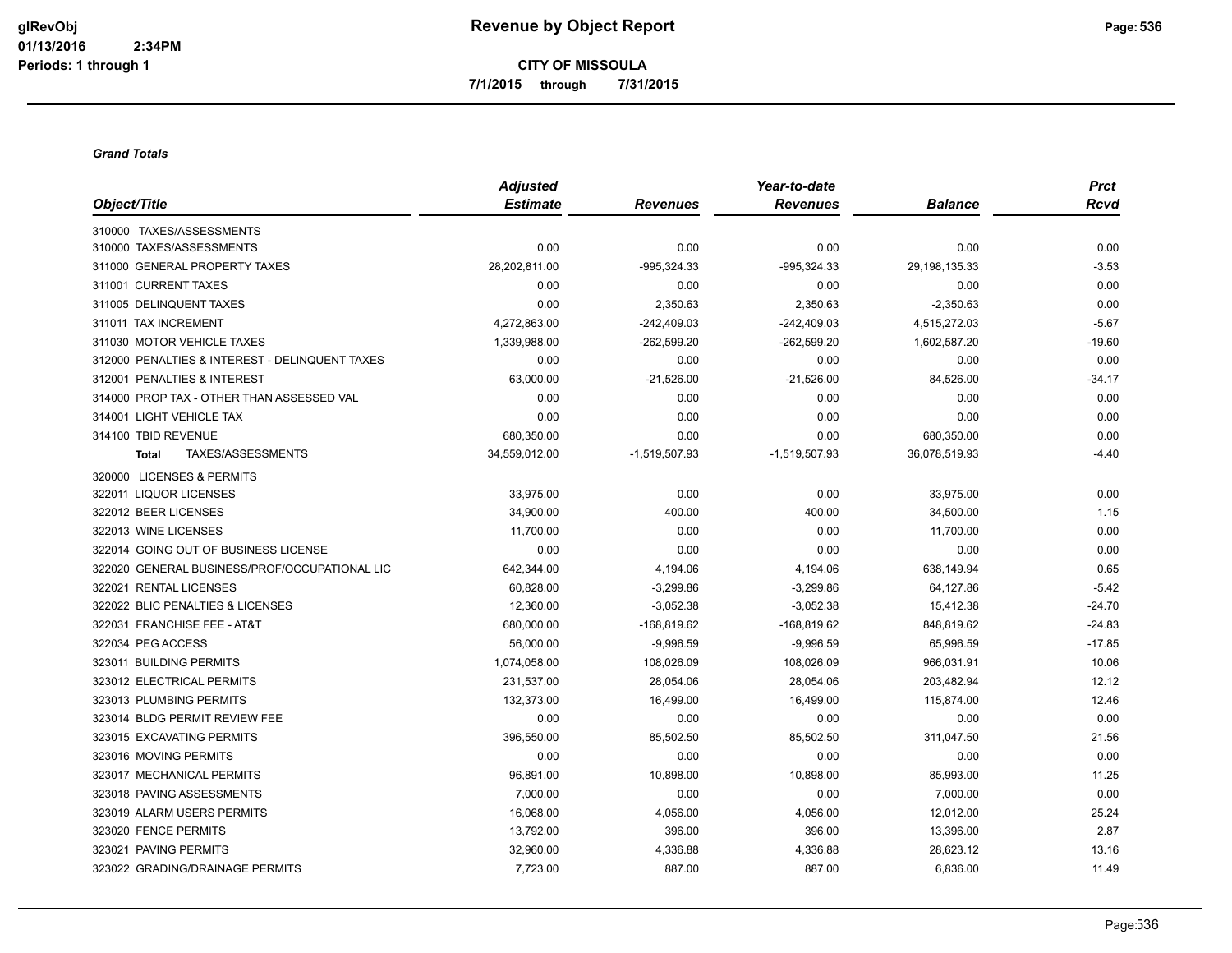**7/1/2015 through 7/31/2015**

| Object/Title                                   | <b>Adjusted</b><br><b>Estimate</b> | Revenues     | Year-to-date<br><b>Revenues</b> | <b>Balance</b> | <b>Prct</b><br>Rcvd |
|------------------------------------------------|------------------------------------|--------------|---------------------------------|----------------|---------------------|
| 323023 ADA ACCESS PERMITS                      | 14,343.00                          | 3,532.00     | 3,532.00                        | 10,811.00      | 24.63               |
| 323025 STREET USE PERMITS                      | 3,862.00                           | 290.00       | 290.00                          | 3,572.00       | 7.51                |
| 323026 PYROTECHNICS PERMITS                    | 3,000.00                           | 0.00         | 0.00                            | 3,000.00       | 0.00                |
| 323027 HAULER PERMITS                          | 0.00                               | 150.00       | 150.00                          | $-150.00$      | 0.00                |
| 323030 ANIMAL LICENSES                         | 0.00                               | 1,001.00     | 1,001.00                        | $-1,001.00$    | 0.00                |
| 323031 CHICKEN LICENSES                        | 477.00                             | 75.00        | 75.00                           | 402.00         | 15.72               |
| 323051 BICYCLE LICENSES                        | 0.00                               | 0.00         | 0.00                            | 0.00           | 0.00                |
| 323052 STORM WATER POLLUTION PREVENTION PERMIT | 3,811.00                           | 1,816.00     | 1,816.00                        | 1,995.00       | 47.65               |
| 323054 ZONING COMPLIANCE PERMITS               | 3,090.00                           | 2,545.00     | 2,545.00                        | 545.00         | 82.36               |
| 323055 FLOOD PLAIN PERMITS                     | 0.00                               | 0.00         | 0.00                            | 0.00           | 0.00                |
| 323056 SIGN PERMITS                            | 10,000.00                          | 1,164.00     | 1,164.00                        | 8,836.00       | 11.64               |
| 323057 SIDEWALK CAFE PERMIT                    | 0.00                               | 50.00        | 50.00                           | $-50.00$       | 0.00                |
| <b>LICENSES &amp; PERMITS</b><br>Total         | 3,579,642.00                       | 88,704.14    | 88,704.14                       | 3,490,937.86   | 2.48                |
| 330000 INTERGOVERNMENTAL REVENUES              |                                    |              |                                 |                |                     |
| 330000 INTERGOVERNMENTAL REVENUES              | 75,921.00                          | $-21,760.99$ | $-21,760.99$                    | 97,681.99      | $-28.66$            |
| 330005 MUTD GRANT ADMIN FEE                    | 0.00                               | 0.00         | 0.00                            | 0.00           | 0.00                |
| 331000 FEDERAL GRANTS                          | 38,973.00                          | 11,083.06    | 11,083.06                       | 27,889.94      | 28.44               |
| 331001 GRANTS                                  | 0.00                               | 0.00         | 0.00                            | 0.00           | 0.00                |
| 331002 COUNTY ASSISTANCE CIP PROJECTS          | 0.00                               | 0.00         | 0.00                            | 0.00           | 0.00                |
| 331003 STATE HOME PROGRAM INCOME               | 186,935.00                         | 0.00         | 0.00                            | 186,935.00     | 0.00                |
| 331004 CITY ASSESSMENTS                        | 0.00                               | 0.00         | 0.00                            | 0.00           | 0.00                |
| 331005 WESTERN FEDERAL LANDS GRANT             | 0.00                               | 0.00         | 0.00                            | 0.00           | 0.00                |
| 331010 ENTITLEMENT - CDBG                      | 405,605.00                         | $-48,591.41$ | $-48,591.41$                    | 454,196.41     | $-11.98$            |
| 331011 NSP GRANT/SILVERTIP PROJECT             | 0.00                               | 0.00         | 0.00                            | 0.00           | 0.00                |
| 331012 ARRA/CDBG STIMULUS REVENUE              | 0.00                               | 0.00         | 0.00                            | 0.00           | 0.00                |
| 331013 NORTHSIDE PED BRIDGE ARRA GRANT         | 0.00                               | 0.00         | 0.00                            | 0.00           | 0.00                |
| 331014 WHITE PINE PLAYGROUND-CDBG GRANT        | 158,650.00                         | 0.00         | 0.00                            | 158,650.00     | 0.00                |
| 331016 HOMEWORD 1800 PHILLIPS                  | 0.00                               | 0.00         | 0.00                            | 0.00           | 0.00                |
| 331017 HUD 6.7M/SILVERTIP APTS                 | 0.00                               | 0.00         | 0.00                            | 0.00           | 0.00                |
| 331018 MHA 1M/SILVERTIP APTS                   | 0.00                               | 0.00         | 0.00                            | 0.00           | 0.00                |
| 331020 COPS GRANT                              | 0.00                               | 0.00         | 0.00                            | 0.00           | 0.00                |
| 331022 EQUIPMENT GRANT                         | 0.00                               | 0.00         | 0.00                            | 0.00           | 0.00                |
| 331023 COPS HIRING GRANT 2011                  | 42,000.00                          | 0.00         | 0.00                            | 42,000.00      | 0.00                |
| 331024 DEPT OF JUSTICE GRANTS                  | 50,000.00                          | $-24,293.14$ | $-24,293.14$                    | 74,293.14      | -48.59              |
| 331025 DV ACCOUNTABILITY PROJECT               | 993,592.00                         | 0.00         | 0.00                            | 993,592.00     | 0.00                |
| 331026 FY09 POLICE ICAC FEDERAL GRANT          | 0.00                               | $-71.360.56$ | $-71.360.56$                    | 71.360.56      | 0.00                |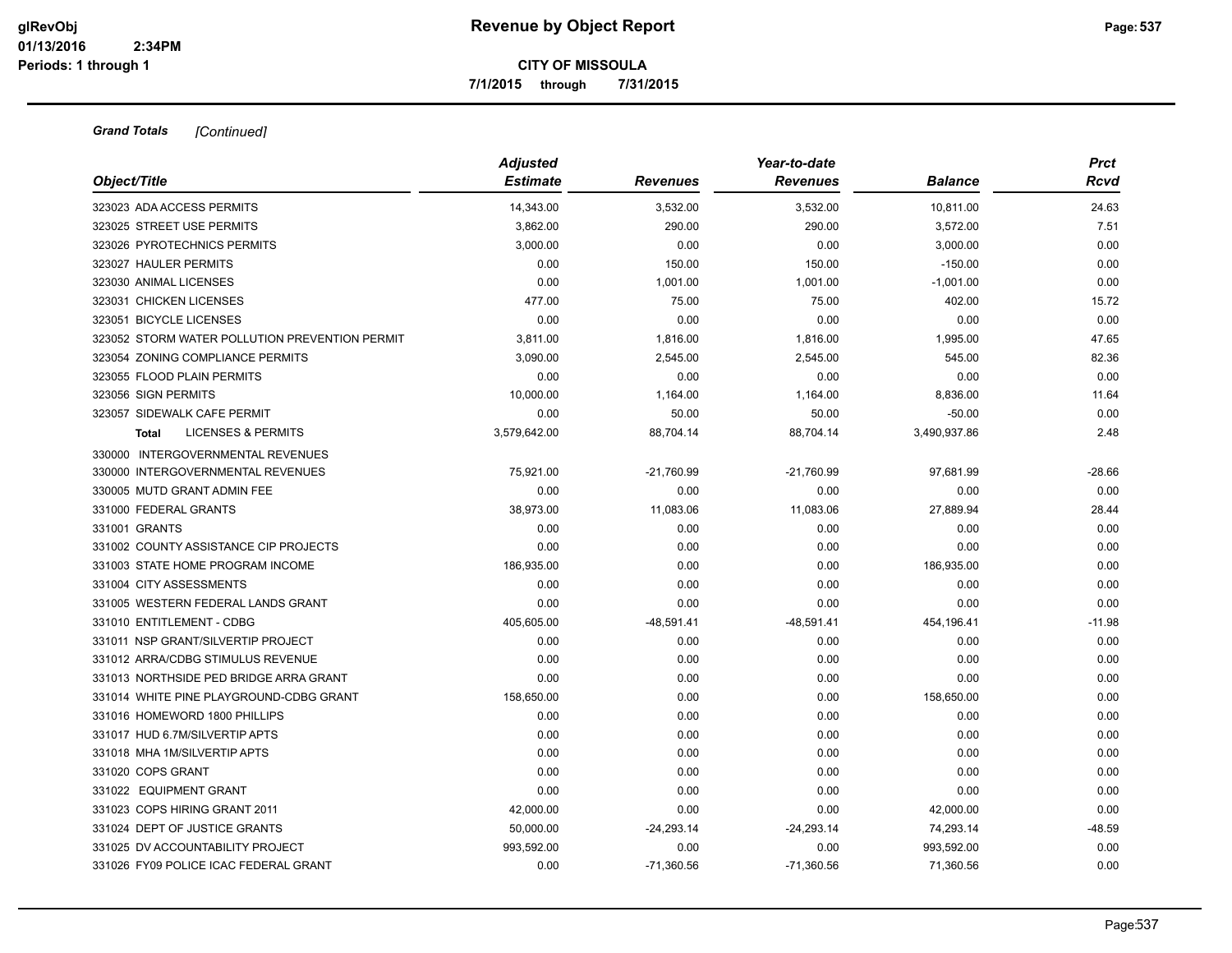**7/1/2015 through 7/31/2015**

| Object/Title                                | <b>Adjusted</b><br><b>Estimate</b> | <b>Revenues</b> | Year-to-date<br><b>Revenues</b> | <b>Balance</b> | <b>Prct</b><br>Rcvd |
|---------------------------------------------|------------------------------------|-----------------|---------------------------------|----------------|---------------------|
| 331027 JAG GRANTS REVENUE                   | 0.00                               | $-904.61$       | $-904.61$                       | 904.61         | 0.00                |
| 331028 DUI-COPS IN SHOPS                    | 5,000.00                           | 0.00            | 0.00                            | 5,000.00       | 0.00                |
| 331029 CHRP GRANT                           | 0.00                               | 0.00            | 0.00                            | 0.00           | 0.00                |
| 331030 COMMUNITY RESOURCE OFFICER/MCPS      | 0.00                               | 0.00            | 0.00                            | 0.00           | 0.00                |
| 331031 EECBG REVOLVING LOAN                 | 0.00                               | 0.00            | 0.00                            | 0.00           | 0.00                |
| 331033 WORD                                 | 0.00                               | $-18,631.60$    | $-18,631.60$                    | 18,631.60      | 0.00                |
| 331050 ISTEA/CTEP GRANT                     | 200,000.00                         | $-10,484.83$    | $-10,484.83$                    | 210,484.83     | $-5.24$             |
| 331051 ISTEA/CTEP-HIGGINS HILL/BECKWITH     | 0.00                               | 0.00            | 0.00                            | 0.00           | 0.00                |
| 331052 MDT CMAQ STRIPING GRANT              | 0.00                               | 0.00            | 0.00                            | 0.00           | 0.00                |
| 331053 CTEP PLAYFAIR                        | 0.00                               | $-16,579.25$    | $-16,579.25$                    | 16,579.25      | 0.00                |
| 331054 FHWA PL GRANT                        | 650,194.00                         | $-82,651.71$    | $-82,651.71$                    | 732,845.71     | $-12.71$            |
| 331055 FTA GRANT                            | 164,937.00                         | $-29,593.00$    | $-29,593.00$                    | 194,530.00     | $-17.94$            |
| 331056 MDT FEDERAL CMAQ                     | 285,698.00                         | $-57,520.76$    | $-57,520.76$                    | 343,218.76     | $-20.13$            |
| 331057 TRANSIT-MUTD CMAQ                    | 0.00                               | 0.00            | 0.00                            | 0.00           | 0.00                |
| 331060 NATL RECREATION TRAILS GRANTS        | 0.00                               | 0.00            | 0.00                            | 0.00           | 0.00                |
| 331081 GRANTS/DONATIONS - FORT MISSOULA     | 0.00                               | 0.00            | 0.00                            | 0.00           | 0.00                |
| 331090 EPA GRANT                            | 587,106.00                         | $-361.50$       | $-361.50$                       | 587,467.50     | $-0.06$             |
| 331091 US DOT HMEP GRANT                    | 0.00                               | 0.00            | 0.00                            | 0.00           | 0.00                |
| 331112 SAFER GRANT                          | 0.00                               | 0.00            | 0.00                            | 0.00           | 0.00                |
| 331113 *** Title Not Found ***              | 0.00                               | 0.00            | 0.00                            | 0.00           | 0.00                |
| 331114 TITLE III GRANT-MSLA CO              | 14,500.00                          | 0.00            | 0.00                            | 14,500.00      | 0.00                |
| 331153 RUSSELL S 3RD IMPROVEMENTS           | 0.00                               | 0.00            | 0.00                            | 0.00           | 0.00                |
| 331154 CTEP-MILWAUKEE RR TRAIL              | 0.00                               | 0.00            | 0.00                            | 0.00           | 0.00                |
| 331155 CTEP/GRANT CREEK TRAIL BCN           | 0.00                               | $-164,070.53$   | $-164,070.53$                   | 164,070.53     | 0.00                |
| 331156 CTEP GRANTS                          | 375,500.00                         | $-79.956.69$    | -79,956.69                      | 455,456.69     | $-21.29$            |
| 331159 CTEP-U OF M CROSSWALK PROJECT        | 0.00                               | 0.00            | 0.00                            | 0.00           | 0.00                |
| 331160 SAFE ROUTES TO SCHOOLS fY08 \$82,500 | 0.00                               | 0.00            | 0.00                            | 0.00           | 0.00                |
| 331161 CTEP-LOLO ST/BRIDGE TO DUNCAN S/C    | 0.00                               | 0.00            | 0.00                            | 0.00           | 0.00                |
| 331170 HISTORICAL PRESERVATION GRANT        | 5,500.00                           | 0.00            | 0.00                            | 5,500.00       | 0.00                |
| 331178 DUI TASK FORCE                       | 0.00                               | 0.00            | 0.00                            | 0.00           | 0.00                |
| 331180 LIBRARY LITERACY GRANT               | 0.00                               | 0.00            | 0.00                            | 0.00           | 0.00                |
| 331181 CTEP/CMAQ MADISON ST TO U CONNECTOR  | 0.00                               | 0.00            | 0.00                            | 0.00           | 0.00                |
| 331990 IRS REIMB/DEBT SVS INTEREST          | 253,177.00                         | 0.00            | 0.00                            | 253,177.00     | 0.00                |
| 331992 FEDERAL ARRA GRANTS                  | 0.00                               | 0.00            | 0.00                            | 0.00           | 0.00                |
| 334013 STATE GRANT - OT SEATBELT            | 60,000.00                          | 0.00            | 0.00                            | 60,000.00      | 0.00                |
| 334014 *** Title Not Found ***              | 0.00                               | 0.00            | 0.00                            | 0.00           | 0.00                |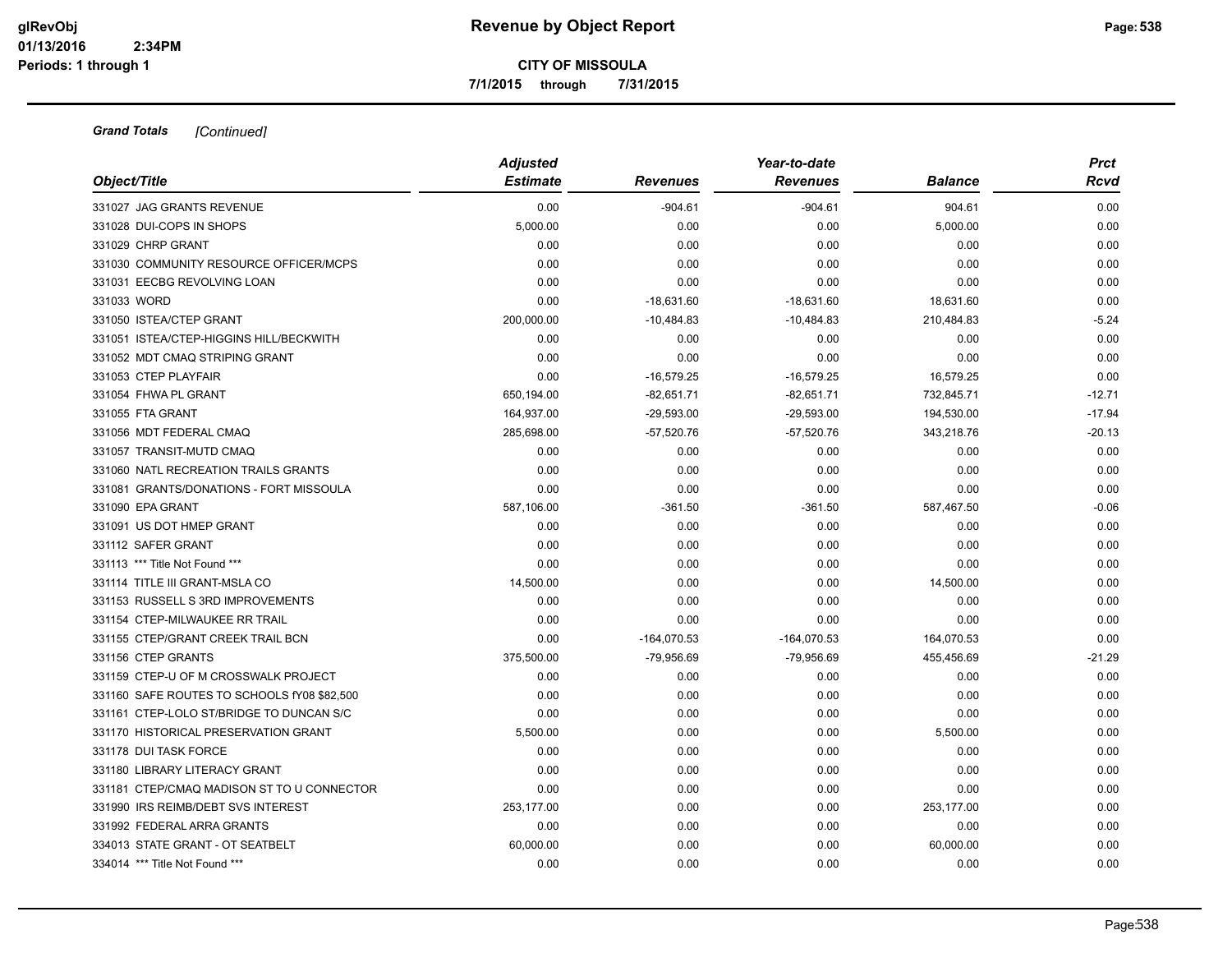**7/1/2015 through 7/31/2015**

| Object/Title                                  | <b>Adjusted</b><br><b>Estimate</b> |                 | Year-to-date<br><b>Revenues</b> | <b>Balance</b> | <b>Prct</b> |
|-----------------------------------------------|------------------------------------|-----------------|---------------------------------|----------------|-------------|
|                                               |                                    | <b>Revenues</b> |                                 |                | Rcvd        |
| 334015 COPS TECHNOLOGY GRANT                  | 299,498.00                         | 0.00            | 0.00                            | 299,498.00     | 0.00        |
| 334016 BULLETPROOF VEST GRANT                 | 10,500.00                          | 0.00            | 0.00                            | 10,500.00      | 0.00        |
| 334017 SCHOOL RESOURCE OFFICER                | 240,000.00                         | 0.00            | 0.00                            | 240,000.00     | 0.00        |
| 334018 STATE GRANT - CAPITAL                  | 0.00                               | 0.00            | 0.00                            | 0.00           | 0.00        |
| 334020 UNDERAGE DRINKING GRANT                | 0.00                               | 0.00            | 0.00                            | 0.00           | 0.00        |
| 334025 COUNTY WEED                            | 15,000.00                          | 67.50           | 67.50                           | 14,932.50      | 0.45        |
| 334026 FOREST HEALTH GRANT                    | 0.00                               | $-27,490.00$    | $-27,490.00$                    | 27,490.00      | 0.00        |
| 334028 DEPT OF AG INTERN GRANT                | 0.00                               | 0.00            | 0.00                            | 0.00           | 0.00        |
| 334040 GAS TAX APPORTIONMENT                  | 1,080,419.00                       | 90,034.89       | 90,034.89                       | 990,384.11     | 8.33        |
| 334045 MONTANA DEPARTMENT TRANSPORTATION      | 0.00                               | 0.00            | 0.00                            | 0.00           | 0.00        |
| 334056 BANK CORP. LIC. TAX - (PREVIOUS YEARS) | 0.00                               | 0.00            | 0.00                            | 0.00           | 0.00        |
| 334061 IMPACT FEES-CLEARING ACCOUNT           | 0.00                               | 0.00            | 0.00                            | 0.00           | 0.00        |
| 334071 DEQ/RIVER WATER SAMPLING               | 0.00                               | 0.00            | 0.00                            | 0.00           | 0.00        |
| 334076 BIG SKY TRUST FUND GRANTS              | 0.00                               | 0.00            | 0.00                            | 0.00           | 0.00        |
| 334112 WELLNESS GRANT                         | 0.00                               | 0.00            | 0.00                            | 0.00           | 0.00        |
| 334120 TSEP GRANT                             | 0.00                               | 0.00            | 0.00                            | 0.00           | 0.00        |
| 334121 DNRC GRANT                             | 59,000.00                          | 30,000.00       | 30,000.00                       | 29,000.00      | 50.85       |
| 334123 MAQI FEDERAL ASSISTANCE                | 0.00                               | 0.00            | 0.00                            | 0.00           | 0.00        |
| 334124 GRANTS-CIP                             | 0.00                               | 0.00            | 0.00                            | 0.00           | 0.00        |
| 334125 FIRE FIGHTER GRANT                     | 90,000.00                          | 0.00            | 0.00                            | 90,000.00      | 0.00        |
| 334126 DEVELOPER ASSESSMENTS                  | 0.00                               | 0.00            | 0.00                            | 0.00           | 0.00        |
| 334127 TONKIN TRAIL - FISH WILDLIFE PARKS     | 0.00                               | 0.00            | 0.00                            | 0.00           | 0.00        |
| 334128 CDBG FIRE HYDRANT GRANT                | 0.00                               | 0.00            | 0.00                            | 0.00           | 0.00        |
| 334140 DNRC GRANT                             | 0.00                               | 0.00            | 0.00                            | 0.00           | 0.00        |
| 334143 MONTANA TOURISM GRANT                  | 0.00                               | 0.00            | 0.00                            | 0.00           | 0.00        |
| 334145 WESTERN MT MENTAL HEALTH CTR           | 0.00                               | 0.00            | 0.00                            | 0.00           | 0.00        |
| 334146 ADDI FUNDS-1ST TIME HOMEBUYERS         | 12,846.00                          | 0.00            | 0.00                            | 12,846.00      | 0.00        |
| 334149 MISSOULA HOMEOWNERSHIP PROGRAM         | 335,666.00                         | 0.00            | 0.00                            | 335,666.00     | 0.00        |
| 334153 FY14 DISTRICT XI HRC TBRA              | 0.00                               | 0.00            | 0.00                            | 0.00           | 0.00        |
| 334154 FY08 homeWORD                          | 0.00                               | 0.00            | 0.00                            | 0.00           | 0.00        |
| 334155 FY08 NMCDC                             | 0.00                               | 0.00            | 0.00                            | 0.00           | 0.00        |
| 334156 HOME PROGRAM INCOME                    | 31,500.00                          | 0.00            | 0.00                            | 31,500.00      | 0.00        |
| 334157 FY09 MHA                               | 0.00                               | 0.00            | 0.00                            | 0.00           | 0.00        |
| 334159 FY09 HOMEWORD                          | 0.00                               | 0.00            | 0.00                            | 0.00           | 0.00        |
| 334160 FY09 NMCDC                             | 0.00                               | 0.00            | 0.00                            | 0.00           | 0.00        |
| 334161 FY10 DISTRICT XI HRC                   | 0.00                               | 0.00            | 0.00                            | 0.00           | 0.00        |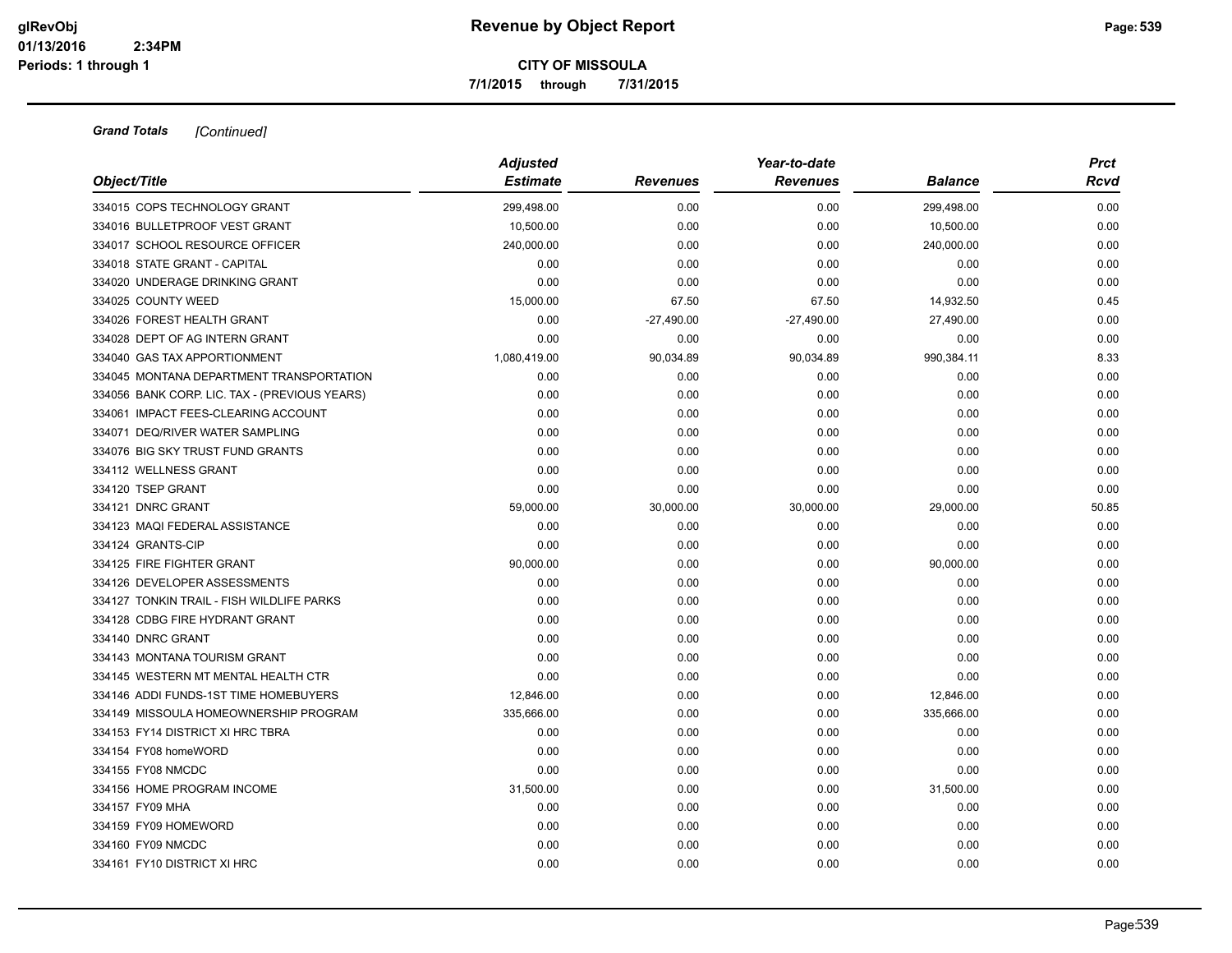**7/1/2015 through 7/31/2015**

| Object/Title                                      | <b>Adjusted</b> |                 | Year-to-date    |                | <b>Prct</b> |
|---------------------------------------------------|-----------------|-----------------|-----------------|----------------|-------------|
|                                                   | <b>Estimate</b> | <b>Revenues</b> | <b>Revenues</b> | <b>Balance</b> | Rcvd        |
| 334163 FY10 homeWORD/SOLSTICE APT                 | 0.00            | 0.00            | 0.00            | 0.00           | 0.00        |
| 334251 RTP/TAP STATE GRANTS                       | 0.00            | 0.00            | 0.00            | 0.00           | 0.00        |
| 334990 ARRA FUNDING                               | 0.00            | 0.00            | 0.00            | 0.00           | 0.00        |
| 334991 ARRA HB645 FUNDING                         | 0.00            | 0.00            | 0.00            | 0.00           | 0.00        |
| 334992 ARRA LOAN                                  | 0.00            | 0.00            | 0.00            | 0.00           | 0.00        |
| 335075 STATE GAMBLING/VIDEO/KENO/BINGO FEES       | 127,650.00      | 0.00            | 0.00            | 127,650.00     | 0.00        |
| 335076 STATE GAMBLING LICENSE FEES                | 0.00            | 0.00            | 0.00            | 0.00           | 0.00        |
| 335077 STATE KENO/BINGO PROCEEDS TAX              | 0.00            | 0.00            | 0.00            | 0.00           | 0.00        |
| 335210 PERSONAL PROPERTY TAX REIMBURSEMENT        | 561,664.00      | 0.00            | 0.00            | 561,664.00     | 0.00        |
| 335230 HB 124 REVENUE                             | 8,029,080.00    | 0.00            | 0.00            | 8,029,080.00   | 0.00        |
| 335250 STATE REIMB - SB #184                      | 0.00            | 0.00            | 0.00            | 0.00           | 0.00        |
| 336001 MDT REIMBURSEMENTS                         | 0.00            | 0.00            | 0.00            | 0.00           | 0.00        |
| 336020 STATE PENSION CONTRIBUTION                 | 0.00            | 0.00            | 0.00            | 0.00           | 0.00        |
| 336021 STATE CONTRIB - POLICE RETIREMENT          | 2,257,772.00    | 139,497.94      | 139,497.94      | 2,118,274.06   | 6.18        |
| 336022 STATE CONTRIB. - FIRE RETIREMENT           | 2,265,164.00    | 146,616.41      | 146,616.41      | 2,118,547.59   | 6.47        |
| 336023 STATE CONTRIB. - PERS                      | 9,986.00        | 1,113.79        | 1,113.79        | 8,872.21       | 11.15       |
| 336030 COUNTY CONTRIBUTION                        | 9,900.00        | 0.00            | 0.00            | 9,900.00       | 0.00        |
| 337000 LOCAL GRANTS                               | 0.00            | 0.00            | 0.00            | 0.00           | 0.00        |
| 337002 MRA GRANT                                  | 0.00            | 0.00            | 0.00            | 0.00           | 0.00        |
| 337003 HEALTH DEPT-STORM WATER MGMT               | 0.00            | 0.00            | 0.00            | 0.00           | 0.00        |
| 337009 *** Title Not Found ***                    | 0.00            | 0.00            | 0.00            | 0.00           | 0.00        |
| 337010 COUNTY REIMBURSEMENT-DEANOS                | 0.00            | 0.00            | 0.00            | 0.00           | 0.00        |
| 337012 LEGAL SERVICES-CONTRACTED/REIMB.           | 0.00            | 0.00            | 0.00            | 0.00           | 0.00        |
| 337013 MUTD SIGN MAINTENANCE AGREEMENT            | 3,000.00        | 0.00            | 0.00            | 3,000.00       | 0.00        |
| 338000 LOCAL SHARING OF TAX INCREMENT             | 266,850.00      | 0.00            | 0.00            | 266,850.00     | 0.00        |
| 338001 EXCESS PLEDGED TAX INCREMENT RETURNED      | 0.00            | 0.00            | 0.00            | 0.00           | 0.00        |
| 338100 PLANNING MILLS PASSED THRU COUNTY          | 329,157.00      | 0.00            | 0.00            | 329,157.00     | 0.00        |
| 339000 PAYMENT IN LIEU OF TAXES                   | 34,056.00       | 0.00            | 0.00            | 34,056.00      | 0.00        |
| <b>INTERGOVERNMENTAL REVENUES</b><br><b>Total</b> | 20,621,996.00   | $-235,836.99$   | -235,836.99     | 20,857,832.99  | $-1.14$     |
| 340000 CHARGES FOR SERVICES                       |                 |                 |                 |                |             |
| 340051 GRILL VAN CONCESSIONS                      | 0.00            | 11,691.50       | 11,691.50       | $-11,691.50$   | 0.00        |
| 341009 BLDG ADMIN FEES                            | 310,310.00      | 0.00            | 0.00            | 310,310.00     | 0.00        |
| 341010 MISCELLANEOUS COLLECTIONS                  | 350.00          | 0.00            | 0.00            | 350.00         | 0.00        |
| 341011 TRANSPORTATION ADMIN FEES                  | 24,720.00       | 0.00            | 0.00            | 24,720.00      | 0.00        |
| 341012 MAYORS PROCLAMATION FEES                   | 100.00          | 0.00            | 0.00            | 100.00         | 0.00        |
| 341013 AIR FUND FEES                              | 250.00          | 0.00            | 0.00            | 250.00         | 0.00        |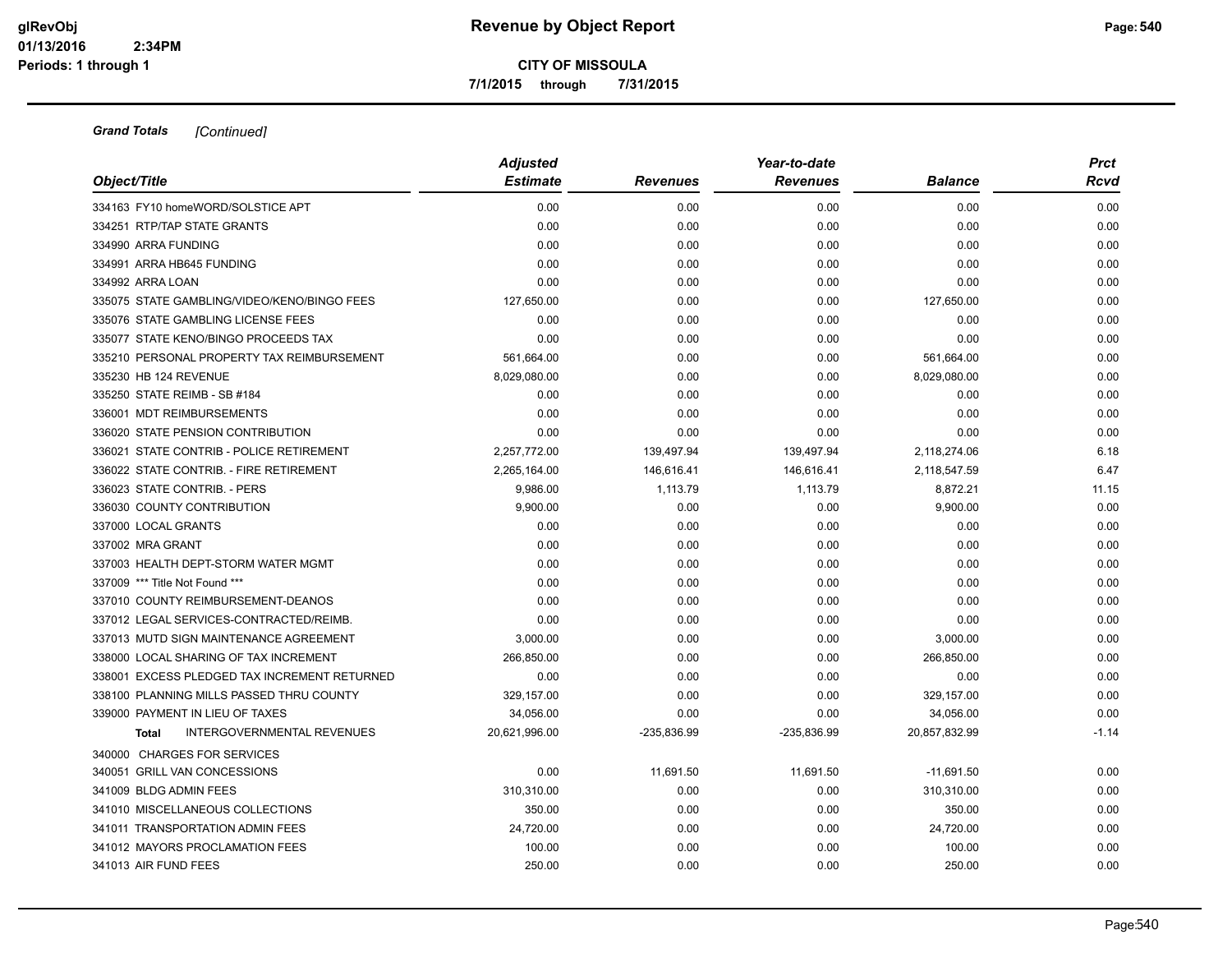**7/1/2015 through 7/31/2015**

|                                            | <b>Adjusted</b> |                 | Year-to-date    | <b>Prct</b>    |       |
|--------------------------------------------|-----------------|-----------------|-----------------|----------------|-------|
| Object/Title                               | <b>Estimate</b> | <b>Revenues</b> | <b>Revenues</b> | <b>Balance</b> | Rcvd  |
| 341015 SEWER ADMINISTRATION FEES           | 1,227,202.00    | 0.00            | 0.00            | 1,227,202.00   | 0.00  |
| 341016 MRA ADMINISTRATION FEES             | 138,879.00      | 0.00            | 0.00            | 138,879.00     | 0.00  |
| 341017 LIGHTING ADMINISTRATION FEES        | 15,452.00       | 0.00            | 0.00            | 15,452.00      | 0.00  |
| 341018 PARKING COMM ADMIN FEES             | 188,805.00      | 0.00            | 0.00            | 188,805.00     | 0.00  |
| 341019 *** Title Not Found ***             | 4,512.00        | 0.00            | 0.00            | 4,512.00       | 0.00  |
| 341021 SID ADMINISTRATION FEES             | 0.00            | 0.00            | 0.00            | 0.00           | 0.00  |
| 341022 PROJECT ADMIN FEES                  | 0.00            | 0.00            | 0.00            | 0.00           | 0.00  |
| 341023 PLANNING ADMIN FEES                 | 24,720.00       | 0.00            | 0.00            | 24,720.00      | 0.00  |
| 341031 STATE REIMB MUNI COURT              | 0.00            | 0.00            | 0.00            | 0.00           | 0.00  |
| 341032 IMPACT FEE CLEARING ACCOUNT         | 1,200,000.00    | 128,726.71      | 128,726.71      | 1,071,273.29   | 10.73 |
| 341033 IMPACT FEES-PARKS SHARE             | 0.00            | 0.00            | 0.00            | 0.00           | 0.00  |
| 341034 IMPACT FEES-FIRE SHARE              | 0.00            | 0.00            | 0.00            | 0.00           | 0.00  |
| 341035 IMPACT FEES-POLICE SHARE            | 0.00            | 0.00            | 0.00            | 0.00           | 0.00  |
| 341036 IMPACT FEES-COMMUNITY SERVICE SHARE | 0.00            | 0.00            | 0.00            | 0.00           | 0.00  |
| 341037 IMPACT FEE-ROAD SHARE               | 0.00            | 0.00            | 0.00            | 0.00           | 0.00  |
| 341041 SEWER EXTENSION RECORDING FEES      | 4,500.00        | 326.00          | 326.00          | 4,174.00       | 7.24  |
| 341052 MUNICIPAL COURT FILING FEES         | 283,400.00      | 0.00            | 0.00            | 283,400.00     | 0.00  |
| 341055 CRIME VICTIM SURCHARGE              | 2,500.00        | 0.00            | 0.00            | 2,500.00       | 0.00  |
| 341067 SUBDIVISION EXEMPTION AFFIDAVITS    | 0.00            | 400.00          | 400.00          | $-400.00$      | 0.00  |
| 341068 SUBDIVISON FEES                     | 5,000.00        | 1,213.00        | 1,213.00        | 3,787.00       | 24.26 |
| 341069 REZONING FEES                       | 5,000.00        | 0.00            | 0.00            | 5,000.00       | 0.00  |
| 341070 DESIGN REVIEW BOARD                 | 15,000.00       | 2,695.48        | 2,695.48        | 12,304.52      | 17.97 |
| 341071 BOARD OF ADJUST. ZONING, SIGNS      | 0.00            | 0.00            | 0.00            | 0.00           | 0.00  |
| 341072 FLOOD PLAIN-0THER FEES              | 0.00            | 0.00            | 0.00            | 0.00           | 0.00  |
| 341073 FIRE PLAN CHECK FEES                | 27,981.00       | 4,090.00        | 4,090.00        | 23,891.00      | 14.62 |
| 341074 FIRE INSPECTION FEES                | 25,000.00       | 8,098.00        | 8,098.00        | 16,902.00      | 32.39 |
| 341076 ENGINEERING PLAN CHECK FEES         | 33,478.00       | 4,869.00        | 4,869.00        | 28,609.00      | 14.54 |
| 341077 ZONING COMPLIANCE INSPECTIONS       | 0.00            | 0.00            | 0.00            | 0.00           | 0.00  |
| 341078 ENGINEERING MAP FEES                | 120.00          | 10.00           | 10.00           | 110.00         | 8.33  |
| 341079 GREASE INTERCEPTOR APPEAL FEES      | 2,000.00        | 0.00            | 0.00            | 2,000.00       | 0.00  |
| 341090 STREET VACATION PETITION FEES       | 0.00            | 0.00            | 0.00            | 0.00           | 0.00  |
| 341091 INSPECTION CODE BOOKS & COPIES      | 1,346.00        | 4.25            | 4.25            | 1,341.75       | 0.32  |
| 341100 GRANT ADMINISTRATION SERVICE FEES   | 0.00            | 0.00            | 0.00            | 0.00           | 0.00  |
| 341450 *** Title Not Found ***             | 0.00            | 0.00            | 0.00            | 0.00           | 0.00  |
| 342000 ANTI-GRAFFITI PROJECT               | 5,000.00        | 0.00            | 0.00            | 5,000.00       | 0.00  |
| 342010 POLICE/BID AGREEMENT                | 0.00            | 0.00            | 0.00            | 0.00           | 0.00  |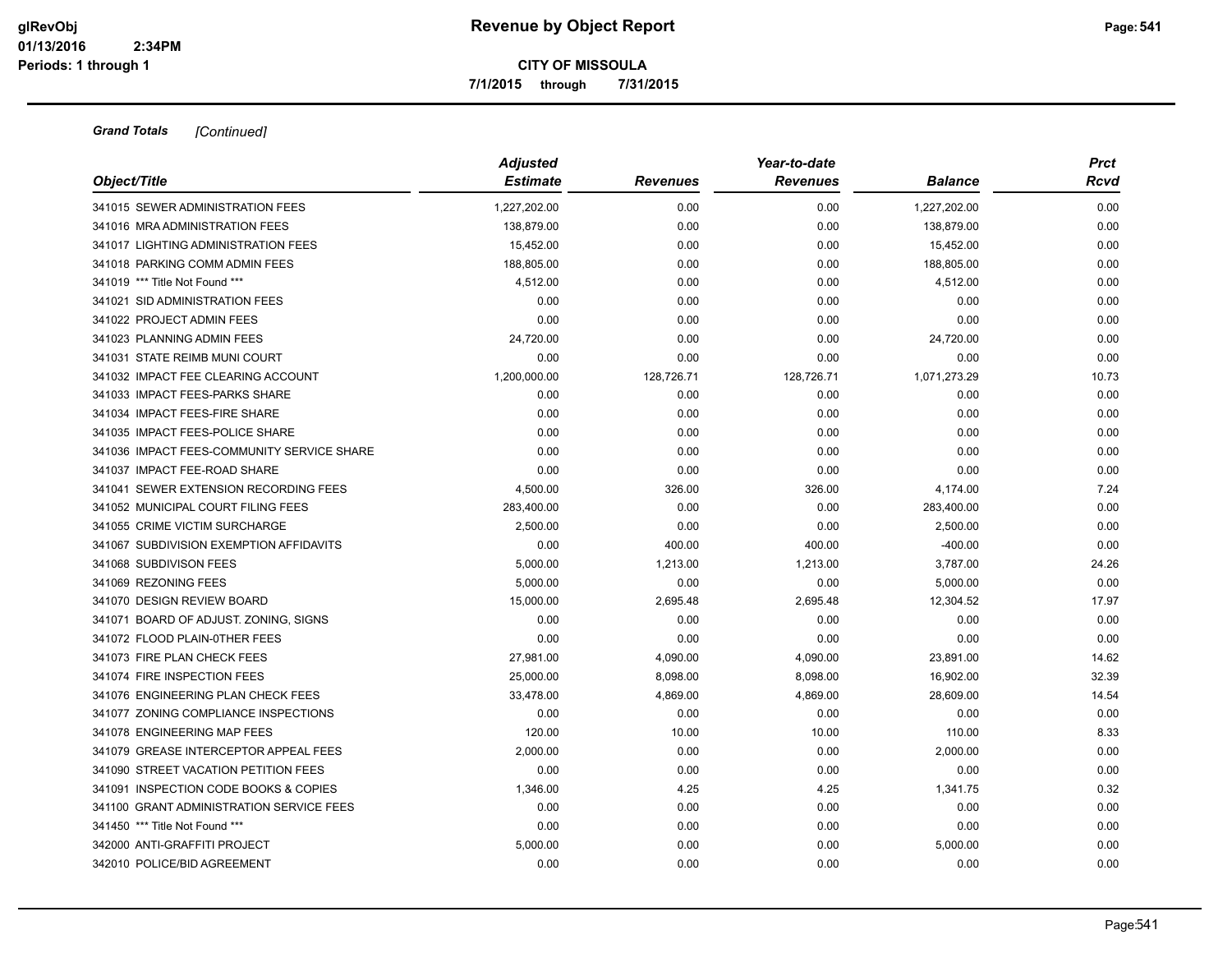**7/1/2015 through 7/31/2015**

|                                             | <b>Adjusted</b> |                 | <b>Prct</b>     |                |         |
|---------------------------------------------|-----------------|-----------------|-----------------|----------------|---------|
| Object/Title                                | <b>Estimate</b> | <b>Revenues</b> | <b>Revenues</b> | <b>Balance</b> | Rcvd    |
| 342012 PD REIMBURSABLE SERVICES             | 0.00            | 0.00            | 0.00            | 0.00           | 0.00    |
| 342013 SECURITY INVEST FEES                 | 61,000.00       | 853.00          | 853.00          | 60,147.00      | 1.40    |
| 342014 POLICE DEPARTMENT SERVICE FEES       | 157,300.00      | 1,012.00        | 1,012.00        | 156,288.00     | 0.64    |
| 342015 POLICE OVERTIME FEES                 | 84,000.00       | 1,079.75        | 1,079.75        | 82,920.25      | 1.29    |
| 342016 POLICE TRAINING FEES                 | 36,000.00       | 1,374.00        | 1,374.00        | 34,626.00      | 3.82    |
| 342017 CATERING FEES                        | 7,200.00        | 1,470.00        | 1,470.00        | 5,730.00       | 20.42   |
| 342018 DESK REPORTS                         | 20,000.00       | 1,192.00        | 1,192.00        | 18,808.00      | 5.96    |
| 342019 ABANDONED VEHICLE REVENUE FEES       | 12,500.00       | 365.00          | 365.00          | 12,135.00      | 2.92    |
| 342020 FIRE DEPARTMENT FEES                 | 100.00          | 0.00            | 0.00            | 100.00         | 0.00    |
| 342021 CPR EDUCATION PROGRAM                | 7,435.00        | 0.00            | 0.00            | 7,435.00       | 0.00    |
| 342022 OUTSIDE HIRES                        | 524,890.00      | $-1,427.47$     | $-1,427.47$     | 526,317.47     | $-0.27$ |
| 342060 BIKE PROGRAM SALES & FEES            | 2,700.00        | 0.00            | 0.00            | 2,700.00       | 0.00    |
| 343000 PW REIMBURSABLE SERVICES             | 31,258.00       | 0.00            | 0.00            | 31,258.00      | 0.00    |
| 343001 SIGN FABRICATION & CONTRACTS         | 500.00          | 0.00            | 0.00            | 500.00         | 0.00    |
| 343002 OTHER AGENCIES - VEH MAINT           | 48,000.00       | 8.40            | 8.40            | 47,991.60      | 0.02    |
| 343003 STATE PAYMENT - TRAFFIC COUNTS       | 4,450.00        | 0.00            | 0.00            | 4,450.00       | 0.00    |
| 343004 SPECIAL STATE CONTRACTS              | 80,000.00       | 0.00            | 0.00            | 80,000.00      | 0.00    |
| 343005 NON-ARRA MOUNTAIN WATER CONTRACT     | 0.00            | 0.00            | 0.00            | 0.00           | 0.00    |
| 343006 OTHER GOVT AGENCY-STREET PROJECTS    | 98,318.00       | 0.00            | 0.00            | 98,318.00      | 0.00    |
| 343008 PRIVATE COMPANY STREET PAYMENTS      | 0.00            | 0.00            | 0.00            | 0.00           | 0.00    |
| 343009 TOW CHARGES                          | 0.00            | 0.00            | 0.00            | 0.00           | 0.00    |
| 343010 STREET DEPT SALES & SERVICES         | 19,195.00       | 0.00            | 0.00            | 19,195.00      | 0.00    |
| 343011 STREET AND ROADWAY REPAIR CHARGES    | 0.00            | 0.00            | 0.00            | 0.00           | 0.00    |
| 343013 SNOW REMOVAL FEES                    | 1,500.00        | $-71.41$        | $-71.41$        | 1,571.41       | $-4.76$ |
| 343015 PARKING                              | 1,598,000.00    | 0.00            | 0.00            | 1,598,000.00   | 0.00    |
| 343016 METER MONEY                          | 0.00            | 53,937.71       | 53,937.71       | $-53,937.71$   | 0.00    |
| 343017 PARKING LEASE REVENUE                | 0.00            | 71,096.00       | 71,096.00       | $-71,096.00$   | 0.00    |
| 343018 *** Title Not Found ***              | 0.00            | 9,320.63        | 9,320.63        | $-9,320.63$    | 0.00    |
| 343021 WATER FEES                           | 0.00            | 0.00            | 0.00            | 0.00           | 0.00    |
| 343026 WATER INSTALLATION CHARGES           | 0.00            | 0.00            | 0.00            | 0.00           | 0.00    |
| 343031 SEWER SERVICE CHARGES                | 0.00            | 0.00            | 0.00            | 0.00           | 0.00    |
| 343032 SEWER INSTALLATION CHARGES           | 79,000.00       | 0.00            | 0.00            | 79,000.00      | 0.00    |
| 343034 TREATMENT FACILITIES FEES            | 8,006,641.00    | 3,384,197.03    | 3,384,197.03    | 4,622,443.97   | 42.27   |
| 343035 SALE OF SEWER MATERIALS AND SUPPLIES | 0.00            | $-19,238.01$    | $-19,238.01$    | 19,238.01      | 0.00    |
| 343036 *** Title Not Found ***              | 0.00            | 0.00            | 0.00            | 0.00           | 0.00    |
| 343037 DELINQUENT SEWER FEES                | 0.00            | 0.00            | 0.00            | 0.00           | 0.00    |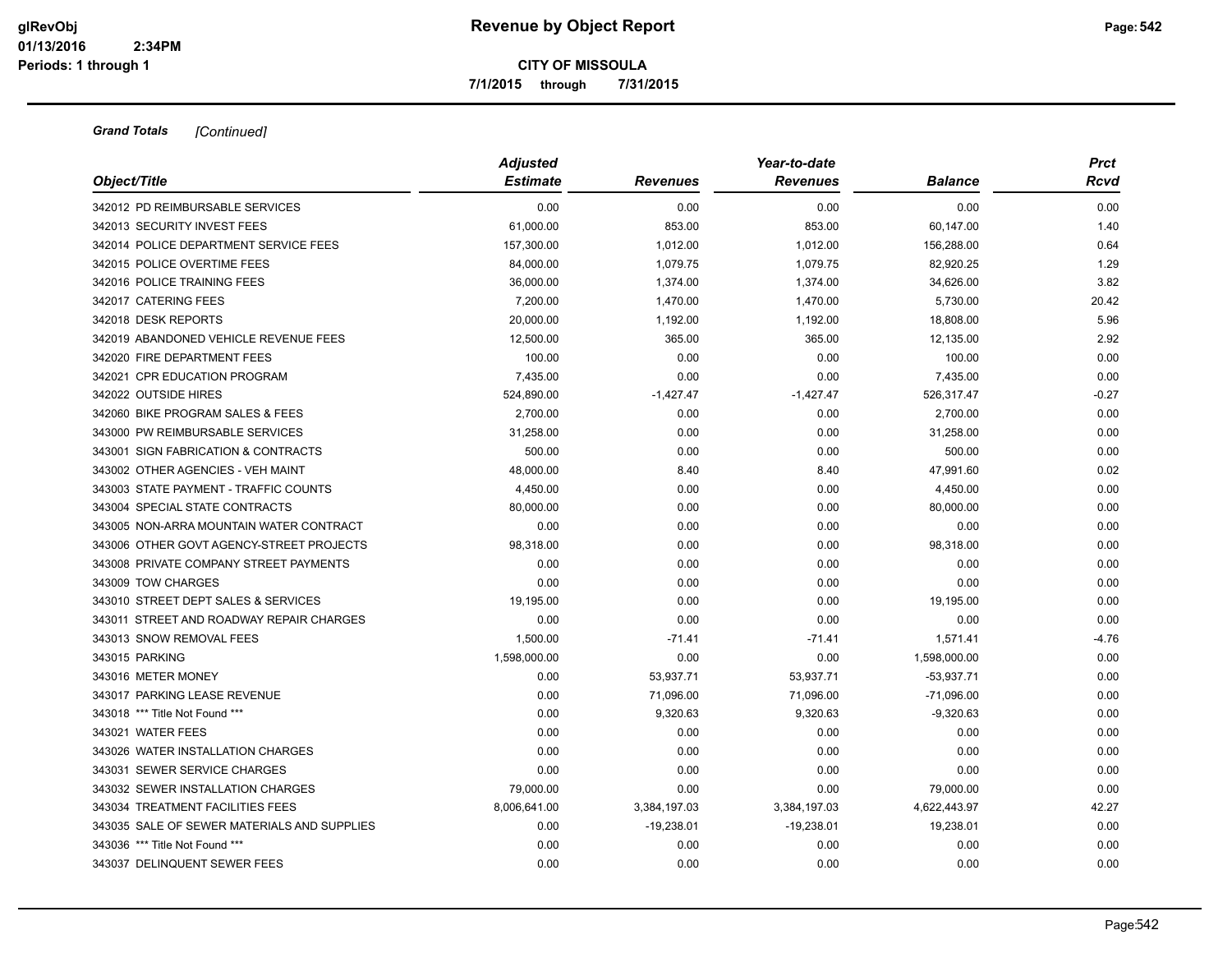**7/1/2015 through 7/31/2015**

| Object/Title                              | <b>Adjusted</b><br><b>Estimate</b> | <b>Revenues</b> | Year-to-date<br><b>Revenues</b> | <b>Balance</b> | <b>Prct</b><br>Rcvd |
|-------------------------------------------|------------------------------------|-----------------|---------------------------------|----------------|---------------------|
| 343038 P & I TAX LIENS                    | 0.00                               | 0.00            | 0.00                            | 0.00           | 0.00                |
| 343039 DISPOSAL FEES                      | 0.00                               | 0.00            | 0.00                            | 0.00           | 0.00                |
| 343041 GARBAGE COLLECTION SERVICES        | 5,000.00                           | 2,011.77        | 2,011.77                        | 2,988.23       | 40.24               |
| 343065 BUILDING RENTALS                   | 0.00                               | 0.00            | 0.00                            | 0.00           | 0.00                |
| 343080 STATE MAINTENANCE CONTRACT         | 530,082.00                         | 0.00            | 0.00                            | 530,082.00     | 0.00                |
| 343082 MDT URBAN PROJECTS                 | 0.00                               | 0.00            | 0.00                            | 0.00           | 0.00                |
| 343083 CONTRACT SEWER APPLICATIONS        | 0.00                               | 0.00            | 0.00                            | 0.00           | 0.00                |
| 343084 STREET MAINTENANCE MATERIALS REIMB | 55,500.00                          | 0.00            | 0.00                            | 55,500.00      | 0.00                |
| 343097 SIDEWALK AND CURB FEES             | 340,000.00                         | 62,685.13       | 62,685.13                       | 277,314.87     | 18.44               |
| 343300 MISC CHARGES FOR SERVICES          | 0.00                               | 0.00            | 0.00                            | 0.00           | 0.00                |
| 343301 BOOT REMOVAL                       | 0.00                               | 350.00          | 350.00                          | $-350.00$      | 0.00                |
| 343302 PARKS SOIL PROJECT                 | 0.00                               | 0.00            | 0.00                            | 0.00           | 0.00                |
| 343310 SALE OF NICHE NAMEPLATES & VASES   | 0.00                               | 1,700.00        | 1,700.00                        | $-1,700.00$    | 0.00                |
| 343311 SALE OF NICHES                     | 3,200.00                           | 0.00            | 0.00                            | 3,200.00       | 0.00                |
| 343320 CEMETERY - SALE OF PLOTS           | 12,870.00                          | 1,000.00        | 1,000.00                        | 11,870.00      | 7.77                |
| 343321 CEMETERY FOUNDATIONS               | 1,570.00                           | 70.00           | 70.00                           | 1,500.00       | 4.46                |
| 343322 CEMETERY FLOWER CARE               | 4,250.00                           | 0.00            | 0.00                            | 4,250.00       | 0.00                |
| 343323 CEMETERY - LINER INSTALL FEES      | 5,580.00                           | 3,000.00        | 3,000.00                        | 2,580.00       | 53.76               |
| 343324 OTHER CEMETERY FEES                | 1,500.00                           | 300.00          | 300.00                          | 1,200.00       | 20.00               |
| 343325 2ND INTERMENT RIGHT                | 0.00                               | 400.00          | 400.00                          | $-400.00$      | 0.00                |
| 343340 CEMETERY - OPENINGS & CLOSINGS     | 10,950.00                          | 2,950.00        | 2,950.00                        | 8,000.00       | 26.94               |
| 343350 CEMETERY CARE, FEES                | 99,000.00                          | 0.00            | 0.00                            | 99,000.00      | 0.00                |
| 343360 WEED CONTROL                       | 3,000.00                           | 0.00            | 0.00                            | 3,000.00       | 0.00                |
| 346000 FEES                               | 220,000.00                         | 6,304.89        | 6,304.89                        | 213,695.11     | 2.87                |
| 346001 TENNIS FEE                         | 0.00                               | 0.00            | 0.00                            | 0.00           | 0.00                |
| 346029 PARKS PETTY CASH FUND              | 0.00                               | 0.00            | 0.00                            | 0.00           | 0.00                |
| 346030 SWIMMING POOL FEES                 | 1,298,086.00                       | 192,474.80      | 192,474.80                      | 1,105,611.20   | 14.83               |
| 346031 RECREATION FEES                    | 197,194.00                         | 17,561.65       | 17,561.65                       | 179,632.35     | 8.91                |
| 346032 PRESCHOOL PROGRAMS                 | 0.00                               | 0.00            | 0.00                            | 0.00           | 0.00                |
| 346033 PARK FEES/FACILITY RENTALS         | 170,000.00                         | 9,319.36        | 9,319.36                        | 160,680.64     | 5.48                |
| 346034 GROUNDS MAINTENANCE CONTRACT       | 0.00                               | 0.00            | 0.00                            | 0.00           | 0.00                |
| 346036 PARK CONCESSION FEES               | 3,000.00                           | 56.31           | 56.31                           | 2,943.69       | 1.88                |
| 346037 YOUTH DRUG COURT CONTRACT          | 11,700.00                          | 0.00            | 0.00                            | 11,700.00      | 0.00                |
| 346040 MCCORMICK SWIMMING POOL            | 0.00                               | 0.00            | 0.00                            | 0.00           | 0.00                |
| 346050 COUNTY PLAYGROUND CONTRACT         | 3,150.00                           | 0.00            | 0.00                            | 3,150.00       | 0.00                |
| 346051 MONTANA PARKS/REC CONFERENCE 2012  | 4,500.00                           | 0.00            | 0.00                            | 4,500.00       | 0.00                |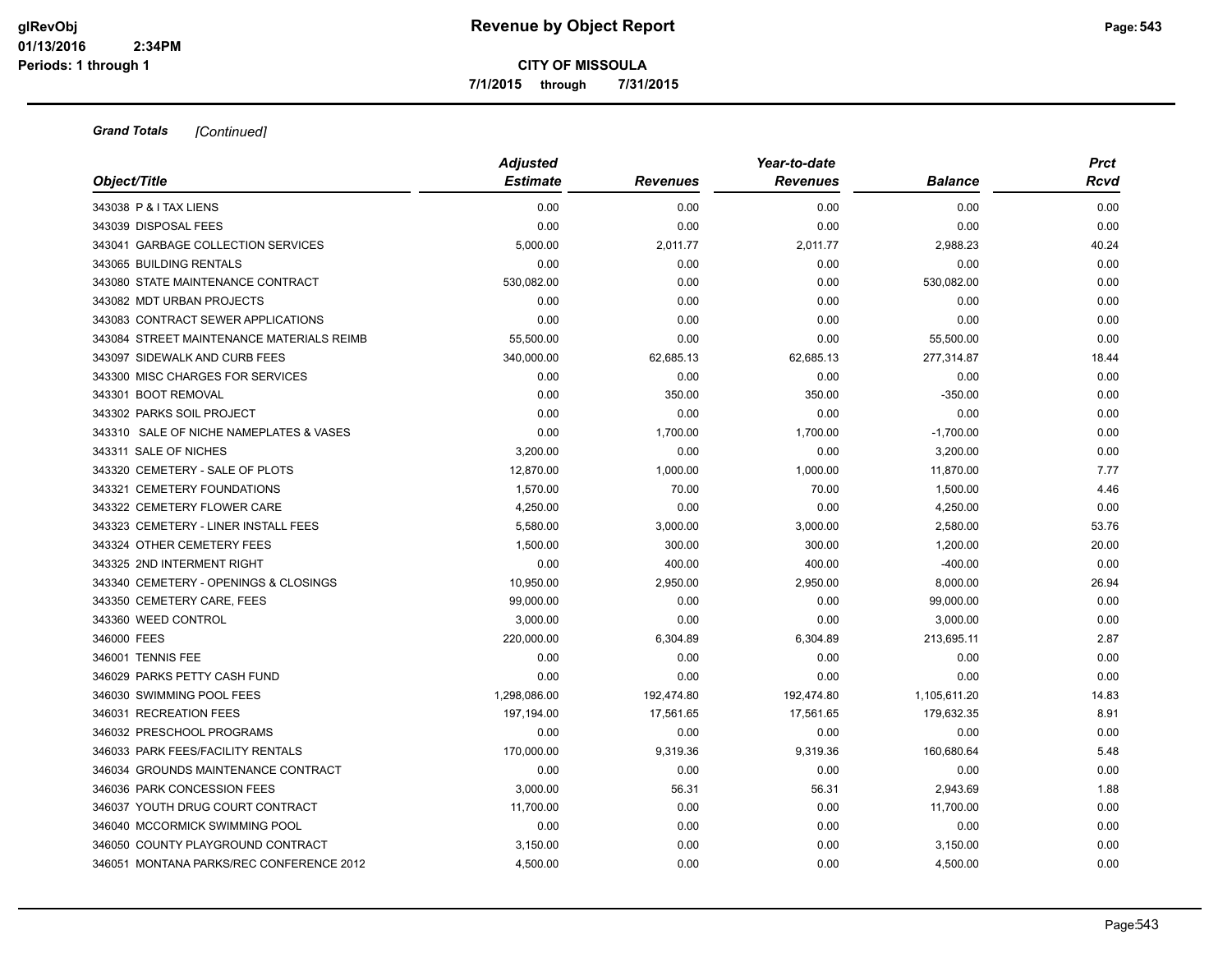**7/1/2015 through 7/31/2015**

|                                                | <b>Adjusted</b><br><b>Estimate</b> |                 | Year-to-date    |               | <b>Prct</b> |
|------------------------------------------------|------------------------------------|-----------------|-----------------|---------------|-------------|
| Object/Title                                   |                                    | <b>Revenues</b> | <b>Revenues</b> | Balance       | Rcvd        |
| 346052 PLAYGROUND SAFETY TRAINING              | 0.00                               | 1,200.00        | 1,200.00        | $-1,200.00$   | 0.00        |
| 346053 CITY LIFE PROGRAMS                      | 12,500.00                          | 0.00            | 0.00            | 12,500.00     | 0.00        |
| 346055 COUNTY PARK SUPPORT                     | 0.00                               | 0.00            | 0.00            | 0.00          | 0.00        |
| 346056 PICNIC SITE FEES                        | 0.00                               | 0.00            | 0.00            | 0.00          | 0.00        |
| 346060 CURRENTS SWIMMING FACILITY              | 0.00                               | 38,322.16       | 38,322.16       | $-38,322.16$  | 0.00        |
| 346061 CURRENTS ENTERPRISE                     | 0.00                               | 0.00            | 0.00            | 0.00          | 0.00        |
| 346062 SPLASH ENTERPRISE                       | 0.00                               | 0.00            | 0.00            | 0.00          | 0.00        |
| 346070 RECREATION GENERAL MERCHANDISE          | 0.00                               | 0.00            | 0.00            | 0.00          | 0.00        |
| 346080 PAYMENT IN LIEU OF PARKS                | 213,578.00                         | 0.00            | 0.00            | 213,578.00    | 0.00        |
| 346082 HIGH PARK EASEMENT EXCHANGE             | 0.00                               | 0.00            | 0.00            | 0.00          | 0.00        |
| <b>CHARGES FOR SERVICES</b><br>Total           | 17,631,822.00                      | 4,006,998.64    | 4,006,998.64    | 13,624,823.36 | 22.73       |
| 350000 FINES & FORFEITURES                     |                                    |                 |                 |               |             |
| 351013 DRUG FORFEITURES                        | 16,800.00                          | 0.00            | 0.00            | 16,800.00     | 0.00        |
| 351022 LAW ENFORCEMENT ACADEMY SURCHARGE #5    | 0.00                               | 0.00            | 0.00            | 0.00          | 0.00        |
| 351031 TRAFFIC FINES                           | 1,325,000.00                       | 0.00            | 0.00            | 1,325,000.00  | 0.00        |
| 351032 SURCHARGE ON FINES                      | 129,089.00                         | 0.00            | 0.00            | 129,089.00    | 0.00        |
| 351033 PUBLIC DEFENDER FEES                    | 0.00                               | 0.00            | 0.00            | 0.00          | 0.00        |
| 351034 CELLULAR PHONE FINES                    | 80,000.00                          | 0.00            | 0.00            | 80,000.00     | 0.00        |
| 351035 CELL PHONE FINES: EDUCATION             | 0.00                               | 0.00            | 0.00            | 0.00          | 0.00        |
| 352000 TICKETS                                 | 0.00                               | 0.00            | 0.00            | 0.00          | 0.00        |
| 352001 PARKING TICKET REVENUE                  | 270,000.00                         | 10,373.50       | 10,373.50       | 259,626.50    | 3.84        |
| 352002 PARKING FINES                           | 0.00                               | $-20.00$        | $-20.00$        | 20.00         | 0.00        |
| 355000 FALSE ALARM PENALTY                     | 10,000.00                          | 208.00          | 208.00          | 9,792.00      | 2.08        |
| <b>FINES &amp; FORFEITURES</b><br><b>Total</b> | 1,830,889.00                       | 10,561.50       | 10,561.50       | 1,820,327.50  | 0.58        |
| 360000 MISCELLANEOUS REVENUES                  |                                    |                 |                 |               |             |
| 360000 MISCELLANEOUS REVENUES                  | 25,000.00                          | 0.00            | 0.00            | 25,000.00     | 0.00        |
| 360001 COPIES                                  | 2,200.00                           | 35.00           | 35.00           | 2,165.00      | 1.59        |
| 360002 PHONES                                  | 0.00                               | 0.00            | 0.00            | 0.00          | 0.00        |
| 360003 MMIA REIMBURSEMENT-ATTORNEY             | 0.00                               | 101.42          | 101.42          | $-101.42$     | 0.00        |
| 360005 LOAN REPAYMENTS                         | 0.00                               | 0.00            | 0.00            | 0.00          | 0.00        |
| 360007 RLF REVENUES                            | 0.00                               | 0.00            | 0.00            | 0.00          | 0.00        |
| 360010 MISCELLANEOUS                           | 15,000.00                          | 32,673.65       | 32,673.65       | $-17,673.65$  | 217.82      |
| 360011 YOUTH COUNCIL FUNDS                     | 9,010.00                           | 0.00            | 0.00            | 9,010.00      | 0.00        |
| 360012 SEWER GRANT REPAYMENTS                  | 0.00                               | 0.00            | 0.00            | 0.00          | 0.00        |
| 360013 REPAYMENT OF SEWER GRANT                | 7,000.00                           | 0.00            | 0.00            | 7,000.00      | 0.00        |
| 360014 REPAYMENT OF LOAN/MHA                   | 0.00                               | 0.00            | 0.00            | 0.00          | 0.00        |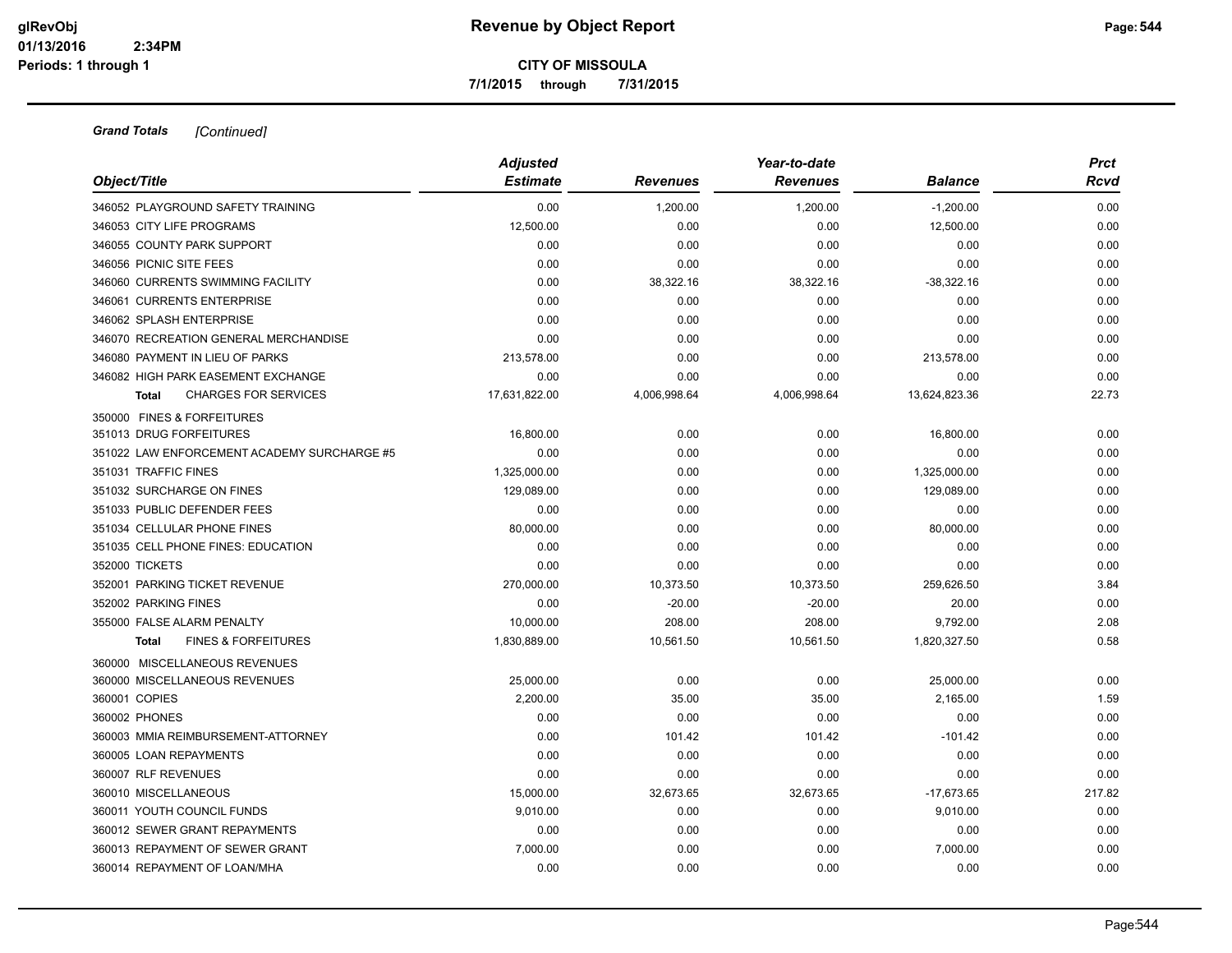**7/1/2015 through 7/31/2015**

|                                            | <b>Adjusted</b> | Year-to-date    |                 |                |         |  |
|--------------------------------------------|-----------------|-----------------|-----------------|----------------|---------|--|
| Object/Title                               | <b>Estimate</b> | <b>Revenues</b> | <b>Revenues</b> | <b>Balance</b> | Rcvd    |  |
| 360015 CONFERENCE REVENUES - BUILDING      | 0.00            | 0.00            | 0.00            | 0.00           | 0.00    |  |
| 360016 MRA SHARE OF CIVIC STADIUM PARKING  | 0.00            | 0.00            | 0.00            | 0.00           | 0.00    |  |
| 360017 PARK PLANS FORFEITURE               | 0.00            | 200.00          | 200.00          | $-200.00$      | 0.00    |  |
| 360018 MARKET ON FRONT UTILITY PAYMENTS    | 0.00            | 0.00            | 0.00            | 0.00           | 0.00    |  |
| 360019 GARBAGE-MARKET ON FRONT             | 0.00            | 0.00            | 0.00            | 0.00           | 0.00    |  |
| 360020 GREENOUGH PARK ENCROACHMENTS        | 0.00            | 0.00            | 0.00            | 0.00           | 0.00    |  |
| 360030 CONTRIBUTIONS FROM PROPERTY OWNERS  | 0.00            | 0.00            | 0.00            | 0.00           | 0.00    |  |
| 360050 OVER/SHORT                          | 0.00            | 0.00            | 0.00            | 0.00           | 0.00    |  |
| 360100 REFUNDS                             | 200.00          | 0.00            | 0.00            | 200.00         | 0.00    |  |
| 361000 RATTLESNAKE LAND LEASES             | 1,100.00        | 0.00            | 0.00            | 1,100.00       | 0.00    |  |
| 361003 CARAS PARK CONCERT REVENUE          | 0.00            | 0.00            | 0.00            | 0.00           | 0.00    |  |
| 361010 RENTAL REVENUE                      | 120,000.00      | 0.00            | 0.00            | 120,000.00     | 0.00    |  |
| 361013 CLOSED GRANT REPAYMENTS             | 0.00            | 0.00            | 0.00            | 0.00           | 0.00    |  |
| 361200 RADIO TOWER LEASE PAYMENTS          | 0.00            | 0.00            | 0.00            | 0.00           | 0.00    |  |
| 361201 EKO LAND LEASE                      | 0.00            | 0.00            | 0.00            | 0.00           | 0.00    |  |
| 362000 OTHER MISCELLANEOUS REVENUE         | 18,000.00       | 32,310.55       | 32,310.55       | $-14,310.55$   | 179.50  |  |
| 362001 MUNICIPAL COURT BAD CHECK CHARGES   | 0.00            | 0.00            | 0.00            | 0.00           | 0.00    |  |
| 362002 BAD CHECK CHARGES                   | 500.00          | 0.00            | 0.00            | 500.00         | 0.00    |  |
| 362003 US BANK FEE REIMBURSEMENT           | 0.00            | 0.00            | 0.00            | 0.00           | 0.00    |  |
| 362004 URD III FACADE IMPROVEMENT LOAN REC | 0.00            | 0.00            | 0.00            | 0.00           | 0.00    |  |
| 362005 LEASE LATE PAYMENT PENALTY          | 0.00            | 0.00            | 0.00            | 0.00           | 0.00    |  |
| 362006 GAIC INSURANCE SETTLEMENT           | 0.00            | 0.00            | 0.00            | 0.00           | 0.00    |  |
| 362007 *** Title Not Found ***             | 0.00            | 0.00            | 0.00            | 0.00           | 0.00    |  |
| 362011 SALE OF UNCLAIMED PROPERTY          | 0.00            | 0.00            | 0.00            | 0.00           | 0.00    |  |
| 362012 REC/GREEN TAG PROGRAM               | 300.00          | 0.00            | 0.00            | 300.00         | 0.00    |  |
| 363000 ASSESSMENTS PAID                    | 15,000.00       | 0.00            | 0.00            | 15,000.00      | 0.00    |  |
| 363010 LIGHTING ASSESSMENTS                | 404,652.00      | $-2,825.03$     | $-2,825.03$     | 407,477.03     | $-0.70$ |  |
| 363020 PROPERTY ASSESSMENTS                | 4,272,171.00    | $-77,062.32$    | $-77,062.32$    | 4,349,233.32   | $-1.80$ |  |
| 363021 PAYOFF PRINCIPAL ASSESSMENTS        | 0.00            | 6,055.38        | 6,055.38        | $-6,055.38$    | 0.00    |  |
| 363022 BOND INTEREST ASSESSMENTS           | 0.00            | 0.00            | 0.00            | 0.00           | 0.00    |  |
| 363030 SIDEWALK AND CURB ASSESSMENTS       | 0.00            | 0.00            | 0.00            | 0.00           | 0.00    |  |
| 363040 PENALTY AND INTEREST                | 0.00            | $-3,790.19$     | $-3,790.19$     | 3,790.19       | 0.00    |  |
| 364012 SALE OF SURPLUS PROPERTY            | 40,000.00       | 0.00            | 0.00            | 40,000.00      | 0.00    |  |
| 364040 INSURANCE AND DAMAGE RECOVERY       | 40,000.00       | 121.24          | 121.24          | 39,878.76      | 0.30    |  |
| 364041 WORKERS COMPENSATION REIMBURSEMENT  | 2,500.00        | 0.00            | 0.00            | 2,500.00       | 0.00    |  |
| 364042 EXPENDITURE REIMBURSEMENTS          | 1,200.00        | 0.00            | 0.00            | 1,200.00       | 0.00    |  |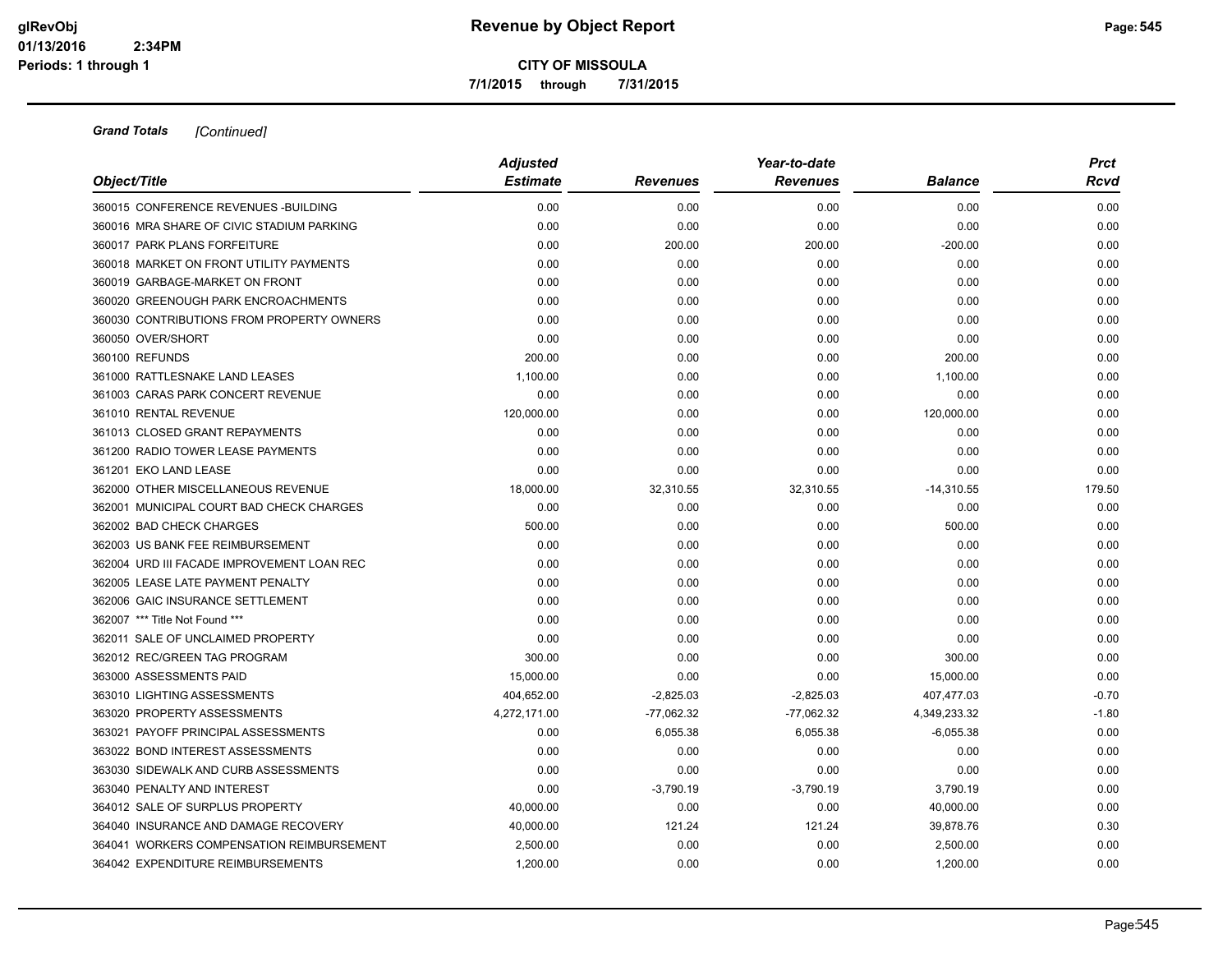**7/1/2015 through 7/31/2015**

|                                            | <b>Adjusted</b> | Year-to-date    |                 |                |         |  |
|--------------------------------------------|-----------------|-----------------|-----------------|----------------|---------|--|
| Object/Title                               | <b>Estimate</b> | <b>Revenues</b> | <b>Revenues</b> | <b>Balance</b> | Rcvd    |  |
| 364043 RATTLESNAKE CORRIDOR REIMBURSEMENT  | 10,000.00       | 572.00          | 572.00          | 9,428.00       | 5.72    |  |
| 364044 EMERGENCY RESPONSE REIMBURSEMENT    | 50,000.00       | 0.00            | 0.00            | 50,000.00      | 0.00    |  |
| 364047 MMIA EXPENDITURE REIMBURSEMENT      | 0.00            | 0.00            | 0.00            | 0.00           | 0.00    |  |
| 364051 DOT RADAR GRANT                     | 0.00            | 0.00            | 0.00            | 0.00           | 0.00    |  |
| 364053 EXPENDITURE REIMB-FIRE SERVICES     | 0.00            | 0.00            | 0.00            | 0.00           | 0.00    |  |
| 364060 REIMB LETTER OF CREDIT-709 PARKVIEW | 0.00            | 0.00            | 0.00            | 0.00           | 0.00    |  |
| 364061 REIMB LETTER OF CREDIT-LINNEA LANE  | 0.00            | 0.00            | 0.00            | 0.00           | 0.00    |  |
| 365000 DONATIONS                           | 453,527.00      | 0.00            | 0.00            | 453,527.00     | 0.00    |  |
| 365001 *** Title Not Found ***             | 0.00            | 0.00            | 0.00            | 0.00           | 0.00    |  |
| 365002 OTHER RECREATION DONATIONS          | 70,000.00       | 2,923.32        | 2,923.32        | 67,076.68      | 4.18    |  |
| 365003 DONATIONS - SMOKE ALARMS            | 0.00            | 0.00            | 0.00            | 0.00           | 0.00    |  |
| 365004 GRANT CR TRAIL ASSN DONATION        | 0.00            | 0.00            | 0.00            | 0.00           | 0.00    |  |
| 365005 DONATIONS - ARCO                    | 157,270.00      | 0.00            | 0.00            | 157,270.00     | 0.00    |  |
| 365009 DONATIONS - BASKETBALL/TENNIS COURT | 65,000.00       | 0.00            | 0.00            | 65,000.00      | 0.00    |  |
| 365010 FRIENDS OF MISSOULA PARKS DONATION  | 0.00            | 0.00            | 0.00            | 0.00           | 0.00    |  |
| 365015 GREEN BLOCK PILOT PROJECT           | 0.00            | 0.00            | 0.00            | 0.00           | 0.00    |  |
| 365016 LOCAL MATCH MDT                     | 30,000.00       | 300.00          | 300.00          | 29,700.00      | 1.00    |  |
| 365017 LOCAL MATCH TRANSIT                 | 0.00            | 0.00            | 0.00            | 0.00           | 0.00    |  |
| 365018 DONATIONS - THERMAL IMAGING         | 0.00            | 0.00            | 0.00            | 0.00           | 0.00    |  |
| 365019 PARKS DONATIONS                     | 715.861.00      | 1,782.25        | 1,782.25        | 714,078.75     | 0.25    |  |
| 365020 OPEN SPACE DONATIONS                | 10,000.00       | 0.00            | 0.00            | 10,000.00      | 0.00    |  |
| 365021 COMBAT CHALLENGE DONATIONS          | 0.00            | 0.00            | 0.00            | 0.00           | 0.00    |  |
| 365022 NEIGHBORHOOD COUNCIL DONATIONS      | 0.00            | 0.00            | 0.00            | 0.00           | 0.00    |  |
| 365023 NORTHWESTERN ENERGY GRANT           | 0.00            | 0.00            | 0.00            | 0.00           | 0.00    |  |
| 365030 DONATIONS STADIUM R&D               | 0.00            | 0.00            | 0.00            | 0.00           | 0.00    |  |
| 365100 RECREATION OUTDOOR                  | 30,000.00       | 2,500.00        | 2,500.00        | 27,500.00      | 8.33    |  |
| 365101 RECREATION SCHOLARSHIP              | 0.00            | 663.89          | 663.89          | $-663.89$      | 0.00    |  |
| 365102 RECREATION YOUTH & ADULT SPORTS     | 60,000.00       | 8.00            | 8.00            | 59,992.00      | 0.01    |  |
| 365103 URBAN FORESTRY PROGRAMS             | 55,000.00       | 0.00            | 0.00            | 55,000.00      | 0.00    |  |
| 365109 CONSERVATION LANDS DONATIONS        | 0.00            | 0.00            | 0.00            | 0.00           | 0.00    |  |
| 368000 SALE OF COINS                       | 0.00            | 0.00            | 0.00            | 0.00           | 0.00    |  |
| 368001 SALE OF POLICE PROMOTIONS           | 0.00            | 0.00            | 0.00            | 0.00           | 0.00    |  |
| 368002 SALE OF FIRE PROMOTIONS             | 0.00            | 0.00            | 0.00            | 0.00           | 0.00    |  |
| 368010 SALE OF T-SHIRTS                    | 0.00            | 0.00            | 0.00            | 0.00           | 0.00    |  |
| MISCELLANEOUS REVENUES<br><b>Total</b>     | 6,680,491.00    | $-3,430.84$     | $-3,430.84$     | 6,683,921.84   | $-0.05$ |  |
| 370000 INVESTMENTS & ROYALTY EARNINGS      |                 |                 |                 |                |         |  |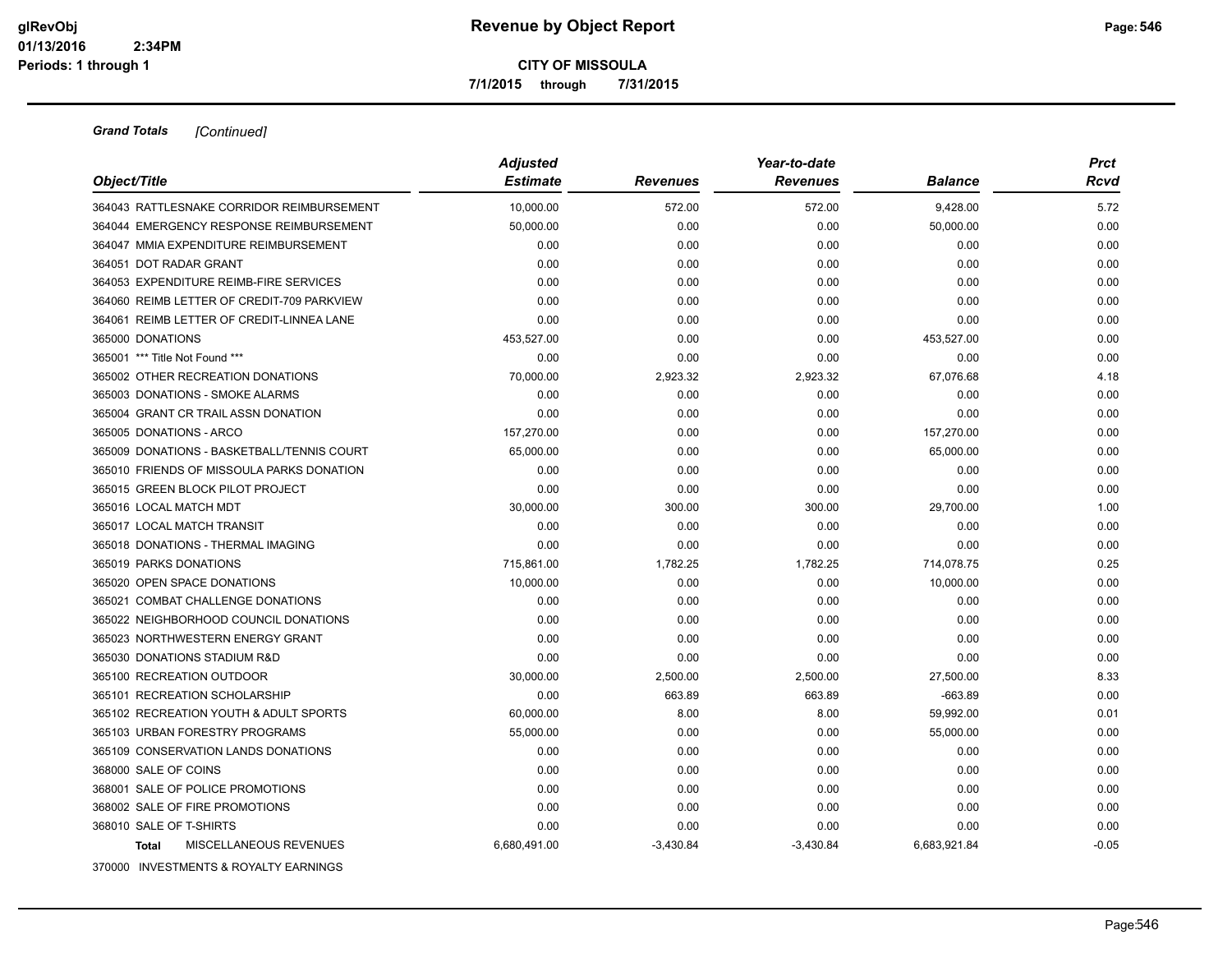**7/1/2015 through 7/31/2015**

|                                                           | <b>Adjusted</b> |              | Year-to-date    |                |           |  |
|-----------------------------------------------------------|-----------------|--------------|-----------------|----------------|-----------|--|
| Object/Title                                              | <b>Estimate</b> | Revenues     | <b>Revenues</b> | <b>Balance</b> | Rcvd      |  |
| 371010 INTEREST ON INVESTMENTS                            | 23,500.00       | $-27,140.93$ | $-27,140.93$    | 50,640.93      | $-115.49$ |  |
| 371020 GAIN/LOSS IN MARKET VALUE OF INVESTMENTS           | 0.00            | 0.00         | 0.00            | 0.00           | 0.00      |  |
| 371500 INTEREST ON INTERFUND LOAN                         | 0.00            | 0.00         | 0.00            | 0.00           | 0.00      |  |
| 373002 LOAN REPAYMENT - FAMILY SERVICES                   | 70,000.00       | 0.00         | 0.00            | 70,000.00      | 0.00      |  |
| 373006 BURNS ST COMMONS                                   | 0.00            | 0.00         | 0.00            | 0.00           | 0.00      |  |
| <b>INVESTMENTS &amp; ROYALTY EARNINGS</b><br><b>Total</b> | 93,500.00       | $-27,140.93$ | $-27,140.93$    | 120,640.93     | $-29.03$  |  |
| 380000 OTHER FINANCING SOURCES                            |                 |              |                 |                |           |  |
| 380000 OTHER FINANCING SOURCES                            | 0.00            | 0.00         | 0.00            | 0.00           | 0.00      |  |
| 381000 LOAN PROCEEDS                                      | 0.00            | 0.00         | 0.00            | 0.00           | 0.00      |  |
| 381002 SRF LOAN                                           | 0.00            | 0.00         | 0.00            | 0.00           | 0.00      |  |
| 381009 TRANSFERS IN                                       | 457,925.00      | 0.00         | 0.00            | 457,925.00     | 0.00      |  |
| 381010 BOND PROCEEDS                                      | 0.00            | 0.00         | 0.00            | 0.00           | 0.00      |  |
| 381011 OPEN SPACE REVENUE                                 | 0.00            | 0.00         | 0.00            | 0.00           | 0.00      |  |
| 381012 \$680,000 FIRE GF DEBT                             | 0.00            | 0.00         | 0.00            | 0.00           | 0.00      |  |
| 381015 \$1,010,000 LIMITED TAX GO BONDS 2010C             | 0.00            | 0.00         | 0.00            | 0.00           | 0.00      |  |
| 381020 REVENUE BONDS                                      | 3,496,300.00    | 0.00         | 0.00            | 3,496,300.00   | 0.00      |  |
| 381023 DOMESTIC VIOLENCE ACCOUNTABILITY GRANT             | 0.00            | 0.00         | 0.00            | 0.00           | 0.00      |  |
| 381025 BOND PROCEEDS                                      | 0.00            | 0.00         | 0.00            | 0.00           | 0.00      |  |
| 381026 DEBT SERVICE/BROWNSFIELD RLF 1.125M                | 0.00            | 0.00         | 0.00            | 0.00           | 0.00      |  |
| 381027 SOUTH RESERVE TRAIL CROSSING 5.M                   | 0.00            | 0.00         | 0.00            | 0.00           | 0.00      |  |
| 381028 BOND PROCEEDS-MILL SITE                            | 0.00            | 0.00         | 0.00            | 0.00           | 0.00      |  |
| 381029 PARKING STRUCTURE BOND PROCEEDS                    | 0.00            | 0.00         | 0.00            | 0.00           | 0.00      |  |
| 381030 SID BONDS PROCEEDS                                 | 0.00            | 0.00         | 0.00            | 0.00           | 0.00      |  |
| 381070 PROCEEDS FROM NOTES/LOANS/INTERCAP                 | 0.00            | 0.00         | 0.00            | 0.00           | 0.00      |  |
| 381071 WILMA NOTE PROCEEDS                                | 0.00            | 0.00         | 0.00            | 0.00           | 0.00      |  |
| 381072 FIB NOTE PROCEEDS                                  | 0.00            | 0.00         | 0.00            | 0.00           | 0.00      |  |
| 381074 CIVIC STADIUM TIF NOTES 1.5M                       | 0.00            | 0.00         | 0.00            | 0.00           | 0.00      |  |
| 381090 PROCEEDS FROM CAPITAL LEASE                        | 0.00            | 0.00         | 0.00            | 0.00           | 0.00      |  |
| 382000 *** Title Not Found ***                            | 0.00            | 0.00         | 0.00            | 0.00           | 0.00      |  |
| 382010 SALE OF FIXED ASSETS                               | 0.00            | 0.00         | 0.00            | 0.00           | 0.00      |  |
| 383000 OPERATING TRANSFERS                                | 325,338.00      | 22,971.25    | 22,971.25       | 302,366.75     | 7.06      |  |
| 383001 TRANS FR FLUSHING DISTRICT                         | 27,281.00       | 0.00         | 0.00            | 27,281.00      | 0.00      |  |
| 383002 TRANS FR GAS TAX                                   | 564,000.00      | 0.00         | 0.00            | 564,000.00     | 0.00      |  |
| 383003 TRANS FR COMPREHENSIVE INSURANCE LEVY              | 0.00            | 0.00         | 0.00            | 0.00           | 0.00      |  |
| 383004 TRANS FR EMPLOYEE HEALTH INSURANCE LEVY            | 4,409,908.00    | 0.00         | 0.00            | 4,409,908.00   | 0.00      |  |
| 383007 TRANS FR CABLE FRANCHISE                           | 251,433.00      | 0.00         | 0.00            | 251,433.00     | 0.00      |  |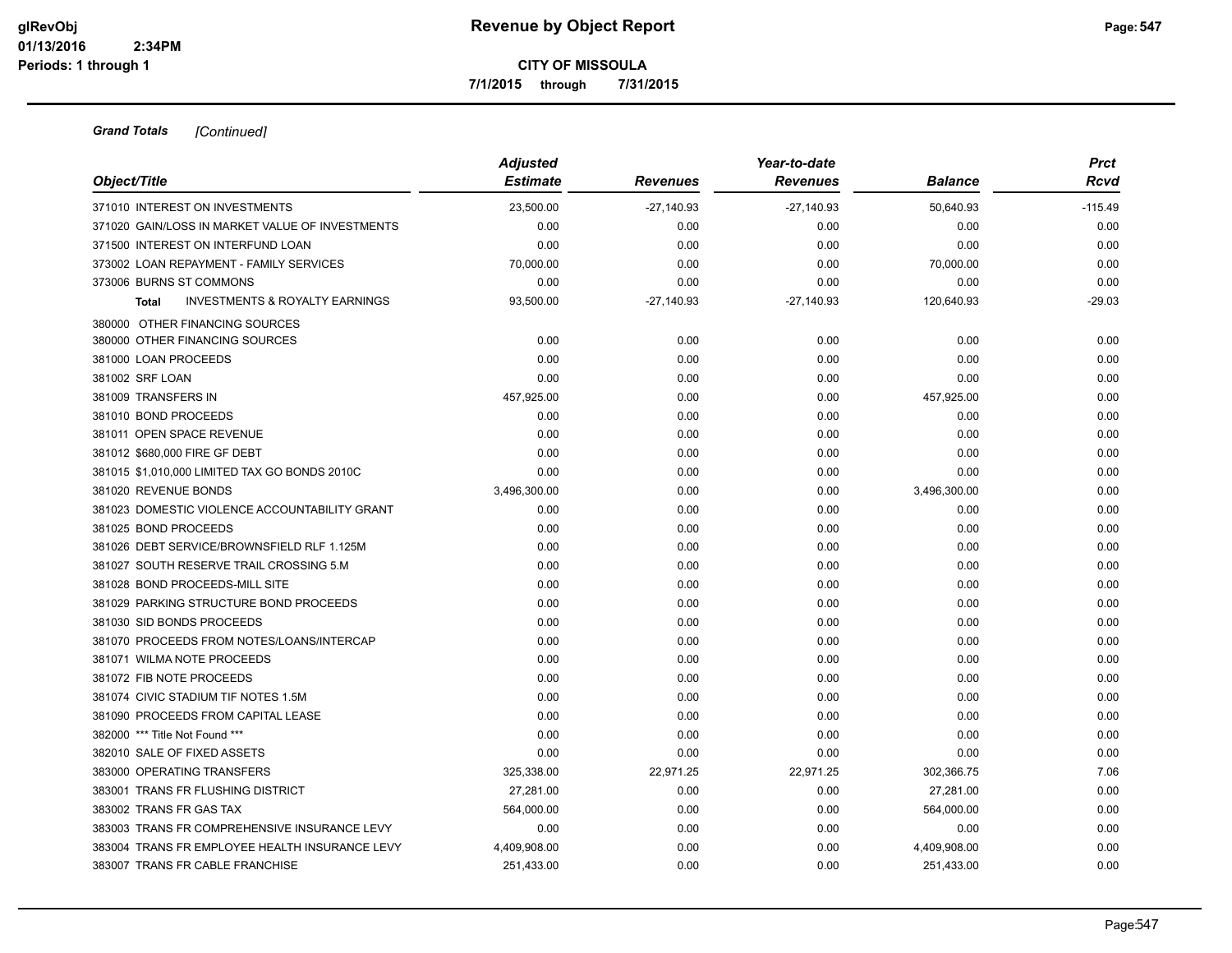**7/1/2015 through 7/31/2015**

|                                             | <b>Adjusted</b> |                 | <b>Prct</b>     |                |      |
|---------------------------------------------|-----------------|-----------------|-----------------|----------------|------|
| Object/Title                                | <b>Estimate</b> | <b>Revenues</b> | <b>Revenues</b> | <b>Balance</b> | Rcvd |
| 383008 TRANS FR RUSSELL PARK DISTRICT       | 0.00            | 0.00            | 0.00            | 0.00           | 0.00 |
| 383009 TRANS FR TITLE I                     | 0.00            | 0.00            | 0.00            | 0.00           | 0.00 |
| 383010 TRANS FR CIP                         | 0.00            | 0.00            | 0.00            | 0.00           | 0.00 |
| 383011 TRANS FR SID REVOLVING               | 100,000.00      | 0.00            | 0.00            | 100,000.00     | 0.00 |
| 383013 TRANS FR SID DEBT SERVICE            | 0.00            | 0.00            | 0.00            | 0.00           | 0.00 |
| 383014 TRANS FR MRA                         | 1,726,097.00    | 0.00            | 0.00            | 1,726,097.00   | 0.00 |
| 383015 TRANS FR MPC                         | 0.00            | 0.00            | 0.00            | 0.00           | 0.00 |
| 383016 TRANS FR TAX INCREMENT BOND          | 0.00            | 0.00            | 0.00            | 0.00           | 0.00 |
| 383017 TRANS FR BUILDING                    | 0.00            | 0.00            | 0.00            | 0.00           | 0.00 |
| 383018 TRANS FR WILLOWWOOD PARK DISTRICT    | 0.00            | 0.00            | 0.00            | 0.00           | 0.00 |
| 383020 TRANS FR CEMETERY CARE               | 9,545.00        | 0.00            | 0.00            | 9,545.00       | 0.00 |
| 383021 TRANS FR P&R TRAILS DEVLP            | 50,000.00       | 0.00            | 0.00            | 50,000.00      | 0.00 |
| 383022 TRANS FR OPEN SPACE BOND             | 0.00            | 0.00            | 0.00            | 0.00           | 0.00 |
| 383023 TRANS FR DRUG FORFEITURE             | 0.00            | 0.00            | 0.00            | 0.00           | 0.00 |
| 383024 TRANS FR SEWER CLEARING              | 6,677,663.00    | 0.00            | 0.00            | 6,677,663.00   | 0.00 |
| 383025 TRANS FR SEWER R & D                 | 0.00            | 0.00            | 0.00            | 0.00           | 0.00 |
| 383026 TRANS FR CDBG                        | 0.00            | 0.00            | 0.00            | 0.00           | 0.00 |
| 383027 TRANS FR URD                         | 0.00            | 0.00            | 0.00            | 0.00           | 0.00 |
| 383028 TRANS FROM GF FOR HEALTH RESERVE     | 0.00            | 0.00            | 0.00            | 0.00           | 0.00 |
| 383029 TRANS FR GENERAL                     | 1,901,385.00    | 12,403.53       | 12,403.53       | 1,888,981.47   | 0.65 |
| 383034 TRANS FR 01 SERIES DEBT SERVICE      | 0.00            | 0.00            | 0.00            | 0.00           | 0.00 |
| 383036 TRANSFER - GRANT                     | 0.00            | 0.00            | 0.00            | 0.00           | 0.00 |
| 383037 TRANSFER FROM URD II                 | 250,000.00      | 0.00            | 0.00            | 250,000.00     | 0.00 |
| 383038 TRANSFER - URD III                   | 0.00            | 0.00            | 0.00            | 0.00           | 0.00 |
| 383039 FROM SID TRANSFERS                   | 0.00            | 0.00            | 0.00            | 0.00           | 0.00 |
| 383040 TRANSFER FROM CITY GRANTS            | 0.00            | 0.00            | 0.00            | 0.00           | 0.00 |
| 383041 TRANS FR CDBG                        | 0.00            | 0.00            | 0.00            | 0.00           | 0.00 |
| 383042 TRANSFERS FROM OTHER FUNDS           | 777,816.00      | 0.00            | 0.00            | 777,816.00     | 0.00 |
| 383043 TRANSFERS FROM IMPACT FEES           | 0.00            | 0.00            | 0.00            | 0.00           | 0.00 |
| 383044 TRANSFER FROM PYMT IN LIEU OF PARKS  | 0.00            | 0.00            | 0.00            | 0.00           | 0.00 |
| 383045 TRANSFER FROM PARK ENTERPRISE        | 0.00            | 0.00            | 0.00            | 0.00           | 0.00 |
| 383046 TRANS FR PARKS MAINTENANCE DIST      | 0.00            | 0.00            | 0.00            | 0.00           | 0.00 |
| 383047 TRANS FR STREET MAINTENANCE DISTRICT | 0.00            | 0.00            | 0.00            | 0.00           | 0.00 |
| 383050 TRANSFER FROM IMPACT FEES            | 0.00            | 0.00            | 0.00            | 0.00           | 0.00 |
| 383060 TRANSFERS FROM FRONT ST URD          | 0.00            | 0.00            | 0.00            | 0.00           | 0.00 |
| 383061 TRANSFERS FROM PARK IMPACT FEES      | 0.00            | 0.00            | 0.00            | 0.00           | 0.00 |